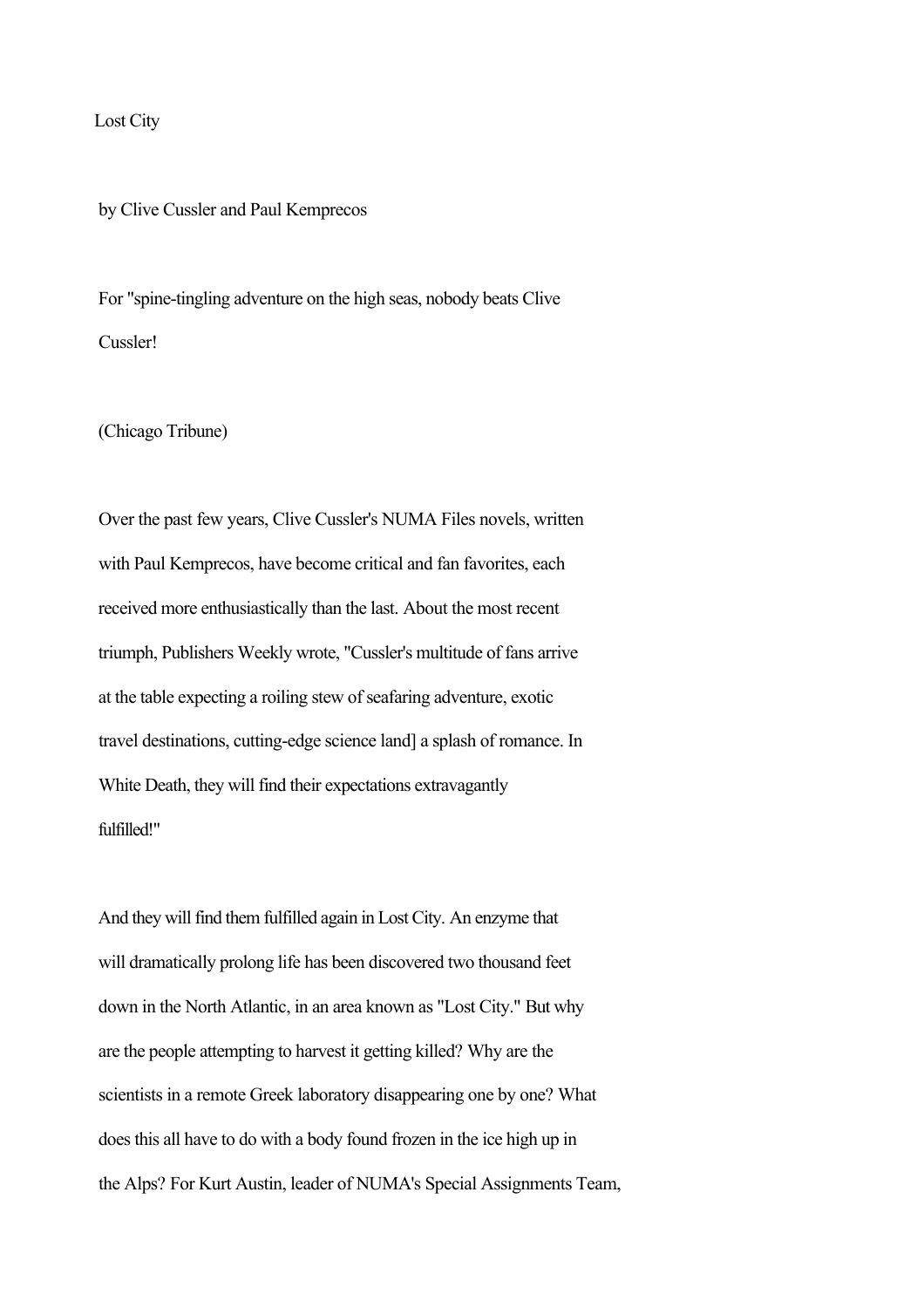and his colleague Joe Zavala, it's clear they have their work cut out, but it may be even bigger than they think in fact, it may be their greatest challenge ever ...

 Rich with all the hair-raising action and endless imagination that have become Cussler's hallmarks, Lost City is an exceptional thriller one of the best yet from "Clive Cussler.

 CLIVE CUSSLER is the author or coauthor of twenty five previous books, including, most recently, the Dirk Pitt novel Trojan Odyssey, the NUMA Files novel White Death, and the Oregon adventure Golden Buddha. He is also the author of The Sea Hunters and The Sea Hunters II; these describe the true-life adventures of the real NUMA , which, led by Cussler, has discovered more than sixty ships, including the long-lost Confederate submarine Hunley. Cussler divides his time between Colorado and Arizona.

 PAUL KEMPRECOS co-authored the NUMA Files novels Serpent, Blue Gold, Fire Ice, and White Death, and is the Shamus Award-winning author of six underwater detective thrillers. A certified scuba diver and a former newspaper reporter, columnist, and editor, he lives in Massachusetts.

Jacket design 2004 Lawrence Ratzkin

Jacket illustration 2004 Craig White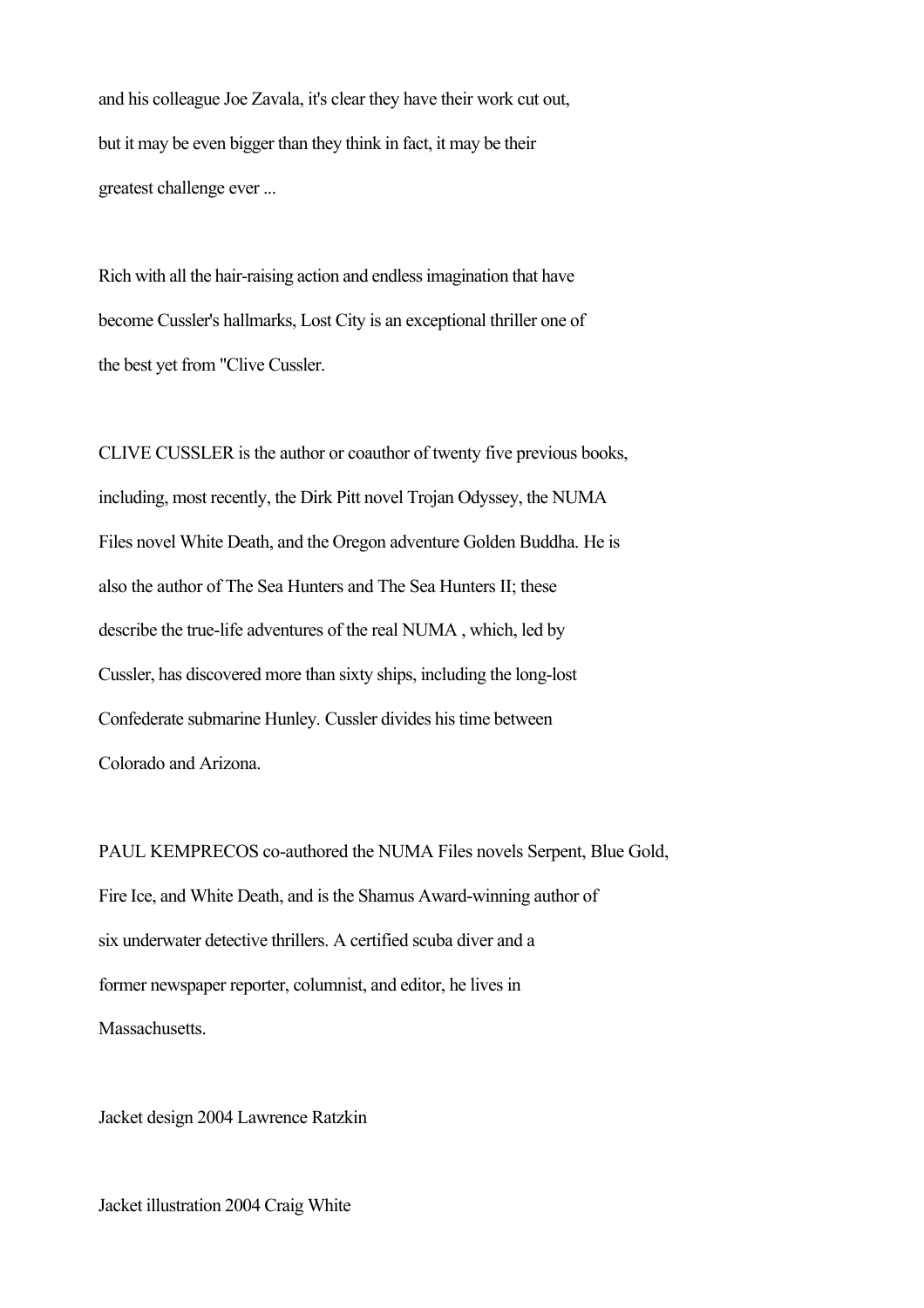Photograph of Clive Cussler John DeBry

Visit our website at: www.penguin.com

Visit the NUMA website at: www.numa.net

G. P. PUTNAM'S SONS member of Penguin Group (USA) Inc.

# DIRK PITT ADVENTURES BY CLIVE CUSSLER

Trojan Odyssey

Valhalla Rising

Atlantis Found

Flood Tide

Shock Wave

Inca Gold

Sahara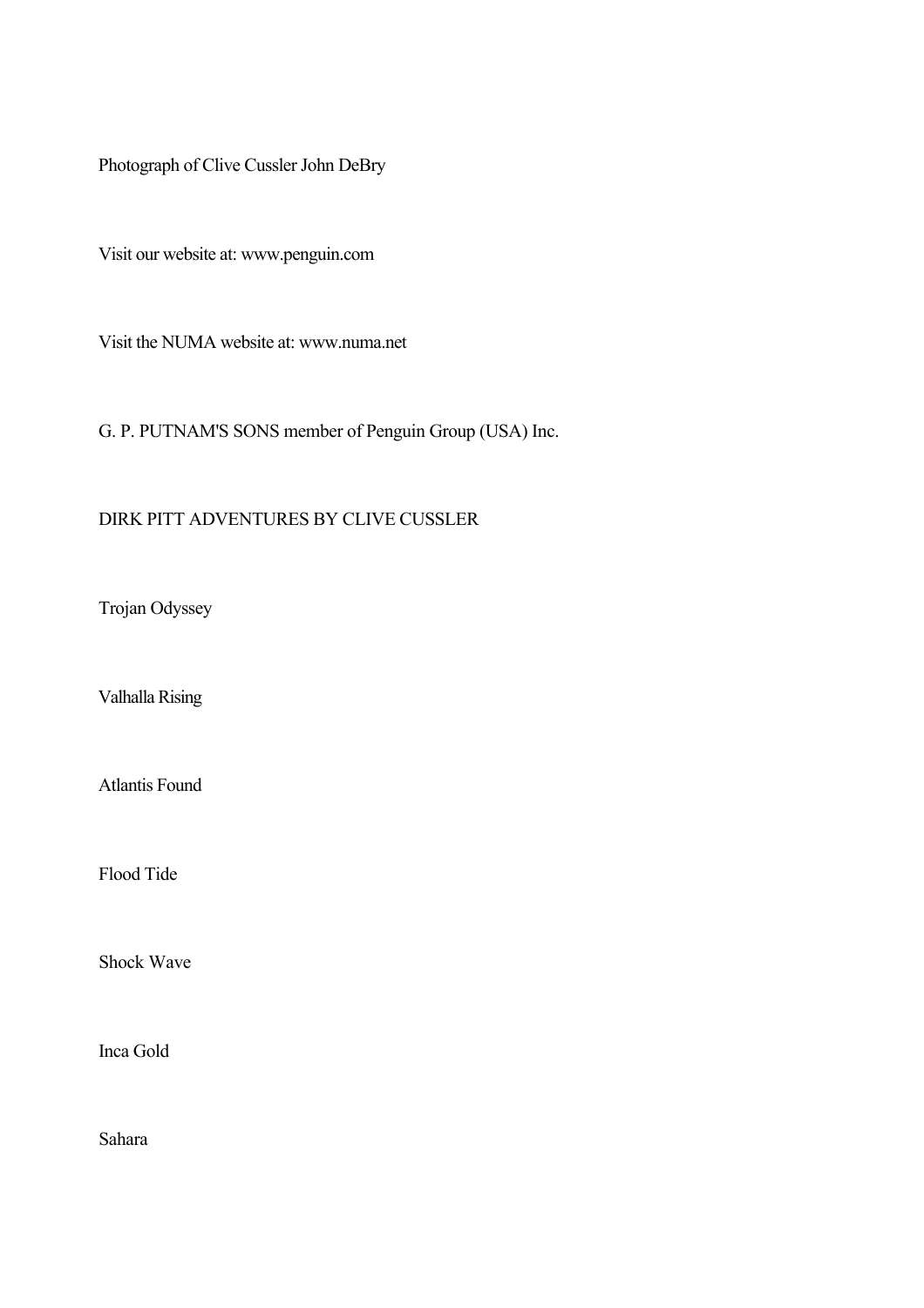Dragon

Treasure

Cyclops

Deep Six

Pacific Vortex

Night Probe

Vixen 03

Raise the Titanic!

Iceberg

The Mediterranean Caper

# KURT AUSTIN ADVENTURES BY CLIVE CUSSLER WITH PAUL KEMPRECOS

White Death

Fire Ice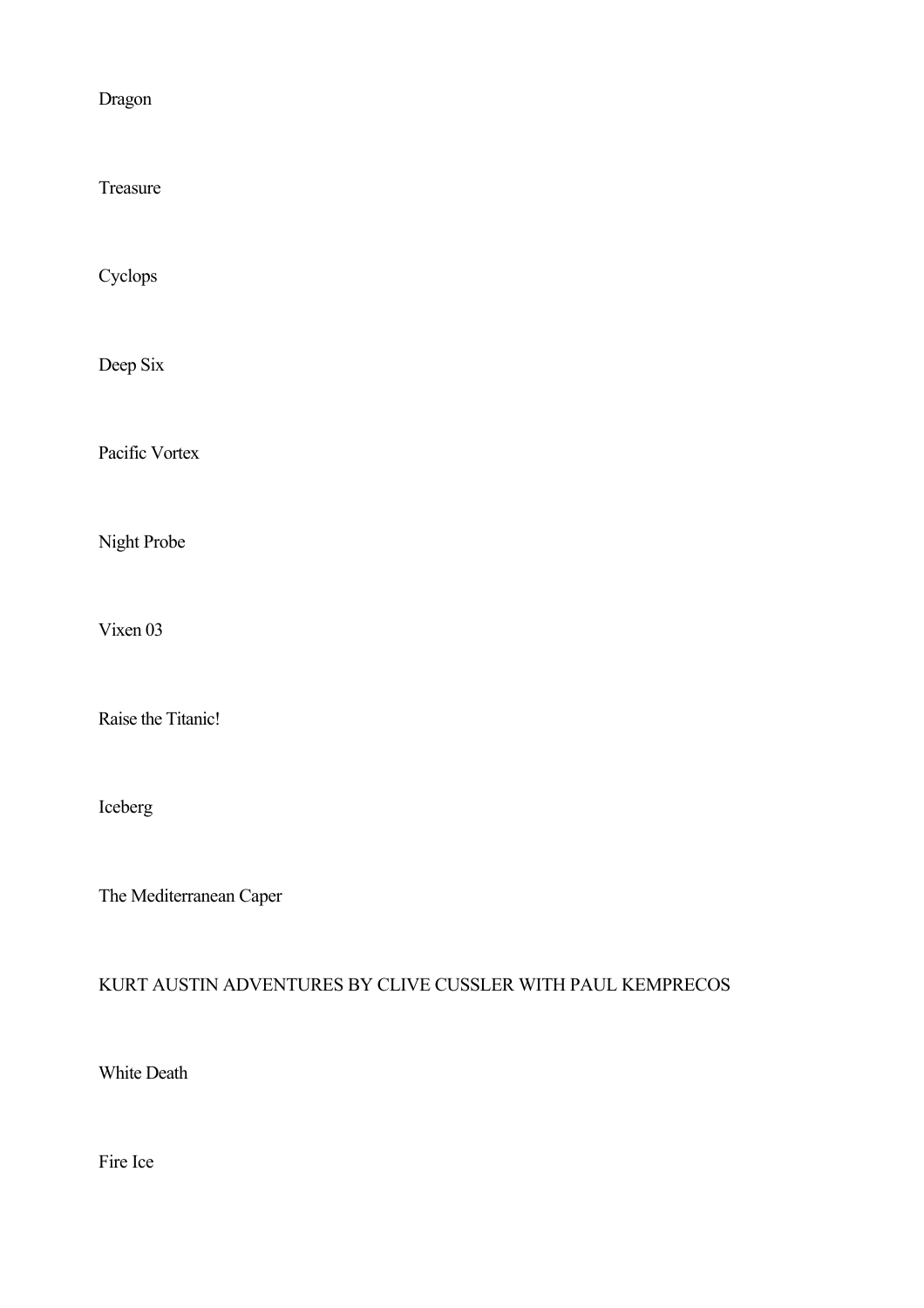Blue Gold

Serpent

## OREGON FILES ADVENTURES BY CLIVE CUSSLER WITH CRAIG DIR GO

The Golden Buddha

# NONFICTION BY CLIVE CUSSLER AND CRAIG DIR GO

The Sea Hunters II

Clive Cussler and Dirk Pitt Revealed

The Sea Hunters

LOST CITY

A Novel from the NUMA files

G- P. PUTNAM'S SONS \* NEW YORK

CLIVE CUSSLER

with PAUL KEMPRECOS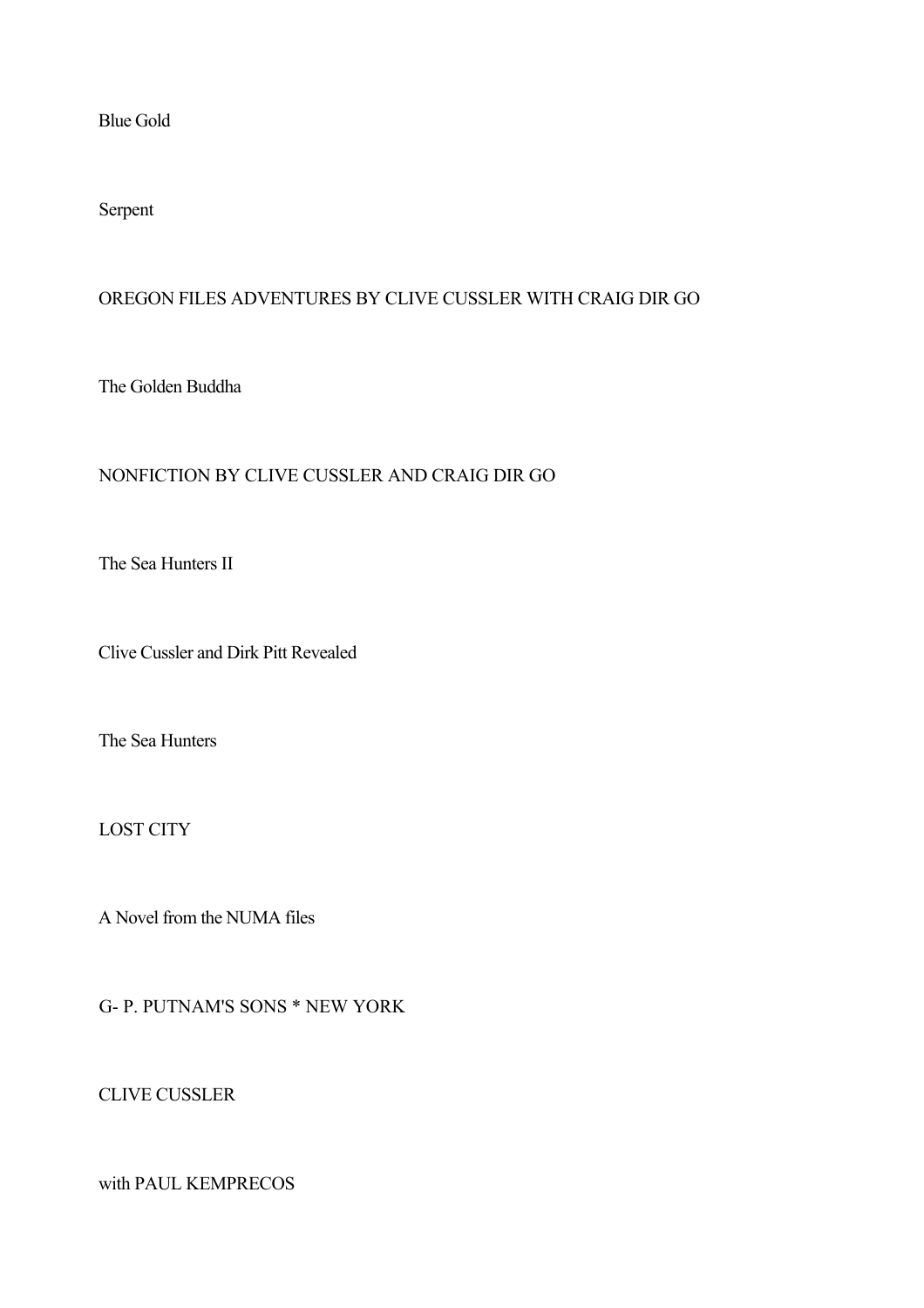This is a work of fiction. Names, characters, places, and incidents either are the product of the author's imagination or are used fictitiously, and any resemblance to actual persons, living or dead, businesses, companies, events, or locales is entirely coincidental.

G. P. Putnam's Sons Publishers Since 1838

a member of Penguin Group (USA) Inc.

375 Hudson Street New York, NY 10014

 Copyright 2004 by Sandecker, RLLLP All rights reserved. No part of this book may be reproduced, scanned, or distributed in any printed or electronic form without permission. Please do not participate in or encourage piracy of copyrighted materials in violation of the author's rights. Purchase only authorized editions.

Published simultaneously in Canada

Library of Congress Cataloging-in-Publication Data

Cussler, Clive. Lost city / Clive Cussler with Paul Kemprecos.

p. cm.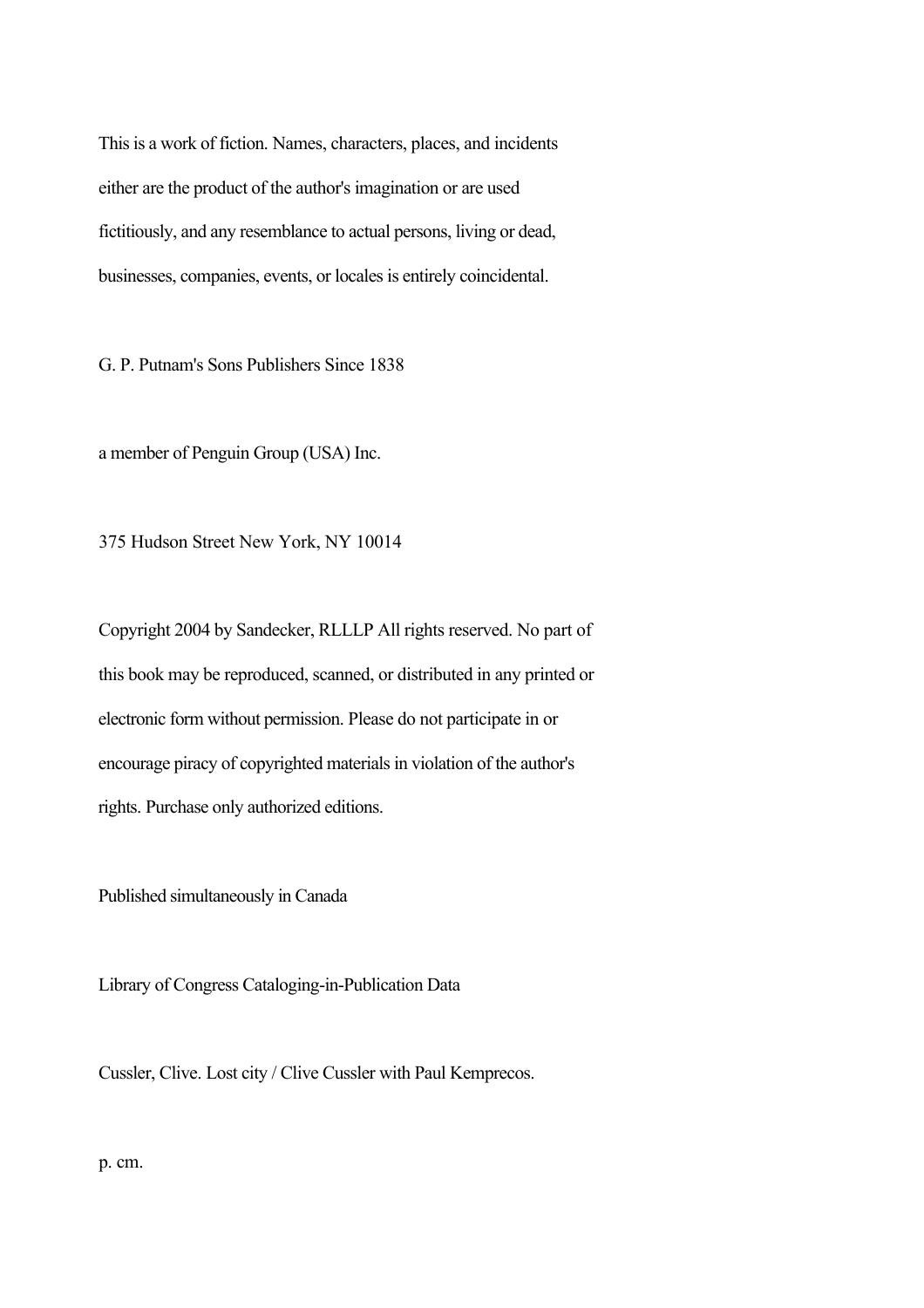ISBN 0-399-15177-X

I. Kemprecos, Paul. II. Title.

PS3553.U75L67 2004 2004050556

813'.54 dc22

Printed in the United States of America 1357 9 10 8642

 This book is printed on acid-free paper. Book design by Lovedog Studio

Acknowledgments

 Many thanks to Neal Iverson, associate professor of geology and atmospheric sciences at Iowa State University, for his guided tour of the Svartisen, Norway, subglacial observatory. The books of H. Rider Haggard and Ben Bova provided unique perspectives on the implications of immortality. And a thank-you is in order as well to the SEAmagine Hydrospace Corporation for the use of its remarkable SEA mobile

k'

### PROLOGUE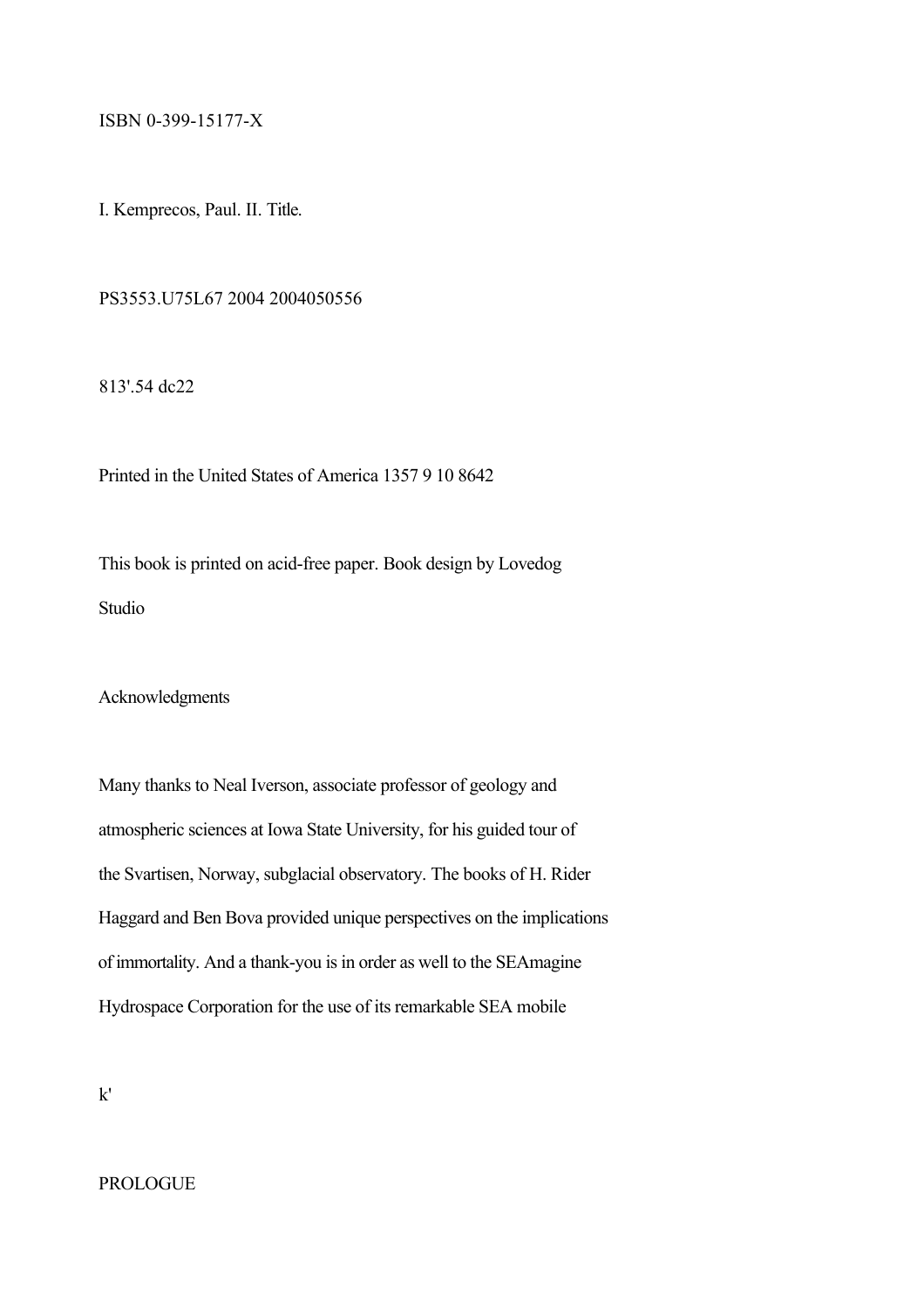The French Alps, August 1914

 HIGH ABOVE the soaring majesty of the snowcapped mountains, Jules Fauchard was fighting for his life. Minutes before, his plane had slammed into an invisible wall of air with a force that jarred his teeth. Now updrafts and downdrafts were tossing the light aircraft about like a kite on a string. Fauchard battled the gut-wrenching turbulence with the skill that had been drilled into him by his strict French flying instructors. Then he was through the rough patch, luxuriating in smooth air, unaware that it would nearly prove his undoing.

 With his plane finally stable, Fauchard had given in to the most natural of human impulses. He closed his weary eyes. His eyelids fluttered and drooped, then slammed shut as if weighted down with lead. His mind drifted into a shadowy, uncaring realm. His chin slumped onto his chest. His limp fingers relaxed their grip on the control stick. The diminutive red plane wavered drunkenly in what the

 French pilots called zperte de vit esse or loss of way, as it slipped off on one wing in a prelude to a tailspin.

 Fortunately, Fauchard's inner ear detected the change in equilibrium, and alarms went off in his slumbering brain. His head snapped up and he awakened in a daze, struggling to marshal his muddled thoughts. His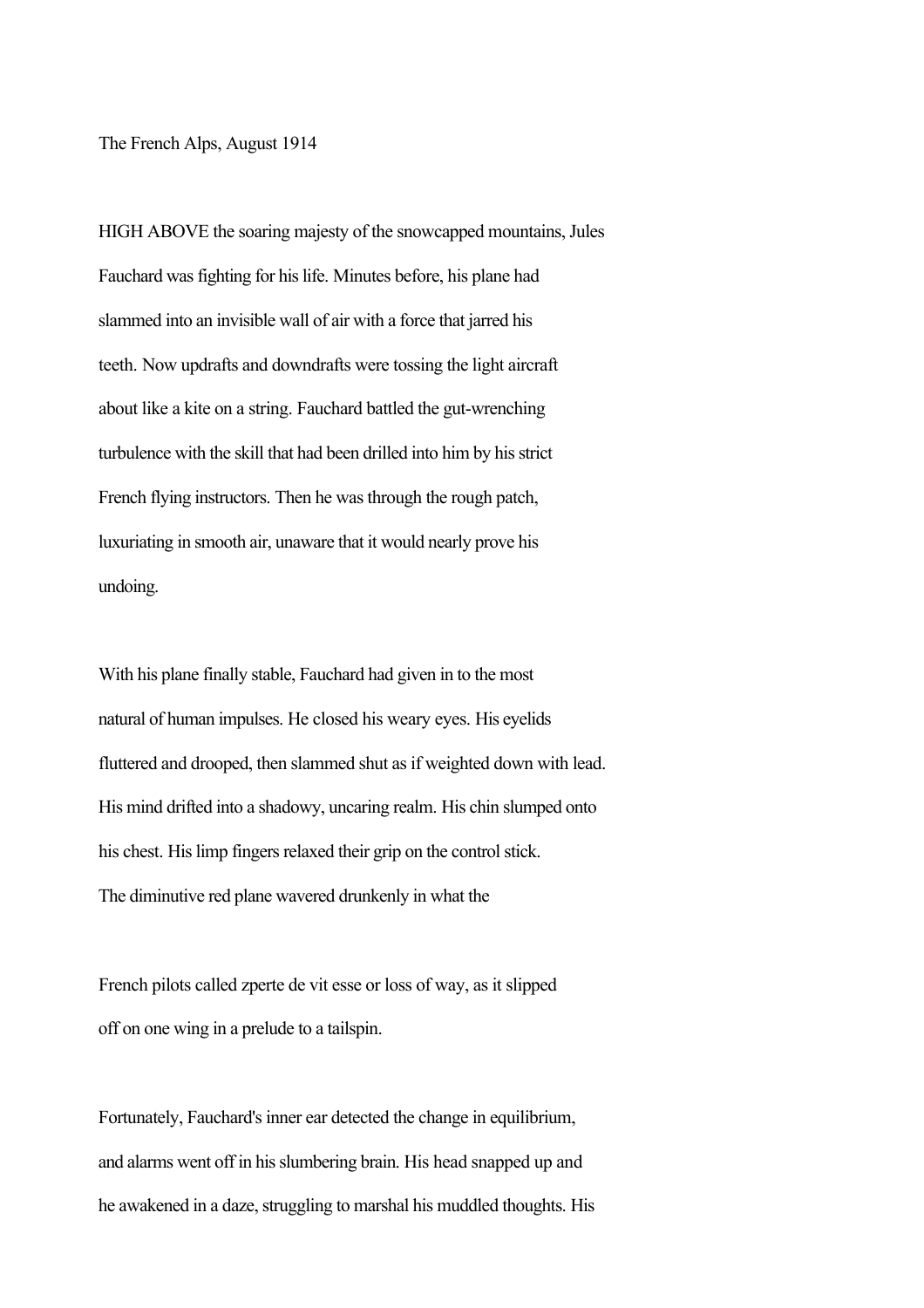nap had lasted only a few seconds, but in that time his plane had lost hundreds of feet of altitude and was about to go into a steep dive. Blood thundered in his head. His wildly beating heart felt as if it were about to explode from his chest.

 The French flying schools taught student pilots to fly an airplane with the same light touch as a pianist's on the keys, and Fauchard's endless hours of drill proved their worth now. Using a feather touch on the controls, he made sure not to overcompensate and gently coaxed the plane back on an even keel. Satisfied that the plane was stabilized, he let out the breath he had been holding and gulped in air, the arctic cold striking his lungs like shards of glass.

 The sharp pain jolted him from his lethargy. Fully awake again, Fauchard summoned up the mantra that had sustained his resolve throughout his desperate mission. His frozen lips refused to wrap themselves around the syllables, but the words screamed in his brain.

Fail, and millions die.

 Fauchard clamped his jaws shut with renewed determination. He rubbed the frost from his goggles and peered over the cockpit cowling. The alpine air was as clear as fine crystal, and even the most distant detail stood out in sharp relief. Ranks of saw-toothed mountains marched off to the horizon, and miniature villages clung to the sides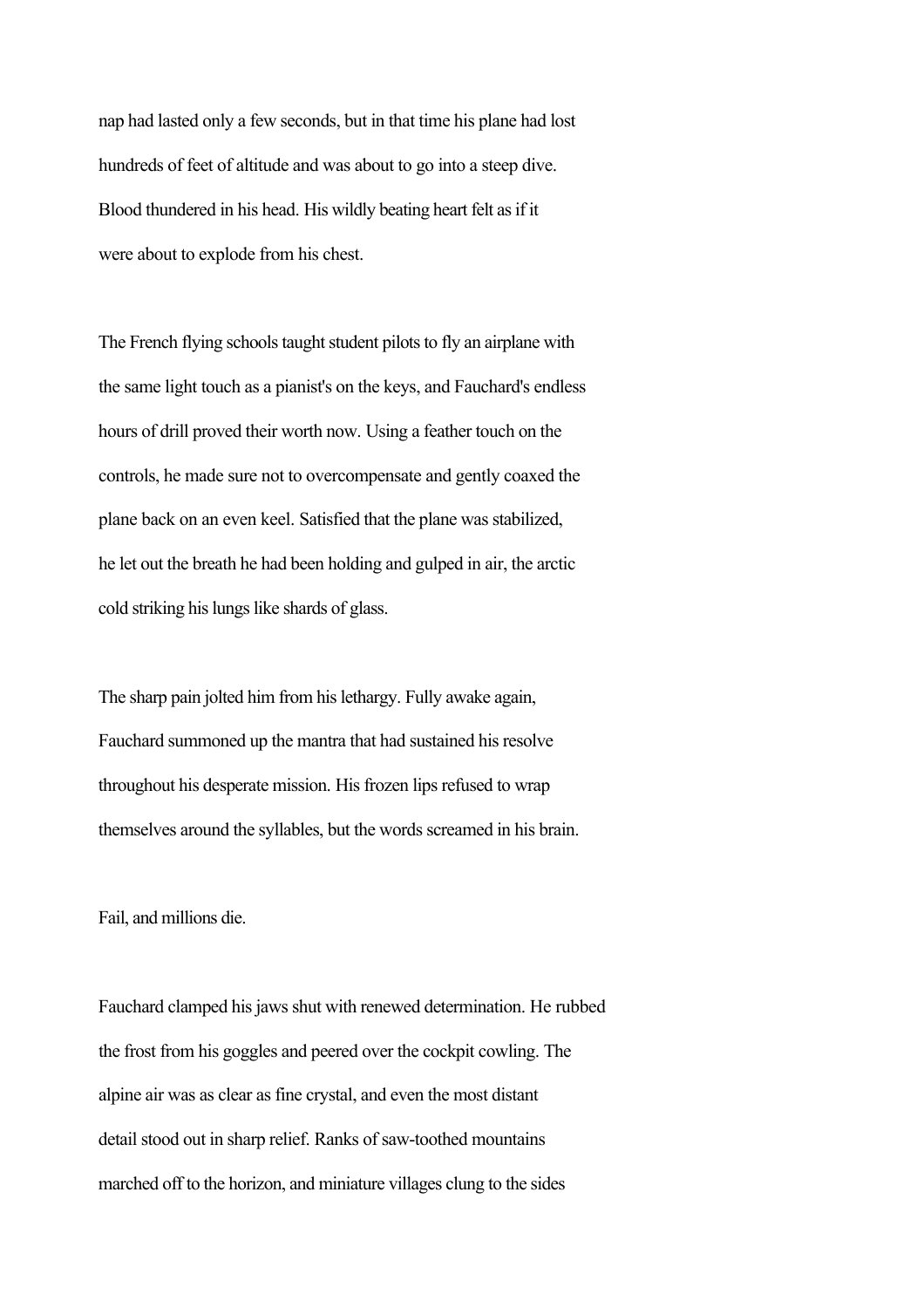of verdant alpine valleys. Fluffy white clouds were stacked up like piles of newly picked cotton. The sky was luminous in its blue intensity. The summer snow capping the jagged summits was bathed in a soft sky-blue pink from the lowering sun.

 Fauchard filled his red-rimmed eyes with the magnificent beauty, as he cocked his ear and listened to the exhaust sound produced by

 the eighty-horsepower, four-stroke Gnome rotary engine that powered the Morane-Saulnier N aircraft. All was well. The engine droned on as it had before his near-fatal nap. Fauchard was reassured, but his close call had shaken his self-confidence. He realized, to his astonishment, that he had experienced an unfamiliar emotion. Fear. Not of death, but of failure. Despite his iron resolve, his aching muscles further reminded him that he was a man of flesh and blood like any other.

 The open cockpit allowed for little movement and his body was encased in a fur-lined leather coat over a thick Shetland wool sweater, turtleneck, and long underwear. A woolen scarf protected his neck. A leather helmet covered his head and ears, and his hands were enclosed in insulated leather gloves. Fur-lined mountain climber boots of the finest leather were on his feet. Although he was dressed for polar conditions, the icy cold had penetrated to his bones and dulled the edge of his alertness. This was a dangerous development. The Morane-Saulnier was tricky to fly and required undivided attention.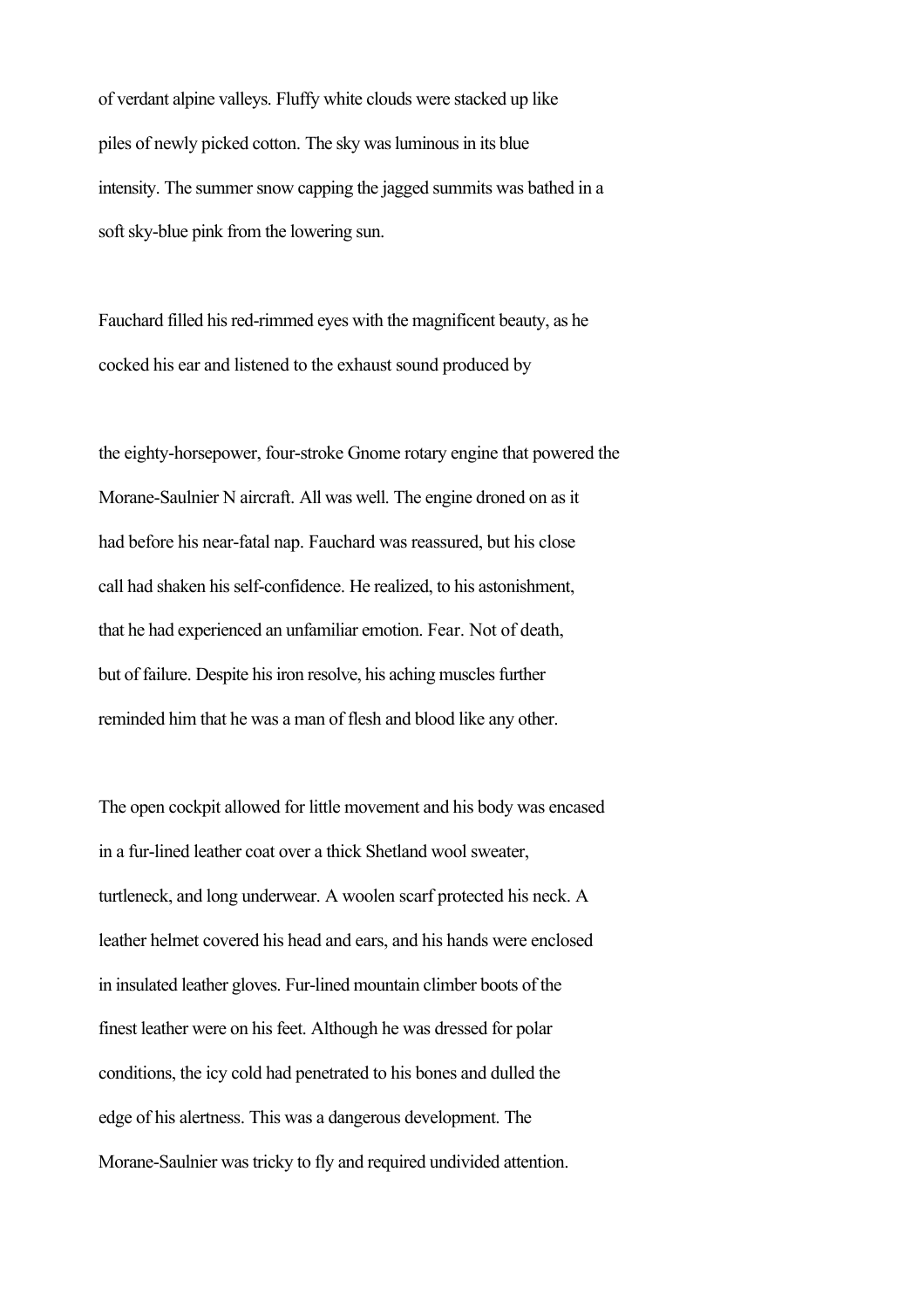In the face of the gnawing fatigue, Fauchard clung to his sanity with the single-minded stubbornness that had made him into one of the richest industrialists in the world. Fierce determination still showed in his flinty gray eyes and the stubborn tilt of his craggy chin. With his long aquiline nose, Fauchard's profile resembled that of the eagles whose heads graced the family crest on the plane's tail.

He forced his numbed lips to move.

Fail, and millions die.

 The stentorian voice that had struck fear in the European halls of power emerged from his throat as a croak, the pitiful sound drowned out by the engine's roar and the rush of air past the fuselage, but Fauchard decided a reward was in order. He reached into the top of his boot and extracted a slim silver flask. He unscrewed the top with difficulty because of the thick gloves, and took a pull from the flask. The high-octane schnapps was made from grapes

 grown on his estate and was almost pure alcohol. Warmth flooded through his body.

 Thus fortified, he rocked in his seat, wiggled his toes and fingers and hunched his shoulders. As the blood flowed back into his extremities, he thought of the hot Swiss chocolate and fresh-baked bread with melted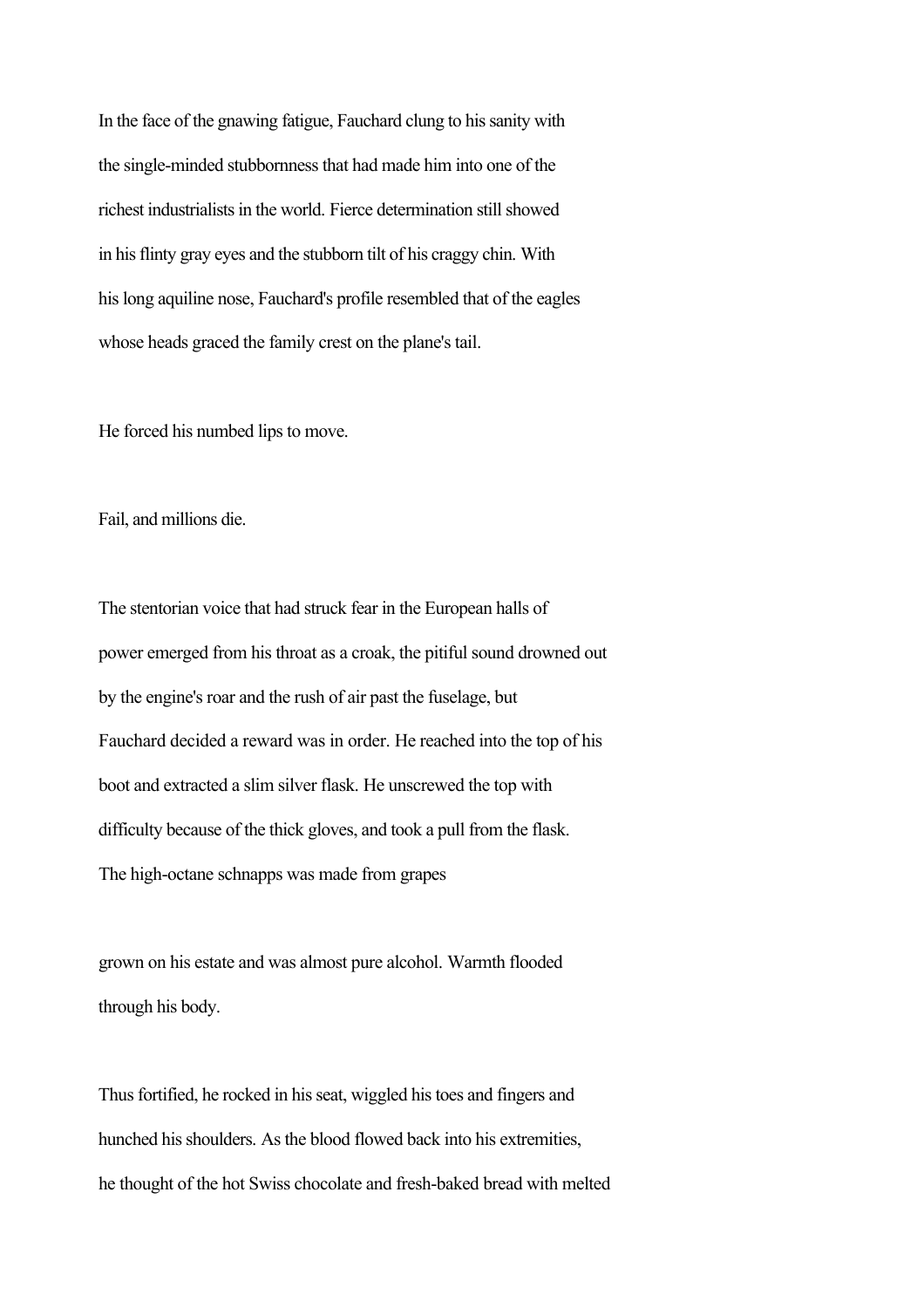cheese that awaited him on the other side of the mountains. The thick lips under the bushy handlebar mustache tightened in an ironic smile. He was one of the wealthiest men in the world, yet he was cheered by the prospect of a plowman's meal. So be it.

 Fauchard allowed himself an instant of self-congratulation. He was a meticulous man and his escape plan had gone off like clockwork. The family had placed a watch on him after he had made his unwelcome views clear before the council. But while the council had pondered his fate, he'd evaded the watchers with a combination of diversion and luck.

 He'd pretended to drink too much and told his butler, who was in the pay of his family, that he was going to bed. When all was quiet, he had quietly left his bedroom chamber, slipped out of the chateau and made his way to where a bicycle was hidden in the woods. Carrying his precious cargo in a backpack, he had ridden through the woods to the airfield. His plane was fueled and ready to go. He had taken off in the dawn's light, stopping twice at remote locations where his most loyal retainers had stockpiled fuel.

 He drained the flask and glanced at the compass and clock. He was on course and only minutes behind schedule. The lower peaks ahead indicated that he was nearing the end of his long journey. Soon he would make the final approach to Zurich.

He was thinking about what he would say to the Pope's emissary when it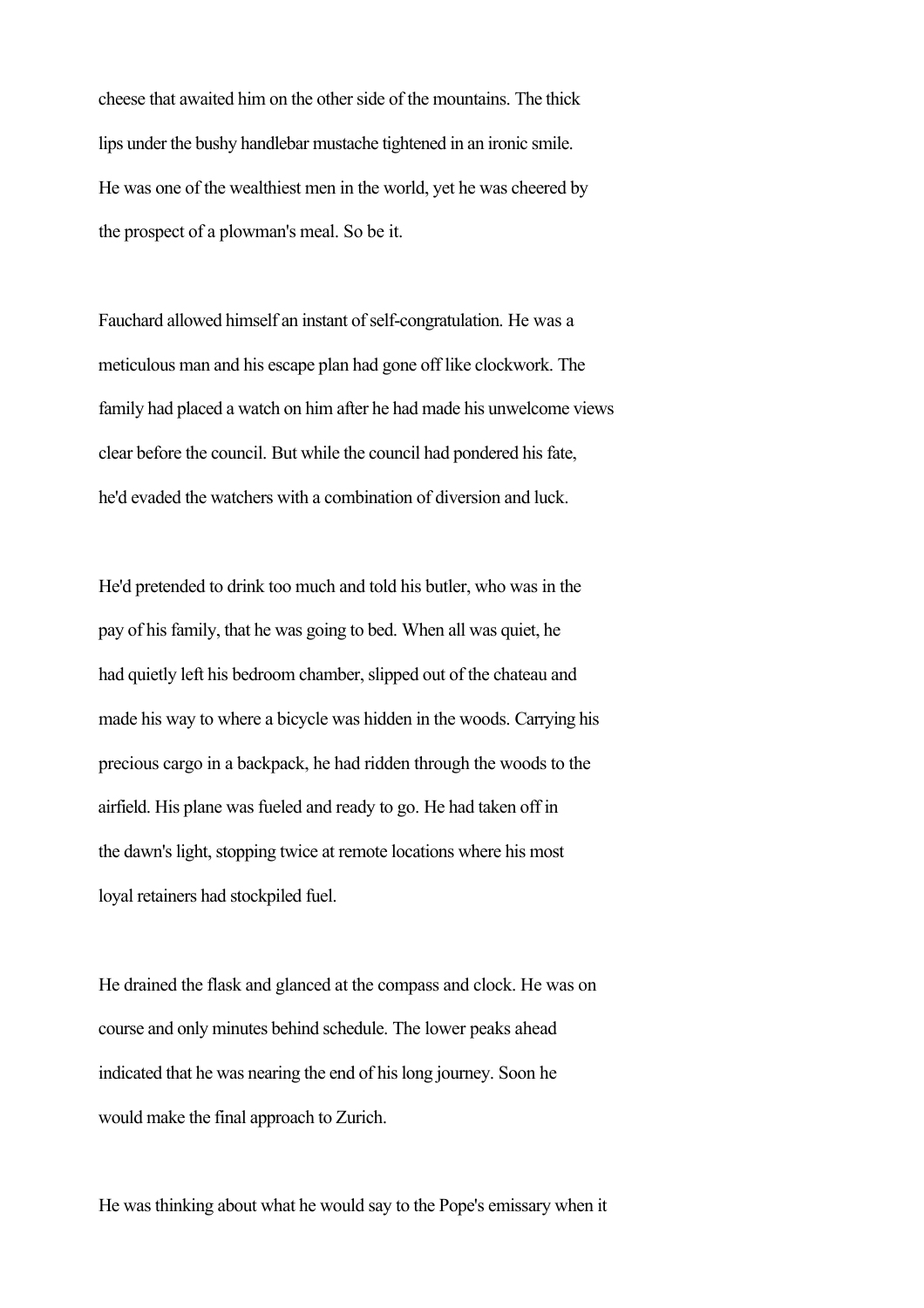seemed as if a flight of startled birds took off from the starboard wing. He glanced to the right and saw, to his dismay, that the birds were actually shreds of fabric that had peeled off the airfoil,

 leaving a ragged hole several inches across. There could be only one explanation. The wing had been hit by gunfire, and the high-pitched roar of the engine had drowned out the noise.

 Reacting instinctively, Fauchard banked the plane left, then right, twisting and turning like a swallow in flight. As his eyes scoured the skies, he glimpsed six biplanes flying in V formation below him. With uncanny calm, Fauchard switched off his engine as if he were preparing to volplane to the ground in an unpowered landing.

The Morane-Saulnier dropped like a stone.

 Under ordinary circumstances, this would have been suicidal, placing him in his adversary's gun sights But Fauchard had recognized the attacking planes as Aviatiks. The German-built plane of French design was powered by a Mercedes in-line engine and had originally been built for reconnaissance. More important, the machine gun mounted in front of the gunner could fire only upward.

 After a fall of a few hundred feet, he gently adjusted the elevator and his plane came up behind the Aviatik formation.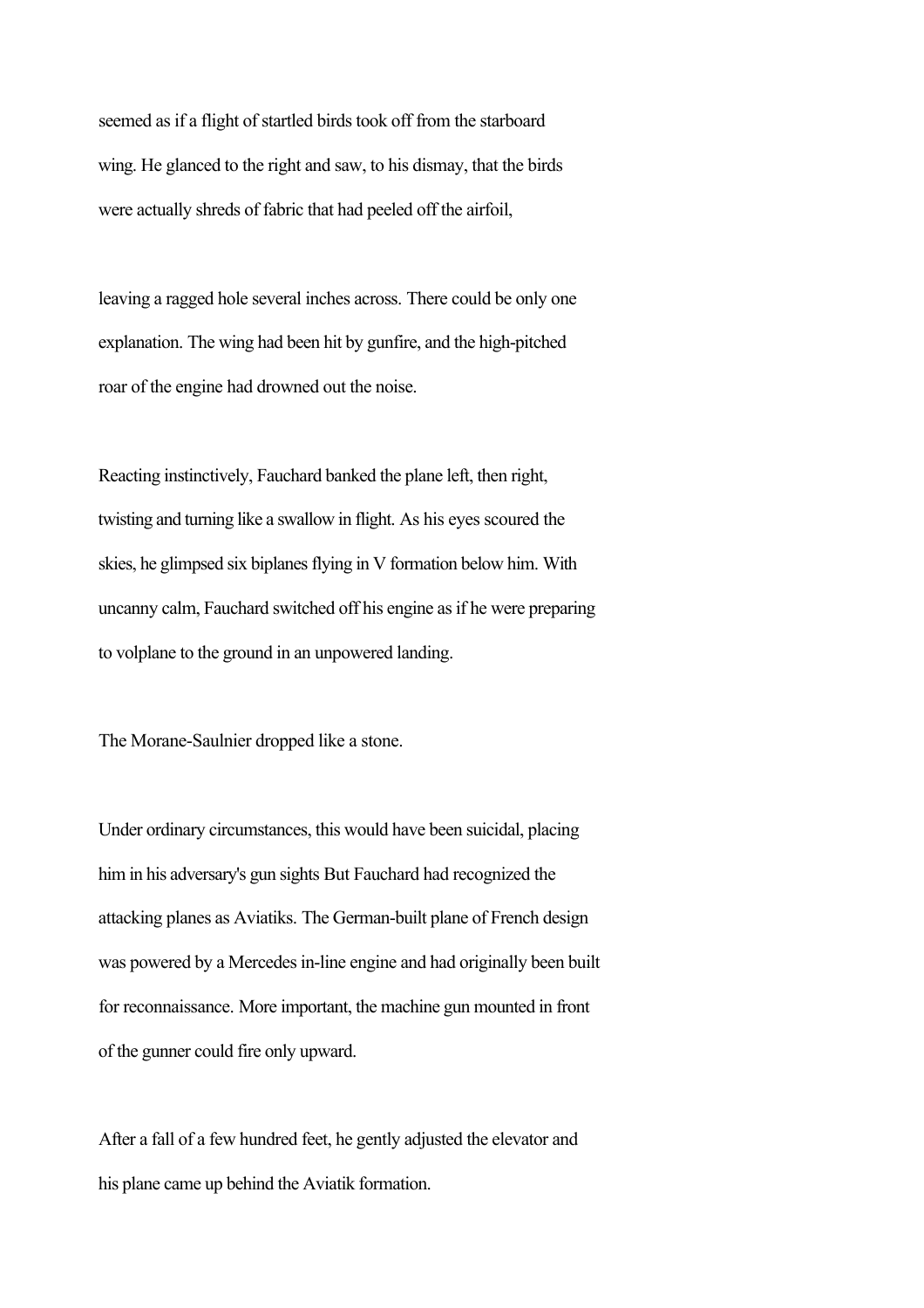He lined up his plane's nose on the closest Aviatik and squeezed the trigger. The Hotchkiss gun rattled and tracer bullets homed in on the target's tail. Smoke poured from the plane and then flames enveloped the fuselage.

 The Aviatik began a long spiraling plunge to earth. A few well-placed volleys brought down another Aviatik as easily as a hunter bagging a tame pheasant.

 Fauchard accomplished the kills so swiftly that the other pilots were unaware they were under attack until they saw the greasy black smoke trails from the plummeting planes. The precise formation began to come apart at the seams.

 Fauchard broke off the attack. His targets were scattered and the element of surprise was no longer on his side. Instead, he put the Morane-Saulnier into a steep thousand-foot climb into the belly of a puffy cloud.

 As the misty gray walls hid his plane from unfriendly eyes, Fauchard leveled off and performed a damage check. So much fabric had ripped off that the wooden ribs of the wing were exposed. Fauchard cursed under his breath. He had hoped to bolt from the cloud and outdistance the Aviatiks with his plane's superior speed, but the damaged wing was slowing him down.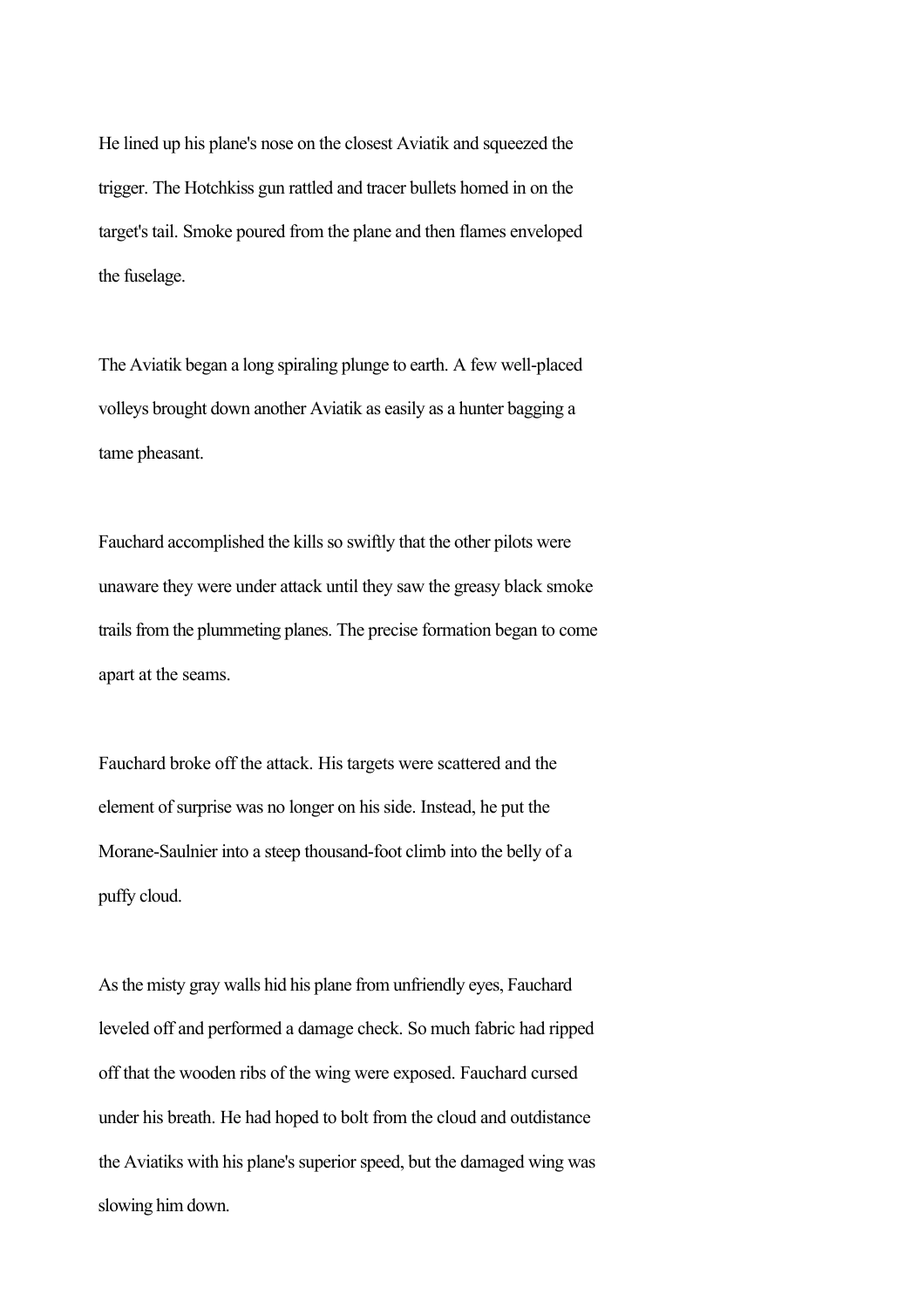Unable to run, he would have to stay and fight.

 Fauchard was outgunned and outnumbered, but he was flying one of the most remarkable aircraft of its day. Developed from a racing plane, the Morane-Saulnier, though tricky to fly, was incredibly nimble and responsive to the lightest touch. In an era when most airplanes had at least two wings, the Morane-Saulnier was a mid winged monoplane. From the bullet-shaped propeller spinner to its triangular tail fin, the Morane-Saulnier was only twenty-two feet long, but it was a deadly gnat by any measure, thanks to a device that would revolutionize aerial warfare.

 Saulnier had developed a synchronizing mechanism that allowed the machine gun to fire through the propeller. The system had out paced the newfangled guns, though, which sometimes fired erratically, and since ammunition could hang fire, metal deflectors shielded the propeller blades from errant bullets.

 Girding himself for battle, Fauchard reached under the seat and his fingers touched the cold metal of a strongbox. Next to the box was a purple velvet bag, which he pulled out and placed on his lap. Steering the plane with his knees, he extracted a steel helmet of ancient design from the bag and ran his fingers over the engraved surface. The metal was ice-cold to the touch, but heat seemed to radiate from it, surging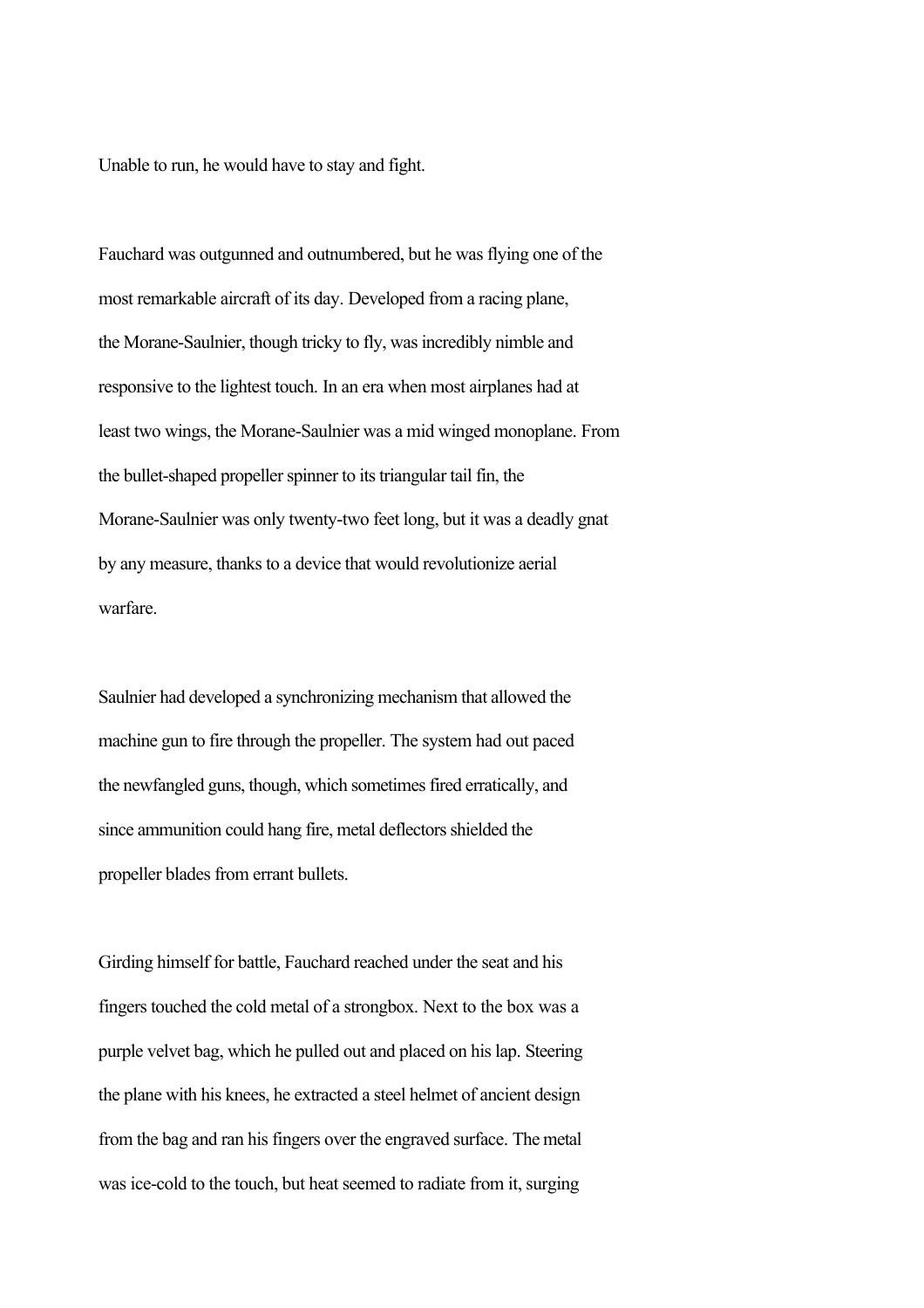through his whole body.

 He placed the helmet on his head. It fit snugly over the leather covering, and was perfectly balanced. The helmet was unusual, in that its visor was made in the form of a human face whose mustache and

 raptor's nose resembled Fauchard's. The visor limited his visibility and he pushed it up above his brow.

 Shafts of sunlight were filtering into the cloud dungeon as his cover thinned. He flew through the smoky wisps that marked the edge of the cloud and broke into full daylight.

 The Aviatiks were circling below like a school of hungry sharks around a sinking ship. They spotted the Morane and began to climb.

 The lead Aviatik slipped below Fauchard's plane and moved into firing range. Fauchard gave a sharp tug on his seat belt to make sure it was tight, and then he pulled the nose of his plane upward, climbing in a great backward loop.

 He hung upside down in the cockpit, giving thanks to the French instructor who had taught him the evasive maneuver. He completed the loop and leveled out, placing his plane behind the Aviatiks. He opened fire on the nearest plane, but it peeled off and dove at a steep angle.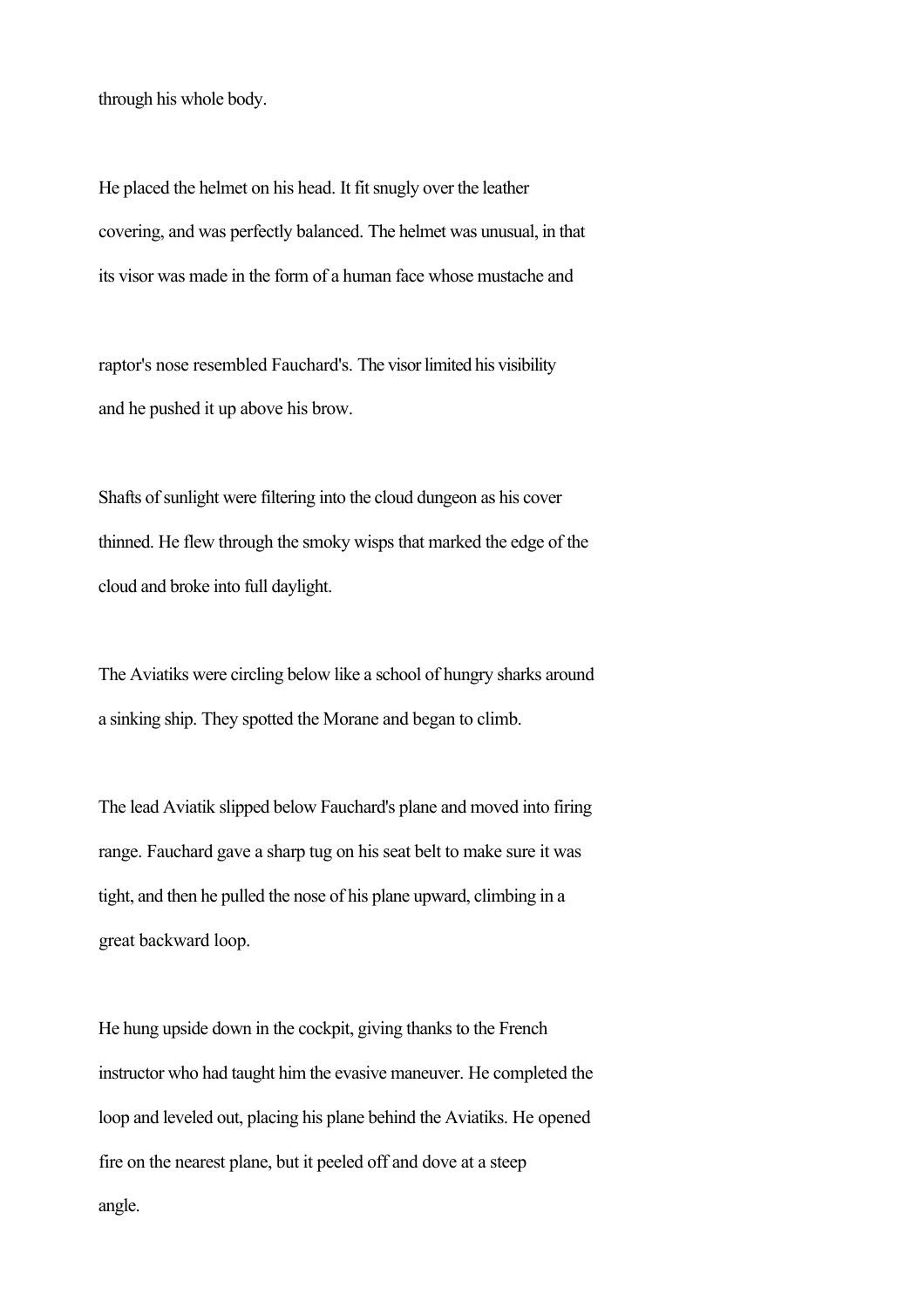Fauchard stayed on the plane's tail, enjoying the thrill of being the hunter rather than the prey. The Aviatik leveled out and made a tight turn, trying to get behind Fauchard. The smaller plane easily matched him.

 The Aviatik's move had put it at the mouth of a wide valley. With Fauchard giving the plane little room to maneuver, it flew directly into the valley.

 Hoarding his ammunition like a miser, Fauchard fired short bursts from the Hotchkiss. The Aviatik rolled left and right and the tracers went to either side of the plane. It flew lower, trying to stay below Fauchard and his deadly machine gun. Again, Fauchard tried to line up a shot. Again, the Aviatik went lower.

 The planes skimmed over the fields at a hundred miles an hour, staying barely fifty feet above the ground. Herds of terrified cows scattered like windblown leaves. The twisting Aviatik managed to

 stay out of Fauchard's sights. The rolling contours of the ground compounded the difficulty of a clear shot.

 The landscape was a blur of rolling meadows and neat farmhouses. The farms were growing closer together. Fauchard could see the roofs of a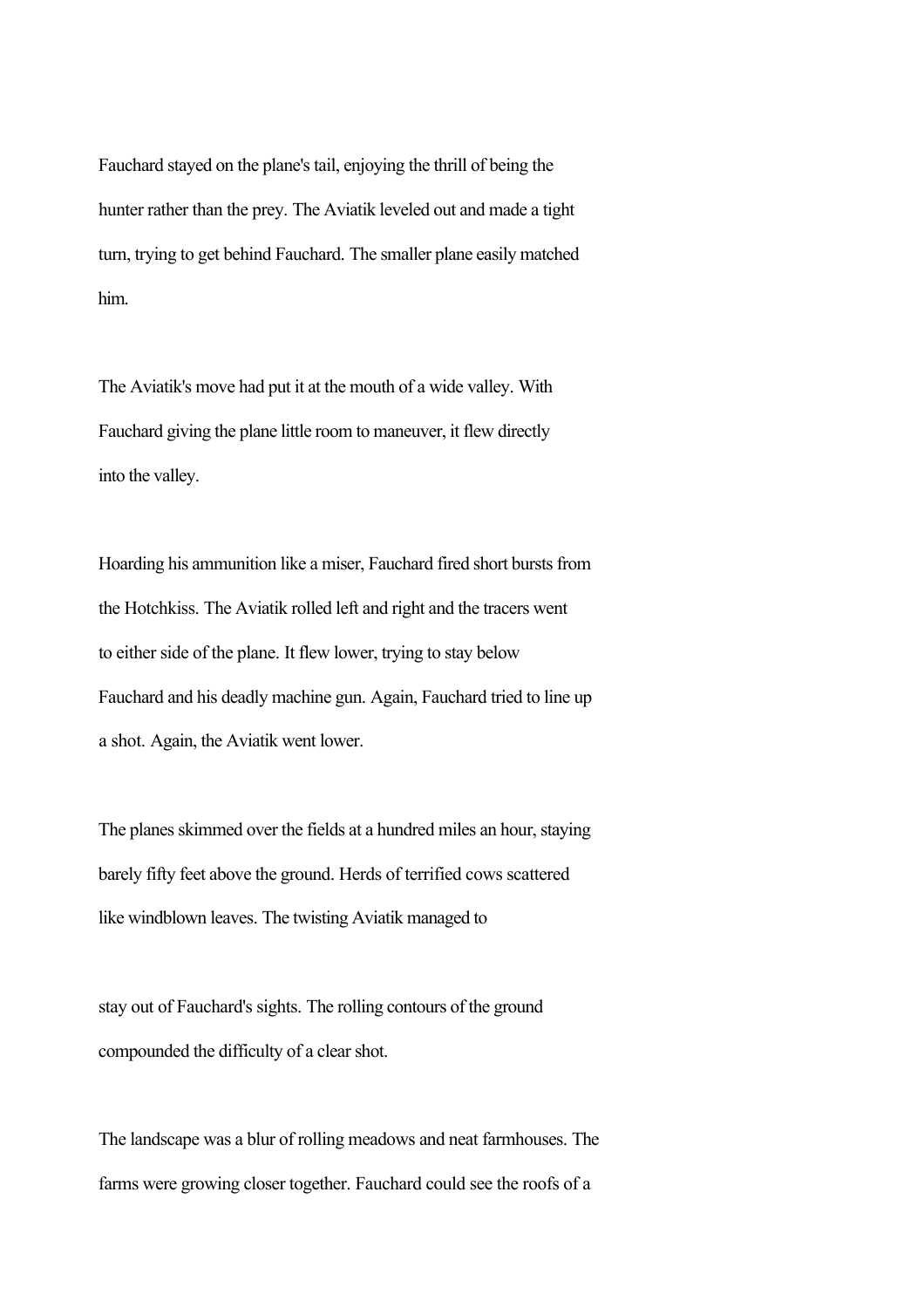town ahead where the valley narrowed to a point.

 The Aviatik was following a meandering river that ran up the center of the valley directly toward the town. The pilot flew so low his wheels almost touched the water. Ahead, a quaint field stone bridge crossed the river as the waterway entered the town.

 Fauchard's finger was tightening on the trigger, when an overhead shadow broke his concentration. He glanced upward and saw the wheels and fuselage of another Aviatik less than fifty feet above. It dropped lower, trying to force him down. He glanced at the lead Aviatik. It had started its climb to avoid hitting the bridge.

 Pedestrians crossing the span had seen the trio of advancing planes and were running for their lives. The sleepy old plow horse pulling a wagon across the bridge reared up on its hind legs for the first time in years as the Aviatik skimmed a few yards over the driver's head.

 The overhead plane dropped down to force Fauchard into the bridge, but at the last second he pulled back on his control stick and goosed the throttle. The Morane-Saulnier leaped upward and carried him between the bridge and the Aviatik. There was a huge explosion of hay as the plane's wheels clipped the wagon's load, but Fauchard kept his plane under control, guiding it up over the roofs of the town.

The plane on Fauchard's tail pulled up a second later.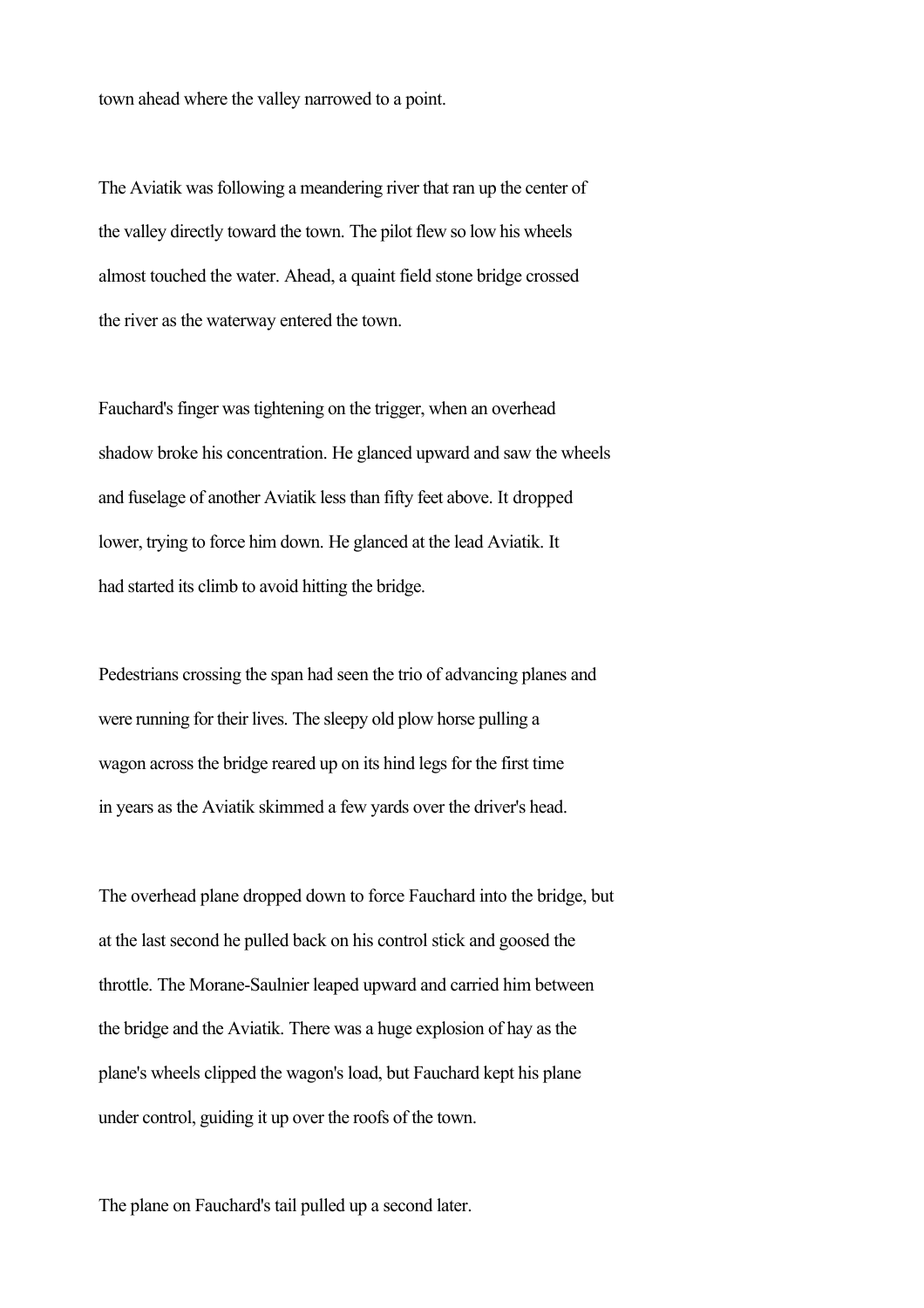Too late.

 Less agile than the monoplane, the Aviatik smashed into the bridge and exploded in a ball of fire. Equally slow to climb, the lead Aviatik grazed a church steeple whose sharp spire gutted its belly. The plane came apart in the air and broke into a hundred pieces.

 "Go with God!" Fauchard shouted hoarsely, as he wheeled his plane around and pointed it out of the valley.

 Two specks appeared in the distance. Moving fast in his direction. They materialized into the last of the Aviatik squadron.

 Fauchard aimed his plane directly between the approaching aircraft. His lips tightened in a grin. He wanted to make sure the family knew what he thought of their attempt to stop him.

 He was close enough to see the observers in the front cockpits. The one on his left pointed what looked like a stick, and he saw a flash of light.

 He heard a soft tun\ and his rib cage felt as if a fiery poker had been thrust into it. With a chill, he realized that the observer in the Aviatik had resorted to simpler but more reliable technology he had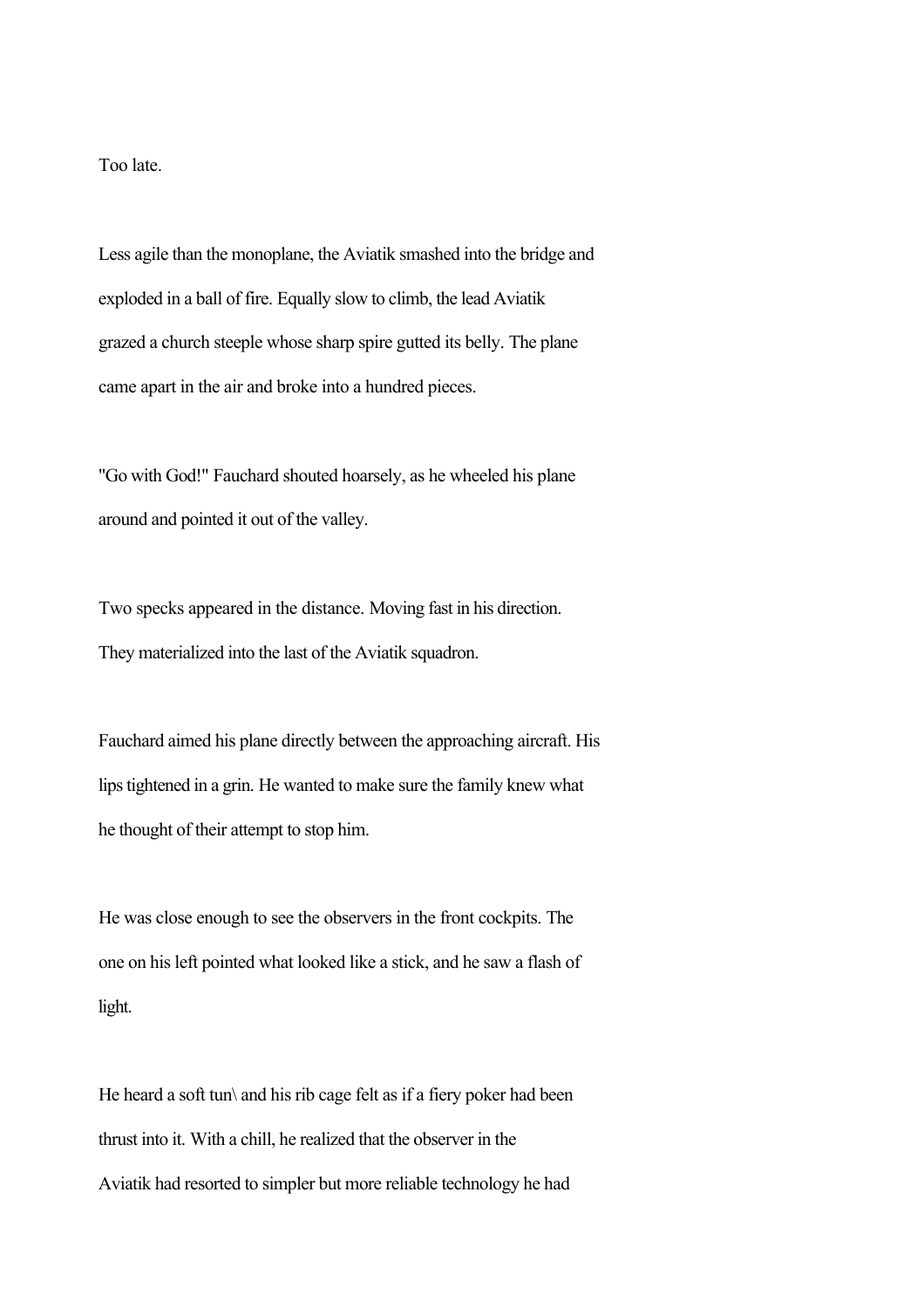fired at Fauchard with a carbine.

 He involuntarily jerked the control stick and his legs stiffened in a spasm. The planes flashed by on either side of him. His hand went limp on the control stick and the plane began to waver. Warm blood from his wound puddled in his seat. His mouth had a coppery taste and he was having trouble keeping things in focus.

 He removed his gloves, unbuckled his seat belt and reached down under his seat. His weakening fingers grasped the handle of the metal strongbox. He placed it on his lap, took the V strap that ran through the handle and attached it to his wrist.

 Summoning his last remaining reservoir of strength, he pushed himself erect and leaned out of the cockpit. He rolled over the coaming, his body hit the wing and bounced off.

 His fingers automatically yanked the ripcord, the cushion he'd been sitting on burst open, and a silk parachute caught the air.

 A curtain of blackness was falling over his eyes. He caught glimpses of a cold blue lake and a glacier.

/ have failed.

He was more in shock than pain and felt only a profound and angry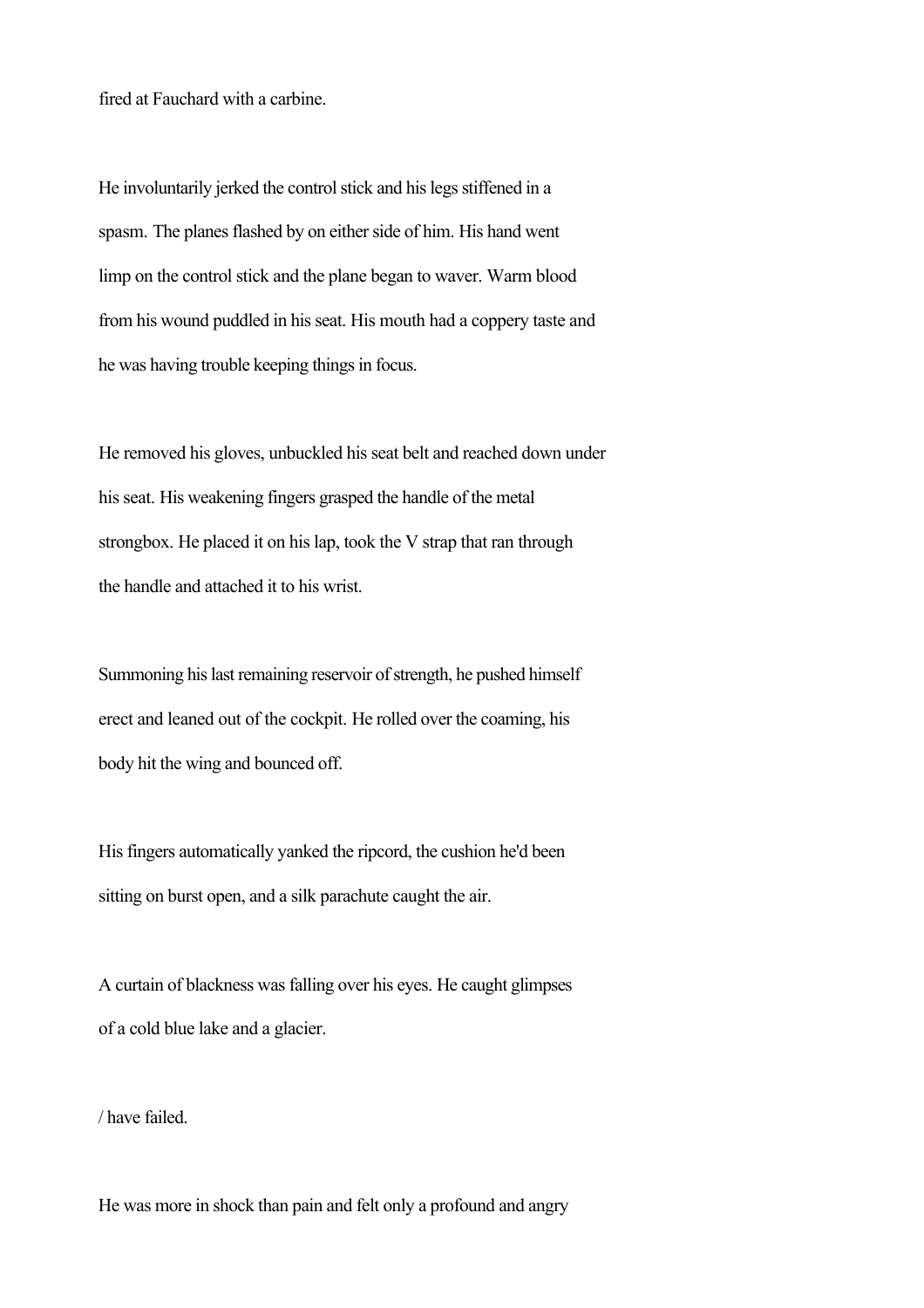sadness.

Millions will die.

 He coughed a mouthful of bloody froth and then he knew no more. He hung in his parachute harness, an easy target for one of the Aviatiks as it made another pass.

 He never felt the bullet that crashed through his helmet and drilled into his skull.

 With the sun glinting off his helmet, he floated lower until the mountains embraced him to their bosom.

The Scottish Orkneys, the present

 JODIE MICHAEL SON was steaming with anger. Earlier in the evening, she and the three remaining contestants of the Outcasts TV show had had to walk in their heavy boots on a thick rope stretched out along a three-foot-high berm made of piled rocks. The stunt had been billed as the "Viking Trial by Fire." Rows of torches blazed away on either side of the rope, adding drama and risk, although the line of fire was actually six feet away. The cameras shot from a low side angle, making the walk seem much more dangerous than it was.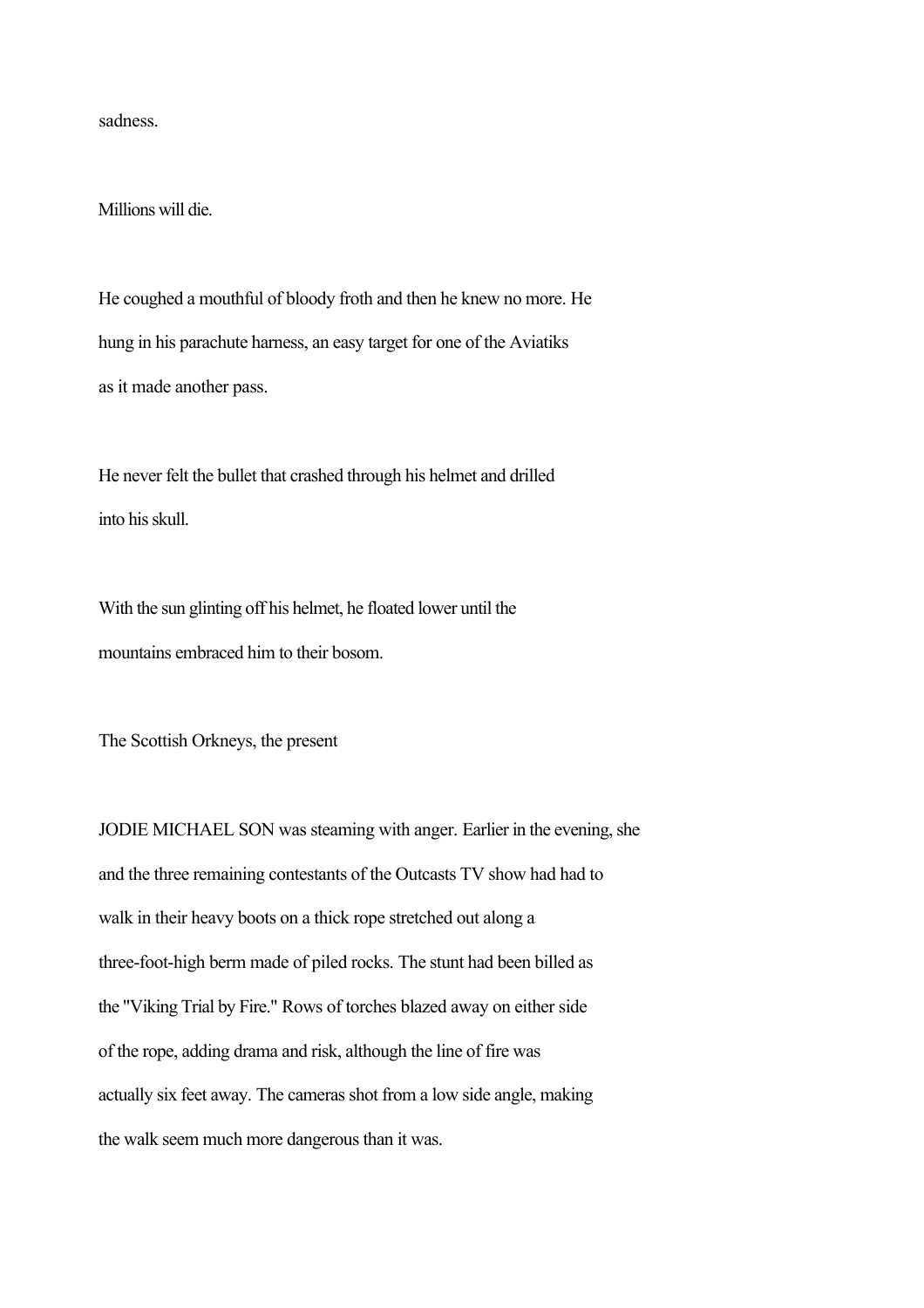What wasn't phony was the way the producers had schemed to bring the contestants to near violence.

 Outcasts was the latest offering in the "reality" shows that had popped up like mushrooms after the success of Survivor and Fear Factor. It was an accelerated combination of both formats, with the shouting matches of Jerry Springer thrown in.

The format was simple. Ten participants had to pass a gamut of

 tests over the course of three weeks. Those who failed, or were voted off by the others, had to leave the island.

 The winner would make a million dollars, with bonus points, which seemed to be based on how nasty the contestants could be to one another.

 The show was considered even more cutthroat than its predecessors, and the producers played tricks to ratchet up the tension. Where other shows were highly competitive, Outcasts was openly combative.

 The show's format had been based in part on the Outward Bound survival course, where a participant must live off the land. Unlike the other survival shows, which tended to be set on tropical isles with turquoise waters and swaying palm trees, Outcasts was filmed in the Scottish Orkneys. The contestants had landed in a tacky replica of a Viking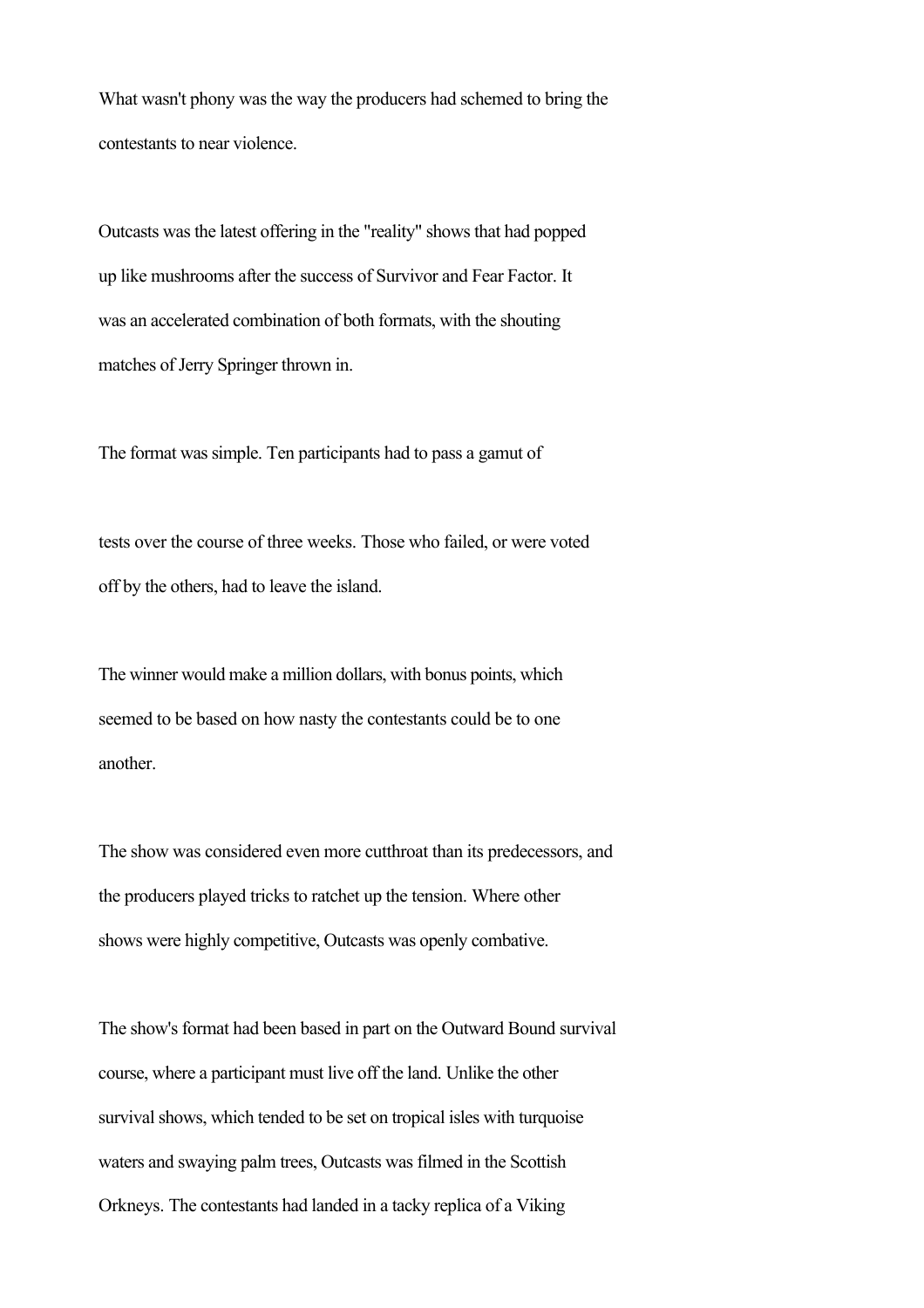ship, to an audience of seabirds.

 The island was two miles long and a mile wide. It was mostly rock that had been tortured into knobs and fissures aeons ago by some cataclysm, with a few stands of scraggly trees here and there and a beach of coarse sand where most of the action was filmed. The weather was mild, except at night, and the skin-covered huts were tolerable.

 The speck of rock was so insignificant that the locals referred to it as the "Wee Island." This had prompted a hilarious exchange between the producer, Sy Paris, and his assistant, Randy Andleman.

 Paris was in one of his typical raves. "We can't film an adventure show on a place called "Wee Island," for god sakes We've got to call it something else." His face lit up. "We'll call it "Skull Island." "

 "It doesn't look like a skull," Andleman said. "It looks like an overdone fried egg."

"Close enough," Paris had said, before dashing off.

Jodie, who had witnessed the exchange, elicited a smile from An

dleman when she said, "I think it rather resembles the skull of a dumb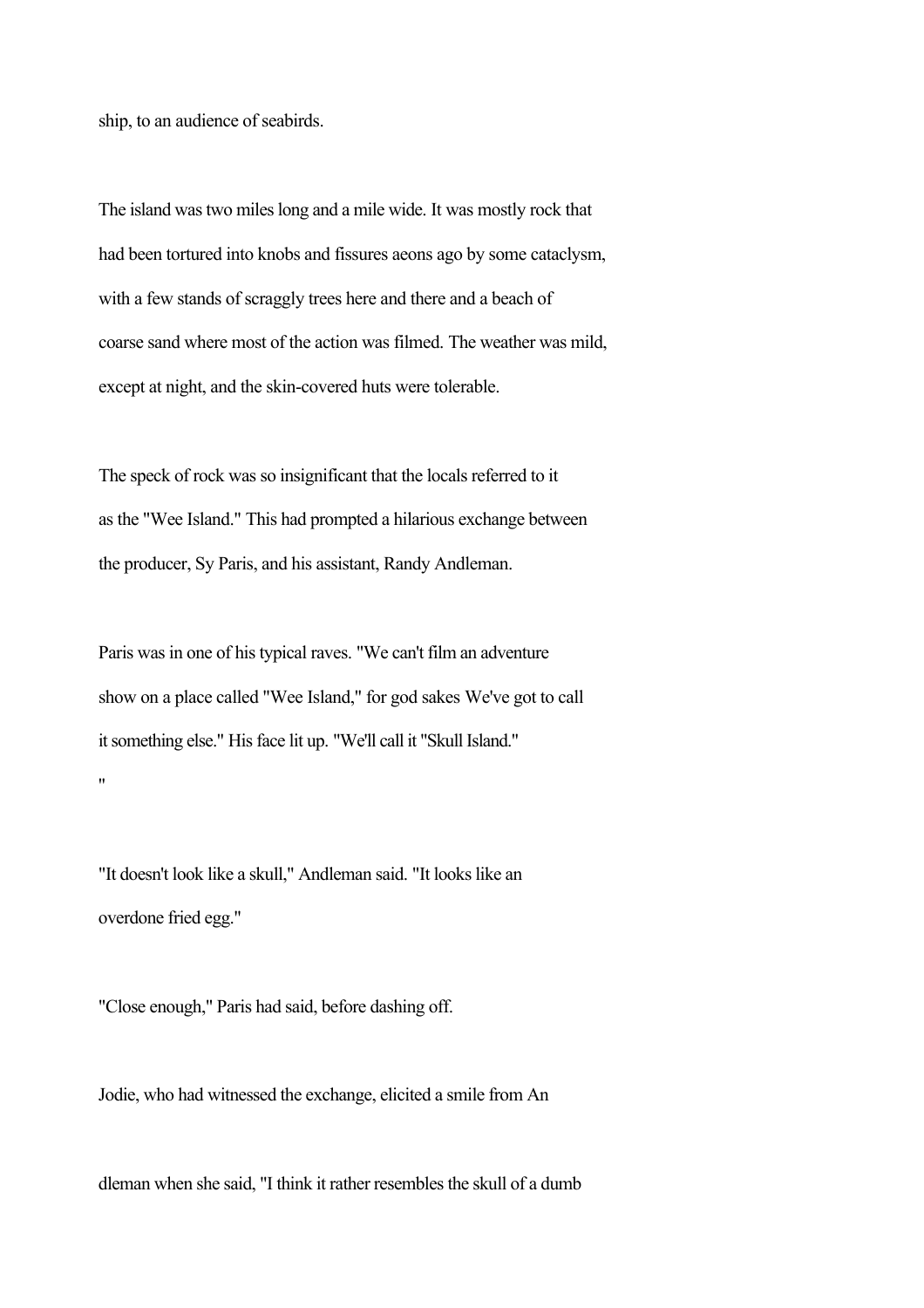TV series producer."

 The tests were basically the kind of gross-out stunts, such as ripping live crabs apart and eating them or diving into a tank full of eels, that were guaranteed to make the viewer gag and watch the next installment, to see how bad things would get. Some of the contestants seemed to have been chosen for their aggressiveness and general meanness.

 The climax would come when the last two contestants spent the night hunting each other using night scopes and paint-ball guns, a stunt that was based on the short story "The Most Dangerous Game." The survivor was awarded another million dollars.

 Jodie was a physical fitness teacher from Orange County, California. She had a killer body in a bikini, although her curves were wasted under her down-filled clothes. She had long, blond hair and a quick intelligence that she had hid to get on the program. Every contestant was typecast, but Jodie refused to play the bimbo role the producers had assigned to her.

 In the last quiz for points and demerits, she and the others had been asked whether a conch was a fish, a mollusk or a car. As the show's stereotype blonde, she was supposed to say "Car."

Jeezus, she'd never live something like that down when she got back to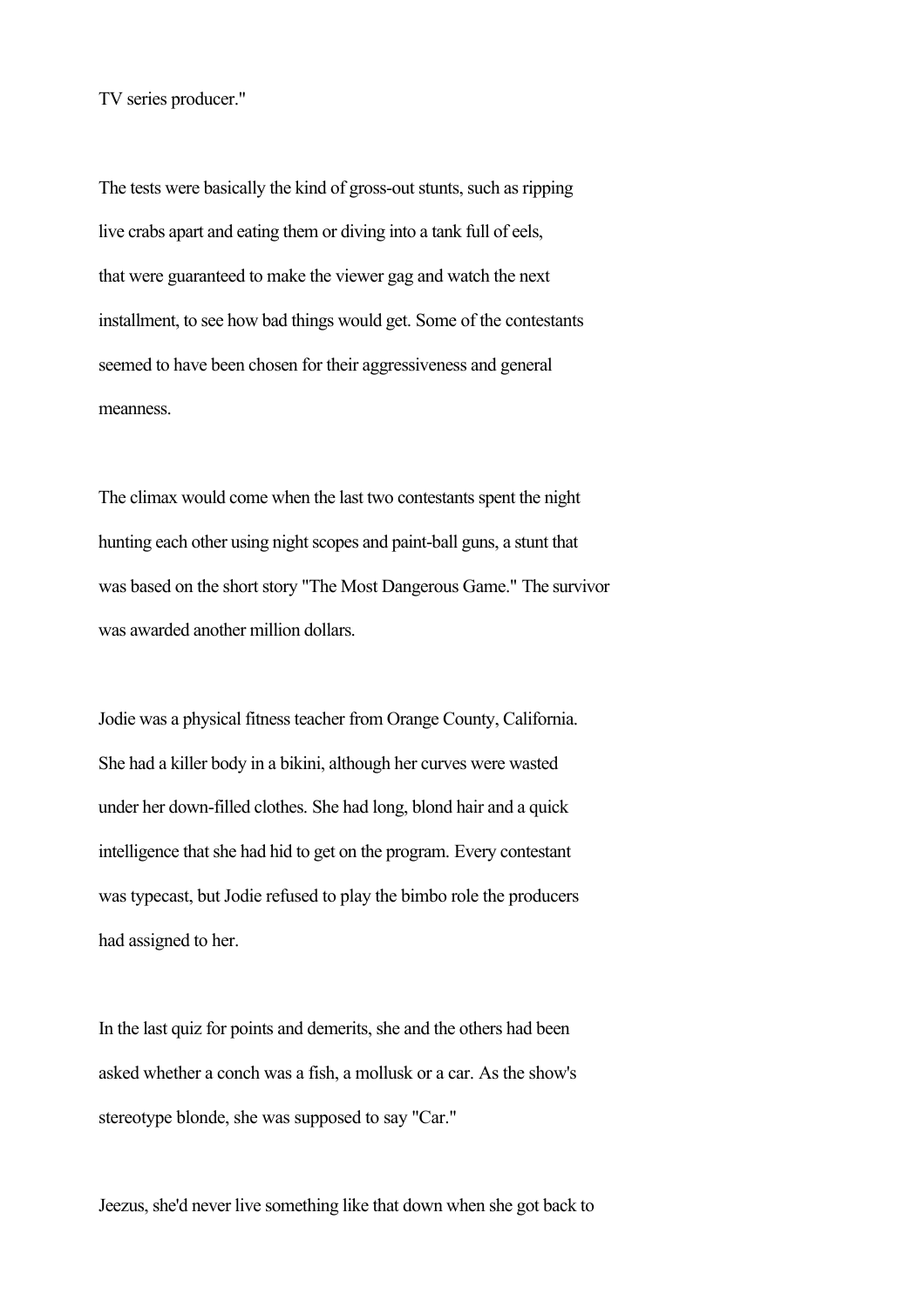civilization.

 Since the quiz debacle, the producers had been making strong hints that she should go. She'd given them their chance to oust her when a cinder got in her eye and she'd failed the fire walk. The remaining members of the tribe had gathered around the fire with grave looks on their faces, and Sy Paris had dramatically intoned the order to leave the clan and make her entry into Valhalla. Jeezus.

 As she headed away from the campfire now, she fumed at herself for failing the test. But there was still a bounce to her step. After only

 a few weeks with these lunatics, she was glad to be off the island. It was a rugged, beautiful setting, but she had grown weary of the backbiting, the manipulation and general sneakiness in which a contestant had to indulge for the dubious honor of being hunted down like a rabid dog.

 Beyond the "Gate to Valhalla," an arbor made of plastic whalebones, was a large house trailer that was the quarters for the production crew. While the clan members slept in skin tents and ate bugs, the crew enjoyed heat, comfortable cots and gourmet meals. Once a contestant was thrown out of the game, he or she spent the night in the trailer until a helicopter picked him or her up the next morning.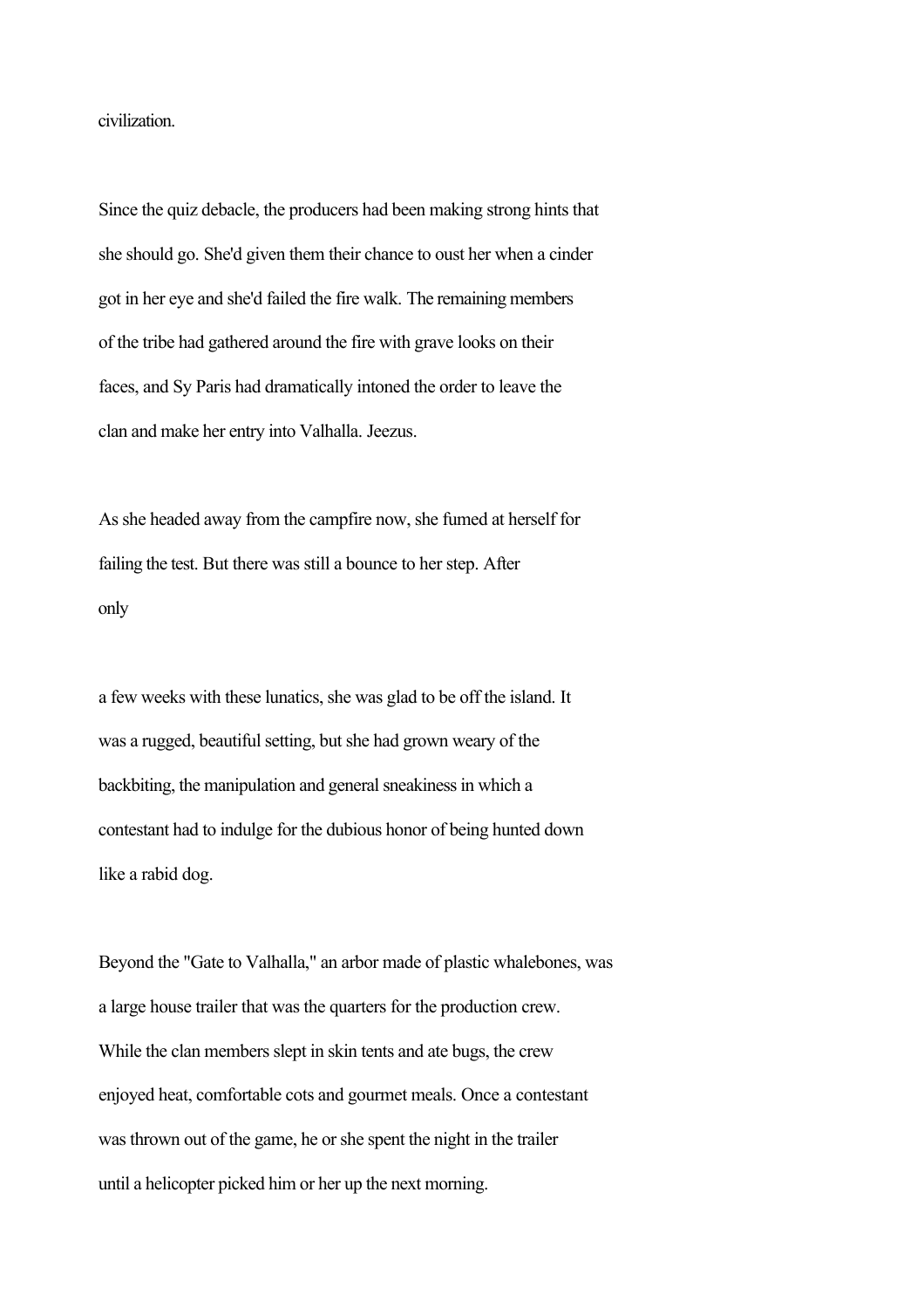"Tough luck," said Andleman, who met her at the door. Andleman was a sweetheart, the complete opposite of his hard-driving boss.

"Yeah, real tough. Hot showers. Hot meals. Cell phones."

"Hell, we've got all that right here."

 She glanced around at the comfortable accommodations. "So I noticed."

 "That's your bunk over there," he said. "Make yourself a drink from the bar, and there's some terrific pate in the fridge that'll help you decompress. I've got to go give Sy a hand. Knock yourself out."

"Thanks, I will."

 She went over to the bar and made herself a tall Beefeater martini, straight up. The pate was as delicious as advertised. She was looking forward to going home. The ex-contestants always made the rounds of the TV talk shows to rake over the people they'd left behind. Easy money. She stretched out in a comfortable chair. After a few minutes, the alcohol put her to sleep.

 She awoke with a start. In her sleep, she had heard high-pitched screams like the sound of seabirds flocking or children in a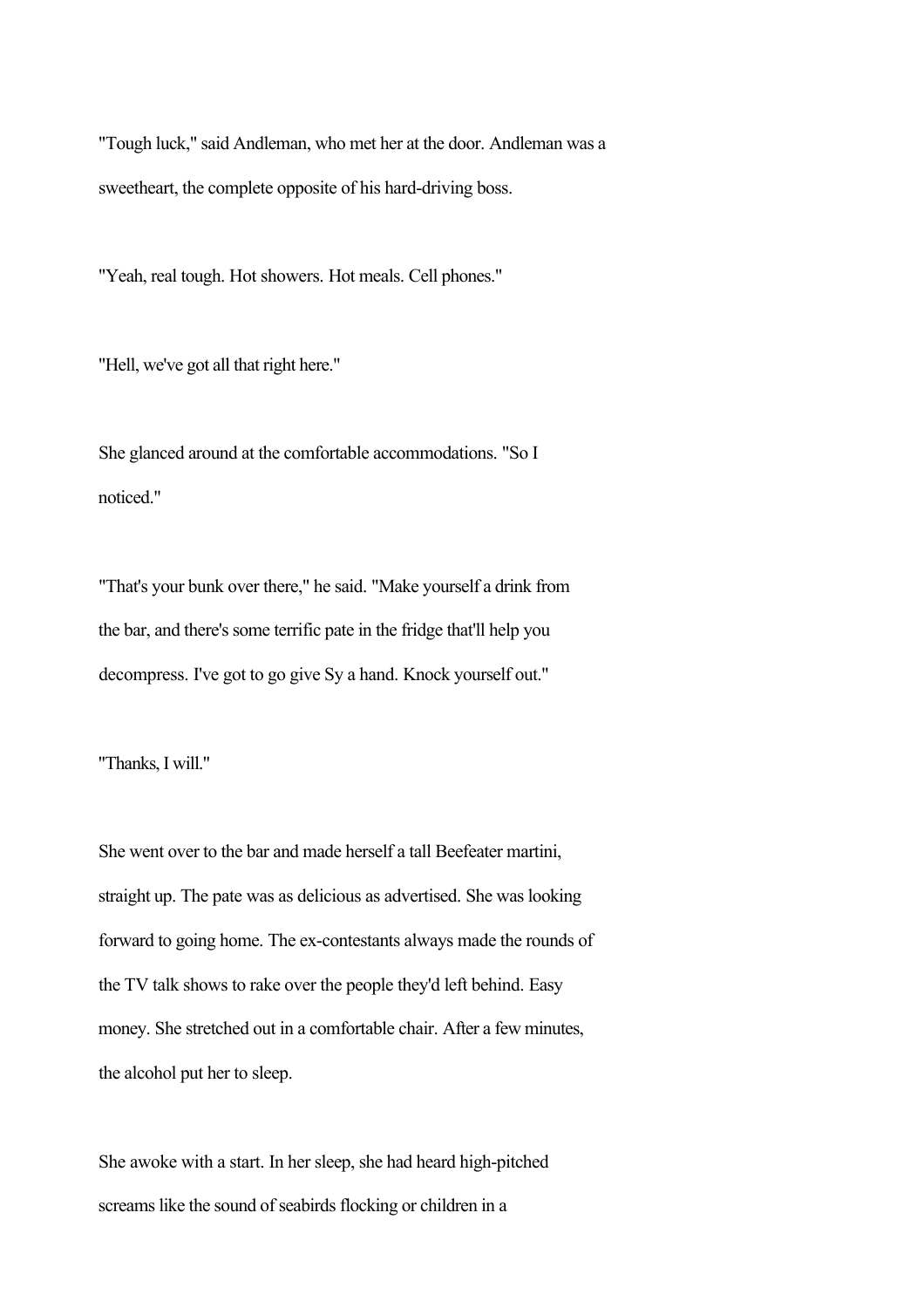playground, against a background of yells and shouts.

Peculiar.

 She got up, went to the door and listened. She wondered if Sy had come up with yet another means of humiliation. Maybe he had the others doing a wild savage dance around the fire.

 She walked briskly along the path that led to the beach. The noise grew louder, more frantic. Something was dreadfully wrong. These were screams of fright and pain rather than excitement. She picked up her pace and burst through the Gate to Valhalla. What she saw looked like a scene from a Hieronymus Bosch depiction of Hell.

 The cast and crew were under attack by hideous creatures that seemed half man, half animal. The savage attackers were snarling, pulling their victims down and tearing at them with claws and teeth.

 She saw Sy fall, then Randy. She recognized several bodies that were lying bloody and mauled on the beach.

 In the flickering light from the fire, Jodie saw that the attackers had long, filthy white hair down to their shoulders. The faces were like nothing she had ever seen. Ghastly, twisted masks.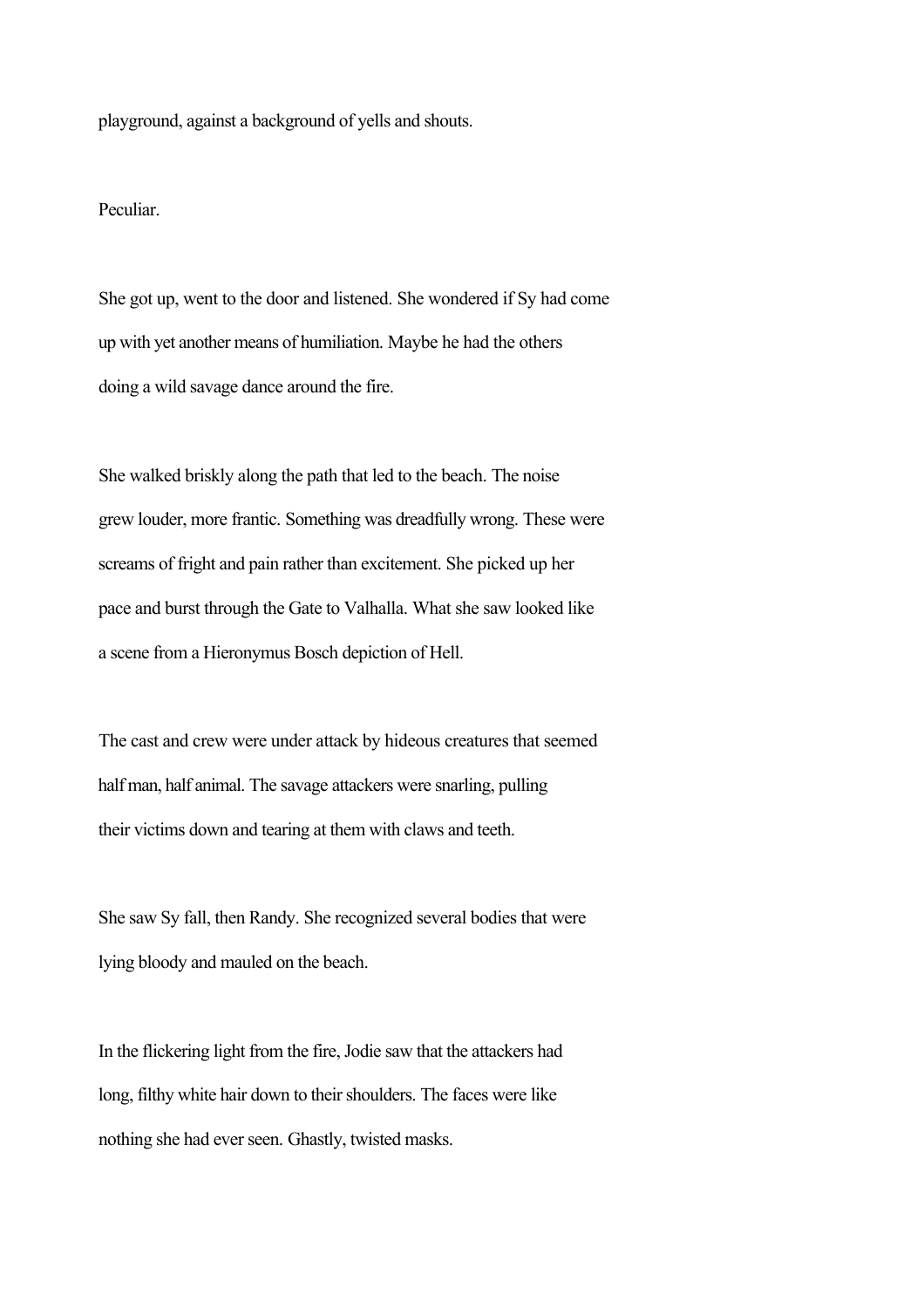One creature clutched a severed arm which he was raising to his mouth. Jodie couldn't help herself, she screamed ... and the other creatures broke off their ungodly feast and looked at her with burning eyes that glowed a luminous red.

 She wanted to vomit, but they were coming toward her in a crouching lope.

She ran for her life.

 Her first thought was the trailer, but she had enough presence of mind to know she'd be trapped there.

 She ran for the high rocky ground, the creatures snuffing behind her like bloodhounds. In the dark, she lost her footing and fell into a fissure, but unknown to her the accident saved her life. Her pursuers lost her scent.

Jodie had cracked her head in the fall. She regained consciousness

 once, and thought she heard harsh voices and gunshots. Then she passed out again.

 She was still lying unconscious in the fissure the next morning when the helicopter arrived. By the time the crew had scoured the island and finally found Jodie, they had come to a startling discovery.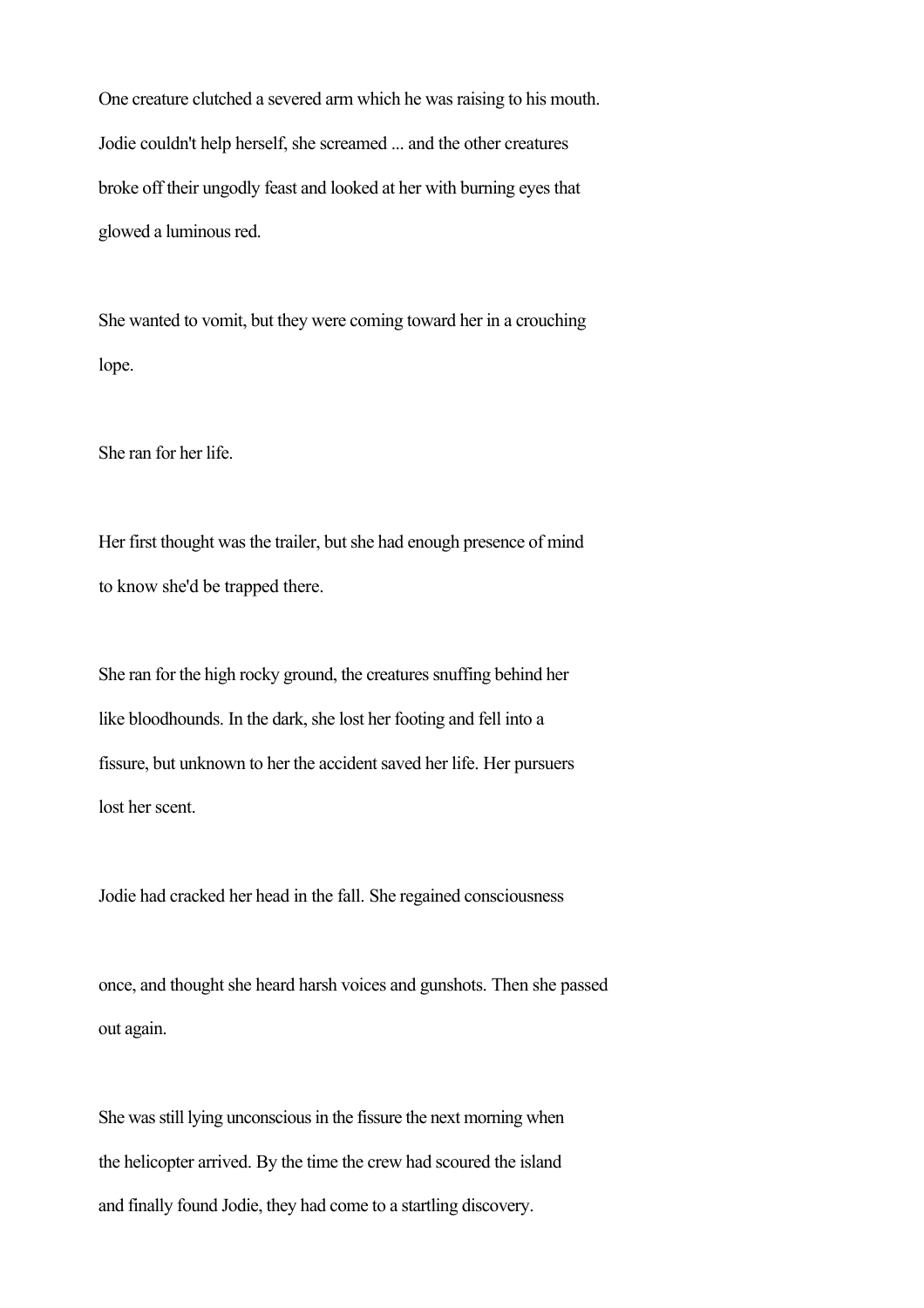Everyone else had vanished.

### MONEMVASSIA, THE GREEK PeLOPONNESE

 IN HIS RECURRING nightmare, Angus MacLean was a staked goat being stalked by a hungry tiger whose yellow eyes stared at him from the jungle shadows. The low growls gradually grew louder until they filled his ears. Then the tiger lunged. He could smell its fetid breath, feel its sharp fangs sinking into his neck. He strained at his collar in a futile attempt to escape. His pathetic, terrified bleating changed to a desperate moan ... and he awakened in a cold sweat, his chest heaving, and his rumpled blankets damp from perspiration.

 MacLean stumbled out of his narrow bed and threw open the shutters. The Greek sunlight flooded the whitewashed walls of what had been a monk's cell. He pulled on shorts and a T-shirt, slipped into his walking sandals and stepped outside, blinking his eyes against the shimmer of the sapphire sea. The hammering of his heart subsided.

 He took a deep breath, inhaling the perfume like fragrance of the wildflowers that surrounded the two-story stucco monastery. He waited until his hands stopped shaking, then he set off on the morning hike that had proven to be the best antidote for his shattered

nerves.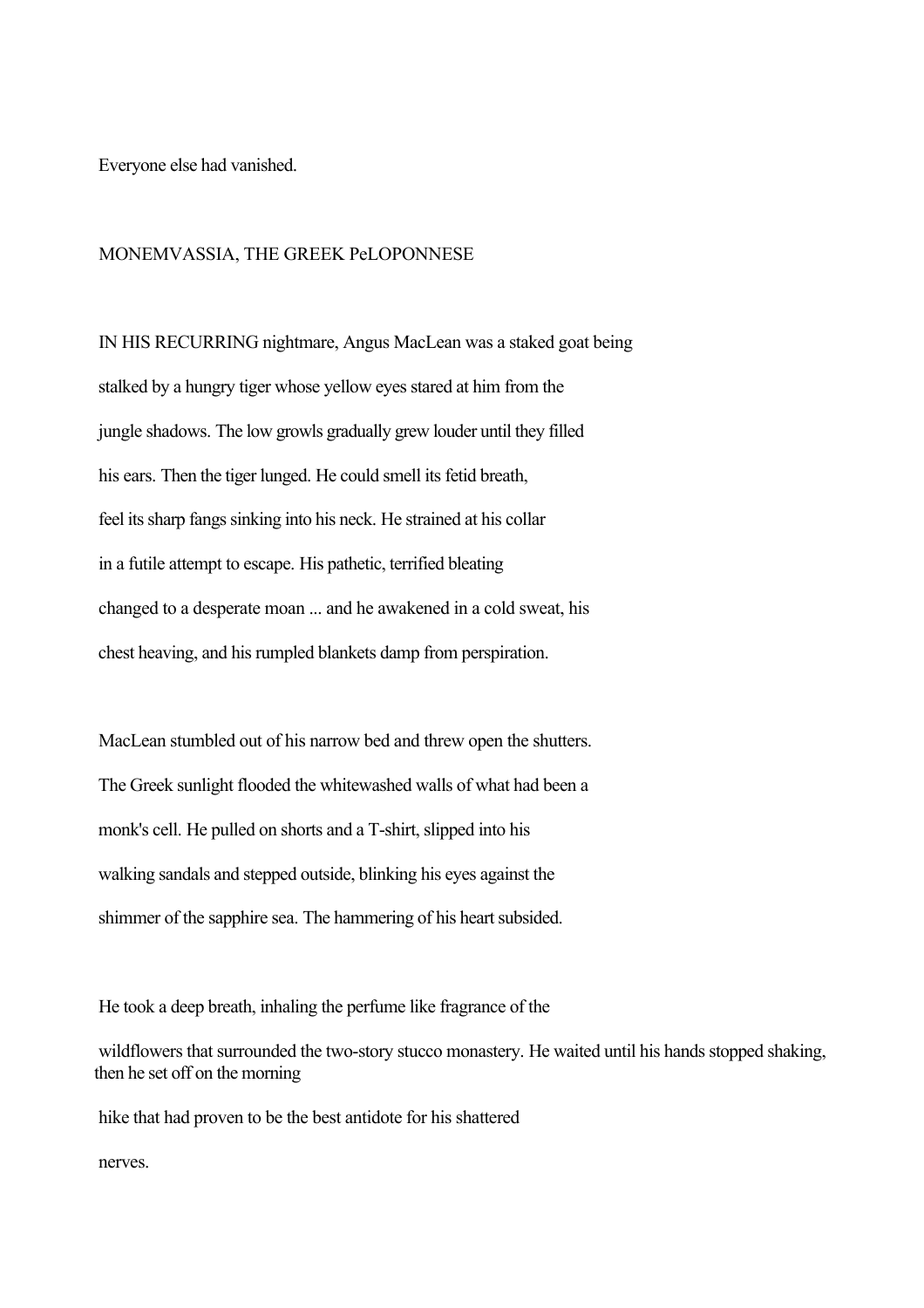The monastery was built in the shadow of a massive rock, hundreds of feet high, that tour books often referred to as "the Gibraltar of Greece." To reach the summit, he climbed along a path that ran along the top of an ancient wall. Centuries before, the inhabitants of the lower town would retreat to the ramparts to defend themselves from invaders. Only ruins remained of the village that had once housed the entire population in times of siege.

 From atop the lofty perch offered by the crumbling foundation of an old Byzantine church, MacLean could see for miles. A few colorful fishing boats were at work. All was seemingly tranquil. MacLean knew that his morning ritual gave him a false sense of security. The people hunting him would not reveal themselves until they killed him.

 He prowled among the ruins like a homeless spirit, then descended the wall and made his way back to the monastery's second-floor dining room. The fifteenth-century monastery was one of the traditional buildings

 the Greek government operated as guest houses around the country. MacLean made a point of arriving for breakfast after all the other guests

had left to go sightseeing.

The young man cleaning up in the kitchen smiled and said, "Kali mem,

Dr. MacLean

 "Kali mera, Angelo," MacLean replied. He tapped his head with his forefinger. "Did you forget?"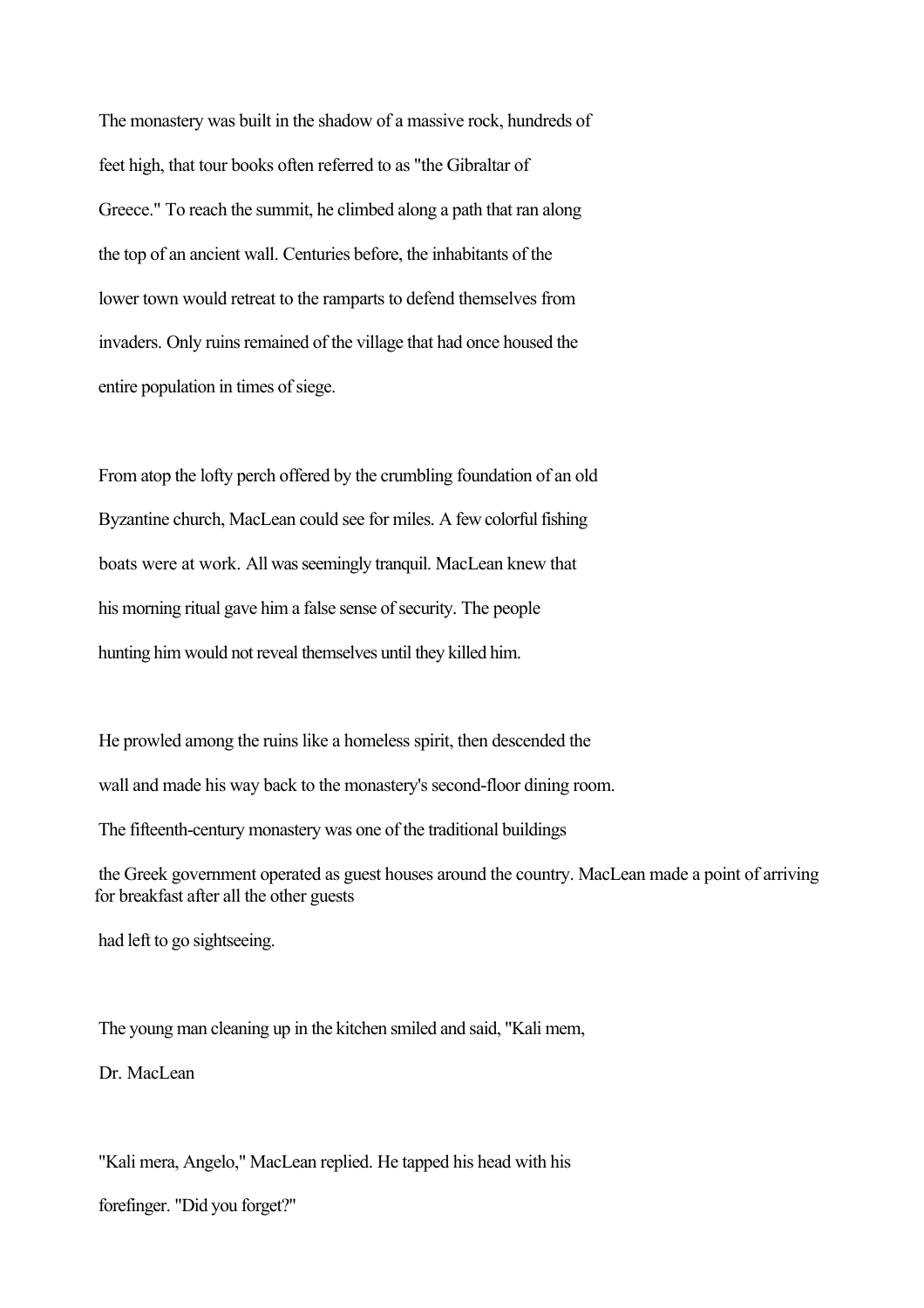Light dawned in Angelo's eyes. "Yes. I'm very sorry. Mr. MacLean

 "That's quite all right. Sorry to burden you with my strange requests," MacLean said in his soft Scottish brogue. "But as I said before, I don't want people thinking I can cure their upset stomachs and stomachaches."

"Neh. Yes, of course, Mr. MacLean I understand."

 Angelo brought over a bowl of fresh strawberries, honeydew melon and creamy Greek yogurt, topped with local honey and walnuts, and a cup of thick black coffee. Angelo was the young monk who served as resident hostler. He was in his early thirties, with dark curly hair and a handsome face that was usually wreathed in a beatific smile. He was a combination concierge, caretaker, chef and host. He wore ordinary work clothes and the only hint of his vows was the rope tied loosely around his waist.

 The two men had struck up a strong friendship in the weeks MacLean had been a guest. Each day, after Angelo finished his breakfast work, they would talk about their shared interest, Byzantine civilization.

 MacLean had drifted into historical studies as a diversion from his intense work as a research chemist. Years ago his studies had taken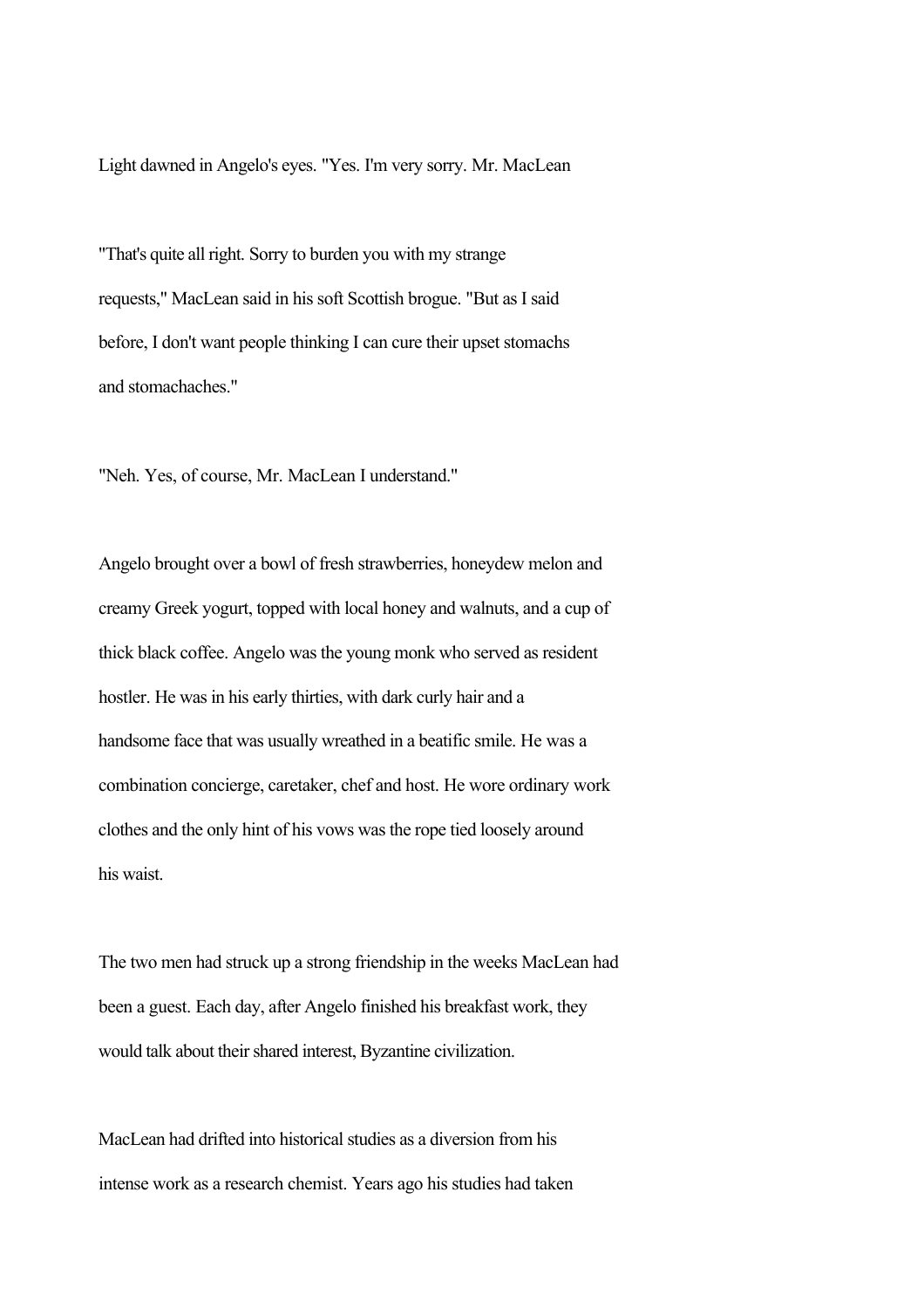him to Mystra, once the center of the Byzantine world. He had drifted down the Peloponnese and stumbled upon Monemvassia. A narrow causeway flanked by the sea was the only access to the village, a maze of narrow streets and alleys on the other side of the wall whose "one gate" gave Monemvassia its name. MacLean had fallen under the spell of the beautiful place. He vowed to return one day, never thinking that when he came back he'd be running for his life.

 The Project had been so innocent at first. MacLean had been teaching advanced chemistry at Edinburgh University when he was offered a dream job doing the pure research that he loved. He'd accepted the position and taken a leave of absence. He threw himself into the work, willing to endure the long hours and intense secrecy. He led one of several teams that were working on enzymes, the complex proteins that produce biochemical reactions.

The Project scientists were cloistered in comfortable dormitories in

the French countryside, and had little contact with the outside world.

One colleague had jokingly referred to their research as the "Manhattan

Project." The isolation posed no problem for MacLean

 who was a bachelor with no close relatives. Few of his colleagues complained. The astronomical pay and excellent working conditions were ample compensation.

 Then the Project took a disturbing turn. When MacLean and the others raised questions, they were told not to worry. Instead, they were sent home and told just to wait until the results of their work were analyzed.

 MacLean had gone to Turkey instead, to explore ruins. When he'd returned to Scotland several weeks later, his answering machine had recorded several hang-ups and a strange telephone message from a former colleague. The scientist asked if MacLean had been reading the papers and urged him to call back. MacLean tried to reach the man, only to learn that he had been killed several days before in a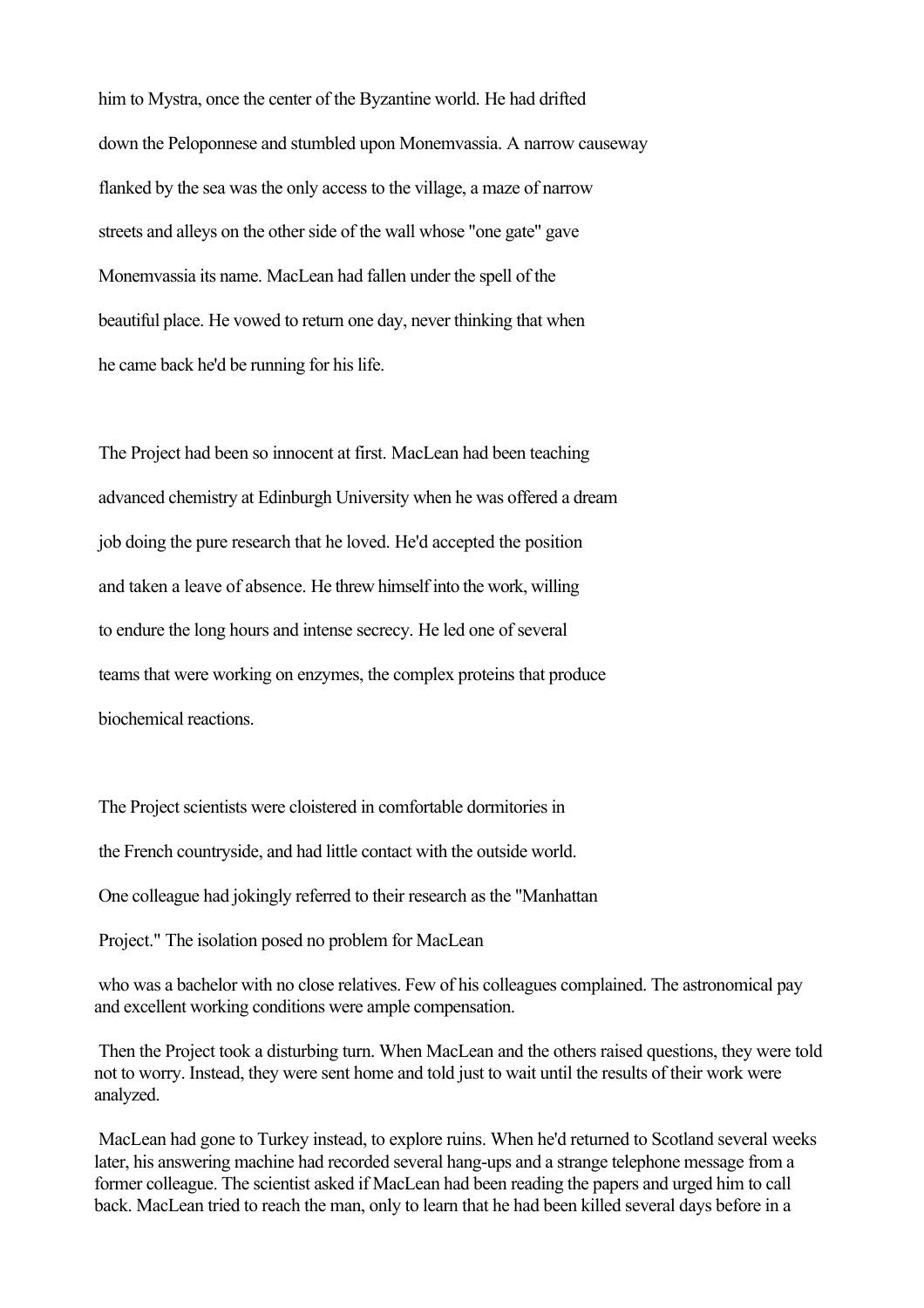hit-and-run accident.

 Later, when MacLean was going through his mail pile, he found a packet the scientist had sent before his death. The thick envelope was stuffed with newspaper clips that described a series of accidental deaths. As MacLean read the clips, a shiver ran down his spine. The victims were all scientists who had worked with him on the Project.

Scrawled on an enclosed note was the terse warning: "Flee or die!"

 MacLean wanted to believe the accidents were coincidental, even though it went against his scientific instincts. Then, a few days after he read the clips, a truck tried to run his Mini Cooper off the road. Miraculously, he escaped with only a few scratches. But he'd recognized the truck driver as one of the silent guards who had watched over the scientists at the laboratory.

What a fool he had been.

 MacLean knew he had to flee. But where? Monemvassia had come to mind. It was a popular vacation spot for mainland Greeks. Most of the foreigners who visited the rock came for day trips only. And now here he was.

 While MacLean was pondering the events that had brought him there, Angelo came over with a copy of the International Herald Tribune. The monk had to run errands but he would be back in an hour. MacLean nodded and sipped his coffee, savoring the strong dark taste. He skimmed the usual news of economic and political crises. And then his eye caught a headline in the international news briefs:

## SURVIVOR SAYS MONSTERS KILLED TV CAST, CREW

 The dateline was a Scottish island in the Orkneys. Intrigued, he read the story. It was only a few paragraphs long, but when he was done, his hands were shaking. He read the article again until the words blurred.

Dear God, he thought. Something awful has happened.

 He folded the newspaper and went outside, stood in the soothing sunlight and made a decision. He would return home and see if he could get someone to believe his story.

 MacLean walked to the city gate and caught a taxi to the ferry office on the causeway, where he bought a ticket for the hydrofoil to Athens the next day. Then he returned to his room and packed his few belongings. What now? He decided to stick to his usual routine for his last day, walked to an outdoor cafe and ordered a tall glass of cold lemonade. He was engrossed in his paper when he became aware that someone was talking to him.

 He looked up and saw a gray-haired woman in flowered polyester slacks and blouse standing next to his table, holding a camera.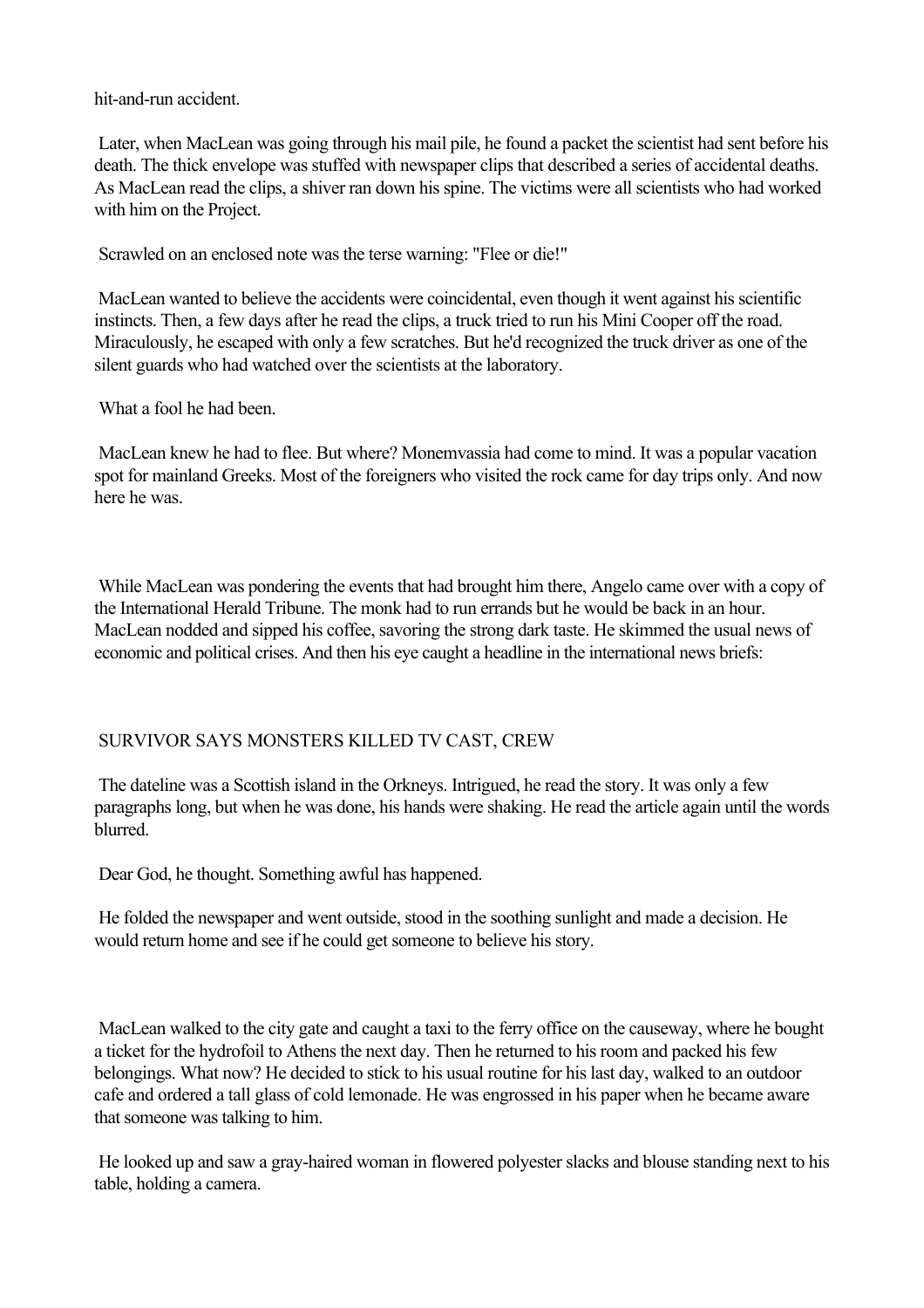'Sorry to interrupt," she said with a sweet smile. "Would you mind? My husband and I—"

 Tourists often asked MacLean to document their trips. He was tall and lanky, and with his blue eyes and shock of salt-and-pepper hair, he stood out from the shorter and darker Greeks.

 A man sat at a nearby table, giving MacLean a bucktoothed grin. His freckled face was beet-red from too much sun. MacLean nodded and took the camera from the woman's hand. He clicked off some shots of the couple and handed the camera back.

 "Thank you so much!" the woman said effusively. "You don't know what it means to have this for our travel album."

 "Americans?" MacLean said. His urge to talk English overcame his reluctance to engage anyone in conversation. Angelo's English skills were limited

The woman beamed. "Is it that obvious? We try so hard to fit in."

 Yellow-and-pink polyester was decidedly not a Greek fashion statement, MacLean thought. The woman's husband was wearing a collarless white cotton shirt and black captain's hat like those sold mainly for the tourist trade.

 "Came down in the hydrofoil," the man said with a drawl, rising out of his chair. He pressed his moist palm into MacLean "Hell, that was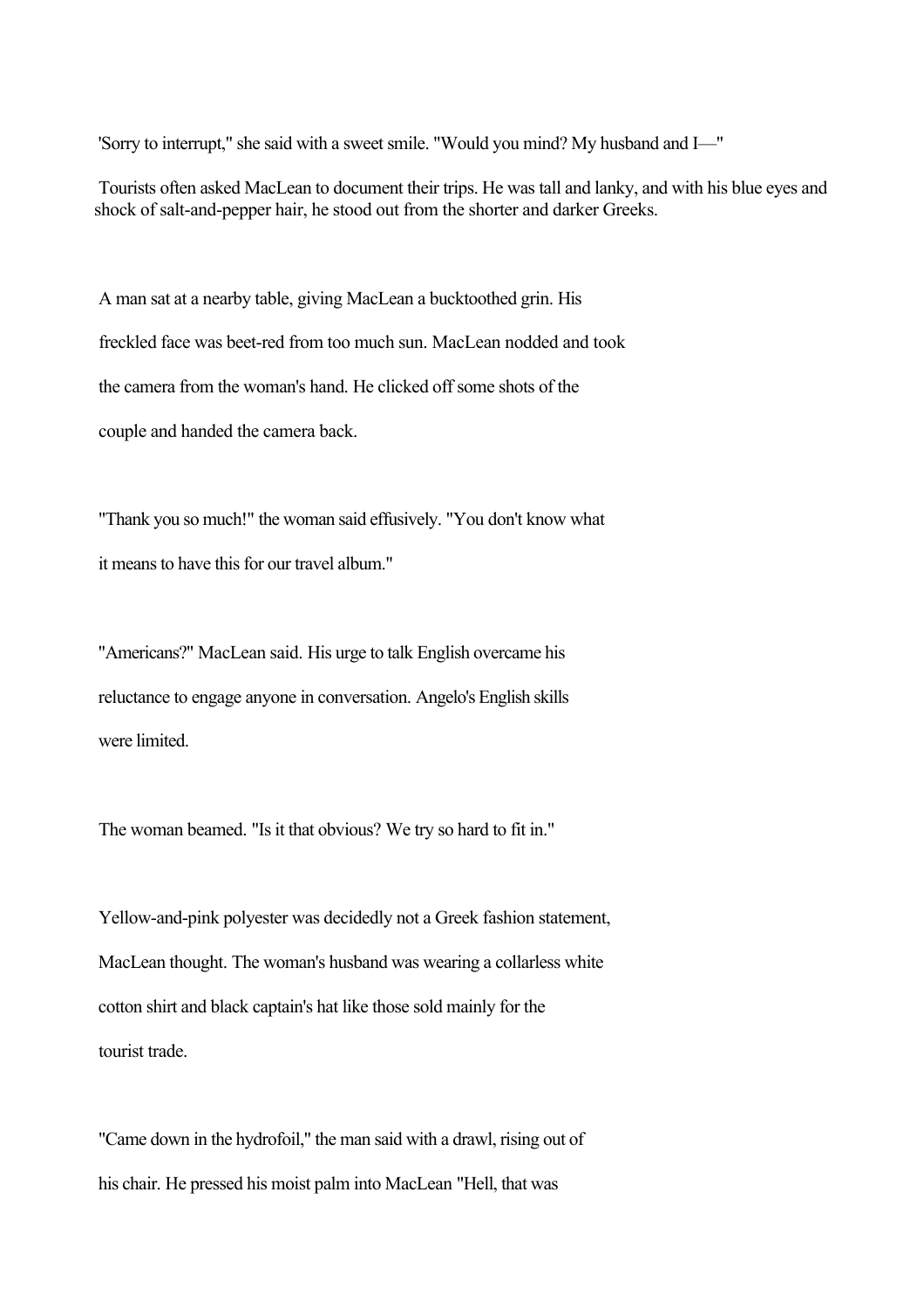some ride. You English?"

MacLean responded with a look of horror. "Oh no, I'm Scottish."

 "I'm one half Scotch and the other half soda," the man said with his horse grin. "Sorry about the mix-up. I'm from Texas. Guess that would be like you thinking we were from Oklahoma."

 MacLean wondered why all the Texans he met talked as if everyone had a hearing problem. "I never would have thought that you were from Oklahoma," MacLean said. "Hope you have a nice visit." He started to walk away, only to stop when the woman asked if her husband could take their picture together because he had been so kind to them. MacLean posed with the woman, then her husband.

 "Thank you," the woman said. She spoke with a more refined air than her husband. In short order, MacLean learned that Gus and

 Emma Harris were from Houston, that Gus had been in the oil business, and she'd been a history teacher, fulfilling her lifelong dream to visit the Cradle of Civilization.

 He shook hands, accepted their profuse thanks and set off along the narrow street. He walked fast, hoping they wouldn't be tempted to follow, and took a circuitous route back to the monastery.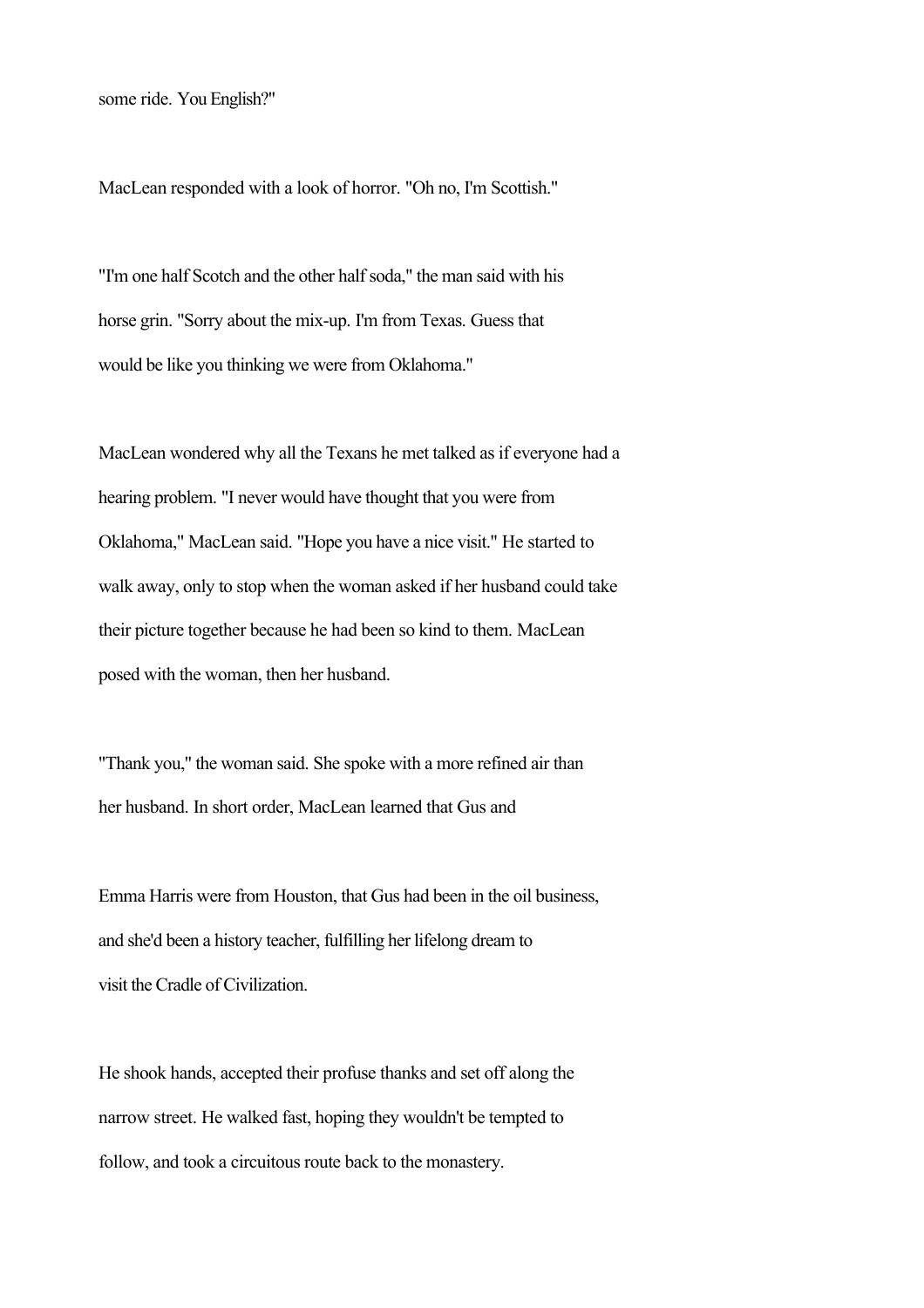MacLean closed the shutters so his room was dark and cool. He slept through the worst of the afternoon heat, then got up and splashed cold water on his face. He stepped outside for a breath of fresh air and was surprised to see the Harrises standing near the old whitewashed chapel in the monastery courtyard.

 Gus and his wife were taking pictures of the monastery. They waved and smiled when they saw him, and MacLean went out and offered to show them his room. They were impressed by the workmanship in the dark wood paneling. Back outside again, they gazed up at the sheer cliffs behind the building.

"There must be a wonderful view from up there," Emma said.

"It's a bit of a hike to the top."

 "I do a lot of bird-watching back home, so I'm pretty fit. Gus is in better shape than he looks." She smiled. "He used to be a football player, although it's hard to believe now."

 "I'm an Aggie," Mr. Harris said. "Texas A and M. There's more of me now than there was back then. Tell you what, though, I'll give it a try."

"Do you think you could show us the way?" Emma asked MacLean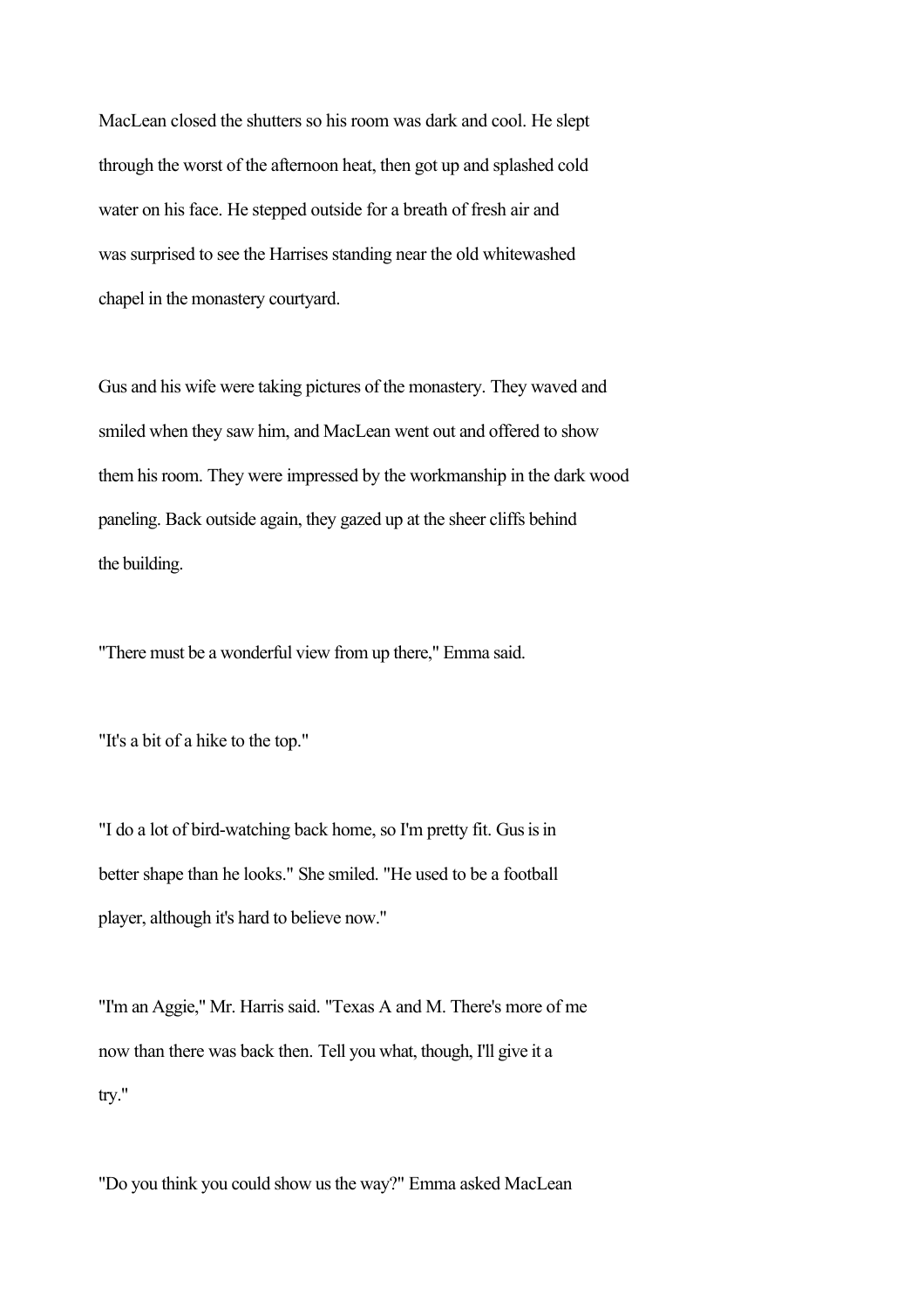"I'm sorry, I'm leaving on the hydrofoil first thing tomorrow." MacLean told them they might make the climb on their own if they got

started early before the sun got too hot.

"You're a dear." She patted MacLean on the cheek in motherly

fashion.

 He was grinning, admiring their pluck as he watched them depart along the path that ran along the seawall in front of the monastery. They passed Angelo, who was coming back from town.

 The monk greeted MacLean then turned to look at the couple. "You have met the Americans from Texas?"

 MacLean grin turned to a puzzled frown. "How did you know who they were?"

 "They came by yesterday morning. You were up there on your walk." He pointed to the old city.

"That's funny, they acted as if this was their first day here."

Angelo shrugged. "Maybe when we get old, we'll forget, too."

Suddenly, MacLean felt like the staked goat in his nightmare. A cold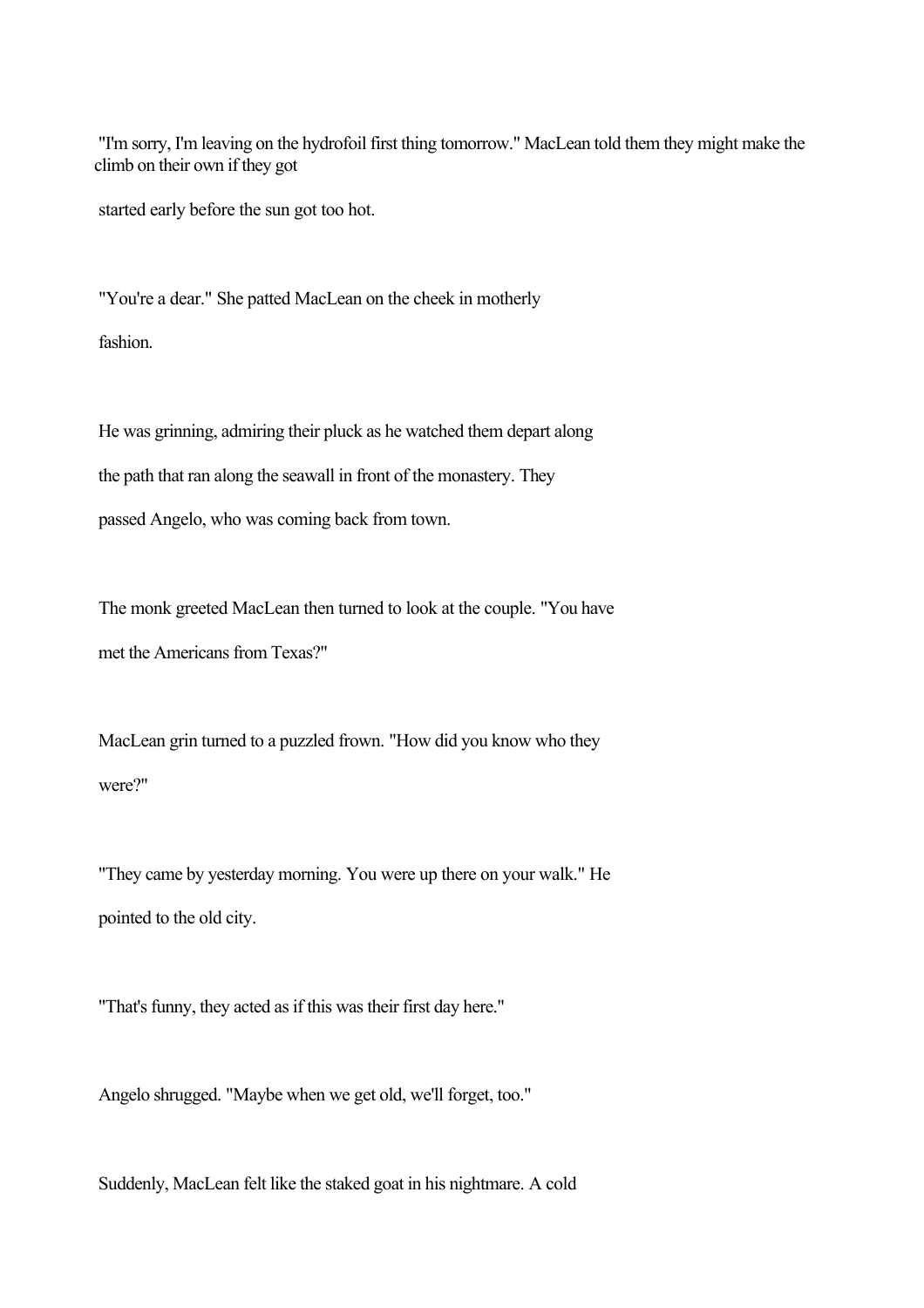emptiness settled in his stomach. He excused himself and went back to his room, where he poured himself a stiff shot of ouzo.

 How easy it would have been. They would have climbed to the top of the rock and asked him to pose for a photo near the edge. One shove and down he would go.

Another accident. Another dead scientist.

No heavy lifting. Not even for a sweet old history teacher.

 He dug into the plastic bag he used for his dirty laundry. Buried at the bottom was the envelope full of yellowing news clips which he spread on the table.

 The headlines were different, but the subject of each story was the same.

SCIENTIST DIES IN AUTO ACCIDENT. SCIENTIST KILLED IN HIT-AND-RUN.

## SCIENTIST KILLS WIFE, SELF. SCIENTIST DIES IN SKIING ACCIDENT.

 Every one of the victims had worked on the Project. He reread the note: "Flee or die!" Then he put the Herald Tribune clip in with the

others and went to the monastery's reception desk. Angelo was going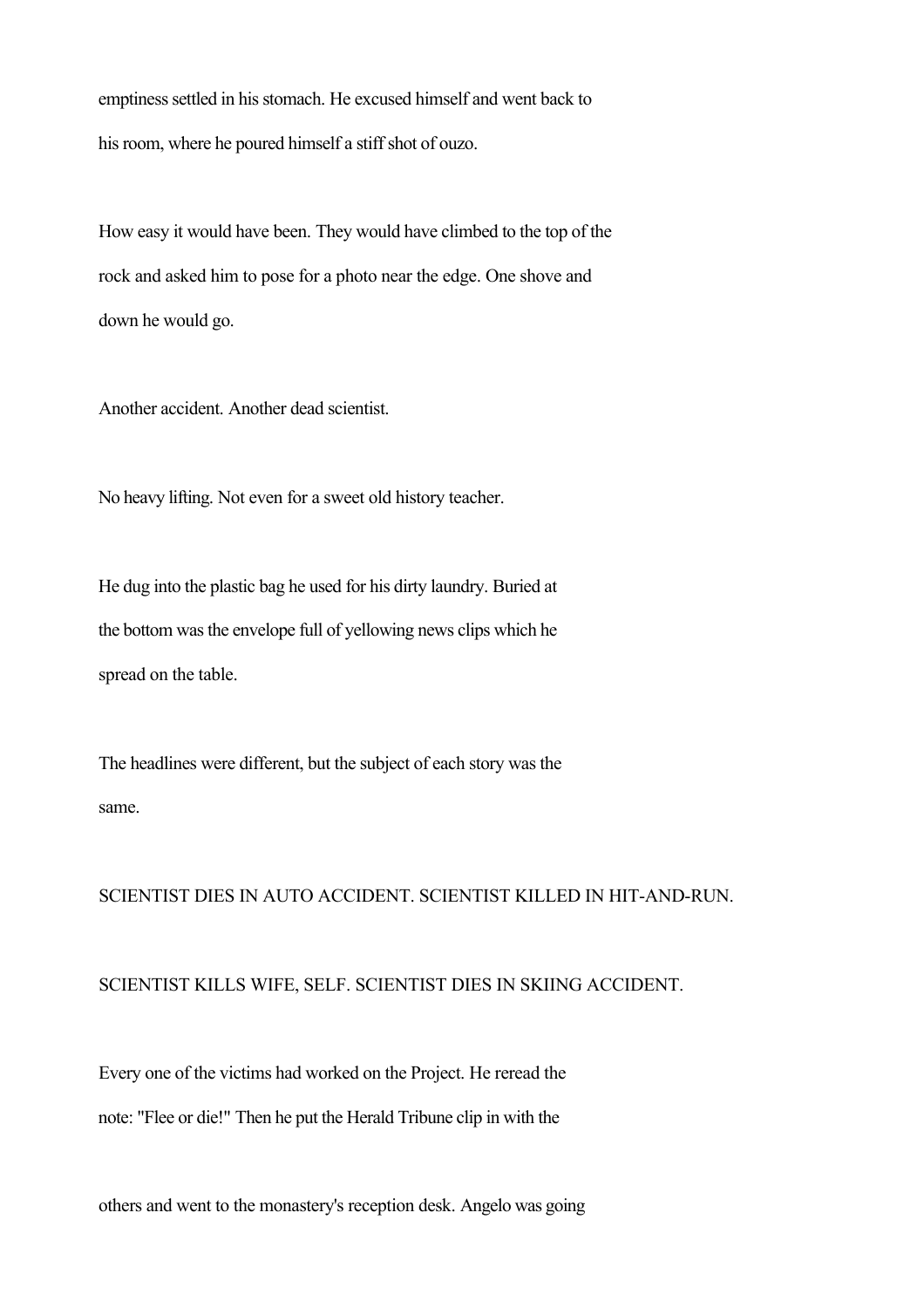through a pile of reservations.

"I must leave," MacLean said.

Angelo looked crestfallen. "I'm very sorry. How soon?"

"Tonight."

 "Impossible. There is no hydrofoil or bus until tomorrow." , "Nevertheless, I must leave and I'm asking you to help me. I can make it worth your while."

 A sad look came into the monk's eyes. "I would do this for friendship, not money."

"I'm sorry," MacLean said. "I'm a little upset."

Angelo was not an unintelligent man.

"This is because of the Americans?"

 "Some bad people are after me. These Americans may have been sent to find me. I was stupid and told them I was going on the hydrofoil. I'm not sure if they came alone. They may have someone watching at the gate."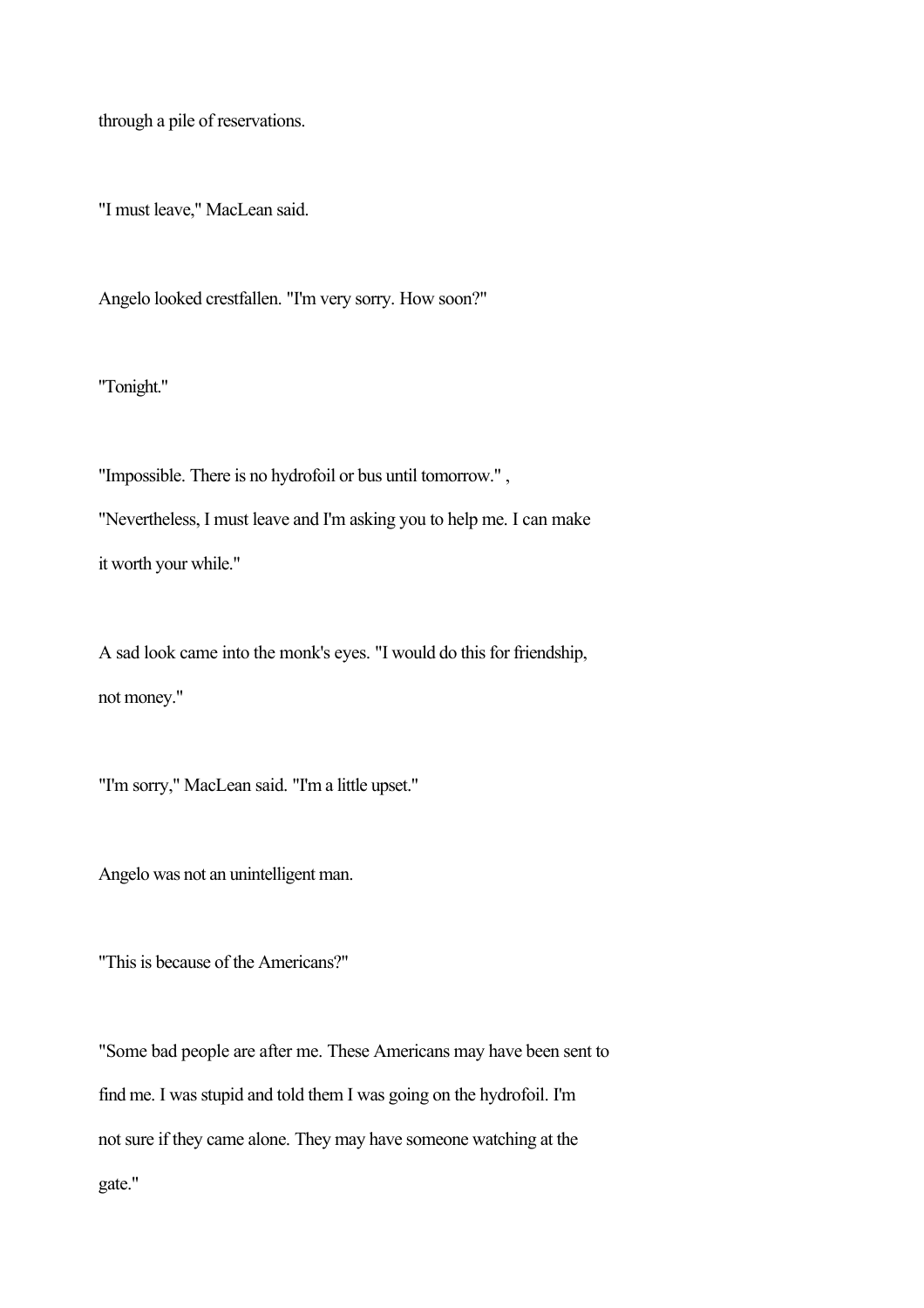Angelo nodded. "I can take you to the mainland by boat. You will need a car."

 "I was hoping you could arrange to rent one for me," MacLean said. He handed Angelo his credit card, which he had tried not to use before, knowing it could be traced.

 Angelo called the car rental office on the mainland. He spoke a few minutes and hung up. "Everything is taken care of. They will leave the keys in the car."

"Angelo, I don't know how I can repay you."

"No payment. Give a big gift next time you're in church."

 MacLean had a light dinner at a secluded cafe, where he found himself glancing with apprehension at the other tables. The evening passed without event. On the way back to the monastery, he kept looking over his shoulder.

 The wait was agonizing. He felt trapped in his room, but he reminded himself that the walls were at least a foot thick and the door could withstand a battering ram. A few minutes after midnight, he heard a soft knock on the door.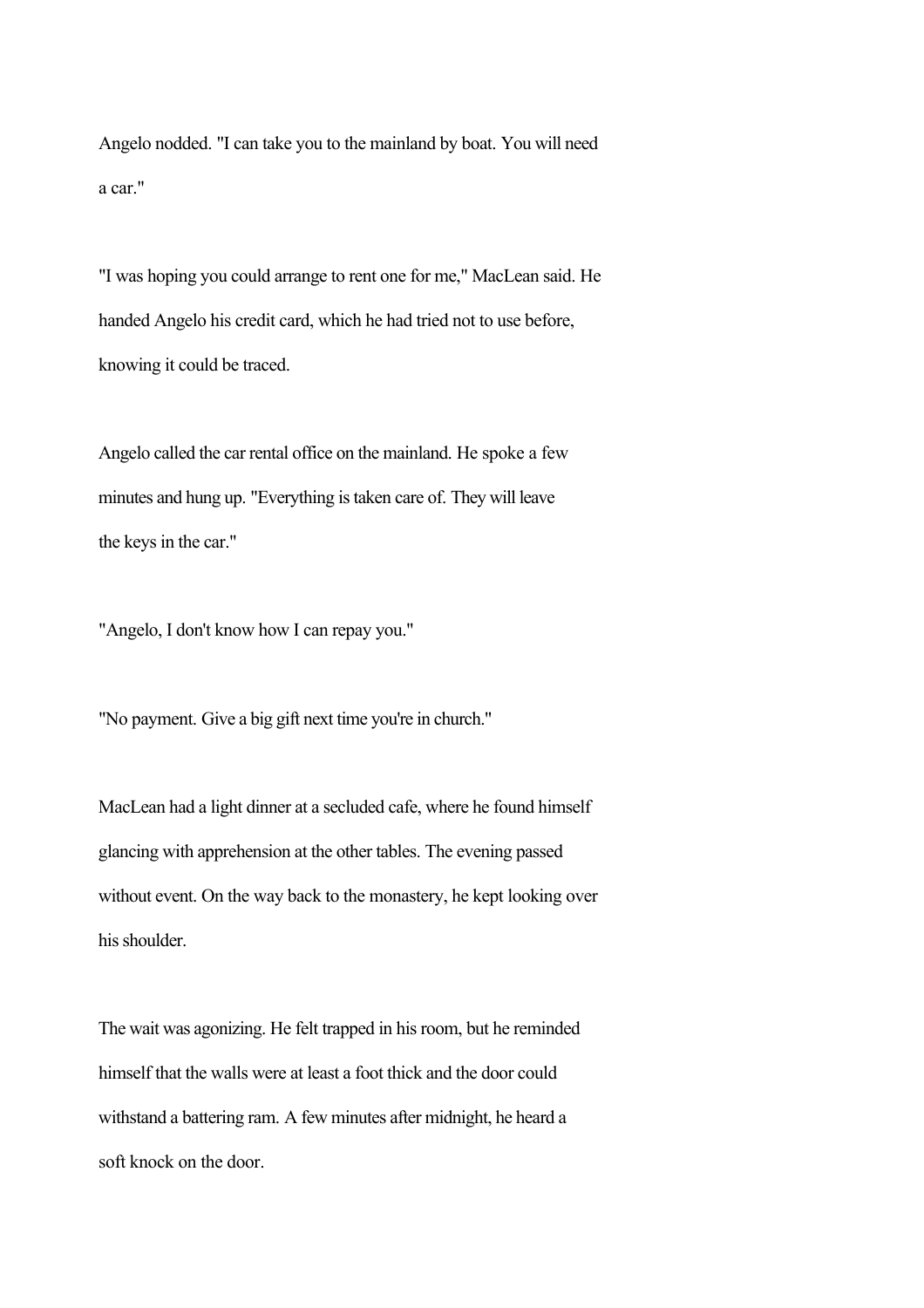Angelo took his bag and led the way along the seawall to a set of stairs that went down to a stone platform used by swimmers for diving. By the light of an electric torch, MacLean could see a small motorboat tied up to the platform. They got into the boat. Angelo was reaching for the mooring line when quiet footfalls could be heard on the steps.

"Out for a midnight cruise?" said the sweet voice of Emma Harris.

 "You don't suppose Dr. MacLean was leaving without saying good-bye," her husband said.

 After his initial surprise, MacLean found his tongue. "What happened to your Texas drawl, Mr. Harris?"

"Oh, that. Not very authentic, I must admit."

 "Don't fret, dear. It was good enough to fool Dr. MacLean Although I must admit that we had a little luck in completing our errand. We were sitting in that delightful little cafe when you happened by. It was nice of you to let us take your picture so we could check it against your file photo. We don't like to make mistakes."

 Her husband gave an avuncular chuckle. "I remember saying, "Step into my parlor ..." "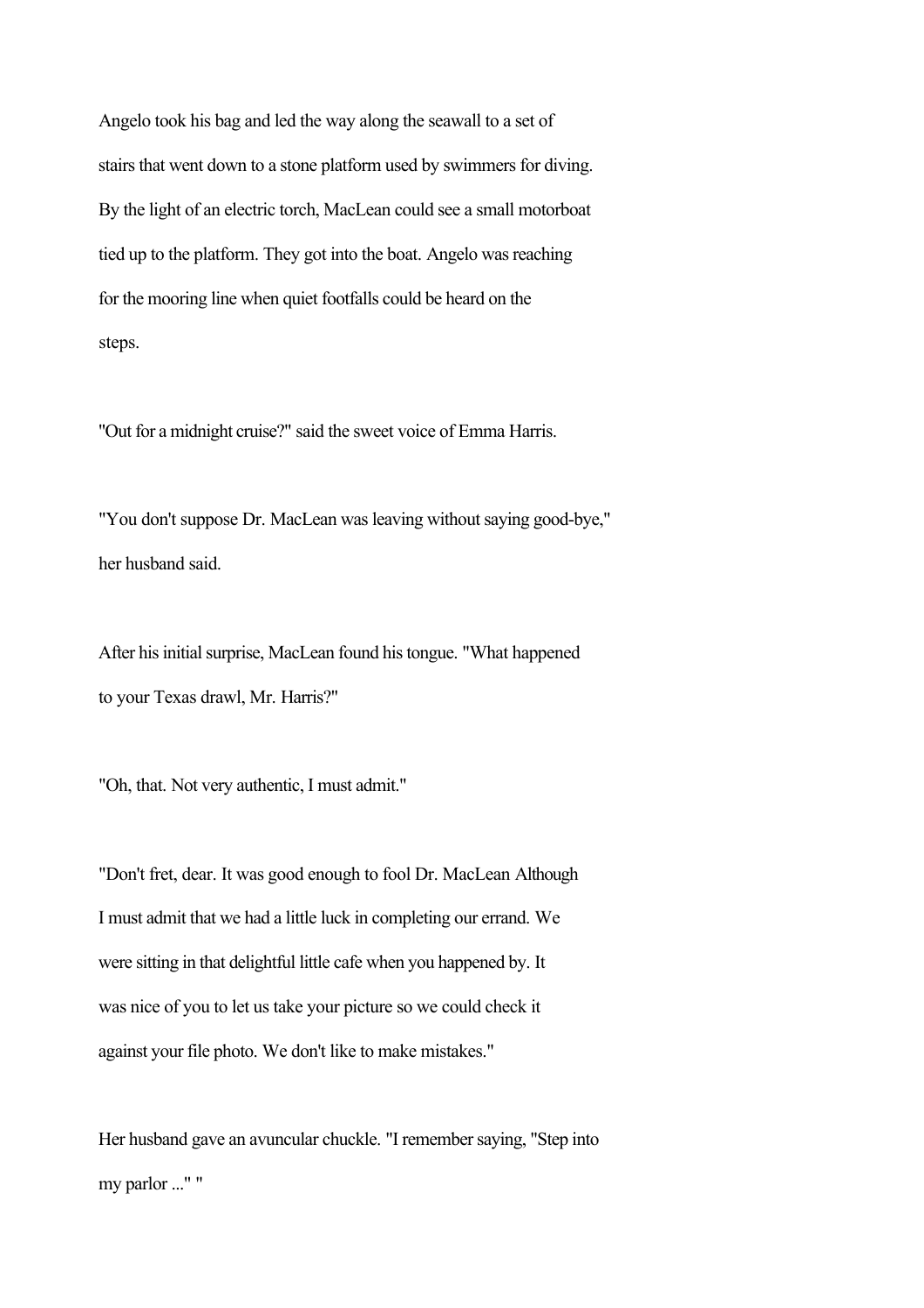" '... Said the spider to the fly." "

They broke into laughter.

"You were sent by the company," MacLean said.

 "They're very clever people," Gus said. "They knew you would be on the lookout for someone who looked like a gangster."

 "It's a mistake a lot of people have made," Emma said, a sad note in her voice. "But it keeps us in business, doesn't it, Gus? Well. It was lovely traveling in Greece. But all good things must come to an end."

 Angelo had listened to the conversation with a puzzled expression on his face. He was unaware of the danger they were in. Before MacLean could stop him, he reached over to untie the boat.

"Excuse us," he said. "We must go."

They were the last words he would ever utter.

 There was the muffled thut of a silenced gun and a scarlet tongue of fire licked the darkness. Angelo clutched his chest and made a gurgling sound. Then he toppled from the boat into the water.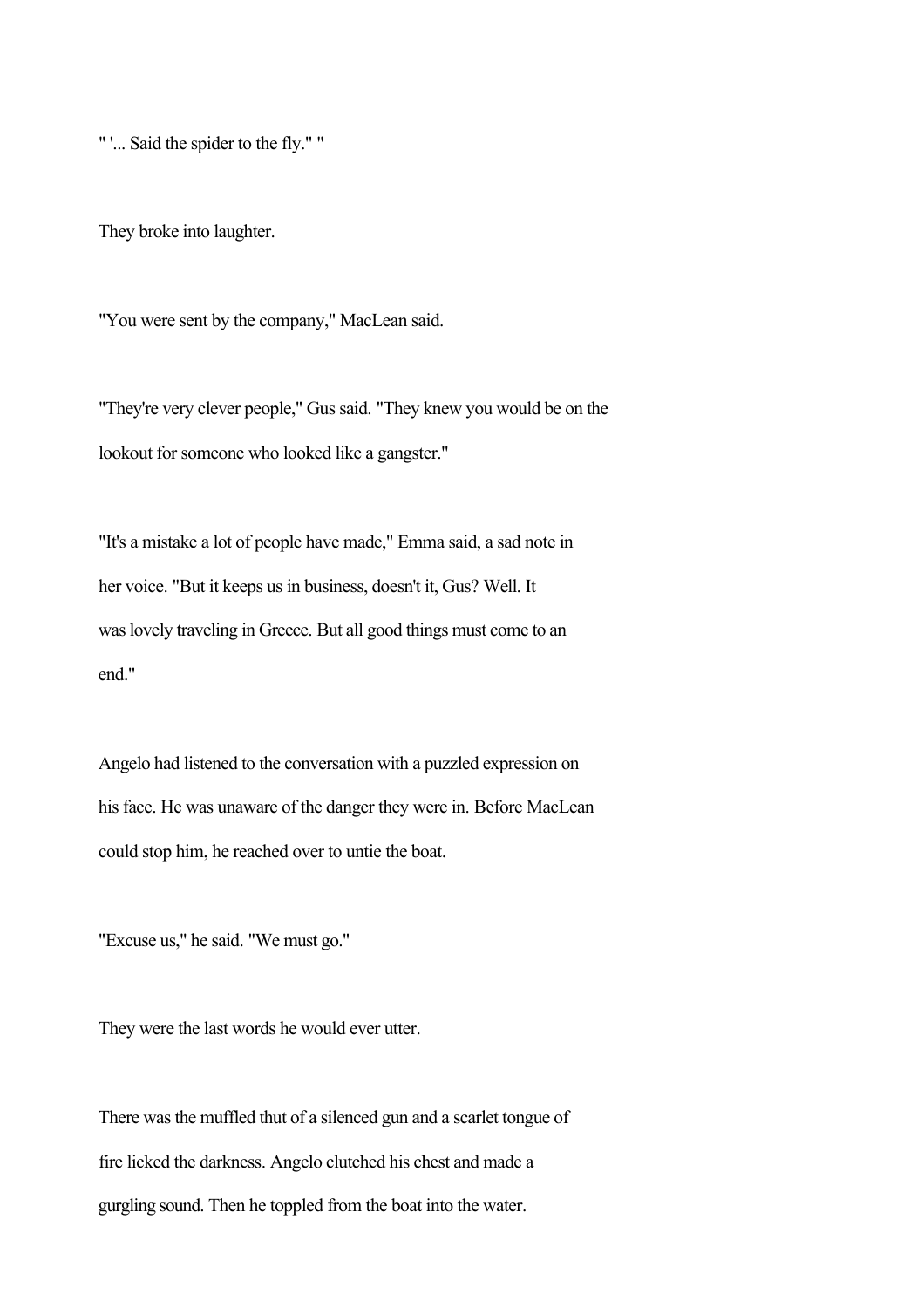"Bad luck to shoot a monk, my dear," Gus said to his wife.

"He wasn't wearing his cassock," she said, with a pout in her voice.

"How was I to know?"

Their voices were hard-edged and mocking.

 "Come along, Dr. MacLean Gus said. "We have a car waiting to take you to a company plane." "You're not going to kill me?"

 "Oh no," said Emma, again the innocent traveler. "There are other plans for you."

"I don't understand."

"You will, my dear. You will."

The French Alps

 THE AEROSPATIALE ALOUETTE light utility helicopter threading its way through the deep alpine valleys appeared as insignificant as a gnat against the backdrop of towering peaks. As the helicopter approached a mountain whose summit was crowned with three uneven knobs, Hank Thurston, seated in the front passenger's seat, tapped the shoulder of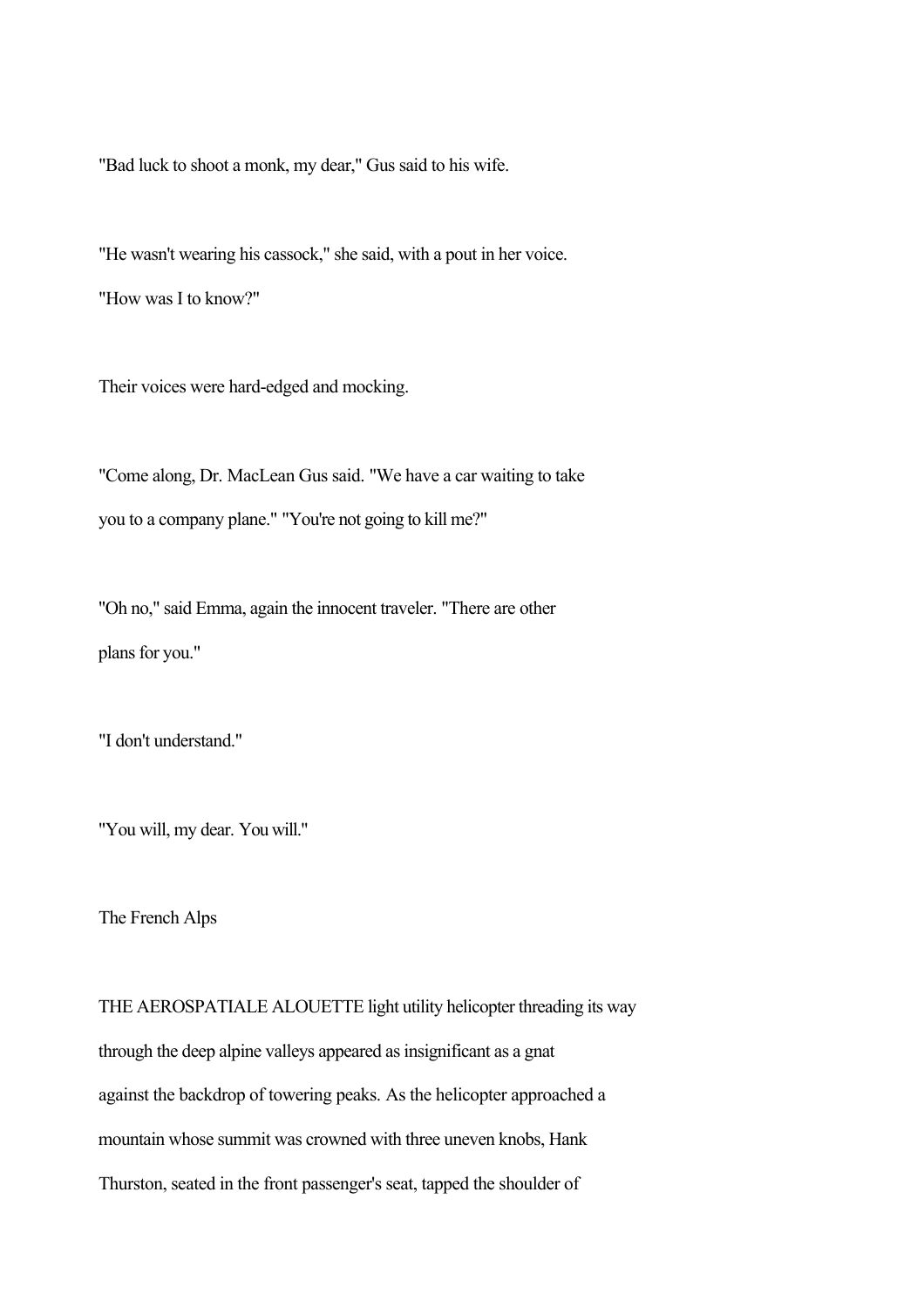the man sitting beside him and pointed through the canopy.

 "That's "Le Dormeur," " Thurston said, raising his voice to be heard over the thrashing rotor blades. " "The Sleeping Man." The profile supposedly resembles the face of a sleeper lying on his back."

 Thurston was a full professor of glaciology at Iowa State University. Although the scientist was in his forties, his face exuded a boyish enthusiasm. Back in Iowa, Thurston kept his face clean-shaven and his hair neatly trimmed, but after a few days in the field he began to look like a bush pilot. It was a look he cultivated by wearing aviator sunglasses, letting his dark brown hair grow long so gray strands would show and by shaving infrequently, so that his chin was usually covered with stubble.

 "Poetic license," said the passenger, Derek Rawlins. "I can see the brow and the nose and chin. It reminds me of the Old Man of the Mountain in New Hampshire before it fell apart, except that the stone profile here is horizontal rather than vertical."

 Rawlins was a writer for Outside magazine. He was in his late twenties, and with his air of earnest optimism and neatly trimmed sandy-blond hair and beard, he looked more like a college professor than Thurston did.

The crystal clarity of the air created an illusion of nearness, making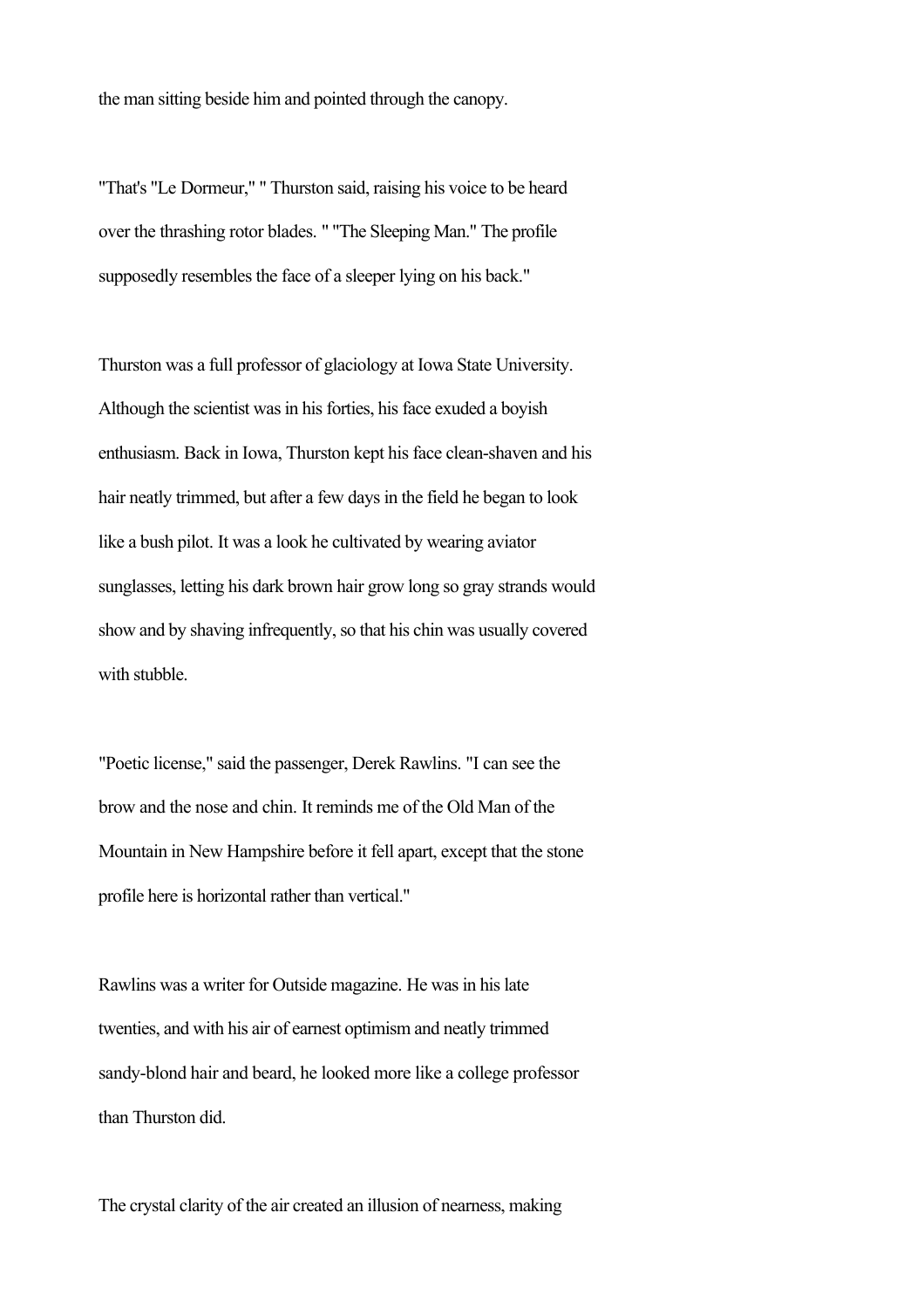the mountain seem as if it was only an arm's length away. After a couple of passes around the crags, the helicopter broke out of its lazy circle, scudded over a razorback ridge and dropped down into a natural bowl several miles across. The floor of the mountain basin was covered by an almost perfectly round lake. Although it was summer, ice cakes as big as Volkswagens floated on the ipirrorlike surface.

 "Lac du Dormeur," the professor said. "Carved out by a retreating glacier during the Ice Age and now fed by glacial waters."

 "That's the biggest martini on the rocks I've ever seen," Rawlins said.

 Thurston laughed. "It's as clear as gin, but you won't find any olive at the bottom. That big square structure built into the mountain off to the side of the glacier is the power plant. The nearest town is on the other side of the mountain range."

 The aircraft passed over a wide, sturdy-looking vessel anchored near the shore of the lake. Cranes and booms protruded from the boat's deck.

"What's going on down there?" Rawlins said.

"Some sort of archaeological project," Thurston said. "The boat must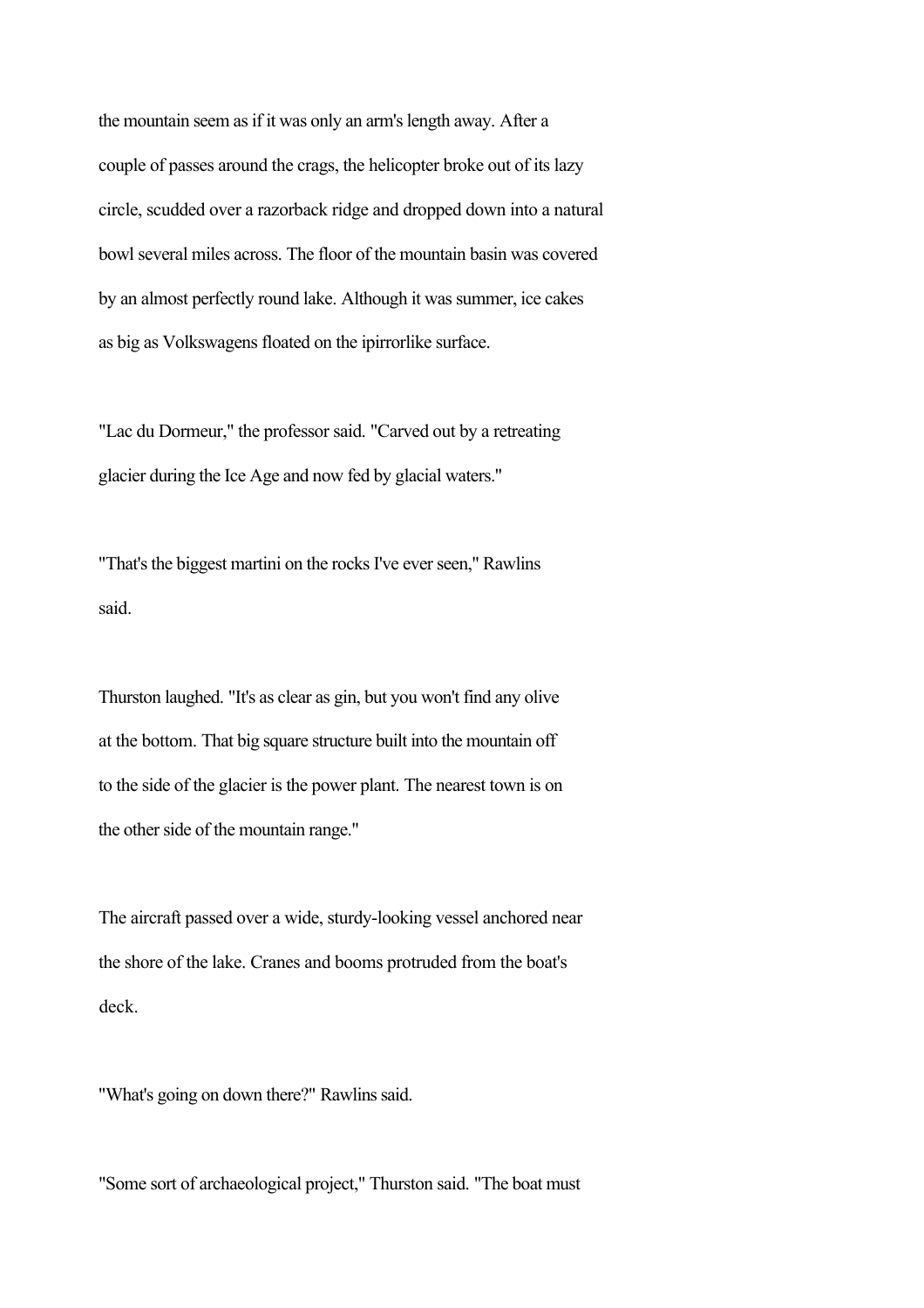have come up the river that drains the lake."

 "I'll check it out later," Rawlins said. "Maybe I can pry a raise out

 of my editor if I come back with two stories for the price of one." He glanced ahead at a wide ice floe that filled the gap between two mountains. "Wow! That must be our glacier."

 "Yup. Im Langue du Dormeur. "The Sleeper's Tongue." " The helicopter made a pass over the river of ice that flowed down a wide valley to the lake. Rugged, snow-dusted foothills of black rock hemmed the glacier in on both sides, shaping it into a rounded point. The edges of the ice field were ragged where the flow encountered crevasses and ravines. The ice had a bluish tinge and was cracked along its surface like the parched tongue of a lost prospector.

 Rawlins leaned forward for a better look. "The Sleeper should see a doctor. He's got a bad case of trench mouth."

 "As you said, poetic license," Thurston said. "Hold on. We're about to land."

 The helicopter darted over the leading edge of the glacier and the pilot put the aircraft into a slow banking turn. Moments later, the chopper's runners touched down on a brown grassy strip a couple of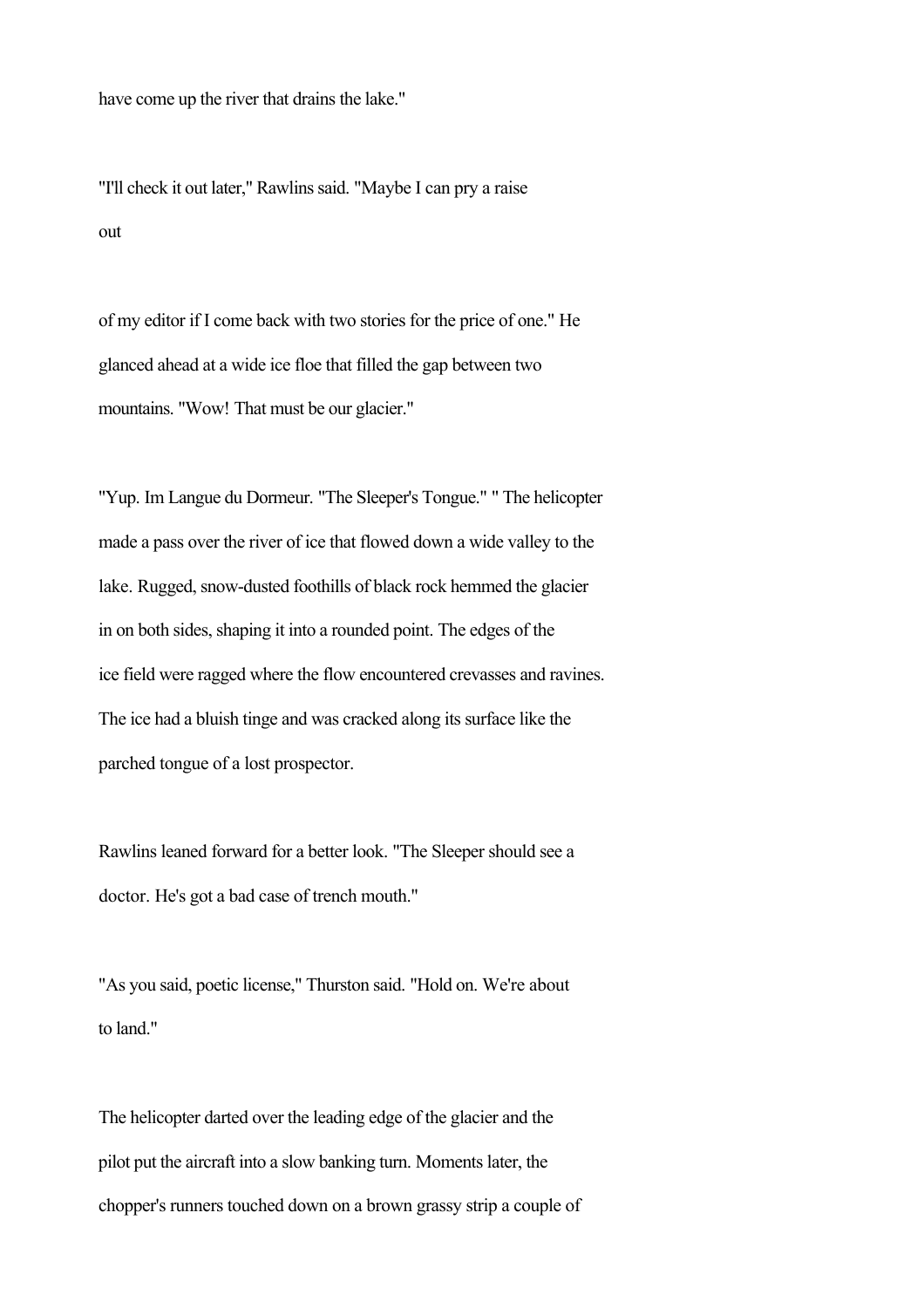hundred feet from the lake.

 Thurston helped the pilot unload a number of cartons from the helicopter and suggested that Rawlins stretch his legs. The reporter walked to the water's edge. The lake was unearthly in its stillness. No ripple of air disturbed the surface, which looked hard enough to walk across. He threw a stone to reassure himself that the lake wasn't frozen solid.

 Rawlins's gaze shifted from the widening ripples to the boat anchored about a quarter mile from shore. He recognized the distinctive turquoise blue-green color of the hull immediately. He had encountered vessels of similar color while on writing assignments. Even without the letters numa painted in bold black letters on the hull, he would have known the boat belonged to the National Underwater and Marine Agency. He wondered what a NUMA vessel was doing in this remote place far from the nearest ocean.

 There was definitely an unexpected story here, but it would have to wait. Thurston was calling him. A battered Citroen 2C was hurtling toward the parked helicopter in a cloud of dust. The pint-sized auto skidded to a stop next to the chopper and a man who resembled a mountain troll emerged from the driver's side like a creature hatched from a deformed egg. He was short and dark-complexioned, with a black beard and long hair.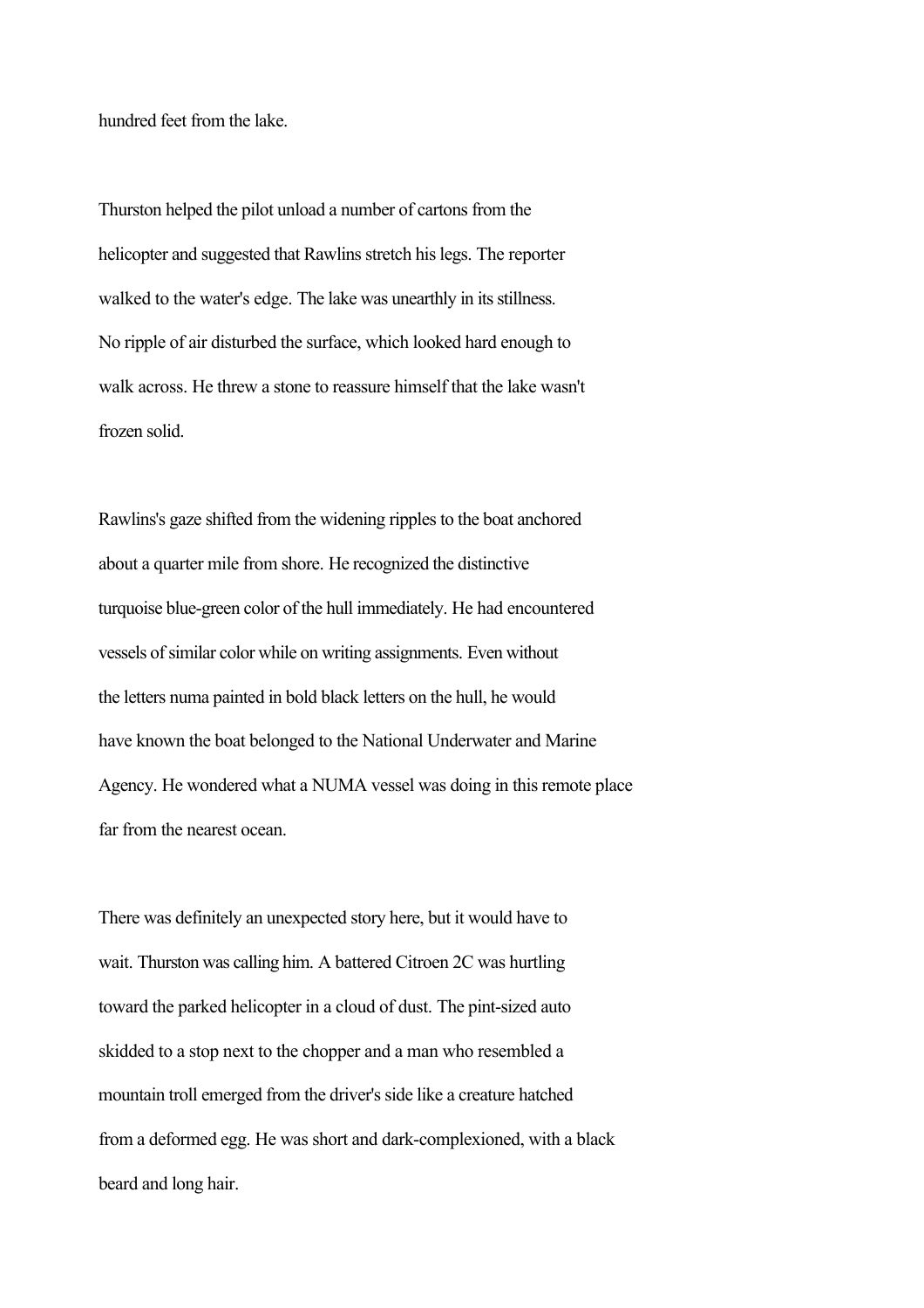The man pumped Thurston's hand. "Wonderful to have you back, Monsieur le profess eur And you must be the journalist, Monsieur Rawlins. I am Bernard LeBlanc. Welcome."

 "Thanks, Dr. LeBlanc," Rawlins said. "I've been looking forward to my visit. I can't wait to see the amazing work you're doing here."

 "Come along then," LeBlanc said, snatching up the reporter's duffel bag. "Fifi awaits." "Fifi?" Rawlins looked around as if he expected to see a dancer from the Follies Bergere.

 Thurston irreverently jerked his thumb at the Citroen. "Fifi is the name of Bernie's car."

 "And why shouldn't I give my car a woman's name?" LeBlanc said with a mock expression of pique. "She is faithful and hardworking. And beautiful in her own way."

 "That's good enough for me," Rawlins said. He followed LeBlanc to the Citroen and got in the backseat. The boxes of supplies were secured to the roof rack. The other men got in the front and LeBlanc drove Fifi toward the base of the mountain that flanked the right side of the glacier. As the car began its ascent up a gravel road, the helicopter lifted off, gained altitude over the lake and disappeared behind the high ridge.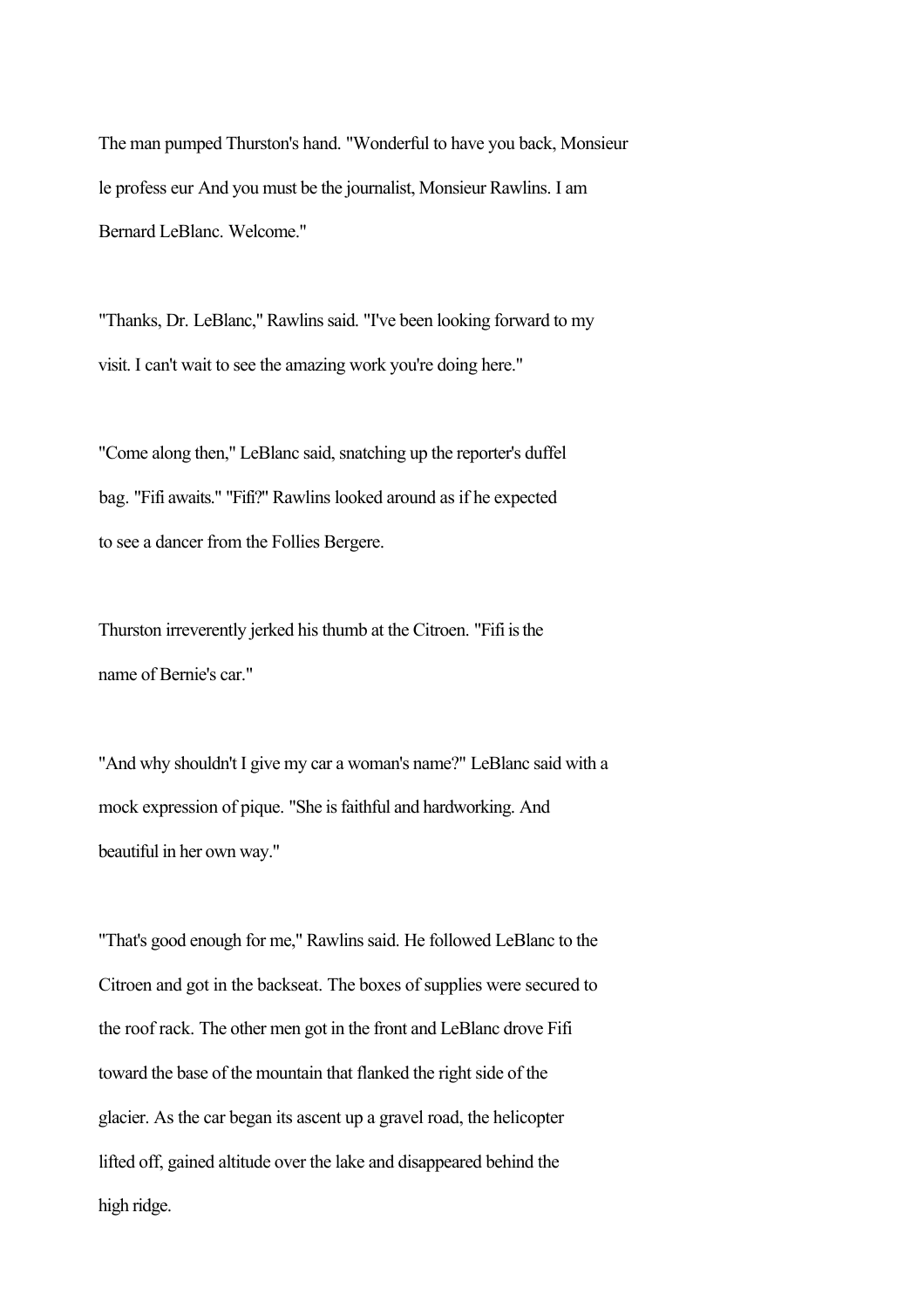"You're familiar with the work being done at our subglacial observatory, Monsieur Rawlins?" LeBlanc said over his shoulder.

 "Call me Deke. I've read the material. I know that your setup is similar to the Svartisen glacier in Norway."

 "Correct," Thurston chimed in. "The Svartisen lab is seven hundred feet under the ice. We're closer to eight hundred. In both places, the melting glacier water is channeled into a turbine to produce hydroelectric power. When the engineers drilled the water conduits, they bored an extra tunnel under the glacier to house our observatory."

 The car had entered a forest of stunted pine. LeBlanc drove along the narrow track with seemingly reckless abandon. The wheels were only inches from sheer drop-offs. As the incline became steeper, the Citroen's tiny workhorse of an engine began to wheeze.

"Sounds like Fifi is showing her age," Thurston said.

 "It is her heart that is important," LeBlanc replied. Nevertheless, they were crawling at a tortoise pace when the road came to an end. They got out of the car and LeBlanc handed them each a shoulder harness, donning one himself. A box of supplies was strapped onto each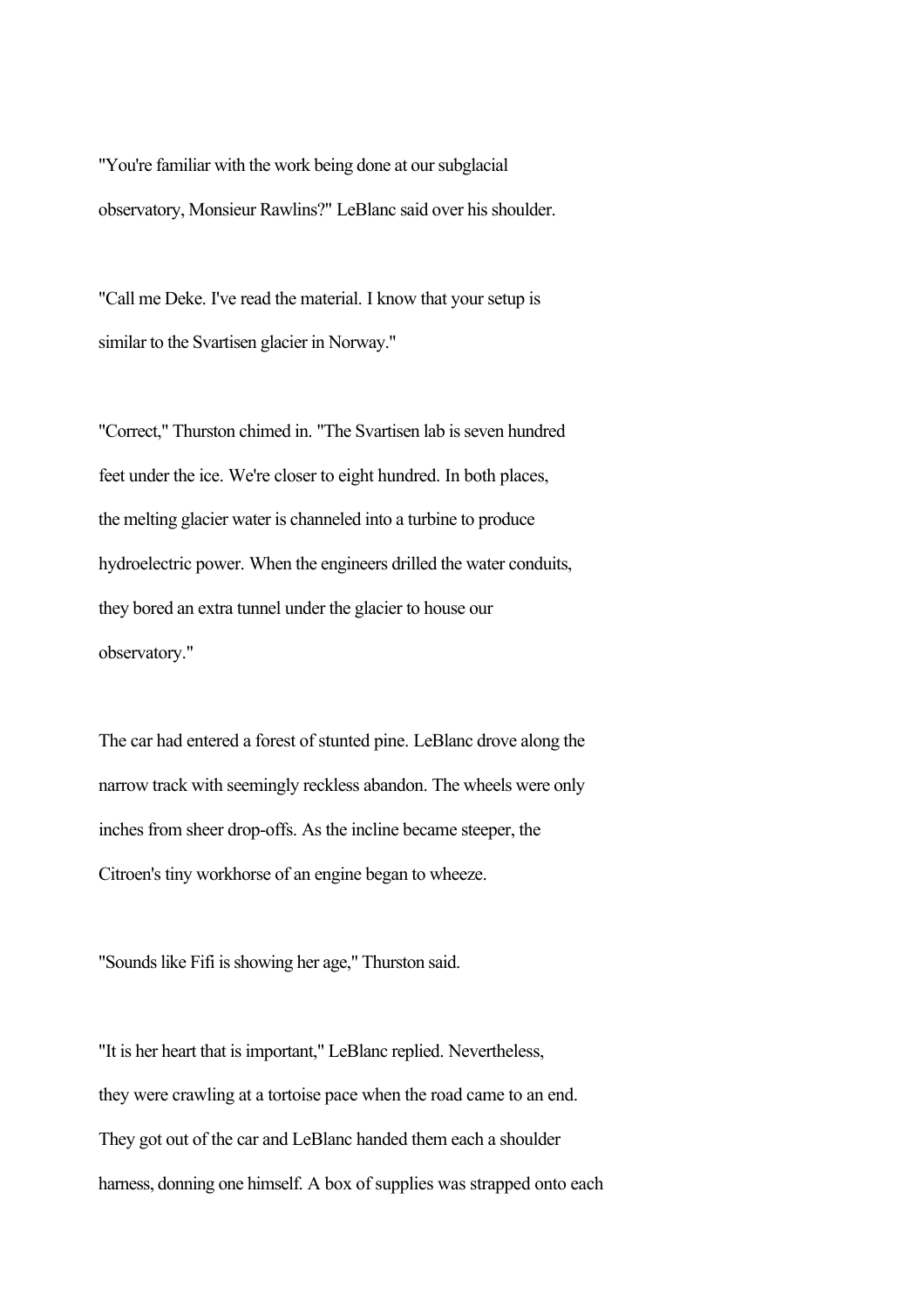harness.

 Thurston apologized. "Sorry to recruit you as a Sherpa. We flew in supplies for the entire three weeks we're here, but we went through our from age and vin faster than we expected and used the occasion of your visit to bring in more stuff."

 "Not a problem," Rawlins said with a good-natured grin, expertly adjusting the weight so it rode easily on his shoulders. "I used to jackass supplies to the White Mountain huts in New Hampshire before I became an ink-stained hack."

 LeBlanc led the way along a path that rose for about a hundred yards through scraggly pines. Above the tree line the ground hardened into flat expanses of rock. The rock was sprayed with daubs of yellow spray paint to mark the trail. Before long, the trail became steeper and smoother where the rocks had been buffed by thousands of years of glacial activity. Water from runoff made the hard surface slick and treacherous to navigate. From time to time they crossed crevasses filled with wet snow.

The reporter was huffing and puffing with exertion and altitude.

 He sighed with relief when they stopped at last on a shelf next to a wall of black rock that went up at an almost vertical angle. They were close to two thousand feet above the lake, which shimmered in the rays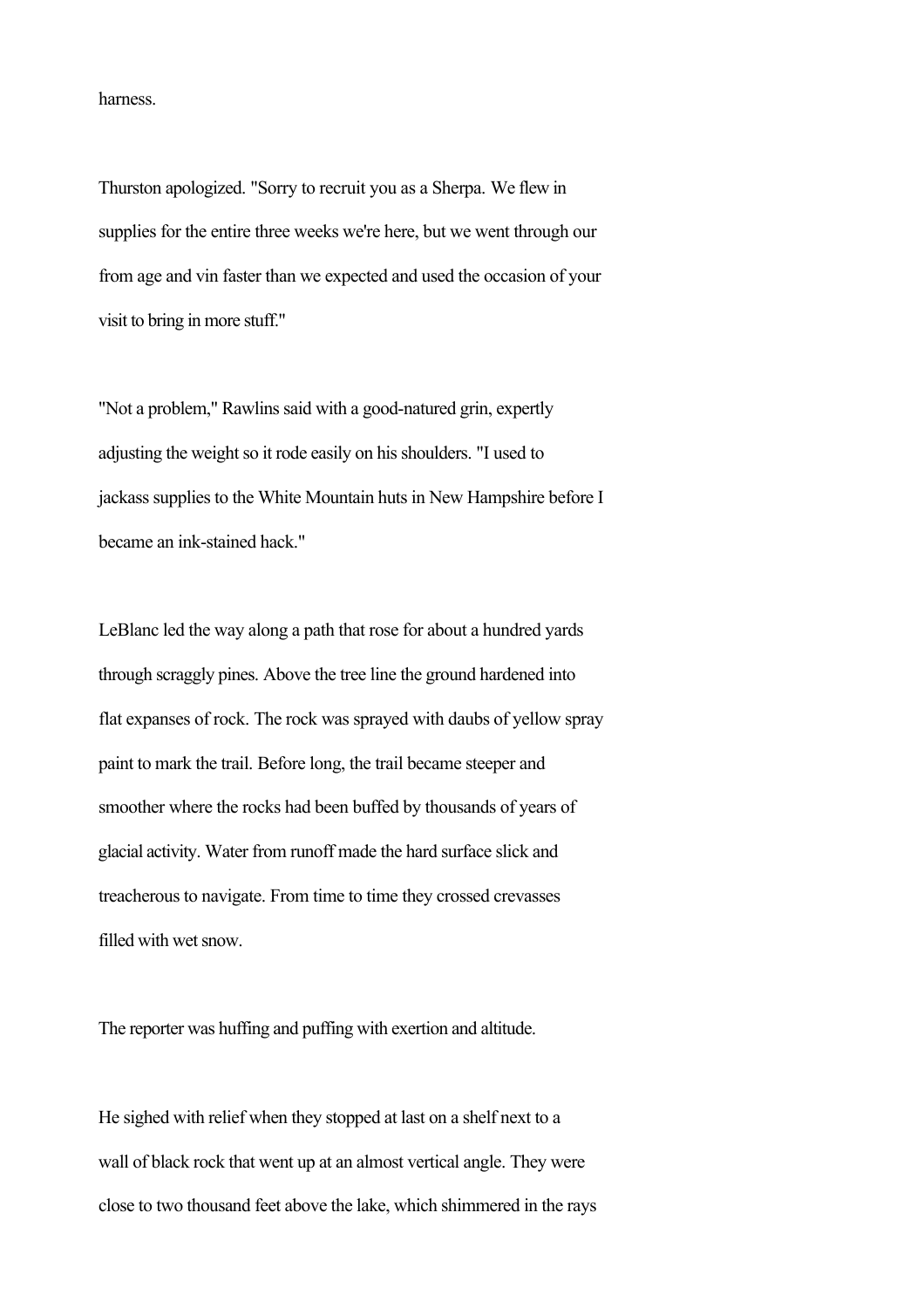of the noonday sun. The glacier was out of sight around an escarpment, but Rawlins could feel the raw cold that it radiated, as if someone had left a refrigerator door open.

 Thurston pointed to a round opening encased in concrete at the base of the vertical cliff. "Welcome to the Ice Palace."

"It looks like a drainage culvert," Rawlins said.

 Thurston laughed and crouched low, ducking his head as he led the way into a corrugated metal tunnel about five feet in diameter. The others followed him in a stooping walk that was made necessary by their backpacks. The passage ended after about a hundred feet and opened into a dimly lit tunnel. The shiny wet orange walls of meta-mprphic rock were striped black with darker minerals.

 Rawlins looked around in wonder. "You could drive a truck through this thing." "

 With room to spare. "It's thirty feet high and thirty feet wide," Thurston said.

 "Too bad you couldn't squeeze Fifi through that culvert," Rawlins said.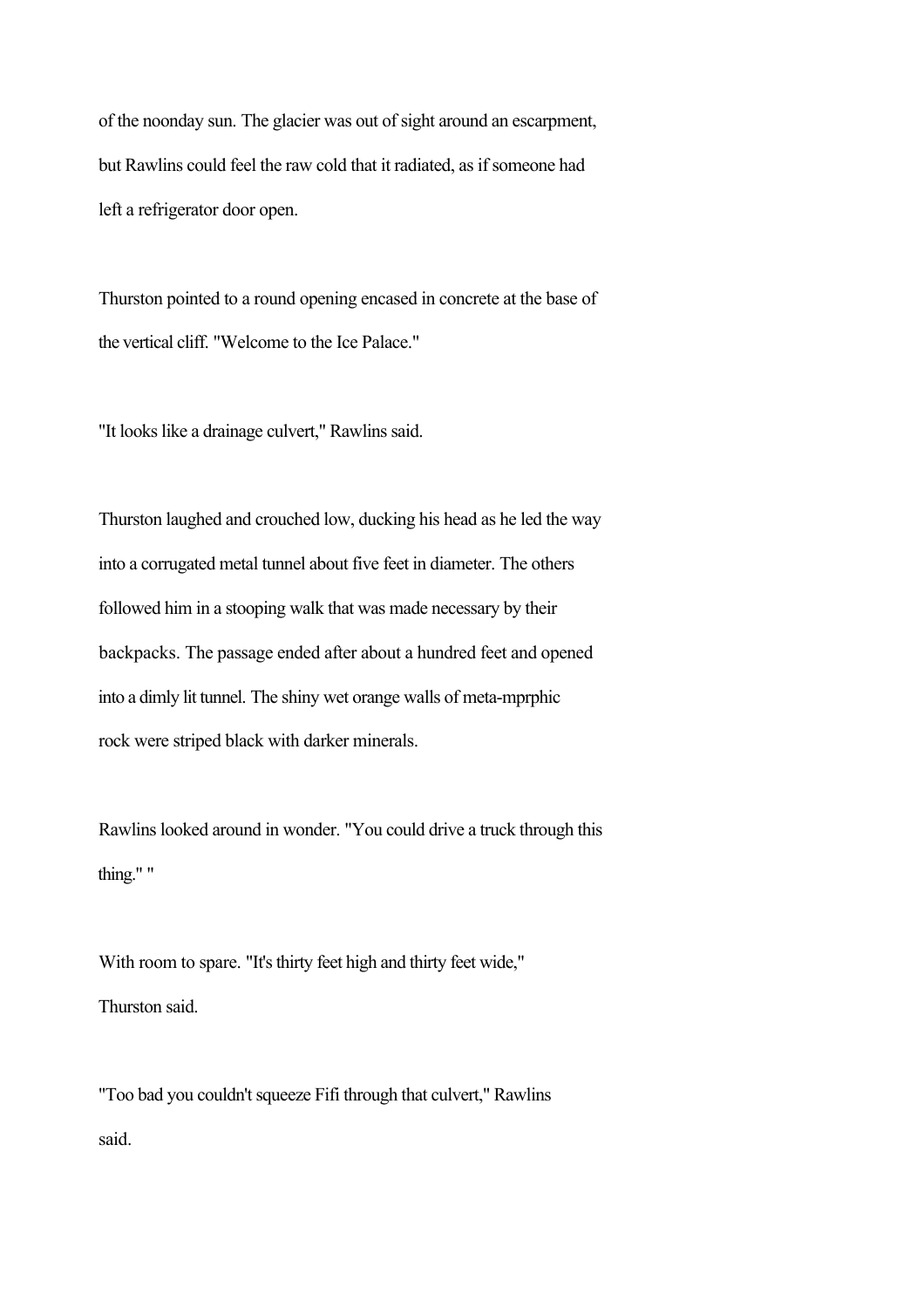"We've thought of it. There's an entrance big enough for a car near the power plant, but Bernie is afraid she'd get beat up running around these tunnels."

"Fifi has a very delicate constitution," LeBlanc said with a snort.

 The Frenchman opened a plastic locker set against a wall. He passed around rubber boots and hard hats with miners' lights on the crowns.

 Minutes later, they set off into the tunnel, the scuffle of their boots echoing off the walls. As they plodded along, Rawlins squinted into the gloom beyond the reach of his headlamp. "Not exactly the Great White Way."

 "The power company put the lighting in when they drilled through. A lot of those dead bulbs haven't been replaced."

 "You've probably been asked this, but what brought you into glaciology?" Rawlins said.

 "That's not the first time I've heard the question. People think glaciologists are a bit odd. We study huge, ancient, slow-moving masses of ice that take centuries to get anywhere. Hardly a job for a grown man, wouldn't you say, Bernie?"

"Maybe not, but I met a nice Eskimo girl once in the Yukon."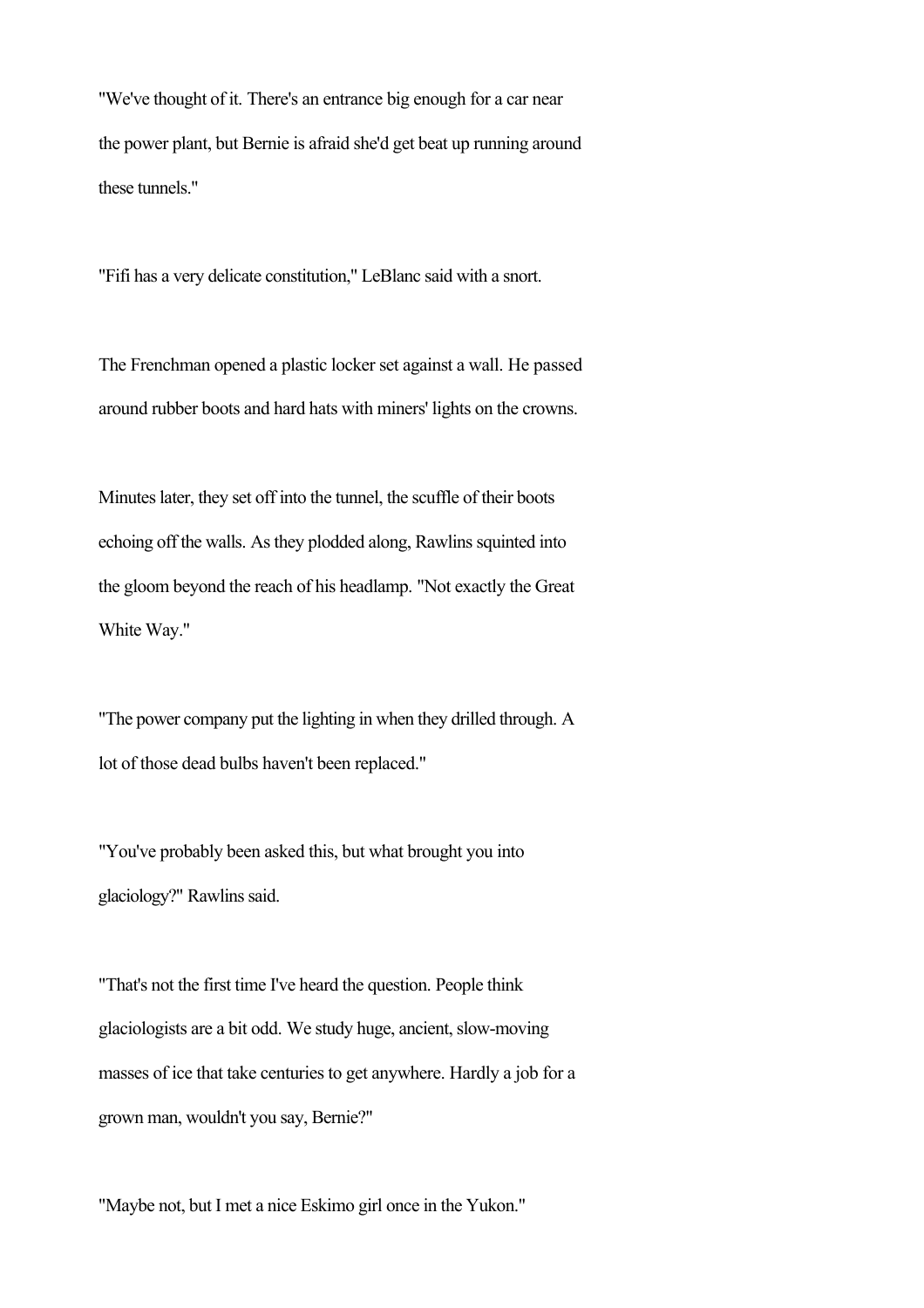"Spoken like a true glaciologist," Thurston said. "We have in common a love of beauty and a desire to get outdoors. Many of us were seduced into this calling by our first awe-inspiring view of an ice field." He gestured around at the walls of the tunnel. "So it's ironic that we spend weeks at a time under the glacier, far from the sunlight, like a bunch of moles."

 "Look what it has done to me," LeBlanc said. "Constant thirty-five degrees and one hundred percent humidity. I used to be tall and blond-haired, but I have shrunk and become a shaggy beast."

 "You've been a short shaggy beast for as long as I've known you," Thurston said. "We're down here for three-week stints, and I agree that we do seem a bit mole like But even Bernie will agree that we're lucky. Most glaciologists only observe an ice field from above. We can walk right up and tickle its belly."

"What exactly is the nature of your experiments?" Rawlins asked.

 "We're conducting a three-year study on how glaciers move and what they do to the rock they slide over. Hope you can make that sound more exciting when you write your article."

"It won't be too hard. With all the interest in global warming,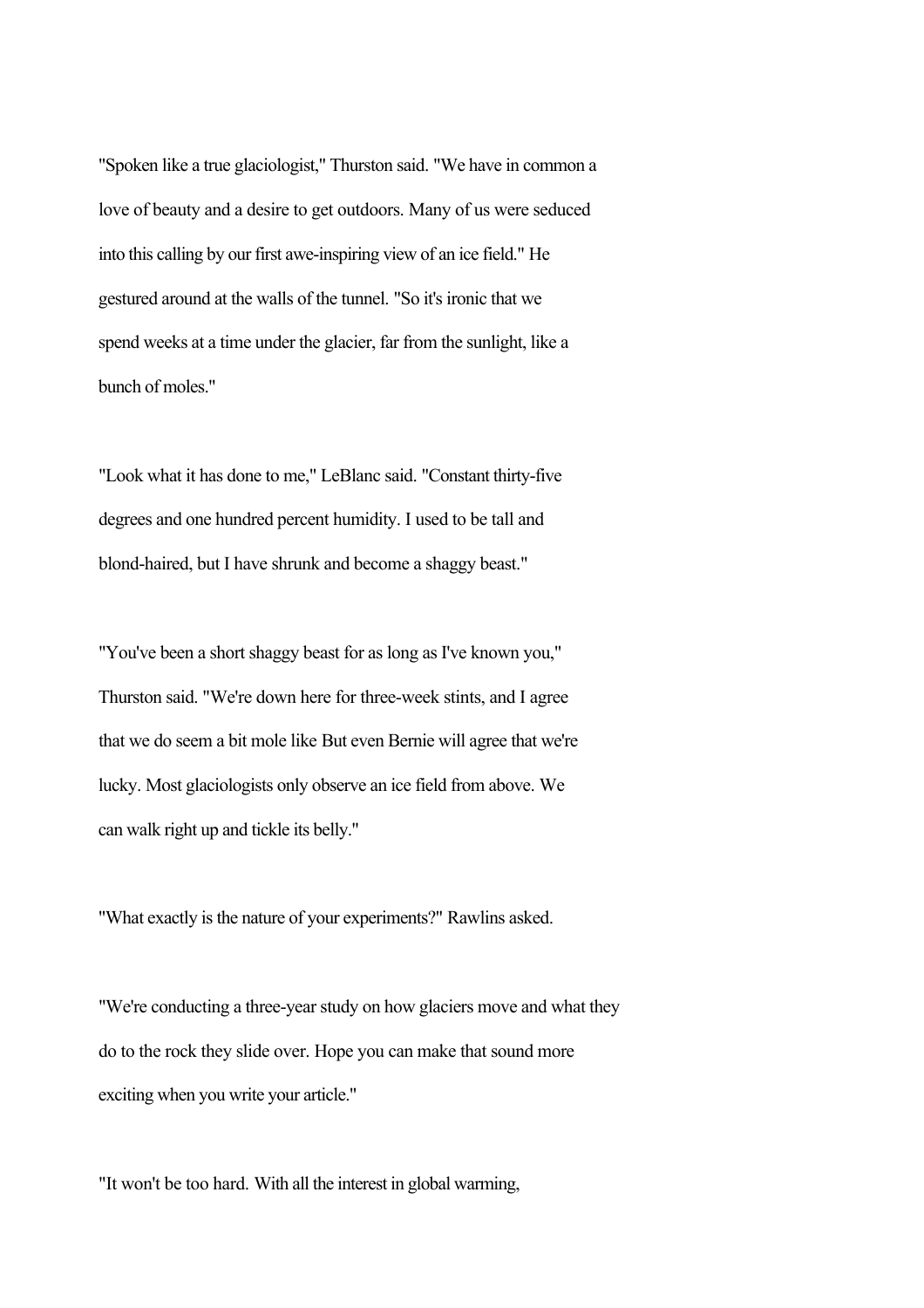glaciology has become a hot subject."

 "So I hear. The recognition is long overdue. Glaciers are affected by climate, so they can tell us to within a few degrees what the temperature was on earth thousands of years ago. In addition, they trigger changes in the climate. Ah, here we are, Club Dormeur."

 Four small buildings that looked like trailer homes sat end to end within a bay carved from the wall.

 Thurston opened a door to the nearest structure. "All the comforts of home," he said. "Four bedrooms with room for eight researchers, kitchen, bath with shower. Normally, I've got a geologist and other scientists, but we're down to a skeleton crew consisting of Bernie, a young research assistant from Uppsala University and me. You can dump those supplies here. We're about a thirty-minute walk from the lab. We've got phone connections between the entrance, research tunnel and lab room. I'd better let the folks at the observatory know we're back."

 He picked up a wall phone and said a few words. His smile turned into a puzzled frown.

"Say again." He listened intently. "Okay. We'll be right there."

"Is there anything wrong, professor?" LeBlanc said.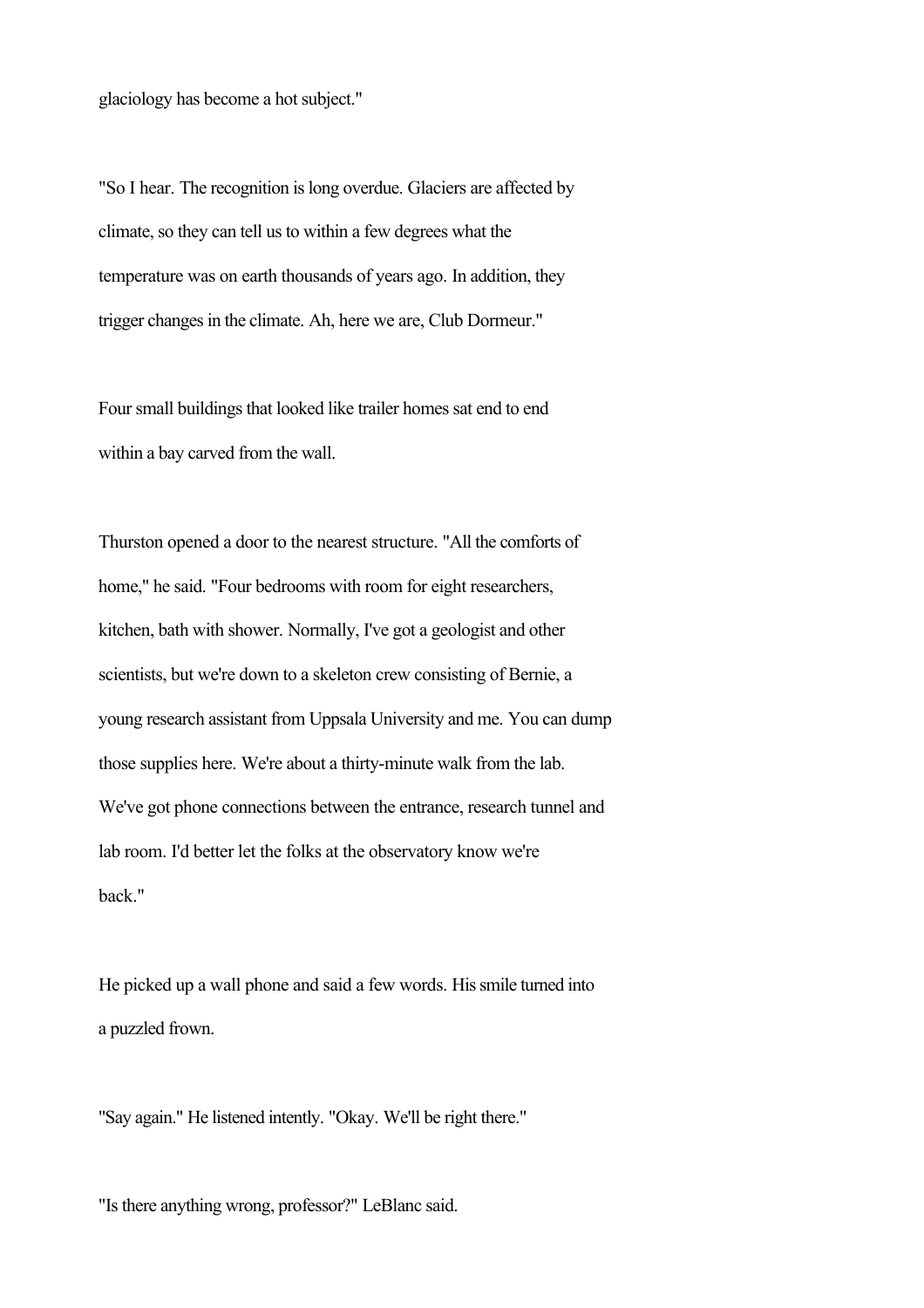Thurston furrowed his brow. "I just talked to my research assistant. Incredible!"

"Qu'est-ce que c'est?" LeBlanc said.

 Thurston had a stunned expression on his face. "He says he's found a man frozen in the ice."

 TWO HUNDRED FEET below the surface of Lac du Dormeur in waters cold enough to kill an unprotected human, the glowing sphere floated above the gravelly bottom of the glacial lake like a will-o'-the-wisp in a Georgia swamp. Despite the hostile environment, the man and woman seated side by side inside the transparent acrylic cabin were as relaxed as loungers on a love seat. The man was husky in build, with shoulders like twin battering rams. Exposure to sea and sun had bronzed the rugged features that were bathed in the soft orange light from the instrument panel, and bleached the pale, prematurely steely gray hair almost to the color of platinum. With his chiseled profile and intense expression, Kurt Austin had the face of a warrior carved on a Roman victory column. But the flinty hardness that lay under the burnished features was softened by an easy smile, and the piercing coral-blue eyes sparkled with good humor.

Austin was the leader of NUMA's Special Assignments Team, created by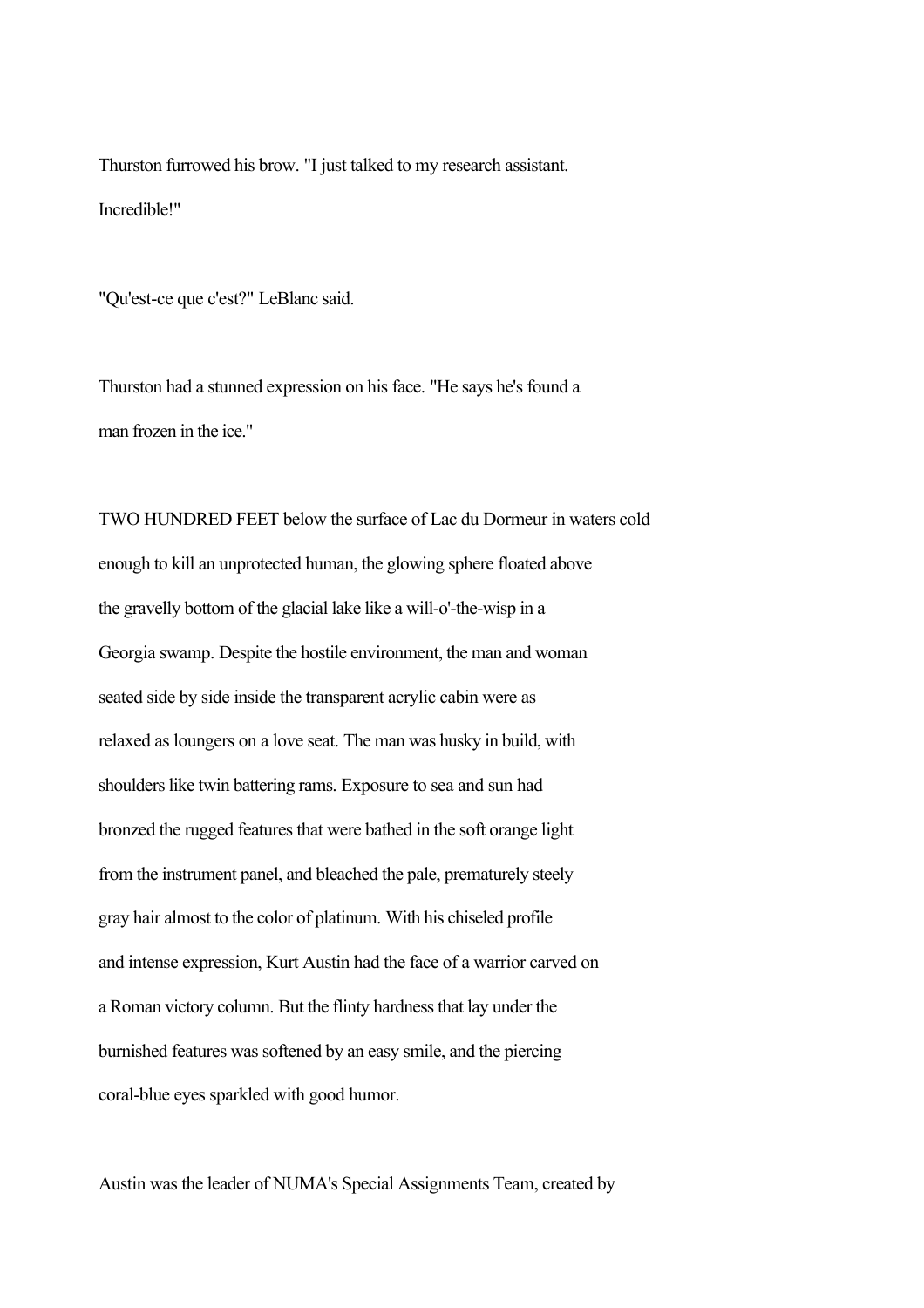former NUMA director Admiral James Sandecker, now vice president of the United States, for undersea missions that often took

 place secretly outside the realm of government oversight. A marine engineer by education and experience, Austin had come to NUMA from the CIA, where he had worked for a little-known branch that specialized in underwater intelligence gathering.

 After coming over to NUMA, Austin had assembled a team of experts that included Joe Zavala, a brilliant engineer specializing in underwater vehicles; Paul Trout, a deep-ocean geologist; and Trout's wife, Gamay Morgan-Trout, a highly skilled diver who had specialized in nautical archaeology before attaining her doctorate in marine biology. Working together, they had conducted many successful probes into strange and sinister enigmas on and under the world's oceans.

 Not every job that Austin undertook was filled with danger. Some, like his latest assignment, were quite pleasant and more than made up for the bumps, bruises and scars he had collected on various NUMA assignments. Although he had known his female companion only a few days, he had become thoroughly entranced by her. Skye Labelle was in her late thirties. She had olive skin and mischievous violet-blue eyes that peered out from under the brim of her woolen hat. Her hair was dark brown, bordering on black. Her mouth was too wide to be called classical, but her lips were lush and sensual. She had a good body, but it would never make the cover of Sports Illustrated. Her voice was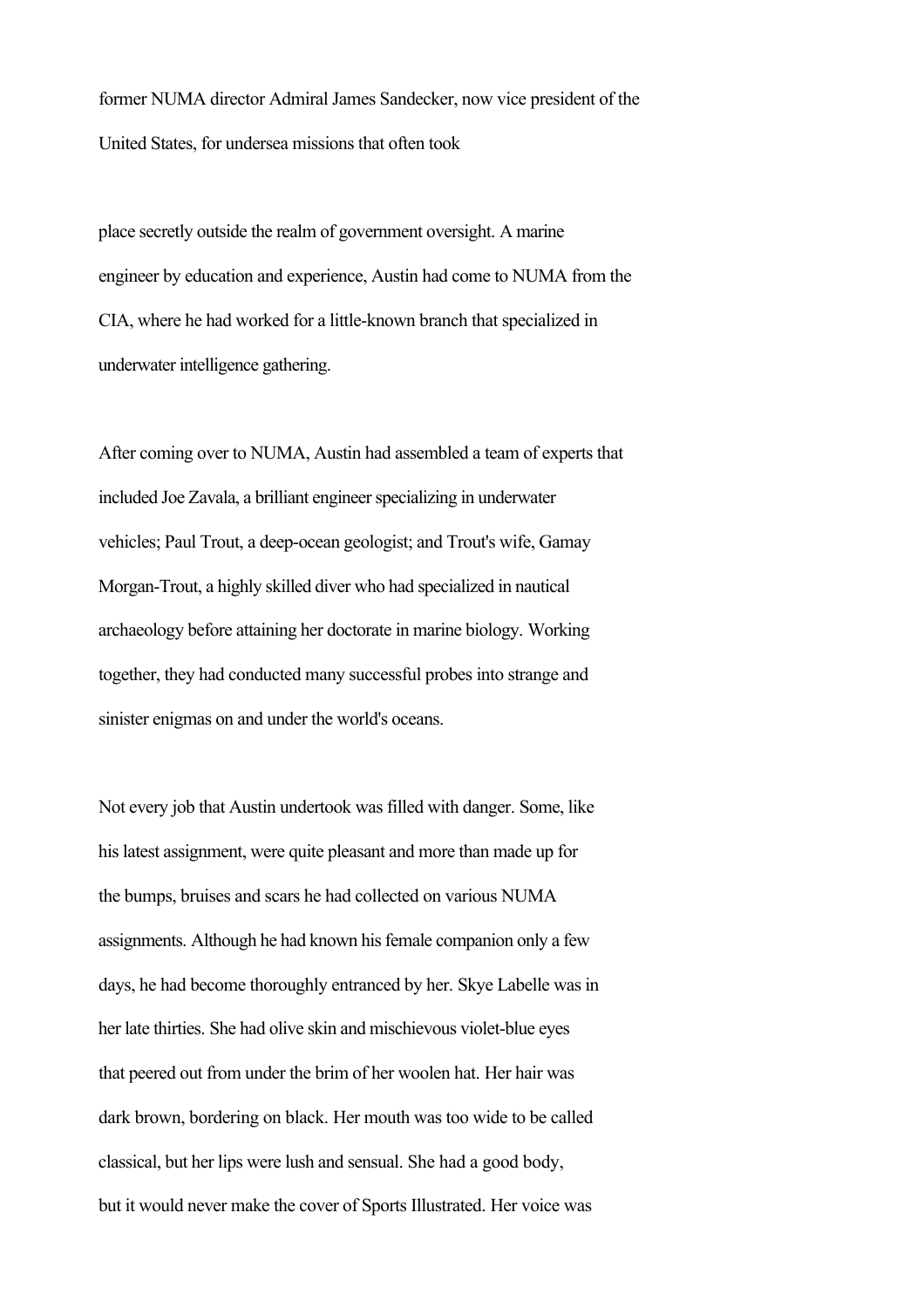low and cool, and when she spoke it was obvious she had a quick intelligence.

 Although she was striking rather than pretty, Austin thought she was one of the most attractive women he had ever met. She reminded him of a portrait of a young raven-haired countess he had seen hanging on the wall of the Louvre. Austin had admired how the artist had cleverly caught the passion and unabashed frankness in the subject's gaze. The woman in the painting had a deviltry in her eyes, as if she wanted to throw off her regal finery and run barefoot through a meadow. He remembered wishing he could have met her in person. And now, it seemed, he had.

 "Do you believe in reincarnation?" Austin said, thinking about the museum portrait.

 Skye blinked in surprise. They had been talking about glacial geology.

 "I don't know. Why do you ask?" She spoke American English with a slight French accent.

 "No reason." Austin paused. "I have another, more personal question."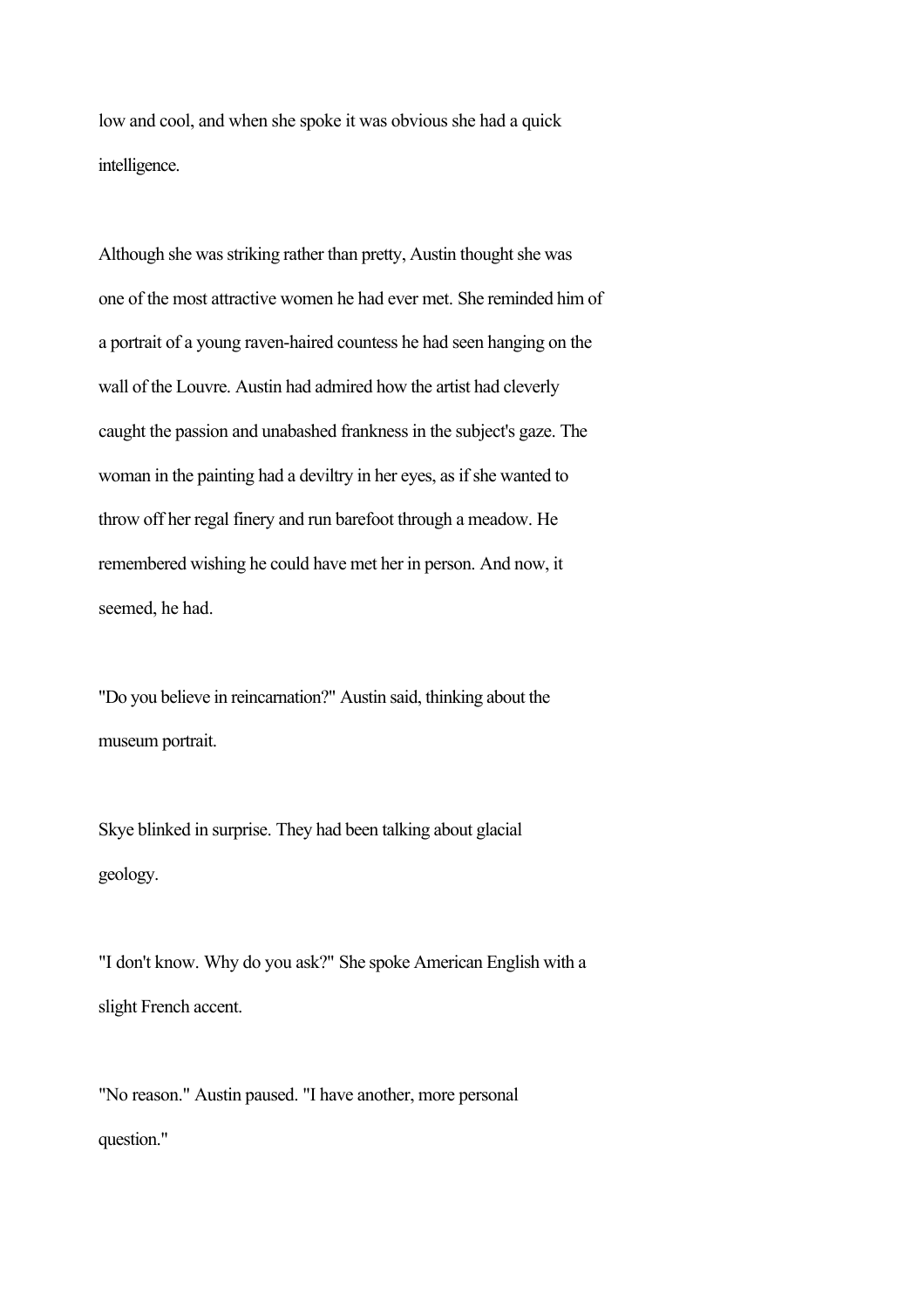She gave him a wary look. "I think I know. You want to know about my name."

"I've never met anyone named Skye Labelle before."

"Some people believe I must be named after a Las Vegas stripper."

 Austin chuckled. "It's more likely that someone in your family had a poetic turn of mind."

 "My crazy parents," she said, with a roll of her eyes. "My father was sent to the U.S. as a diplomat. One day he went to the Albuquerque hot air balloon festival and from that day on, he became a fanatical aeronaut. My older brother was named Thaddeus after the early balloonist Thaddeus Lowe. My American mother is an artist, and something of a free spirit, so she thought the idea of my name was wonderful. Father insists he named me after the color of my eyes, but everyone knows babies' eyes are neutral when they are first born. I don't mind. I think it's a nice name."

"They don't get any nicer than Beautiful Sky."

 "Merci. And thank you for all this!" She gazed through the bubble and clapped her hands in childlike joy. "This is absolutely wonderful^. I never dreamed that my studies in archaeology would take me under the water inside a big bubble."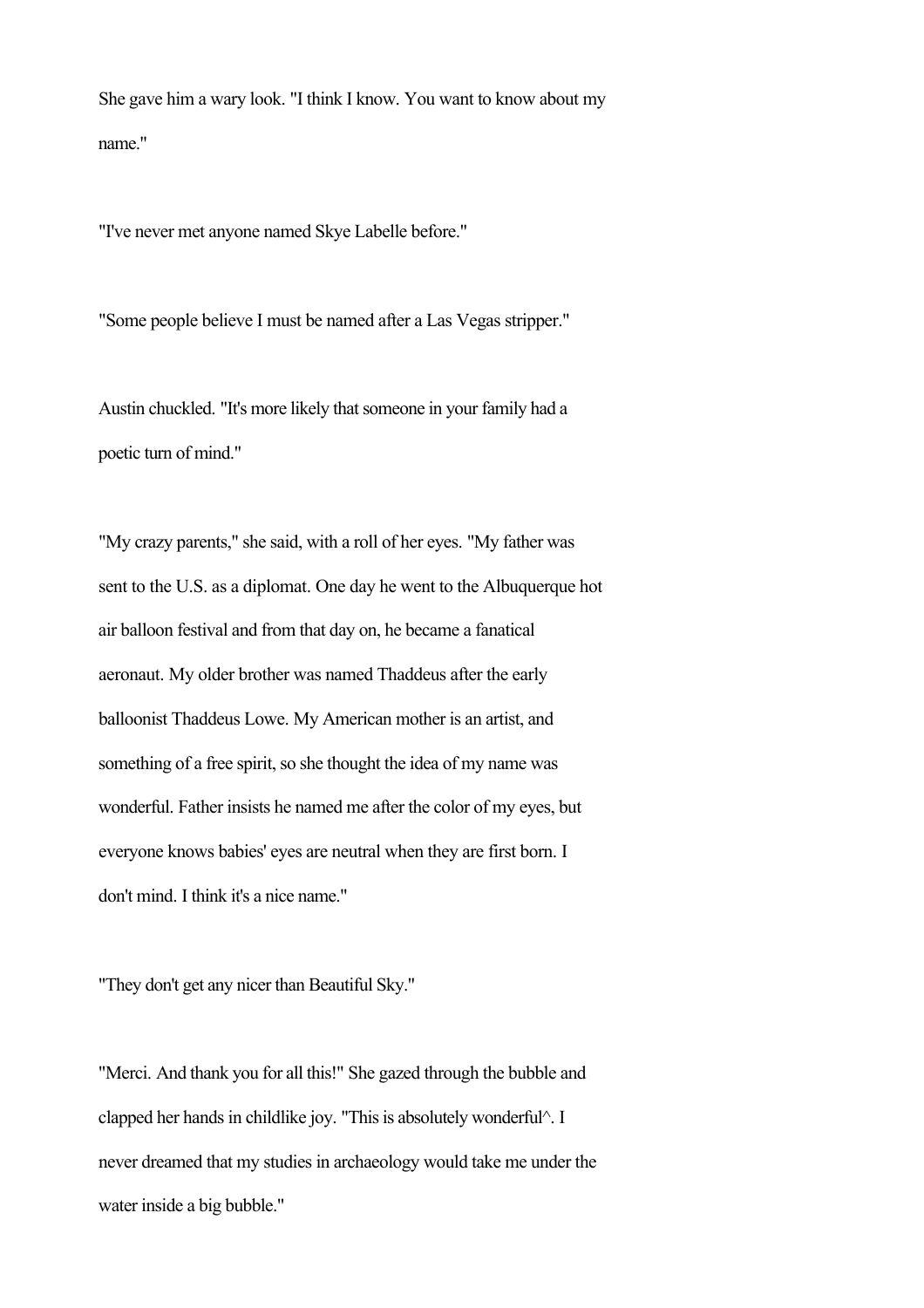"It must beat polishing medieval armor in a musty museum," Austin said.

Skye had a warm, uninhibited laugh. "I spend very little time in

 museums except when I'm organizing an exhibition. I do a lot of corporate jobs these days to support my research work."

 Austin raised an eyebrow. "The thought of Microsoft and General Motors hiring an expert in arms and armor makes me wonder about their motives."

 "Think about it. To survive, a corporation must try to kill or wound its competition while defending itself. Figuratively speaking."

"The original 'cutthroat competition," " Austin said.

"Not bad. I'll use that phrase in my next presentation."

 "How do you teach a bunch of executives to draw blood? Figuratively speaking, of course."

 "They already have the blood lust. I get them to think 'out of the box," as they like to say. I ask them to pretend that they are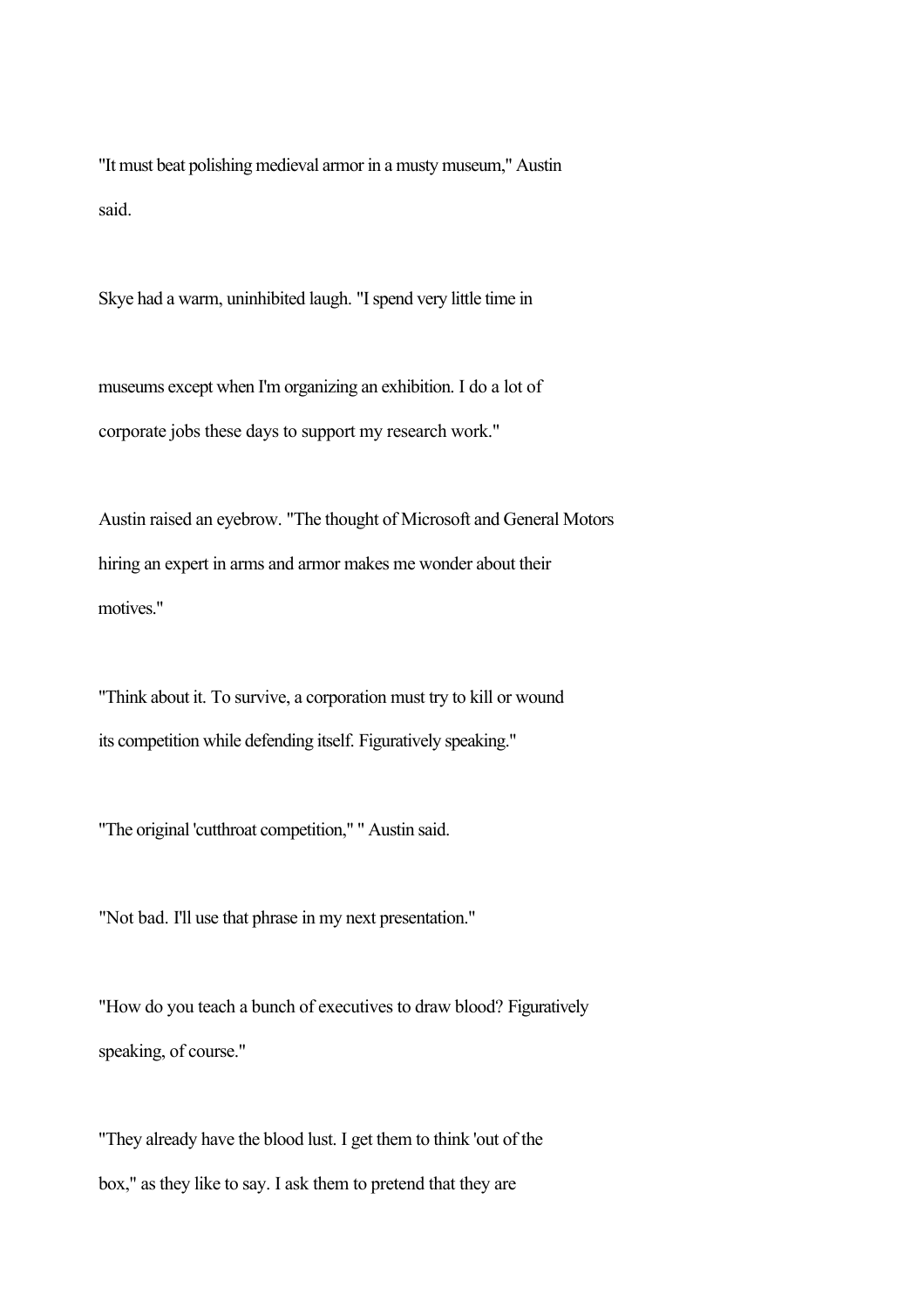supplying arms for competing forces. The old arms makers had to be metallurgists and engineers. Many were artists, like Leonardo, who designed war engines. Weapons and strategy were constantly changing and the people who supplied the armies had to adjust quickly to new conditions."

"The lives of their customers depended on it."

 "Right. I might have one group devise a siege machine while another comes up with ways to defend against it. Or I can give one side metal-piercing arrows while the other comes up with armor that works without being unwieldy. Then we switch sides and try again. They learn to use their native intelligence rather than to rely on computers and such."

 "Maybe you should offer your services to NUMA. Learning how to blast holes in ten-foot-thick walls with a trebuchet sounds like a lot more fun than staring at budget pie charts."

 A sly smile crossed Skye's face. "Well, you know, most executives are men."

"Boys and their toys. A surefire formula for success."

 "I'll admit I pander to the childish side of my clients, but my sessions are immensely popular and very lucrative. And they allow me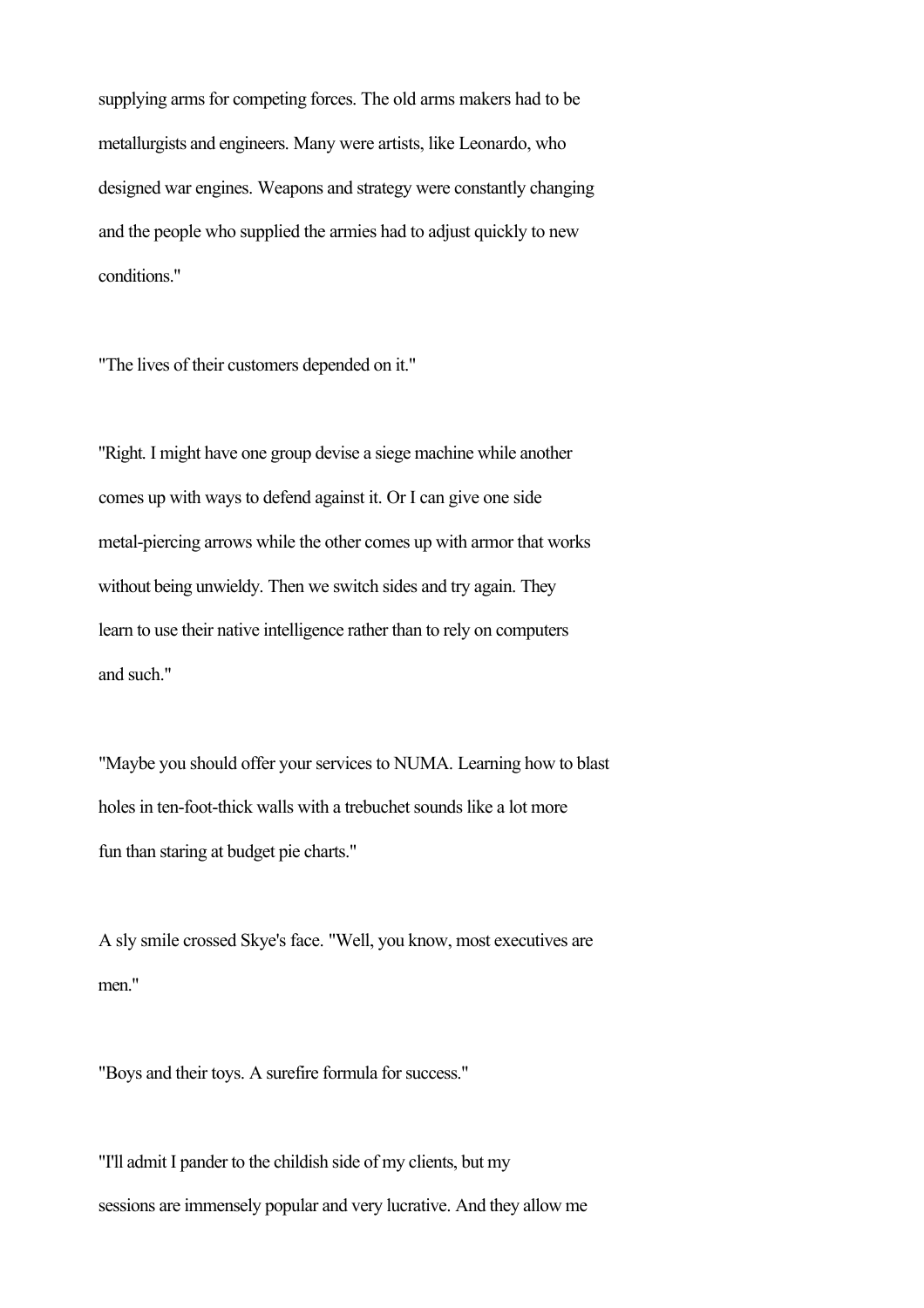the flexibility to work on projects that might not be possible on my salary from the Sorbonne."

"Projects like the ancient trade routes?"

 She nodded. "It would be a major coup if I could prove that tin and other goods traveled overland along the old Amber Route, through the Alpine passes and valleys to the Adriatic, where Phoenician and Minoan ships transported it to the eastern reaches of the Mediterranean. And that the trade went both ways."

 "The logistics of your theoretical trade route would have been complex."

"You're a genius! Exactly my point!"

 "Thanks for the compliment, but I'm just relating it to my own experiences moving people and material."

 "Then you know how complicated it would be. People along the land route, like the Celts and the Etruscans, had to cooperate on trade agreements in order to move the materials along. I think trade was a lot more extensive than my colleagues would admit. All this has fascinating implications about how we view ancient civilizations. They weren't all about war; they knew the value of peaceful alliances a long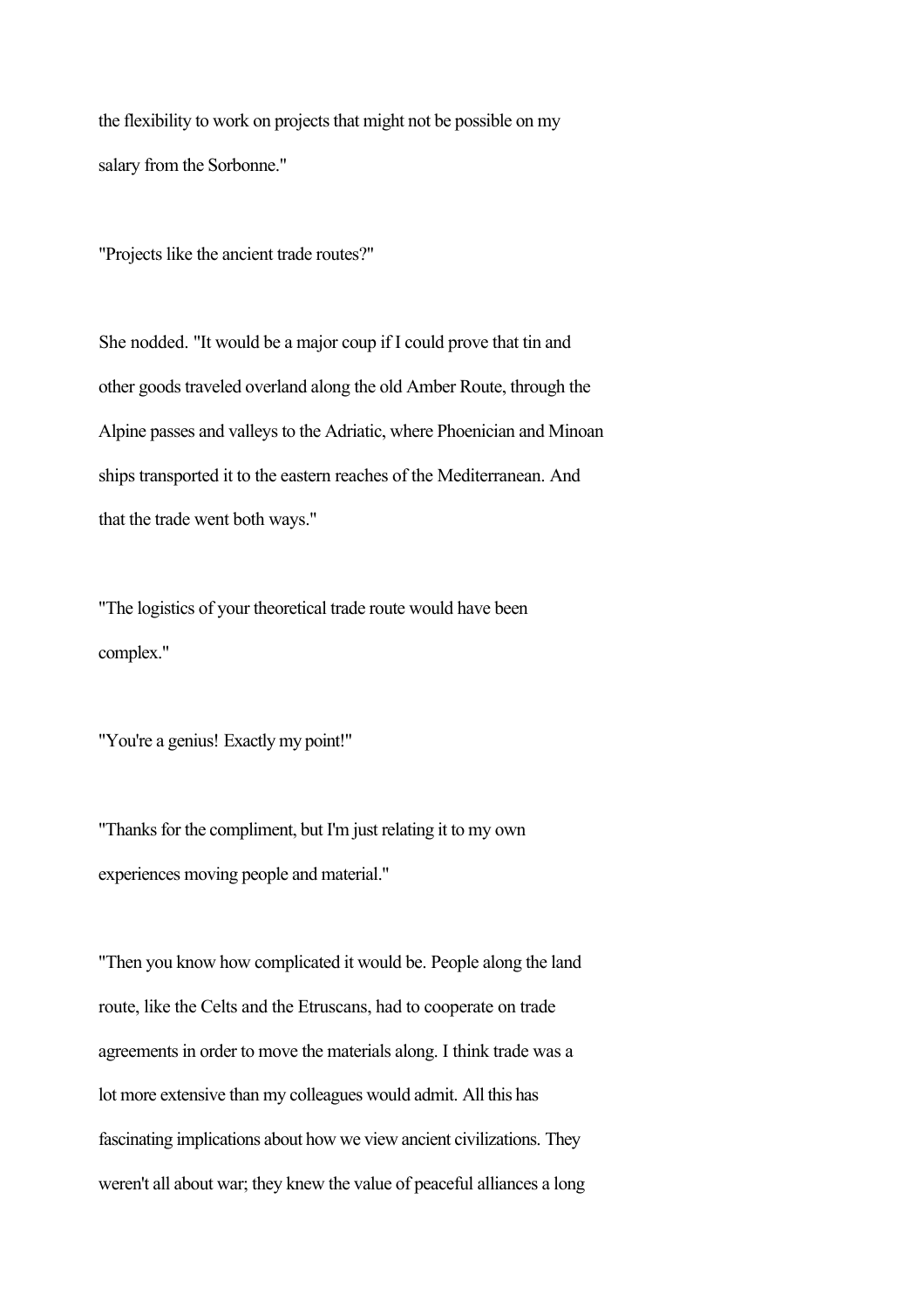time before the EU or NAFTA. And I mean to prove it."

"Ancient globalization? An ambitious goal. I wish you luck."

 "I'll need it. But if I do succeed I'll have you and NUMA to thank. Your agency has been wonderfully generous in the use of its research vessel and equipment."

 "It goes both ways. Your project gives NUMA a chance to test our new vessel in inland waters and to see how this submersible operates under field conditions."

 She made a sweeping gesture with her hand. "The scenery is perfectly lovely. All we need is a bottle of champagne and foie gras." Austin leaned over and handed a small plastic cooler to his companion "Can't help you there, but how about ajambon et frontage sandwich?"

 "Ham and cheese would be my second choice." She unzipped the cooler, extracted a sandwich, handed it to Austin and took one for herself.

 Austin brought the submersible to a hovering stop. As he chewed on his lunch, savoring the crusty baguette and the creamy slab of Camembert cheese, he studied a chart of the lake.

 "We're here, alongside a natural shelf that roughly parallels the shoreline," he said, running his finger along a wavy line. "This could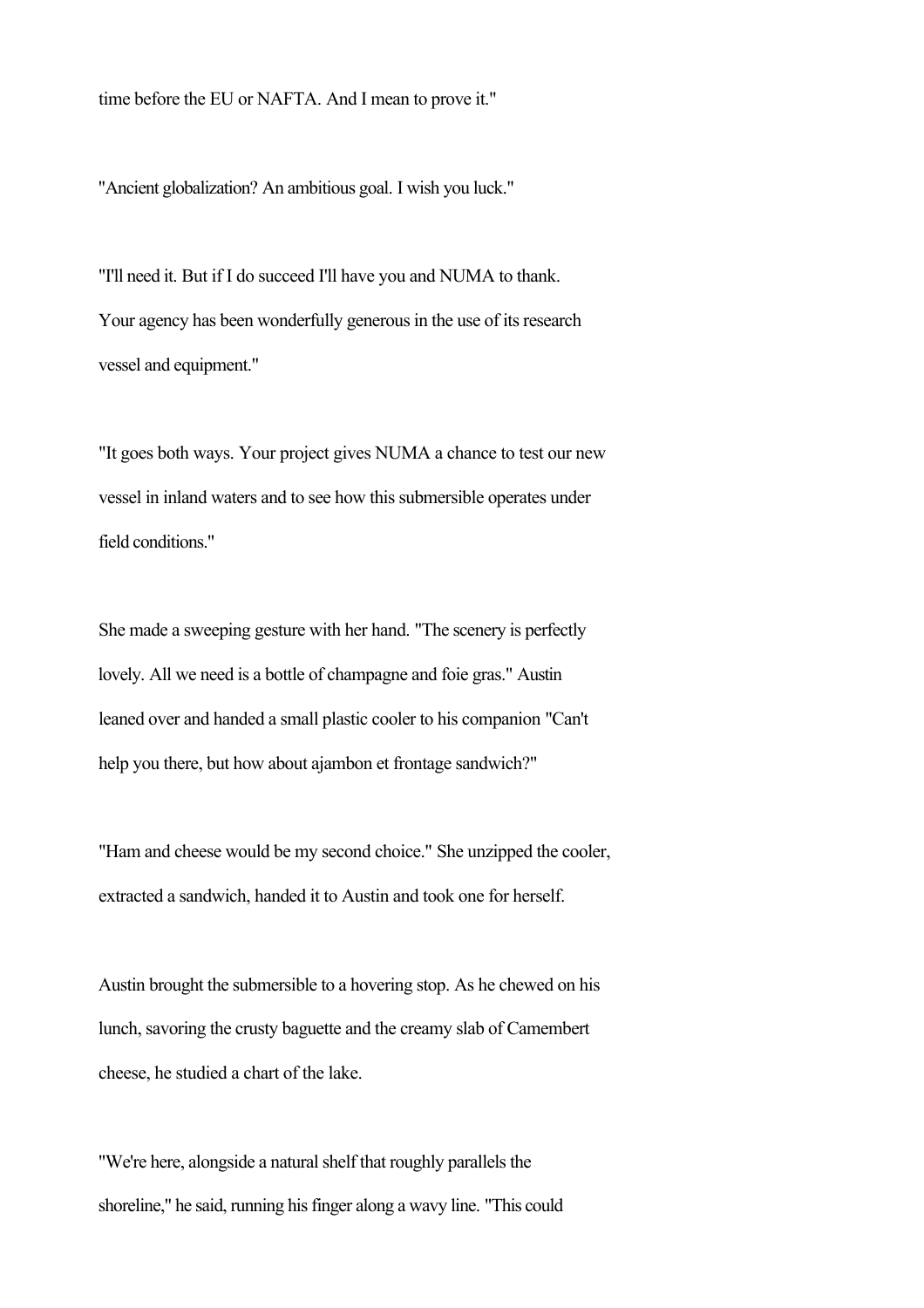have been exposed land centuries ago."

 "It goes along with my findings. A section of the Amber Route skirted the shore of Lac du Dormeur. When the waters rose, the traders found another route. Anything we find here would be very old." , "What exactly are we looking for?"

"I'll know it when I see it."

"Good enough for me."

 "You're far too trusting. I'll elaborate. The caravans that plied the Amber Route needed places to stop for the night. I'm looking for the ruins of hospices, or settlements that may have grown up around a stopping place. Then I hope to find weapons that would flesh out the full trade story."

 They washed their lunch down with Evian water, and Austin's fingers played over the controls. The battery-powered electrical motors hummed, activating the twin lateral thrusters that the sphere rested on, and the submersible continued its exploration.

 The SEAmagine SEA mobile was fifteen feet long, about the length of a mid sized Boston whaler, and only seven feet wide, but it was capable of carrying two people in one-atmosphere comfort to a depth of fifteen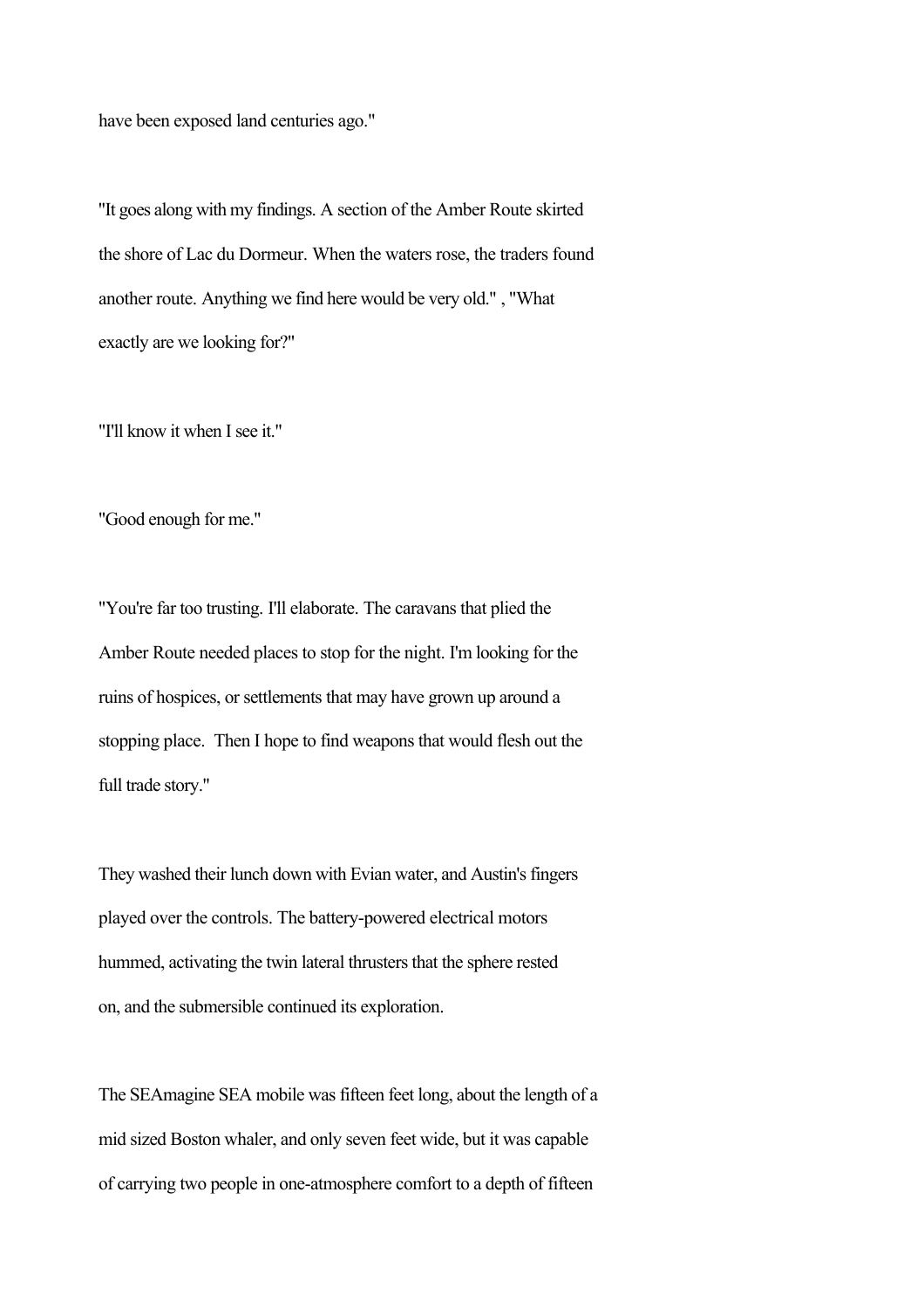hundred feet for hours at a time. The vehicle had a range of twelve nautical miles and a maximum speed of 2.5 knots. Unlike most submersibles, which bobbed like a cork when they surfaced, the SEA mobile could be operated like a boat. It sat high in the water when it wasn't submerged, giving the pilot clear visibility,

and could cruise to a dive site or edge up to a dive platform.

 The SEA mobile looked as if it had been assembled from spare parts cast off from a deep submergence lab. The crystal ball cockpit was fifty-four inches in diameter and it was perched on two flotation cylinders the size of water mains. Two protective metal frames shaped like the letter D flanked the sphere.

 The vehicle was built to maintain positive buoyancy at all times and the tendency to float to the surface was countered by a midship-mounted vertical thruster. Because the SEA mobile was balanced to remain level constantly, at the surface or under it, the pilot didn't have to fiddle around with pitch controls to keep it at a horizontal attitude.

 Using a navigational acoustic Doppler instrument to keep track of their position, Austin guided the vehicle along the underwater escarpment, a broad shelf that gradually sloped down into the deeper water. Following a basic search pattern, Austin ran a series of parallel lines like someone mowing a lawn. The sub's four halogen lights illuminated the bottom, whose contours had been shaped by the advance and retreat of glaciers.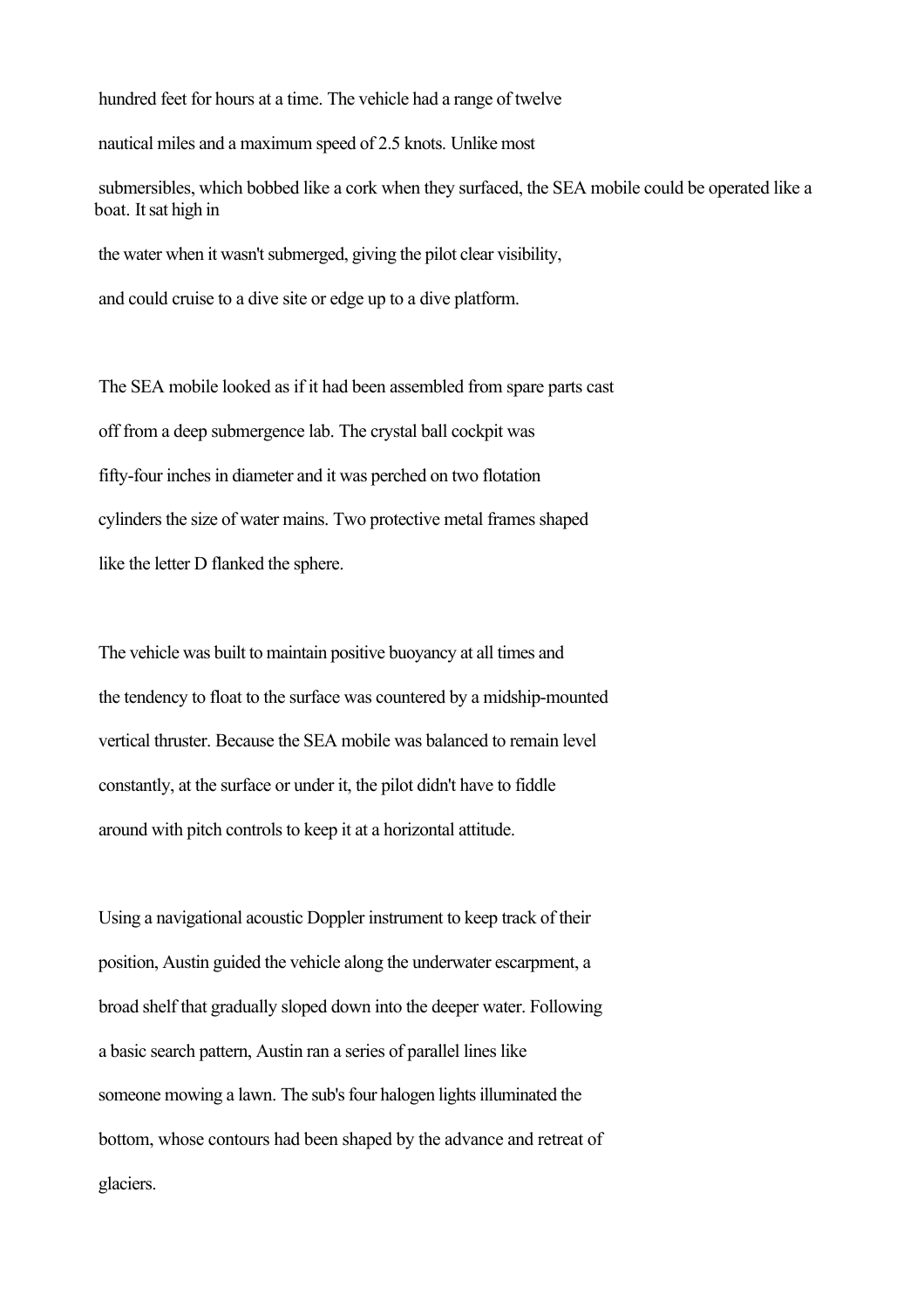The sub tracked back and forth for two hours and Austin's eyes were starting to glaze from staring at the monotonous gray seascape. Skye was still entranced by the uniqueness of her surroundings. She leaned forward, chin on her hands, studying every square foot of lake bottom. In time, her persistence paid off.

"There!" She jabbed the air with her forefinger.

 Austin slowed the vehicle to a crawl and squinted at a vague shape just beyond the range of the lights, then moved the submersible in for a closer look. The object lying on its side was a massive stone slab about twelve feet long and half as wide. The chisel marks visible along its edges suggested that it was not a natural rock formation.

 Other monoliths could be seen nearby, some standing upright; others topped with similar slabs like the Greek letter.

"Seems we took a wrong turn and ended up at Stonehenge," Austin said.

 "They're burial monuments," Skye said. "The arches mark the way to a tomb for funeral processions."

 Austin increased the power to the thrusters and the vehicle glided over six identical archways spaced thirty feet or so apart. Then the ground on either side of the archways began to rise, creating a shallow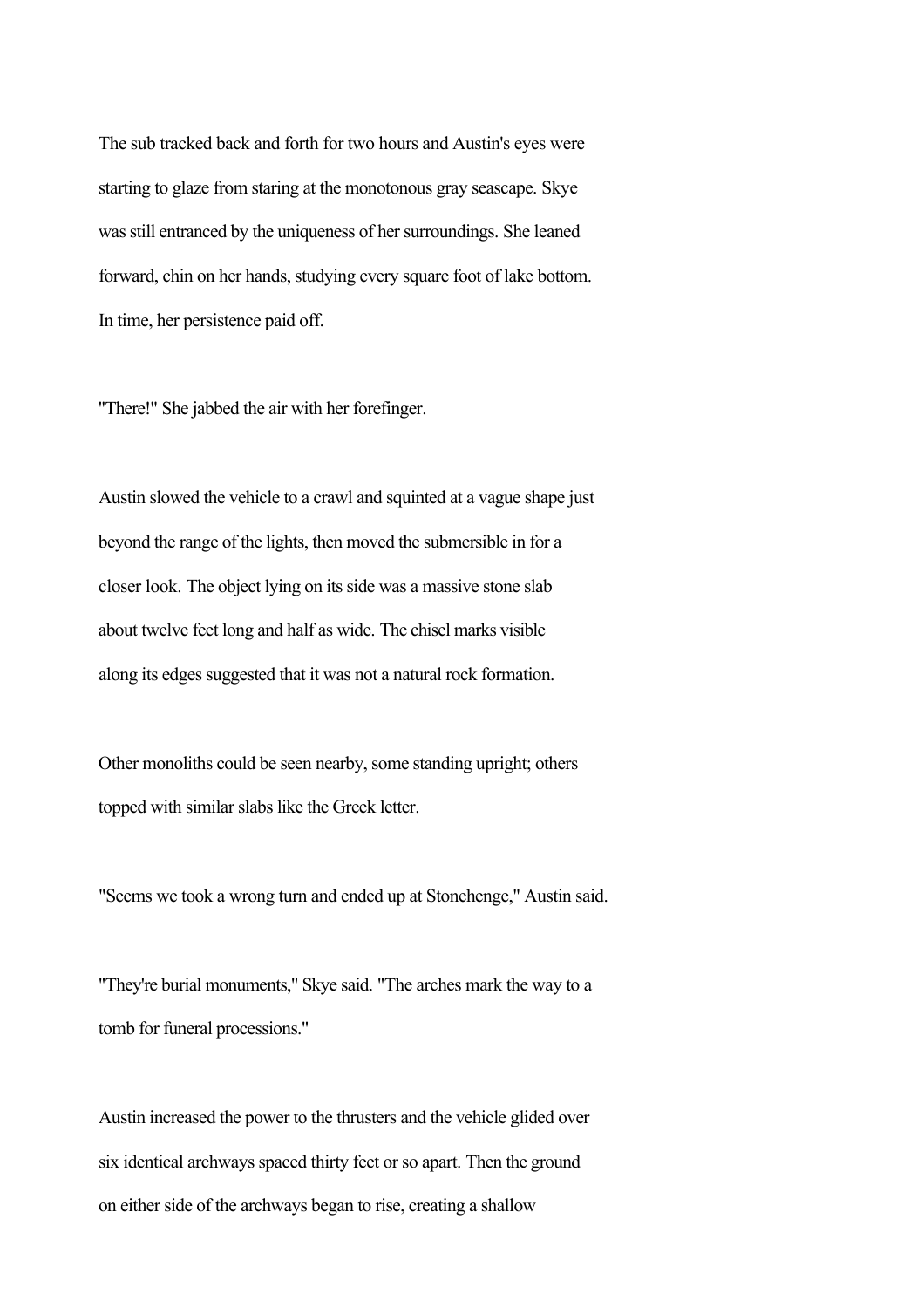valley. The natural hillsides morphed into high cyclopean walls constructed with massive hand-hewn blocks.

 The narrow canyon ended abruptly in a sheer vertical wall. Cut into the wall was a rectangular opening that looked like the door on an elephant house. A lintel about thirty feet wide topped the door opening and above the huge slab was a smaller, triangular hole.

"Incredible," Skye said in hushed tones. "It's a tho los

"You've seen this before?"  $\sim$ 

 "It's a beehive tomb. There's one in Mycenae called the "Treasury of Atreus

"Mycenae. That's Greek."

 "Yes, but the design is even older. The tombs go back to 2200 B.C. They were used for communal burials in Crete and other parts of the Aegean. Kurt, do you know what this means?" Her voice quivered with excitement. "We could establish trade links between the Aegean and Europe far earlier than anyone has dared to suggest. I'd give anything to get a close look at the tomb."

"My standard price for an underwater tomb tour is an invitation to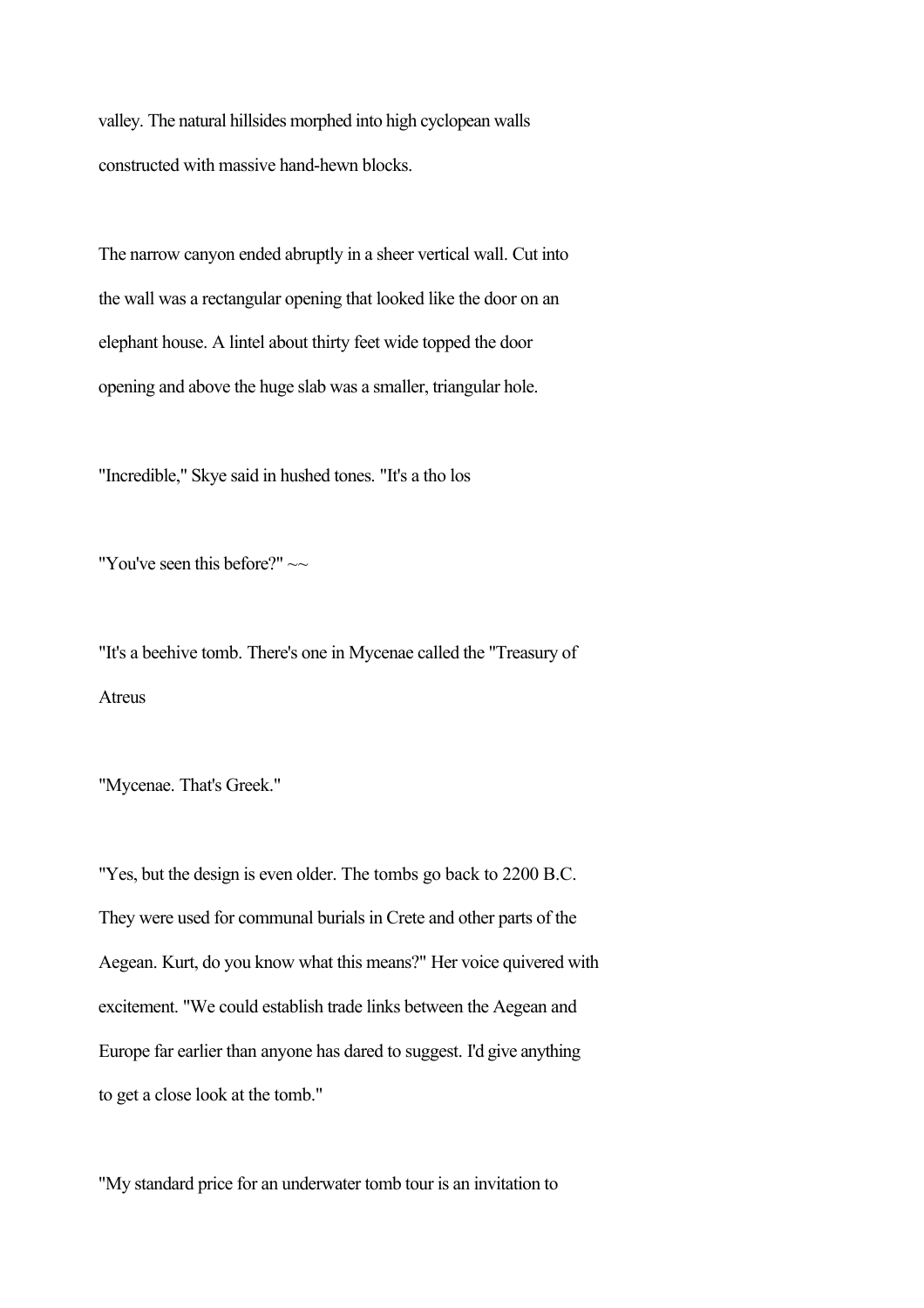dinner."

"You can get us inside?"

 "Why not? We've got plenty of clearance on either side and above. If we go slowly "

 "The hell with slow! Depeche-toi. Vite, vitel" Austin laughed, and moved the submersible forward toward the dark opening. He was as eager as Skye, but he advanced with caution. The lights were beginning to probe the interior when a voice came over the vehicle's radio receiver.

"Kurt, this is support. Come in, please."

 The words being transmitted through the water had a metallic vibrato, but Austin recognized the voice of the NUMA boat's captain.

 He brought the submersible to a hovering stop and picked up the microphone. "This is the SEA mobile Do you read me?"

 "Your voice is a little faint and scratchy, but I can hear you. Please tell Ms. Labelle that Francois wants to talk to her."

 Francois Balduc was the French observer NUMA had invited aboard as a courtesy to the French government. He was a pleasant, middle-aged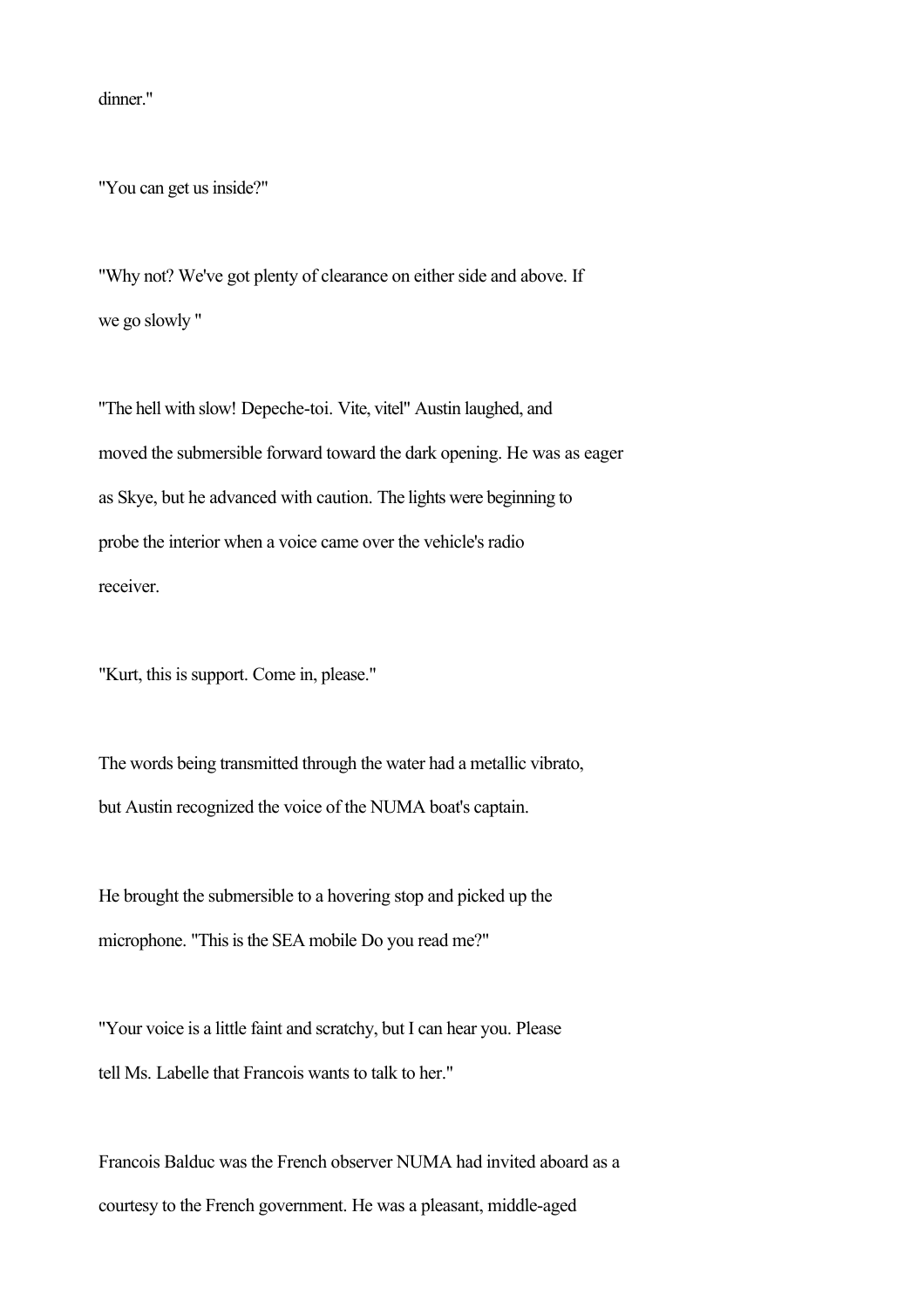bureaucrat who stayed out of the way except at dinner, when he assisted the cook in turning out some memorable feasts. Austin handed the mike to Skye.

 There was a heated discussion in French, which ended when Skye passed the microphone back.

"Merde!" she said with a frown. "We've got to go up."

"Why? We still have plenty of air and power."

 "Francois got a call from a big shot in the French government. I'm needed immediately to identify some sort of artifact."

"That doesn't sound very urgent. Can it wait?"

 "As far as I'm concerned it can until Napoleon returns from exile," she said with a sigh, "but the government is subsidizing part of my research here, so I'm on call, so to speak. I'm sorry."

 Austin stared with narrowed eyes at the opening. "This tomb has been hidden from human view possibly for thousands of years. It's not going anywhere."

Skye nodded in agreement, although her heart clearly wasn't in it.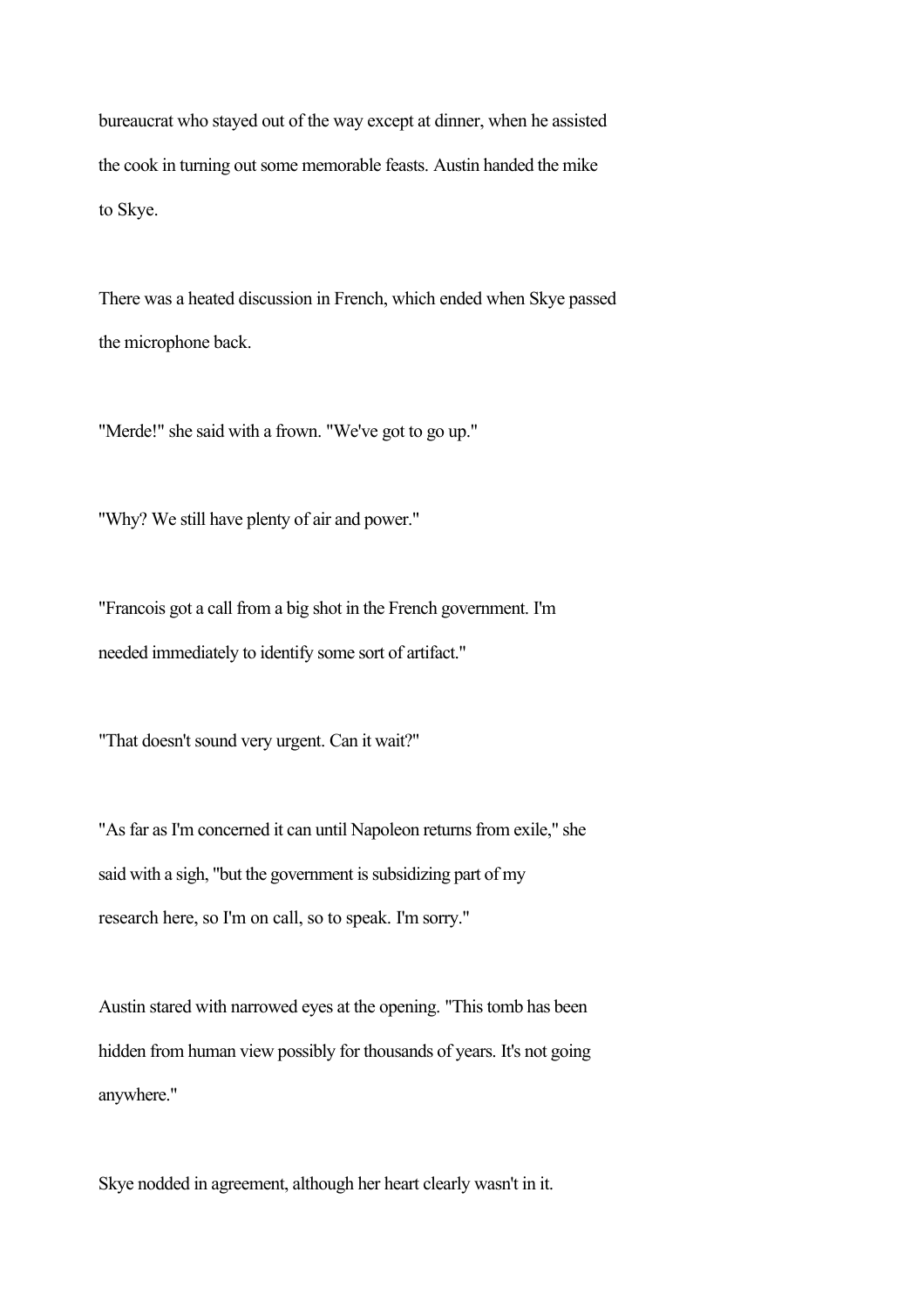They looked longingly at the mysterious doorway, and then

 Austin put the submersible in a U-turn. Once they were clear of the canyon, he reached for the vertical thruster control, and the submersible began its ascent.

 Moments later, the bubble cockpit popped out at the surface near the NUMA catamaran. He maneuvered the craft around behind the boat and drove it over a submerged platform between the twin hulls. The gate was raised and a winch hoisted the platform carrying the submersible up onto the deck.

 Francois was awaiting their arrival, an anxious expression on his usually bland face. "I'm so sorry to interrupt your work, Mademoiselle Skye. The co chon who called me was most insistent."

 She pecked him lightly on the cheek. "Don't worry, Francois; it's not your fault. Tell me what they want."

 He gestured toward the mountains. "They want you over there." "The glacier. Are you sure?"

 He nodded his head vigorously. "Yes, yes, I asked the same thing. They were very clear that they needed your expertise. They found something in the ice. That's all I know. The boat is waiting."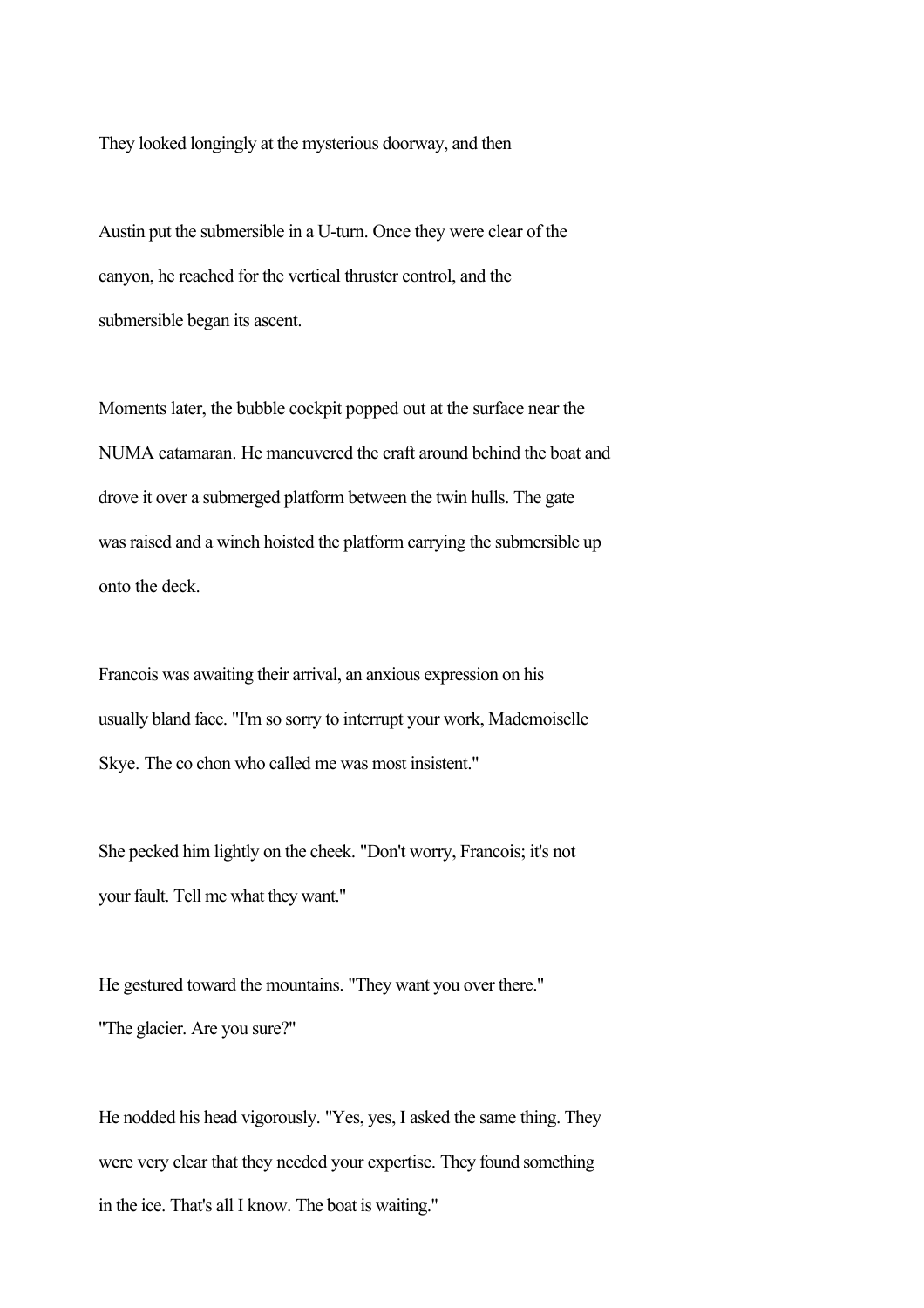Skye turned to Austin, an anxious look on her face. He anticipated her words. "Don't worry. I'll wait until you get back before I dive on the tomb."

She embraced Austin in a warm hug and kissed him on both cheeks.

 "Merci, Kurt. I really appreciate this." She shot him a smile that was only a few Btus short of seduction. "There's a nice little bistro on the Left Bank. Good value for the money." She laughed at his blank look. "Don't tell me you've forgotten your dinner invitation? I accept."

 Before Austin could reply, Skye climbed down the ladder into the waiting powerboat, the outboard motor buzzed, and the shuttle headed toward shore. Austin was an attractive and charming man, and he had met many fascinating and beautiful women in his career. But as leader of NUMA's Special Assignments Team, he was on call day or night. He was seldom home and his globe-hopping lifestyle was

 not conducive to a long-term relationship. Most encounters were all too brief.

 Austin had been attracted to Skye from the start, and if he read the signals in her glance and smile and voice correctly, the feeling was mutual. He chuckled ruefully at the turnabout. Usually he was the one who went charging off when duty called, while his romantic interest of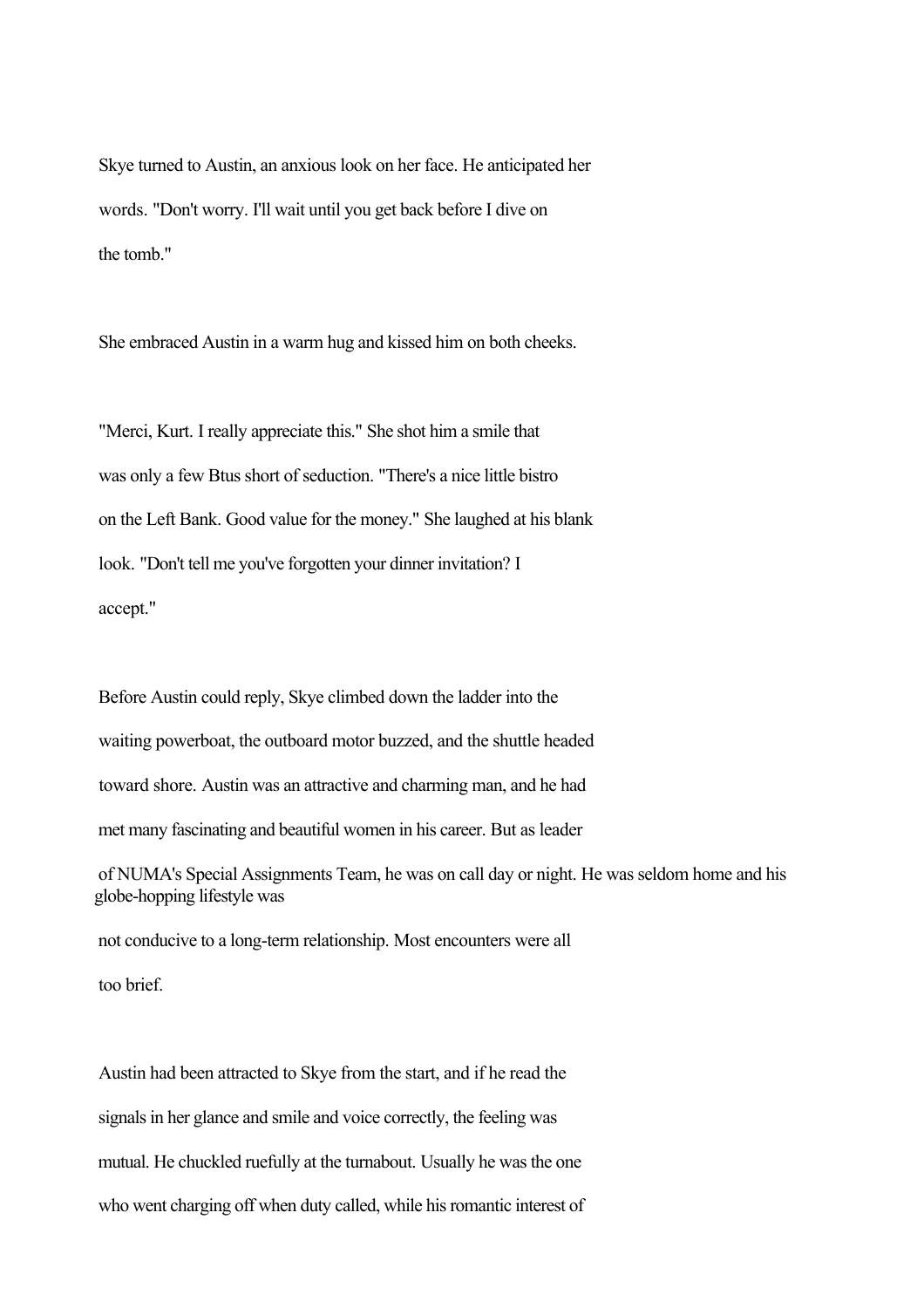the moment cooled her heels. He gazed off at the boat making its way toward shore and wondered what sort of artifact could have created so much excitement. He almost wished that he had accompanied Skye.

 Within a few hours, he would be thanking the gods that he didn't go along for the ride.

 LEBLANC MET SKYE on the beach and correctly sized up her sour mood. But the Frenchman's unkempt appearance masked his considerable Gallic charm and wit. Minutes after Skye got into the car, the troll-like man had her laughing with his stories about the temperamental Fifi.

 Skye saw that the Citroen was heading to one side of the ice field and said, "I thought we were going to the glacier."

 "Not to the glacier, mademoiselle. We will be going under it. My colleagues and I are studying the movement of the ice at an observatory eight hundred feet beneath Le Dormeur."

"I had no idea," Skye said. "Tell me more."

 LeBlanc nodded and launched into an explanation of his work at the observatory. As Skye listened intently, her scientific curiosity took the edge off her irritation at being drawn away from the ship.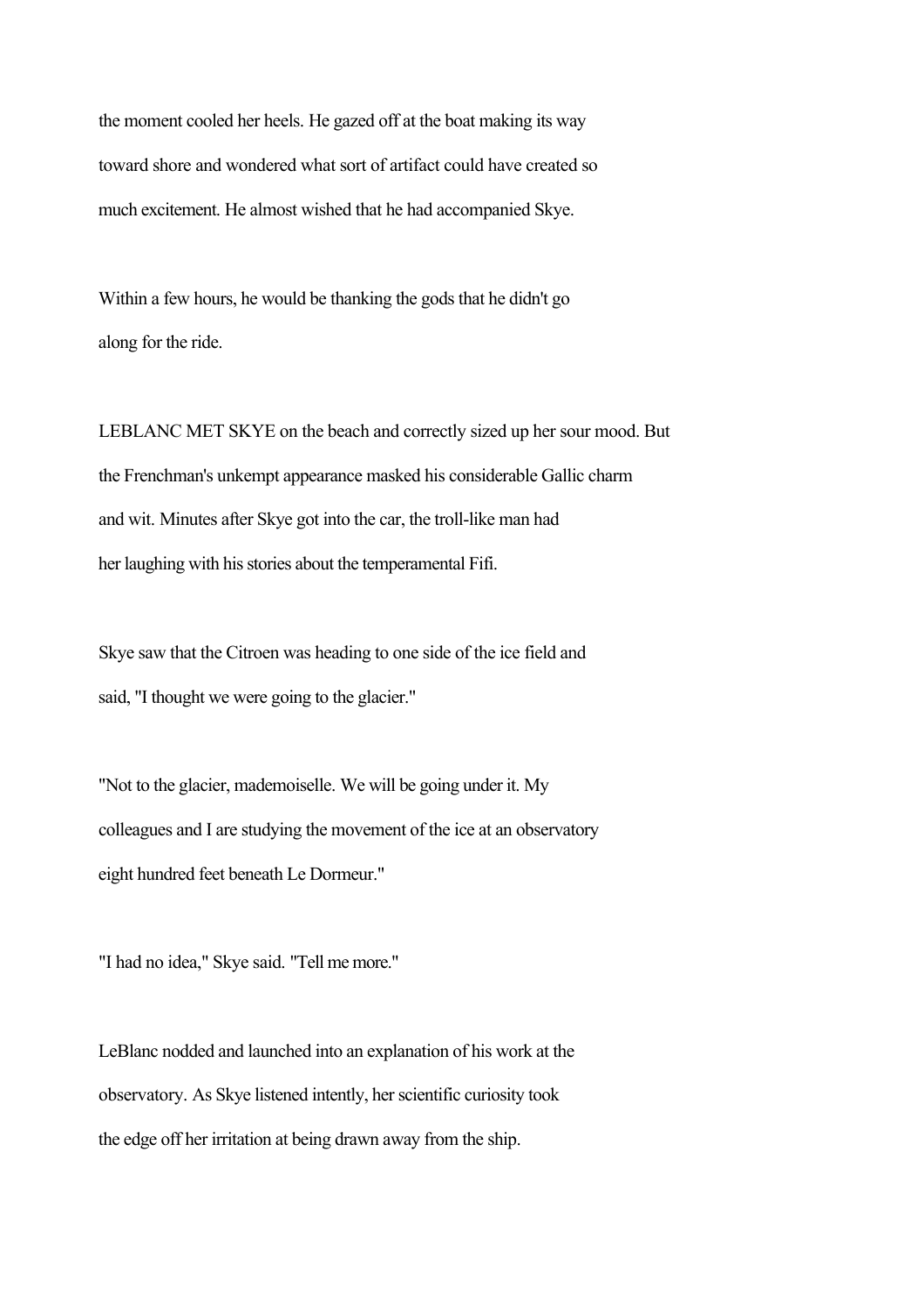"And what is the nature of your work on the lake?" LeBlanc said when he was through. "We emerged from our cave one day and voilal The submersible had appeared like magic."

"I'm an archaeologist with the Sorbonne. The National Under

 water and Marine Agency was kind enough to provide a vessel for my research. We traveled up the river that runs into Lac du Dormeur. I hope to find evidence of old Amber Route trading posts under the waters of the lake."

 "Fascinating! Have you come across anything of interest?" "Yes. That's why I'm anxious to get back to the project as soon as possible. Could you tell me why my services are so urgently required?"

"We found a body frozen in the ice." "A body?"

"We think it is the corpse of a man."

 "Like the Ice Man?" she said, recalling the mummified body of a Neolithic huntsman found in the Alps some years earlier.

 LeBlanc shook his head. "We believe this poor fellow is of more recent origin. At first we thought he was a climber who had fallen into a crevasse."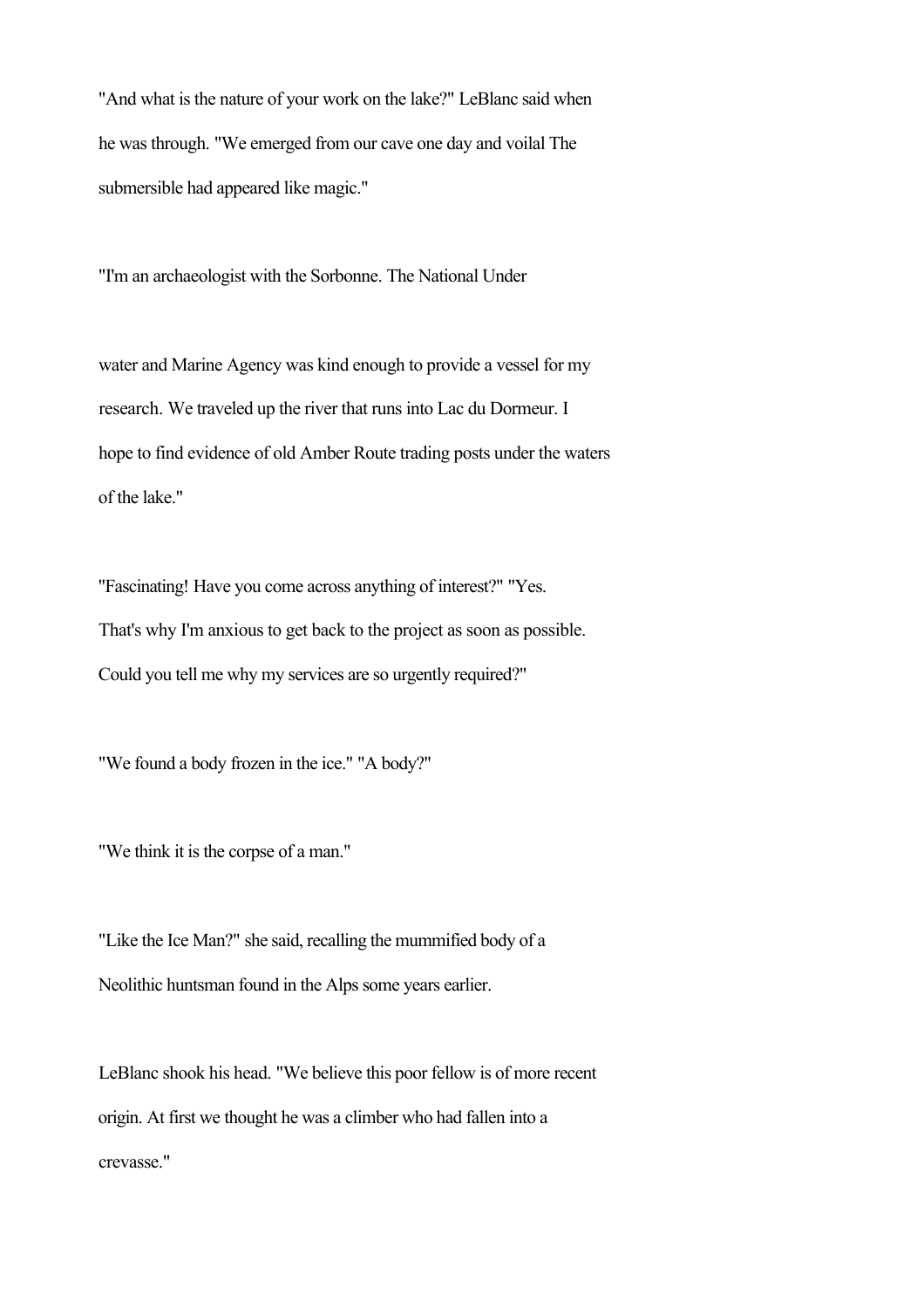"What made you change your mind?" "You'll have to see."

 "Please don't play games with me, Monsieur LeBlanc," Skye snapped. "My specialty is ancient arms and armor, not old bodies. Why am I being called into this?"

 "My apologies, mademoiselle. Monsieur Renaud has asked us not to say anything."

 Skye's mouth dropped open. "Renaud? From the state archaeological board?"

 "One and the same, mademoiselle. He arrived hours after we notified the authorities of the discovery and has put himself in charge. You know him?"

 "Oh yes, I know him." She apologized to LeBlanc for jumping down his throat and sat back in her seat, arms folded across her chest. I know him very well, she thought.

Auguste Renaud was a professor of anthropology at the Sorbonne.

 He spent little time in teaching, which was a godsend for the students, who despised him, and instead devoted his energy to playing politics. He had built up a cadre of cronies, and with his connections he had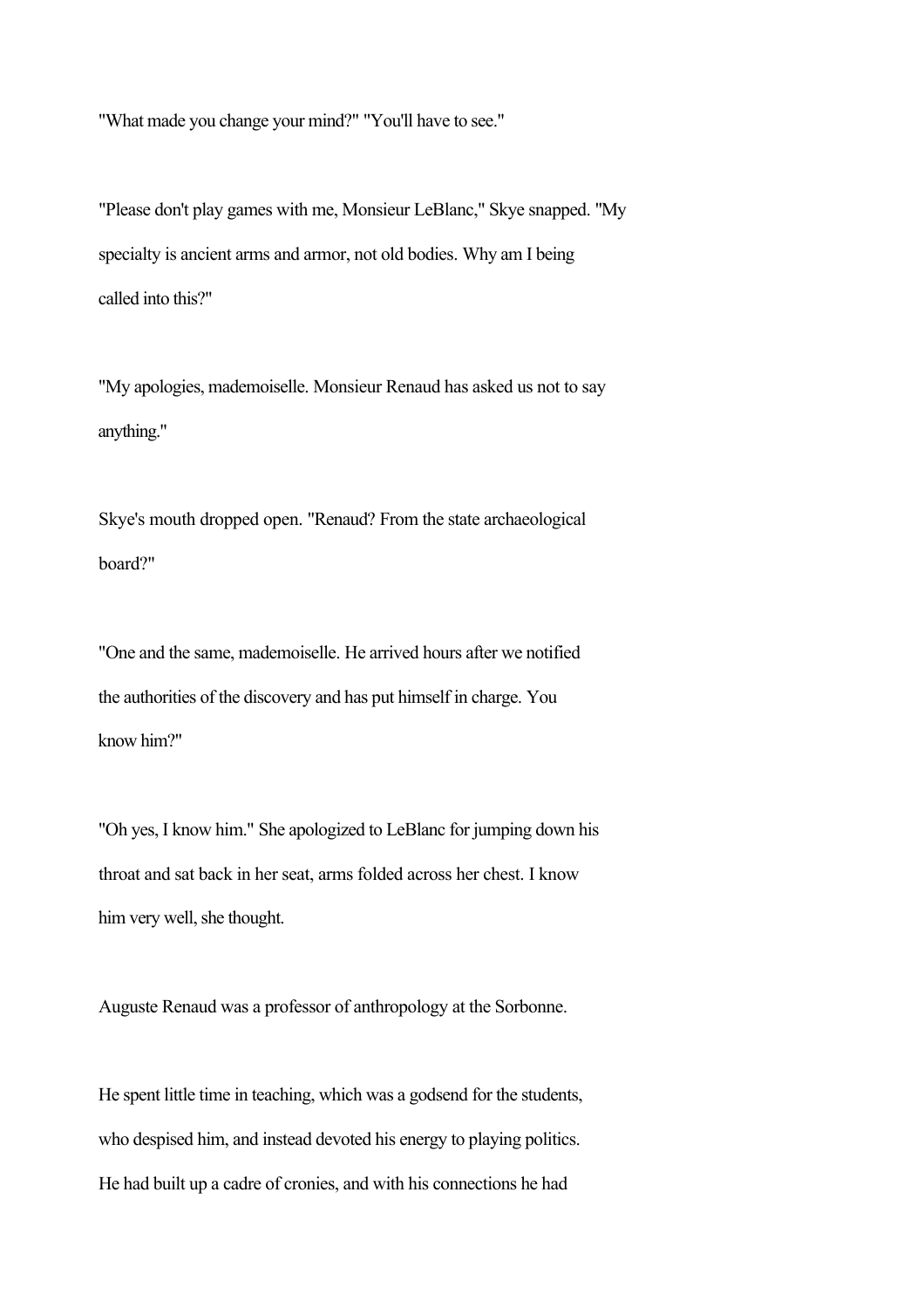risen to a place in the state's archaeological establishment, where he used his influence to reward and punish. He had stymied several of Skye's projects, hinting that they could be put on a fast track if she would sleep with him. Skye had told him she would rather sleep with a roach.

 LeBlanc parked the Citroen and led Skye to the tunnel entrance. He scrambled into the entry culvert and, after a moment's hesitation, she followed him to the main tunnel. LeBlanc fitted Skye out with a hard hat and headlamp and they began walking. Five minutes later, they were at the living quarters. LeBlanc used a telephone to call ahead to let the lab know that they were on their way. Then they started off on their half-hour trek.

 As they hiked through the tunnel, their footsteps echoed off the dripping walls. Skye glanced around at their damp surroundings and said, "This is like the inside of a wet boot."

 "Not exactly the Champs-Elysees, I agree. But the traffic is not as bad as in Paris."

 Skye was awestruck at the engineering accomplishment the tunnel represented and kept up a barrage of questions about the details as they trudged deeper into the tunnel. At one point, they came upon a square section of concrete surrounding a steel door in the tunnel wall.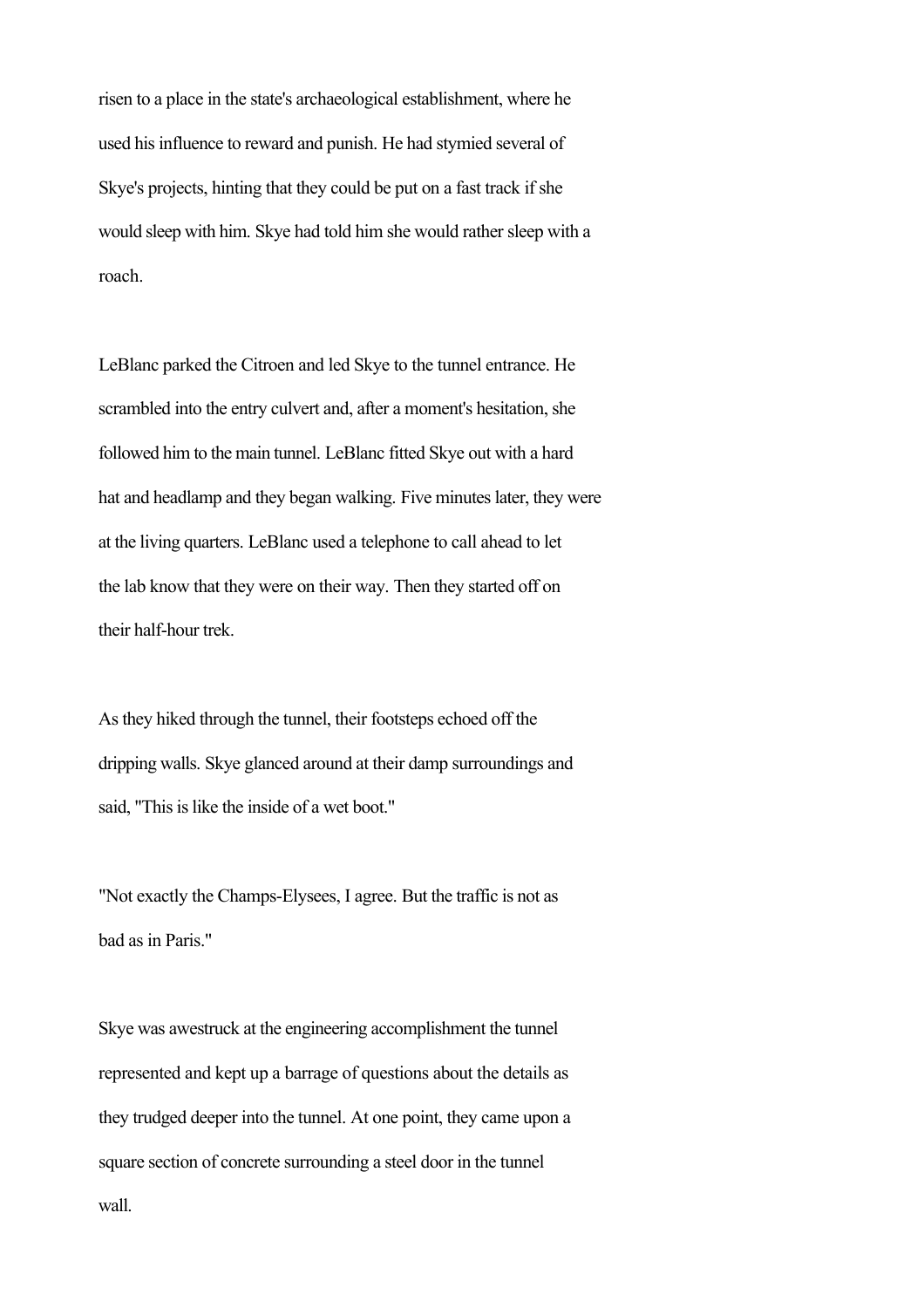"Where does that door go?" she inquired.

 "It leads to another tunnel that connects to the hydroelectric system. When the flow through the tunnels is slow earlier in the year, we can open the door, ford a little stream, and go places farther into the system. But this time of year, the water rises, so we keep the door shut."

"You can get to the power plant from here?"

 "There are tunnels all through the mountain and under the ice cap, but only the dry ones are accessible. The others carry the water

 to the plant. A regular river flows under the glacier and the current can become quite brisk. We don't normally work this late in the season. Melting water flows in the natural cavities between the ice and the rock, creates pockets and slows down our research. But our work took longer this spring than we thought it would."

"How do you get air down here?" Skye said, sniffing at the dampness.

 "If we were to keep going past the lab and under the glacier for another kilometer more or less, eventually we would come to a large opening on the far side of the ice. It was used to bring in the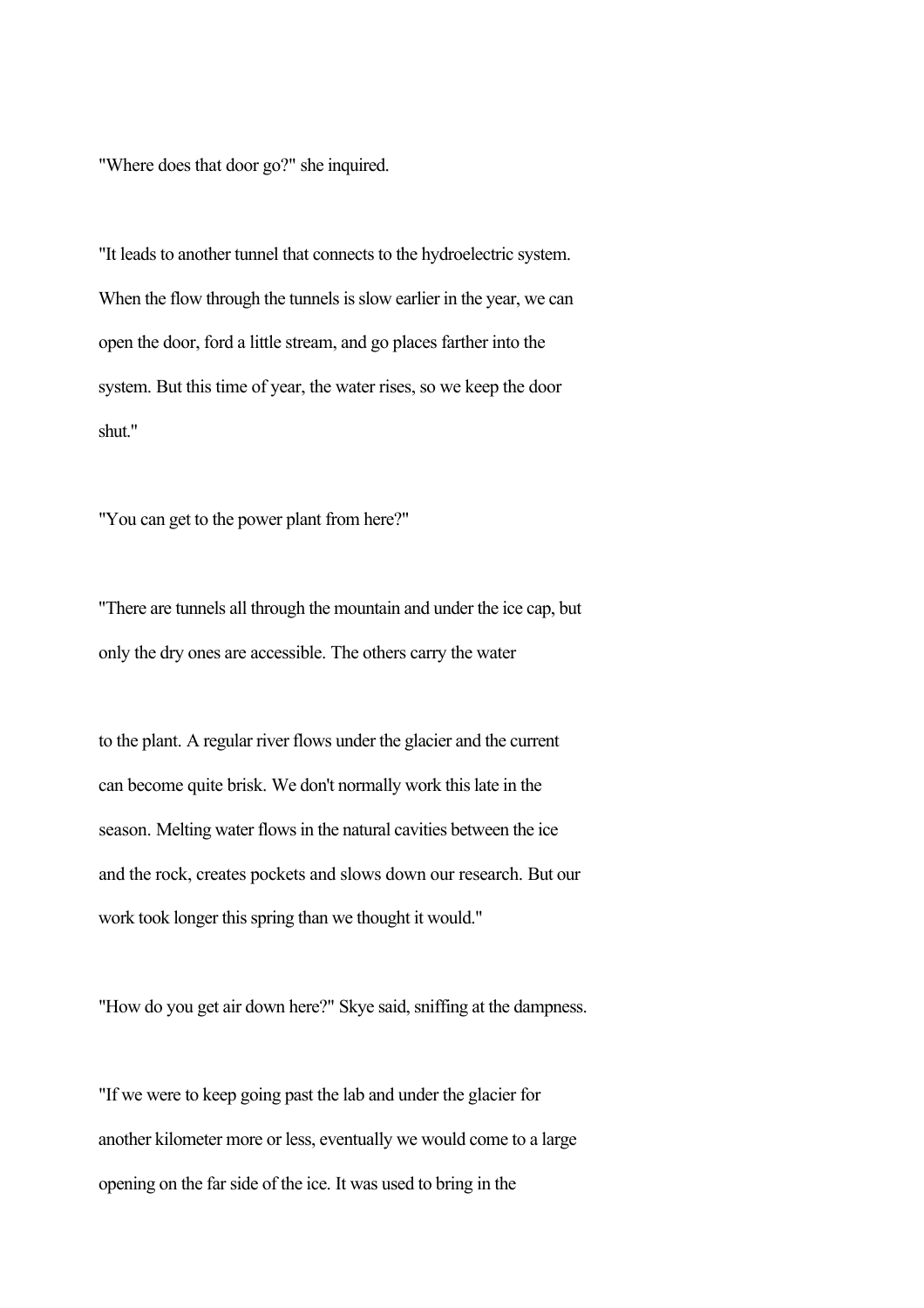trailers for the lab and staff. It's been left open like a mine entrance. Air flows in from there."

 Skye shivered in the dank cold. "I admire your determination. This is not the most pleasant place to work."

 LeBlanc's deep laugh echoed off the dripping walls. "It's most un-pleasant, very boring, and we're always soaked to the bone. We take a few trips into the sunlight during our three-week stays here, but it's depressing to have to return to the caves, so we tend to stay in the lab, which is dry and well lit. It's equipped with computers, vacuum pumps for filtering sediments, even a walk-in freezer so we can work on ice samples without having them melt. After working an eighteen-hour day, you shower and crawl into bed, so the time goes by fast. Ah, I see that we're almost there."

 Like the living quarters, the lab trailers were nestled in a carved-out section of wall. As LeBlanc stepped up to the nearest lab, the door opened and a tall thin figure stepped out. The sight of Renaud rekindled Skye's simmering wrath. He actually resembled a praying mantis more than a roach. He had a triangular face, wide at the top, with a pointed chin. His nose was long and his eyes small and close together. His thinning hair was a pallid red.

 Renaud greeted Skye with the limp, moist handshake that had triggered her revulsion the first time she met him.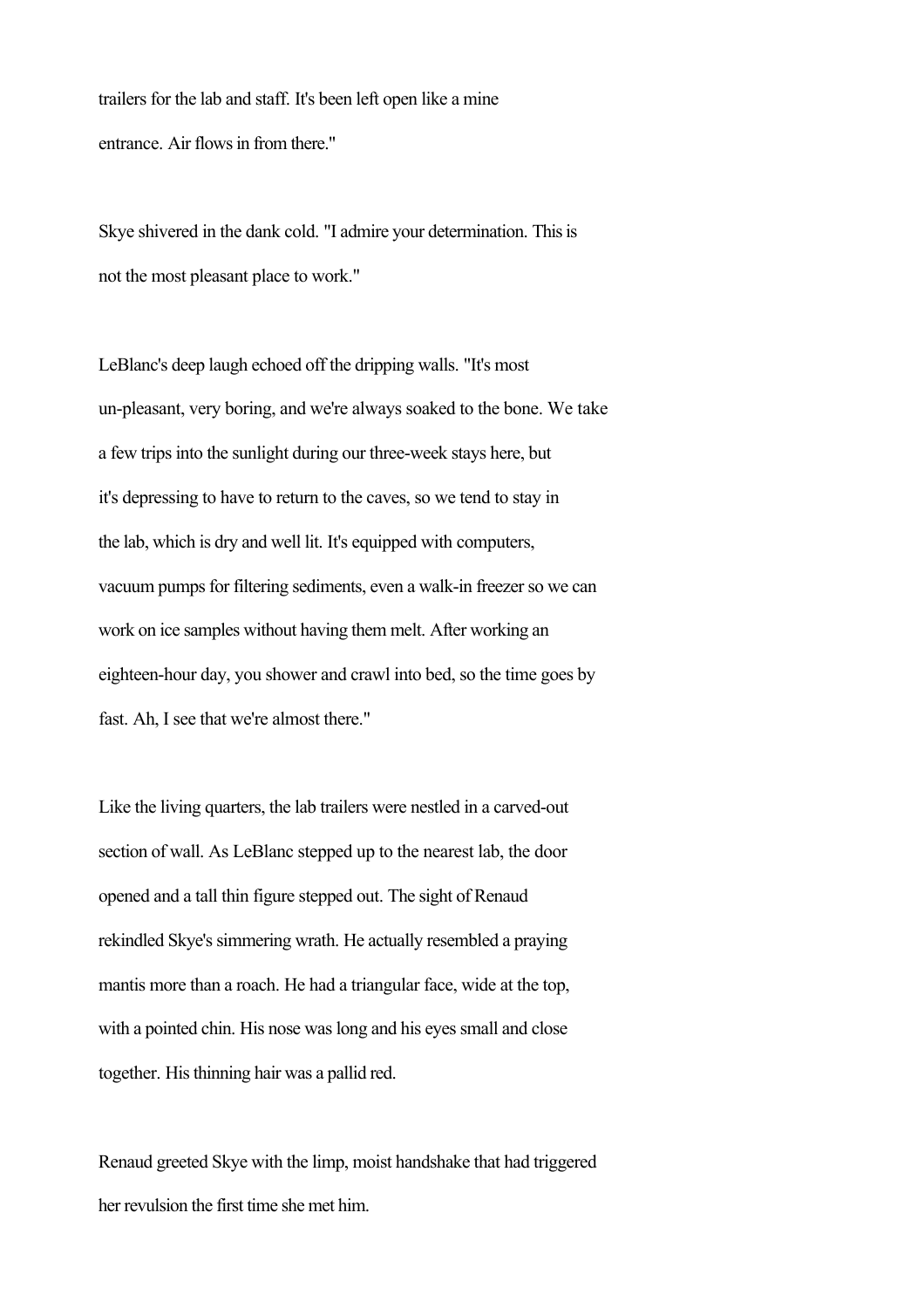"Good morning, my dear Mademoiselle Labelle. Thank you for coming to this damp, dark cave."

 "You're welcome, Professor Renaud." She glanced around at the inhospitable surroundings. "This environment must suit you well."

 Renaud ignored the veiled suggestion that he had crawled out from under a rock and ran his eyes up and down Skye's well-put-together body as if he could see through her heavy clothing. "Anyplace where you and I are together suits me well."

 Skye stifled her gag reflex. "Perhaps you can tell me what was so important that you had to pull me away from my work."

 "With pleasure." He reached over to take her by the arm. Skye stepped out of reach and linked her arm through LeBlanc's.

"Lead on," she said.

 The glaciologist had been watching the verbal fencing with mirthful-eyes. His mouth widened in a toothy grin and he and Skye walked arm in arm to a steep flight of rough wooden stairs. The stairs led up to a tunnel about twelve feet high and ten feet wide.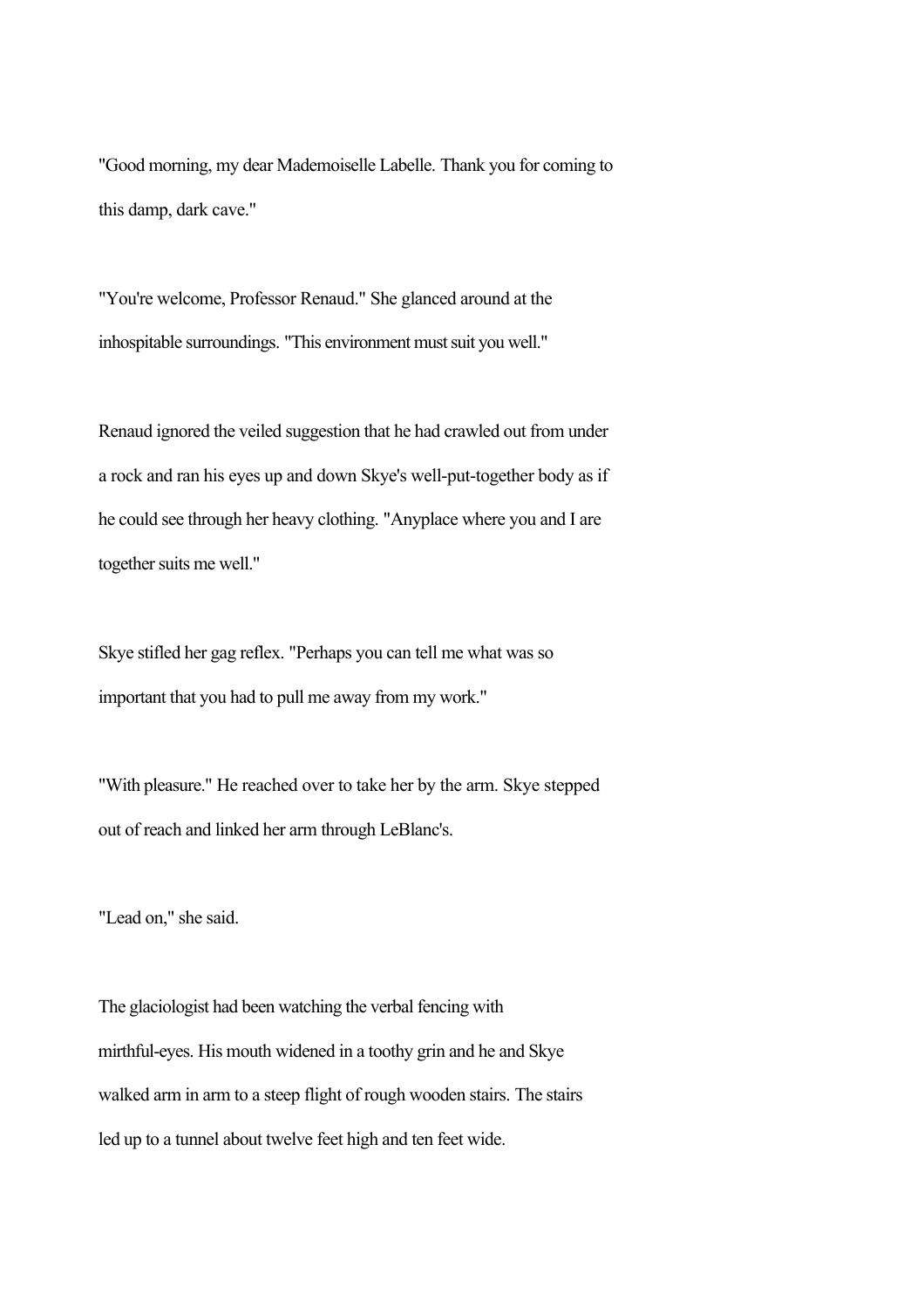Approximately twenty paces from the stairs, the tunnel branched out into a Y. LeBlanc escorted Skye down the right-hand passageway. Water was streaming along a shallow channel that had been cut in the tunnel floor for drainage. A black rubber hose about four inches in diameter ran alongside one wall.

 "Water jet," LeBlanc explained. "We collect the drainage water, heat it up and spray it on the ice to melt it. The ice is like putty at the bottom of the glacier. We're constantly melting it, otherwise it would re-form at the rate of two to three feet a day."

"That's very fast," Skye said.

 "Very. Sometimes we go as far as fifty meters into the glacier and we have to be alert so the ice doesn't close behind us."

 The tunnel ended in an icy slope about ten feet high. They clambered up the slippery rock surface on a ladder and entered an ice cave with space enough to hold more than a dozen people. The walls and

 ceiling were bluish white except for areas that were covered with dirt scraped up by the movement of the glacier.

 "We're at the bottom of the glacier," LeBlanc said. "There is nothing but ice above our heads for eight hundred feet. This is the dirtiest part of the ice floe. It gets cleaner the more you drill into it. I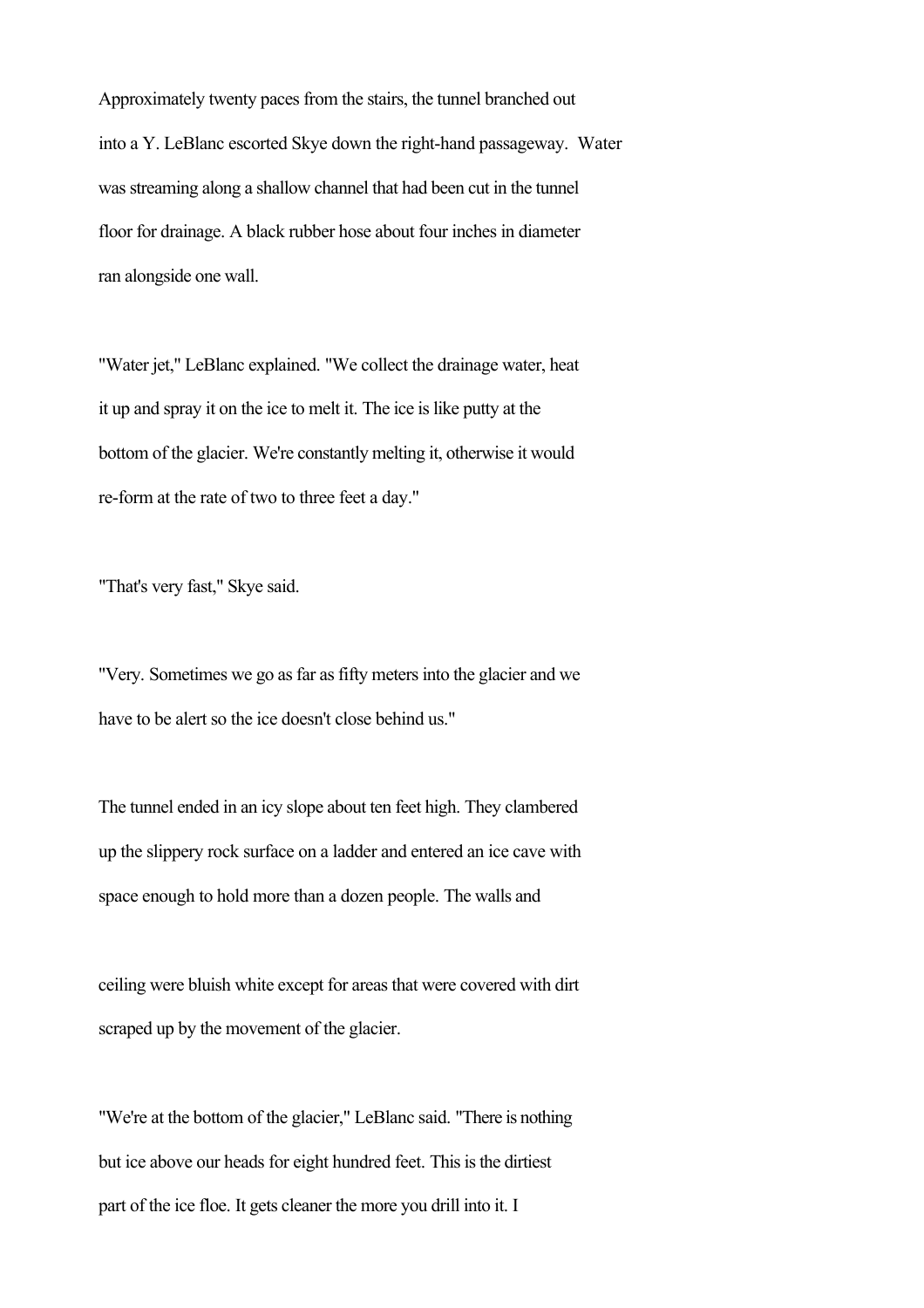must leave now to do an errand for Monsieur Renaud."

 Skye thanked him and then her attention was drawn to the far wall where a man in a raincoat was spraying the ice with a hot water hose. The melting ice generated clouds of steam, which made the damp air in the room even harder to breathe. The man turned off the jet when he saw he had visitors and came over to shake hands.

 "Welcome to our little observatory, Mademoiselle Labelle. Hope the trip from the outside wasn't too arduous. My name is Hank Thurston. I'm Bernie's colleague. This is Craig Rossi, our assistant from Uppsala University," he said, gesturing at a young man in his early twenties, "and that's Derek Rawlins, who's writing about our work for Outside magazine."

 As Skye shook hands, Renaud brushed by the others and went over to the wall to examine a vaguely human figure that was locked in the ice.

 "As you can see, this gentleman has been frozen for some time," Renaud said. Glancing at Skye, he said, "Not unlike some of the women I have encountered."

 No one laughed at the joke. Skye stepped past Renaud and ran her fingers around the perimeter of the dark shape. The limbs were twisted in grotesque positions.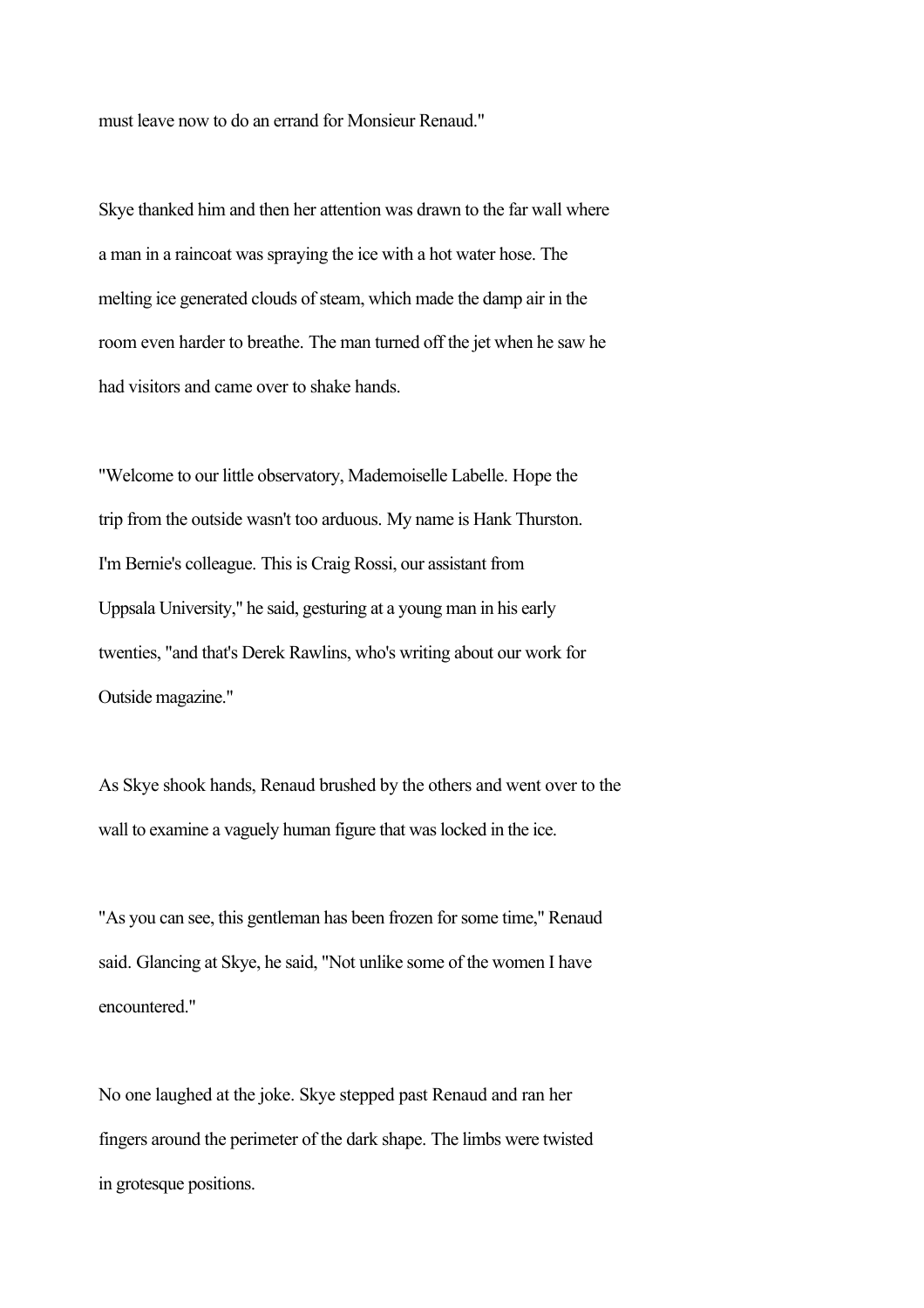"We found him when we were enlarging the cave," Thurston explained.

"He looks more like a bug on a windshield than a man," Skye said.

"We're lucky he's not just a big greasy smear," Thurston said. "He's

 in pretty good shape, considering. The ice at the bottom of a glacier, and anything in it, is squeezed like putty by hundreds of tons

of pressure."

 Skye peered at the vague form. "Are you assuming that he was on top of the glacier at one point?"

 "Sure," Thurston said. "With a valley glacier like Le Dormeur or some of the others you'll find in the Alps, a reasonable amount of snowfall moves pretty fast through the ice."

"How long would it take?"

 "My guess is that it would take a hundred years, more or less, to get from the top to the bottom of Le Dormeur." It would only work for an object near the head of the glacier high in the mountains, where ice flows vertically as well as horizontally."

"Then it's possible that he was a climber who fell into a crevasse?"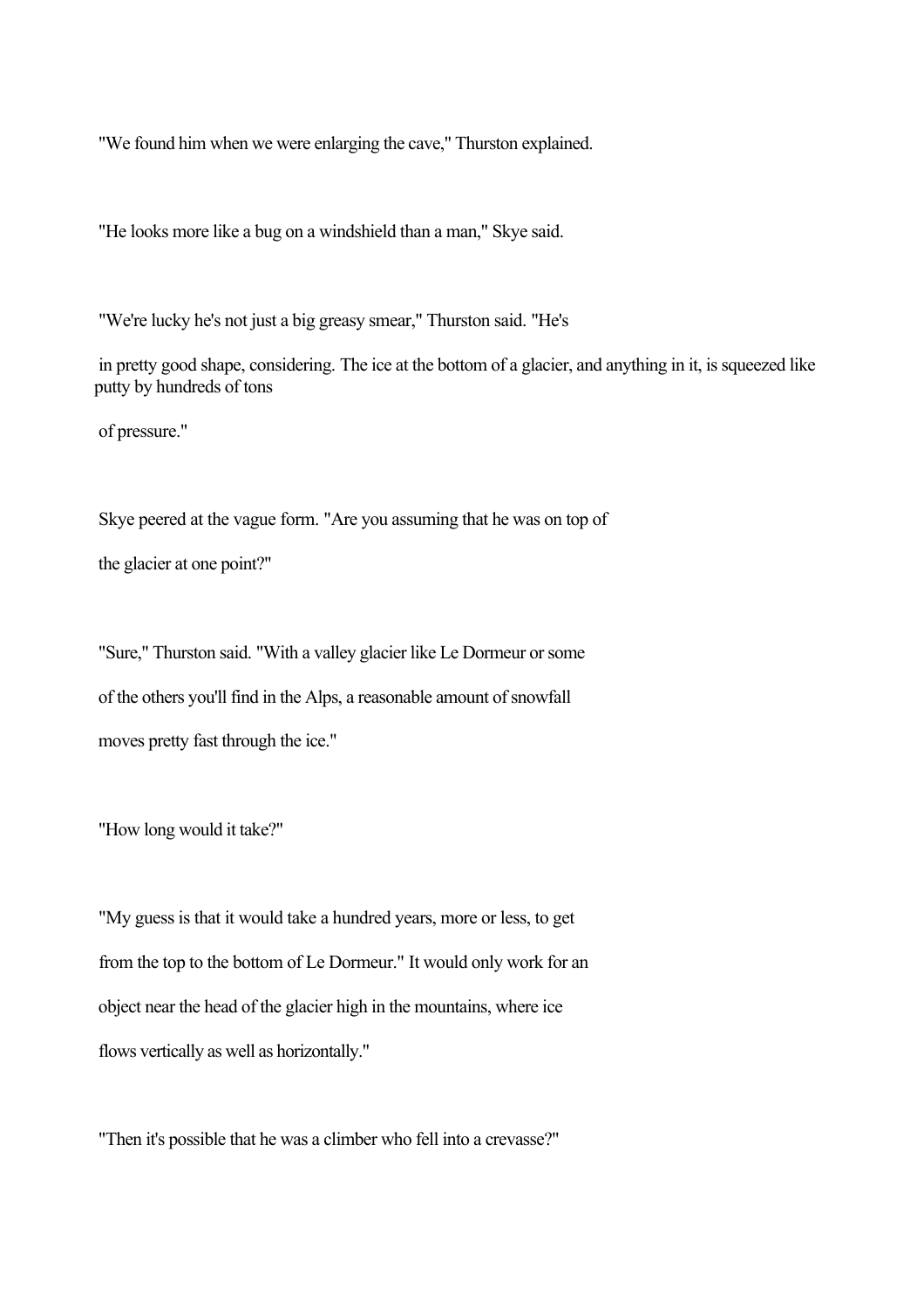"That's what we thought at first. Then we took a closer look."

 Skye put her face closer to the ice. The body was dressed almost entirely in dark leather, from his boots to the snug Snoopy-type cap.

 Tufts of fur lining poked out here and there. A gun holster, pistol still in it, hung from a belt.

 Her gaze moved up to the face. The features were unclear through the ice, but the skin was burnished to a dark copper color, as if he had lain out in the sun too long. The eyes were covered with a pair of goggles.

 "Incredible," she whispered, then stepped back and turned to Renaud. "But what does this have to do with me?"

 Renaud smiled and went over to a plastic storage container and reached inside. He grunted as he lifted out a steel helmet. "This was found near the man's head."

 Skye took the helmet and studied the intricate design engraved on the metal, pursing her lips in thought. The visor was formed into the face of a man with a large nose and a bushy mustache. The crown was engraved with ornate, interlocking flowers and stems, and mythical creatures revolved like planets around a stylized three-headed eagle. The eagle's mouths were open in a defiant scream and bundles of spears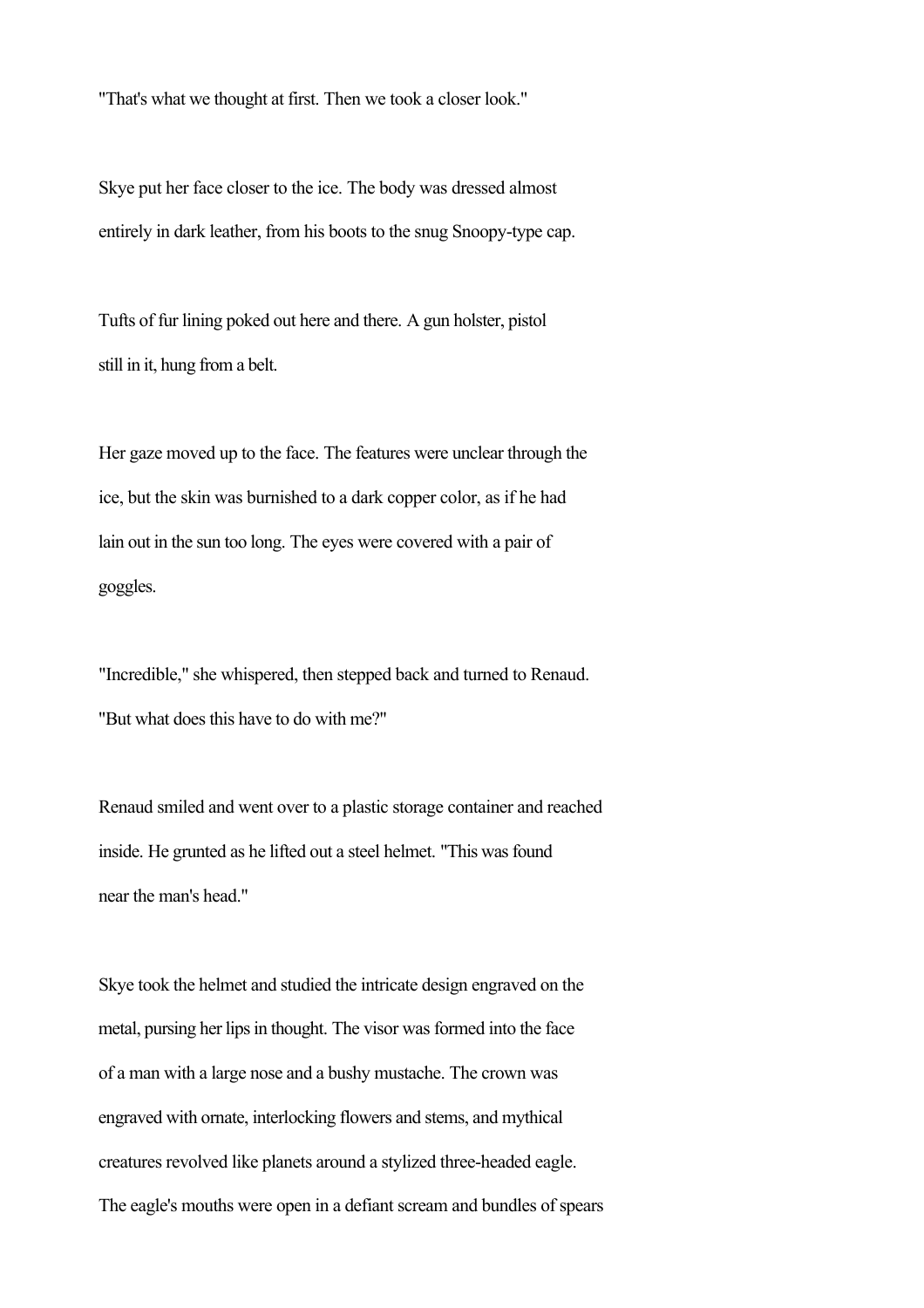and arrows were clutched in its sharp claws.

 "We actually discovered the helmet first," Thurston said. "We shut down the pump immediately and luckily we didn't damage the body."

 "A wise decision," Renaud said. "An archaeological site is vulnerable to contamination, very much like a crime scene."

 Skye poked her fingers through a rough opening in the right side of the helmet. "This looks like a bullet hole."

 Renaud snorted. "Bullet hole! A spear or an arrow would be more appropriate."

 "It's not unusual to see proof marks, dents in armor where it was tested against firearms," Skye said. "The hole is unusually clean. This steel is of exceptionally high quality. Look, except for a few scratches and dings it's hardly damaged after being squeezed by the ice. You've called in a forensics expert?" she said.

 "He should be here tomorrow," Renaud said. "We don't need a specialist to tell us this fellow is dead. What can you tell us about this helmet?"

"I can't place it," she said, with a shake of her head. "The general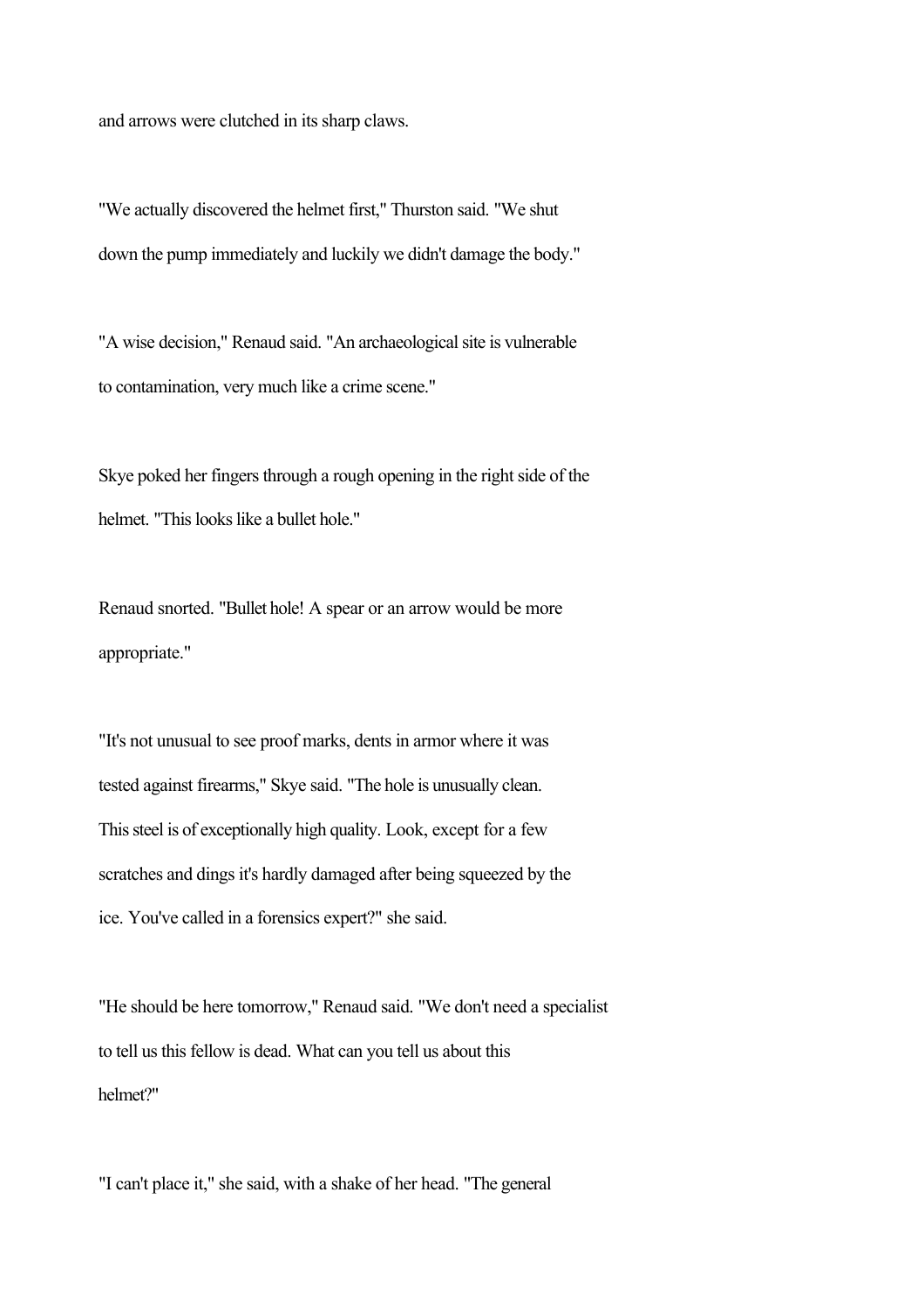shape resembles some I have seen, but the markings are unknown to me. I'd have to look for an armorer's mark and check it against my database. There are many contradictions here." She gazed at the body. "The clothing and the gun look twentieth century. He appears to be an aviator, judging from his uniform and the goggles. Why would he be wearing an old helmet, if that is the case?"

 "Very interesting, Mademoiselle Labelle," Renaud said with an impatient sigh, "but I expected you to be more help." He took the helmet from her hands and replaced it in the container after first pulling out a small riveted strongbox. He cradled the battered metal box like a baby. "This was near the body. What we find inside may

 identify this person and tell us how he got here. In the meantime," he said to Thurston, "I would like you to continue melting the ice around the body in case there are other identifying objects. I will take full responsibility."

 Thurston gave him a skeptical look, and then shrugged. "This is your country," he said, and started the hot water hose again. He melted another few inches of ice on either side of the body, but found nothing. After a while they went back to the lab for some nourishment and to warm up, then returned to the ice cave and resumed their explorations. When Renaud said he would stay in the lab while the others went back to the ice cave, no one protested.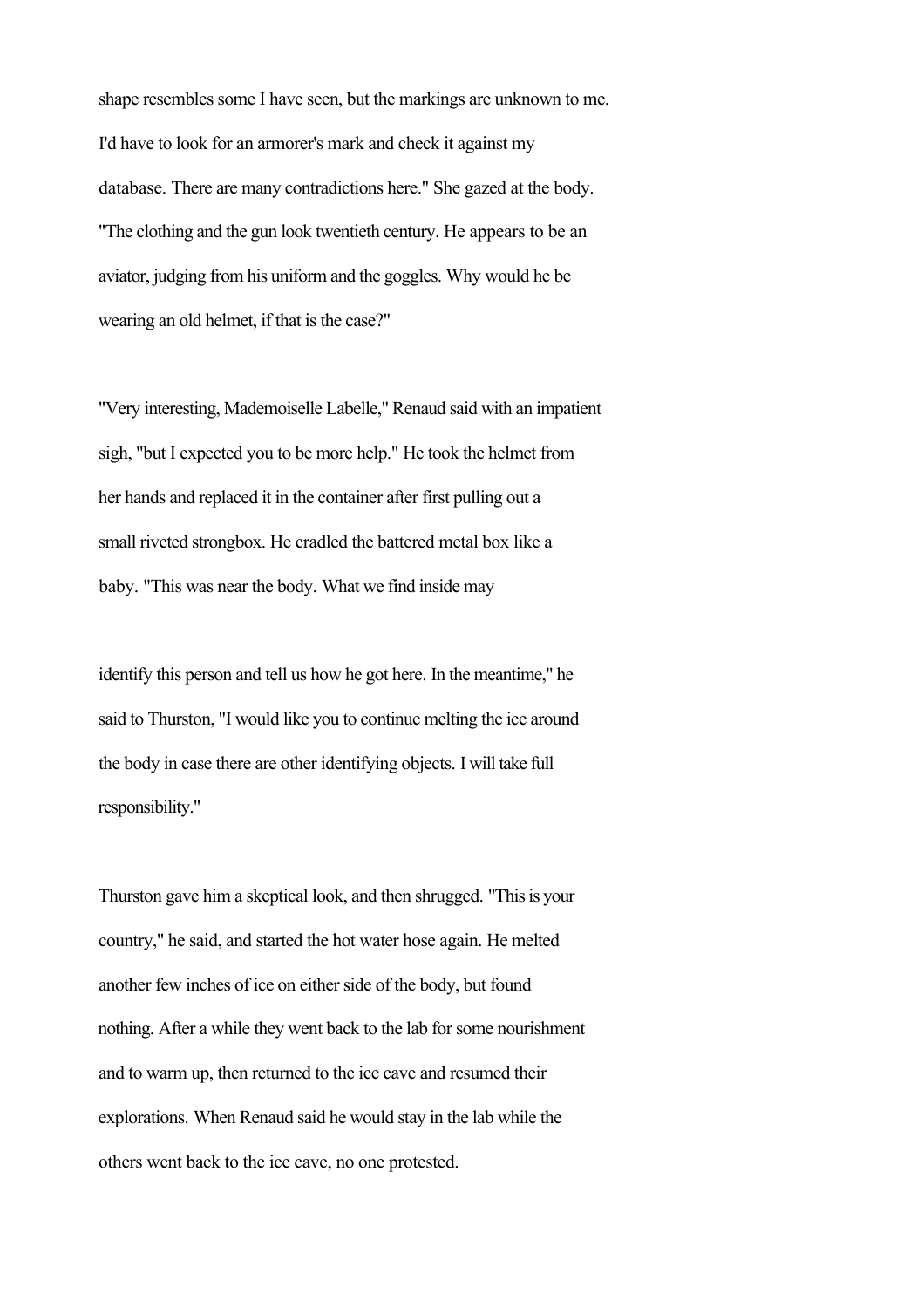Thurston had worked on the ice for a while longer before Renaud showed up and clapped his hands for attention. "We must stop for now. We have visitors."

 Excited voices echoed along the passageway. A moment later, a trio of men carrying video and still cameras and notebooks burst into the cave. Except for a tall man, who held politely back, they noisily jostled each other and bumped shoulders in their zest to film the body.

 Skye grabbed Renaud by the sleeve and pulled him aside. "What are these reporters doing here?" she demanded.

 He looked down his long thin nose. "/ invited them. They are part of a press pool chosen by lot to cover this great discovery."

 "You don't even know what this discovery is," she said with unveiled contempt in her voice. "And you just lectured us against contaminating the site."

 He dismissed her protest with an airy wave of his hand. "It's important to let the world know about this wonderful find." Renaud raised his voice to gain the reporters' attention. "I'll answer your questions about the mummy as soon as we move outside the tomb," Renaud said, leading the way out of the cave. Skye simmered with anger.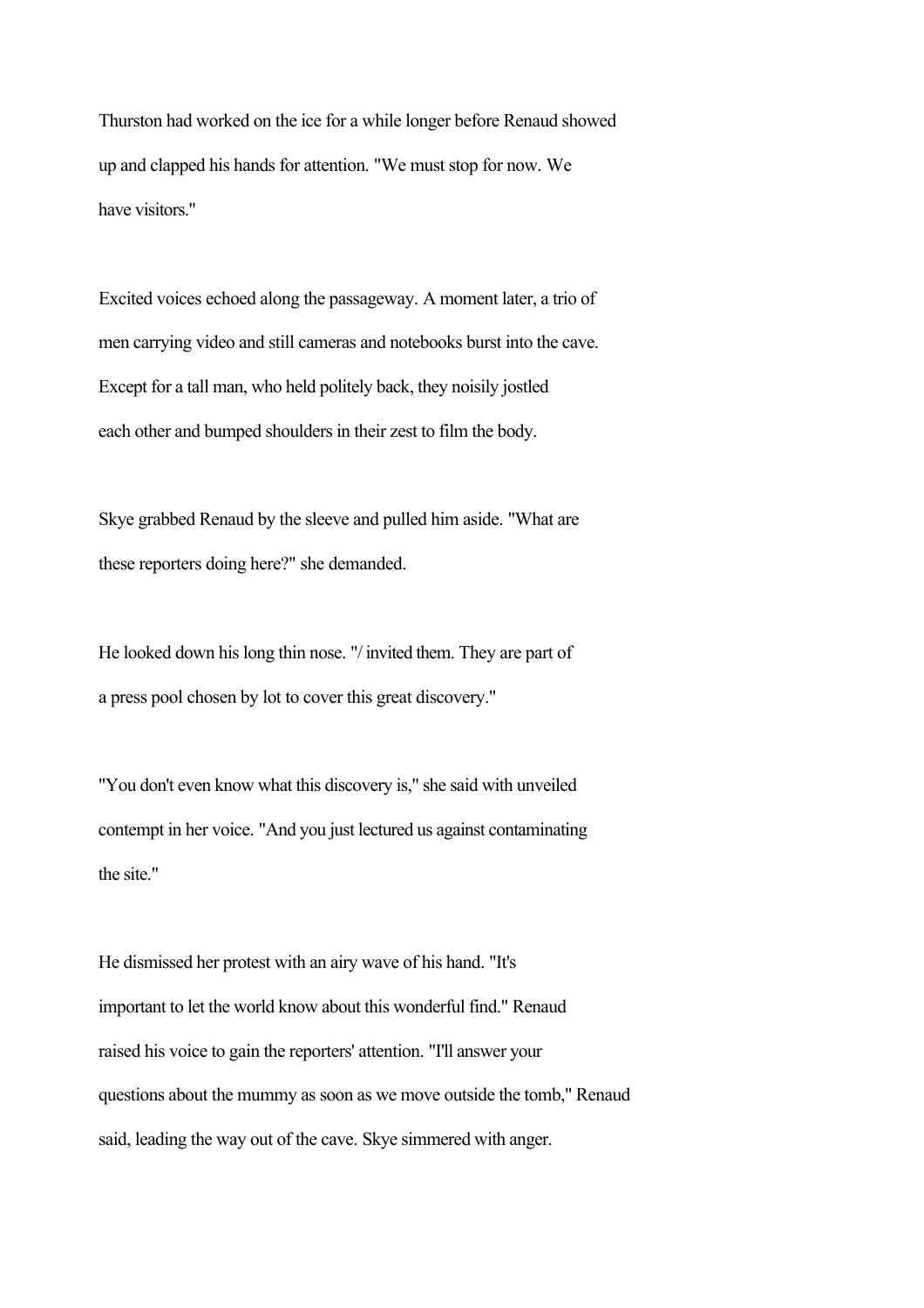"Jeezus!" said Rawlins. "Mummy. Tomb. He's making himself sound like he just found King Tut."

 The photographers took another battery of shots and moved out of the chamber, except for the tall man. He was around six and a half feet tall, his face was a pasty white and he had a muscular build that matched his height. A camera hung around his neck and slung from his shoulder was a large canvas gear bag. He stared impassively at the body for a moment, and then he followed after the others.

 "I overheard what you said to Renaud," Thurston said to Skye. "The site will start freezing up again soon and maybe that will protect it."

"Good. Let's see what that idiot is cooking up in the meantime."

 They hurried from the cave and down the ladder and the wooden stairs to the main tunnel. Renaud stood outside a lab building, holding the strongbox high above his head.

"What's in it?" a reporter called out.

 "We don't know. We will have to open it under controlled circumstances so as not to damage the contents."

He spun around on his heel so everyone could get a shot. The big man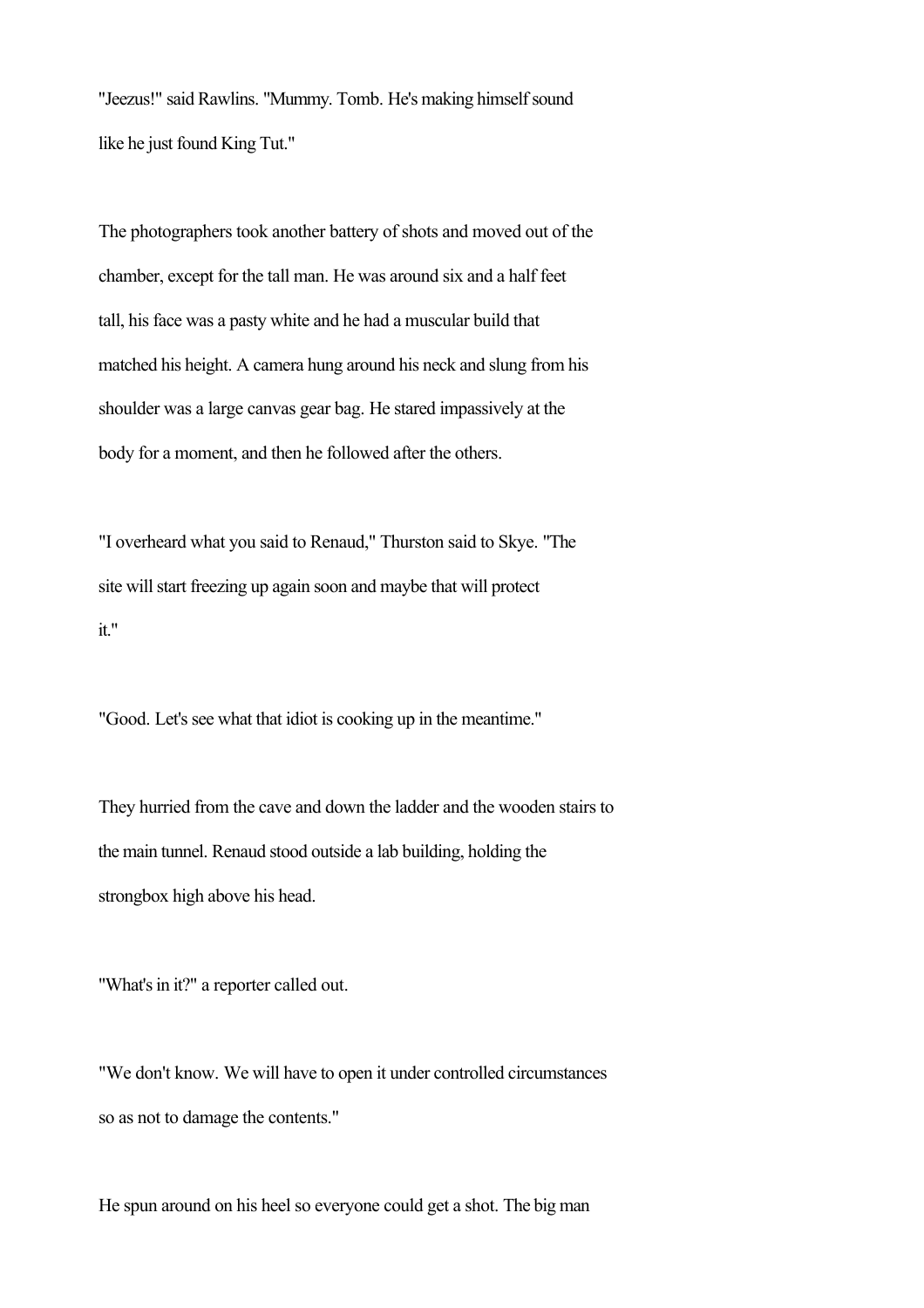with the camera around his neck failed to take advantage of the photo op, however. Instead, he shouldered his way past the others, ignored the murmurs of protest from his fellow reporters and planted himself directly in front of Renaud.

 "Give the box to me," he said in an impassive tone, extending his large hand.

 Renaud looked startled. Then, thinking the man was joking, decided to play along with the game. He grinned and hugged the box tightly to his chest. "Not on your life," he said.

"No," the man said, without raising his voice. "Not on your life!"

 He reached inside his coat, brought out a pistol and slammed the barrel down on Renaud's knuckles. The expression in Renaud's eyes went from amusement to surprise to pain. He collapsed to his knees, clutching his mangled fingers.

 The man caught the box before it fell to the ground. Then he wheeled around and waved the gun at the reporters, who fell over themselves trying to back up, before he strode off down the tunnel.

 "Stop him!" Renaud said through his pain, holding his crushed fingers.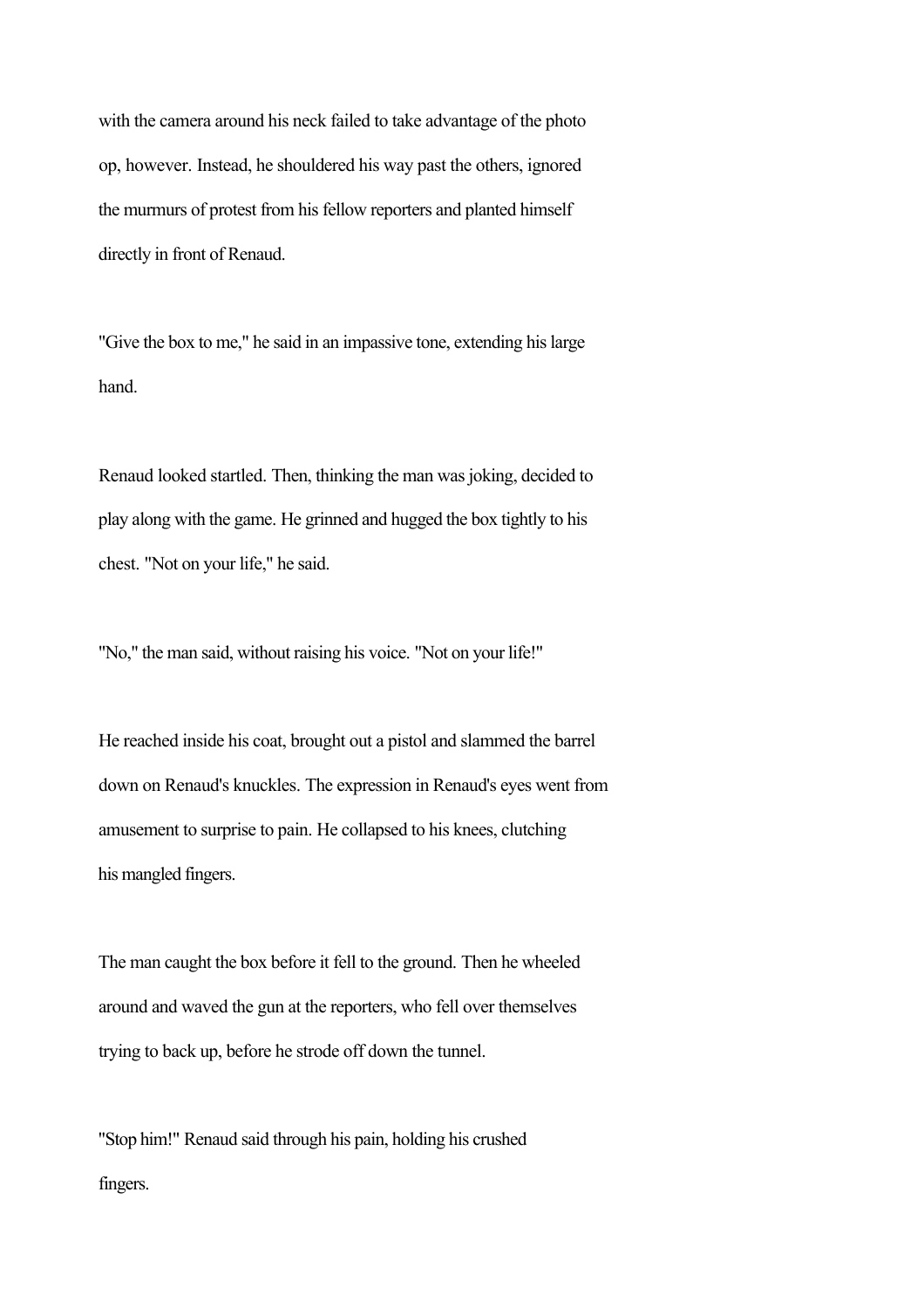"What about that telephone?" one reporter said.

 Thurston snatched the telephone off the wall and held it to his ear. "Dead," he said with a frown. "The line must have been cut. There's no one back at the living quarters anyhow. We'll hike to the entrance and call for help."

 Thurston and LeBlanc helped Renaud to his feet. They administered first aid to his hand with a kit from the lab while the reporters speculated as to the identity of the big man. None of them recognized him. He had simply appeared bearing the proper credentials and been given a seat on the float plane that dropped them off at the edge of the lake where LeBlanc had picked them up.

 LeBlanc and Skye said they would join Thurston. The reporters decided to stay put after Thurston warned that the gunman might be waiting in the tunnel. They walked briskly for several minutes, their headlamps stabbing the semidarkness. Then they walked at a slower pace and more deliberately, as if they expected the big man to leap out of the darkness. They listened for footsteps, but all they heard was the dripping of water off the ceiling and walls.

 Suddenly, a loud hollow explosion came from the dark tunnel ahead, followed by an earthshaking shock. Almost simultaneously, a blast of hot air surged through the tunnel. They hit the ground, trying to bury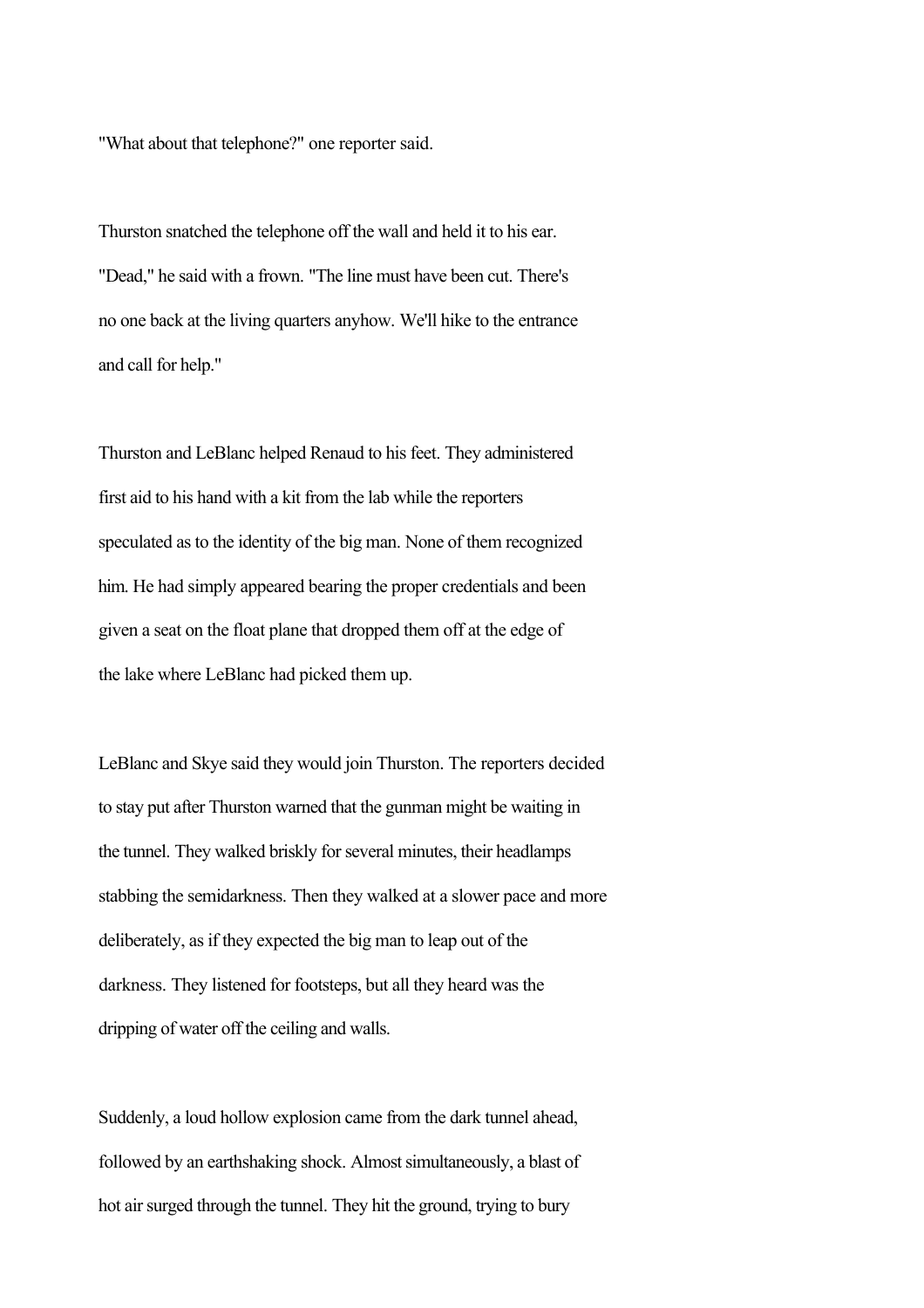their faces into the wet floor as the pressure wave swept over them.

 When it seemed safe, they stood and wiped the muck off their faces. Their ears were ringing, so they had to shout to be heard. "What was that}" LeBlanc said.

"Let's take a look." Thurston started forward, fearing the worst.

"Wait!" Skye said.

"What's wrong?" Thurston said.

"Look at your feet."

 Light from their headlamps began to reflect off something that was sparkling and moving on the tunnel floor.

"Water!" Thurston yelled.

The torrent rushed toward them.

 They turned and ran deeper into the tunnel, with waves lapping at their heels.

THROUGH HIS BINOCULARS Austin had watched Skye get into a car and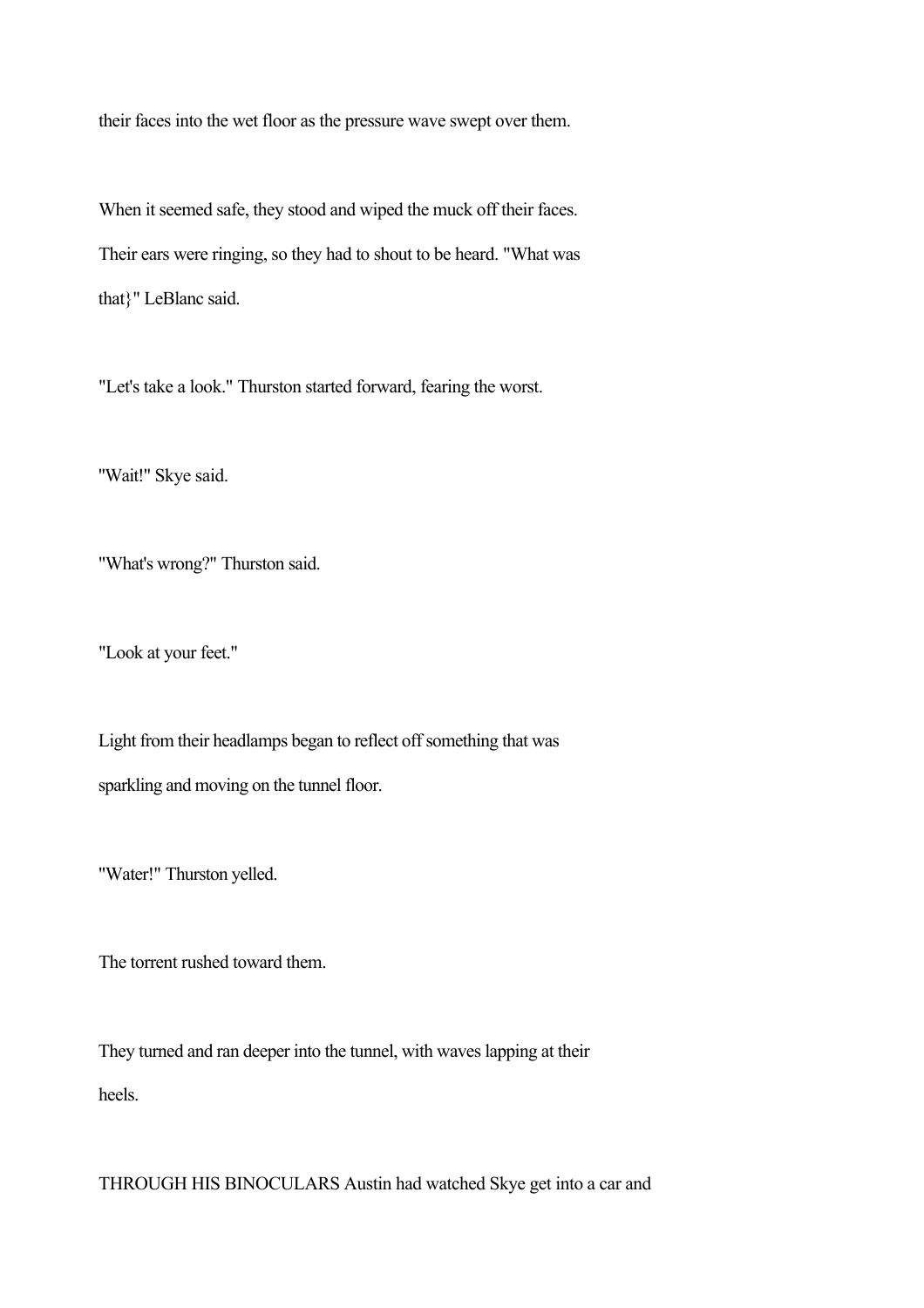followed the vehicle as it climbed the slope to one side of the glacier and disappeared berjind the trees. It was as if the earth had swallowed her up. As he leaned against the ship's railing, his eyes were drawn to La Langue du Dormeur. With its mottled surface and the dark brooding peaks on both sides, the glacier looked like a scene from the planet Pluto. Sun glistened on the ice, but it did little to alleviate the waves of cold that poured off the surface and rolled across the mirror-flat lake surface.

 Thinking back to Skye's theory, that caravans using the Amber Route had made their way around the edge of the lake, he tried to put himself in the boots of the ancient travelers and wondered what they would have made of a natural phenomenon as big and implacable as the glacier. More than likely, they would have taken it as a creation of the gods, who had to be appeased. Maybe the underwater tomb had something to do with the glacier. He was as anxious to explore the tomb as she was. It would take little effort to launch

 the submersible and take a solo run, but she would never forgive him. And he wouldn't blame her.

 Austin decided to make sure the submersible was ready for a dive when Skye did return. As he checked out the SEA mobile with a fine-tooth comb, Austin could hear his father's voice in his head reminding him to make sure of every detail. His father, the wealthy owner of a marine salvage company based in Seattle, had taught Kurt basic seamanship and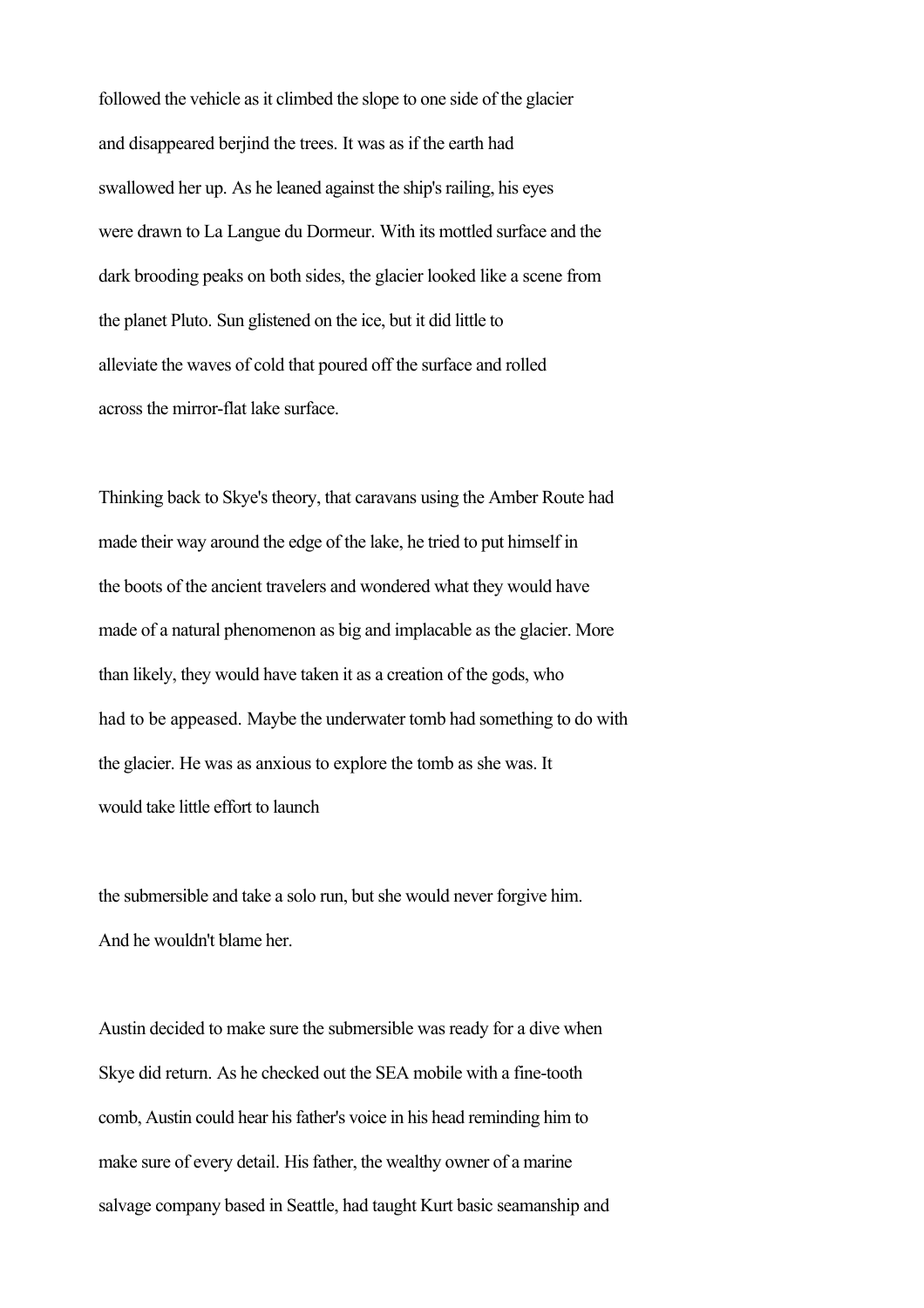given him a couple of nuggets of nautical advice. Never tie a knot that can't be undone with a flip of the line, even when the line was wet. And always keep your boat "shipshape and Bristol fashion."

 Austin had taken his father's words to heart. The knots he learned through constant practice never snagged. He made sure the lines on the sailing pram his father built for him were neatly coiled, and the brightwork polished and metal kept clean of corrosion. The advice stayed with him when he went on to college. While studying for his master's degree in systems management at the University of Washington, he also attended a highly rated diving school in Seattle and trained as a professional diver, attaining high proficiency in a number of specialized areas.

 After college he worked on North Sea oil rigs for two years and returned to his father's salvage company for six years, before being lured into government service by a little-known branch of the CIA that specialized in underwater intelligence-gathering. At the end of the Cold War, the CIA closed down the undersea investigation branch and he moved over to NUMA.

 As a lover of philosophy, with its search for truth and hidden meanings, Austin knew the Old Man's advice went beyond the practical tasks associated with running a boat. His father was telling him in simple terms about life, and the need to be ready and prepared for the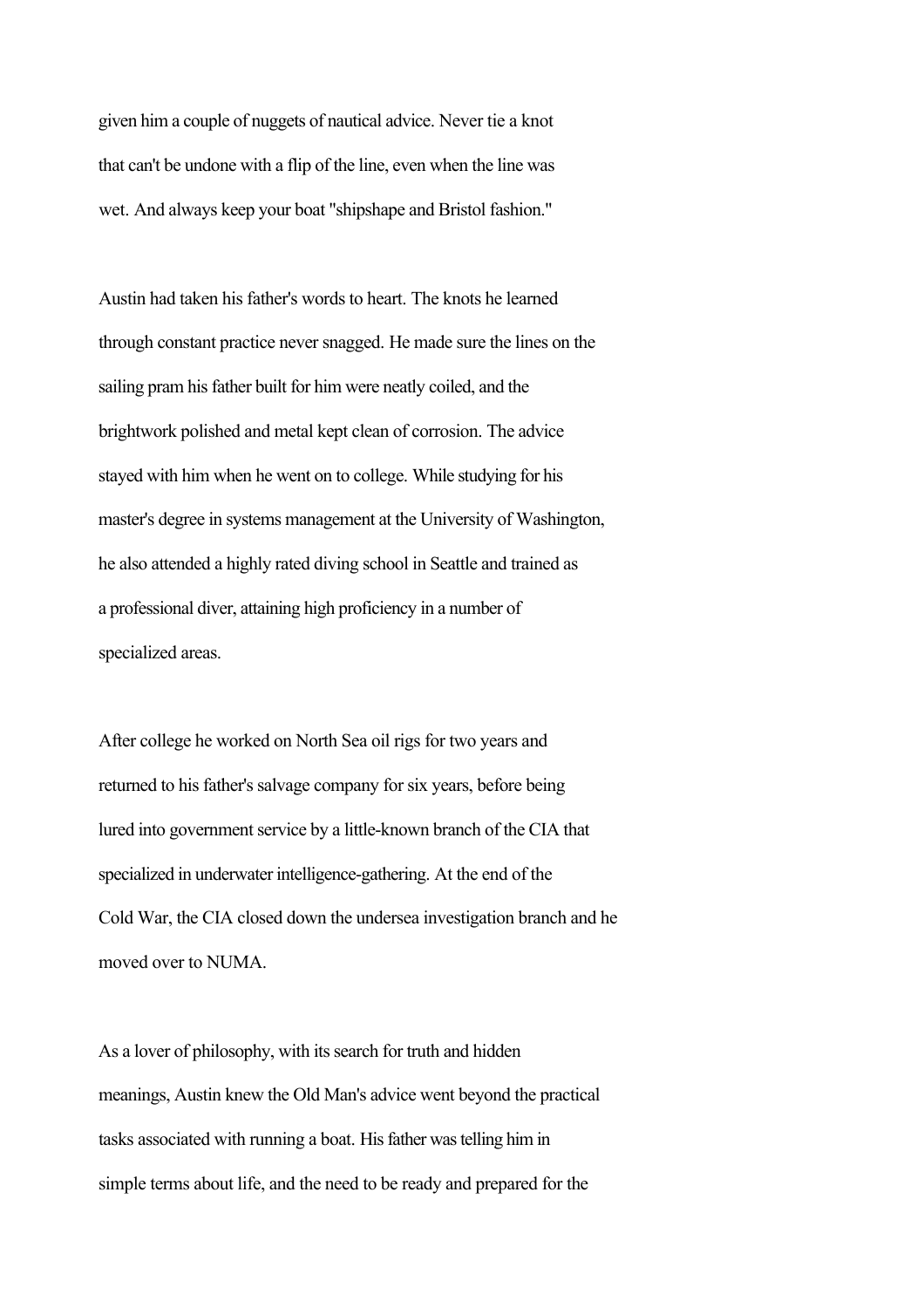unexpected. It was advice Austin took seriously, and his attention

 to detail had saved his life and those around him on more than one occasion.

 He tested the batteries, made sure the air tanks had been replaced with fresh ones, and examined the vehicle with a practiced eye. Satisfied with his inspection, he gently rapped his knuckles against the transparent dome. "Shipshape and Bristol fashion," he said with a smile.

 Austin climbed down from the submersible onto the deck of the Mummichug. The twin-hulled, eighty-foot craft was the smallest NUMA research vessel he had ever worked on. Like the tiny fish that was its namesake, the Mummichug was at home in fresh or salt water. It was a modified version of a vessel designed for inshore duty in the cantankerous waters along the New England coast.

 It was seaworthy and fast, driven by powerful diesel engines that gave it a cruising speed of 20 knots. It slept eight and was ideal for short missions. Despite its size, the Mummichug?" winches and A-frame could haul heavy loads. And a larger vessel would not have been able to navigate the winding river to the glacier.

 Finding himself at loose ends without Skye to talk to, Austin grabbed a mug of coffee in the galley, and then went below to the remote sensing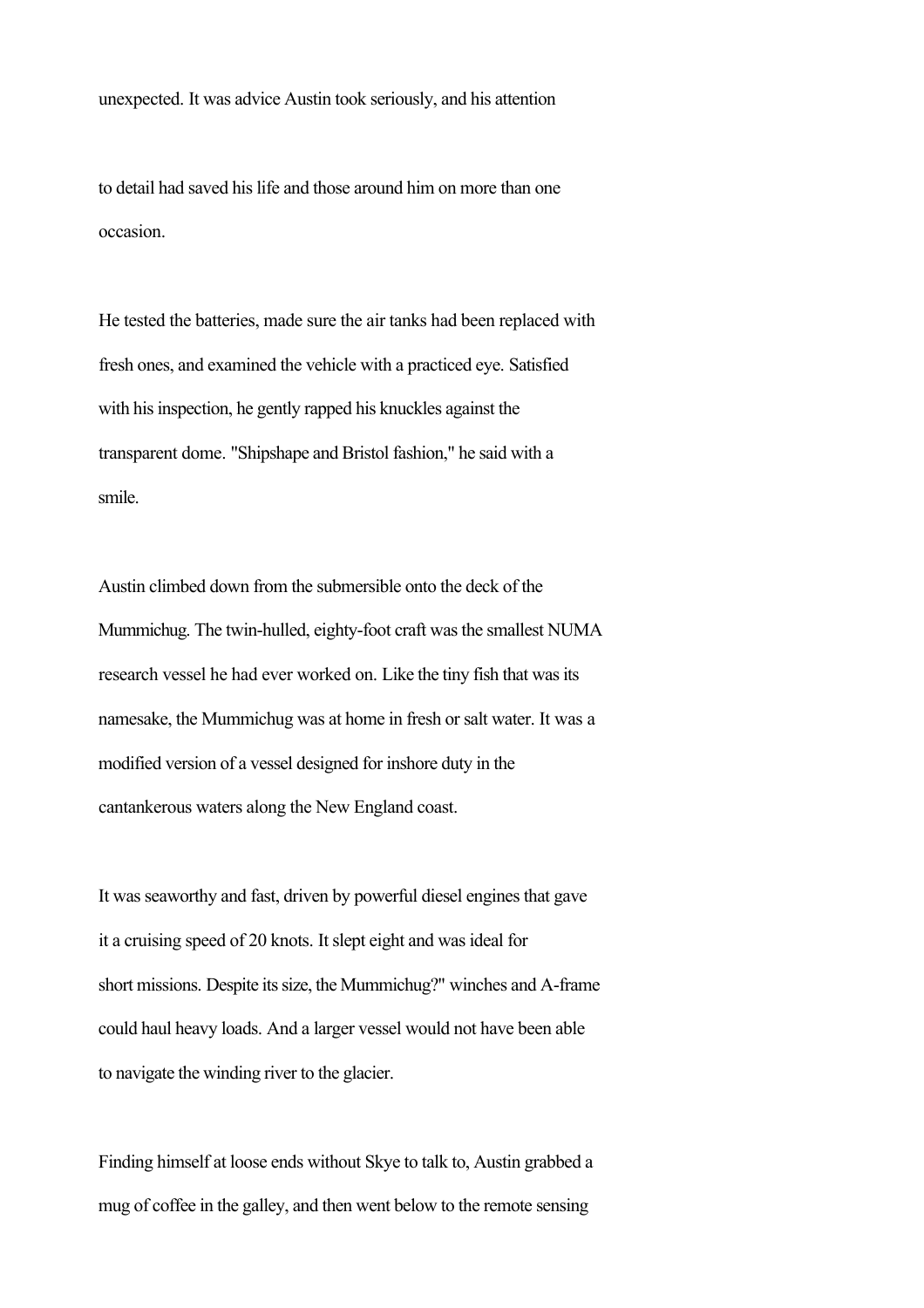lab. It was a small space crammed with several computer monitors set up on tables. Like everything else on the ship, the lab was understated, although electronic nerves and ganglions connected the monitors to a sophisticated array of sensing instruments.

 He plunked himself down in a chair in front of a screen, took a sip of coffee and called up the file on the side-scan sonar display. Dr. Harold Edgerton had pioneered side scan sonar in 1963 when he'd mounted a sonar transducer on the side rather than the bottom of his survey boat. The discovery, which allowed surface vessels to cover large areas of bottom, would revolutionize underwater search techniques.

 When the Mummichug had first arrived on site, Skye had asked for a survey along the shore across the lake from the glacier, which would have presented a formidable roadblock to caravans. She reasoned that travelers would have lingered near the river before fording it and a settlement might have built up nearby. The waterway itself may have been used as a tributary of the Amber Route.

 While the submersible had carried out its underwater mission, the ship had continued its sonar survey along the lake's perimeter. Austin wanted to see what the scan had picked up. He put the screen in a slow scroll and the high-resolution sonar image flowed down from the top of the monitor like twin amber waterfalls. Displayed on the right side of the screen were latitude, longitude and position.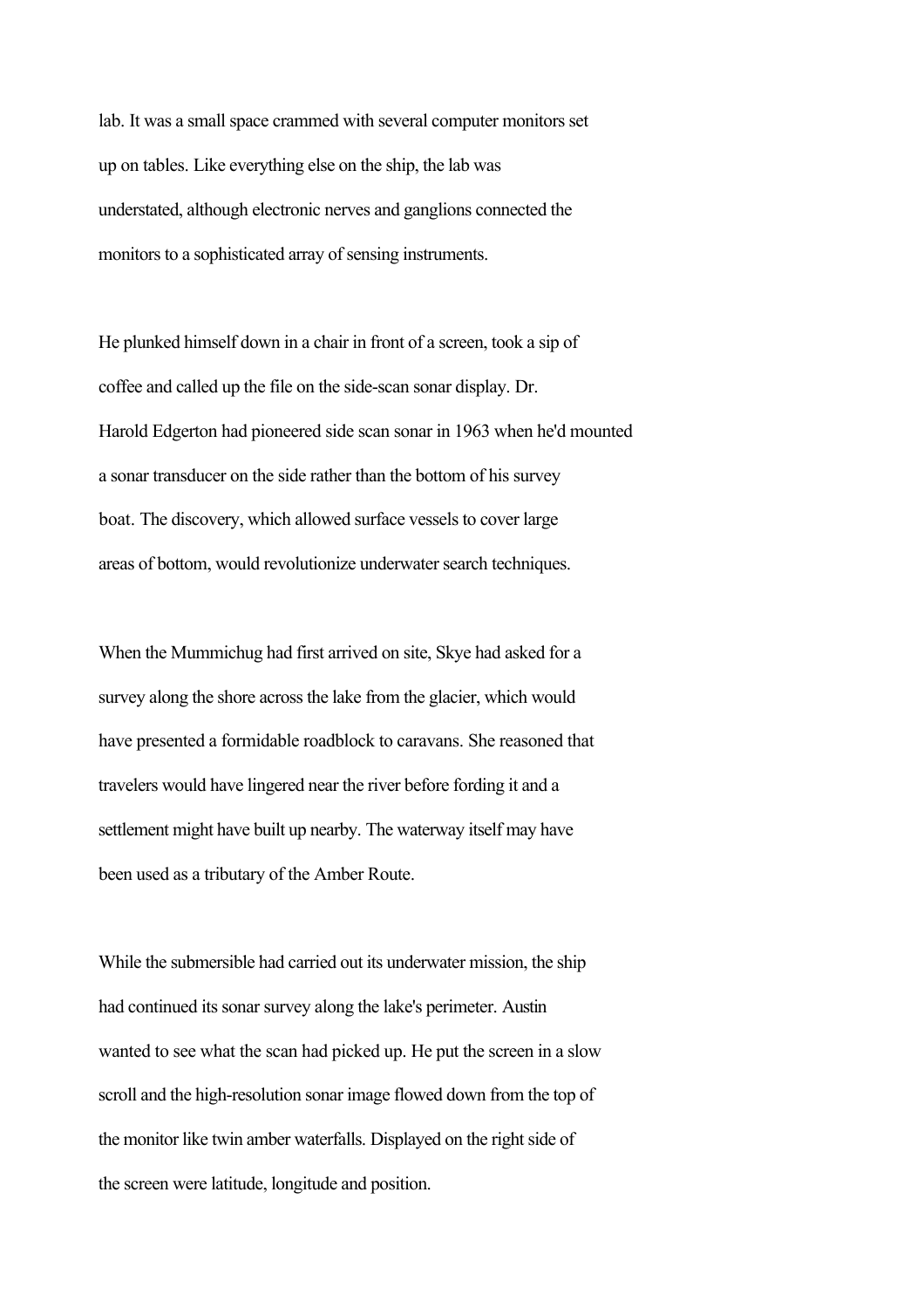Interpreting sonar images requires a practiced eye, but it is not the most exciting occupation. With its flat, gravelly bottom, Lac du Dormeur was even more monotonous than some. Austin found his thoughts drifting off. His eyelids had dropped to half-mast, but they snapped open when an anomaly caught his attention. He scrolled back, leaned forward to examine the dark cross etched against the monotone background, then, with a click of the computer mouse, zoomed in on the image and enhanced the details.

 He was looking at a plane; he could even see the cockpit. He clicked on the print icon and a few seconds later a picture rolled off the printer. He studied the image under a strong light. Part of a wing seemed to be missing. He rose from his seat and was headed for the door, intending to alert the captain to his find, when Francois burst into the lab. He was obviously agitated. The French observer usually wore an imperturbable smile, but he looked as if he had just heard that the Eiffel Tower had fallen.

"Monsieur Austin, you must come quickly to the bridge."

"What's wrong?" Austin said.

"It's Mademoiselle Skye."

Austin's stomach did a flip-flop. "What about her?"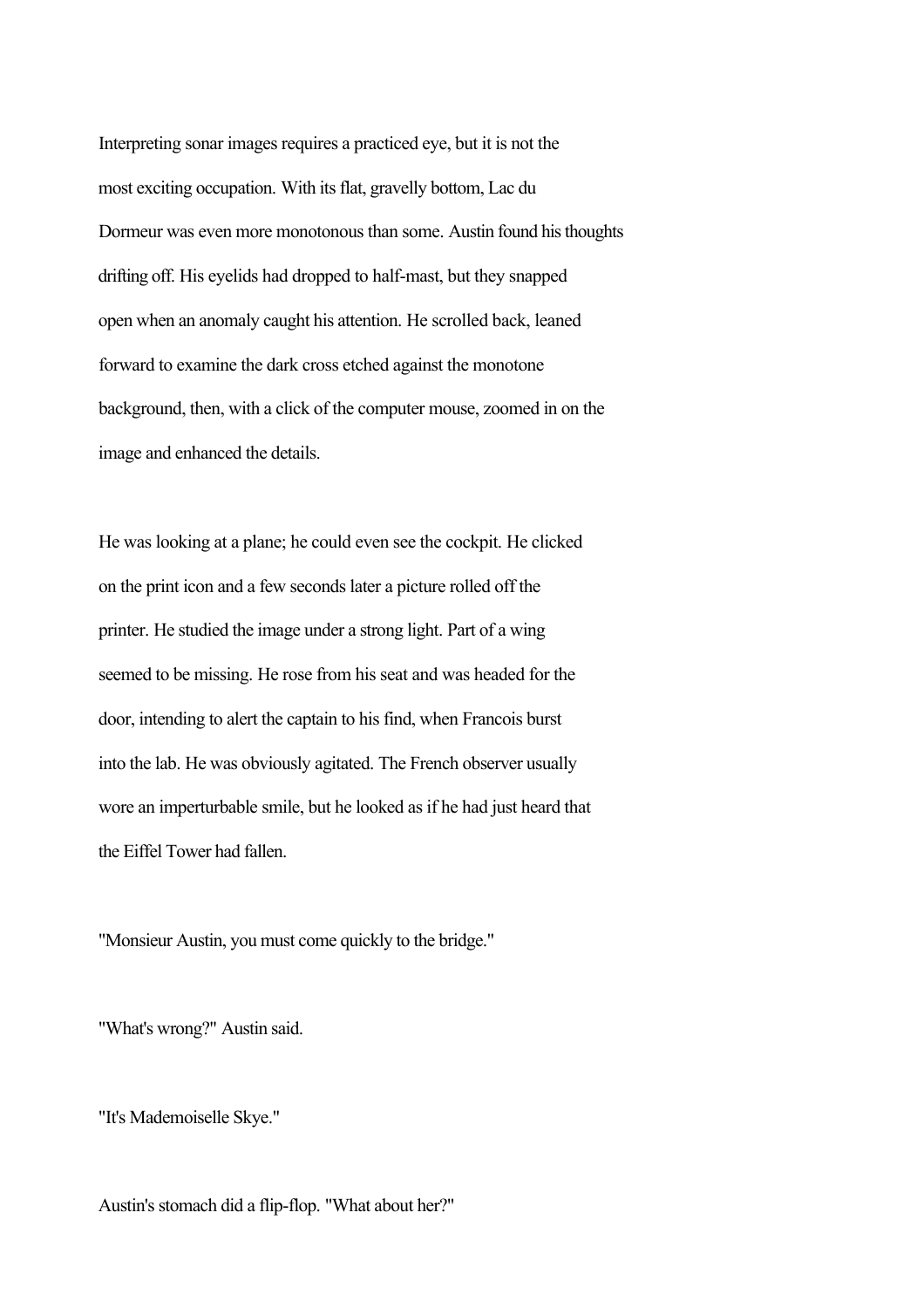An incomprehensible mishmash of Franglais streamed from the man's mouth. Austin brushed past the sputtering Frenchman and climbed two steps at a time to the bridge. The captain was in the pilothouse, talking into the radio microphone. When he saw Kurt, he said, "Attendez," and set the mike aside.

 Captain Jack Fortier was a slightly built man of French-Canadian origin who had become a U.S. citizen so he could work for NUMA. His ability to speak French had come in handy on the expedition, although some of the locals he encountered snickered behind his back at his strong Quebecois accent. Fortier told Austin that the derision didn't bother him because his language was the purer, unsullied by regional accents, as in France. Not much seemed to bother the captain, which is why Austin was surprised to see Fortier's brow furrowed with worry.. "What's happened to Skye?" Austin said, getting right to the point.

 "I'm on the phone with the supervisor of the power plant. He says there has been an accident."

A chill danced up and down Austin's spine. "What sort of accident?"

"Skye and some other people were in a tunnel under the glacier."

"What was she doing there?"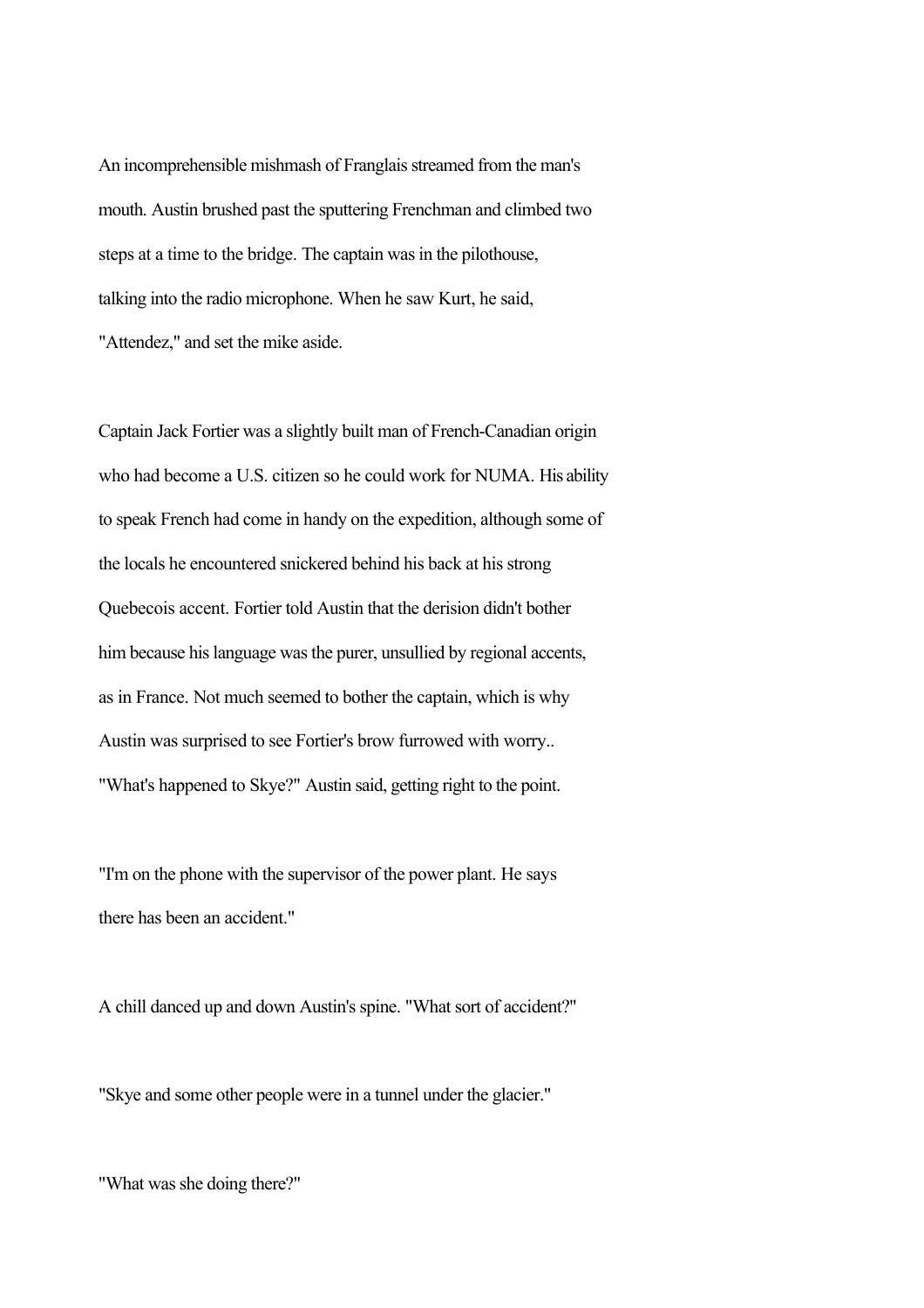"There's an observatory under the ice where scientists can study the movement of the glacier. It's part of the tunnel system the power company built to use water coming off the glacier. Apparently something went wrong and water flooded the tunnel."

"Has the power plant been able to make contact with the observatory?"

"No. The telephone line is down."

"So we don't know if they're dead or alive."

"Apparently not," Fortier said in a half whisper.

 The news rocked Austin back on his heels. He took a deep breath and exhaled slowly as he collected his thoughts.

 Rallying, he said, "Tell the plant supervisor I want to meet with him. Tell him to have detailed plans of the tunnel system ready. And rustle up a boat to get me to shore." Austin paused as he realized that he was barking orders at the captain. "Sorry," he said. "I didn't mean to sound like a marine drill sergeant. This is your ship. Those were only suggestions."

 "Suggestions well taken," the captain replied with a smile. "Don't worry about it. I don't have a clue what to do next. The ship and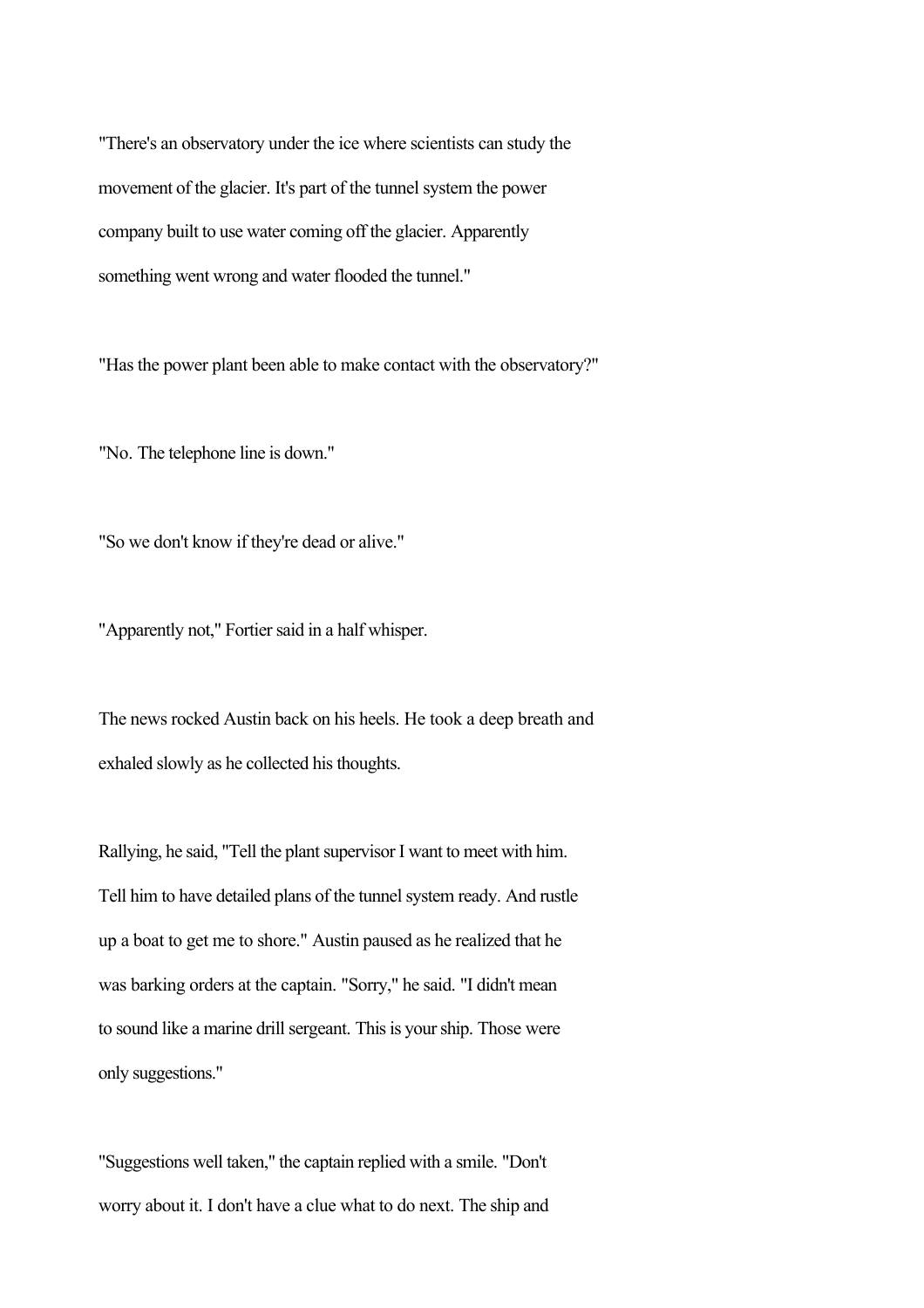crew are at your command."

Captain Fortier picked up the mike and began to speak French.

 Austin stared at the glacier through the pilothouse window. He was as still as a bronze statue, but his calmness was deceiving. His nimble mind was racing ahead, exploring strategies. But he knew it was all mental smoke and mirrors for now because he couldn't come up with a plan until he knew exactly what he had to deal with.

 He thought of the beguiling expression on Skye's face as she left the ship. He knew the odds were against it, but he vowed to see that enchanting smile again.

 A TRUCK AWAITED AUSTIN on the beach. The driver tore up the hill to the plant at breakneck speed. As the truck approached the block-shaped gray concrete structure, which was built into the base of a steep mountain wall, Austin could see someone pacing back and forth in front of the entrance. The truck skidded to a stop and the man rushed over, opened the door for Austin and extended his hand in greeting.

"Parlez-vous Frangais, Monsieur Austin?"

"Iparle a little," Austin replied as he got out of the truck.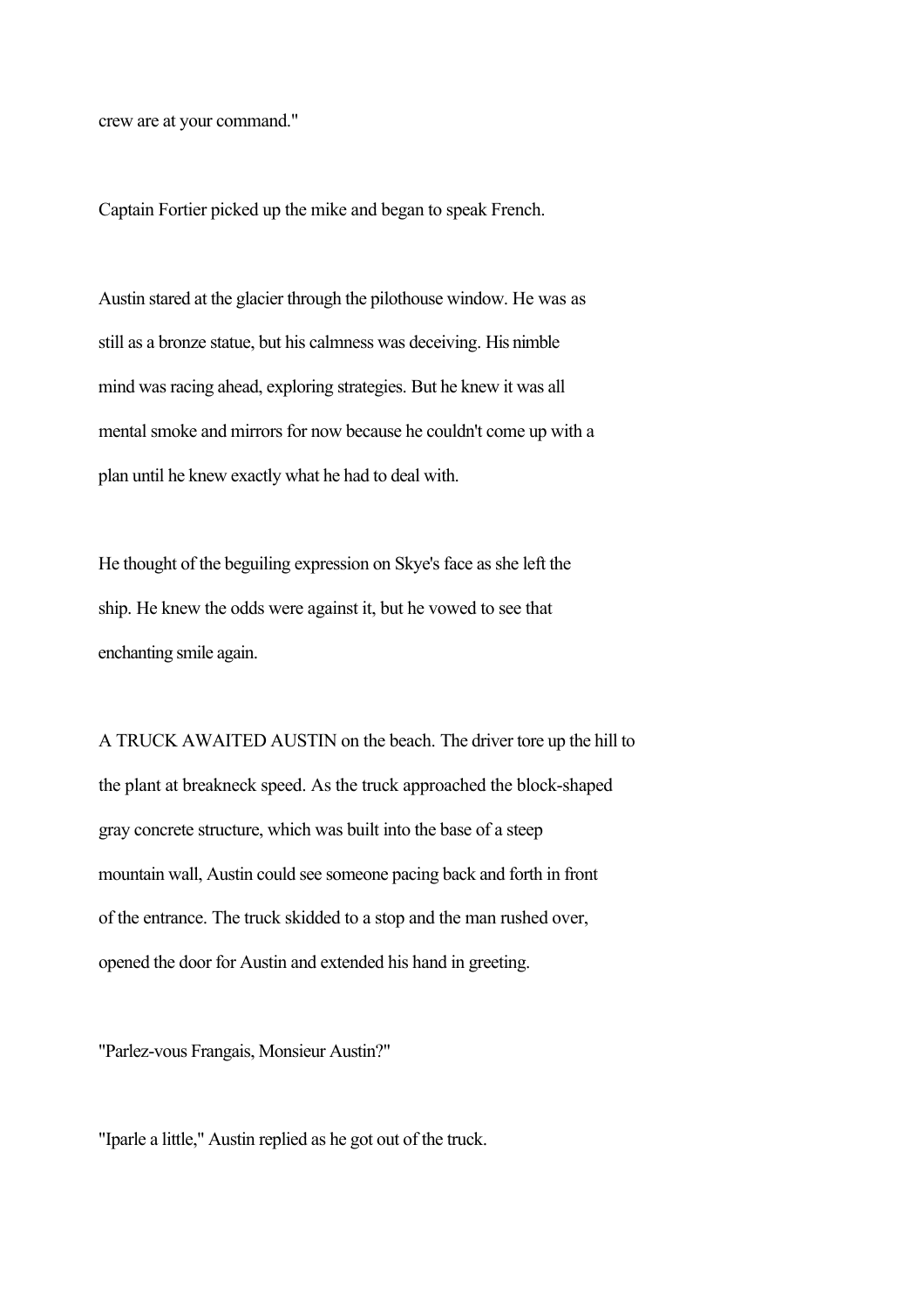"D'accord. Okay," the man said with an indulgent smile. "I speak enough English. My name is Guy Lessard. I am the plant supervisor. This is a terrible business."

"Then you must know that time is of the essence," Austin said.

 Lessard was a short wiry man with a precisely trimmed mustache adorning his thin face. He had an air of nervous energy, as if he had tapped into one of the power lines that streamed from the plant on high metal towers.

 "Yes, I understand. Come. I'll explain the situation." Walking briskly, he led the way through the door.

 Austin glanced around at the small plain lobby. "Somehow I expected a larger facility."

 "Don't be deceived," Lessard replied. "This is a portal building. It's used mostly as office space and living quarters. The plant itself extends deep into the mountain. Come."

 They passed through another door on the far side of the lobby and stepped into a large, brightly lit cavern.

 "We took advantage of the natural rock formations to give us a start on the drilling," Lessard said, his voice bouncing off the walls and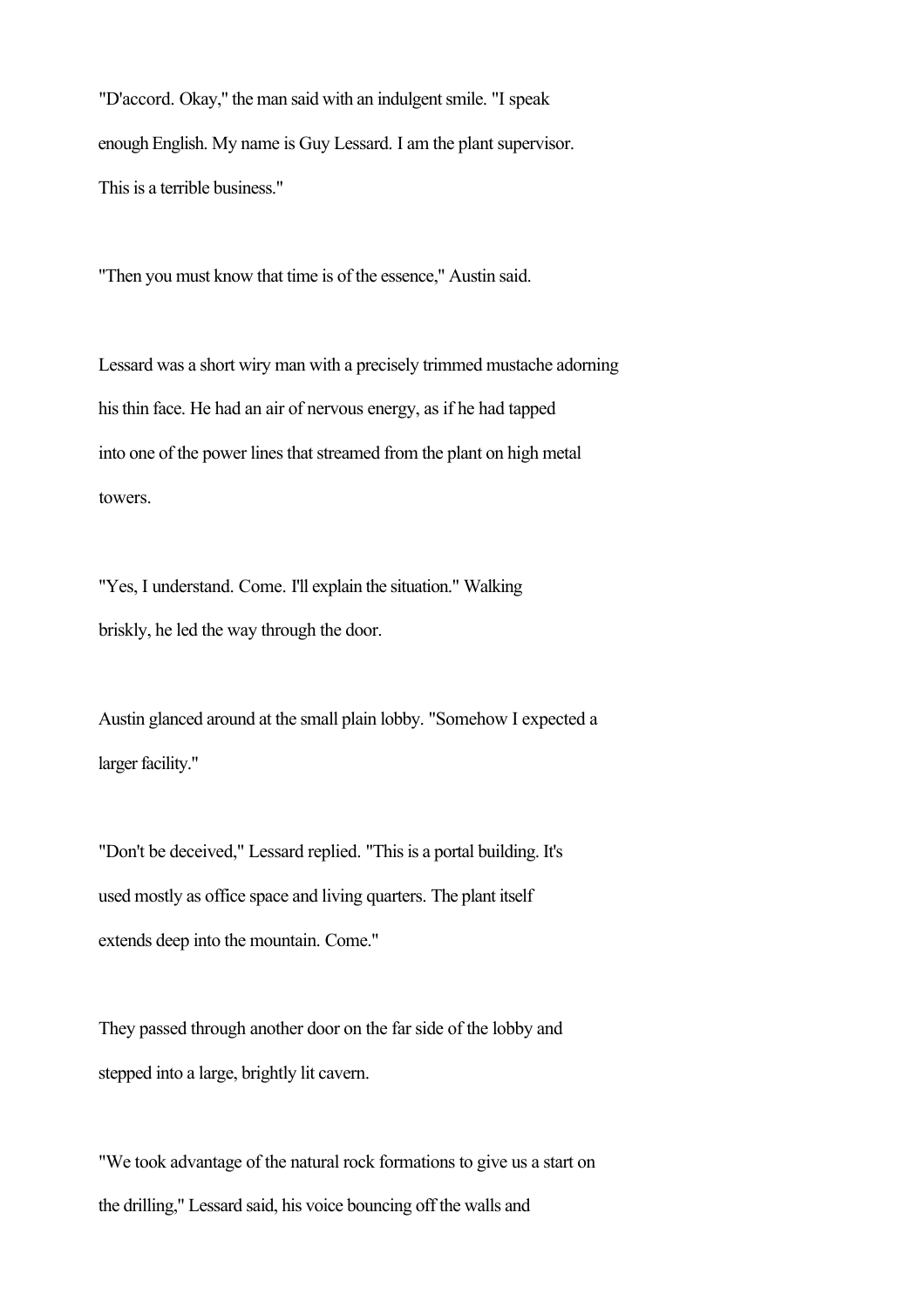ceiling. "There are some fifty kilometers of tunnels running under the mountain and beneath the glacier."

 Austin let out a low whistle. "There are highways in the States that aren't that long," Austin said.

 "It was a formidable achievement. The engineers used a tunnel-boring machine with a diameter of nearly thirty feet. It was a simple matter to drill the research tunnel."

 He led the way across the cavern to a tunnel entrance. Austin's ears picked up a low hum, like the sound of a hundred beehives.

"That noise must be your generator," he said.

 "Yes, we only have one turbine now, but there are plans to build a second one." He paused at a door in the tunnel wall. "Here we are in the control room."

 The plant's nerve center was a sterile chamber about fifty feet square, that looked like the inside of a giant slot machine. Arrayed along three walls were banks of blinking lights, electrical dials, gauges and switches. Lessard went over to a horseshoe-shaped console that dominated the center of the room, sat down in front of a computer monitor and motioned for Austin to take the chair beside him.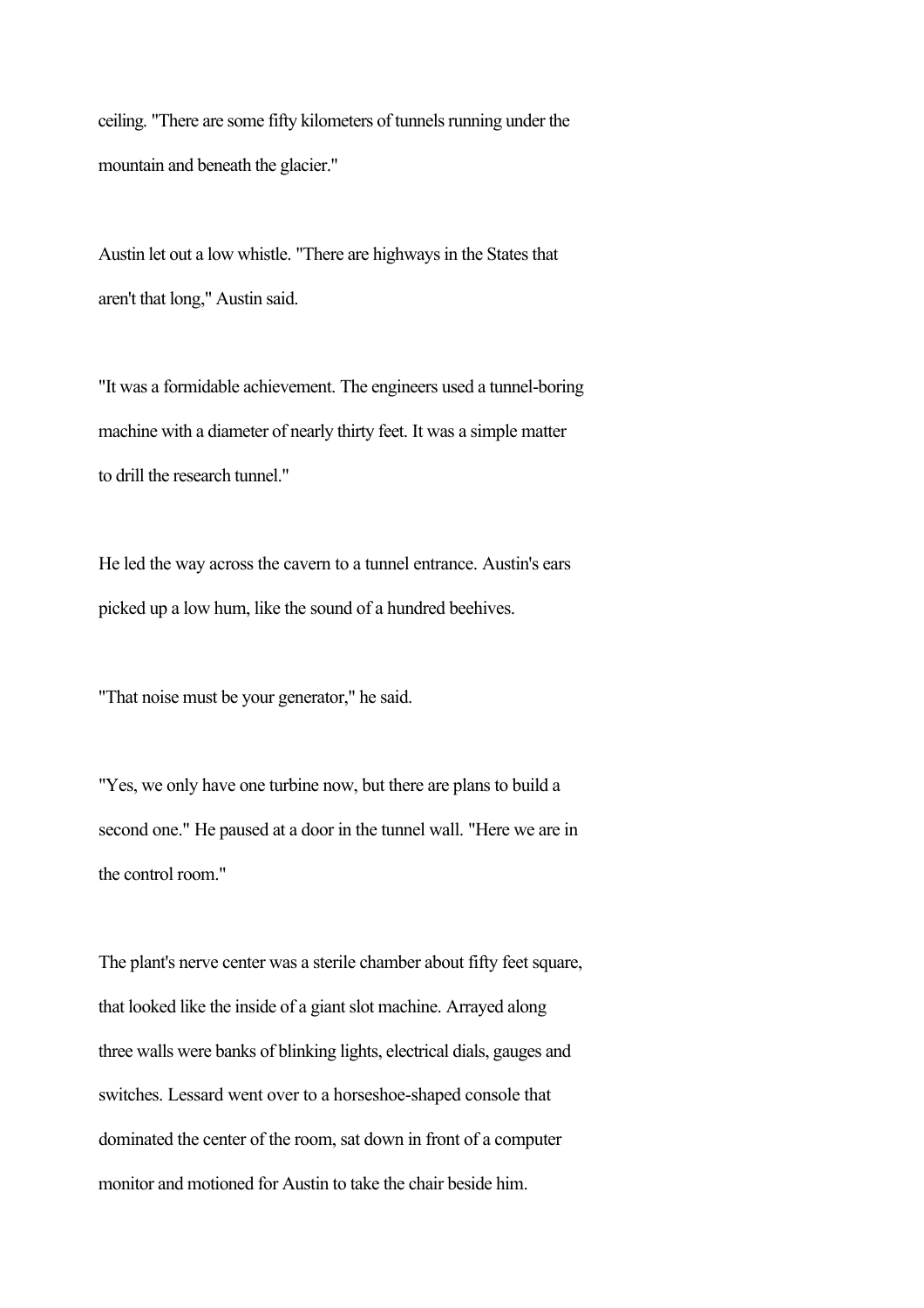"You know what we do at this plant?" he said.

 "In general. I've been told that you tap the melting water from the glacier for hydroelectric power."

 Lessard nodded. "The technology is relatively uncomplicated. Snow falls from the sky and builds up on the glacier. In warm weather the glacier ice melts, forming water pockets and rivers. The torrent is channeled through the tunnels to the turbine. Voila! You have electricity. Clean and cheap and renewable." Lessard's routine explanation couldn't hide the pride in his voice.

 "Simple in theory, but impressive in execution," Austin said as he pictured the system in his mind. "You must have a large crew."

 "There are only three of us," Lessard said. "One for each shift. The plant is almost entirely automated and could probably run itself without us."

 "Could you show me a diagram of the system?" Lessard's hands played over the keyboard. A diagram flashed onto the screen, similar to the display in a metropolitan traffic control center. The intersecting colored lines reminded Austin of the map for the London Underground.

"Those lines that are blinking blue represent tunnels that have water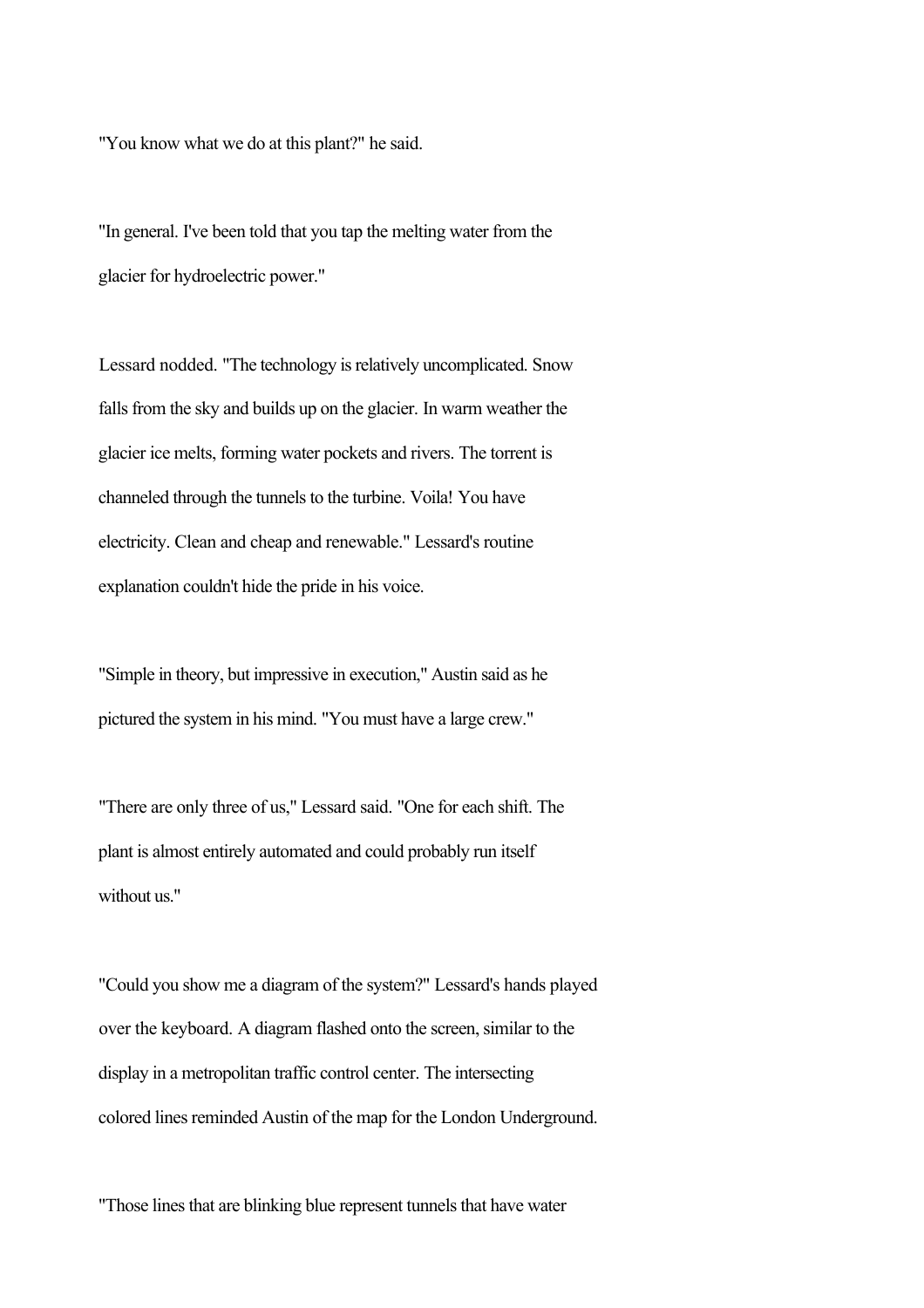running through them. The red ones are dry conduits. The turbine is here."

 Austin stared at the lines, trying to make sense of the confusing display. "Which tunnel was flooded?"

 Lessard tapped the screen with a fingertip. "This one. The main access to the observatory." The line was blinking blue.

"Is there any way to shut down the flow?"

 "We tried when we detected water getting into the research tunnel. Apparently, the concrete wall between the research and water tunnels has been breached. By diverting the flow in the other tunnels, we were able to contain it. The research tunnel remains filled with water."

"Do you have any idea how this wall you mentioned was breached?"

 "A gate at this intersection provides access from one tunnel to another. It's closed this time of year as a safeguard because the water is high. The gate is made to withstand tons of pressure. I don't know what could have happened."

"Is there any way to drain that tunnel water off?"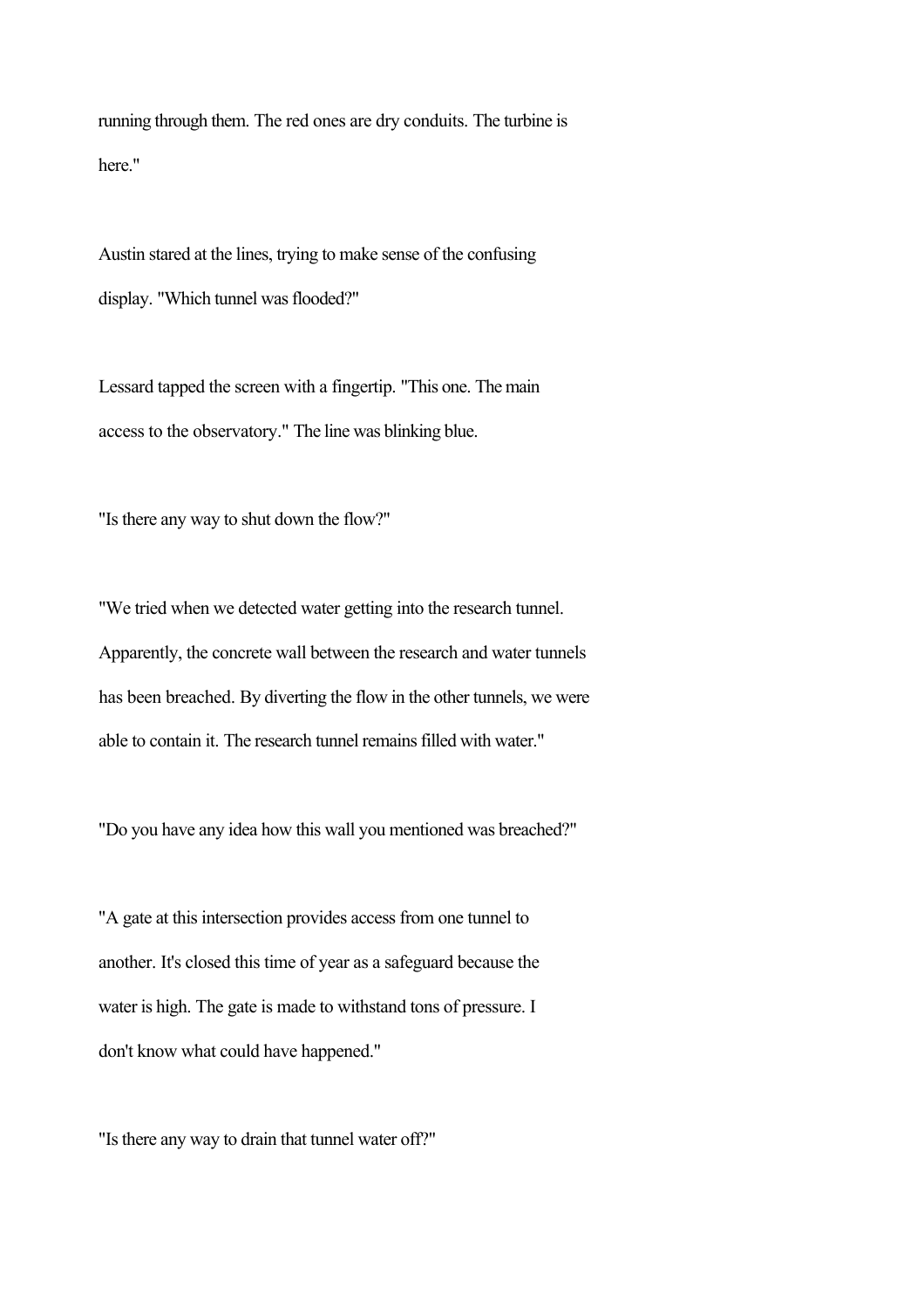"Yes, we could seal off some tunnels and pump the water out eventually, but it would take days," came the devastating reply.

 Austin indicated the glowing screen in front of them. "Even with this extensive network of tunnels?"

"I'll show you what the problem is."

 Lessard led the way out of the control room and they walked along a tunnel for several minutes. The omnipresent hum of the turbine was overpowered by another sound like a strong wind blowing through the trees. They climbed a flight of metal stairs on the other side of a steel door to an observation platform protected by a watertight plastic-and-metal canopy. Lessard explained that they were in one of several off-site control rooms. The rushing noise had become a roar.

 Lessard flicked a wall switch and a floodlight illuminated a section of tunnel where a torrent raged. The foaming water level almost reached the observation bubble. Austin stared at the white water, sensing its vast power.

 "This time of year water melts from huge pockets in the ice," Lessard shouted over the racket. "They add to the normal flow. It's like the floods you get in swollen rivers when the mountain snow melts too quickly in the spring." Lessard had a pained expression on his narrow face. "I'm sorry we can't help you or the people trapped inside."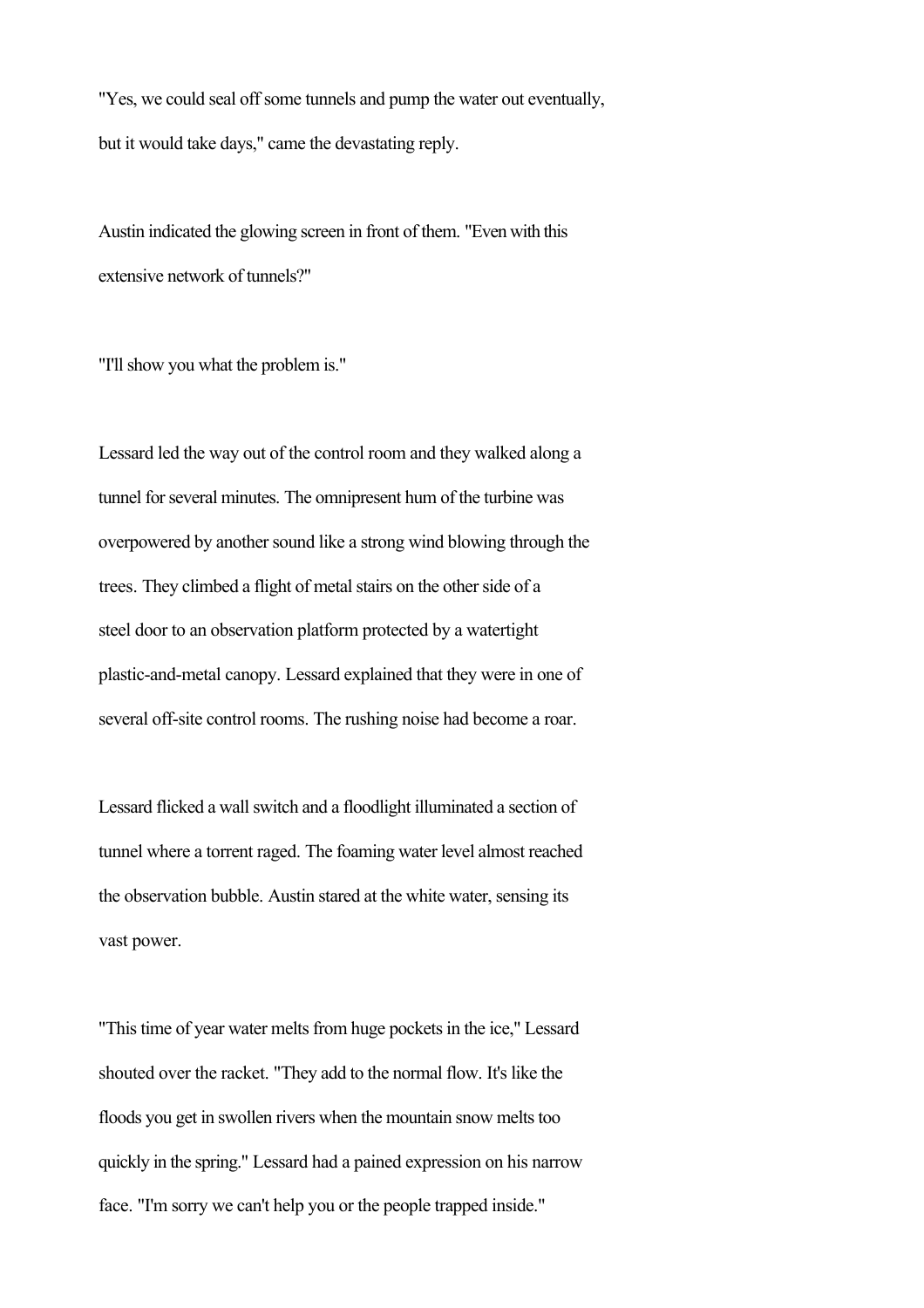"You've helped me a great deal already, but I'll need to see a detailed diagram of the research tunnel."

"Of course." As Lessard led the way back to the control room, he

 decided he liked this American. Austin was thorough and methodical, qualities Lessard prized above all others.

 Back in the main nerve center, Austin glanced at the wall clock and saw that precious minutes had gone by since the tour began. Lessard went over to a metal cabinet, slid open a wide shallow drawer and pulled out a set of blueprints.

 "Here is the main entrance to the research tunnel. It's not much more than a culvert. These rectangles are the living quarters for the scientists. The lab is about a mile from the main entrance. As you can see in this side view, there are stairs that run up through the ceiling to another level, where there is a passage that leads to the subglacial observatory itself."

"Do we know how many people could be trapped?"

 "There were three in the scientific team most recently. Sometimes, when they get sick of being underground, we get together to drink a few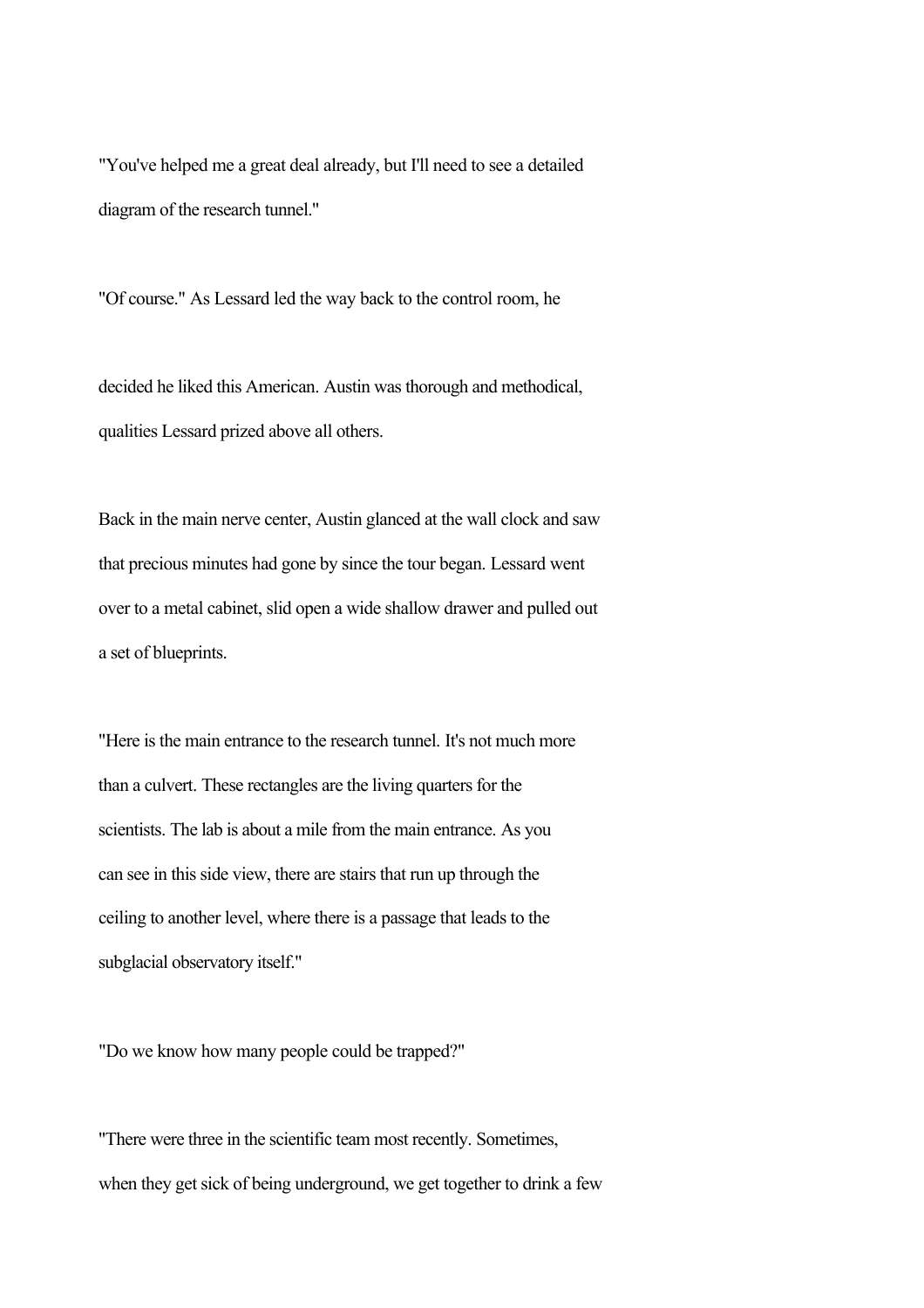glasses of wine. Then there is the woman from your ship. A float plane brought some people in before the accident, but I don't know how many it had aboard when it took off a short while ago."

 Austin leaned over the diagram, his eyes taking in every detail. "Suppose the people under the glacier made it to the observatory. The air trapped in this passageway would keep the water from inundating the observatory area."

"That's true," Lessard said with little enthusiasm.

"If there is air, they could still be alive."

 "Also true, but their supply of air is limited. This may be a case of the living envying the dead."

 Austin didn't have to be reminded of the gruesome fate that awaited Skye and the others. Even if they had survived the flood, they faced a slow and uneasy death from lack of oxygen. He concentrated on the diagram and noticed that the main tunnel continued on for some distance beyond the observatory. "Where does this go?"

 "It continues about 1.5 kilometers, rising gradually to another entrance."

"Another culvert?"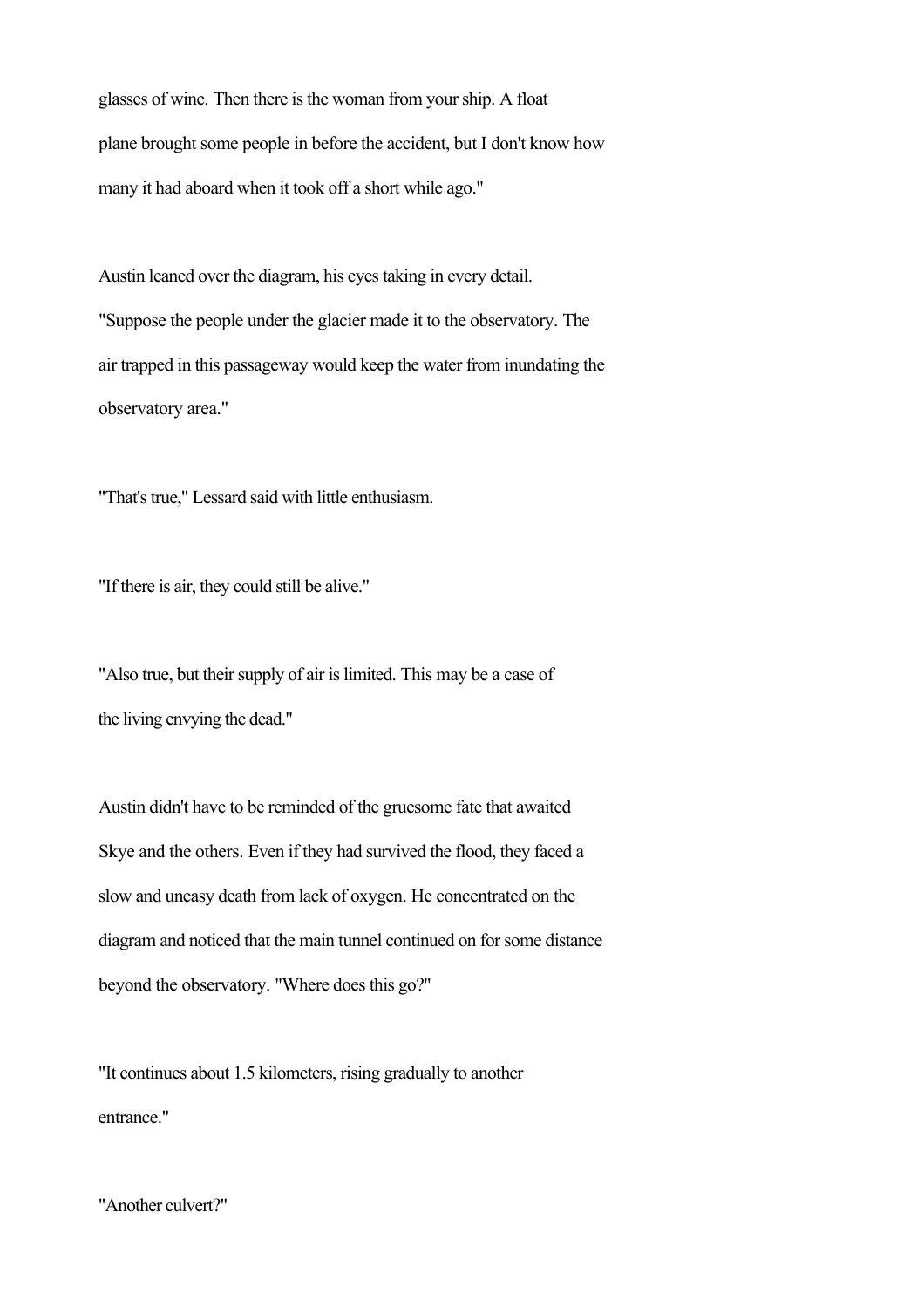"No. There is an opening like a mine entrance in the side of the mountain."

 "I'd like to see it," Austin said. A plan was forming in his mind. It was based on conjecture and assumption, and would need a healthy dose of luck to work, but it was all he had.

 "It's on the other side of the glacier. The only way to get to it is by air, but I can show you where it is from here."

 Minutes later, they were on the flat roof of the power plant. Lessard pointed to a ravine on the far side of the glacier. "It's right near that little valley."

 Austin followed the pointing finger with his eyes, and then glanced toward the sky. A big helicopter was lumbering toward the power plant.

 "Thank God!" Lessard said. "At last, someone has answered my call for help."

 Hurrying downstairs, the two men emerged from the power plant as the helicopter dropped out of the sky. The truck driver and another man Austin assumed to be the plant's third shift were outside, watching the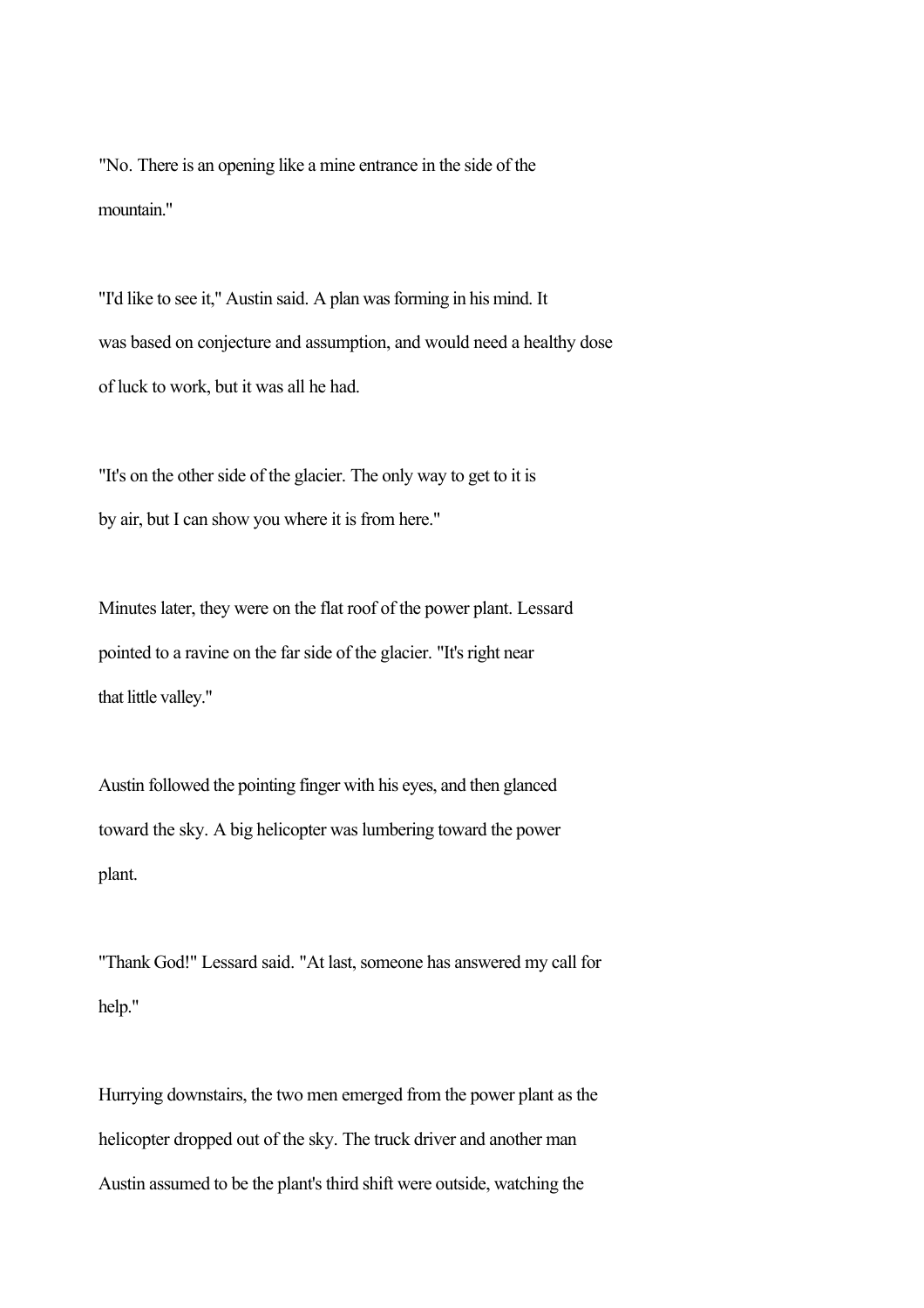helicopter touch down on a landing pad a few hundred feet from the plant's front door. As the rotors whirled to a halt, three men emerged from the chopper. Austin frowned. This was no rescue party. All three men were wearing dark suits that had middle management written all over them.

 "It is my superior, Monsieur Drouet. He never comes here," Lessard said, unable to contain the awe in his voice.

 Drouet was a portly man with a Hercule Poirot mustache. He hustled over and in an accusatory tone said, "What is going on, Lessard?"

 While the plant supervisor explained the situation, Austin checked his watch. The hands seemed to be flying around the dial.

"What effect has this incident had on production?" Drouet said.

 Austin's smoldering temper erupted. "You might be more interested in what effect it has on the people trapped inside that glacier."

 The man tilted his chin, managing to look down his nose at Austin even though he was shorter by several inches.

 "Who are you?" he said, like the caterpillar addressing Alice from the mushroom.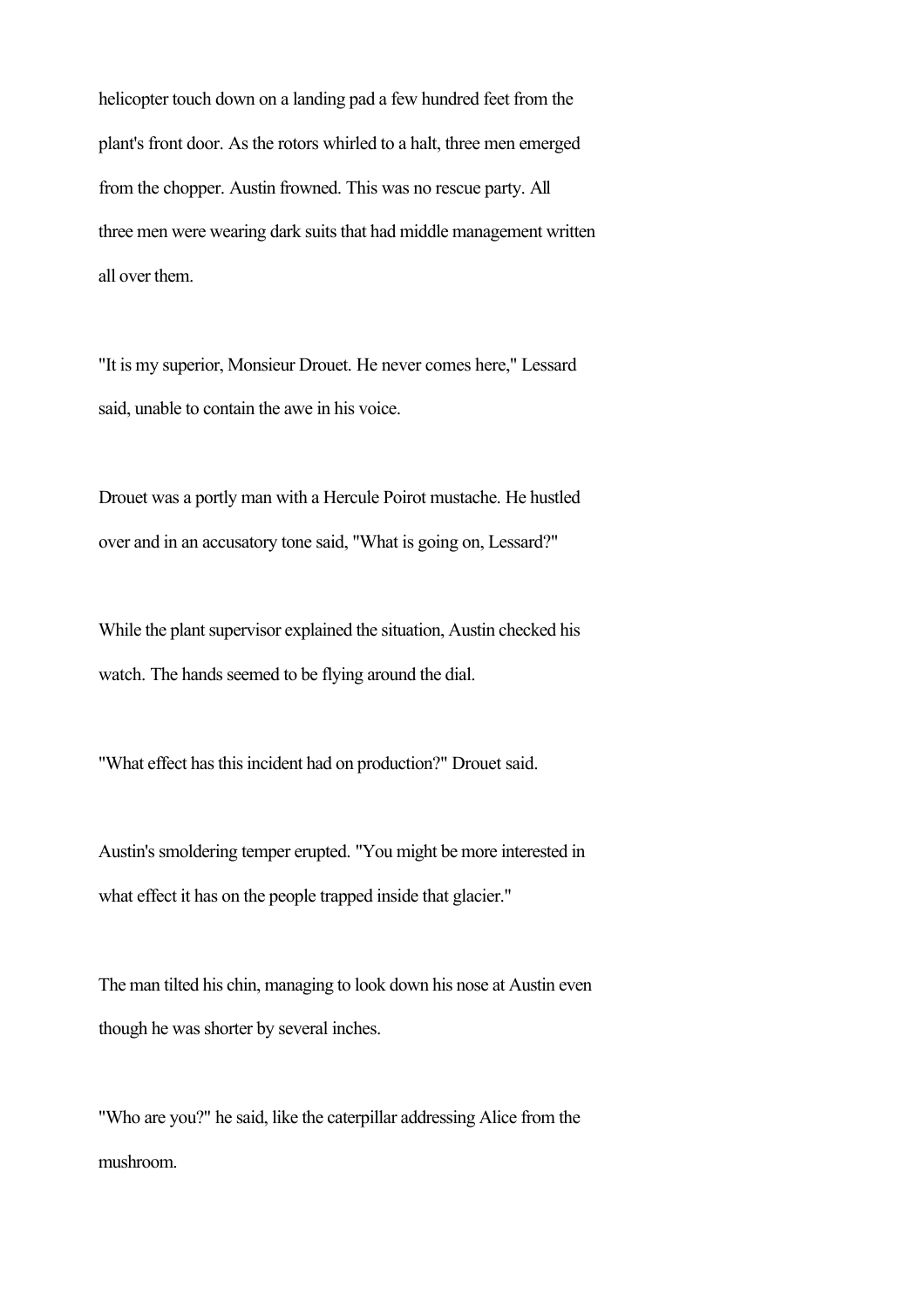Lessard intervened. "This is Mr. Austin with the American government."

 "American?" Austin could swear he heard the man sniff. "This is none of your business," Drouet said.

 "You're wrong. It is very much my business," Austin replied in a level voice that cloaked his anger. "My friend is in that tunnel."

 Drouet was unmoved. "I have to wait for orders from my superior after I report to him. I'm not without sympathy. I'll order a rescue attempt immediately."

 "That's not soon enough," Austin said. "We have to do something now."  $\sqrt{2}$ 

"Nevertheless, it's the best I can do. Now, if you'll excuse me."

 With that, he and the other suited men filed into the power plant. Lessard glanced at Austin, shook his head sadly and trailed after them.

 Austin was trying to stifle the impulse to drag the bureaucrat back by the collar when he heard the sound of an engine and saw a dot in the sky. The dot grew larger and became a helicopter, smaller than the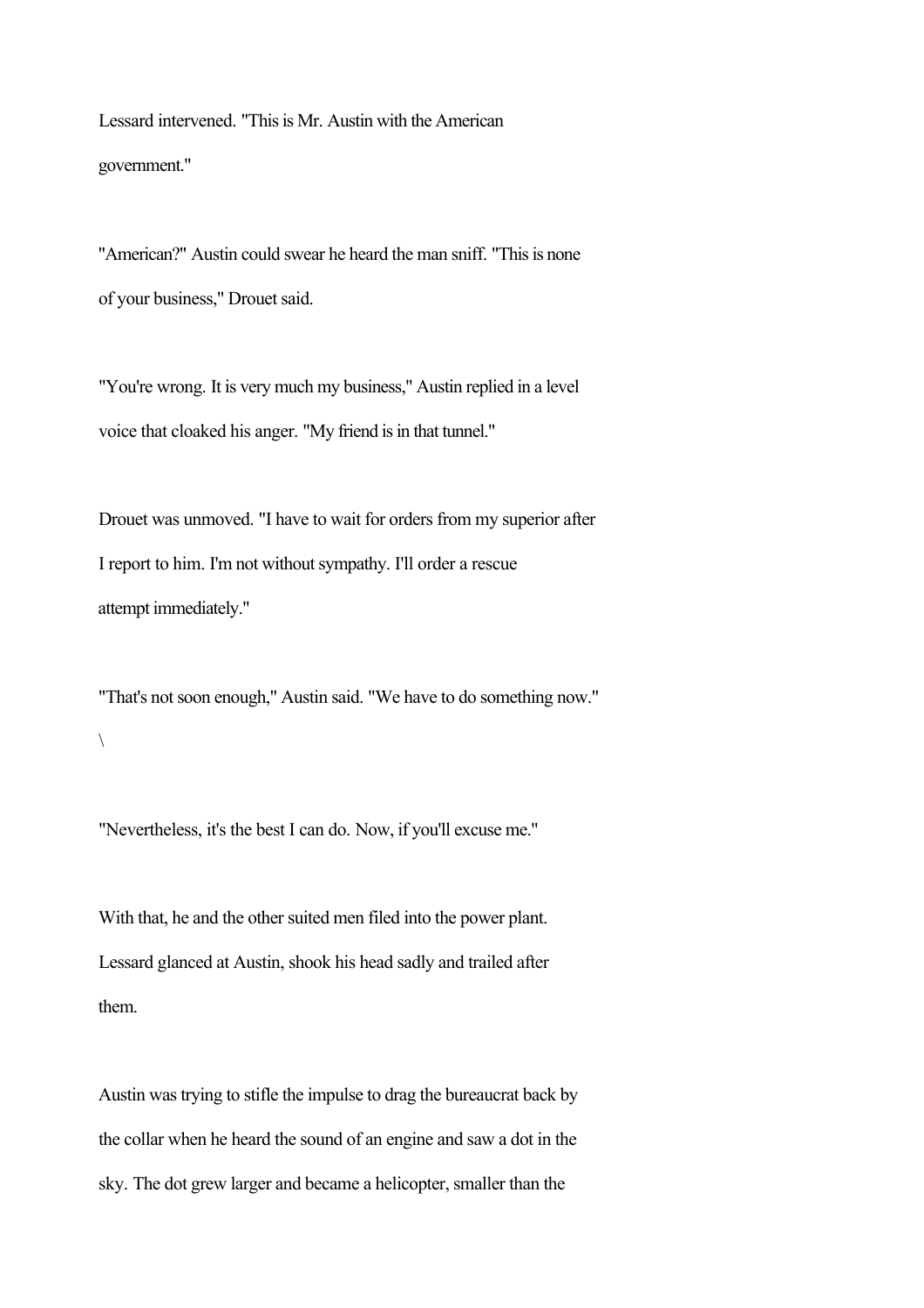first. It shot across the lake, circled once around the power plant, then set down next to the other chopper in a cloud of dust.

 Even before the rotors stopped, a slim, dark-complexioned man hopped out and gave Austin a wave. Joe Zavala strode over with an easy lope and a slight athletic swing to his shoulders, his relaxed walk

 a holdover from his boxing days, when he fought professionally as a middleweight to earn his way through college. His handsome, un-marred features testified to the success of his time in the ring.

 The gregarious, soft-spoken Zavala had been recruited by Admiral Sandecker as soon as he graduated from the New York Maritime College, and he had been an invaluable member of the Special Assignments Team, working with Austin on many jobs. He had a brilliant mechanical mind and was a skilled pilot, with thousands of hours flying helicopters, small jets and turboprop aircraft.

 Several days earlier, they had traveled to France together. While Austin flew on to the Alps to hook up with the Mummichug, Joe had stopped in Paris. As an expert in the design and building of underwater vehicles, he had been asked to join a panel on manned versus unmanned submersibles sponsored by IFREMER, the French Institute of Marine Research and Exploration.

Austin had called Zavala on his cell phone after learning about the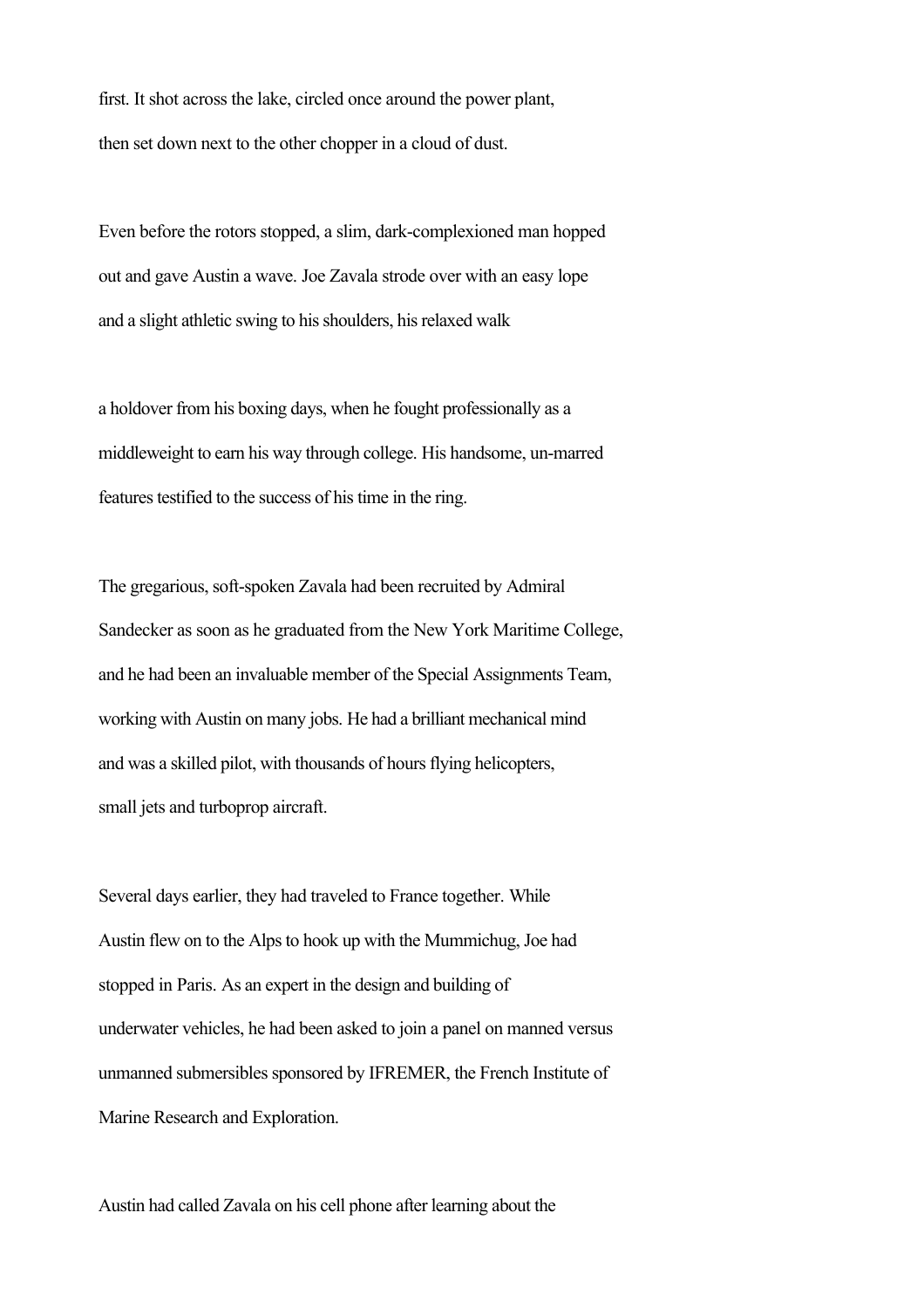tunnel accident. "Sorry to break up your trip to Paris," he had said. "You broke up more than that. I met a member of the National Assembly who showed me the town." "What's his name?"

 "Her name is Denise. After a tour of Paris, we decided to head for the mountains where the young lady has a chalet. I'm in Chamonix." Austin was not surprised to hear Zavala's story. With his soulful eyes and thick black hair combed straight back, Joe resembled a younger version of screen and TV actor Ricardo Montalban. The combination of good looks, good-humored charm and intelligence made him an object of desire to many of the single women around Washington, and the same qualities attracted females wherever he went. Sometimes it could be a distraction, especially on a mission, but in this case it was a godsend. Chamonix was only a few mountains away. "Even better. I need your help."

 Zavala could tell by the urgency in his friend's voice that the situation was serious. "I'm on my way," Zavala said.

 Reunited on the barren hill overlooking the lake, they shook hands and Austin apologized again for putting a damper on his friend's love life. A slight smile cracked the ends of Zavala's lips.

 "No problem, pal. Denise is a fellow public servant and understood completely when I said duty called." He glanced at the helicopter.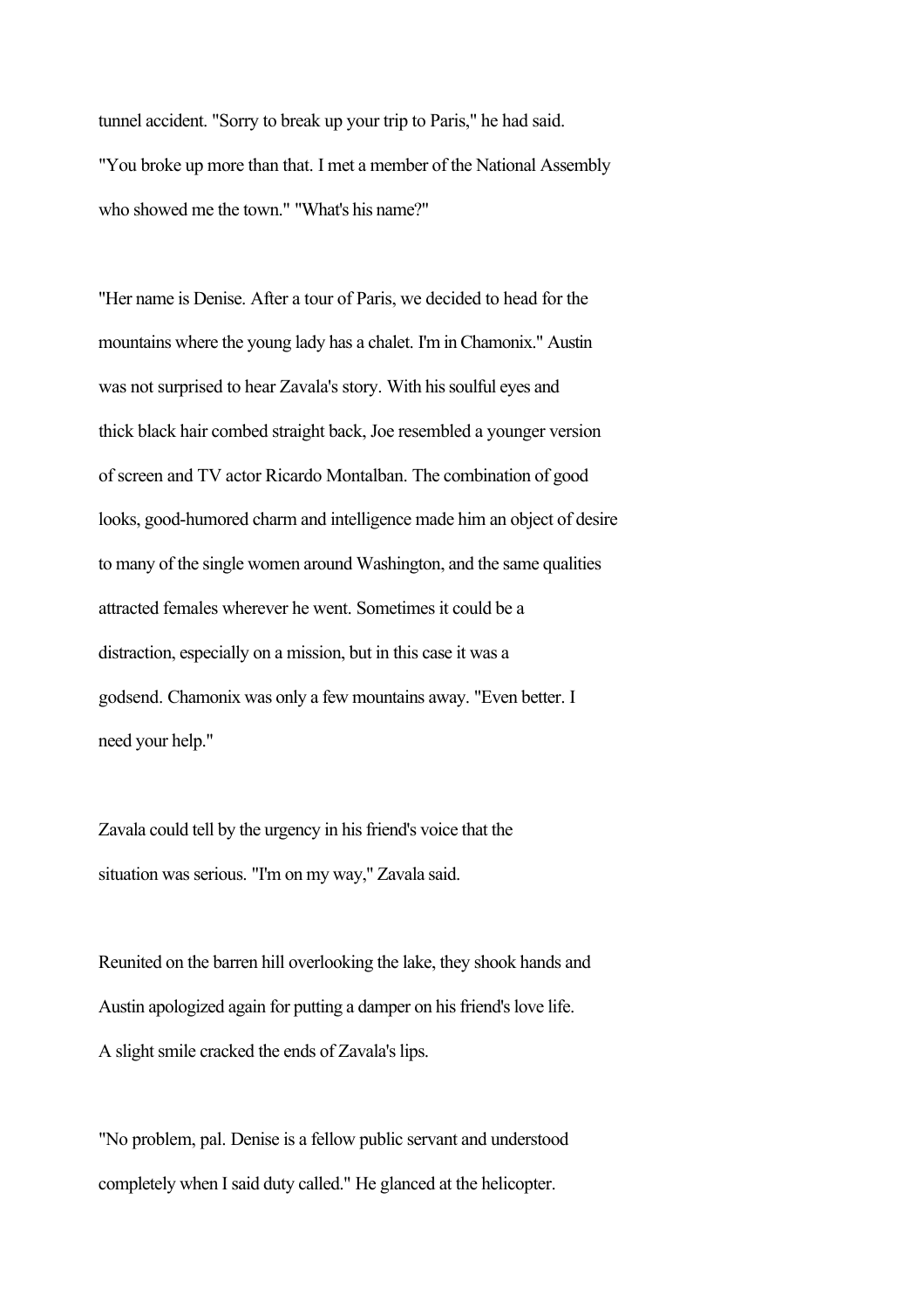"She also pulled strings to get me transportation."

"I owe your young lady a bottle of champagne and some flowers."

 "I always knew that you were a true romantic at heart." Zavala gazed around and said, "Beautiful scenery, even if it's a little bleak. What's going on?"

Austin headed for the helicopter. "I'll fill you in on the way."

 MOMENTS LATER, they were airborne. As they flew over the glacier, Austin gave Zavala a Reader's Digest-style condensed version of events.

 "Hell of a mess," Zavala said when he heard the story. "Sorry about your friend. Skye sounds like someone I'd like to meet."

 "I hope you'll have that pleasure," Austin said, although he knew the odds were long and becoming longer with every passing minute.

 He directed Zavala to the valley Lessard had pointed out from the roof of the power plant. Zavala landed at a spot of ground that was more or less level among the ledges and crags. They took an electric torch from the helicopter's emergency kit and walked up a gradual slope. The damp cold radiating from the glacier penetrated their thick jackets. A concrete casing framed the entrance to the tunnel. The area in front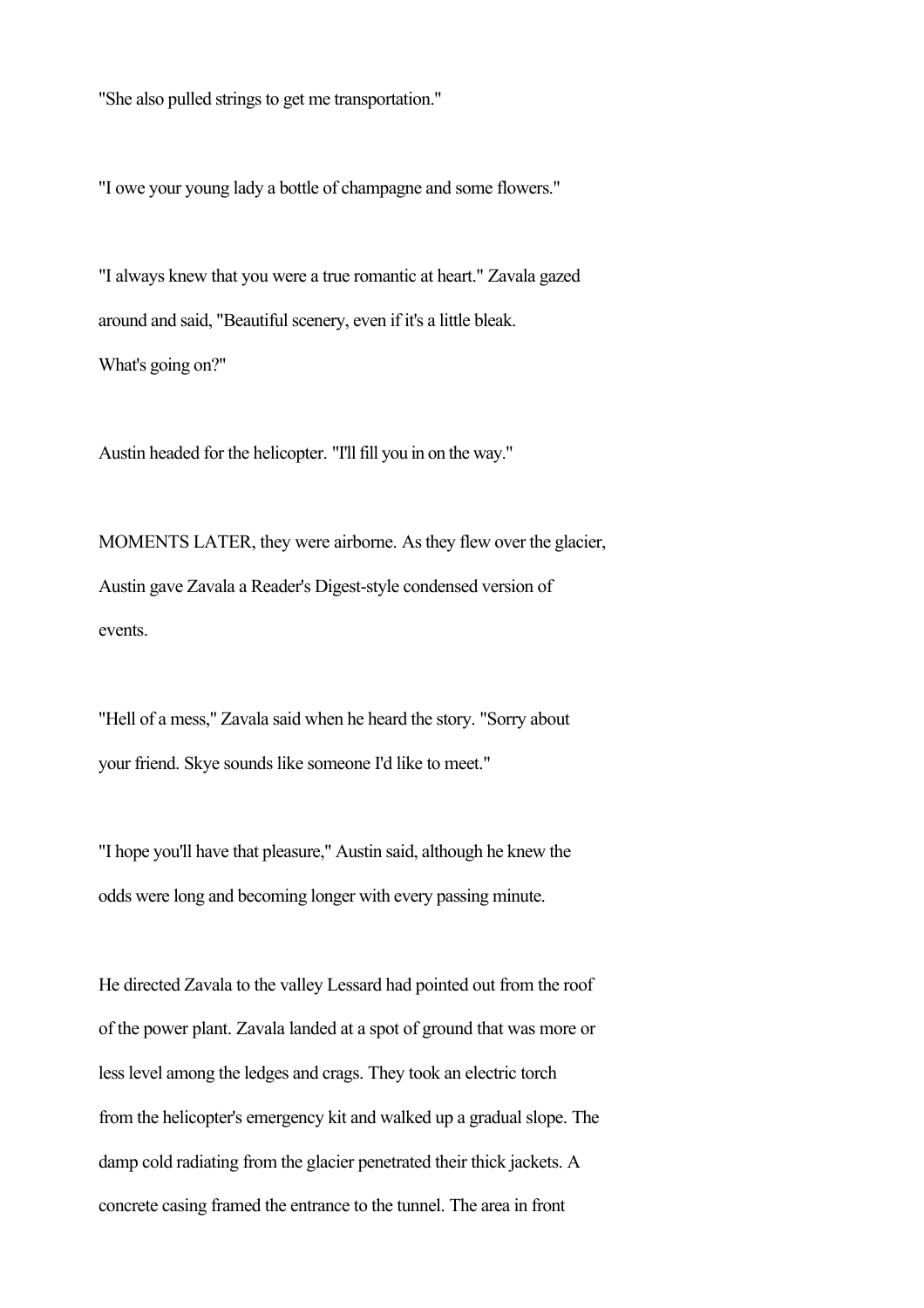of the opening was washed out and dozens of miniature canyons ran down the slope. They stepped into a tunnel similar in size to those Austin had seen behind the power plant. The

 slanting floor was wet, and after they had gone in a few yards, water lapped at their toes.

 "Not exactly the tunnel of love, is it?" Zavala said, peering into the darkness.

 "It's what I would expect the river Styx to look like." Austin stared at the black water for a moment, and then a bolt of energy seemed to pass through his body. "Let's get back to the power plant."

 Drouet and his companions emerged from the plant building after Zavala's helicopter touched down. Drouet hurried over to greet Austin.

 "I must apologize for my earlier behavior," he said. "I didn't have all the facts about this horrible situation. I have since talked to my superiors and the American embassy, which told me about you and NUMA, Monsieur Austin. I didn't know there were French citizens trapped under the glacier."

"Should their nationality have made any difference?"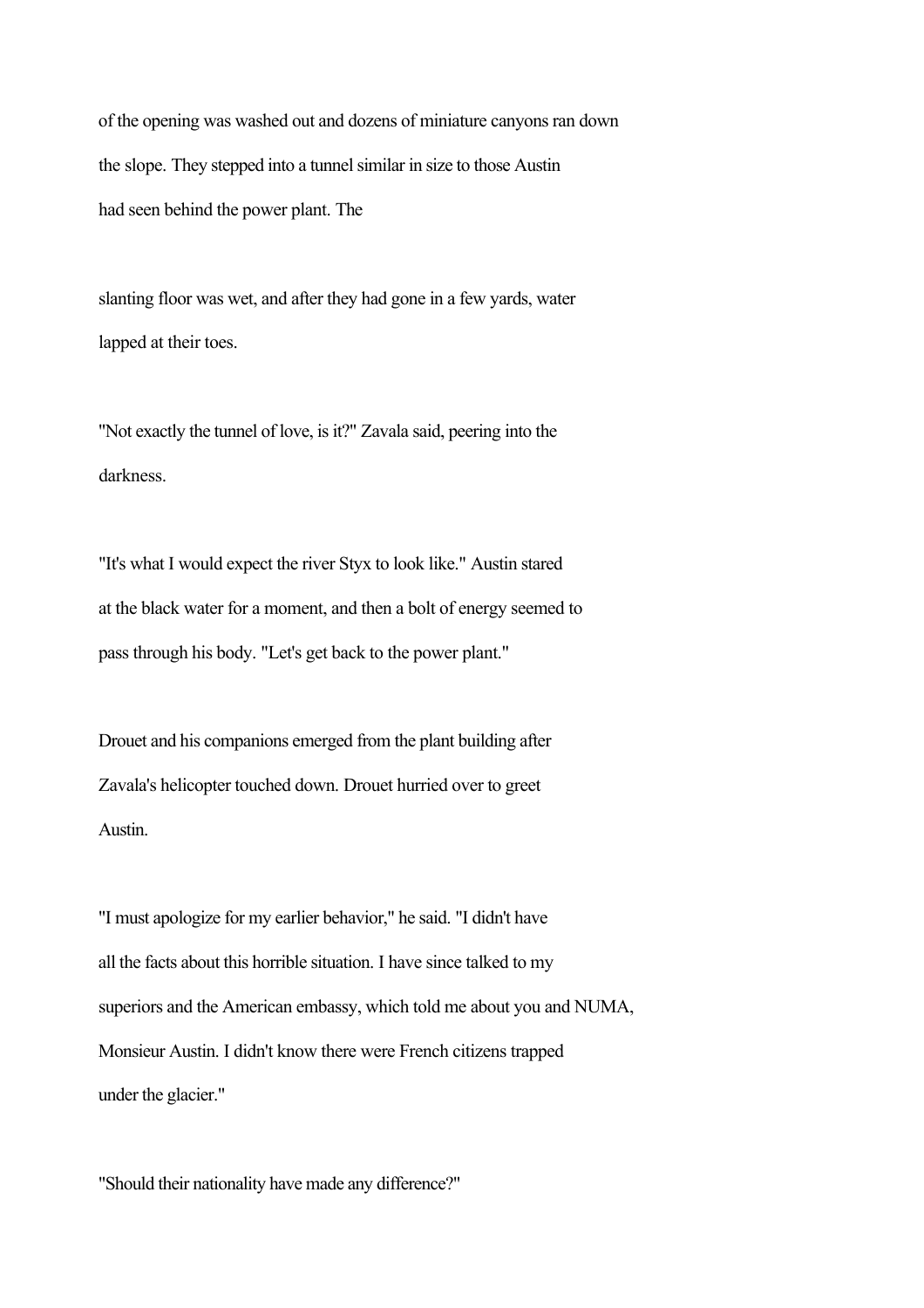"No, of course not. Inexcusable. You will be happy to know I have sent for help. A rescue team is on its way."

"That's a start. How long before they get here?"

 Drouet hesitated, knowing the answer was unsatisfactory. "Three or four hours."

"You must know that will be too late."

 Drouet wrung his hands in anguish. He was obviously distressed. "At least we can recover the bodies. It's the best I can do."

 "It's not the best I can do, Monsieur Drouet. We're going to try to bring them back alive, but we'll need your help."

 "You're not serious! Those poor people are trapped under eight hundred feet of ice." He studied the silent determination in Austin's face and arched an eyebrow. "Very well. I'll knock heads together to get you anything you need. Tell me what I must do."

 Austin was pleasantly surprised to learn that Drouet's plump exterior hid a layer of steel.

"Thank you for your offer. First, I'd like to borrow your helicopter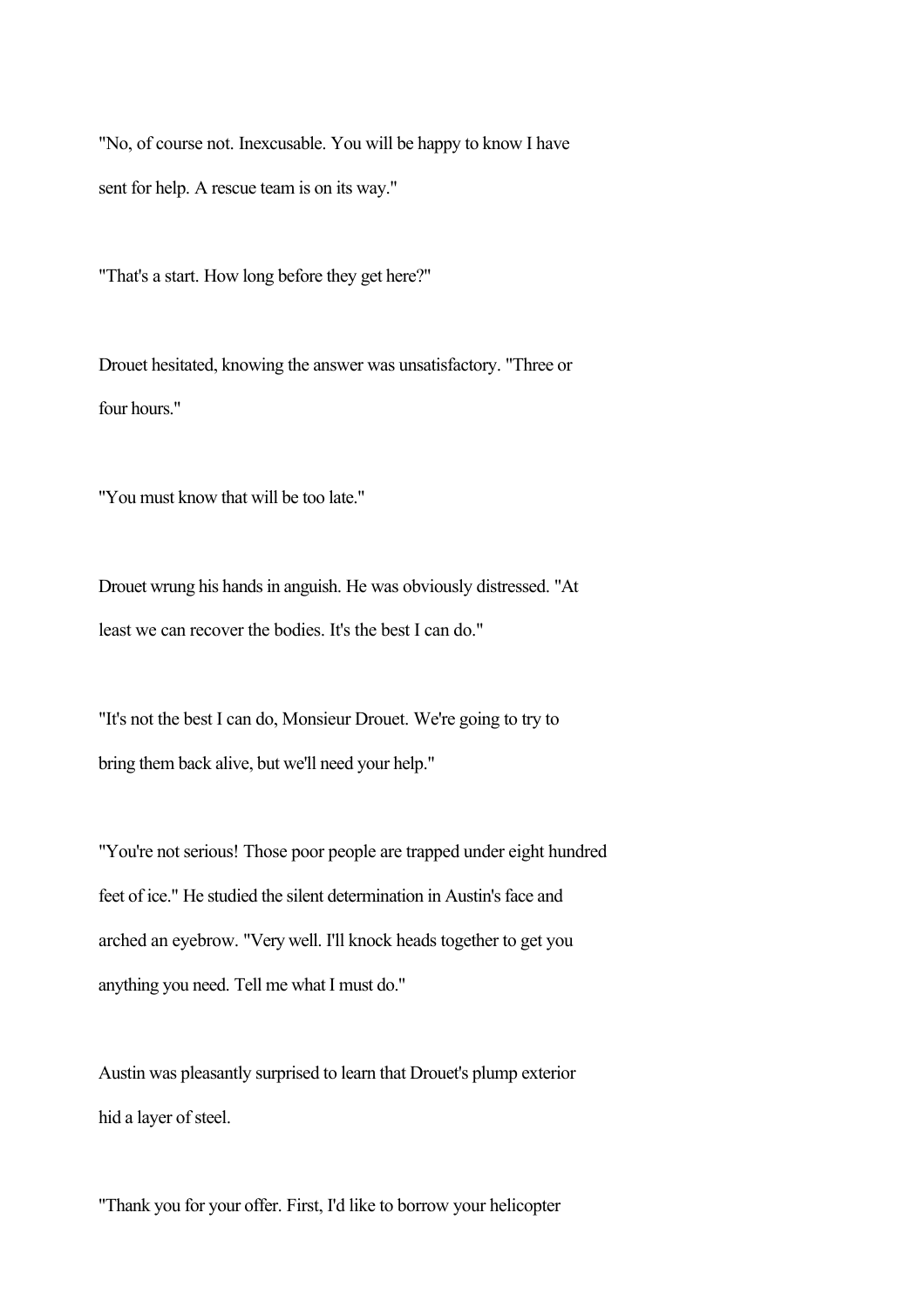and pilot."

"Yes, of course, but I see your friend has a helicopter."

"I'll need a bigger one."

 "I don't understand. These unfortunate people are trapped in the ground, not the air."

 "Nevertheless." Austin gave Drouet a hard look that said he was through wasting time.

 Drouet nodded vigorously. "Very well. You have my full cooperation."

 While Drouet scurried over to talk to his pilot, Austin called the NUMA vessel's captain on a hand radio and spent several minutes sketching out his plan. Fortier listened carefully.

 "I'll get right on it," he said. Austin thanked him and gazed at the glacier, sizing up the adversary he was about to tackle. He had no room in his scheme of things for self-doubt. He knew plans could go awry, and had scars all over his body to prove it. He also knew that problems could be fixed. He was certain that, with luck, his scheme would work. What he wasn't sure of was whether Skye was still alive.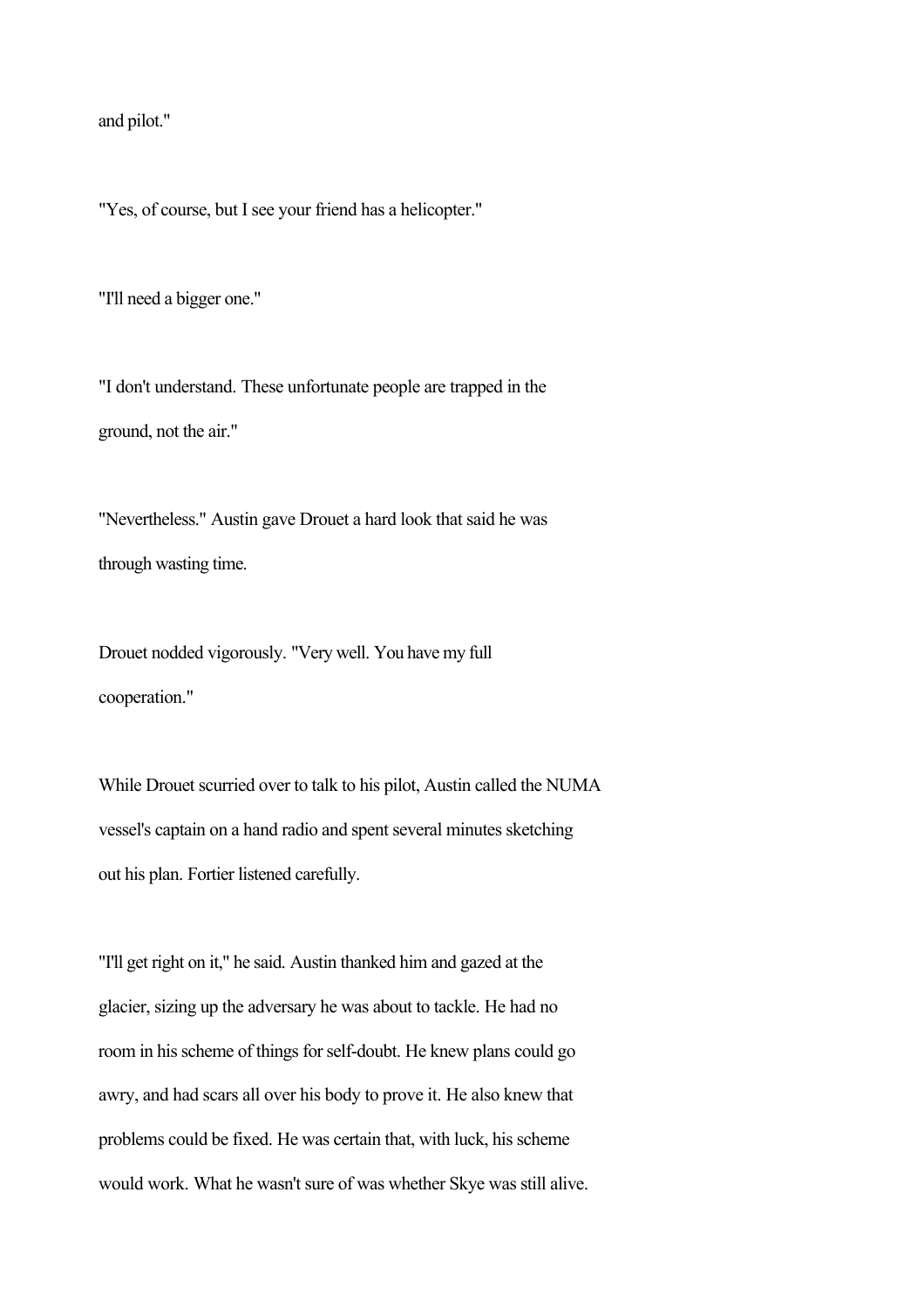SKYE WAS VERY much alive. Renaud, who was feeling the full force of her fury, could attest to that. After Renaud had made one of his self-serving comments, Skye had snapped. She had laced into the hapless Frenchman, her eyes bright with tears of rage as she tongue-lashed him for ruining the biggest discovery of her career. Renaud finally summoned up the courage to croak a protest. Skye had exhausted her repertoire and lung power by then and cut him short with a withering glare and a well-chosen word.

"Idiot!"

 Renaud tried to play on her sympathy. "Can't you see I'm injured?" He held his bruised and lacerated hand.

 "It's your own stupid fault," she said coldly. "How in God's name could you allow a man with a gun to come into this place?"

"I thought he was a reporter."

"You have the brain of an amoeba. Amoebas don't think. They ooze."

 "Mademoiselle, please," LeBlanc entreated. "We have only so much air to breathe. Save your strength."

"Save it for what}" She pointed to the ceiling. "It may have escaped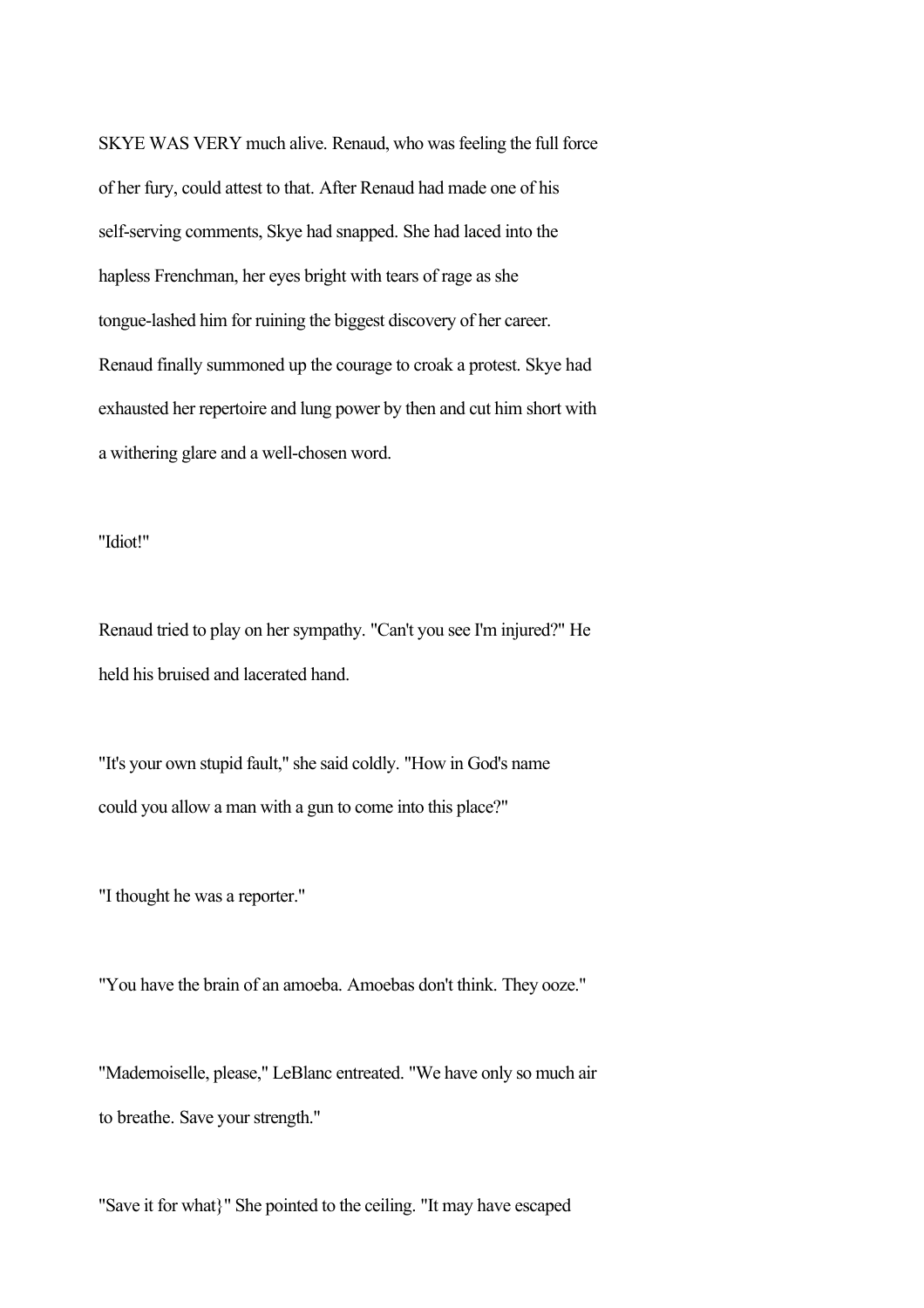your attention, but we are stuck under a very large glacier."

LeBlanc put his finger to his lips.

 Skye glanced around at the cold and frightened faces and saw she was making the others even more miserable. She realized, too, that her tirade against Renaud was a product of her fear and frustration. She apologized to LeBlanc and clamped her lips tightly together, but before she did so, she muttered, "He is an idiot."

 Then she went over and plunked down next to Rawlins, the magazine writer, who was sitting with his back against a wall, writing in a notebook. He had bunched a plastic tarp together and was using it to insulate his posterior from contact with the wet floor. She snuggled close for warmth, saying, "Pardon me for being forward, but I'm freezing."

 Rawlins blinked in surprise, set the notebook aside and then gallantly wrapped an arm around her shoulder.

"You were pretty hot a minute ago," he said.

"Sorry for losing my temper in front of everyone," she murmured.

"I don't blame you, but try to look on the bright side. At least we've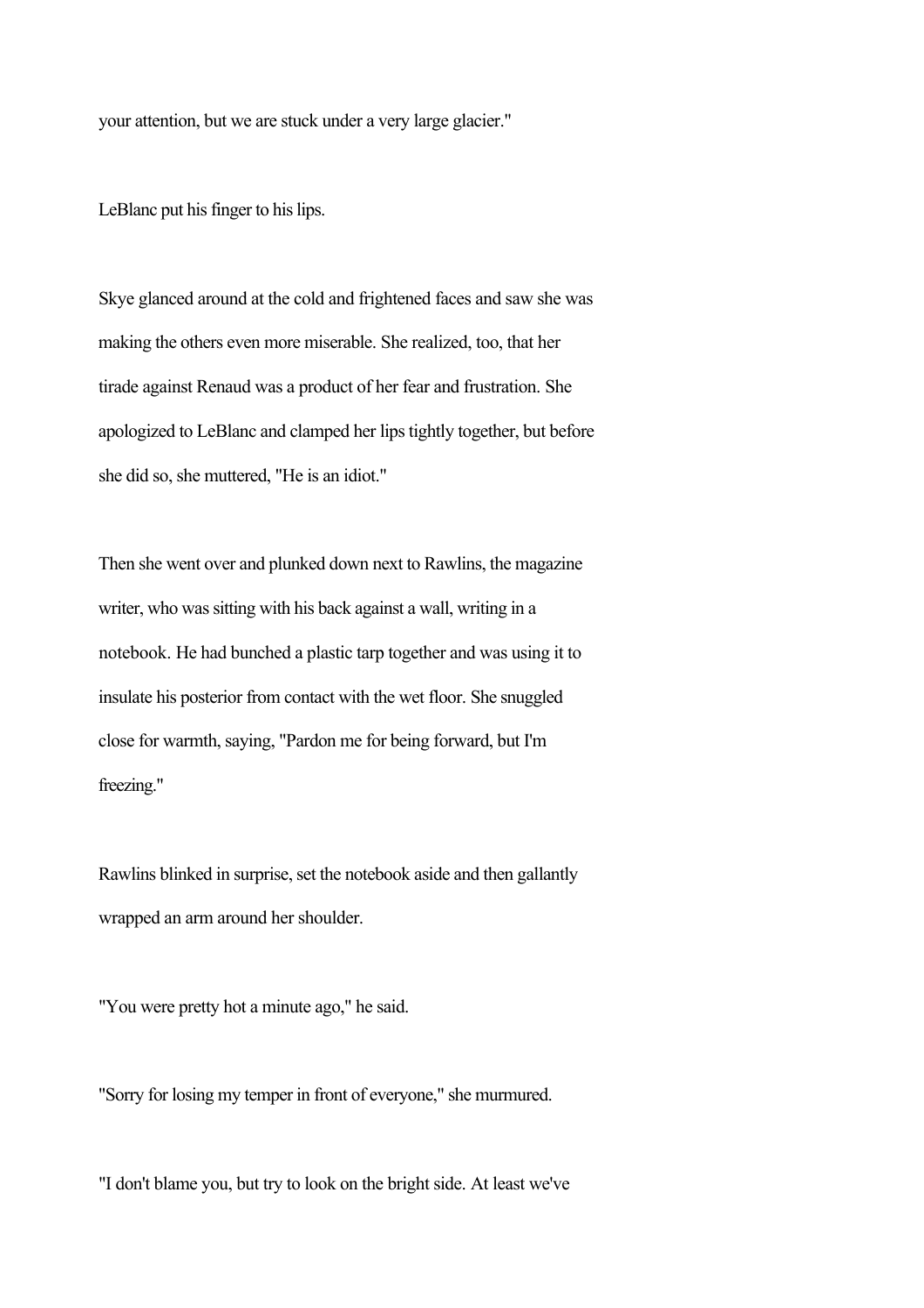got lights."

 The floodwaters must have missed the wires that ran along the top of the tunnel to the power plant. Although the lights had flickered a few times, the power was still on. The wet and weary survivors were crowded into the stretch of tunnel that ran between the ice cave and the stairs.

Despite his optimistic observation, Rawlins knew they were short on time. He and the others were finding it more difficult to breathe. He attempted to divert his thoughts.

 "What was that scientific discovery you were talking about?" he asked Skye.

 A dreamy look came into her eyes. "I found an ancient tomb under the waters of the lake. I think it may have had something to do with

 the Amber Route, which means that trade contacts between Europe and the Mediterranean countries go further back than anyone has ever imagined. To Minoan or Mycenaean times maybe." Rawlins groaned. "Are you all right?" Skye said.

 "Yeah, I'm fine. Oh hell, no, I'm not. The only reason I'm here was to do a story on the subglacial observatory. Then they found the body in the ice, which would have been a major exclusive. Then a thug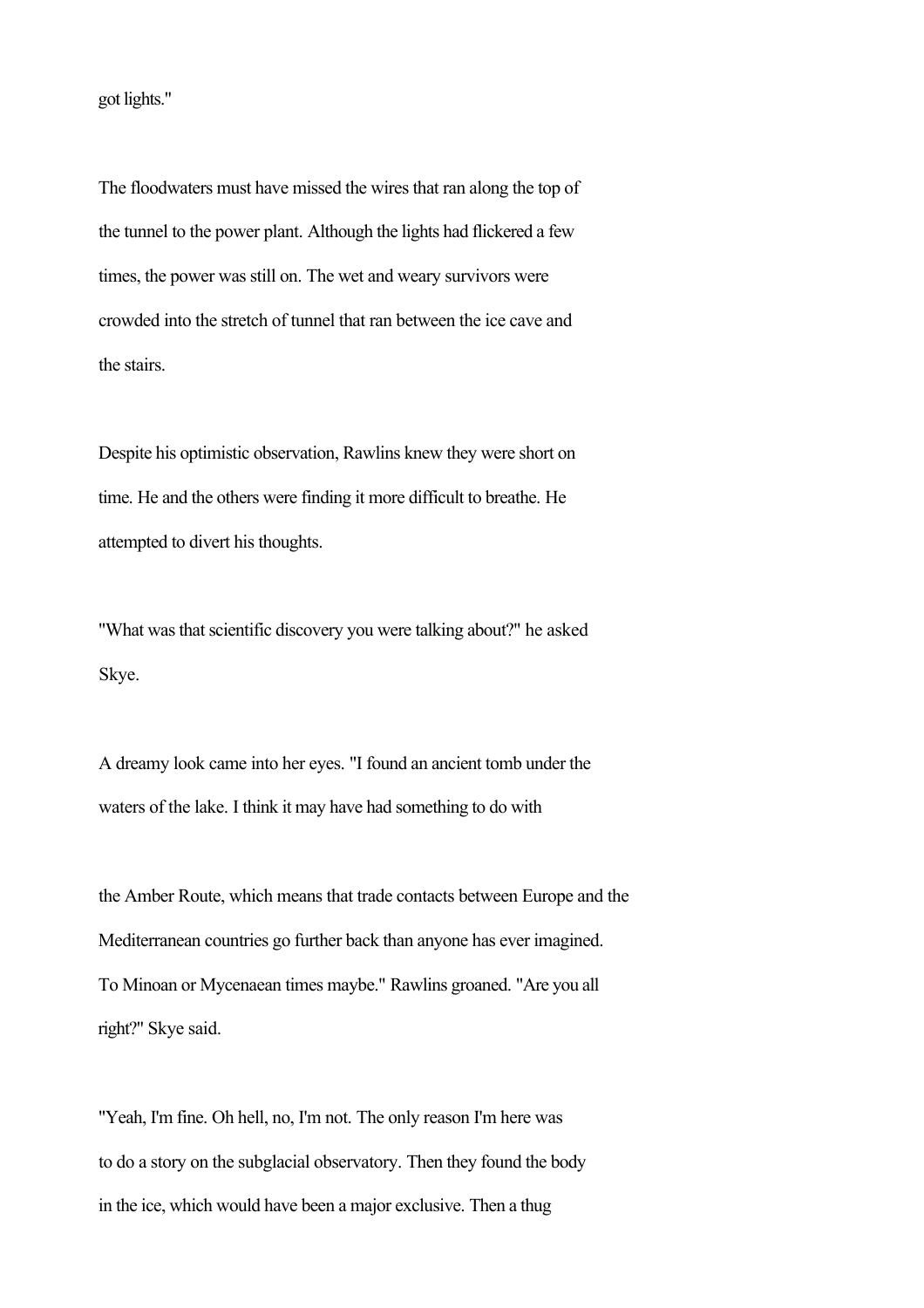posing as a reporter pistol-whips your pal Renaud and floods the tunnel. Wow! My stuff would have been picked up all over the world. I would have been the next Jon Krakauer. Publishers would be pounding on my door with book deals. Now, you tell me about the Minoan angle."

 "I don't know that it's Minoan," Skye said, trying to ease his distress. "I could be wrong."

He shook his head sadly.

 The TV reporter, who had been listening to the conversation, said, "Don't blame you for feeling bad, but put yourself in my place. I've got video of the body and the French guy getting smacked with the gun."

 The other reporter tapped his tape recorder. "Yeah, and I got the voices all on tape."

 Rawlins stared at the fire hose snaking past their feet. "I wonder if we could use a water jet to melt a tunnel through the glacier."

 Thurston was sitting next to Rawlins. He chuckled and said, "I've already done some calculations in my head. It will take us about three months if we work steadily."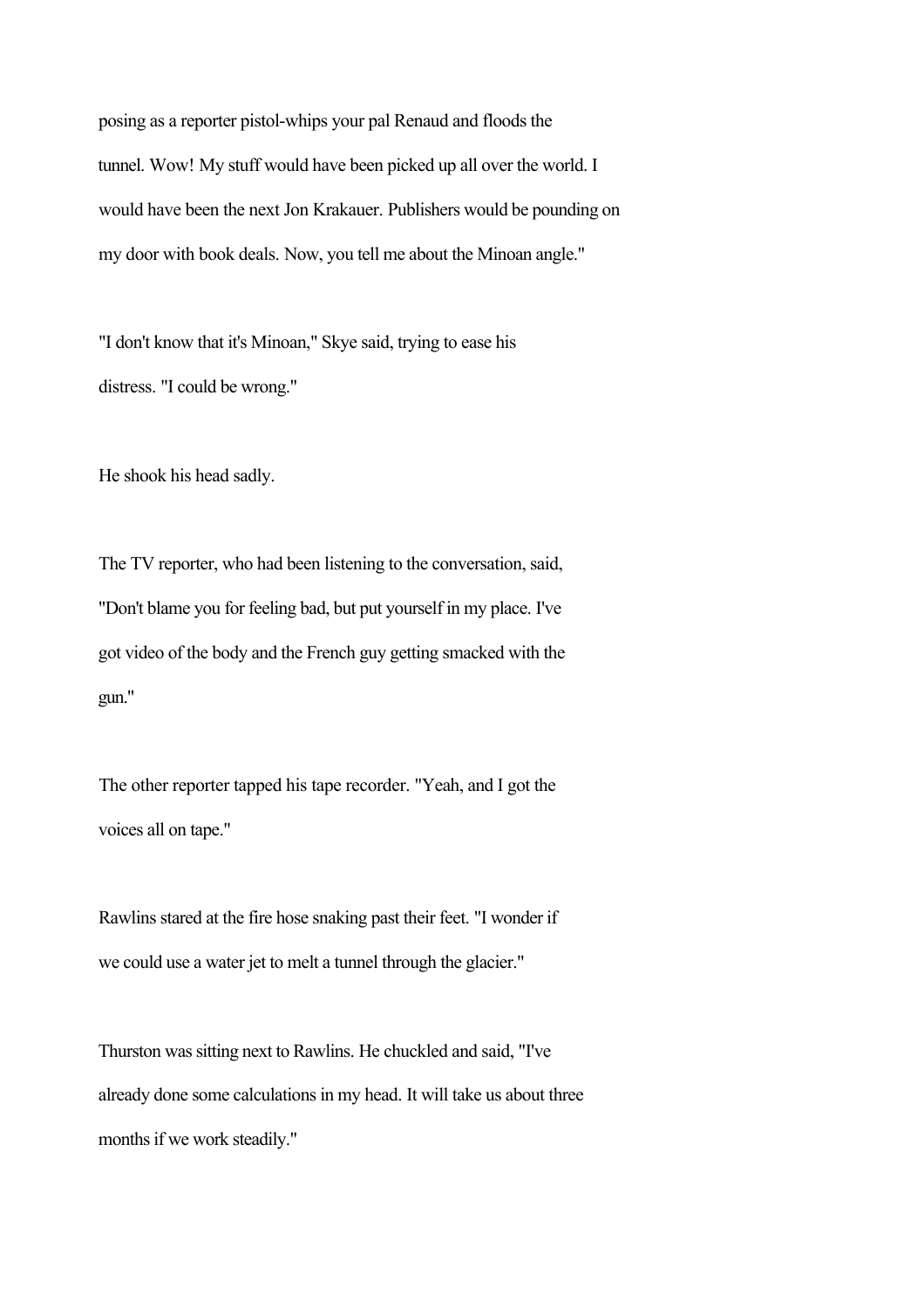"Do we get time off for Sundays and holidays?" Rawlins asked.

Everyone laughed, except for Renaud.

 Rawlins's offbeat humor reminded Skye of Austin. How long had it been since she left the ship? She glanced at her watch and realized that only a few hours had elapsed. She had been eagerly looking for

 ward to their date. She'd been entranced by the rugged profile, the pale, almost white hair, but it went beyond physical attraction. He was interesting, a study in contrasts. Austin had a quick sense of humor and he could be warm and gentle, but she detected diamond hardness behind the twinkle in those blue eyes. And, of course, there were those magnificent shoulders. She wouldn't be surprised if he could walk on the bottom of the sea.

 Her eyes shifted to Renaud, who was at the far end of the attractiveness spectrum. He sat on the other side of the tunnel, nursing his swollen hand. She frowned, thinking that the worst part of this whole affair was being entombed with an insect like Renaud. The thought depressed her, so she rose and walked to the staircase that led down to the main tunnel. Black water lapped over the top of the staircase. Not a chance of escape. She became depressed again. Looking for a diversion, she sloshed through puddles and climbed the ladder to the ice cave.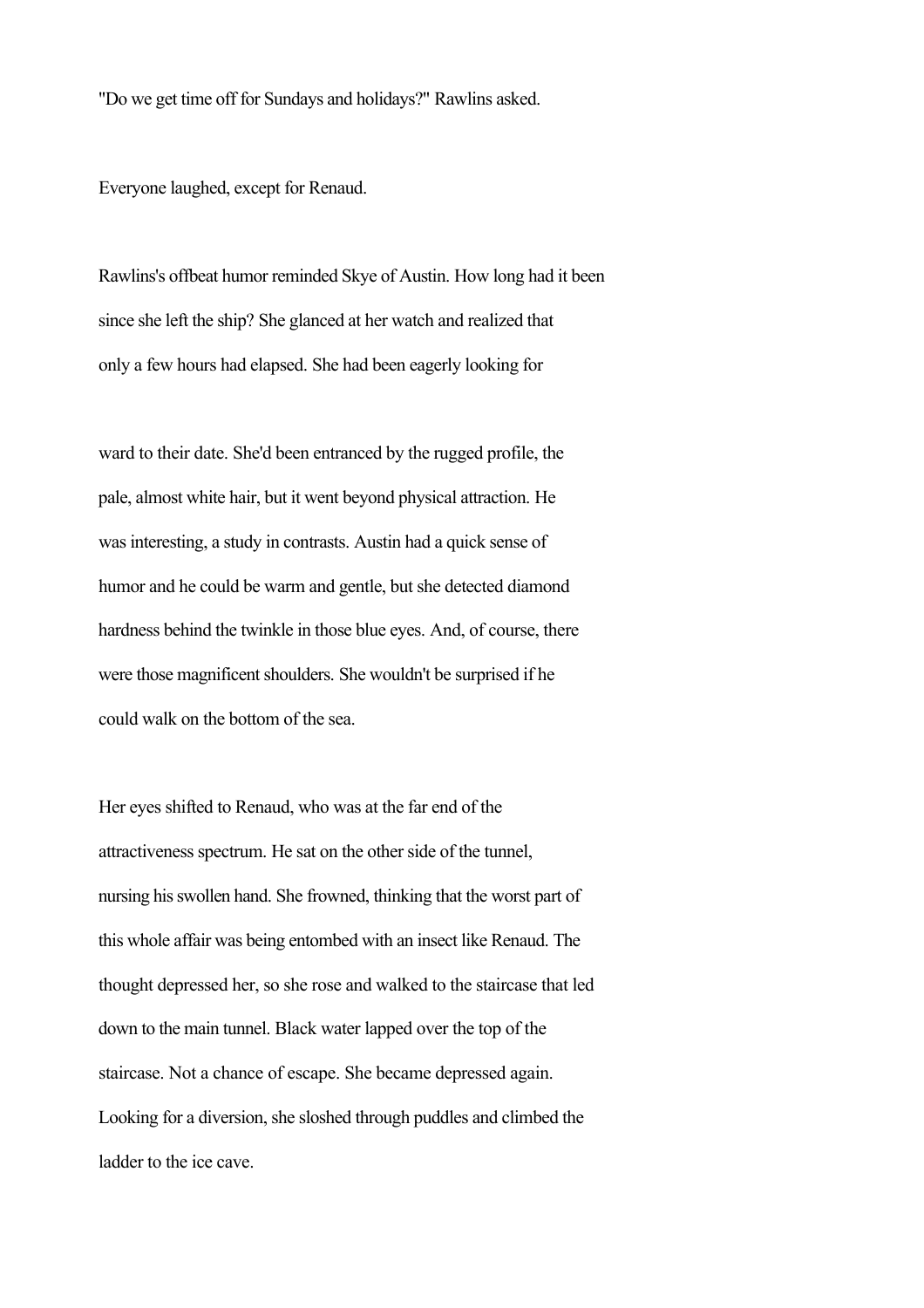The glacier was already starting to retake its lost territory. New ice had formed in jagged icicles where there was none before. The ice had thickened and the body was no longer visible in its tomb. The helmet was still in its container. She picked it up and held it under a light where she could see the etchings. They were intricate and finely executed. The work of a master. The design struck her as not being simply decorative. There was a rhythm to it, as if it were telling a story. The metal seemed to pulsate with a life of its own. She got a grip on her rampaging thoughts. Lack of air was making her imagine things. If only she had more time, she could figure it out. Damn that Renaud.

 She carried the helmet back into the tunnel. The walk in the thin air had exhausted her. She found a spot against the wall, propped the helmet beside her and sat down. The others had stopped talking. She could see their chests heaving as they sucked the anorexic air into

 their lungs. She found that she was doing the same, gulping like a fish out of water, but still not meeting the demands of her lungs. Her chin dropped, and she fell asleep.

 When she awoke, the lights had finally gone out. So, she said to herself, we will die in darkness after all. She tried to call out to the others, to wish them a farewell, but she didn't have the strength. She fell asleep again.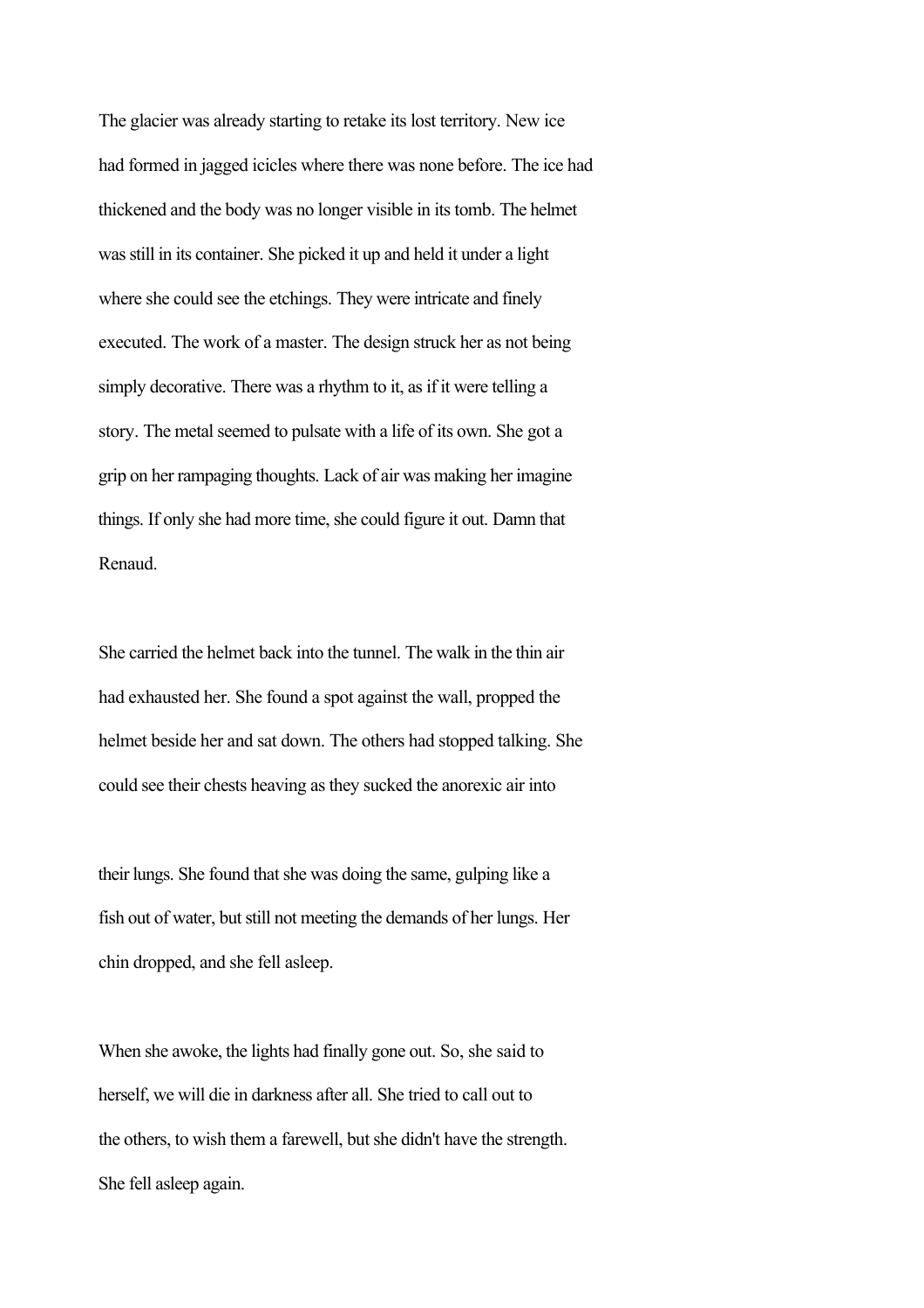AUSTIN STRAPPED THE last waterproof stuff bag onto the SEA mobile flat rear deck behind the bubble cockpit and stepped back to inspect the job. The vehicle looked more like a mechanical pack mule than a high-tech submersible, but the jerry-rigged arrangement would have to do. With no idea how many people were trapped under the glacier, he had rounded up every set of scuba equipment and backup gear he could find and simply hoped for the best.

 Austin gave an okay sign to Francois. The government observer had been standing by with a hand radio, acting as a combined liaison and translator between the ship and the helicopter. Frangois returned the gesture and spoke into the hand radio. The pilot of the French helicopter was waiting for the call.

 Within minutes, the helicopter was lifting off the beach. It flew out to the NUMA boat, where it hovered and dropped a cable down to the deck. Austin ducked his head against the blast from the spinning rotors, grabbed the hook at the end of the cable and attached it to a four-point harness system. He and the crew had already secured the trailer and submersible so the load could be lifted in one piece.

 He gave the pilot a thumbs-up. The cable went taut and the helicopter rose slightly and hung in space with its rotors madly slashing the air. Despite the ear-shattering racket, the submersible and trailer only lifted a few inches off the deck. The combined weight of the sub,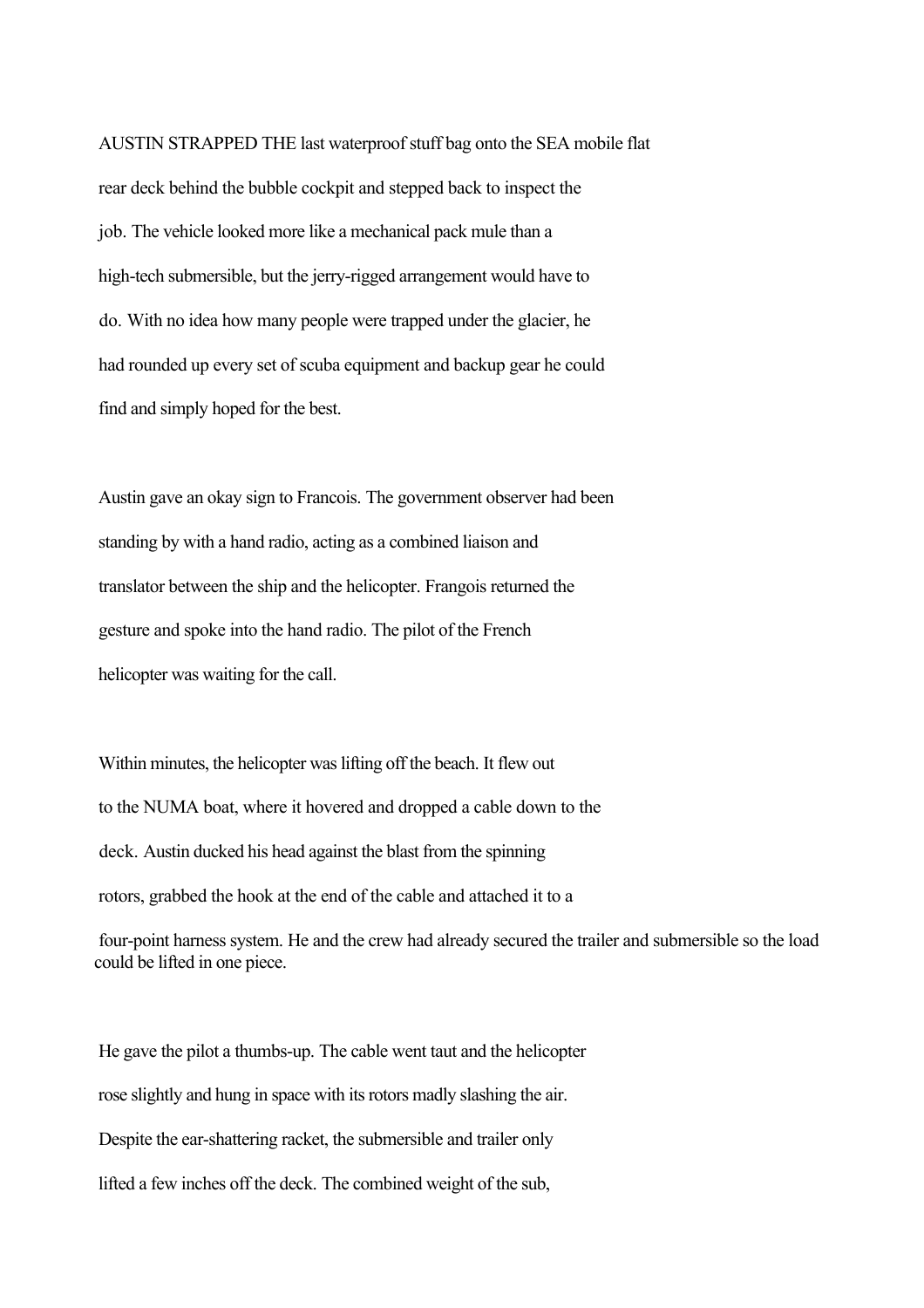trailer and cargo were beyond the aircraft's lifting capacity. Austin signaled the chopper to ease off. The line went slack and the load thumped back onto the deck.

 Austin pointed to the helicopter and shouted in Francois's ear. "Tell them to stay where they are until I figure this out." As Francois translated, Austin got on his own radio and called Zavala, whose helicopter had been circling high above the ship. "We've got a problem," Austin said.

 "So I see. Wish this chopper was a sky crane," he said, referring to the huge industrial helicopters that were designed to hoist big loads.

 "We may not need one." Austin laid out what he had in mind. Zavala laughed and said, "My life must have been very dull before I met you." "Well?"

 "Tricky," Zavala said. "Dangerous as hell. Audacious. But possible." Austin never doubted his partner's flying skills. Zavala had thousands of hours as a pilot in helicopters, small jet and turboprop aircraft. It was the vagaries, the unexpected that bothered him. A shift of the wind, human inattention or equipment failure could turn a carefully calculated risk into a disaster. In this case, the job could end with a mix-up in translation. He had to be sure the message was clear.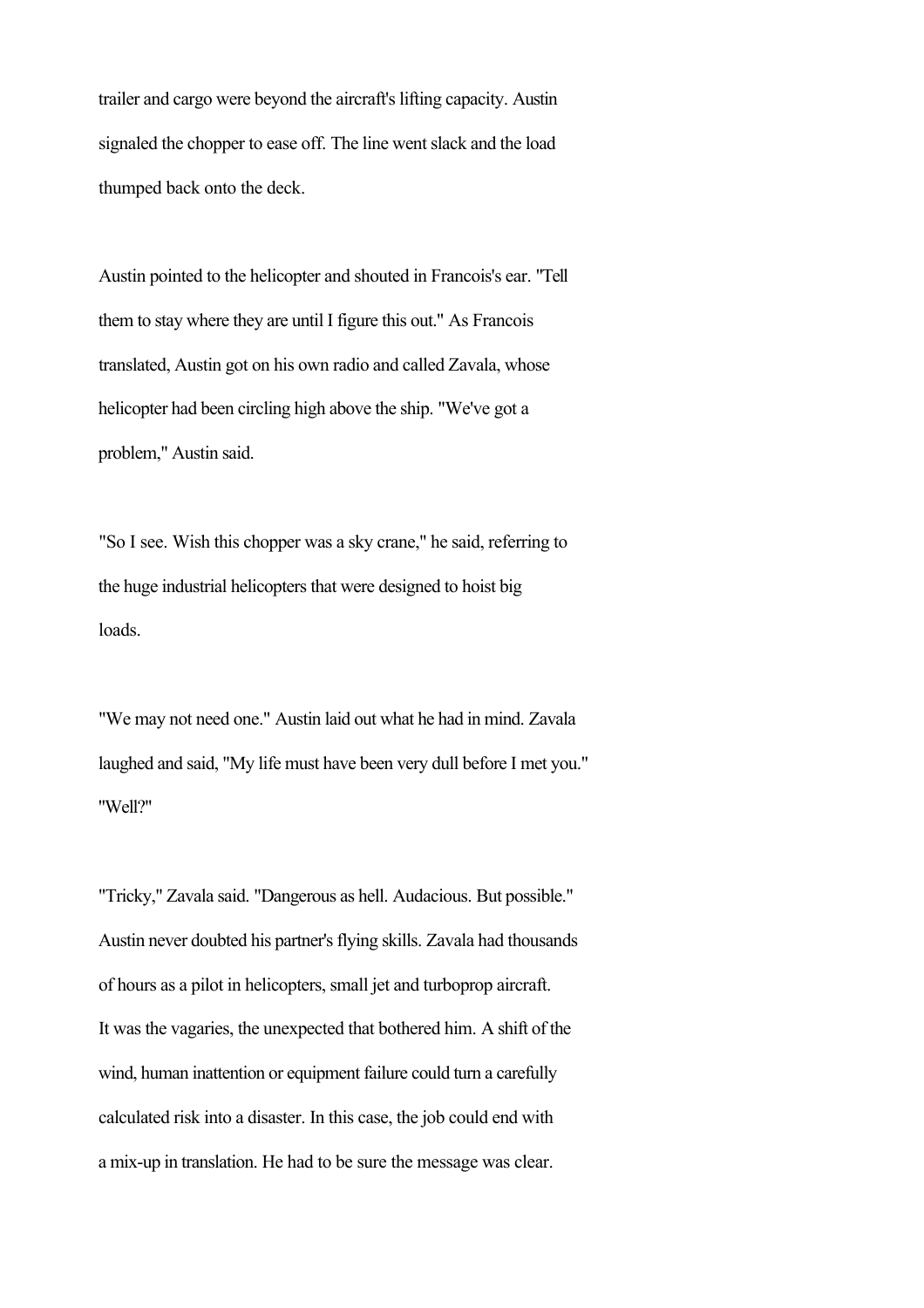He pulled Francois aside and told him what he wanted the French pilot to do. Then he made him repeat his instructions back to him. Francois nodded in understanding. He spoke into his radio and the

 French helicopter moved off to the side so that the lifting line was at an angle.

 Zavala's chopper darted in and dropped a line, which Austin quickly spliced onto the harness. He gave the choppers a visual check, making sure there was plenty of space between the two aircraft. They would be pulled together by the weight they were lifting and he didn't want the helicopters tangling rotors.

 Once more, Austin gave the signal to lift. The rotors churned away in earsplitting concert and this time the submersible and trailer seemed to leap skyward. A foot. Two feet. A yard. Two yards. The pilots were well aware of the fact that the helicopters were of unequal size and power, and adjusted for the difference with amazing skill.

 They rose in slow motion, the strange load swinging between them until they were a couple of hundred feet above the lake's surface, and then they flew toward land until they were lost against the dark rock of the mountains. Zavala kept up a running commentary over the radio. He had to break off a couple of times to correct his position.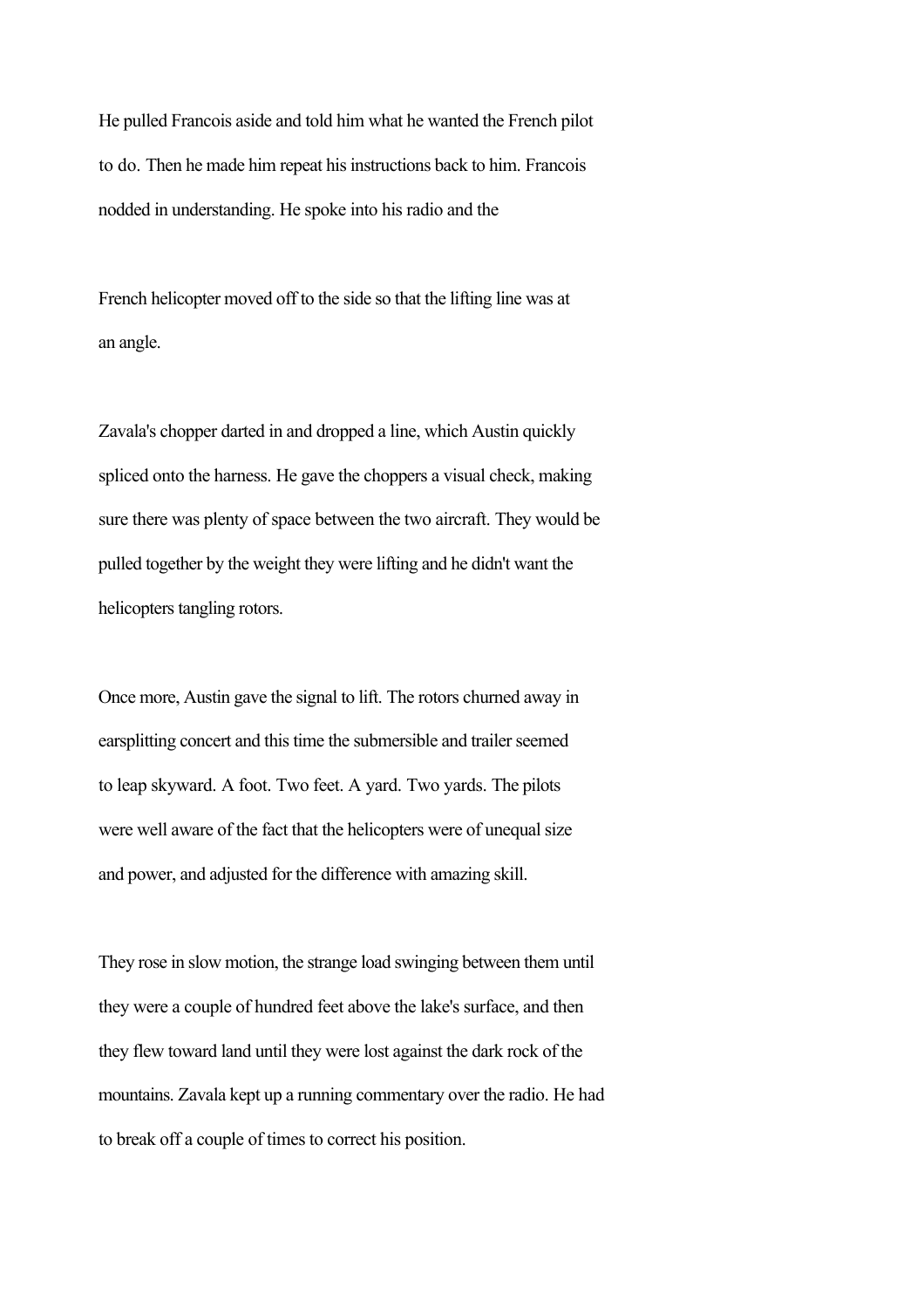Austin didn't breathe easily until he heard Zavala's laconic announcement: "The eagles have landed."

 Austin and several crewmen scrambled into a small boat and were on shore waiting when the helicopters came back, flying side by side, and landed on the beach. Austin climbed into Zavala's chopper and the French helicopter took on crew from the Mummichug.

 Minutes later, they dropped down for a landing near the bright yellow SEA mobile which was on its trailer in front of the tunnel entrance. Austin supervised the crew as they adjusted the sub's load. Then the trailer was backed into the sloping tunnel to the water's edge. Chocks were inserted behind the wheels, while Austin left the tunnel to confer with Lessard. At Austin's request, the plant supervisor had retrieved another blueprint from his trove. He spread it out on a flat rock.

"These are the internal aluminum supports I told you about. You'll

 encounter them a few hundred feet inside the tunnel. There are twelve sets laid three abreast, approximately ten yards between one set and the other."

 "The submersible is less than eight feet wide," Austin said. "I've figured out that I'll only have to cut one column in each set to squeeze through."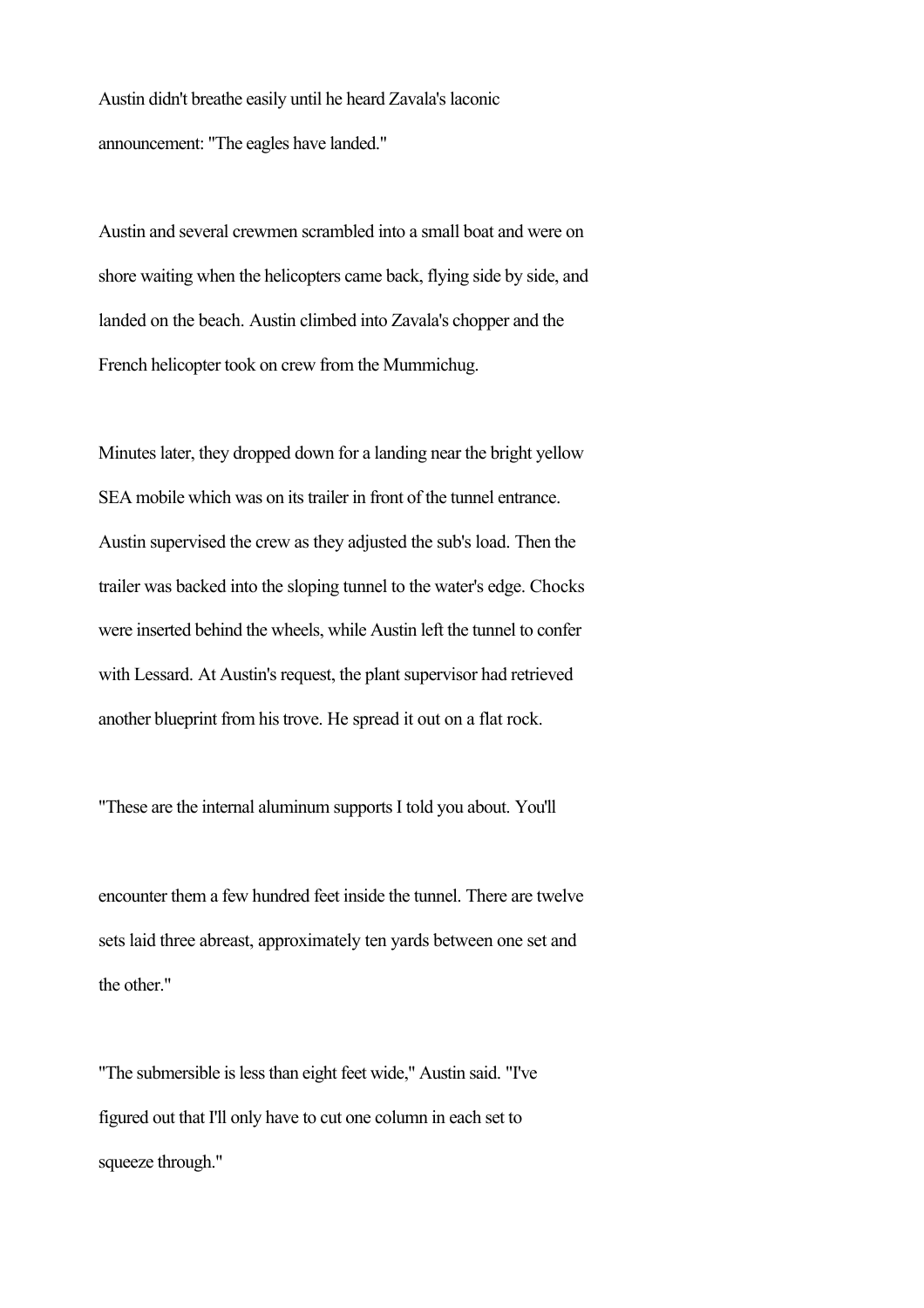"I suggest that you stagger your cuts. In other words, don't cut the same column position in every set. As you can see by this diagram,

 the ceiling is the thinnest here of any place within the tunnel. You've got hundreds of tons of ice and rock pressing down on the tunnel."

"I've figured that into the equation."

 Lessard's eyes bored into Austin's face. "I called Paris after you posed your plan and talked to a friend in the state power company. He said this end of the tunnel was built to move the lab trailers into place. It was discarded as prime access because as time went on there was danger of the roof collapsing. The columns were installed to keep the tunnel open as a ventilating air shaft. This is what worries me," he said, drawing his finger across the top of the tunnel drawn on the blueprint. "There's a large unstable pocket of water here. Because of the lateness of the season, it is even bigger than usual. If there is a weakness in the support system, the whole ceiling could come down."

"It's worth the risk," Austin said.

 "You've considered the possibility that you're risking your lives in vain, that the people are already dead."

Austin replied with a grim smile, "We won't know that until we take a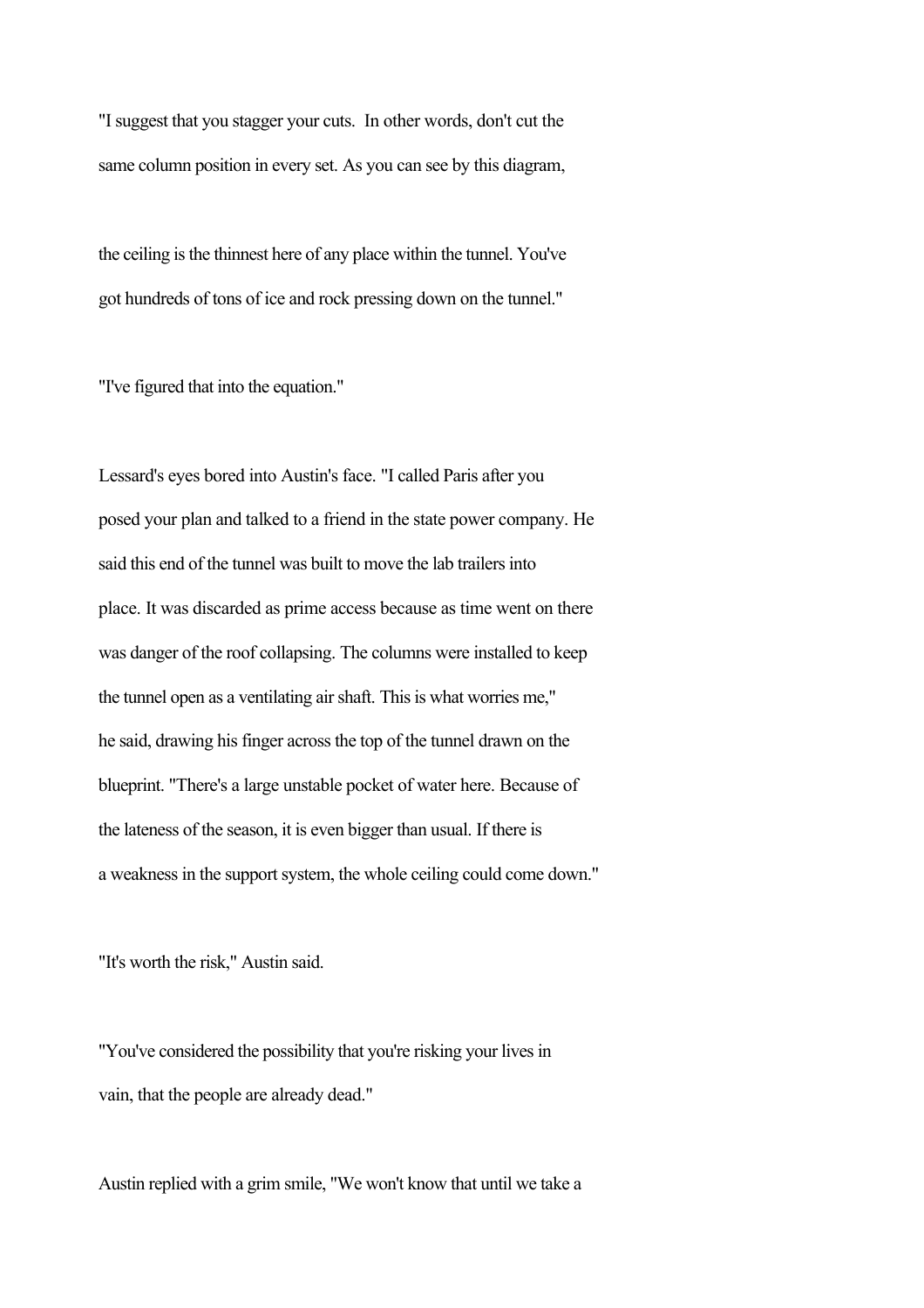Lessard regarded Austin with an expression of admiration. The American with the pale hair and arresting blue eyes was either insane or supremely confident in his abilities. "You must like this woman very much."

 "I only met her a few days ago, but we have a dinner date in Paris and I intend to keep it."

 Lessard replied with a shrug. Gallantry was something a Frenchman could appreciate. "The first few weeks are the time of maximum attraction between a man and a woman, before they know each other well. Well, bonne chance, mon ami. I see your friend wants your attention."

 Austin thanked Lessard for his advice and went over to where Zavala was standing in front of the tunnel entrance.

 "I've gone over the sub's control system. Pretty simple stuff," Zavala said.

 "I knew you wouldn't have a problem." Austin took a last glance around. "Time to vamoose, amigo."

Zavala gave him a sour look. "You've been watching too many reruns of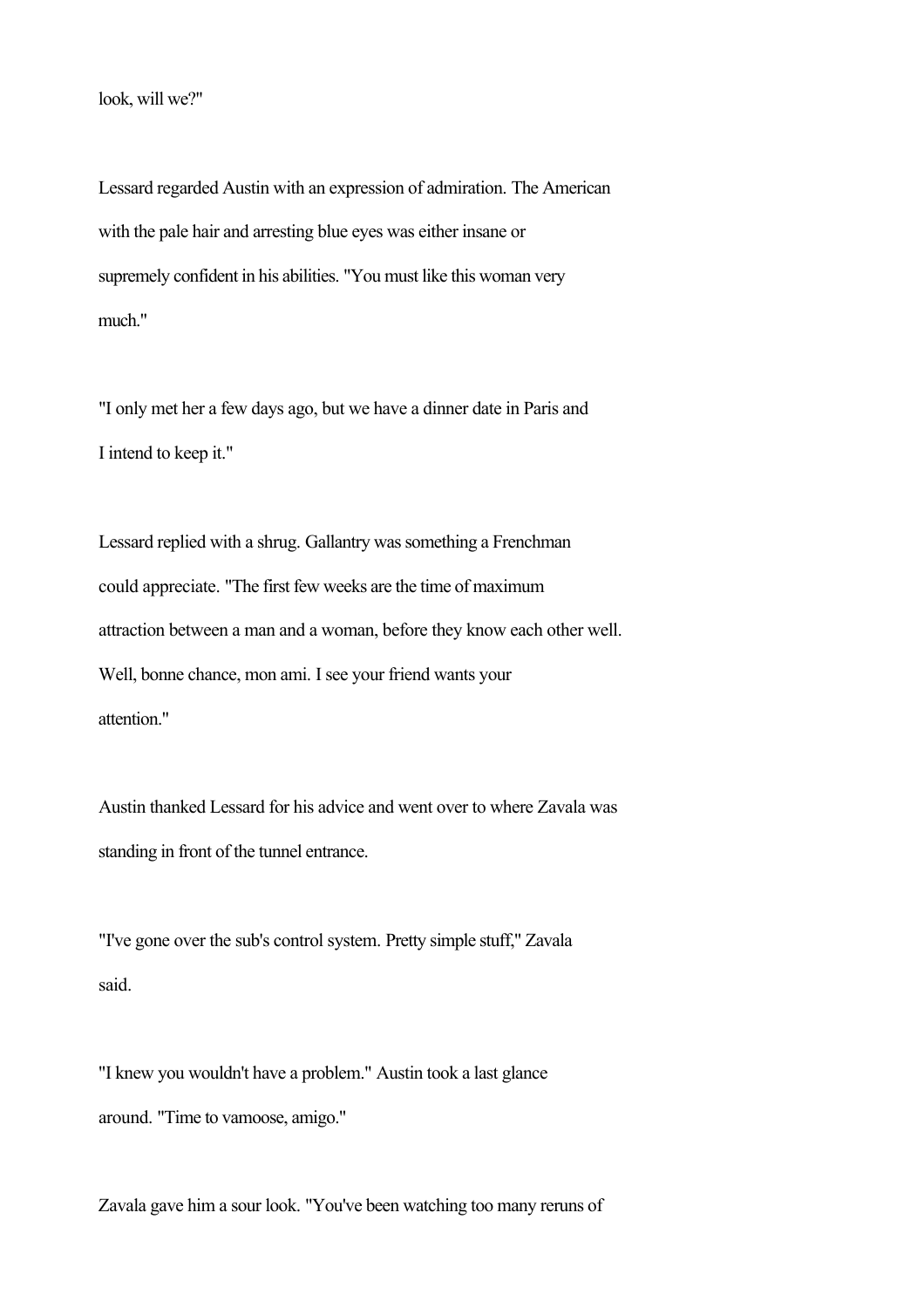the Cisco Kid."

 Austin pulled on an insulated one-piece dry suit. Looking like a big Day-Glo Gumby, he led the way into the tunnel<sup> $\land$ </sup> and slipped a helmet containing an underwater acoustic transceiver onto his head. Zavala helped him on with his air tank and weight belt, and then gave him a hand climbing onto the back of the submersible.

 He sat behind the bubble using the waterproof stuff bags as a seat and pulled on his fins. A crewman handed up a lightweight underwater cutting torch and oxygen tank, which Austin secured to the deck with bungee cords. Zavala got into the cabin and gave Austin the high sign.

"Ready to roll?" Austin said, testing his headset.

"Sure, but I feel like the bubble boy."

"You can trade places with me anytime you'd like, Bubble Boy."

 Zavala chuckled. "Thanks, but I'll pass on the generous offer. You look natural riding shotgun, Tex."

Austin rapped on the bubble. He was ready.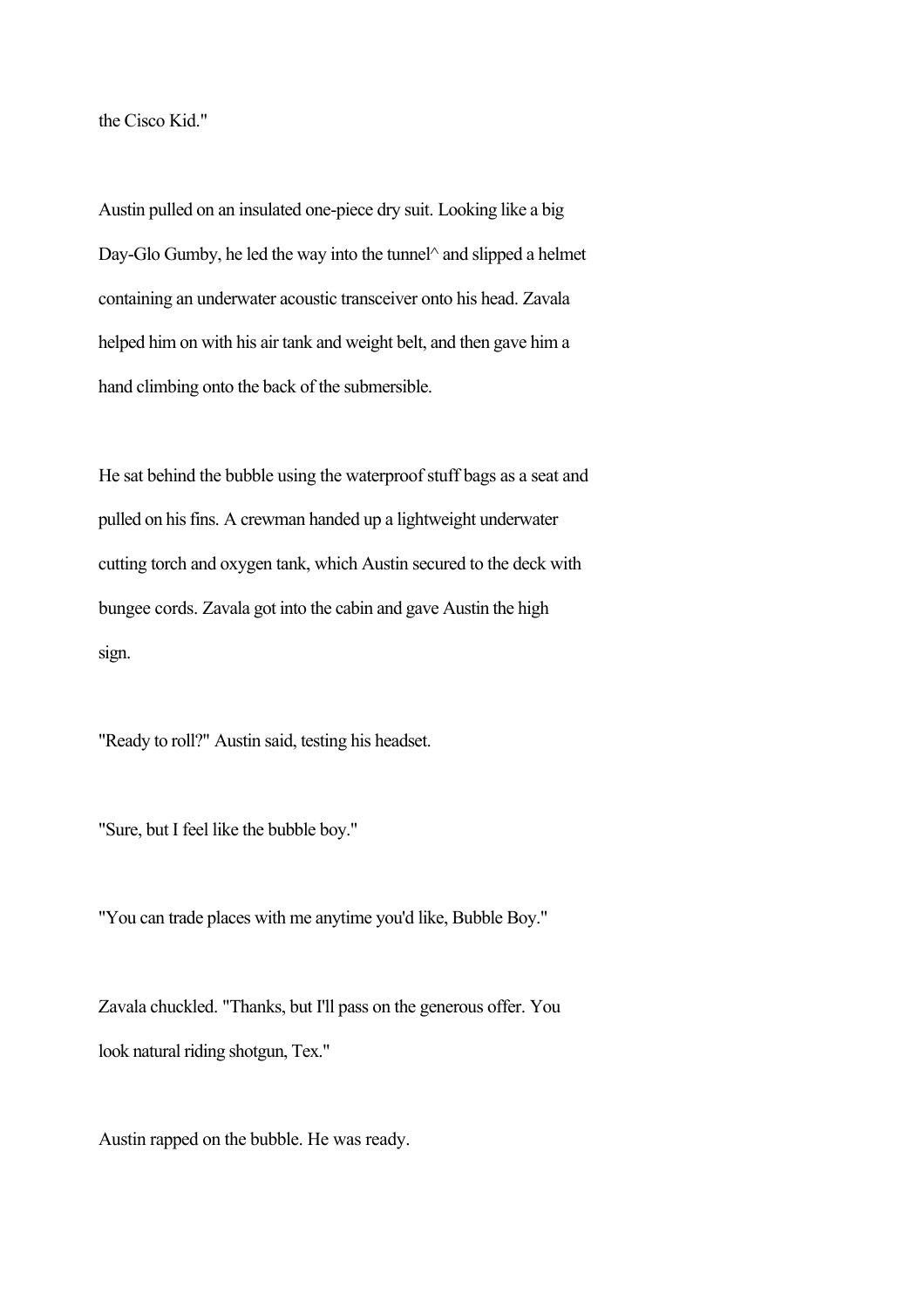The launch crew lifted the trailer hitch and slowly let the trailer roll into the water, keeping its speed under control with a pair of launching lines, until the wheels were submerged. As soon as the vehicle started to float, the crew jerked on the pull lines and pushed the vehicle at the same time. The SEA mobile floated free of the trailer and the motors came alive.

 Zavala used the lateral thrusters on the tail section to put the SEA mobile into a 360-degree turn, facing the vehicle into the tunnel. He moved the vehicle forward until the water was deep enough to submerge. Using a light touch on the vertical thruster, he pushed the sub down until the hull was under water. The tail thrusters whirred again, the submersible moved forward, going deeper, and the water washed over Austin and the bubble.

 The quartet of halogen lights in the front of the vehicle played off the orange walls and ceiling, and the reflected light gave the water a brownish cast.

Zavala's metallic voice came over Austin's earphones.

"This is like diving into a bucket of chocolate mole sauce."

 "I'll remember that the next time I eat in a Mexican restaurant. I was thinking about something more poetic and Dante-ish, like a descent into Hades."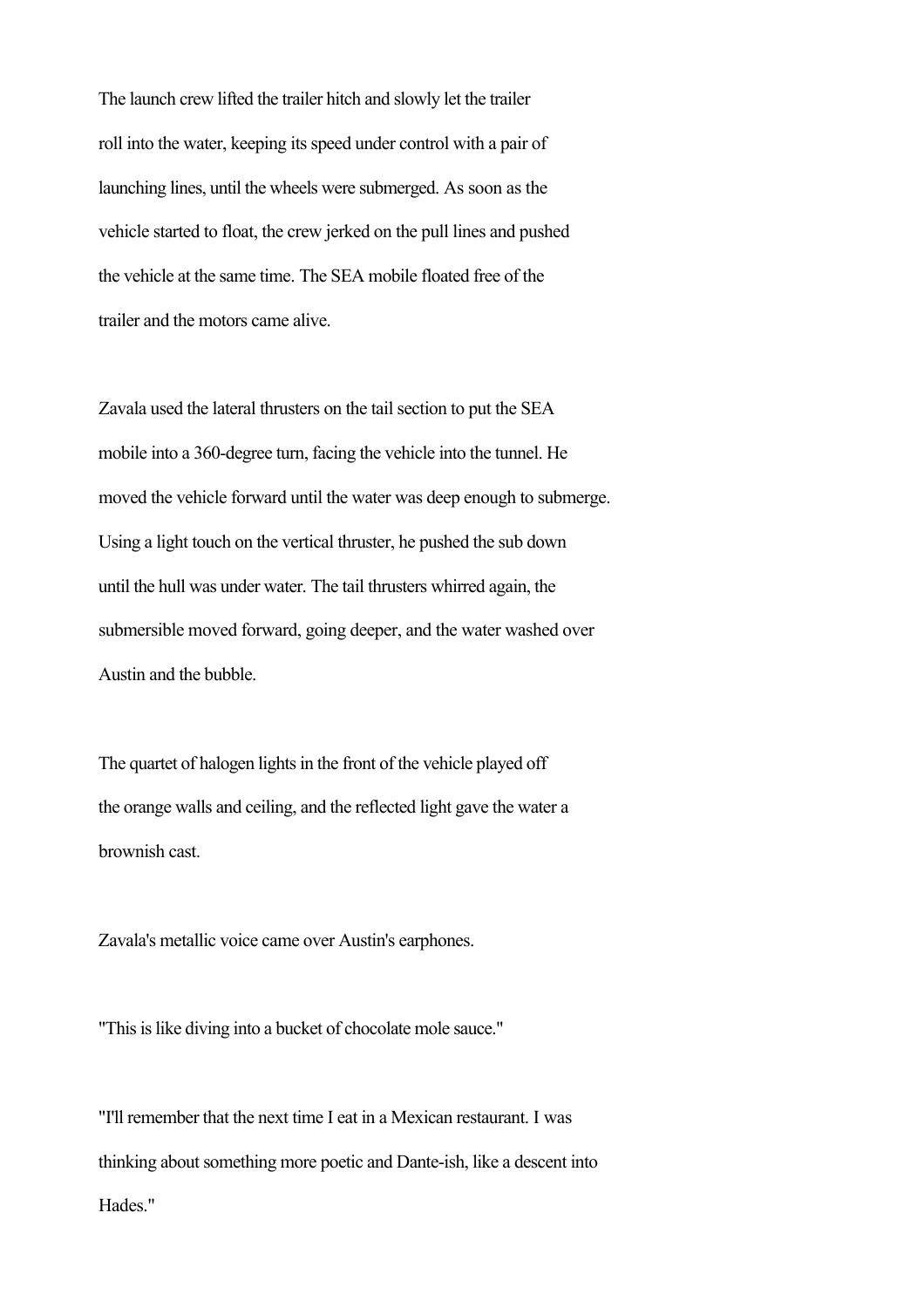"At least Hades is warm and dry. How far are the first support columns?"

 Austin stared into the murk beyond the reach of the lights and thought he saw a dull glint of metal. He stood up and leaned against the bubble, holding onto the D-shaped protective bars that flanked the cabin.

"I think they're coming up now."

 Zavala slowed the submersible to a stop a few yards from the first set of aluminum columns, each about six inches across, that barred the way. Carrying the torch and tank, Austin swam to the base of the middle column. He ignited the torch and the sharp blue flame

 quickly cut through the metal close to the base. At the top of the column he made another cut, and then he yelled "Timber!" and pushed the middle section out. He motioned for Zavala to follow, directing him through the gap with hand signals, like an airport worker guiding a plane to its gate. Then he went on to the next set of columns.

 As he swam, he cast a wary glance above his head and tried not to think of the thousands of gallons of water and tons of ice pressing down on the thin rock ceiling. Heeding Lessard's advice, he cut the right-hand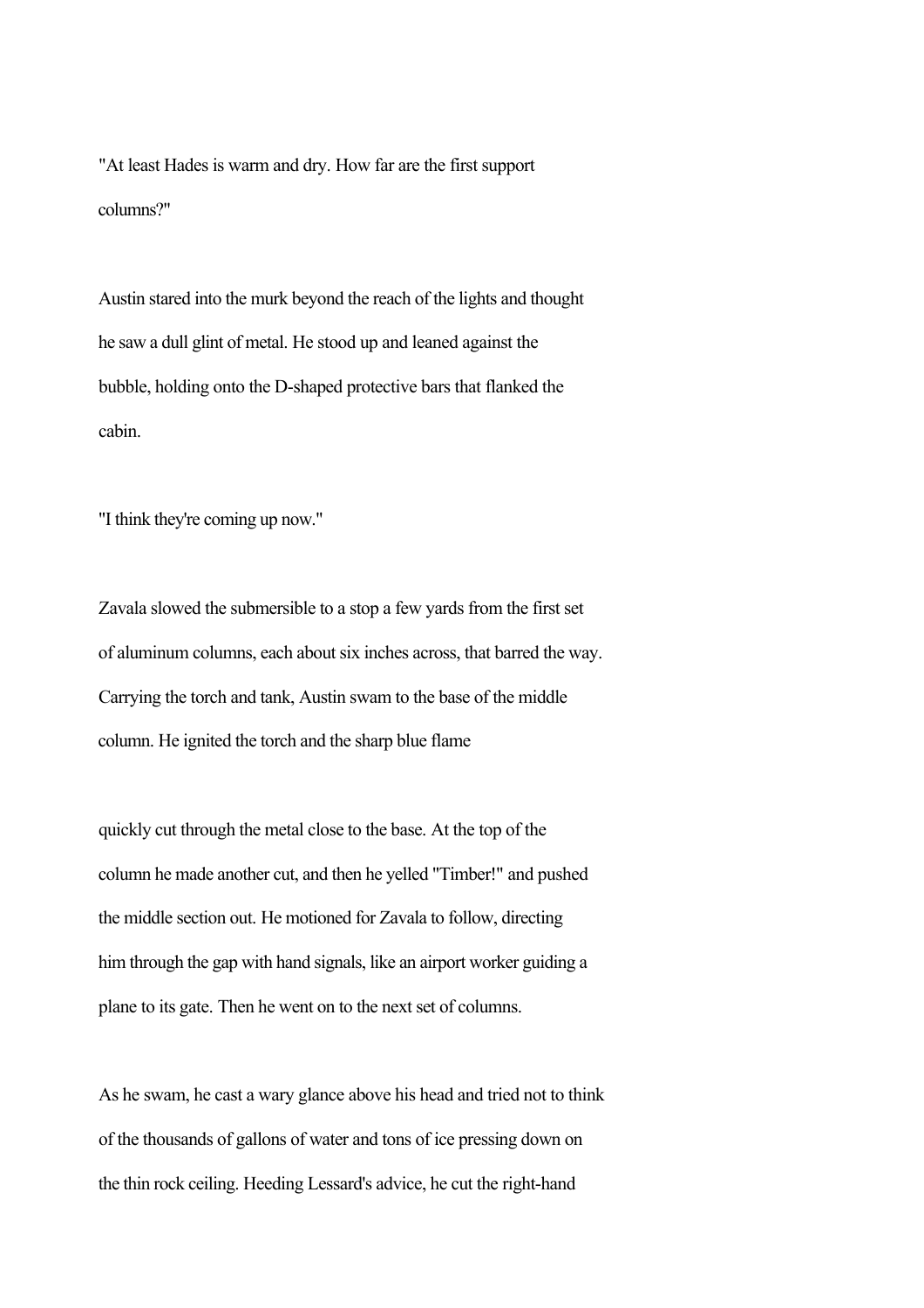column on the second set. Again Zavala moved the vehicle through. Austin cut a middle column, then a left-hand one on the next set. Then he started the process over again.

 The work went smoothly. Before long, twelve columns lay on the tunnel floor. Austin resumed his seat on the back of the submersible and told Zavala to go at the vehicle's top speed of 2.5 knots. Although they were moving at a brisk walk, the darkness and the closeness of the walls combined made it seem to Austin as if he were on Neptune's chariot flying down to the Abyss..

 With nothing to do but hold on, he extended his thoughts to the difficult task ahead. Lessard's words echoed in his ears. The Frenchman was right about maximum attraction. He might also be right about everyone in the tunnel being dead.

 It had been easier being optimistic while he was in daylight. But as they plunged deeper into the stygian darkness, he knew that the rescue attempt could be in vain. He had to admit that there was little chance that anyone could remain alive for long in this dreadful place. Reluctantly, he steeled himself for the worst.

 IN HER DREAM, Skye was having dinner with Austin in a Parisian bistro near the Eiffel Tower and he was saying, "Wake up," and she was answering with no little irritation, "I'm not asleep."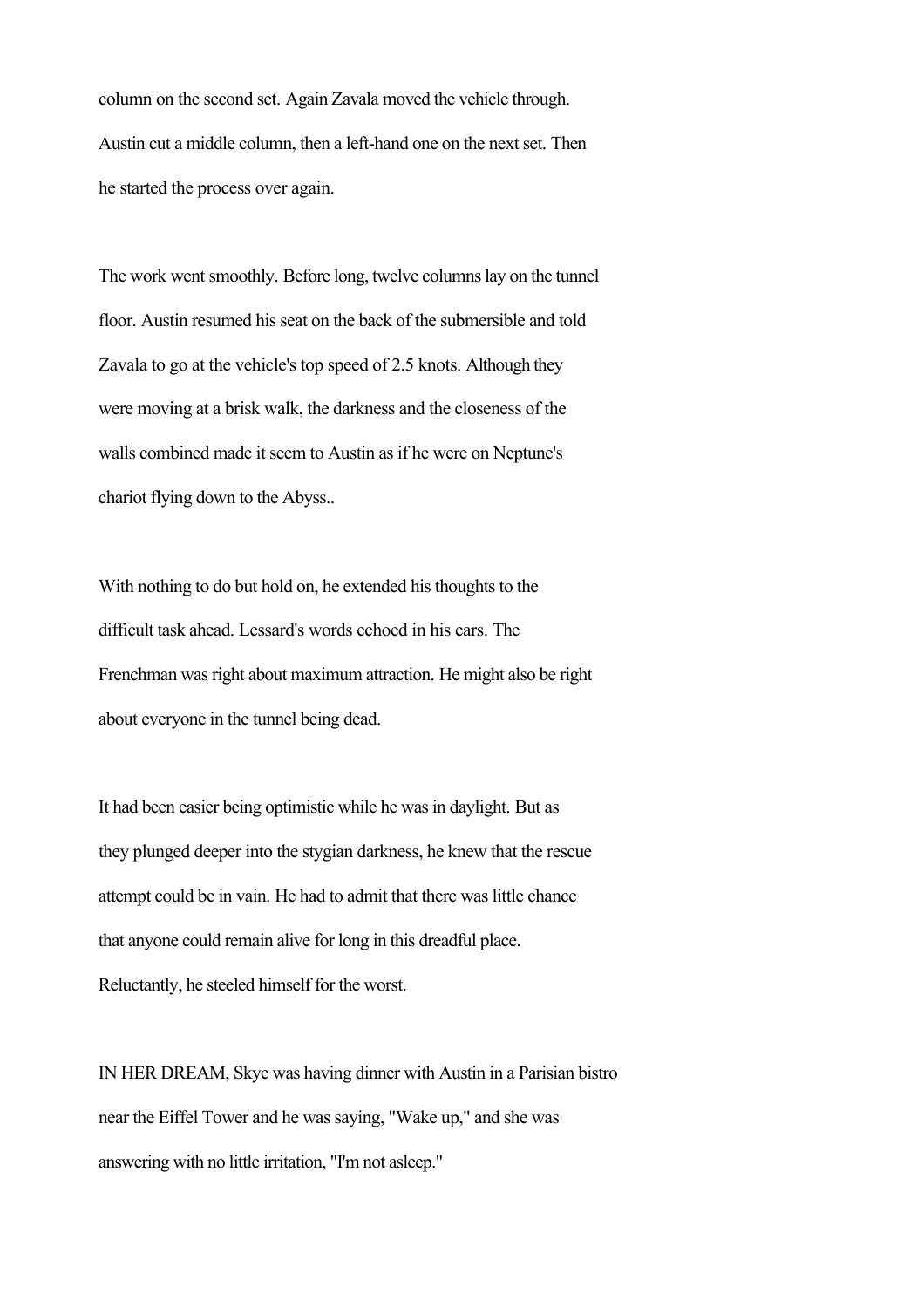Wake up, Skye.

Austin again. Irritating man.

 Then Austin was reaching across the table, past the wine and pate, gently slapping her cheek, and she was getting angrier. She opened her mouth. "Stop!"

"That's better," Austin said.

 Her eyelids popped open like a pair of broken window shades and she turned her face away from the blinding light. The light shifted and she saw Austin's face. He looked worried. He gently squeezed her cheeks until she opened her mouth, then she felt the hard plastic mouthpiece of a scuba regulator between her teeth.

 Air flowed into her lungs, reviving her, and she saw that Austin was kneeling by her side. He was wearing an orange dry suit and some strange sort of headgear. He took her hand and gently wrapped her fingers around the small air tank that fed the regulator.

He removed the regulator from his own mouth.

"Can you stay awake for a minute?" he said.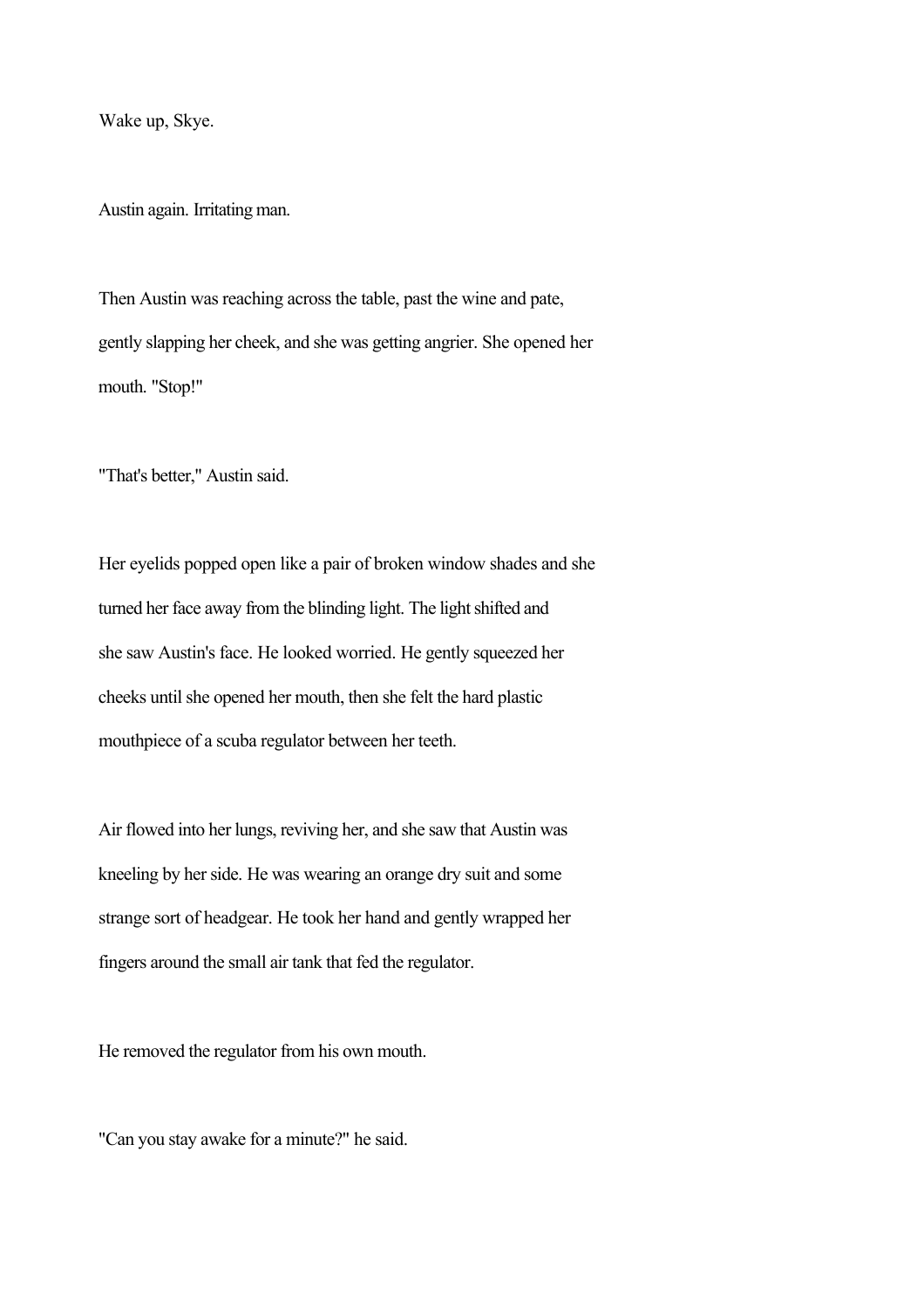She nodded.

"Don't go away. I'll be right back."

 Then he stood and walked toward the staircase. In the brief instant before he descended into the water with his electric torch, she saw the others who'd been trapped with her, all looking like derelicts sleeping off a cheap wine hinge in an alley.

 Moments later, the water in the stairway emitted an eerie glow and Austin reappeared holding a line slung over one shoulder. He dug his feet in and hauled on the line like a Volga boatman. The floor was treacherous underfoot and he slipped to his knee, but he was up immediately. A plastic bag that was attached to the line came out of the water and slid across the floor like a big fish. More bags followed.

 Austin quickly unzipped the bags and handed out the air tanks that they contained. He had to shake a few people into a groggy consciousness, but when they got their first breath. of air, they revived quickly. As they greedily sucked down the life-giving air, the metallic sound of the regulator valves was loud in the confined space.

 Skye spit out the mouthpiece. "What are you doing here?" she said, like a society doyenne addressing a party crasher.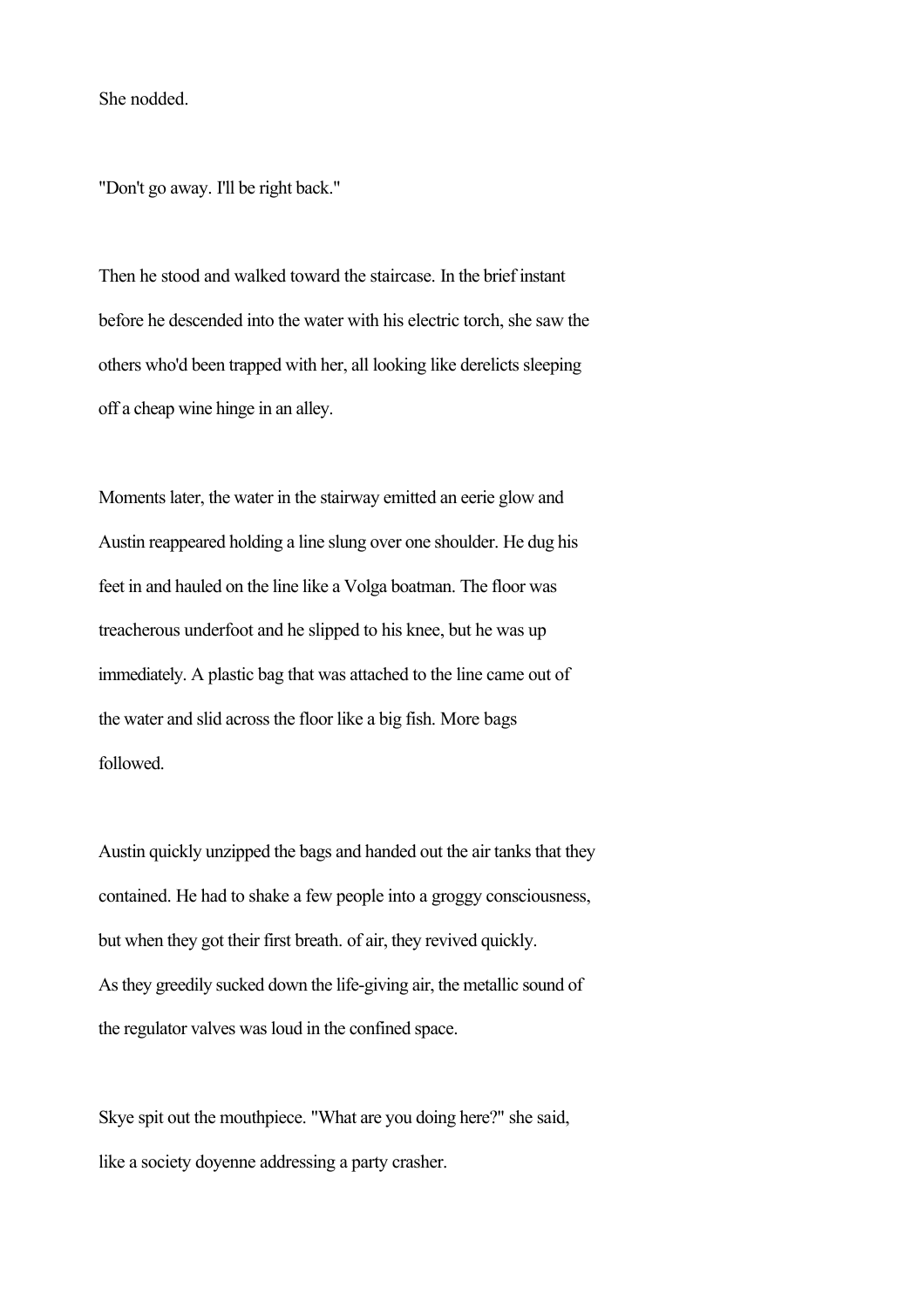He hoisted Skye gently to her feet and kissed her on the forehead. "Never let it be said that Kurt Austin let a little hell or high water stand in the way of our dinner date." "Dinner! But "

 Austin tucked the regulator back between Skye's lips. "No time for talking."

 Then he was opening the other bags and pulling out dry suits. Rawlins and Thurston were both certified divers, as it turned out, and they helped the others get into their suits and scuba gear. Before long, the survivors were suited up. Not exactly a SEAL team, Austin thought, but with a lot of luck they might make it.

"Ready to go home?" he asked.

 The muted chorus that echoed in the cave was incomprehensible but enthusiastic.

"Okay," he said. "Follow me."

 Austin led the pitiful-looking cave dwellers down the staircase and into the flooded tunnel. More than one eyebrow was raised at the strange vision of Zavala waving at them from inside his glowing bubble.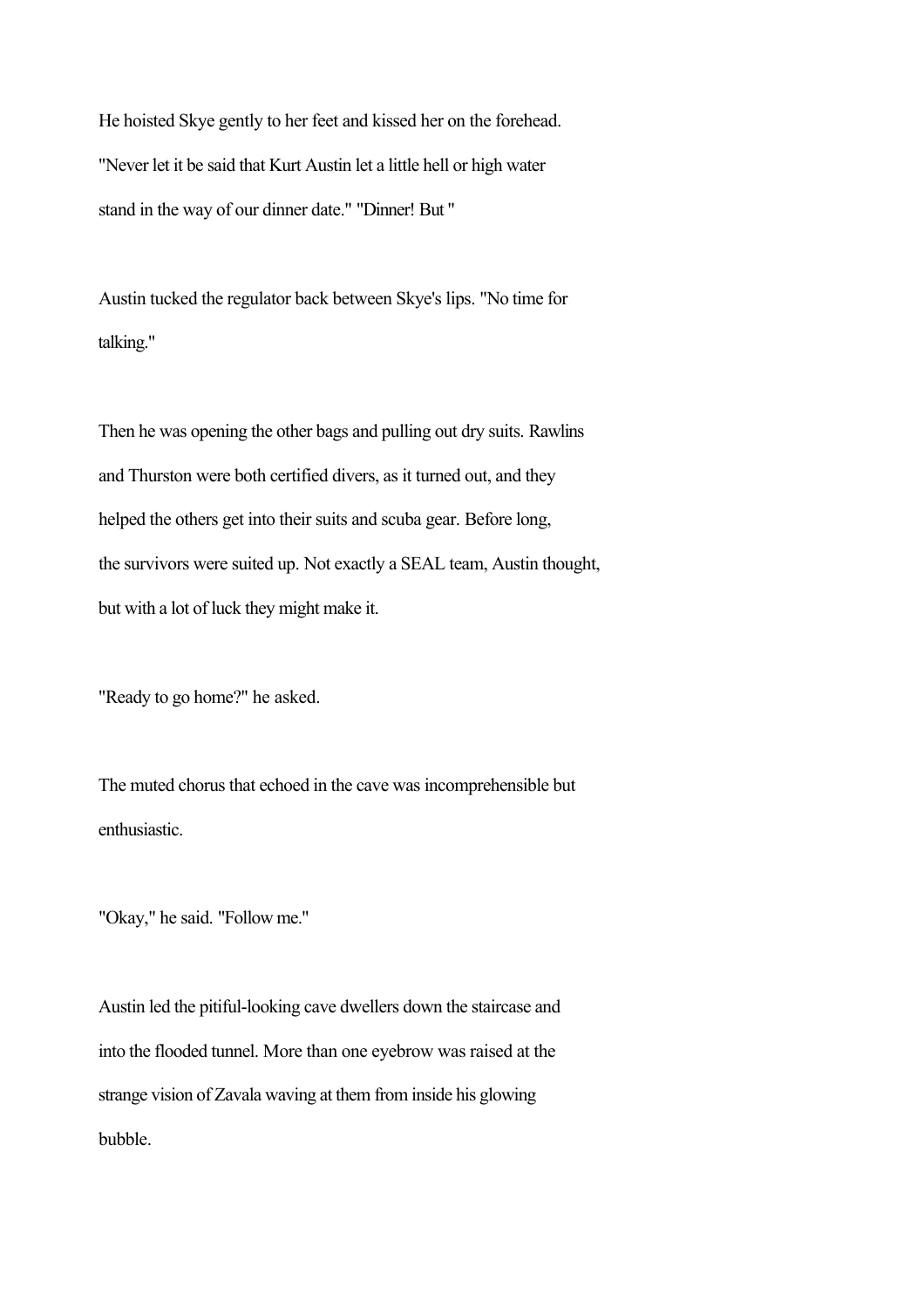Austin had foreseen that his passengers would need something to hold on to during their ride. Before he and the Mummichugs crew had piled the dive gear bags onto the sub, they had stretched fishing net over the SEA mobile deck. With vigorous use of hand signals, pushes and prods, Austin arranged the cave survivors facedown on the deck in rows of three like sardines in a can.

 He put Renaud, with his bad hand, in the first row, right behind the bubble, between the reporters. Skye was in the middle row between Rawlins and Thurston, who were the most experienced in the water. He would be behind her in the third row between LeBlanc, who seemed strong as a bull, and Rossi, the young research assistant. As insurance, Austin ran lines over the backs of his passengers as if he were securing any bulky cargo. The submersible was practically invisible under the tightly packed bodies, but the arrangement was the best he could think of with the limited space available. Austin swam to the rear, where he put himself behind Skye. He would have to move freely from his perch later, so he left himself unfettered.

 "All our ducks are lined up in a row," he said over the communicator. "Tight quarters back here, so I'd advise against picking up hitchhikers."

 With a whirr of electric motors, the SEA mobile inched forward at a crawl, then sped up to a walk. Austin knew the survivors must be weary beyond words. Although he had cautioned the group to be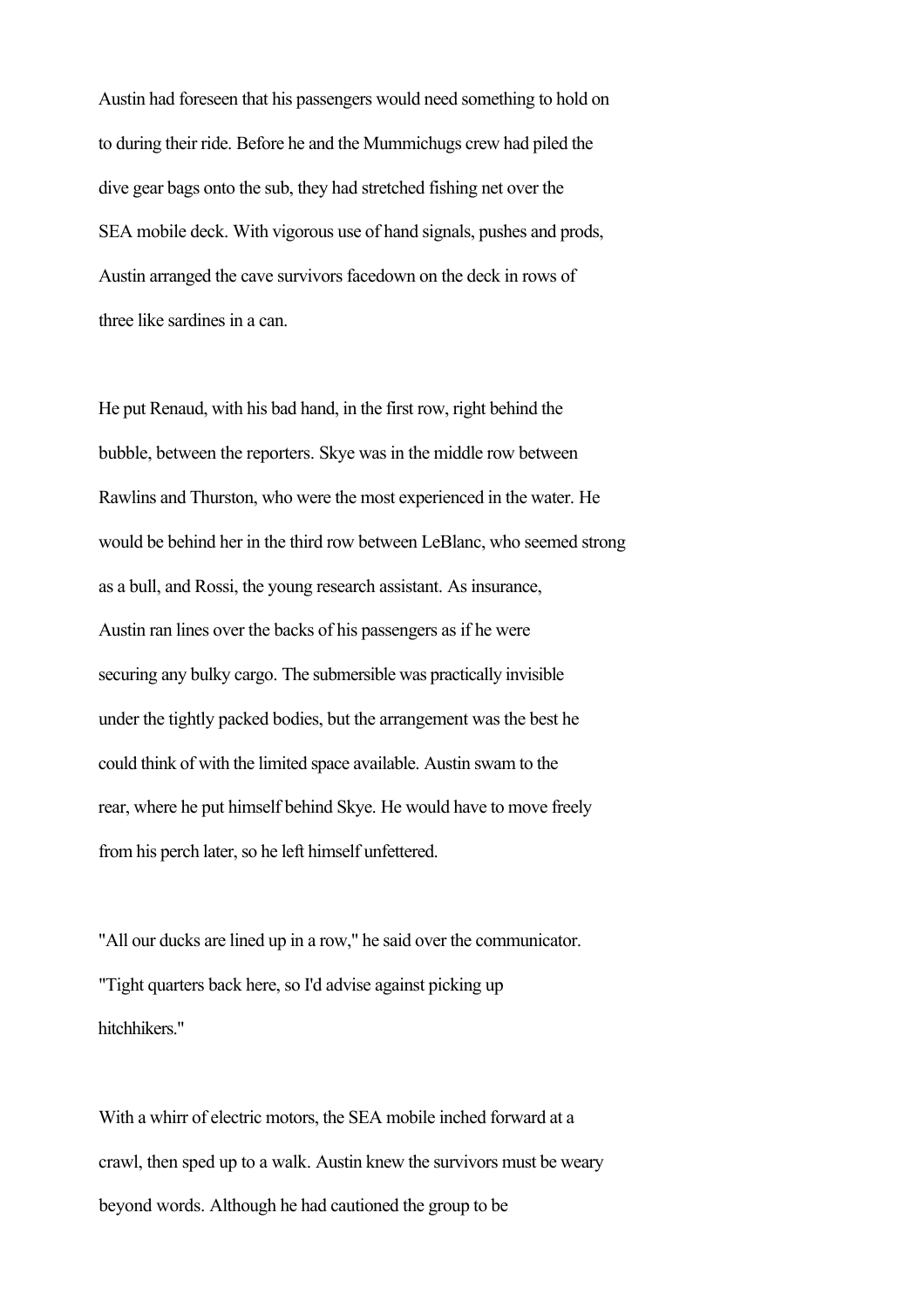patient, the vehicle's slow pace was maddening and he was having trouble abiding by his own advice.

 At least he could talk to Zavala. The others were alone with their thoughts. The submersible plowed through the tunnel as if it were being pulled by a team of turtles. At times, the submersible seemed to be standing still and the tunnel walls were moving past them. The only sounds were the monotonous hum of the motor and the burble of escaping air bubbles. He almost yelled for joy when Zavala announced, "Kurt, I can see the columns dead ahead."

 Austin lifted his head. "Stop before you get to them. I'll bird-dog you through the slalom course."

 The SEA mobile coasted to a halt. Austin detached himself from the deck and rose above the bubble. The first set of supports gleamed about thirty feet ahead. With easy, rhythmic kicks of his fins, Austin swam toward the supports and passed through the gap he had cut in the columns. Then he spun around and waved Zavala through like a traffic cop, directing him to the right or left as needed.

 The submersible eased slowly through the opening. Zavala veered from his straight course to steer through the next opening and that's when he got into trouble. The overburdened submersible responded sluggishly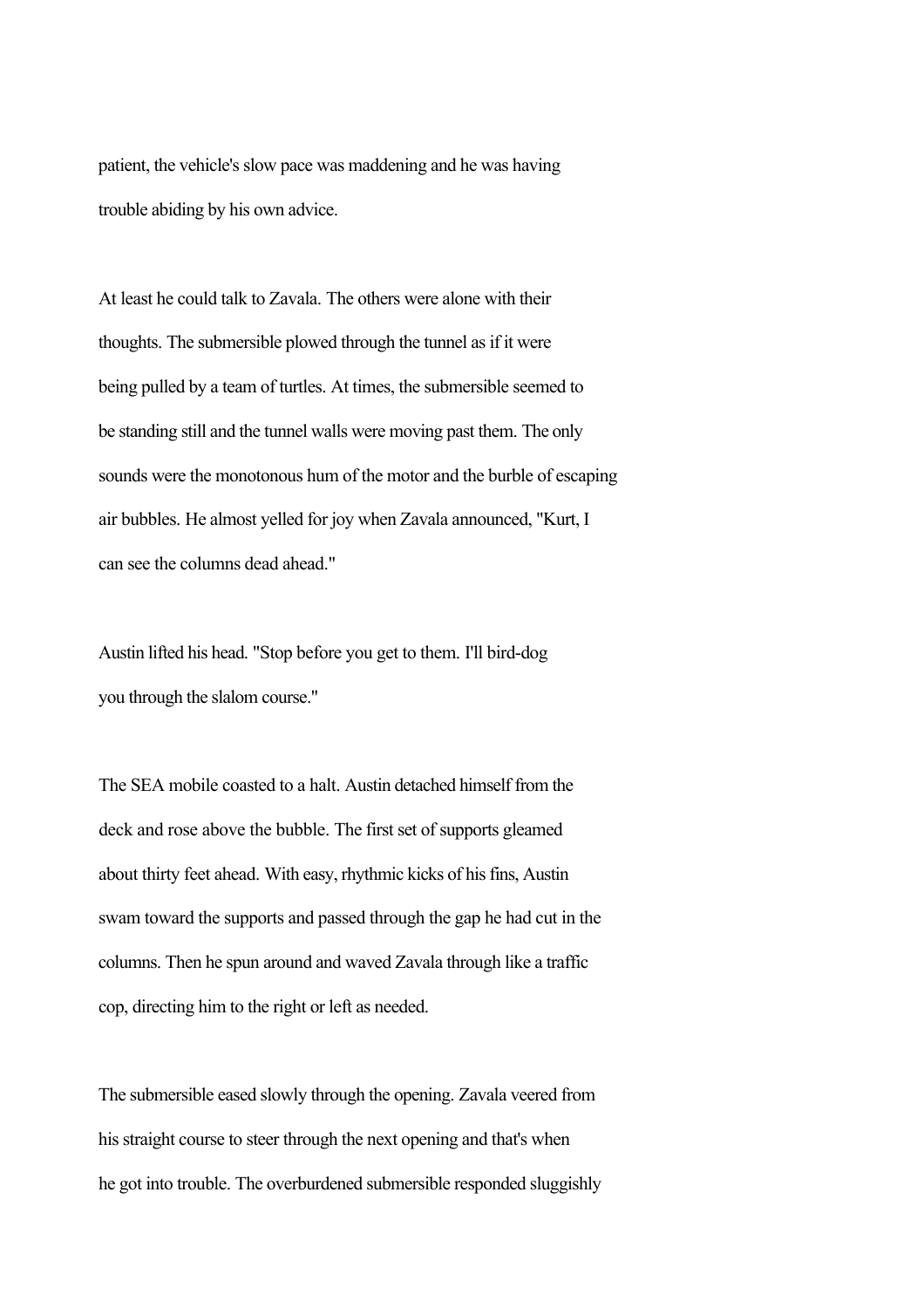and skidded into a slide. Using a steady hand on the thruster controls, he arrested the sideways momentum and headed the submersible toward the opening. But as the vehicle passed through the breach, he tried to compensate and the sub clipped a column and began to fishtail.

 Austin swam off to one side and plastered himself against a tunnel wall until Zavala prudently brought the SEA mobile to a stop. Austin swam up to the cabin.

 "You really have to do something about your driving, old pal." "Sorry," Zavala said. "With all the weight in the back, this thing handles like a bumper boat."

"Try to remember that you're not behind the wheel of your Corvette."

Zavala smiled. "I wish I were."

 Austin inspected the passengers, saw that they were holding up, and swam ahead to the next set of columns. He held his breath as the vehicle and its load eased through without incident. Zavala was getting the hang of controlling the sub and they successfully navigated several more sets of columns. Austin kept a count in his head. Only three more sets of pillars to go.

As he approached the next set of columns he noticed something was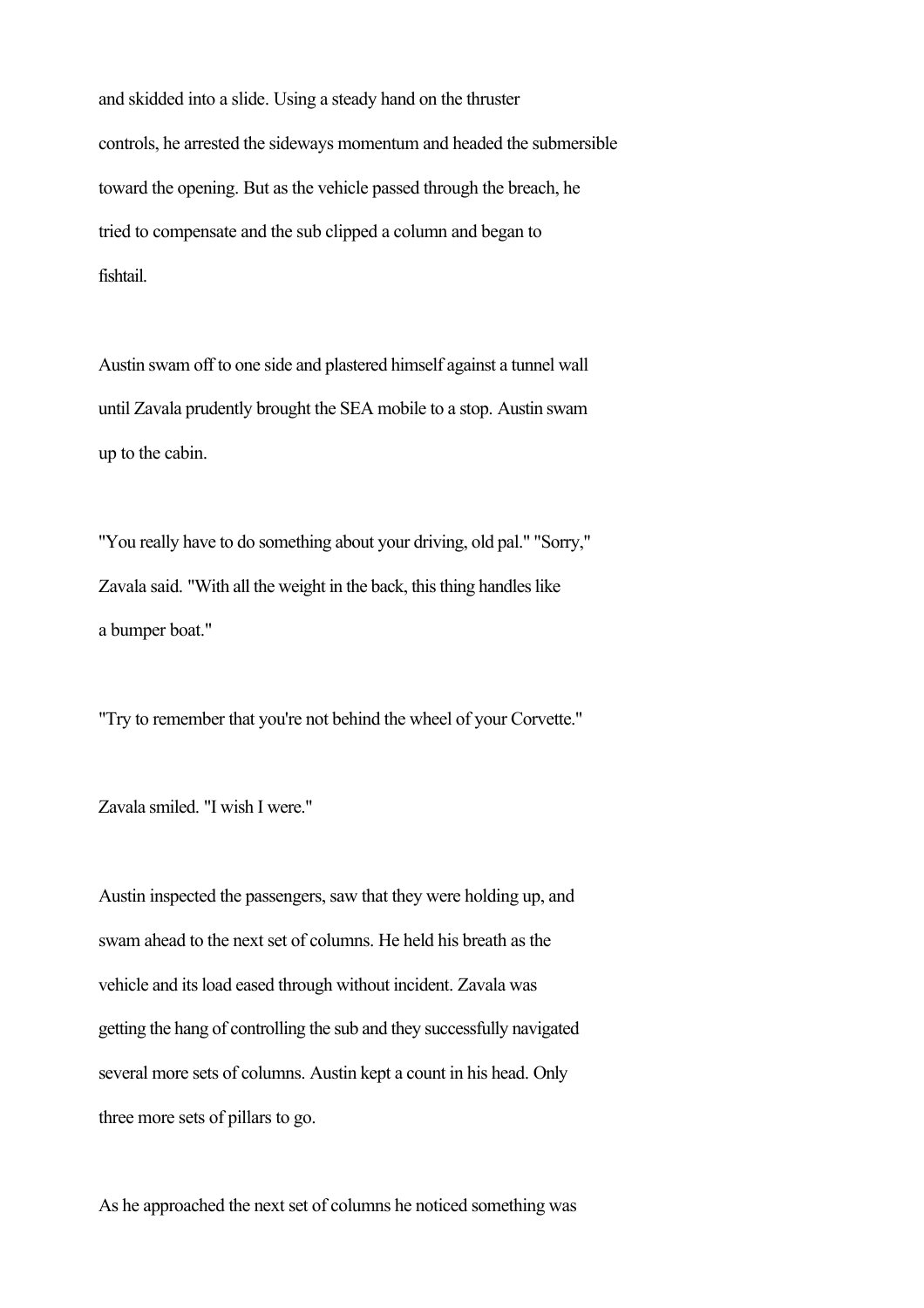off-kilter. He squinted through his mask and was not reassured by what he saw. He had cut the middle column out and now the supports on either side of the opening looked like a pair of bowed legs. A quick movement caught his eye and he glanced upward. Bubbles were streaming through a narrow fissure in the ceiling.

 Austin didn't have to be a structural engineer to figure out what was happening. The ceiling weight was too much for the remaining supports to bear. They could collapse any second, entombing the submersible and its passengers in the tunnel forever.

 "Joe, we've got a problem ahead," Austin said, doing his best to keep his voice calm.

 "I see what you mean," Zavala replied, leaning forward to peer through the bubble. "Those columns look like a cowboy's legs. Any advice on how we navigate this mousetrap?"

 "The same way porcupines make love. Carefully. Make sure you walk in my footprints."

 Austin swam toward the bowed supports and easily passed through with space on either side. He turned and shielded his eyes against the sub's bright halogen lights, then waved Zavala ahead. Zavala successfully maneuvered the vehicle through the opening without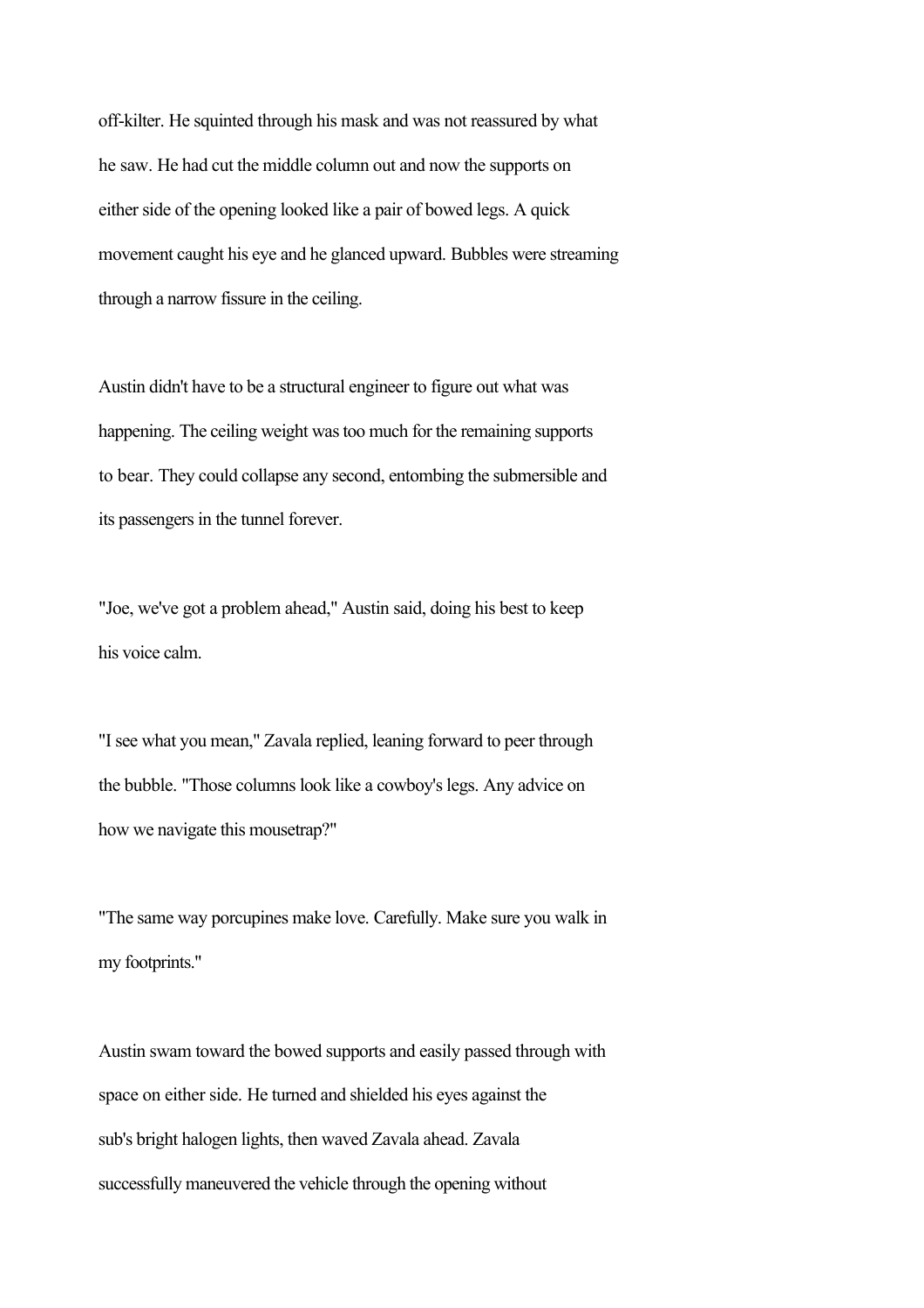touching either column. But he ran into trouble from an unexpected quarter. Part of the net trailing off the rear end of the submersible snagged on the stub of the column Austin had cut. Zavala felt the tug and instinctively applied power without thinking. It was the worst possible thing he could have done. The vehicle hesitated as the thrusters dug in, then the net tore free and the sub lurched ahead out of control, smashing into the right-hand column of the next set with all of its substantial weight. Zavala quickly compensated for the wild swing. But it was too late. The damaged column buckled.

 Austin watched the slow-motion disaster unfold. His eyes darted to the ceiling, suddenly obscured by a massive cloud of bubbles. "Move out!" Austin shouted. "The roofs coming down!" Curses in Spanish filled Austin's earphones.

 Zavala applied full power to the thrusters and aimed for the next gap. The vehicle passed within feet of Austin. With perfect timing, he reached out and grabbed on to the fishnet, dangling like a Hollywood stunt man on a runaway stagecoach.

 Zavala was more intent on haste than precision and didn't bother to fine-tune his steering. The vehicle clipped a column. It was only a tiny dent, but the column bent and snapped. Austin had managed to scramble back on to the deck by then and he held on grimly as the vehicle spun completely around and regained its proper heading. One more opening loomed ahead.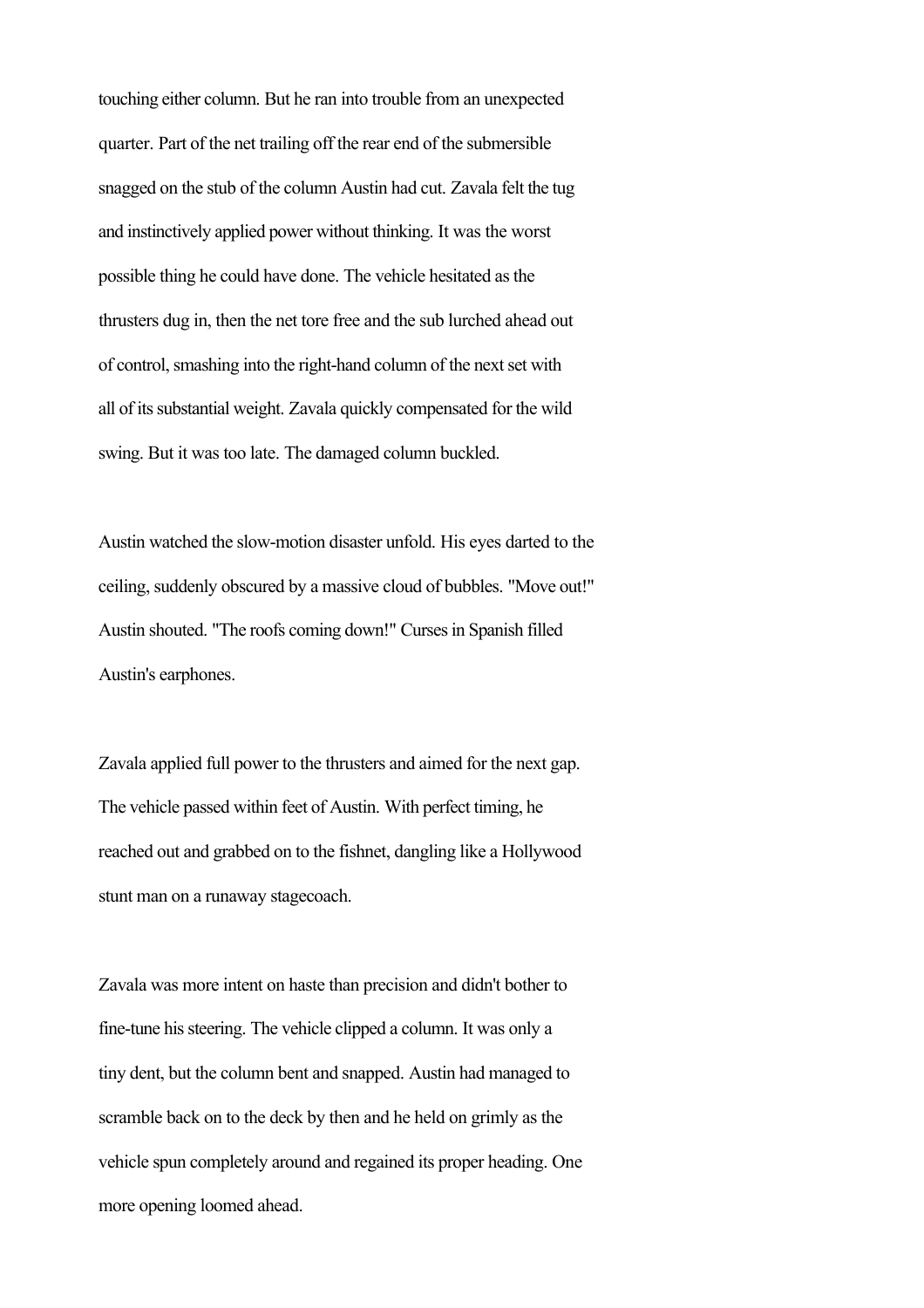The submersible made a clean pass through the space without touching a column. But the damage had already been done.

 The ceiling burst asunder and crashed down in a crushing avalanche of huge boulders, releasing the water stored in the glacial pocket. Thousands of gallons of water poured into the confined space of the tunnel. A powerful pressure wave hit the SEA mobile and pushed it through the tunnel like a leaf through a sluice.

 The wave rushed toward the entrance, carrying the vehicle on its crest.

Unaware of the drama unfolding in the dark recesses below the

 glacier, the support crew had drifted back to the helicopters. The lone crewman who'd been keeping watch for the vehicle had stepped outside the tunnel for air when he heard the roar issue from the bowels of the earth. His legs reacted before his brain did and carried him away from the tunnel mouth. He was off to one side, hiding behind a boulder, when the vehicle shot out of the tunnel's entrance into the open air.

 The wave's full force expended itself outside the cave, leaving the vehicle high and dry. Dazed and battered passengers untied the lines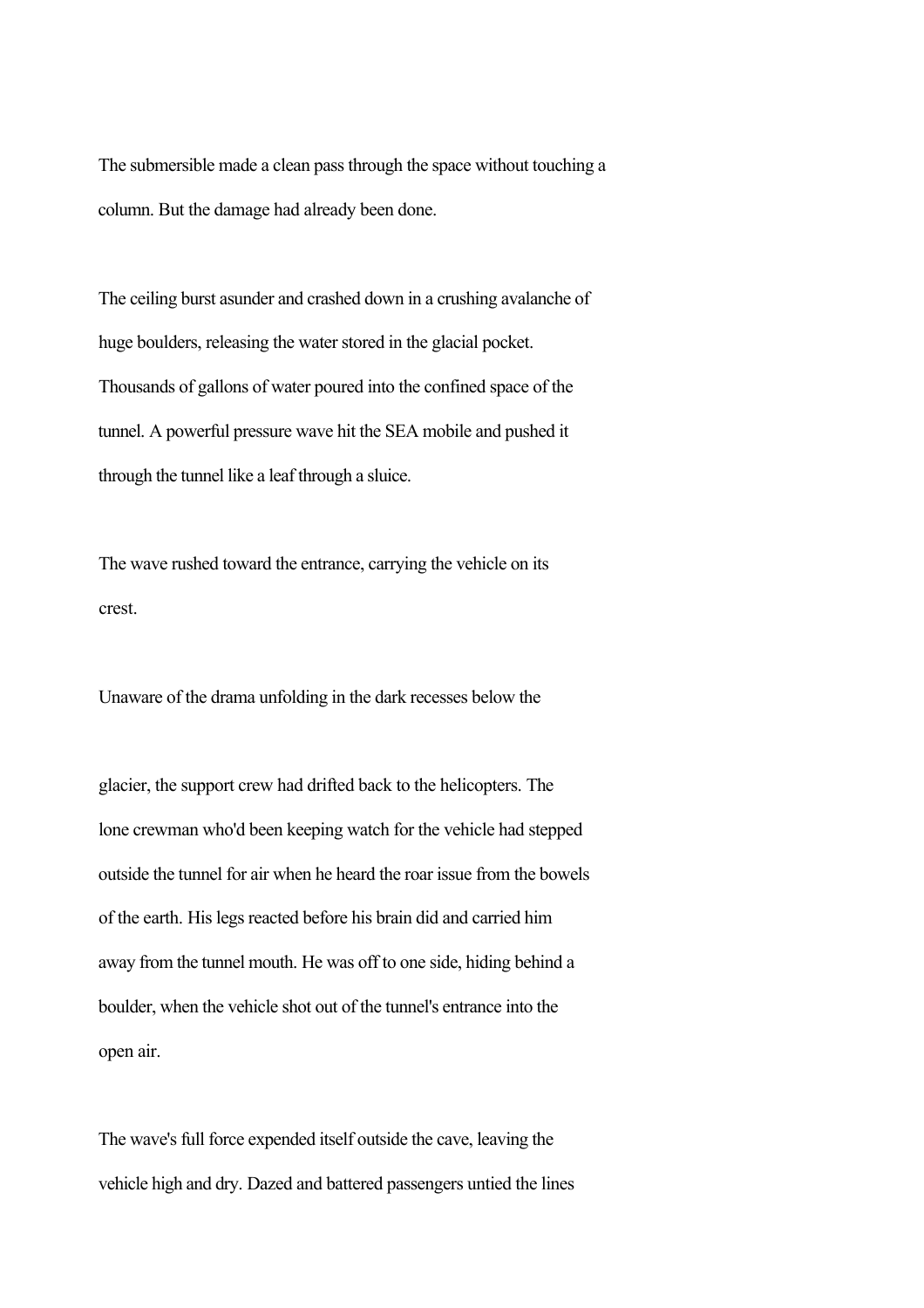that held them and dropped off the deck. They spit out the regulators and sucked fresh air into their lungs in great coughing gulps.

 Zavala was out of the cabin running back toward the tunnel. He stepped aside when a secondary, weaker wave burst from the tunnel, surged around the vehicle and disgorged a struggling figure in an orange suit. Austin's cracked face mask was askew. The communicator helmet had been ripped from his head and the force of the wave was rolling him like a ball caught in the surf.

 Zavala reached down, caught Austin in mi droll and helped him to his feet.

 He was as unsteady as a drunk and his eyes were as glassy as marbles. Austin spit out a mouthful of foul water and barked like a wet dog.

 "Like I said, Joe. You really have to do something about your driving."

 THE FRENCH rescue team arrived an hour later. The helicopter dropped down in front of the power plant like an osprey on a fish. Even before its runners had touched the ground, six dashing and rugged mountain climbers piled out the door, lugging carabiners and coils of rope. Their leader explained that they brought mountain

climbing equipment because they understood people were trapped on the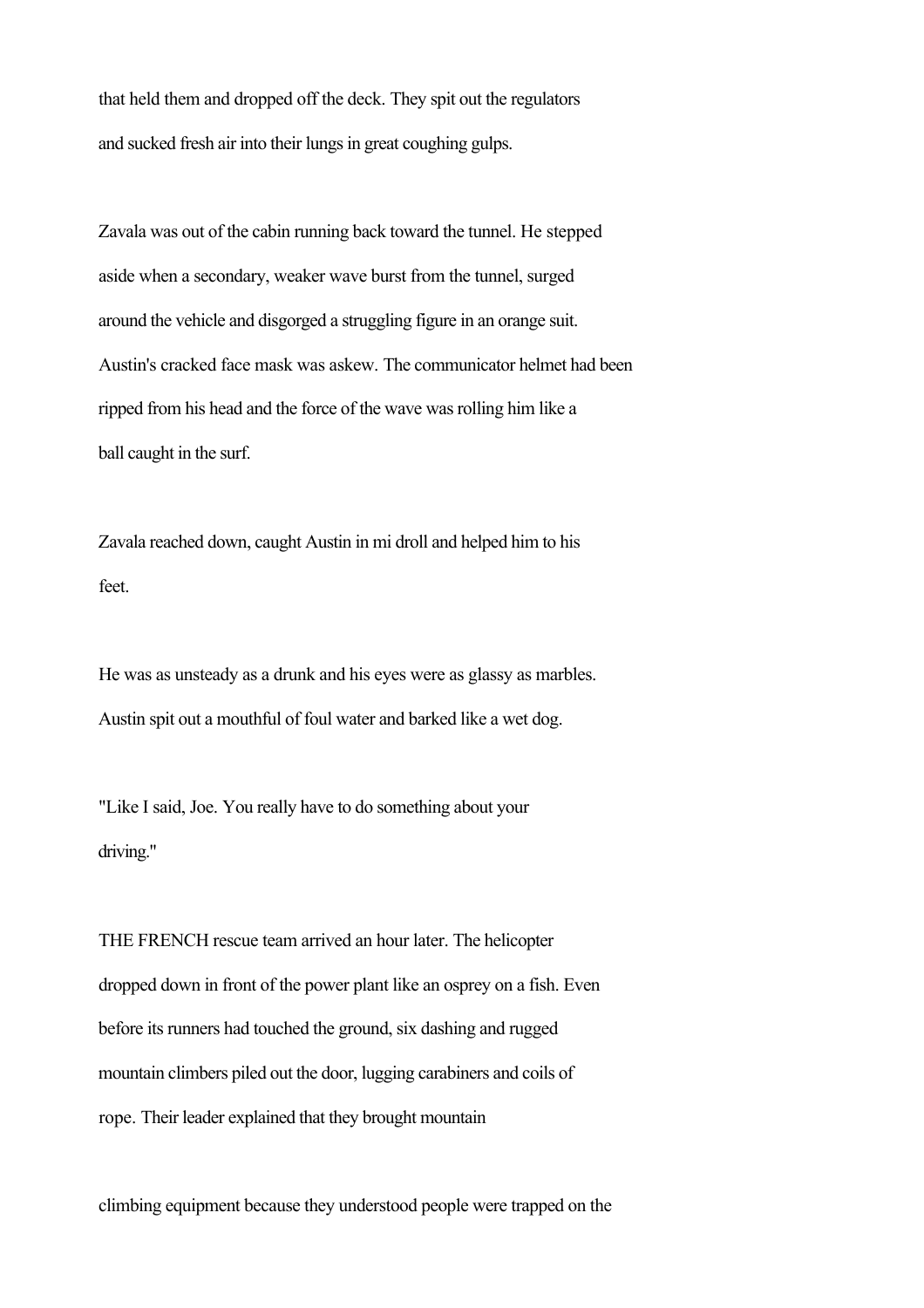glacier, not under it.

 When the leader learned that his team's services were not needed, he shrugged and admitted philosophically that even a crack mountain team would have been useless in a water rescue. Then he broke out a couple of bottles of champagne he had brought along. Raising his glass high in a toast, he said there would be other opportunities; people were always getting into trouble in the mountains.

 After the impromptu celebration, Austin supervised the submersible return to the Mummichug, and then he returned to the power plant with Zavala. The survivors had been shuttled to the plant for showers and hot food. Dressed in a motley assortment of borrowed clothes, they had gathered in the plant's recreation room to tell their story.

 The reporters ran the videotapes of the attack on Renaud, but they were of poor quality and showed only a blurred glimpse of the gunman's face. The audiotape revealed little except for the brief exchange between Renaud and his assailant.

 Austin was nursing his bumps and bruises with a bottle of Belgian beer from the power plant's larder. He sat with his chin cradled in his hand, feeling his anger grow as Skye and the others trapped in the tunnel described details of the cold-blooded act that almost condemned several innocent people to a horrible death under the ice.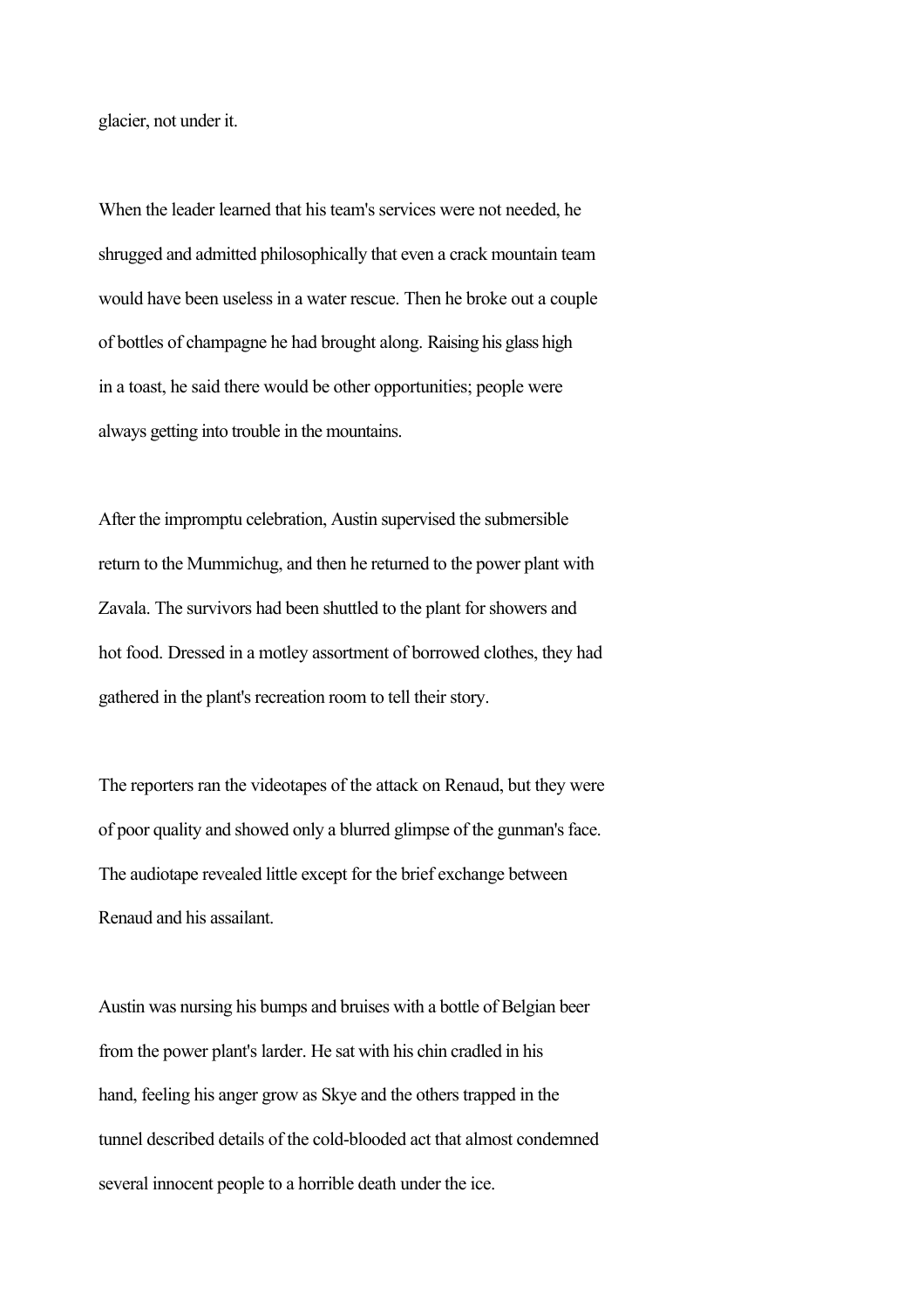"This is a matter for the police," said Drouet, the power plant supervisor, after he had heard the full story. "The authorities should be notified immediately."

 Austin held his tongue. By the time the gendarmes arrived, the trail would be colder than the beer in his hand.

 Renaud was anxious to leave. Brandishing his hand as if it were a fatal wound, he bullied his way and found a seat on the power plant helicopter. Rawlins and the reporters were eager to file details of

 their story, which had gone far beyond the discovery of the frozen body. The reporters called in the chartered float plane that had delivered them to the glacier.

 The plane's pilot cleared up one mystery. He said he'd been waiting on the lake for the reporters to return from the glacier, when a big man he had brought in showed up at the beach in LeBlanc's Citroen. The man said the other reporters were staying overnight, and that he needed a ride out immediately.

 Skye watched the float plane skim across the lake for a takeoff and she broke into laughter. "Did you see Renaud? He was using his injured hand to push other people out of the way so he could get on first."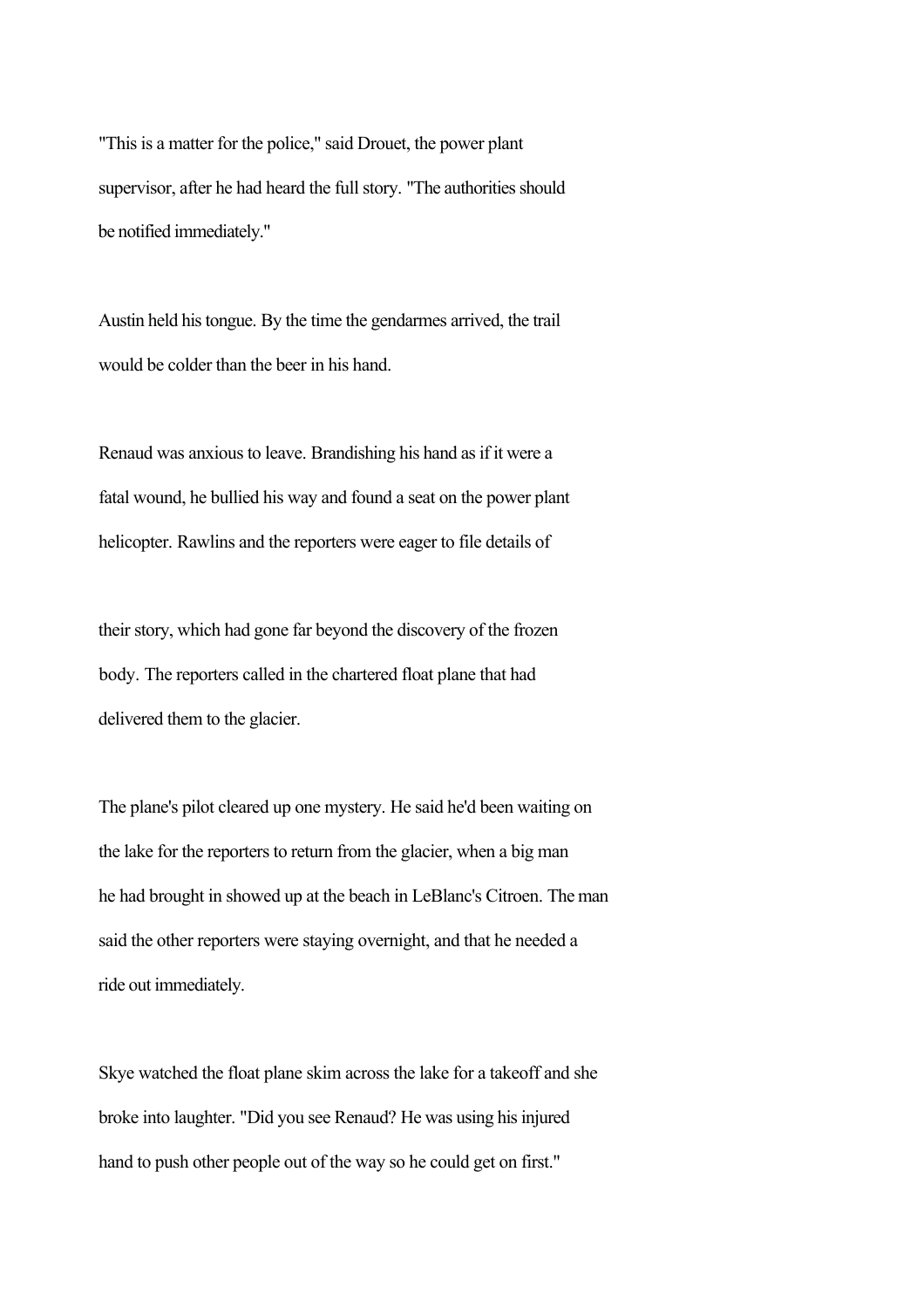"The mocking tone of your voice suggests that you are not sorry to see Renaud leave," Austin said.

 She pretended she was washing her hands. "Good riddance to bad rubbish, as my father used to say."

 Lessard was standing next to Skye, and he had a sad look in his eyes as he watched the float plane leap from the lake and head toward a valley between two mountain peaks.

 "Well, Monsieur Austin, I must go back to work," he said in a mournful voice. "Thank you for the excitement you and your friends have brought to this lonely outpost."

 Austin grasped Lessard's hand in a firm grip. "The rescue would have been impossible without your help," Austin said. "I don't think you'll be alone for long. When the story gets out, you'll be inundated with reporters. The police will be sniffing around here as well."

 Lessard looked more pleased than annoyed. "You thin\ so?" He beamed. "If you'll excuse me, I'd better get back to my office to prepare for visitors. I'll have a truck drive you back to the lake if you'd like."

"I'll walk with you," Skye said. "I've got to pick up something I left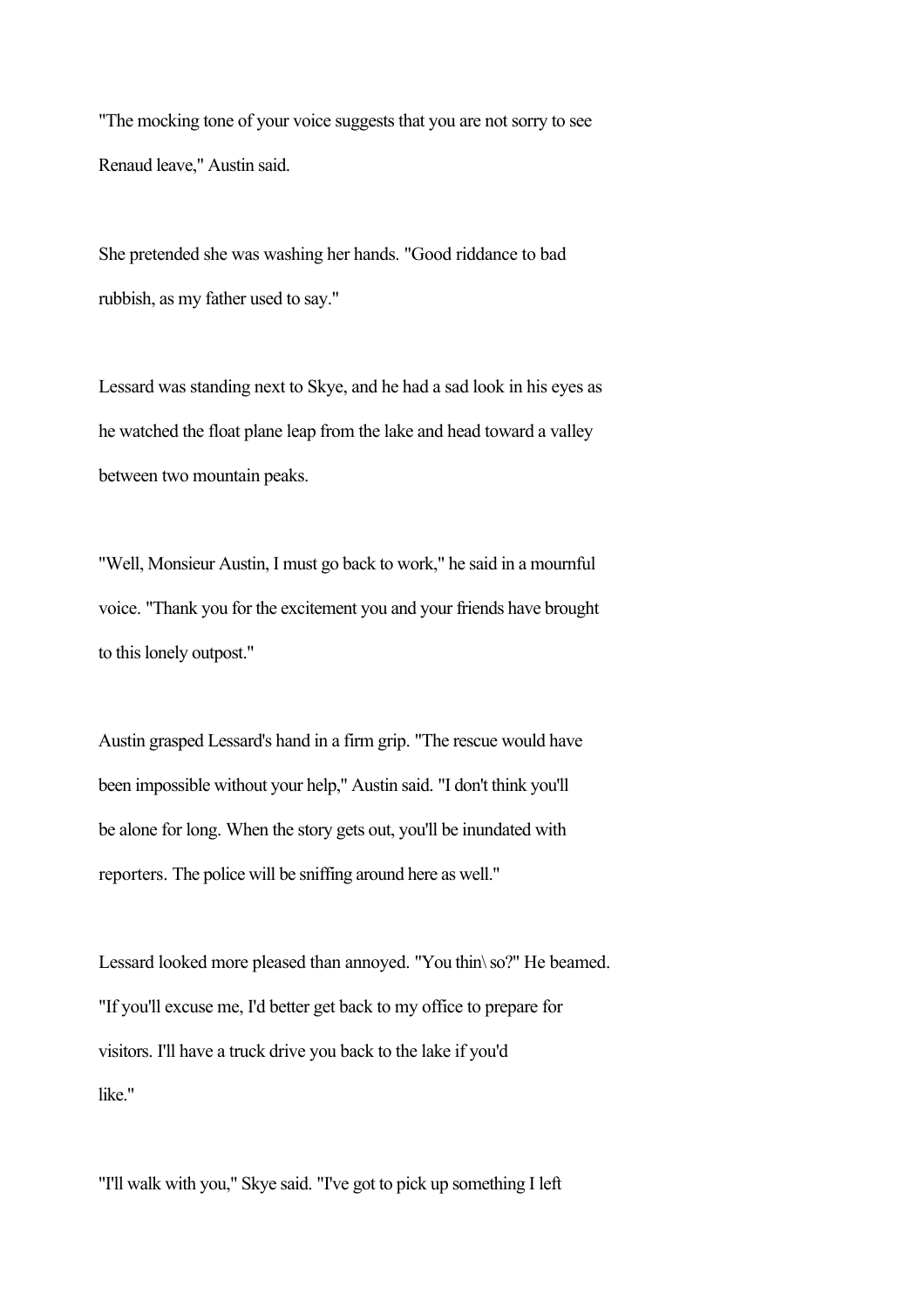in the plant."

 Zavala said of Lessard, "That gentleman apparently isn't content with his fifteen minutes of fame. Now, if you are through with my services "

 Austin put his hand on Zavala's shoulder. "Don't tell me you want to leave this garden spot so you can to get back to Chamonix and your French pastry."

 Zavala's eyes followed Skye. "It appears I'm not the only one partaking of the local delicacies?"

 "You're way ahead of me, Joe. The young lady and I haven't even had our first date yet."

 "Well, I'm the last guy to stand in the way of true romance." "Nor am I," Austin said, walking Zavala to the helicopter. "See you in Paris<sup>"</sup>

 THE TRAFFIC JAM was horrendous even by Washington standards. Paul Trout had been sitting behind the steering wheel of his Humvee, staring with glazed eyes at the wall-to-wall carpet of cars clogging Pennsylvania Avenue, when he turned suddenly to Gamay and said, "My gills are starting to close up."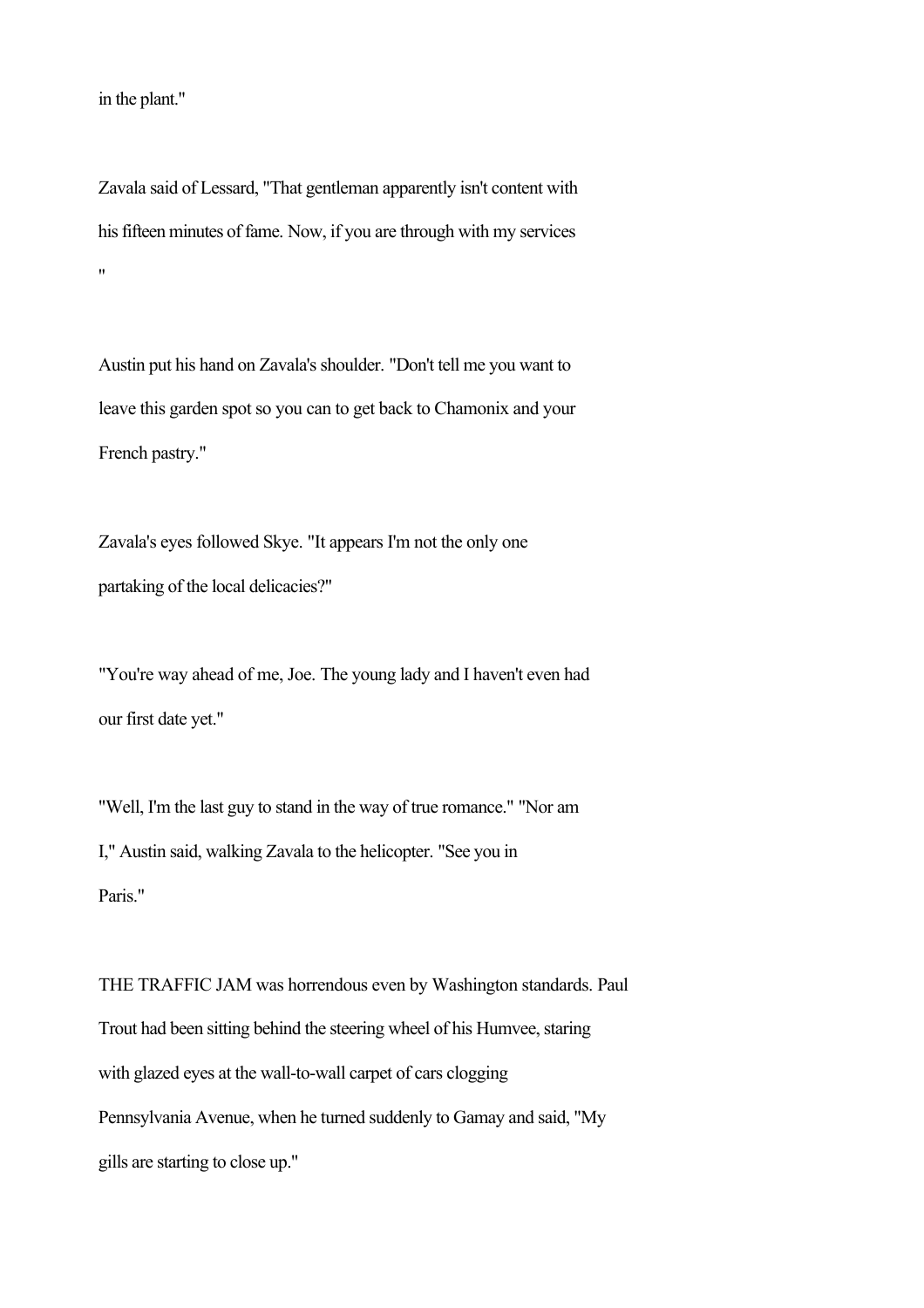Gamay rolled her eyes in the way of a wife long used to her husband's eccentricities. She knew what was coming. Paul's family said only half-jokingly that if a Trout stayed away from his ancestral home for too long, he would start gasping for breath like a fish out of water. Therefore she wasn't surprised when he made an illegal U-turn, displaying the contempt for rules of the road that seems born into Massachusetts drivers.

 While Paul drove as if he were on Desert Storm maneuvers, she used her cell phone to call the airline for reservations and to let their NUMA office know they would be away for a few days. They whirled through their Georgetown town house like twin tornadoes, packed their overnight bags and dashed to the airport.

Less than two hours after their shuttle flight landed in Boston,

 they were on Cape Cod, strolling along Water Street in the village of Woods Hole, where Trout had been born and raised. Woods Hole's main thoroughfare is about a quarter of a mile long, squeezed between a salt pond and a harbor, and bordered on both sides by buildings that house organizations devoted to marine and environmental science.

 The most conspicuous of these is the world-renowned Woods Hole Oceanographic Institution. Nearby, in a vintage brick-and-granite edifice, is the Marine Biological Laboratory, whose research programs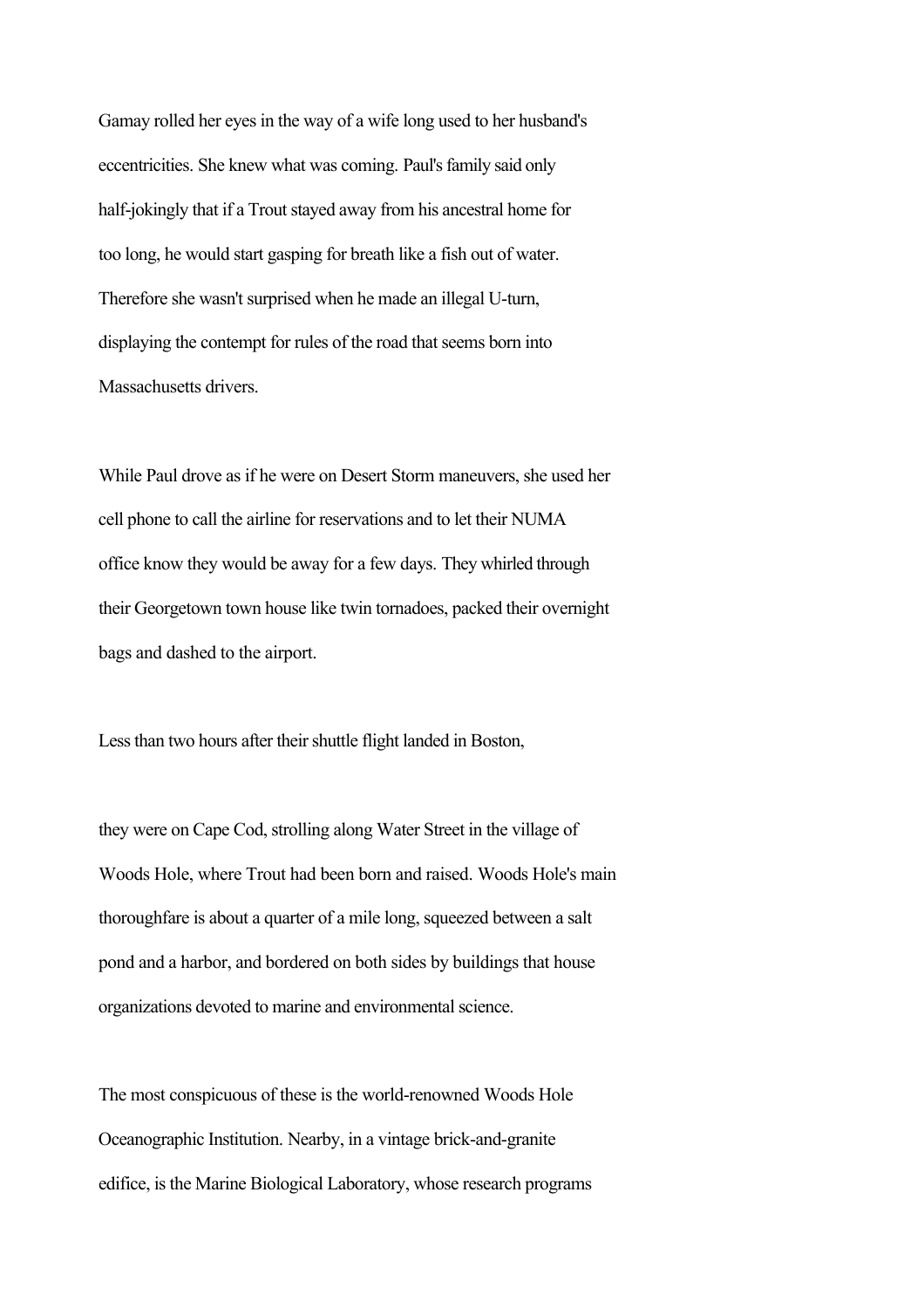and library of nearly two hundred thousand volumes attract scholars from around the globe. Within walking distance of the MBL is the National Marine Fisheries aquarium. On the outskirts of the village are the U.S. Geological Survey and dozens of sea education institutions and private companies that produce the high-tech underwater gadgets used by ocean scientists the world over.

 A breeze was coming off the harbor from the direction of the Elizabeth Islands. Trout paused on the tiny drawbridgejthat separates Eel Pond and Great Harbor and he filled his lungs with salty air, thinking that there must be some truth to the gill-closing story. He could actually breathe again. /

 Trout was the son of a local fisherman and his wife, and his family still owned the low-slung Cape Cod cottage where he had been raised. His intellectual home was the Oceanographic Institution. As a boy he used to run errands for some of the scientists who worked at the institution and it was at their encouragement that he had specialized in deep-ocean geology, a move that would bring him eventually to NUMA and its Special Assignments Team.

 Within hours of their arrival, Paul had checked on his house, touched base with several relatives and stopped off for lunch with Gamay at a local watering hole where he knew everyone at the bar. Then he began to make the rounds. He was visiting the Institution's Deep Submergence Lab where an old colleague was bringing him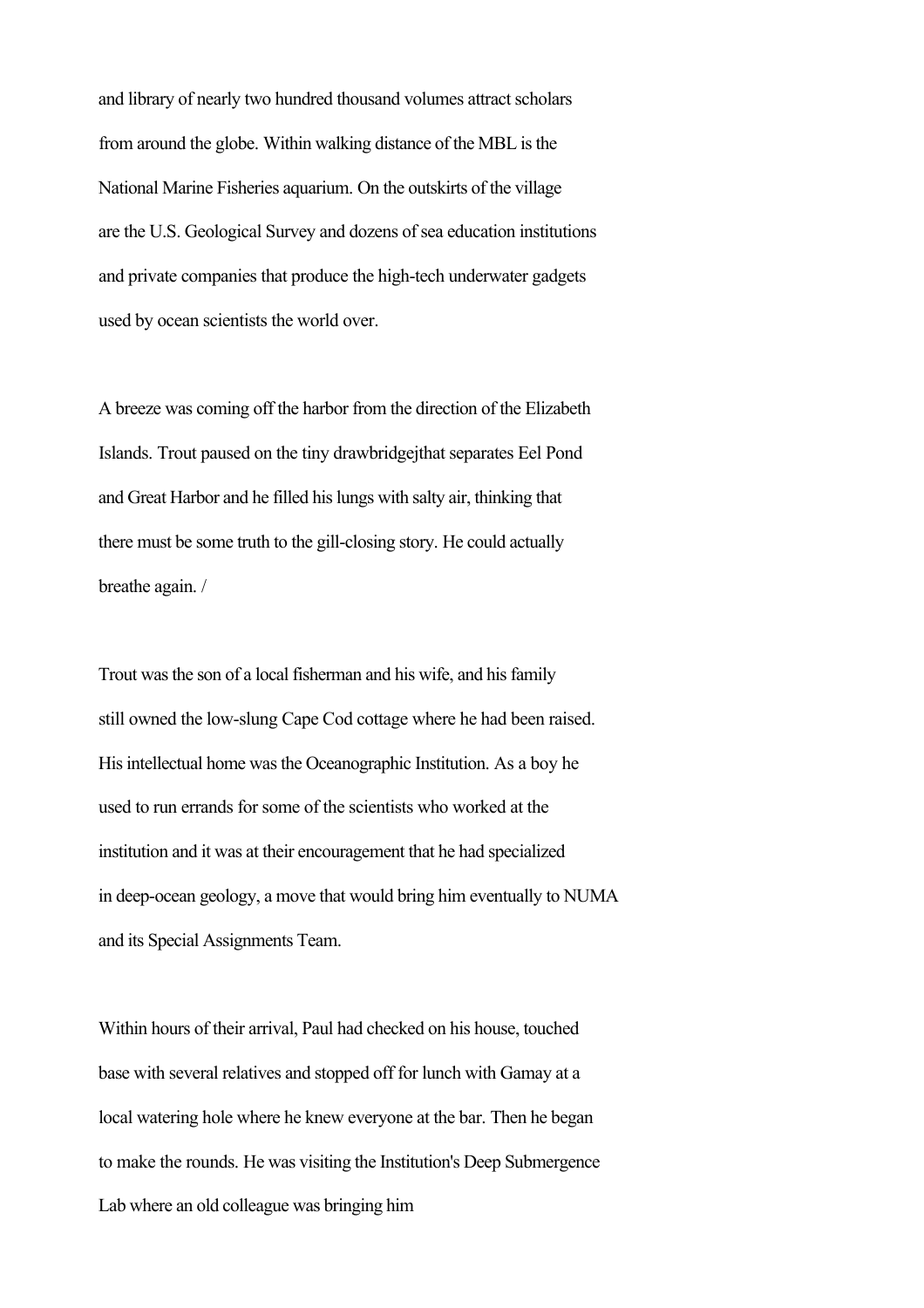up-to-date on the latest in autonomous underwater vehicles, when the phone rang.

 "It's for you," his colleague said, handing Trout the phone. A voice boomed on the line. "Hello, Trout. This is Sam Osborne. Heard down at the post office that you were back in town. How are you and your lovely wife?"

 Osborne was a phycologist, one of the world's foremost experts in the science of algology, or the study of algae. After years of teaching, he still talked in a range that was two or three decibels above that of a normal human being.

 Trout didn't bother asking how Osborne had tracked him down. It was impossible to keep anything secret in a village the size of Woods Hole. "We're fine, thank you. Nice of you to give me a call, Dr. Osborne."

 Osborne cleared his throat. "Weller actually I wasn't calling you. I wanted to speak to your wife."

 Trout smiled. "I don't blame you for that. Gamay is much prettier than I am."

He handed the phone to his wife. Gamay Morgan-Trout was an attractive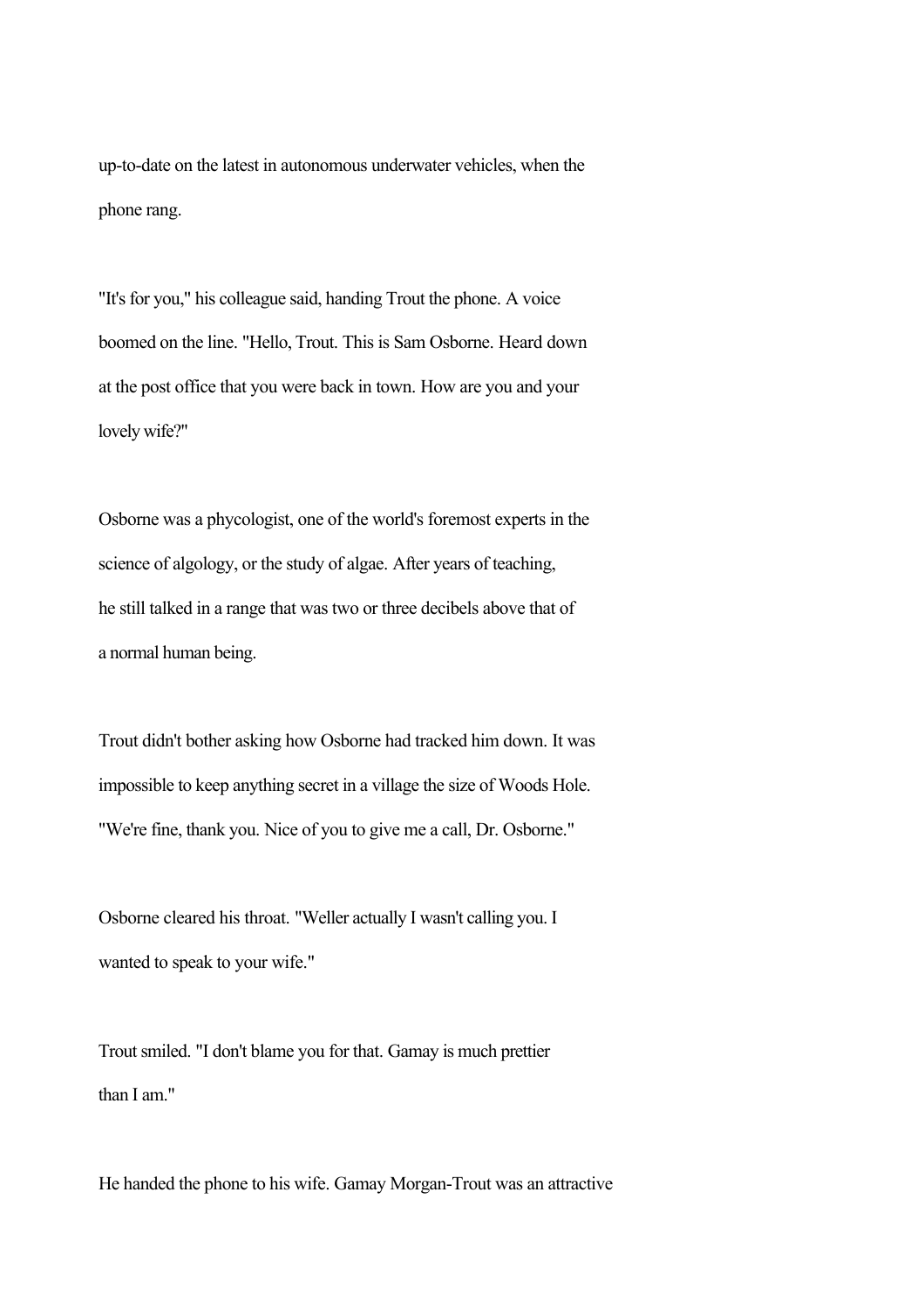woman, not gorgeous or overly sexy, but appealing to most men. She had a flashing smile with a slight gap in her upper teeth like the model-actress Lauren Hutton. She was tall, five feet ten, and 135 pounds, slim for her height. Her hair, which was long and generally worn swirled, was dark red, the reason her father, a wine connoisseur, had named her after the grape of Beaujolais.

 More open and vivacious than her husband, she worked well with men, a talent that went back to her tomboy days in Wisconsin. Her father was a successful developer who had encouraged her to compete with men, teaching her to sail and shoot skeet. She was an expert diver and marksman.

Gamay listened for a moment, and then said, "We'll be right over."

 Hanging up, she said, "Dr. Osborne has asked us to come by the MBL. He says it's urgent."

"Everything is urgent to Sam," Paul said.

 "Now, now. You needn't be snide just because he wanted to talk to me."

 "I don't have a snide bone in my body," Paul said, linking arms with Gamay.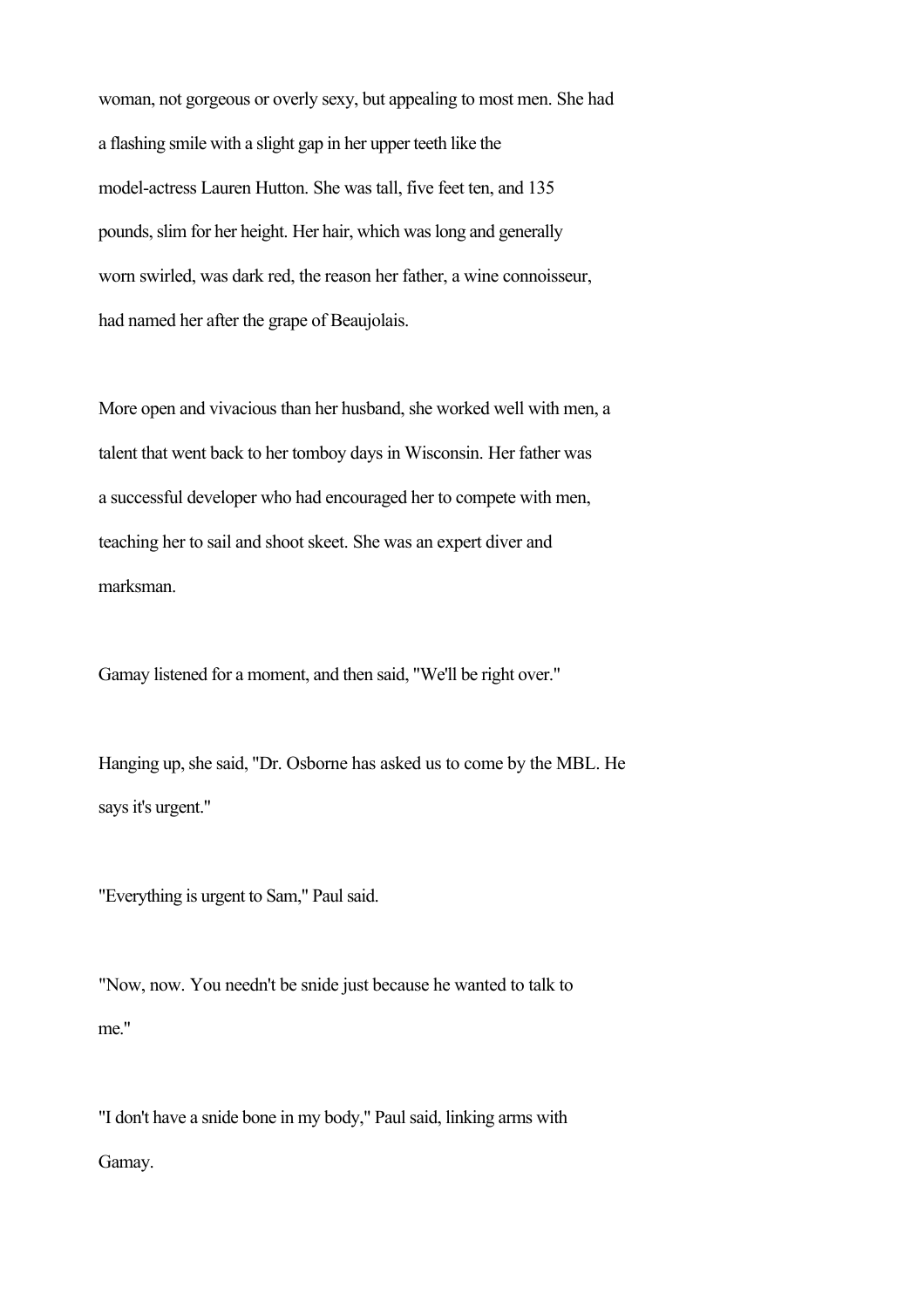He bid good-bye to his colleague in the Submergence Lab and he and Gamay set off along Water Street. A few minutes later, they were climbing the wide stone steps at the Lillie Research Building, where they went through an arched doorway into a quiet lobby.

 Dr. Osborne was waiting for them just inside. He pumped Paul's hand and embraced Gamay, whom he'd had as a student when she was studying marine biology at the Scripps Institute of Oceanography in California. Osborne was in his mid-fifties, and his receding, curly white hair seemed to be slipping off the back of his skull. He had a big-boned physique and large workman's hands that looked more suitable for handling a pickax than the delicate strands of marine vegetation that were his specialty.

 "Thanks for coming over," he said. "I hope that This is no imposition."

"None at all," Gamay said sweetly. "Always a pleasure to see you."

 "You may not think so when you hear what I have to tell you," Osborne said with an enigmatic smile.

 Without further explanation, he led them to his office. Although the MBL was known all over the world for its research facilities and library, the Lillie Building lab was an unprepossessing place. Exposed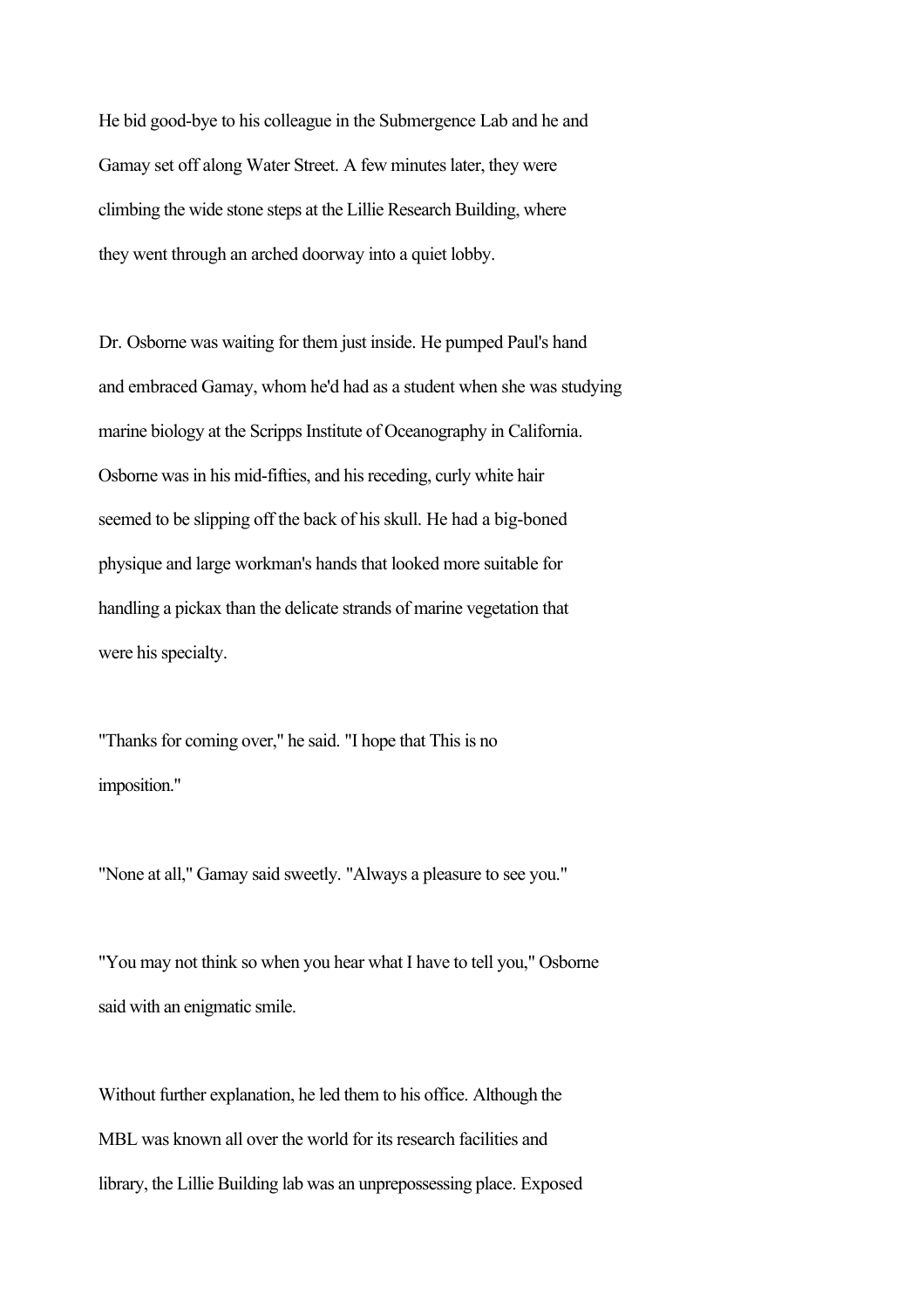pipes ran along the ceilings, the doors lining the hallways were of dark wood with pebbled glass panels, and in general it looked exactly like what it was, a venerable old lab building.

 Osborne ushered the Trouts into his office. Gamay had remembered Osborne as fanatically neat and organized, bordering on the anal, and she saw that he hadn't changed. Where many professors of his stature surrounded themselves with piles of paper and reports, his office consisted of a computer table and chair and a couple of folding chairs for visitors. His only luxury was a tea maker, which he had picked up in Japan.

 He poured three cups of green tea and after a brief exchange of pleasantries, he said, "Pardon me for being so brusque, but time is short, so I'll get right to the point." He leaned back in his chair, tented his fingers and said to Gamay, "As a marine biologist, you're acquainted with Caulerpa taxi folia

 Gamay had received a degree in marine archaeology from the University of North Carolina before changing her field of interest and enrolling at Scripps, where she'd attained a doctorate in marine biology. Gamay smiled inwardly as she remembered being a student in Osborne's class. He typically asked questions in the form of a statement. "Caulerpa is an alga that's native to the tropics, although it's often seen in home aquariums."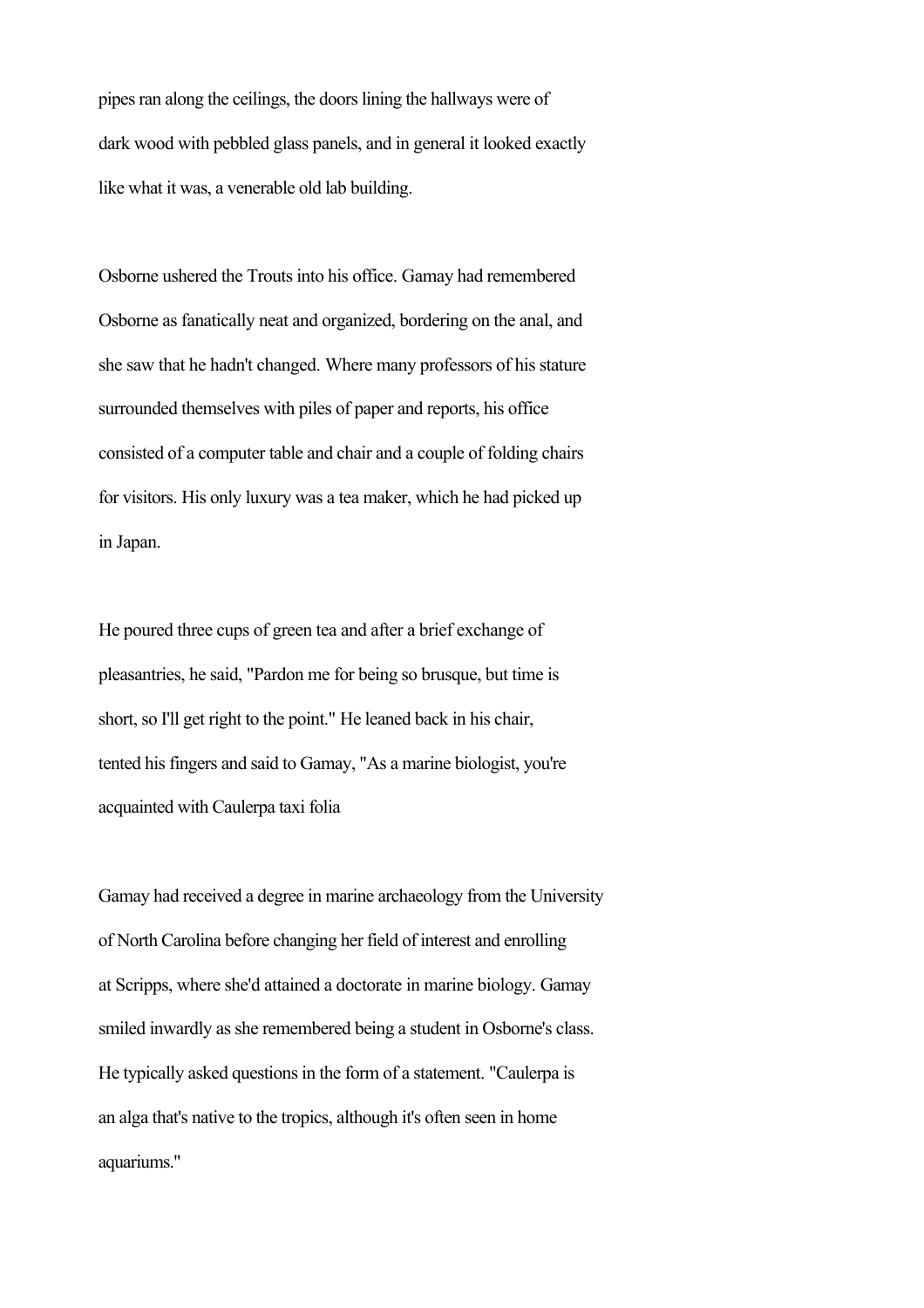"Correct. And you know that the cold-water strain that thrives so well in aquaria has become a major problem in certain coastal areas?" Gamay nodded. "Killer seaweed. It's destroyed large expanses of the seabed in the Mediterranean and has spread to other places as well. It's a strain of a tropical alga. Tropical algae don't normally live in cold water, but this strain has adapted. It could spread anywhere in the world."

 Osborne turned to Paul. "The weed we're talking about was inadvertently released into the water beneath the Oceanographic Museum of Monaco in 1984. Since then it has spread to thirty thousand hectares in the coastal floor off six Mediterranean countries, and it's a problem off Australia and San Diego. It spreads like wildfire. The problem goes beyond speed. The Caulerpa colonies are extremely invasive The weed spreads out with runners and forms a dense green carpet that crowds out other flora and fauna, depriving plants and animals of sunlight and oxygen. Its presence destroys the base of the marine food web, damages native species with devastating consequences for ecosystems."

"Isn't there any way to fight this stuff?"

 "In San Diego, they've had some success using tarpaulins to quarantine patches of weed, while pumping chlorine into the water and the mud that anchors the plants. This technique would be useless with a widespread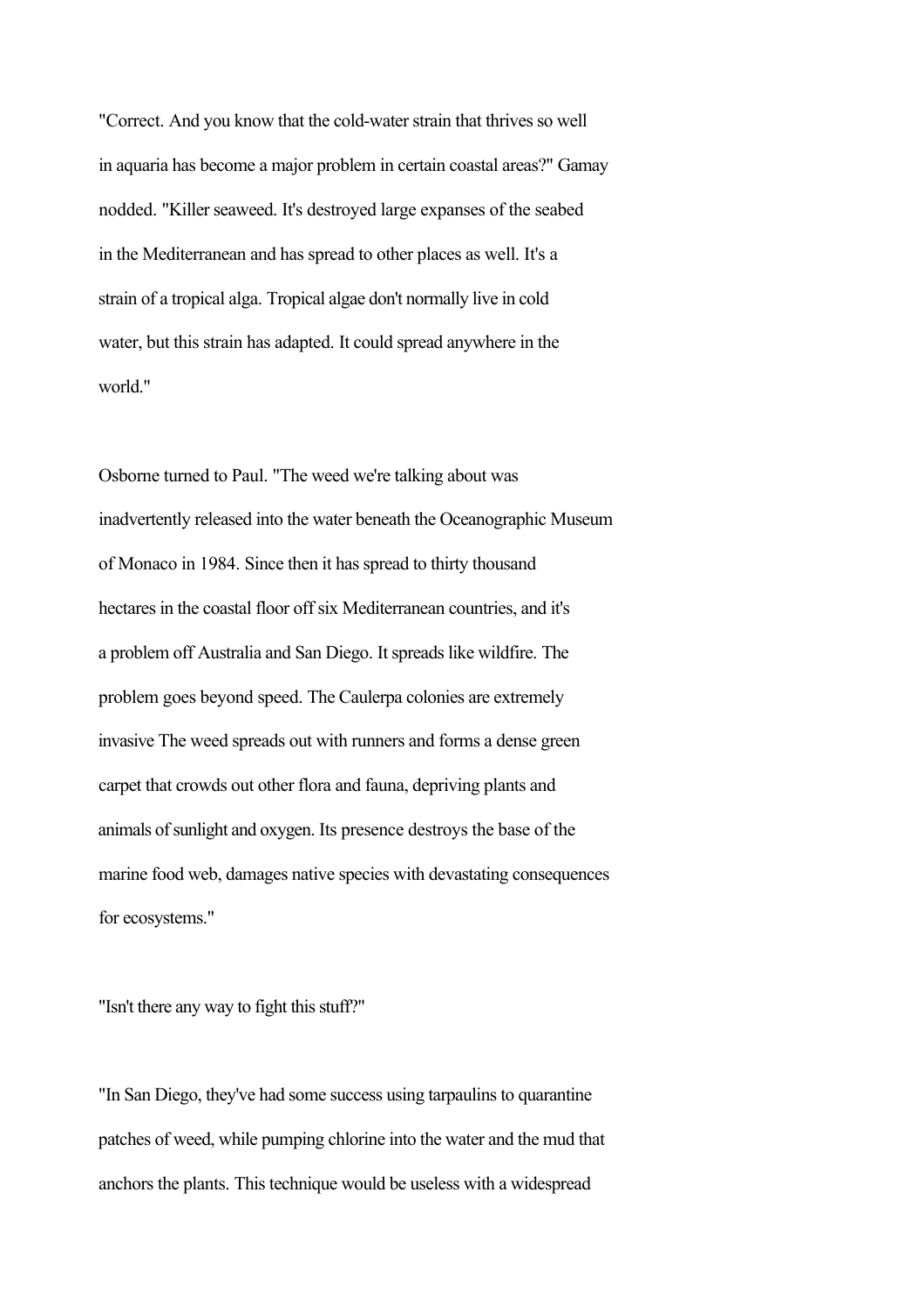infestation. There has been an effort to educate aquarium dealers who sell Caulerpa or deal in rocks that might be contaminated with organisms."

"No natural enemies?" Trout said.

 "Its defense mechanisms are amazingly complex. The weed contains toxins that deter herbivores. It does not die back in winter."

"Sounds like a real monster," Trout said.

 "Oh it is. It is. A tiny fragment can start a new colony. Its only weakness is that it can't reproduce sexually, like its wild relatives. But think what might happen if it were to disperse eggs over long distances." /

"Not a pleasant thought," Gamay said. "It could become unstoppable."

 Osborne turned to Paul. "As an ocean geologist, you're familiar with the area of the Lost City?"

 Trout was glad to get out of the realm of biology and into his area of expertise. "It's an area of hydrothermal vents along the Atlantic Massif. The material spewing from the sea bottom has built up tall mineral towers that resemble skyscrapers, hence the name. I've read the research on it. Fascinating stuff. I'd like to get out there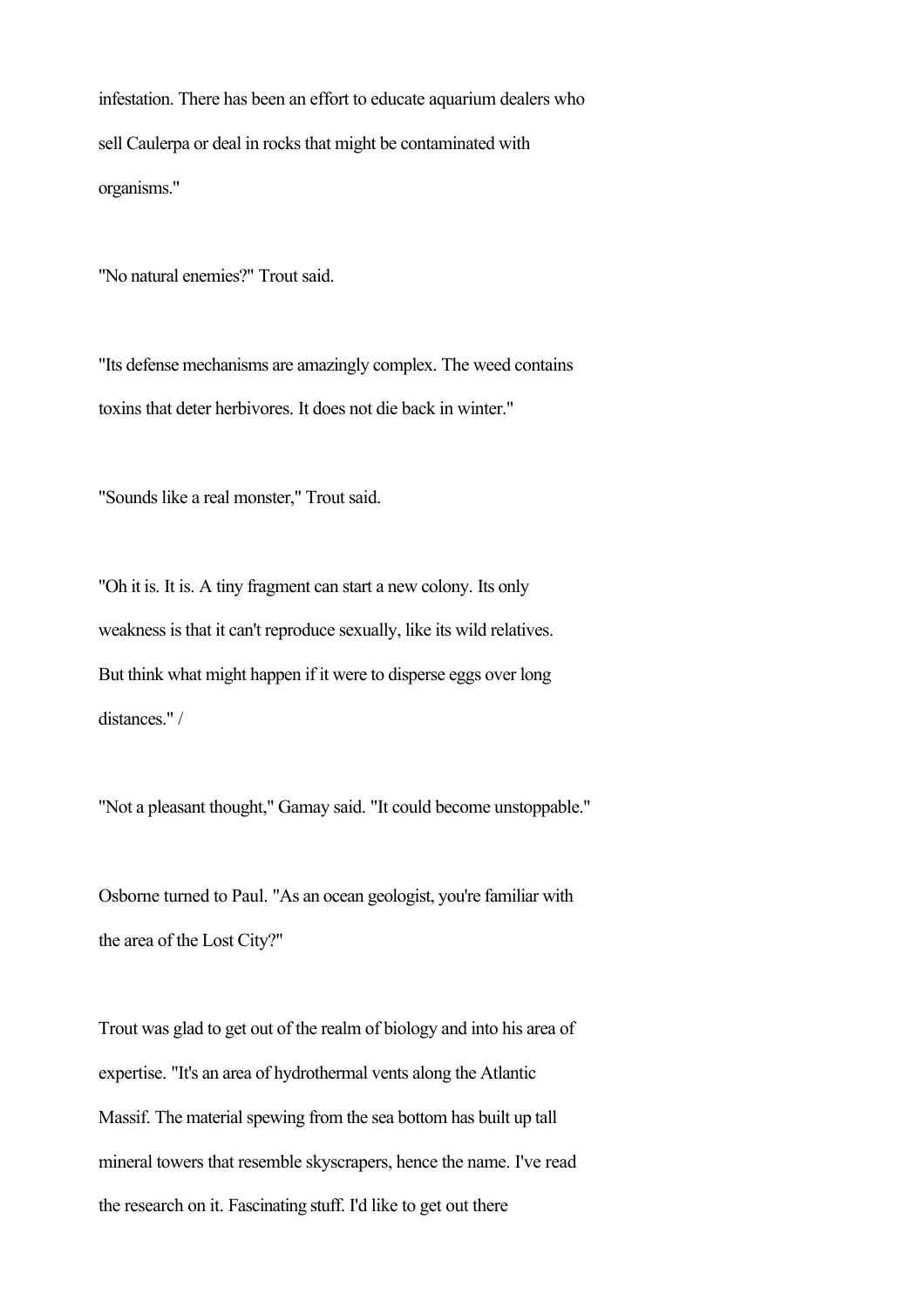sometime."

"You may soon get your chance," Osborne said.

Paul and Gamay exchanged puzzled glances.

 Osborne chuckled, noting their befuddled expressions. "Perhaps you'd better come with me," he said. They left the office and after several twists and turns found themselves in a small laboratory. Osborne went over to a padlocked metal storage cabinet. He unlocked the door with a key hung from his belt and extracted a cylindrical glass phial about twelve inches tall and six inches in diameter. The top was sealed tight. He placed the phial on the table under a lab light. The container seemed to be filled from top to bottom with a thick grayish-green substance.

 Gamay leaned forward to examine the contents and said, "What is this gunk?"

 "Before I answer your question, let me give you a little background. A few months ago, MBL participated in a joint expedition to the Lost City with the Woods Hole Oceanographic. The area is rife with unusual microbes and the substances they produce."

"The combinations of heat and chemicals have been compared to the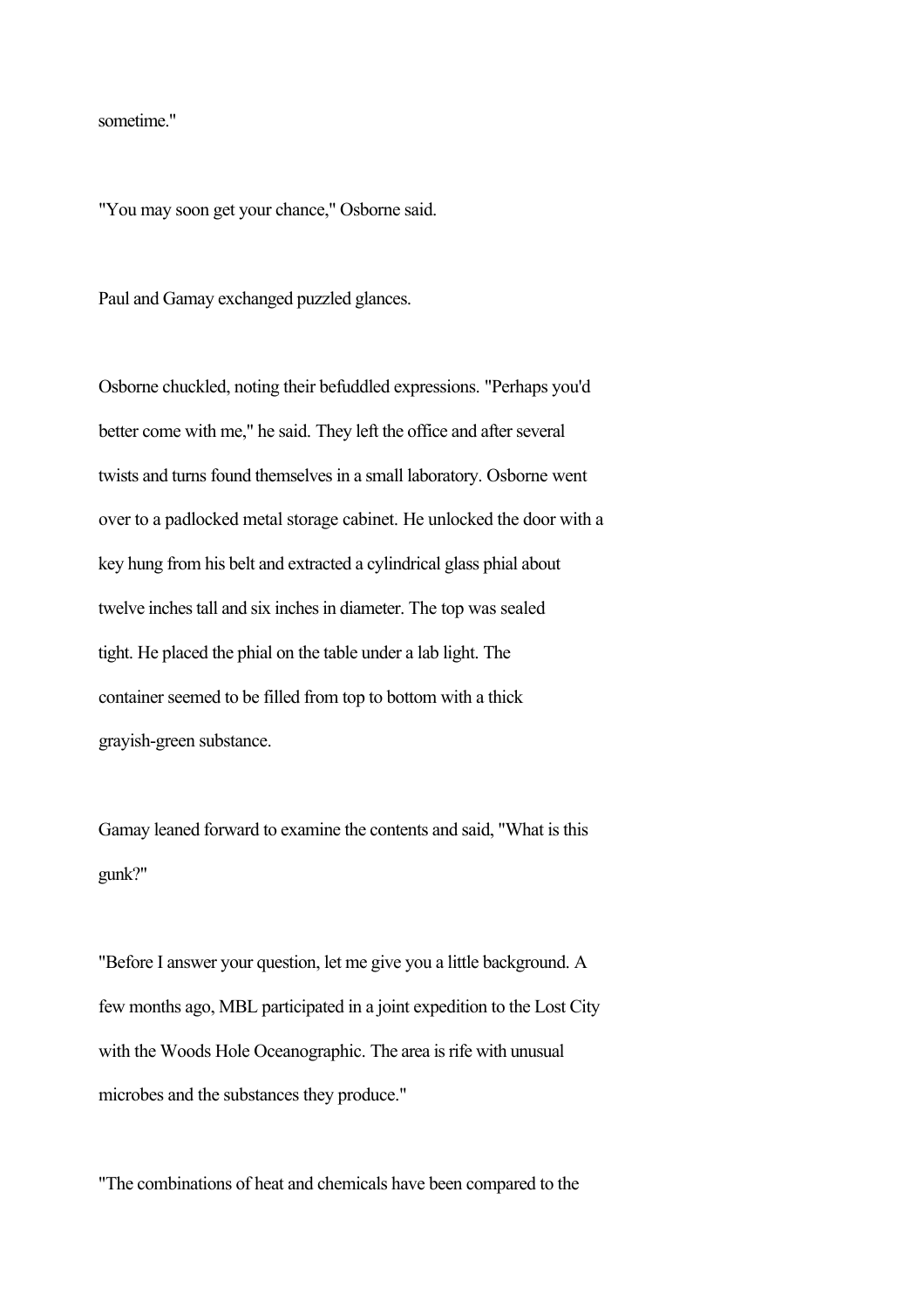conditions that prevailed when life began on earth," Gamay said.

 Osborne nodded. "On that expedition, the submersible Alvin brought up samples of seaweed. This is a dead sample of what you're looking at."

 "The stem and leaf looks vaguely like Caulerpa, but different somehow," Gamay said.

 "Very good. The genus has more than seventy Caulerpa species, including those you find in pet shops. Invasive behavior had been documented in five of those, although few of the species are well studied. This is a totally unknown species. I've named it Caulerpa Gorgonosa." "Gorgonweed. I like it."

 "You won't like it after you've become as well acquainted with this infernal freak as I have. Scientifically speaking, we're looking at a mutant strain of Caulerpa. Unlike its cousins, though, this species can reproduce sexually."

 "If that's true, this Gorgonweed can spread its eggs over long distances. That could be a serious matter."

 "It already is. Gorgonweed has intermingled with taxi folia and is now displacing that weed. It has shown up in the Azores, and we're seeing samples along the coast of Spain. Its growth rate is nothing short of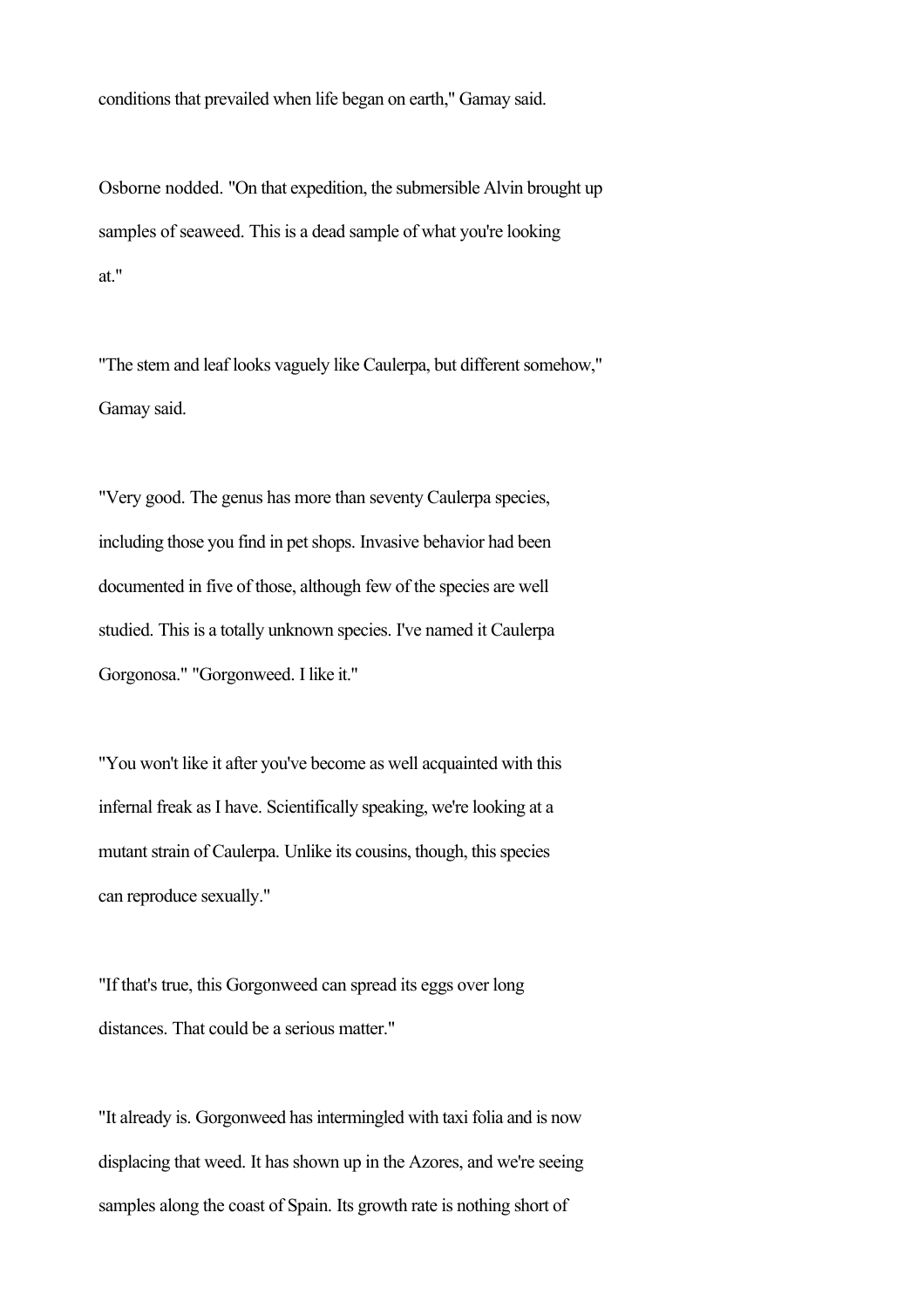phenomenal. There has been a burst of growth that is extraordinary. Great patches of weed are floating in the Atlantic. Soon they will join in a single mass."

 Paul let out a low whistle. "It could take over the entire ocean at that rate."

 "That's not the worst of it. Taxifolia creates a smothering carpet of alga. Like the Medusa whose gaze could turn men into stone, Gorgonweed becomes a thick, hard biomass. Nothing can exist where it is present." Gamay gazed at the phial with the horror brought on by her knowledge of the world's oceans. "You're basically talking about the world's oceans solidifying."

 "I can't even comprehend a worst-case scenario, but I do know this. Within a short time, Gorgonweed could spread along temperate coasts and cause irreparable ecological damage," Osborne said, his voice an uncharacteristic whisper. "It would affect the weather, possibly causing famine. It could bring ocean commerce to a stop. Nations that depend on ocean protein could go hungry. There would be political disruptions around the world as the haves and the have-nots fight over food."

"Who else knows about this?" Paul said.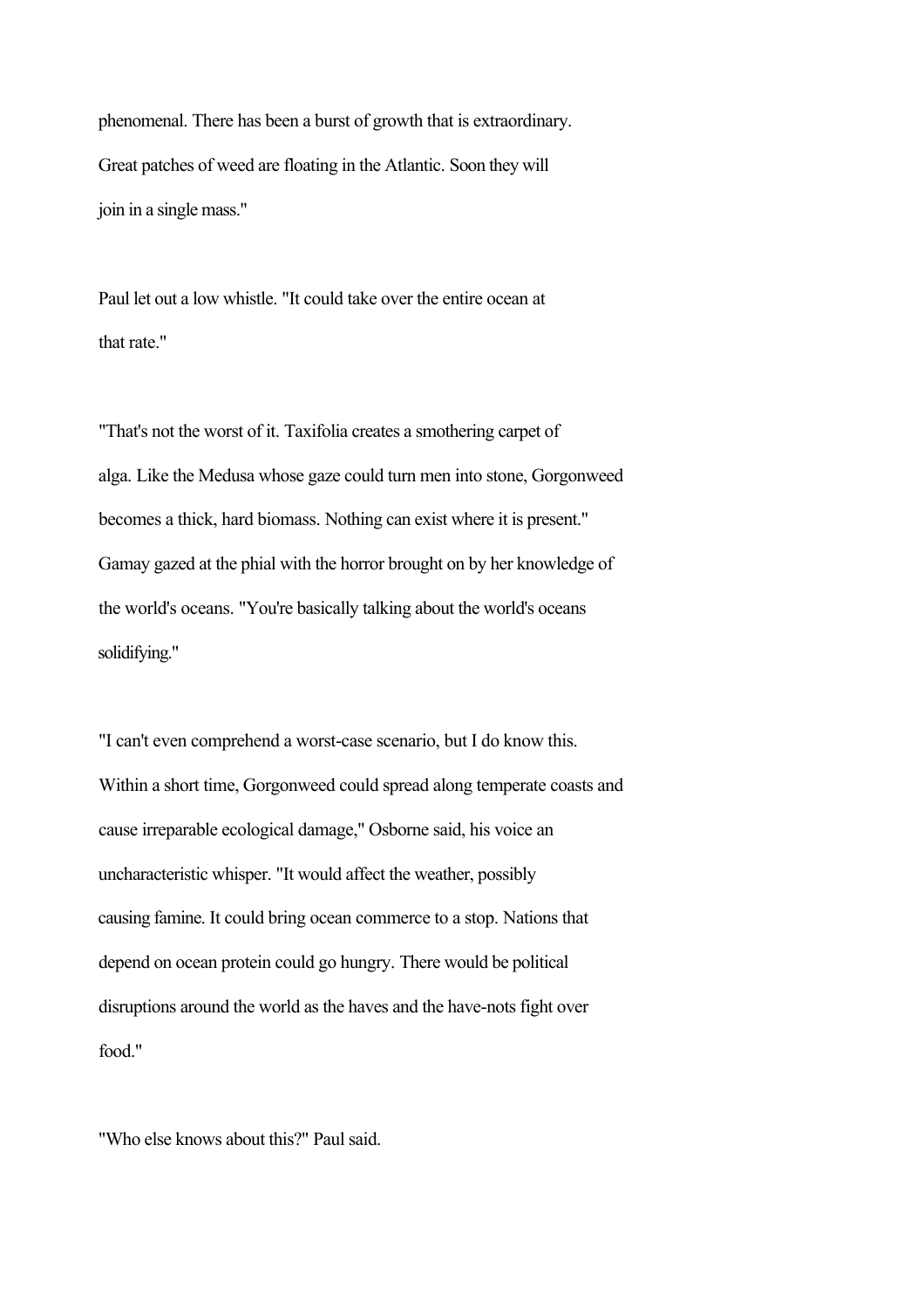"Ships have reported the weed as a nuisance, but outside of this room only a few trusted colleagues in this and other countries are aware of the gravity of the situation."

 "Shouldn't people know about the threat so they can get together to fight it?" Gamay said.

 "Absolutely. But I didn't want to sow seeds of panic until my research was complete. I was in the process of preparing a report which I will submit next week to pertinent organizations such as NUMA and the UN."

"Is there any chance you could do it sooner?" Gamay said.

 "Oh yes, but here's the problem. When the issue is biological control, there is often a tug-of-war between eradication interests and scientific study. The eradicators understandably want to attack the problem quickly with every weapon at their command. If this news gets out, research will be quarantined for fear their work will spread the weed." He glanced at the phial. "This creature is not some sort of ocean borne crabgrass. I'm convinced we can successfully deal with it once we have more weapons at our disposal. Unless we know exactly what we're dealing with, no eradication method will work."

"How can NUMA help?" Gamay said.

"Another Lost City expedition is under way. The Oceanographic research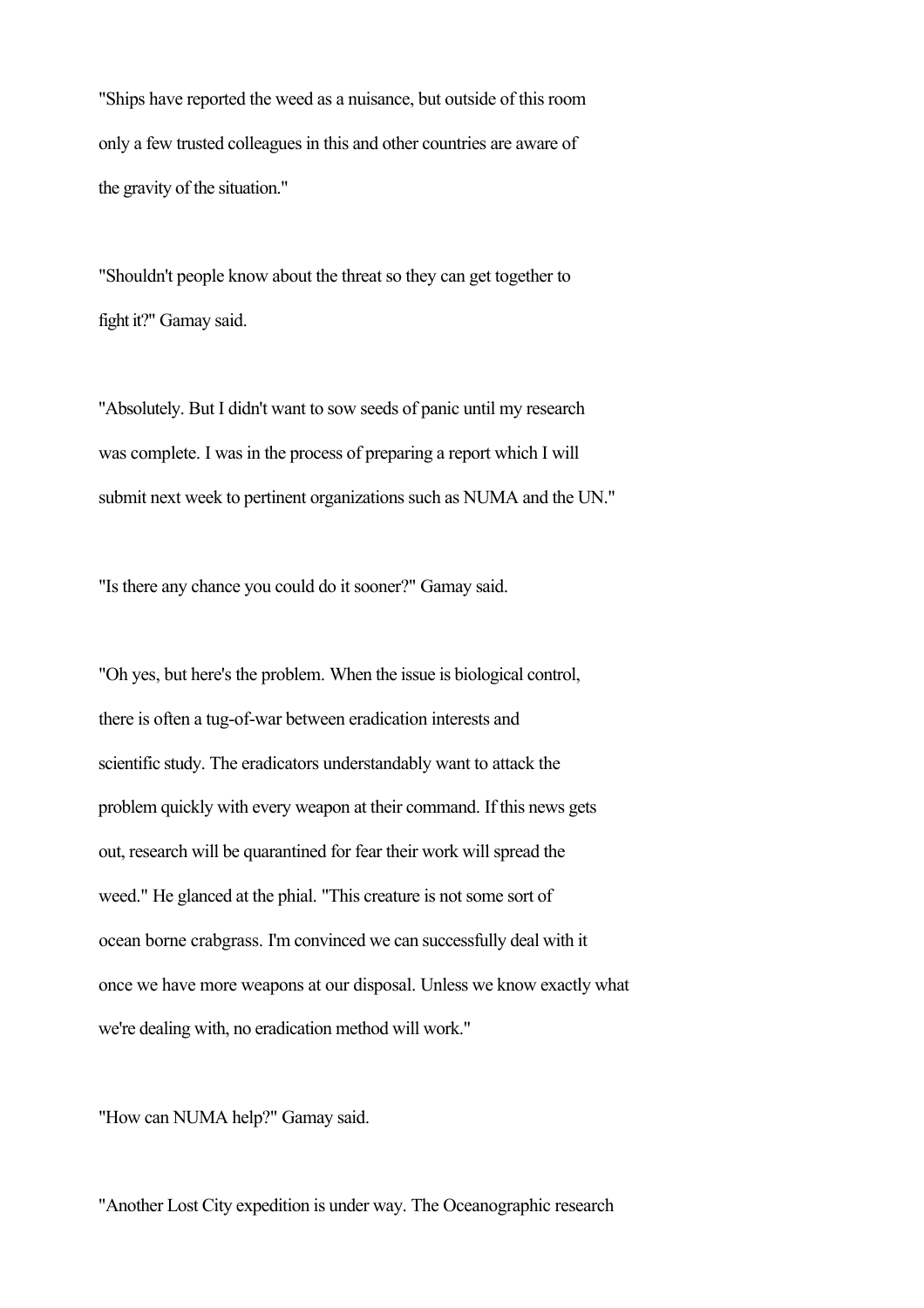vessel Atlantis will be on site this week with the Alvin. They will attempt to explore the area of the sea where the weed appears to have mutated. Once we determine the conditions that led to this aberration, we can work to defeat it. I've been trying to figure out how I can finish my work here and go on the expedition. When I heard you two were in town, I took it as a sign from the gods. You bring the perfect blend of expertise. Would you consider joining the expedition in my stead? It would only be a few days."

 "Of course. We'd have to get permission from our superiors at NUMA, but that will present no problem."

 "I can trust you to be discreet. Once we have samples in hand, I will release my report simultaneously with my colleagues worldwide."

"Where is the Atlantis now?" Paul said.

 "Returning from an unrelated mission. It is stopping in the Azores tomorrow to refuel. You can join the ship there."

 "It's doable," Paul said. "We can be back in Washington tonight and on our way in the morning." He glanced at the phial. "We're going to have a real problem if that thing in there gets out of the bottle."

Gamay had been staring at the greenish blob. "The genie is already out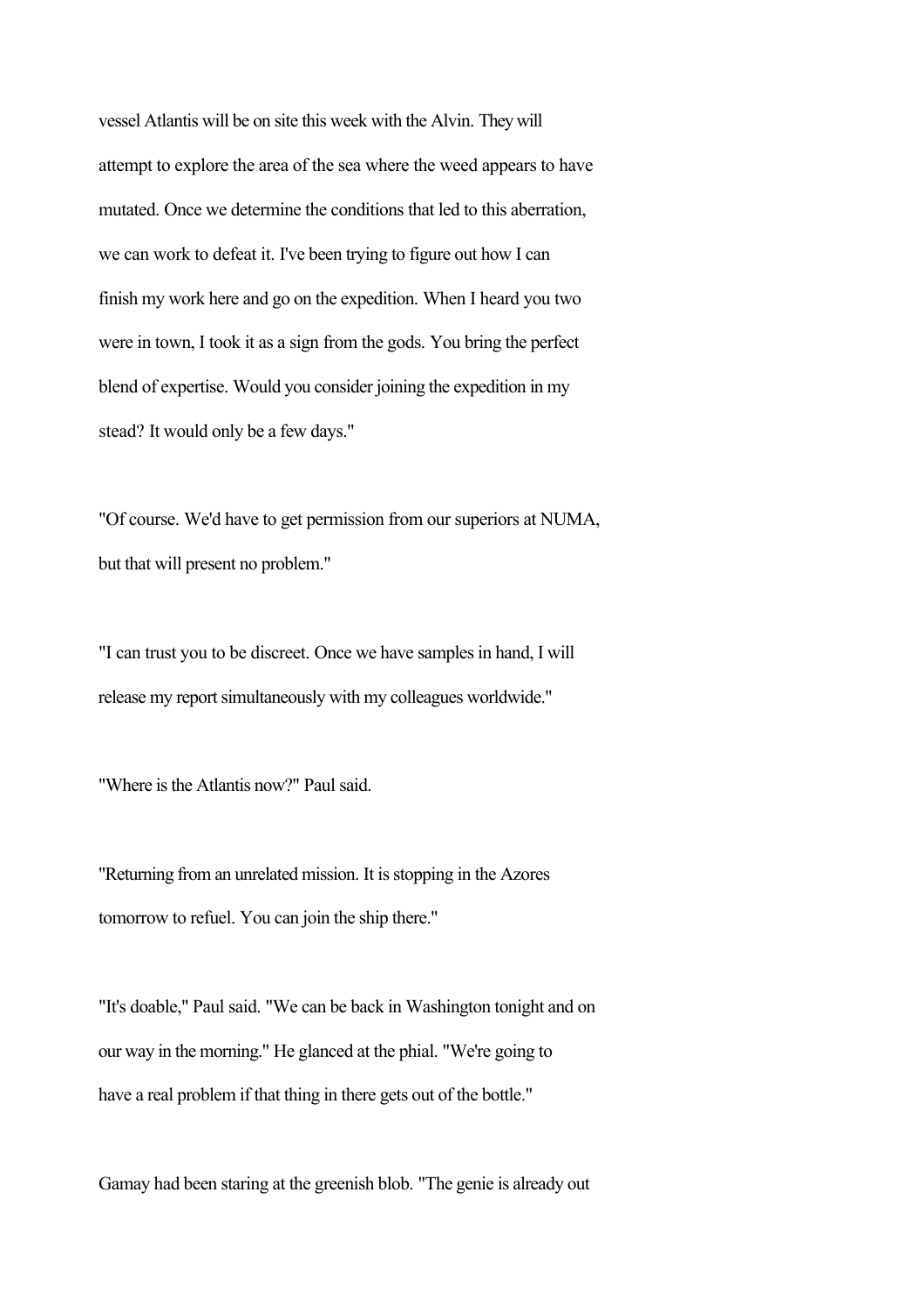of the bottle, I'm afraid. We're going to have to figure out how to get it back in."

 GORGON WEED?" Austin said. "That's a new one. Is this stuff as bad as your friend says it is?"

 "It could be," Gamay said. "Dr. Osborne is quite concerned. I respect his judgment."

"What do you think?"

 "It's cause for worry, but I can't say definitively until we have more evidence from the Lost City."

 Gamay had called Austin aboard the Mummichug. She apologized for getting him out of bed, but said she and Paul were en route to the Lost City and wanted to make sure that he knew what they were up to.

 "Thanks for filling me in. We'd better alert Dirk and Rudi," he said, referring to Dirk Pitt, who had succeeded Admiral Sandecker as head of NUMA, and Rudi Gunn, who was in charge of the agency's day-to-day operations.

 "Paul has talked to both of them. NUMA already had some biologists working on the Caulerpa problem."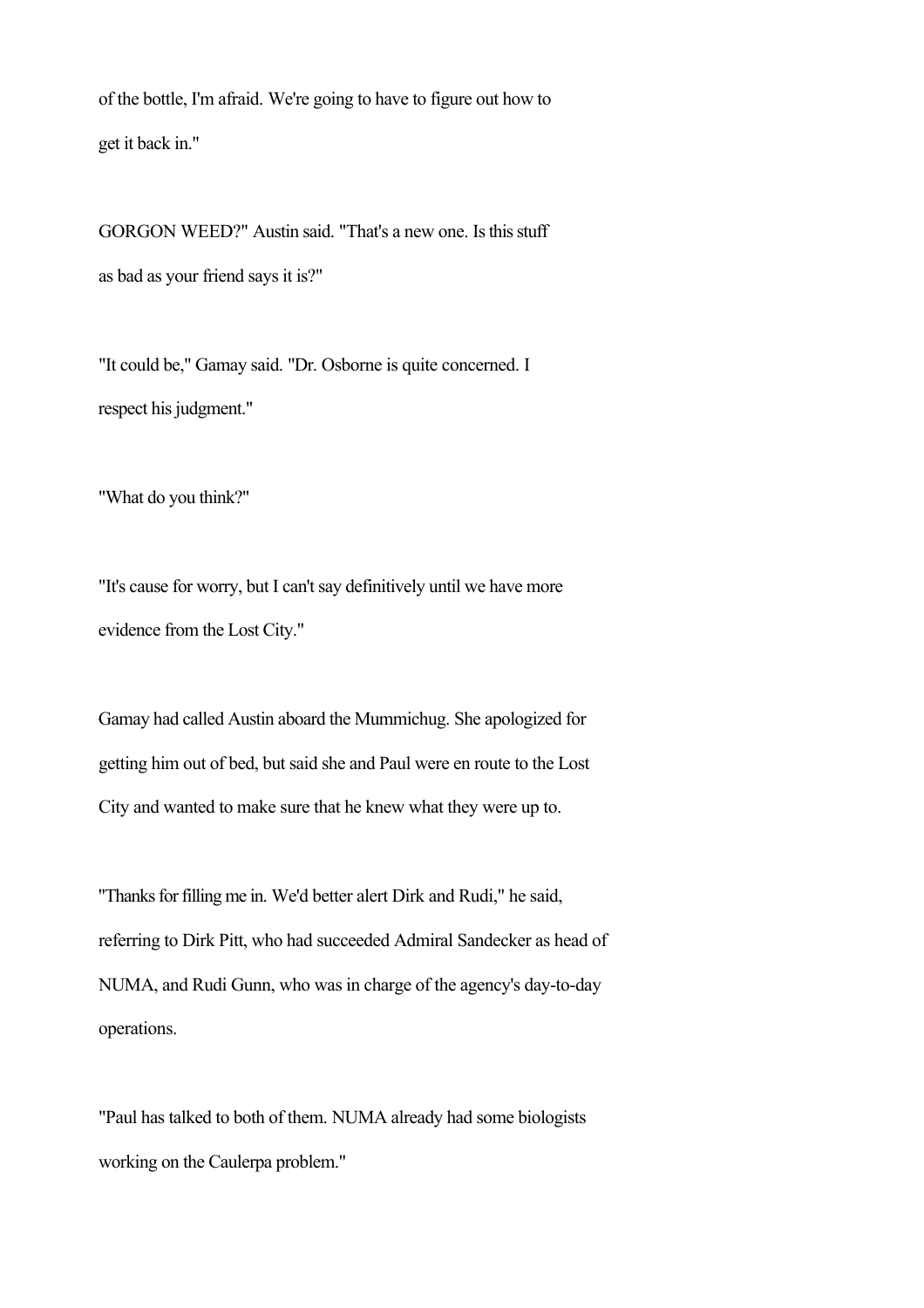Austin smiled. "Why am I not surprised that Dirk is one step ahead of us?"

 "Only half a step. He was unaware of the Lost City connection. He'll be waiting for a report on our dive."

"Me, too. Good luck. Keep in touch."

 As Austin hung up, the words of T. S. Eliot came to mind. "This is the way the world ends Not with a bang but a whimper."

A soggy whimper at that.

 Paul and Gamay could handle the situation and there was nothing he could do in the meantime, so he busied himself with a stem-to-stern inspection of the SEA mobile Aside from a few dents and scrapes, the vehicle was in better shape than he was, Austin concluded. He sat in the bubble cabin and went through a checklist. Satisfied all systems were working, he picked up two mugs of coffee from the galley, went below and knocked softly on the door to Skye's stateroom.

 Recognizing that the Mummichug was a relatively small vessel, the boat's designers had factored in small individual cabins where crew members could enjoy their privacy. Skye was up and dressed. She opened the door immediately and smiled when she saw Austin.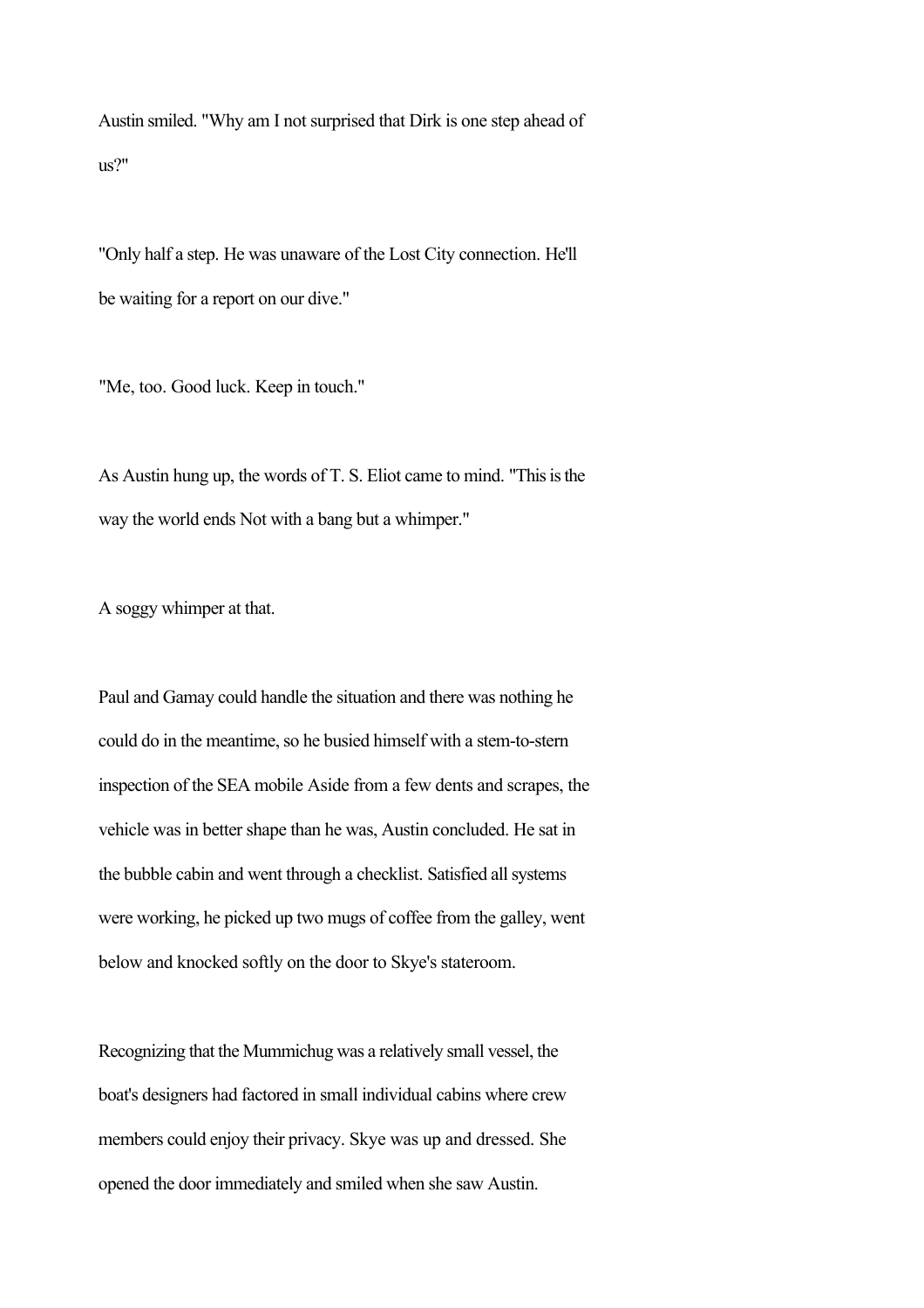"Good morning," he said. As he handed Skye a steaming mug, he noticed the dark circles under her eyes. "Did you sleep well?"

"Not very. I kept dreaming I was being smothered under tons of ice."

 "I have a proven cure for nightmares. How would you like to explore an underwater tomb?"

 Her face lit up. "How could any woman in her right mind refuse such an enticing offer?"

"Follow me then. Our chariot waits without."

 With Austin and Skye on board, the submersible was lowered into the water between the catamaran's twin hulls. Once free of the

 support vessel, the sub cruised along the surface to a position whose coordinates had been recorded into the navigation system, and Austin put the SEA mobile into a dive.

 The clear lake waters enveloped the cockpit bubble as the submersible sank into the lake, and within minutes they were following the line of megaliths to the tomb. Austin stopped the submersible at the entrance, made sure the vehicle's cameras were operating, and then goosed the horizontal thrusters. A second later, the vehicle slipped through the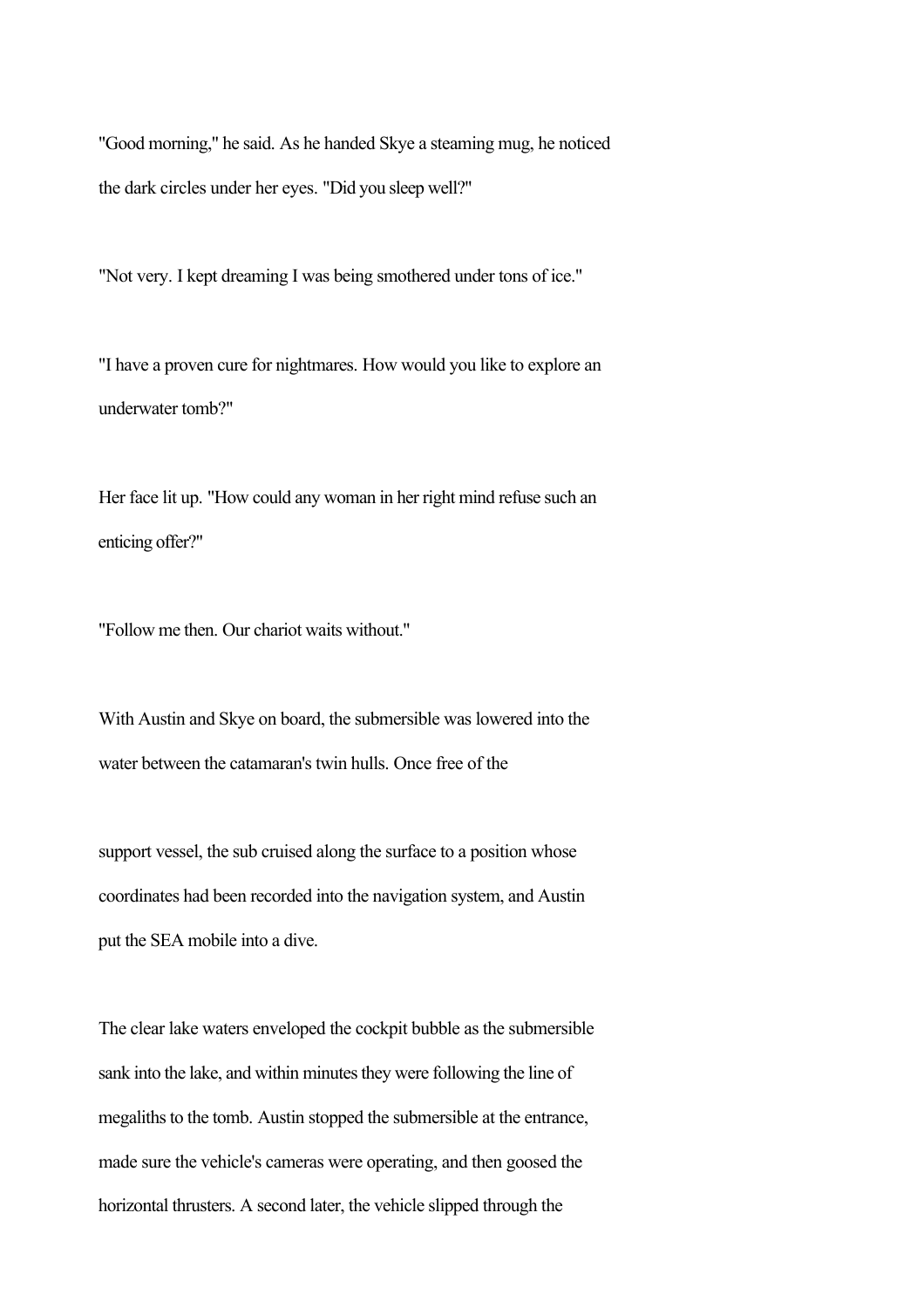opening into the ancient sepulchre.

 The powerful lights failed to reach the far wall of the chamber, indicating that it was huge, with ceilings so high they couldn't be seen. As the SEA mobile slowly made its way into the chamber, Austin panned the sub's movable light along the right wall, and saw that it was decorated with a carved has-relief.

 The skillfully executed and detailed renderings showed sailboats, houses, pastoral scenes with palm trees and flowers, dancers and musicians. There were flying fish and frolicking dolphins. The boats looked quite ancient. The people depicted were well dressed and seemed to be enjoying a prosperous life.

 Skye leaned forward in her seat, her face pressed against the plastic bubble like a child at Christmas.

 "I see wonderful things," she said, quoting Howard Carter's first words at the discovery of King Tut's tomb.

 Austin had been thinking that there was something hauntingly familiar about the scenes. "I've been here before," he said. "Here, in this tomb?"

"No. But I've seen drawings similar to these carvings in a cave in the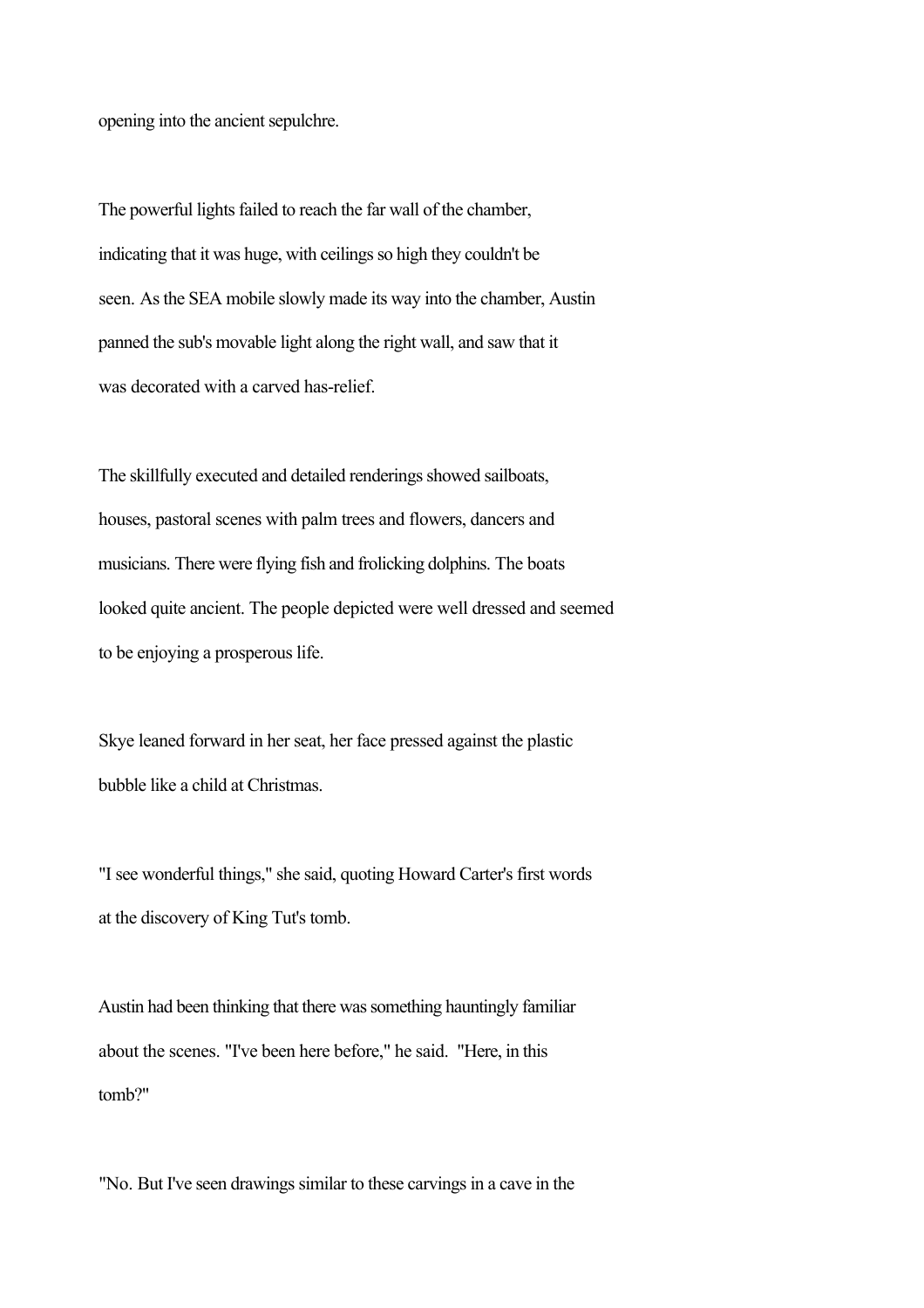Faroe Islands, in the North Atlantic. The style and subject was very much the same. What do you make of them?"

 "I'm probably foolish for guessing, but they look Minoan, similar to the drawings excavated at Akrotiri, on the island of Santorini, or in Crete. The Minoan civilization flourished around 1500 B.C." The significance of what she was saying dawned on her. "Do you know what this means?" she said with excitement. "These drawings and the ones you saw would indicate that the Minoans went much farther afield than most people suspect."

 "Which makes them the missing link in your international trade theory?"

 "That's right," she said. "This confirms that east-west trade is far older and more extensive than anyone thought it was." She clapped her hands. "I can't wait to show this video to my smug-faced colleagues back in Paris."

 The submersible came to the end of the wall, turned a corner and started down another side of the rectangular chamber. The scenes were of Lac du Dormeur and the glacier. But instead of barren shore, there were buildings, even what appeared to be a rendering of the tomb, complete with arches, and the glacier, as silent and implacable as ever.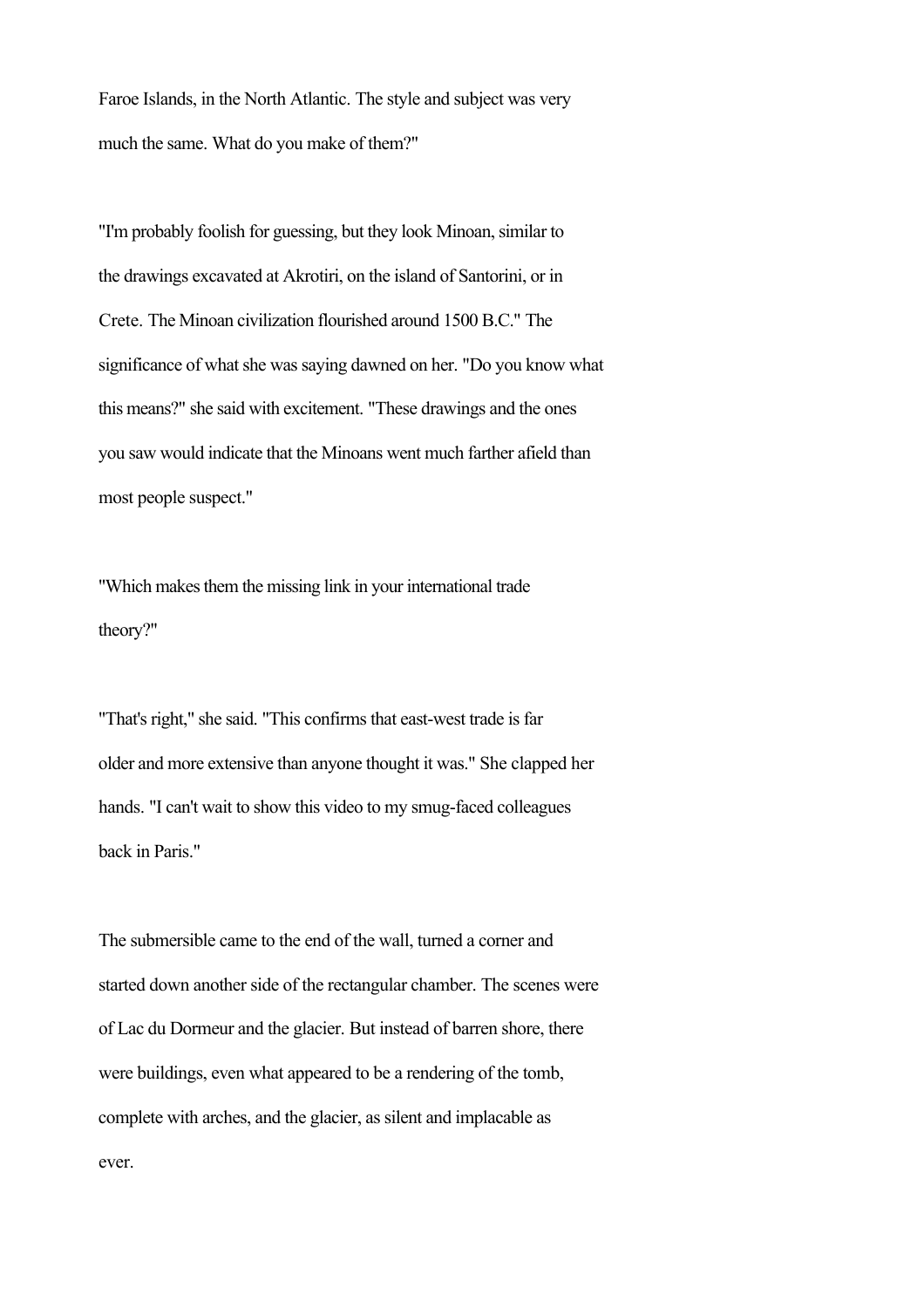"It appears you were right about settlements around the lakeshore and the mouth of the river."

 "This is marvelous! We can use these carvings to make site maps of ruin locations."

 In the sculpted scene, the ice field had covered even more of the valley centuries before when it was carved by some unknown artist. The sculptor had managed to imbue his work with a majesty and power that went beyond a mere objective rendering of what he saw. They made several sweeps of the chamber and found no markers or a sarcophagus.

 "I was all wrong about this place," she said. "It's not a tomb. It's a temple."

 "A reasonable assumption given the lack of bodies. If we're done here, I'd like to unravel another lake mystery." He unfolded the side-scan sonar printout he'd brought with him and pointed at the anomaly on the lake's bottom.

 "It looks like a plane," Skye said. "What's a plane doing down here? Wait. The man in the ice?"

 Austin answered with an enigmatic smile, the sub's horizontal thrusters whirred, and they whisked through the temple door back out into the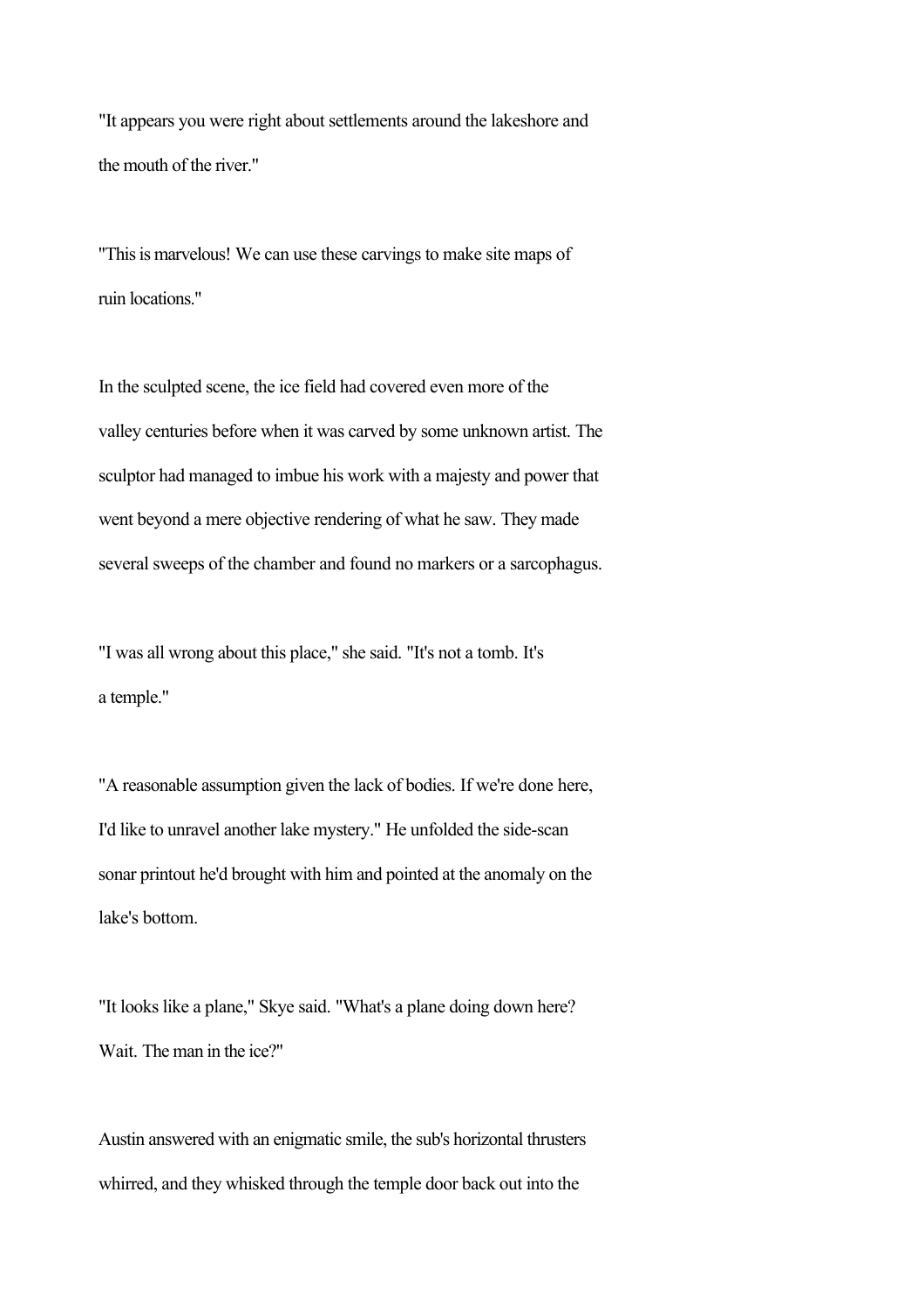lake. He slowed the sub when they neared the position designated on the printout and kept his eyes peeled. Before long, a cigar-shaped object came into view.

 As they drew closer, Austin saw that the cylindrical wood framework was partially covered with tattered and faded red fabric. The conical engine housing had been torn off and lay on the bottom and the engine gleamed in the sub's lights. The cold lake temperatures had kept the fuselage clear of marine vegetation that would have covered it in warmer climes. The propeller was gone, probably snapped off in the crash. He circled around the fuselage and found what was left of the missing wing several yards away. Then he brought the sub back to the plane.

 Skye pointed to the emblem painted on the tail. "I saw that same design the triple-headed eagle on the helmet that was found under the glacier."

 "Too bad we don't have the helmet now." "But we do. I brought it out with me. It's on the ship." Austin remembered Skye clutching a bag as she climbed aboard the SEA mobile He was learning quickly that this attractive woman with the smile like a sunny day was not someone to be underestimated. Austin stared at the eagle, and then let his gaze shift to the empty cockpit.

"Now we know where the Ice Man came from. He must have bailed out and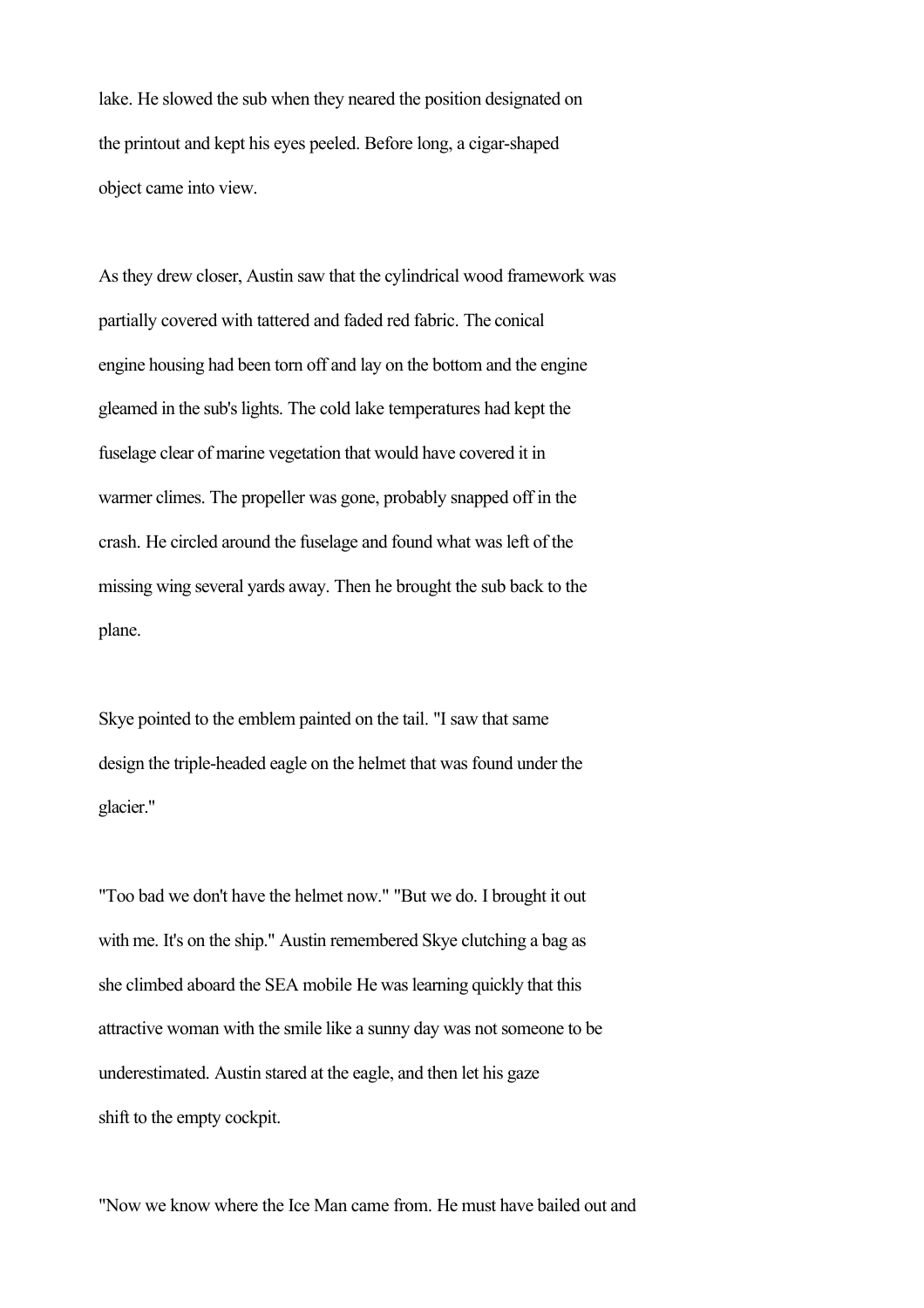his plane crashed in the lake."

 Skye responded with an evil laugh. "I was thinking of Renaud. He said that the Ice Man didn't just drop out of the sky. He was wrong. From what you've found, that's exactly what happened."

 The submersible circled the wreck, with Austin shooting video and digital photos of the wings and surrounding bottom, and then headed for the surface. Before long, they were stepping out of the cockpit onto the deck. Skye had been babbling with excitement about their find, but she went silent when she caught a glimpse of the glacier. She walked over to the rail and stared off at the ice field.

Sensing her change in mood, Austin put his arm around her shoulders.

"Are you all right?"

 "It was so peaceful underwater. Then we surfaced and I saw the glacier." She shuddered. "It reminded me that I almost died under that thing."

 Austin studied the troubled expression in Skye's lovely eyes, which were fixed in the hundred-yard stare that shell-shocked troops sometimes get. "I'm not a shrink, but I've always found it helpful to confront my demons," he said. "Let's go for a boat ride."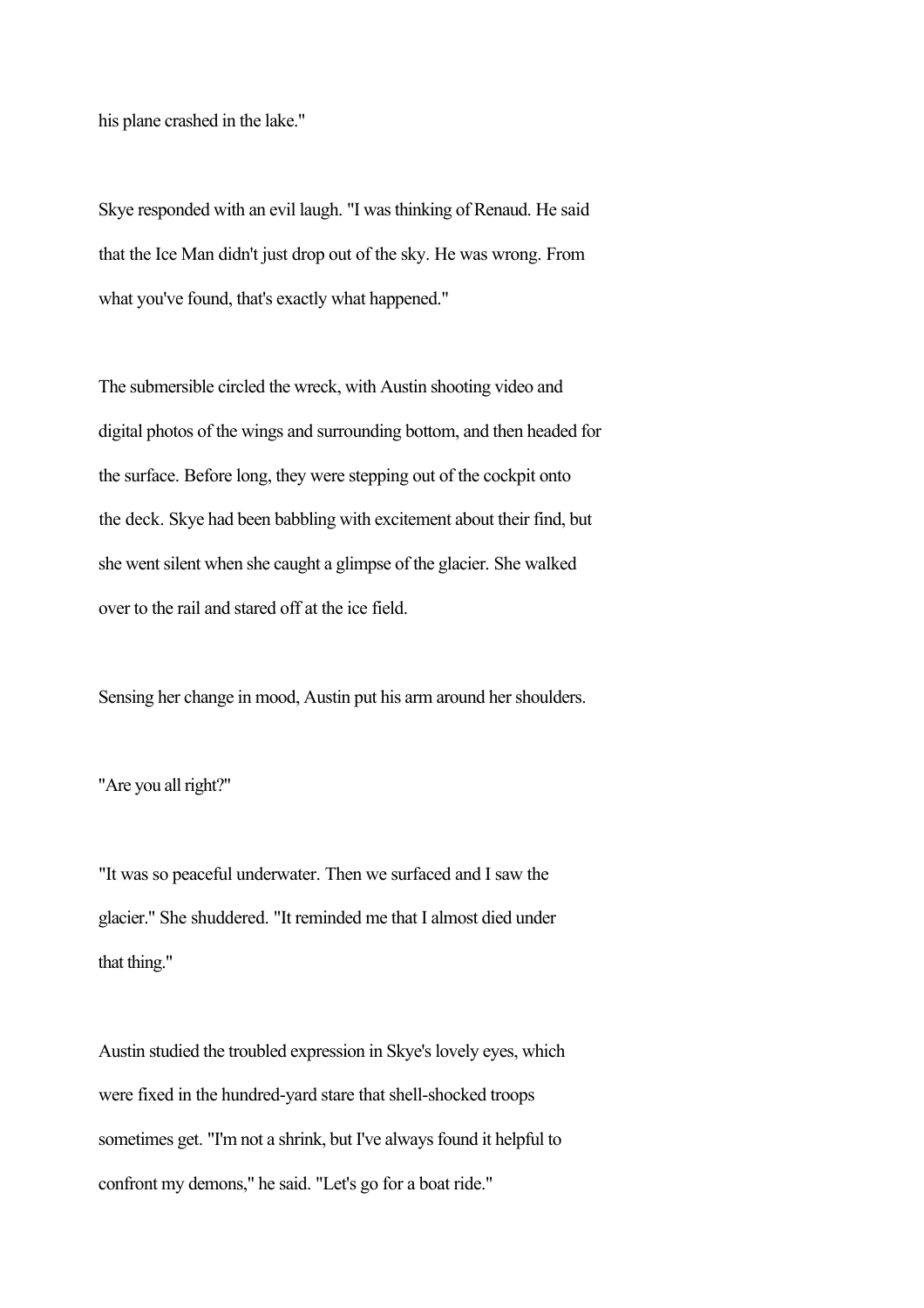The unexpected suggestion seemed to bring her back to reality. "Are you serious?"

 "Grab a couple of bagels and a thermos of coffee from the mess and I'll meet you at the skiff. I like my bagels with raisins, by the way."

 Skye was skeptical, but she had come to have a great deal of confidence in Austin, and would probably have followed him to the moon on a pogo stick if he asked. Austin got the power skiff ready while she rounded up coffee and bagels from the galley and they set off for shore. They dodged floating chunks of ice and pulled the boat up at a dark gravel beach a few hundred yards from where the glacier narrowed and broke up in pieces as it encountered the lake.

 A short hike along the shore brought them to the glacier's sidewall. The icy bulwark rose several stories above the plain; its surface was pockmarked with caves and craters and twisted free-form sculptures created by freezing, melting and unimaginable pressures. The ice

 was covered with dirt and a deep, unearthly blue light emanated from the wrinkles and grottos.

 "There's your demon," Austin said. "Now, go up and touch it." Skye smiled wanly, approached the glacier as if it were alive and reached out and touched an icy knob with a fingertip. Then she placed both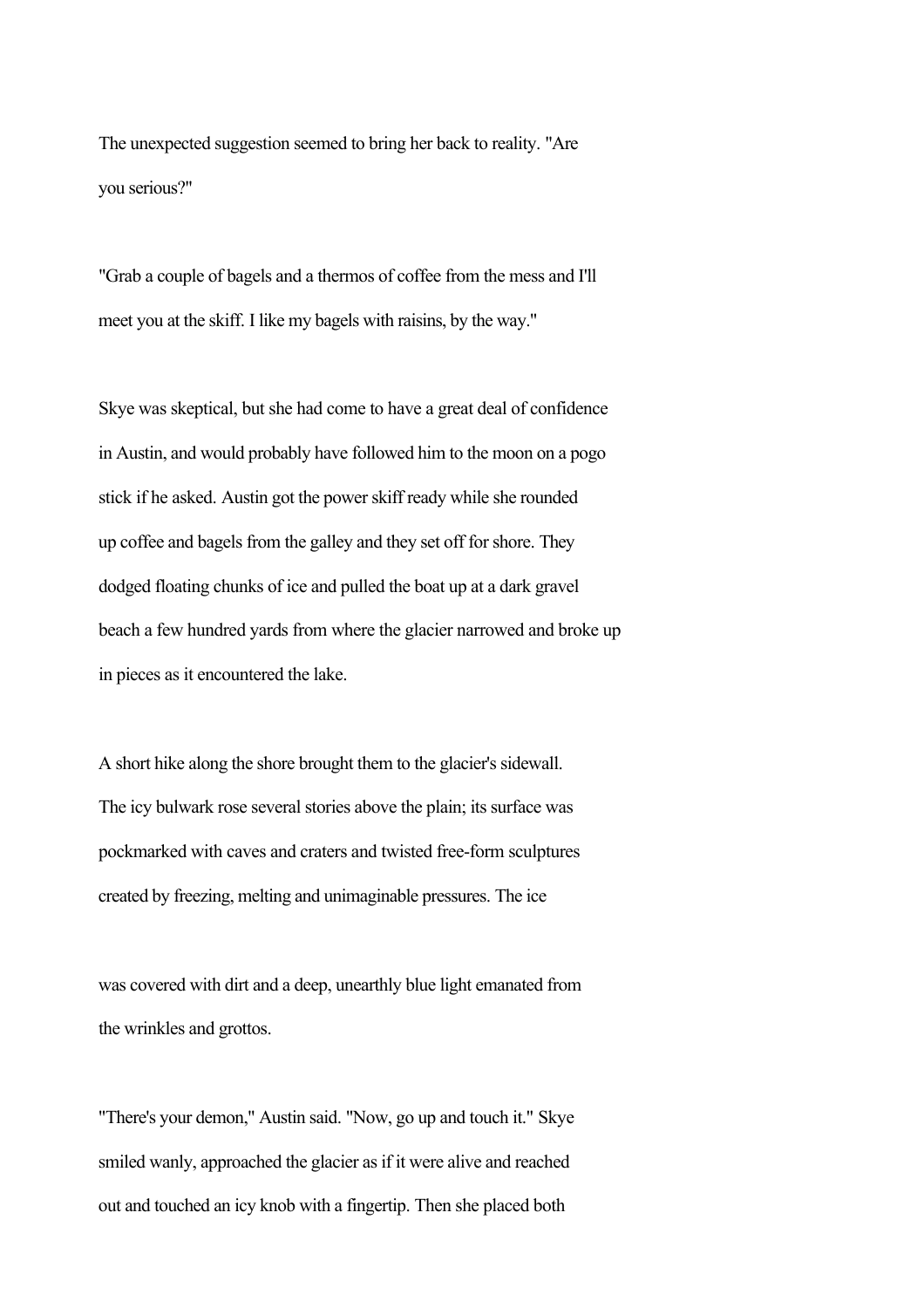palms on the glacier and leaned her weight against the ice, eyes closed, as if she were hoping to push it away. "It's cold," she said with a smile.

 "That's because your demon is nothing but a big ice cube. It's the same way I think about the sea. It's not out to get you. It doesn't even know you exist. You touched it. You're still breathing." He lifted the pack he'd been carrying. "Consultation has ended. Time for brunch."

 Near the edge of the lake they found a couple of flat rocks to use as chairs and sat facing the water. Skye doled out the bagels and said,

"Thanks for the exorcism. You were right about facing your fears."

"I've had good experience in that area."

 She arched a brow. "Somehow I don't see you being afraid of anything."

 "That's not true. I was very afraid that I would find you dead." "I appreciate that, and I owe you my life. But I meant it in a different way. You seem fearless when it comes to your own well-being." He leaned close to her ear and whispered, "Would you like to know my secret?" She nodded.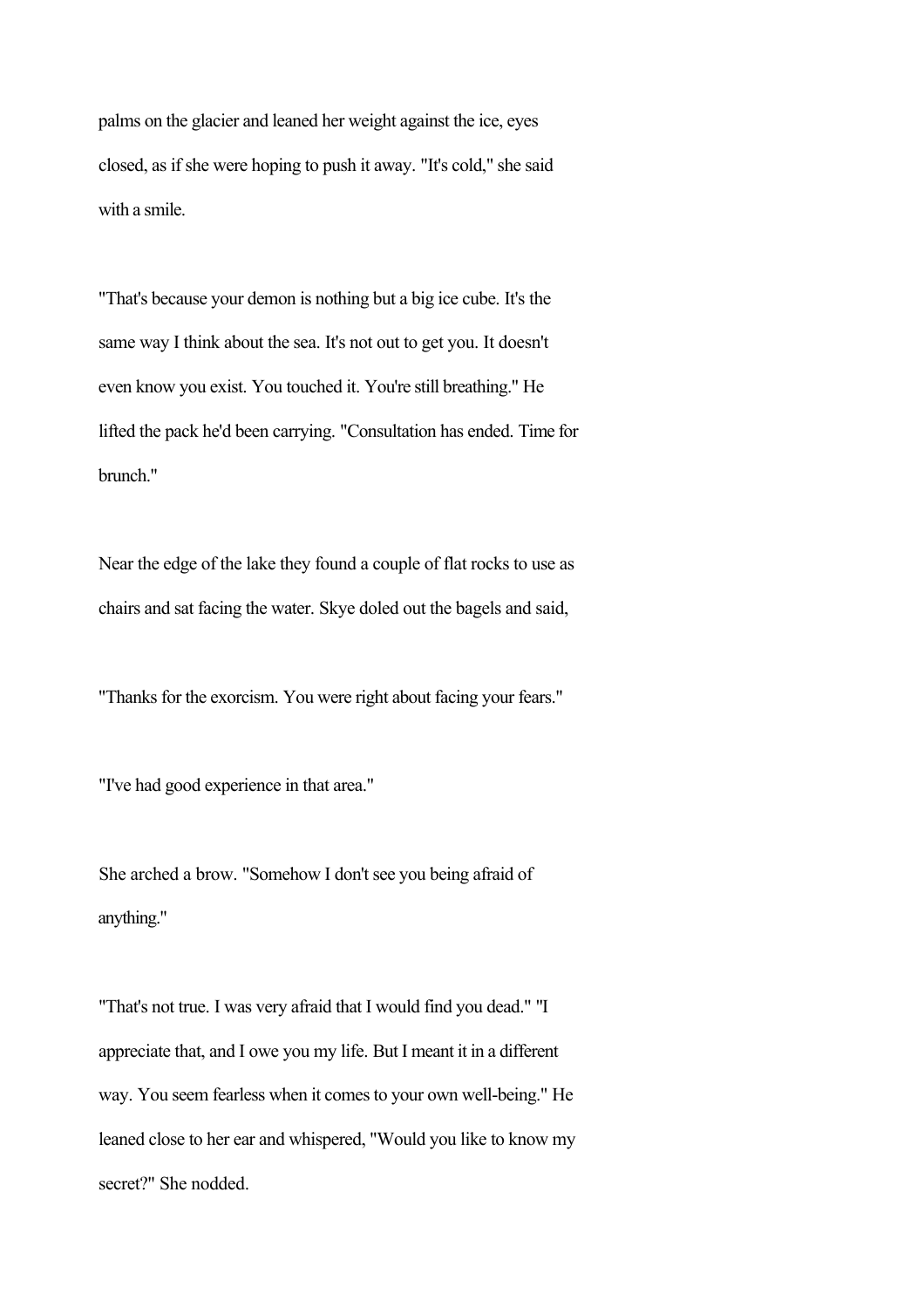"I put on one hell of a good act. How's your bagel?" "Fine, but my head is awhirl. What do you make of this craziness?" Austin stared off at the anchored NUMA boat, thinking of Coleridge's description of a painted ship on a painted sea, and tried to put events in order.

 "Let's deal with what we know for starters." He sipped his coffee. "The scientists working the glacier find a man's body frozen in the

 ice, and it has been there for some time. An old helmet and a strongbox are found near the body. A man posing as a reporter takes the box at gunpoint and floods the tunnel. Apparently, he knows nothing about the helmet."

 "That's where my logical mind bogs down. Why did he try to kill us? We were in no position to do him any harm. By the time we got out of the tunnel, he would have been long gone."

 "I think he flooded the tunnel to cover up the Ice Man. You and the others happened to be in the way. Like the glacier. Nothing personal."

 She nibbled thoughtfully on her bagel. "That makes morbid sense, I suppose."

Skye paused, her eyes going past Austin's shoulder. A cloud of dust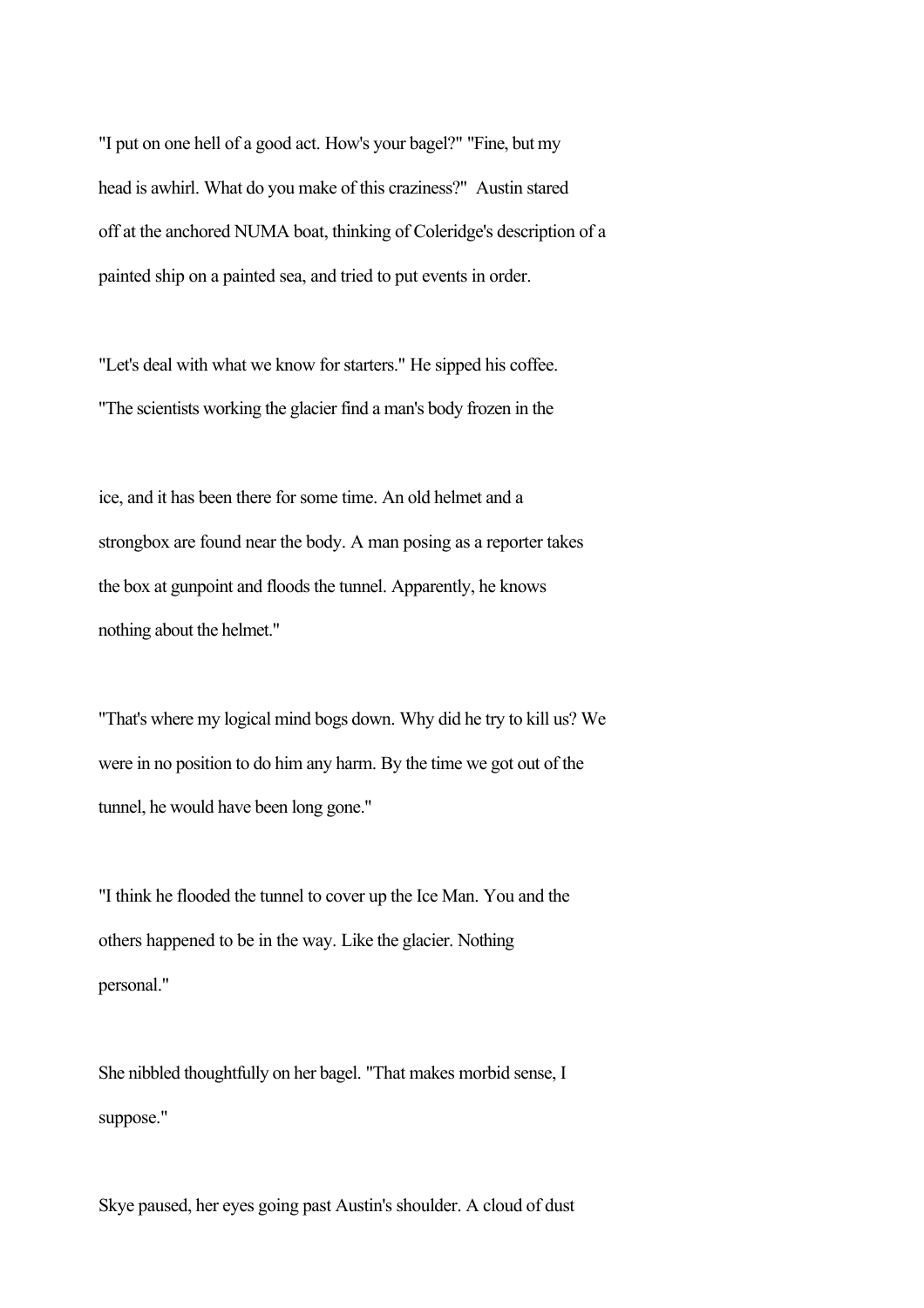was approaching at a high rate of speed. As the cloud neared, they could see that a Citroen was kicking up the dust. Fifi. The car skidded to a stop, and LeBlanc, Thurston and Rawlins got out and came over.

 "I'm so glad we caught you," LeBlanc said, his broad face wreathed in a smile. "I called the ship from the power plant and they said you had gone ashore."

"We wanted to say good-bye," Thurston said.

"You're leaving?" Skye said.

 "Yes," the glaciologist said, waving in the direction of the glacier. "There's no point in staying here with our observatory underwater. We're heading back to Paris. A helicopter will run us to the nearest airport."

 "Paris?" Skye said. "Do you have room for me?" "Yes, of course," LeBlanc said. He extended his hand. "Thank you again for saving our lives, Monsieur Austin. I would not like Fifi to be an orphan. She will stay at the power plant with Monsieur Lessard. We're going to talk to the power company about draining the observatory. Perhaps we can return next season."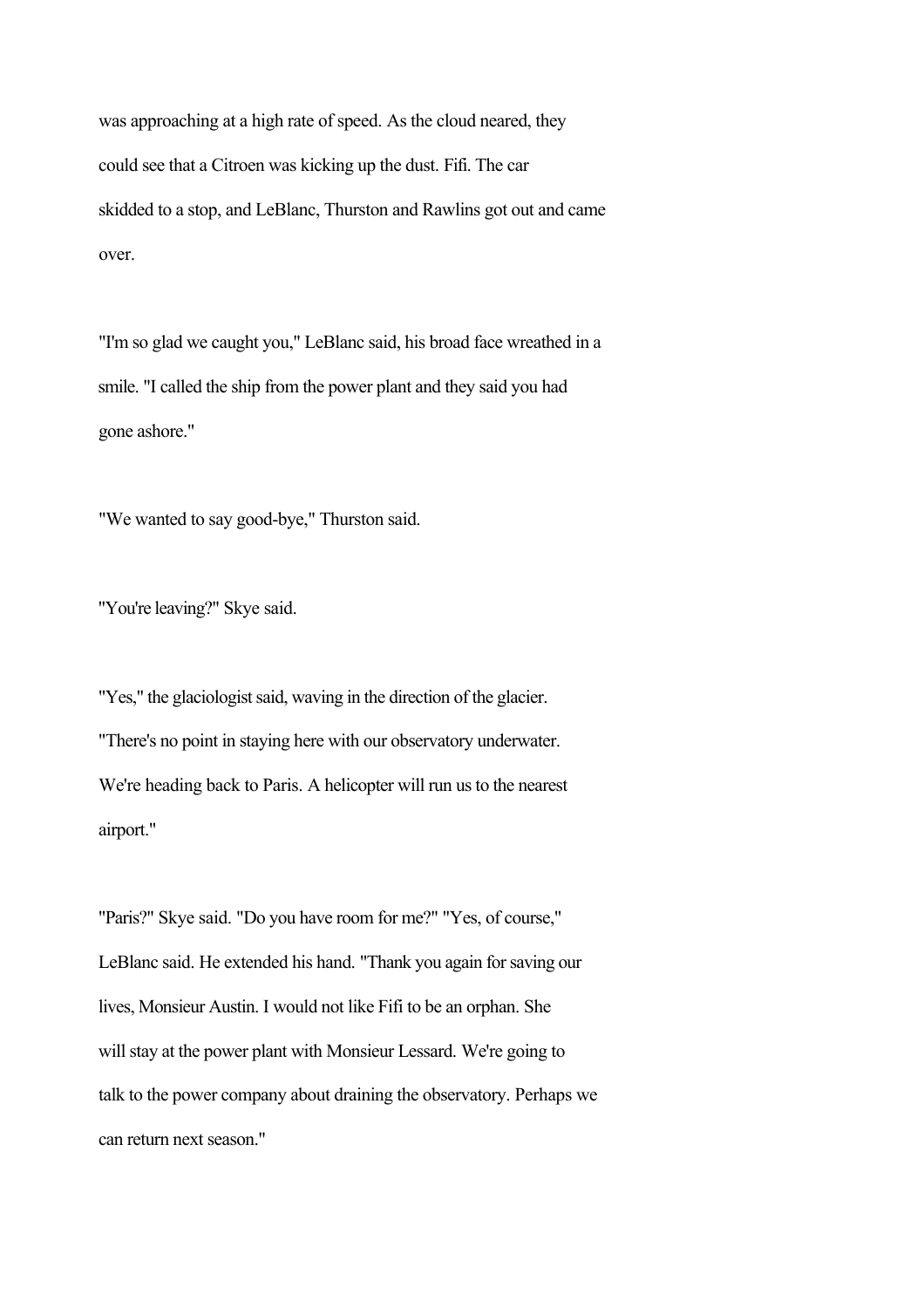"I'm so sorry to be running off like this," Skye said to Austin. "But there's nothing more to be done here and I want to compile all my data for analysis."

 "I understand. The Mummichugs project is coming to an end. I'll stay on board to write up my report while the ship's heading back up the river. Then I'll catch a ride to the nearest railroad station and take the high-speed train to Paris for our dinner date." "Bien. Under one condition. I'm buying."

 "How could anyone in his right mind refuse an enticing offer like that? You can show me the town."

 "I'd like that," she said. "I'd like that very much." Austin brought Skye back to the ship to collect her belongings and gave her a ride to the beach where the helicopter awaited. She kissed him on both cheeks and on the lips, made him promise to call when he got to Paris, and climbed into the helicopter. Austin was on his way across the lake when the chopper passed overhead and he saw Skye waving at him from a window.

 Back on board, Austin unloaded the videocassette and digital disk from the submersible's cameras. He took them into the ship's dry lab and fed the digital images into a computer. He ran off prints showing the design on the plane's fuselage and examined them. Next, he zeroed in on the photos he had taken of the plane's engine until he found the one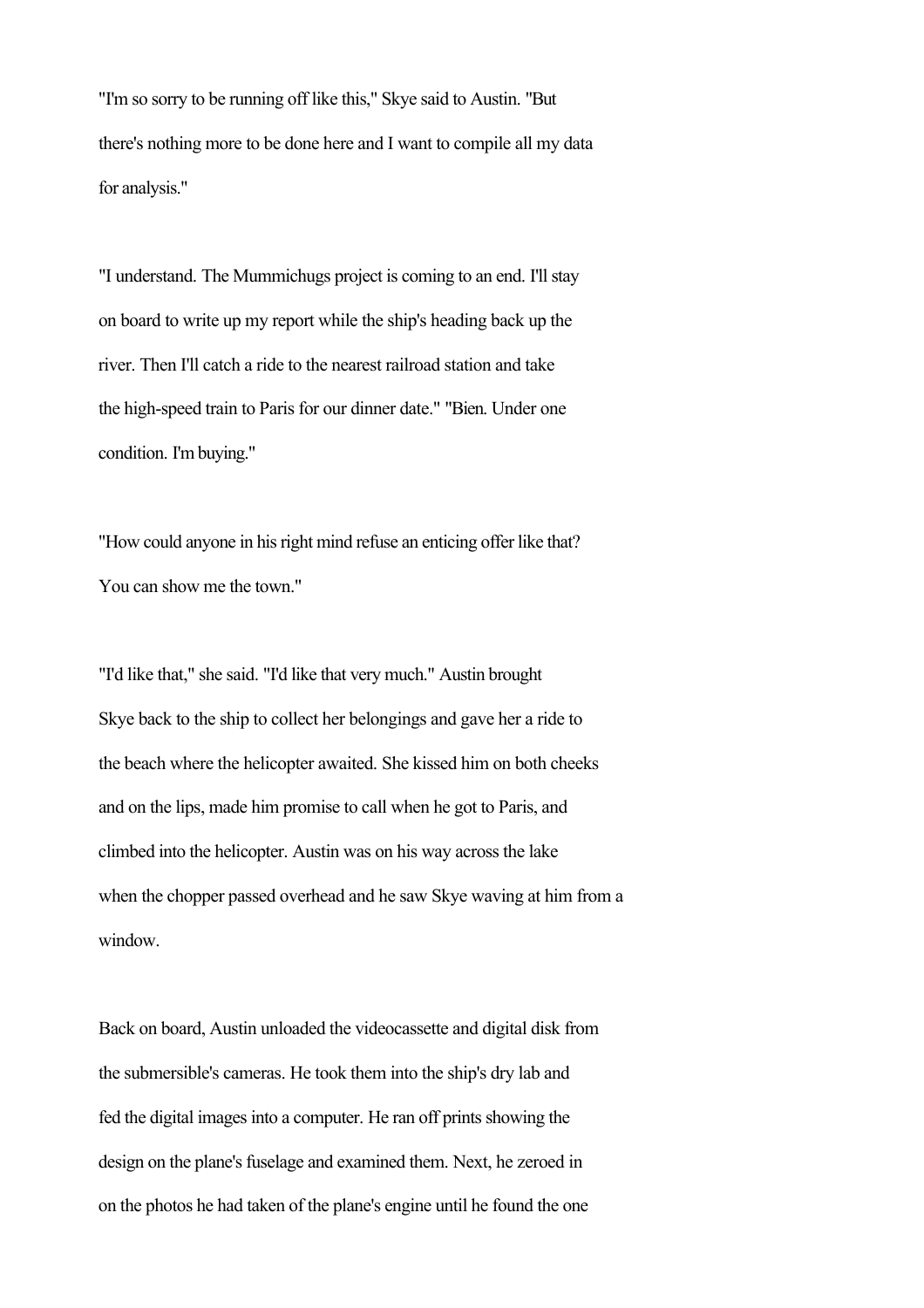he was looking for. It showed markings on the engine block.

 He selected the engraved area with his cursor, zoomed in, refining the image as he enlarged it, until he could see the name of the manufacturer and a serial number. He leaned back in his chair and stared at the image for a moment, and then he reached for a phone that could connect him anywhere in the world and punched out a number.

 "Orville and Wilbur's flying bike shop," said a reedy voice. Austin smiled as he pictured the hawk nose and narrow face of the man at the other end of the line. "You can't fool me, Ian. I happen to know that the Wright Brothers closed their bicycle shop a long time ago."

 "Hell, Kurt, can't blame me for trying. I've been up to my earlobes trying to raise private funds for the Udvar-Hazy Center out at Dulles airport and I don't want to waste my time with small talk."

 Ian MacDougal was a former marine fighter pilot in charge of the archives division at the Smithsonian's Air and Space Museum. He was the airborne equivalent of St. Julien Perlmutter, whose extensive library of nautical books was the envy of many academic institutions, and whose grasp of sea history was known the world round. The tall and lean MacDougal was the physical antithesis of the rotund Perlmutter, and he was far less flamboyant, but his encyclopedic knowledge of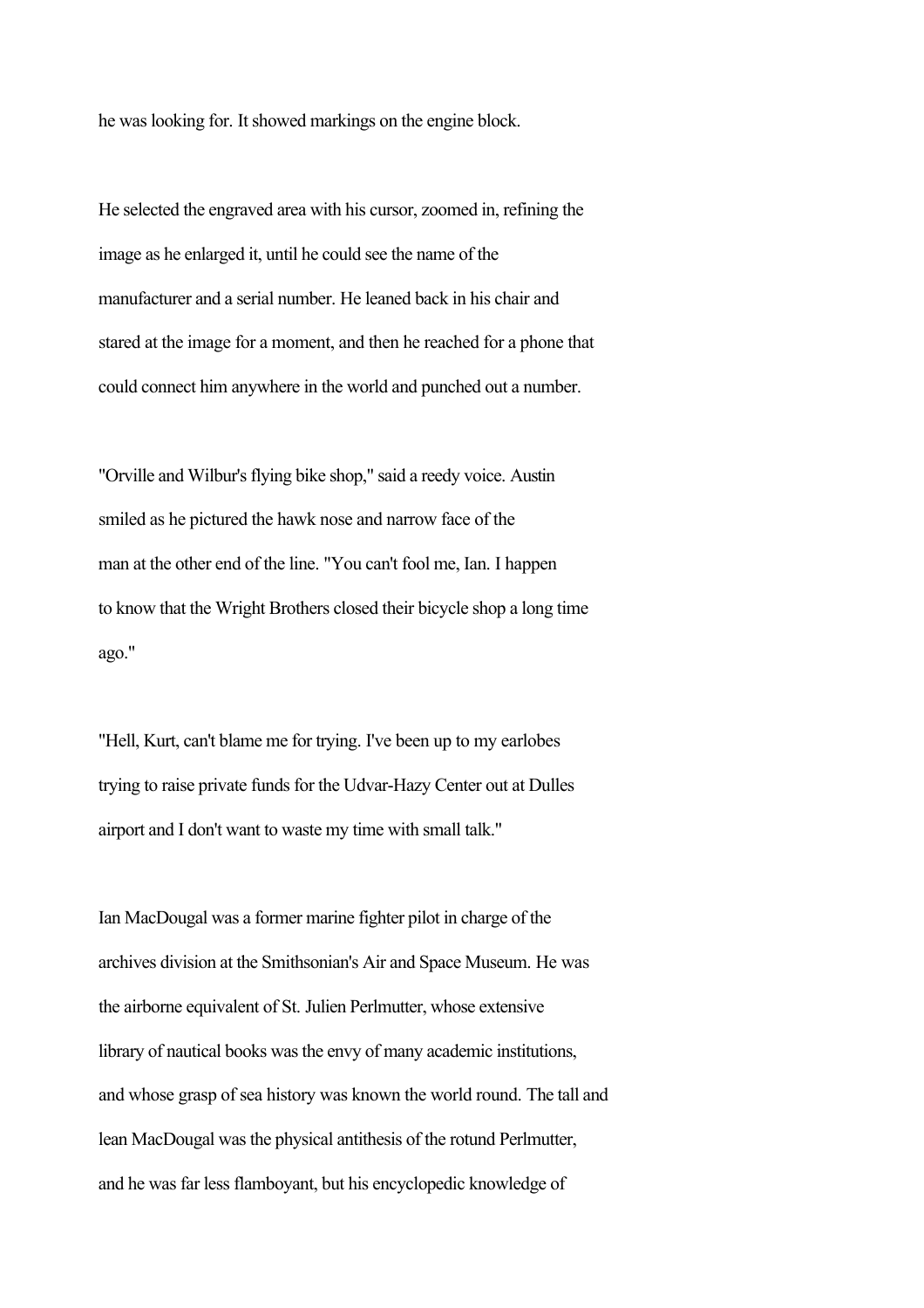aircraft and their history matched St. Julien's grasp of the sea. "You can rely on me for a hefty contribution, Ian, and I'll try to spare the small talk," Austin said. "I'm in France and I need to identify a plane I found at the bottom of a glacial lake in the Alps."

 "I can always depend on you for a challenge." MacDougal sounded delighted to be distracted from fund raising. "Tell me about it." "Crank up your computer and I'll send you some digital photos." "Consider it cranked." ^

 Austin had already programmed the photos for transmission, and the pictures taken at the lake bottom whisked on cyber wings across the Atlantic in a millisecond. MacDougal had stayed on the line and Austin could hear him muttering to himself. "Well?" Austin said after a few moments.

 "I'm taking a guess, but from the distinctive cone-shaped engine housing, I'd say we're looking at a Morane-Saulnier. She was a World War One mono-wing fighter plane based on a racing plane. The little buzzard could out fly and outmaneuver almost any other fighter aircraft of the day. The gun and propeller synchronization setup was truly revolutionary. One of the Allied planes crashed, unfortunately,

 and Fokker copied the system and improved upon it. There's a moral there somewhere."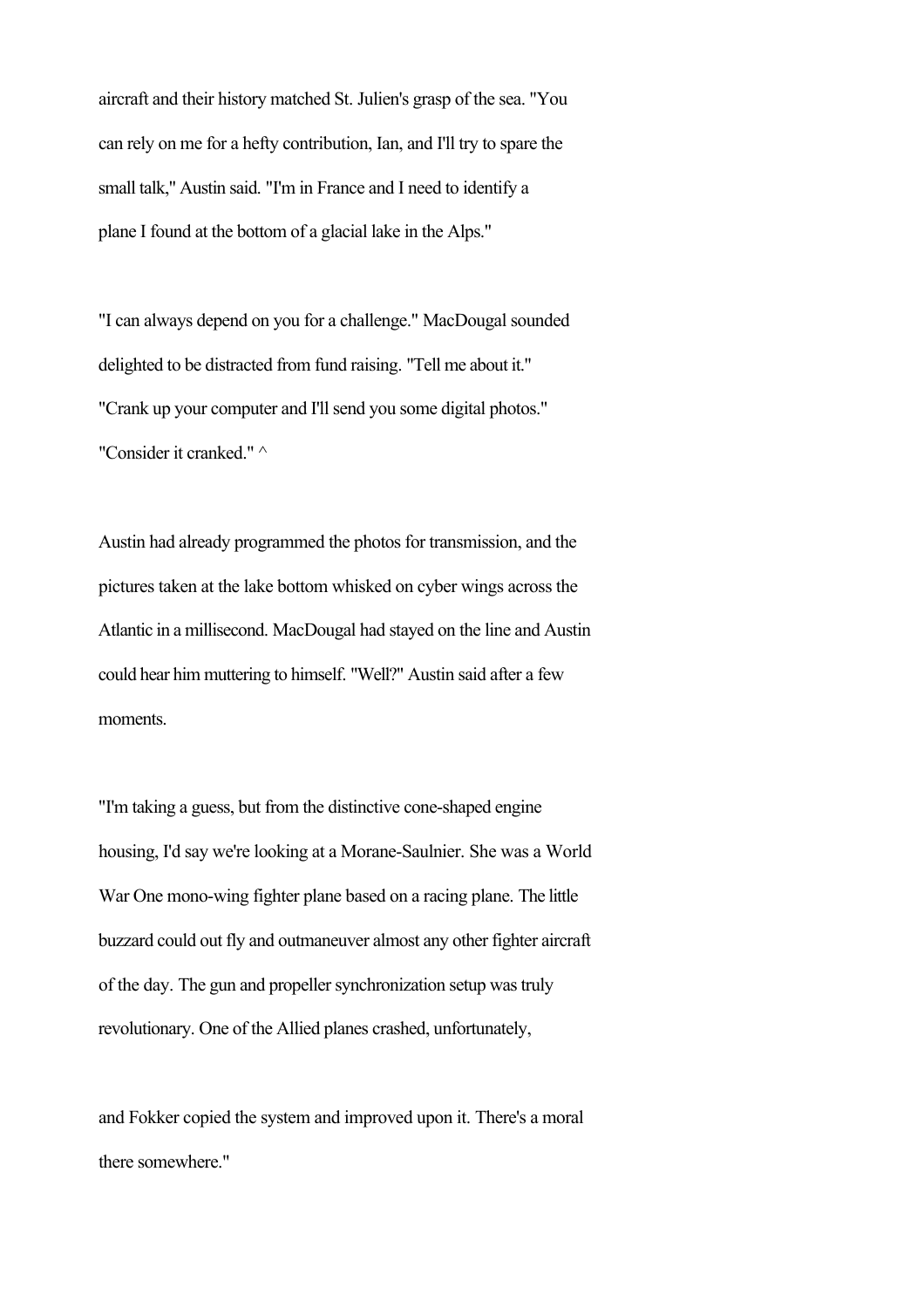"I'll let you deal with the moral complexities. Given what you know, do you have any idea how this plane got to the bottom of the lake?"

 "Fell out of the sky, obviously, which is what planes sometimes do. I can guess on the rest, but I'd probably be wrong. I do know someone who might be able to help you. He's only a couple of hours from

## Paris."

 Austin jotted down the information. "Thanks," he said. "I'll get my museum contribution to you as soon as I get back to Washington. In the meantime, give my regards to Wilbur and Orville."

"I'll be glad to oblige."

 Austin hung up, and a moment later he was calling the number Ian had given him.

 SKYE SLAMMED the cover down on the thick reference book she had been reading and shoved it across her desk to join a tall stack of similar well-worn volumes. She hunched her shoulders and stretched her arms to work the kinks out of her muscles, and then leaned back in her chair, lips pursed, and stared at the helmet in front of her. She had always considered ancient weapons and armor simply as tools, nothing more than inanimate objects used in the bloody business of war, but this thing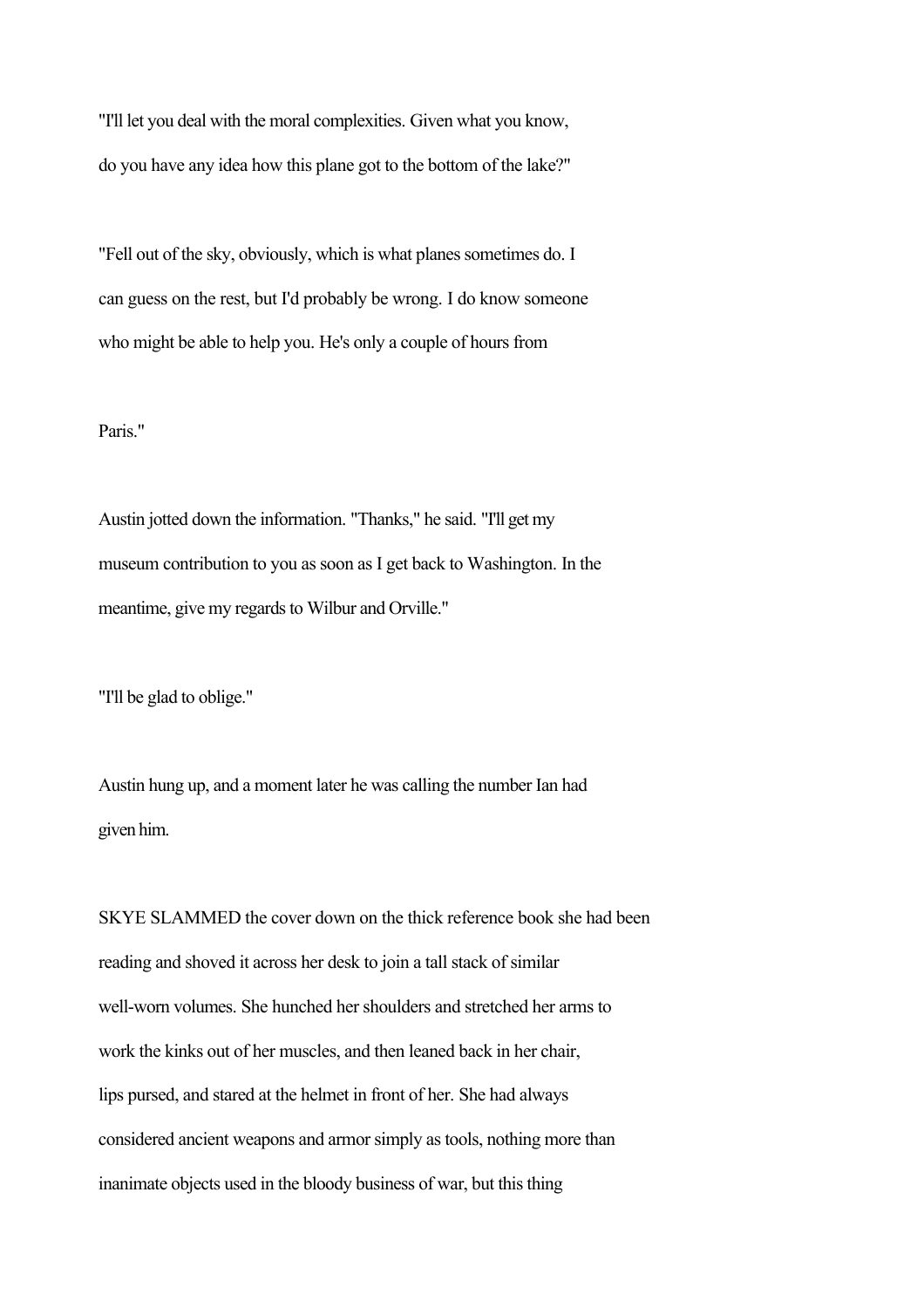made her shiver. The oxidized black surface seemed to exude a malevolence she had never before encountered.

 After she had returned to Paris, Skye had taken the helmet to her office at the Sorbonne expecting that identification would be easy with the reference tools at her command. She had photographed the helmet, fed the images into her computer and searched through an extensive database compiled from hundreds of sources. She had started with her French archives, and then moved on to Italy and Germany, the countries that were once the primary armor centers.

Finding no match, she'd expanded the country search to take in

 all of Europe, and when that search had bottomed out she moved to Asia and the rest of the world. She combed records going back as far as the Bronze Age. After the computer search fell flat, she turned to the printed page and exhumed every musty reference book in her library. She pored over old prints, manuscripts and ivory and metal carvings. In desperation, she researched the Bayeux Tapestry, but the conical headgear its warriors wore in battle bore no resemblance to the helmet sitting in front of her.

 The helmet was a contradiction. The workmanship was extraordinary and more characteristic of an ornamental than a war helmet, although the nicks and gouges marring the surface suggested that it could have been worn in battle. The apparent bullet hole was a puzzle all to itself.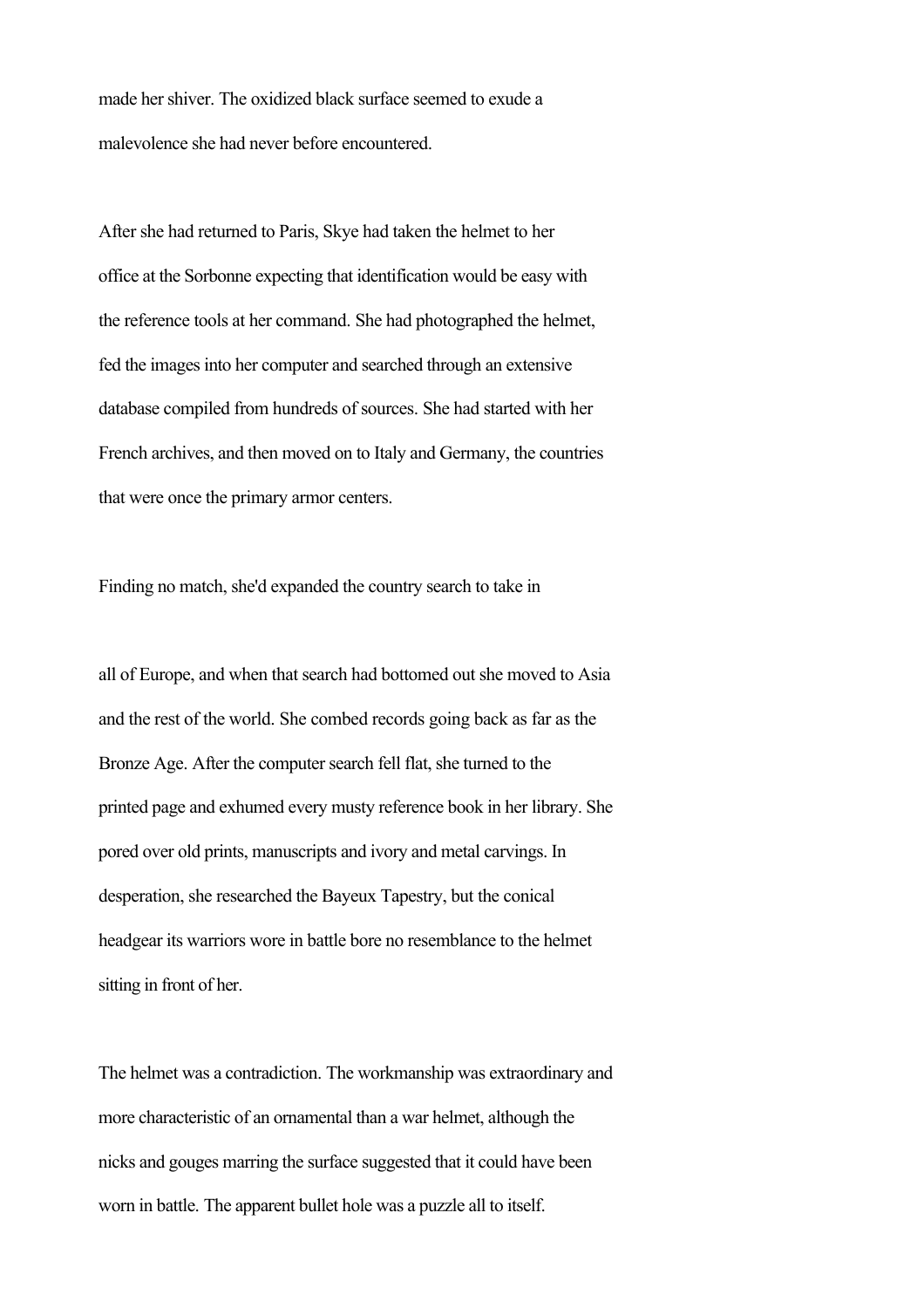The design suggested an early origin. The weight was borne by the head as in the earlier helmets. Later models had an armet, the flared bottom that allowed the weight to be transferred to the shoulders via a collar called a gorget. The helmet was topped with a fan-shaped crest, another later innovation that added protection from a mace or sword.

 Helmet style evolved from the conical shape in the eleventh century to rounded helms in the twelfth century. The nose guards had expanded to protect the face, developing eye slits known as "sights," and ventilation openings called "breaths" came into being. German helmets tended to be heavy and spiky; the Italian models were rounder, reflecting the Renaissance influence.

 The most extraordinary thing about this helmet was the metal. Steel manufacture had started as early as 800 B.C." but it took hundreds of years to develop metal of such high quality. Whoever had forged this metal was a master. The strength built into this helmet's steel was evident in the dent in the crown known as a "proof mark." Someone had tested the metal with a pistol, or arquebus, and it had proved itself impenetrable. But as the bullet hole showed, each rise

 in the efficiency of defense produced a corresponding response in the effectiveness of attack. Armor finally became obsolete in the 1522 Battle of Bicocca. The enemy was gravity, rather than projectiles;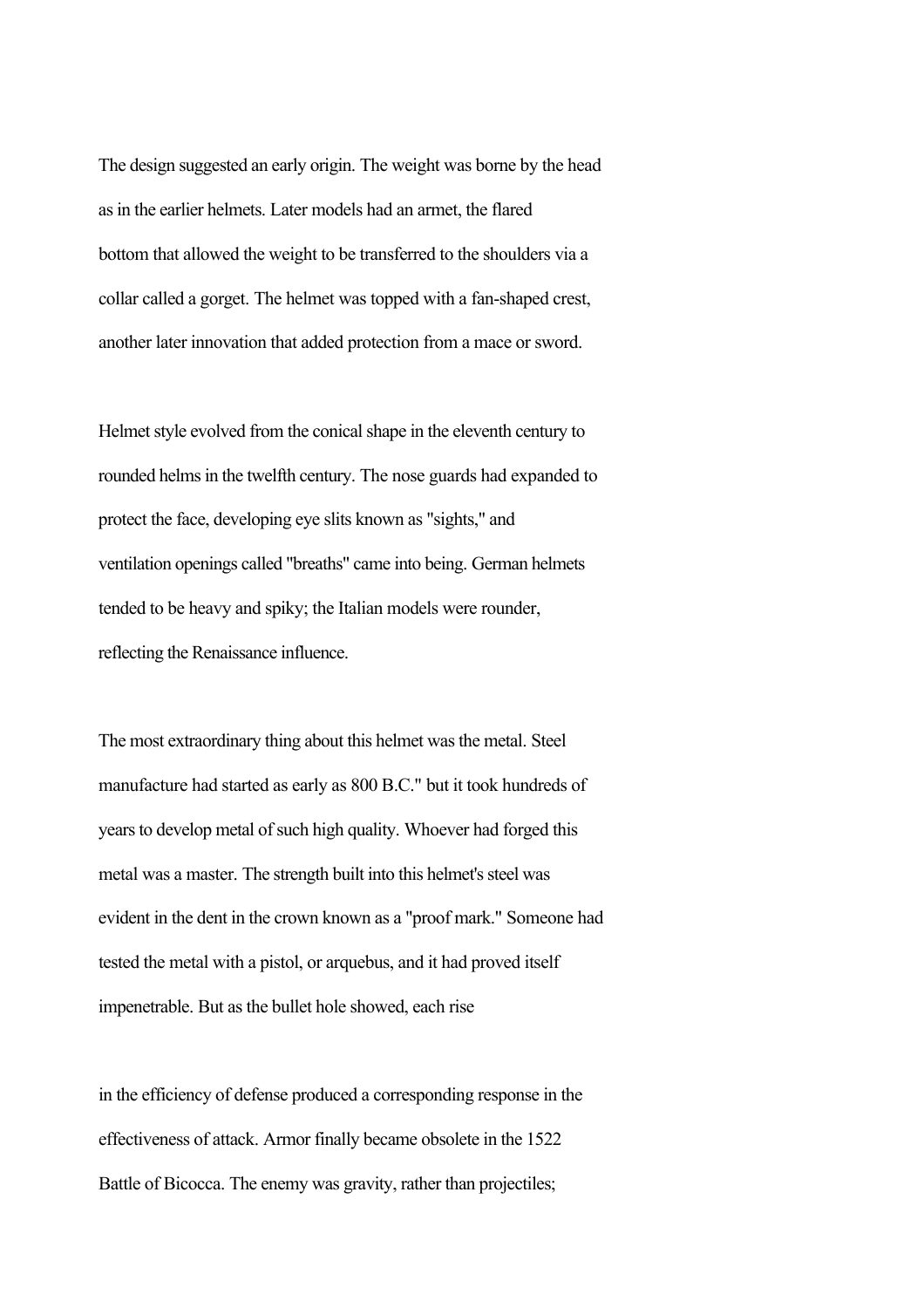armor simply became too heavy to wear.

 The face embossed on the visor was typical of sixteenth-century Italian armor. Artisans avoided embossing in combat helmets. Surface features had to be smooth and round, or shaped with planes to offer a glancing blow. Embossing could destroy the effectiveness of a glancing surface. She picked up her letter opener, actually an Italian dagger, and tried to catch the edge and point in the helmet. Despite the embossing and etching that covered the helmet, the metal had been cleverly fashioned to shed the blows.

 She came back to the steel again. No detail distinguished one armorer from another more than his ability to temper metal. She rapped her knuckles on the helmet, which gave forth a clear, bell-like sound, and then with her forefinger she traced a five-point star with "legs." She turned the helmet around. Seen from another angle the etching depicted a shooting star. She recalled seeing a sword from an English collection that had been made with iron from a meteorite. The steel was capable of being sharpened to a razor's edge. Why not a helmet? She made a note to have a metallurgist check it oufT

 Skye rubbed her tired eyes, and with a resigned sigh she reached for the phone and punched out a number. A man's voice came on the line. It was deep, and pleasantly cultivated. "Oui. Darnay Antiquites." "Charles. It's Skye Labelle."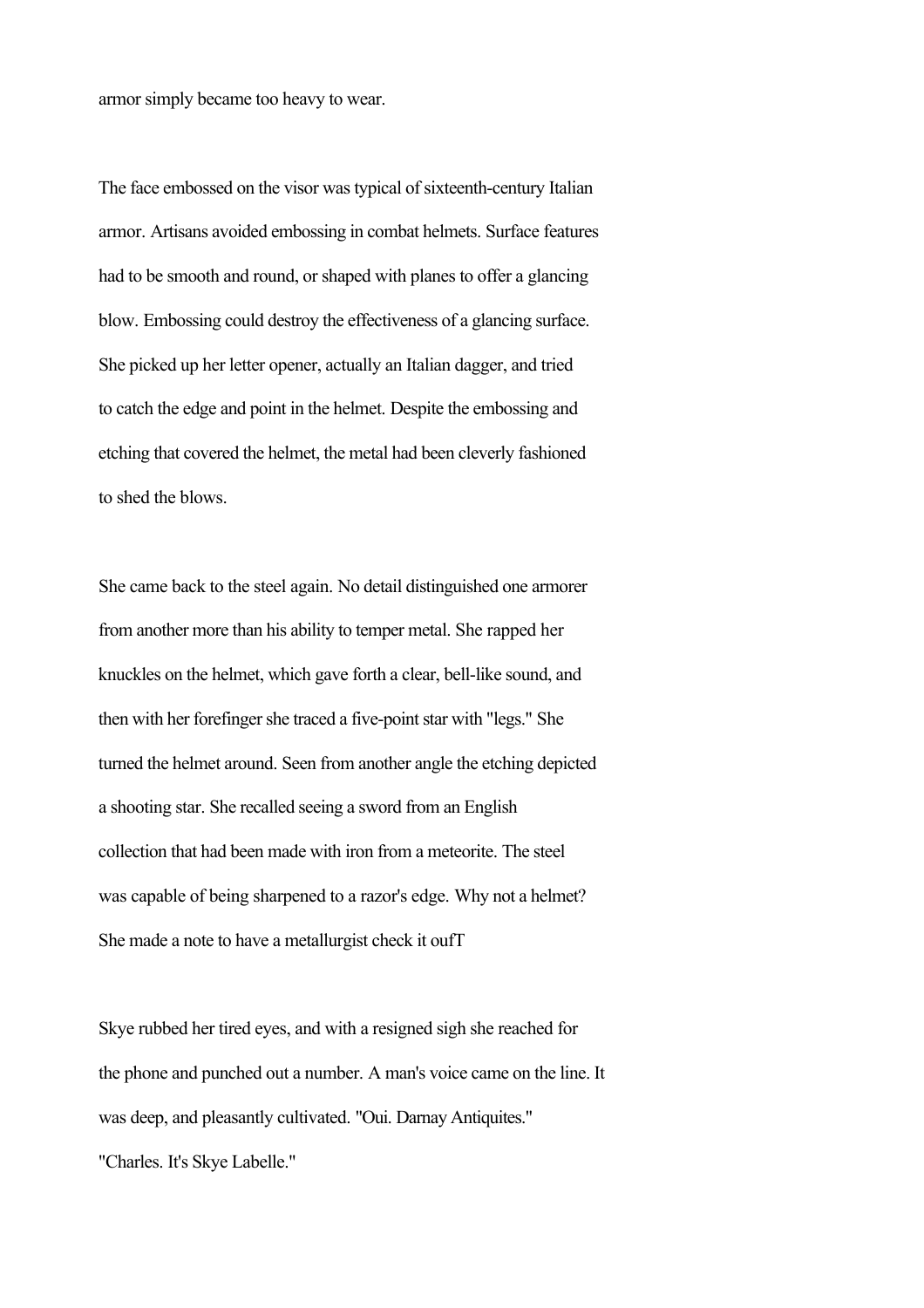"Ah, Skye!" Darnay was clearly glad to hear her voice. "How are you, my dear? How is your work going? Is it true that you were in the Alps?"

 "Yes. That's why I'm calling. I came across an old helmet during my expedition. It's quite extraordinary and I'd like you to look at it. It has me stumped."

 "What about your wonderful computer?" Darnay teased. Darnay and Skye had had friendly arguments over the technological tools she used. He felt empirical experience gained through constant handling of artifacts was more valuable than browsing any database. She countered that the computer saved her valuable time. "Nothing is wrong with my computer," she said with mock indignation. "I've looked through every book in my library as well. I can't find an exact match."

 "I'm very surprised." Darnay was acquainted with Skye's reference library and knew it was one of the best he had ever seen. "Well, I'd love to look at it. Come over now if you'd like." "Bien. I'll be right along."

 She wrapped the helmet in a pillowcase, then put it in a shopping bag from Au Printemps and headed out for the nearest Metro station. Darnay's shop was on the Right Bank, down a narrow street next to a boulangerie that sent out mouthwatering aromas of baking bread. Printed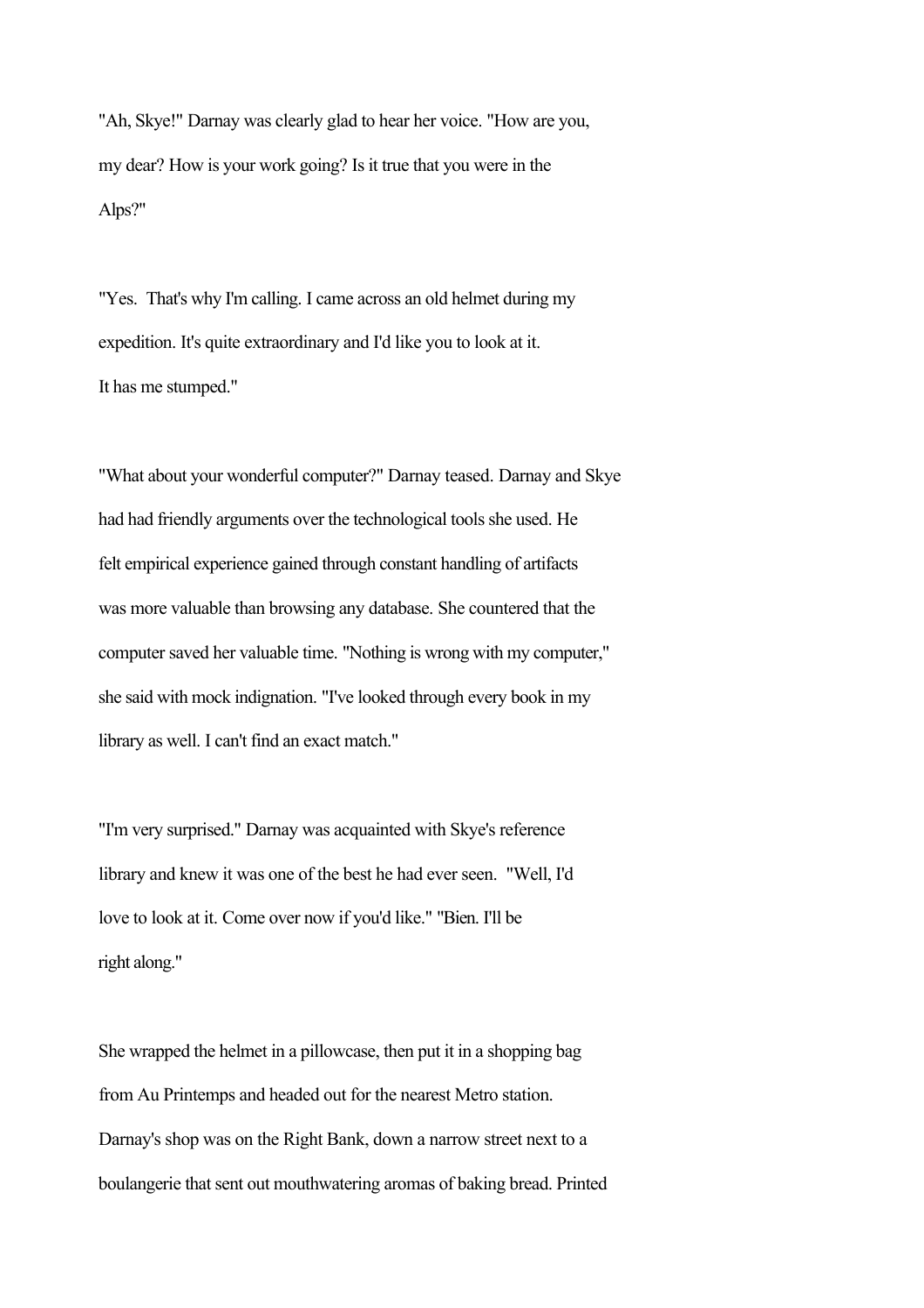in small gilt letters on the shop's door was the word ANTI-QUITES. In the window was an odd, dust-covered assortment of powder horns, flintlock pistols and a few rusty swords. It was not a display that would entice anyone into the shop, which was Darnay's intention. The door bell tinkled as she entered the shop. The dingy interior was dark and narrow, and empty except for a rusty suit of armor and some flyspecked cabinets holding a few poor replicas of antique daggers. A velvet curtain at the rear of the shop parted, and a wiry man dressed in black emerged from the widening ribbon of light. He cast a furtive glance at Skye, brushed by as silently as a shadow and left the shop, quietly shutting the door behind him.

 Another man stepped out of the back room. He was short, and in his seventies, and resembled the old film actor Claude Rains. He was impeccably attired in a dark blue suit and stylish red silk tie, but would have projected an air of elegance if he had been in a workman's smock. His dark eyes sparkled with intelligence. His hair and thin mustache were silver-gray and he was smoking a Gauloises in a cigarette holder, which he removed from his lips so he could kiss Skye on both cheeks.

 "That was fast," he said with a smile. "This helmet of yours must be a very important find."

 She returned the kisses. "That's for you to tell me. Who's that man who just left?"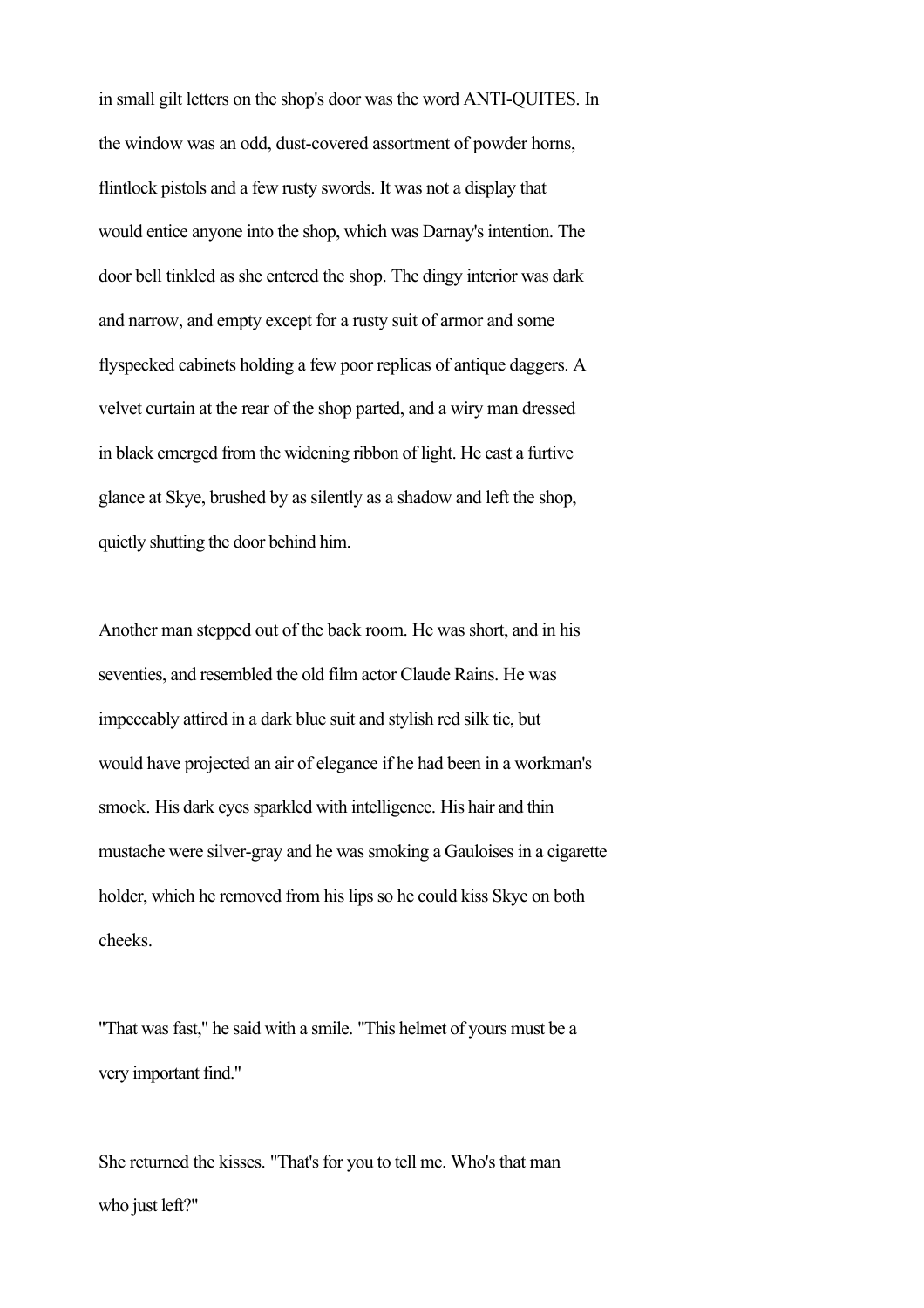"He is one of my, er, suppliers."

"He looks like a sneak thief"

 An alarmed expression crossed Darnay's face. Then he laughed. "Of course. That's what he is."

 Darnay flipped the sign on his door to CLOSED, and then led her past the curtain to his office. In stark contrast to the worn-at-the-heels seediness of his showroom, the office-workshop was well lit by track lights and the desk and work space were of contemporary design. The walls were hung with weapons, but most of them were inferior items that he sold to less knowledgeable collectors. His top-grade inventory he kept safe in a warehouse.

 Although he teased Skye about her reliance on technology, he did business mostly through the Internet, and a glossy catalog, mailed to an exclusive list of buyers, that was hungrily awaited by dealers and collectors worldwide.

 Skye had first sought Darnay out for advice in spotting forgeries. She soon learned that his knowledge of old arms and armor surpassed that of some academics, including herself. They had become good friends, although it became apparent that he dealt in the shadowy world of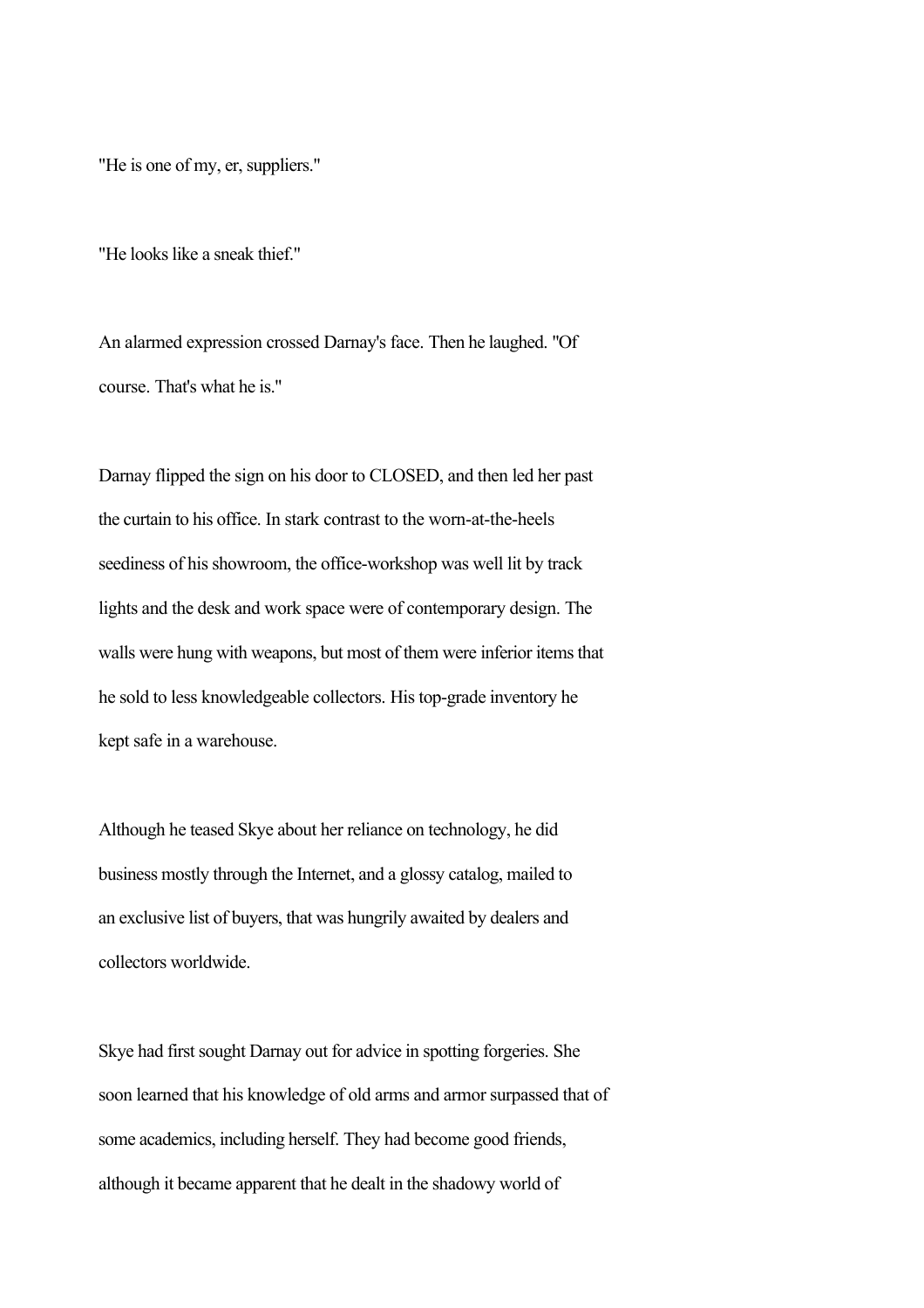illegal antiquities. In short, he was a crook, but a classy one. "Let's see what you have, my dear." He pointed to a brightly lit table that was used to photograph objects for the catalog.

 Skye removed the helmet from the bag and set it on the table, then pulled off the pillowcase with a flourish.

Darnay gazed with reverence at the object. Then he walked

 around the table, puffing on his cigarette, bending low, with his face inches from the metal. After going through the dip-and-stand routine, he picked the helmet up, hefted the weight, held it high and then put it on his head. Wearing the helmet, he walked over to a cabinet and pulled out a bottle of Grand Marnier.

"Brandy?" he offered.

 Skye laughed at the sight and shook her head. "Well, what do you think?"

 "Extraordinaire." He put the helmet back on the table and poured himself a brandy. "Where did you get this lovely objet dart?" "It was frozen into Le Dormeur glacier." "A glacier? Even more extraordinary."

"That's not half the story. It was found near a body that was embedded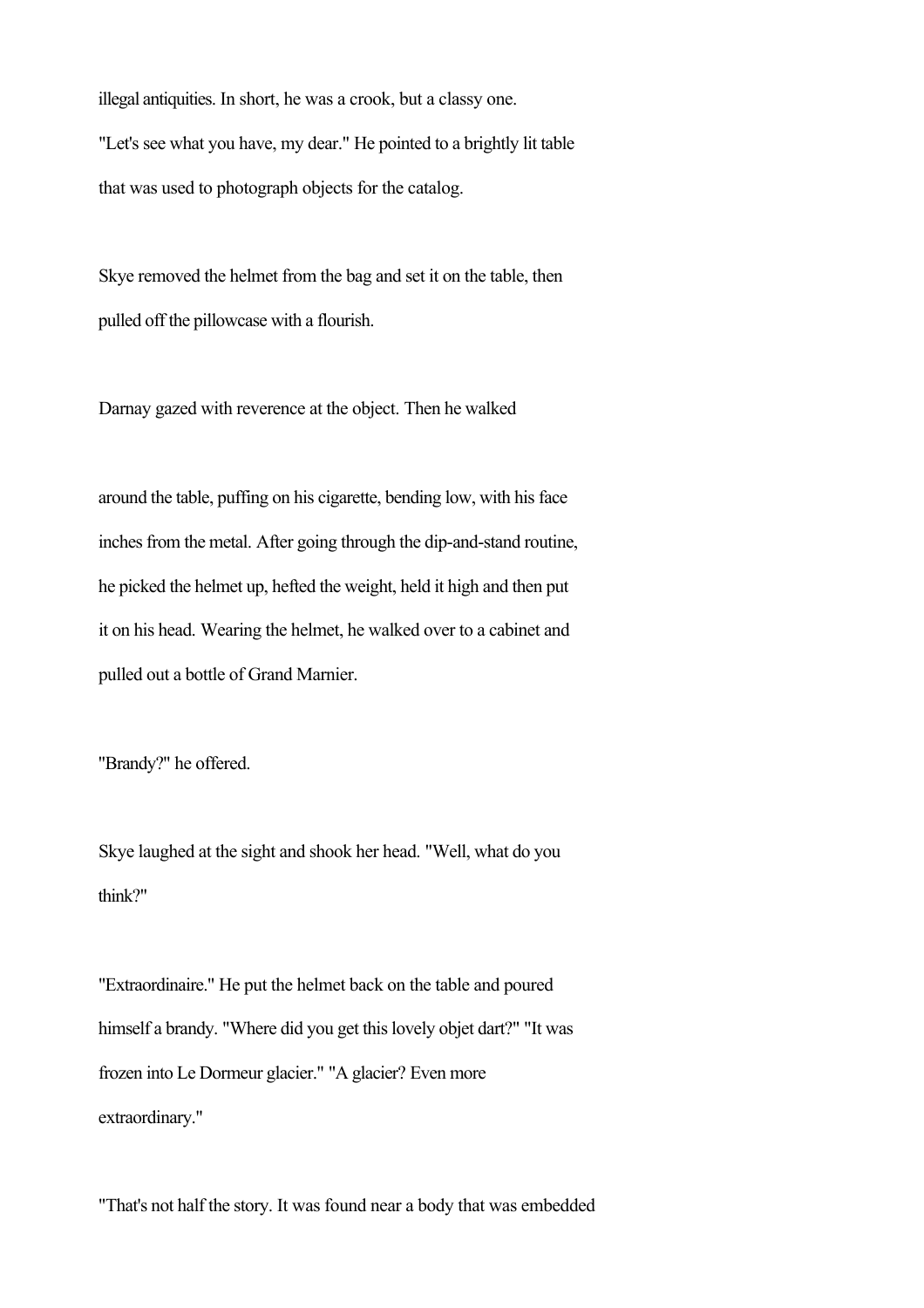in the ice. The body may have been in the glacier less than a hundred years. The man probably parachuted from a plane whose wreckage was found in the nearby lake."

 Darnay poked his forefinger through the hole in the helmet. "And this?"

"I think it's a bullet hole."

 The antiquities dealer didn't seem surprised. "Then this Ice Man could have been wearing the helmet?" "Possibly."

"It's not a failed proof mark

 "I don't think so. Look at the hardness of that steel. Musket balls would have bounced off the metal like peas. The hole was made by a more modern firearm."

 "So we have a man flying over a glacier wearing an old helmet, shot with modern weapons." She shrugged. "It seems so." Darnay sipped his brandy. "Fascinating, but it all makes little sense.

"Nothing about this whole affair makes sense."

She settled into a chair and told Darnay about Renaud's summons to the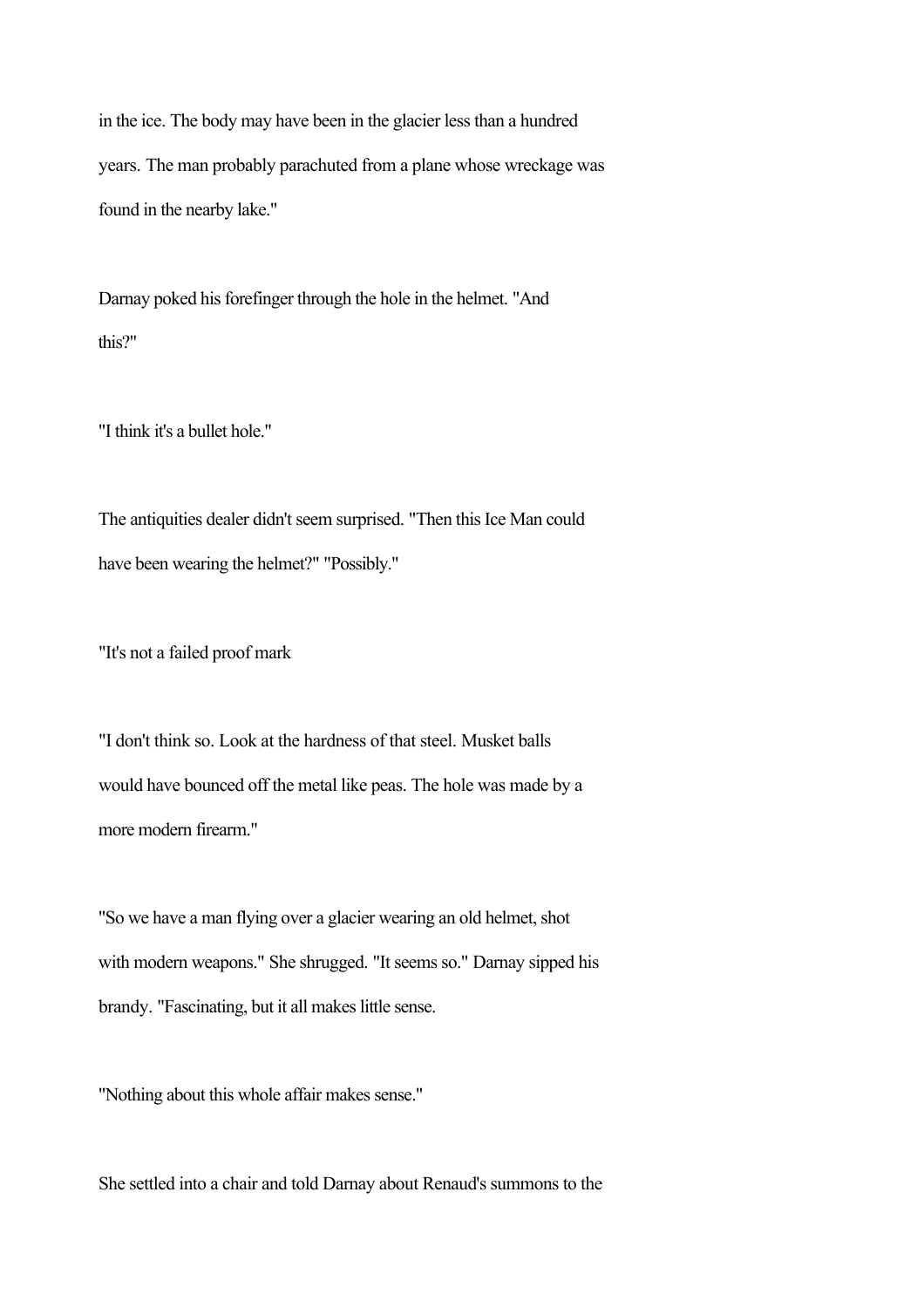cave and her harrowing rescue. Darnay listened with furrowed brow.

 "Thank God you're safe! This Kurt Austin is an homme formidable Handsome, too, I suppose."

"Very much so." She felt herself blushing.

 "I owe him my gratitude. I have always thought of you as a daughter, Skye. I would have been devastated if anything had happened to you."

 "Well, nothing did, thanks to Mr. Austin and his colleague Joe Zavala." She gestured at the helmet. "Well?"

 "I believe it's older than it looks. As you say, the steel is extraordinary. The metal used in its manufacture may very well have been forged in the stars. The fact that this is the only one of its kind that I have ever seen, and that you found no reference to it in your library, leads me to think it might have been a prototype"

 "If the features were so innovative, why weren't these ideas picked up sooner?"

 "You know the nature of arms and men. Good sense does not always prevail over intransigence. The Polish insisted on using horse cavalry against armored panzer divisions. Billy Mitchell had an uphill fight convincing the army hierarchy of the value of aerial bombardment. Maybe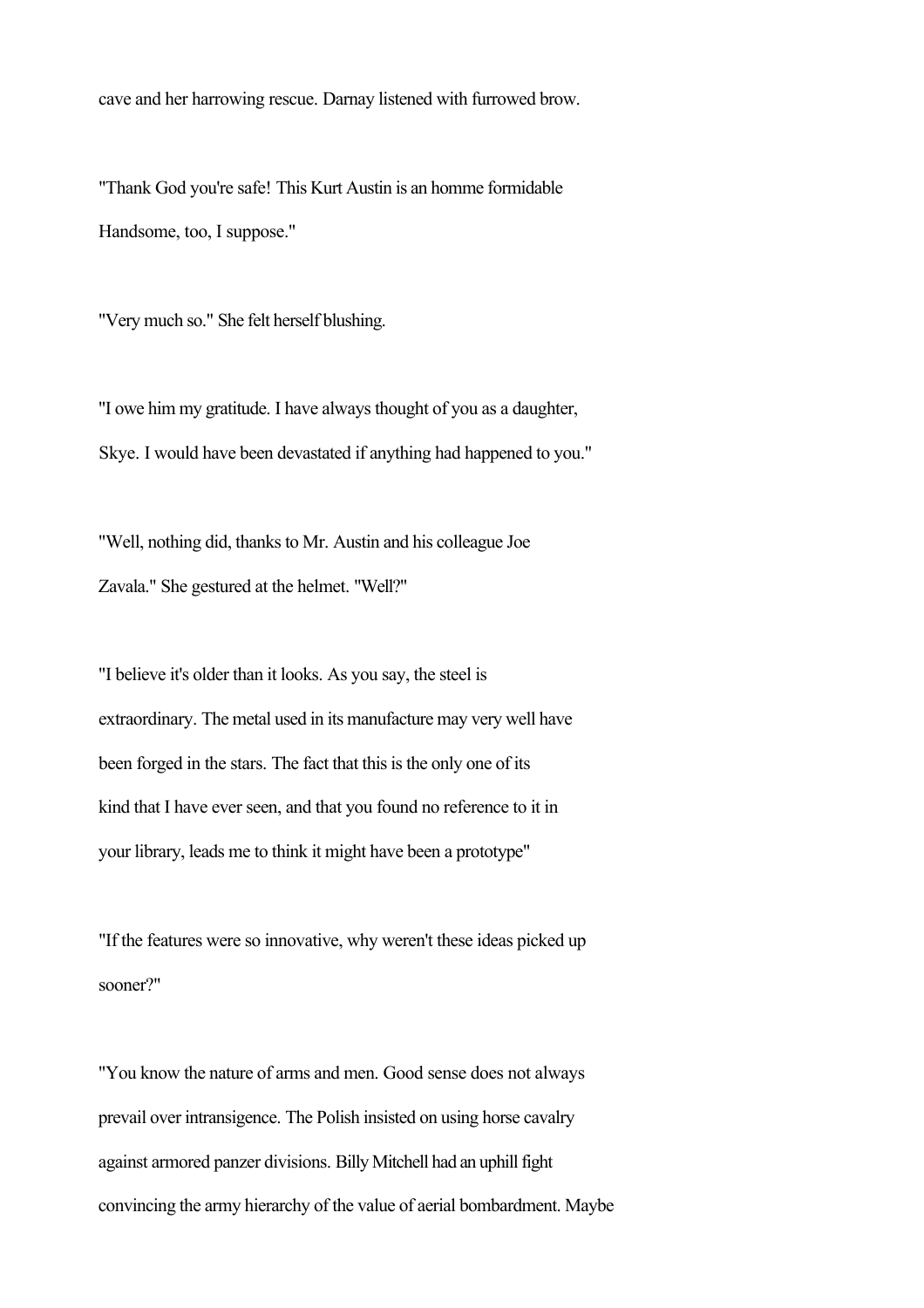someone looked at this and said the old equipment was preferable to the untested."

"Any thoughts on the eagle motif I saw here and on the plane?"

"Yes, but none of them are scientific."

 "I'd be interested to hear them anyhow. And perhaps I'll take that offer of brandy."

 Darnay poured another snifter and they tapped glasses. "I'd say the eagle represents the joining together, an alliance of some sort, of three

 different groups into one. Epluribus unum. "Out of many, one." It was not an easy arrangement. The eagle seems to be pulling itself apart, yet it must hang together or die. The weapons it is clutching in its claws would lead me to believe that this alliance has something to do with war."

"Not bad for an unscientific guess."

 He smiled. "If we only knew who your Ice Man was." He glanced at his watch. "Excuse me, Skye, but I have a conference call with a dealer in London and a buyer in the United States. Would you mind if I kept this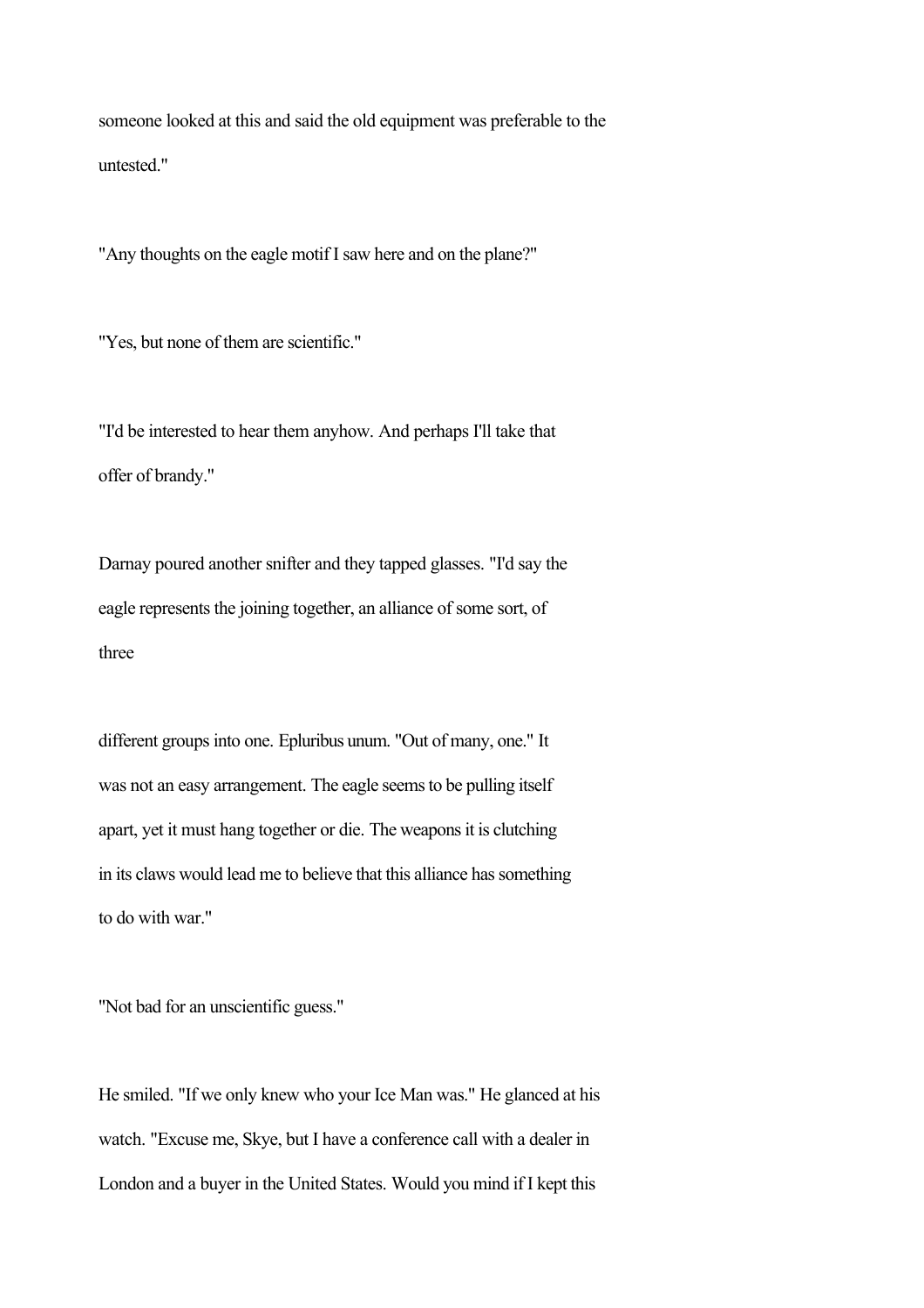piece here for a few hours so I could study it further?"

 "Not at all. Just call when you want me to pick it up. I'll either be at my office or my apartment."

 A cloud passed over his brow. "My dear girl, there is more here than meets the eye. Someone was willing to kill for this artifact. It must have great value. We must be very careful. Does anyone know you have it?"

 "Kurt Austin, the NUMA man I told you about. He's trustworthy. Some of those who were in the cave would know of it. And Renaud."

 "Ah, Renaud," he said, drawing out the name. "That's not good. He'll want it back."

 Her dark eyes snapped with anger. "Over my dead body." She smiled nervously, realizing the implication of her words. "I can stall him, say the helmet is at the metallurgist."

Darnay's phone rang. "That is my call. We'll talk later."

 After leaving the shop, she went to her apartment instead of her office. She wanted to check her answering machine, hoping she would hear from Austin. Her discussion with Darnay had given her the jitters. She had the feeling that danger was lurking nearby, and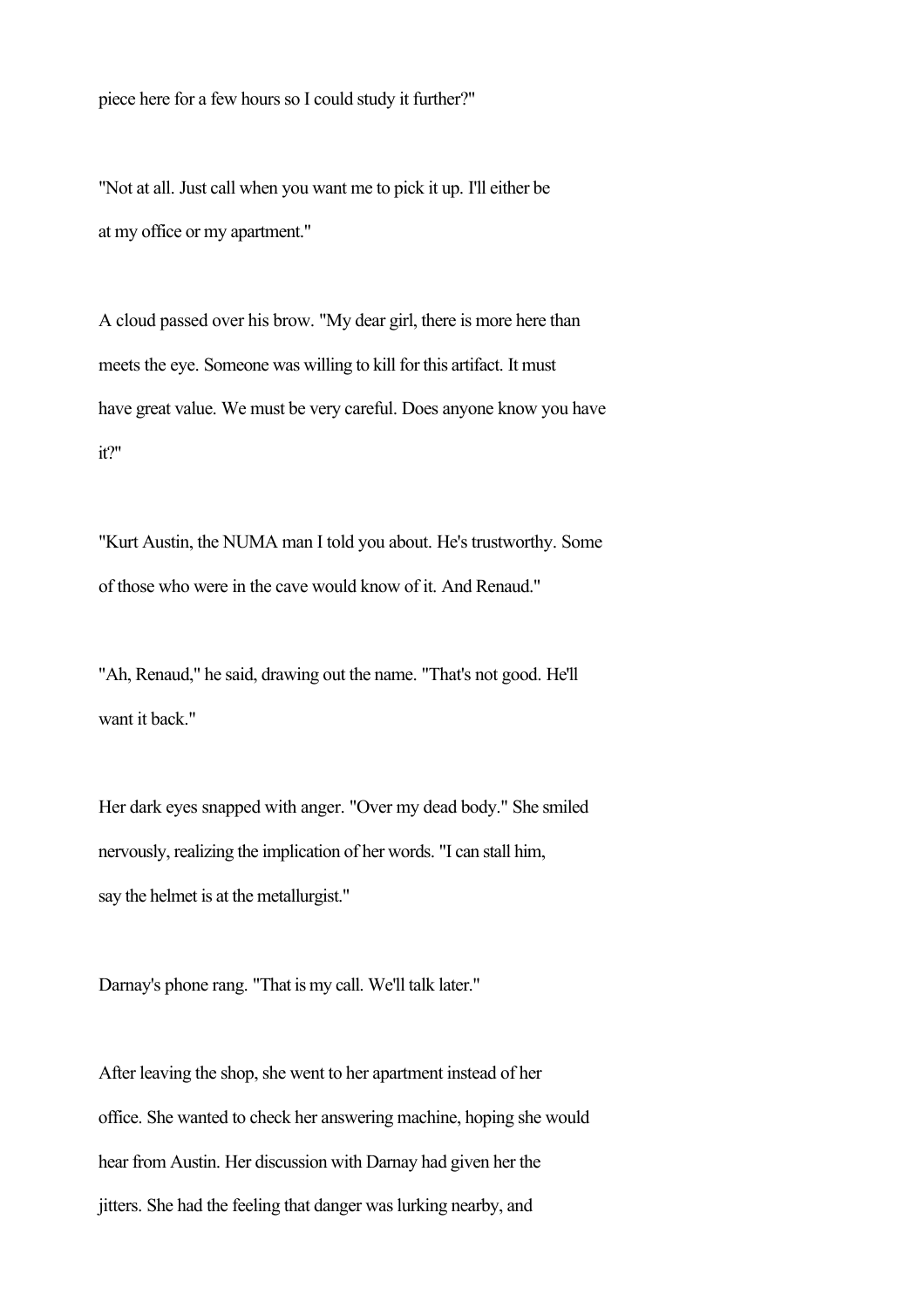hearing Austin's voice would have offered some reassurance. When she got home, she played her messages, but there was no word from Kurt.

 She felt weary from her work. She lay down on the sofa with a fashion magazine, intending to relax before going back to the office.

 But after a few minutes the magazine fell from her fingers to the floor and she drifted off into a deep sleep.

 SKYE WOULD have slept less soundly if she knew what Auguste Renaud was up to. He sat in his office in a dangerous fury, head bent over his desk, compiling a list of complaints against Skye Labelle. His hand was mending, but his pride was still gravely wounded.

 All his ill will centered on that insolent woman. He would pull every political string at his command, call in every IOU owed him to destroy her, ruin her career and that of anyone who had been even vaguely friendly to her. She had humiliated him in front of others and ignored his authority. She virtually ignored his demand that she produce the helmet. He would have her thrown out of the Sorbonne. She'd beg for mercy. He pictured himself as the Creator in one of those Renaissance paintings of God chasing Adam and Eve from the Garden of Eden with his flaming sword.

He had encountered her in the elevator that morning. She had said good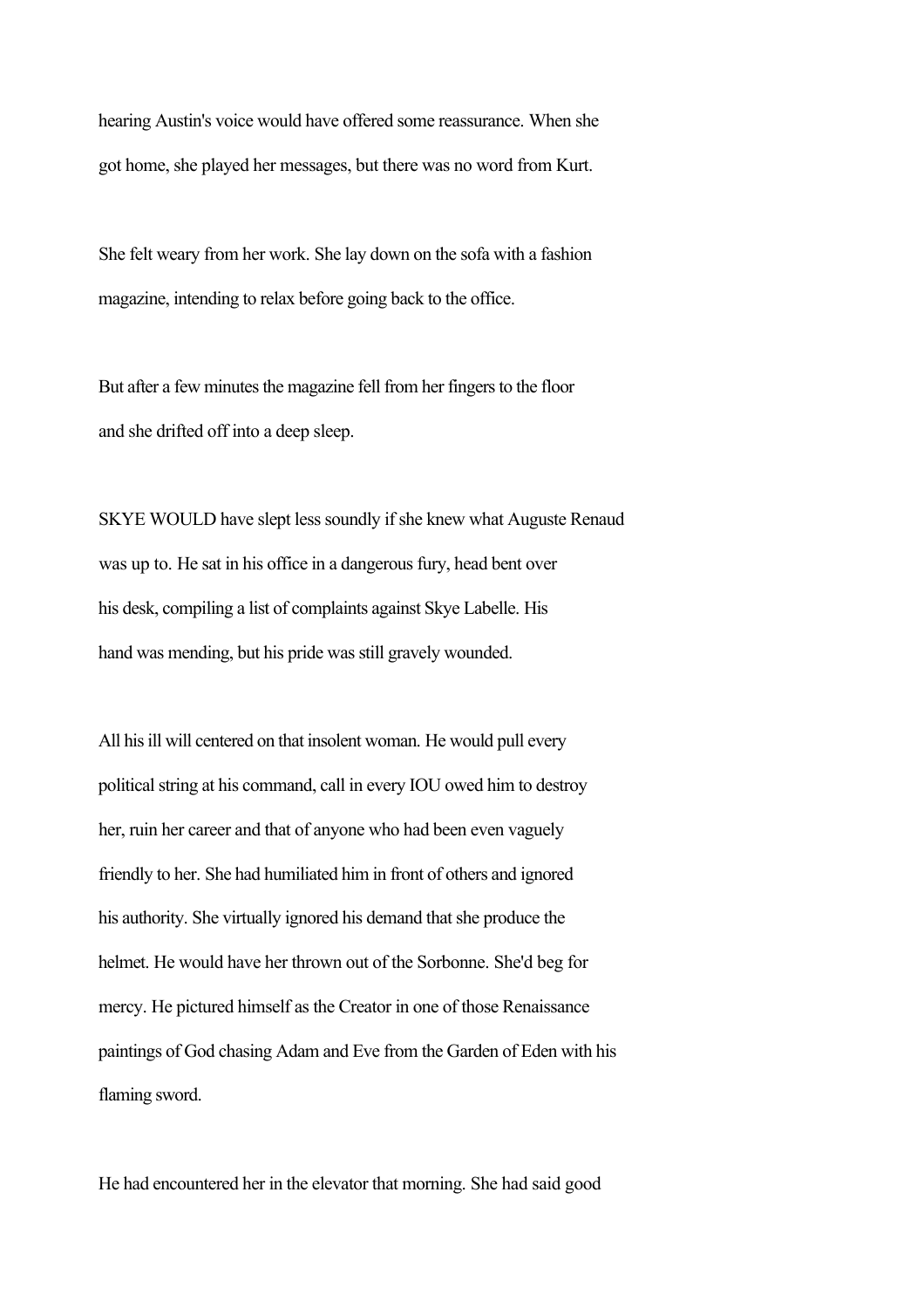morning and smiled at him, sending him off into a simmering rage. He had his anger under control by the time he got to his office and was directing it to the list of complaints he had in front of him. He was writing a detailed description of her loose morals when he heard a soft shuffle. The chair creaked in front of his desk. He assumed it was his assistant.

Head still bent to his work, he said, "Yes?"

 When no one answered, he looked up and his bowels turned to ice water. The chair had been turned around. Sitting in it was the big puffy-faced man who had attacked him under the glacier.

 Renaud was adept at survival. He pretended that he hadn't recognized his visitor.

 He cleared his throat. "How can I help you?" he said. "You don't know me?"

"I don't believe so. You have business with the university?"

"No, I have business with you."

Renaud's heart sank.

"I'm sure you must be mistaken."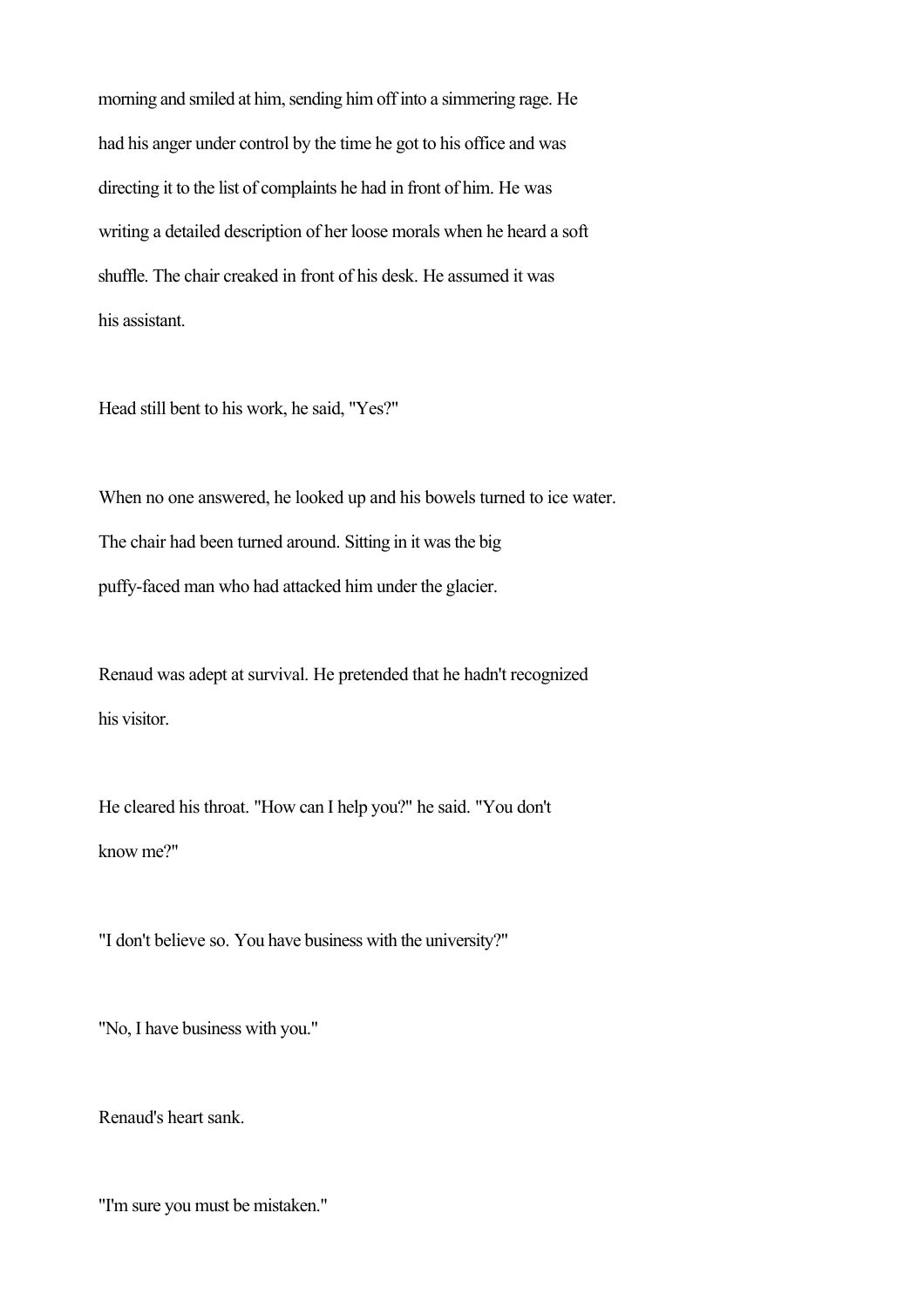"You were on television," the man said.

 Even before Renaud had arrived back in Paris, he had called a favored television reporter and arranged an interview in which he took complete credit for finding the Ice Man, and suggested that he was responsible for the rescue as well.

"Yes. You saw the interview?"

 "You told the reporter that you found objects under the glacier. The box was one object. What were the others?"

"There was only one, a helmet. Apparently, it was very old."

"Where is the helmet now?"

"I thought it was left in the cave. But a woman smuggled it out."

"Who is this woman?"

 A malicious gleam came to Renaud's eye. Maybe this cretin would leave him alone if he had a more tempting target. He could get rid of him and Skye at the same time.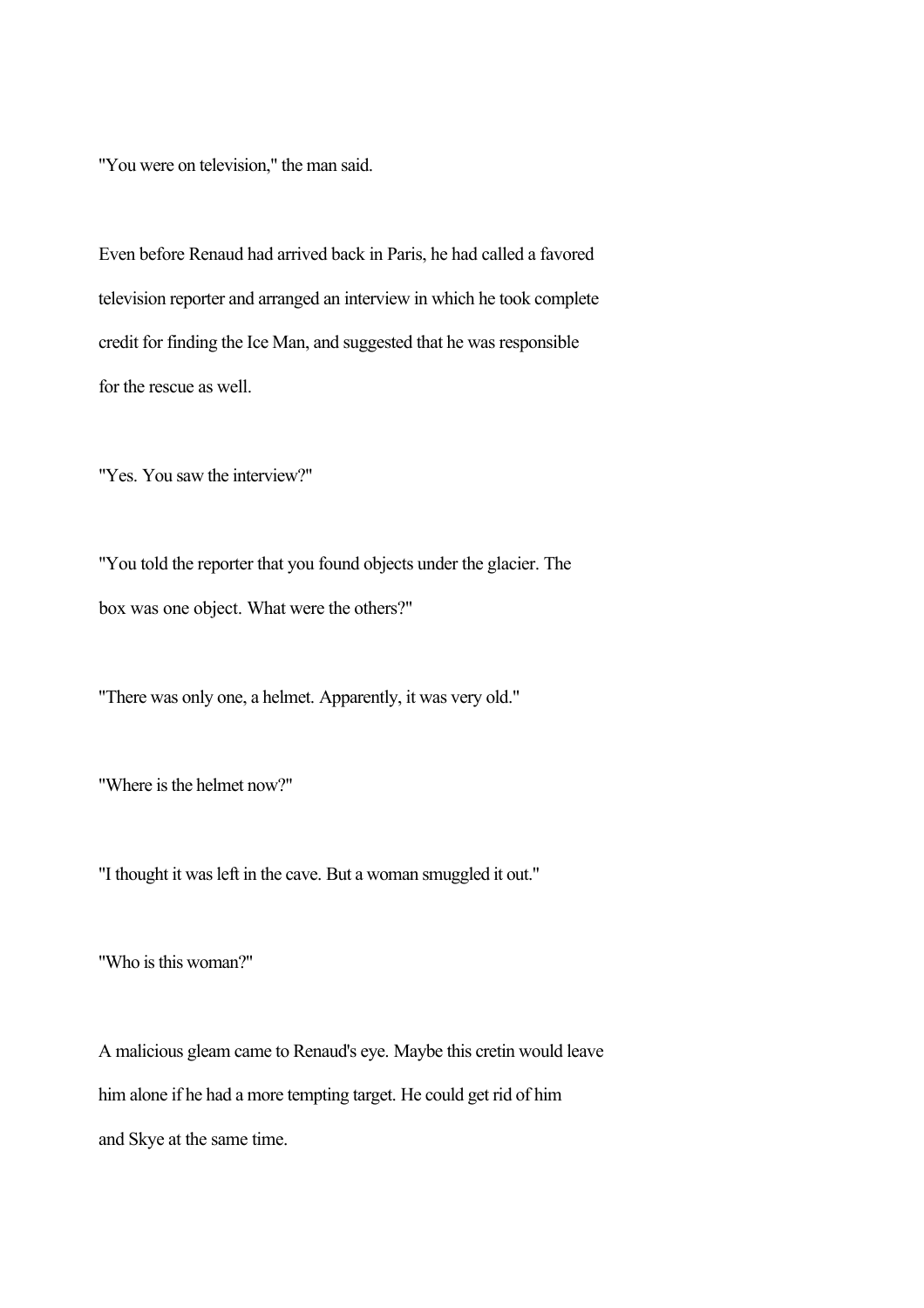"Her name is Skye Labelle. She's an archaeologist. Do you want her name and number?" He reached for the faculty directory and opened it. "She has an office on the floor below this one. The number is 216. Anything you do to her is all right with me." He tried to hide his joy. He'd give almost anything to see Skye's face when this madman arrived at her doorstep.

The man slowly stood up. Good, he was leaving.

 "Is there anything else you want?" Renaud said with a magnanimous smile.

The big man smiled slowly in return.

 From under his coat, he drew a .22 caliber pistol that had a silencer attached to the barrel.

"Yes," he said. "I want you to die."

 The gun coughed once. A round red hole appeared in Renaud's forehead. He fell forward onto his desk, his smile frozen on his face.

 The big man picked up the directory, tucked it in his pocket and without looking back at the lifeless body slumped over the desk, left the office as silently as he had entered.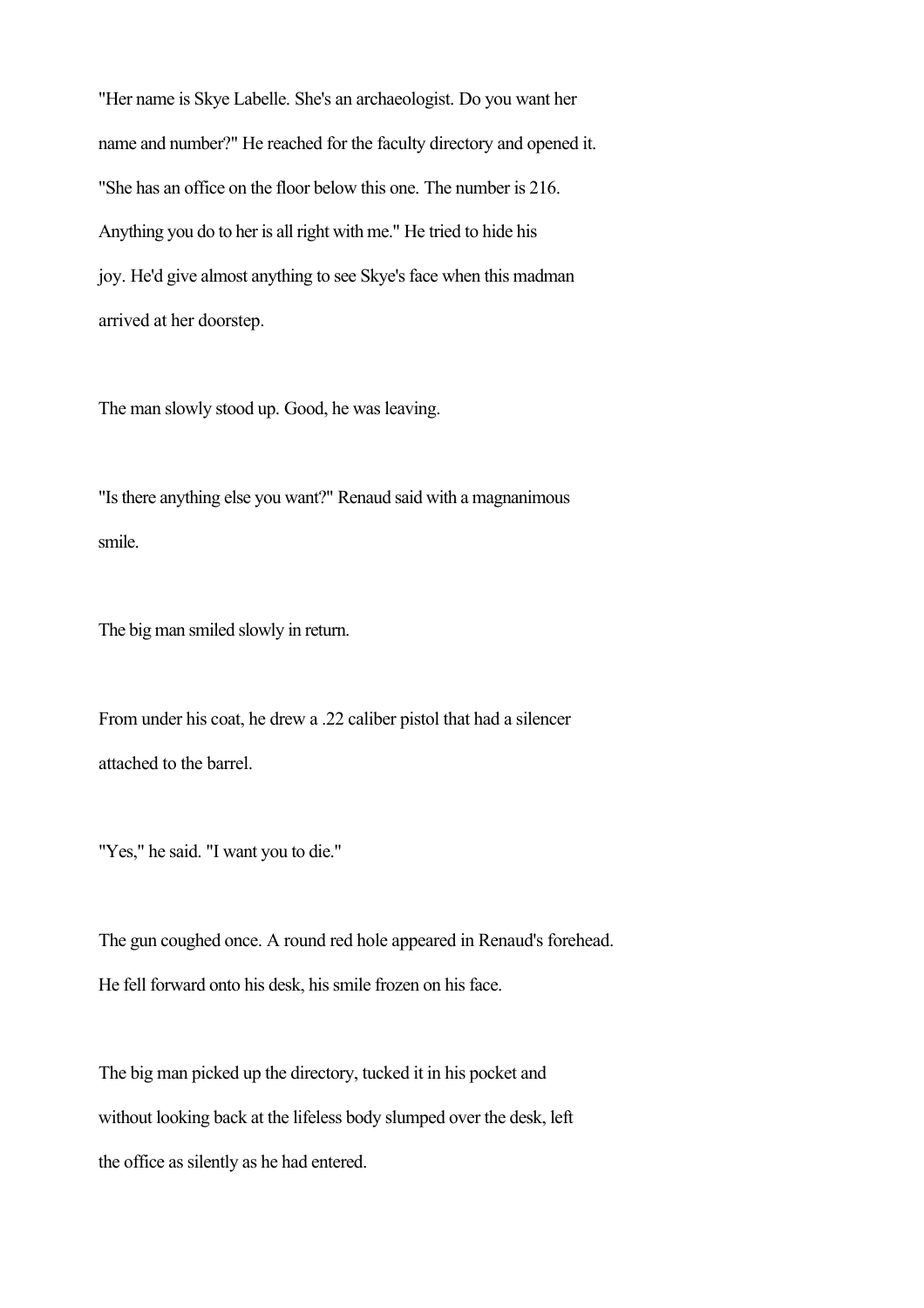THE ANTIQUE PLANE high above Austin's head danced in a graceful sky ballet in seeming defiance of the laws of gravity and physics. He watched in amazement from the edge of the grassy airfield south of Paris as the plane did an aerial spiral, then a half upward loop and half roll, reversing direction in a perfectly executed Immelmann.

 Austin tensed as the plane dove and swooped in low over the field. The plane was going too fast for a safe landing. It was coming in like a guided missile. Seconds later, the aircraft's bicycle-style landing gear hit the ground and the plane bounced a yard or two in the air, but then it touched down again and taxied up to the hangar with a guttural roar of its engine.

 As the two-blade wooden propeller spun to a stop, a middle-aged man climbed out of the cramped cockpit, removed his goggles and strode over to Austin, who was standing near the hangar. He was grinning from ear to ear. If he had been a puppy, he would have been wagging his tail with joy.

 "Sorry the plane has only one seat, Monsieur Austin. It would be a pleasure to take you up for a ride."

 Austin eyed the tiny airplane, taking in the bullet-shaped engine cover, the wood-and-fabric fuselage and the triangular fin and rudder with the skull and crossbones painted on it. Metal stringers that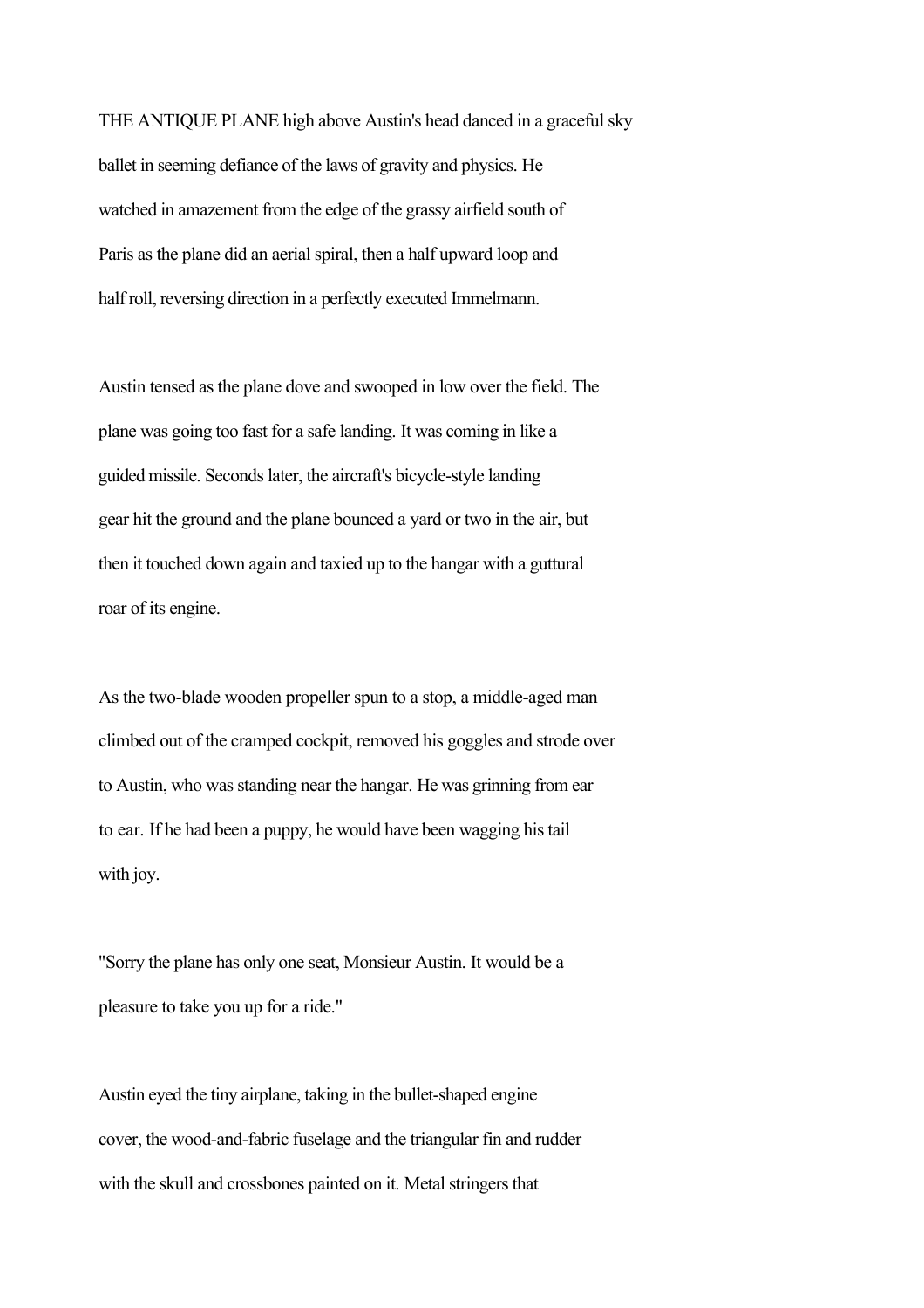supported the stubby wings ran in parasol fashion from an A-shaped strut just forward of the cockpit.

 "With all due respect, Monsieur Grosset, your airplane hardly looks big enough for one person."

 Laugh lines crinkled the Frenchman's weathered face. "I don't blame you for being skeptical, Monsieur Austin. The Morane-Saulnier N looks as if a schoolboy put it together in his basement. Only twenty-two feet long, with a wingspan of twenty-seven feet. But this little mosquito was one of the deadliest planes of its day. It was fast over one hundred miles an hour and amazingly maneuverable. In the hands of a skilled pilot, it was an extremely efficient killing machine."

 Austin walked to the plane and ran his hand over the fuselage. "I was surprised at the streamlined fuselage and the single-wing design. When it comes to World War One, I usually picture blunt-nosed biplanes."

 "And with very good reason. Most planes used in the war had two wings. The French were ahead of the other countries in developing the monoplane. This model was, for a time, the most aerodynamically advanced aircraft of the war. Its main advantage over the biplane was its ability to climb more quickly, although this shortcoming was overcome later with the Sopwith and the Nieuport." "Your Immelmann was beautifully done."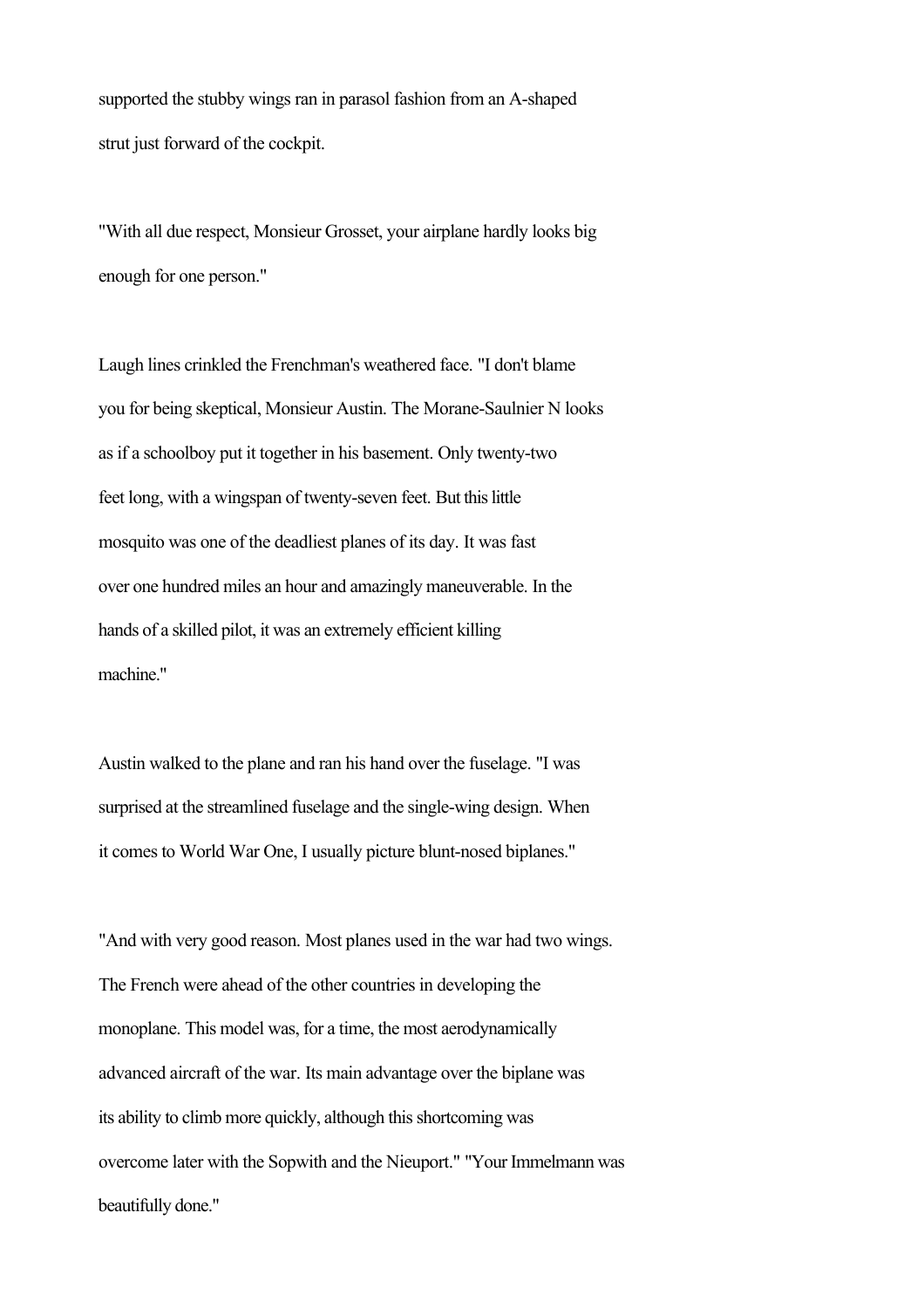"Merci," Grosset said with a bow. "Sometimes it is not as easy as it appears. This little plane weighs less than a thousand pounds fully loaded, but it is powered by the 116-horsepower I Rhone engine. It

 is tricky to handle and a delicate hand is needed on the controls." He grinned. "One pilot said that the major danger in flying the N was not combat but landing. You may have noticed that my approach speed was high."

 Austin chuckled. "You have a talent for understatement, Monsieur Grosset. I thought you were going to drill a hole in the ground." "I would not be the first to do so," Grosset said, with an easy laugh. "My task was a simple one compared to the old pilots. Picture yourself coming in with your wings full of bullet holes and the fabric in tatters. Maybe you have been wounded so you're weak from loss of blood. Now, there is a challenge."

 Austin detected a hint of nostalgic envy in Grosset's tone. With his fine features and thin mustache, the Frenchman was the epitome of the dashing escadrille daredevils who buzzed German trenches in defiance of antiaircraft fire. Austin had called Grosset, the director of the air museum, after speaking to Ian MacDougal, and asked him to look at the pictures of the lake plane. Grosset said he would be glad to help out if he could. True to his word, he'd called back with a tentative ID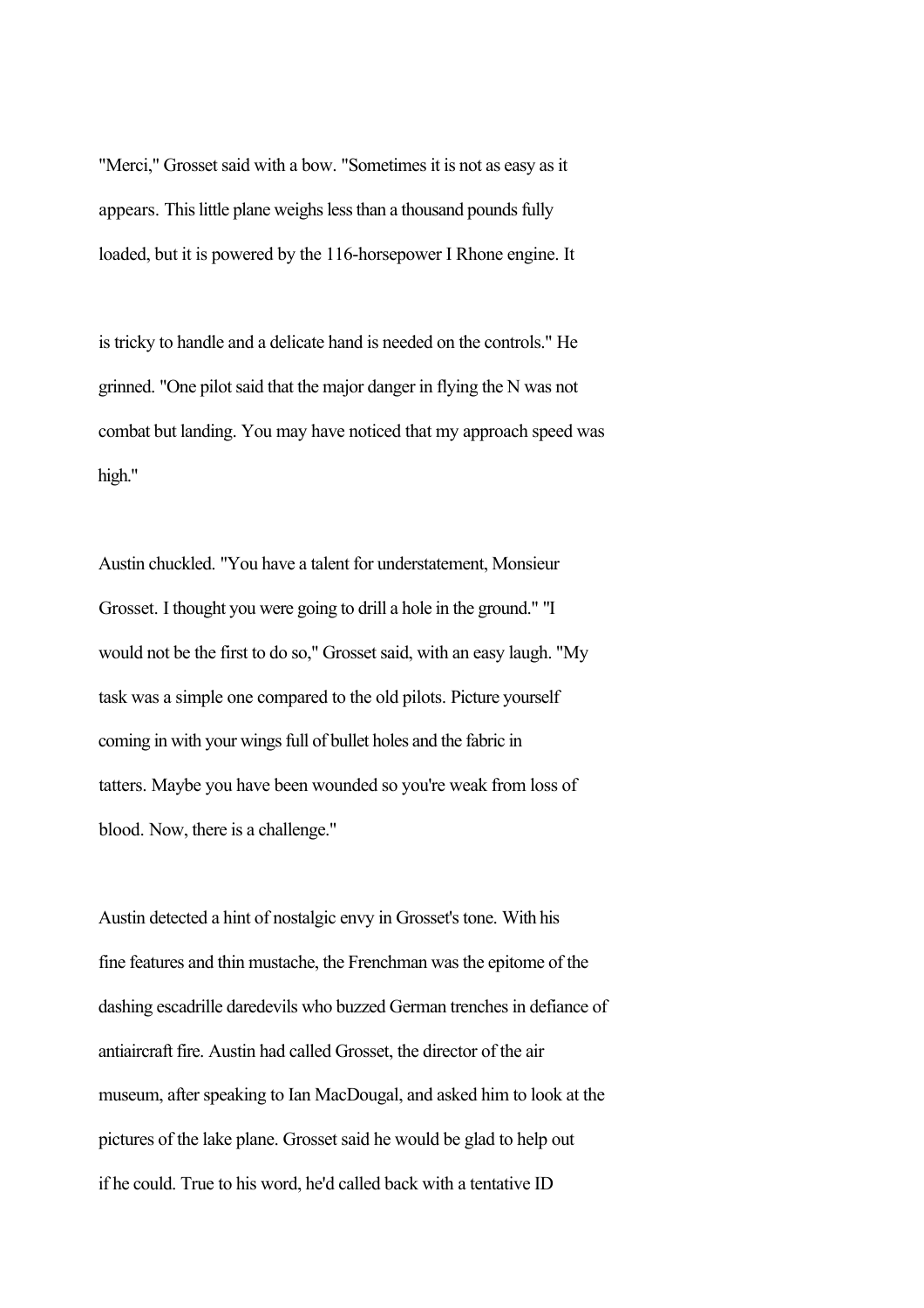shortly after receiving the digital photos over the Internet. "Your plane is in many pieces," he'd said, "but I agree with Monsieur Ian that it is a World War One-era aircraft called a Morane-Saulnier N."

 "I'm afraid my knowledge of early aircraft is on the sketchy side," Austin had replied. "Can you tell me more about it?"

 "I can do better," Grosset had said. "I can show you one. We have an N in our air museum."

 Earlier that day, after checking into his Paris hotel, Austin had caught a high-speed train that had taken him to the museum faster than if he had flown in Grosset's plane. The museum was situated in a hangar complex at the edge of the airfield less than fifty miles south of Paris.

 After the demonstration of his plane's capabilities, Grosset invited Austin to his office for a glass of wine. The office was tucked into a corner of the hangar, which was filled with vintage airplanes. They walked past a Spad, a Corsair and a Fokker into a small room whose walls were festooned with dozens of airplane pictures.

 Grosset poured a couple of glasses of Bordeaux and toasted the^ Wright Brothers. Austin suggested that they raise their glasses as well to Alberto Santos-Dumont, an early Brazilian air pioneer who had lived in France for many years and was considered French by many.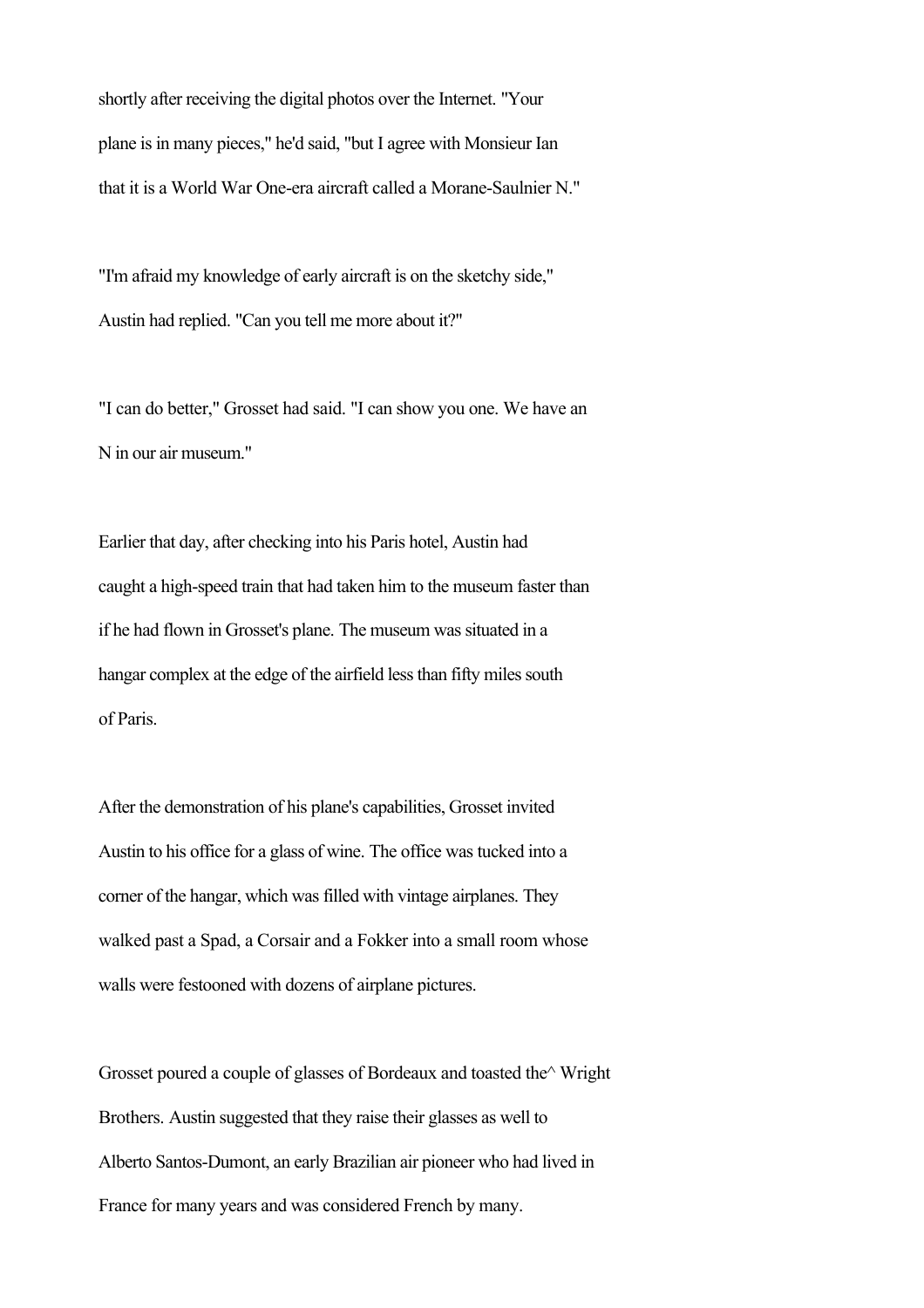Printouts of the photos Austin had sent Grosset were spread out on top of an old wooden desk. Austin picked up a picture of the wrecked plane, studied the broken framework and shook his head in wonderment.

"I'm amazed that you were able to identify the plane from this mess."

 Grosset set his glass aside and fanned out the photos until he came to one he wanted.

 "I wasn't sure at first. I had my suspicions, but as you say, this is a mess. I recognized the machine gun here as a Hotchkiss, but they were commonly used by the early warplanes. And the distinctive conical engine housing was a strong clue. Then I noticed something quite interesting." He shoved the photo across the desk and handed Austin a magnifying glass. "Take a close look at this."

 Austin examined the rounded wood shape. "It looks like a propeller blade<sup>"</sup>

 "Correct. But not just any propeller blade. See here, there is a metal plate fastened to the propeller. Raymond Saulnier devised a true synchronizing gear early in 1914, which allowed him to fire a Hotchkiss machine gun through a spinning propeller. Ammunition would sometimes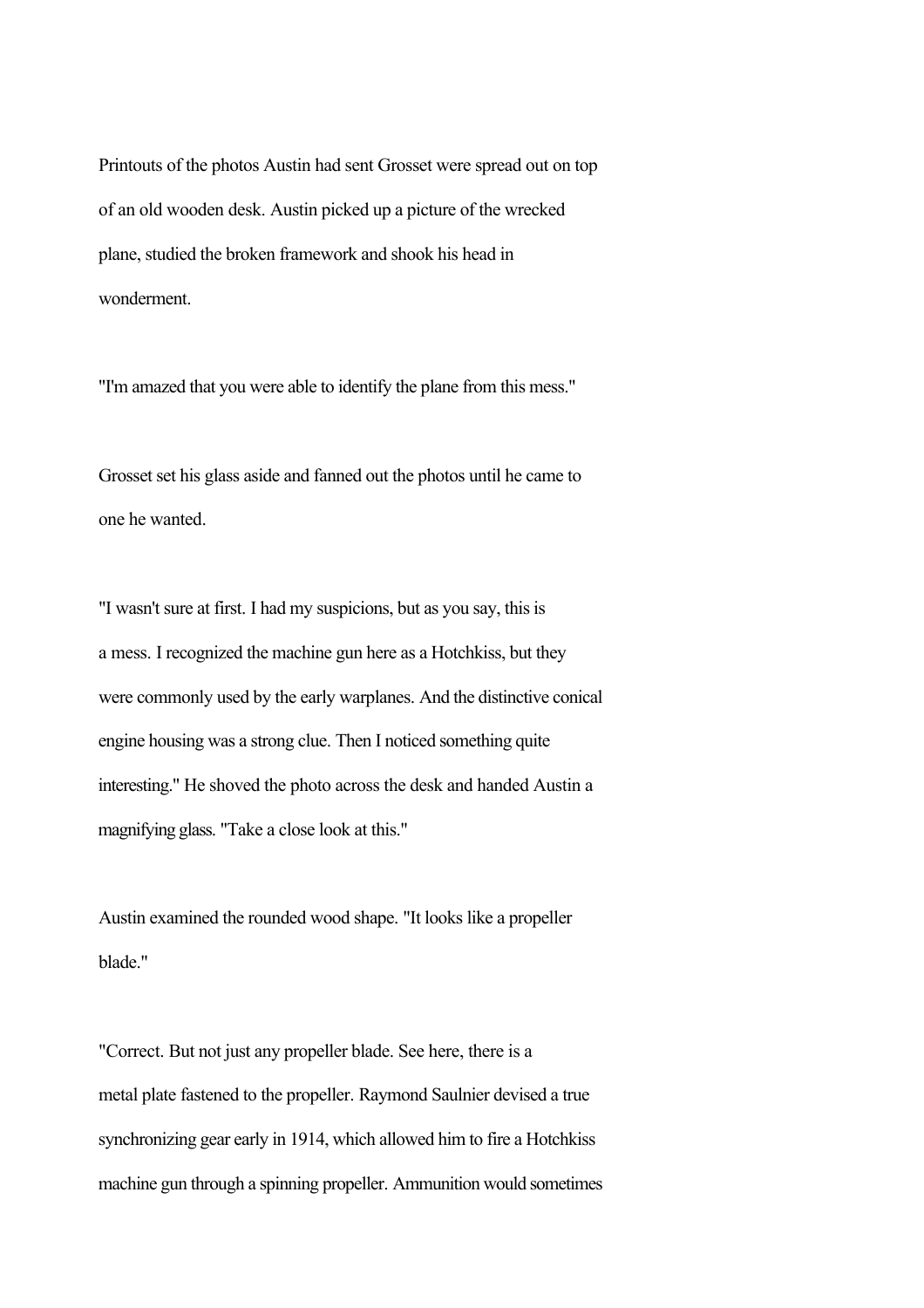hang fire, so he fitted crude metal deflectors to the propeller blades."

 "I've heard of that. A low-tech solution to a complex problem." "After a few test pilots were killed by ricocheting bullets, the idea

 was temporarily abandoned. Then came the war and with it the impetus to come up with new ways to kill your enemy. A French ace named Roland Garros met with Saulnier, and they fitted his plane with steel deflector plates that worked as designed. He had several kills before his plane fell behind enemy lines. The Germans used his system to develop the Fokker synchronizing gear."

 Austin picked up another photo and pointed to a small light-colored rectangle in the cockpit. "What do you make of this? It looks like a metal plaque."

 "You have sharp eyes," Grosset said with a smile. "It is a manufacturer's code." He passed over another photo. "I enlarged the picture on the computer. The letters and numbers are a little fuzzy, but I enhanced the resolution and you can make them out well enough. I was able to match them with the records in the museum's archives." Austin looked up from the picture. "Were you able to trace its ownership?"

Grosset nodded. "There were forty-nine Ns built. After seeing how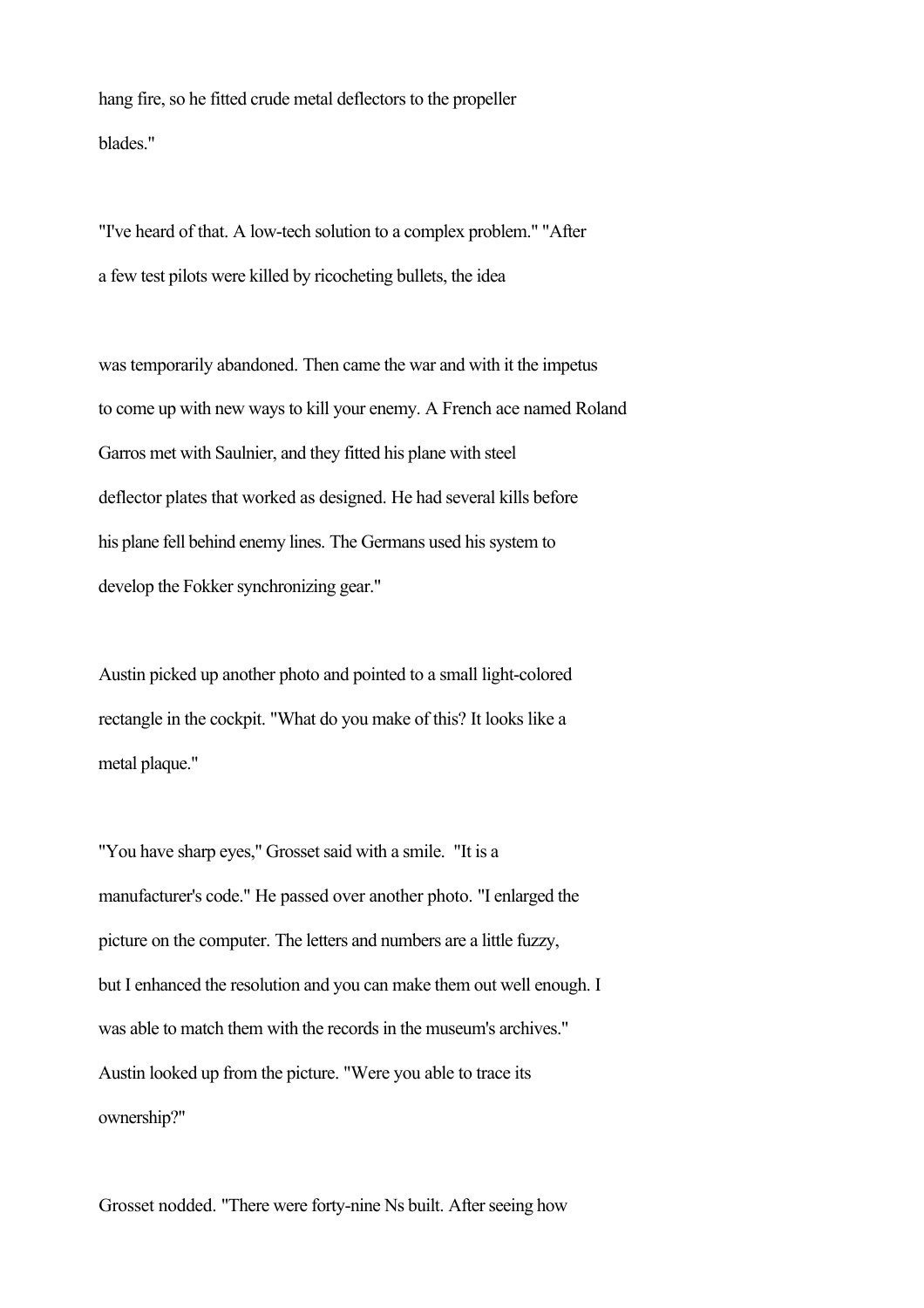successful Garros was, other French pilots obtained the plane and used it with deadly efficiency. The English bought some of these "Bullet' planes, as they called the model, and the Russians as well. They performed better than the Fokker, but many pilots were wary of their high landing speed and sensitivity. You say you found this wreckage in the Alps?"

 "Yes, at the bottom of a glacial lake near the Dormeur glacier." Grosset sat back in his chair and tented his fingers. "Curious. Some years ago I was called into that area to look over the wreckage of some old planes, scattered at various locations. They were a type known as an Aviatik, primarily used for scouting and reconnaissance. I talked to some of the local residents who said there were stories told by their grandparents of an air battle. It would have happened around the start of World War One, although I could not pinpoint an actual date"

 "Do you think this aerial dogfight had anything to do with this latest find

 "Perhaps. It may be yet another piece of a puzzle nearly a hundred years old. The mysterious disappearance of Jules Fauchard. He was the owner of the plane you found." "The name doesn't ring a bell."

"Fauchard was one of the wealthiest men in Europe. He disappeared in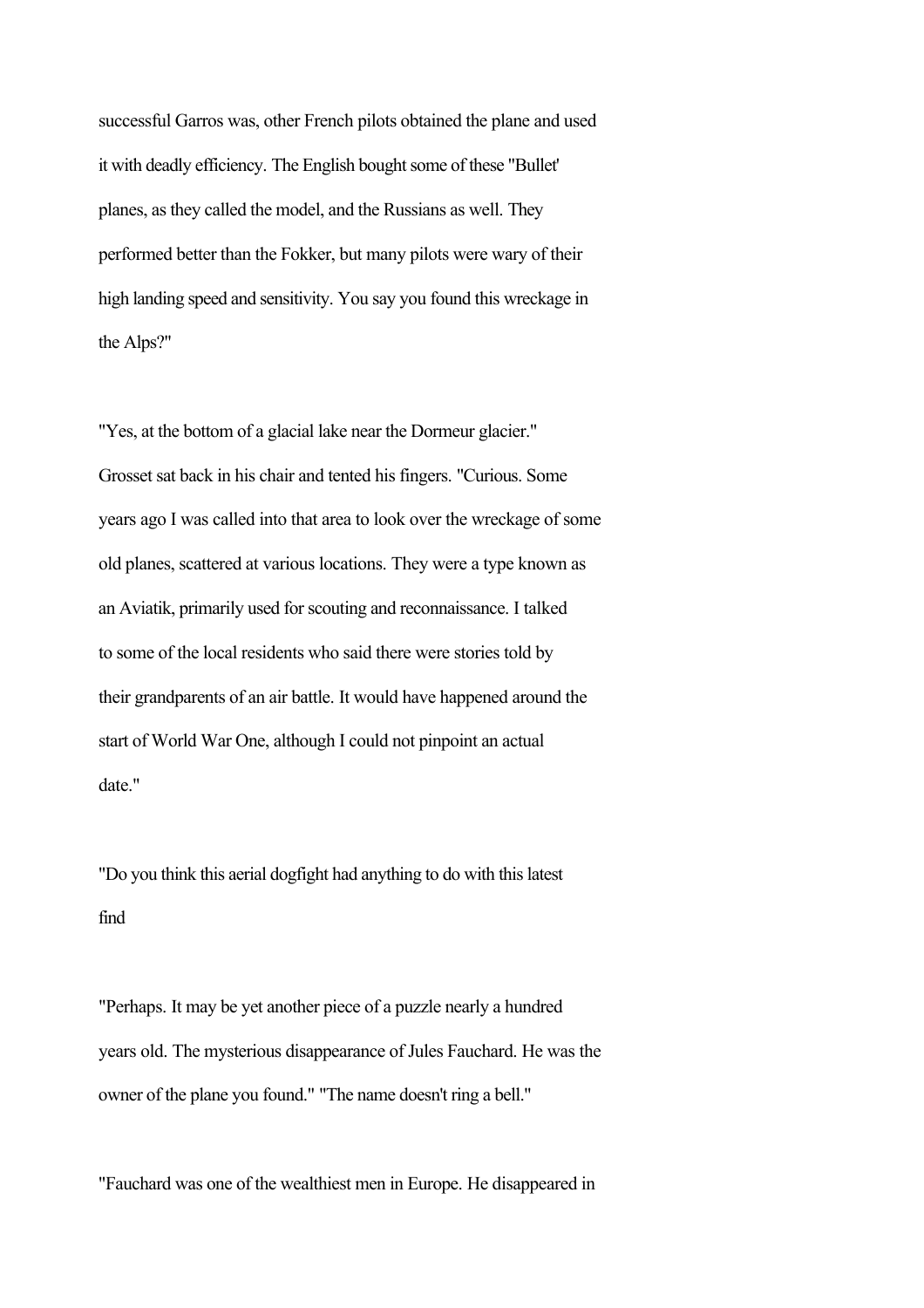the year 1914, apparently while flying his Morane-Saulnier. He was in the habit of flying around his vast estate and vineyards. One day, he simply never came back. A search was launched within the probable range of his plane, but no trace was ever found. Within a few days, the war began and his disappearance, while regretful, became a mere historical footnote."

 Austin tapped the photo that showed the machine gun. "Fauchard must have worried a lot about his grapes. How did a citizen come to be flying a warplane?" ^

 "Fauchard was an arms manufacturer with strong political connections. It would have been nothing for him to have a plane diverted from the French arsenal. The larger question is how he got to the Alps." "Lost?"

 "I don't think so. His plane would not have made it to Lac du Dormeur on a tank of fuel. In those days airports were few. He would have had to stockpile fuel supplies along his route. This suggests to me that his flight was part of a deliberate plan." \

 "Where do you think he was headed?" "The lake is near the Swiss border."

 "And Switzerland is known for secret banking. Maybe he was on his way to Zurich to cash a check."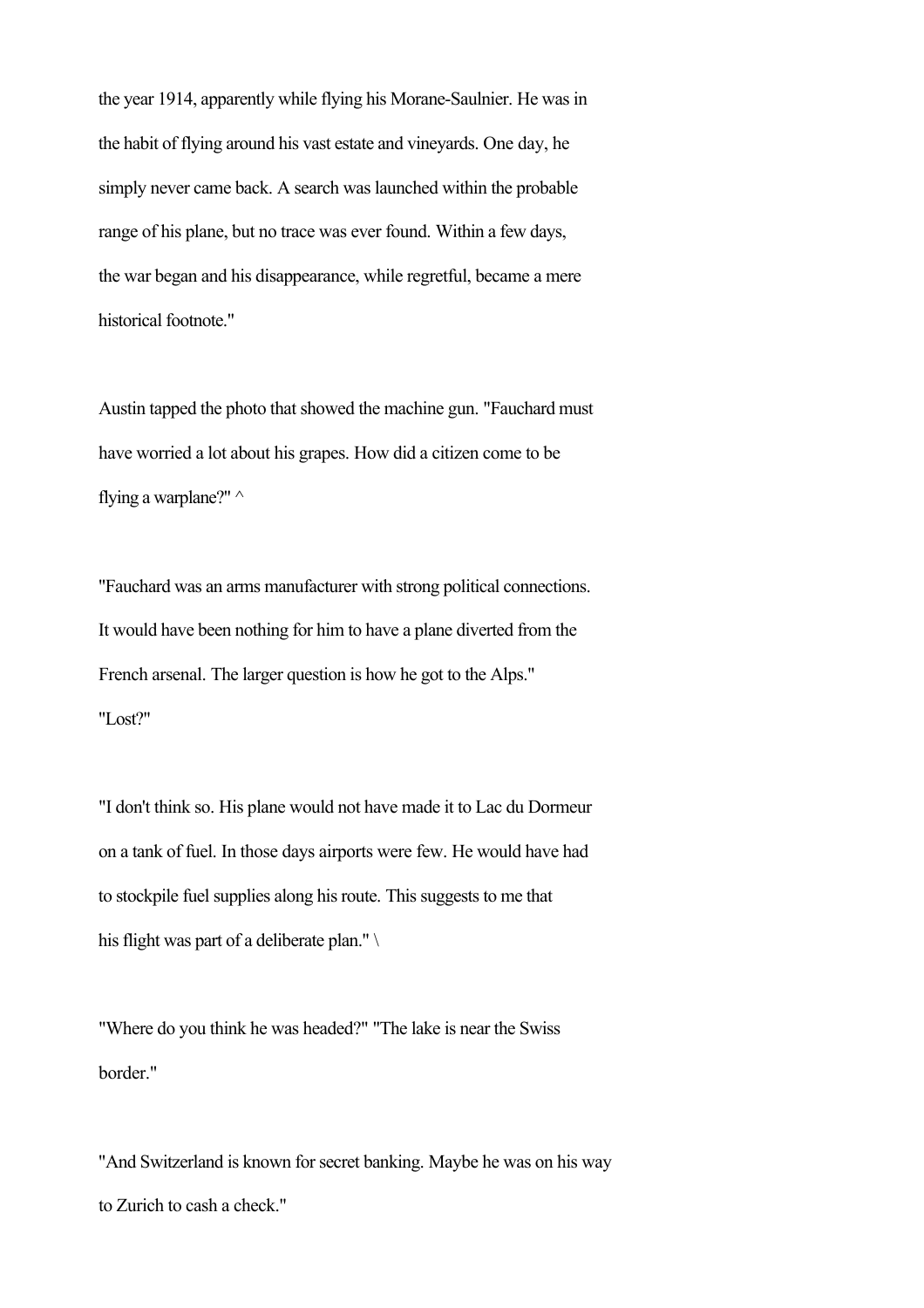Grosset responded with a soft chuckle. "A man of Fauchard's position had no use for cash." His face grew serious. "You have seen the television reports about the body that was found in the ice?"

 "No, but I talked to someone who saw the body. She said he appeared to be wearing a long leather coat and a close-fitting cap like those worn by early aviators."

 Grosset leaned forward, excitement in his eyes. "This would fit! Fauchard could have bailed out. He landed on the glacier and his plane crashed in the lake. If we could only retrieve the body."

 Austin thought back to the dark, water-filled tunnel. "It would be a monumental task to pump the tunnel dry."

 "So I understand." He shook his head. "If anyone could accomplish the task, it would be the Fauchards."

"His family is still around?"

 "Oh yes, although you wouldn't know it. They are fanatical about their privacy."

"Not surprising. Many wealthy families don't like attention."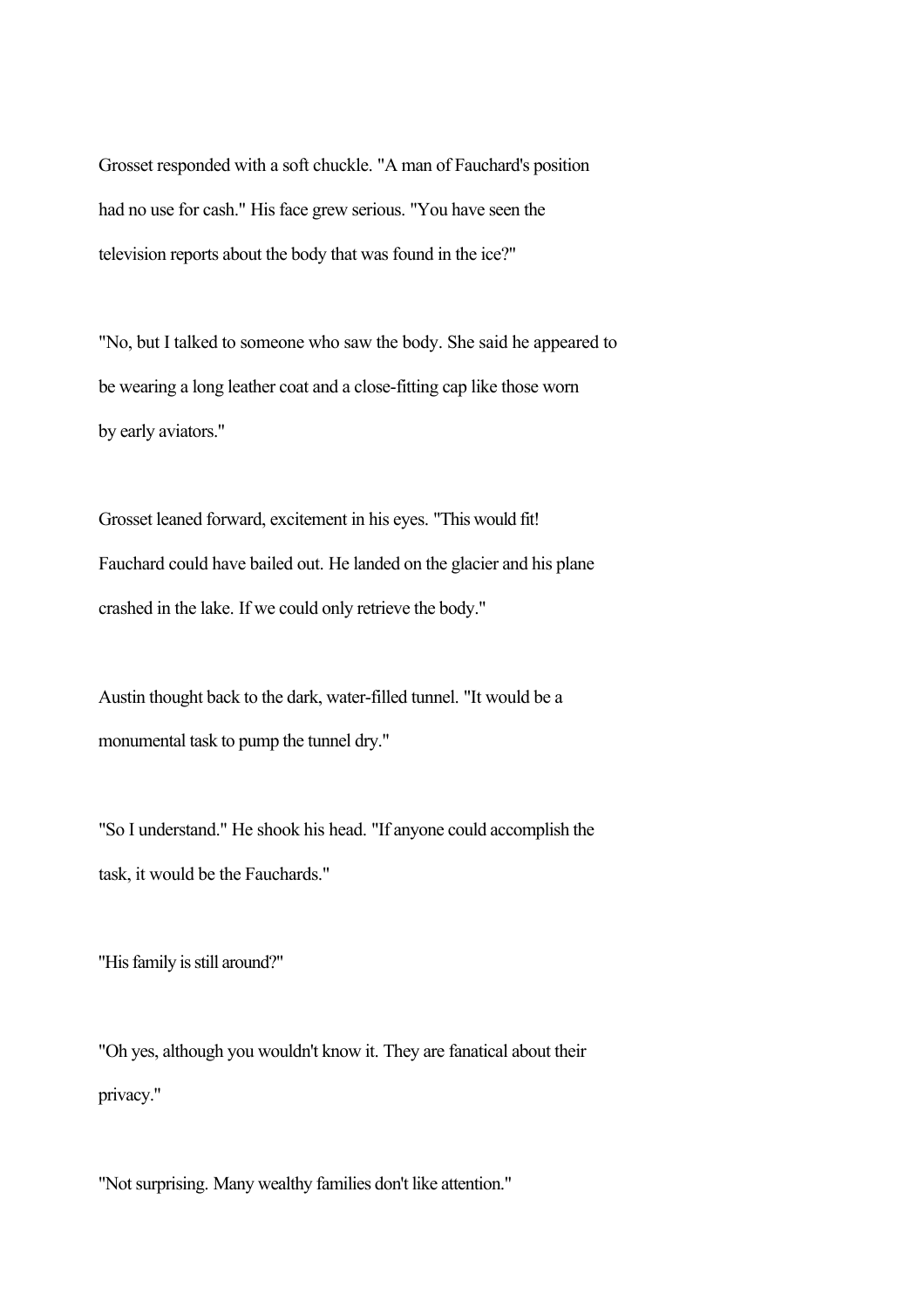"It goes deeper than that, monsieur. The Fauchards are what are called "Merchants of Death." Arms dealers on a vast scale. Armaments are regarded by some as an unsavory business."

"The Fauchards sound a bit like a French version of the Krupps."

 "They have been compared to the Krupps, although Racine Fauchard would argue that."

"Racine?"

 "She would have been Jules's grandniece. A femme formidable, from what I am told. She still runs the family business."

 "I would imagine that Madame Fouchard would like to know the fate of her long-lost ancestor."

 "I agree, but it would be difficult for an ordinary mortal to get past the lawyers, public relations people and bodyguards that protect a person of her wealth." He thought about it for a moment, and then he said, "I have a friend who is a director at the company. I can call him with this information and see where it leads. Where can I reach you?"

"I'm taking the train back to Paris; I'll give you my cell phone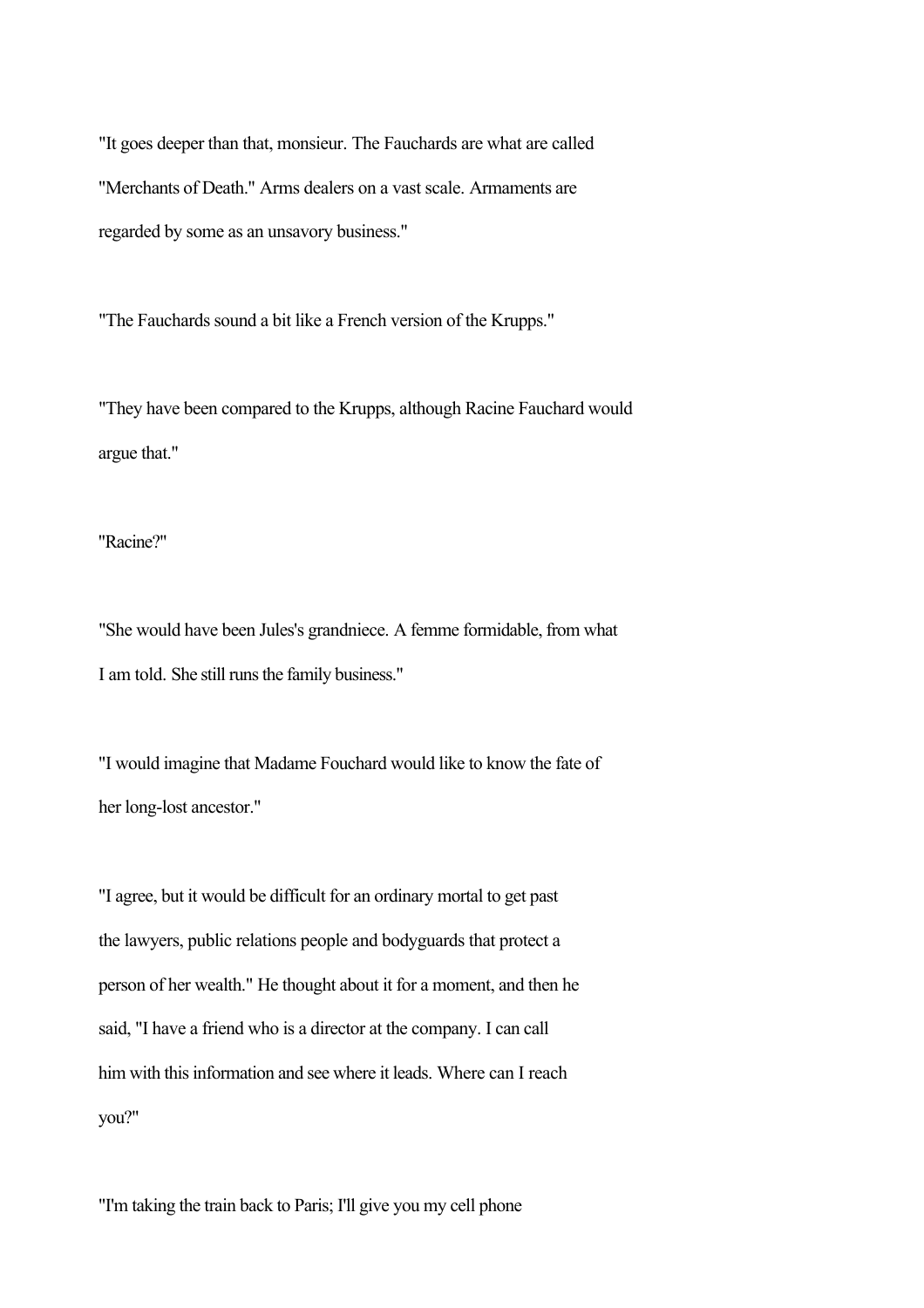number."

 "Bien," Grosset said. He called a taxi to take Austin back to the train station. Then they walked past the antique planes to the from of the museum to wait for the ride.

 They shook hands and Austin said, "Thanks for your help." "My pleasure. May I ask what interest NUMA has in this situation?"

 "None, actually. I discovered the plane as I was working on a NUMA-sponsored project, but I'm pursuing it on my own, primarily out of curiosity."

 "Then you won't be using intermediaries in any dealings you might have with the Fauchards?" "I hadn't intended to."

 Grosset mulled over Austin's reply. "I was in the military for years and you seem to be a man who can take care of himself, but I would warn you to be very careful in any dealings you might have with the Fauchards." ^

"Why is that?"

 "The Fauchards are not just any wealthy family." He paused, trying to choose his words carefully. "It is said that they have a past."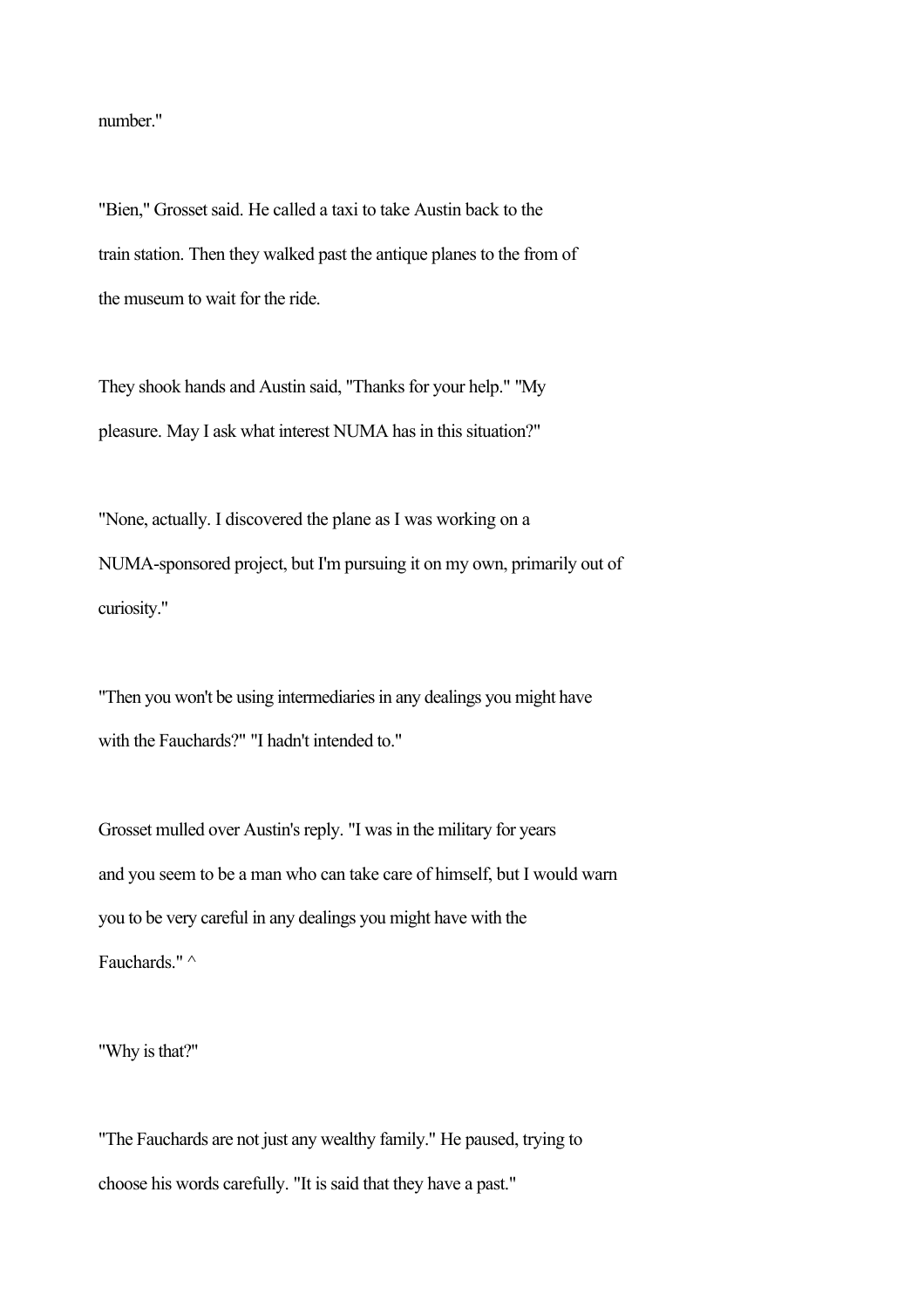Before Austin could ask Grosset what he meant, the car pulled up, they said their adieus and he was on his way to the train station. As Austin sat back in his seat, he pondered the Frenchman's warning. Grosset seemed to be saying that the Fauchards had more than one skeleton in the family closet. The same thing could be said about any rich family on the face of the earth, Austin mused. The fortunes that built grand houses and status were often based on a foundation of slavery, opium dealing, smuggling or organized crime.

 With nothing more to go on than nuance, Austin turned his thoughts to meeting Skye once more, but Grosset's words continued to echo in his mind like the tolling of a distant church bell. It is said that they have a past.

 SKYE HAD HER OFFICE in the Sorbonne science center, a Le Corbusier influenced edifice of glass and concrete that was sandwiched between some art nouveau buildings near the Pantheon. The street was normally quiet except for the gaggles of university students who used it as a shortcut. But as Skye turned the corner, she saw police cars blocking both ends of the avenue. More official cars were lined up in front of the building and police officers swarmed around the entrance.

 A portly policeman manning a barricade raised his hand to bar her way. "Sorry, mademoiselle. You cannot pass."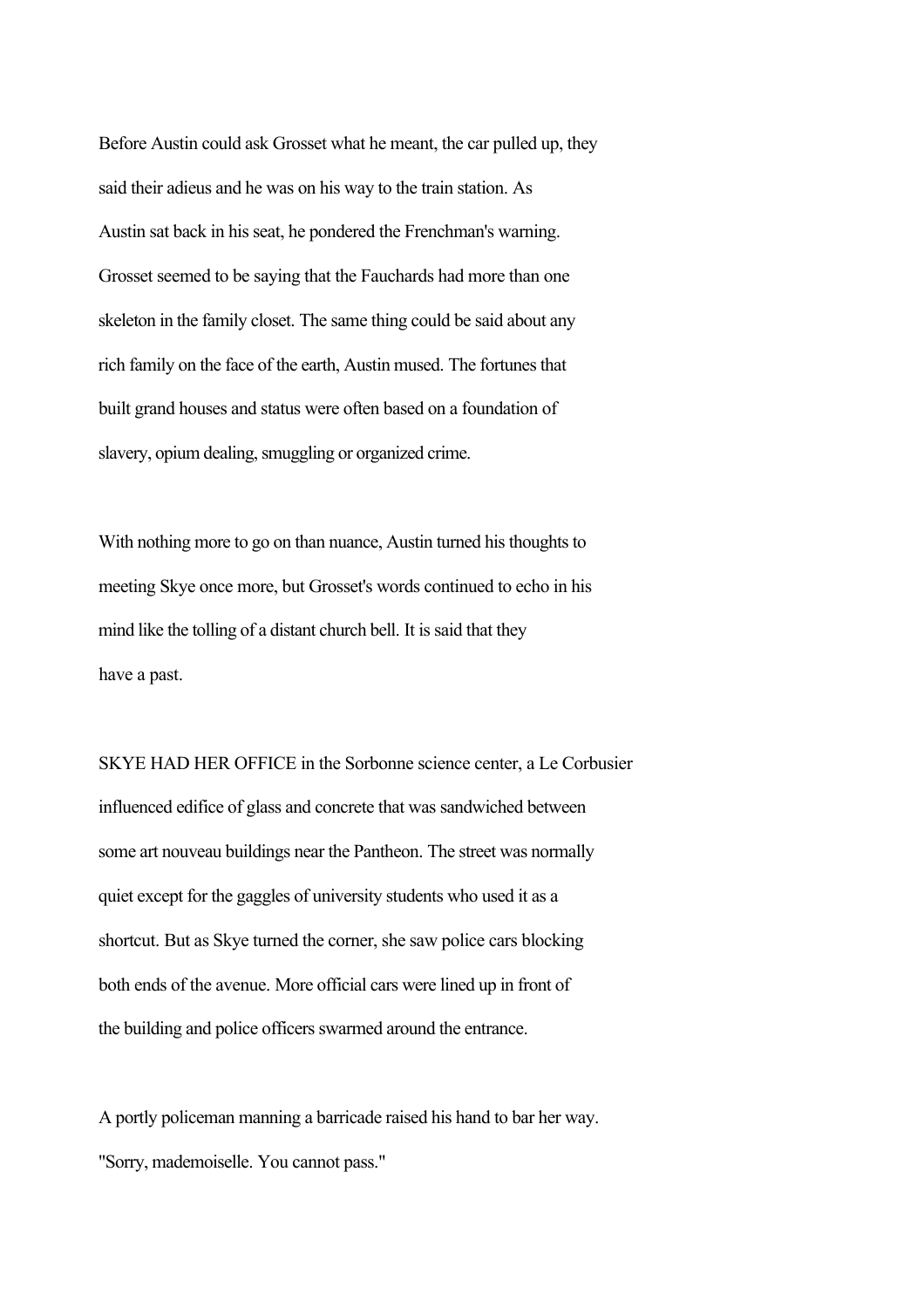"What has happened, monsieur?"

"There has been an accident," he said.

"What kind of an accident?"

 "I don't know, mademoiselle," the policeman said, with an unconvincing shrug.

 Skye pulled her university ID card from her pocketbook and brandished it under the officer's nose. "I work in that building. I would like to know what is going on and whether it concerns me."

The police officer glanced from Skye's face to the ID picture and

 said, "You had better talk to the inspector in charge." He led Skye over to a man in plainclothes who was standing next to a police car, talking to a couple of uniformed police officers.

 "This woman says she works in the building," the policeman explained to the inspector, a dumpy middle-aged man whose face had the world-weary expression of someone who has seen too much of the underside of life.

 The inspector studied Skye's identification card with baggy, red-rimmed eyes and handed it back after jotting her name and address down in his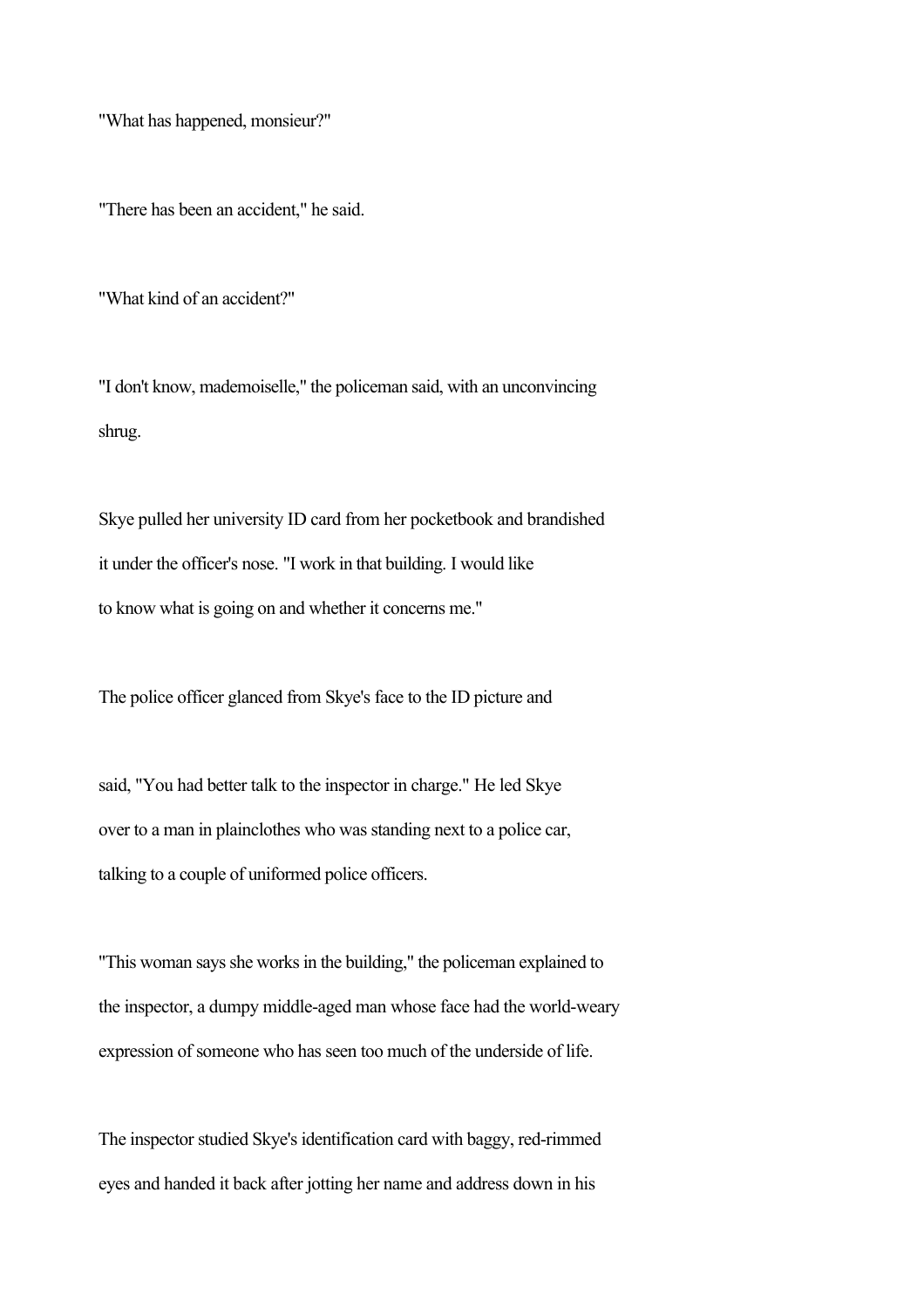notebook.

 "My name is Dubois," he said. "Please come with me." He opened the police car door, motioned for her to get in the backseat and slid in beside her. "When was the last time you were in your office building, mademoiselle?"

 She checked her watch. "About two or three hours ago. Maybe a little more."

"Where did you go?" \*

 "I am an archaeologist. I took an artifact to an antiques expert for him to look at. Then I went to my apartment for a nap."

 The inspector made a few notes. "When you were in the building, did you notice anyone or anything that struck you as strange?"

 "No. All was normal as far as I know. Could you tell me what has happened?"

 "There has been a shooting. Someone was killed. Did you know a Monsieur Renaud?"

"Renaud? Of course! He was my department head. You say he's dead?"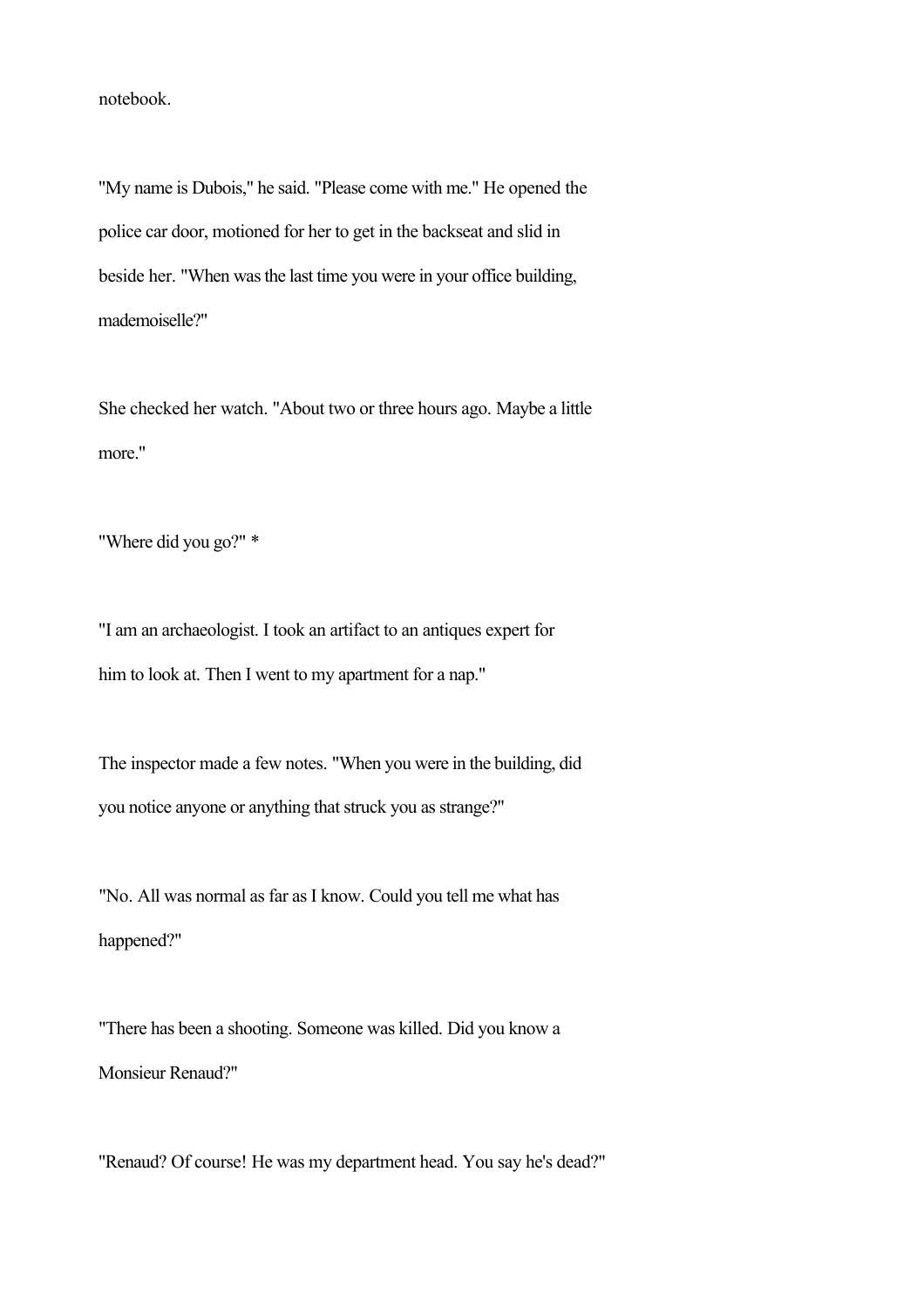Dubois nodded. "Shot by an unknown assailant. When was the last time you saw Monsieur Renaud?"

 "When I came to work around nine o'clock. We were in the elevator. My office is on the floor below his. We said a good morning and went on our separate ways."

 Skye hoped that the slight shading of the truth didn't show in her face. When she'd greeted Renaud, he had simply glowered back at her without speaking.

"Can you think of anyone who would harm Monsieur Renaud?"

 Skye hesitated before replying. She suspected that the inspector's basset hound expression was a mask meant to lull suspects into making self-incriminating statements. If he had talked to others, he would have learned that Renaud was universally loathed within his department. If she said anything to the contrary, he would wonder why she was lying.

 "Monsieur Renaud was a controversial figure in the department," she said after a moment. "Many people didn't like the way he ran things."

"And you, mademoiselle? Did you like the way he ran things?"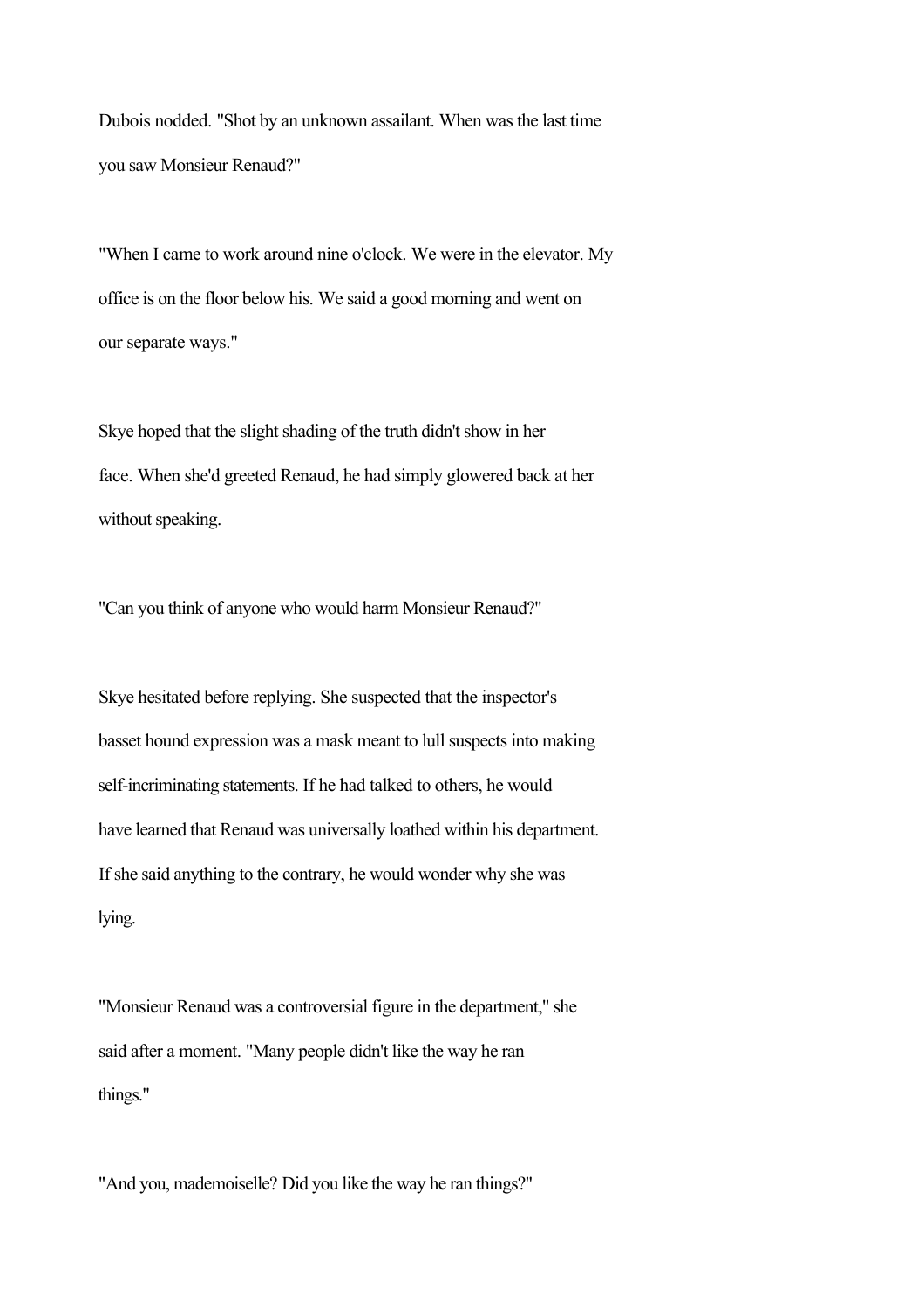"I was among a number of people on the faculty who thought he was not the person for his post."

 The lieutenant smiled for the first time. "A most diplomatic response, mademoiselle. May I ask where exactly you have been before coming here?"

 Skye gave him Darnay's name and the address of the antique shop, and her home address, which he duly noted, reassuring her that it was routine procedure. Then he got out of the car, opened the door and handed her his business card.

 "Thank you, Mademoiselle Labelle. Please call me if you can think of anything else regarding this matter."

 "Yes, of course. I have a favor to ask, Lieutenant. May I go to my office on the second floor?"

 He thought about it for a moment. "Yes, but you must be accompanied by one of my men."

 They got out of the car and Inspector Dubois called over the police officer Skye had first spoken to and instructed him to escort her through the police cordon. Every policeman in Paris seemed to have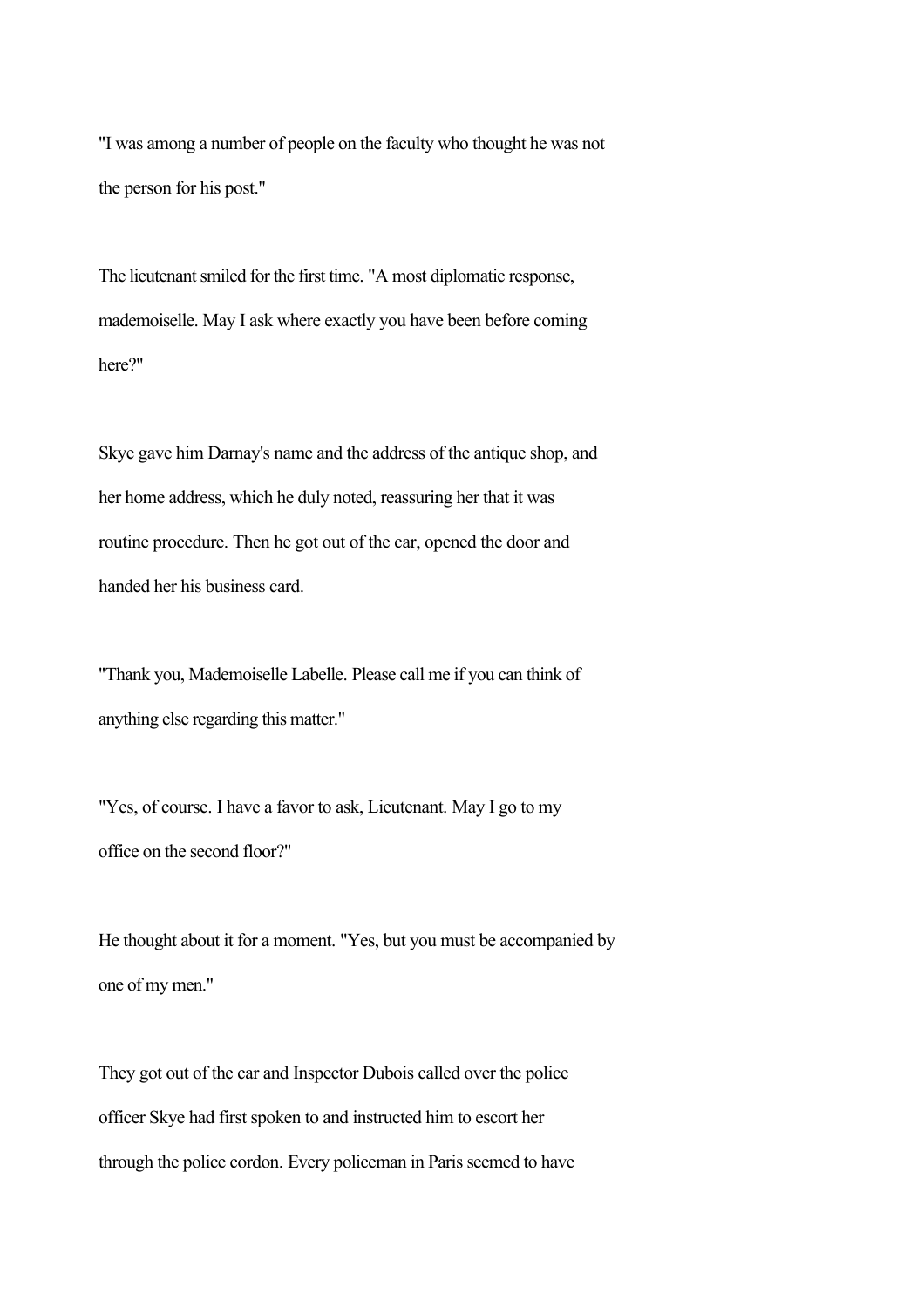converged on the crime scene. Renaud was a scoundrel, but he was a prominent figure at the university and his murder would cause a sensation.

 More police officers and technicians were working inside the building. Forensics people were dusting for fingerprints and photographers scurried around snapping pictures. Skye led the way to her second-floor office with the policeman close behind, stepped inside and looked around. Although all her furnishings and papers appeared to be in place, she had the strange feeling that something was amiss.

 Skye's eyes scanned the room, and then she went to her desk. She was compulsively neat when it came to her paperwork. Before leaving her office, she had stacked her reference books, papers and files with micrometer precision. Now the edges were ragged, as if they had been hurriedly re-stacked. Someone had been at her deskl "Mademoiselle?"

 The police officer was giving her an odd look and she realized that she had been staring blankly into space. She nodded, opened a desk drawer and extracted a file. She tucked the file under her arm without bothering to see what it contained.

 "I'm through here," she said with a forced smile. Skye resisted the impulse to bolt from the office and tried to walk at her usual pace, but her legs seemed made of wood. Her calm facade gave no hint of her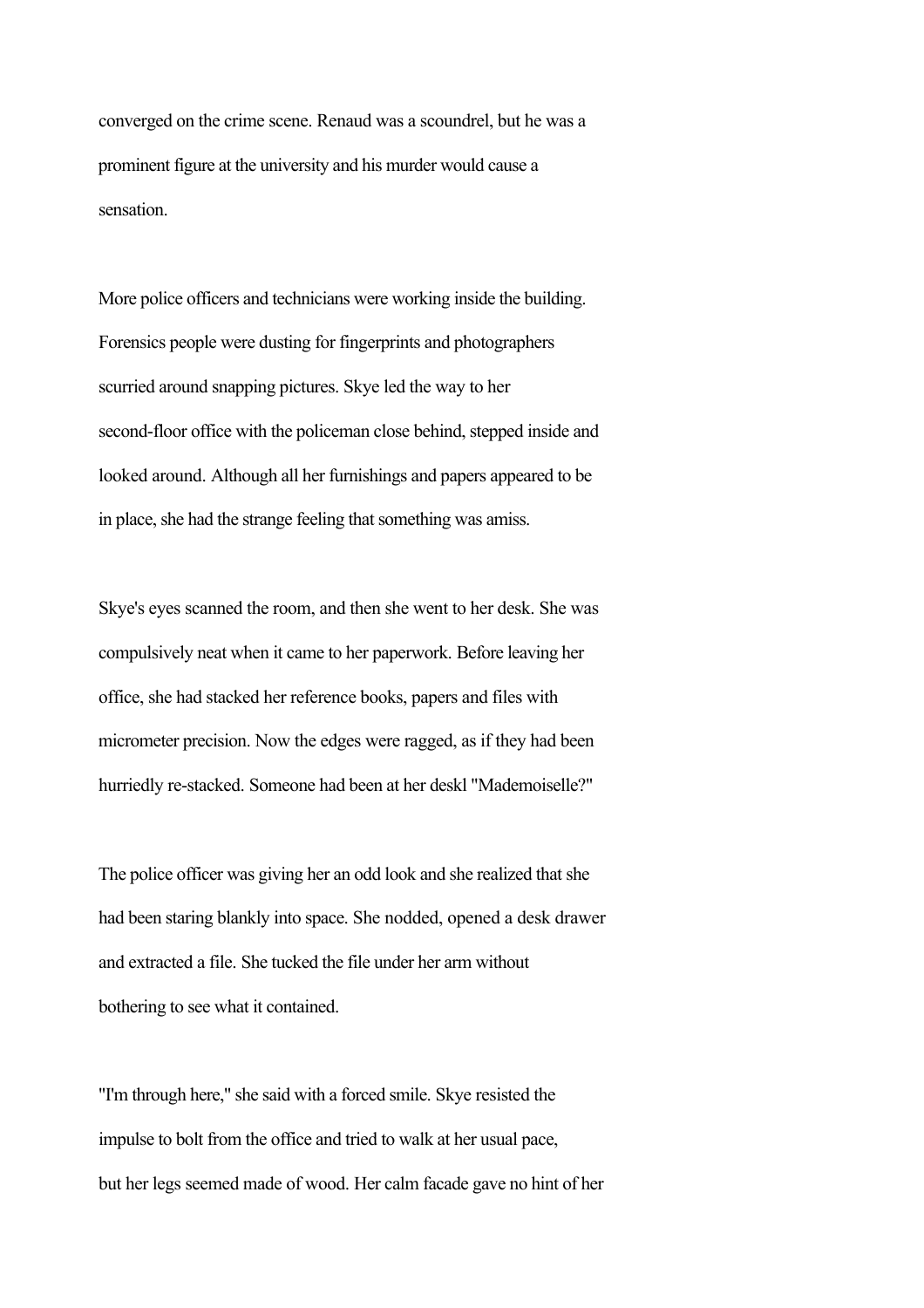racing pulse and her heartbeat seemed to thunder in her ears. She was thinking that the same hand that had disturbed her papers could have held the gun that killed Renaud. /

 The policeman escorted her from the building and past the barricade. She thanked him and walked home in a daze, crossing streets without looking either way, a near-suicidal move in Paris. She paid no attention to the screech of brakes, the cacophony of blaring horns and the shouted curses.

 Her full-blown panic attack had subsided by the time she turned the corner of the narrow street to where her apartment was located. She wondered if she had done the right thing not telling Inspector Dubois that her office had been searched. In her mind she could see the inspector thinking that this crazy paranoid woman must go on the list of suspects.

 Skye lived in a nineteenth-century, mansard-roofed house in Mouffetard, on the fringes of the Quartier Latin. She enjoyed the busy neighborhood, with its shops and restaurants and street jazz musicians. The old town house had been turned into three apartments. Skye's was on the third floor and her wrought-iron balcony gave her a view of the street life and the ubiquitous Parisian chimney pots. She sprinted up the stairs. Relief washed over her as she opened the door. She felt safe back in her apartment, but the feeling of security lasted only until she walked into the living room. She couldn't believe the sight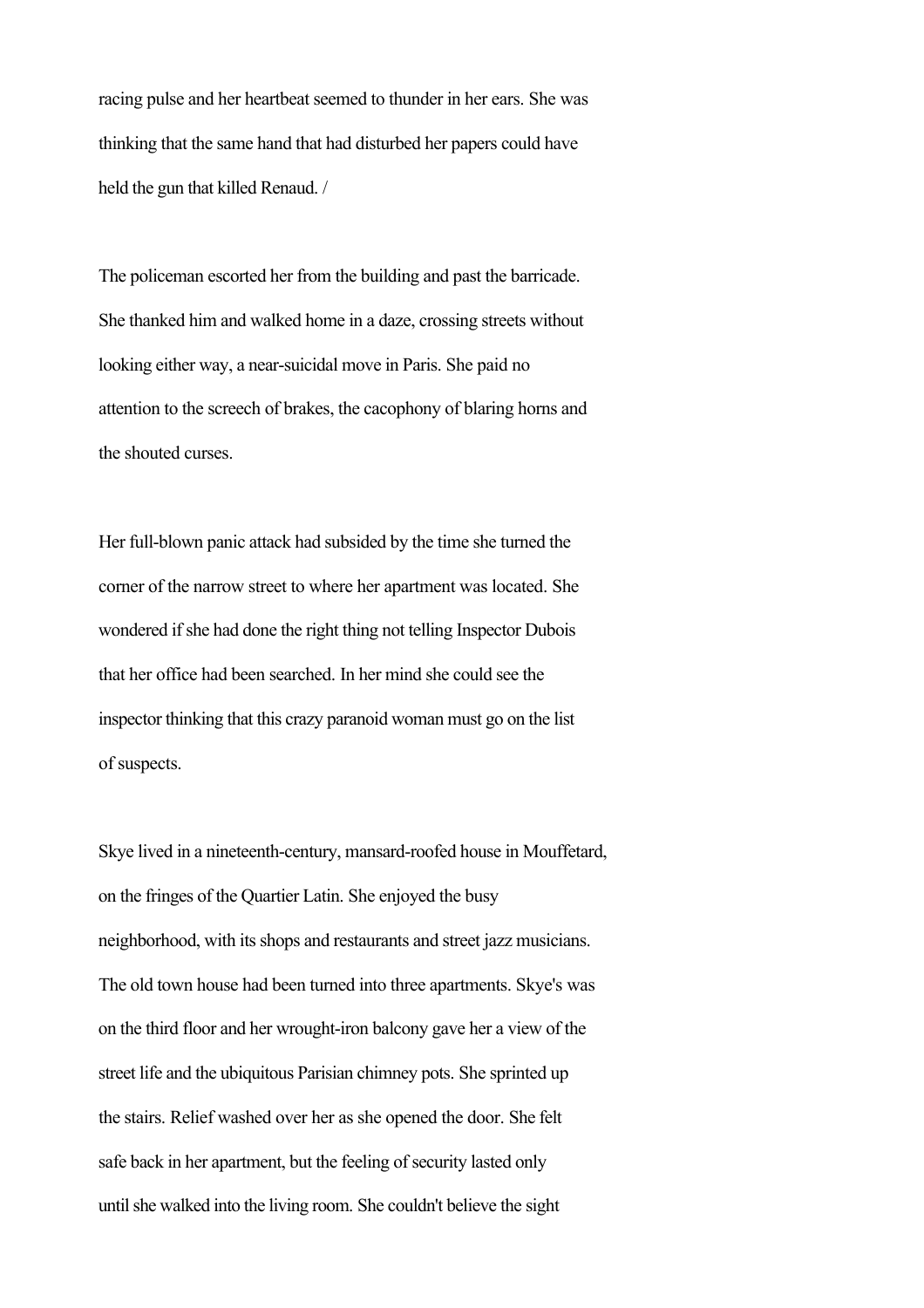that greeted her.

 The room looked as if a bomb had gone off. Chair and sofa cushions were strewn about the floor. Her coffee table was swept clear of magazines. Books had been pulled from their shelves and thrown about haphazardly. The kitchen was even worse. Cabinets were wide open and the floor was covered with broken glass and dishes. Moving like a sleepwalker, she went into the bedroom. Drawers had been yanked from their dressers and their contents dumped everywhere. The bed covers and sheets had been yanked off the bed and the mattress sliced open, spilling out the stuffing.

 She went back into the living room and gazed at the mess. She was shivering with anger at the violation of her privacy. She felt as if she had been raped. The anger gave way to fear as she realized that the person who wrecked her apartment might still be in there. She hadn't checked the bathroom. She grabbed a poker from the fireplace, and with her eyes glued to the bathroom door, she began to back out of the apartment.

The floor creaked behind her.

She whirled and raised the poker over her head.

"Hul-lo," Kurt Austin said, his coral-colored eyes wide in surprise.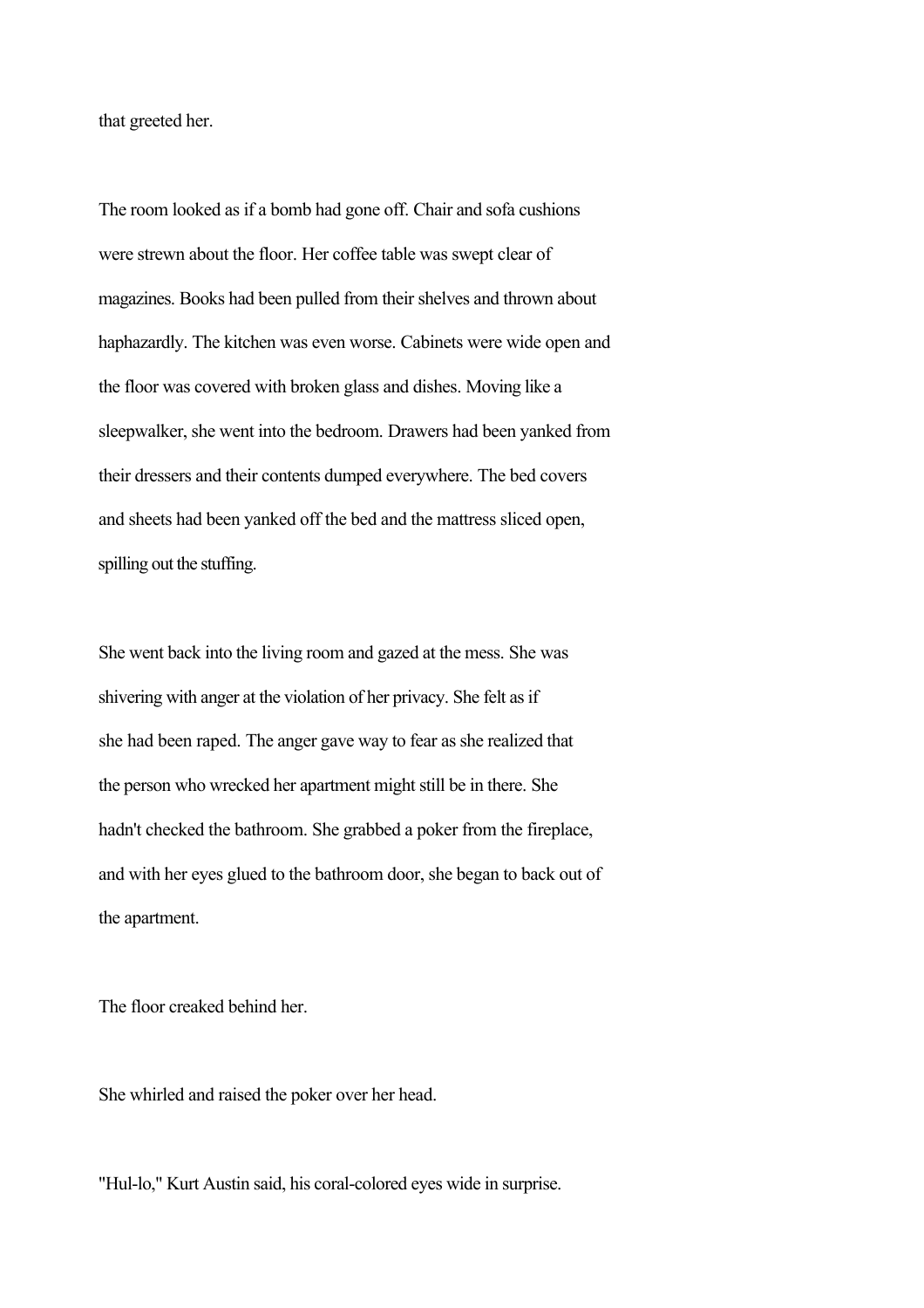Skye almost fainted. She dropped the poker by her side. "I'm sorry," she said.

 "I should apologize for creeping up on you. The door was open, so I stepped inside." He noticed Skye's ashen face. "Are you all right?"

"I'm fine now that you're here."

 Austin surveyed the living room. "I didn't know you had tornadoes in Paris."

"I think the person who killed Renaud did this."

"Renaud? Not the man who was trapped under the glacier with you?"

"Yes. He was shot to death in his office."

Austin's jaw hardened. "Have you checked the other rooms?"

 "Every one except the bathroom. I haven't dared look in the closets."

Austin took the poker from her hand. "Insurance," he said.

He went into the bathroom and came out a minute later.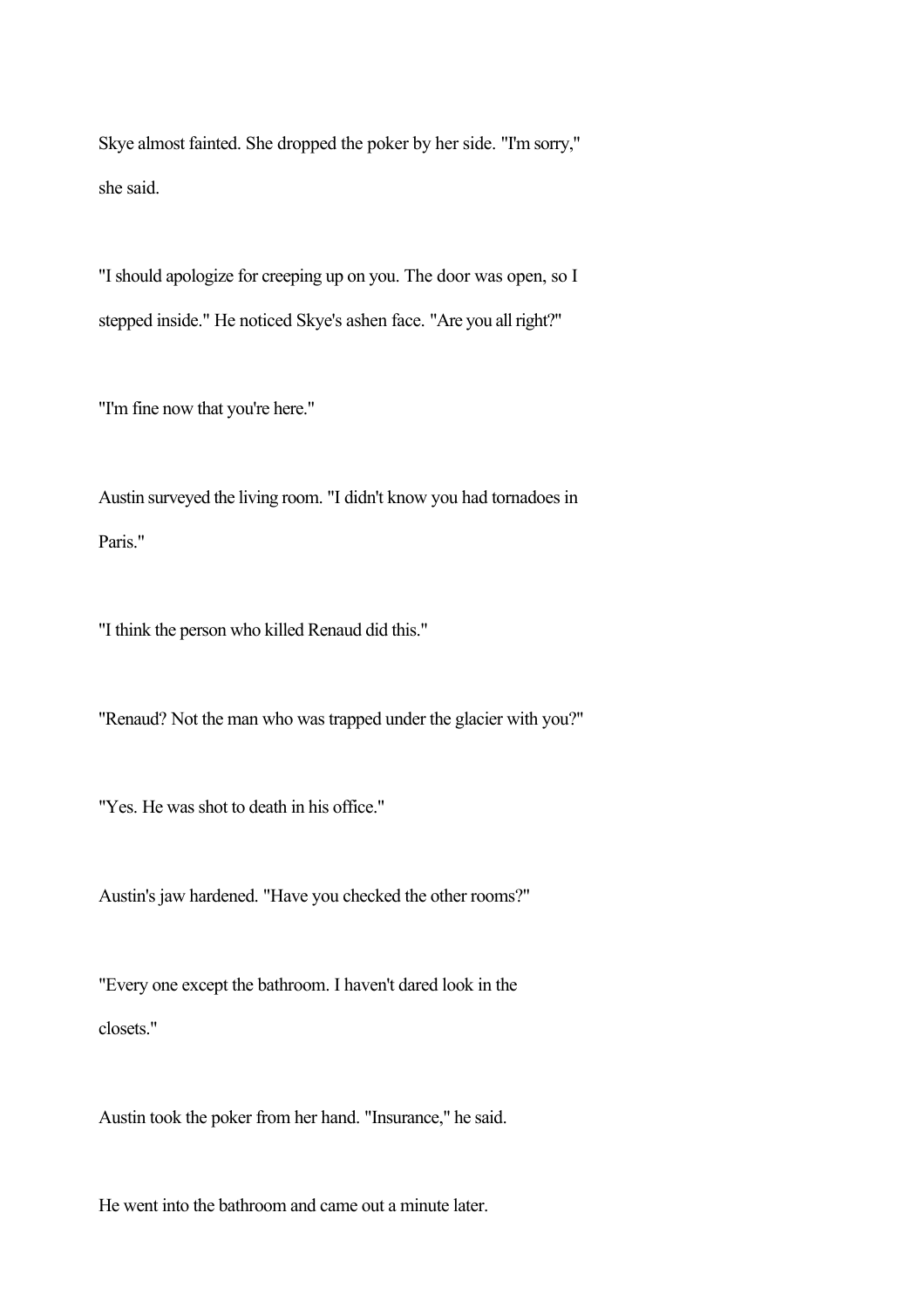"Do you smoke?" Austin said.

"Not for many years. Why?"

 "You were right to worry." He produced a cigarette butt. "I found a pile of these in the bathtub. Someone was waiting for you to come home"

Skye shuddered. "Why did he leave?"

 "Whatever the reason, it was lucky for you that he did. Tell me about Renaud<sup>"</sup>

 They cleared off the sofa and Skye recounted the details of her visit to the university office building. "Am I crazy connecting this disaster and the search of my office to Renaud's murder?"

 "You'd be crazy not to make the connection. Is there anything missing from your apartment?"

 She looked around the living room and shook her head. "It's impossible to tell." Her eye fell on the telephone answering machine.

"Strange," she said. "When I left the apartment, there were only two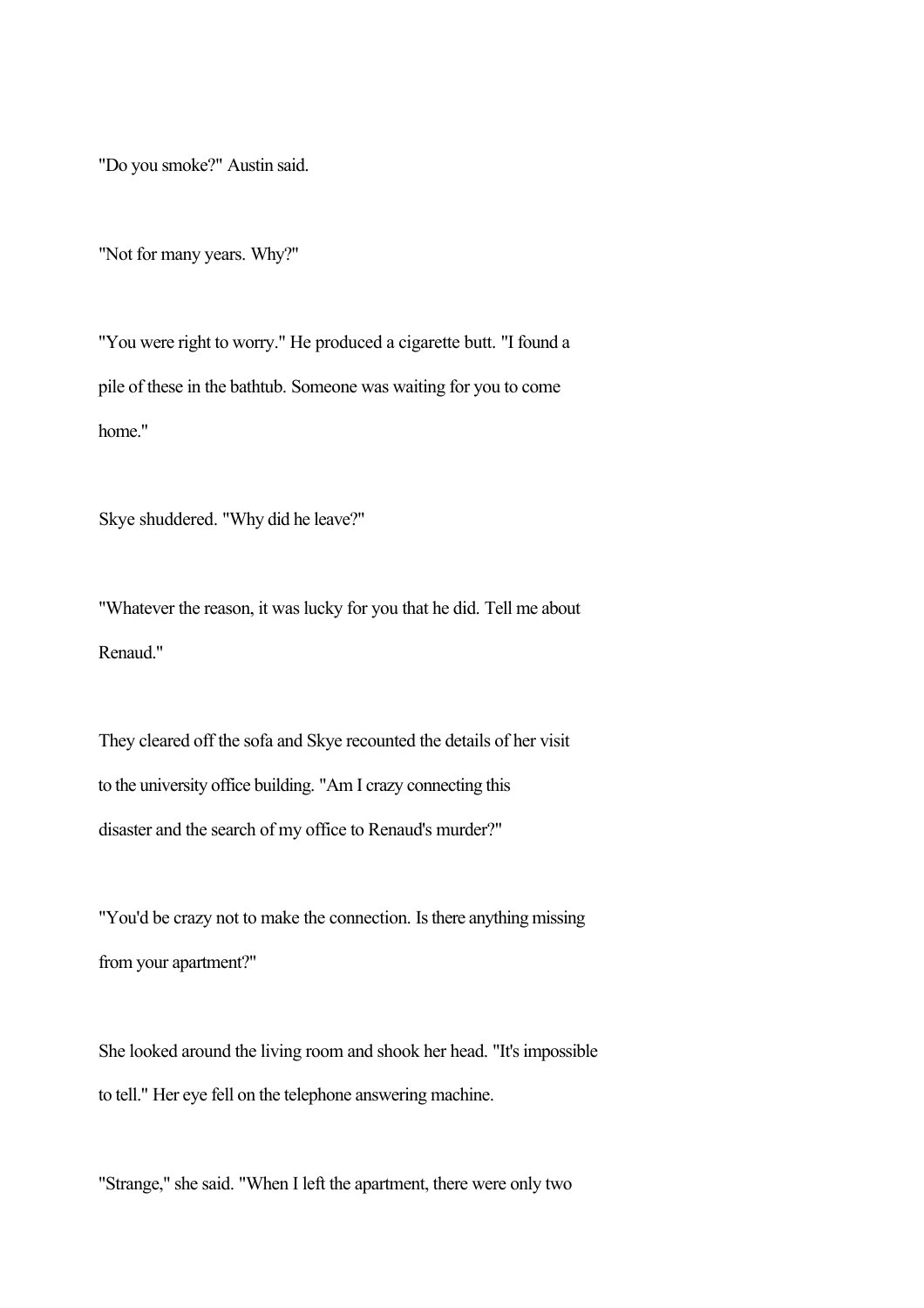messages on the machine. Now there are four." "One is from me. I called as soon as I got into Paris." "Someone must have listened to the last two messages, because the light isn't blinking."

 Austin hit the play button and heard his recorded voice saying that he couldn't reach her at her office, and was going to drop by her apartment on the chance she might be between home and work. He hit the play button again. Darnay's voice came on.

 "Skye. It's Charles. I was wondering if I could take the helmet with me to my villa. It's proving more challenging than I anticipated."

 "Dear God," she said, her face waxen. "Whoever was waiting for me must have heard the message." "Who is Charles?" Austin said.

 "A friend. He is a dealer in rare arms and armor. I left the helmet with him to examine. Wait " She salvaged her address book from a pile of papers and looked under the Ds. A page was torn out. She showed the book to Austin. "Whoever was here has tracked down Darnay."

"Try to warn him."

 She picked up the telephone, dialed a number and listened for several moments. "No one is answering. What should we do?" "The smart thing would be to call the police." She frowned. "Charles wouldn't like that. He operates his business on the fringes of the law and sometimes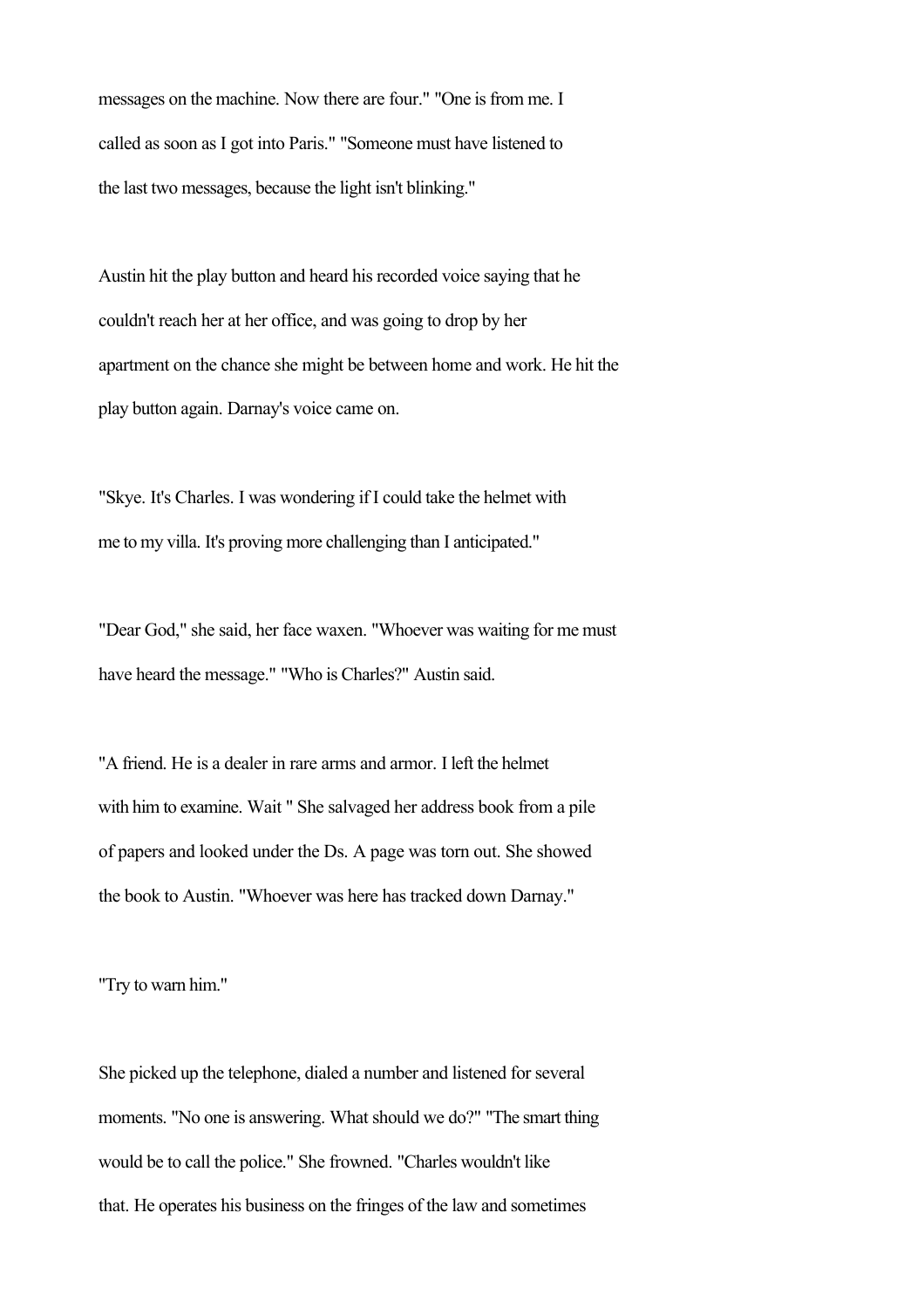beyond that. He'd never forgive me if the police descended on his place and started poking around."

"What if his life depended on it?"

 "He didn't answer the phone. Maybe he's not even there. Maybe we're worrying for nothing."

 Austin was less optimistic, but he didn't want to waste precious time in a fruitless argument. "How far is the shop from here?"

"On the Right Bank. Ten minutes by taxi."

"I've got a car outside. We'll do it in five."

They ran for the stairs.

 THE A N TIQU E SHOP window was dark and the door was locked. Skye produced one of the few keys Darnay had entrusted to outsiders, and opened the door. A line of light seeped out from under the office curtains.

 Austin cautiously pushed the curtain aside. The bizarre scene that greeted him looked like an exhibition in a wax museum. A kneeling gray-haired man had his chin resting on a wooden shipping container,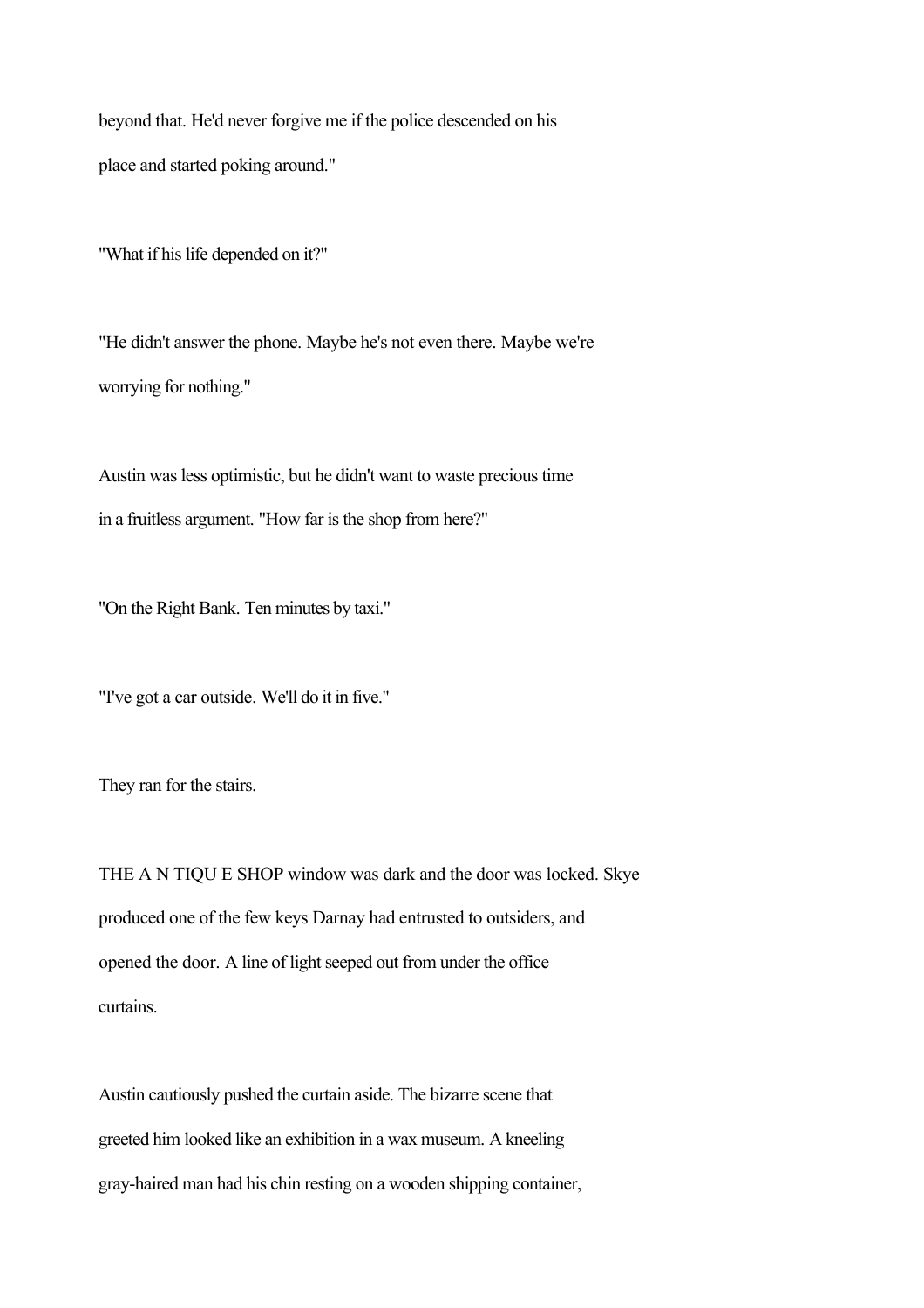like a condemned man with his head on the chopping block. His hair was disheveled; he was bound hand and foot, his mouth gagged with duct tape.

 A big man stood over him like an executioner, leaning on a long two-handed broadsword, a black mask covering the upper part of his face. The executioner looked up and smiled at Austin. He pulled the mask off, threw it aside and raised the sword over Darnay's neck. The light gleamed wickedly on the double-edged blade.

 "Please stay," he said in a voice that was surprisingly high-pitched for his size. "Your friend here would simply lose his head if you left."

 Skye dug her fingers into Austin's arm, but he hardly noticed. Austin remembered the descriptions he had heard and knew that he was looking at the fake reporter who had flooded the glacial tunnel.

"Why would we leave?" Austin said nonchalantly. "We just got here."

 The dough-faced man smiled, but his sword remained poised over Darnay's neck.

 "This man has been very foolish," he said. He glanced at a shelf lined with old helmets. "He refuses to tell me which of these head pots is the one I'm looking for."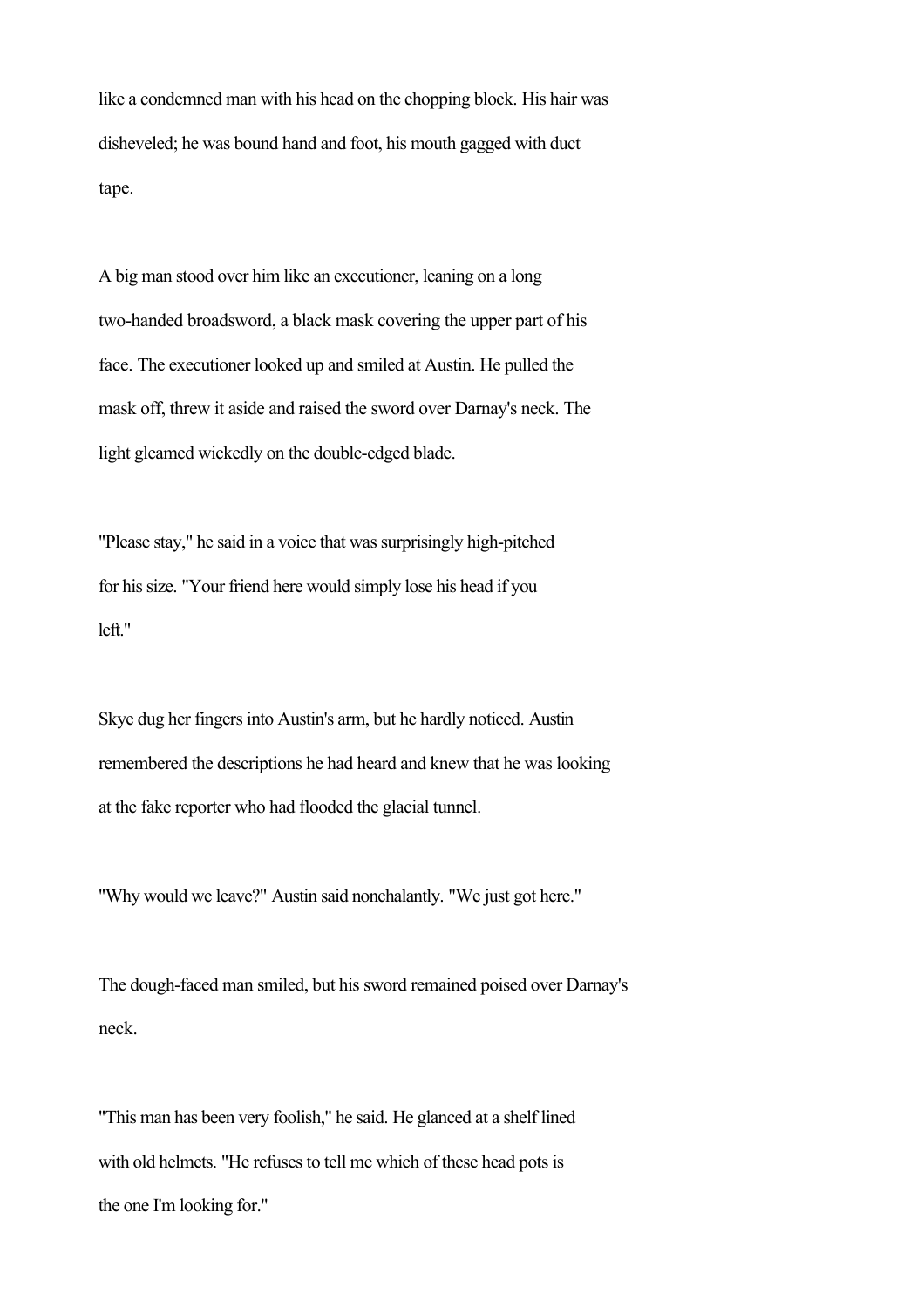Darnay's stubbornness had probably saved his life, Austin thought. The old man must have known he'd be killed as soon as his assailant got what he came for

 "I'm sure any one of them would fit you," Austin said helpfully. The man ignored the suggestion and fastened his gaze on Skye. "You'll tell me, won't you? You're the expert on these things." "You killed Renaud, didn't you?" Skye said. "Don't shed any tears for Renaud. He told me where to find you," the man said. The sword elevated a few inches. "Show me the helmet you removed from the glacier and I'll let you all go."

 Not lively, Austin thought. Once Renaud's killer had the helmet, he would dispatch all three of them. Austin decided to make a move even though it meant gambling with Darnay's life. He'd been eyeing a battle-ax on a wall a few feet away. He stepped over and snatched the weapon off its hooks.

 "I'd suggest you put that sword down," he said, his voice low and cool.

 "Would you like me to put it down on Monsieur Darnay's neck?" "You could do that," Austin said, his eyes locked on the man's face so there would be no miscalculation. "But then your fat bald head would be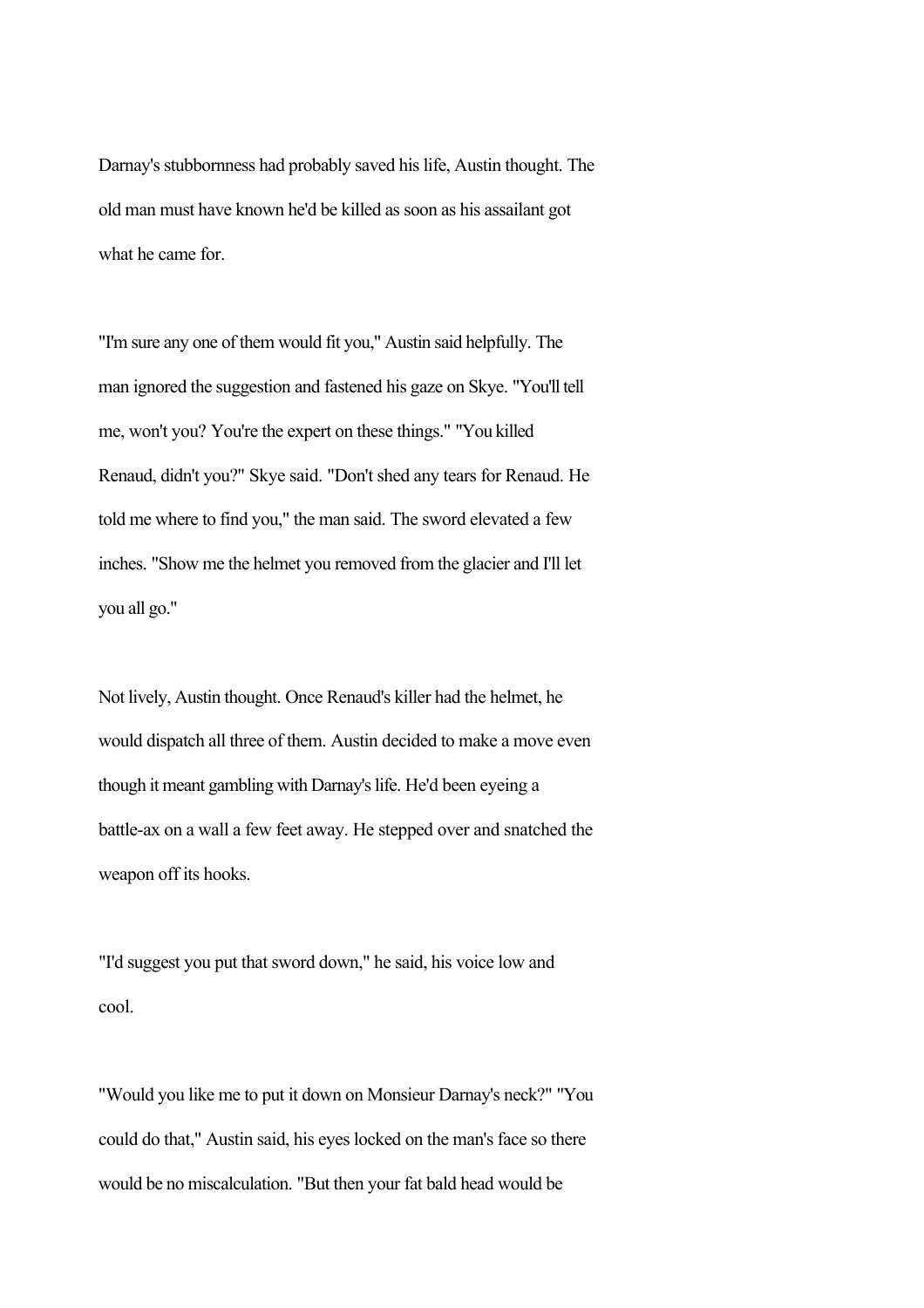rolling on the floor next to his."

 He hefted the ax for emphasis. The weapon was primitive but fearsome. The carbon steel head was elongated and designed so it could be used as a spear. A spike stuck out from behind the ax head like the sharp beak of a stork. Metal lange lets extended from the ax head to protect the hardwood shaft.

 The man pondered Austin's taunt. He knew from the uncompromising tone of Austin's voice that if he killed Darnay or Skye, he'd be a dead man. He would have to take care of Austin first, and then deal with the others. Austin had anticipated the move, actually welcomed it. In his experience, big men sometimes underestimated lesser human beings.

 The man took a step toward Austin, raised the sword high and quickly brought it down in a blurry arc. Austin was unprepared for the move and realized it was he who had underestimated his opponent. Despite his large physical bulk, the man moved with feline quickness. Austin's reflexes took hold before his mind had time to process the metallic blur. His arms came up, holding the ax levelly in front of him.

 The sword blade clanged against the ax shaft's protective sheathing. Shards of pain stabbed Austin's arms from the shock of the powerful blow and the blade stopped mere inches above his head, but he pushed the sword off, slid his hand down the shaft and swung the ax like a Louisville Slugger. It was an aggressive move fueled in part by the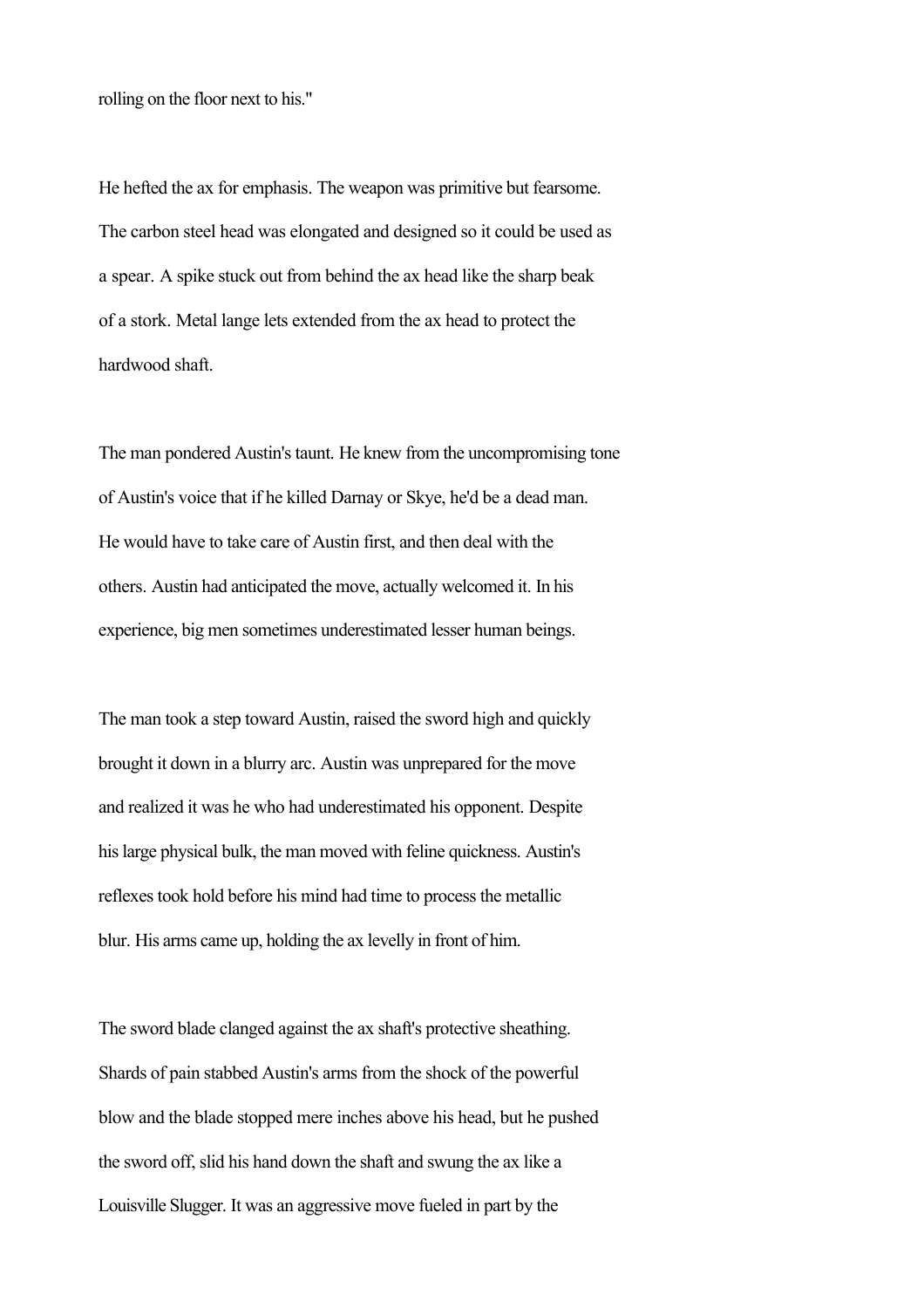urgent need to defend his life. There was another reason; he simply didn't like this guy.

 The deadly ax blade would have eviscerated the big man had he not seen the windup and leaned back at the waist. Austin was learning the hard way that there was more to medieval arm-to-arm combat than sheer muscle. The weight of the ax head whipped him around like a centrifuge. He spun in a full circle before he was able to check his swing.

 Doughboy was driven back by the unexpected ferocity of the attack, but he recovered quickly. Seeing that Austin's wild swing had thrown him off balance, he changed tactics. He held the sword straight out in front of him and lunged.

 It was a clever move. The sword point only needed to penetrate Austin's defense by a few inches to kill him. Austin sucked his chest in and sprang back, turning his side to his attacker. He evaded the

 main thrust, which slipped past the upraised ax, but the sword tip punched a hole in his shirt and drew blood. Austin whacked the sword aside and responded with a jabbing attack of his own.

 Austin was starting to get the feel of the ax. The weapon was the M-16 rifle of its day. With it, an infantryman could hook a knight off his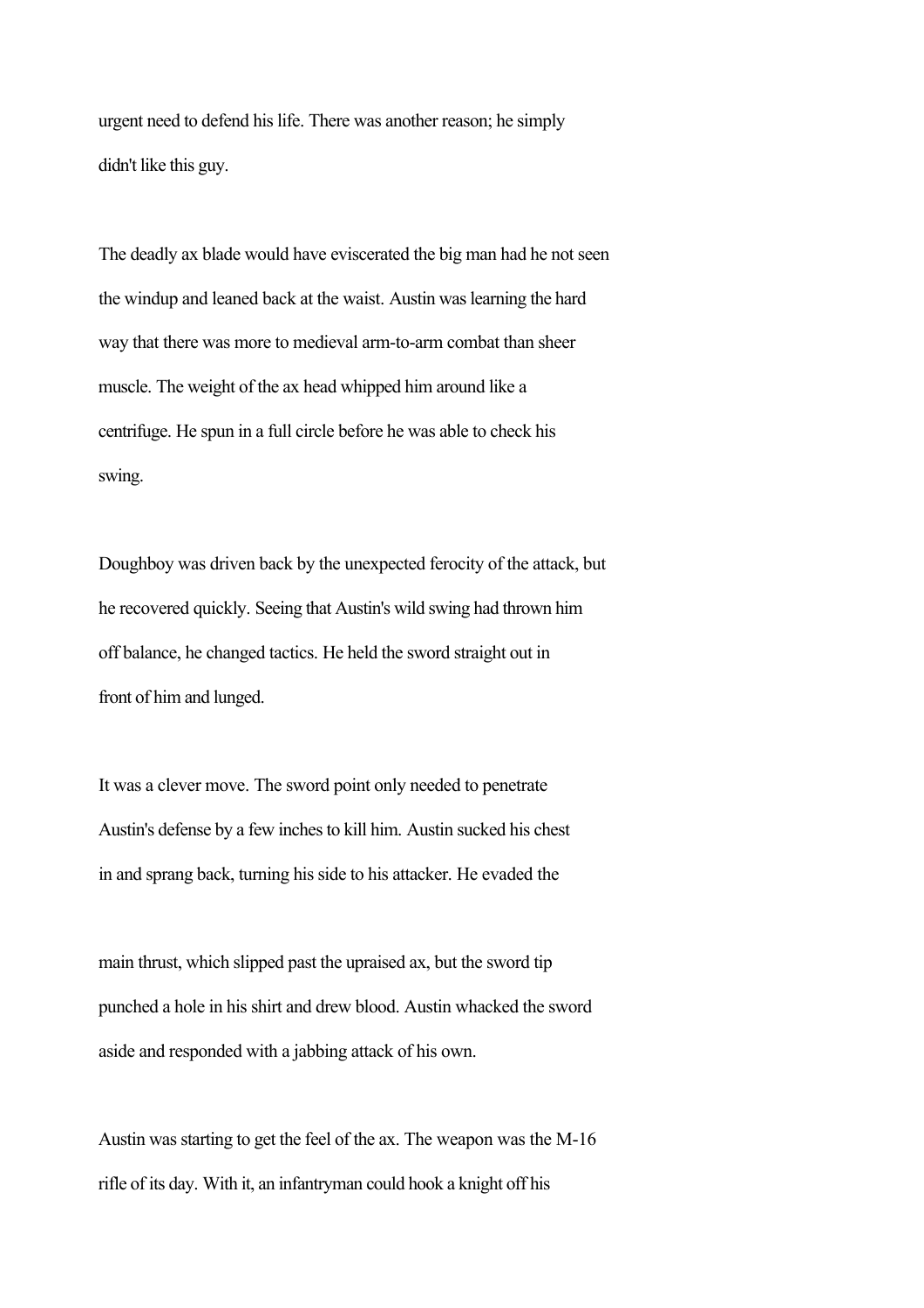horse, hack through his armor and stab him to death. The long shaft gave Austin an edge and he found that short swings and jabs were the deadliest way to use the weapon.

 Doughboy was learning as well. He slashed ineffectively at the sharp tip as he backed up in the face of Austin's resolute advance. He stopped with his back to the table that was piled high with helmets. Unable to retreat farther, he brought his sword up in preparation for a slashing counterattack. Austin beat him to the punch with a sudden forward lunge. The big man backed into the table and the helmets clattered to the floor.

 Doughboy tripped over a helmet before regaining his footing. He roared like a wounded lion and came at Austin, slashing from every direction with wild swings that were practically impossible to anticipate. Sweat dripped into Austin's eyes, blurring his vision, and he retreated under the fierceness of the attack until he had his back to the wall.

 Seeing that Austin could go no farther, Doughboy snarled in triumph and raised his sword, preparing to bring it down in a swing that used every muscle at his command. Austin saw the blow coming and knew he'd never be able to stop it with the ax or get in a swing of his own.

 He went on the offensive. Holding the ax high, he surged forward and with astraight-armed thrust that drove the leveled shaft into Doughboy's Adam's apple, hit him broadside across the throat. The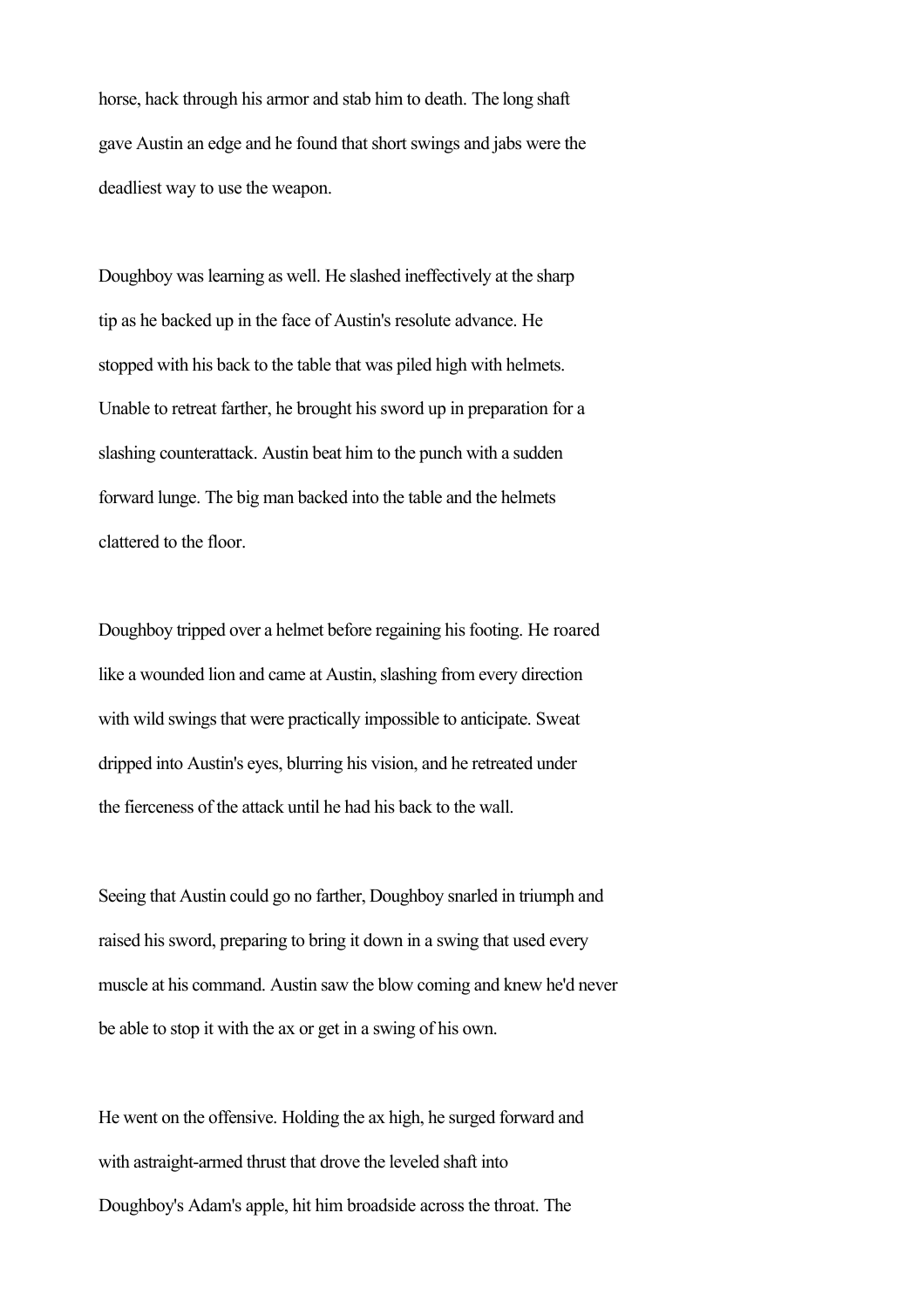man's eyes bulged and he let out astrangled grunt.

 Austin had checked the attack, but the move had put him in a vulnerable position. Doughboy was gasping for breath, but the fat around his thick neck had kept his windpipe from being crushed completely. He removed his left hand from the sword hilt and grabbed onto the ax shaft. Austin tried to jam the shaft into the man's throat again. When that didn't work, he jerked the weapon back, but the man had a lock grip on the shaft and wouldn't let go.

 Austin lifted his knee and drove it into the man's crotch, but his opponent only grunted. He must have testicles of iron, Austin thought, and he used his two-handed leverage and attempted to twist the ax handle out of the man's hand. That ploy ended when Doughboy dropped the sword completely and grabbed onto the shaft with his right hand. They were like two boys fighting over a baseball bat, but the loser in this deadly game would go home in a casket.

 Doughboy's superior strength and weight began to tell. His hands were on the outside of the shaft where he had the advantage of leverage as well. His manic grin changed to a feral croak of triumph and he twisted the ax out of Austin's hand.

 Austin glanced around. There were weapons all over the workshop, but none within ready reach. Doughboy smiled and began to advance. Austin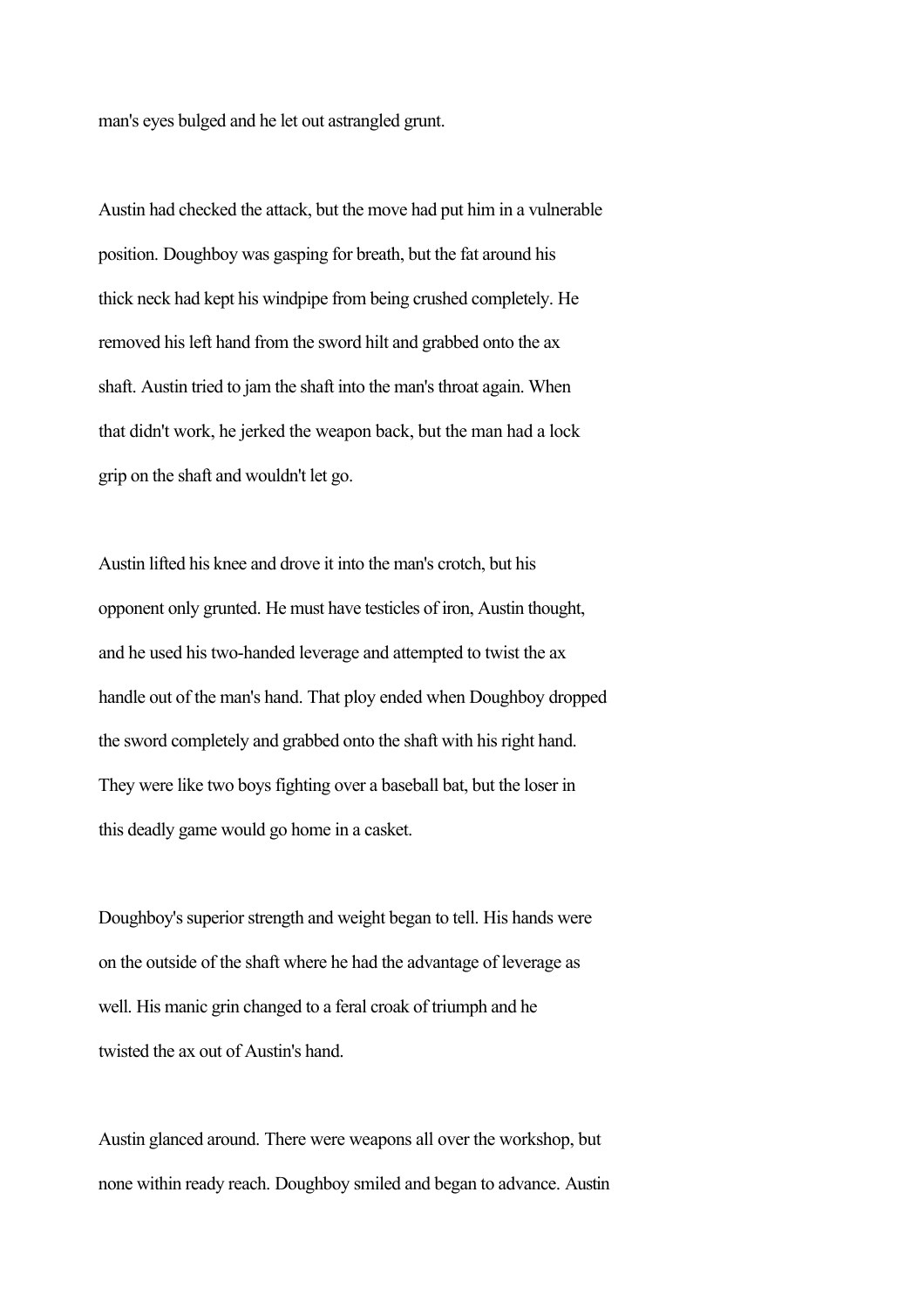backed up until he was up against a wall and could go no farther.

 Doughboy smiled and raised the ax for a swing that would cleave Austin in two.

 Seeing that the man's midsection was temporarily exposed, Austin used his powerful legs to drive his head into the man's gut with battering ram force. The man let out a sound like a squeezed bellows and the ax dropped from his hands.

 Austin came out of his bounce with legs spread apart, ready to drive his fists into the doughy face. Austin's head butt had clearly hurt Doughboy. His pale face was even pastier than normal and he was gasping for breath.

 He must have decided that whatever the pleasures of slicing and dicing Austin, dead was dead. He reached under his jacket and his hand came out filled with a pistol with a silencer mounted on the barrel. Austin braced himself for the impact of a bullet at close range. But the man's smile faded, to be replaced by a look of perplexity. A feathered stick had appeared like magic and was protruding from his right shoulder. The gun fell from his fingers.

 Austin turned and saw Skye holding a crossbow. She had fitted another shaft to the weapon and was frantically winding back the bow string. Doughboy's eyes went to Austin, who was scrambling for the fallen gun, then back to Skye. He opened his mouth and bellowed. Stopping only to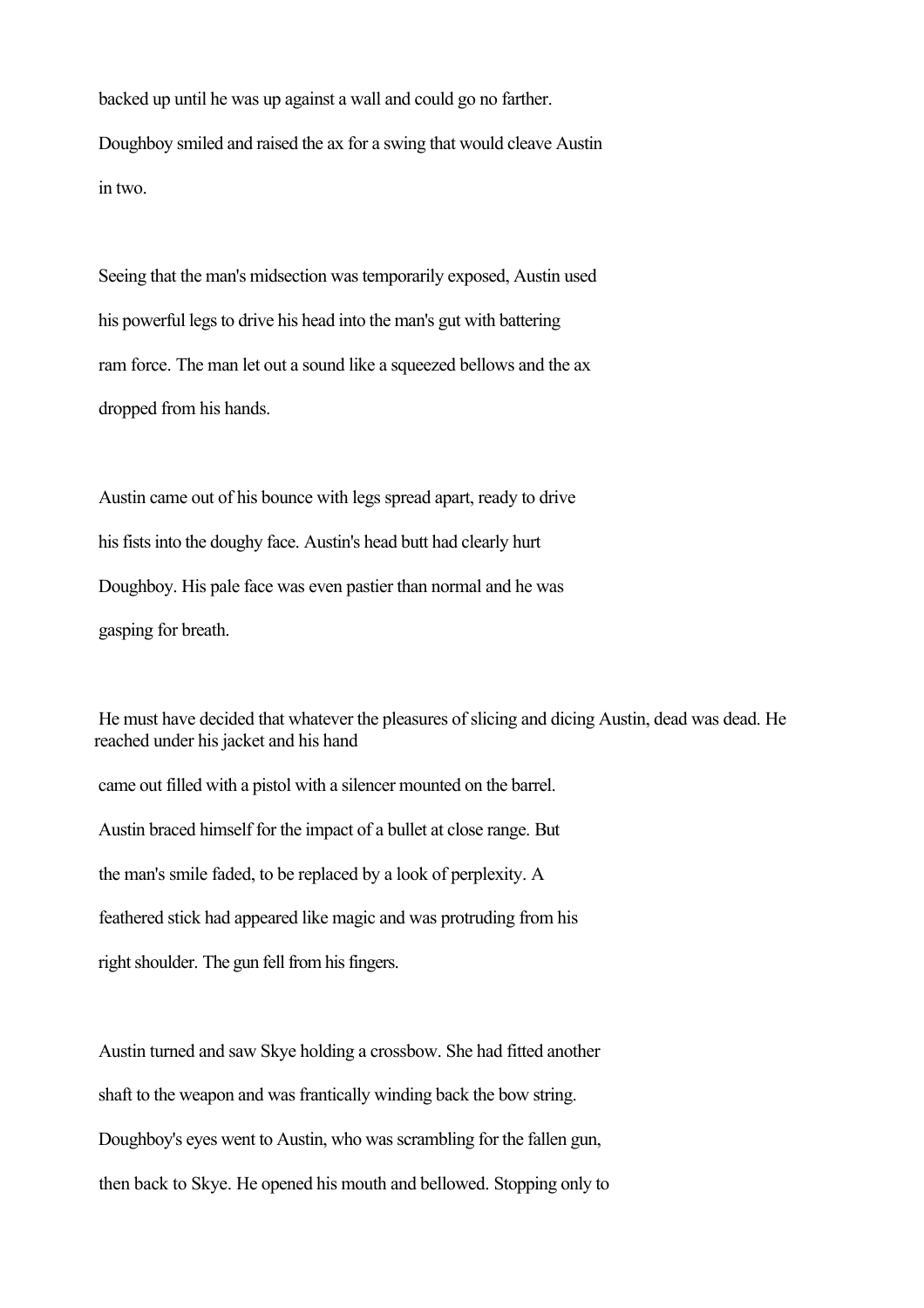snatch a helmet from the pile of those littering the floor, he lurched toward the shop door and tore the curtain aside in his haste to escape.

 With the pistol in his hand, Austin cautiously followed. He heard the tingle of the front door bell, but by the time he stepped out onto the sidewalk the street was deserted. He went back inside, making sure to lock the front door. Skye had cut Darnay's bonds.

 Austin helped Darnay to his feet. The antiques dealer was bruised from being slapped around and stiff from kneeling, but otherwise he seemed all right. Austin turned to Skye and said, "You never told me you were a dead shot with a crossbow."

 Skye had a stunned look on her face. "I can't believe I hit him. I closed my eyes and just pointed in the general direction." She saw his bloodstained shirt. "You've been hurt."

 Austin expected the wound. "It's only a scratch, but someone owes me a new shirt."

 "You wielded afauchard very well," Darnay said, as he dusted his knees and elbows.

"What did you say?" Austin replied.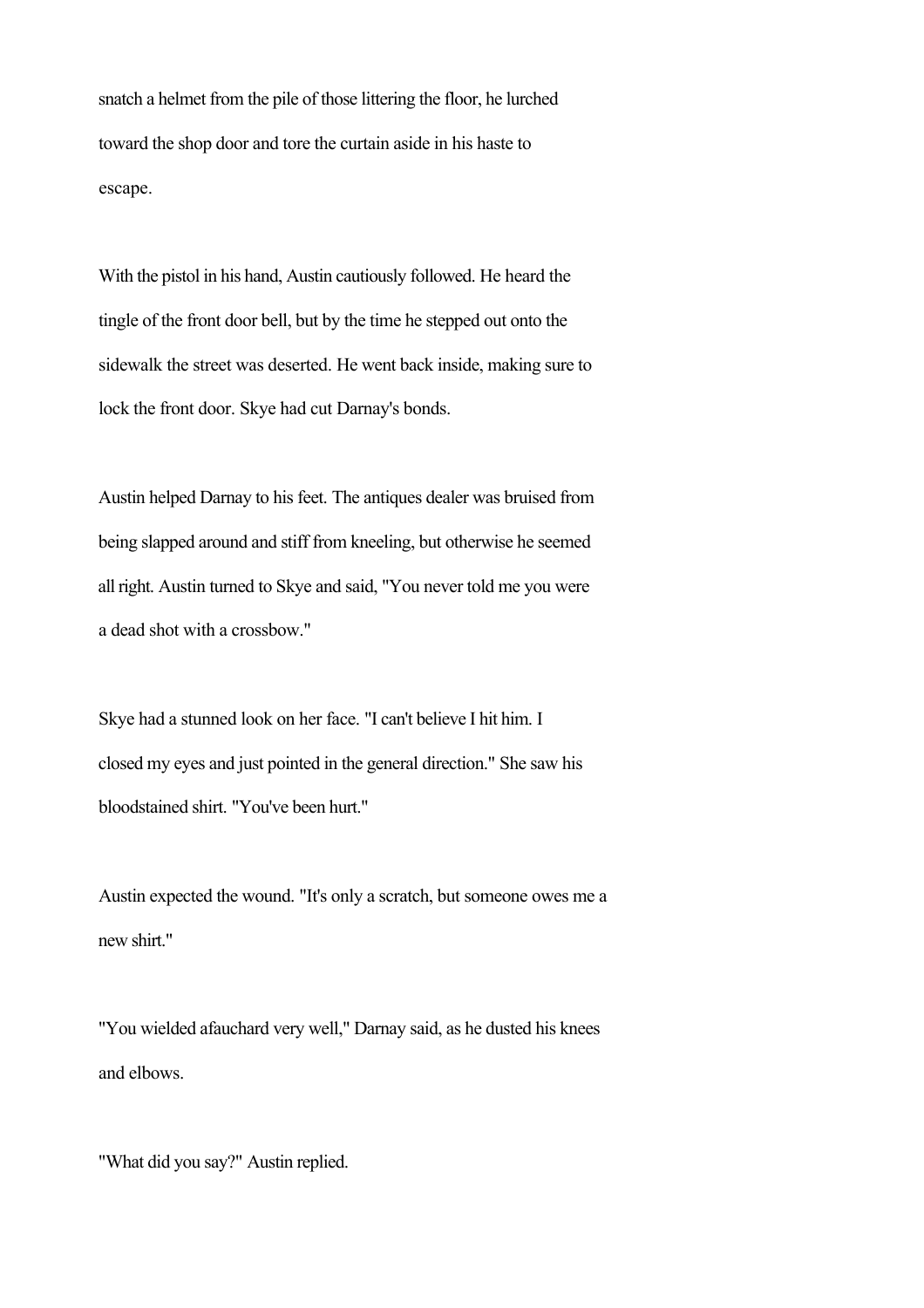"That weapon you handled so deftly. It's afauchard, a fifteenth-century pole arm similar to the glaive. There was a move to abolish

 it in the Middle Ages because of the terrible wounds it produced. Your weapon was a combination between afauchard and a battle-ax. You look puzzled?"

 "It's just that I've been hearing that name a lot lately." "I find this weapons discussion fascinating," Skye, said, "but could anyone suggest what do we do now?"

 "We can still call in the police," Austin said. Darnay looked alarmed. "I'd rather not have the gendarmes here. Some of my dealings "

 "Skye has already filled me in. But you're right; the police might have a hard time buying a story about a big bad man who attacked us with a sword."

 The antiques dealer heaved a sigh of relief and glanced around at the wreckage. "I never thought my office would be used for a reenactment of the Battle of Agincourt."

 Skye was inspecting the pile of helmets. "It's not here," she said, a bleak expression on her face.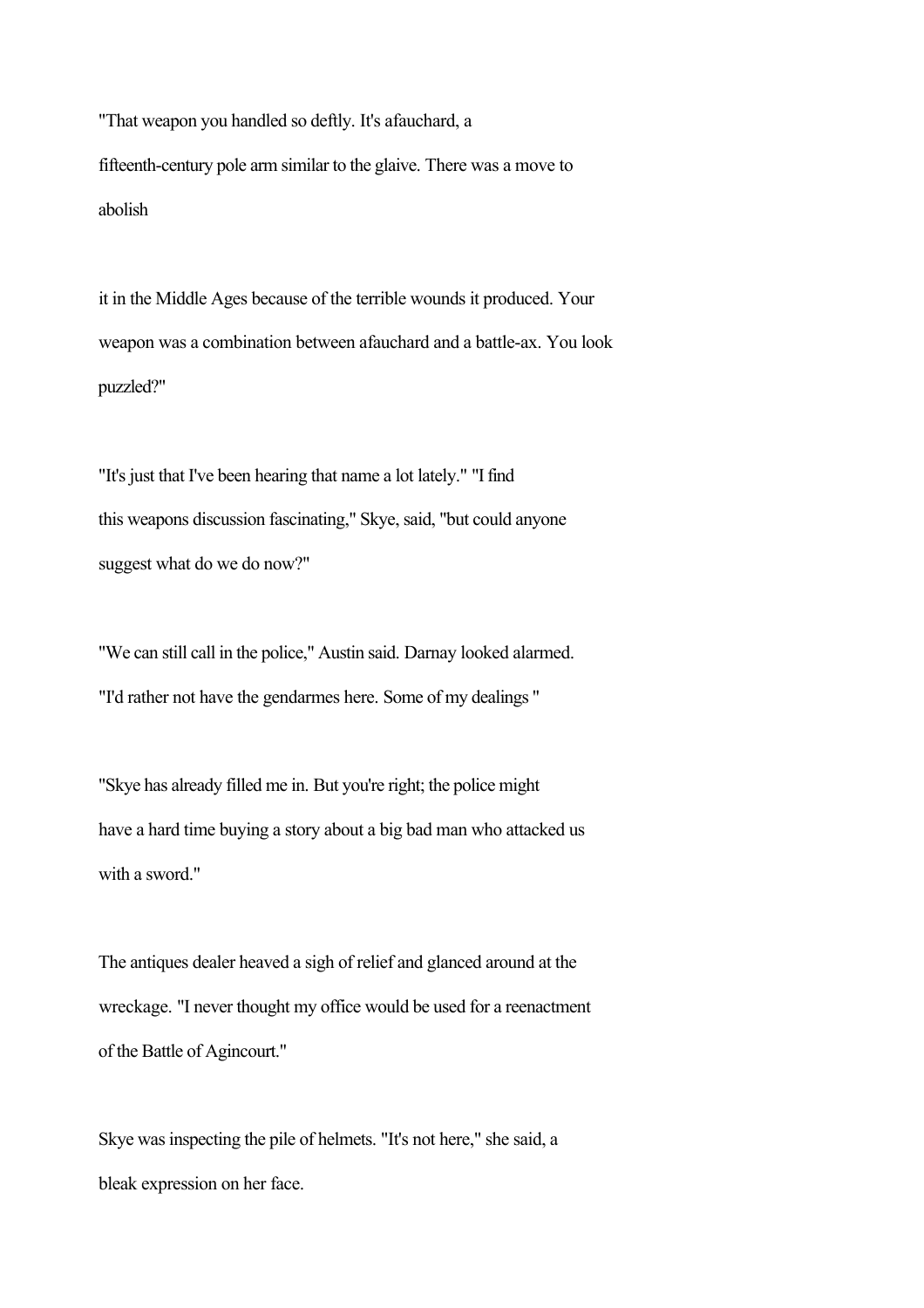Darnay replied with a smile, went over to a wall and pressed a wooden panel. A rectangular section swung open to reveal a large safe, which he opened with a few clicks of the combination lock. He reached inside and pulled out Skye's helmet. "This little item seems to produce a lot of excitement."

 "I'm sorry I brought you into this," Skye said. "That awful man was waiting for me at my apartment and he heard your call. I never dreamed  $"$ 

 "It's not your fault. As I said on the phone, I need to examine this beauty further. I'm thinking that it might be prudent to close shop for a while and do business from my villa in Provence. I'd love to have you as my guest. I'd worry about you as long as that gros co chon is on the loose."

She thought about it. "Thank you, but I have too much work to

 do. The department is going to be in chaos with Renaud gone. Keep the helmet as long as you wish."

 "Very well, but consider spending the night at my apartment." "You might want to accept Monsieur Darnay's invitation," Austin said. "We can sort things out in the morning."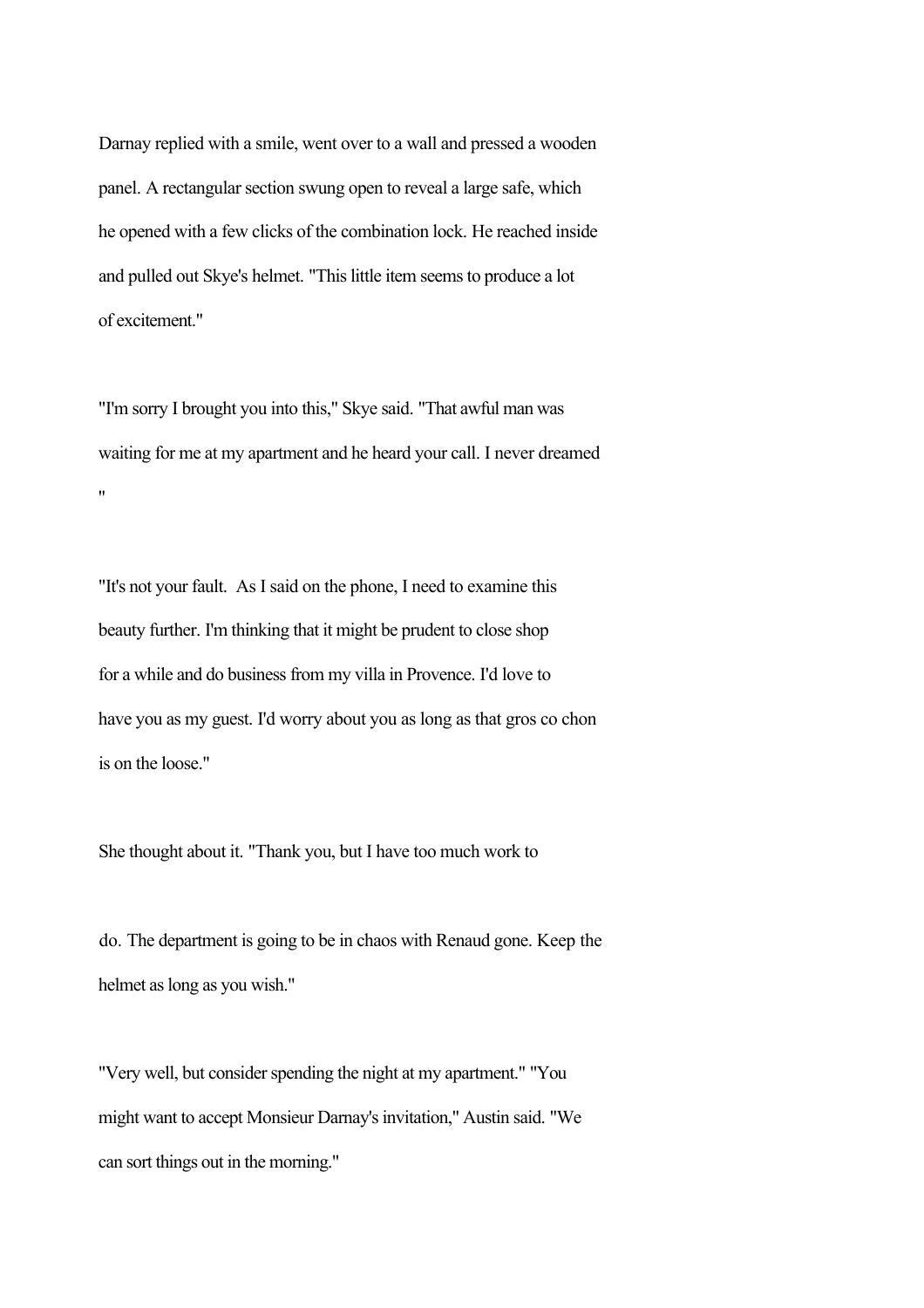Skye thought about it again and said she would have to go back to her apartment first to pick up some clothes. Austin made her wait in the hall while he made sure her apartment was safe. He didn't think Doughboy would be feeling too frisky with the crossbow bolt in his shoulder, although the big man seemed to have a high pain threshold and a talent for the unexpected.

 Skye was almost through packing her overnight bag when Austin's cell phone twittered.

 Austin talked to someone on the other end for a few moments, and when he hung up he had a grin on his face. "Speak of the devil. That was Racine Fauchard's appointments secretary. I've been summoned to an audience tomorrow with the grand dame herself."

 "Fauchard? I couldn't help noting your reaction when Darnay identified the poleax. What's going on?"

 Austin gave Skye a quick reprise of his visit to the air museum and the connection between the Ice Man and the Fauchard family. Skye snapped her bag shut. "I want to go with you." "I don't think that's a good idea. It might be dangerous." Skye replied with a derisive laugh. "An old lady? Dangerous?" "It does sound silly," Austin admitted, "but this whole business with the body in the ice, the helmet and that goon who killed Renaud seems to go back to the Fauchards. I don't want to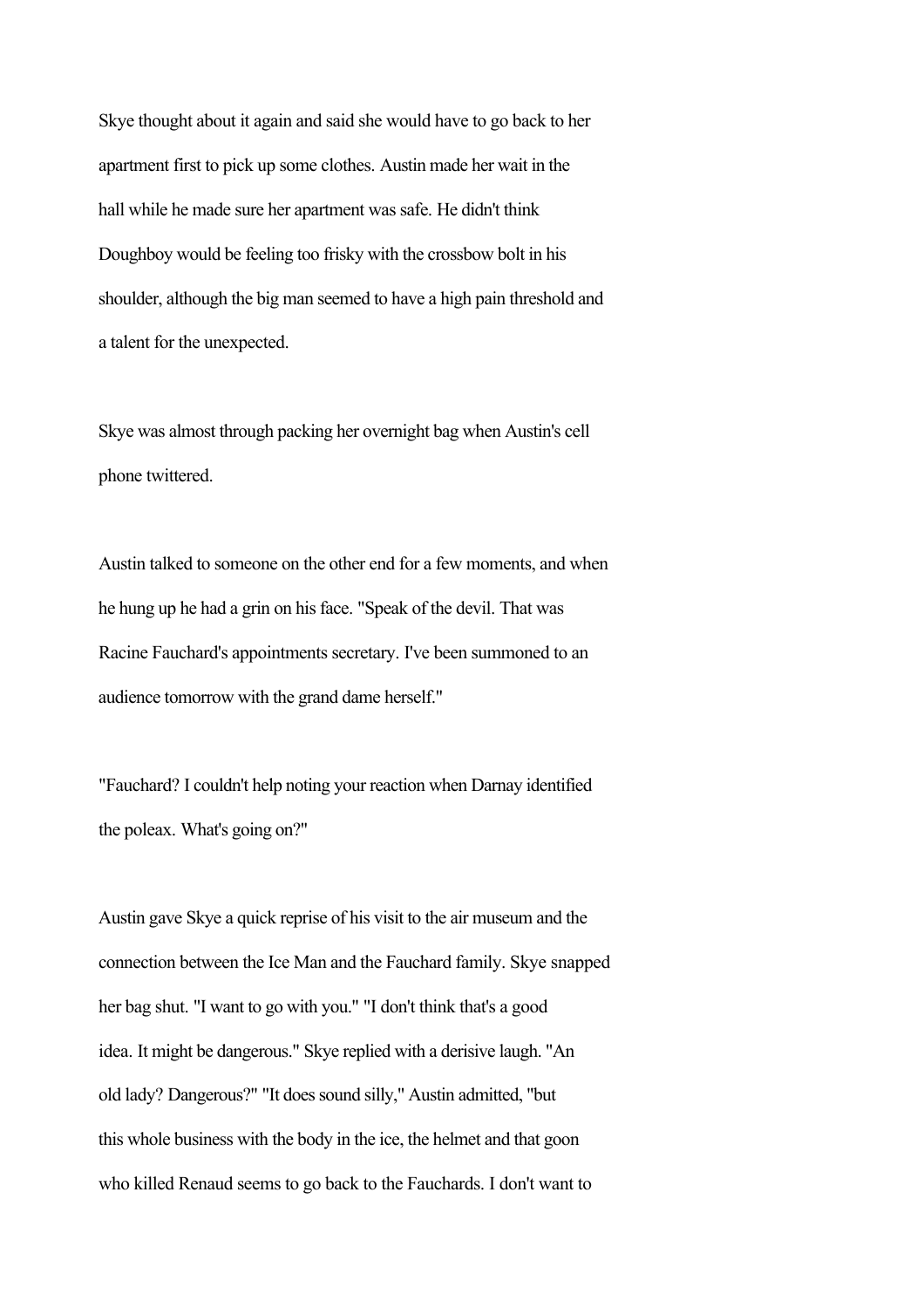involve you."

 "I'm already involved, Kurt. I was the one trapped under the glacier. It was my office and this apartment that man searched, obviously looking for the helmet I brought out from under the glacier. It was my friend Darnay who would have been killed if not for you." She

 crossed her arms and made her strongest point. "Besides, I'm an arms expert and my knowledge might come in handy."

 "Persuasive arguments." Austin pondered the pros and cons. "All right. Here's the deal. I introduce you as my assistant, and we'll use an assumed name."

 Skye leaned over and pecked Austin on the cheek. "You won't regret this."

 "Right," Austin said. He didn't sound convinced, although he knew Skye had some valid points.

 Skye was an attractive woman and time spent in her company was never wasted. There was no direct connection linking the Fauchards and the violent man he had nicknamed Doughboy. At the same time, Grosset's warning about the Fauchard family echoed in his brain like a warning bell tolling in the night. It is said that they have a past.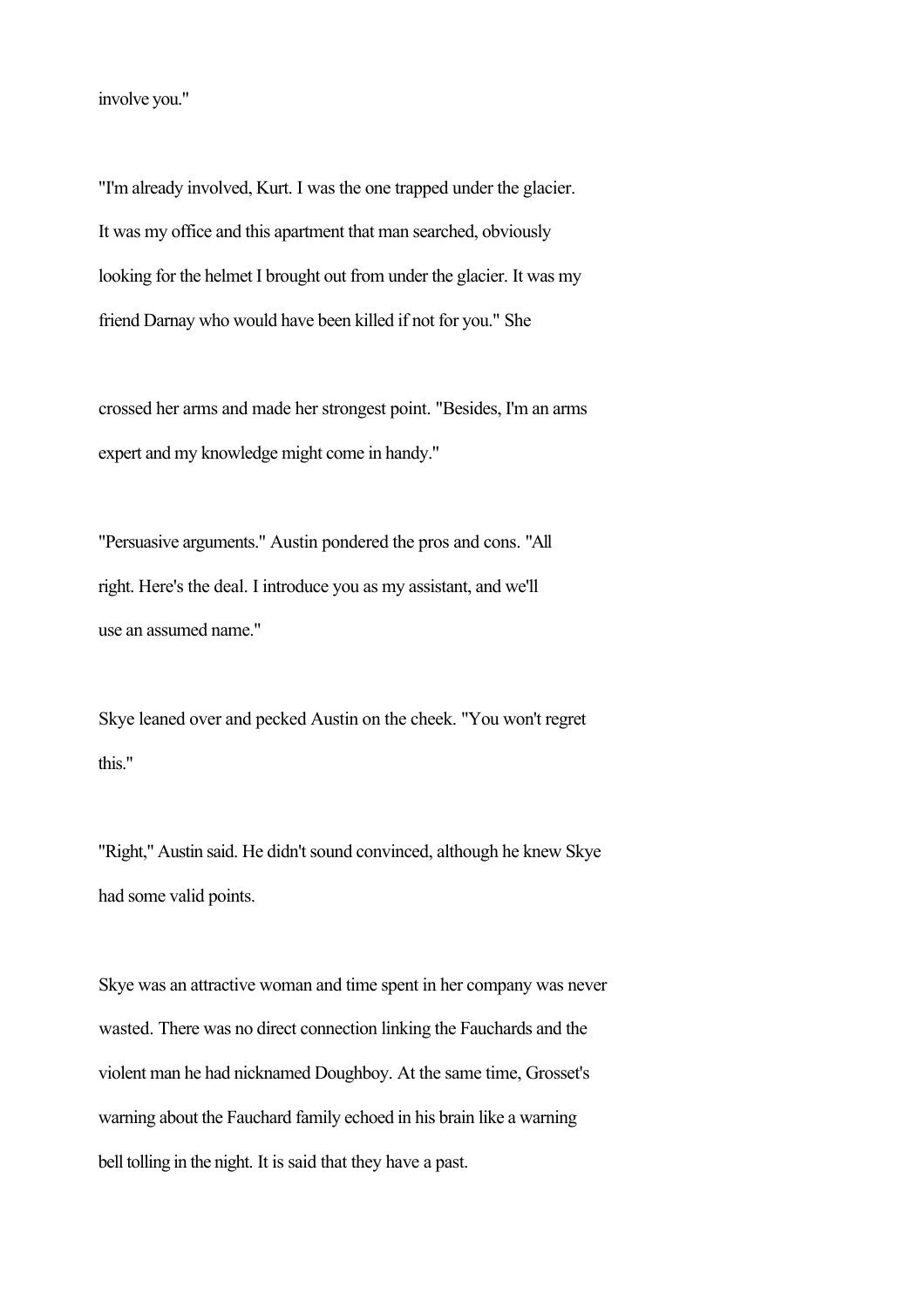THE FARMER WAS singing a tearful version of "Le Souvenir" when the red blur filled his windshield and his truck's cab reverberated with an ear-shattering roar. He jerked the wheel to the right and sent the heavily laden vehicle nose first into a drainage ditch. The truck slammed into an embankment, catapulting the load of wooden cages onto the ground. The impact smashed the cages into splinters and freed hundreds of squawking chickens. The driver extricated himself from the truck and shook his fist at the crimson plane with the eagle insignia on the tail. He scurried for cover amid an explosion of feathers as the aircraft buzzed his truck again.

 The plane climbed into the sky and did a triumphant rollover. The pilot was laughing so hard he almost lost control of the aircraft. He wiped the tears from his eyes with his sleeve and flew low over the vineyards that stretched for hundreds of acres in every direction. With a flick of a switch he sent a cloud of pesticides spraying out from the twin pods under the plane's wings. Then he peeled off in a new direction. The vineyard valleys changed to brooding forest and dark-water lakes that gave the land below a particularly melancholy aspect.

 The plane skimmed the treetops, heading toward four distant spikes that rose above the forest on a hill. As the plane drew nearer, the spikes became guard towers that anchored the corners of a thick, crenellated stone wall. A wide moat filled with stagnant green water surrounded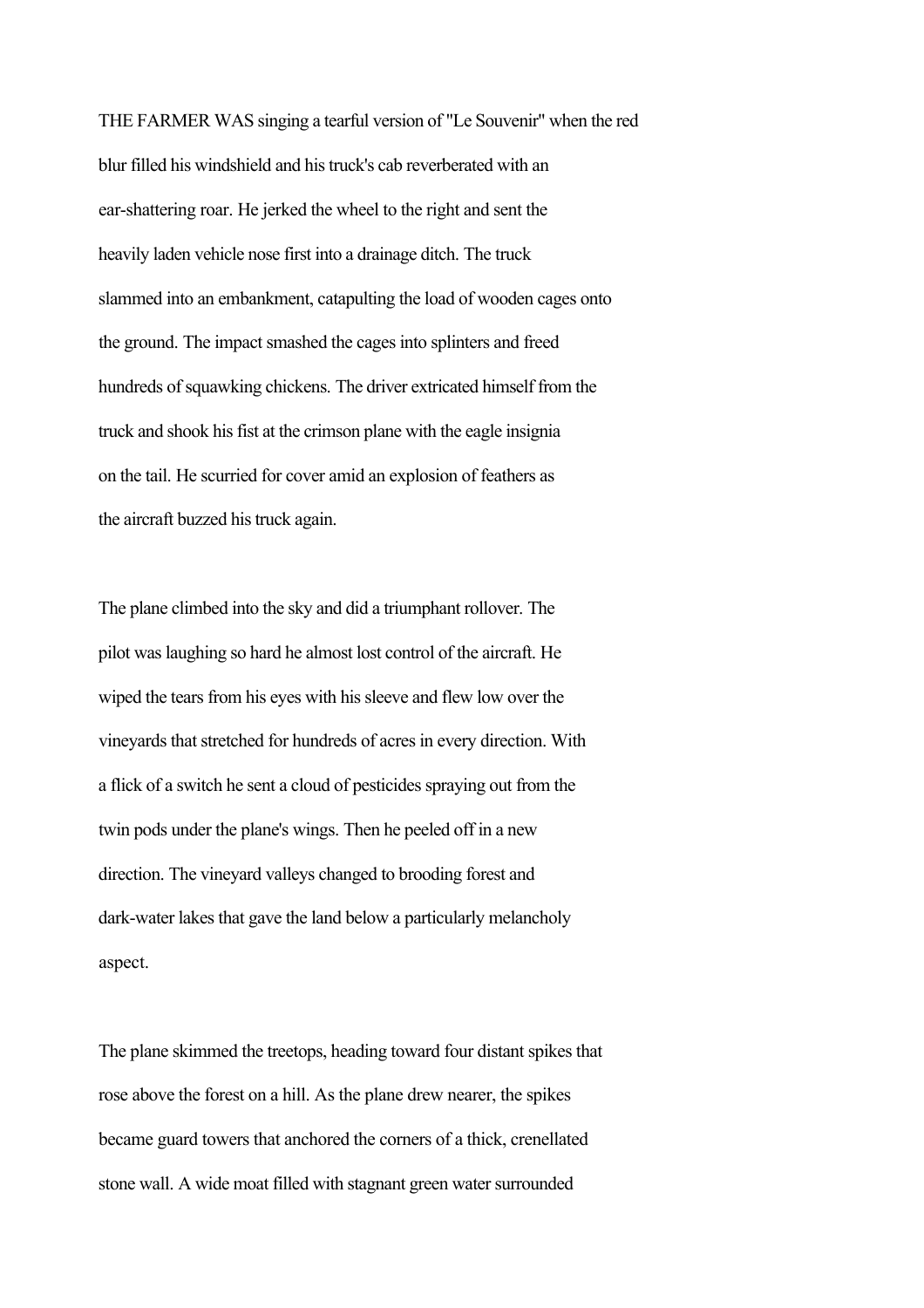the wall and was in turn bordered by extensive formal gardens and woodland paths. The plane buzzed the roof of the imposing chateau within the walls, and then it flew out over the woods, dropped down onto a green swath of grass and taxied up to a Jaguar sedan parked at the edge of the airstrip. As the pilot climbed from the cockpit, a ground crew materialized out of nowhere and pushed the plane into a small flagstone hangar.

 Ignoring the crew, Emil Fauchard strode to the car, walking with an athletic grace, muscles rippling under his flying suit of black Italian leather. He whipped his goggles off and handed them to the waiting chauffeur along with his gloves. Still chuckling over the expression on the truck driver's face, he settled into the plush backseat and poured himself a shot of cognac from a built-in^ bar

 Fauchard had the classic features of a silent film star and a profile the Barrymore family would have been proud of. For all his physical perfection, however, Fauchard was a repellent man. His arrogant dark eyes had all the warmth of a cobra's. With his handsome, almost perfect face, he was like a marble statue that had been given life but not humanity.

 The local farmers whispered that Fauchard had the look of a man who had made a pact with the devil. Maybe he was the devil, others said. The more superstitious took no chances and made the sign of the cross when he passed by, a holdover from the days of the evil eye.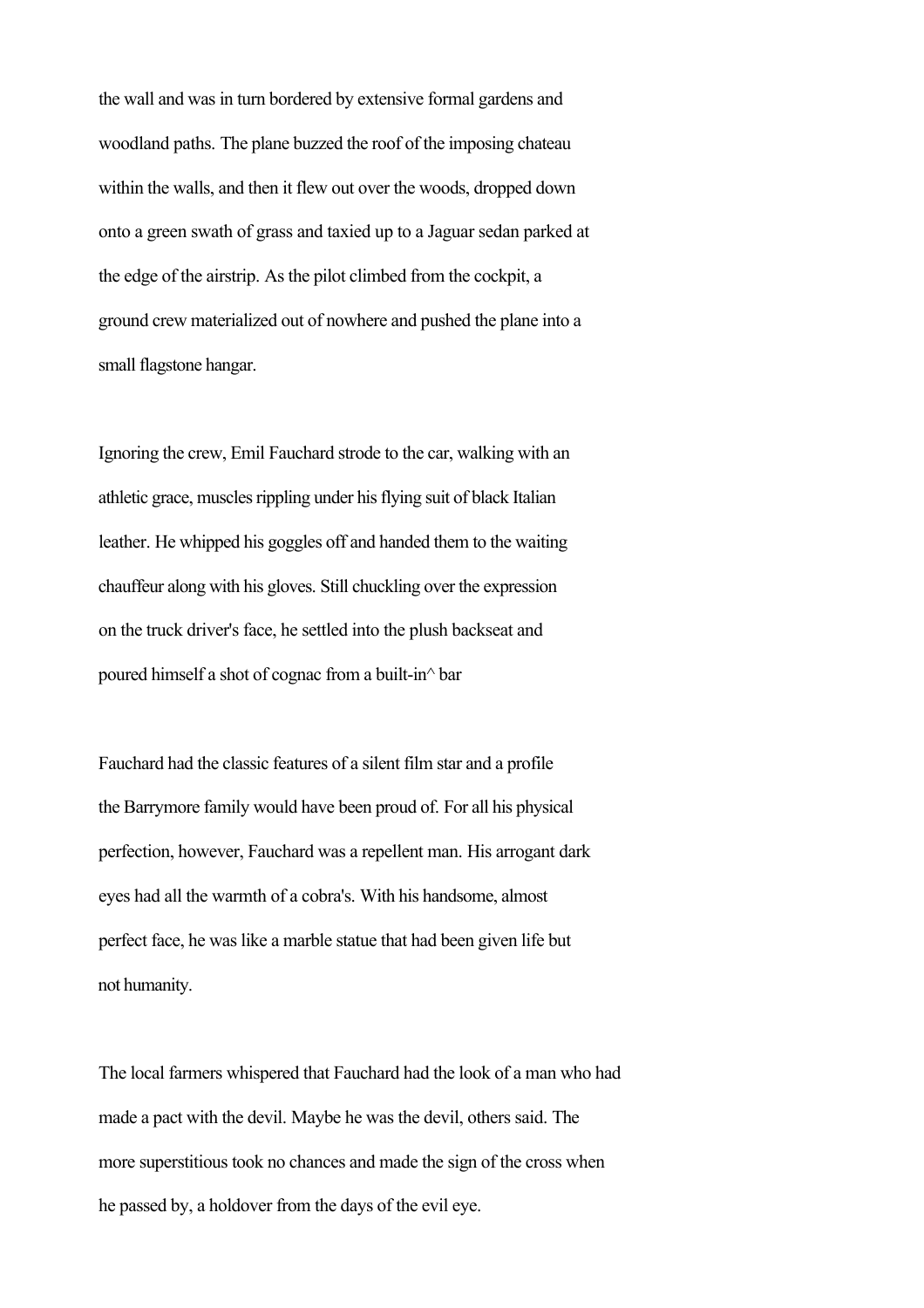The Jaguar followed a driveway that ran under a long tunnel-like tree canopy, then ascended to the main entrance of the chateau. The car drove over an arched bridge that spanned the moat, then through the wall gate into an expansive cobblestone courtyard.

The Fauchard chateau was feudal in silhouette and had none of

 the architectural finesse seen in castles of Renaissance design. It was a stolid, squatting edifice of great size, anchored in place by medieval towers at each corner, mimicking the placement of turrets in the outer wall. Large windows had replaced some of the arrow slits in the exterior, and low-relief ornamentation had been added here and there, but the cosmetics could not hide the brooding, militaristic aspect of the building.

 A burly man with a shaved head and a face like a pit bull stood sentry in front of the chateau's ornately carved double doors. He had somehow crammed a body shaped like a refrigerator into the black suit of a butler.

 "Your mother is in the armory," the man said in a rasping voice. "She has been expecting you."

"I'm sure she has, Marcel," Emil said, brushing past the butler. Marcel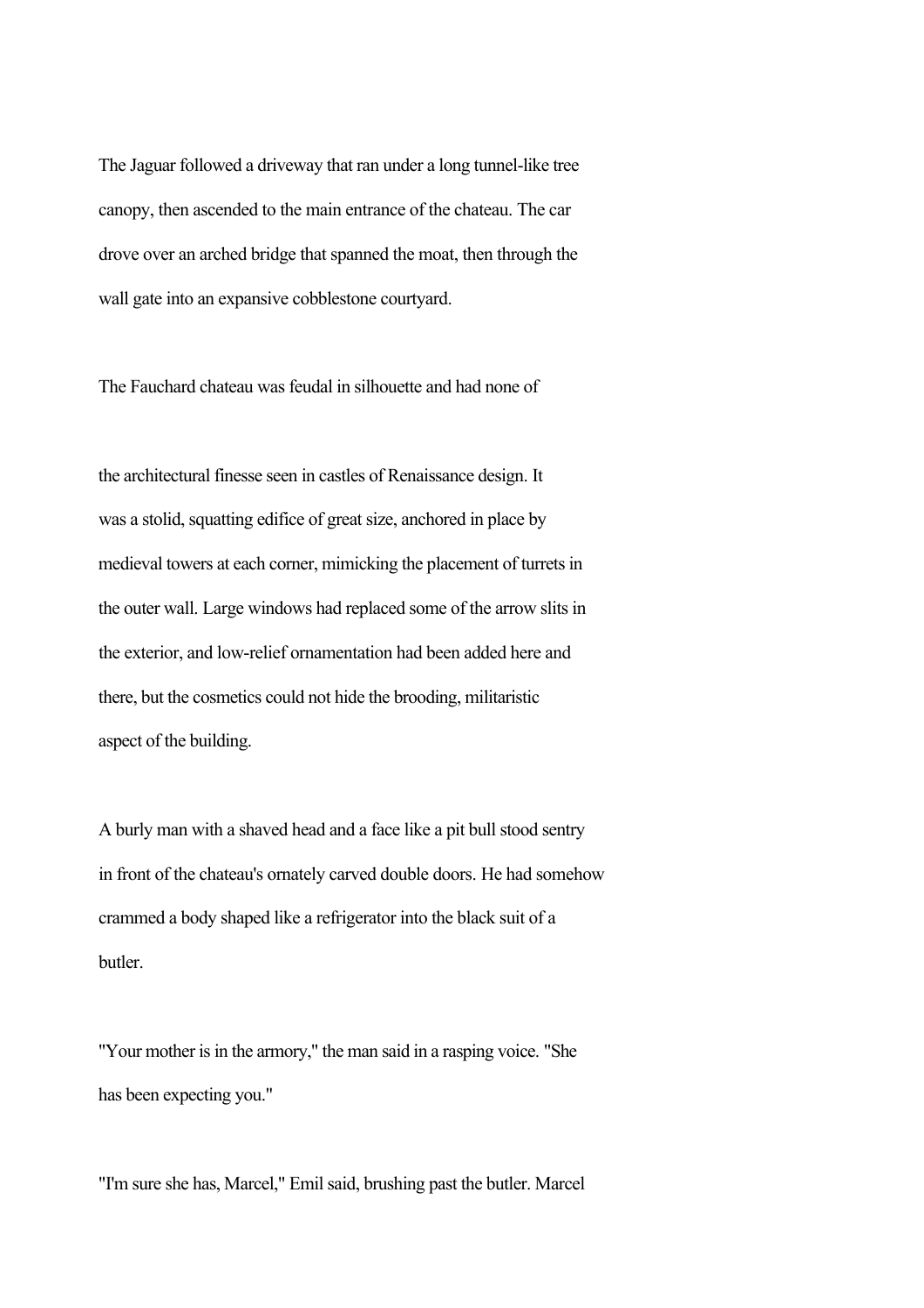was in charge of the small army that surrounded his mother like a Praetorian guard. Even Emil couldn't get near her without being intercepted by one thuggish servant or another. Many of the scar-faced retainers who filled posts normally reserved for household servants were former enforcers for the French mob, although she favored ex-Foreign Legionnaires like Marcel. They stayed out of sight for the most part, but Emil always sensed they were there, watching, even when he couldn't see them. He despised his mother's bodyguards. They made him feel like astranger in his own house, and even worse, he had no power over them.

 He entered a spacious vestibule hung with ornate tapestries and walked down a portrait gallery that stretched along one wall of the chateau and seemed to go on forever. Hundreds of portraits lined the gallery. Emil hardly glanced at his ancestors, who had no more meaning to him than faces on postage stamps. Nor did he care that many of those ancestors had died violent deaths in this very house. The Fauchards had been in the chateau for centuries, since assassinating its former owner. There was hardly a pantry, bedroom or dining hall

 where some member of the Fauchard family, or one of their enemies, had not been garroted, stabbed or poisoned. If the chateau were still haunted by the ghosts of those murdered within its walls, every corridor in the vast edifice would have been crowded with restless wraiths. He went through a high arched door into the armory, an immense, vaulted hall whose walls were hung with weapons that spanned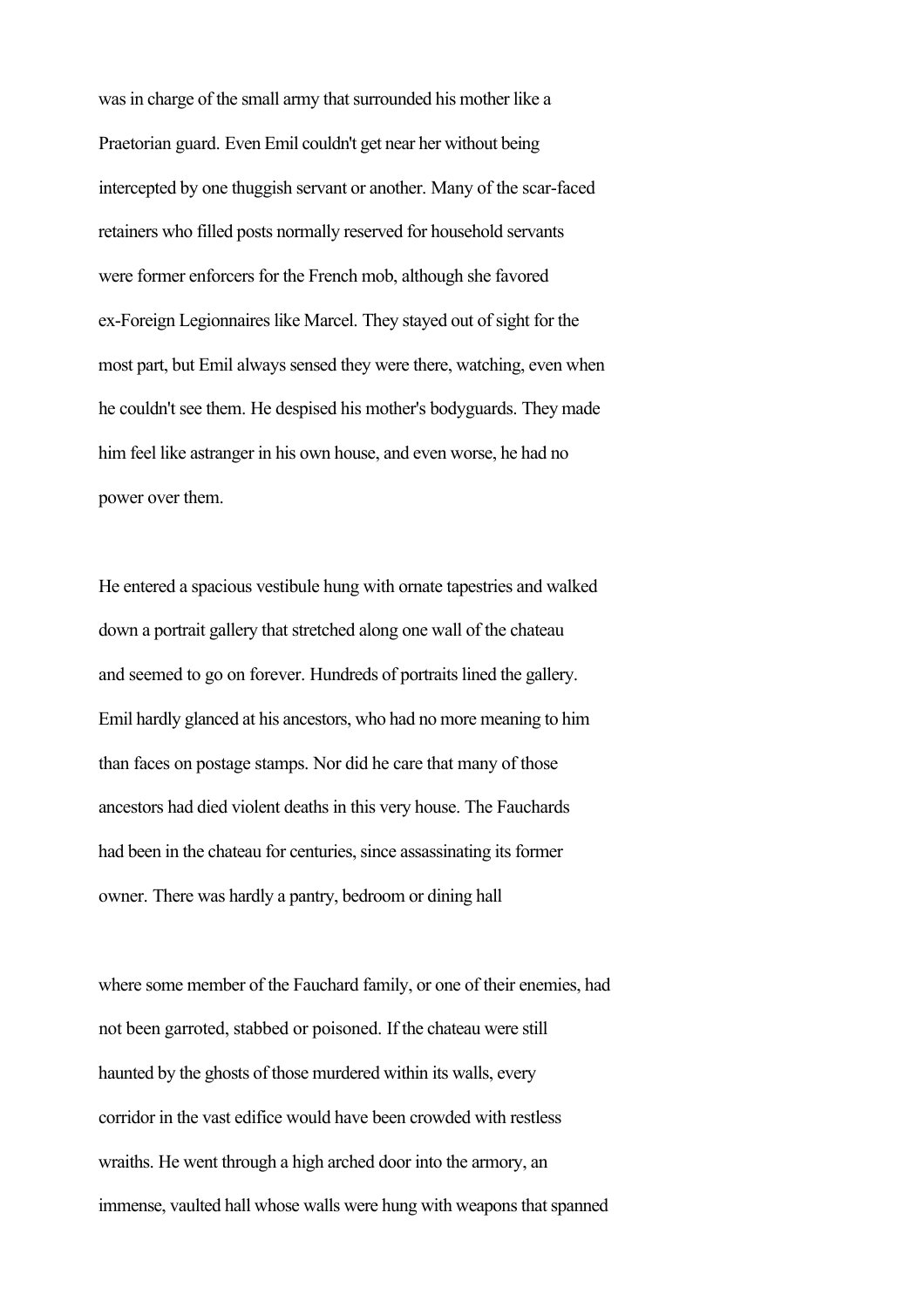the centuries, from heavy bronze swords to automatic rifles, grouped according to time period. The focal point of the armory was a display of fully armored mounted knights in full charge against an unseen enemy. Enormous stained-glass windows that depicted warriors rather than saints lined one wall of the hall, imparting a religious atmosphere, as if the armory were a chapel dedicated to violence.

 Emil went through another door into a library of military history that adjoined the armory. Light streaming through an octagon oculus illuminated the large mahogany desk at the center of the book-lined room. In contrast to the prevailing militant theme, the dark wood desk was carved with flowers and woodland nymphs. A woman wearing a dark business suit sat behind the desk going over a pile of papers.

 Although Racine Fauchard was no longer youthful, she was still strikingly beautiful. She was as slender as a fashion model and in contrast to some women, who bend in on themselves as they grow older, she was as straight as a candle. Her skin was covered with fine wrinkles, but her complexion was as flawless as fine porcelain. Some people compared Racine's profile to that of the famous Nefertiti bust. Others said she looked more like the hood ornament on a classic car. Those meeting her for the first time might have guessed from her silver hair that she was of middle age.

Madame Fauchard looked up at her son's entry and gazed at him with eyes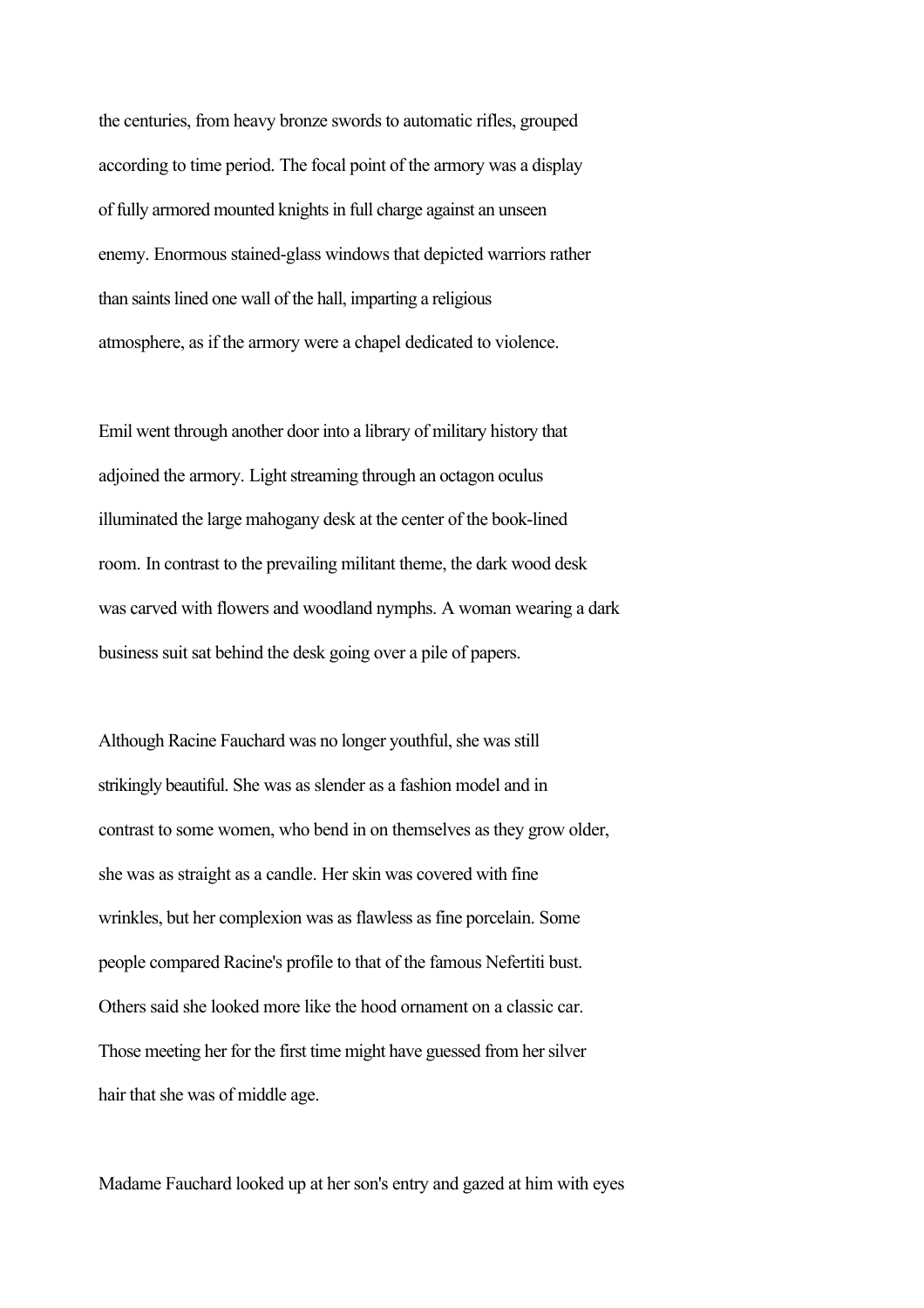the hue of burnished steel.

 "I've been waiting for you, Emil," she said. Her voice was soft but the unyielding authority in it was unmistakable.

 Fauchard plunked into a fourteenth-century leather chair that was worth more than many people earned in a decade.

 "Sorry, Mother," he said, with a careless expression on his face. "I was up dusting the grapes in the Fokker."

 "I heard you rattle the roof tiles." Racine arched a finely shaped brow. "How many cows and sheep did you terrify this morning?"

 "None," he said, with a satisfied smile, "but I did strafe a convoy and freed some Allied prisoners." He broke into laughter at her blank stare. "Well, all right. I buzzed a chicken truck and drove it into a ditch."

 "Your aerial antics are most amusing, Emil, but I'm tired of paying the local farmers for the damage your exploits cause. There are more serious matters that deserve your attention. The future of the Fauchard empire, for one."

 Fauchard caught the icy tone in the voice and straightened up in his chair, like a malicious schoolboy who'd been scolded for a prank. "I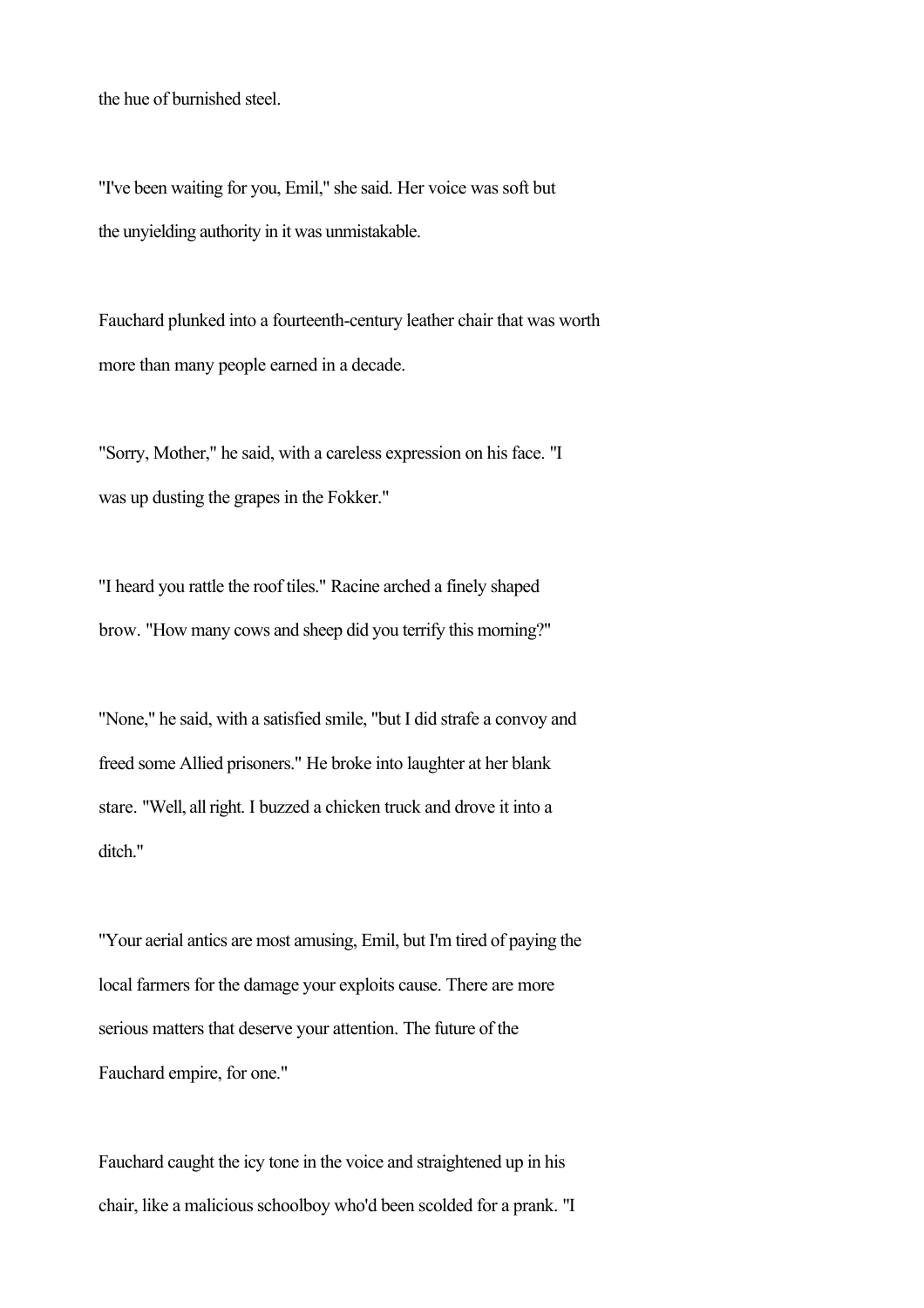know that, Mother. It's just my way of blowing off steam. I thinly better up there."

 "I hope you have thought about how you might deal with the threats to our family and way of life. You are the heir to all that the Fauchards have built up through many centuries. It is not a duty you should take lightly."

 "And I don't. You must admit we have buried a potentially embarrassing problem under thousands of tons of glacial ice."

 Racine's lips parted in a thin smile, revealing her perfect white teeth. "I doubt whether Jules would have liked being called an 'embarrassing problem." Sebastian deserves no credit. Due to his clumsiness, we almost lost the relic for all time."

 "He never knew it was under the ice. He was intent on bringing out the strongbox."

 "An exercise in futility." She flipped the cover open on the battered

 metal box that sat on her desk. "The potentially incriminating documents in here were ruined by water leakage years ago." "We didn't know that."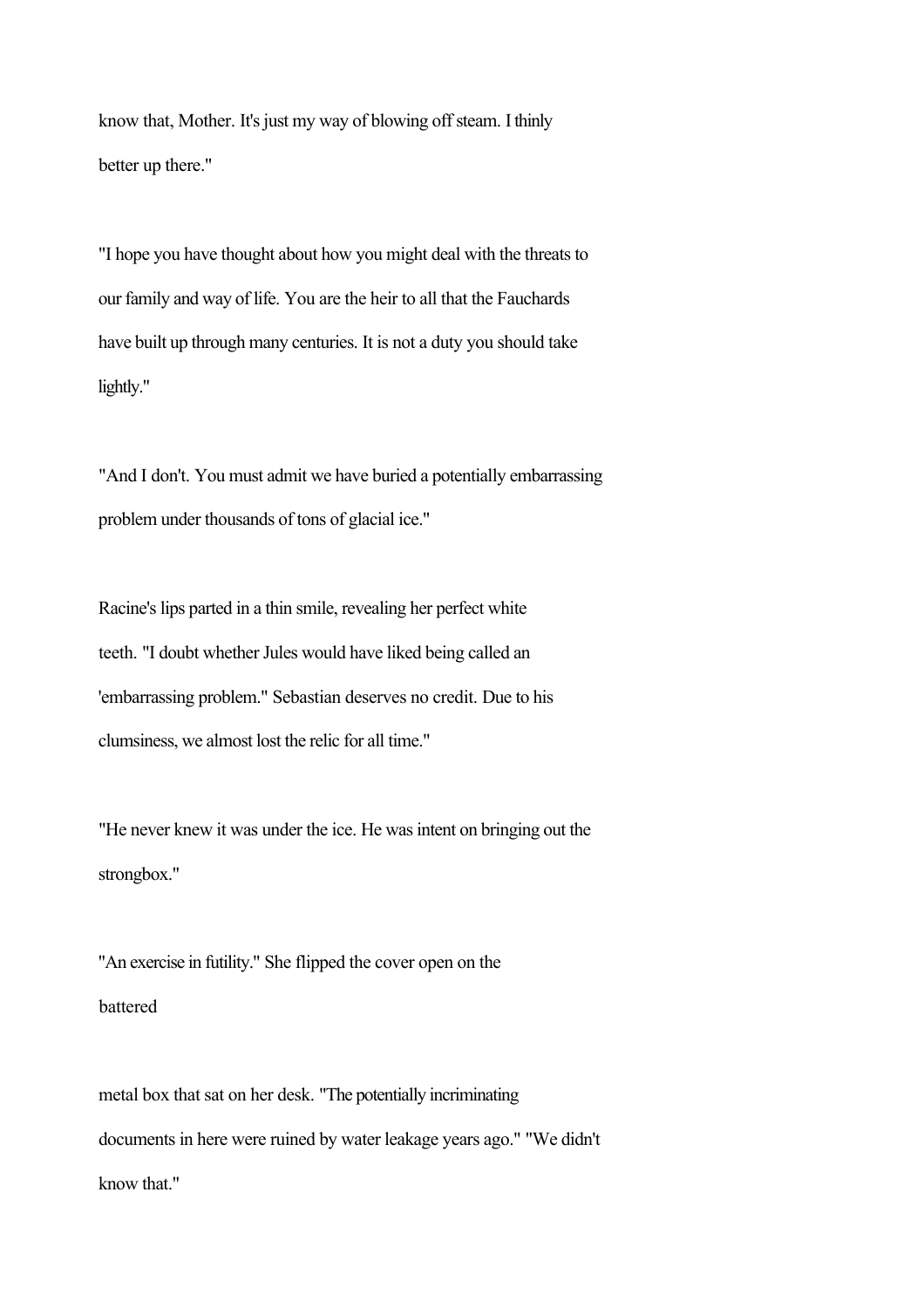She ignored his excuse. "Nor did you know the woman archaeologist escaped with the relic. We must get the helmet back. The success or failure of our whole enterprise now rests on its recovery. That fiasco at the Sorbonne was handled badly and brought in the police. Then Sebastian botched another attempt to retrieve our property. The helmet he brought us from the antiques dealer was nothing more than a cheap trinket manufactured in China for the theater." "I am looking into that "

 "You must stop looking and act. Our family has never allowed failure of any kind. We can never show weakness or we will be destroyed. Sebastian has become a liability. He may have been seen at the Sorbonne. Take care of it."

Emil nodded. "I'll deal with him."

 Racine knew her son was lying. Sebastian, was like a mastiff trained to kill on command and was loyal only to her son. Having a servant like that in the superheated pressure chamber that was the Fauchard family could not be allowed, for very practical reasons. She knew that familial ties had never blocked a fatal dagger blow or fended off a smothering pillow when power and fortune were at stake.

"See that you do, and make it soon."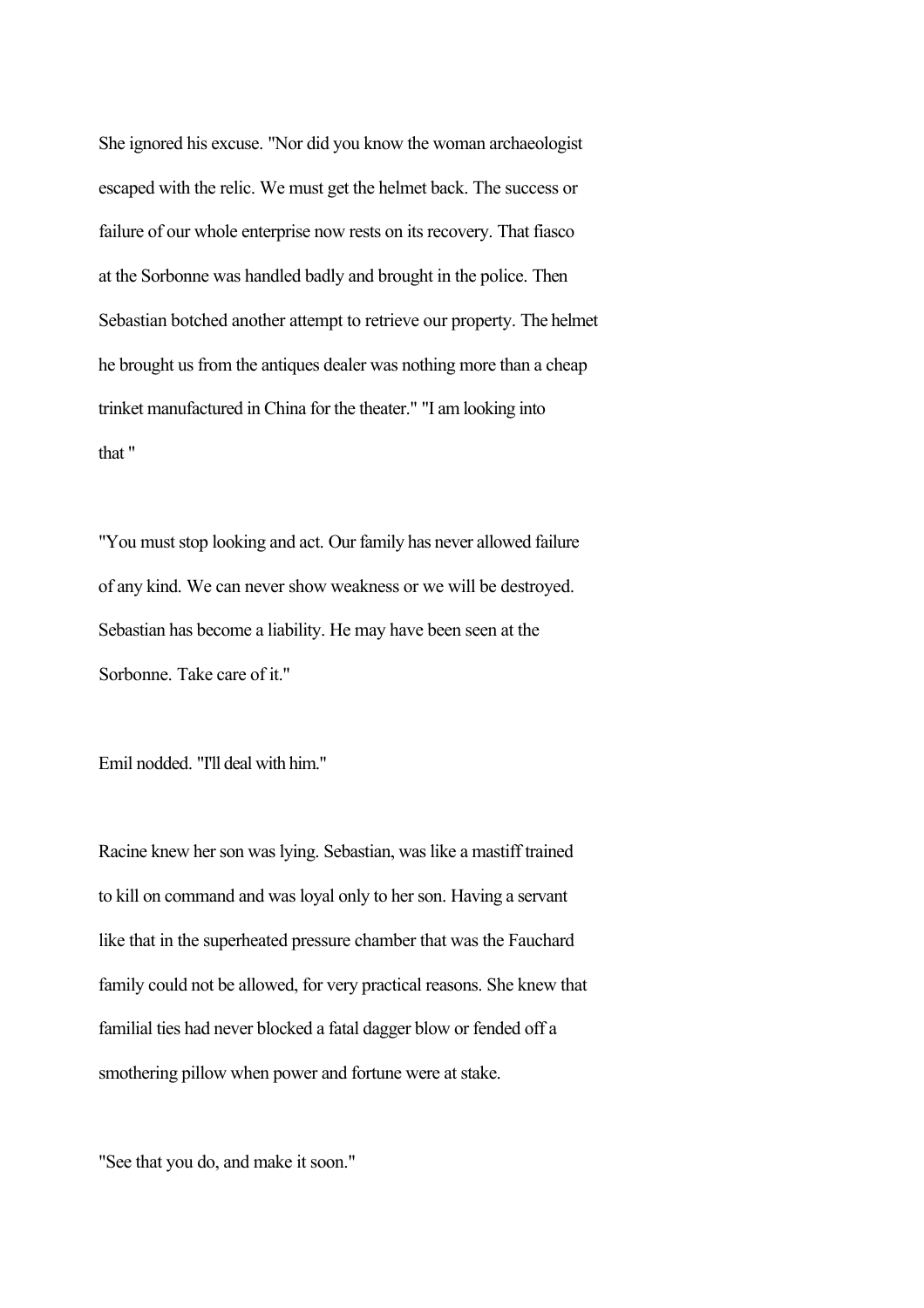"I will. Our secret is safe in the meantime."

 "Safe! We were nearly exposed by a chance discovery. The key to the family's future is in the hands of astranger. I tremble to think how many other minefields are out there. Follow my lead. When my wayward chemist Dr. MacLean strayed from the reservation, I brought him back with a minimum of fuss."

Emil chuckled. "But, Mother, you were the one who had all the

 project scientists except MacLean encounter 'accidents' before their work was done."

 Racine pinioned her son with a cold stare. "A miscalculation. I never said I was infallible. It is a mark of maturity to admit mistakes and rectify them. Dr. MacLean is at work on the formula as we speak. In the meantime, we must retrieve the relic so we can make our family whole again. Have you made any progress?"

 "The antiquities dealer, Darnay, has disappeared. We are trying to track him down."

 "What about the woman archaeologist?" "She seems to have vanished from Paris."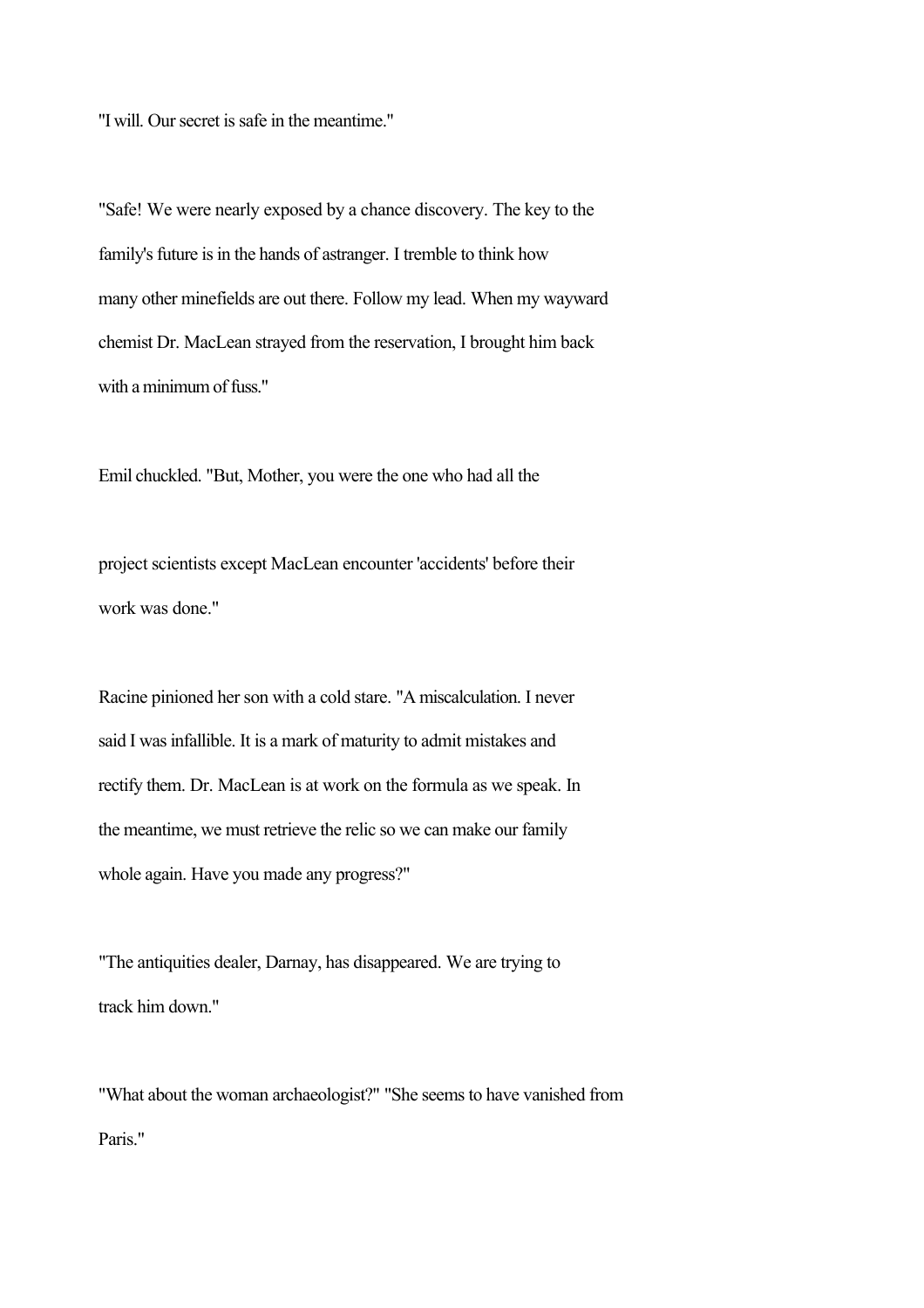"Keep looking. I have sent my personal agents to find her. We must move quietly. In the meantime, there is the threat to our larger enterprise. The Woods Hole Oceanographic Institution is working with NUMA to explore the Lost City."

 "Kurt Austin, that man who rescued the people from under the glacier, was from NUMA. Is there any connection?"

 "Not that I know of," Racine said. "The joint expedition was in the works before Austin appeared on the scene. I'm concerned that the expedition could see the results of our work and questions would be raised."

"We can't afford that."

 "I agree. That's why I have put a plan in place. The deep-sea vehicle Alvin is scheduled to make several dives. It will vanish on the first."

 "Is that wise? It would provoke a large search-and-rescue effort. Investigators and reporters will swarm over the site."

 A humorless smile came to Racine's lips. "True, but only if the disappearance is reported to the outside world. The support ship will vanish as well, with all its crew, before the Alvin's disappearance is reported. Searchers will have thousands of square miles of ocean to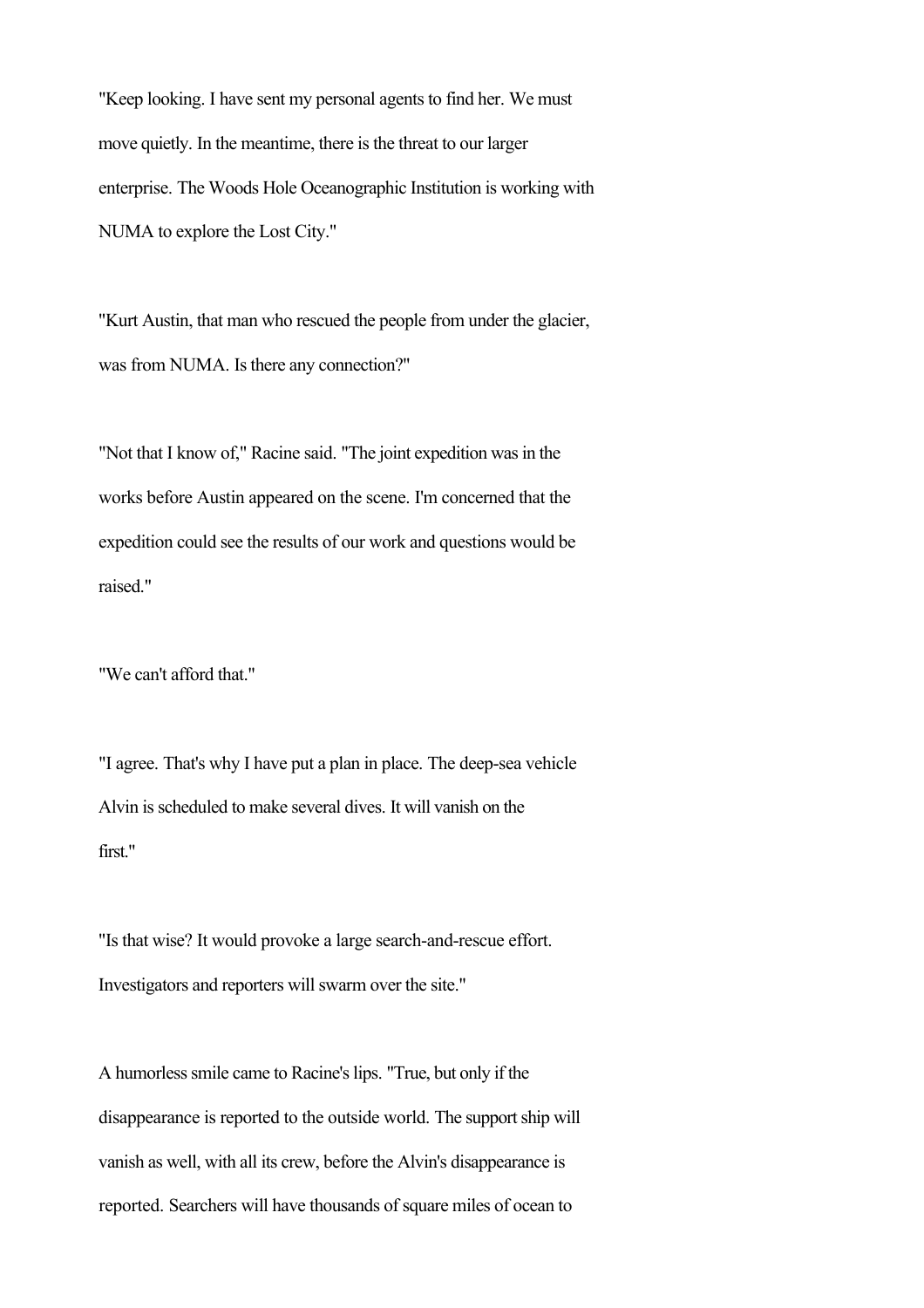contend with."

 "A vanished ship and crew! Your talents have always awed me, Mother, but I never knew you were a magician."

 "Learn from me, then. Use failure as a stepping-stone to success. A ship is steaming toward the Lost City with a hold full of our mistakes. It will be remotely controlled by another vessel several miles away. It will anchor near the dive site. Once the submersible has been launched, the ship will call a Mayday, a fire aboard will be reported, the research vessel will send a boat over to investigate. The boarding crew will be greeted by our hungry lovelies. Once they have finished their work, the freighter will be moved hull to hull with the research vessel and the explosives aboard detonated by remote control. Both ships will disappear. No witnesses. We don't want a repeat of the situation with those television people." "A near disaster," Emil admitted.

 "True reality television," she said. "We were lucky that the sole survivor is thought to be a babbling lunatic. One more thing. Kurt

 Austin has asked for a meeting. He says he has information that might be of interest to our family regarding the body in the glacier."

"He knows about Jules?"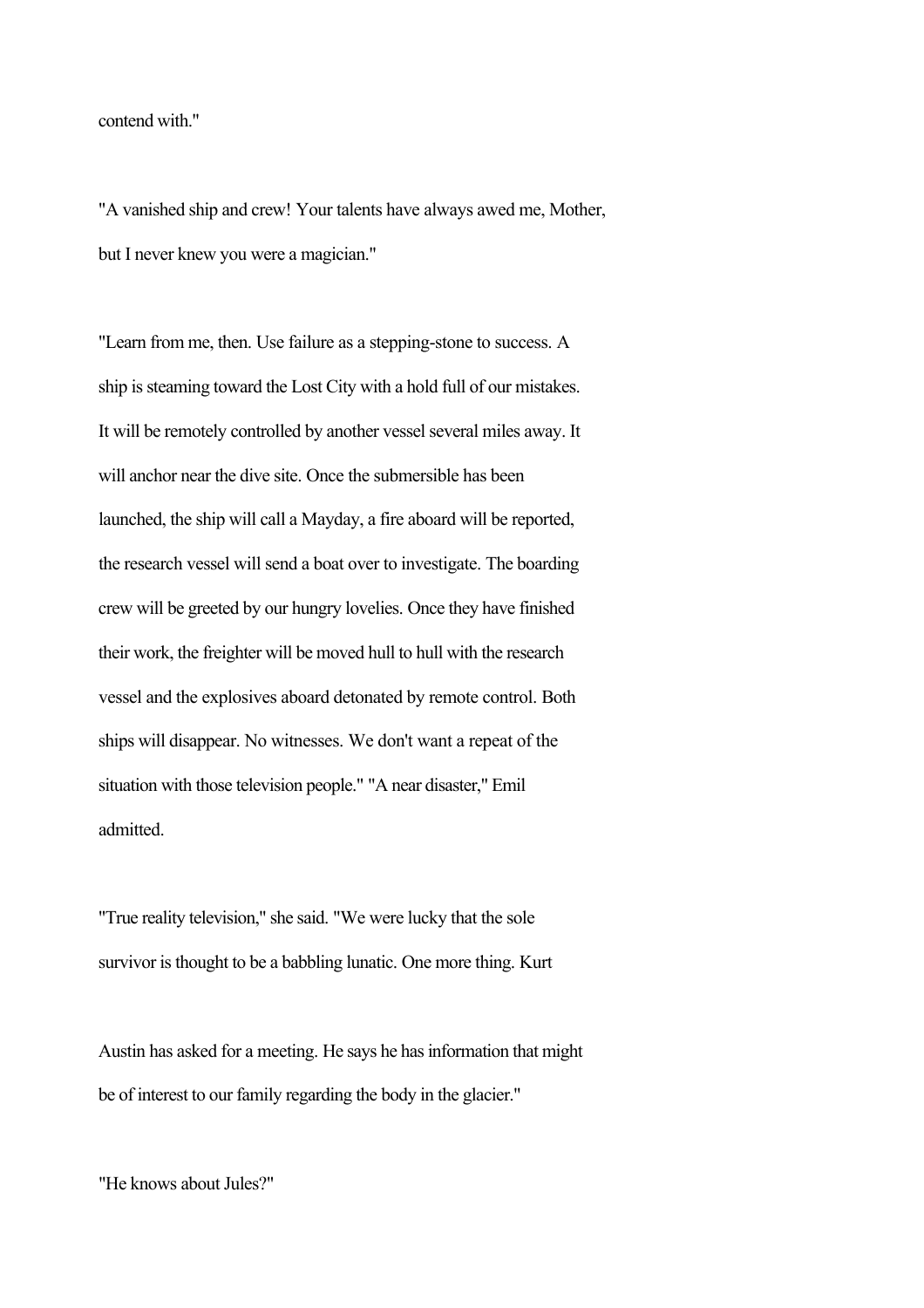"We will find out. I have invited him here. If I see that he knows too much, I will place him in your hands."

 Emil rose and came around the desk. He gave his mother a peck on the cheek. Racine watched him as he left the armory, thinking how well Emil embodied the Fauchard spirit. Like his father, he was brilliant, cruel, sadistic, homicidal and greedy. And also like his father, Emil lacked common sense and was impulsive. These were the same characteristics that had caused Racine to kill her husband many years before when his actions were about to jeopardize her plans.

 Emil wanted to assume her mantle, but she feared for the future of the Fauchard empire and her carefully laid plans. She also knew that Emil wouldn't hesitate to kill her when the time came, which was one reason she had kept Emil in the dark as to the real significance of the relic. She would hate to have to dispose of her only offspring, but one had to be careful when a viper lived in the house.

 She picked up the phone. The chicken farmer Emil had driven off the road must be found and compensated for the damage to his chicks and dignity.

She sighed heavily, thinking that a mother's work is never done.

BLESSED WITH smooth seas and fair winds, the research vessel Atlantis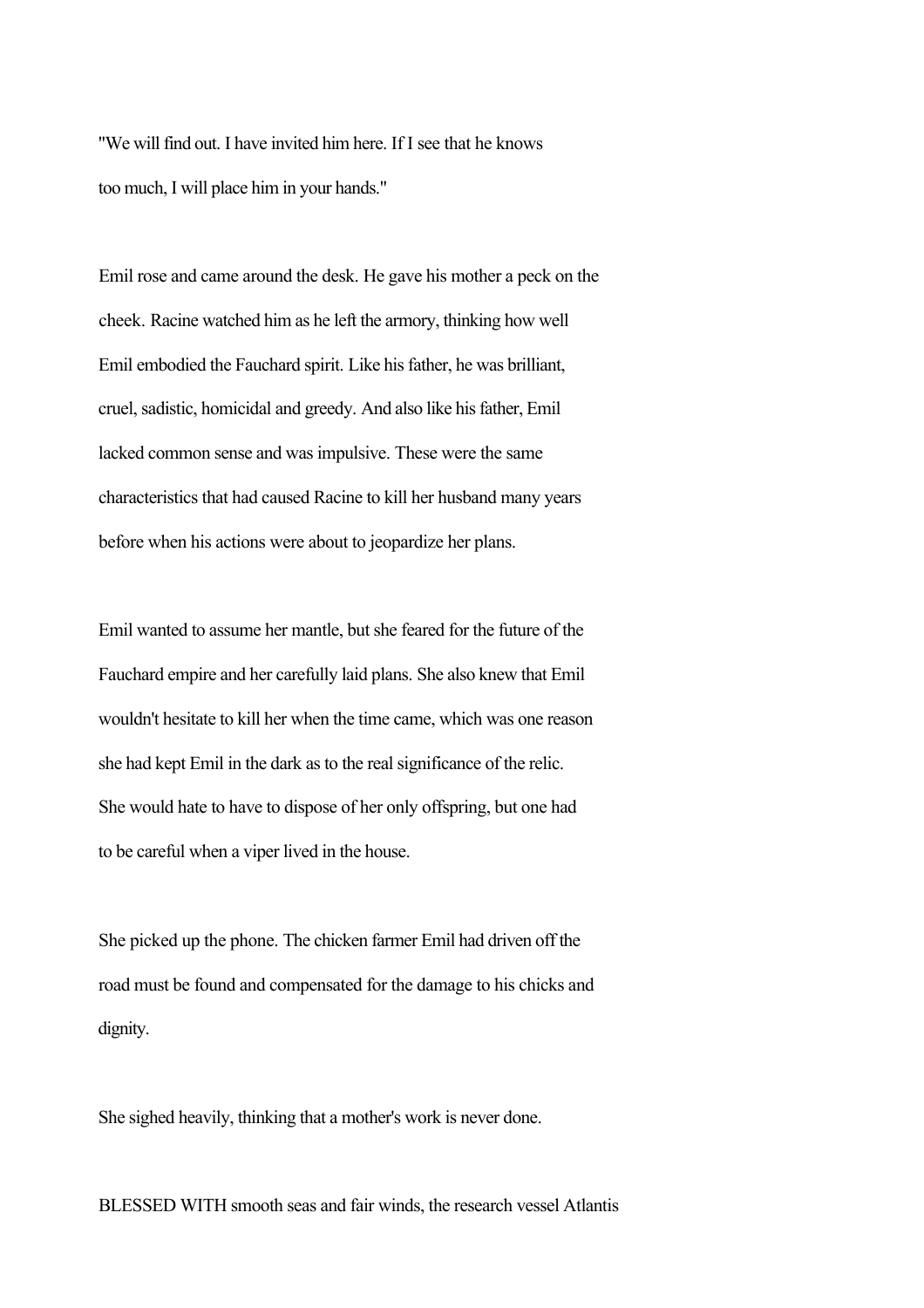rapidly covered the distance from the Azores Islands and dropped anchor north of the Mid-Atlantic Ridge over a submerged sea mountain called the Atlantic Massif. The seamount rises sharply from the ocean floor about fifteen hundred miles east of Bermuda and just south of the Azores. In the distant past, the massif protruded from the ocean, but now its flat top is some twenty-five hundred feet below the waves.

 Alvin was scheduled to dive the next morning. After dinner, Paul and Gamay got together with the other scientists on board to discuss the dive. They decided to gather rock, mineral and plant samples in the area around the Lost City and to record as many visual observations as possible.

 The Alvin Group, a seven-member team of pilots and engineers, was up at dawn and by six o'clock they were starting to go through a fourteen-page checklist. By seven, they were swarming over the submersible, checking its batteries, electronics and other systems and

 instruments. They loaded still and video cameras on board along with lunches and extra warm clothing for the pilot and scientists.

 Then they placed stacks of iron bars on the outside of the hull to make the submersible heavy enough to sink to the bottom. The Alvin\ trip to the ocean floor was more a free-fall descent than an actual dive. When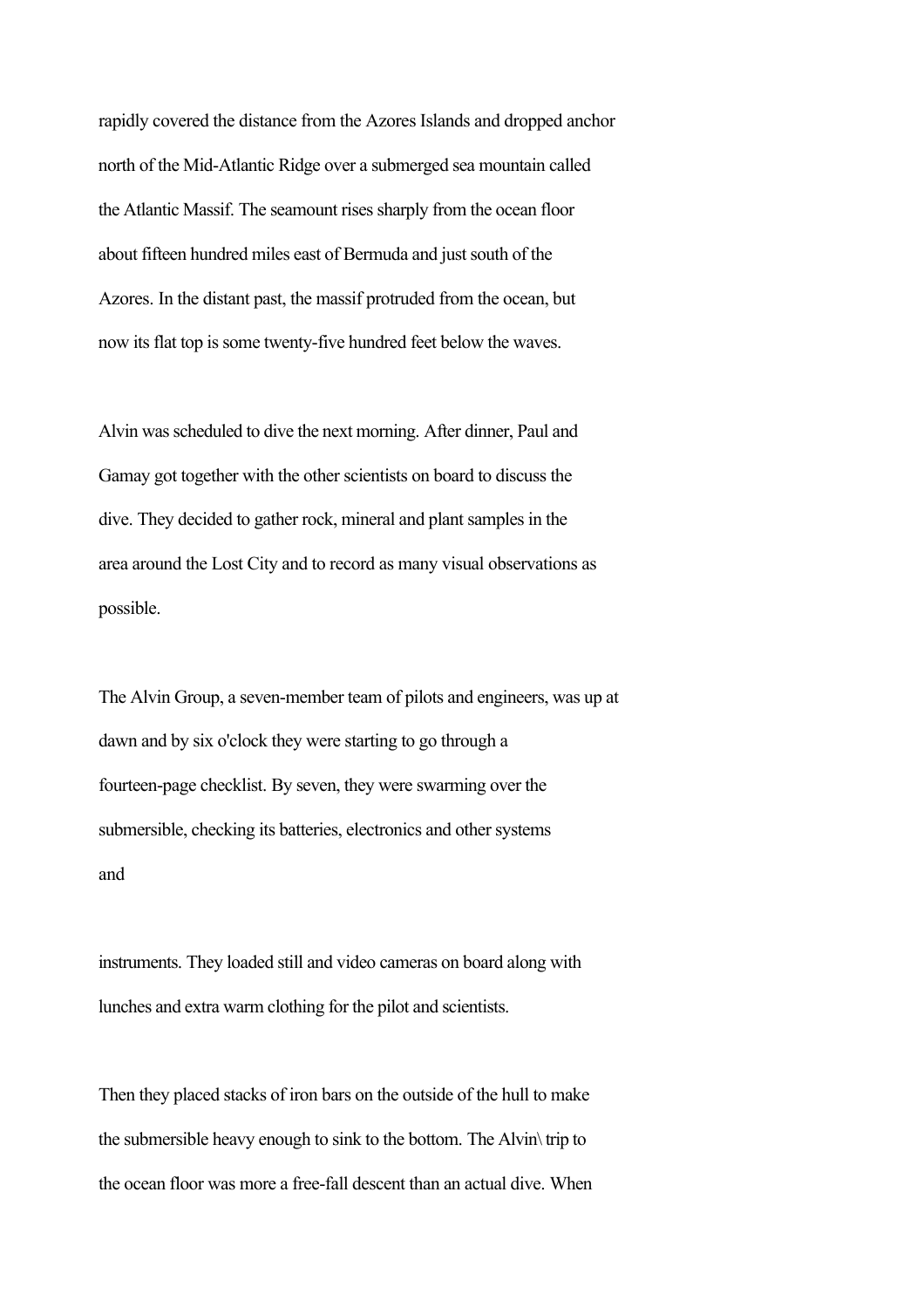it was time to come up, the submersible would drop the ballast weights and float to the surface. For safety purposes, the manipulator arms could be dropped if they became entangled, and if the submersible got into trouble it could jettison the fiberglass outer hull, allowing the personnel sphere to rise to the surface on its own. If the submersible got itself into dire straits, the crew had seventy-two hours of life support.

 Paul Trout was a veteran fisherman who understood the quirky nature of the ocean. He had checked the weather reports, but he relied mostly on his own instincts and experience. He surveyed the weather and sea conditions from the deck of the Atlantis. The deep-blue sky was unmarred by clouds except for a few wispy mares' tails, and he had seen rougher seas in a bathtub. Conditions were perfect for a dive. As soon as it was light, the dive team had dropped two transponders to the ocean floor in the general area of the Alvin's dive. The transponders sent out a ping sound that allowed the submersible to keep track of its position in a dark world where there were no street signs and the ordinary techniques of surface navigation were practically useless.

 Gamay stood nearby, engrossed in a phone conversation with Dr. Osborne. They were discussing the latest satellite photos of Gorgonweed infestation.

 "The weed is spreading more rapidly that we calculated," Osborne said. "Great masses of it are headed toward the east coast of the United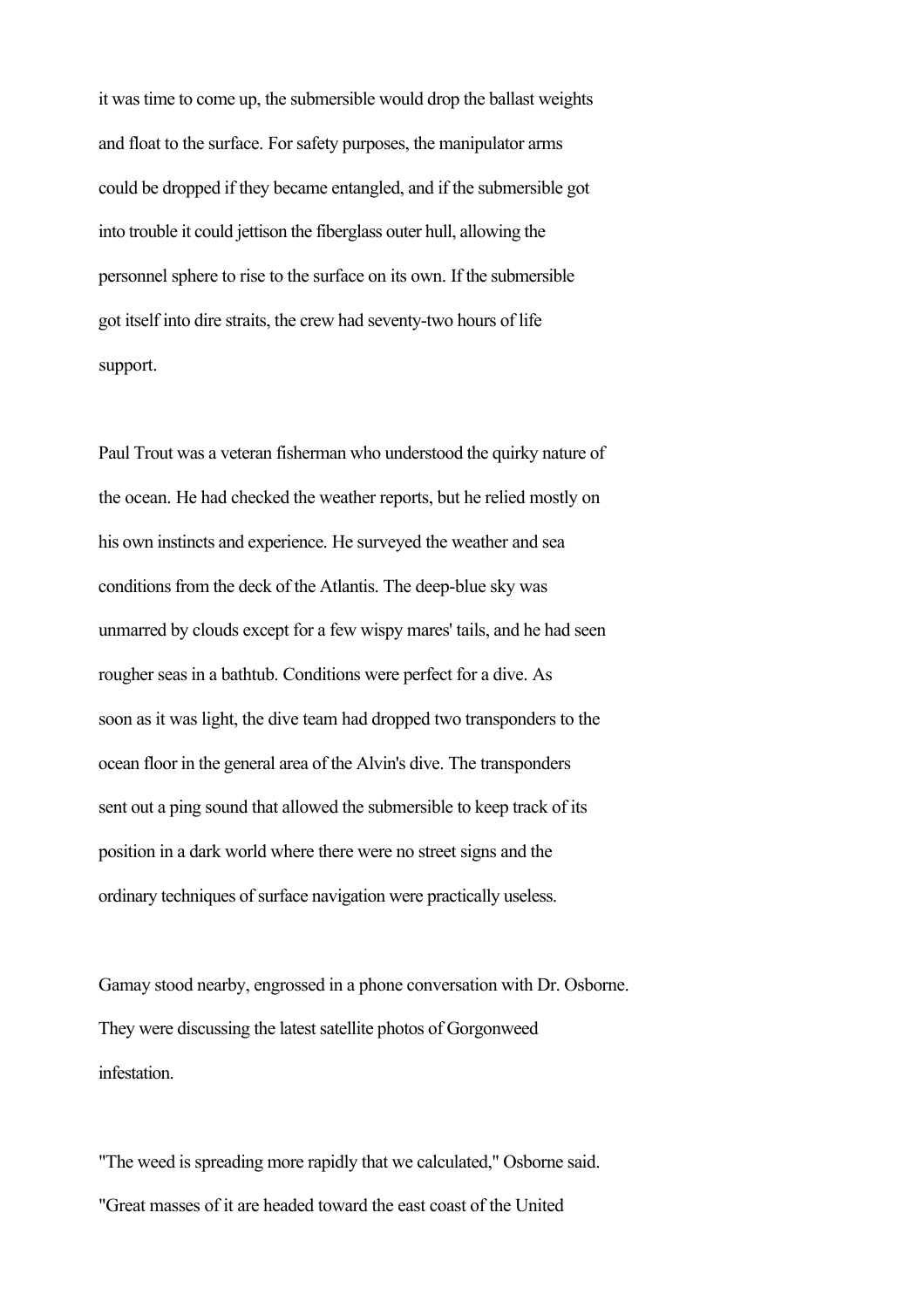States. And spots have begun to show up in the Pacific."

 "We're about to launch the Alvin," Gamay said. "We're in a quiet period, so the water should be relatively clear."

 "You'll need all the visibility you can get," Osborne said. "Keep a sharp eye out for areas of growth. The infestation source may not be readily apparent."

 "The cameras will be rolling every minute and we may pick up something when we look at the pictures," Gamay said. "I'll send photos back as soon as we have something."

 After Gamay hung up, she relayed Osborne's words to Paul. It was time to go. A crowd of people gathered on the fantail to watch. One of them was a trim man with salt-and-pepper hair who came over and wished them well. Charlie Beck was the leader of a team that had been training the ship's crew in security procedures.

 "You've got a lot of guts going down in that thing," he said. "The SEAL delivery vehicles always made me claustrophobic."

 "It will be a little tight," Gamay said, "but it's only for a few hours."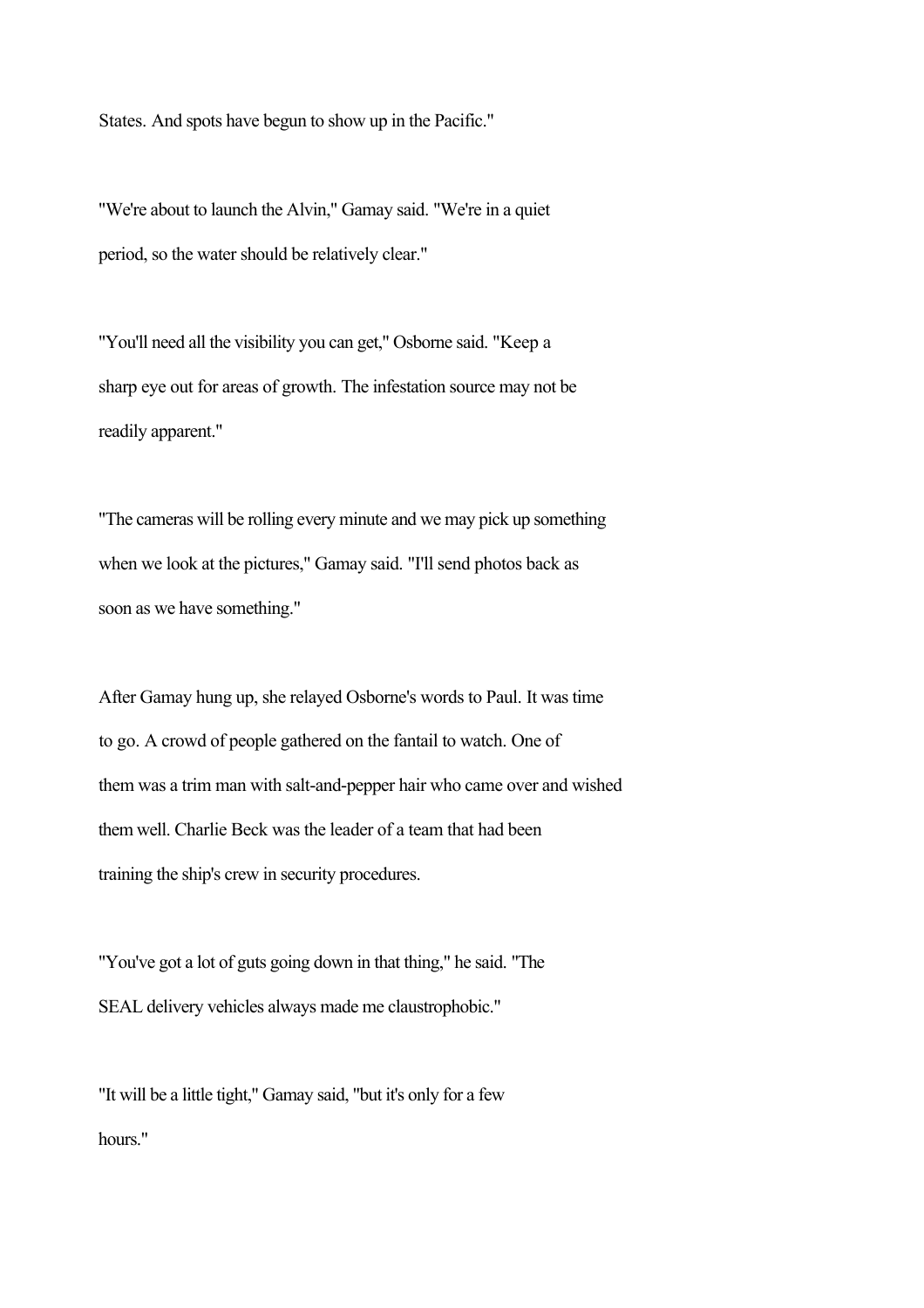When it wasn't diving, the submersible was housed on the aft deck in a special building known as the Alvin hangar. Now the hangar doors opened and the Alvin emerged, moving toward the stern on a set of rails, finally coming to a halt under the A-frame. The Trouts and the pilot climbed a set of stairs and walked across a narrow bridge to the sub's red-painted top, or "sail," as it was called. They took their shoes off and squeezed through the twenty-inch hatch.

 Two escort divers climbed onto the submersible and attached a winch line from the A-frame. While this was happening, a small inflatable boat was launched over the side. Controlled by an engineer on the "Dog House," a small room atop the hangar, the A-frame winched the eighteen-ton vehicle off the deck and lowered it into the ocean with the escort divers still hanging on. The divers removed the lines securing the tool basket at the bow end of the submersible, made one last check and said their good-byes down the hatch, then they swam to the inflatable to be taken back to the ship.

 They took their seats in the submersible's tight cabin, a titanium pressure sphere eighty-two inches in diameter. Practically every inch

 of the sphere's interior was covered with panels that contained switches for power activation, ballast control, monitors for oxygen and carbon dioxide, and other instruments. The pilot sat on a low raised stool where she could control the vehicle with the joystick in front of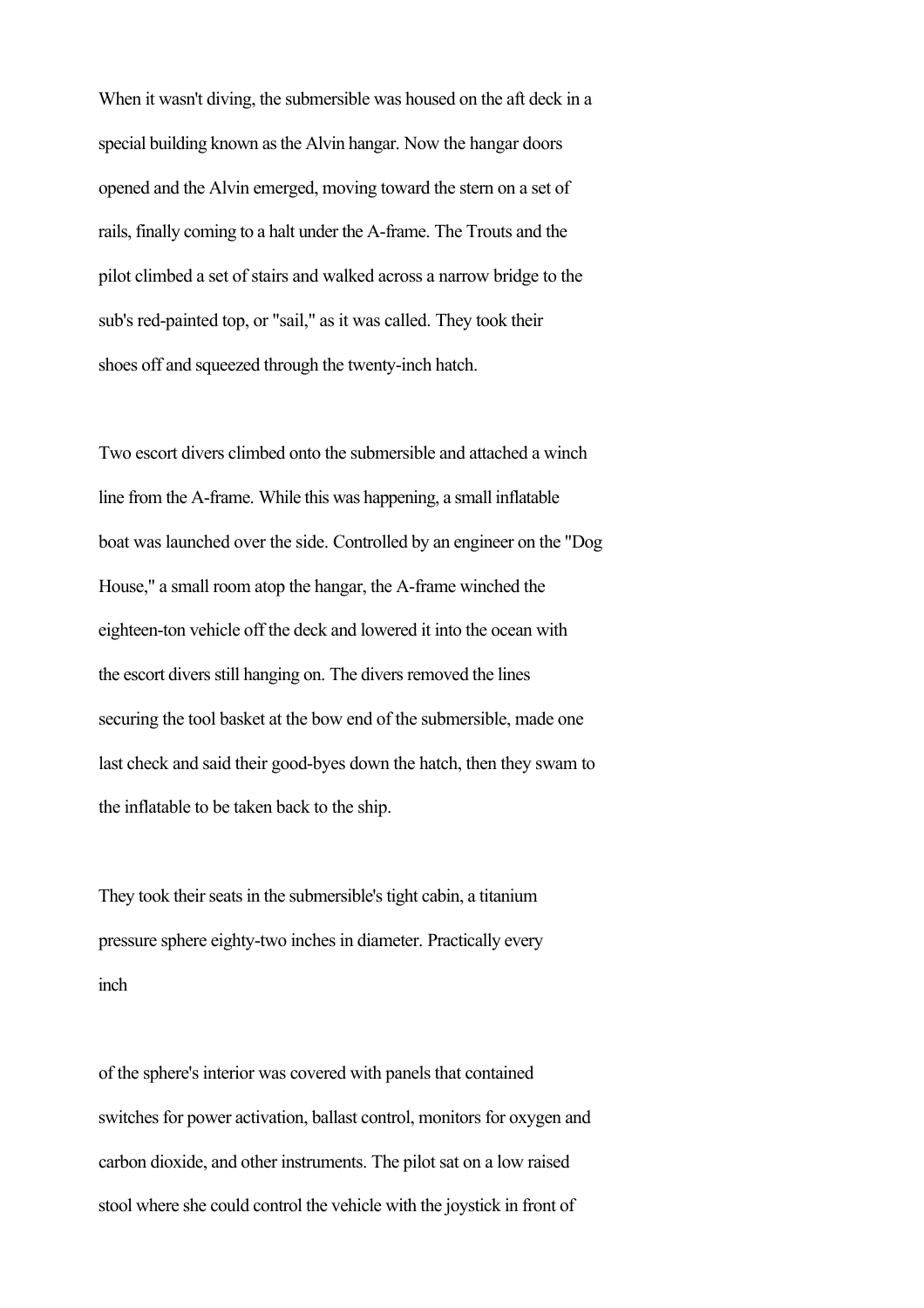her.

 The Trouts squeezed into the tight space on either side of the pilot, sitting on cushions that provided a modicum of comfort. Despite the tight quarters, Trout was excited. Only his New England reserve kept him from shouting with joy. For a deep-ocean geologist, the cramped quarters of the Alvin were better than a deluxe stateroom on the QE2.

 Since its construction for the U.S. Navy in 1964, the Alvin's exploits had made it the world's most famous submersible. The stubby twenty-five-foot-long little vehicle with the singing chipmunk's name could dive as deep as fourteen thousand feet. The vehicle had made international headlines after it found a lost hydrogen bomb off the coast of Spain. On another expedition, it transported the first visitors to the grave of the Titanic.

 Seats on the Alvin were difficult to come by. Trout considered himself extremely lucky. If not for the urgent nature of the expedition, he might have waited years to go on a dive, even with his impressive NUMA credentials and inside connections.

 The pilot was a young marine biologist from South Carolina whose name was Sandy Jackson. With her calm, cool demeanor and laconic drawl, Sandy seemed like a younger version of the legendary aviatrix Jacqueline Cochran. She was a slim woman in her thirties, and under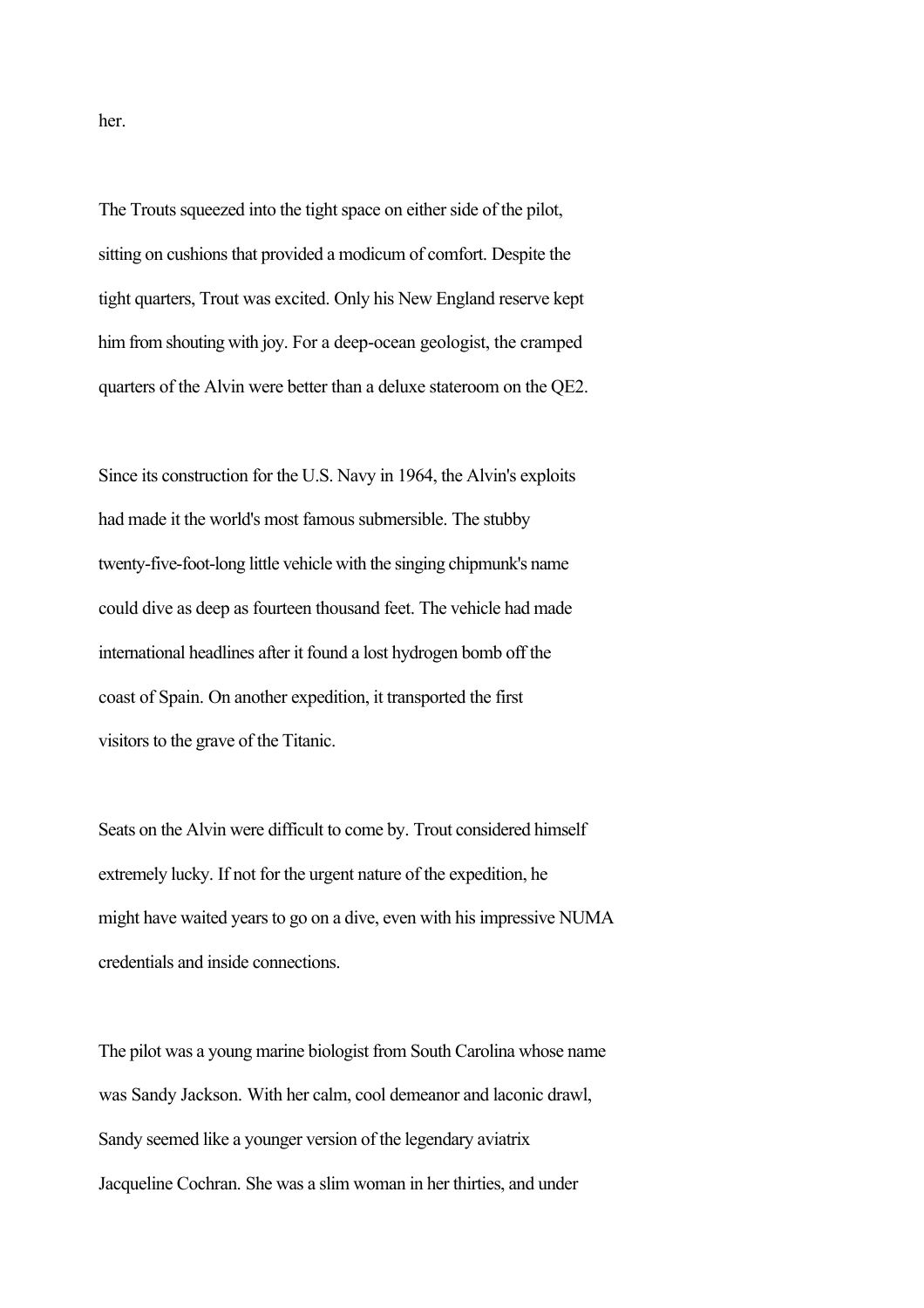her jeans and wool sweater was the wiry physique of a marathon runner. Hair the hue of raw carrots was tucked under the tan Alvin baseball cap, which she wore with its navy blue visor backward.

 While Gamay had settled for a functional one-piece jumpsuit, Trout saw no reason to change his sartorial habits for a deep-sea dive.

 He was impeccably dressed, as usual. His stone washed jeans were tailored, his button-down shirt came from Brooks Brothers and he wore one of the large colorful bow ties that he collected. This one had a seahorse pattern. His bomber jacket was made of the finest Italian leather. Even his silk long underwear was custom-made. His light brown hair was carefully parted down the middle and swept back at the temples, making him look like a character from an F. Scott Fitzgerald novel.

 "This is an easy trip," Sandy said as the tanks filled with water and the submersible began its twenty-five-hundred-foot dive. "Alvin dives around a hundred feet a minute, which means we'll be on the bottom in less than a half hour. If we were diving to the fifteen-thousand-foot max, we'd drop for an hour and a half. We usually play classical music on the way down and soft rock on the ascent," Sandy said, "but it's up to you."

"Mozart would set the proper mood," Gamay said.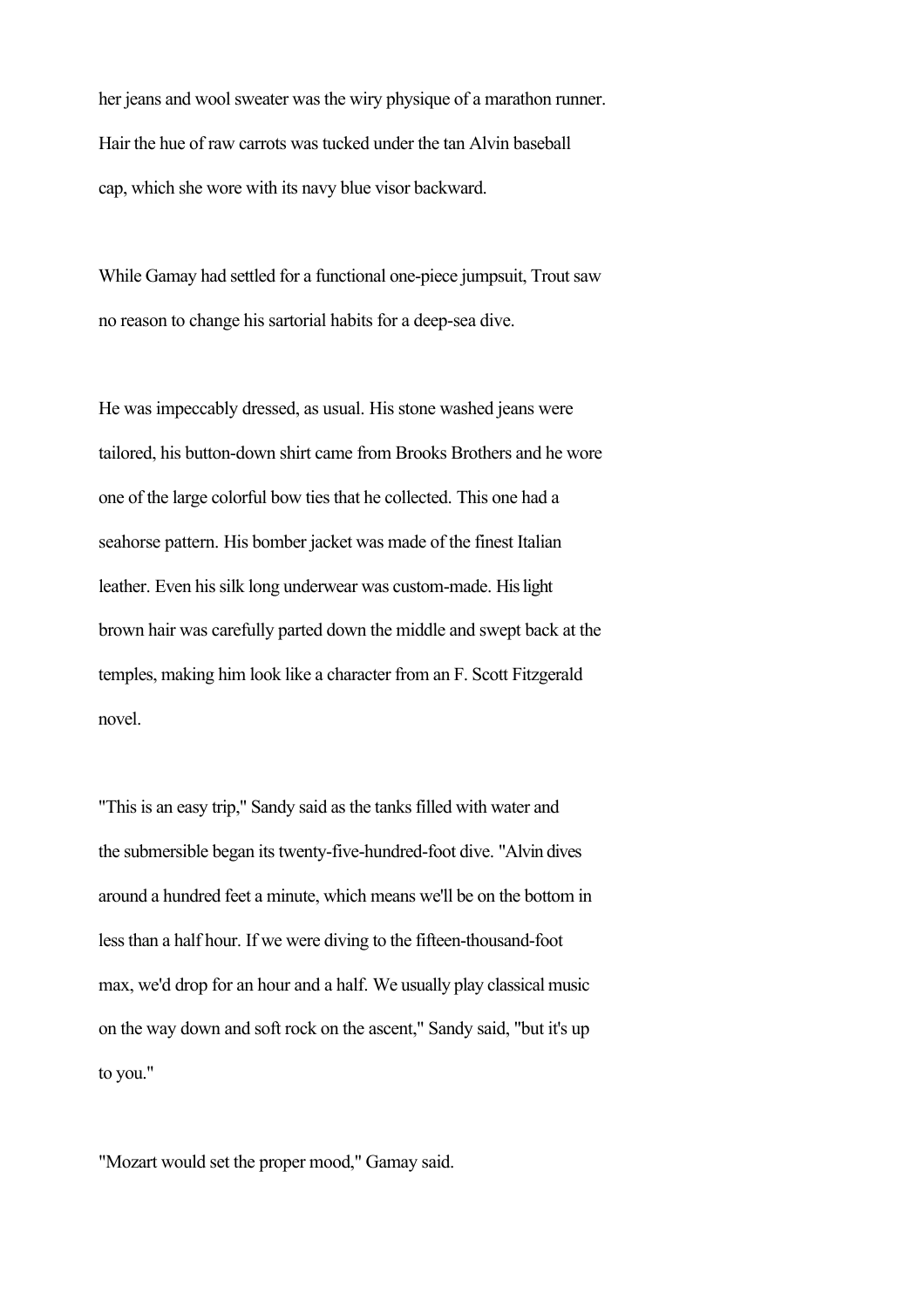A moment later, the cabin was filled with the lilting strains of a piano concerto.

"We're about midway," Sandy said after fifteen minutes.

 Trout greeted the announcement with a broad grin. "Can't wait to see this underwater metropolis."

 While the Alvin sank into the depths, the Atlantis moved in a slow circle above the dive area and the support crew gathered with the chief scientist in the top lab, between the bridge and the chart room, where the dive is monitored.

 Sandy reported their progress with the acoustic telephone, acknowledged the garbled reply, then turned to the Trouts.

The submarine continued its descent.

"What do you folks know about the Lost City?" she said.

 "From what I've read, it was found by accident in the year 2000. The discovery apparently came as quite a surprise," Gamay said.

Sandy nodded. "Surprise doesn't begin to describe our reaction.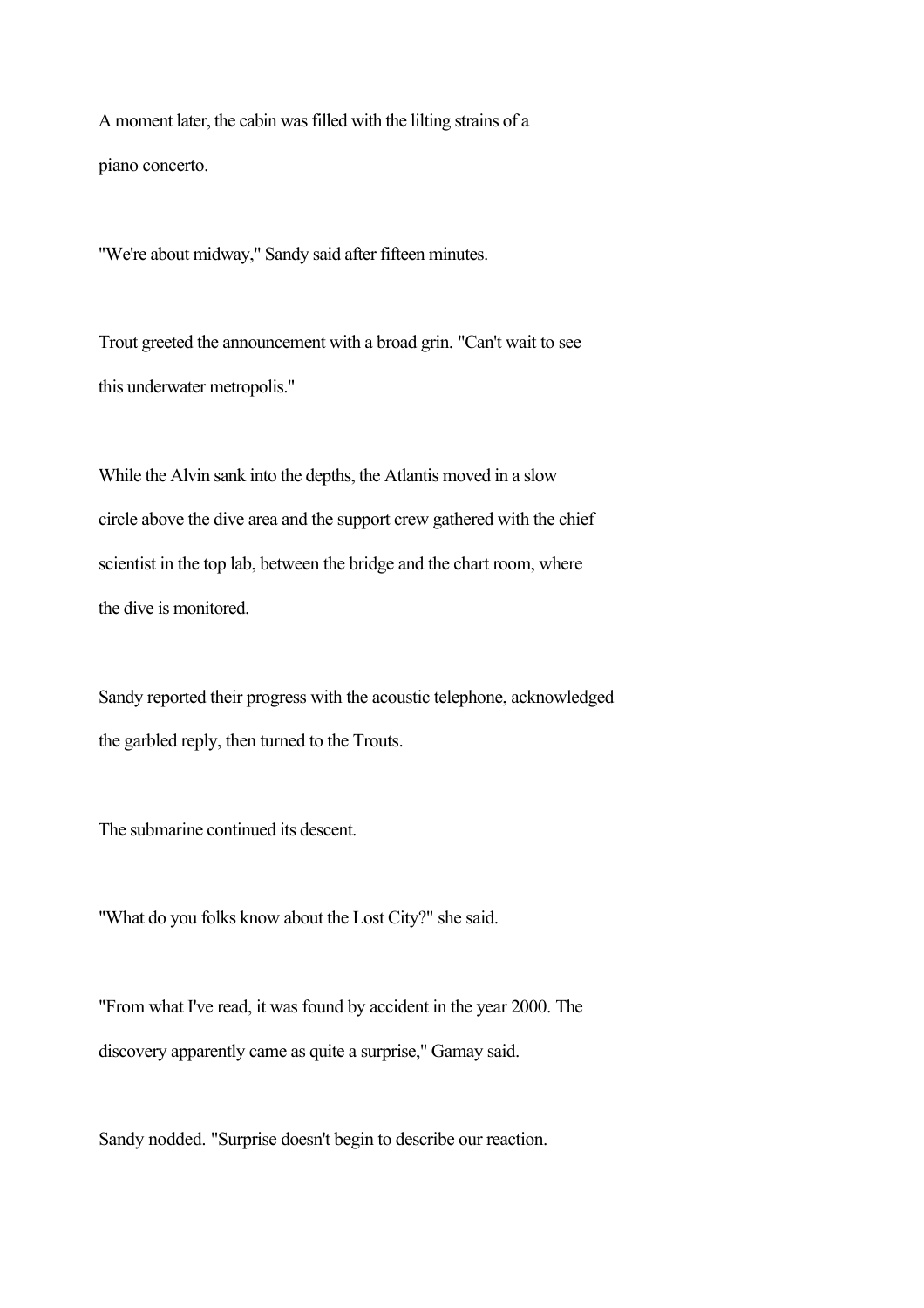Shell-shocked would be a more accurate term. We were towing the Argo II behind the ship looking for volcanic activity on the mid-ocean ridge. Around midnight, the second shift leader saw what looked like frozen white Christmas trees on the video monitor screens and realized we'd hit hydrothermal vents. We didn't see tube worms or clams like those found at other ocean vent areas. Word spread like wildfire. Before long, everyone on the ship was trying to squeeze into the control van. By then, we were starting to see the towers."

 "I heard one scientist say that if the Lost City were on land, it would be a national park," Trout said.

 "It wasn't just what we found but where we found them. Most of the vents that have previously been discovered, like the 'black smokers' for instance, were near mid-oceanic ridges formed by tectonic plates. The Lost City is nine miles from the nearest volcanic center. We sent the Alvin down the next day."

 "I understand some columns are nearly twenty stories high," Trout said.

 Sandy switched on the outside floodlights and glanced through her view port. "See for yourself."

 Paul and Gamay peered through the circular windows. They had seen the still photos and videos of the Lost City, but nothing could have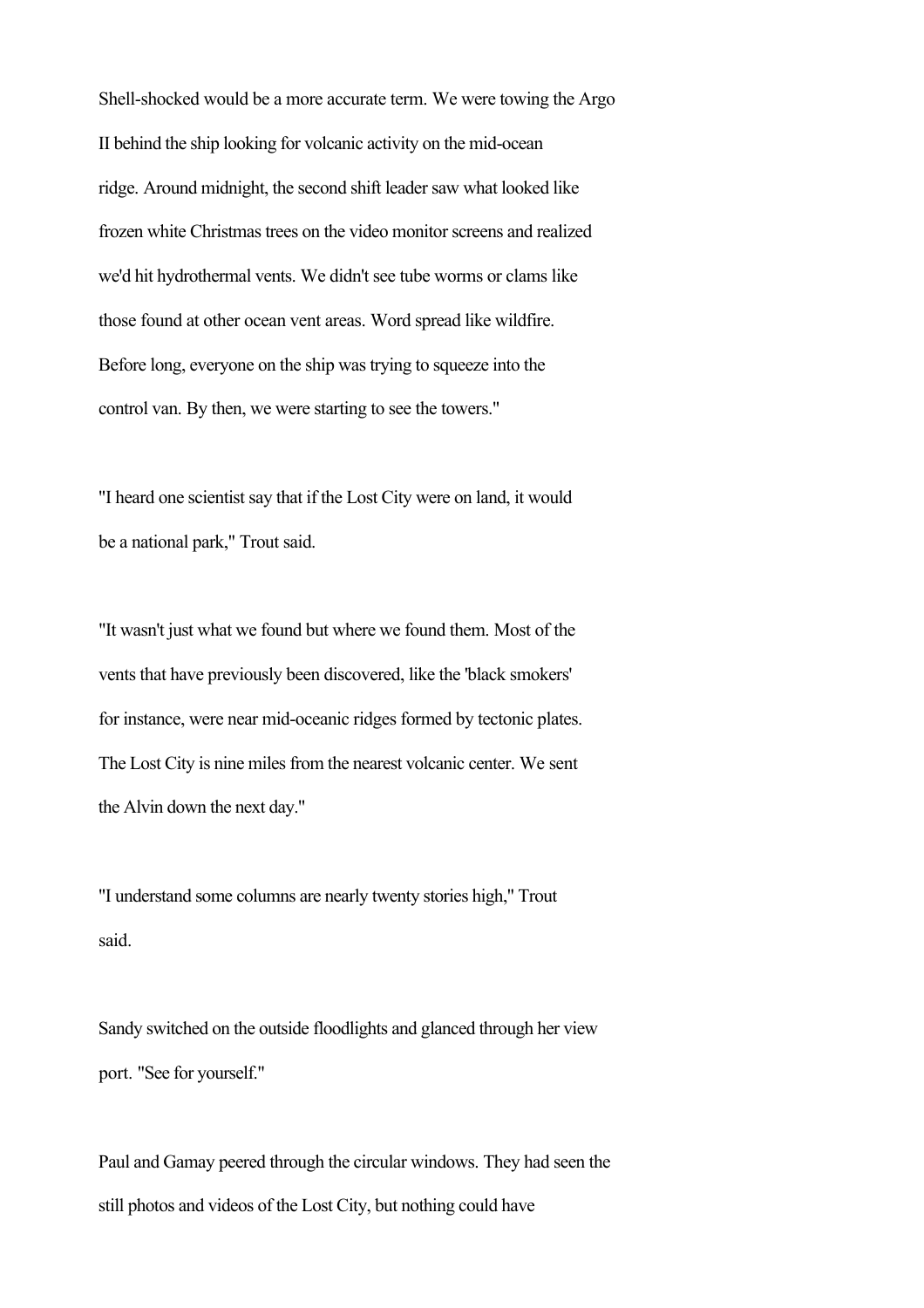prepared them for the primordial scene that unfolded before them. Paul's large hazel eyes blinked in excitement as the vehicle glided over a fantastic forest of lofty columns. Gamay, who was equally enthralled, said the columns reminded her of the "snow ghosts" that form atop mountains where supercooled fog forms tufts of rime on the tree branches.

 The carbonate and mica pillars ranged in color from stark white to beige. Gamay knew from her research that the lighter-colored columns were active while the darker ones were extinct. The towers soared to multiple, feathery spires at their summits. Delicate white flanges jutted out from the sides the way mushrooms grow on old

 tree trunks. New crystals were continuously forming, giving the edges the appearance of Spanish lace.

 At one point Sandy slowed the Alvin's descent and the submersible hovered near a chimney whose flat top was at least thirty feet across. The tower seemed to be alive and moving. The chimney was covered with mats of growth that undulated in the bottom currents as if in rhythm to music from the speakers.

 Gamay let out the breath she'd been holding. "This is like being in a dreamscape."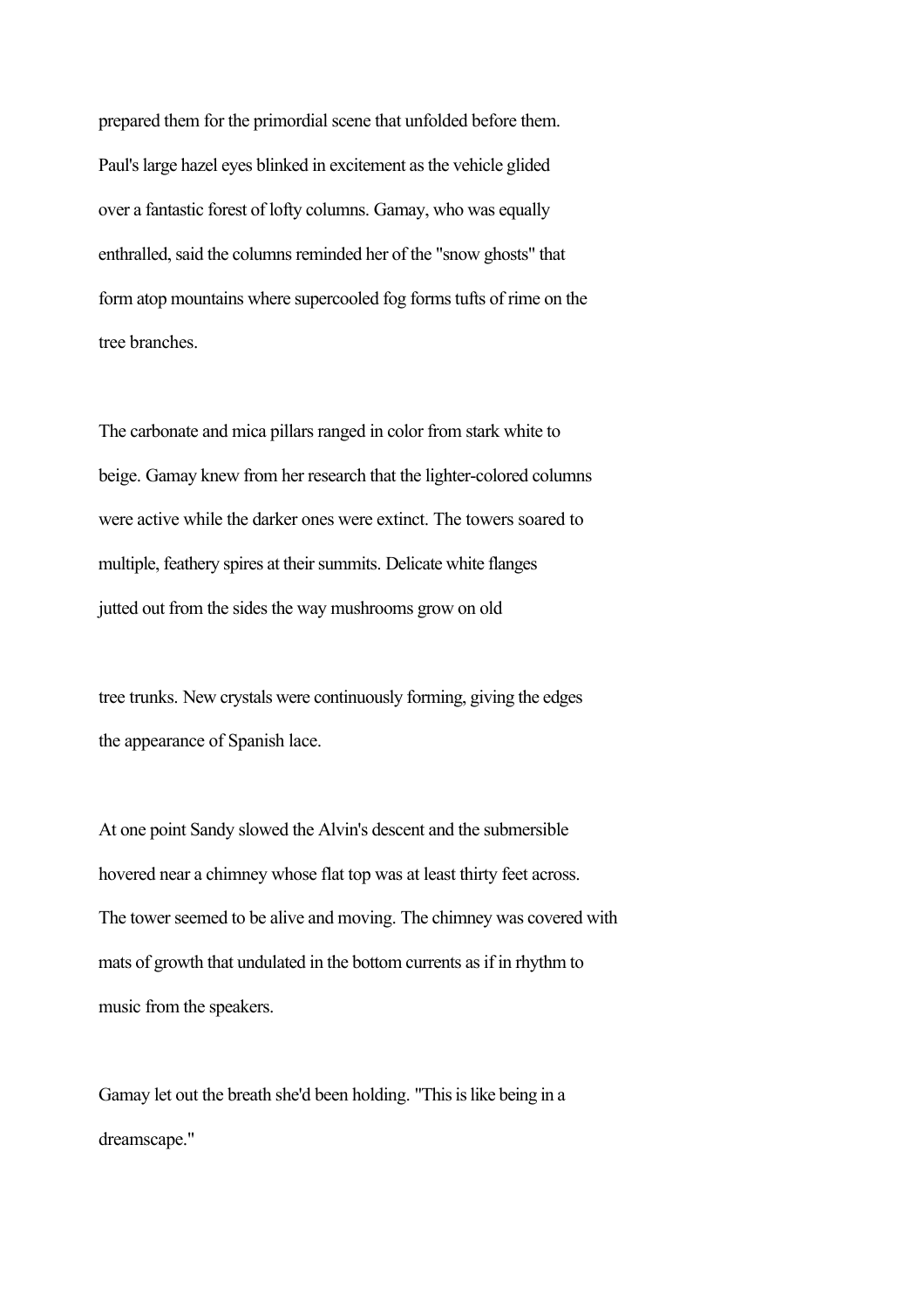"I've seen it before and I'm still in awe," Sandy said. She steered the Alvin close to the top of the tall column. "This is where it gets really interesting. The warm water coming from below the sea bottom rises and becomes trapped under those flanges. Those mats you see are actually dense microbe communities. The flanges trap the 160-degree alkaline fluids that stream up the chimneys from below ocean crust that is 1.5 billion years old. The water carries methane, hydrogen and minerals emitted by vents. Some people think we may be looking at the beginnings of life," she said in a hushed voice.

 Trout turned to his wife. "I'm strictly a rock-and-gravel guy," he said. "As a biologist, what do you think of that theory?"

 "It's certainly possible," Gamay said. "The conditions out there could be similar to what they were in the early days of the earth. Those microbes living around the columns resemble the first life-forms to evolve in the sea. If this process can occur without volcanoes, it greatly increases the number of locations on the seafloor of early earth where microbial life could have started. Vents like these could be incubators for life on other planets as well. The moons of Jupiter may have frozen oceans that could be teeming with life. The Mid-Atlantic Ridge is hundreds of miles long, so the potential for new discoveries is endless."

"Fascinating," Trout said.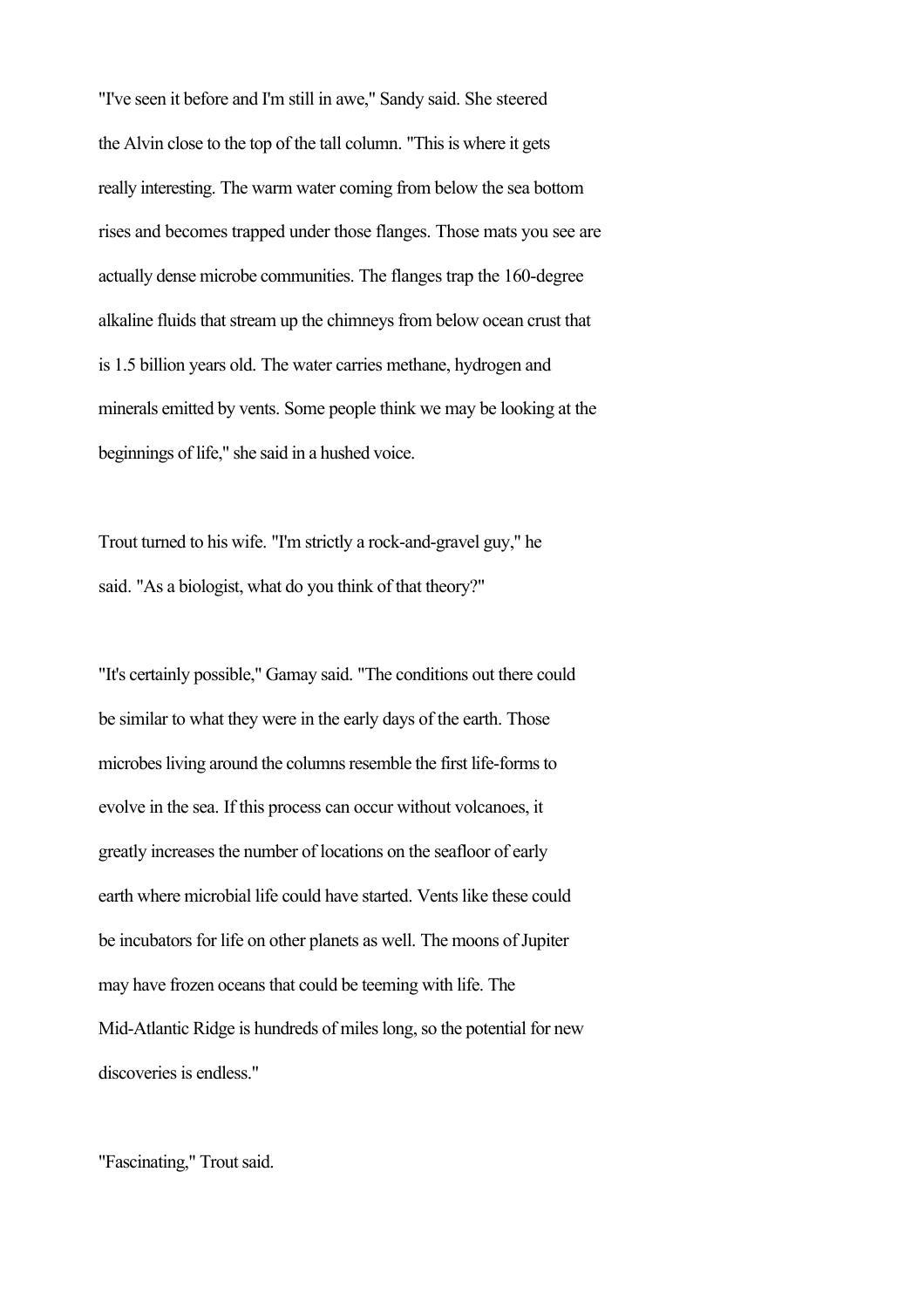"Where's the Gorgon weed epicenter from here?" Gamay asked.

 Sandy squinted at her instruments. "A little east of here. The Alvin % speed is rather underwhelming two knots tops so sit back and enjoy the ride, as the airline pilots say."

 The towers thinned out and began to vanish as the submersible moved out of the Lost City. Eventually, however, the lights began to pick out more spires.

 Sandy let out a low whistle. "Wow! It's a whole new Lost City. Unbelievable!"

 The submersible wove its way through a thicket of towers that extended in every direction beyond the range of the vehicle's bright lights.

 "This makes the original Lost City look like East Podunk," Trout said, as he peered with wondering eyes through the view port. "We're talking about real skyscrapers here. That one looks like the Empire State Building."

 "Ugh," Gamay said a moment later. "Guess this is the place. Reminds me of kudzu."

They were coming up on a dark green curtain of algae that floated like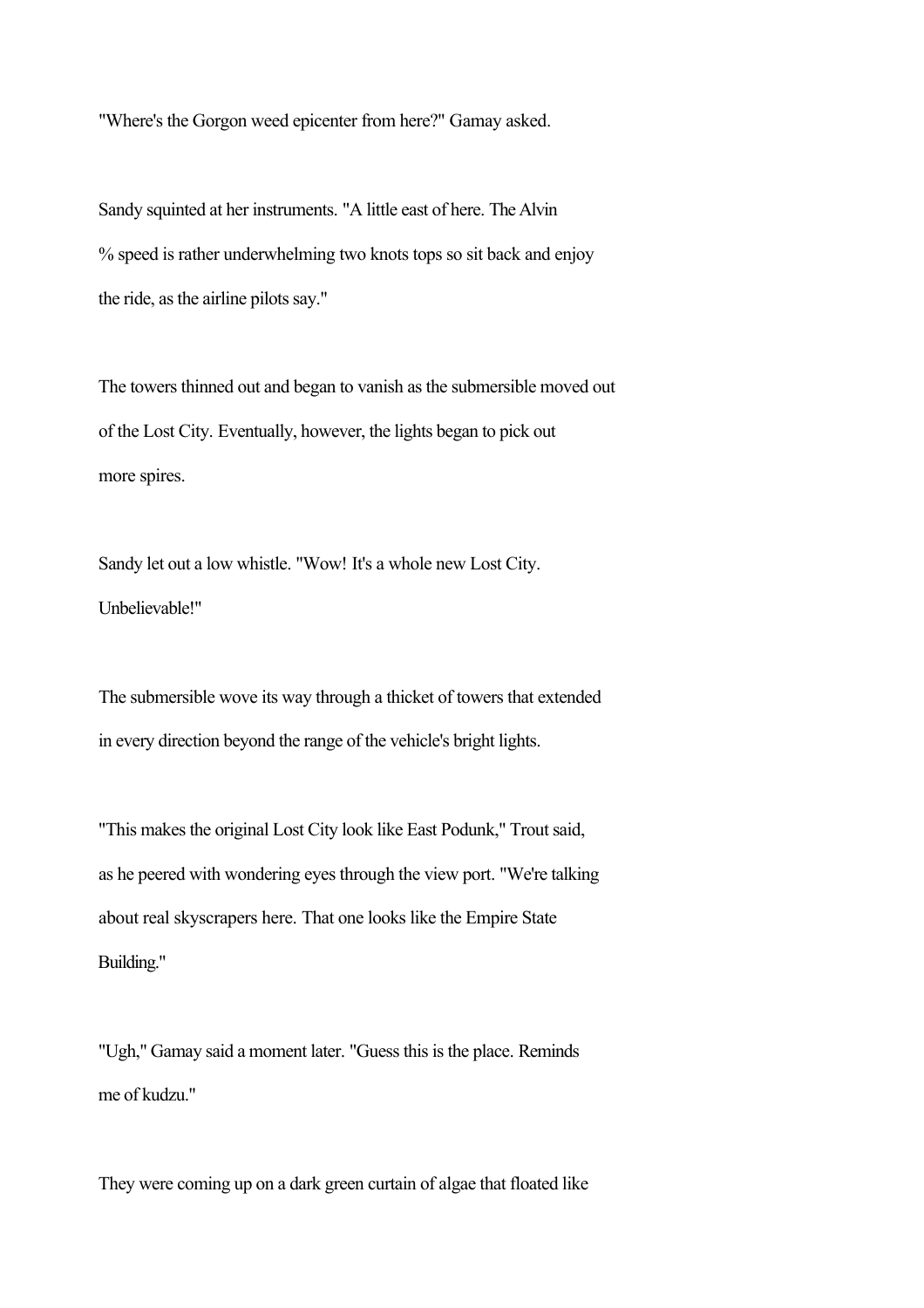a smoky pall among the pinnacles.

 The Alvin rose about thirty feet, passed over the cloud, then dropped back down once they were clear.

 "Funny to see stuff like that at this depth," Gamay said, with a shake of her head.

 Trout was staring out his view port. "That's not all that's funny," he murmured. "Am I seeing things off to the right?"

 Sandy steered the Alvin so the full force of the klieg lights was directed at the sea bottom.

 "It can't be!" she said, as if she had seen a McDonald's on a corner of the newly discovered undersea metropolis. She brought the submersible to within a few yards of the bottom. Two lines of parallel tracks at least thirty feet apart led off into the darkness. "Seems we're not the first visitors," Trout said.

 "It looks as if a giant bulldozer passed this way," Sandy said. "But that's impossible." She paused, and then in a hushed tone, said, "Maybe this really is the lost city of Atlantis."

"Nice try, but these tracks look too recent," Paul said.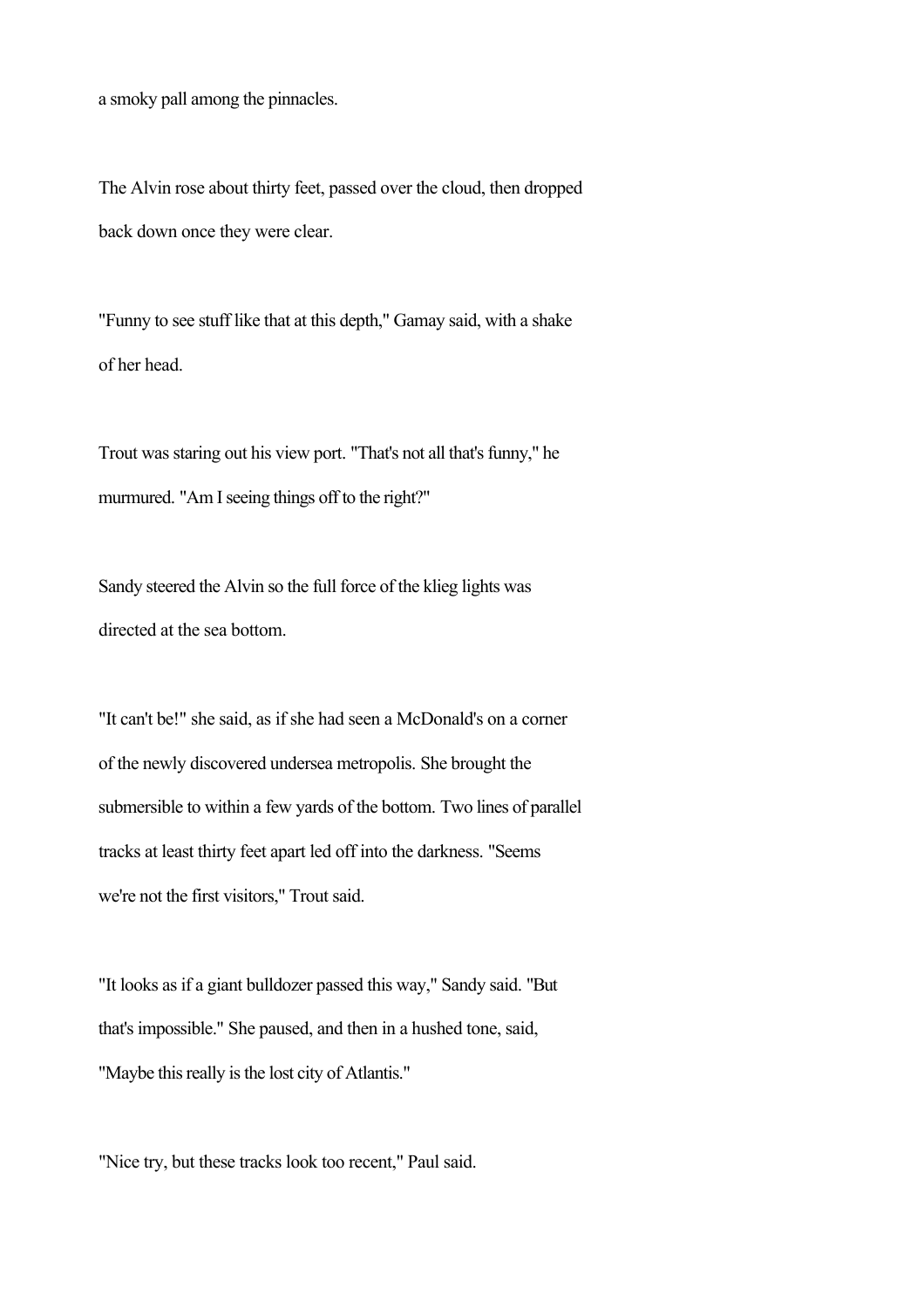The tracks went straight for a while, and then curved between two towers that soared for nearly three hundred feet. At several points along the way, they came upon towers lying on their sides like toppled bowling pins. Other pillars had been ground to powder by giant treads. Something very large and powerful had cut a swath through the new Lost City.

"It looks like an undersea clear-cutting operation," Trout said.

 Gamay and Paul worked the video and still cameras to record the scene of destruction. They were at least a half mile into the new vent field. The original Lost City was like a pine woods compared to a redwood forest. Some of the towers were so tall that their summits were invisible. From time to time, they had to detour around great blobs of algae.

 "Thank goodness for those cameras," Sandy said. "The folks on the surface would never believe what we're seeing."

"I don't quite believe it myself," Trout said. "I What was that}"

 "I saw it, too," Gamay said. "A big shadow passed over us." "A whale?" Trout said. "Not at this depth," Gamay replied.

"What about a giant squid? I've heard they can dive deeper than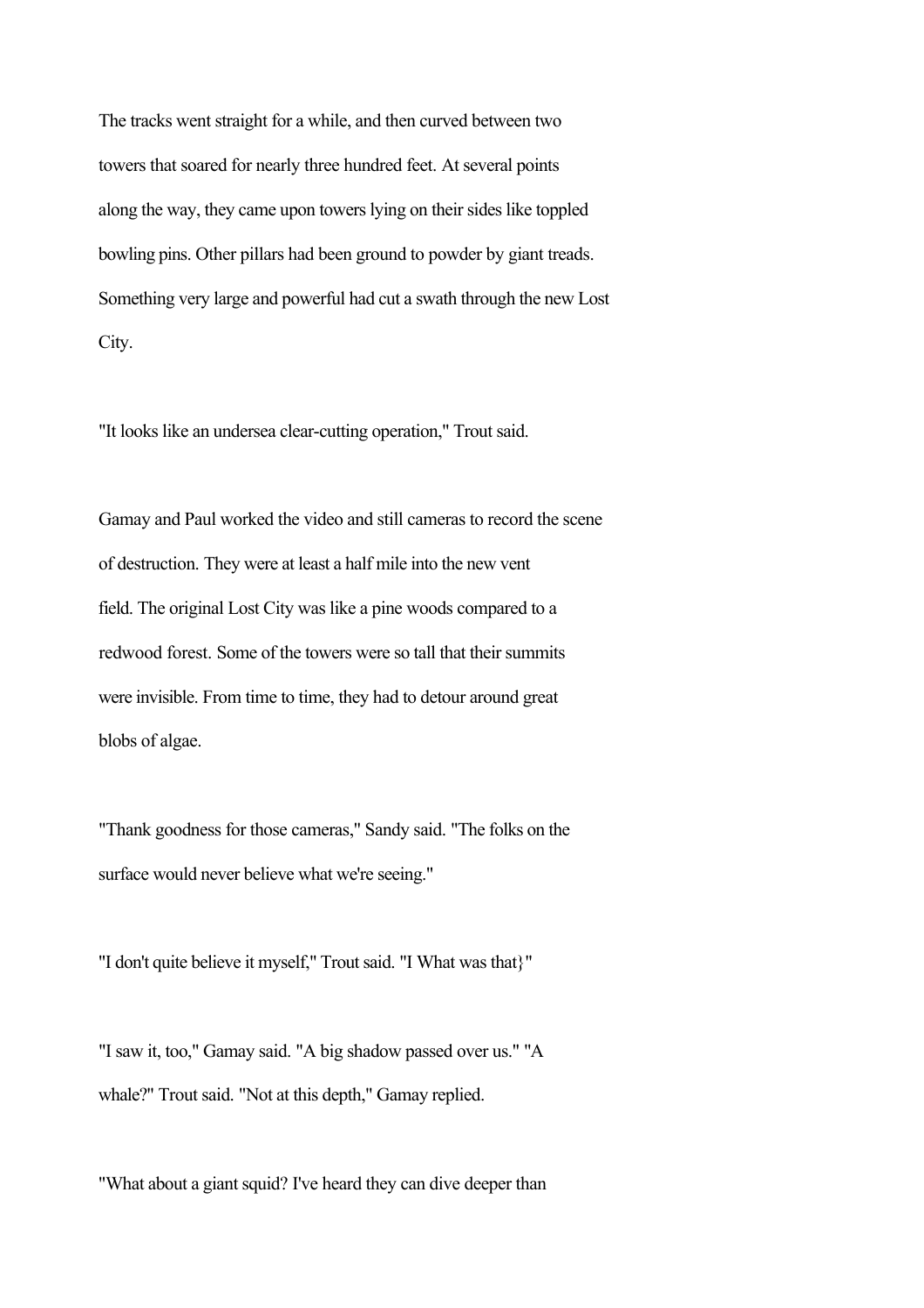whales."

"Oh, anything is possible in a place like this," Gamay said.

Trout asked Sandy to put the vehicle into a slow spin.

 "No problem," Sandy said, working the controls. The vehicle slowly began to pivot. They were in the middle of a tight concentration of towers that obscured sight in every direction.

The towers directly in front of the Alvin seemed to be vibrating

 like strings in a piano. Then two or three of the spires crumbled in slow motion and disintegrated in a smoky cloud. Trout had a vague impression that something black and monstrous in size was emerging from the smoke screen and heading directly for them.

 Trout yelled at Sandy to put the Alvin in reverse, knowing that it was too slow to evade anything faster than a jellyfish, but the pilot was transfixed by the advancing behemoth and didn't respond until it was too late.

 The vehicle shuddered and a loud metallic clunk rattled the pressure hull.

Sandy tried to move the submersible backward, but there was no response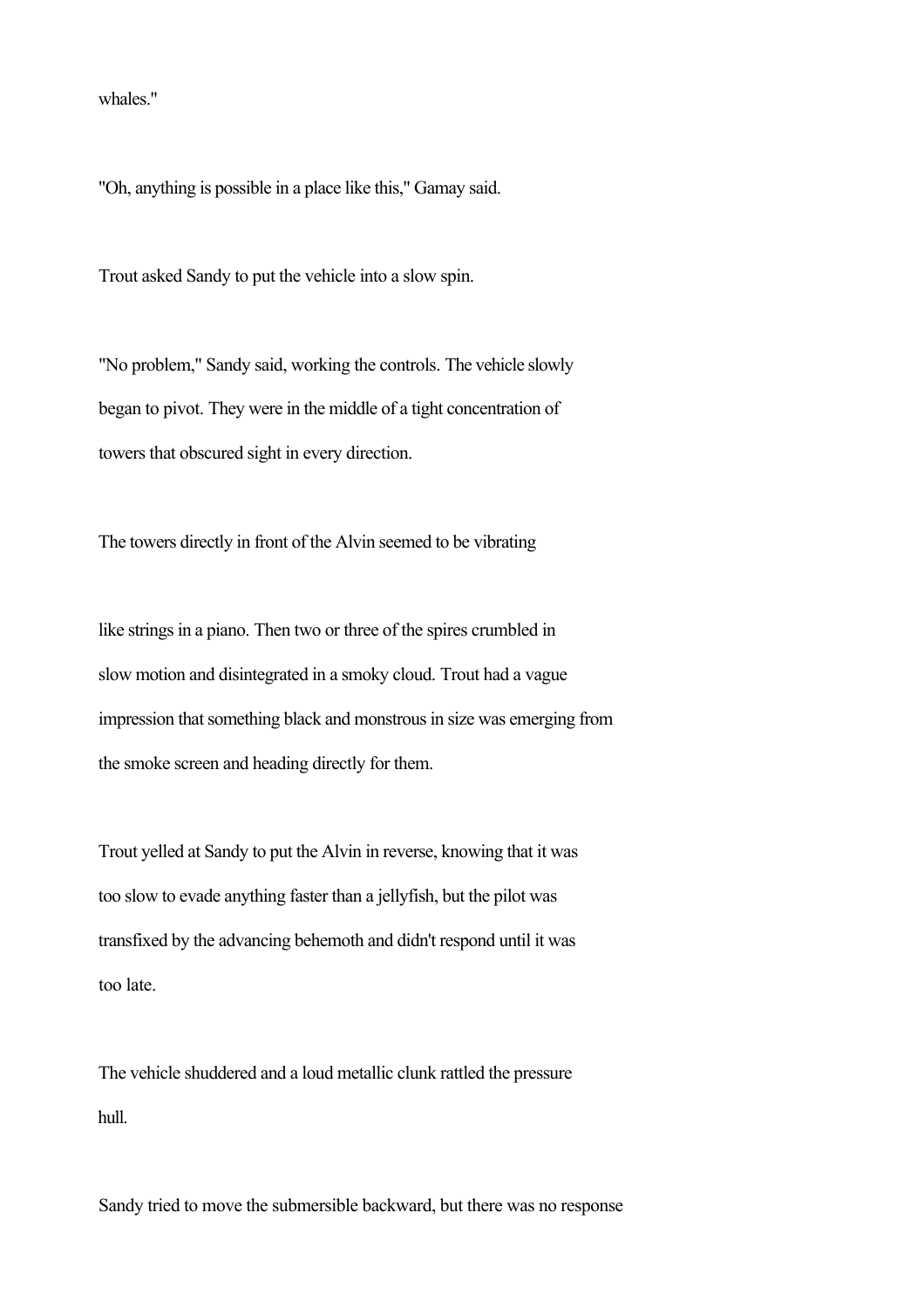from the controls.

Trout glanced through the view port again.

 Where an instant before, the lights had illuminated a forest of white and beige towers, a monstrous mouth yawned ahead.

Inexorably, the Alvin was drawn into the great glowing maw.

 THE ALVIN HAD failed to answer the call, and thought it was not yet due to surface, concern was mounting aboard the Atlantis with each passing moment. There had been little apprehension at first. The submersible had an impeccable safety record and carried reliable backup systems in case of an emergency. Tension had already ratcheted up to a high peak when the strange ship showed up. Charlie Beck leaned against the rail, examining the vessel through his binoculars. It was a small freighter well past her prime. Its hull was splotched with cancerous rust spots and was badly in need of a coat of paint. The ship seemed haunted by a general air of neglect. Painted below the name on the scarred hull was the country of registration, Malta.

 Beck knew that the freighter was probably neither Celtic nor Maltese, and that these were designations of convenience. The ship's name could have been changed five times in the last year. Its crew would undoubtedly be low-paid sailors from third or fourth world countries.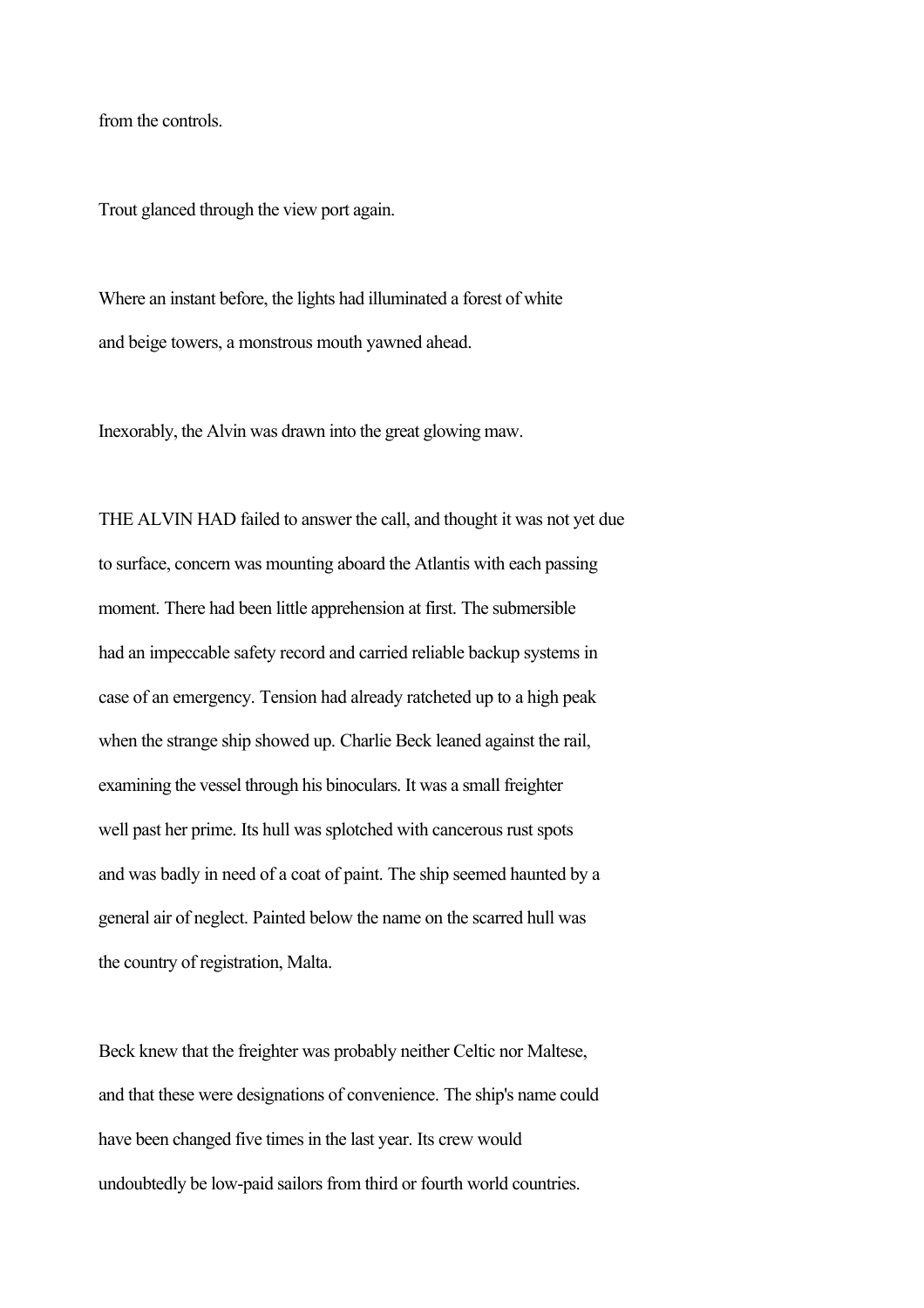It was the perfect example of a potential pirate ship or terrorist ship, what some in the maritime security business call the "Al Qaeda navy."

 As a professional warrior, Captain Charlie Beck lived in a relatively uncomplicated world. Clients gave him jobs to do, and he did them. In his rare reflective moments, Beck thought that one day he should erect a memorial paying homage to Blackbeard the pirate. Had it not been for William Teach and the bloodthirsty brethren who succeeded him, Beck reasoned, he would not have his Mercedes, his speedboat on Chesapeake Bay or his trophy house in Virginia horse country. He'd be a broken-down paper-pusher, sitting behind a desk in the Pentagon labyrinth, staring at his service pistol and thinking about putting a bullet in his brain.

 Beck was the owner of Triple S, shorthand for Sea Security Services, a specialized consulting firm that hired out to ship owners who were worried about the threat of piracy. His security teams ranged around the world, teaching ship crews how to recognize and defend themselves against attacks at sea. In highly dangerous waters, heavily armed Triple S teams rode shotgun as well.

 The company had started with a few former navy SEALs who missed being in action. Business had grown briskly, fueled by the rapid growth of piracy. But the World Trade Center attacks had heightened awareness of terrorism threats, and Beck soon found himself at the head of a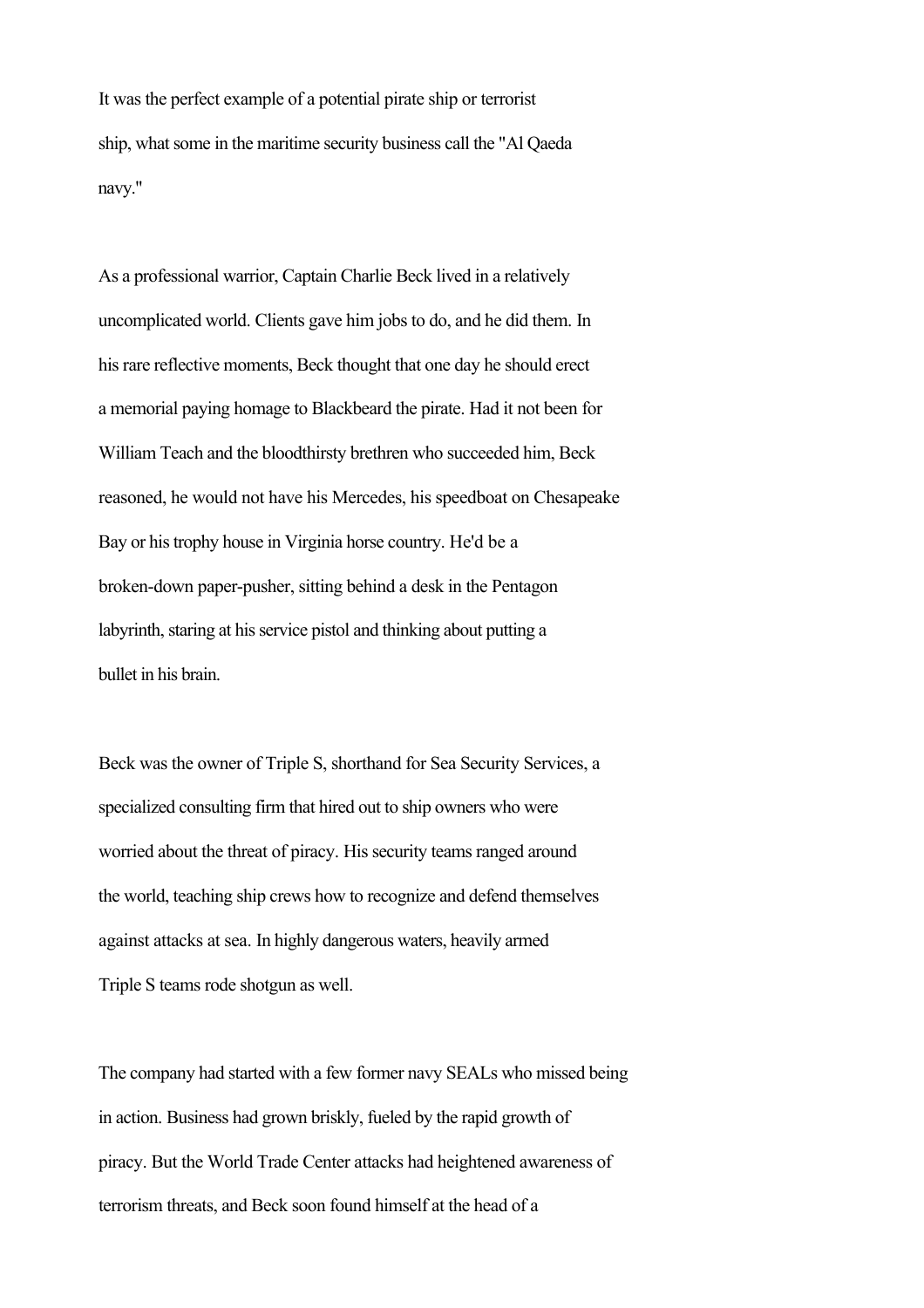far-flung, multimillion-dollar corporation. Commercial ship owners had always worried about piracy, but it was the attack on the research vessel Maurice Ewing that provided a wake-up call for the scientific community. The Ewing was on an oceanographic expedition off the coast of Somalia when a group of men in a small boat raked the vessel with gunfire and launched a rocket-propelled grenade at the research ship.

 The grenade missed the Ewing and the ship made a safe getaway, but the incident demonstrated that a research ship on a peaceful, scientific expedition was considered as much a prize as a container ship carrying valuable cargo. To a pirate, a research vessel was a floating mother lode. A pirate could sell a stolen laptop computer on the black market for more money than he might earn in a year at a respectable job.

 As an acute businessman, Beck saw a niche to be filled. Business was only part of his motivation. Hard-nosed as Beck might be, he was not without sentiment. He had a particular love of the sea, and attacks against scientific oceanic inquiry were personally offensive to him.

 Beck's company had developed a program specifically aimed at security for research vessels, which were particularly vulnerable to attacks because they anchored for long periods of time to conduct ocean drilling and to provide support for tethered vehicles or submersibles. A stationary ship was a sitting duck for pirates.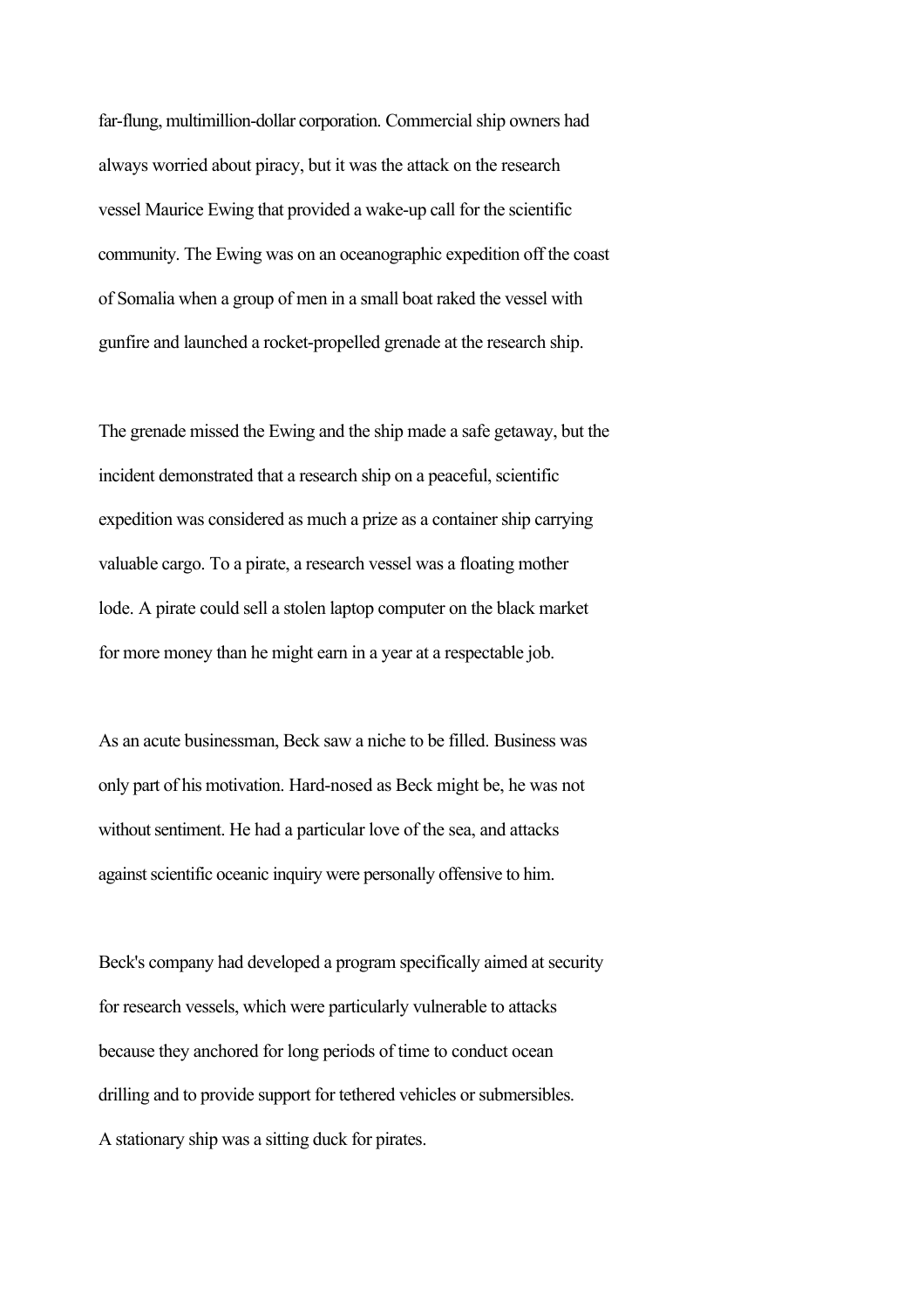Beck and a team of SEALs had come aboard the research vessel Atlantis through a previous arrangement with the shop operations division at the Woods Hole Oceanographic Institution. After stopping for a few days to make the Lost City probe, the Atlantis had planned to sail to the Indian Ocean and hired a Triple S team to go along. Beck, who went on operations whenever he could, wanted the ship's crew and his men to be prepared. He'd read about the Lost City in a scientific journal and was eager to join the expedition.

 Beck was in his late fifties and his hair had gone to salt-and-pepper, and squint wrinkles framed his gray eyes. He waged a constant battle through diet and exercise with a persistent middle-aged paunch. Yet he still maintained the snapping turtle attitude and hard leanness that had got him through the challenging, sometimes brutal SEAL training. and he ran his company with military discipline.

 On the trip out, Beck and his three-man team of former SEALs had put the crew and scientists through the usual training exercises. They'd taught the scientific team that speed and surprise were a pirate's great

 est allies. The crews learned how to vary schedules, restrict access in port, travel in daylight, how to spot a potential threat, aim searchlights, keep their night watches on high alert and how to repel boarders with fire hoses. And if all that failed, they were to give the pirates what they wanted. No ship's computer was worth someone's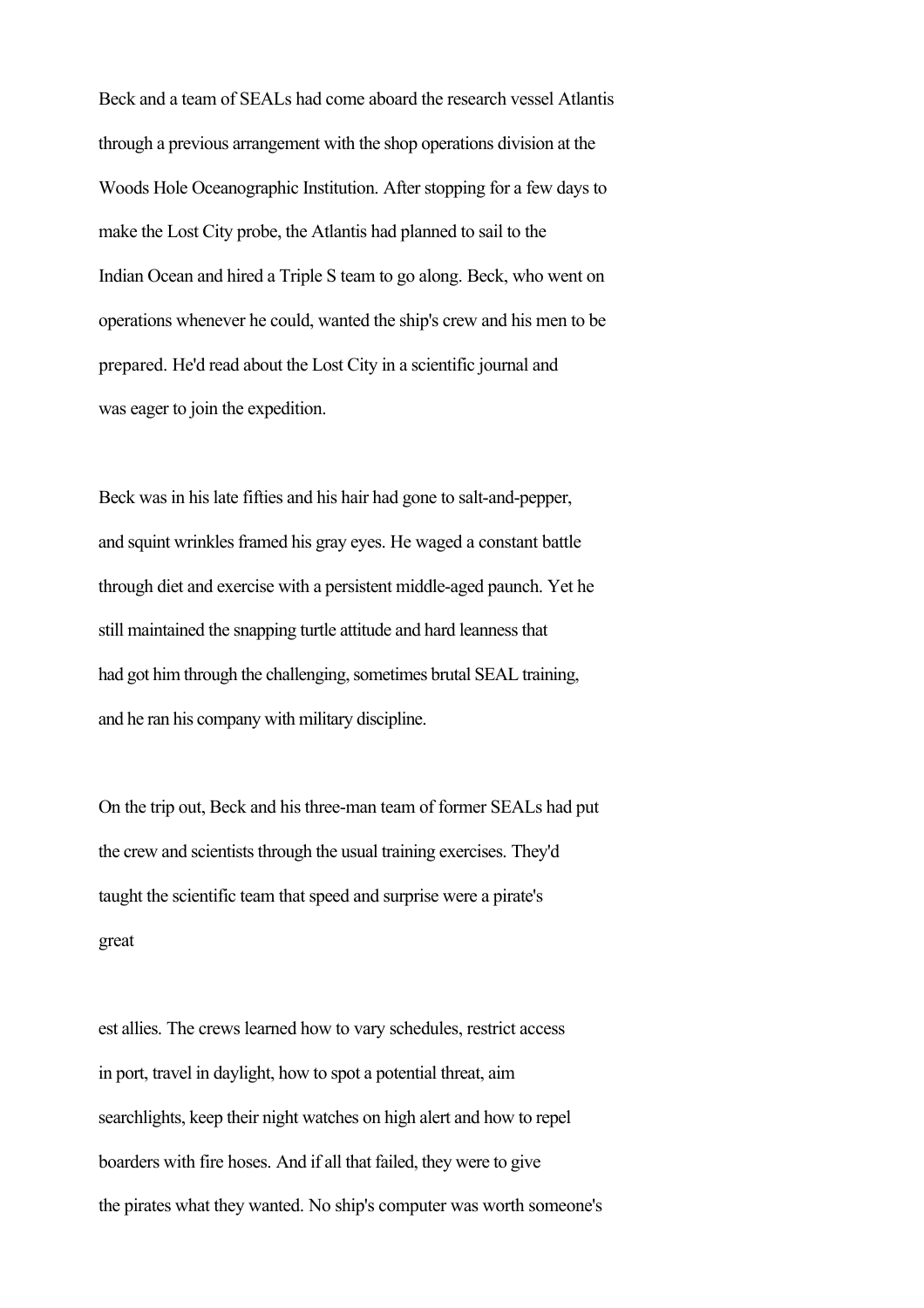The training had gone well, but as the scientific activity on board increased, thoughts of security were put aside. Unlike Southeast Asia and Africa, the waters around the Mid-Atlantic Ridge were not considered pirate country. There was some excitement when the Alvin was launched, but there was nothing much to do until it resurfaced. Then the strange ship hove into sight in the midst of the Alvin crisis. It seemed too much of a coincidence to Beck.

 Although he knew the Atlantis was not in usually dangerous waters, and there was nothing overtly threatening about the ship or its behavior, he watched with careful eyes after it stopped dead in the water, and then he climbed to the bridge to consult with the captain. As Beck entered the wheelhouse, he could hear a voice squawking over the radio.

"Mayday, Mayday. Come in."

 The captain had the mike in his hand and was trying to return the call. "Mayday received. This is the research ship Atlantis. Please state the reason for your Mayday."

 The distress call repeated with no elaboration. As the captain tried to make contact, again without success, greasy black smoke rose from

life.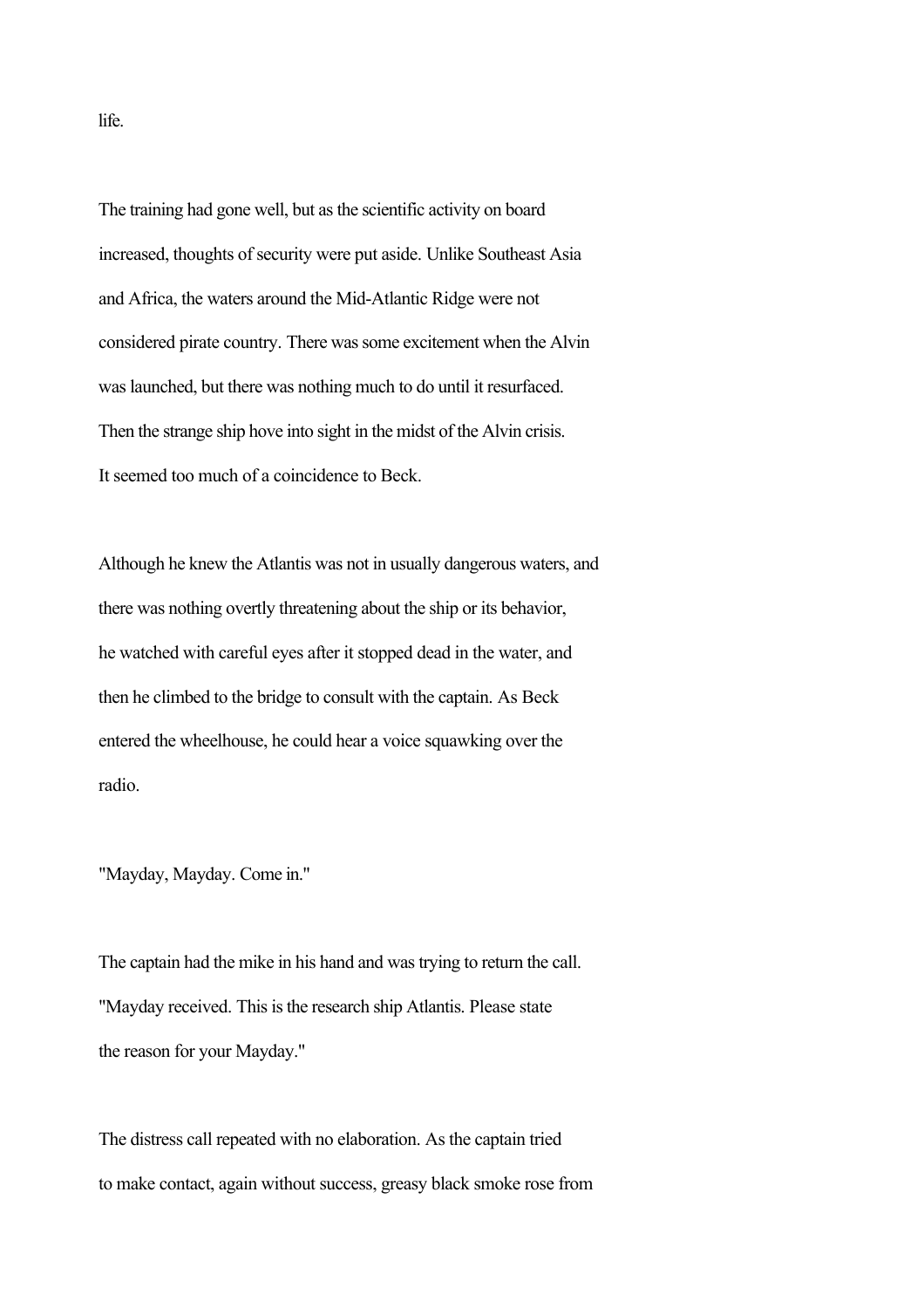the ship's deck.

 The captain examined the ship through his binoculars. "Looks like a fire in one of the holds."

 He ordered the helmsman to move closer to the other vessel. The distress call kept repeating. Atlantis came to a stop a couple of hundred yards from the freighter. Beck scanned the ship's deck. Smoke still poured out of the hold, but he was surprised not to see anyone on deck. With a fire on board, crewmen should have been crowding

 the rails trying to get attention, climbing into lifeboats, or jumping over the side.

 Beck's antennae began to quiver. "What do you make of it?" he asked the captain. The captain lowered his binoculars. "Can't figure it. A fire wouldn't have incapacitated the whole crew. Someone was operating the ship until a few minutes ago. And there's apparently someone in the bridge sending the Mayday. I'd better send a party over to investigate. Maybe the crew is incapacitated or trapped below."

 Beck said, "Use my men. They're trained in boarding and in medical treatment." He grinned. "Besides, they've been getting lazy and could use the exercise."

"Be my guest," the captain said. "I've got enough on my mind with the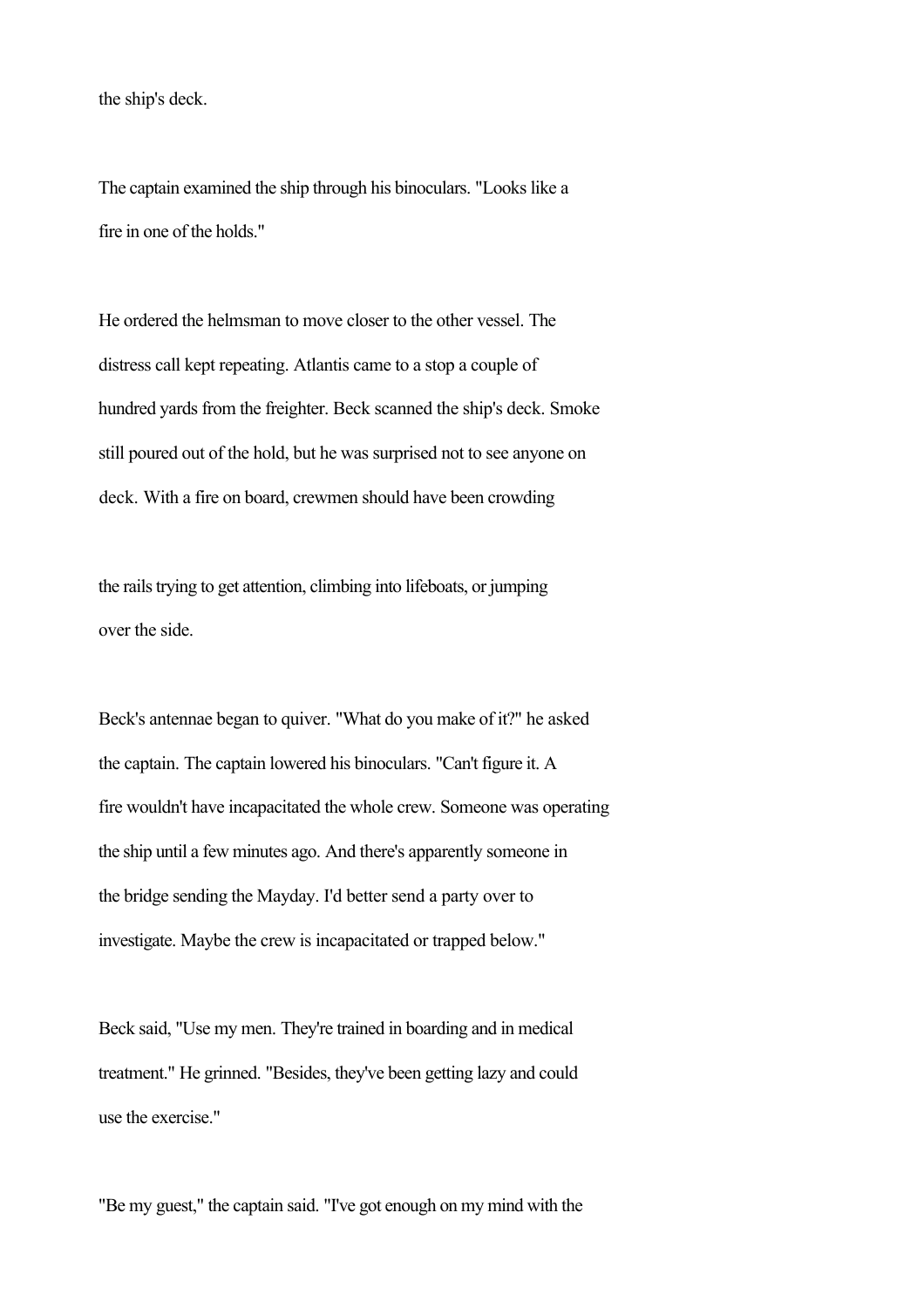Alvin." He ordered his first mate to ready a small shuttle boat.

 Beck's men had been on deck, their eyes glued to the dramatic sight of the burning vessel. He ordered them to round up their weapons and ammo.

 "You guys have been getting flabby," he said. "Think of this as an exercise, but keep your weapons loaded. Heads-up at all times."

 The team snapped into action. The men had become bored with inactivity and welcomed the diversion. Navy SEALs are known for their unconventional dress. A sharp eye would have recognized the "drive-on rag," headbands, the unofficial headgear many SEALs preferred to the traditional floppy hat. But they had traded in their camouflage uniforms for denims and work shirts.

 Even a small SEAL team like Beck's could produce an amazing measure of firepower. They kept their weapons wrapped in cloth and out of sight. Beck favored the short-barreled 12-gauge shotgun that could cut a man in half. His men carried the black Car-15, a compact version of the M-16 favored by many SEALs.

 Beck and his men climbed into an outboard-powered inflatable boat and quickly covered the distance between the two ships. Beck,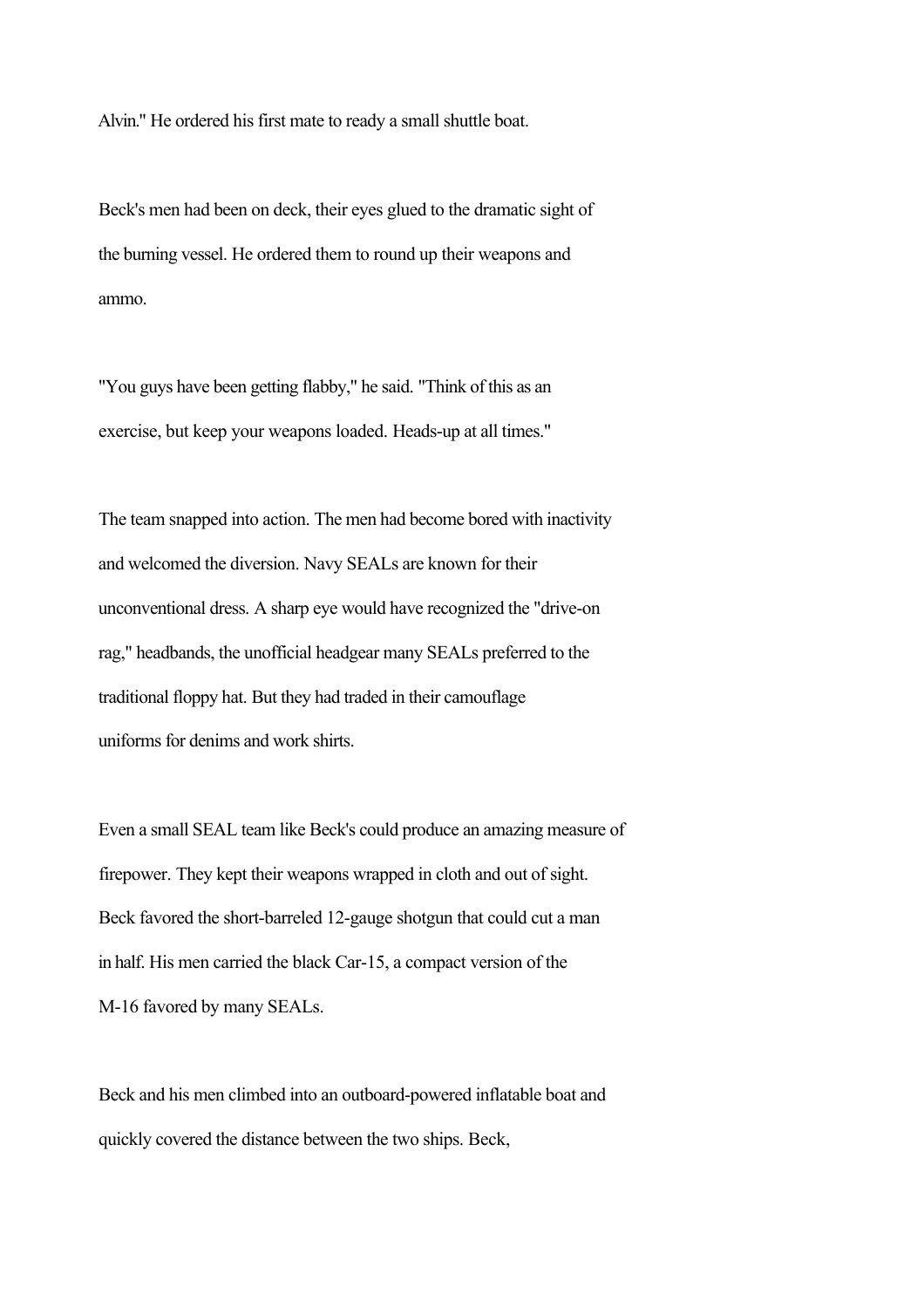who was at the helm, made a feint toward the ship. When he failed to draw fire, he went in for a closer look, eventually heading toward a ladder that hung down the side of the hull near the bow.

 Sheltered under the steep sides of the ship, they pulled on their gas masks and shouldered their weapons. Then they climbed to the smoke-filled deck. Beck paired off with his least experienced man and sent the rest of the team to the other side with orders to make their way to the stern.

 They rendezvoused a moment later without seeing a soul and began to make their way to the bridge. They leapfrogged up companionways with each two-man team covering the other. "Mayday, Mayday. Come in."

 The voice was coming through the open door of the wheelhouse. But when they stepped inside, the wheelhouse was empty.

 Beck went over and examined the tape recorder next to the microphone. It had been set to play the same message over and over again. Alarm bells went off in his head.

 "Goddamnitl" one of his men said. "What the hell's thattfrn^?" The stench was coming through their masks. "Never mind the smell," Beck said quietly, cocking his shotgun. "Back to the boat. Double time."

Beck's words had barely left his lips when a bloodcurdling shriek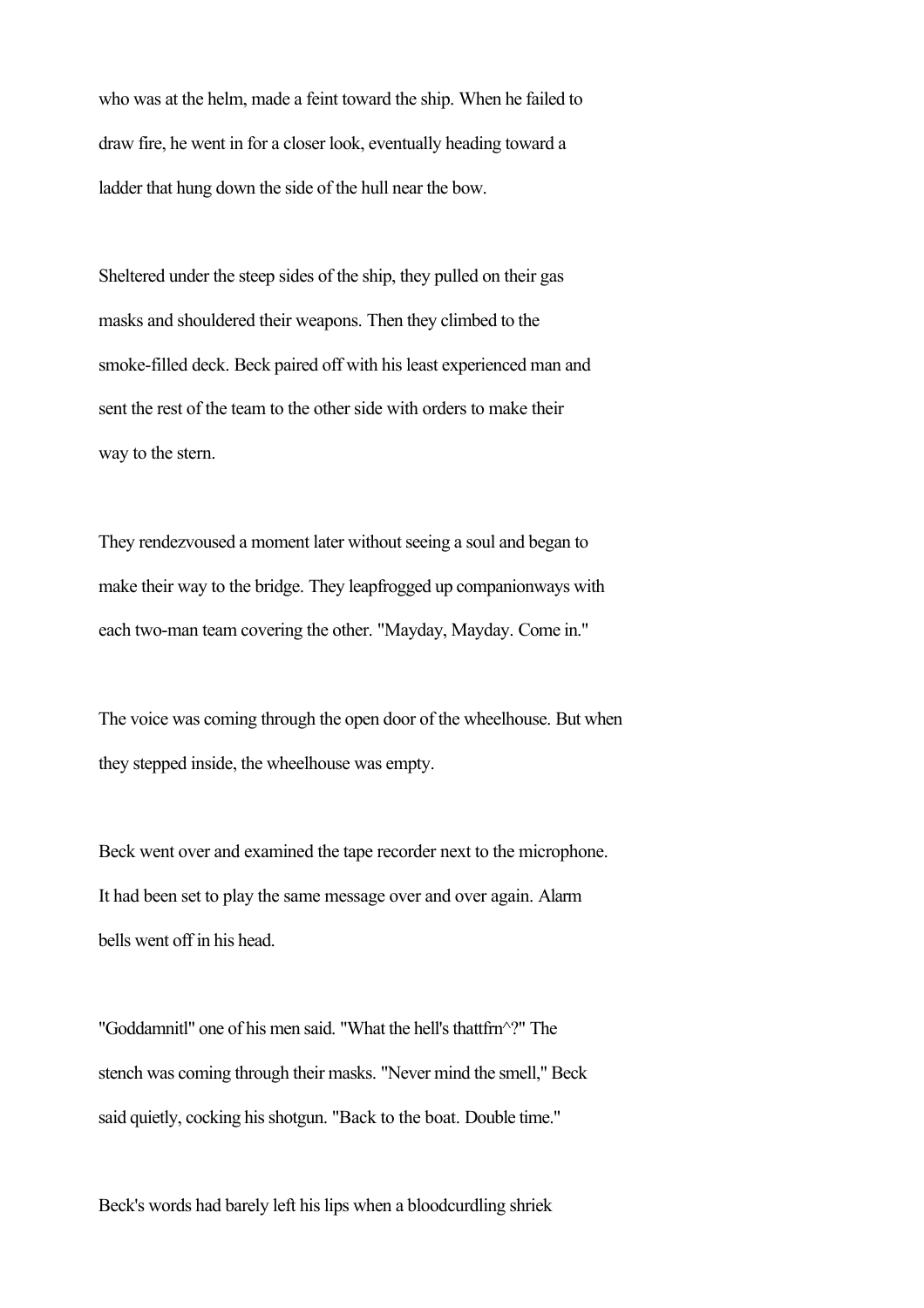filled the wheelhouse. A terrifying apparition had launched itself through the open door. Acting on pure instinct, the captain brought the gun up in a single motion and fired from his hip.

 There were more shrieks intermingled with the shouts of his men, and blurred glimpses of long white hair, yellow teeth, glowing red eyes and lunging bodies.

 His shotgun was knocked from his hands. Withered hands clawed at his throat. He was thrown to the deck and the overpowering smell of decaying flesh filled his nostrils.

 THE ROLLS-ROYCE Silver Cloud raced through the sundrenched French countryside, passing a blur of farmhouses, rolling green fields and yellow haystacks. Darnay had offered the use of his car before he flew off to Provence. Unlike his colleague Dirk Pitt, who favored exotic cars, Austin drove a nondescript vehicle from the NUMA motor pool back home. As the Rolls whisked over hill and dale, Austin felt as if he were at the controls of a flying carpet.

 Skye sat beside him, her hair playfully tousled by the warm breeze flowing through the open windows. She noticed the faint smile on his lips. "A penny for your thoughts."

"I was congratulating myself on my good luck. I'm driving a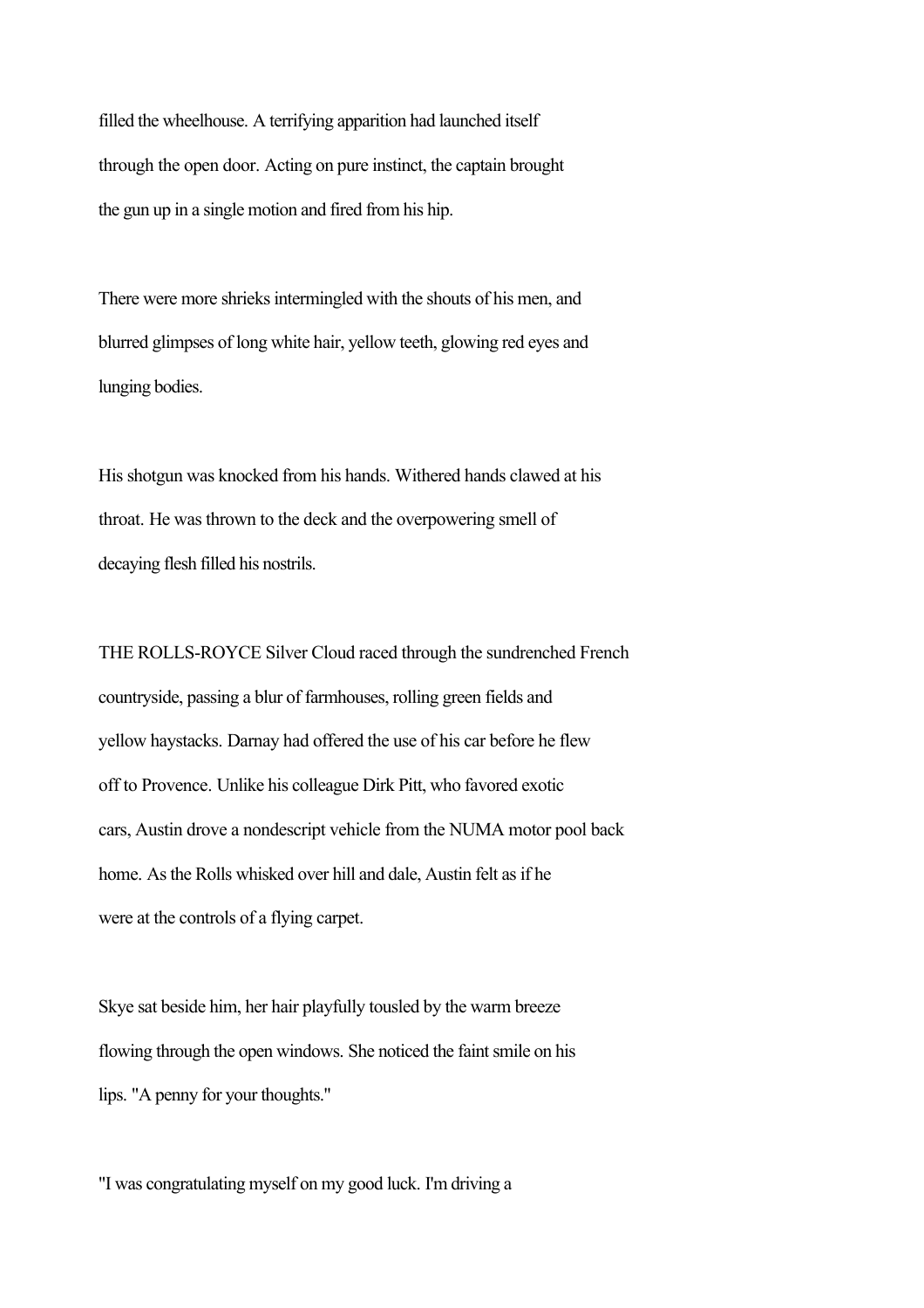magnificent car through countryside that could have inspired a Van Gogh painting. There's a lovely woman at my side. And I'm on the NUMA payroll."

 Skye gazed with longing at the passing scenery. "It's unfortunate that you are being paid. Otherwise, we could forget about the

 Fauchards and go off on our own. I'm so sick of this whole sordid business."

 "This shouldn't take long," Austin said. "We passed a charming auberge a while back. After we visit chez Fauchard, we could stop and have the dinner we've been putting off."

 "All the more reason to wrap up our visit as quickly as possible." The car was approaching a crossroad. Skye consulted a map. "We should be turning off not far from here."

 Several minutes later, Austin wheeled the car onto a narrow strip of macadam. Hard dirt tracks branched off from the road and provided access to vineyards stretching as far as the eye could see. The vineyards eventually thinned out and the car came to an electrified chain-link fence. NO trespassing signs in several languages hung from the fence. The gate was open so they kept on going and plunged into a dense forest. Thick tree trunks hugged the road on both sides and the dense canopy filtered the sun's rays.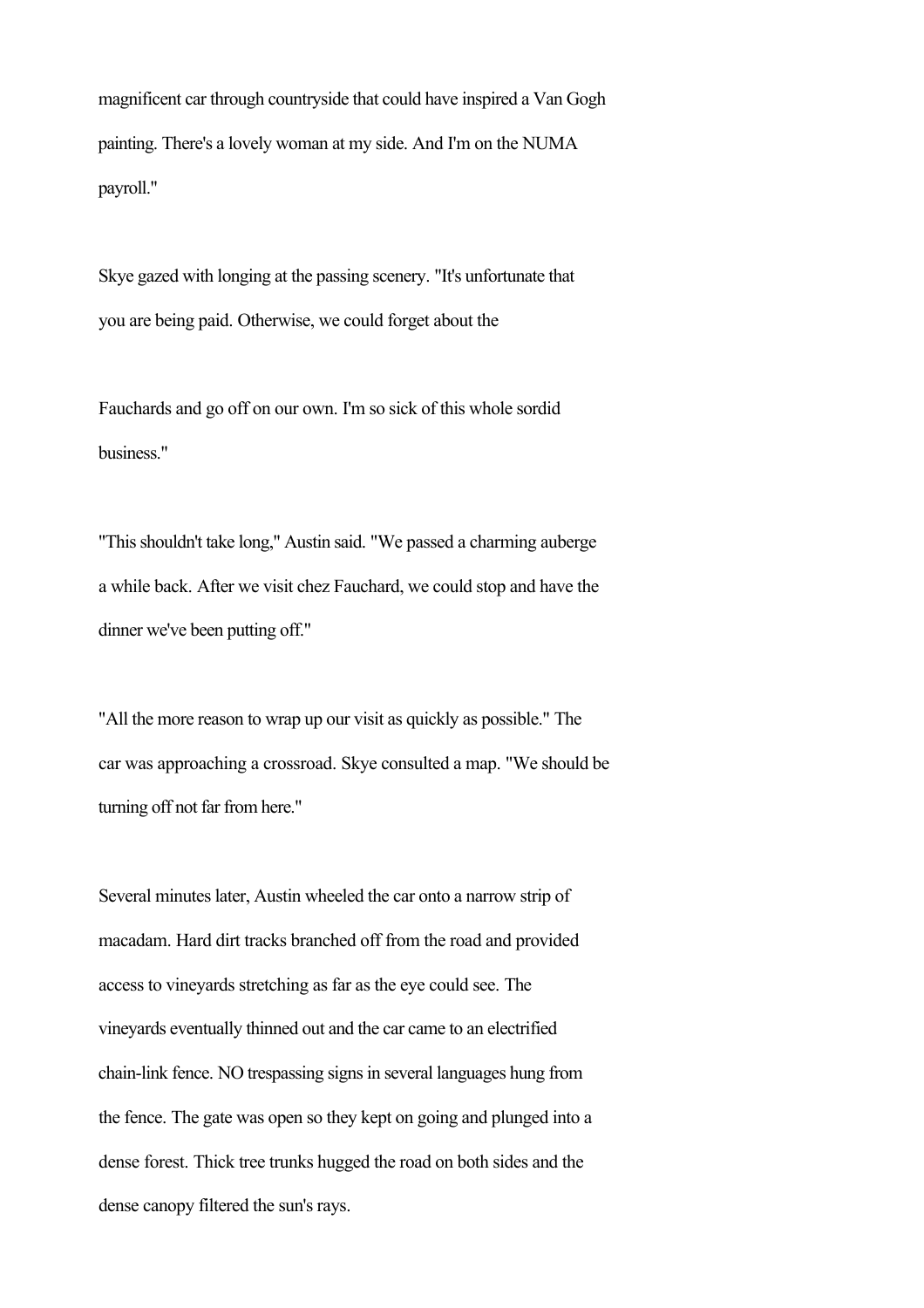The temperature dropped several degrees. Skye crossed her arms and hunched her shoulders.

 "Cold?" Austin said. "I can roll up the windows." "I'm fine," she said. "I wasn't prepared for the abrupt change from the lovely farmland and vineyards. This forest is... so foreboding." Austin glanced at the dense woods. He saw only shadows beyond the phalanx of trees. Occasionally, the woods opened to reveal a dank marsh. He flicked on the headlights, but they only served to intensify the gloominess.

 Then the scenery began to change. The road widened and was bordered on both sides by tall oaks. Their branches interlocked high above, creating a long tree tunnel that went on for at least a mile before ending quite suddenly. The road began to rise.

 "Mon Dieu!" Skye exclaimed when she saw the massive granite pile that loomed ahead on a low hill.

 Austin's eyes took in the conical turrets and the high, crenellated walls.

 "We seem to have passed through a time warp into fourteenth-century Transylvania."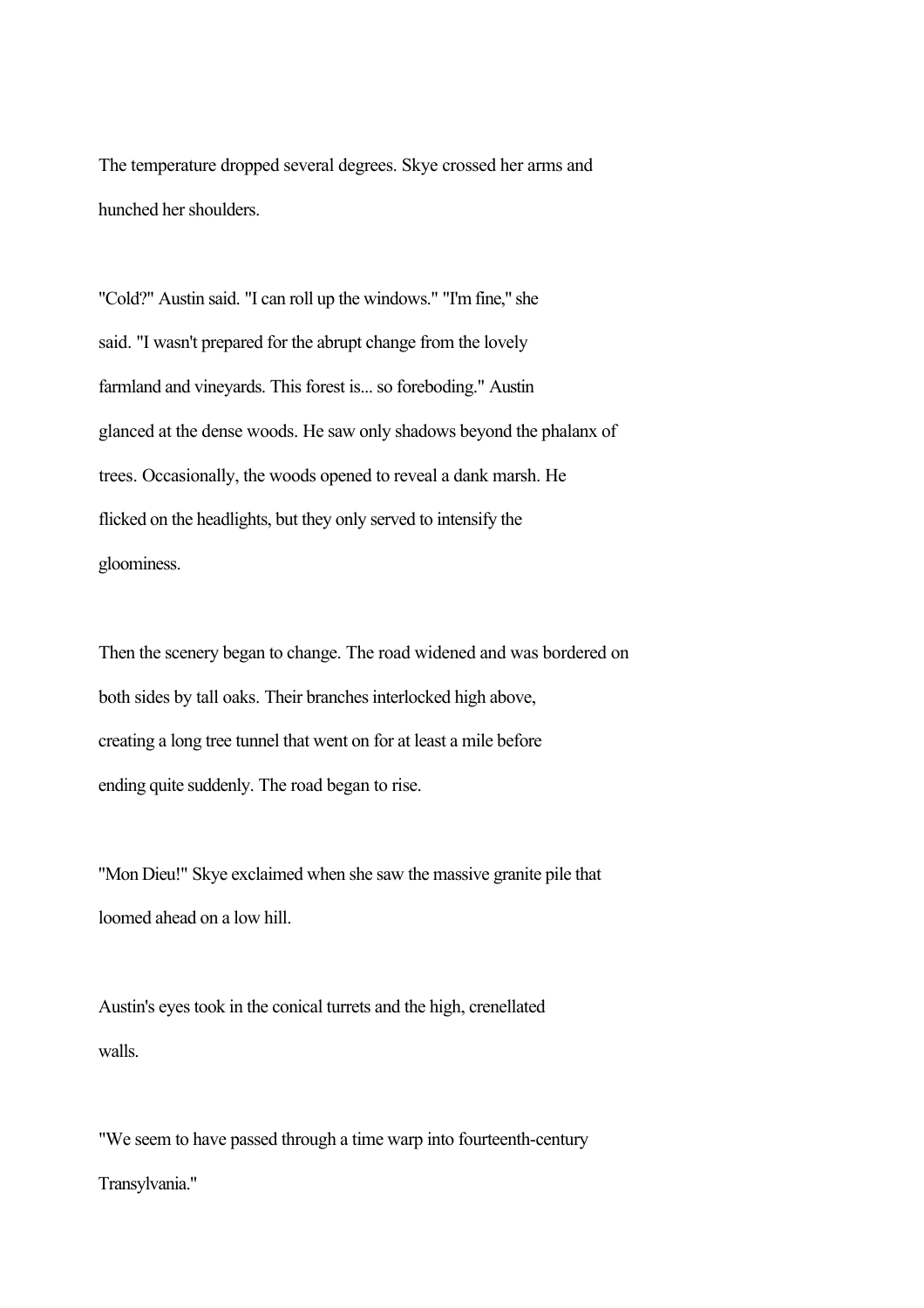Skye said in hushed tones, "It's magnificent in an ominous sort of way."

 Austin was less enthralled with the chateau's architecture. He gave her a sidelong glance. "They used to say the same thing about Castle Dracula."

 He wheeled the Rolls onto a white gravel driveway that encircled an ornate fountain whose motif was a group of armor-clad men hacking each other to death in bloody combat. The bronze faces on the struggling warriors were twisted in agony.

"Charming," Austin said.

"Ugh! It's absolutely grotesque."

 Austin parked the Rolls near an arched bridge that spanned a wide moat. A swampy odor rose from the greenish-brown surface of the stagnant water. They walked across the bridge and drawbridge and passed through a gate into the expansive cobblestone-paved courtyard that surrounded the chateau and separated the building from the encircling walls. No one came to greet them so they made their way across the courtyard and climbed the stairs to a terrace that ran along the front of the house.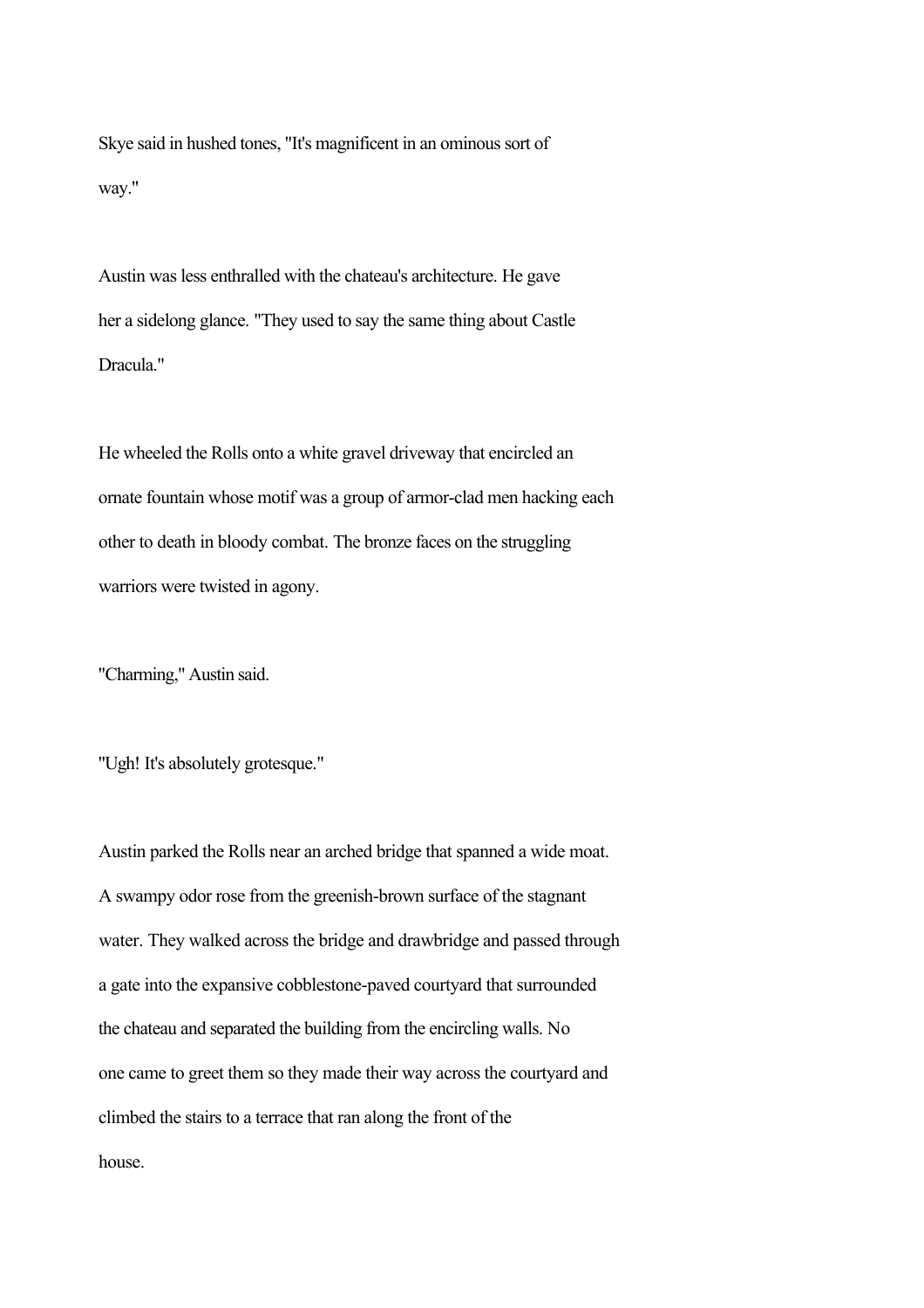Austin put his hand on the massive knocker that decorated the iron-banded wooden door. "Does this look familiar?"

"It's the same eagle design as on the helmet and the plane."

 Nodding in agreement, Austin lifted the knocker and let it drop twice.

 "I predict that a toothless hunchback named Igor will open the door," he said.

"If that happens, I'm running for the car."

 "If that happens, I'd advise you not to get in my way," Austin said. The man who answered the doorbell's ring was neither toothless nor hunched. He was tall and blond and dressed in white tennis clothes. He could have been in his forties, or fifties, although it was hard to tell his age because his face was unlined and he was as trim as a professional athlete.

 "You must be Mr. Austin," the man said with a bright smile, his hand extended in greeting.

 "That's right. And this is my assistant, Mademoiselle Bouchet." "I'm Emil Fauchard. A pleasure to meet you. You're very kind to come all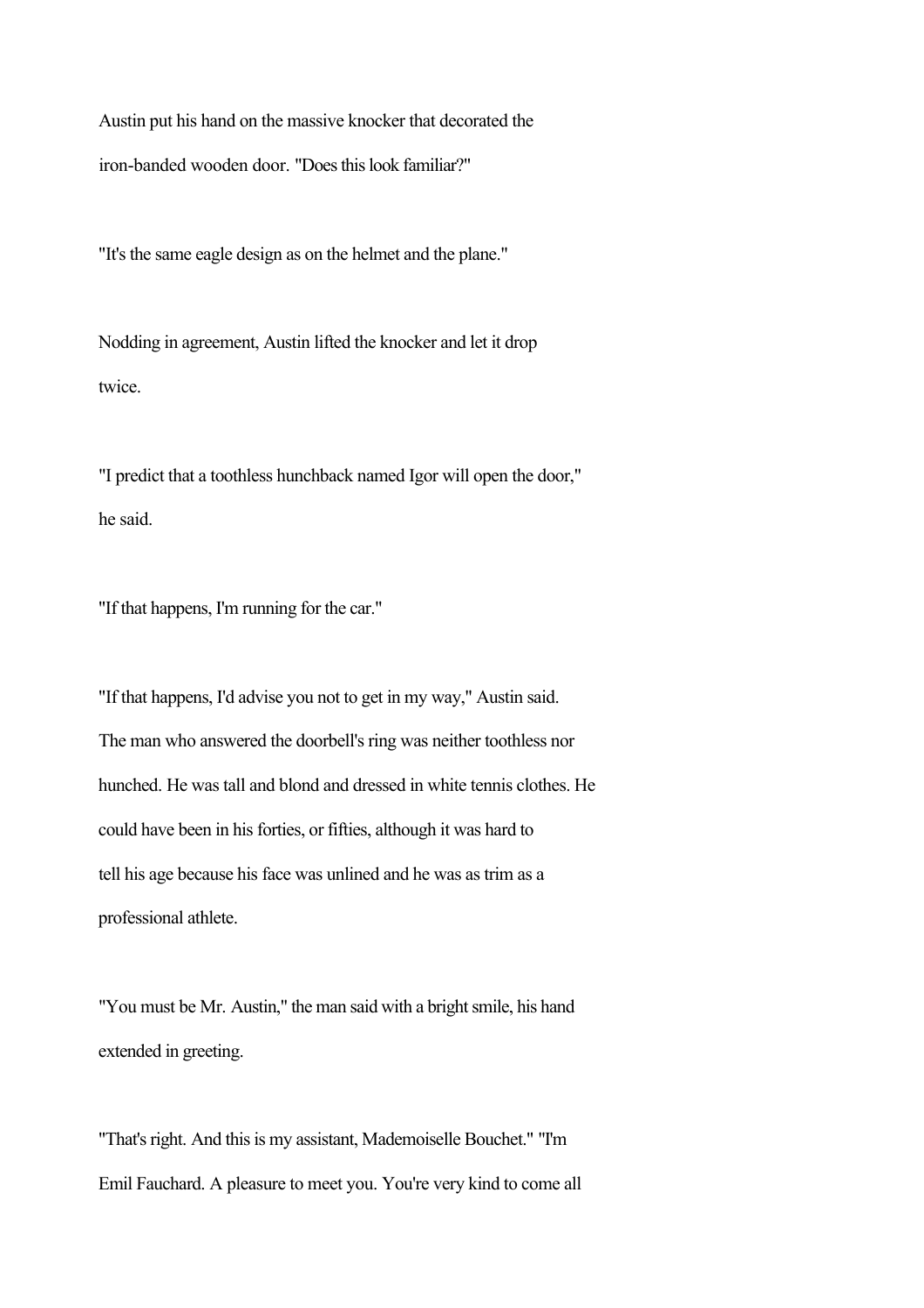the way from Paris. My mother has been eagerly awaiting your arrival. Please come this way."

 He ushered his guests into a commodious foyer and led the way at a brisk pace along a carpeted hallway. Painted on the high vaulted ceilings were mythological scenes showing nymphs, satyrs and centaurs in unearthly woodland settings. As they followed their guide, Skye leaned into Austin's ear. "So much for your Igor theory."

 "It was only a hunch," Austin said with astraight face. Skye rolled her eyes, the only appropriate response to Austin's pun. The hallway seemed endless, although it was hardly a boring walk. Decorating the dark wood-paneled walls were enormous tapestries of medieval hunting scenes showing life-sized figures of nobles and squires whose arrows were making pincushions out of hapless deer and wild boar.

 Fauchard stopped at a door, which he opened, and gestured for them to enter.

 The chamber they stepped into was a stark contrast to the chateau's oversized architecture. It was small and intimate and with its low beamed ceilings and walls lined with antiquated books, it was like a room in a country cottage. A woman sat in a leather chair in a corner of the room, reading by the light streaming through a tall window.

"Mother," Fauchard softly called out. "Our visitors have arrived. This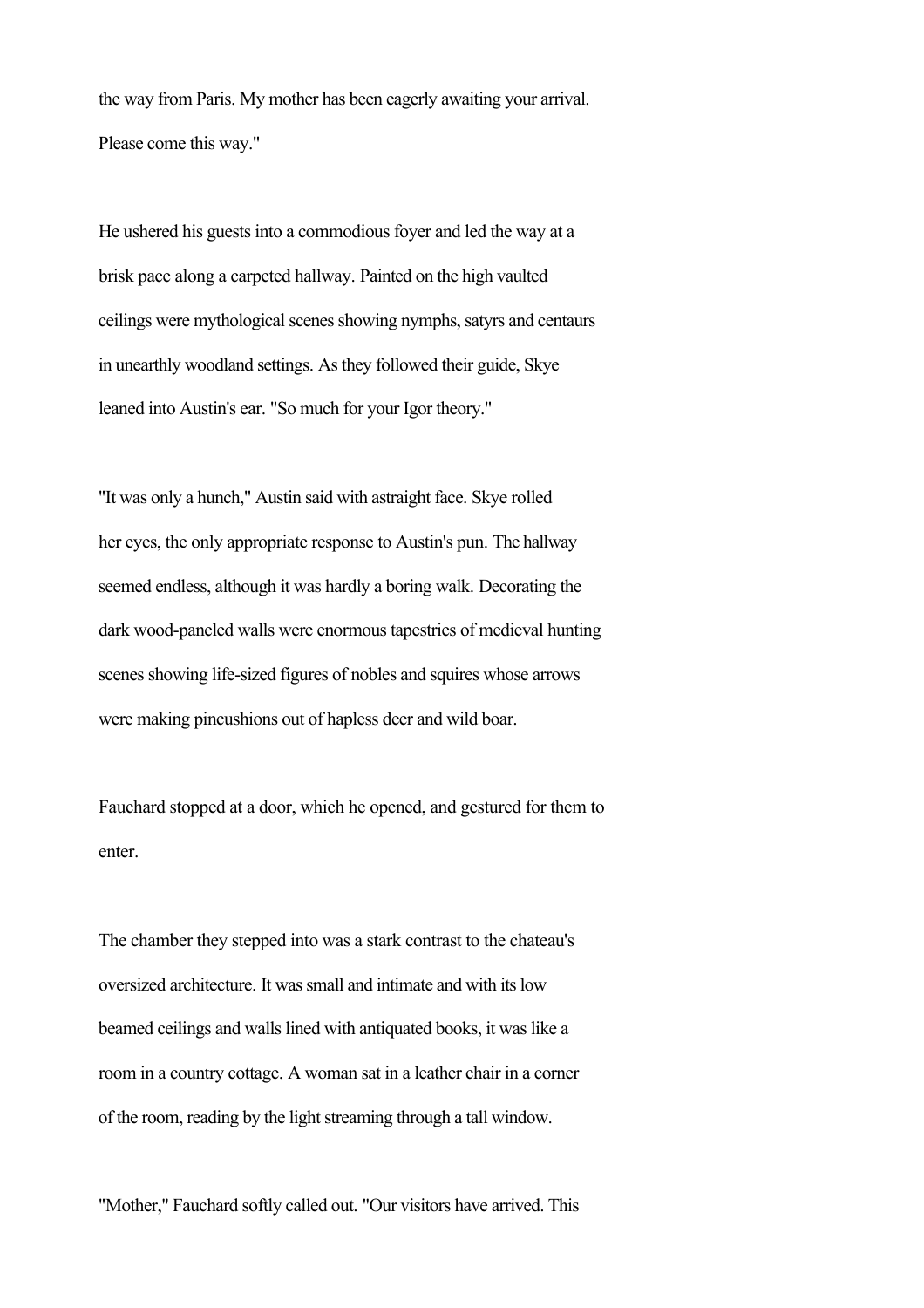is Mr. Austin and his assistant, Mademoiselle Bouchet." Skye had chosen her alias out of the Paris phone book.

 The woman smiled and put her book down, then stood to greet them. She was tall and almost military in her posture. A black business suit and lavender scarf set off her pale complexion and silver hair. Moving as gracefully as a ballerina, she came over and shook hands. Her grip was unexpectedly strong.

 "Please sit down," she said, indicating two comfortable leather chairs. Glancing at her son, she said, "Our guests must be thirsty after their long drive." She spoke English with no accent.

"I'll attend to it on my way out," Emil said.

 a Moments later, a servant appeared bearing cold bottled water and glasses on a tray. Austin studied Madame Fauchard as she dismissed the servant and poured their glasses full. As with her son, it was difficult to guess her age. She could have been anywhere from forty to sixty years old. Whatever her age, she was quite beautiful in a classic sense. Except for a spidery network of wrinkles, her complexion was as flawless as a cameo and her gray eyes were alert and intelligent. Her smile ranged from beguiling to the mysterious, and when she spoke her voice had only a few of the cracks in it that can come with old age.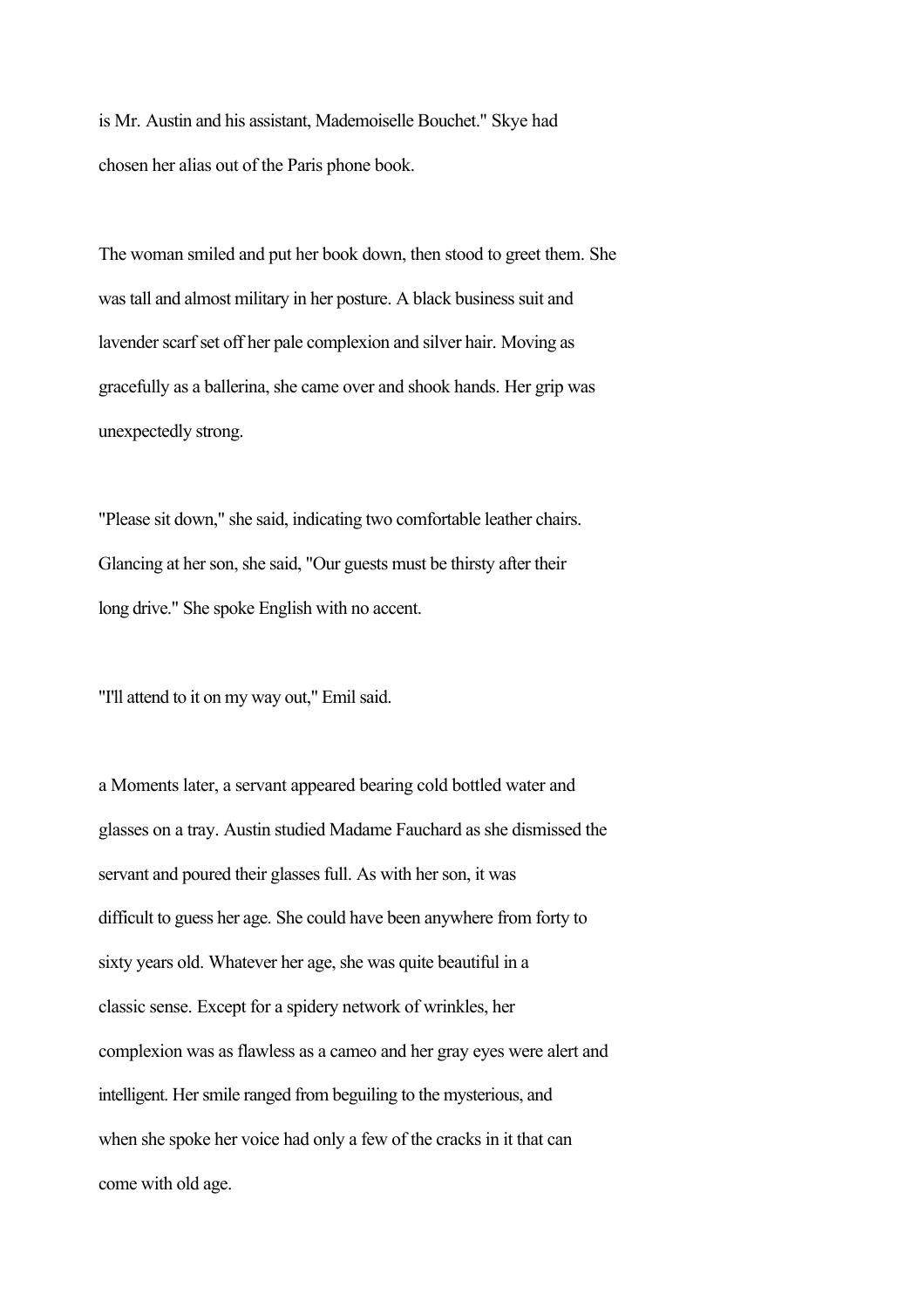"It was very kind of you and your assistant to travel all the way from Paris, Mr. Austin."

 "Not at all, Madame Fauchard. You must be very busy with your duties and I'm pleased that you were able to see us on such short notice."

She threw her hands up in a gesture of astonishment.

"How could I not see you after hearing about your discovery?

 Frankly, I was stunned when I learned that the body found in Le Dormeur glacier could be that of my great-uncle, Jules Fauchard. I have flown over the Alps many times, never suspecting that an illustrious member of my family lay frozen in the ice below. Are you quite certain it's Jules?"

 "I never saw the body, and can't be sure about the identity," he said. "But the Morane-Saulnier airplane I discovered in the glacial lake was traced to Jules Fauchard through a manufacturer's serial number. Circumstantial evidence, but compelling nonetheless."

 Madame Fauchard stared off into space. "It could only be Jules," she said, more to herself than to her guests. Rallying her thoughts, she said, "He disappeared in 1914 after taking off from here in his plane, a Morane-Saulnier. He loved to fly and had gone to French military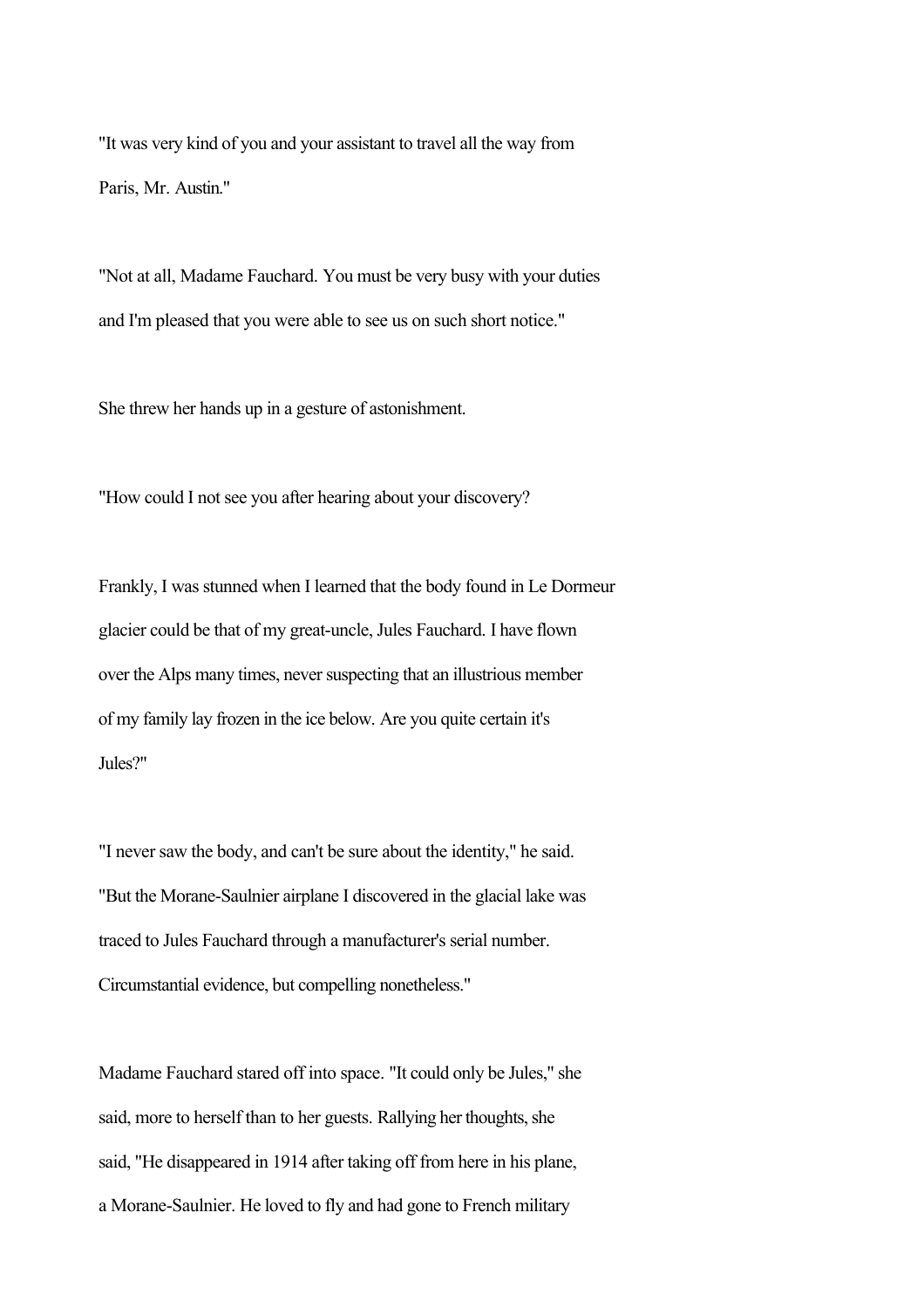flying schools, so he was quite accomplished at it. Poor man. He must have run out of fuel or encountered severe weather in the mountains."

 "This is a long way from Le Dormeur," Skye said. "What could have possessed him to fly all the way to the Alps?"

 Madame Fauchard responded with an indulgent smile. "He was quite mad, you know. It happens in the best of families." She turned back to Austin. "I understand you are with NUMA. Don't look surprised, your name has been all over the newspapers and television. It was very clever and daring of you to use a submarine to rescue the scientists trapped under the glacier."

 "I didn't do it alone. I had a great deal of help." "Modest as well as clever," she said, gazing at him with an expression that signified more than casual interest. "I read about the horrible man who attacked the scientists. What could he have wanted?"

 "A complicated question with no easy answers. He evidently wanted to make sure no one could ever retrieve the body. And he took a strongbox that may have held documents."

 "A pity," she said with a sigh. "Perhaps those documents could have shed light on my great-uncle's strange behavior. You asked what he was doing in the Alps, Mademoiselle Bouchet. I can only guess. You see,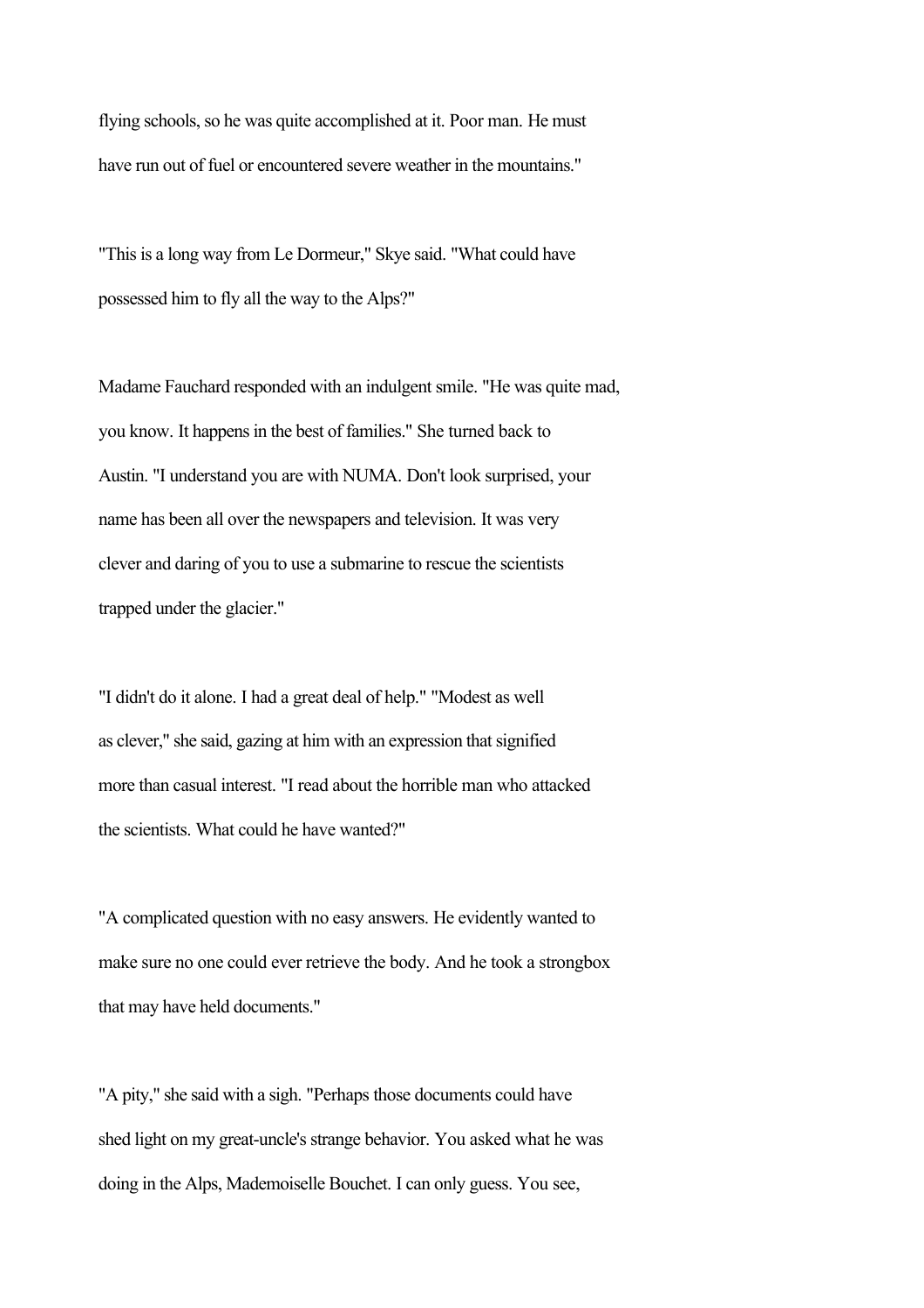Jules suffered a great deal." "Was he ill?" Skye said.

 "No, but he was a sensitive man who loved art and literature. He should have been born into another family. Jules had problems being part of a family whose members were known as "Merchants of Death." "

 "That's understandable," Austin said. "We've been called worse, monsieur. Believe me. In one of those ironies of fate, Jules was a natural businessman. He was devious and his behind-the-scenes schemes would have done credit to a Machiavelli Our family company prospered under his hand."

 "That image doesn't seem to fit with what you've told me about his gentle character."

 "Jules hated the violence that was implicit in the wares he sold. But he reasoned that if we didn't make and sell arms, someone else would. He was a great admirer of Alfred Nobel. Like Nobel, he used much of the family fortune to promote peace. He saw himself as a balance of natural forces."

"Something must have unbalanced him."

 She nodded. "We believe it was the prospect of World War One. Pompous and ignorant leaders started the war, but it is no secret that they were pushed over the precipice by the arms merchants." "Like the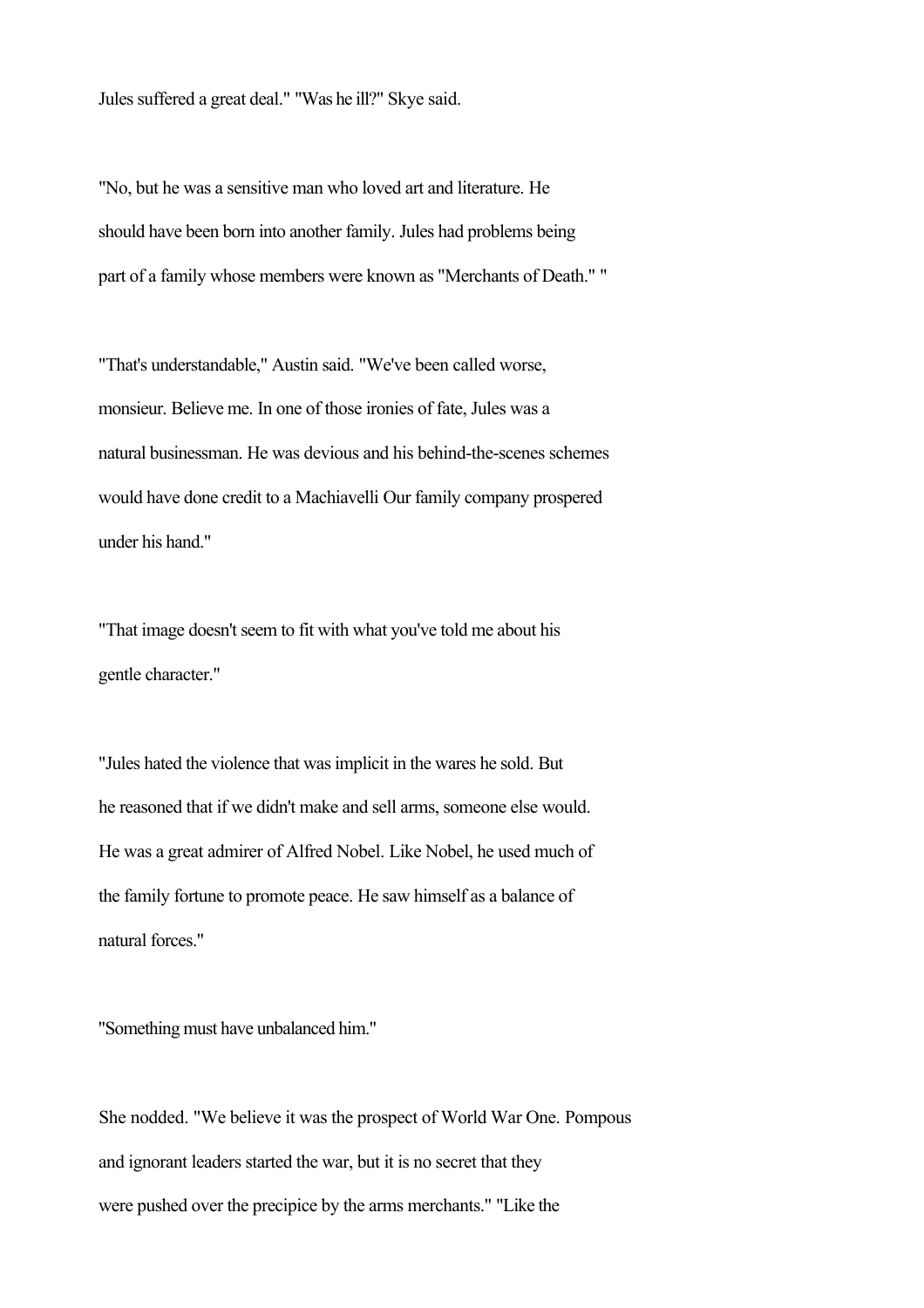Fauchards and the Krupps?"

 "The Krupps are arrivistes," she said, wrinkling her nose as if she smelled something rotten. "They were nothing but glorified coal miners, parvenus who built their fortunes on the blood and sweat of others. The Fauchards had been in the arms business for centuries before the Krupps surfaced in the Middle Ages. What do you know about our family, Mr. Austin?"

 "Mostly that you're as secretive as an oyster." Madame Fauchard laughed. "When you're dealing with arms, secrecy is not a dirty word. However, I prefer to use the word discreet." She angled her head in thought then rose from her chair. "Please come with me. I'll show you something that will tell you more about the Fauchards than a thousand words."

 She guided them along the corridor to a set of tall arched doors emblazoned with a three-headed-eagle emblem in black steel.

 "This is the chateau's armory," she said, as they stepped through the doorway. "It is the heart and soul of the Fauchard empire."

 They were in an immense chamber whose walls soared to high, ribbed ceilings. The room seemed to be laid out in the shape of a cathedral. They were standing in a long, column-lined nave that was crossed by a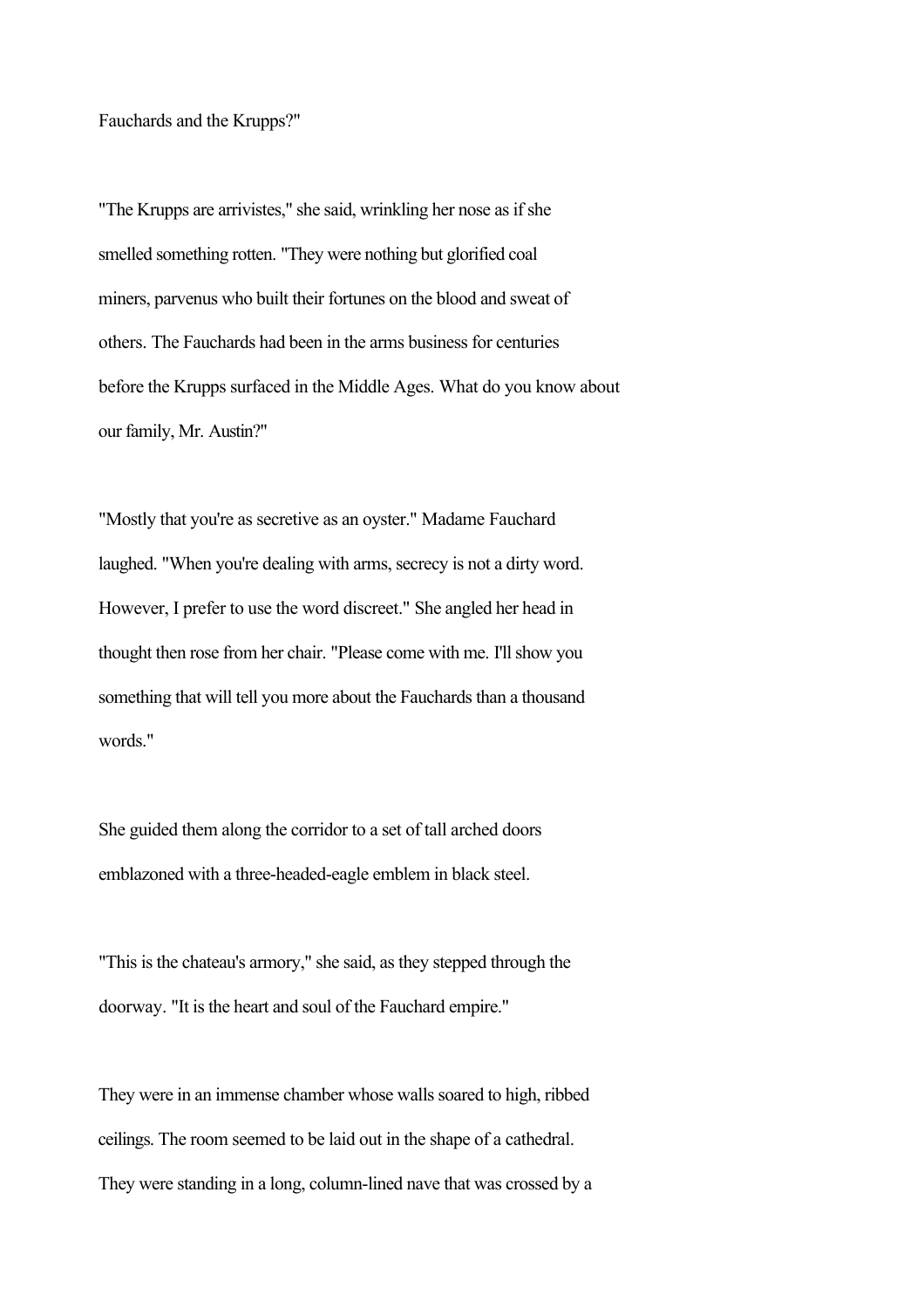transept, with the altar section behind it. The nave was lined with alcoves, but instead of statues of saints, the niches contained weapons apparently grouped according to time period. More armor and weapons could be seen on a second level that wrapped around the perimeter of the room.

 Directly in front of them, caught in mid charge were four lifelike knights and their huge stuffed mounts, all in full armor, lances extended as if defending the armory from interlopers.

 Skye surveyed the array with a professional eye. "The scope and extent of this collection is breathtaking."

 Madame Fauchard went over and stood next to the mounted knights. "These were the army tanks of their day," she said. "Imagine yourself as a poor infantryman, armed only with a lance, who sees these gentlemen bearing down on you at full gallop." She smiled, as if relishing the prospect.

 "Formidable," Skye said, "but not invincible as weapons and tactics advanced. The longbow had arrows that could puncture some armor at long range. A halberd could penetrate armor and a two-handed cutting sword of war could dispatch a knight if he could be

 pulled off his horse. All their armor would have been useless against firearms."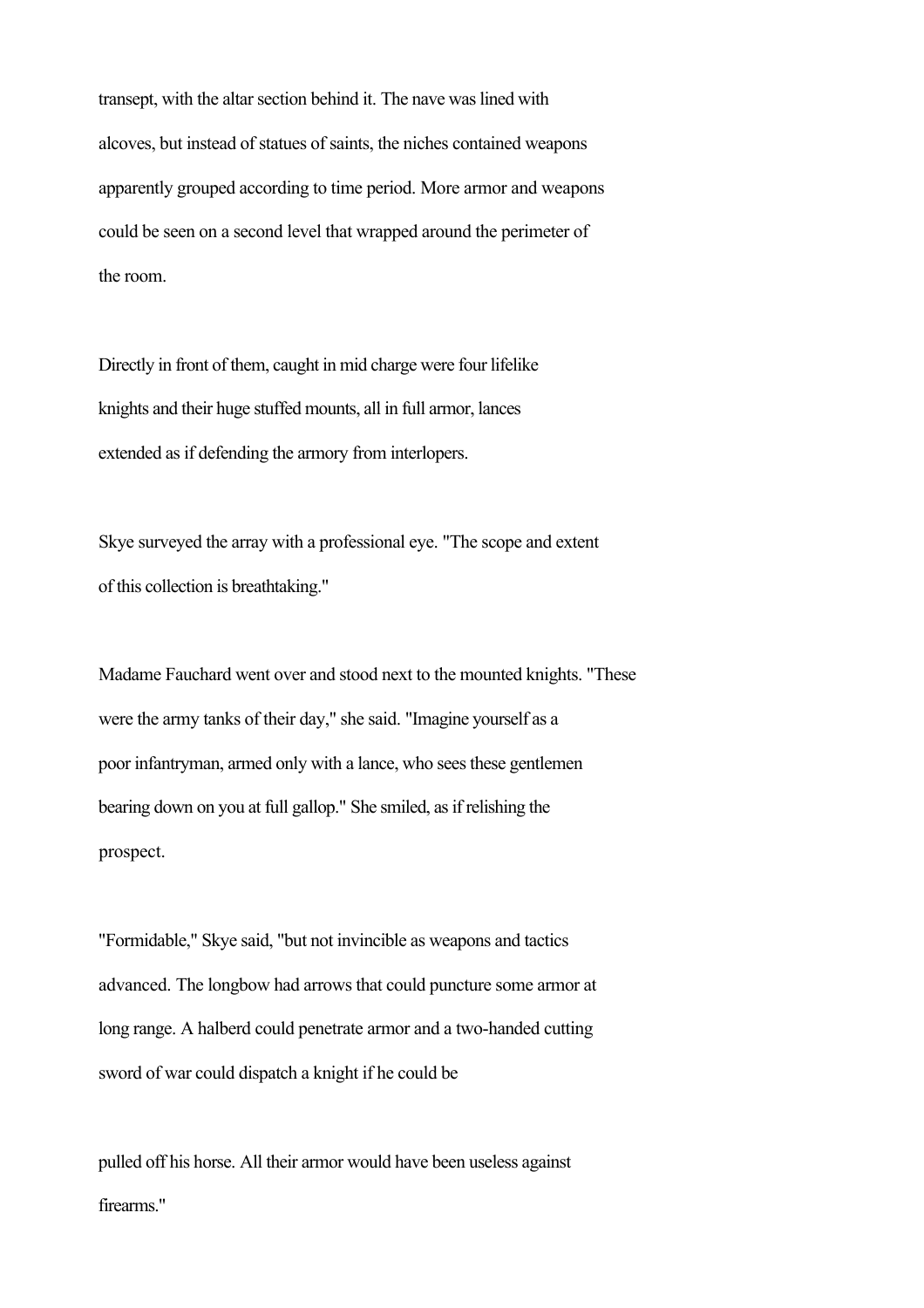"You have hit upon the heart of our family's success. Every development in weaponry would eventually be overcome with more advanced weaponry. Mademoiselle sounds as if she knows what she's talking about," Madame Fauchard said, raising a finely arched brow.

 "My brother made a hobby of ancient weapons. I couldn't help learning from him."

 "You learned well. Every piece in here was produced by the Fauchard family. What do you think of our family's artistry?"

 Skye examined the display in the nearest alcove and shook her head. "These helmets are primitive but extremely well made. Perhaps more than two thousand years old."

"Bravo! They were produced in pre-Roman times."

"I didn't know the

Fauchards went back that far," Austin said.

 "I wouldn't be surprised if someone discovered a cave drawing of a Fauchard making a flint spearhead for a Neolithic client."

"This chateau is quite a leap in time and geography from a Neolithic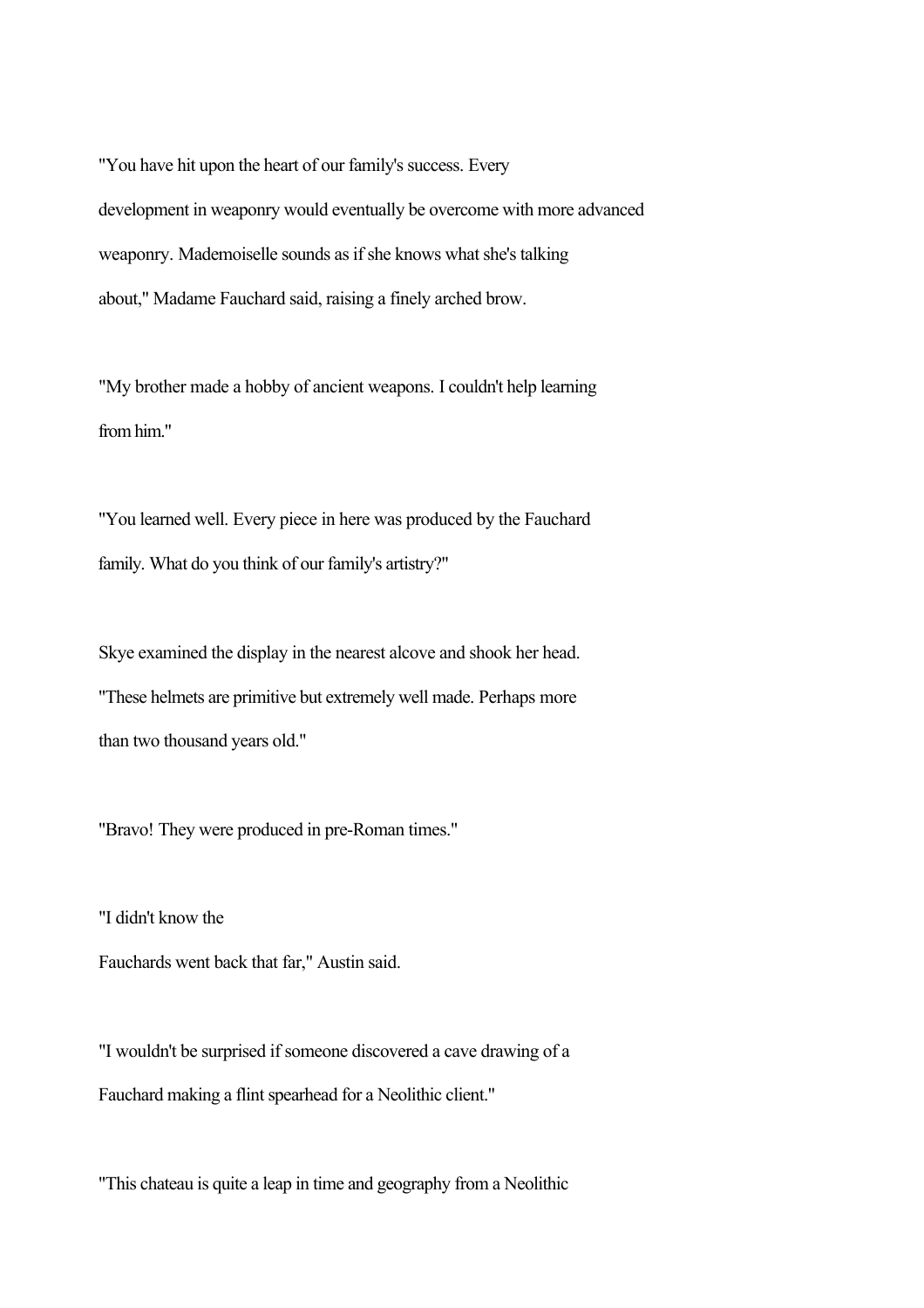cave."

 "We have come a long way since our humble beginnings. Our family were armorers based in Cyprus, a crossroad of the commerce in the Mediterranean. The Crusaders arrived to build outposts on the island and they admired our craftsmanship. It was the custom of wealthy nobles to retain household armorers. My ancestors moved to France and eventually organized a number of craftsmen's guilds. The guild families intermarried and formed alliances with two other families."

"Hence the three eagles on your coat of arms?"

 "You're quite observant, Monsieur Austin. Yes, but in time the other families were marginalized and the Fauchards eventually dominated the business. They controlled different specialty shops and sent agents throughout Europe. There was no end to the demand,

 from the Thirty Years War to Napoleon. The Franco-Prussian War was lucrative and set the stage for World War One." "Which brings us full circle to your great-uncle." She nodded. "Jules became morose as war seemed inevitable. By then we had grown into a cartel of arms and took on the name of Spear Industries. He tried to persuade our family to pull out of the arms race, but it was too late. As Lenin said at the time, Europe was like a barrel of gunpowder."

"Which needed only the assassination of the Grand Duke Ferdinand to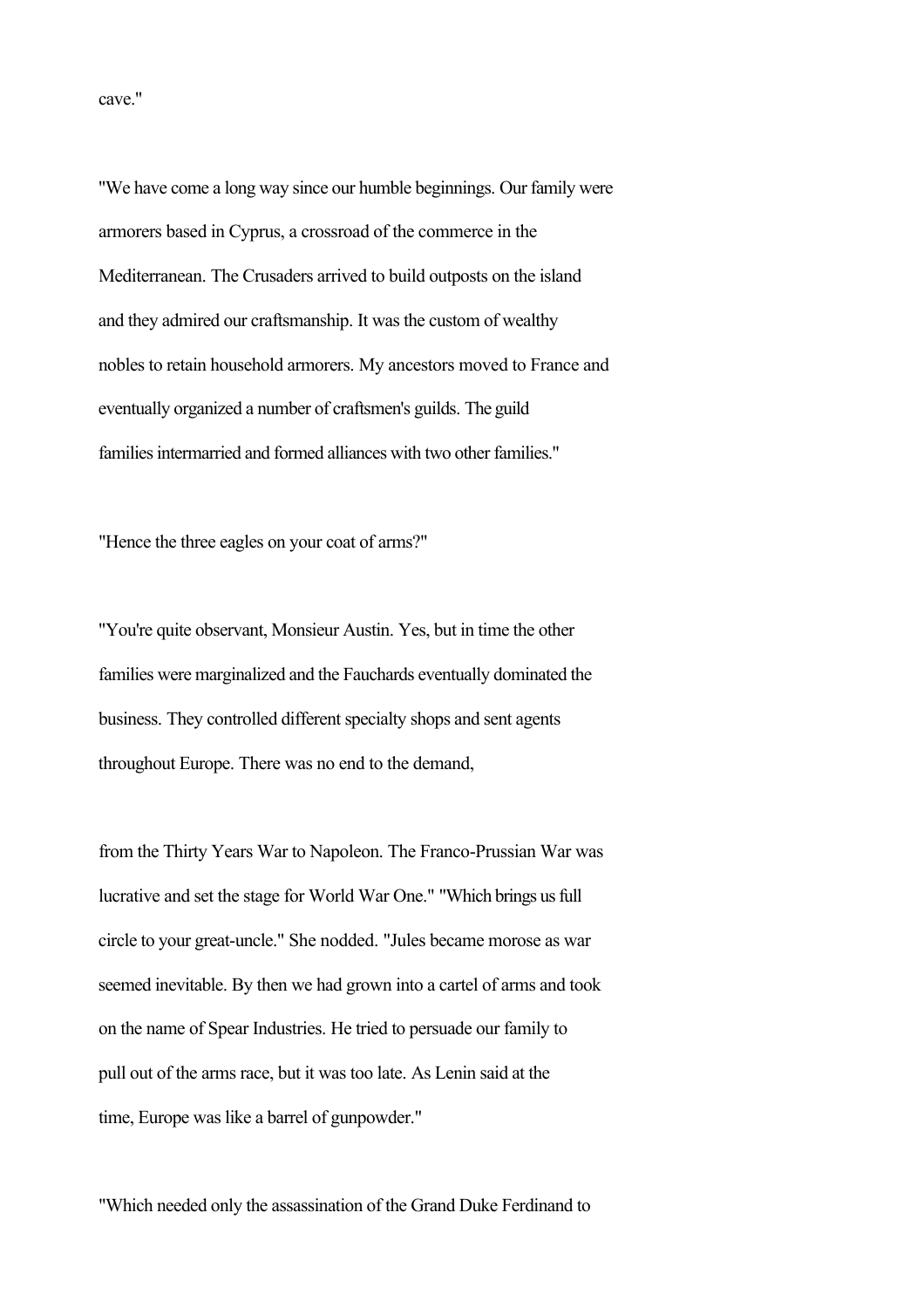provide a spark."

 "The Grand Duke was a lout," she said, with a wave of her long fingers. "His death was less a spark than an excuse. The international arms industry had interlocking agreements and patents. Every bullet fired or bomb exploded by either side meant shared profits for the owners and stockholders. The Krupps made money from German deaths and Spear Industries from the death of French soldiers. Jules foresaw this would be the situation and the fact that he was ultimately responsible is probably what unhinged him." "Another casualty of the war?"

 "My great-uncle was an idealist. His passion brought him a premature and senseless death. The sad part of all this is that his death made no more difference than some poor soldier being gassed in the trenches. Only a few decades later, our leaders dragged us into another world war. Fauchard's factories were bombed to dust, our workers killed. We rapidly recouped our losses in the Cold War. But the world has changed."

 "It was still a pretty dangerous place the last time I looked," Austin said.

 "Yes, the weapons are more deadly than ever, but conflicts are more regional and shorter in length. Governments, like your own, have replaced the major arms dealers. Since I inherited the leadership of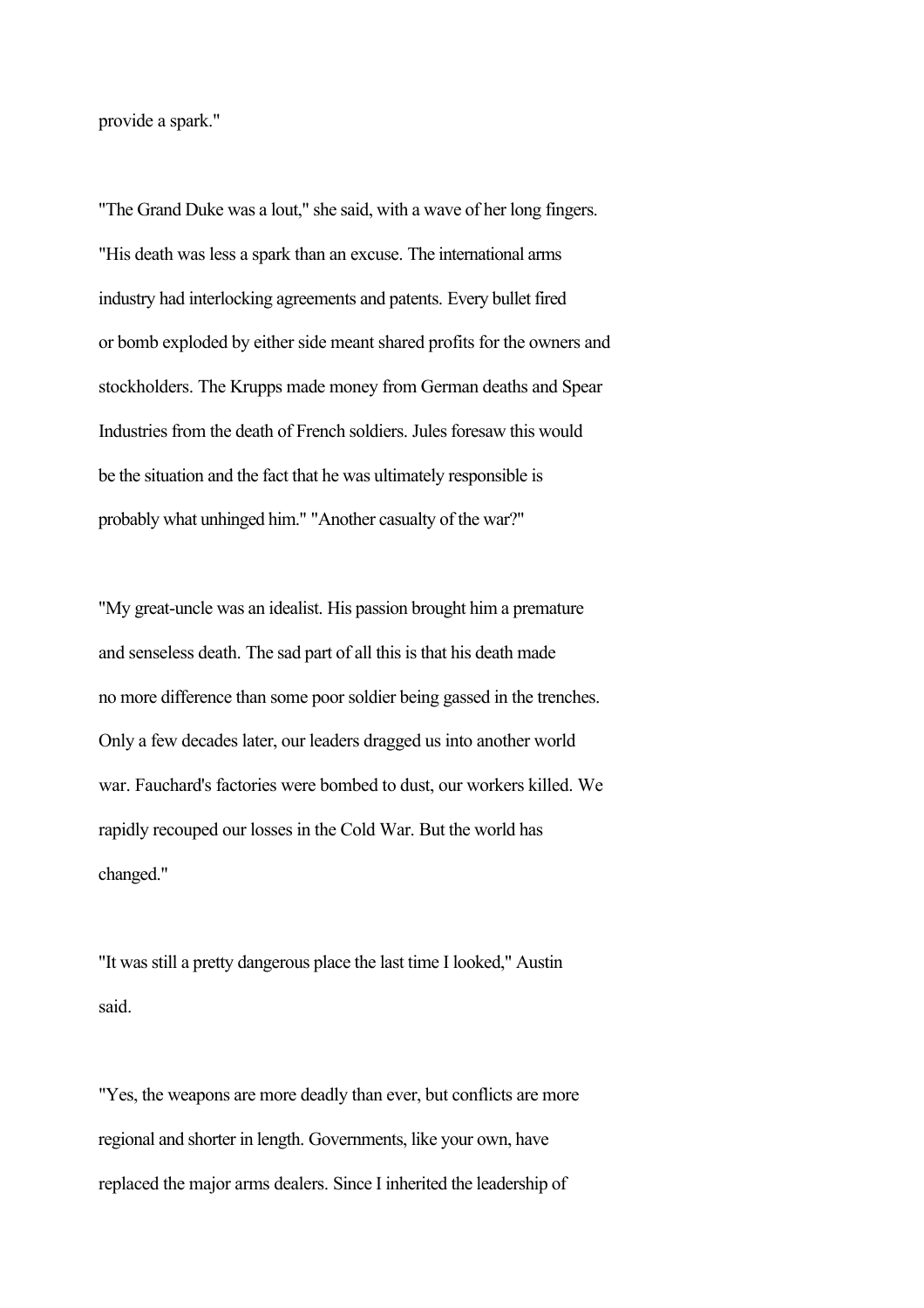Spear Industries, we have divested our factories and we're essentially

 a holding company that subcontracts for goods and services. With the fear of rogue nations and terrorists, our business remains steady."

 "An amazing story," Austin said. "Thank you for being so forthcoming with your family history."

 "Back to the present," she said, with a nod of her head. "Mr. Austin, what are the prospects of retrieving the plane that you found in the lake?"

 "It would be a delicate job, but not impossible for a competent salvager. I can recommend a few names, if you'd like."

 "Thank you very much. We'd like to retrieve any property that is rightfully ours. Do you plan on returning to Paris today?" "That was our intention."

"Bien. I'll show you the way out."

 Madame Fouchard led them along a different corridor whose walls were covered with hundreds of portraits. She paused in front of a painting of a man in a long leather coat.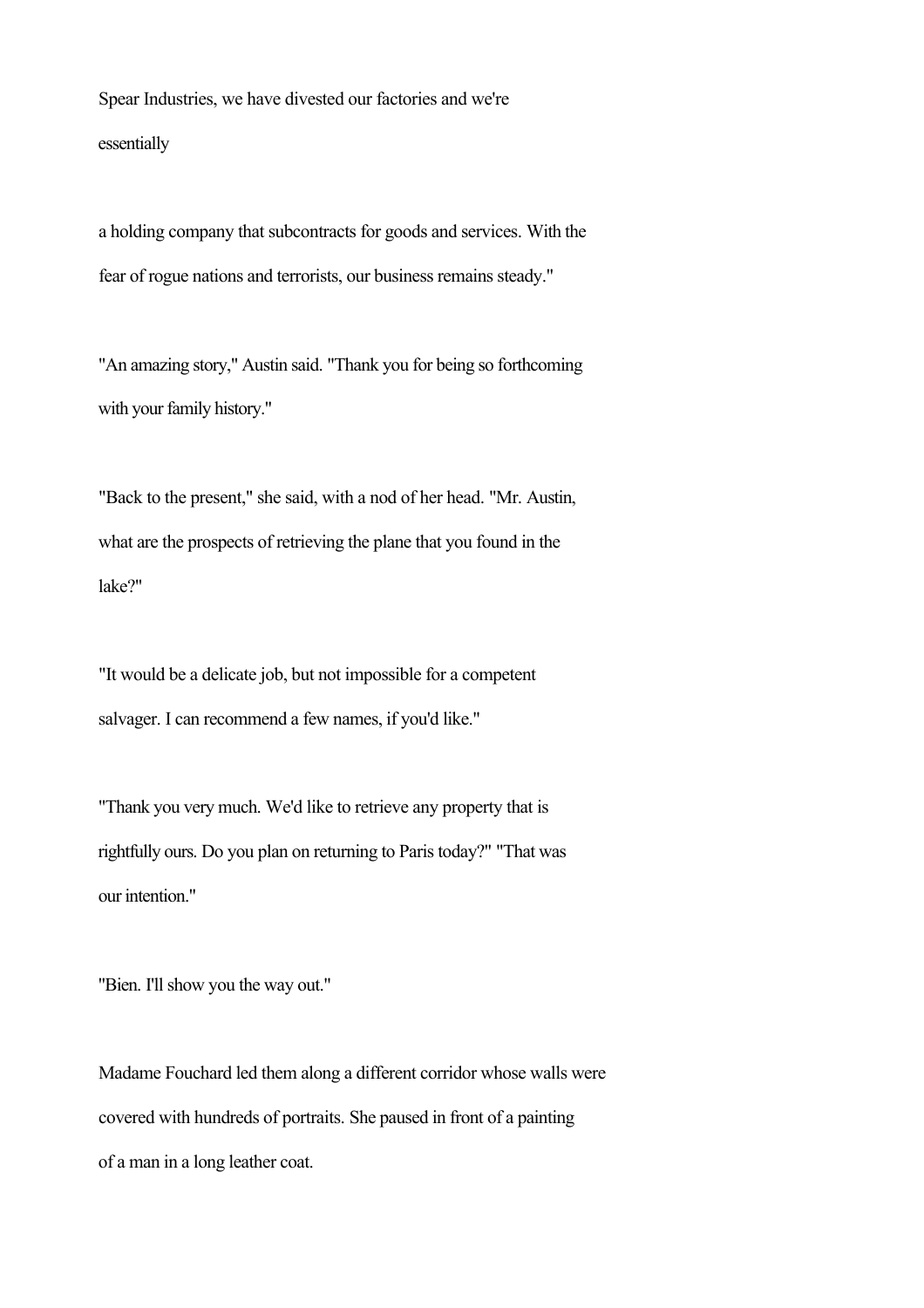"This is my great-uncle Jules Fauchard," Madame Fauchard said.

 The man in the painting had an aquiline nose and a mustache and stood in front of a plane similar to the one Austin had seen at the French air museum. He was wearing the same helmet Skye had turned over to her friend Darnay.

 A soft gasp escaped from Skye's throat. It was barely audible, but Madame Fauchard stared at Skye and said, "Is there a problem, mademoiselle?"

 "No," Skye said, clearing her throat. "I was admiring that helmet. Is it in your armory collection?"

Racine gave Skye a hard stare.

"No. It is not."

Austin tried to divert the direction of the conversation.

"There is not much family resemblance to you or your son," he said.

 Racine smiled. "The Fauchards were coarse-featured, as you can see. We favor my grandfather, who was not a Fauchard by blood. He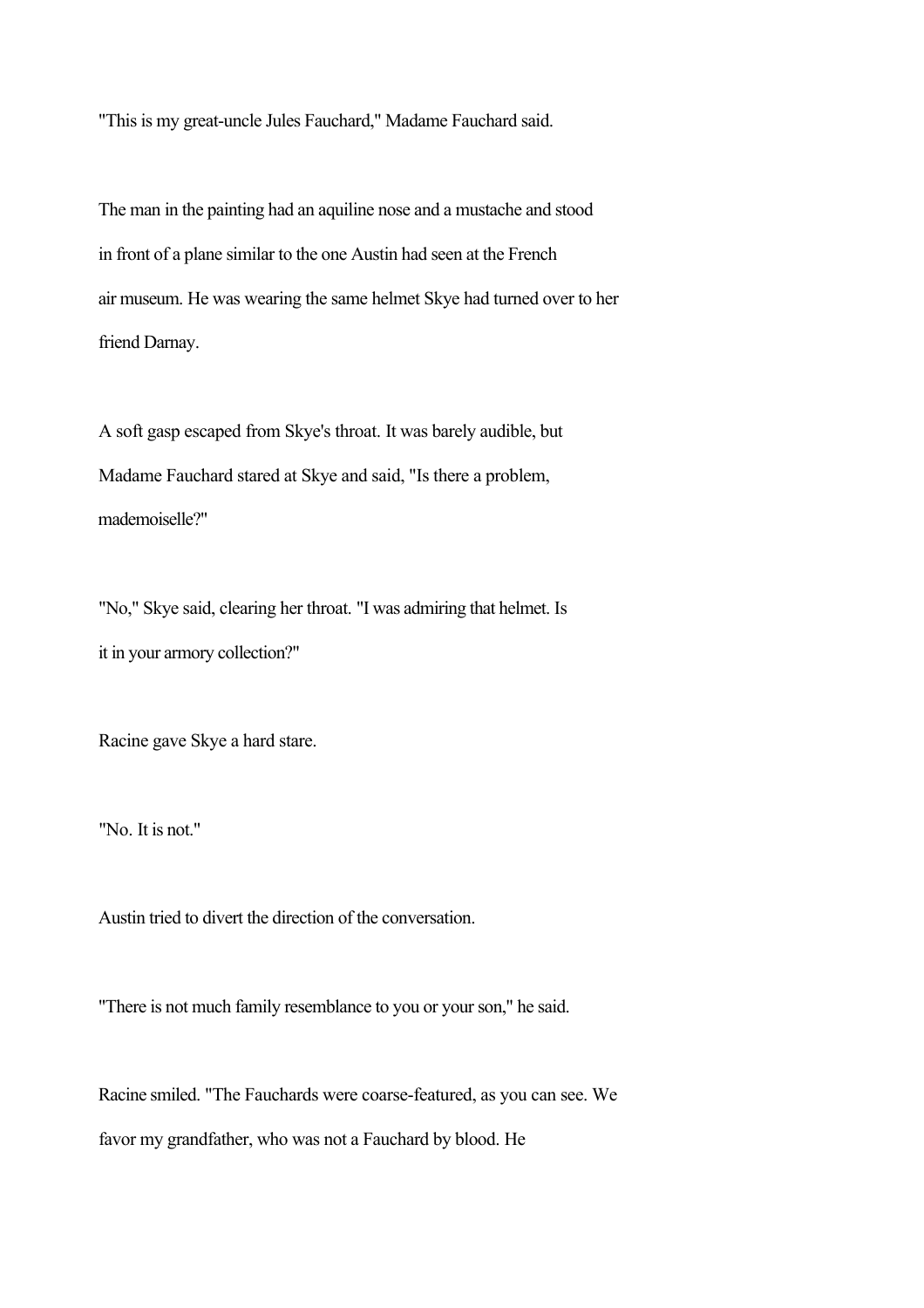married into the Fauchard family and took their name as his. It was an arranged marriage, done to bring together two families in an alliance of convenience. There was no male heir to the Fauchards at the time, so they manufactured one."

"You have a fascinating family," Skye said.

 "You don't know the half of it." She gazed thoughtfully at Skye for a moment and smiled. "I just had a wonderful idea. Why don't you stay for dinner? I'm having a few guests over anyhow. We are putting on a masque, as in the old days. A little costume party."

 "It's a long drive back to Paris. Besides, we didn't bring costumes," Austin said.

 "You can stay here as our guests. We always have a few extra costumes. We'll find something appropriate. We have everything you'd need to make yourselves comfortable. You can get an early start in the morning. I won't take no for an answer."

 "You're very gracious, Madame Fouchard," Skye said. "We wouldn't want to impose."

 "No imposition at all. Now, if you'll excuse me, I will talk to my son about tonight's arrangements. Please feel free to wander about the first floor of the chateau. The upper floors are living quarters."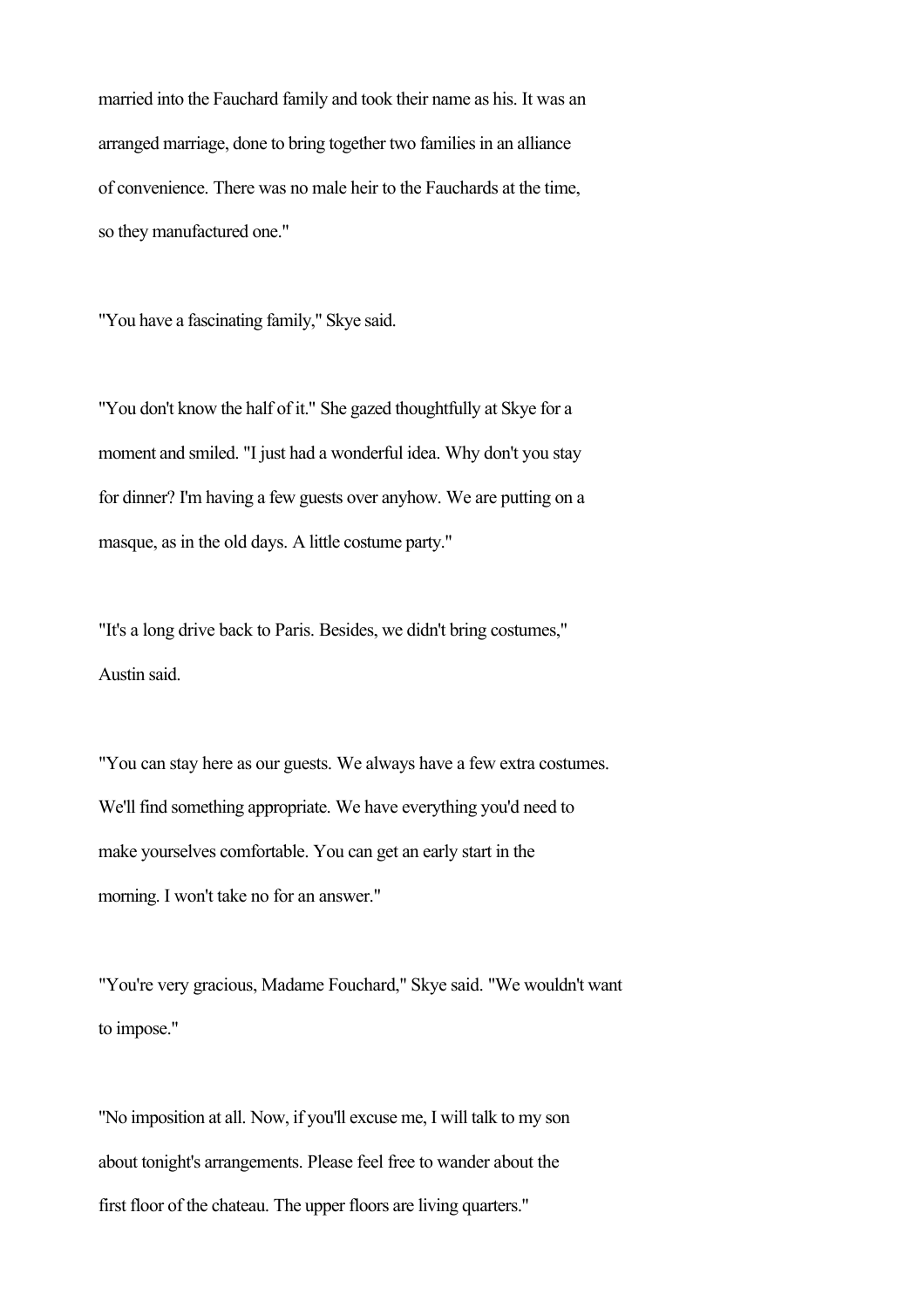Without a further word, Madame Fauchard whisked off along the corridor, leaving them with only the Fauchard ancestors for company. "What was that all about?" Austin said, as Madame Fauchard disappeared around a corner. Skye clapped her hands and rubbed them together.

 "My plan worked! I purposely babbled on about my arms expertise in the armory to get her attention. Once I set the hook, I reeled her in. Look, Kurt, you said that the Fauchard family was the key to this business under the glacier and the attack at Darnay's shop. We couldn't simply leave with empty hands. What's the problem?" "You could be in danger. That's the problem. Your mouth dropped open when you saw the portrait of good ol' Jules. She knows you've seen the helmet."

 "That wasn't planned. I was really startled when I saw Jules wearing the helmet I recovered from the glacier. Look, I'm willing to take the chance. Besides, a costume party might be fun. She wouldn't try anything with guests around. She seems quite gracious and not the dragon lady I expected."

 Austin wasn't convinced. Madame Fauchard was a charming woman, but he suspected her Whistler's mother act was pure theater. He had seen the cloud pass over her face at Skye's reaction to the portrait above their heads. Madame Fauchard, not Skye, had set the hook and reeled them in.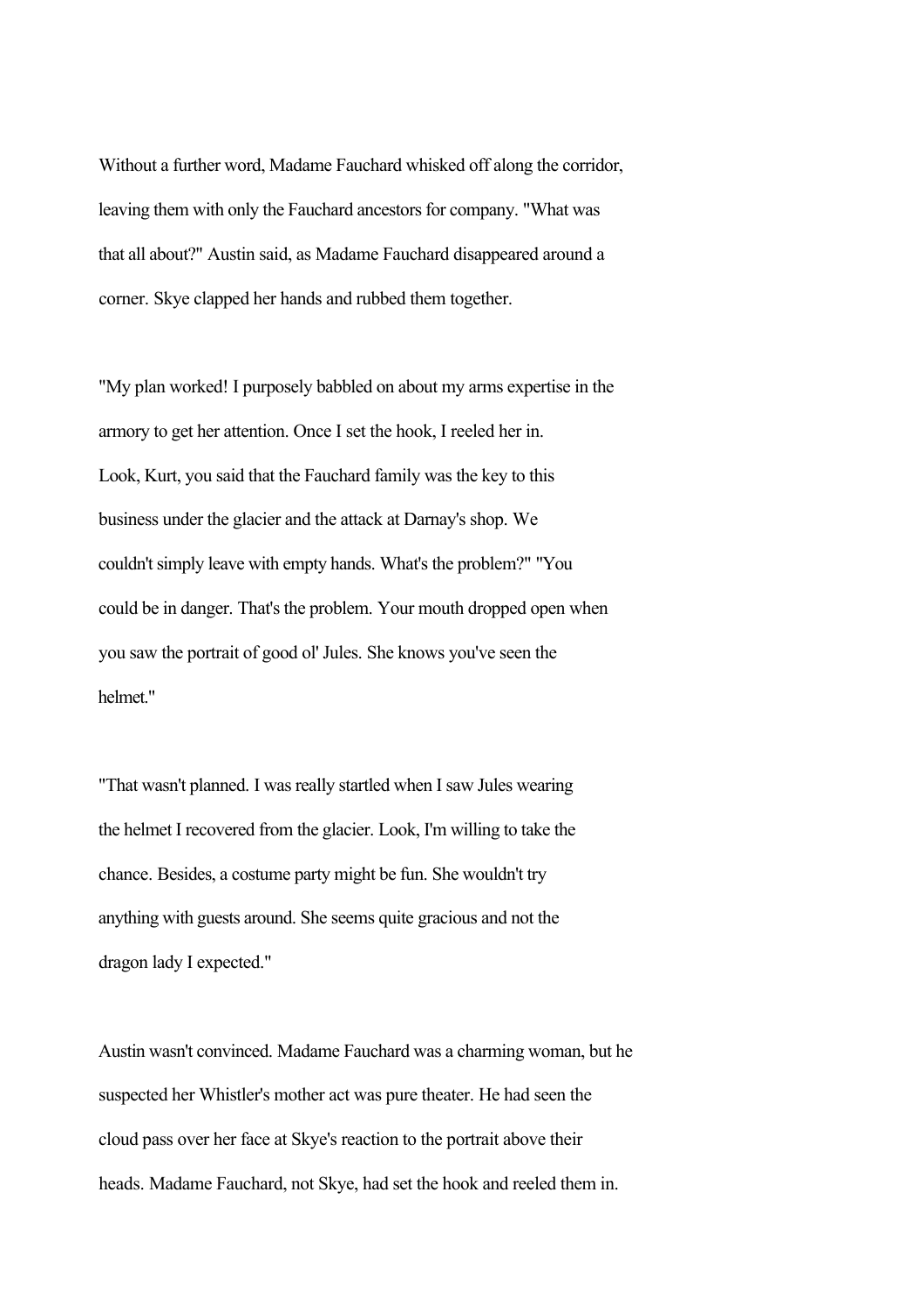Warning bells were chiming in his brain, but he smiled anyway. He didn't want to alarm Skye. "Let's look around," he said.

 It took them an hour to explore the first floor. It covered several acres, but mostly what they saw of it was corridors. Every door they tried was locked. As they made their way through the labyrinth of passageways, Austin tried to memorize the layout. Eventually they came back to the front door vestibule. His unease grew.

 "Odd," he said. "A building this size must require a large support staff, but we haven't seen a single soul outside of the Fauchards and the servant who brought us the water."

 "That is strange," Skye said. She tried the front door and smiled. "Look here, Mr. Worrywart. We can leave anytime we want to."

 They stepped out onto the terrace and walked across the courtyard to the gate. The drawbridge was still down, but the portcullis, which had been up when they entered, had been lowered. Austin put his hands on the bars and gazed through the iron grating.

 "We won't be leaving anytime soon," he said with a grim smile. The Rolls-Royce had vanished from the driveway.

 THE ALVIN HAD RISEN like a seagull atop a rolling billow before it dropped in a free fall that ended with a bone-jarring clang of metal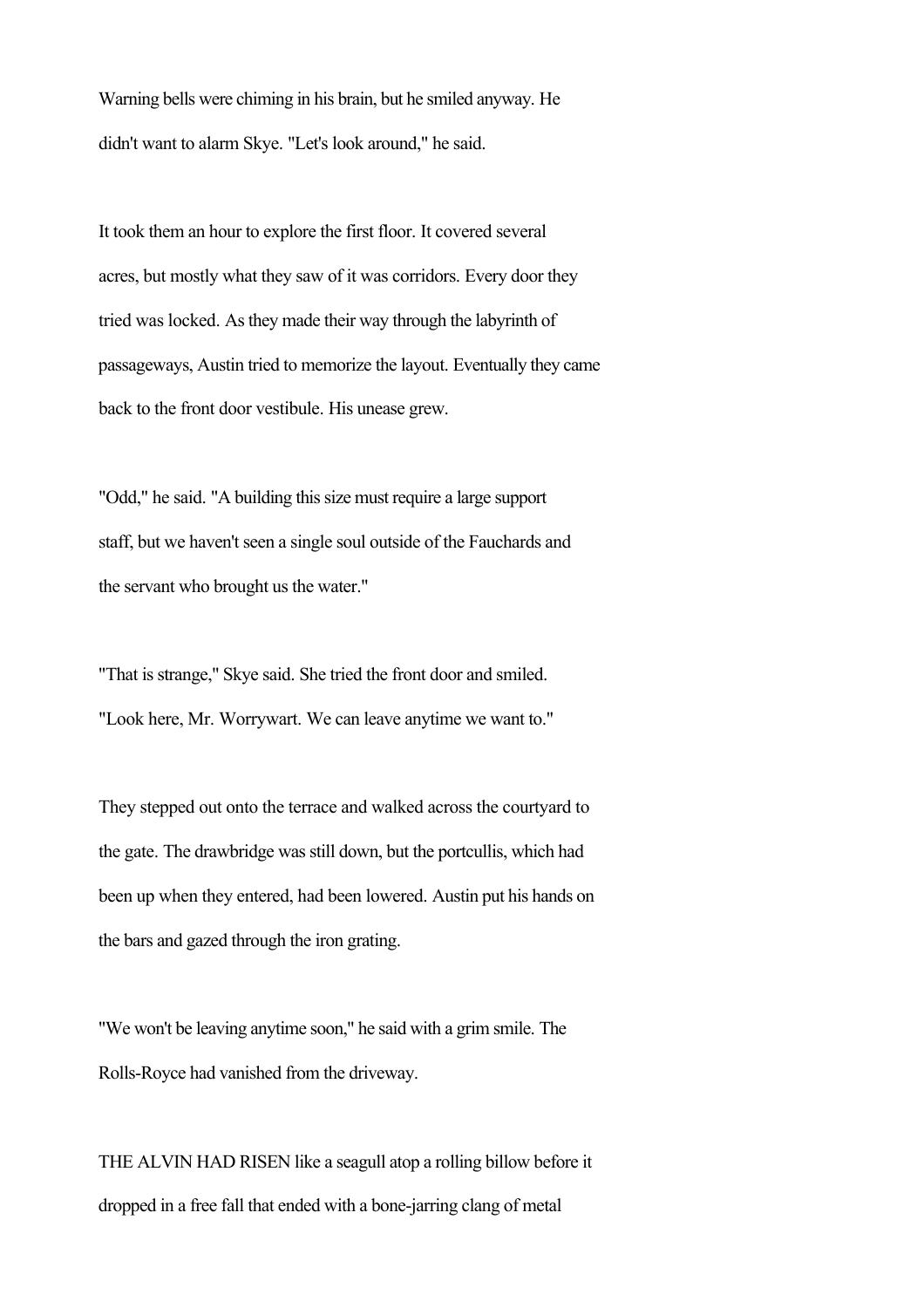against metal. The impact threw the three people inside the Alvin from their seats. Trout tried to avoid a collision with Gamay and the small-framed pilot, but his six-foot-eight physique was ill suited for acrobatics and he slammed into the bulkhead. Galaxies whirled around inside his head and when the stars cleared he saw Gamay's face close to his. She looked worried. "Are you all right?" she said with concern in her voice. Trout nodded. Then he pulled himself back into his seat and gingerly explored his bruised scalp with his fingers. The skin was tender to the touch, but he was not bleeding. "What happened?" Sandy said. "I don't know," Trout said. "I'll take a look." Trout tried to ignore the sick feeling in his gut and crawled over to a view port. For an instant, he wondered if the bump on his head was making him see things. The scowling face of a man stared at him. The man saw Trout. He tapped on the acrylic view port with

 the barrel of a gun and jerked his thumb upward. The message was clear. Open the hatch.

 Gamay had her face pressed against another view port. "There's a real ugly guy out there," she whispered. "He's got a gun."

"Same here," Trout said. "They want us to climb out."

"What should we do?" Sandy said.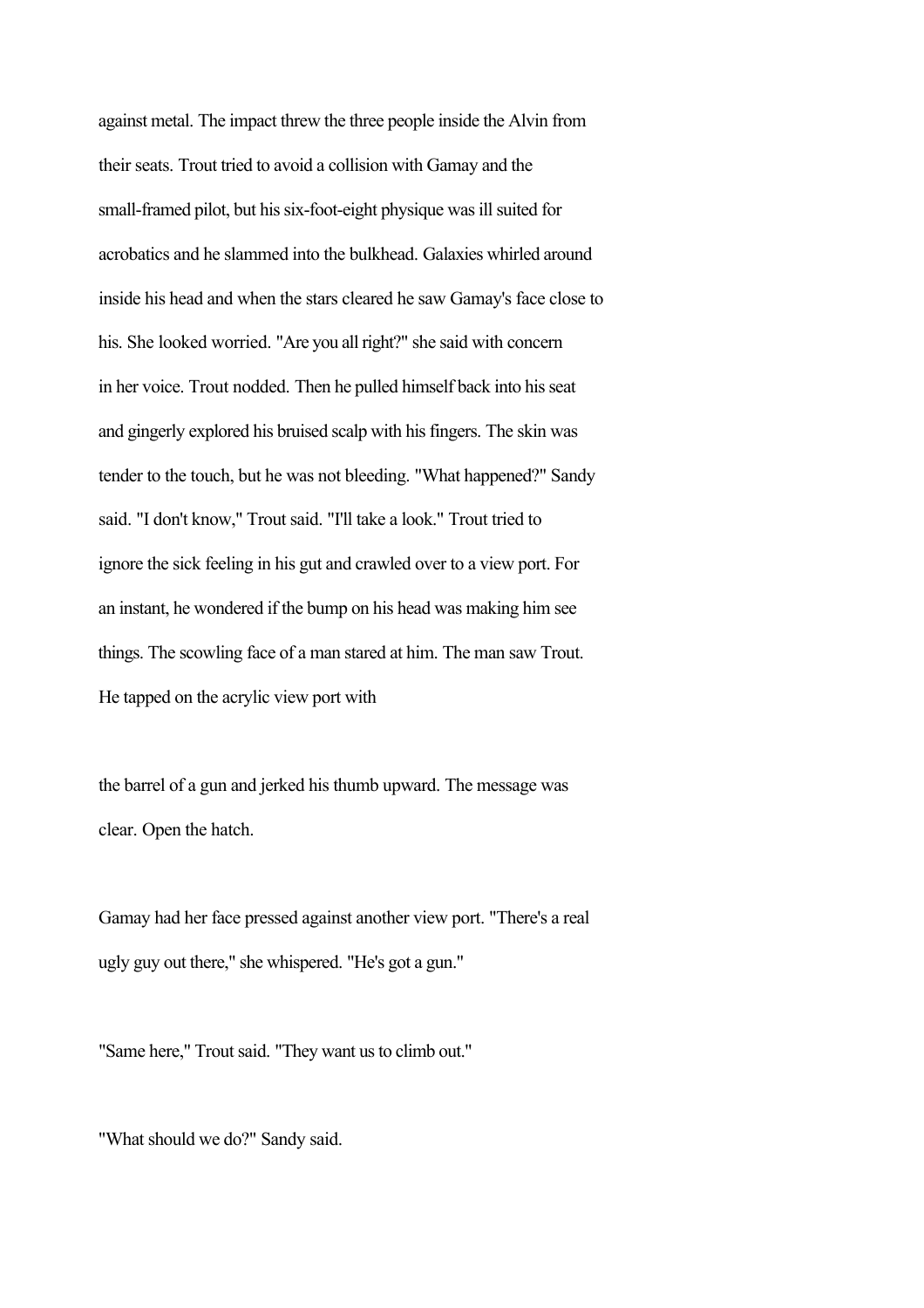Someone started banging on the hull.

"Our welcoming party is becoming impatient," Gamay said.

 "So I see," Trout said. "Unless we can figure out how to turn the Alvin into an attack sub, I suggest that we do whatever they want us to."

 He reached up and opened the hatch. Warm, damp air rushed in and the same face he had seen in the view port was framed in the circular opening. The man gestured at Trout and pulled out of view. Trout stuck his head and shoulders through the hatch and saw that the Alvin was surrounded by six armed men.

 Moving slowly, Trout climbed out onto the sub's hull. Sandy emerged and the color drained from her face when she saw the reception party. She froze in place until Gamay gave her a nudge from below and Trout helped her down to the metal deck.

 The Alvin had come to rest in a brightly lit compartment as big as a three-car garage. The air was heavy with the smell of the sea. Water dripped from the Alvin's hull and gurgled down drains in the deck. The muted hum of engines could be heard in the distance. Trout surmised that they were in the air lock of an enormous submarine. At one end of the chamber, the walls curved to meet each other in a horizontal crease like the inside of a large mechanical mouth. The submarine must have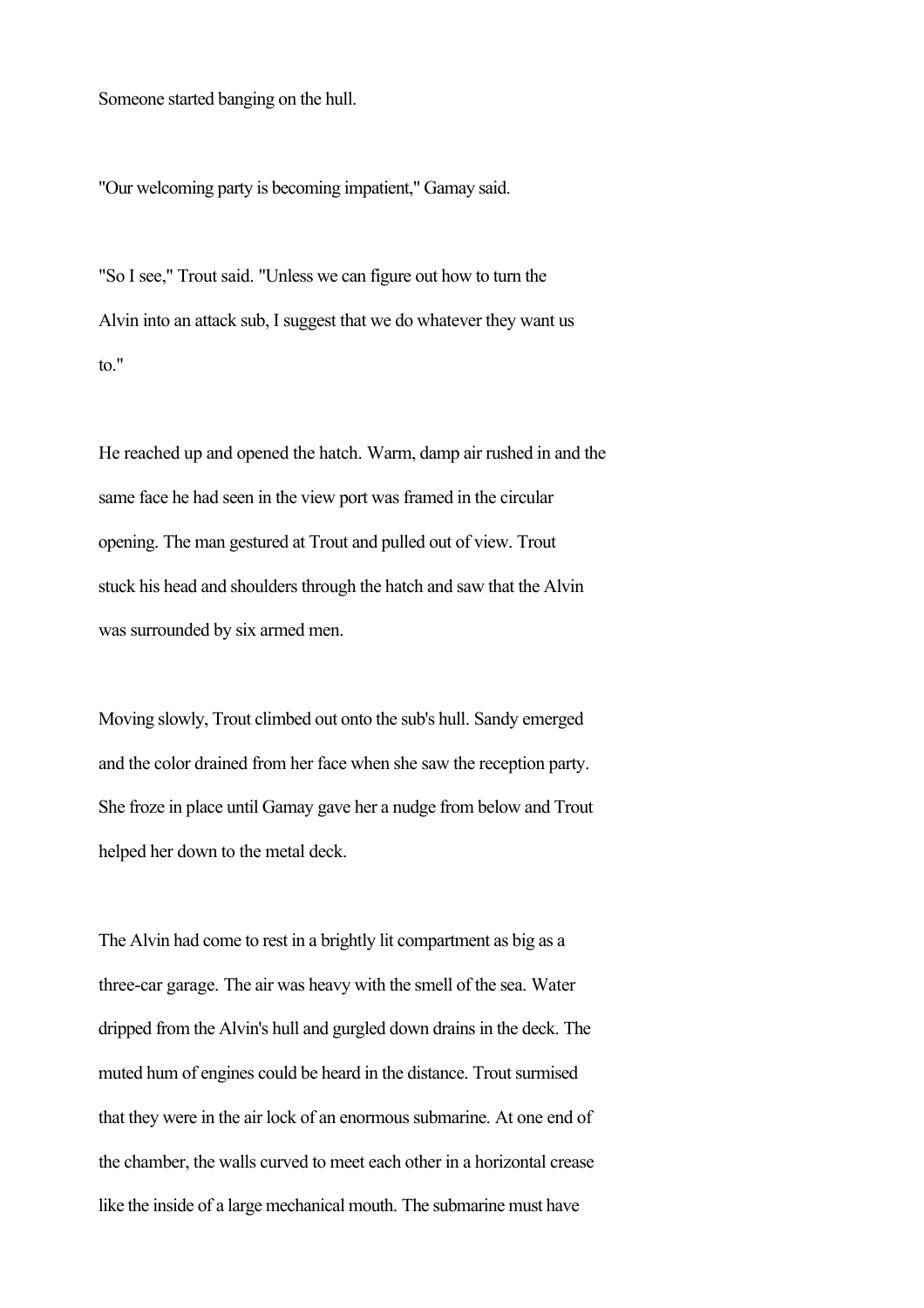gulped the Alvin down like a grouper eating a shrimp.

 A guard punched a wall switch and a door opened in the bulkhead opposite the mechanical mouth. The same guard pointed the way with the barrel of his gun. The prisoners stepped through the door

 way into a smaller room that looked like a robot factory. Hanging from wall racks were at least a dozen "moon suits," whose thick joined arms ended in grasping claws. From his work with NUMA, Trout knew that the suits were human-shaped submersibles used for diving for long periods at extreme depths.

 The door hissed shut and the prisoners marched along a passageway between three guards in front and three taking up the rear. The navy-blue jumpsuits the guards wore had no identification markings of any sort. The men were muscular, hard-looking types with close-cropped hair, and they moved with the assurance of trained military men. They were in their thirties and forties too old to be raw recruits. It was impossible to guess their nationalities because they had kept silent, preferring to communicate their wishes with gun gestures. Trout guessed they were mercenaries, probably special warfare types. The parade made its way through a network of passageways. Eventually, the prisoners were shoved into a cabin and the door clicked shut behind them. The small stateroom had two bunks, a chair, an empty closet and a head.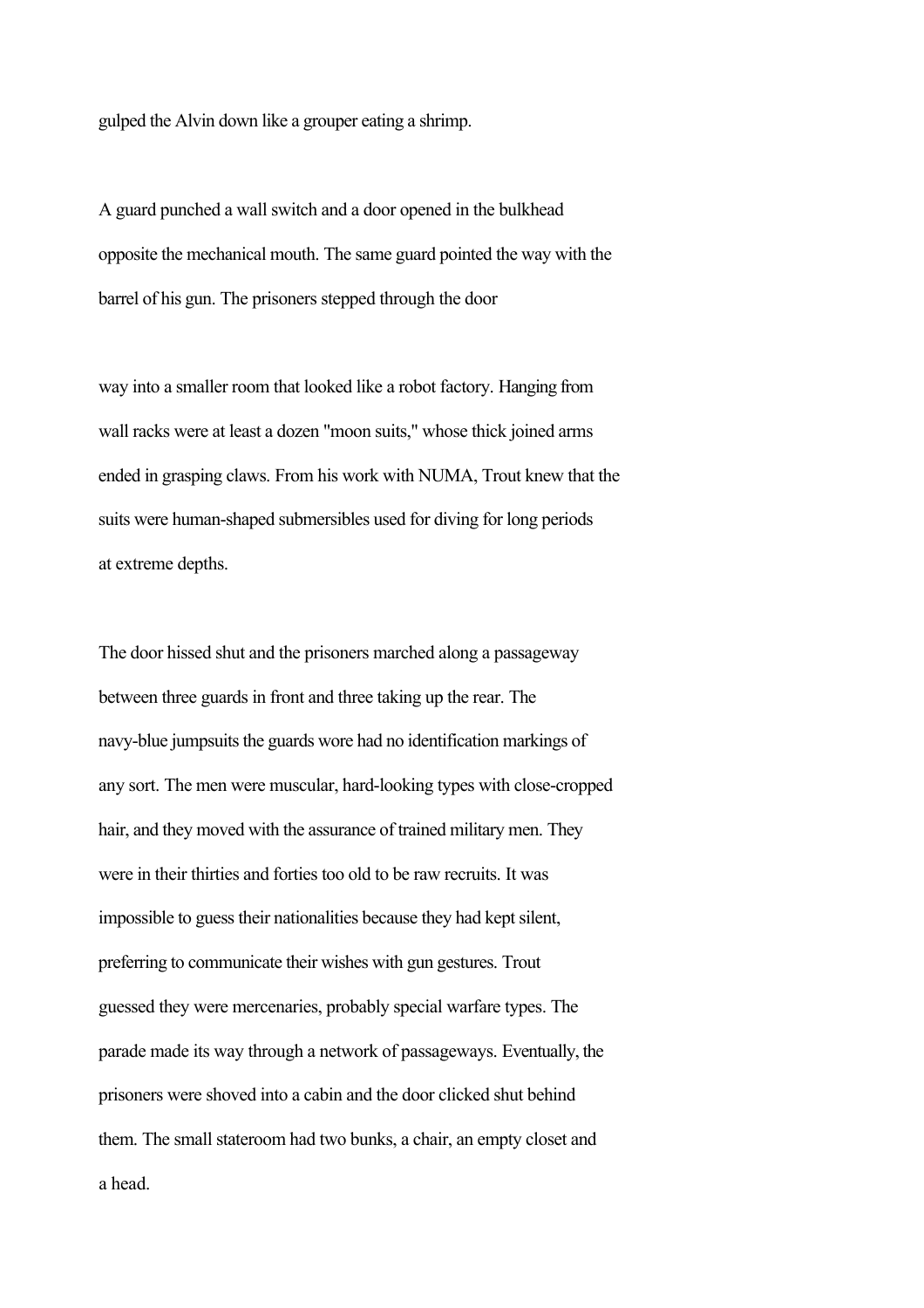"Cozy," Gamay said, taking in the tight accommodations. "This must be the third-class cabin," Trout said. He had a dizzy spell and put his hand against the bulkhead to steady himself. Seeing the concern in Gamay's face, he said, "I'm okay. But I need to sit down."

"You need some first aid," Gamay said.

 While Trout sat on the edge of a bunk, Gamay went into the head and ran cold water over a towel. Trout placed the towel on his temple to keep the swelling down. Sandy and Gamay took turns going back to the sink to replenish the cold-water compress. Eventually, the swelling was reduced. With great care, Trout adjusted his bow tie, which was hanging half off his neck, and he combed his hair with his fingers.

"Better?" Gamay said.

 Newly refreshed, Trout grinned and said, "You always told me that I'd get a big head someday."

 Sandy laughed in spite of her fears. "How can you two be so calm?" she said in wonder.

 Trout's unflappability was less bravado than pragmatism and faith in his own abilities. As a member of NUMA's Special Operations Team, Trout was not unused to danger. His laid-back academic demeanor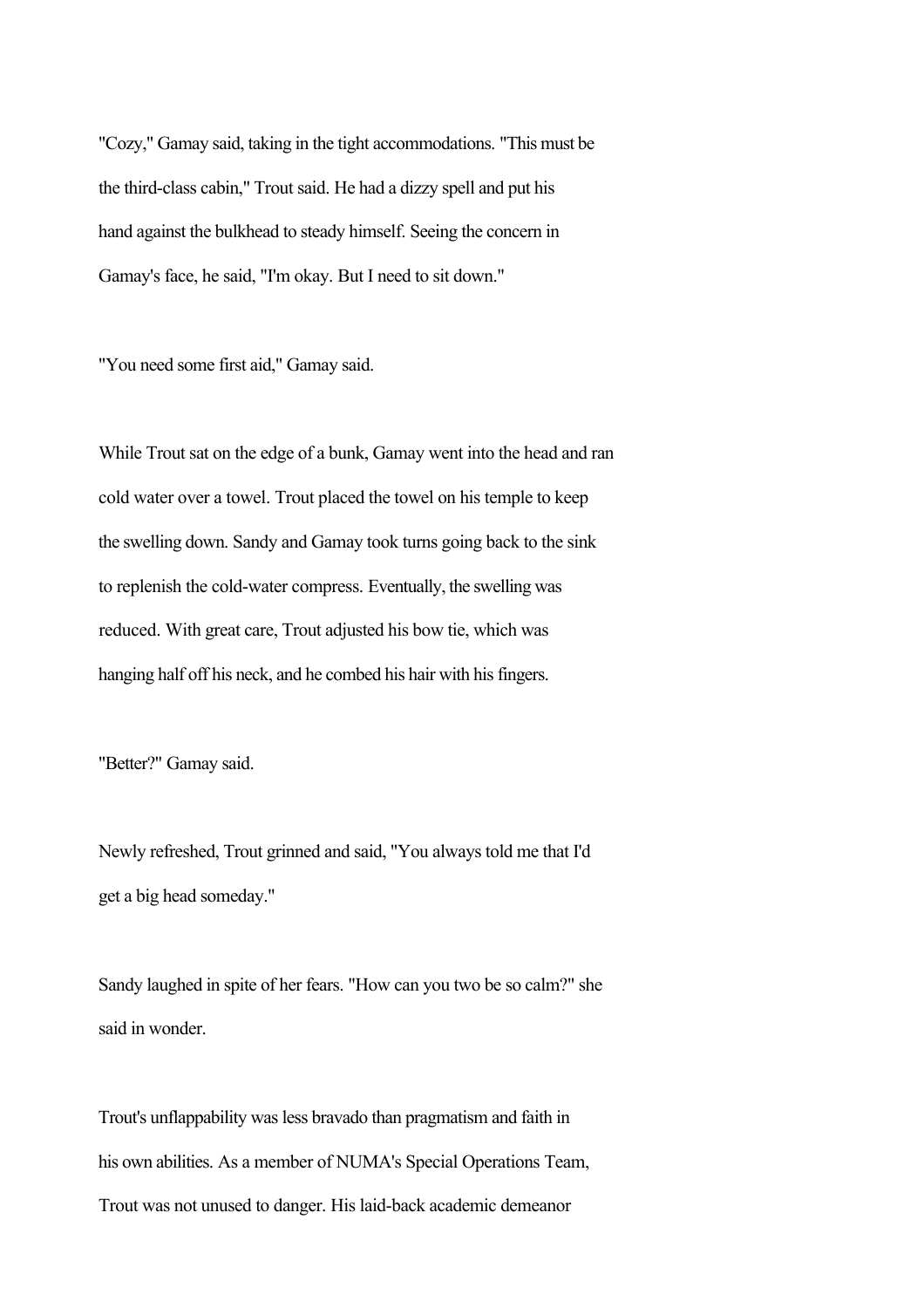disguised an innate toughness passed down by his hardy New England forebears. His great-grandfather had been a surf man in the Lifesaving Service, where the motto was "You have to go out, but you don't have to come back." His fishermen grandfather and father had taught him seamanship and respect for the sea, and Trout had learned to rely on his own ingenuity.

 With her slim athletic body and graceful movements, her luxuriant dark red hair and flashing smile, Gamay was sometimes mistaken for a fashion model or an actress. Few would have believed that she had been a tomboy growing up in Wisconsin. Although she had grown into a woman who possessed every desirable feminine trait possible, she was no hothouse flower. Rudi Gunn, the assistant director at NUMA, had recognized her intelligence when he suggested she be brought into the agency with her husband. Admiral Sandecker readily accepted Gunn's suggestion. Since then, Gamay had displayed her intelligence and cool resourcefulness on many missions with the Special Assignments Team.

 "Calmness has nothing to do with it," Gamay said. "We're simply being practical. Like it or not, we're stuck here for the time being. Let's use deductive reasoning to figure out what happened."

 "Scientists are not supposed to draw any conclusions until we're ready to support them with facts," Sandy said. "We don't have all the facts."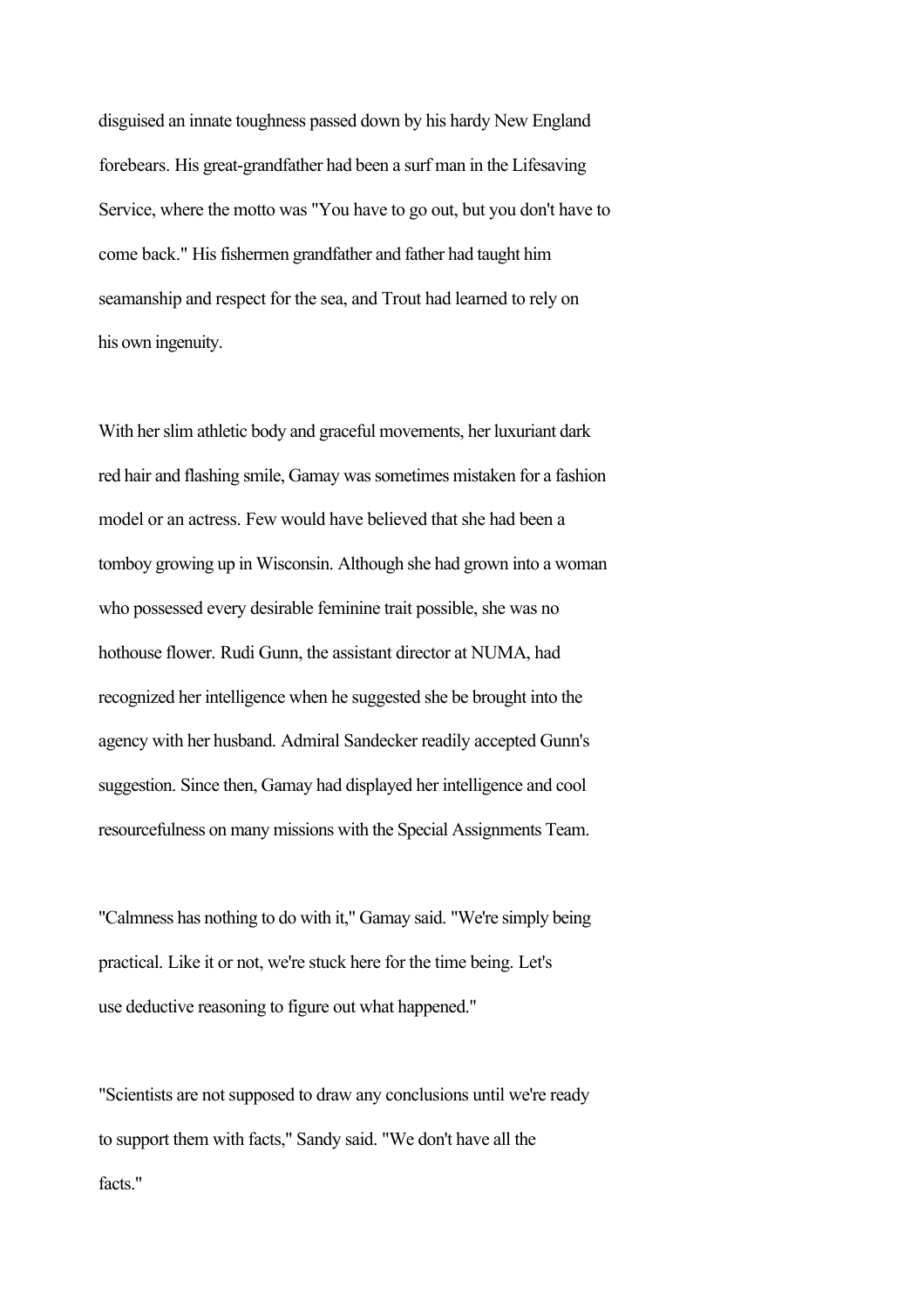"You learned the scientific method well," Trout said. "As Ben Jonson

 said, there's nothing like the prospect of a hanging to focus a person's mind. Since we don't have all the facts, we can use scientific

 dead reckoning to get us where we want to go. Besides, we don't have anything else to do. First, we know for sure that we've been kidnapped and we're being held prisoner in a large submarine of curious design."

 "Could this be the vehicle that made those tracks through the Lost City?" Sandy said.

 "We don't have the facts to support that theory," Trout said. "But it wouldn't be impossible to design a submersible that could crawl along on the sea floor. NUMA had something like that a few years ago."

 "Okay, then what's it doing here? Who are these people? And what do they want with us?"

 "I have the feeling that those questions will soon be answered," Gamay said.

 "You're talking more like a swami than a scientist," Sandy said. Gamay touched her finger to her lips and pointed at the door. The handle was turning. Then the door opened and a man stepped into the cabin. He was so tall he had to duck his head under the jamb. The newcomer was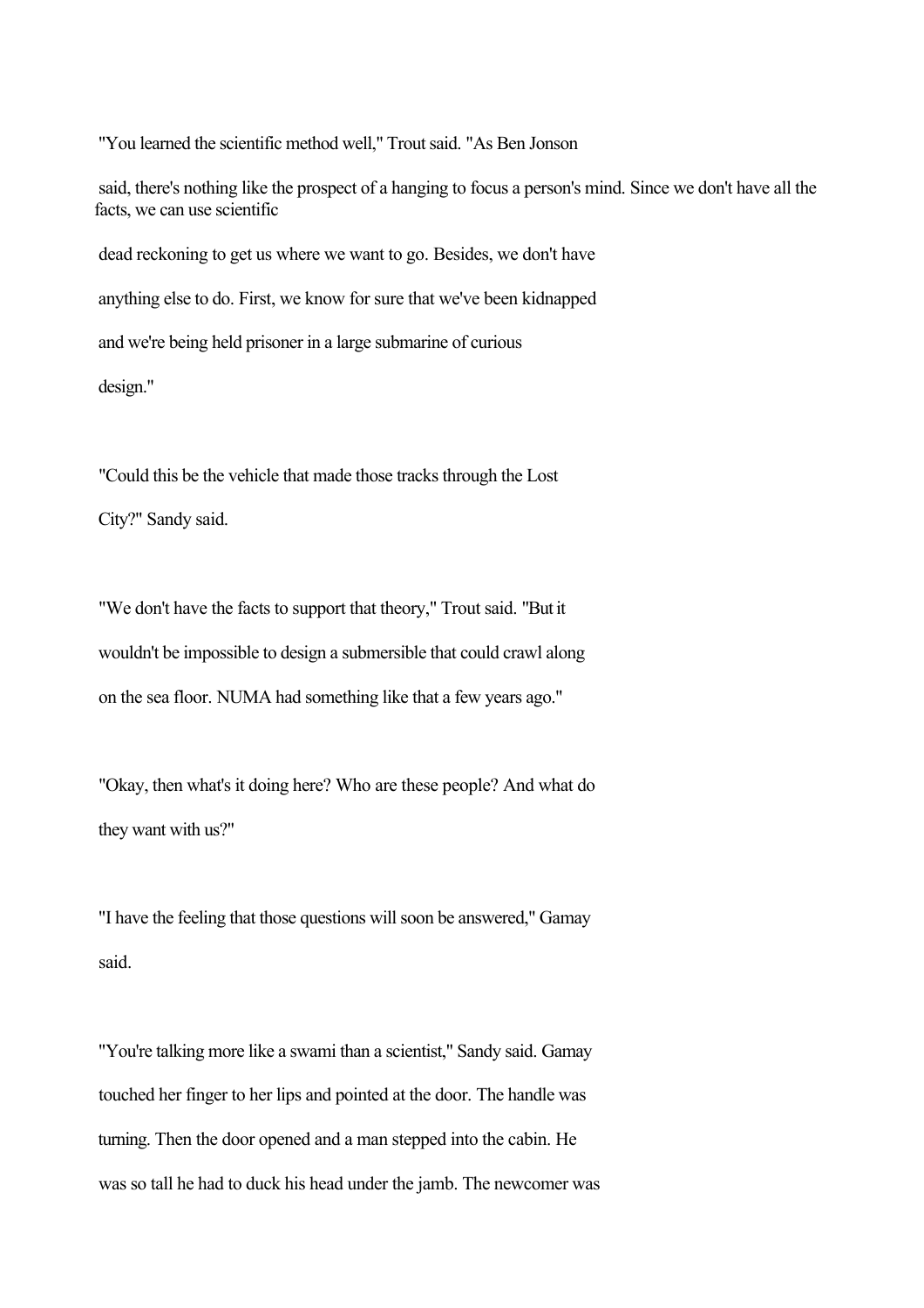dressed in a jumpsuit like the others, except for its lime-green color.

He closed the door quietly behind him and gazed at the captives.

"Please relax," he said. "I'm one of the good guys." "Let me guess,"

Trout said. "Your name is Captain Nemo and this is the Nautilus."

 The man blinked in surprise. He had expected the prisoners to be cowed.

 "No, it's Angus MacLean he said with a soft Scottish burr. "Dr. MacLean I'm a chemist. But you're right about this submarine. It's

every bit as wonderful as Nemo's vessel."

 "And we're all characters in a Jules Verne novel?" Gamay said. MacLean replied with a heavy sigh. "I wish it were that easy. I don't

want to unduly alarm you," he said with a quiet seriousness,

"but your lives may depend upon our conversation in the next few

minutes. Please tell me your names and what your profession is. I

plead with you to be truthful. There is no brig on this vessel."

The Trouts understood the unspoken message. No brig meant no

prisoners. Trout looked into MacLean kindly blue eyes and decided to

trust him.

"My name is Paul Trout. This is my wife, Gamay. We're both with NUMA.

This is Sandy Jackson, the pilot of the Alvin."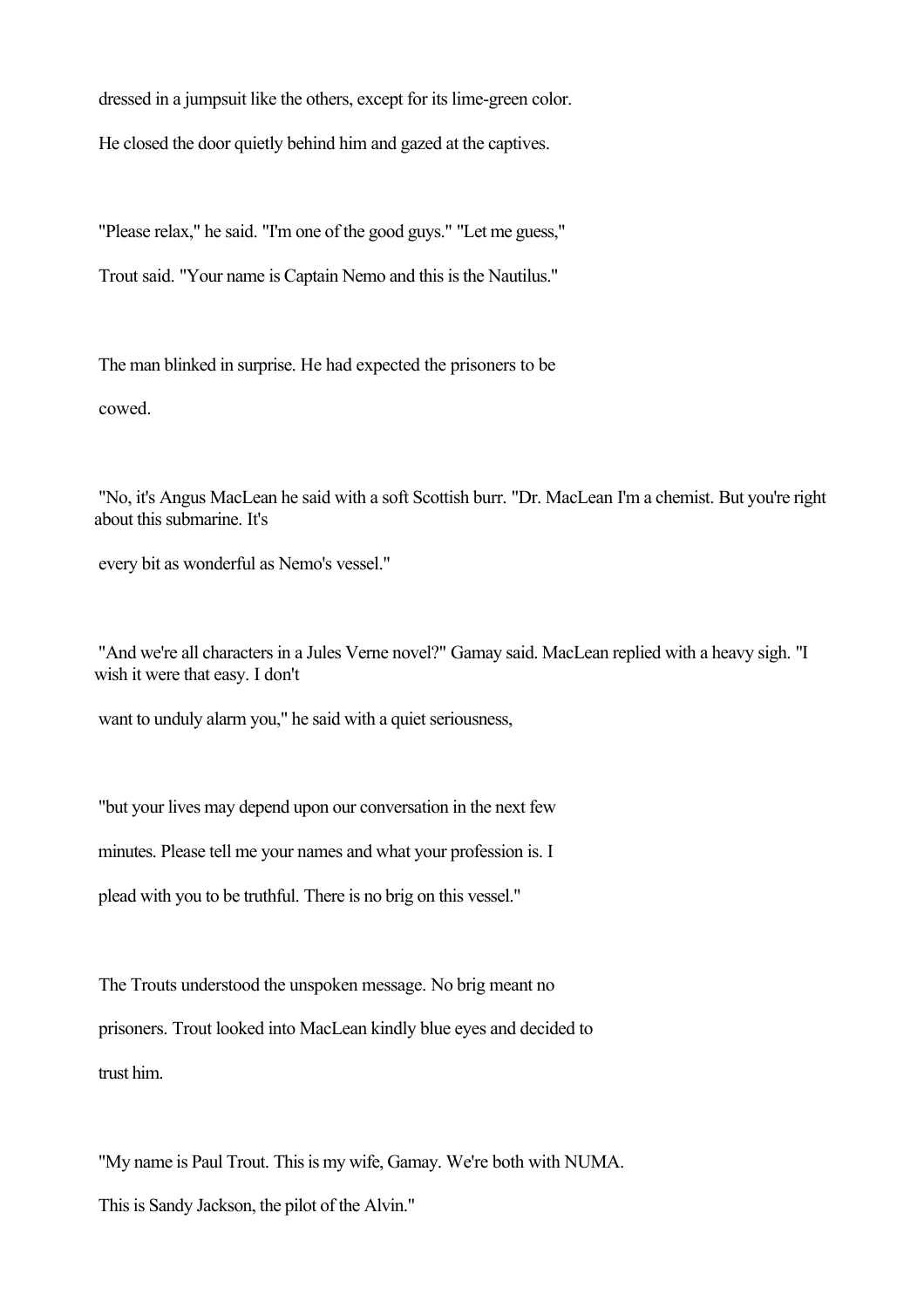"What's your scientific background?"

 "I'm an ocean geologist. Gamay and Sandy are both marine biologists."

 MacLean serious face dissolved into a smile of relief. "Thank God," he murmured. "There's hope."

 "Perhaps you'll answer a question for me," Trout said. "Why did you kidnap us and hijack the Alvin?"

 MacLean replied with a rueful chuckle. "I had nothing to do with it. I'm as much a prisoner on this vessel as you are."

"I don't understand," Sandy said.

 "I can't explain now. All I can say is that we are fortunate that they can use your professional expertise. Like me, they will keep you alive only as long as they need you."

"Who are they?" Trout asked.

 MacLean ran his long gray fingers through his graying hair. "It would be dangerous for you to know."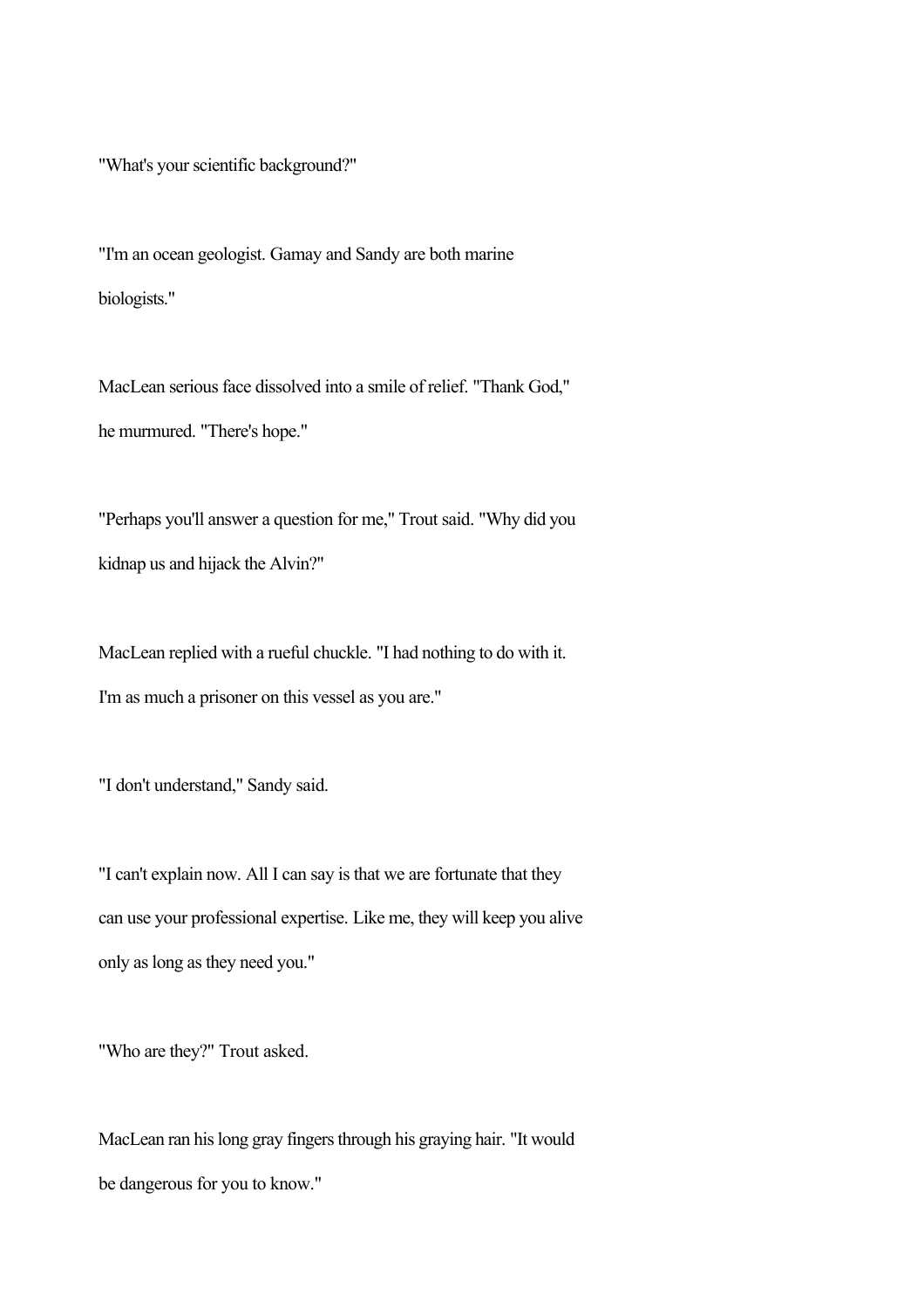"Whoever you are," Gamay said, "please tell the people who kidnapped us and took our submersible that our support ship will have people looking for us the second we're missed."

 "They told me that won't be a problem. I've no reason to disbelieve them<sup>"</sup>

"What did they mean?" Trout said.

 "I don't know. But I do know that these people are ruthless in the pursuit of their goals."

"What are their goals?" Gamay said.

 The blue eyes seemed to deepen. "There are some questions it is not wise for you to ask or for me to answer." He rose from his chair and said, "I must report the results of my interrogation." He pointed at the light fixture and touched his fingers to his lips in a clear warning of a hidden microphone. "I'll return shortly with food and drink. I suggest you get some rest."

 "Do you trust him?" Sandy said after MacLean left them alone once more.

"His story seems crazy enough to be true," Gamay said. "Do you have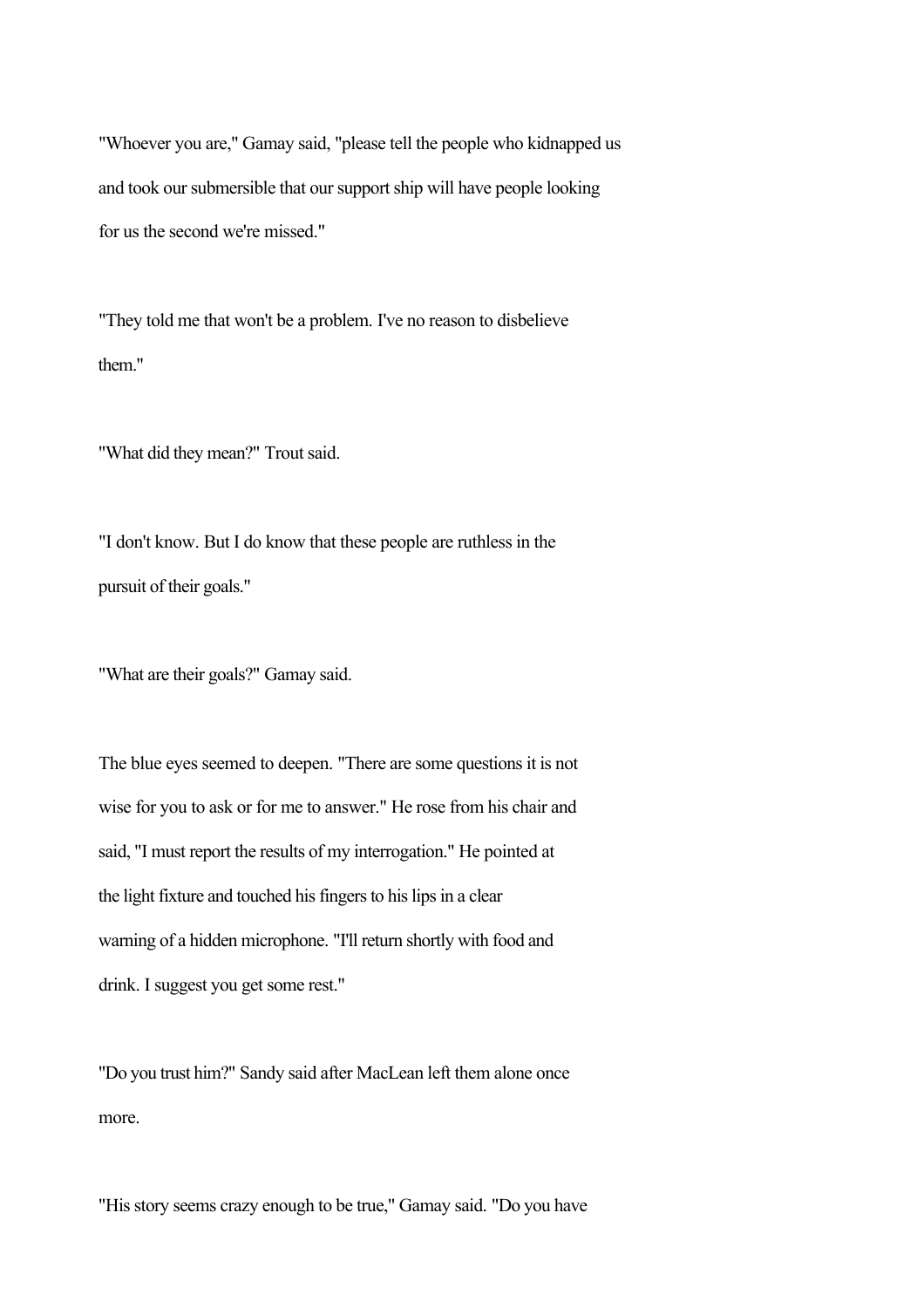any suggestions on what we should do?" Sandy said, looking from face to face.

 Trout lay back in a bunk and attempted to stretch out, although his long legs hung off the edge of the mattress. He pointed to the light fixture and said, "Unless someone wants this bunk, I'm going to do as MacLean suggested and get some rest."

 MacLean returned about half an hour later with cheese sandwiches, a thermos of hot coffee and three mugs. More important, he was smiling.

 "Congratulations," he said, handing around the sandwiches. "You are now officially employed in our project."

 Gamay unwrapped her sandwich and took a bite. "What exactly if this project?"

 "I can't tell you everything. Suffice it to say that you are part of a research team. You will each be working on a need-to-know basis. I've been allowed to give you a tour as a way of acclimating you to the task ahead. I'll explain on the way. Our babysitter is waiting for us."

 He rapped on the door, which was opened by a grim-faced guard who stood aside to let MacLean and the others out. With the guard trailing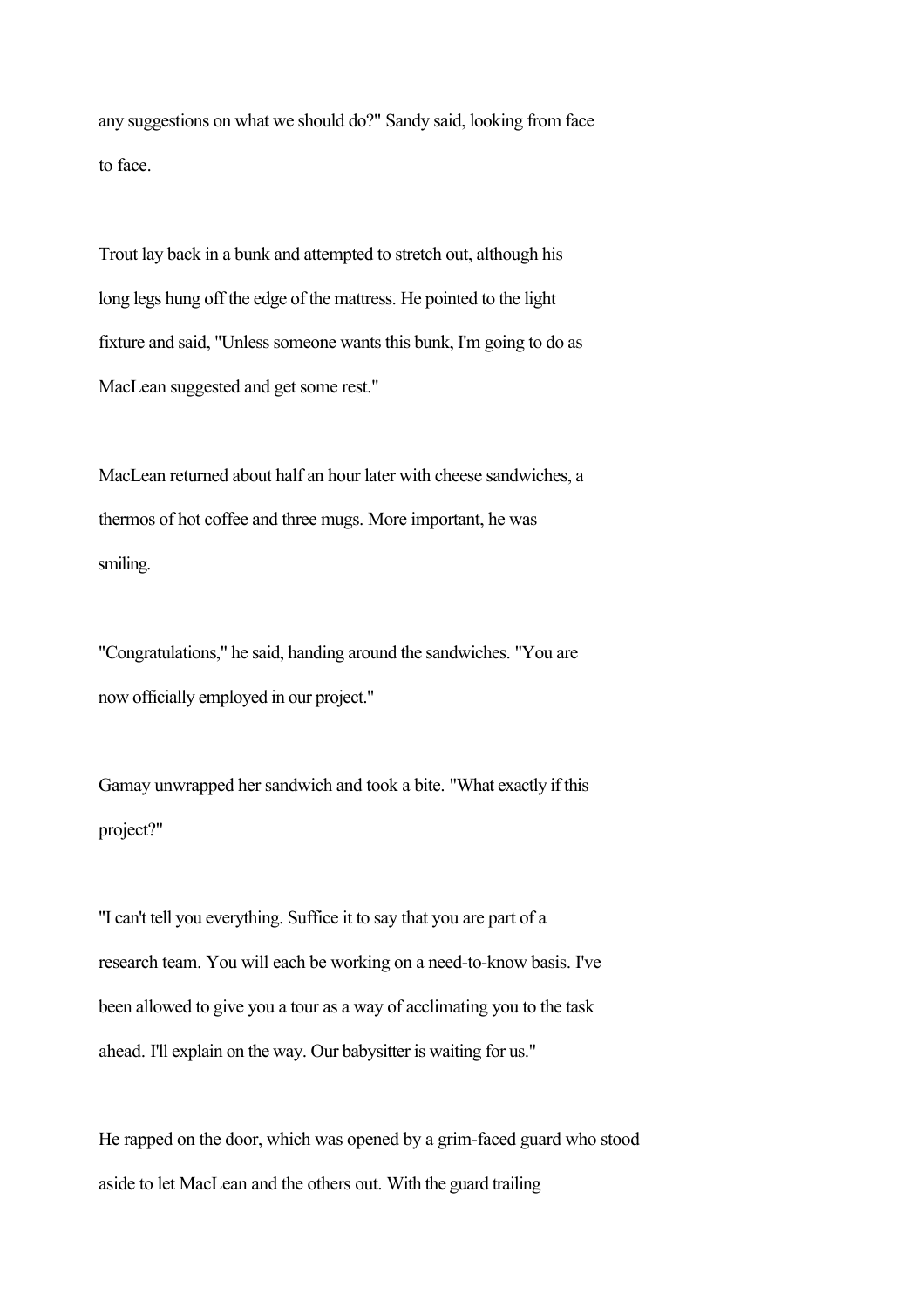behind, MacLean led the way along a network of corridors until they came to a large room whose walls were covered with television monitors and glowing arrays of electronic instrument panels.

 The guard took up a position where he could keep a close eye on them, but otherwise didn't interfere.

"This is the control room," MacLean said.

Trout glanced around. "Where's the crew?"

 "This vessel is almost entirely automated. There is only a small crew, a contingent of guards and the divers, of course."

"I saw the moon suits in the room near the air lock."

 "You're very observant," MacLean said with a nod of his head. "Now if you look at that screen, you'll see the divers at work."

 A wall screen showed a picture of a column typical of the Lost City. As they watched, there was movement at the bottom of the screen. A diver clad in a bulbous moon suit was rising up the side of the column, propelled by vertical thrusters built into the suit. He was followed by three other divers, similarly equipped, all clutching thick rubber hoses in the mechanical manipulators that served as their hands.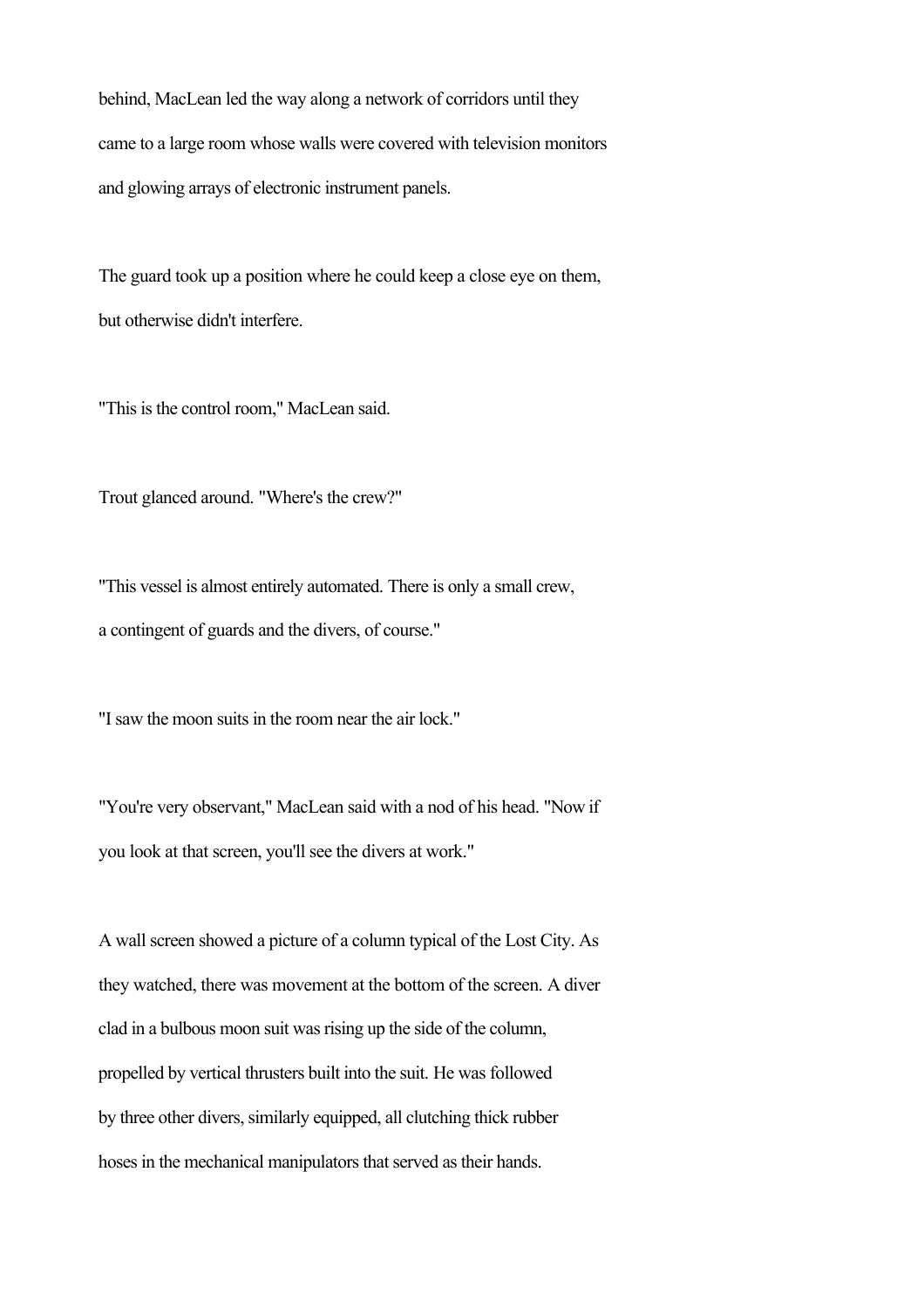Soundlessly, the grotesque figures floated up until they were near the top of the screen. Like bees collecting nectar, they stopped under the mushroom-shaped mantle rocks.

"What are they doing?" Trout said.

 "I know," Sandy said. "They're collecting bio-organisms from the microbe colonies that live around the vents."

 "That's correct. They are removing entire colonies," MacLean said. "The living material and the liquid it grows in are transported through the hoses to holding tanks."

"Are you saying this is a scientific expedition?" Gamay said.

"Not exactly. Keep watching."

 Two divers had broken off from the others and moved on to the top of another column; the pair that was left began to dismantle the column itself, using handsaws.

"They're destroying the columns," Sandy said. "This is criminal!

 MacLean glanced over at the guard to see if he had noticed Sandy's outburst. He was leaning against the wall with a bored, detached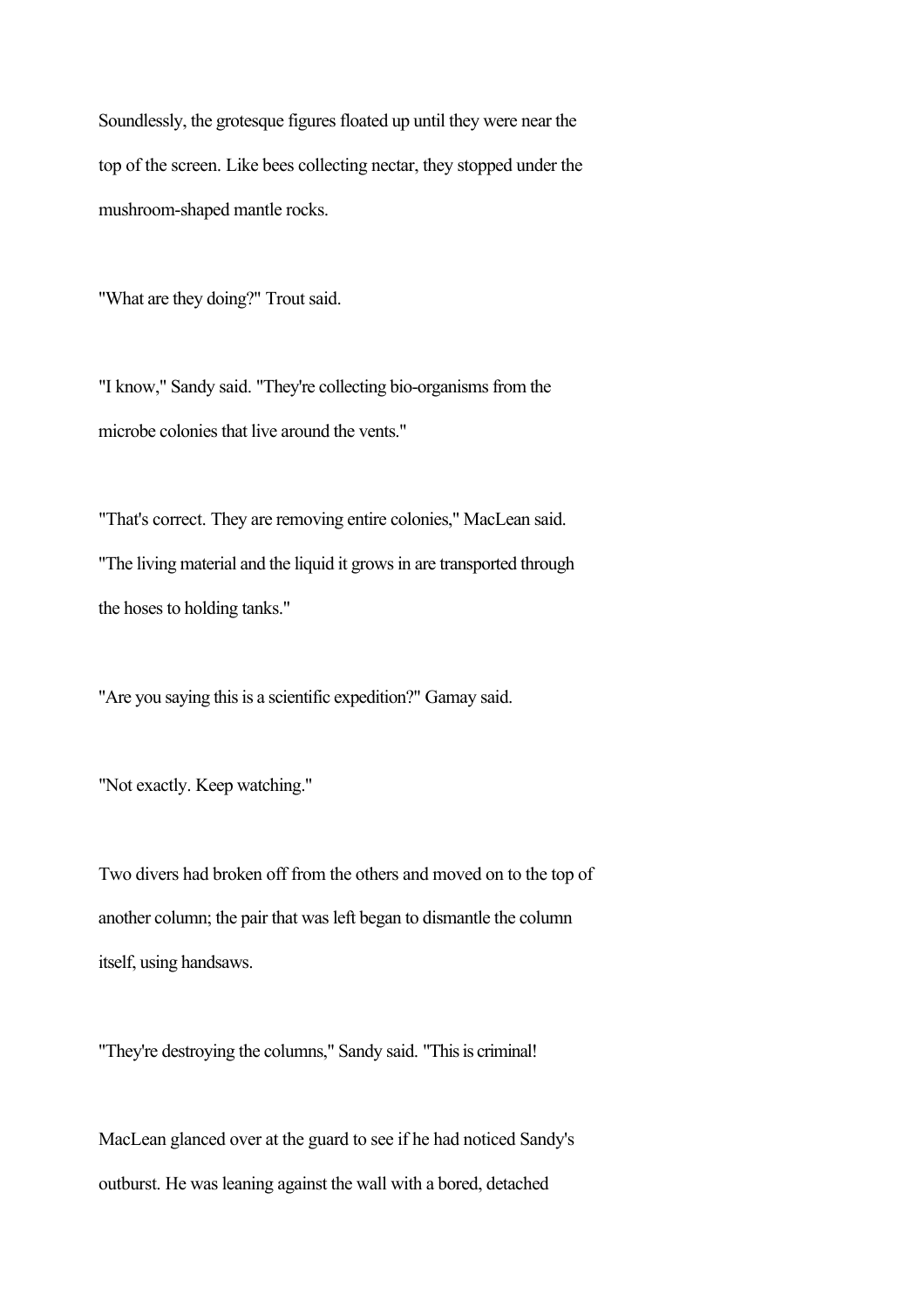expression on his face. MacLean waved to get the guard's attention and he pointed at a door off the control room. The guard yawned and nodded his approval. MacLean escorted the others through the door, which opened into a room full of large circular plastic vats.

 "We can talk here," MacLean said. "These are storage vats for the biological material."

"The holding capacity must be huge," Gamay observed.

 "It's very hard to keep the organisms alive away from their natural habitat. That's why they're taking down some of the columns. Only a small percentage of the harvest will be useful by the time we get back to land."

"Did you say land}" Trout said.

 "Yes, the collected specimens are ultimately processed in a facility located on an island. We make periodic trips to unload the tanks. I'm not sure where it is."

 MacLean saw the guard looking at them. "Sorry. Our babysitter seems to have stirred from his lethargy. We'll have to continue our discussion later."

"Quickly tell me about the island. It may be our only chance to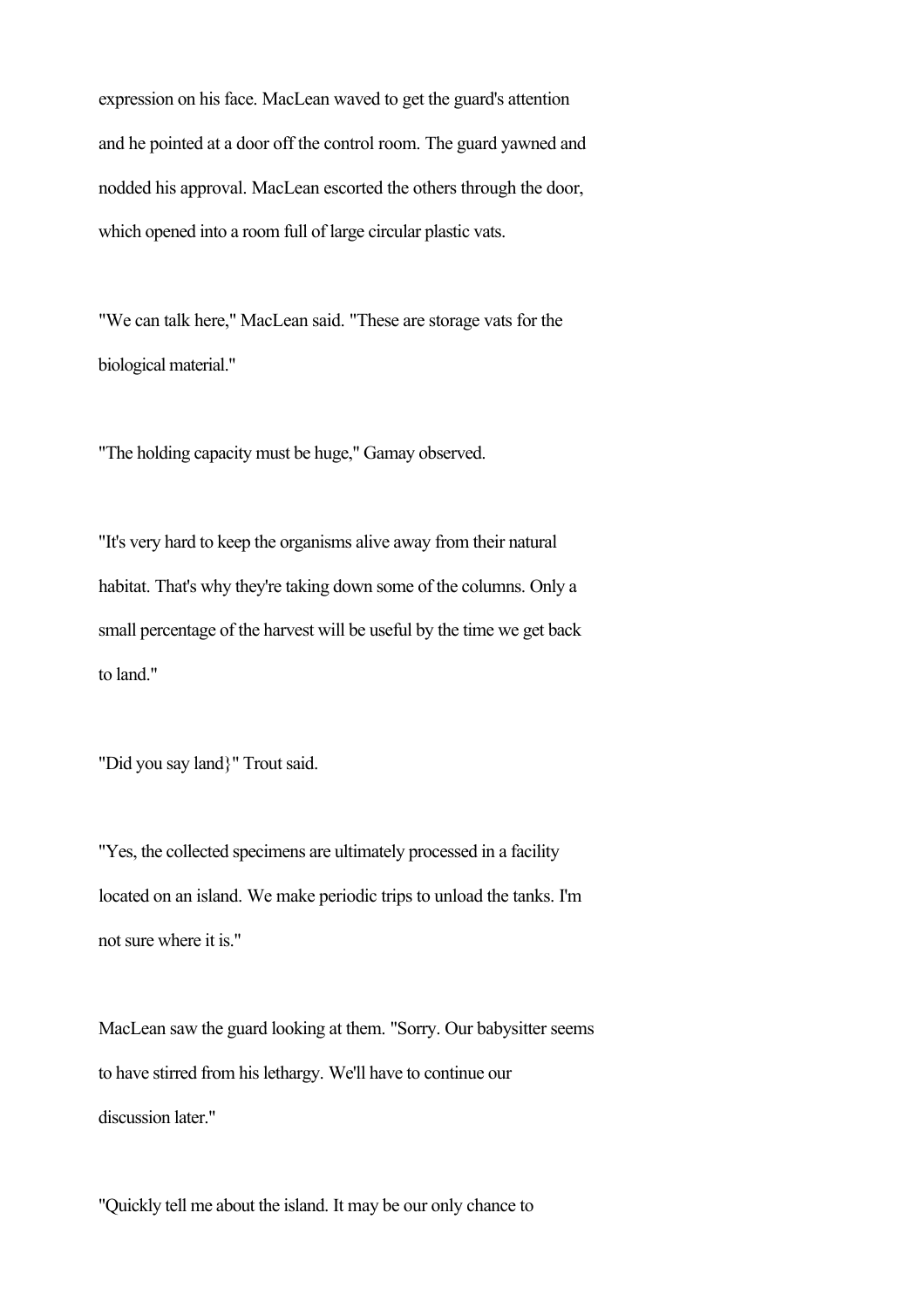escape."

"Escape? There's no hope of escape."

"There's always hope. What's it like on this island?"

 MacLean saw the guard walking toward them and lowered his voice, making his words sound even more ominous. "It's worse than anything Dante could have imagined."

 AS AUSTIN'S GAZE swept the steep walls and sturdy battlements that enclosed the Fauchard chateau, he felt an enormous respect for the artisans who had layered the heavy blocks into place. His admiration was tempered by the knowledge that the efficient killing machine those long-dead craftsmen had built to keep attackers at bay worked equally well to prevent those inside from getting out.

"Well," Skye said. "What do you think?"

"If Alcatraz were built on land, it would look something like this."

"Then what do we do?"

He hooked his arm in hers. "We continue our stroll."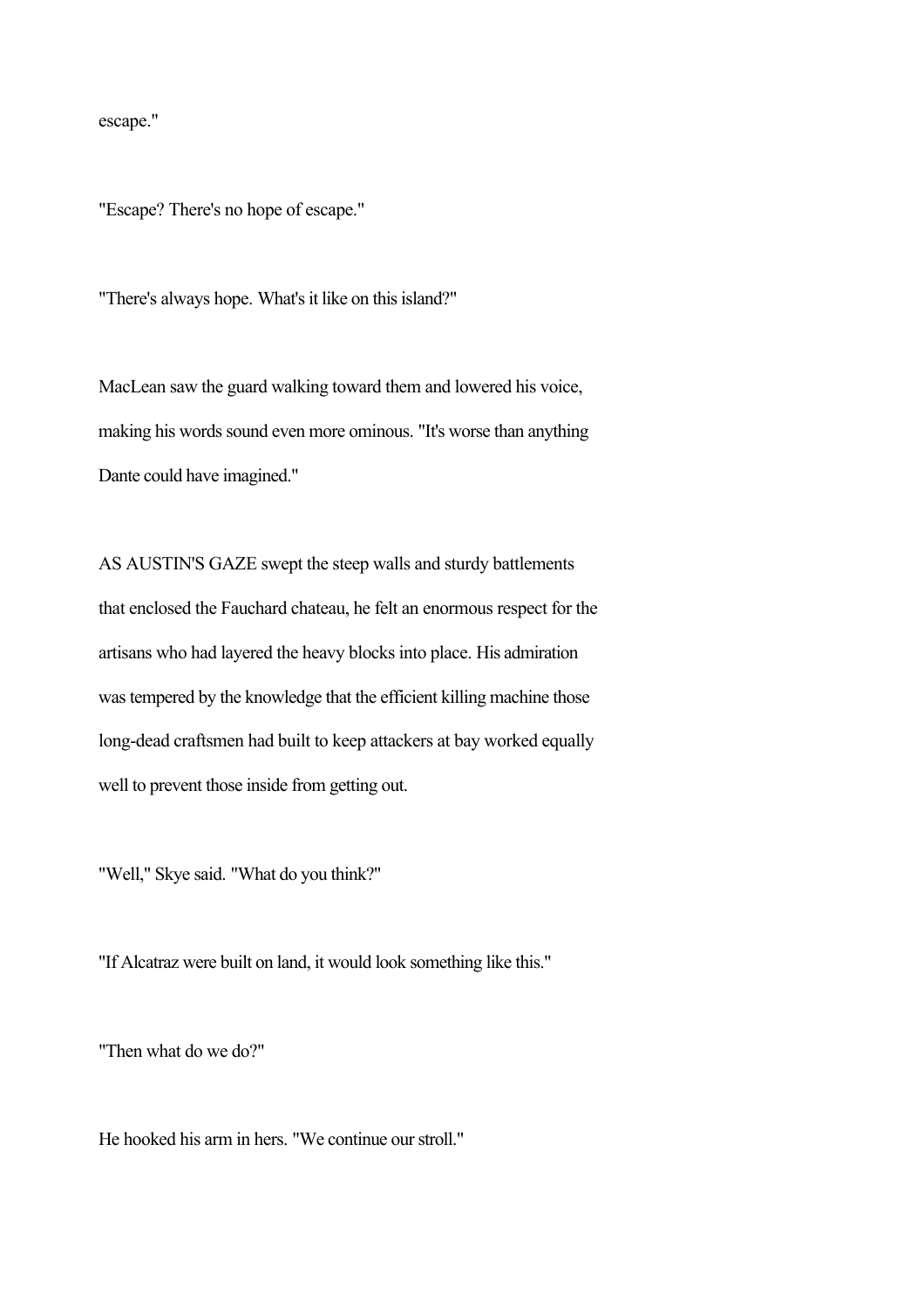After they had discovered the portcullis closed and their car gone, Austin and Skye had sauntered around the courtyard perimeter like tourists on a holiday. From time to time, they would stop and chat before ambling on. The casual veneer was meant to deceive. Austin hoped that anyone watching would think they were completely at ease.

 As they walked, Austin's coral-blue eyes probed the enclosure for weaknesses. His brain cataloged every minute detail. By the time

 they had circled the courtyard and returned to their starting point, he could have drawn an accurate diagram of the chateau complex from memory.

 Skye stopped and rattled a wrought-iron gate blocking a narrow stairway to the battlements. It was bolted shut. "We're going to need wings to get over these walls," she said.

 "My wings are at the dry cleaner's," Austin replied. "We'll have to think of something else. Let's go back inside and nose around."

 Emil Fauchard greeted them on the terrace. He flashed his toothy smile and said, "Did you have a pleasant tour of the chateau?"

 "They don't build them like this anymore," Austin said. "By the way, we noticed our car was gone."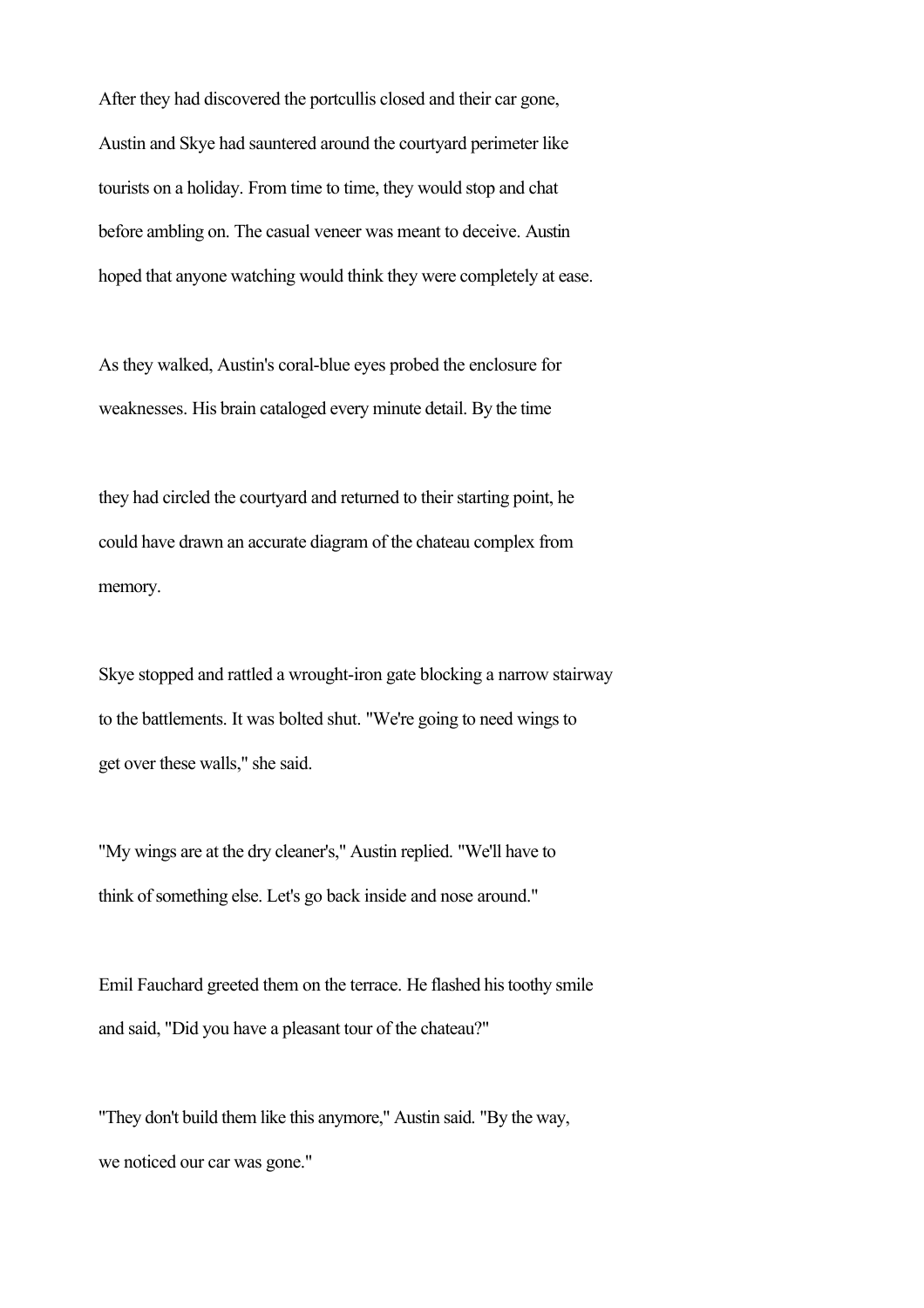"Oh yes, we moved it out of the way to make room for our arriving guests. The keys were in the ignition. We'll pull it around when you're ready to leave. I hope you don't mind."

 "Not all," Austin said with a forced grin. "Saves me the trouble of doing it myself."

 "Splendid. Let's go inside then. The guests will be arriving soon." Emil ushered them back into the chateau and up the wide staircase in the veranda to the second floor and showed them to adjoining guest rooms. Austin's room was actually a suite with bedroom, bath and sitting area, decorated in Baroque, heavy on the scarlet plush and gilt, like a Victorian brothel.

 His costume was laid out on the canopied bed. The costume fit well except for snugness around his broad shoulders. After glancing at himself in a full-length mirror, he knocked on the door connecting his suite to Skye's. The door opened partway and Skye poked her head through. She broke into laughter when she saw Austin wearing the black-and-white-checked costume and belled cap of a court jester.

 "Madame Fauchard has more of a sense of humor than I gave her credit for," she said.

"My teachers always said I was the class clown. Let's see how you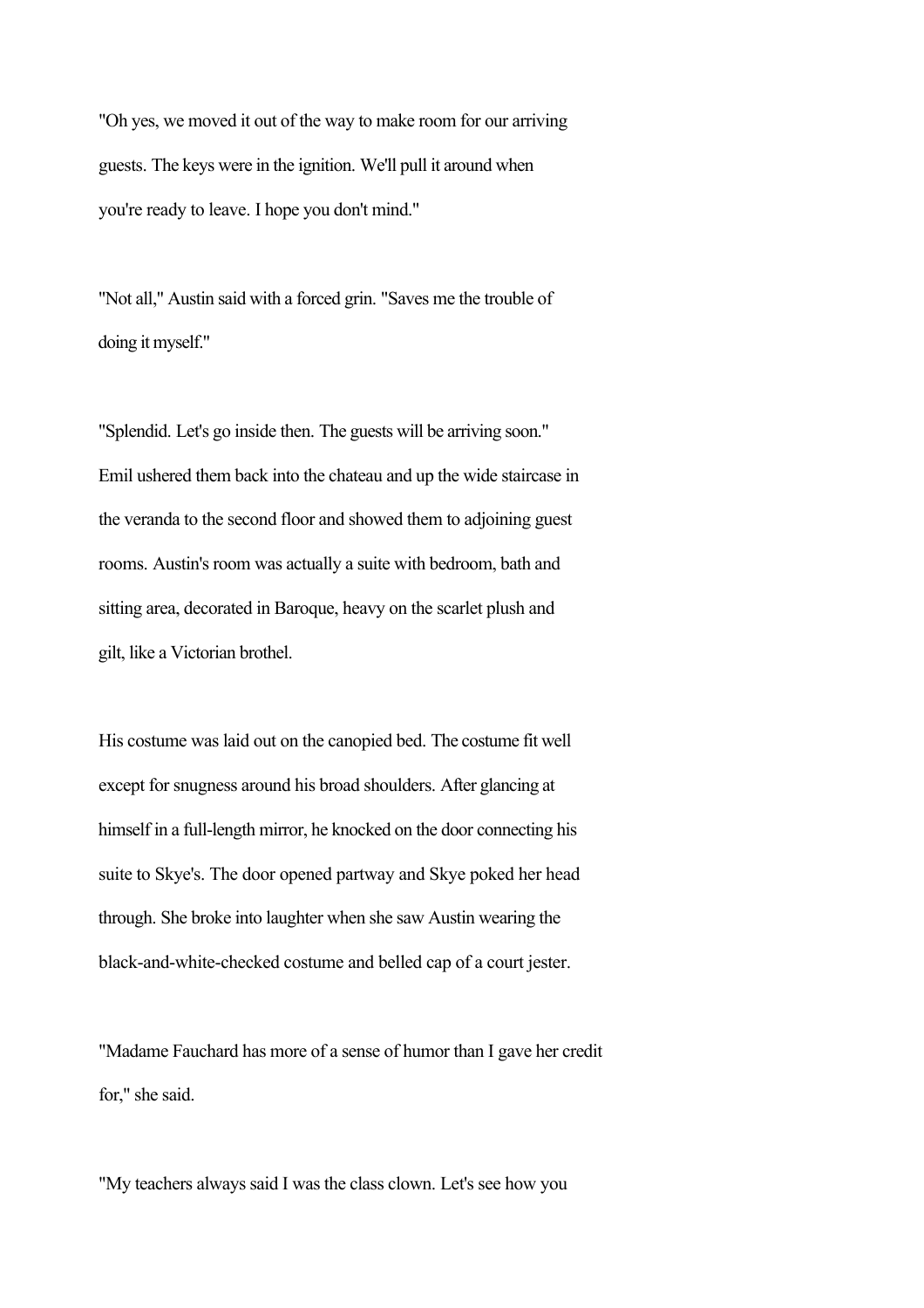look"

 Skye stepped into Austin's room and spun around slowly like a fashion model on a runway. She was dressed in a tight-fitting black leotard that showed off every curve and mound of her figure. Her feet and hands were encased in furry slippers and gloves. Decorating her hair was a headband that had a pair of large pointed ears attached to it.

"What do you think?" she said, pirouetting once more.

 Austin looked at Skye with an unabashed male appreciation that was just short of lust. "I believe you're what my grandfather used to call 'the cat's meow." "

 There was a light knock at the door. It was the bullet-head servant Marcel. He leered at Skye like a lion eyeing a tasty wildebeest, then his small eyes took in Austin's costume and his lips curled in a smile of unmistakable contempt.

 "The guests are arriving," Marcel said in a voice like gravel sliding off a shovel. "Madame Fauchard would like you to follow me to the armory for cocktails and dinner." His gangsterish intonation was strangely at odds with his butler's formality.

 Austin and his feline companion donned their black velvet masks and followed the burly servant down to the first floor and through the maze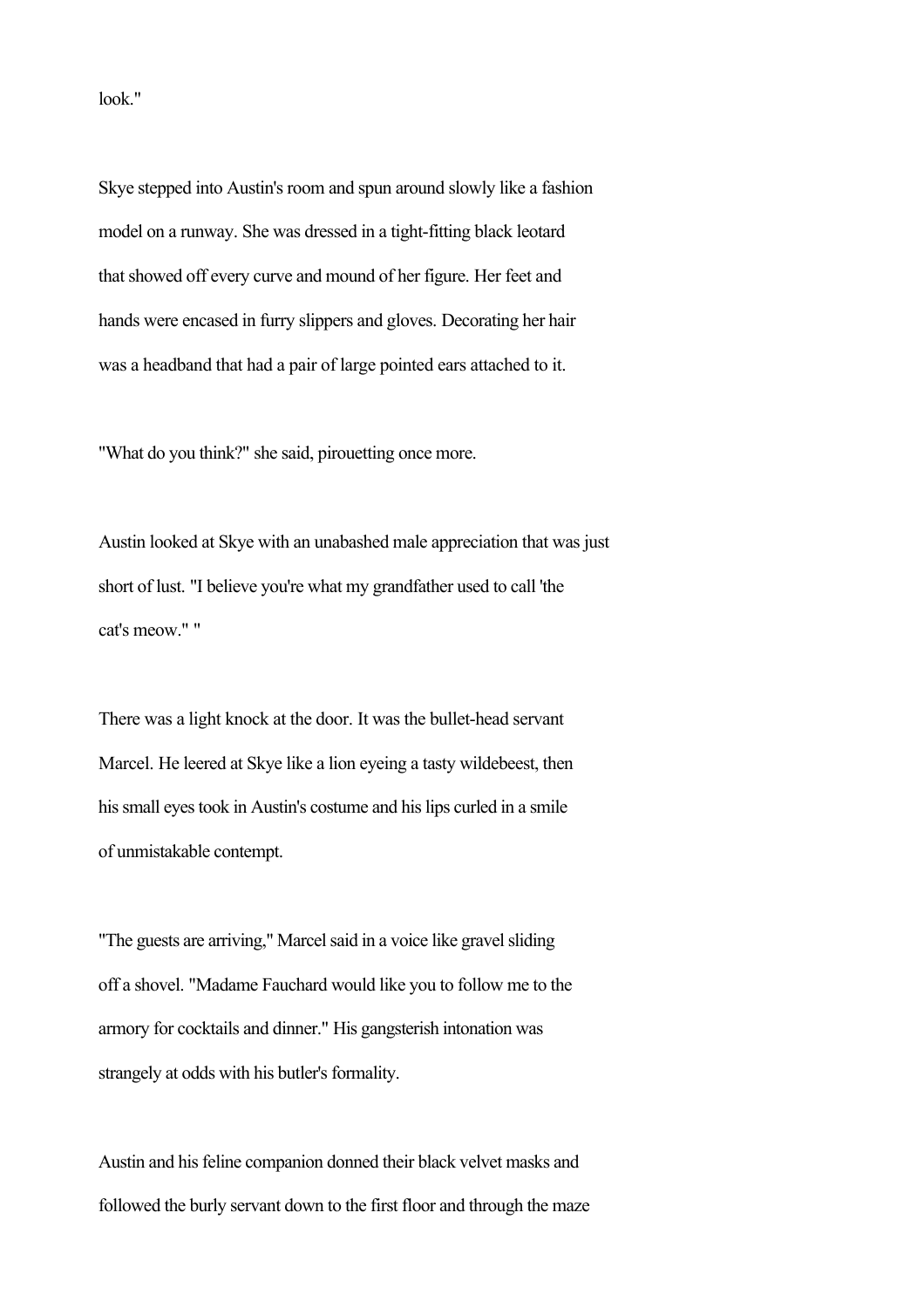of corridors. They could hear voices and laughter long before they stepped into the armory. About two dozen men and women dressed in fantastic costumes milled around a bar that had been set up in front of a display of spiked maces. Servants who looked like clones of Marcel threaded their way through the crowd carrying trays of caviar and champagne. A string quartet dressed as rodents was playing background music.

 Austin snatched two flutes of bubbly from a passing tray and offered one to Skye. Then they found a vantage point under the lances of the mounted knight display where they could sip their champagne

 and watch the crowd. The guests were equally divided between men and women, although it was hard to tell because of the variety of costumes.

 Austin was trying to figure out the party's theme when a portly black bird approached, weaving like a ship in a heavy sea. The bird wobbled on its yellow legs and leaned forward, its shiny black beak dangerously close to Austin's eye, and drunkenly intoned in a slurred British accent, "Once upon a midnight dreary ... damn, how does the rest of it go?"

 Nothing harder to understand than an upper-class Brit with a snootful of booze, Austin thought. He picked up the rest of the verse, "while I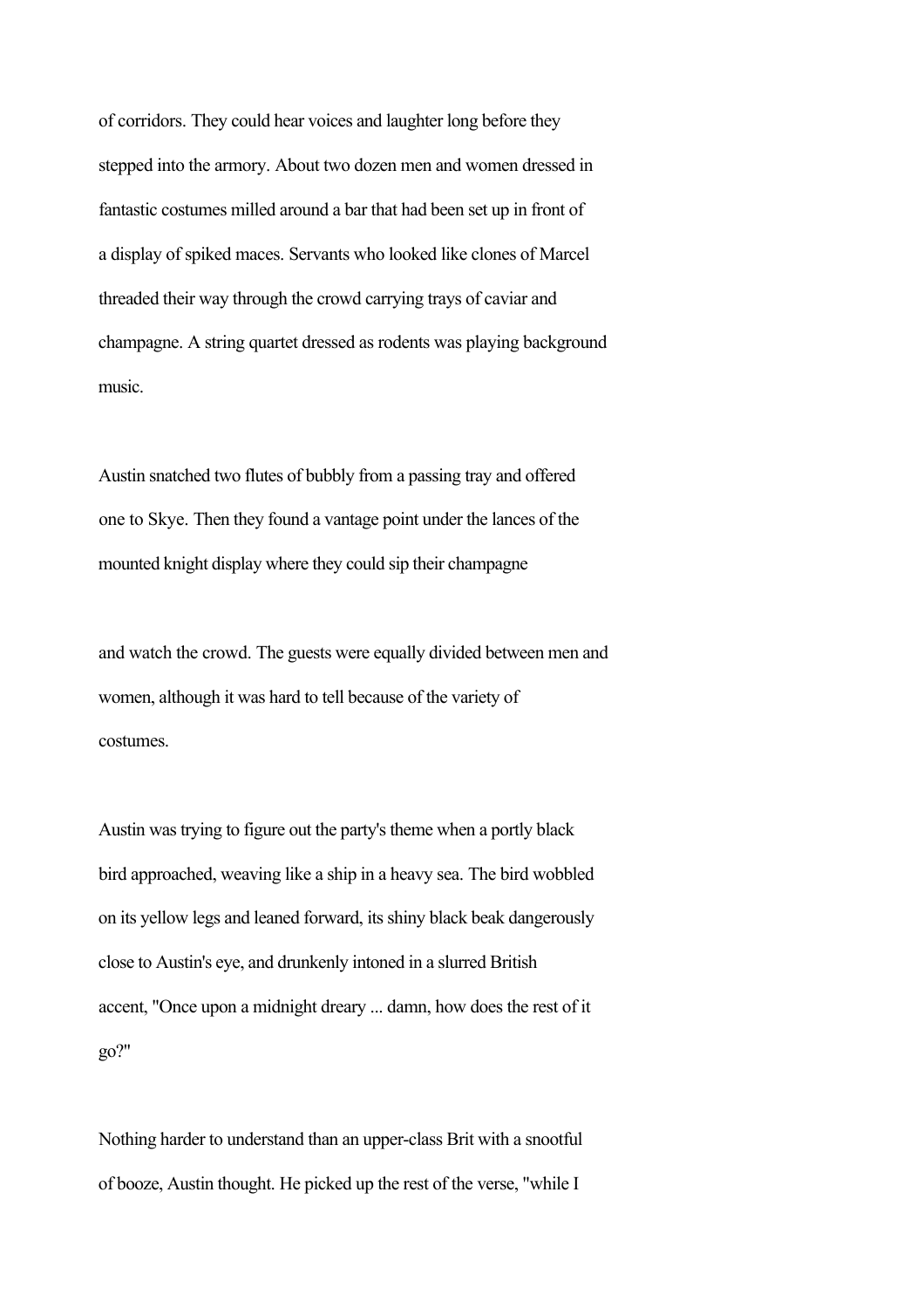pondered, weak and weary ..."

 The bird clapped its wings together, and then plucked a champagne glass from a passing tray. The long beak got in the way when he tried to drink so he pushed it up onto his forehead. The florid, jowly face hidden behind the beak reminded Austin of cartoons he had seen of the English symbol, John Bull.

 "Always a pleasure to meet a lit' rate gen'lman," the bird said. Austin introduced Skye and himself. The bird extended a winged hand. "I'm called "Nevermore," for the purposes of tonight's festivities, but I go by the name of Cavendish when I'm not running around as Poe's morose bird. Lord Cavendish, which shows you the sorry state of our once proud empire when an old sot like me is made a knight. Pardon, I see my glass is empty. Never more, old chap." He belched loudly and staggered off in pursuit of another glass of champagne.

Edgar Allan Poe. Of course.

 Cavendish was a rather drunken Raven. Skye personified The Blac\ Cat. Austin was the jester from The Cask of Amontillado.

 Austin studied his fellow guests. He saw a corpselike woman wearing a soiled and bloodied white shroud. The Fall of the House of Usher. Another woman wore a garment covered with miniature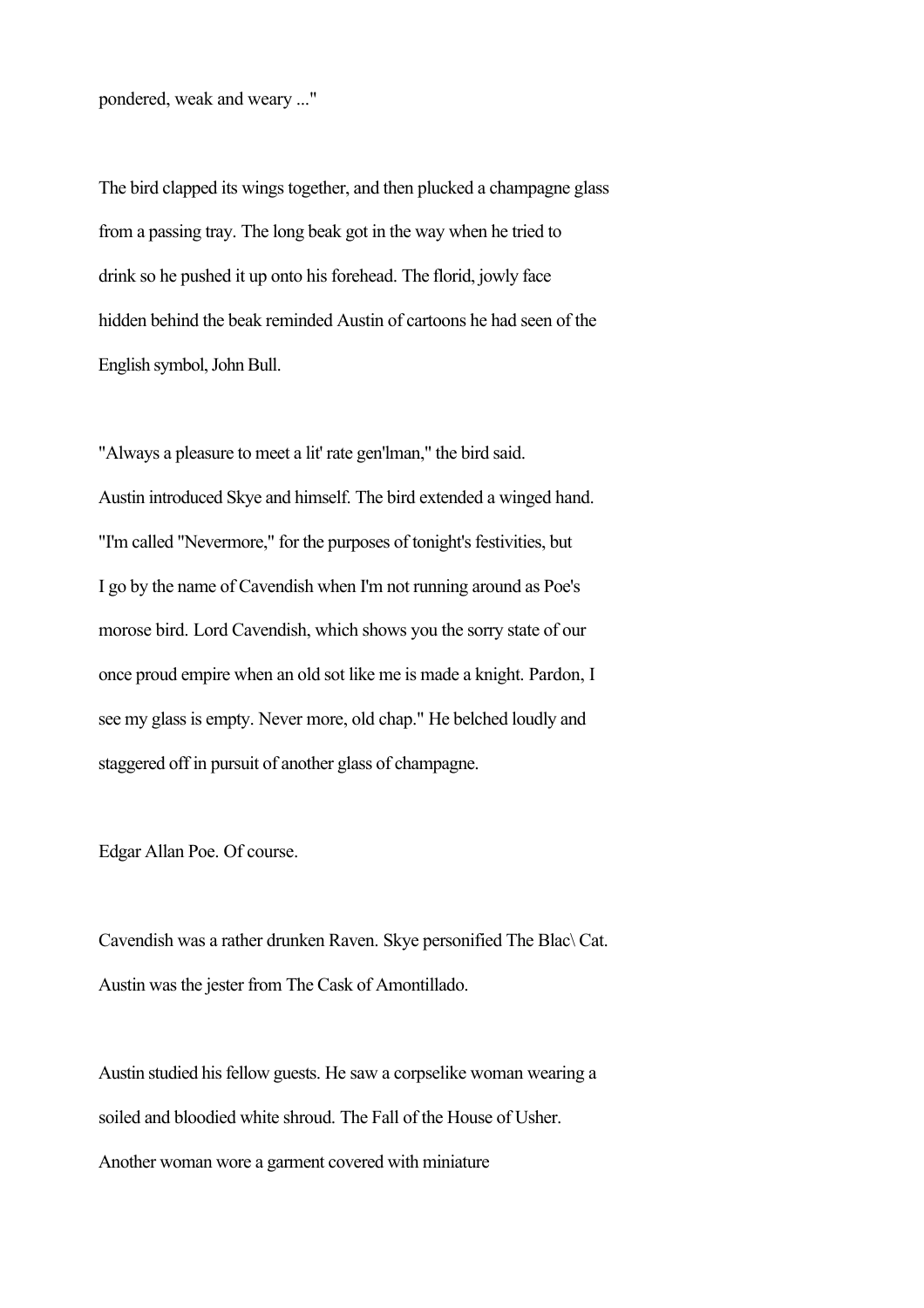chimes. The Bells. An ape was leaning against the bar, guzzling a martini. The Murders in the Rue Morgue. The ape was talking to an oversized beetle with a death's-head on his carapace. The Gold-Bug. Madame Fauchard not only had a sense of humor, Austin thought, she had an appreciation for the grotesque.

 The music stopped and the room went silent. A figure stood in the doorway, about to enter the armory. Cavendish, who had returned with drink in hand, murmured, "Dear God!" He merged back with the other guests as if seeking the protection of the crowd.

 All eyes were fixed on the tall woman who looked as if she had been exhumed from a grave. Blood splattered her long shroud and her gaunt white corpse's face. The lips were withered and the eyes set deep into skeletal sockets. There were gasps as she stepped into the room. She paused once again and stared into the eyes of each guest. Then she made her way across the floor as if she were floating on a cushion of air. She stopped in front of a giant ebony clock and clapped her hands \*\*

 "Welcome to the Masque of the Red Death," she said in the clear voice of Racine Fauchard. "Please continue your celebration, my friends. Remember" her voice gaining a melodramatic quiver "life is fleeting when the Red Death stalks the land."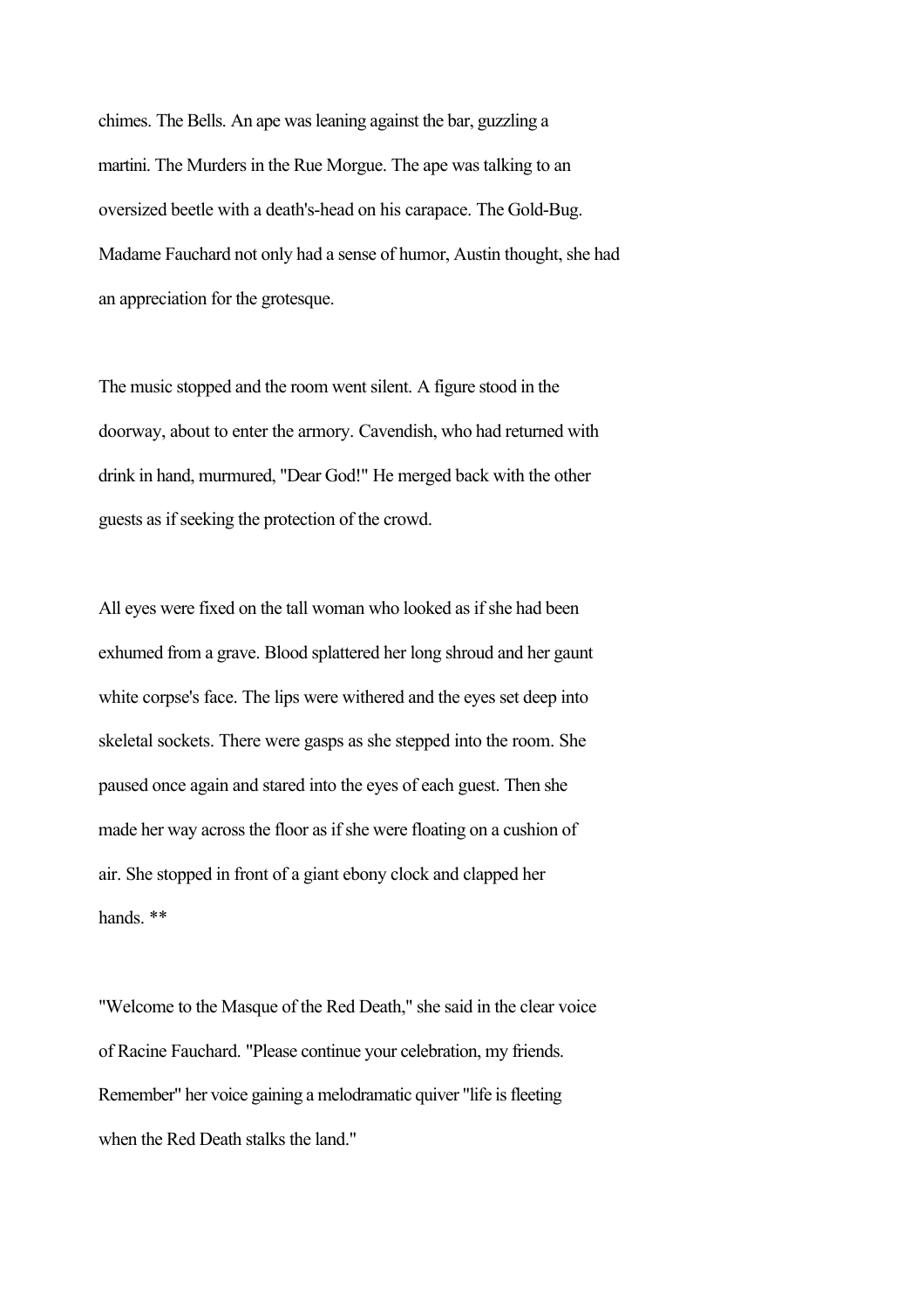The wrinkled lips widened in a hideous smile. Nervous laughter rippled through the crowd and the quartet resumed its playing. Servants who had been frozen in midstride continued on their rounds. Austin expected Madame Fauchard to greet her guests, but to his surprise the apparition came his way and removed the grisly mask to reveal her normal cameo features.

 "You look quite handsome in your belled cap and tights, Monsieur Austin," she said, a seductive inflection in her tone.

 "Thank you, Madame Fauchard. And I've never met a more charming plague."

Madame Fauchard cocked her head coquettishly. "You have a

 courtier's way with words." She turned to Skye. "And you make a lovely black cat, Mademoiselle Bouchet."

"Merci, Madame Fauchard," Skye said with a thin smile. "I'll try not to eat the string quartet, as much as I love mice."

 Madame Fauchard studied Skye with the envy an aging beauty reserves for a younger woman. "They are rats, actually. I wish we had been able to give you more of a choice of costumes. But you don't mind playing the fool, do you, Mr. Austin?"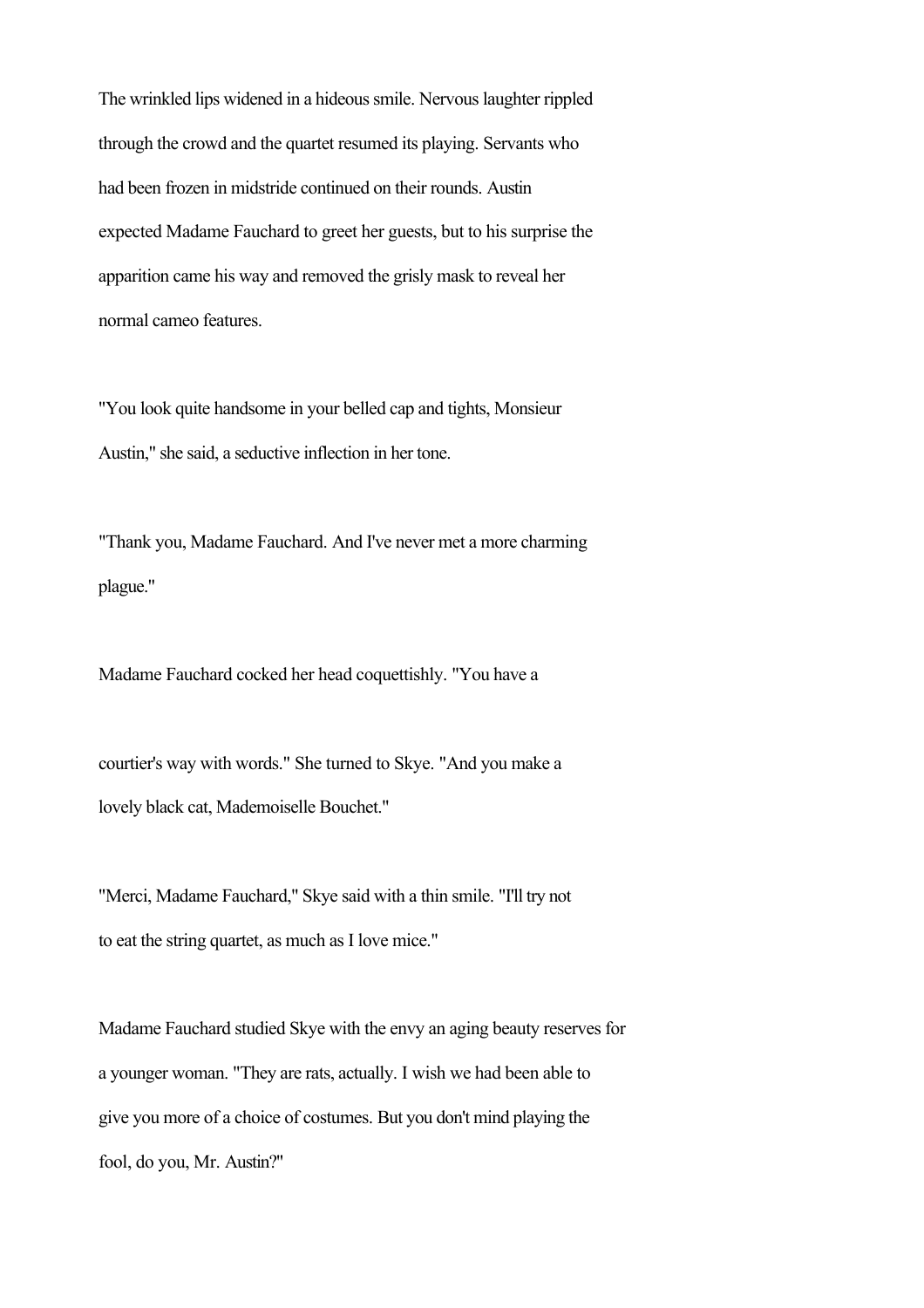"Not at all. Court jesters once advised kings. Better to play the fool than to be one."

 Madame Fauchard laughed gaily and glanced toward the doorway. "Bien, I see that Prince Prospero has arrived."

 A masked figure dressed in tights and tunic of purple velvet, trimmed with gold, and a mask to match was making his way toward them. He removed his velvet cap with a flourish and bowed before Madame Fauchard.

 "A lovely entrance, Mother. Our guests were properly terrified." "As they should be. I will pay my respects to the others after I talk to Mr. Austin."

 Emil bowed again, this time to Skye, and took his leave. "You have interesting friends," Austin said, scanning the crowd. "Are these people your neighbors?"

 "To the contrary. These are the remnants of the great arms families of the world. Immense wealth is represented in this room, all of it built on a foundation of death and destruction. Their ancestors fashioned the spear- and arrowheads that killed hundreds of thousands, built the cannon that devastated Europe in the last century and manufactured the bombs that leveled entire cities. You should be honored to be in such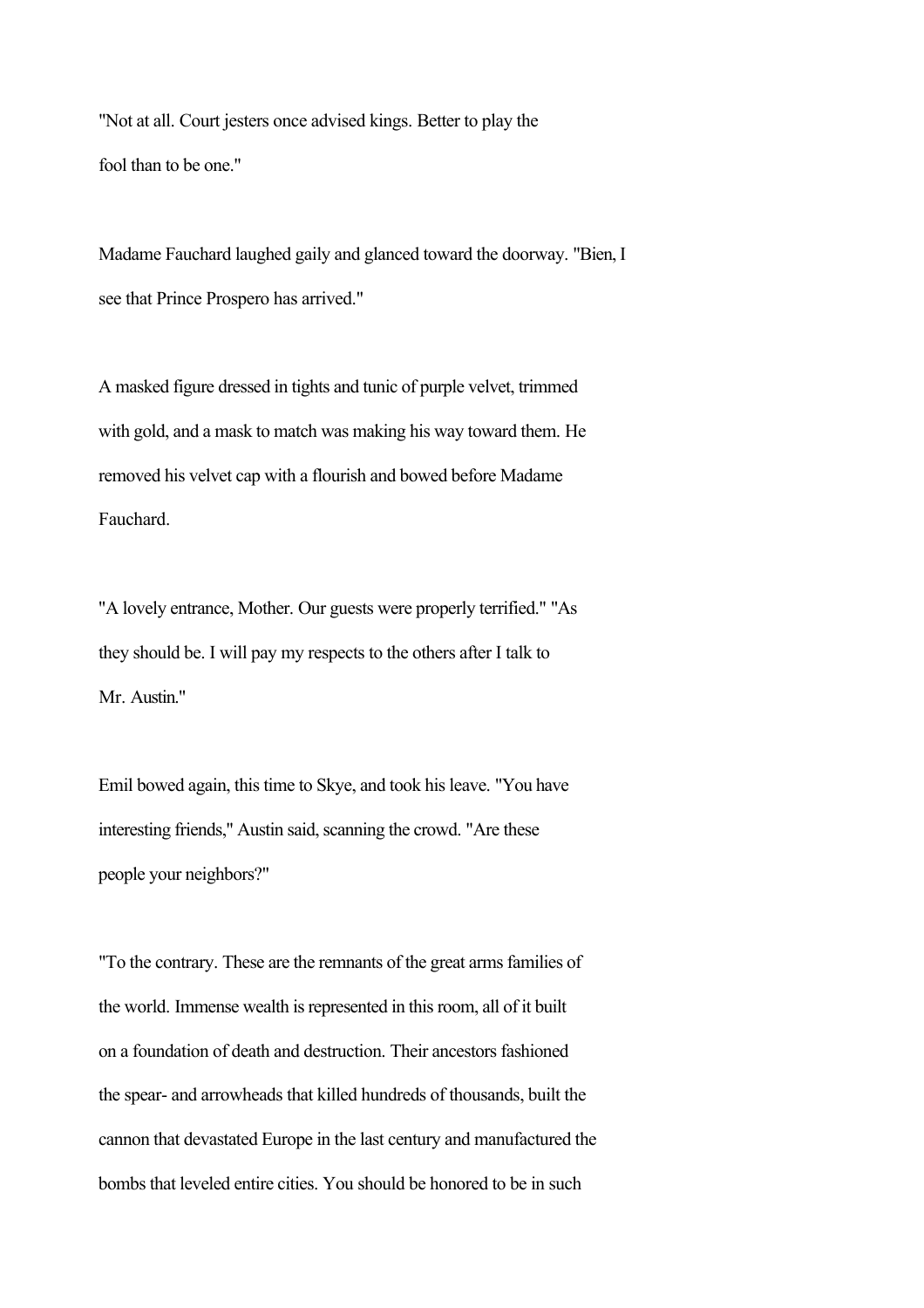august company."

 "I hope you won't be insulted when I say I'm not impressed." Madame Fauchard replied with a sharp laugh. "I don't blame you.

 These prancing, chattering fools are decadent eurotrash living on the riches earned by the sweat of their forebears. Their once-proud companies and cartels today are nothing but faceless corporations traded on the New York Stock Exchange."

"What about Lord Cavendish?" Austin said.

 "Even more pitiful than the others, because he has only his name and no riches. His family once held the secret of forged steel before the Fauchards stole it."

"What about the Fauchards? Are they immune from decadence?

 "No one is immune, not even my family. That's why I will control Spear Industries as long as I live."

"Nobody lives forever," Skye said.

 "What did you say?" Madame Fauchard's head snapped around and she pinioned Skye with eyes that blazed like fanned coals. Skye had made a casual observation and wasn't prepared for the heat in Madame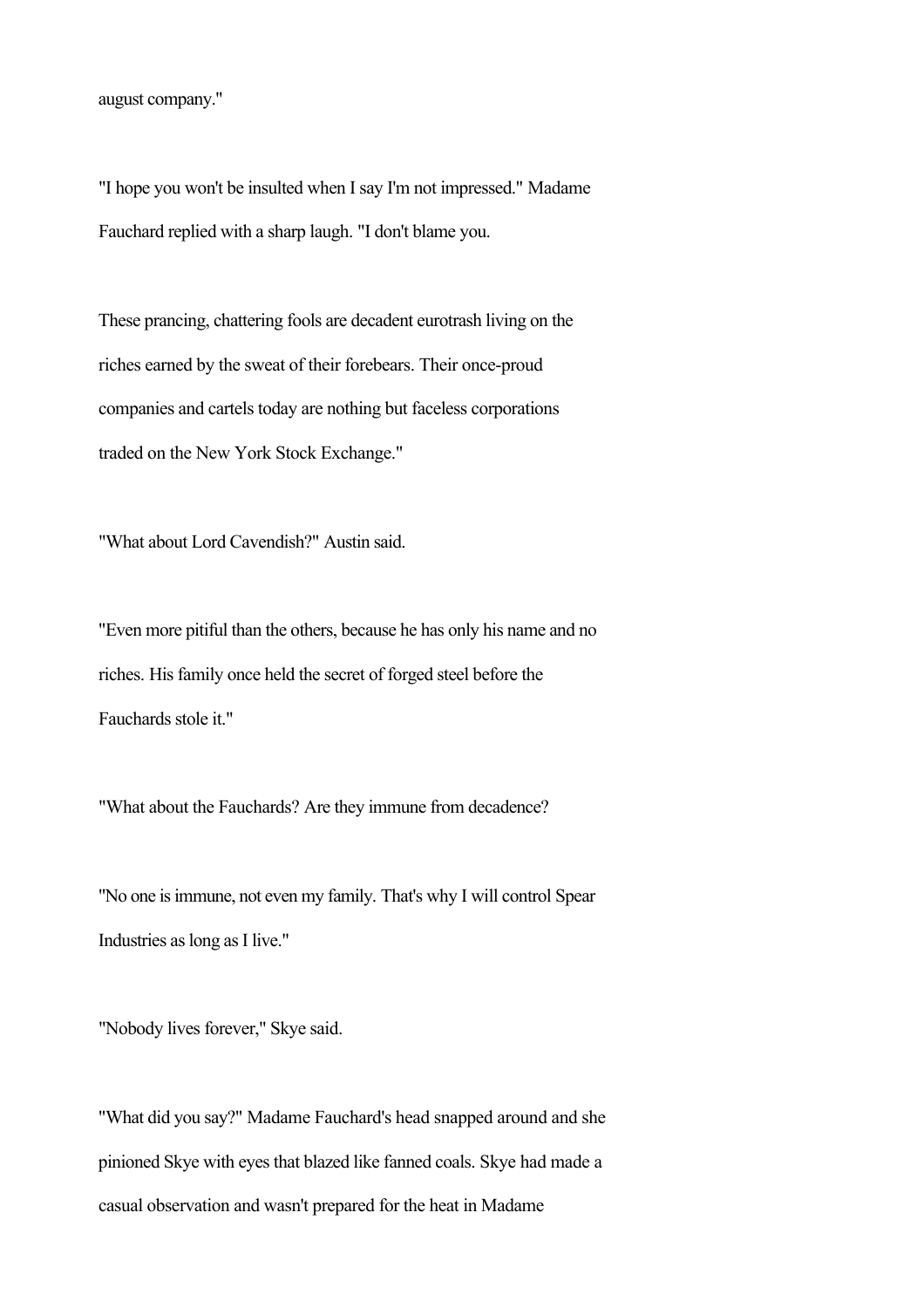Fauchard's reaction.

"What I meant to say is that we're all mortal." .

 The flame in Racine's eyes flickered and died. "True, but some of us are more mortal than others. The Fauchards will prosper for decades and centuries to come. Mark my words. Now, if you'll excuse me I must tend to my guests. Dinner will be served shortly."

She replaced the hideous mask and glided off to rejoin her son.

Skye seemed shaken. "What was that all about?"

 "Madame Fauchard is touchy about getting old. I don't blame her. She must have been a beauty in her day. She would have caught my eye."

 "If you like making love to a corpse," Skye said with a toss of her head.

Austin grinned. "It seems the pussycat has claws."

"Very sharp ones, and I'd love to use them on your lady friend. I

don't know why you were so worried. I'm bored to pieces."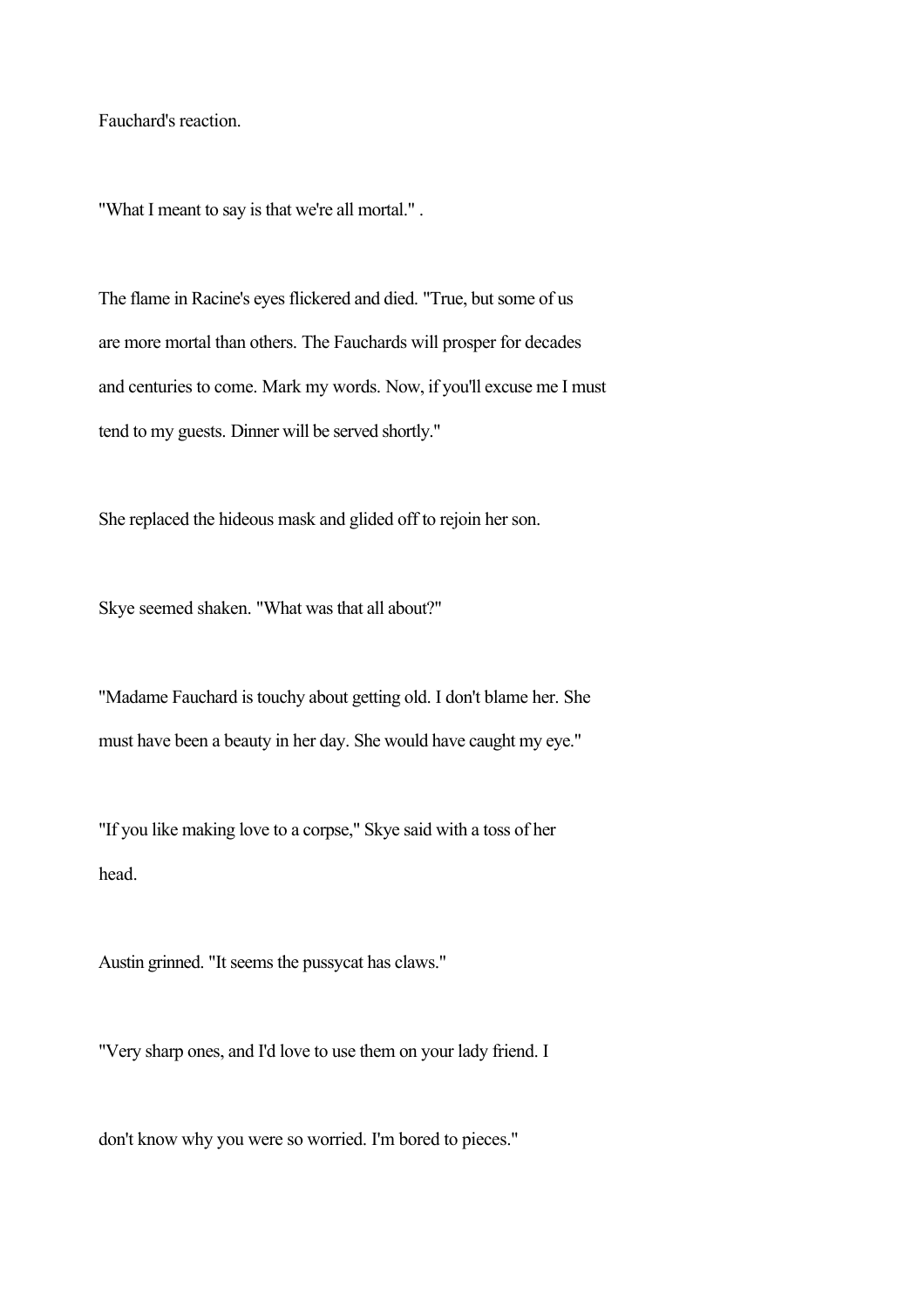Austin had been watching the arrival of more servants. A dozen or so hard-looking men had slipped quietly into the armory and taken up positions next to every door leading in or out of the great chamber.

 "Sit tight," Austin murmured. "I have a feeling that the real party has yet to begin."

 CAVENDISH WAS superbly intoxicated. The Englishman had shoved his raven's beak onto the top of his head to allow his rosebud mouth unimpeded access to his wine goblet. He had been gurgling wine throughout the medieval-style dinner, washing down the exotic game dishes everything from lark to boar like a human garbage disposal. Austin picked at his food to be polite, took an occasional sip of wine and advised Skye to do the same. They would need clear heads if his instincts were on the mark.

 As soon as the dessert dishes were removed, Cavendish staggered to his feet and tapped the side of his water glass with a spoon. All eyes turned in his direction. He raised his goblet. "I would like to offer a toast to our host and hostess."

 "Hear, hear," his fellow guests replied in boozy acknowledgment, lifting their drinks as well.

 Encouraged by the response, Cavendish smiled. "As many of you know, the Fauchard and the Cavendish families go back centuries. We all know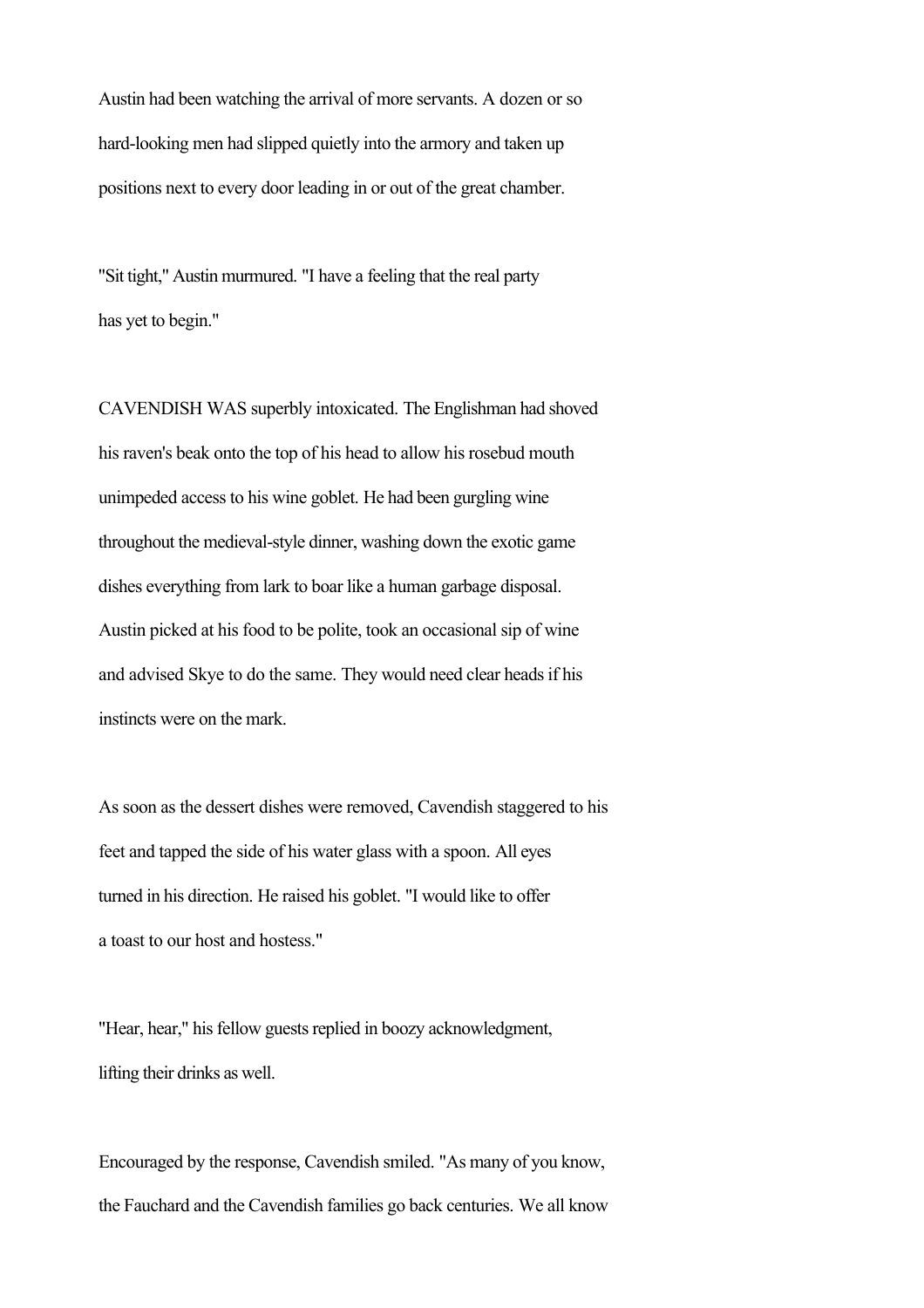how the Fauchards, ah, borrowed the Cavendish

 process for forging steel on a mass basis, thus assuring their own rise while my people faded into the sunset."

"The fortunes of war," said the ape from The Murders in the Rue

## Morgue.

 "I'll drink to that." Cavendish took a swig from his goblet. "Unfortunately, or fortunately, given the tendency of Fauchards to meet fatal accidents, we never married into their family."

 "The fortunes of love," said the woman draped in bells. The guests around the table roared their drunken approval.

 Cavendish waited for the laughter to die down, then said, "I doubt if the word love was ever uttered in this household. Butawyone can love. How many families can boast that they single-handedly started the War to End All Wars?"

 A heavy silence descended on the table. The guests glanced furtively at Madame Fauchard, who had been sitting at the head of the table with her son seated to her right. She maintained the waxen smile she had held throughout the oration, but her eyes radiated the same heat Austin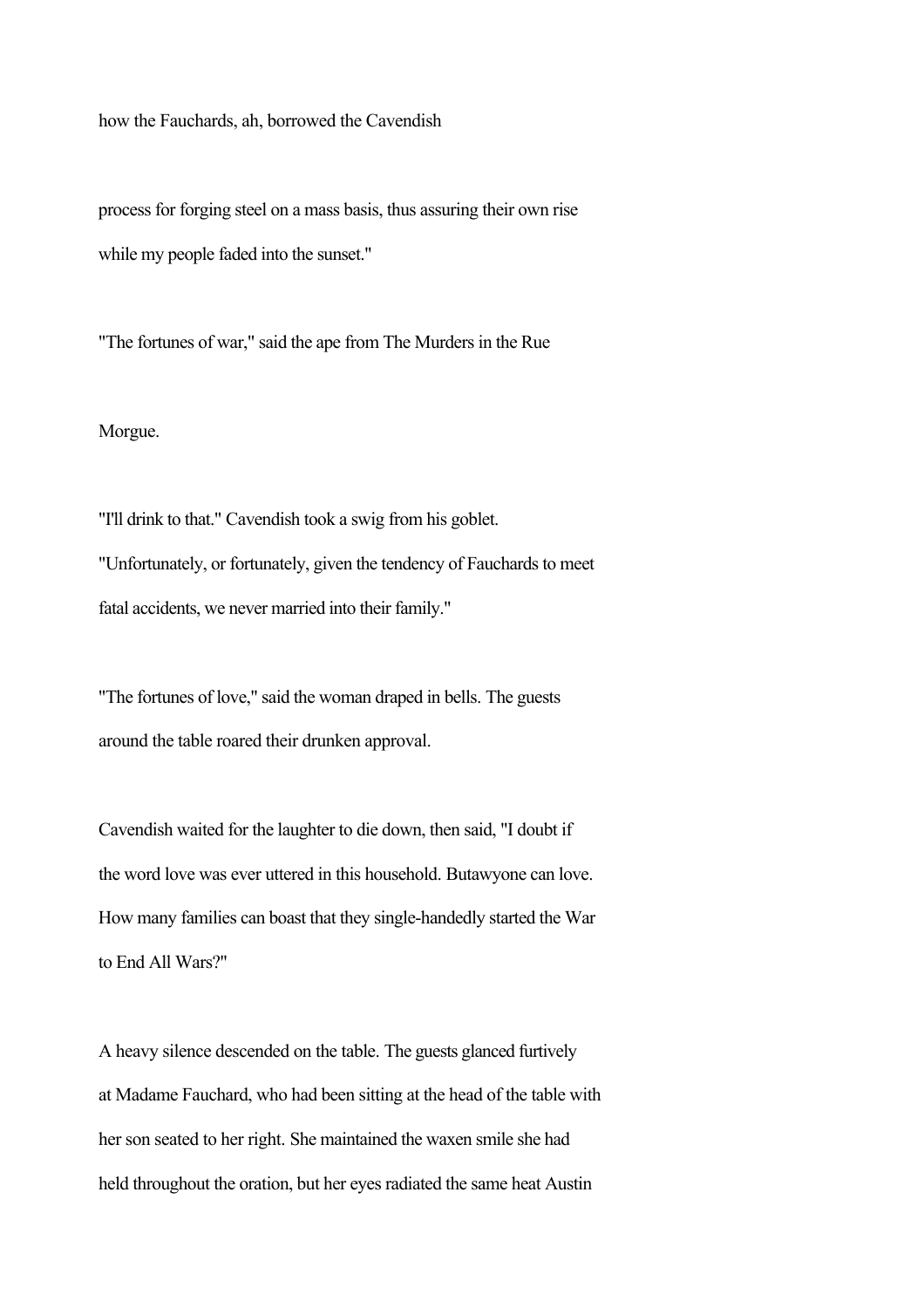had seen when Skye mentioned her mortality.

 "Monsieur Cavendish is most flattering, but he exaggerates the influence of the Fauchard family," she said in a cool voice. "There were many causes for the Great War. Greed, stupidity and arrogance, to name a few. Every family in this room joined the jingoistic pack in urging on the war that made us all fortunes."

 Cavendish would not be discouraged. "Take credit where credit is due, my dear Racine. It is true that we arms people owned the newspapers and bribed the politicians who howled for war, but it was the Fauchard family, in its infinite wisdom, that paid to have the Grand Duke Ferdinand assassinated, thus plunging the world into a bloody brawl. We all know the rumors that Jules Fauchard bolted the pack, thus ensuring his untimely departure from the earth."

 "Monsieur Cavendish," Madame Fauchard said, her voice a warning growl. But the Englishman was on a roll.

 "But what many don't know," he said, "is that the Fauchards also bankrolled a certain Austrian corporal throughout his political rise and encouraged members of the Japanese Imperial Army to take on the United States." He paused to take a drink. "That turned out to be more than you bargained for and things got a bit out of your control, what with your slave factories bombed to dust. But as someone said a moment ago, 'the fortunes of war." "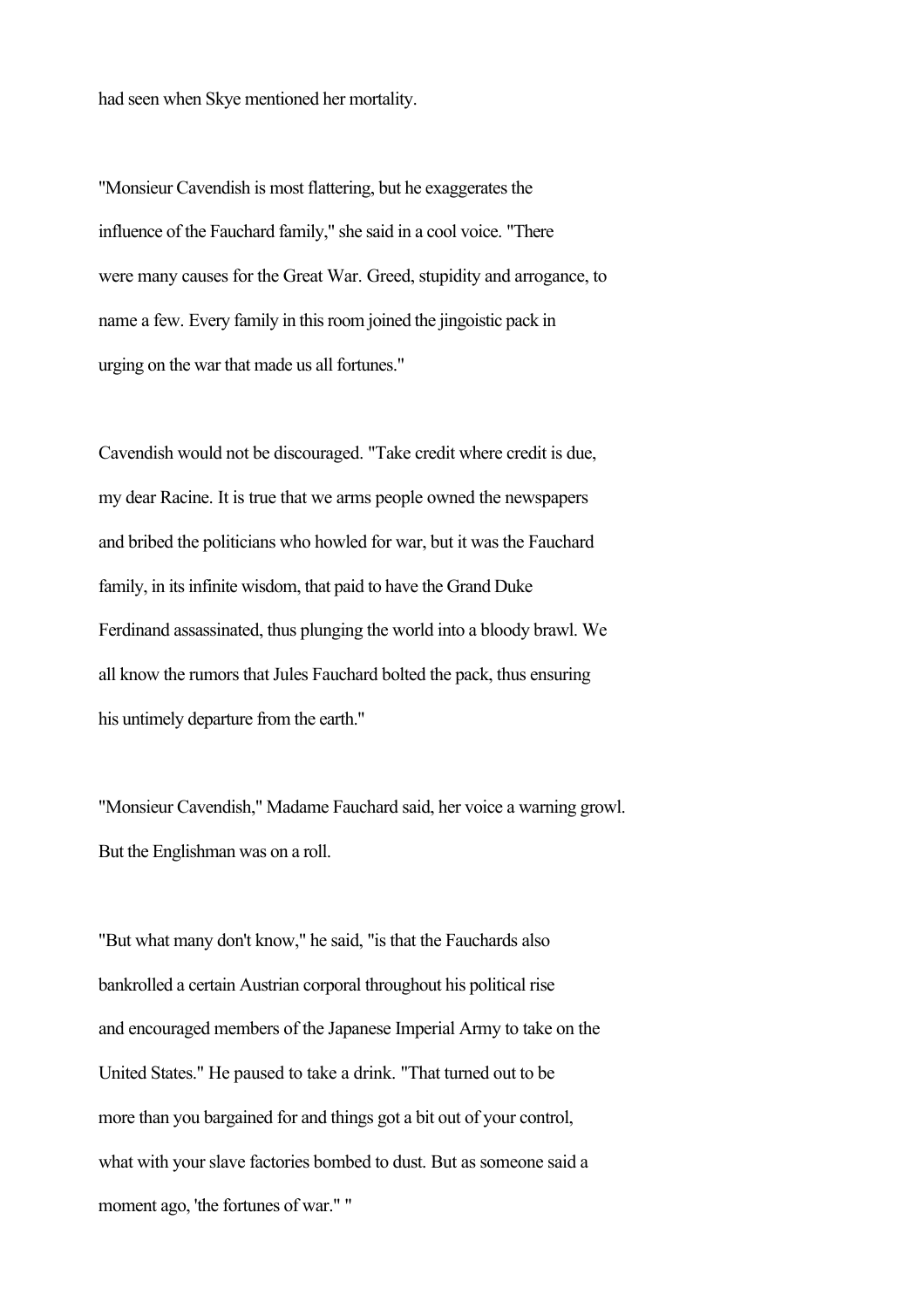The chamber was gripped by an almost unbearable tension.

 Madame Fauchard had removed her plague mask and the loathing etched in her face was even more terrible than the Red Death. Austin had no doubt that if Racine had been capable of telekinesis the weapons would have jumped off the walls and hacked Cavendish to bits.

 One of the guests broke the heavy silence. "Cavendish. You've said enough. Sit down."

 For the first time, Cavendish became aware of Madame Fauchard's withering stare. The Englishman's brain had caught up with his mouth and he knew he had gone too far. His foolish grin vanished and he wilted like a flower under the heat of a sunlamp. He sat down ponderously, more sober than when he had stood only moments before.

 Madame Fauchard rose like a cobra uncoiling and raised her glass. "Merci. Now I will offer a toast to the great, late House of Cavendish."

 The Englishman's ruddy complexion turned the color of paste. He mumbled his thanks and said, "You must excuse me. I don't feel well. Touch of the indigestion, I fear."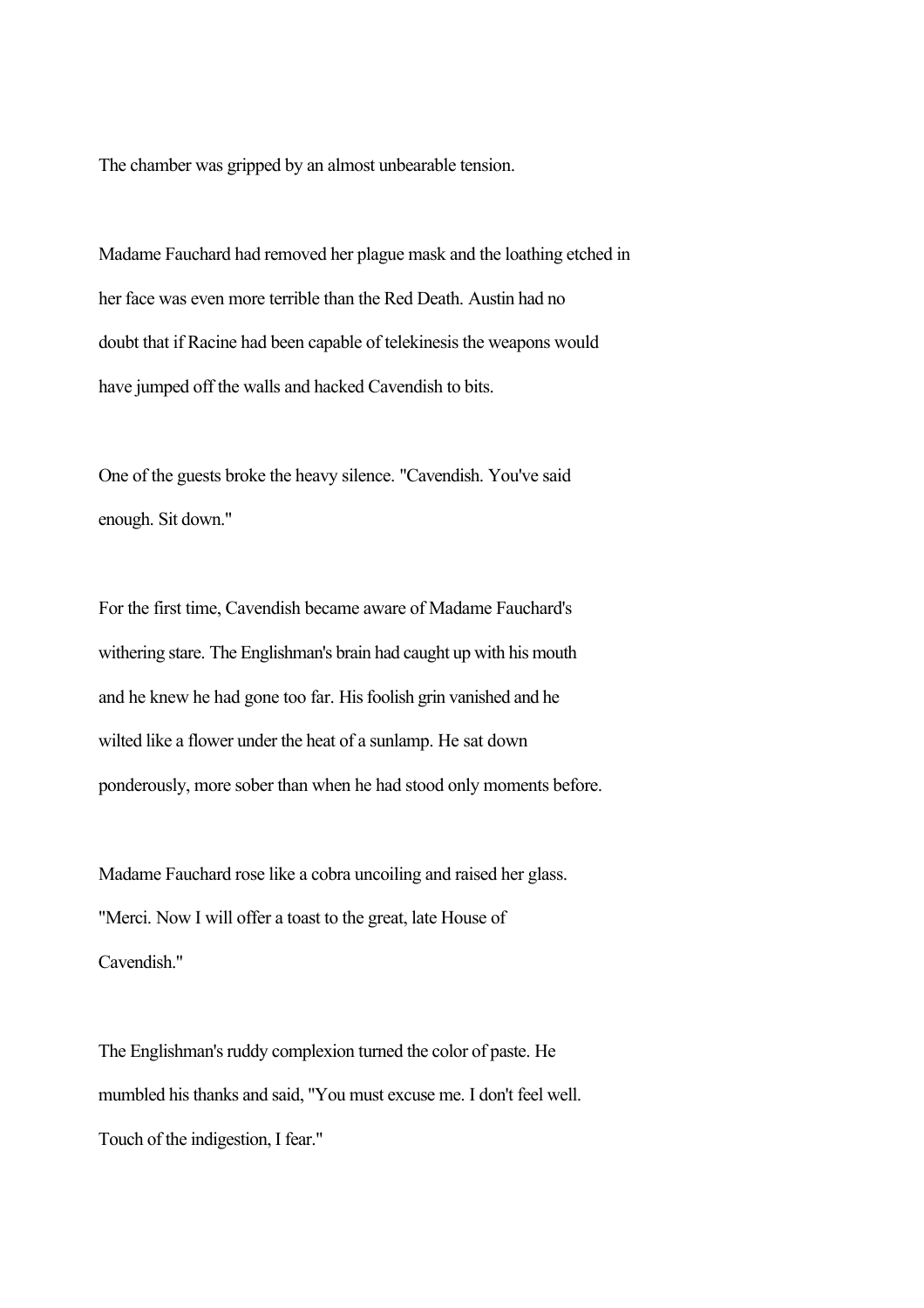Rising from his chair, he made his way toward the exit and disappeared through the doorway.

 Madame Fauchard glanced at her son. "Please see to our guest. We wouldn't want him to fall in the moat."

 The lighthearted comment seemed to break the tension and conversation resumed as if the previous few minutes had never happened. Austin was less sanguine. As he watched Cavendish leave the room, he thought the Englishman had signed his own death warrant. "What's going on?" Skye said.

 "The Fauchards don't take well to having their dirty laundry hung out in public, especially when strangers are present."

 Austin watched Madame Fauchard lean over to say something to her son. Emil smiled and rose from the table. He collected Marcel and together they left the armory. After-dinner brandy was being served when Emil returned about ten minutes later without Marcel. He gazed directly at Austin and Skye as he whispered in his mother's ear. Madame Fauchard nodded her head, her face impassive. The move was subtle, but Austin didn't miss the implication. His name and Skye's had just been added to the Cavendish death warrant.

 Several minutes later, Marcel returned from his mission. Emil saw that he was back, then stood and clapped his hands. "Ladies and gentlemen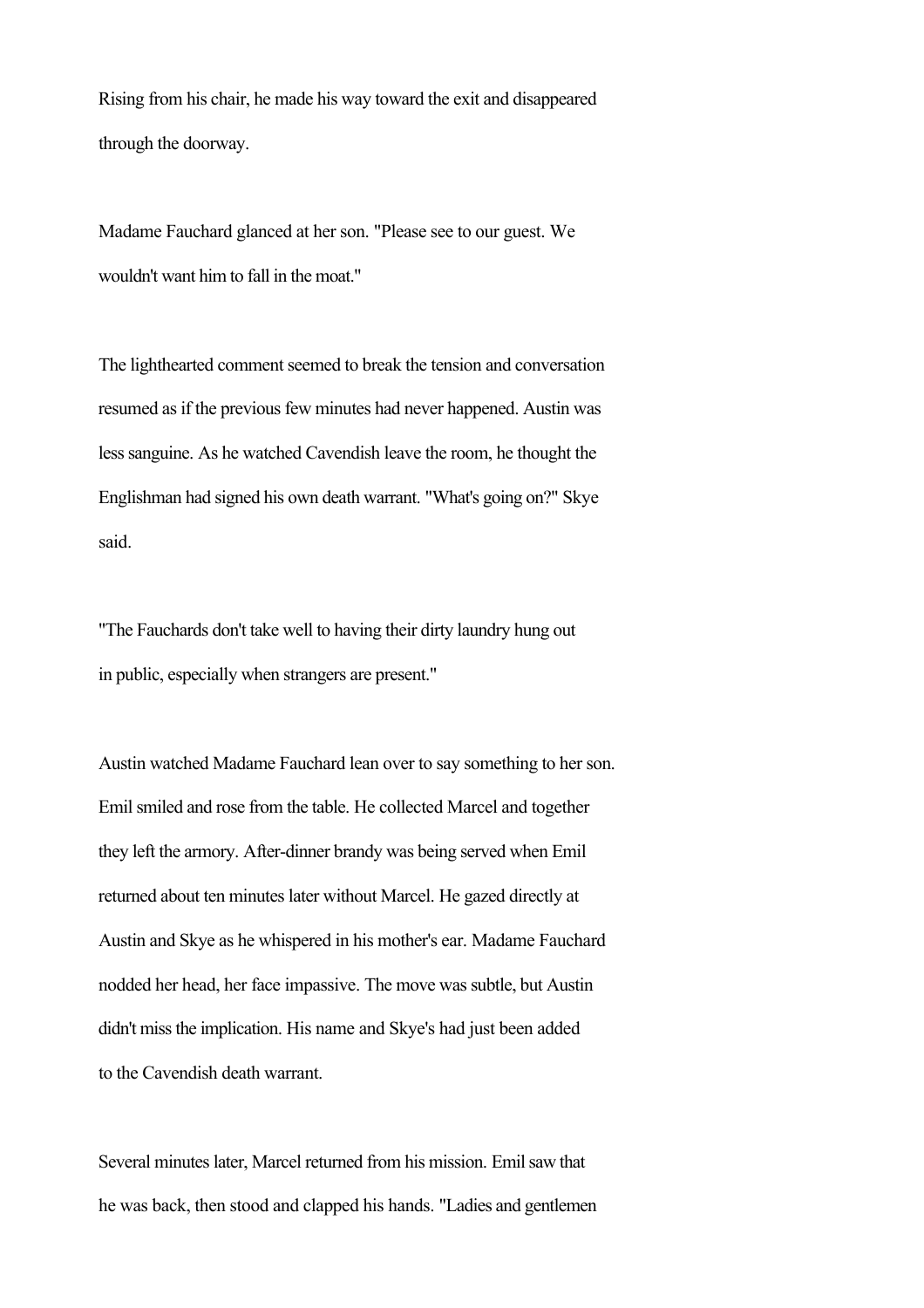of the Masque of the Red Death, Prince Prospero has prepared a memorable entertainment to cap off the evening's festivities." He signaled a servant, who lit a torch from the flames of a brazier and handed it to Emil. With great ceremony, Emil produced a large skeleton key from the folds of his tunic and led the way along the nave, crossing the transept to the rear of the armory. He paused to insert the key in a low wooden door carved with skulls and human bones. As he opened the door, his torch flared and sputtered in the cool musty air that flowed through the portal.

 "Follow me if you dare," Emil said with a smirking leer on his face, and then he ducked under the jamb.

 Laughing giddily, the guests paused, then with wine goblets in hand they filed after Emil like the children of Hamlin following the Pied Piper. Austin put his hand on Skye's arm and kept her from going with the others.

"Make believe you're drunk," Austin said.

 "I wish I were drunk," Skye said. "Merde. Here comes the dragon lady."

 Madame Fauchard glided over and said, "The Red Death must take its leave, Monsieur Austin. Sorry we couldn't get to know each other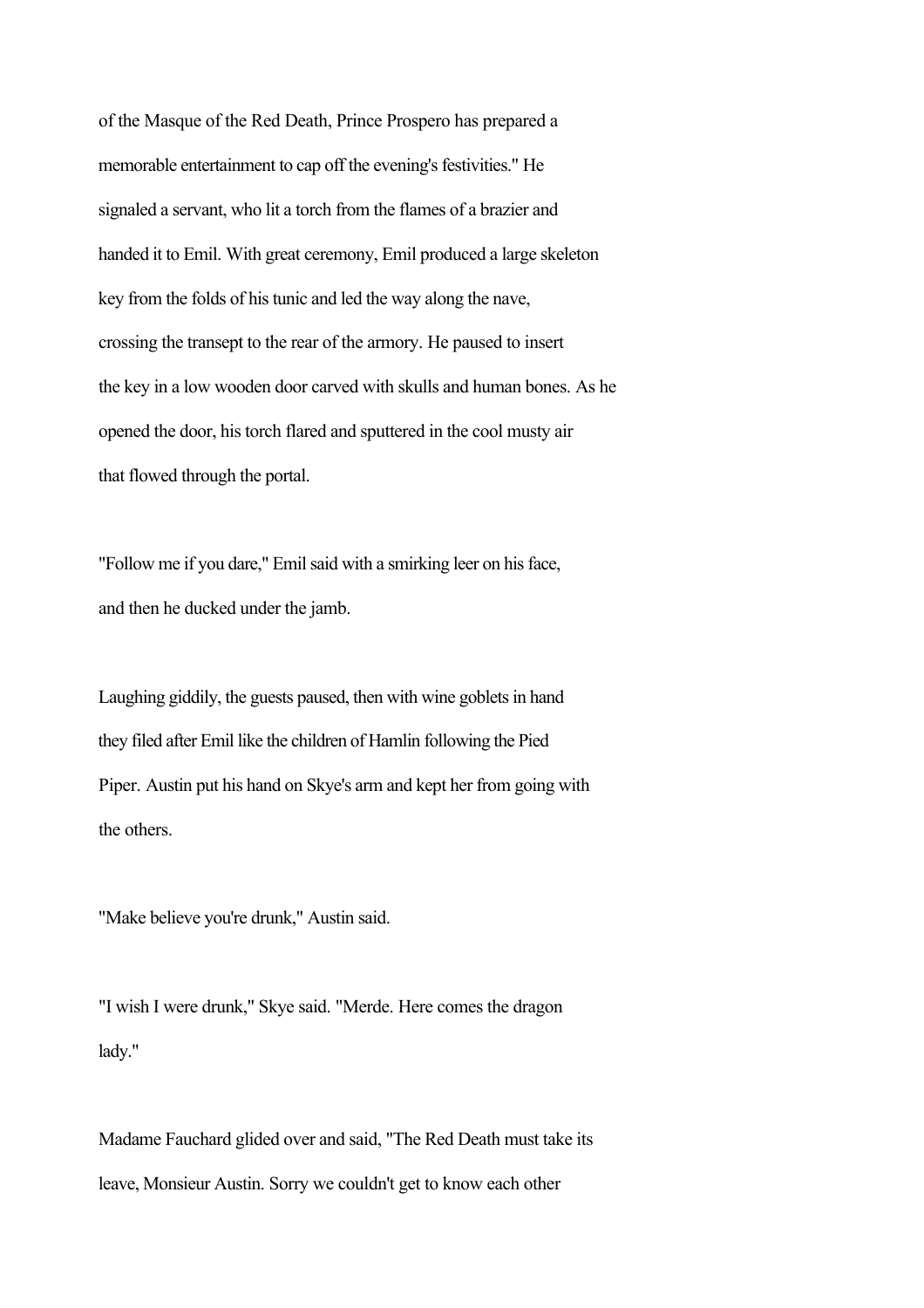## better."

 "I am, too. That was an interesting toast Sir Cavendish gave," he said, slurring his words.

 "Great families are often the subject of malicious gossip." She turned to Skye. "The masquerade is at an end. I believe you have a relic that belongs to my family."

"What are you talking about?"

: "Don't toy with me. I know you have the helmet."

"Then it was you

who sent that awful man."

 "Sebastian? No, he is my son's lapdog. If it's any consolation to you, he will be eliminated as a result of his failures. Never mind, we will persuade you to tell us where our property is. As for you, Monsieur Austin, I must bid you farewell."

 "Until we meet again," Austin said, swaying slightly. She gazed at him with a look approaching sadness. "Yes. Until we meet again."

 Escorted by an entourage of servants, Madame Fauchard headed for the exit. Marcel had been standing nearby. Now he came over and curled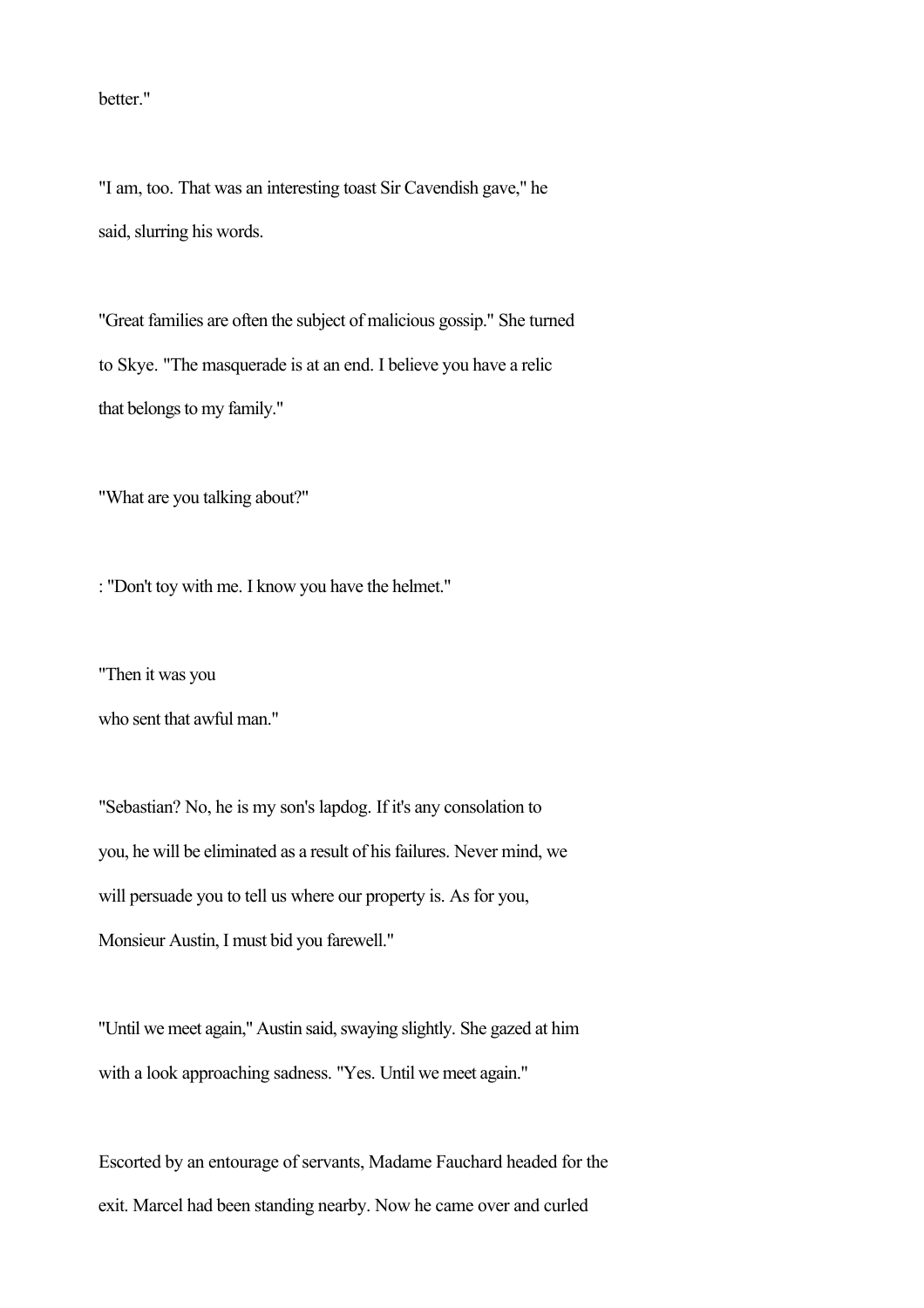his lip in his movie gangster's smile. "Monsieur Emil would be heartbroken if you missed the entertainment he has prepared for you." "Wouldn't miss it for the world," Austin said, deliberately slurring his words.

 Marcel lit another torch and gestured toward the door. Austin and Skye caught up with the tail end of the raucous crowd. Marcel took up the rear to make sure they didn't stray.

 The procession descended a short stone staircase to a passageway about six feet wide. As the guests plunged deeper into the bowels of the chateau, the laughter began to ebb. The merriment died completely along with conversation, when the guests entered a section of tunnel lined with eye-level stone shelves that overflowed with human bones. Emil stopped in front of a shelf, picked out a skull at random and held it above his head, where it grinned down at the guests as if amused by their clever costumes.

 "Welcome to the catacombs of Chateau Fauchard," Emil proclaimed with the cheerfulness of a Disney World tour guide. "Meet one of my ancestors. Pardon if he is a bit reserved. He doesn't get many visitors."

 He tossed the skull back into a recess, where it started a small avalanche of femurs, ribs and clavicles. Then he forged ahead,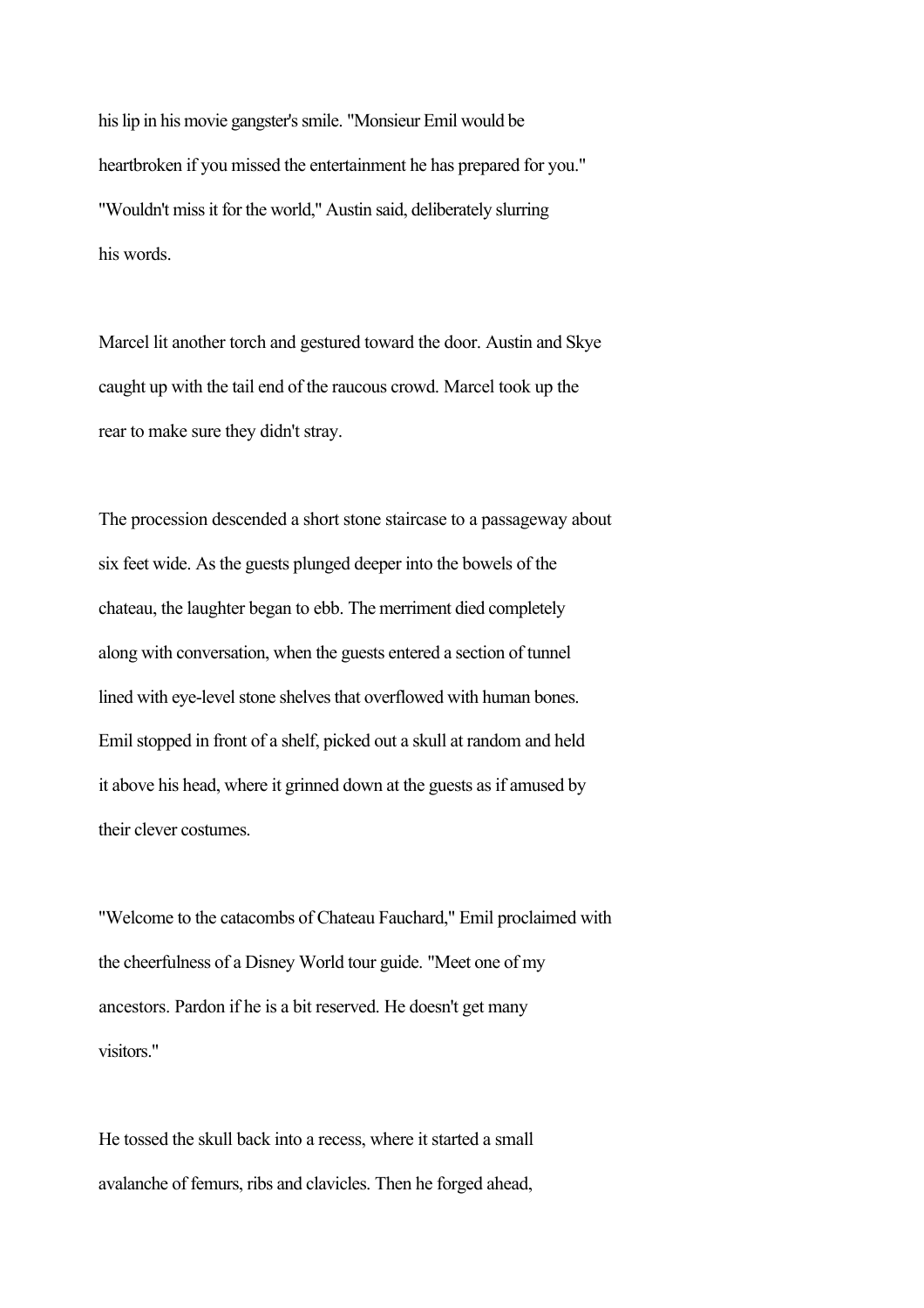exhorting the guests to hurry or they would miss the show. The tunnel entered a series of large, barred rooms that Emil explained were the dungeons and torture chambers. Braziers had been set up in each room so their flickering light was filtered through stained-glass screens of different colors.

 The strange colored light illuminated the wax faces of figures that looked so lifelike no one would have been surprised if they had moved. In one chamber, a great ape was stuffing a woman up a chimney. In another, a man was digging himself out of a grave. Every room had a scene from a Poe story.

 Emil drifted back to Austin. The torchlight gave his mordant features a Satanic cast that fit in with the surroundings.

"Well, Monsieur Austin, what do you think of my little show so far?"

 "Haven't had so much fun since I went to Madame Tussaud's wax museum."

 "You flatter me. Bravo! The best is yet to come." Emil kept going until he came to a chamber whose crimson light made all within its special radiance look like victims of the Red Death. In the floor of the room was a circular pit. A razor-sharp pendulum was swinging above a wooden framework. Strapped down on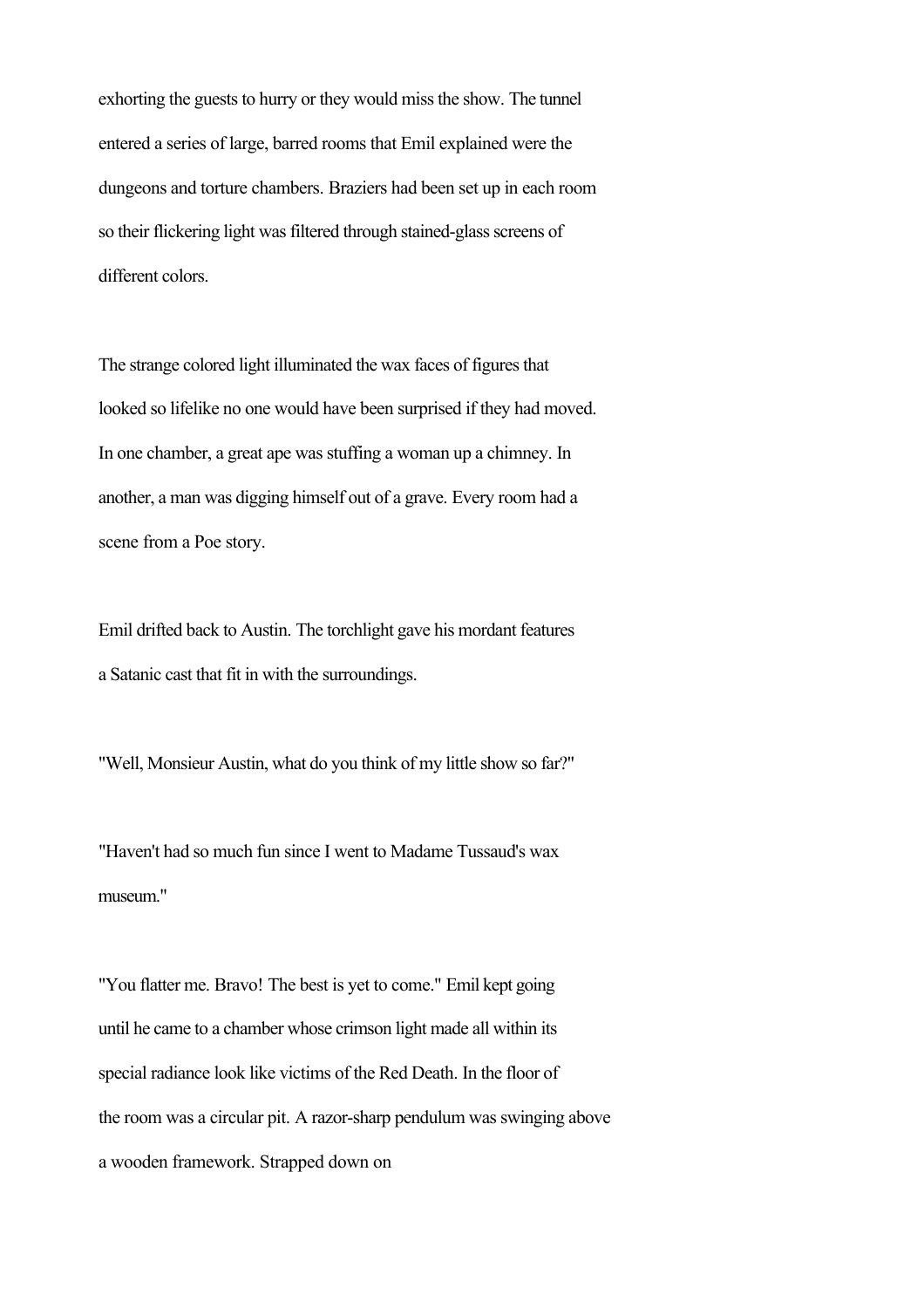the framework, with rats crawling over his chest, was a large black bird. It was the scene from the The Pit and the Pendulum, where the victim is being tortured by the Spanish Inquisition. Only in this instance the victim was Cavendish, who was tied down and gagged on the table.

 "You will notice some differences in this scene," Emil said. "The rats you see scurrying around the dungeon are real. And so is the victim. Mr. Cavendish is a good sport, as the English would say, and he has gracefully agreed to participate for our amusement."

 As Emil led the guests in a polite applause, Cavendish struggled against the bonds that held him.

 The pendulum swung lower until it was only inches from the heaving chest. "He's going to be killed!" a woman screamed.

 "Sliced and diced," Emil said with an incongruous cheeriness. He lowered his voice to a stage whisper. "Lord Cavendish is a ham at heart, I fear. Don't worry, my friends. The blade is made of wood. We wouldn't want our guest to go to pieces. But if it worries you ..." He snapped his fingers and the swinging pendulum slowed to a stop. Cavendish gave a violent convulsion and lay still.

Emil led the guests into the last dungeon. Although there was no scene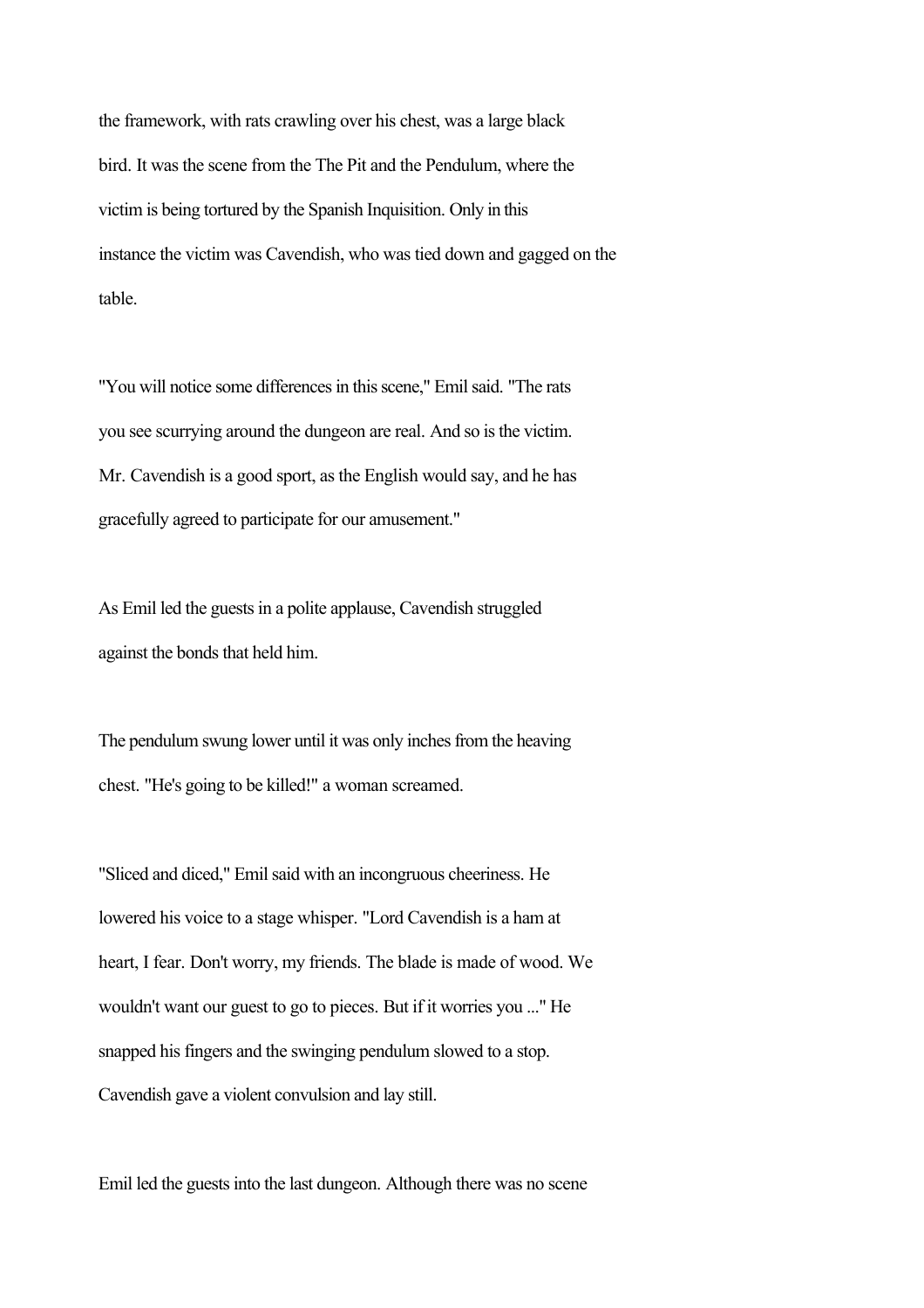set up in the chamber, in some ways it was the most frightening of all. The walls were covered in black velvet that stole what light escaped through the opaque black screen. The atmosphere was the most oppressive. There was a collective sigh of relief when Emil told his guests to follow a passageway that would lead from the dungeon. When Austin and Skye went to follow, he barred their way.

 Austin stumbled drunkenly and whipped his cap off in a grand sweep. "After you, Gaston."

 Emil had shed his foppish Prospero act and now his voice was businesslike and as hard-edged as cold steel.

 "While Marcel leads our guests out of the catacombs, I have something special to show you and the young lady," he said, lifting a fold

 of black velvet draped against a wall. Behind the cloth was a cleft in the stones about two feet wide.

 Austin blinked. "What's going on? Is this part of the show?" "Yes," Emil said with a hard smile. "This is part of the show." He produced a pistol.

 Austin looked at the gun and gave a soggy laugh. "Hell of a show," he said, shaking his head so the bells jangled.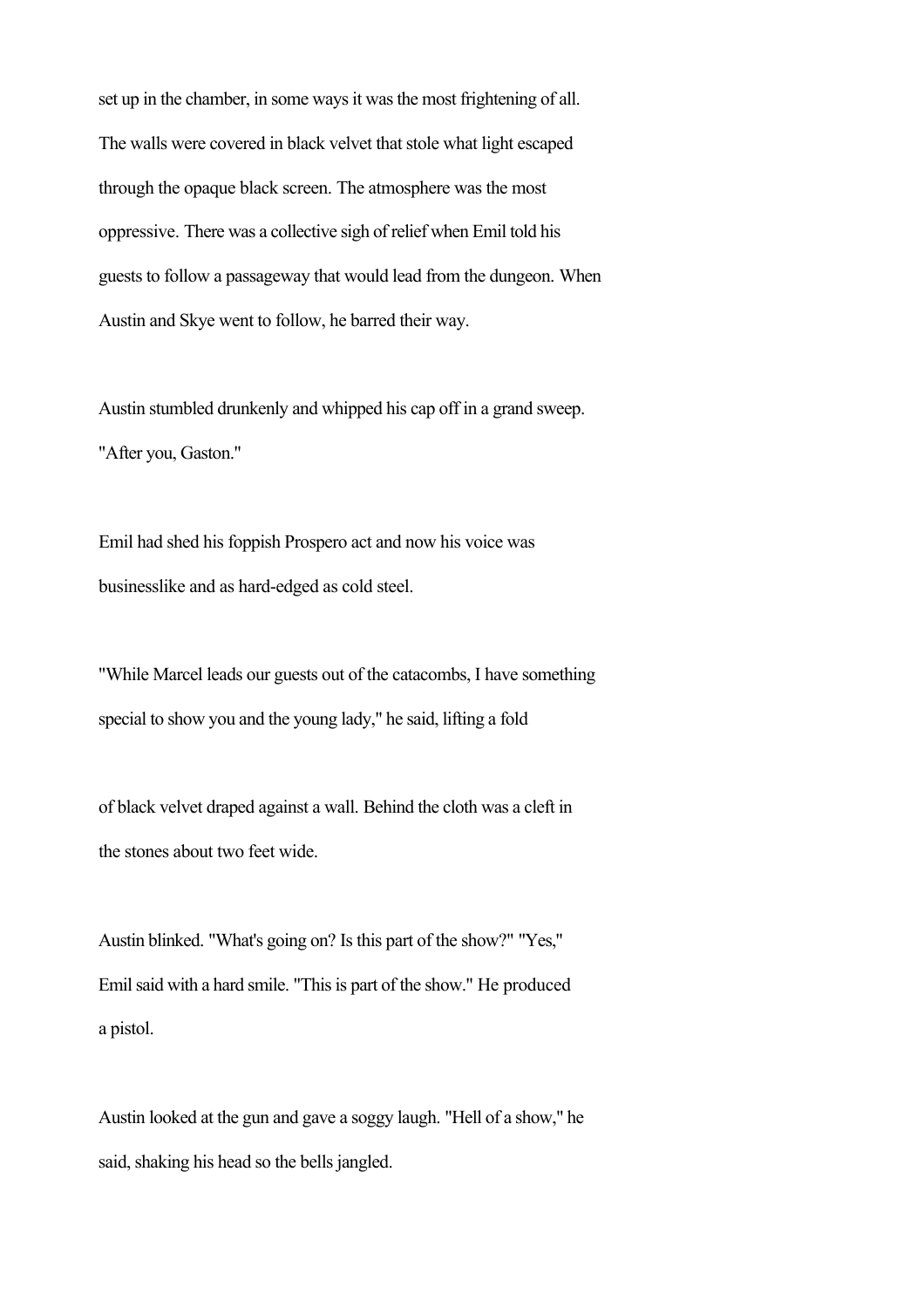He stepped through the opening, with Skye, then Emil behind her. They descended two more sets of stairs. The temperature dropped and the air became swamplike. Water glistened on the walls and dripped down on their heads. They continued down until Emil finally ordered them to stop in front of a recess about five feet wide and four feet deep.

 He thrust the torch into a sconce and pulled a cloth off a pile of bricks. A trowel and a bucket of mortar sat on the floor next to the bricks. From a niche he extracted a wine bottle whose dark green glass was covered with dust and cobwebs. The bottle was stopped up with a cork, which Emil removed with his teeth. He handed the bottle to Austin

"Drink, Monsieur Austin."

 Austin stared at the bottle. "Maybe we should let it breathe for a while."

 "It has had centuries to breathe," Fauchard said. He gestured with his gun. "Drink."

 Austin grinned foolishly as if he thought the gun was a toy and put the bottle to his mouth. Some of the wine dribbled down his chin and he wiped it away. He offered the bottle to Fauchard, who said, "No, thank you. I prefer to remain conscious." "Huh?"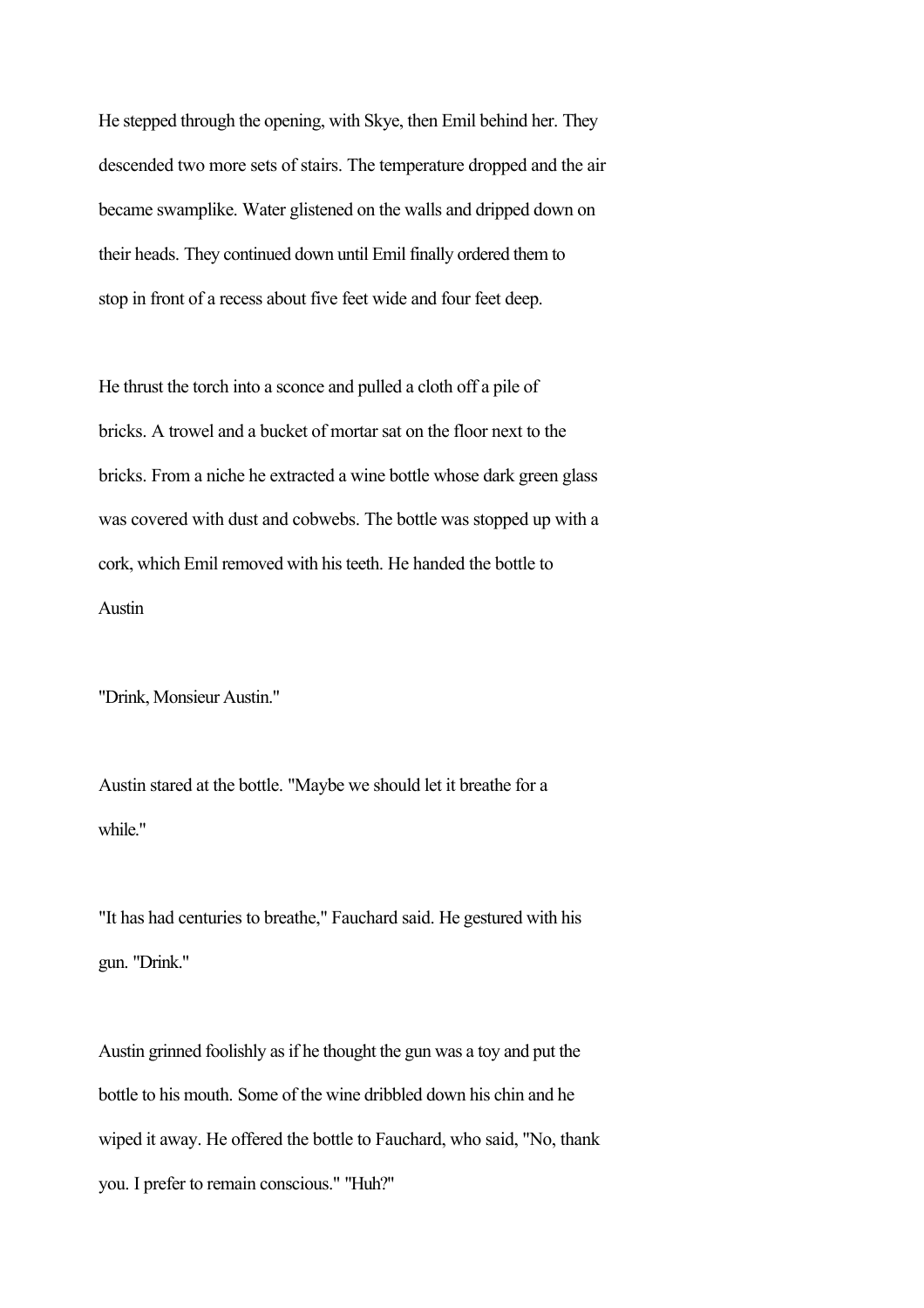"You have caused us a great deal of trouble," Emil said. "My mother said to dispose of you in the most fitting way I could think

 of. A good son always does what his mother tells him to. Sebastian, say hello again to "Ms. Bouchet." "

 A figure stepped from the shadows and the torch light illuminated the pale features of the man Austin had dubbed Doughboy. His right arm was in a sling.

 "I believe you've met Sebastian," Emil said. "He has a gift for you, mademoiselle."

Sebastian threw a crossbow bolt at Skye's feet. "This is yours."

"What's going on?" Austin said.

 "Your wine contained a paralytic substance," Emil said. "Within moments you will be unable to move, but all your other senses will function fine and you will know what is happening to you." He produced a pair of manacles from under his cloak and dangled them in front of Austin's face. "Maybe if you say "For the love of God, Mon-tres or I'll let you go."

"You bastard," Austin said. He lsa ned against the wall with his hand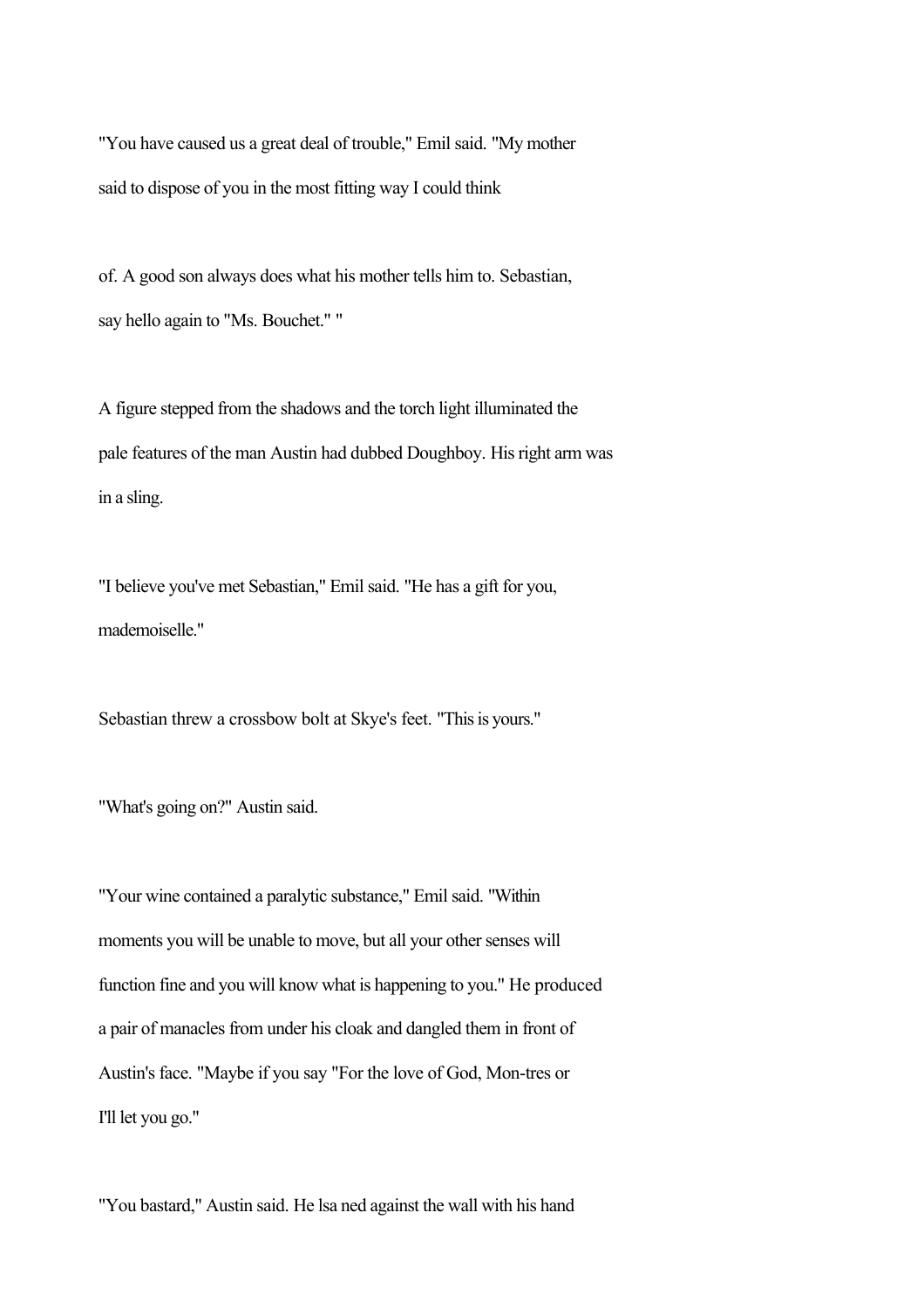as if the strength were ebbing from his legs, but his eyes were fixed on the crossbow bolt a few feet away.

 Skye had gasped in fright when she first saw Sebastian. Now, seeing Austin's plight, she lunged for Fauchard's gun hand and grabbed him by the wrist. Sebastian stepped in from behind and wrapped his good arm around her throat. Although he was operating with one arm in a sling, his strength was still formidable and she began to black out for lack of air.

 Austin suddenly straightened up. Holding the bottle by the neck, he brought it down on Sebastian's head. The bottle broke in a shower of glass and wine. Sebastian released Skye, who fell to the floor, then stood for a few seconds, an expression of wonder in his eyes, and toppled like a fallen redwood tree.

 Emil stepped aside to avoid Sebastian's crashing body and the ugly muzzle of the gun swung toward Austin. Austin threw a body block

 and slammed Emil into the recess. He groped for Emil's gun hand, but Fauchard got off a shot. The shot went wild and the bullet hit the wall inches from Austin's face. Stone fragments peppered Austin's cheek and he was blinded temporarily by the close muzzle flash. He tripped over the bricks and went down onto his knees. Fauchard danced out of the way.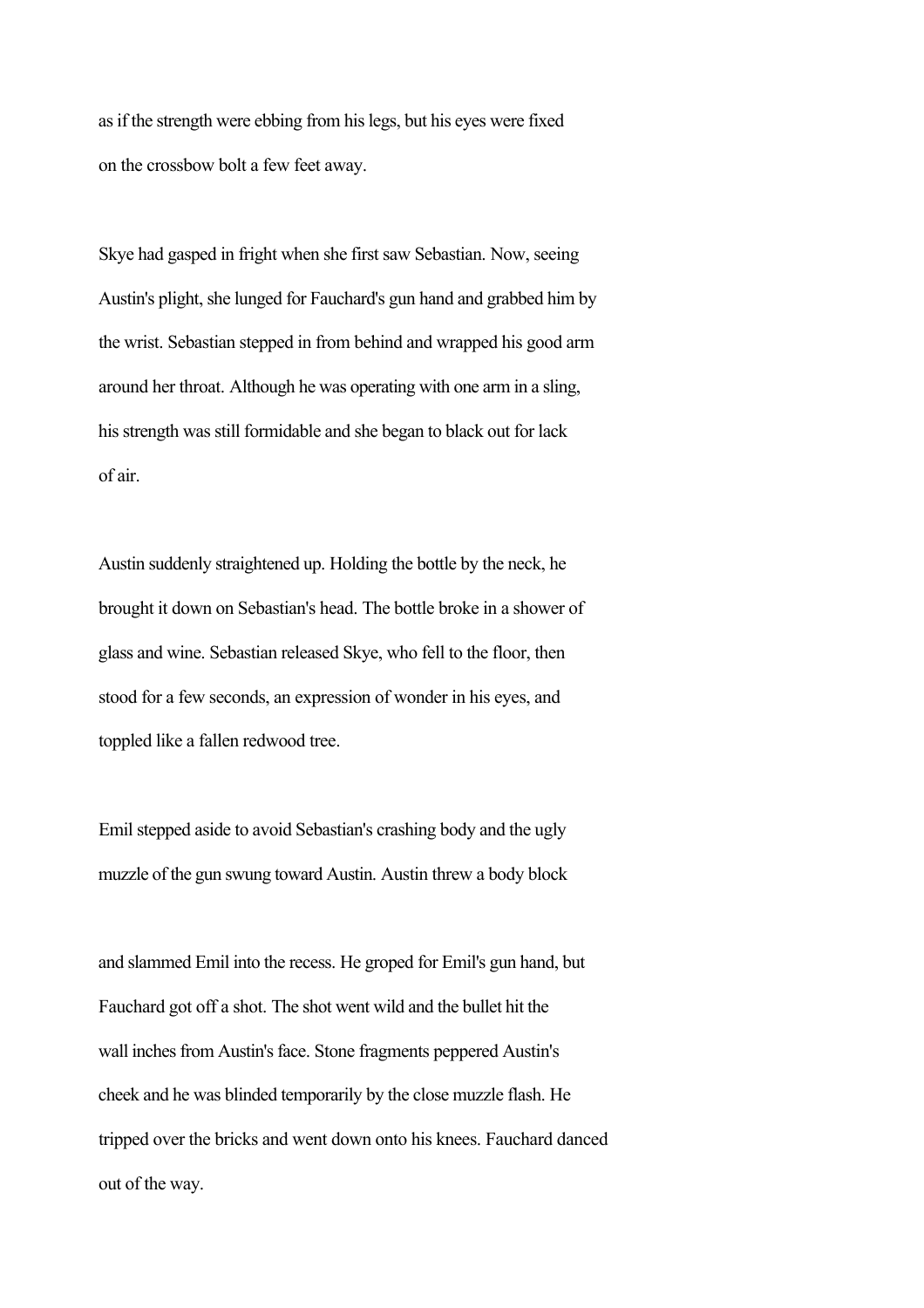"Too bad you won't have the lingering death I planned for you," he heard Fauchard say. "Since you're on your knees, why don't you try begging for your life?"

 "I don't think so," Austin said. His fingers curled around a narrow wooden shaft. He scooped up the crossbow bolt and brought the point down on Emil's foot.

 The sharp point easily passed through the gold slipper. Emil let out a mighty scream that echoed throughout the vault and he dropped the gun.

 By then, Austin was back on his feet. He picked out a point on Emil's jaw and put all his weight and power behind a hard right cross that almost separated Fauchard's head from its shoulders. The gun dropped to the floor and Emil crumpled in a heap next to his companion. Austin helped Skye up. She had her hand to her bruised throat and was having trouble catching her breath.

 He made sure she could breathe, then he bent over the dough-faced man.

 "Looks like Sebastian let the wine go to his head." "Emil said the wine was drugged. How "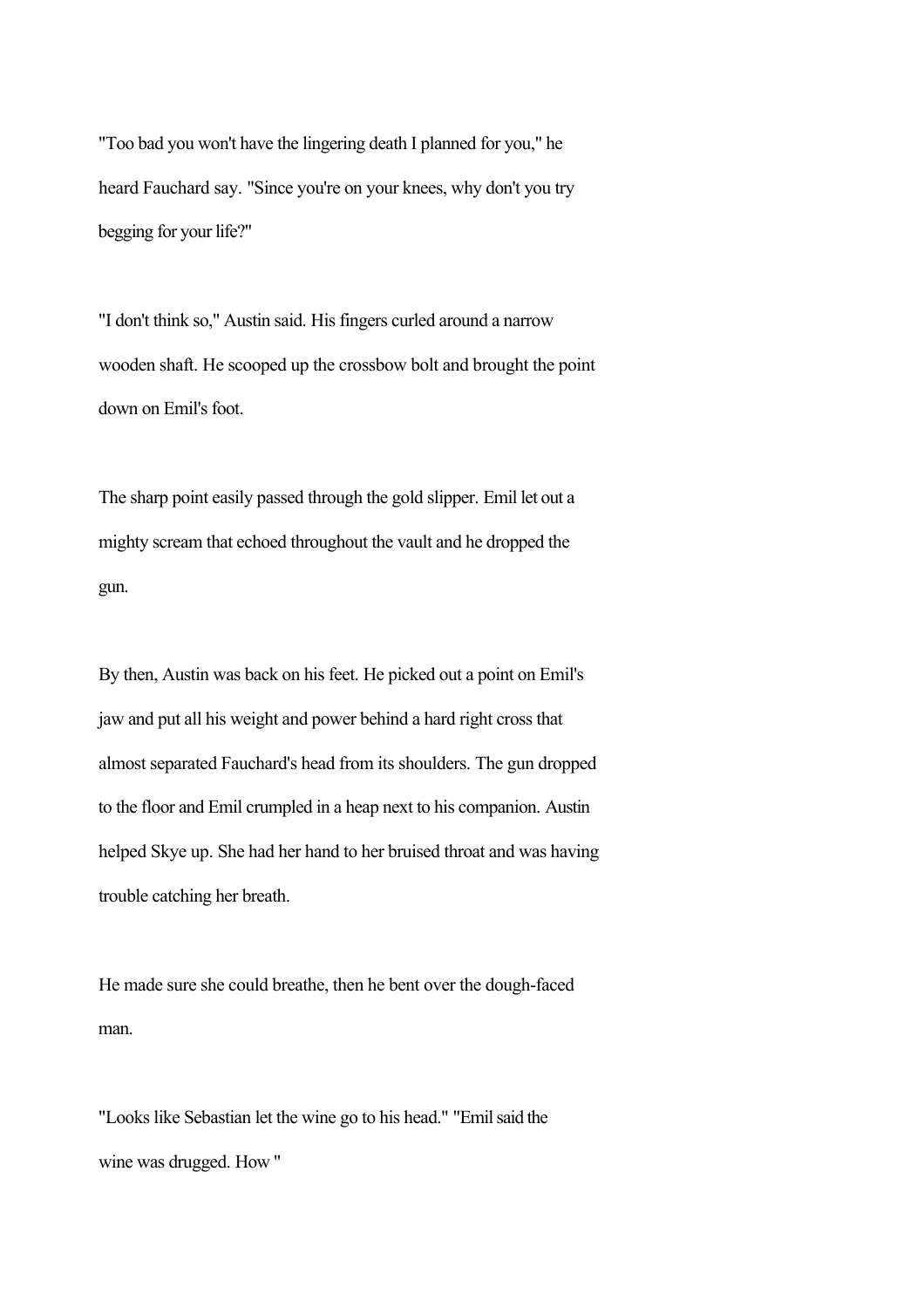"I let it dribble down my chin. Wine that old probably tastes like vinegar."

Austin grabbed Emil by the ankles and pulled him into the recess.

 Then he cuffed one end of the manacles to Fauchard's wrist and the other to a wall ring. As he took his jester's cap off and pulled it down over Fauchard's ears, he said, "For the love of God, Montresor."

Austin removed the torch from its sconce and led the way along

 the tunnel. Despite his drunken act, he had tried to memorize every foot of the route they had followed. Before long they were back in the dungeons, looking down on Cavendish's body. The rats had scurried off at their approach. The Englishman's plump face was frozen in a rictus of horror.

 Austin placed his fingers against Cavendish's neck, but he felt no pulse. "He's dead."

 "I don't understand," Skye said. "There's no blood." Austin ran his thumb along the edge of the blade, which was touching the feathers on Cavendish's chest. "Fauchard was telling the truth for a change. The blade is made of wood. Emil failed to let Cavendish in on his joke. I think our friend here was scared to death. C'mon, there's nothing we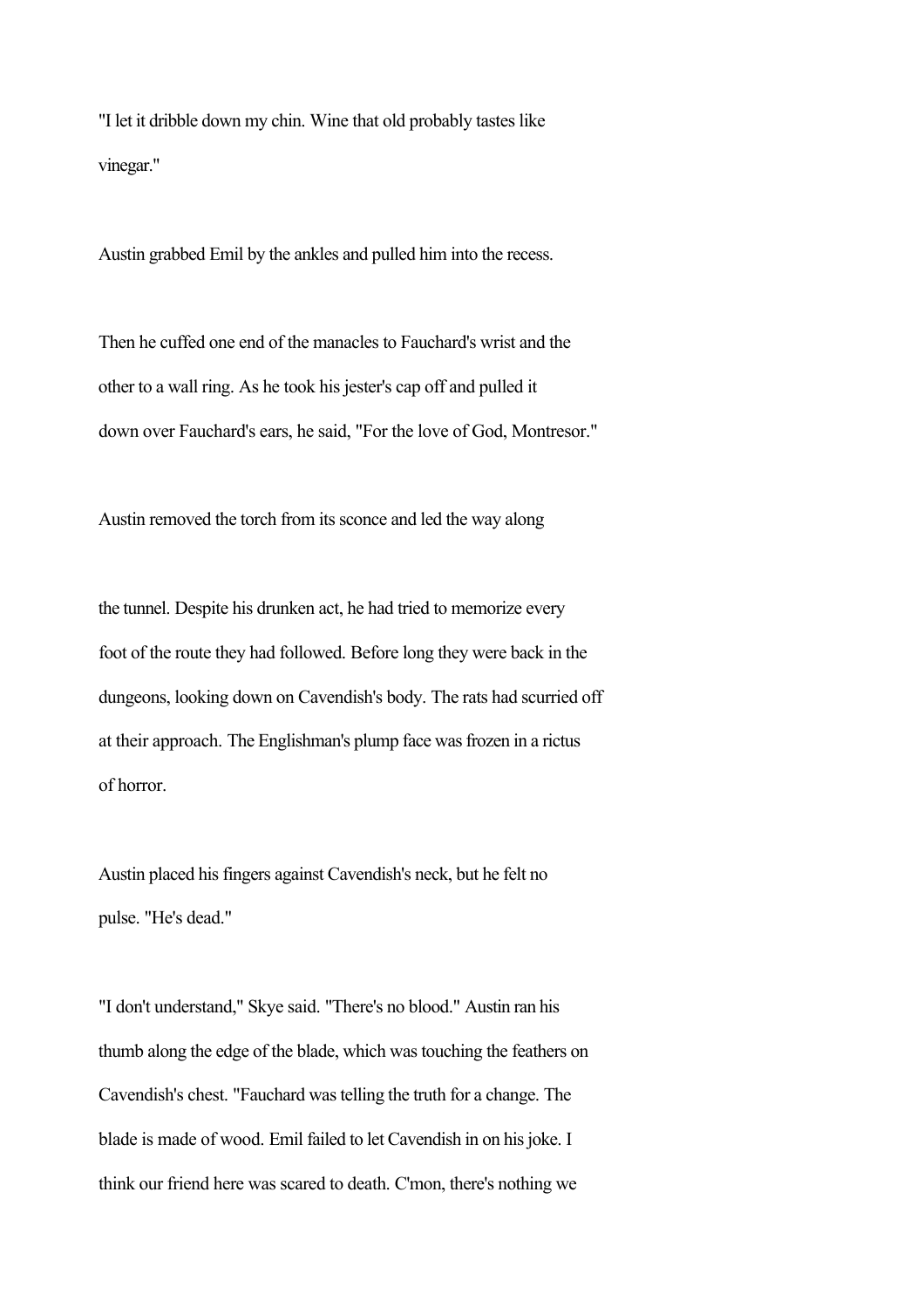can do for him."

 They continued along the passageway to a steep, narrow, winding staircase. The atmosphere in the tunnel became less musty as they climbed, and soon fresh air was blowing in their faces. They came to a door that opened into the courtyard and followed the laughter around to the front of the chateau, where the guests were being ushered under the open portcullis.

 Walking slowly and weaving as if they were intoxicated, Austin and Skye caught up with the others. They melded into the crowd, passed through the gate, then walked across the arched stone bridge. Cars were lining up in the circular driveway to pick up the guests, who were effusively bidding one another good-night. Soon all the guests had departed and only Austin and Skye were left. One more car was coming around. It was Darnay's Rolls-Royce. The driver must have thought the car belonged to a guest. Austin stepped to the rear and opened the door for Skye.

 He heard someone shout in French and turned to see Marcel running across the bridge. A servant who had been standing nearby heard Marcel's command and stepped in between Austin and the car. The guard was reaching under his tuxedo jacket when Austin

 demolished him with a short right to the midsection, then yelled at Skye to get in the backseat. He ran around to the other side of the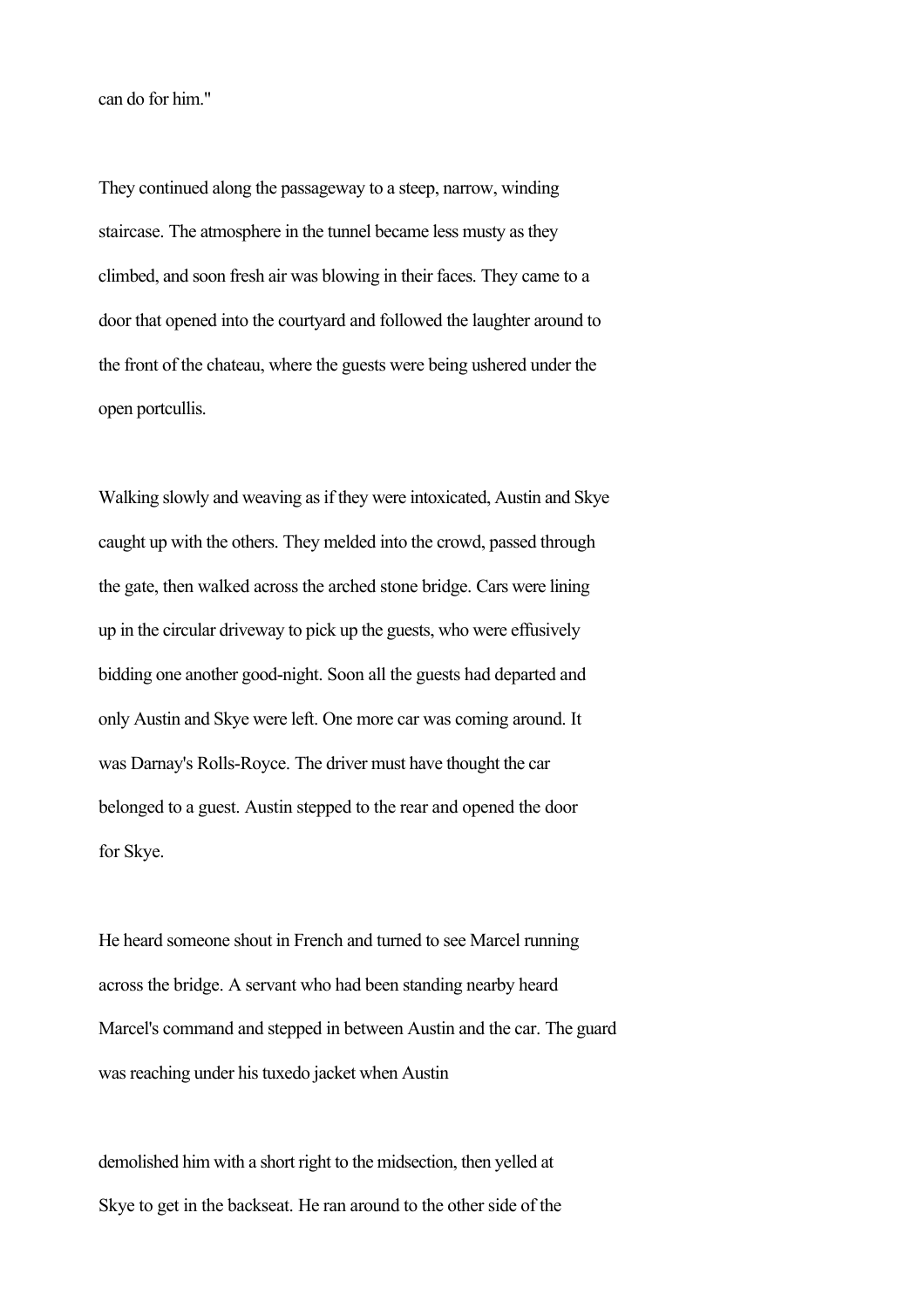car, yanked the door open, pulled the driver out, dispatched him with an elbow to the jaw and slid in behind the steering wheel.

 He snapped the car into gear and stomped the accelerator. The Rolls took off, its tires kicking up a shower of gravel, and skidded around the fountain. Austin saw movement off to his left. Someone was running toward the car. He jerked the wheel in the opposite direction. Another guard stepped into the glare of the headlights. He had a gun clutched in both hands.

 Austin ducked behind the dashboard and nailed the gas pedal. The man bounced over the hood and into the windshield, before rolling off. But the windshield was a network of spiderweb cracks from the impact with the man's body. Then the window on the passenger's side disintegrated. Austin saw muzzle flashes ahead and heard a sound like someone whacking a jackhammer against the chrome grille. He yanked the wheel over, felt the impact of another body and jerked the wheel in the opposite direction.

 A light burned into his face and made it impossible to see through the damaged windshield. Austin hit the gas again, thinking he was headed for the exit drive, but his sense of direction had been thrown off. The Rolls left the ground at the edge of the moat, soared through the air and splashed down in the water. The air bag had activated and as he fought to push it aside, he could feel the water pouring through the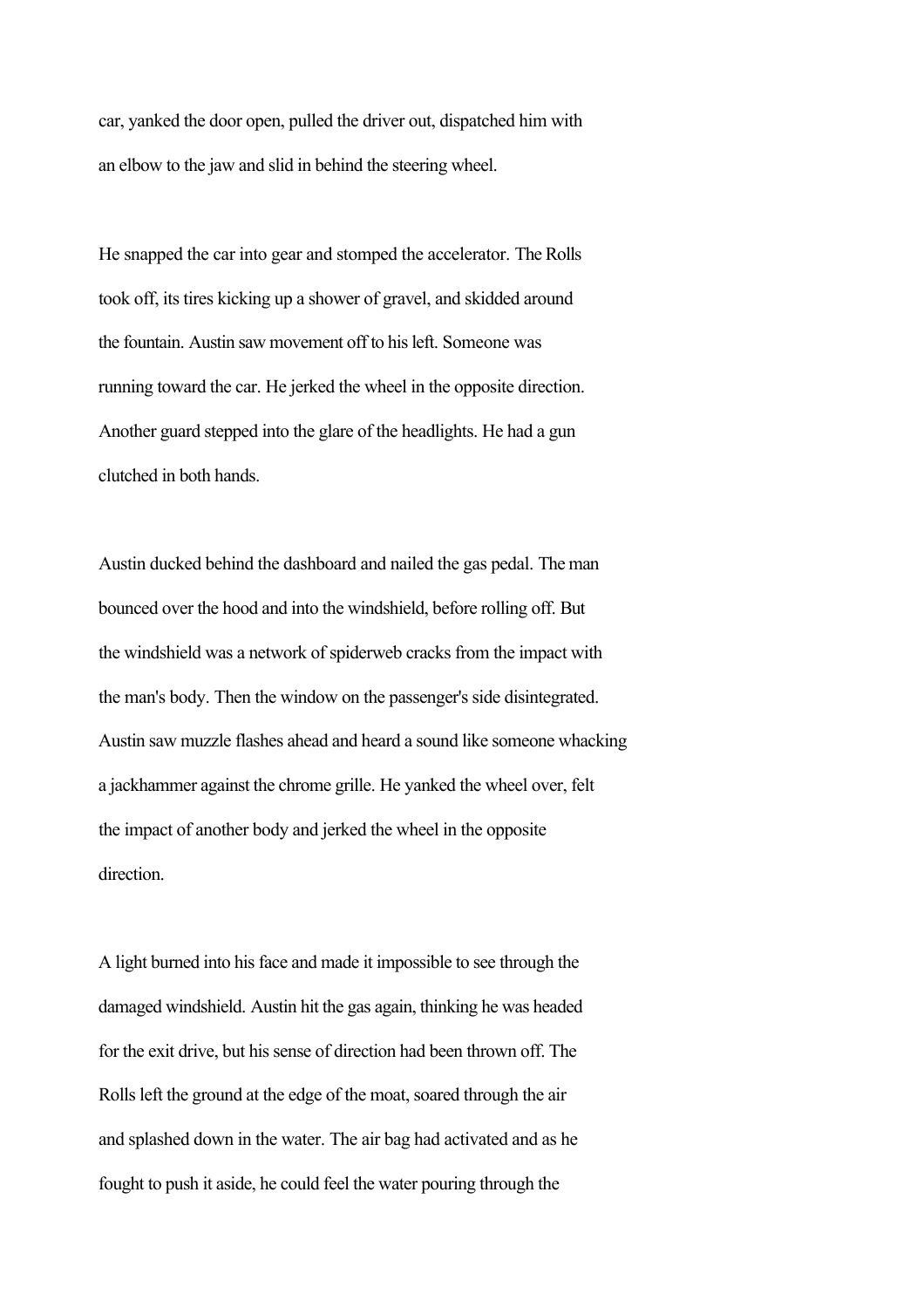window onto his legs. Bullets peppered the roof of the sinking car but the water dampened their effectiveness. Austin scrunched behind the dashboard and filled his lungs with air. A second later, the car went under completely.

 THE ROLLS-ROYCE angled its long hood into the water like a submarine making a crash dive, and seconds later the car settled into the mud and detritus built up through the centuries. Austin crawled into the spacious backseat, his hands blindly extended in front of him like antennae on a foraging lobster. His groping fingers encountered soft flesh. Skye grabbed his wrists and pulled him up into a shallow pocket of air. He could hear her frenzied breathing.

He spit out a mouthful of putrid water. "Can you hear me?"

The gurgled reply could only have been a yes.

 The water was up to his chin. He stretched his neck to keep his mouth and nose elevated and blurted out quick instructions.

 "Don't panic. Stay with me. Squeeze my hand when you need air. Understand?"

Another gurgle.

"Now take three deep breaths and hold the last one."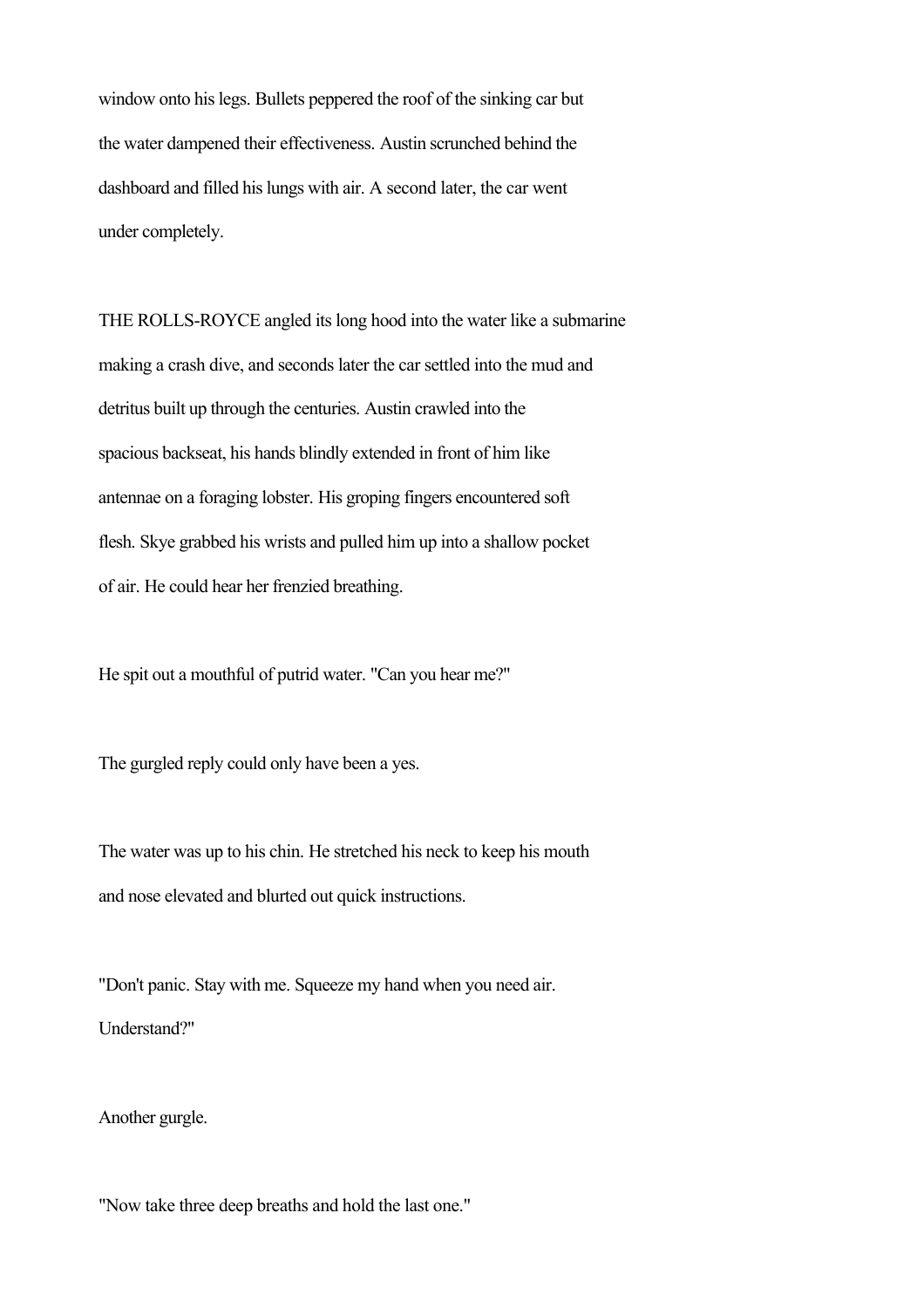Hyperventilating in unison, they filled their lungs to the limit, just as the air pocket disappeared and they were totally immersed.

 Austin tugged Skye to the door and shoved it open with his shoulder. He slithered out and pulled Skye with him. The water glowed green from the electric torches playing on the surface of the water. He and Skye would be dead the second they showed their heads. He gripped Skye's hand tightly in his and pulled her away from the dancing circles of light.

 They had gone only a few yards before Skye squeezed his hand. Austin squeezed back and kept on swimming. Skye mashed his fingers again. She had already run out of air. Austin angled upward toward a patch of darkness. He cocked his head as it came out of the water, keeping his profile low so that only an ear and an eye were exposed. Marcel and his men were firing their guns at the bubbles rising from the drowned car. He yanked Skye up beside him and she wheezed like a broken bilge pump. Austin gave her a moment to fill her lungs and pulled her under again.

 By swimming and surfacing, they had put distance between themselves and their pursuers, but Marcel and his men were starting to widen the search. Lights bobbed along the edge of the moat and beams probed the water. Austin swam closer to the chateau wall. His left arm was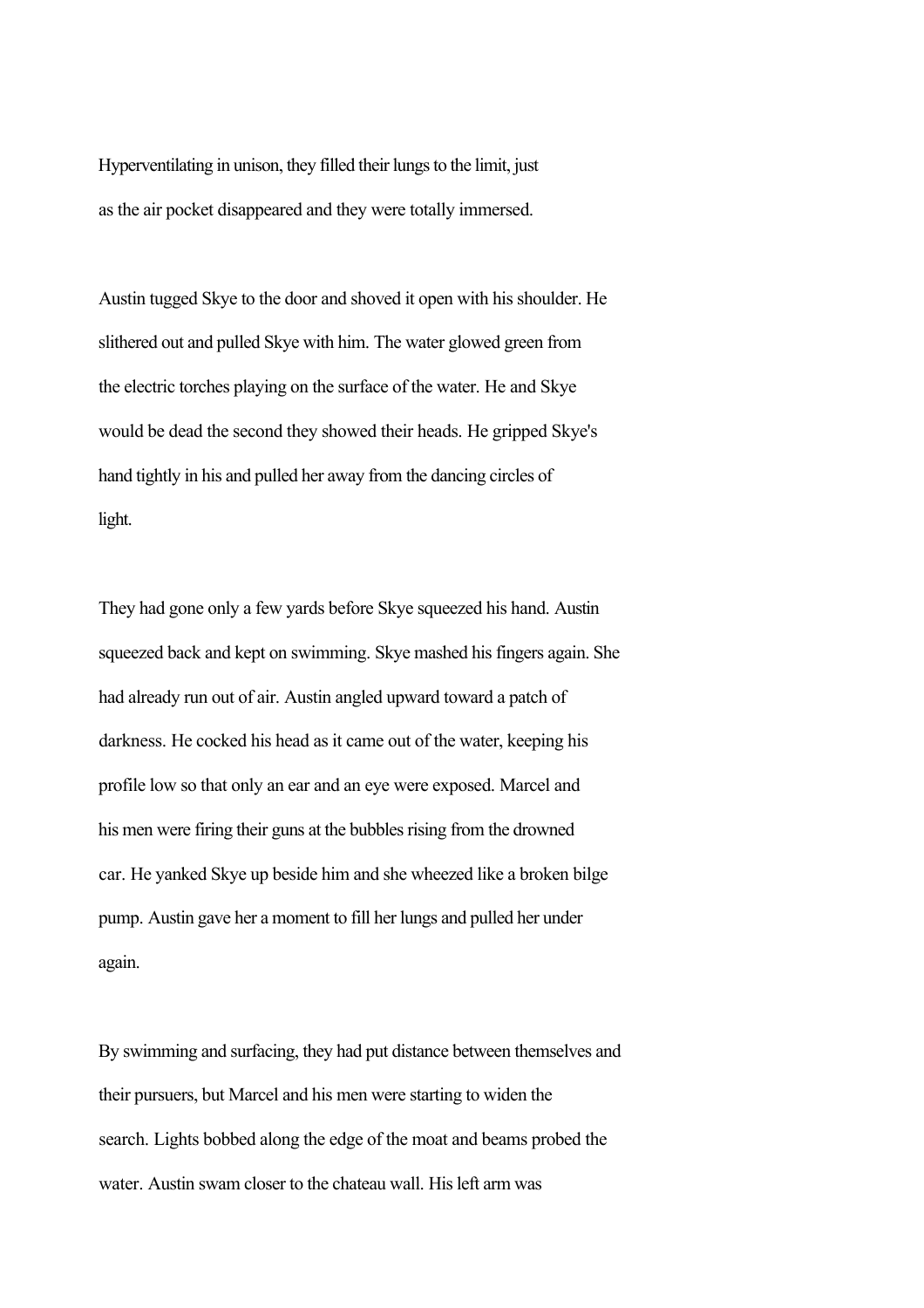outstretched, and he was using the slimy stones of the chateau's submerged bulwarks as a guide. They swam around one of the buttresses that jutted out from the chateau's fortifications and hid in the shadow of the big stone knee.

 "How much longer?" Skye said, barely able to get the words out, although she spoke with a healthy hint of anger in her voice. "One more dive. We've got to get out of the moat." Skye swore in French. Then they dove again and swam across to the other side and surfaced under a thick clump of bushes that overhung the bank.

 Austin released Skye's wrist, reached up and grabbed two fistfuls of branches. Tucking his toes into the seams in the stone blocks lining the moat, he pulled himself up like a rock climber assaulting a

 headwall. Then he turtle-crawled on his belly to the edge, stretched his arms down. As he yanked Skye onto dry land, the bush blazed with light.

 They rolled into the shadows, but it was too late. There was a chorus of shouts and footfalls pounded the earth as Marcel's men moved in from both sides in a pincers movement. Fearful of shooting each other, they were holding their fire. The only avenue of escape was into the woods ringing the chateau.

Austin headed for a break in the forest, whose silhouette was visible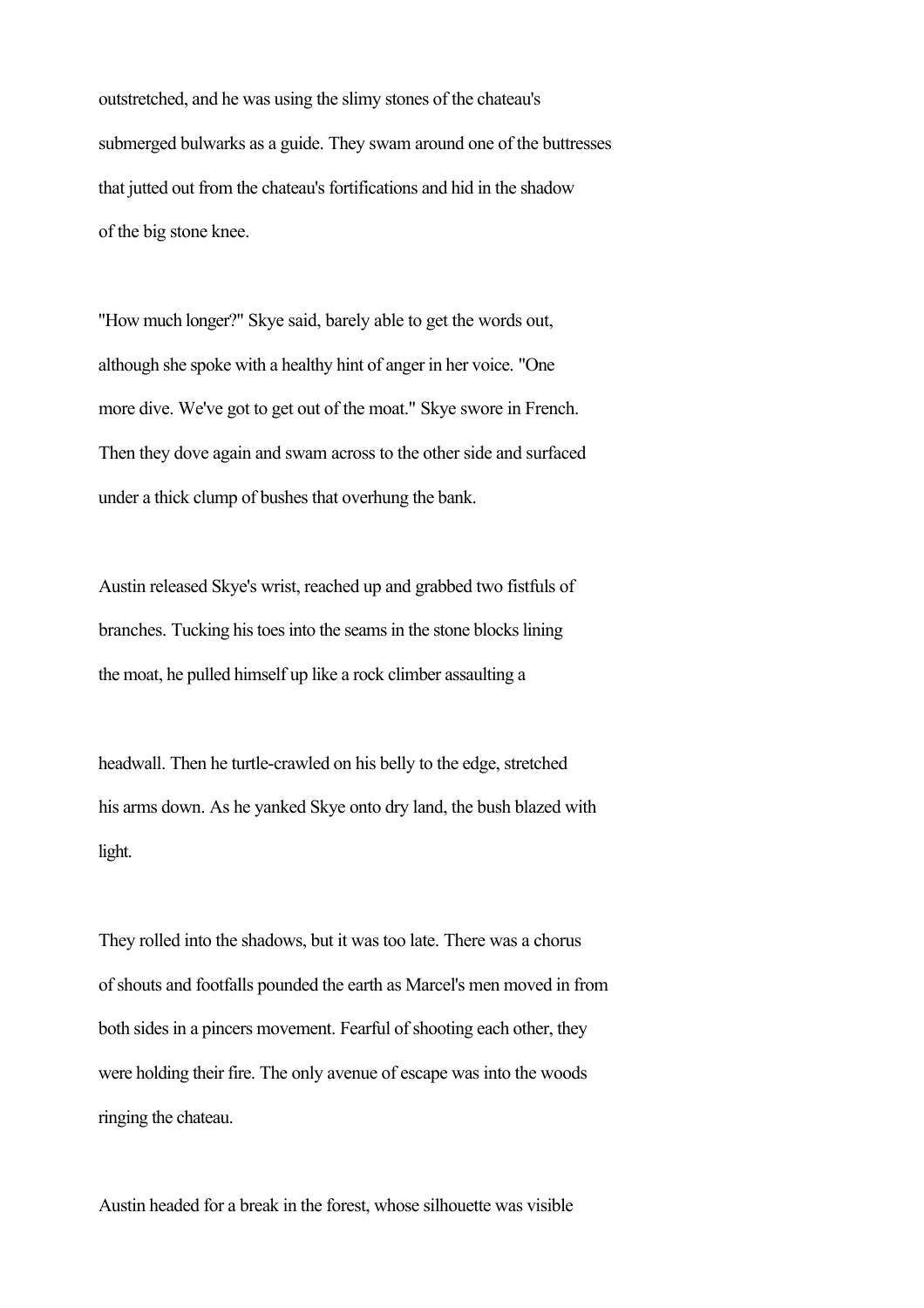against the blue-black night sky. A pale slash of white stood out against the blackness. It was a gravel path into the woods. Their wet clothes and general weariness prevented them from breaking any Olympic records, but desperation gave wings to their feet.

 Marcel's men were yelling with excitement with their prey in sight. The path led to a junction where three other lanes came together in a four-lane intersection.

"Which way?" Skye said..

 The choices were limited. Voices were coming from the paths on either side.

"Straight," he said.

 Austin sprinted across the intersection with Skye on his heels. As they ran, he scanned the woods, looking for an opening, but the trees grew close together and impenetrable brush and thorn bushes blocked the way. Then the trees ended suddenly and the path plunged between hedges at least ten feet tall. They came to another intersection, this one with two lanes. Austin started down one, then came back and took a few steps down another. Both were flanked by tall hedges, almost as impenetrable as the chateau's walls.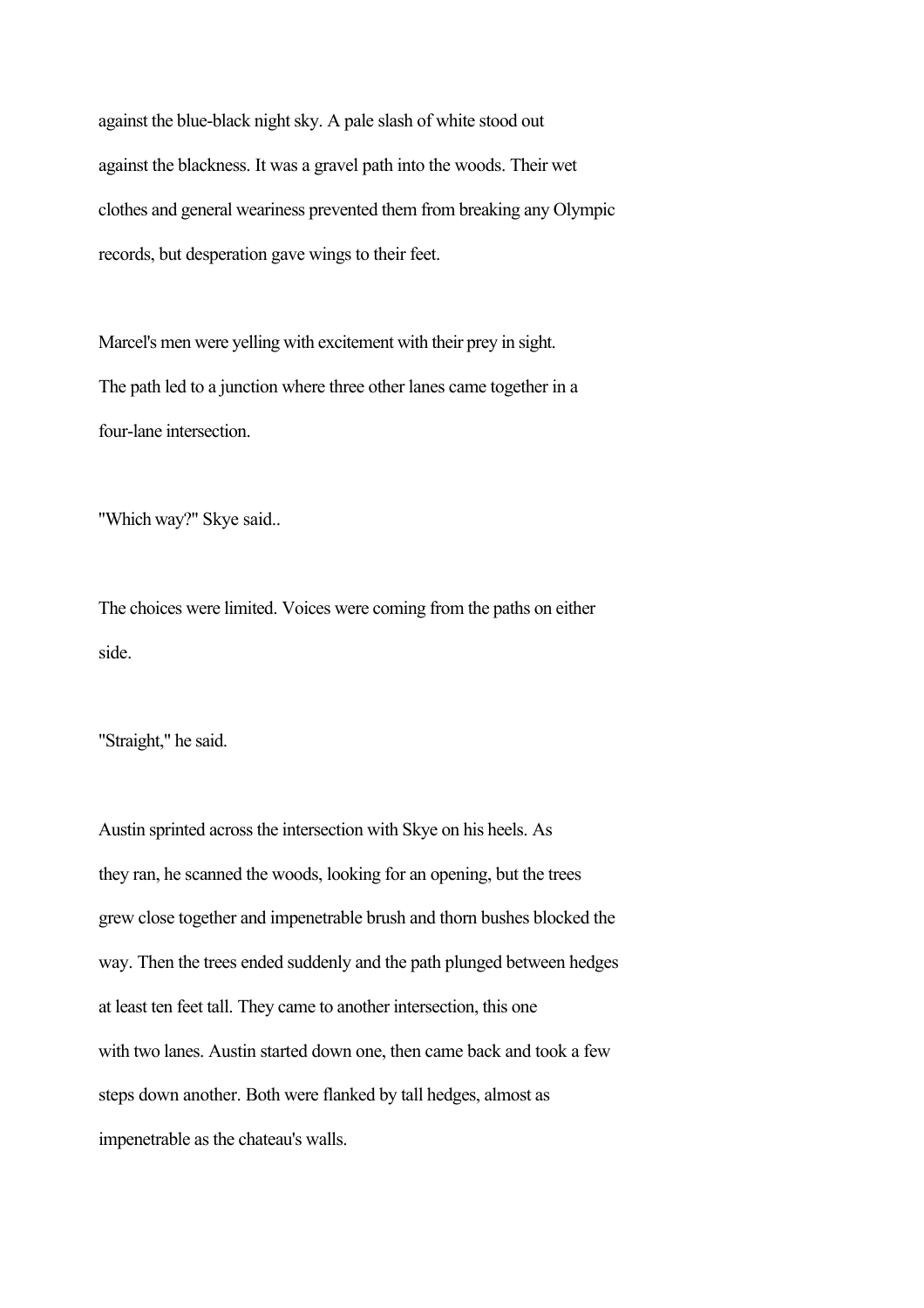"Uh-oh," he said.

"Qu'est-ce que c'est "Uh-oh'?"

"I think we're in a garden maze."

Skye looked around. "Oh, merde\" she said. "Now what do we do?"

 "We don't have a lab rat to lead us through this thing, so I'd suggest that we keep moving until we find our way out."

 Since it didn't seem to make any difference, they took the left-hand path along a long curved stretch of hedge that swirled back on itself before branching out into two more lanes. The maze was going to be a challenge, Austin thought. It was laid out in a freehand design with circles and flourishes rather than with the right angles of a crossword puzzle grid. They would round a sharp corner only to find they were heading back in roughly the same direction.

 Marcel's men were in the maze now. A couple of times, Austin and Skye stopped and held their breath until the voices faded on the other side of a hedge. They were within a few feet of each other, separated only by shrubbery.

 Austin knew that Marcel would bring in more reinforcements and it would only be a matter of time before they were caught. There was simply no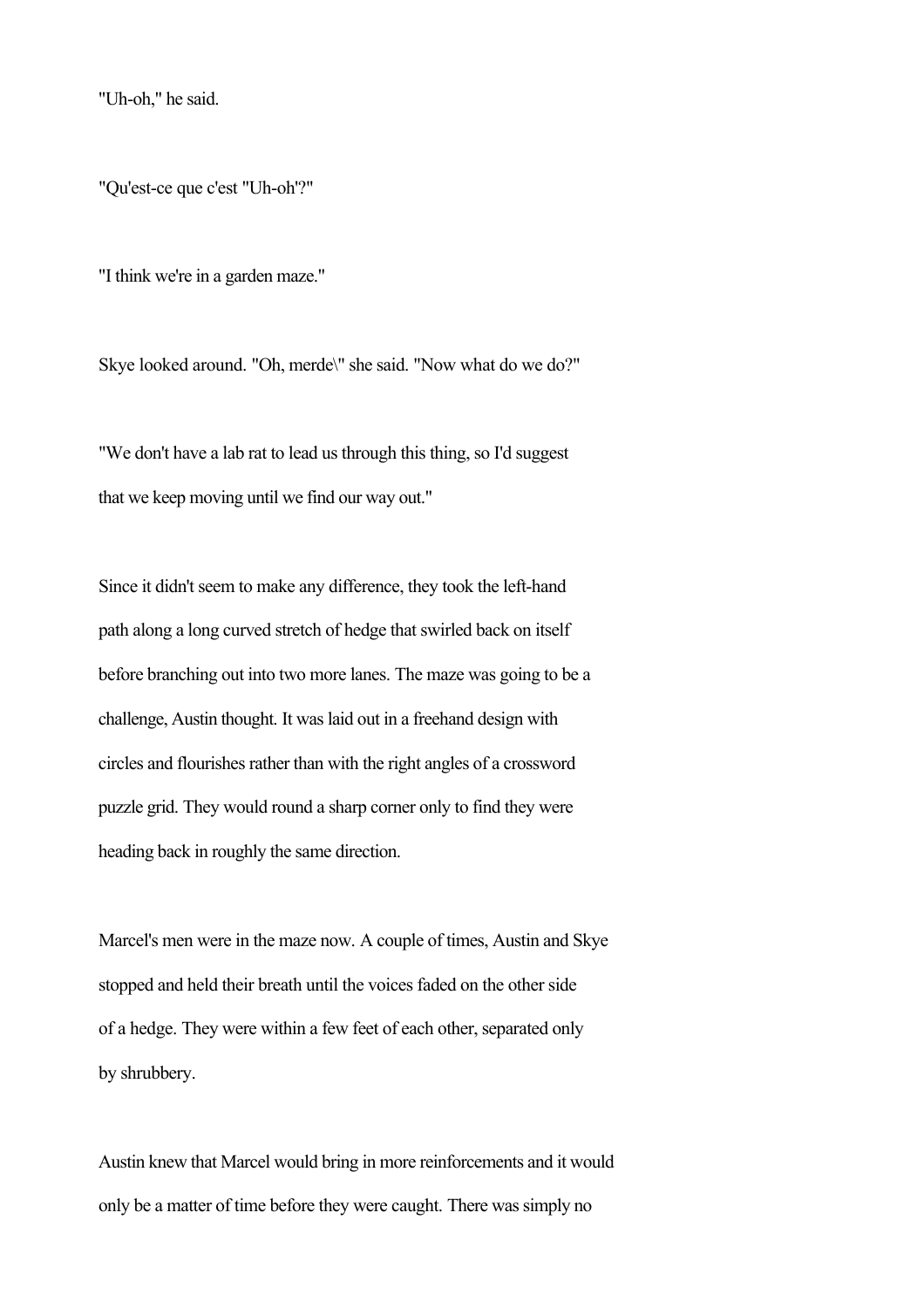happy ending to their story unless they found their way out of the green labyrinth. If he were Marcel, he'd be guarding every escape route from the maze. Damn!

 Austin had stubbed his toe on a hard object. He went down on one knee and let loose with a string of quiet curses. But his anger turned to a muted joy when he discovered he had tripped over a wooden ladder that had probably been left by a gardener.

 He lifted the ladder off the ground, leaned it against the hedge and climbed to the flat top. He crawled belly down, and as the sharp branches stabbed through his thin jester's costume he had the sensation of lying on a spongy bed of nails. But the hedge held his weight. Lights were moving at several points in the maze. A search party was coming along the path toward Skye. He called down in a soft voice and told Skye to climb up the ladder onto the hedge. Then he pulled the ladder up and they lay on top of it. Not a moment too soon.

 They could hear boots crunching in the gravel and heavy breathing and whispers.

 Austin waited until the searchers had gone down another lane, then he moved the ladder so that the other end rested on the closest hedge, bridging the space between. He crawled across the ladder and held it steady for Skye to follow. They repeated the process with the next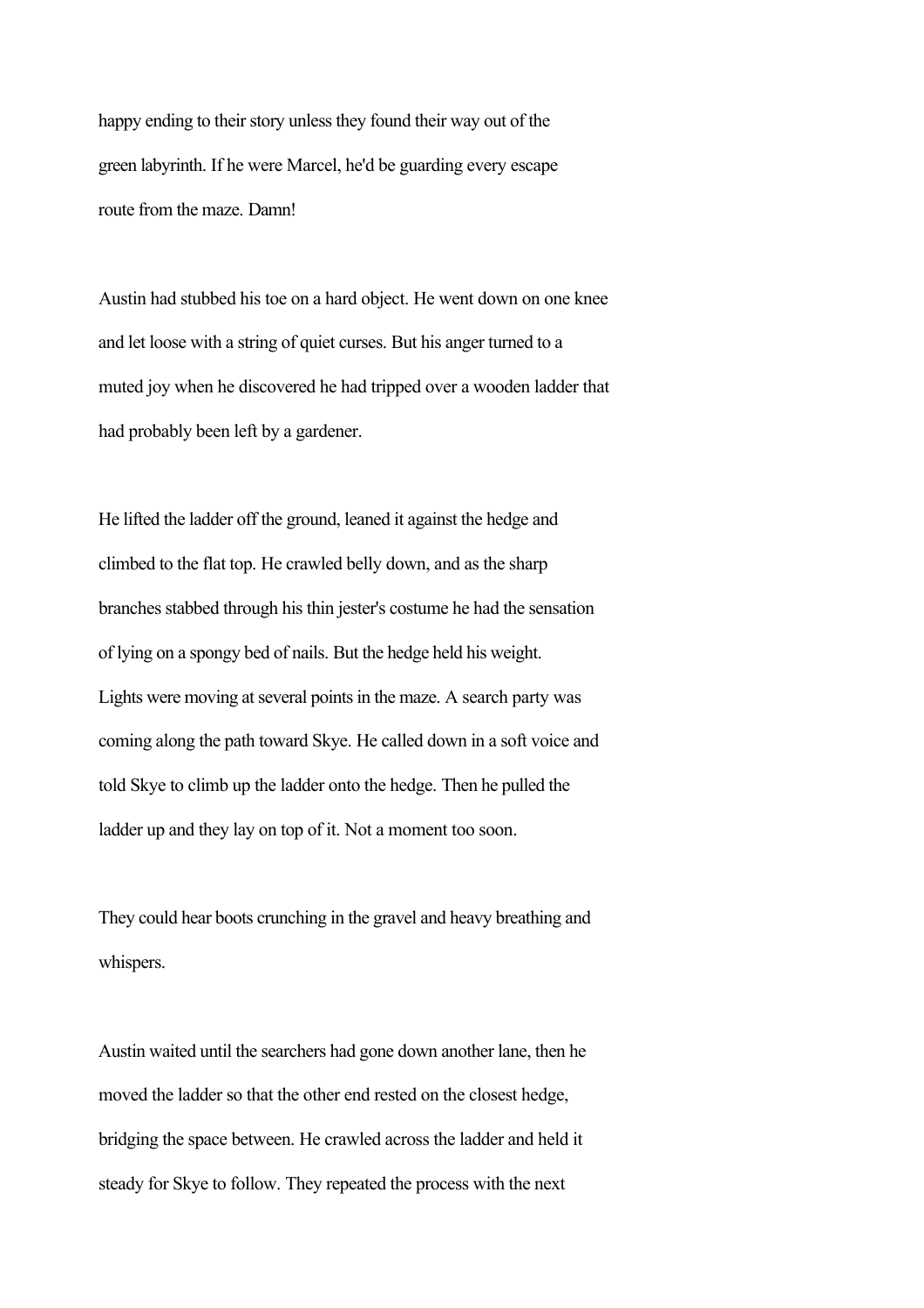hedge.

 As long as they stayed in astraight line, they could work their way out of the maze. They worked as a team, placing their improvised bridge, crawling across it, watching for searchers and then doing it again. The branches tore at their palms and knees, but they ignored the discomfort.

 Austin could see the black line of trees in the darkness with only a few more hedgerows to bridge when they heard the thrump of helicopter rotors coming from the direction of the chateau. The helicopter was a few hundred feet in the air, moving toward the maze. Then a twin pair of searchlights came on and scanned the ground below.

 Austin did a quick ladder shift to the next hedge, but in his haste he misjudged the distance. When he crawled across the ladder, it slipped from the furthermost hedge and he tumbled onto the gravel path. He sprang to his feet, climbed back onto the hedge next to Skye and placed the ladder with more care this time. Then he was across, quickly followed by Skye.

 The mistake had cost them precious time. The helicopter was making its first pass over the maze, the brilliant searchlights turning night into day. Austin bridged the last path and turned back to help Skye. Her foot slipped off one of the rungs about midway and he reached across to pull her toward him. The helicopter was moving closer. With Skye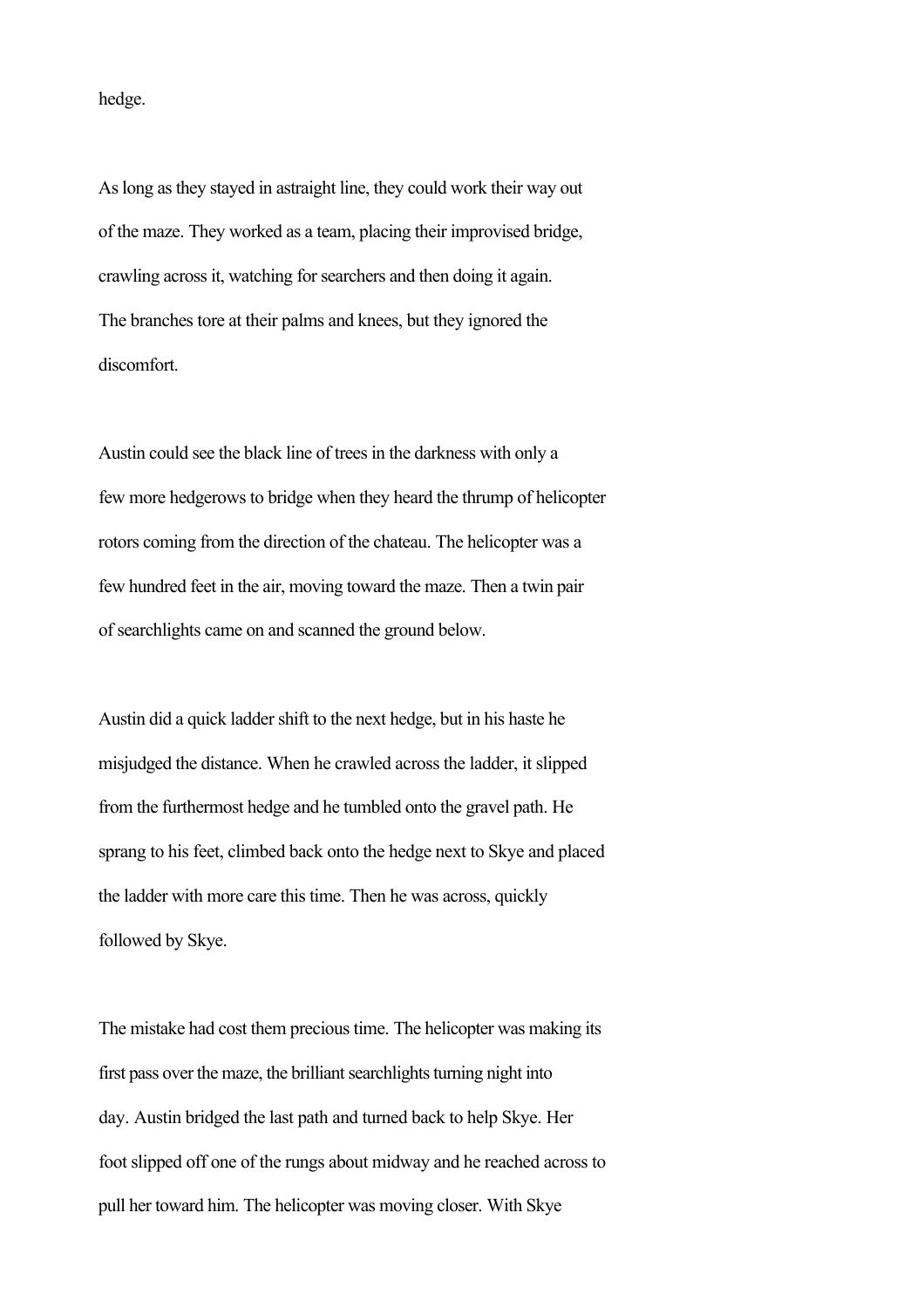beside him, Austin slid the ladder down the outside of

 the last hedgerow. She climbed to the ground with the speed of a spider monkey. Her agility might have been due in part to avoid having Austin step on her hands. As soon as he hit the ground, Austin pulled the ladder down and shoved it close to the base of the hedge. Then he and Skye stretched out beside it. The helicopter roared overhead.

 They could feel the downdraft as the chopper executed a tight turn and came back over the maze and moved back and forth over the hedgerows. After a minute, the chopper darted off and began a sweep of the woods.

 In its quick swing, the chopper's lights had illuminated an opening in the tree line. Austin helped Skye to her feet and they ran along the gravel path that surrounded the hedge, then they sprinted along a grassy path into the woods, unsure of where they were going but grateful to be out of the maze.

 Several minutes later, they broke out into the open. They were at the edge of a meadow or field, but Austin was more interested in the ghostly outline of a building near the edge of the woods. "What is it?" Skye whispered. "Any port in a storm," he whispered.

He told her to stay put and loped across the field in the silver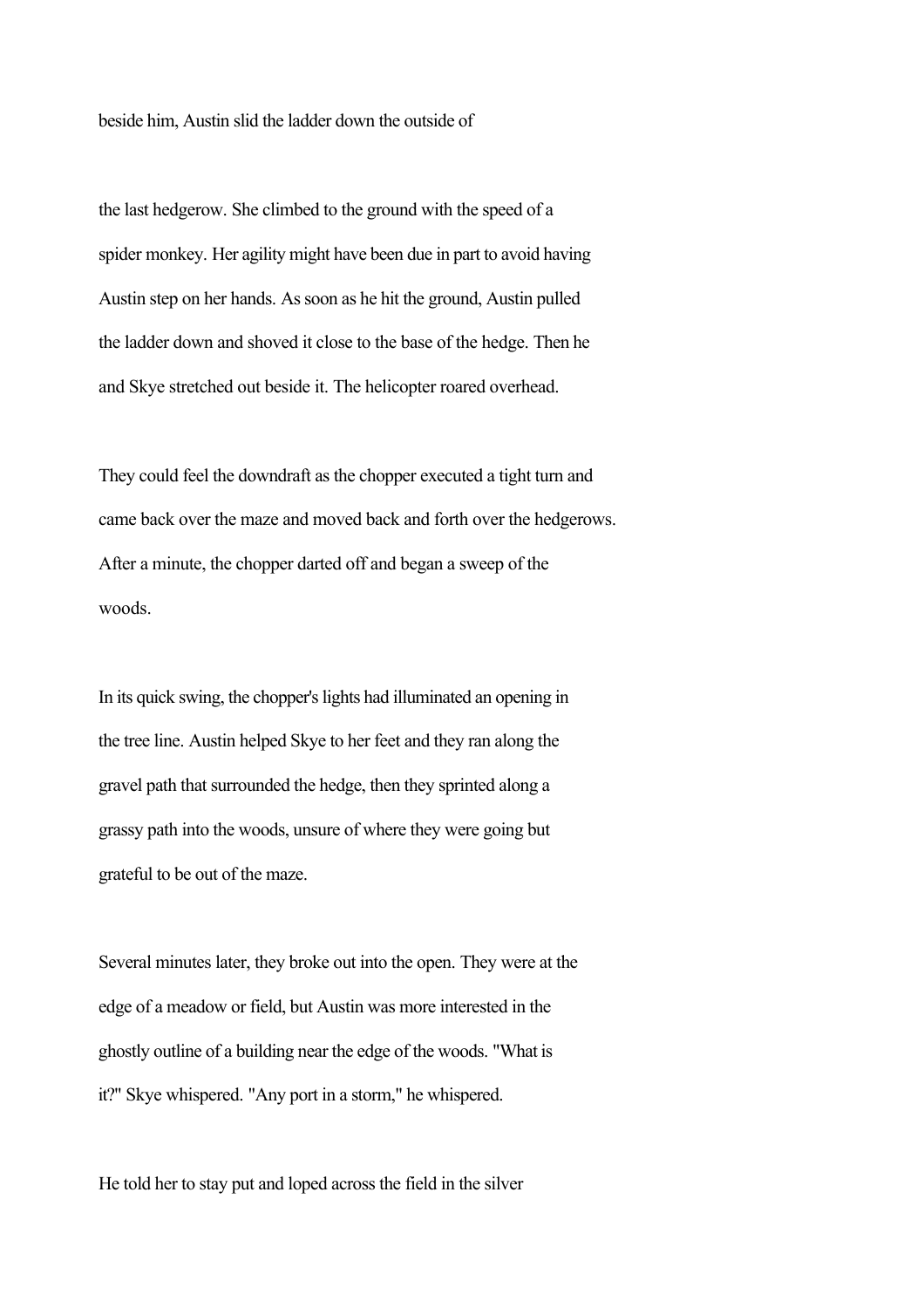moonlight.

 Austin MADE IT across the moonlit field without incident and edged his way along the wall of the field stone building. He found an unlocked door and stepped into the dark interior, where his nostrils picked up the garage odors of oil and gasoline. He allowed himself a measure of optimism; a garage might house a car or truck. His groping fingers found a light switch and he discovered a second later that he was not in a garage, but in a small hangar.

 The bright red biplane had swept-back wings and a heart-shaped tail decorated with a black three-headed-eagle design. He ran his fingers along the fabric fuselage, admiring the painstaking restoration that had gone into the aircraft. Attached to the underside of each wing was a torpedo-shaped metal tank. A skull and crossbones was stenciled on the outside of the containers. Poison.

 He peered into the twin cockpits. The pilot's controls in the rear cockpit consisted of a single lever in front of the seat and a foot bar that controlled the rudder for steering. The forward-and-back movement of the stick would control the elevator. Moving it from side to

 side worked the ailerons at the ends of the wings, which tilted the plane for a turn. The system was primitive, but at the same time it was a miracle of simplicity that allowed the plane to be flown with one hand.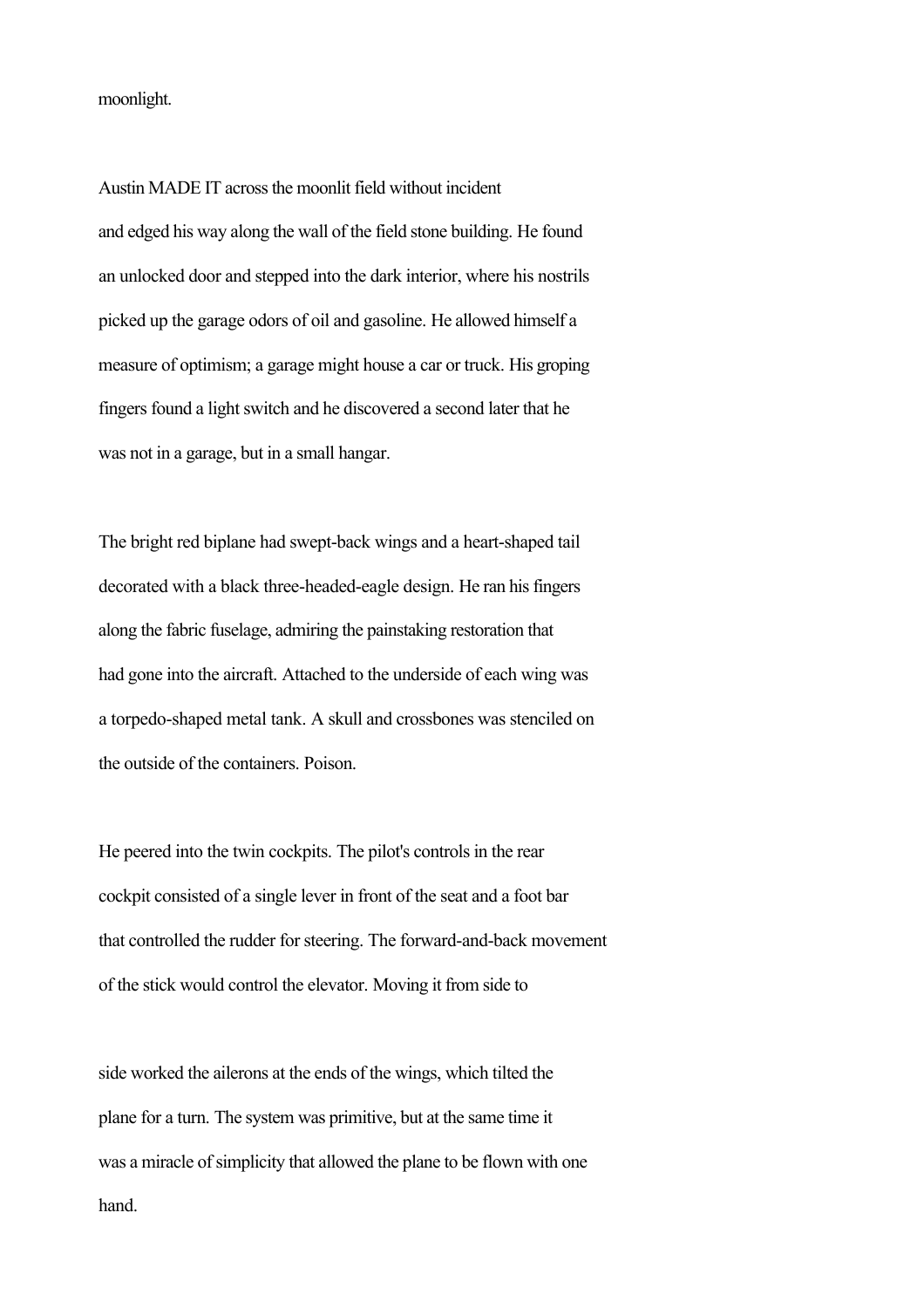The cockpit housed an array of instruments that hadn't come with the original model, boasting handy devices like an up-to-date radio, a modern compass and GPS navigation system. Earphones connected the cockpits. Austin made a quick inspection of the hangar. The walls were hung with tools and spare parts. He peeked into a storeroom filled with plastic containers that were marked with skull and crossbones. The labels identified the contents of the containers as pesticide.

 Austin snatched an electric torch from a wall bracket, turned the lights off and went to the door. All was quiet. He clicked the light on and off three times, and then watched as a shadow darted from the woods and made its way silently across the field to the hangar. He scanned the meadow and woods to make sure Skye hadn't been seen, and then pulled her into the hangar and shut the door.

 "What took you so long?" she said with irritation in her voice. "I was worried when I saw the lights go on and off."

 Austin didn't mind Skye's accusatory tone and took it as a sign that she had regained her natural spunkiness. He kissed her on the cheek. "My apologies," he said. "There was a line at the reservations counter."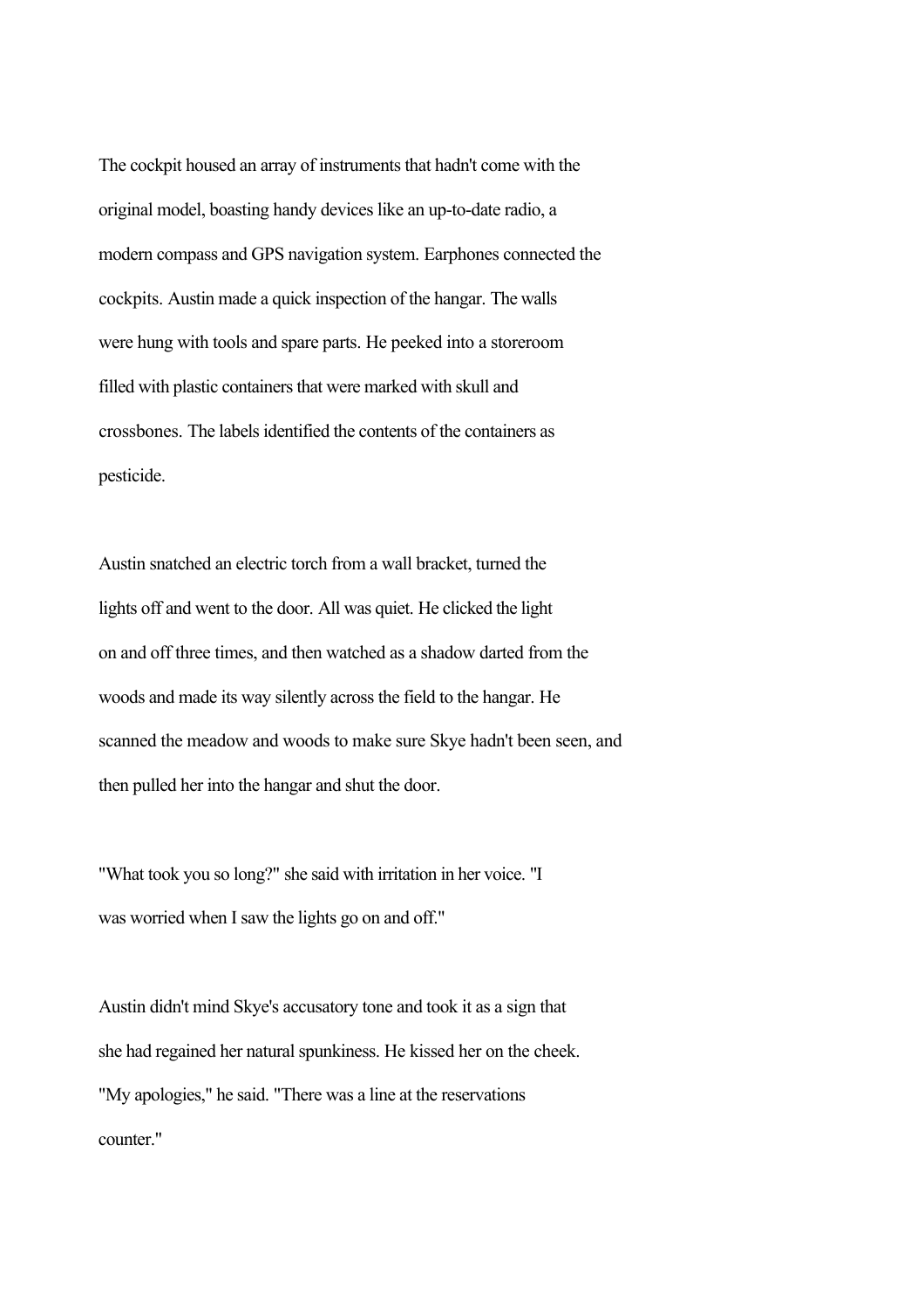She blinked at the darkness. "What is this place?"

 Austin switched the torch on and let the beam play the length of the plane's fuselage, from the wooden propeller to the coat of arms on the tail.

 "You're looking at the Fauchard family air force. They must use this to crop-dust the vineyards."

"It's beautiful," she said.

"It's more than beautiful. It's our ticket out of here."

"Can you fly that thing?" "I think so."

 "You think so?" She shook her head in disbelief. "Have you ever flown anything like this?"

"Dozens of times." He noted the skepticism in her eyes and said,

"Okay. Once, at a county fair."

 "A county fair," she echoed in a leaden tone. "A big county fair. Look, the planes I've flown had somewhat more sophisticated control systems, but the principles are the same." "I hope you fly better than you drive."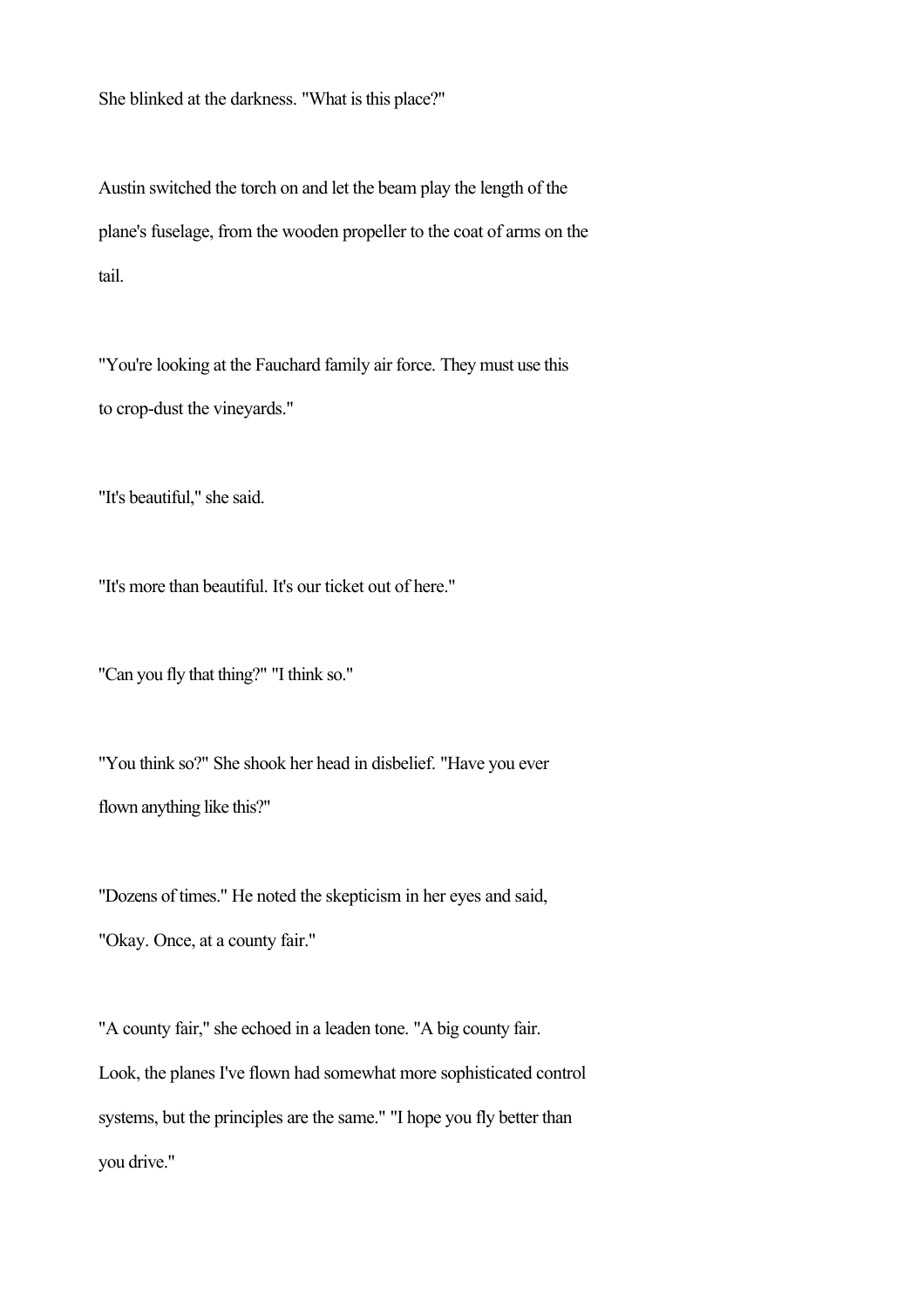"It wasn't my idea to go for a midnight swim. You'll recall that I was distracted by Fauchard's goons."

 She pinched his cheek. "How could I forget, cheri? Well, what are we waiting for? What do I have to do?"

 Austin pointed to a bank of wall switches labeled in French. "First, I'd like you to tell me what these are for."

 Austin listened as Skye translated the labels, then he took her around to the front of the plane. He placed her hands on the propeller and told her to jump back as soon as she had spun the blades. Then he climbed into the pilot's cockpit, quickly checked out the controls, and gave Skye the thumbs-up. Skye grabbed the propeller in both hands, gave the blades a spin and leaped back as instructed. The engine coughed a couple of times but failed to catch.

 Austin adjusted the throttle slightly and told her to try again. Grim determination was reflected in Skye's face as she summoned every ounce of strength at her command. She put all her weight into the effort. This time the engine caught and burst into a roar that was amplified by the walls.

 Skye dashed through the purple exhaust smoke and hit the switches to open the door and turn on the landing field lights. Then she clambered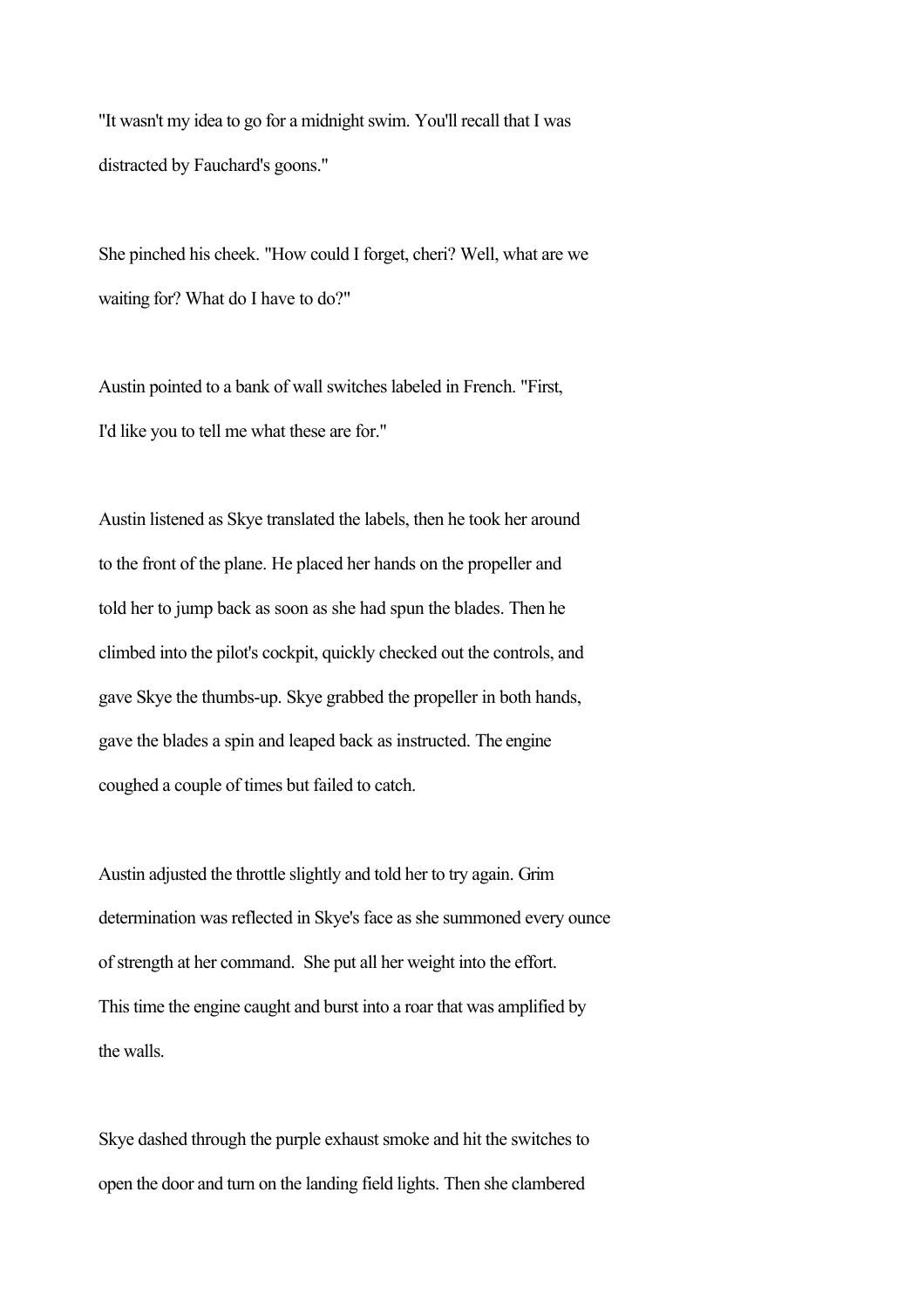into the cockpit. She was still buckling her seat belt as the plane rolled out of the hangar.

 Austin wasted no time taxiing before taking off. He gunned the engine and the plane began to pick up speed, advancing across the field between the double lines of lights. He tried to keep a gentle touch on the controls, but under his inexperienced hand the plane fishtailed and the waddling motion slowed the plane's acceleration. He knew that if the plane didn't reach takeoff speed soon, it would crash into the trees at the end of the airstrip. Austin willed himself to relax, letting the controls tell his hands and feet what to do. The plane straightened out and picked up speed. Austin gave the elevator a slight pull. The wheels left the ground and the plane began its climb, but it was still too low to clear the trees.

 Austin willed a few more feet of lift from the wings. The doughty biplane must have heard his prayers because it seemed to rise slightly and grazed the treetops with its landing gear. The wings wagged from the impact, but the plane regained its even keel.

 Austin kept the plane in a steady climb and glanced off to the left and right to get his bearings. The countryside was mostly in darkness except for Chateau Fauchard, whose sinister turrets were lit up by floodlights. He tried to draw a map in his mind using his recollections of the drive in from the main road. He could see the circular driveway with its odd fountain, and the lantern-lit drive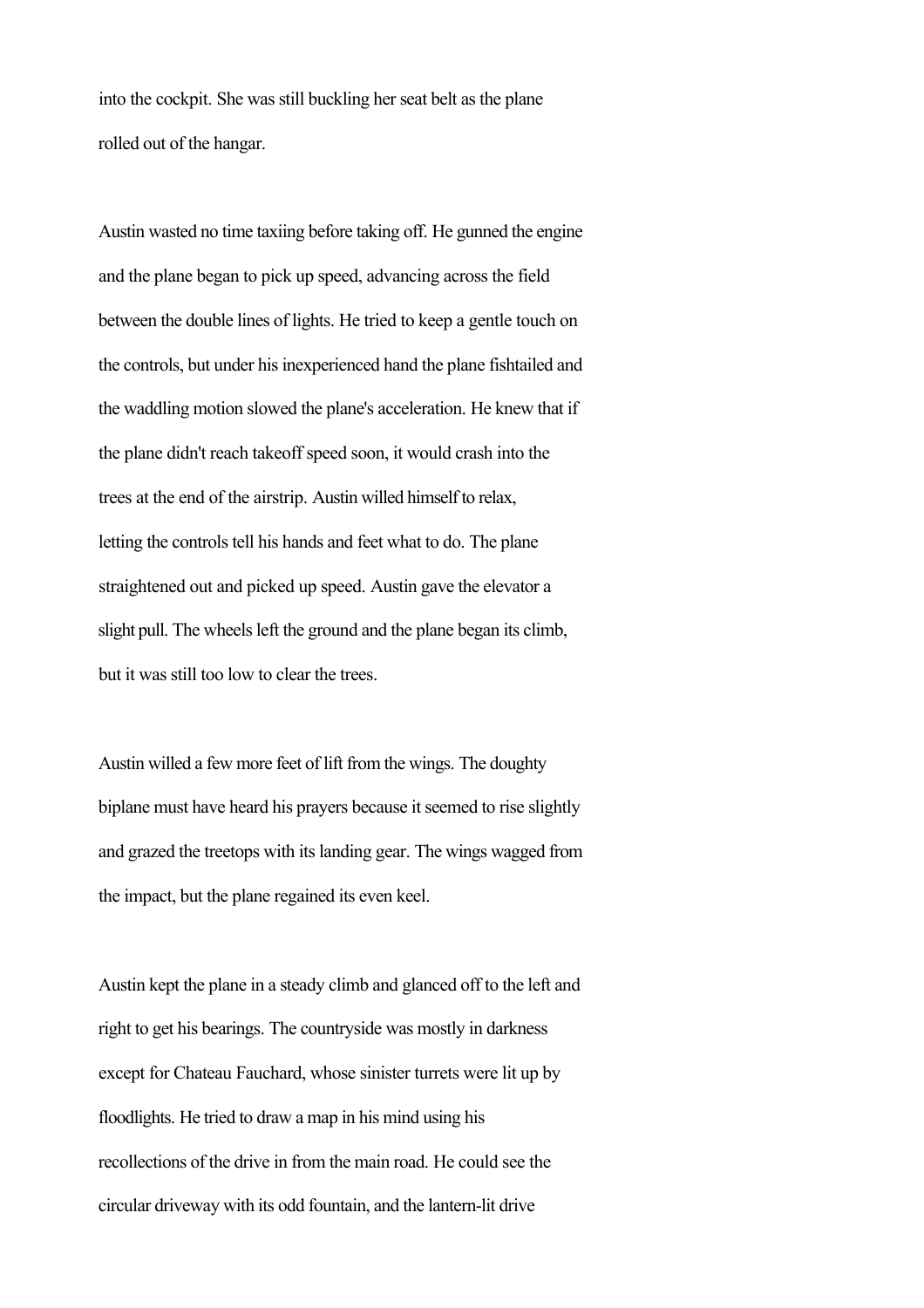leading down the hill into the long tree tunnel.

 He banked the plane around to pick up the road through the vineyards, heading east at an altitude of about a thousand feet. He was bucking a slight breeze that kept the plane's speed down to a subsonic eighty miles per hour. Satisfied that he was on a course that would take them back to civilization, he picked up the microphone connected to Skye's cockpit.

 "Sorry for the rough takeoff," he shouted over the engine roar. "Hope it didn't shake you up too much."

"I'll be fine once I put my teeth back in my head."

"Glad to hear that. You'll need your dentures when we have dinner."

 "Truly a man with a one-track mind. Do you have any idea where we're going?"

 "We're headed in roughly the same direction we came in. Keep a sharp eye out for lights. I'll try to land on a road near a town and hope there isn't too much traffic this time of night. Sit back and enjoy the ride."

Austin turned his attention to the task of getting them down safely.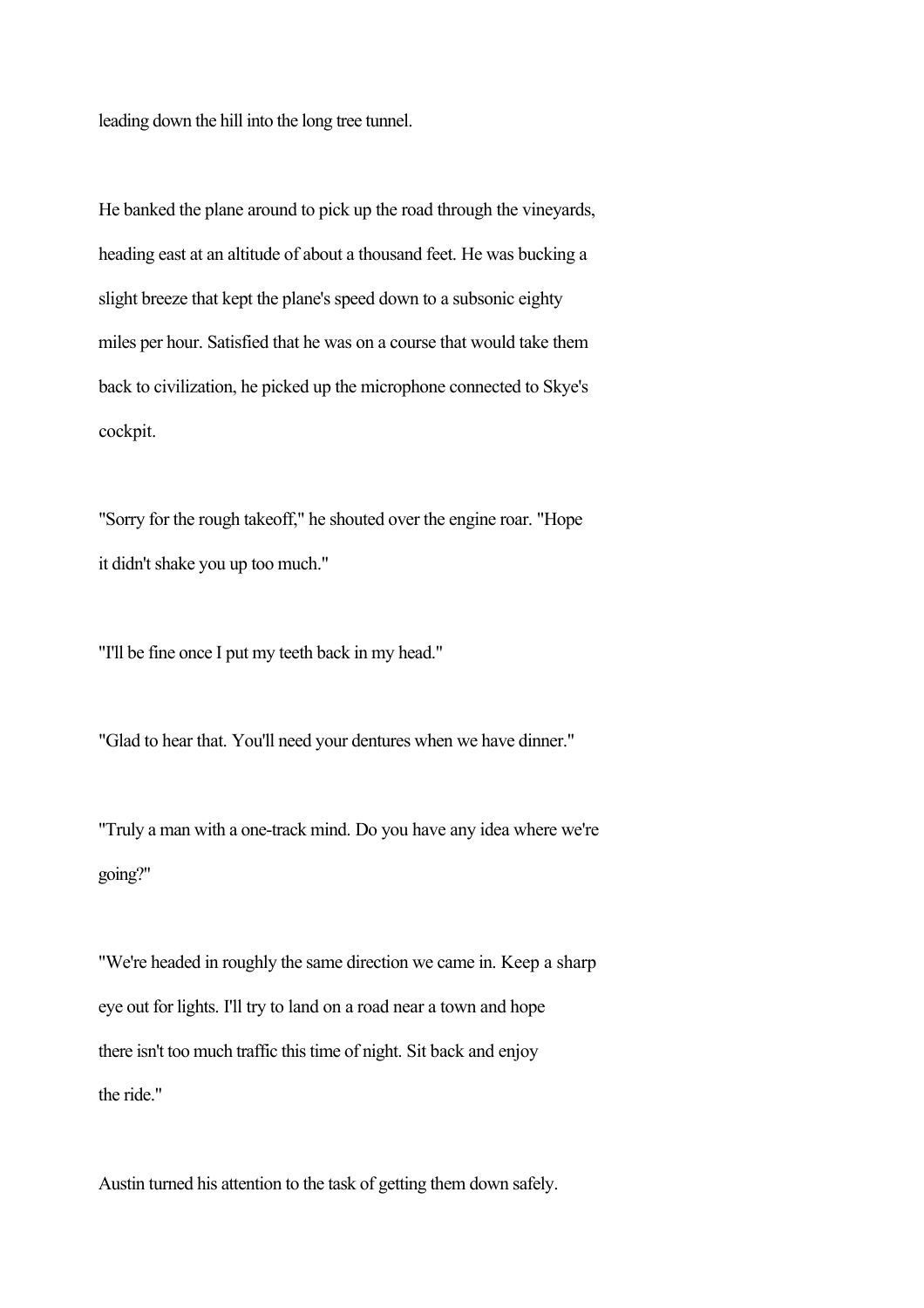Despite his cavalier attitude, he had no illusions about the difficulties that lay ahead. He was flying essentially blind, over unknown territory, in an antique aircraft he had no business operating, despite his extensive county fair experience. At the same time, he was enjoying the simple reliability built into the old aircraft. This was true seat-of-, the-pants piloting. No cockpit bubble separated him from the cool wind. He was practically sitting on top of the engine and the noise was earsplitting. He had renewed respect for the men who'd flown these relics in combat.

 He would have liked to wring a few more knots from the plane, which seemed to grind its way through the night sky. He was heartened when, after several minutes of flying, he began to see pinpoints of light in the distance. The plane was approaching the perimeter of Fauchard's vast holdings. His complacency was shattered by Skye's voice, shouting in his earphones.

 At the same time he saw movement out of the corner of his eye and glanced to the left. The helicopter that had hunted for them in the maze had materialized about thirty feet away as if by magic. The cockpit lights were on, and he could see one of the Chateau Fauchard guards sitting in the passenger's seat. He had an automatic weapon on his lap, but he made no attempt to shoot the plane down, although it would have been an easy target.

A moment later, the now-familiar voice of Emil Fauchard crackled over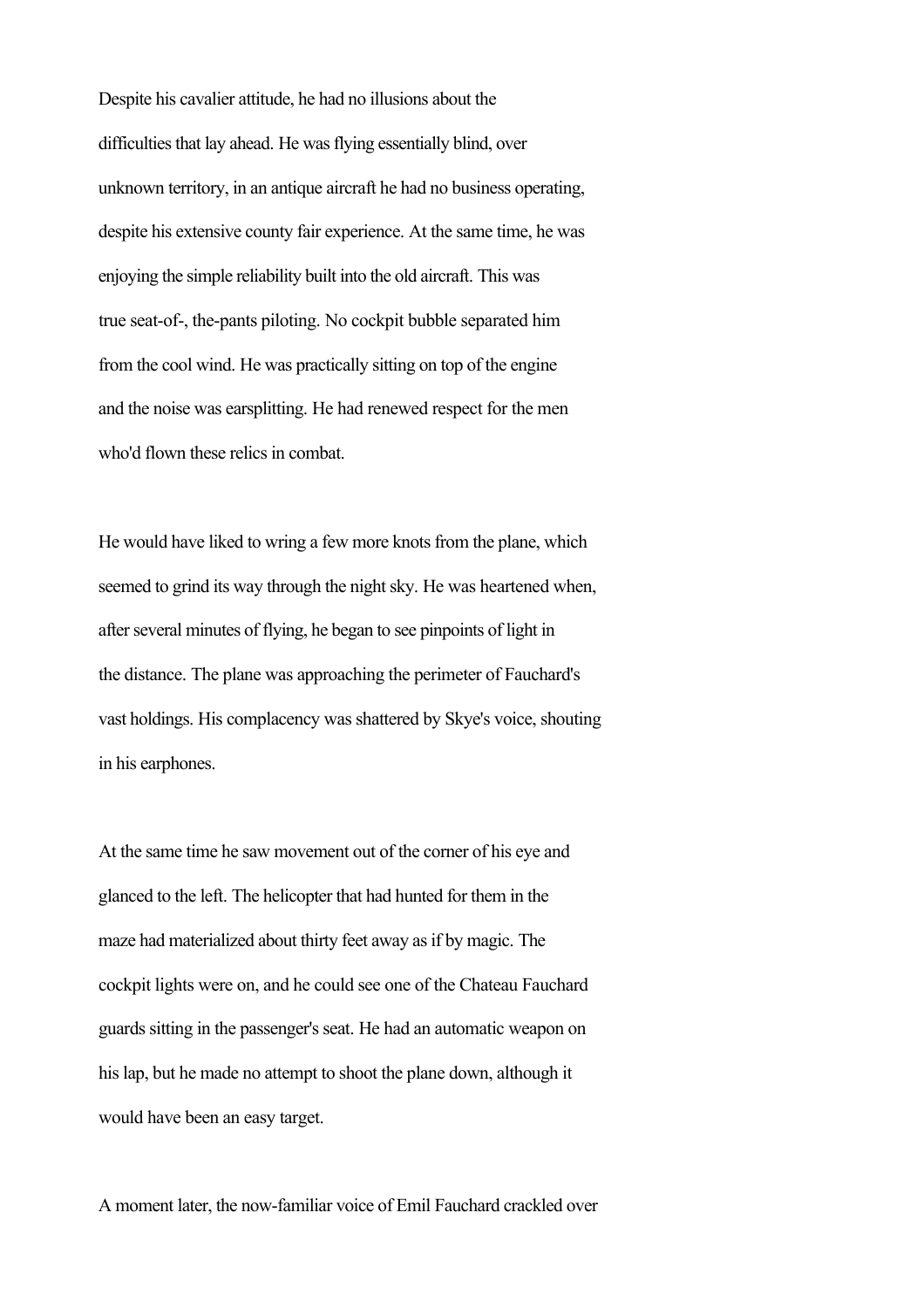the plane's radio.

 "Good evening, Mr. Austin. How nice to see you again." "What a pleasant surprise, Emil. I don't see you in the helicopter." "That's because I'm in the chateau's security control center. I can see you quite clearly on the helicopter's camera."

 Austin glanced at the camera pod slung under the helicopter's belly and gave it a friendly wave.

 "I thought you would still be in the dungeon with the rest of the rats."

 Emil ignored the insult. "How do you like my Fokker Aviatik, Austin?"

 "I'd have preferred an F-16 loaded with air-to-air missiles, but this will do for now. Nice of you to let me use it."

 "Not at all. We Fauchards are most generous when it comes to our guests. Now, I must ask you to turn around or you will be shot down."

 The man in the helicopter stirred and aimed what looked like an AK-47 through the cockpit opening.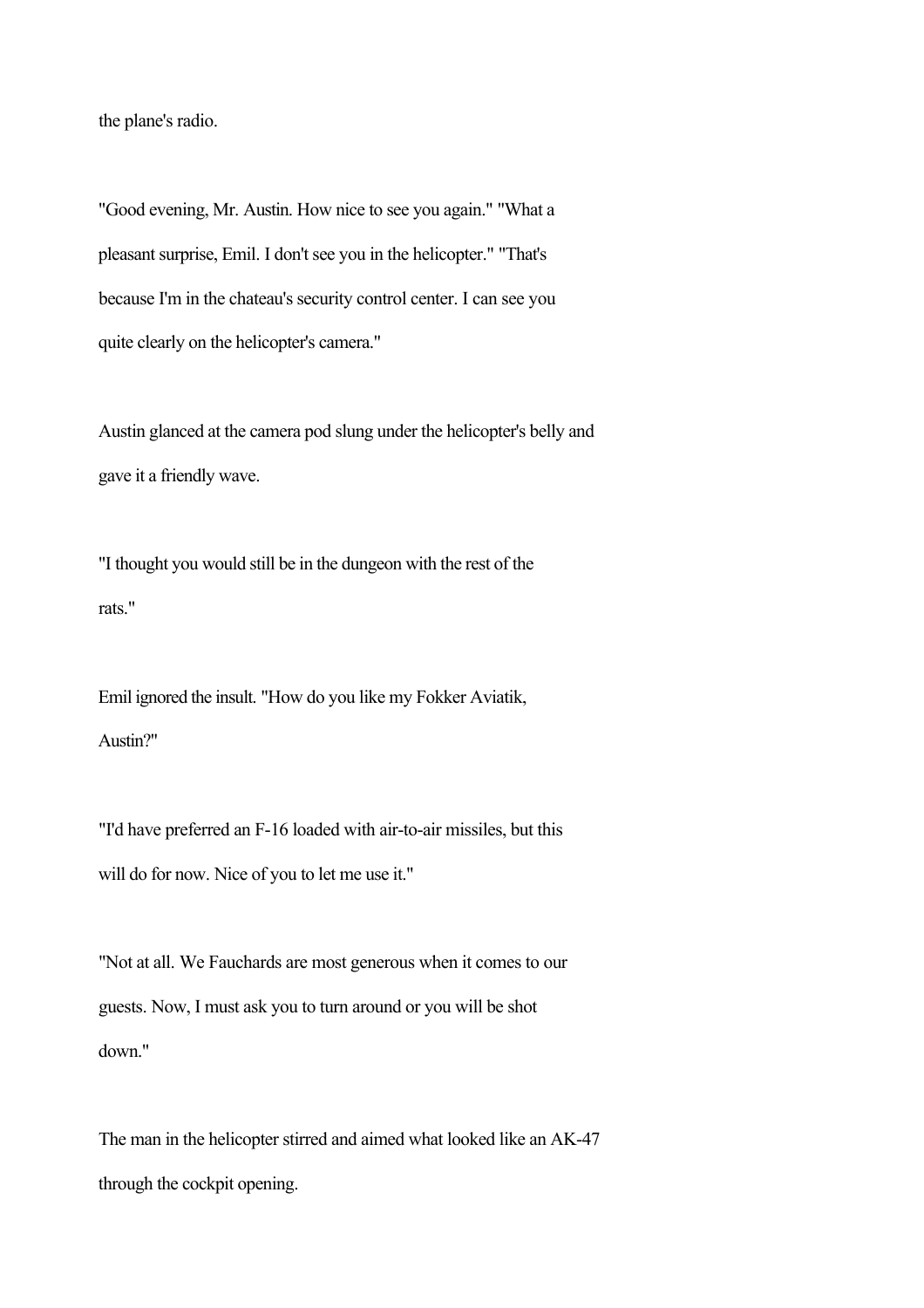"You've obviously been tracking us. Why didn't you shoot us down when you had the chance?"

 "I would prefer to keep my plane intact." "Boys and their toys." "What?"

 Austin let the biplane drift a few yards. The helicopter veered off to avoid a collision.

 "Sorry," Austin said. "I'm not used to this plane." "Your childish maneuvers will get you nowhere. I'm intimately acquainted with the capabilities of the Aviatik. I would hate to lose it, but I'm willing to suffer the loss of the plane if necessary. Watch." Emil must have given his pilot an order because the helicopter

 rose above the Aviatik and dropped until its runners were a few feet above Austin's head. The biplane pitched and yawed dangerously under the powerful downdraft. Austin pushed the plane's nose down and the helicopter followed, staying with the aircraft to show that escape was impossible. After a few seconds, the helicopter pulled away and began to pace the plane again.

 Emil's voice came over Austin's earphones. "As you see, I can force you down anytime. Turn around or you and your lady friend will die." "I might not be of any use to you, but if she goes, the secret of the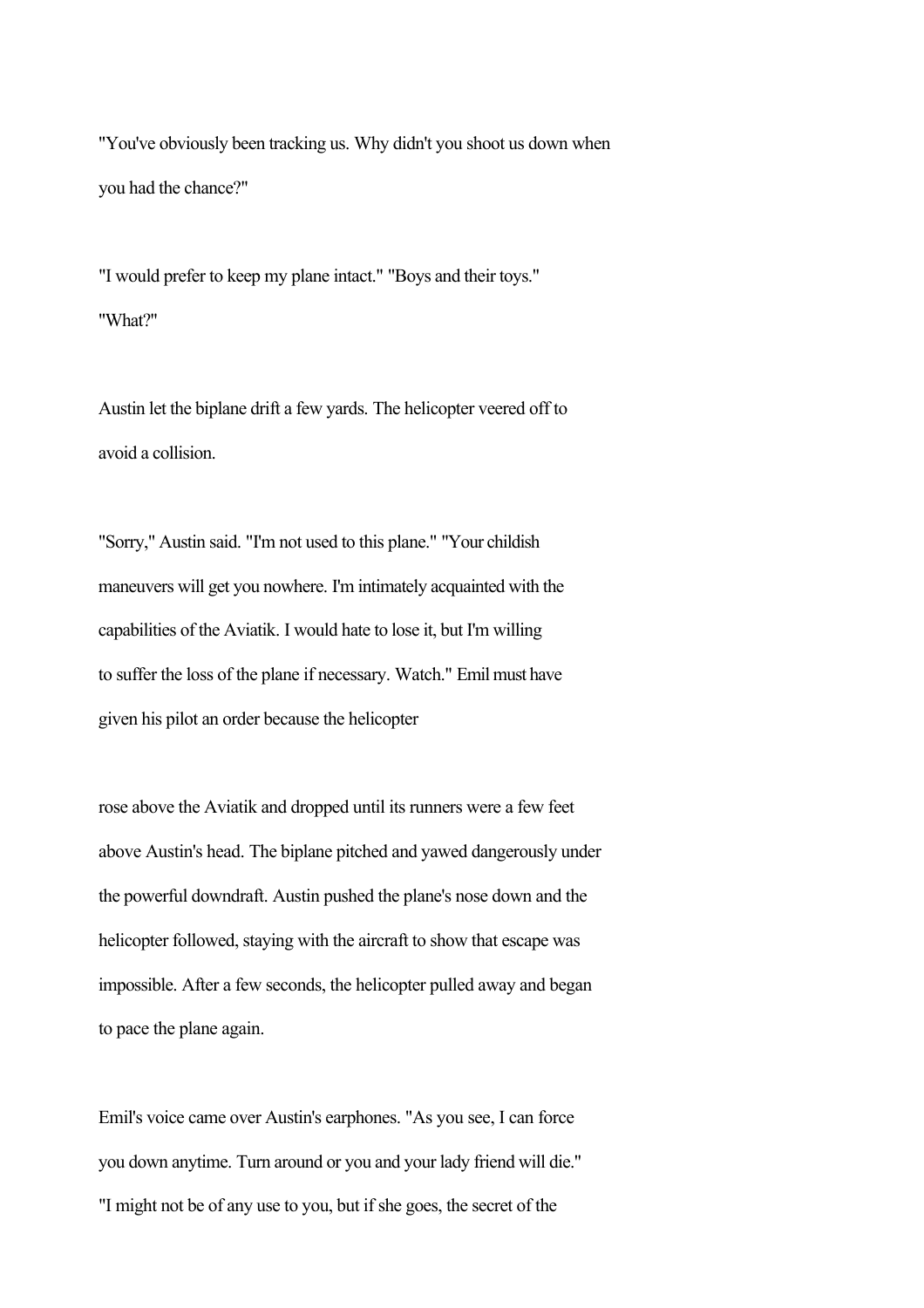helmet goes with her."

"It's a risk I'm willing to take."

 "Maybe you should ask your mother first," Austin said. Emil cursed in French, and seconds later the helicopter appeared over the biplane. The runners came down hard on the Aviatik's wings above Austin's head and pushed the biplane down. The chopper lifted off and hammered the Aviatik again. Austin fought to keep control. It was an unequal contest. The fabrif-and-wood plane was no match for the faster and more maneuverable helicopter. Emil could pummel the plane until it crashed or fell apart.

 Austin grabbed the mike. "You win, Emil. What do you want me to do?"

 "Head back to the landing strip. Don't try any tricks. I'll be waiting for you."

I bet you'll be waiting, Austin thought.

 Austin banked the plane and brought it around. Skye had been listening to the conversation on her earphones. "Kurt, we can't go back," she said over the intercom. "He'll kill you."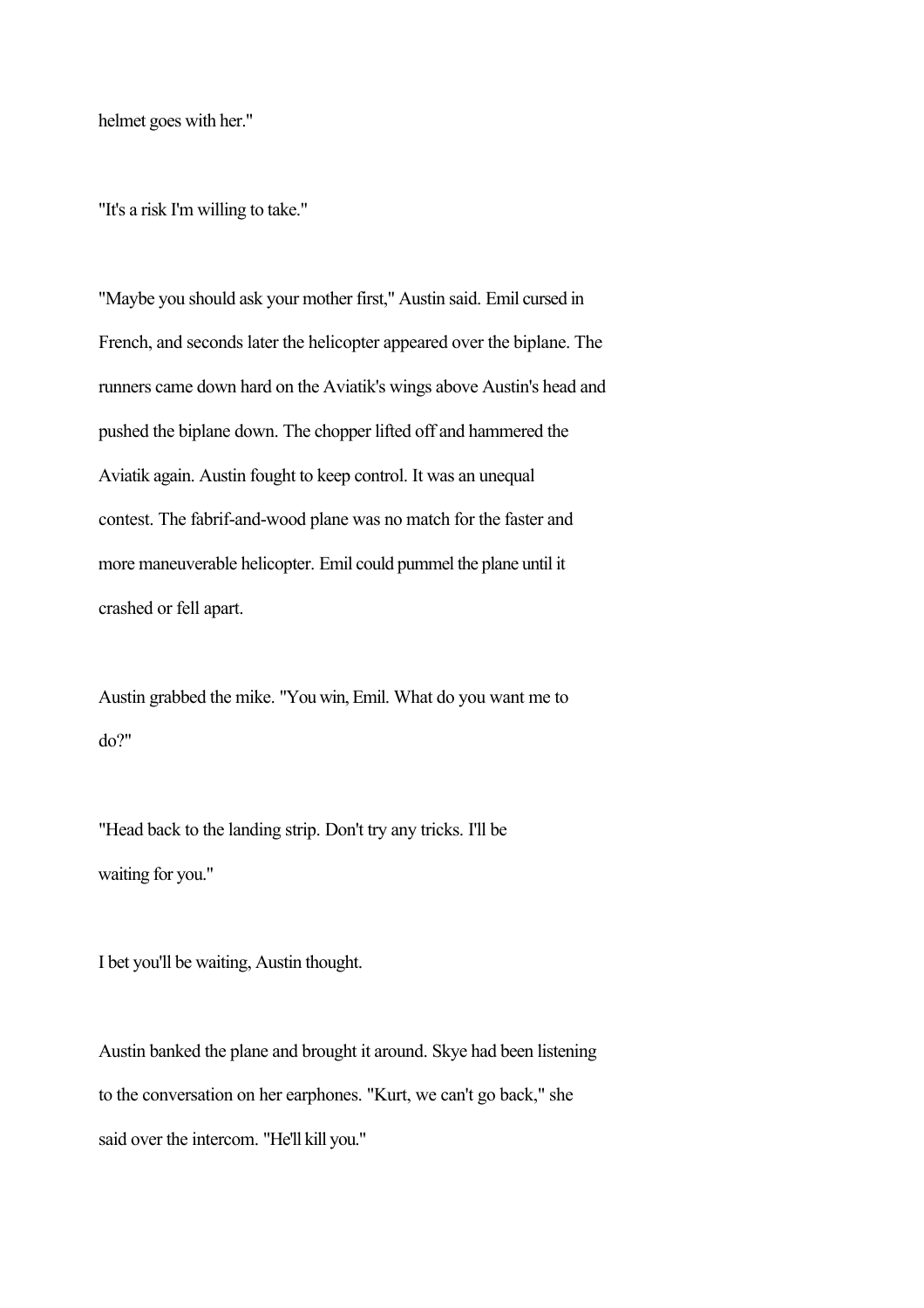"If we don't go back, he'll kill both of us."

"I don't want you doing this for me."

"I'm not. I'm doing it for me."

"Damnit, Austin. You're as stubborn as a Frenchman."

 "I'll take that as a compliment. But I draw the line at eating snails and frog's legs."

 "All right, I give up," she said with exasperation. "But I'm not going down without a fight."

 "Neither am I. Make sure your seat belt is tight." He clicked the intercom off and concentrated on the ominous towers that marked the ancestral home of the man who wanted to kill him. As the biplane neared the chateau, Austin could see the twin lines of light that marked the airfield. He put the Aviatik in a banking turn as if he were heading toward the lights, but as he neared the chateau, he turned in the opposite direction and flew directly toward the nearest turret.

 The helicopter kept pace. Emils voice came over the radio. He was shouting in French. Austin shrugged, turned down the radio and turned his full attention to the task ahead.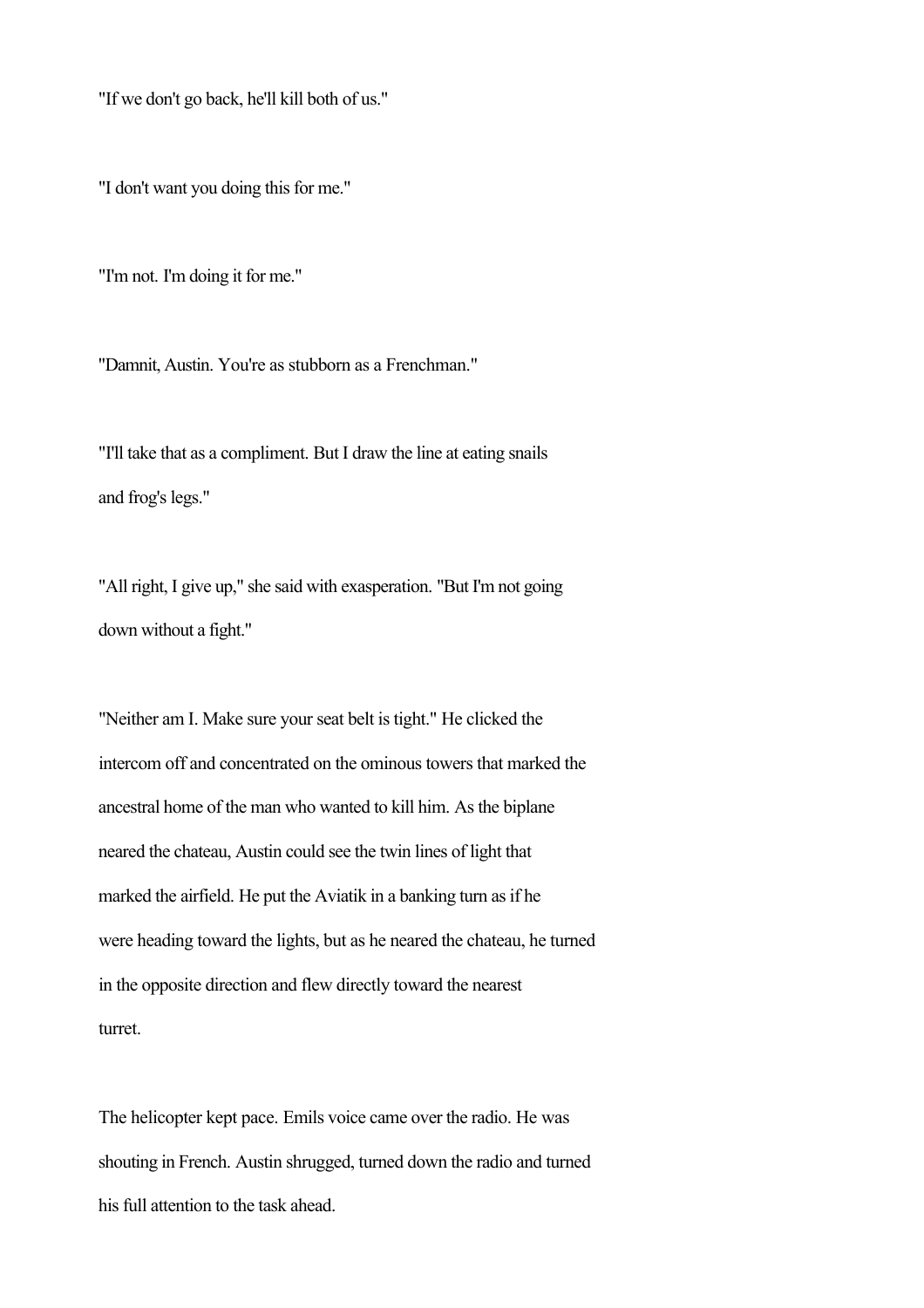The helicopter peeled away just when it seemed the plane would smash into the tower. With a few yards to spare, Austin veered off, missing the turret by yards, and flew over the chateau itself, in a diagonal line toward the opposite tower. He put the plane in a tight circle around the tower and came back over the complex in a figure eight. Then he flew around the next tower and executed the same pattern. He could only imagine what Emil's reaction would be, but he didn't care. He was wagering that Fauchard wouldn't try to force him down as long as he stayed over the chateau.

 Austin knew he couldn't run figure eights forever. Nor did he intend to. With each banking turn, his eyes had swept the grounds beyond the moat. He switched the radio back on. Then he rounded the tower and started another figure eight, but halfway through it he veered off, passed over the circular driveway with its bizarre fountain and headed toward the lights that marked the long drive.

 The helicopter had been circling high above. Once Austin was clear of the walls, the helicopter swooped down until it was directly

 over the Aviatik. Austin put the plane into a deep glide until the wheels were only a few yards over the pavement. Fauchard's pilot could have forced him down at any time, but he probably thought that Austin was going to land in the driveway so held off. The moment of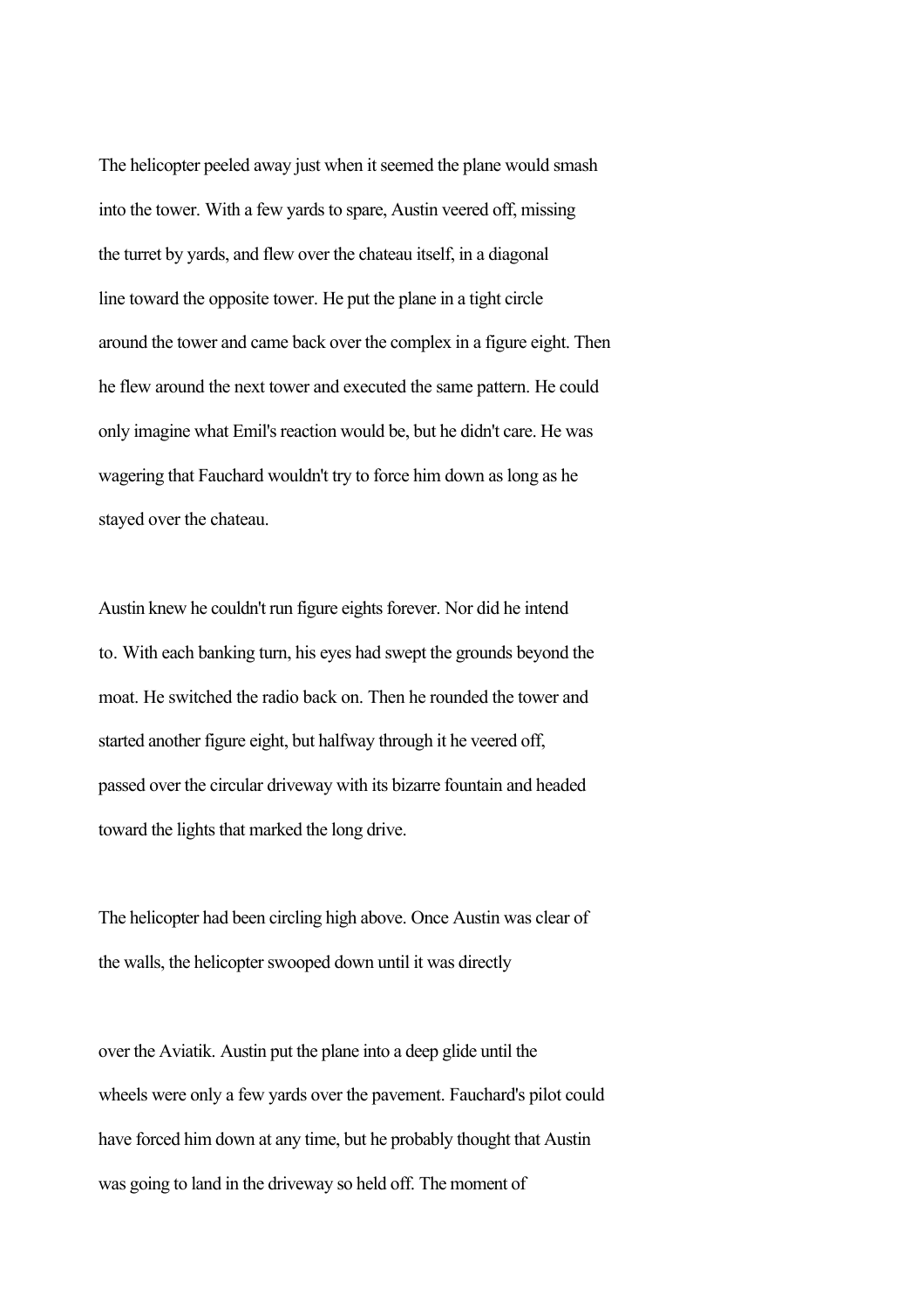indecision cost him dearly.

Instead of landing, Austin flew into the tunnel of trees.

 The chopper climbed, its runners clipping the treetops. The pilot executed a g-force turn and circled.

 Austin heard Fauchard's voice on the radio. He was shouting, "Get him! Get him!"

 Following Fauchard's orders, the helicopter pilot followed the Aviatik into the arbor like a hound chasing a fox down a hole.

 With its superior speed, the helicopter quickly caught up with the plane. Austin heard the thrashing of rotors over the sound of the Aviatik engine. His lips widened in a tight smile. He'd been worried that the helicopter would simply fly over the woods and wait for him to emerge from the other end of the tunnel.. The insult about Fauchard's mother must have angered Emil beyond reason, as Austin hoped it would. No one liked being called a mama's boy, especially when it was true.

 Austin was keeping the plane's wheels six feet above the road. He had a few yards of clearance above and on either side, but it was a tight fit and a slight deviation would leave the plane wingless or Austin headless.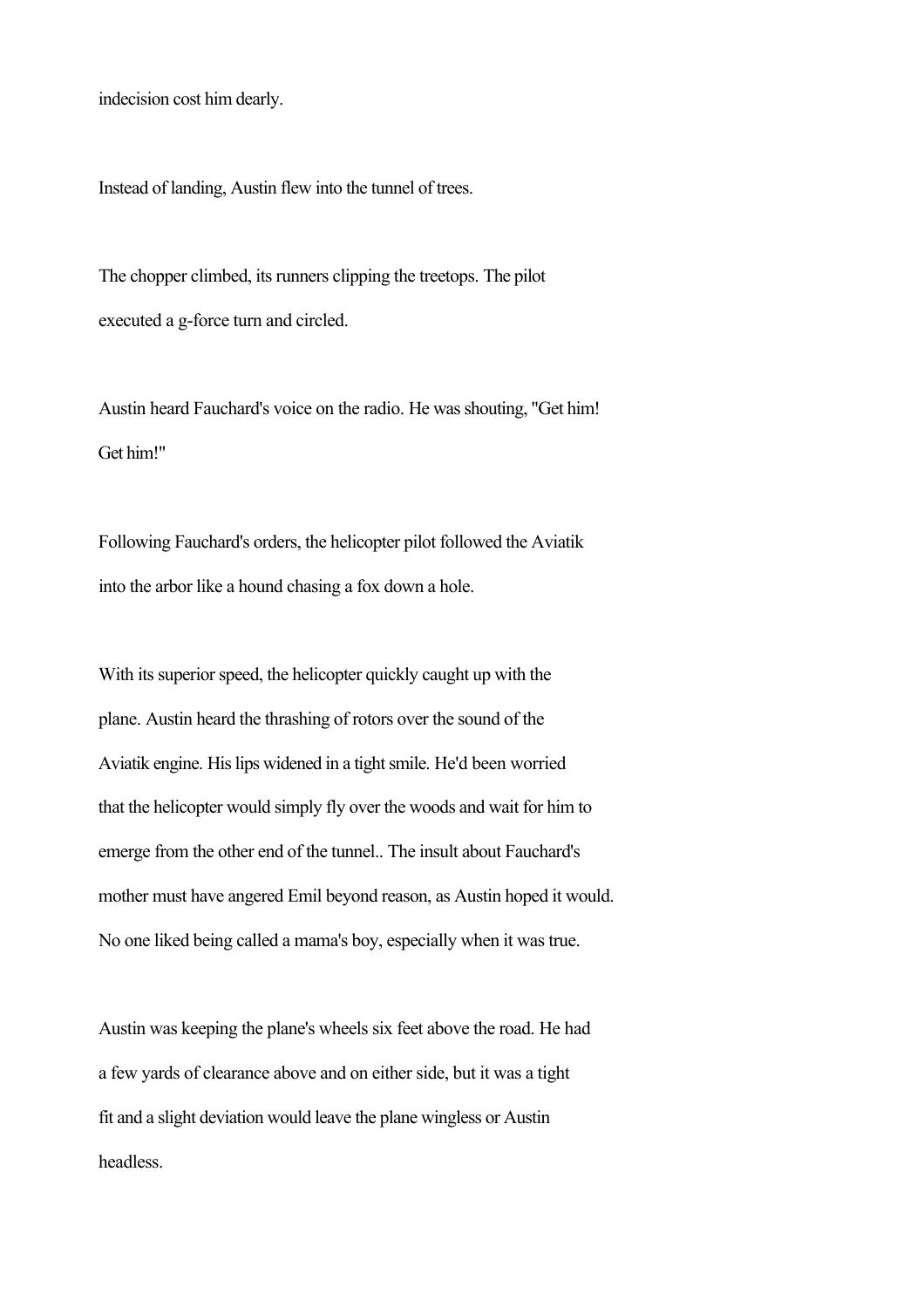The helicopter was right on his tail, but Austin tried to put his pursuer out of his mind. He kept his attention fixed on the distant dark spot that marked the other end of the tunnel. About halfway through the tunnel, Austin calmly reached out and pulled the lever that activated the spray pods.

 Pesticide sprayed from the wing tanks in toxic twin streams, expanding into a noxious white cloud. The poisonous liquid coated the helicopter's windshield and blinded the pilot, then flowed through

 the open vent windows, transforming the chopper's cockpit into a flying gas chamber.

 The pilot screamed in pain and took his hands off the controls to wipe the stinging liquid from his eyes. The helicopter slipped sideways, the rotors clipping the trees. The blades disintegrated, and the fuselage whipped around, careened into the woods and broke apart. Spraying fuel ignited and the chopper exploded in a huge orange -and-white fireball.

 Flying ahead of the blast, Austin came out of the tunnel like a cannonball. He pulled back on the elevator and the plane rose out of the woods. As the Aviatik slowly gained altitude, Austin looked over his shoulder. Smoke and fire belched from the mouth of the tunnel and the blaze had spread to the trees.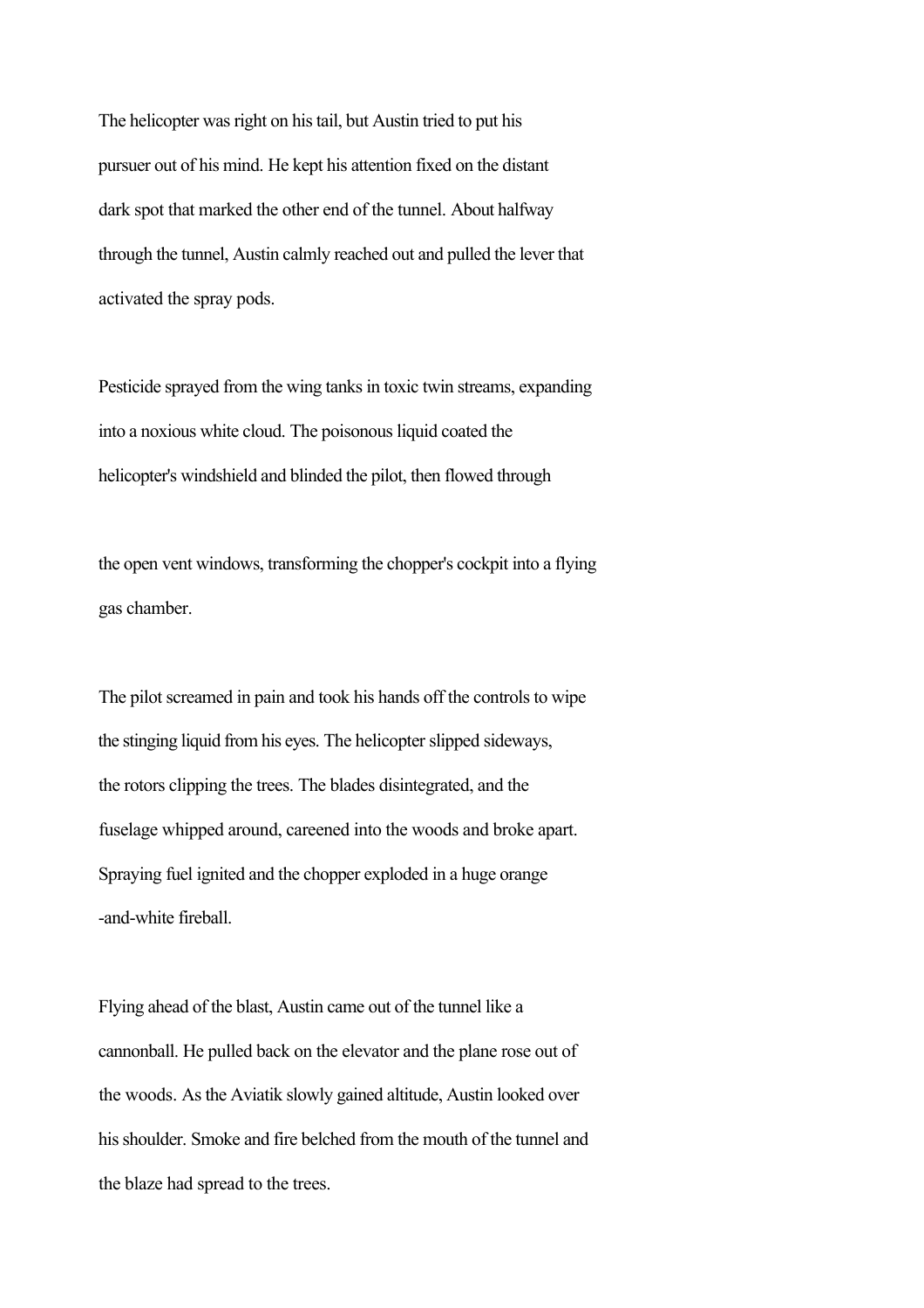He switched the intercom back on. "We're in the clear," he said.

 "I've been trying to talk to you," Skye said. "What happened back there?"

"I was doing a little pest control," Austin said.

 In the distance he could see beads of light marking roads and towns. Before long, car headlights were moving below them. Austin searched until he found a road that was well lit enough to land on, yet empty of traffic, and brought the plane down in a bumpy but safe landing. He taxied the plane off the highway and left it at the edge of a meadow.

 As soon as their feet were back on ground, Skye embraced Austin and planted her lips on his in a kiss that was more than friendly. Then they began to walk. Despite their cuts and bruises, they were in a lighthearted mood after their escape. Austin breathed in the smell of grass and barns, and put his arm around Skye.

 After about an hour of walking, they came upon a quaint auberge. The night clerk was half-asleep, but he sat up at full attention when Austin and Skye walked into the lobby and asked if they could have a room.

He stared at Austin's torn jester costume, and then at Skye, who looked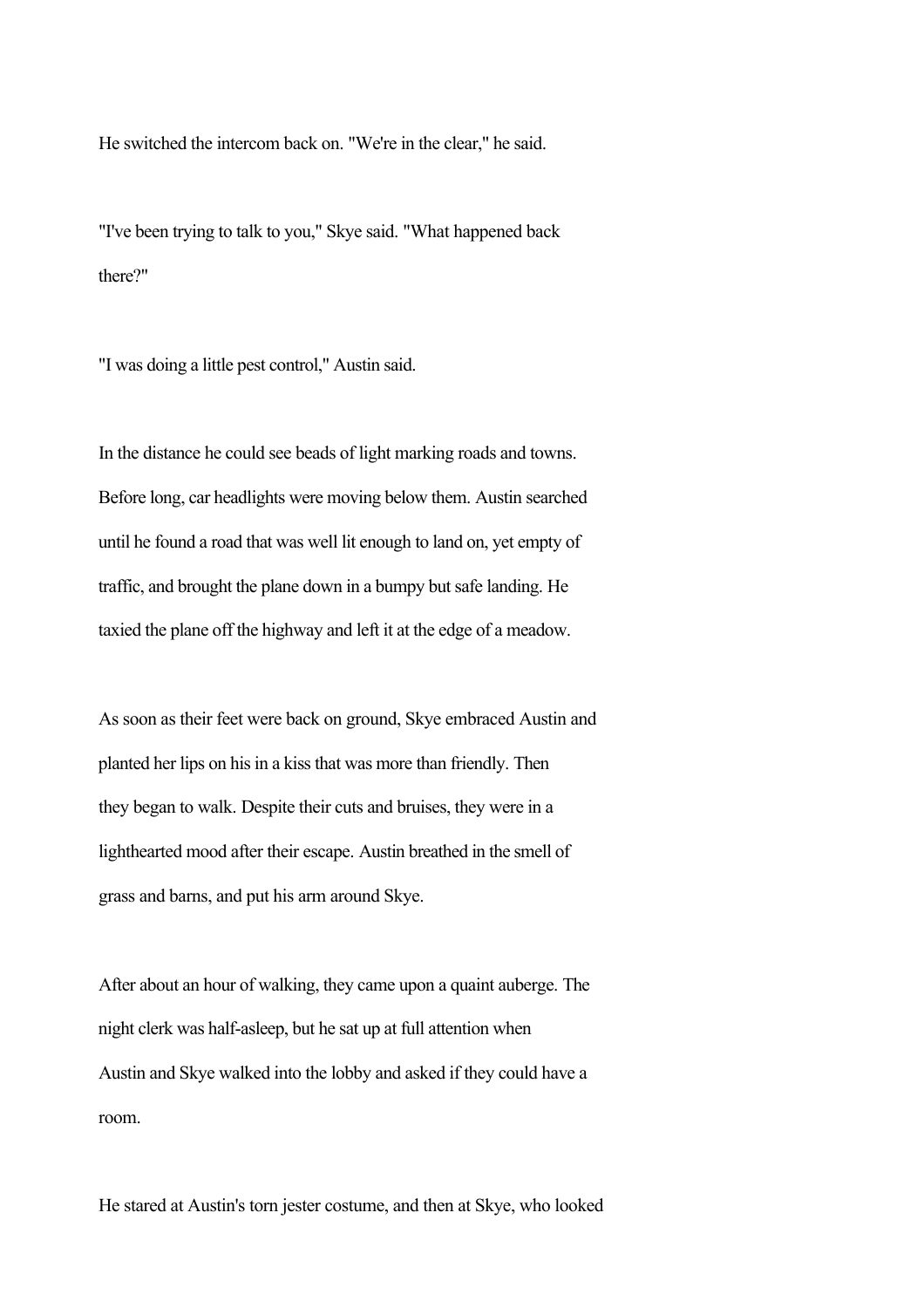like an alley cat that'd been in a fight, then back at Austin.

"Americain?" he said. "Oui," Austin said with a weary grin.

 The clerk nodded his head sagely and pushed the guest book across the desk.

 TROUT WAS STRETCHED out on the cramped bunk with his hands behind his head when he sensed that a barely audible vibration had replaced the low-end rumble of the sub's engines. He felt a soft jolt, as if the submarine had come to a cushioned stop. Then there was silence.

Gamay, who was dozing off on the top bunk, said, "What was that?"

"I think we've docked," Trout said.

 Prying his long body off the tight sleeping platform, Trout got up and pressed his ear to the door. He heard nothing, and he surmised that the sub had reached its destination. Minutes later, two armed guards unlocked the cabin door and told them to get moving. Sandy was waiting in the corridor under the watchful eyes of a second pair of guards. She had been moved to another cabin and it was the first time they had seen the Alvin's pilot since MacLean visit.

 Trout gave Sandy a wink of reassurance and she greeted him with a nervous smile. Sandy was holding up well, but Trout wasn't surprised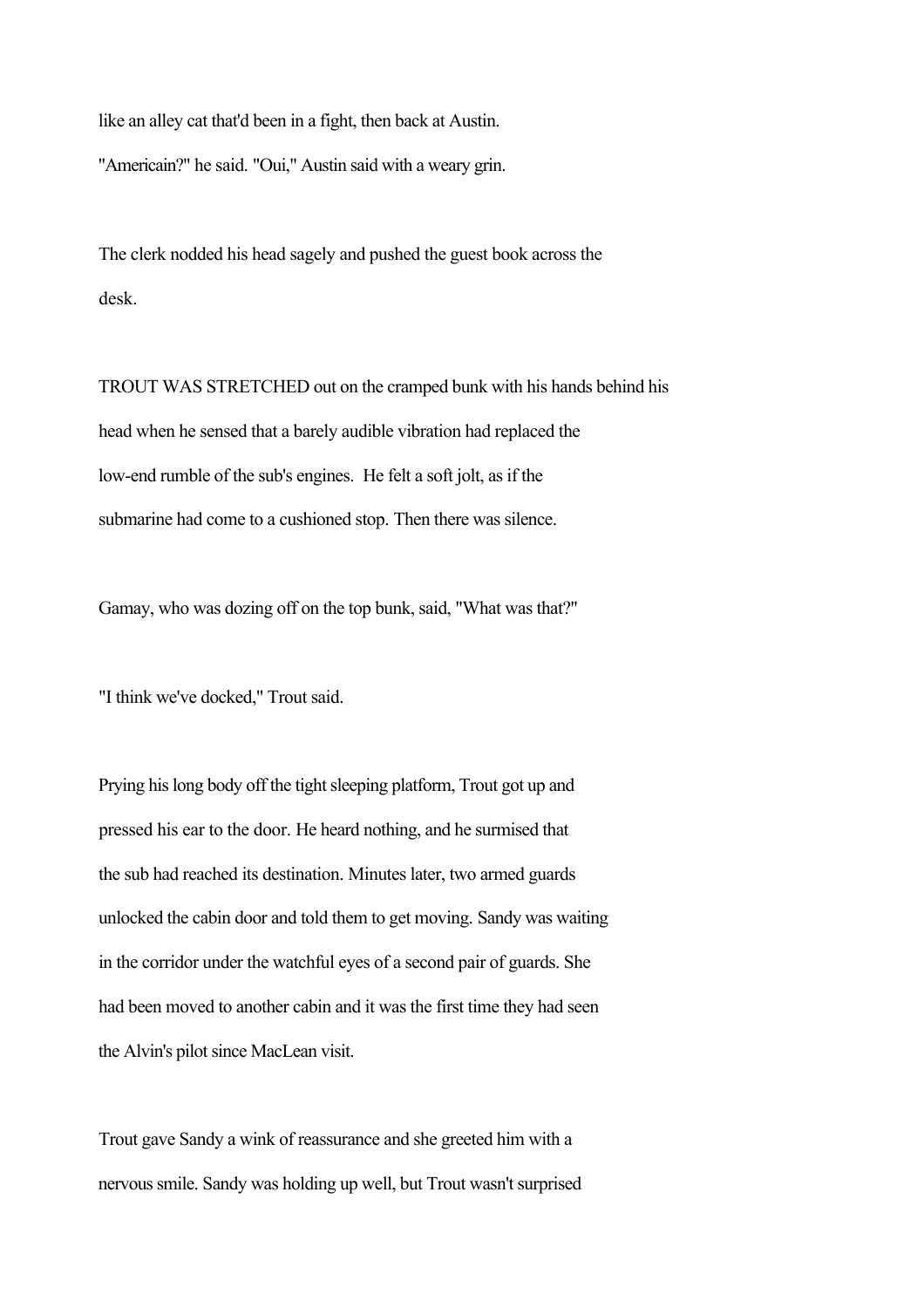at her resilience. Anyone who piloted a deep submergence vehicle on a regular basis might be frightened, but not intimidated. With

 guards in front and behind, they climbed several levels to a hatchway that took them out onto the submarine's deck forward of the conning tower.

 The sub was around four hundred feet long. It was anchored in a cavernous submarine pen that had a high arched roof. At the far end of the chamber, an intricate system of conveyor belts and ladder hoists disappeared into the wall. The guards prodded them across a gangway. MacLean was waiting on the dock.

 "Good day, my fellow passengers," the chemist said, with a genial smile. "Follow me, if you will, as we enter the next phase of our adventure."

 MacLean led the way to a large freight elevator. As the door closed, he glanced at his watch and his smile vanished.

"You've got about thirty-two seconds to talk," he said.

"I only need two seconds to ask you where we are," Trout said.

 "I don't know where it is, but I suspect from the climate and the terrain that it's in the North Sea or Scandinavia. Maybe even Scotland." He checked his watch again. "Time's up."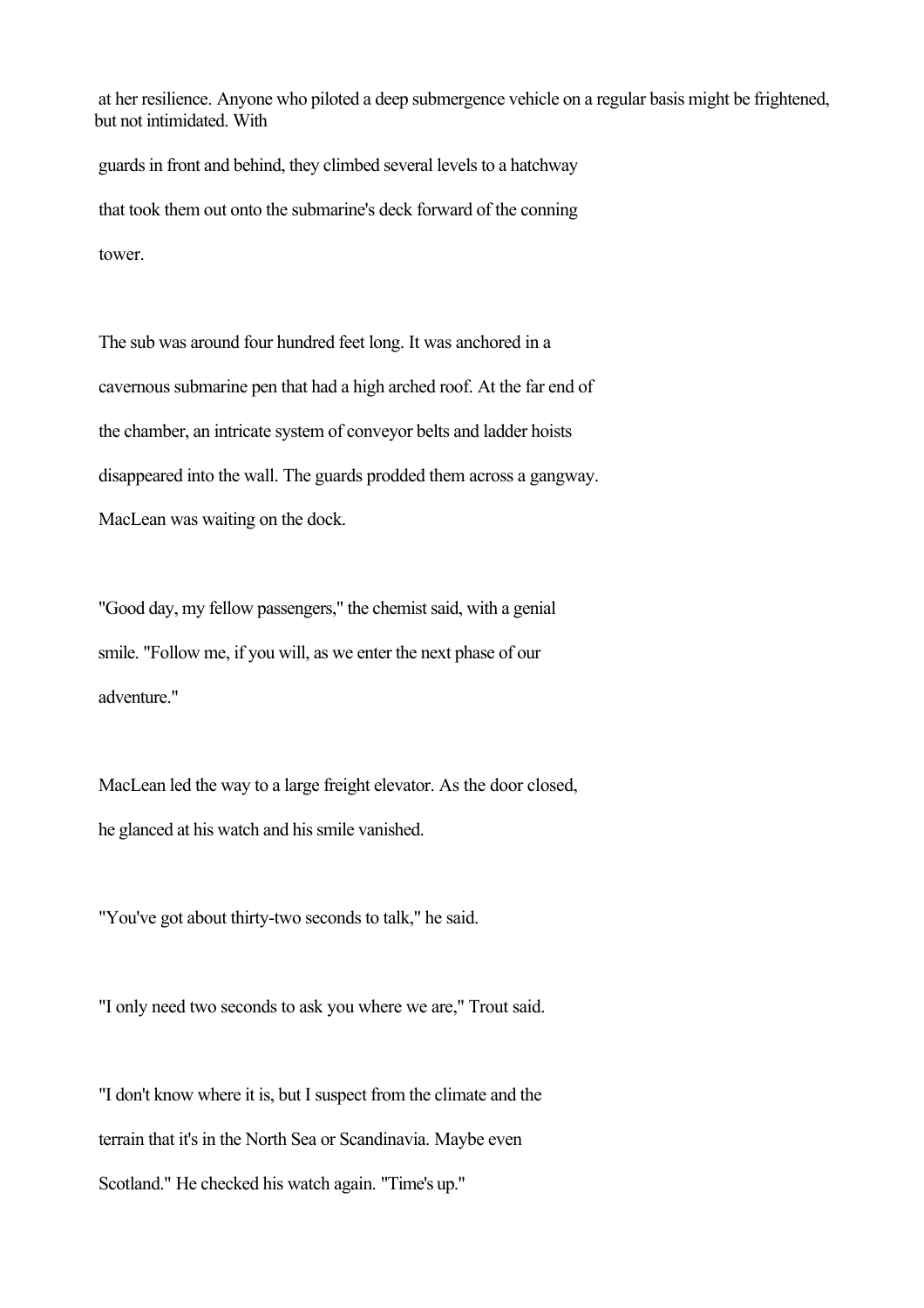The elevator door hissed open and they stepped out into a small room. The armed guard who was waiting for them barked into his walkie-talkie, then ushered them outside to a waiting minibus. The guard motioned for them to climb aboard, and then he followed, sitting in the back where he could keep an eye on the passengers. Before the guard pulled the window blinds down, Trout caught a glimpse of a long narrow cove far below the edge of the road.

 After a ride of about twenty minutes over unpaved roads, the bus stopped and the guard ordered them off. They were in a complex of buildings surrounded by high barbed wire fence topped with electrical transformers. There were guards everywhere and the complex was disturbingly reminiscent of a concentration camp. The guard pointed toward a squat concrete building about the size of a ware

 house. To get to it, they had to pass through more barbed wire. As they neared the building's entrance, an unearthly scream from inside the structure pierced the air. A chorus of shrieking howls followed.

Sandy's face registered her alarm. "Is this a zoo?" she said.

 "I suppose you could say so," MacLean said. His grim smile was not especially reassuring. "But you'll find creatures here that the London Zoo never dreamed existed."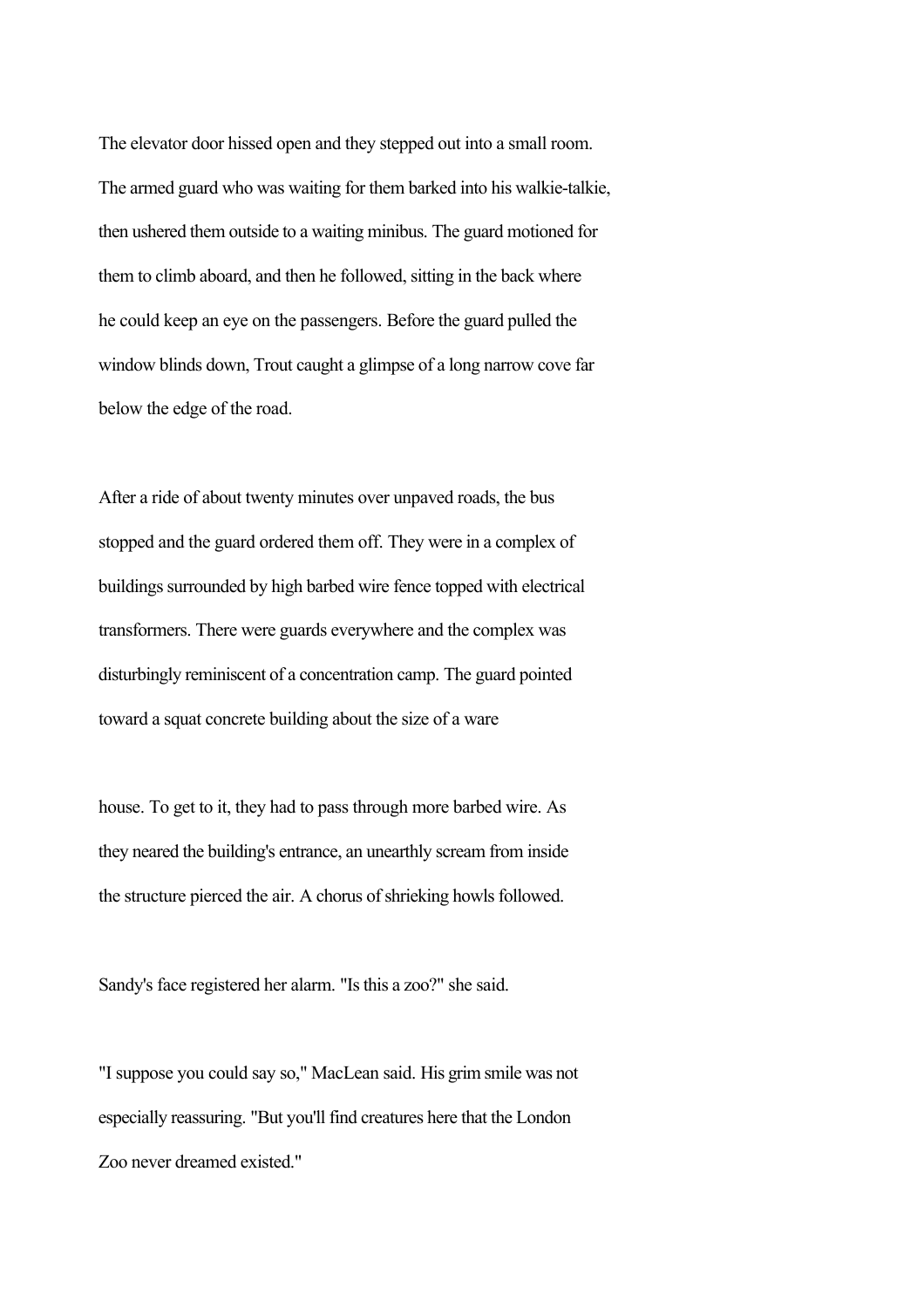"I don't understand," Gamay said.

"You will."

 Trout grabbed the chemist by the sleeve. "Please don't play games with us."

 "Sorry at the poor attempts at humor. I've been through this little orientation one too many times and it's starting to get to me. Try not to be too alarmed at what you're about to see. The little dog and pony show is not meant to harm you, only to scare you into submission."

 Trout gave him a faint smile. "You don't know how good that makes us feel, Dr. MacLean

 MacLean raised a bushy eyebrow. "I can see that you're not without a bleak sense of humor yourself."

 "It's my Yankee upbringing. Our long crummy winters discourage a sunny view of the world."

 "Good," MacLean said. "You'll need every bit of pessimism you can summon if you are to survive this hellhole. Welcome to the strange island of Dr. Moreau," he said, referring to the fictional story of the mad scientist who transformed men into beasts.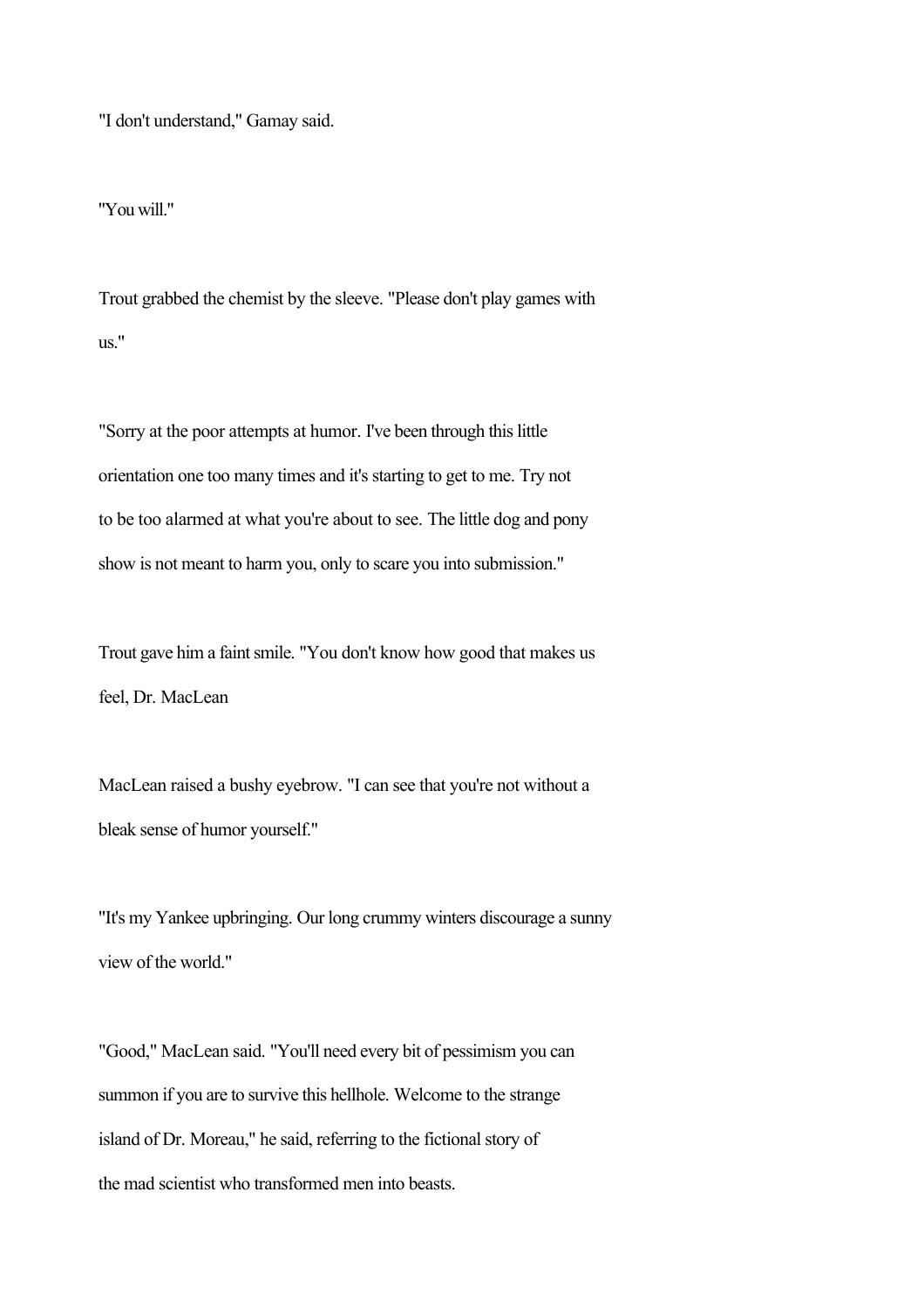The guard had opened the double steel security doors and the stench that poured from inside the building overpowered all thoughts. The foul odor was a minor annoyance compared with the sounds and sights in the large room.

 The walls were lined with cages occupied by manlike beasts that clawed and bit at the bars. The cages held twenty-five to thirty of the

 creatures. They stood on two legs and wore filthy rags, and were stooped over in a half crouch. Their long stringy white hair and beards obscured much of their faces, but there were glimpses of wizened and wrinkled features, the skin covered with dark age spots. Their mouths were open in a feral howl of rage and anger, displaying ragged and stained teeth. Their eyes were blood red and glowed with a terrifying luminosity.

 Sandy had had enough. In a display of common sense, she bolted for the door, only to be blocked by a tall man dressed in army camouflage. He easily caught her by the arm and led her back into the building. He had a large nose, a sharply tapered chin and a leering mouth filled with gold teeth. A black beret was perched rakishly on his head. His presence had astrange effect on the caged creatures. They went silent at his arrival and retreated to the back of their cages.

"Good day, Dr. MacLean he said, speaking in a European accent. He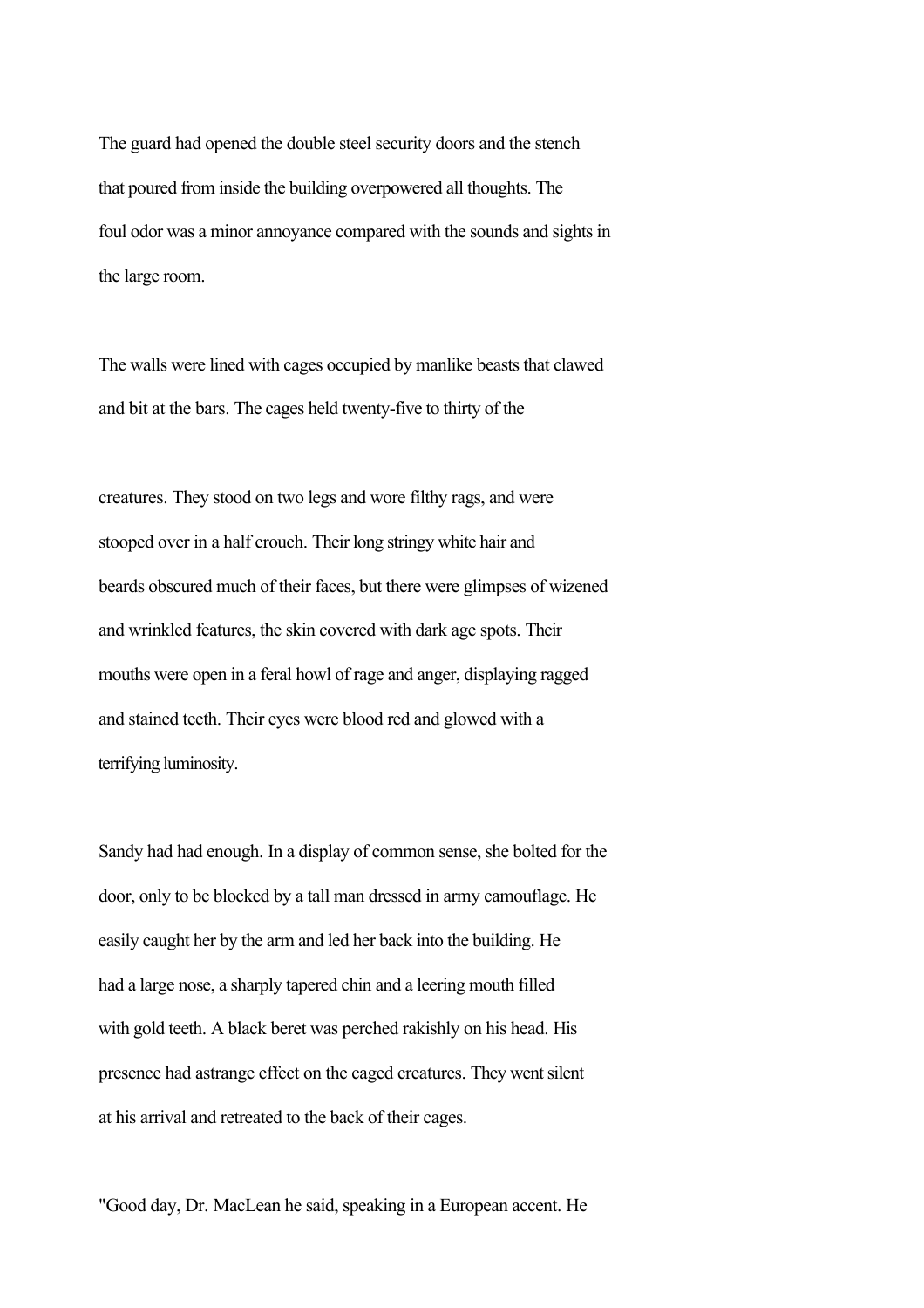eyed the Trouts, letting his gaze linger on Gamay. "These are our newest recruits?" "They are experts in our fields of study," MacLean said.

There was a flurry of activity at the door.

"What luck. You and our new guests arrived at feeding time."

 A crew of guards entered, pushing a dolly stacked high with rat traps, the humane type that catches rodents without killing them. The guards unloaded the dolly, carried the traps and their squeaking occupants to the cages and released the rats.

 Eyes glittering like rubies, the white-haired creatures had returned to the front of the cages. They must have been familiar with the drill because they were ready when the rats darted out of the traps. They pounced on the unfortunate rodents with the speed of panthers. Growling ferociously, they ripped the rats to pieces and devoured them with all the gusto of a gourmet in a five-star restaurant.

Sandy ran for the door again. This time, the man wearing the

 beret stood aside and let her go, roaring with laughter. Gamay was tempted to follow, but she knew she would rip the man's arm off if he laid a hand on her.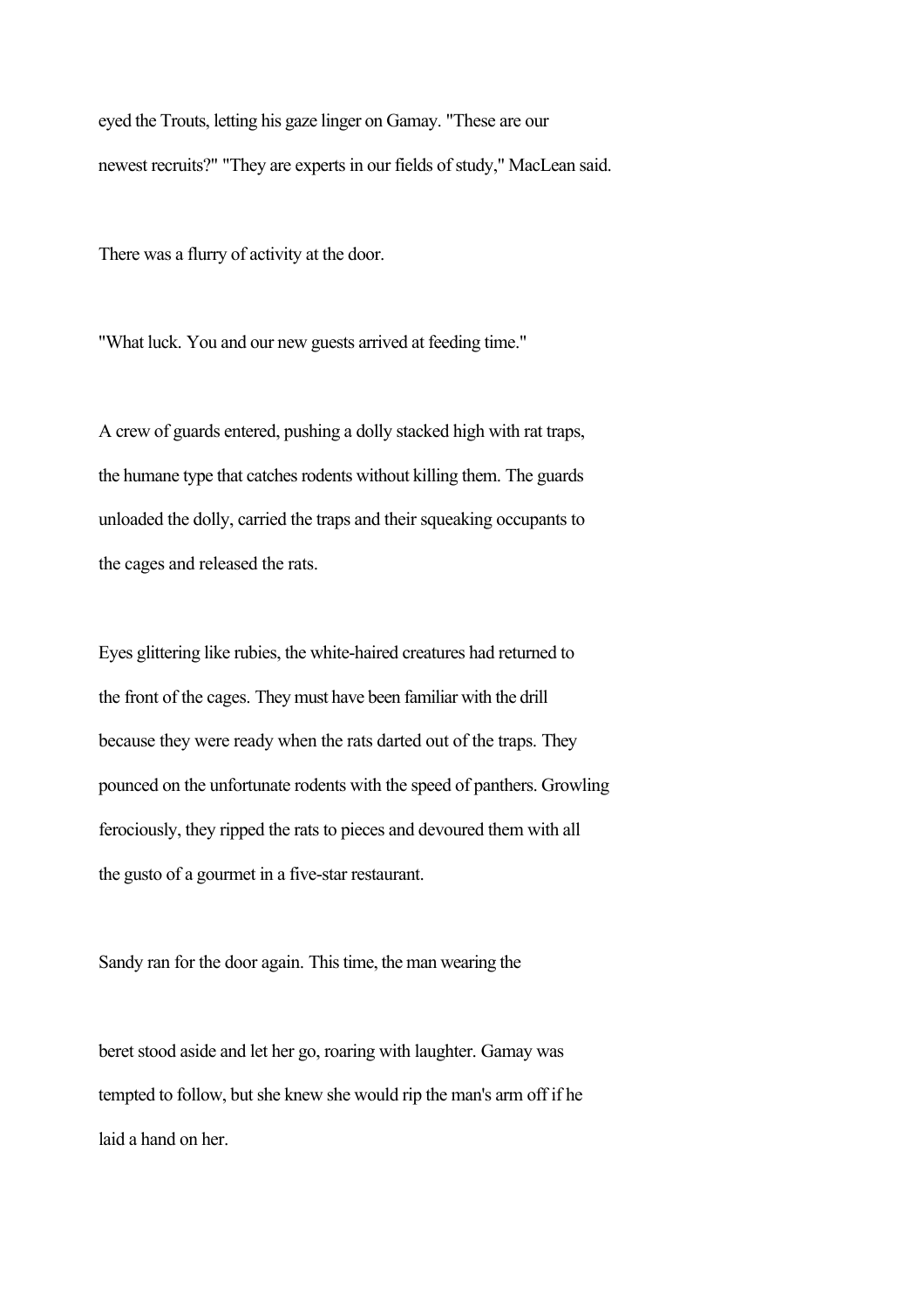"The young lady evidently does not appreciate our recycling system. We control our rat infestation and feed our pets at the same time." Turning to MacLean he said, "I hope you have told our guests what a lovely place this is."

 "You are far more eloquent and persuasive than I could ever be, Colonel," MacLean said.

 "That is true," the man said. He turned to face Trout. "I am Colonel Strega, the commander of this laboratory facility. The filthy devils you see enjoying their fine meals were once men like you. If you and the ladies do not do as you are told, we can make you into one of these fine-mannered fellows. Or we can feed you to them. It will all be according to my mood and generosity. The rules here are simple. You will work without complaint and in return you will be allowed to live. Do you understand?"

 Trout was trying his best to ignore the gnawing and belching that issued from the cages. "I understand, Colonel, and I'll pass your message along to my weak-stomached friend."

 Strega stared at Trout with his wolfish yellow eyes as if trying to memorize his face. Then he gave Gamay a 14-karat smile, clicked his heels, wheeled about and headed for the door. The guards prodded the Trouts out of the building, although they didn't need any persuasion. Strega was getting into a Mercedes convertible. Sandy was leaning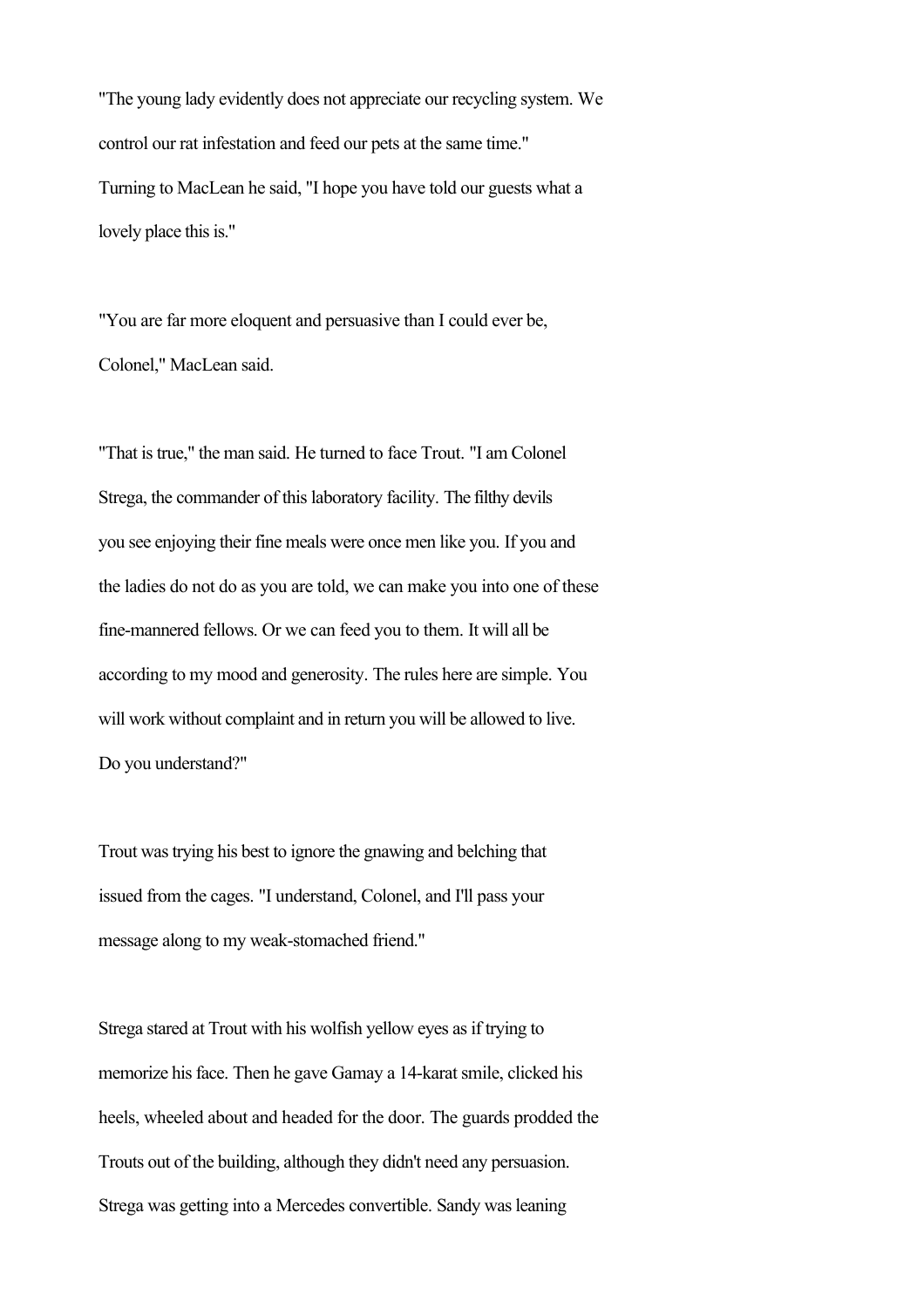against the building, vomiting. Gamay went over and put her arm around the Alvin's pilot.

 "Sorry about all that," MacLean said. "Strega insists on this orientation for newcomers. It's guaranteed to scare the pants off them." "It scared more than that off me," Sandy said. "Next time I'll know to wear a diaper."

MacLean sighed. "We've all had a hard day. Let's get you settled

 in your quarters. After you've had a chance to shower and change, we'll get together for a drink at my place."

 The bus went another half mile, passing through more barbed and electrified fence, finally stopping at a complex laid out with a large round-roofed building surrounded by small flat-roofed structures.

 "That's the lab where we'll be working," MacLean said. He pointed to a building set off by itself. "That's Strega's place. The guards have their quarters right next door. The cottages are for scientific staff. They look like bunkers, but you'll find them quite comfortable."

 The guard ordered everyone off the bus and pointed the Trouts and Sandy to a pair of adjoining cottages. MacLean place was next door. Trout and Gamay went to their quarters, basically one room with an iron bed,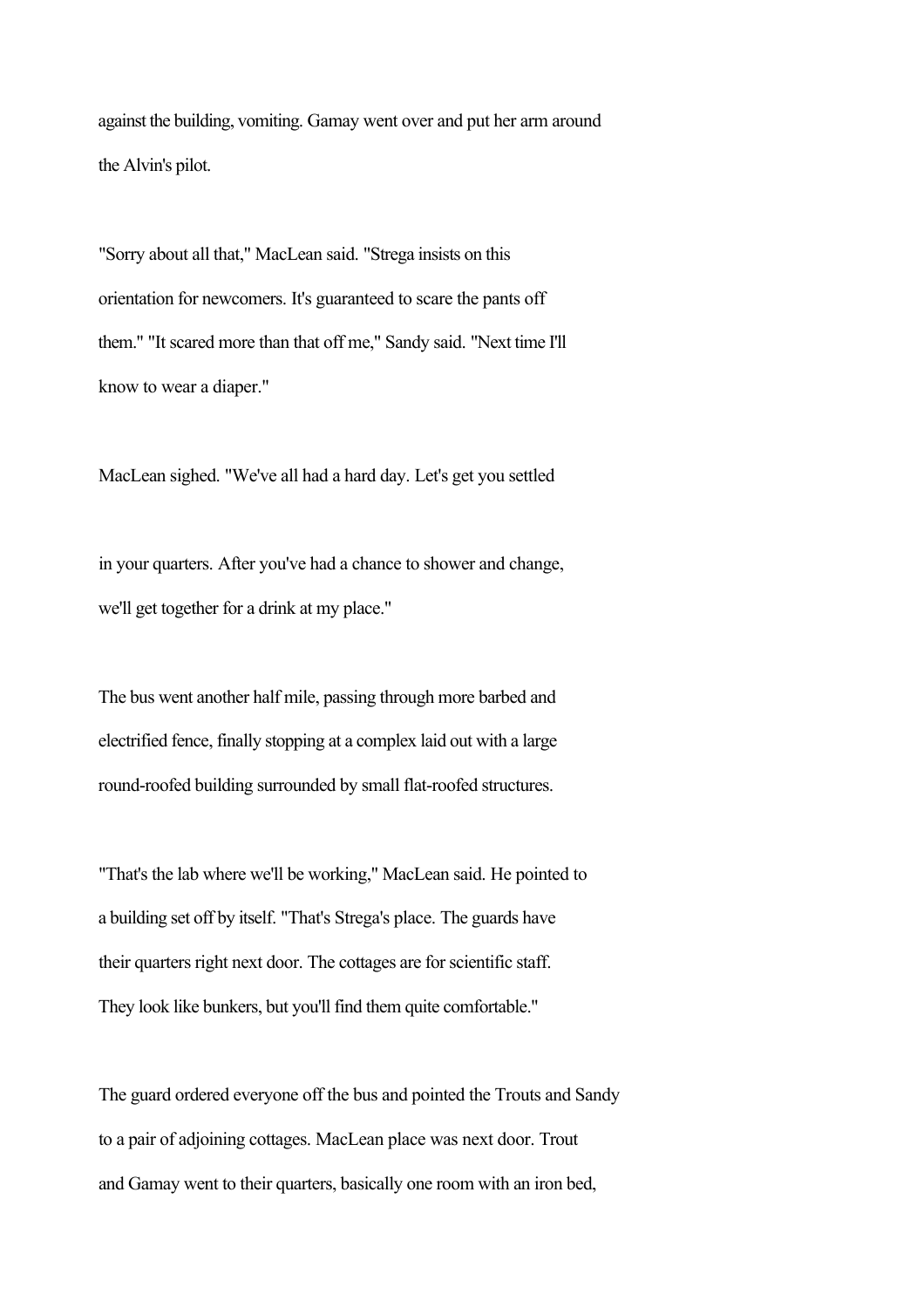a small table and chair and a bathroom. It was spartan but clean. They shed their clothes and took long hot showers. Trout shaved with the dull disposable razor left for him.

 Two lime-colored one-piece coveralls lay neatly folded on the bed. They had no desire to get into a prison uniform, but their own clothes had smelled vile even before they visited the animal house. Trout's coveralls were somewhat short in the sleeves and legs, but not uncomfortable. The bow tie didn't match but he wore it anyhow. Gamay would have looked glamorous even in sackcloth.

 They went next door to get Sandy, but she was sleeping and they decided not to awaken her. MacLean welcomed them to his cottage, which was identical to the others except for its well-stocked bar. He insisted that they call him Mac, then he poured three glasses of Scotch whiskey and took the bottle with him when they went outside. The air was cool but not uncomfortable.

 "I think my quarters may be bugged," MacLean explained. "Colonel Strega is a resourceful man."

"I'm not sure I care for his sense of humor," Gamay said.

"He's better known for his other qualities. The World Court

would like to talk to him in regard to some mass graves in Bosnia.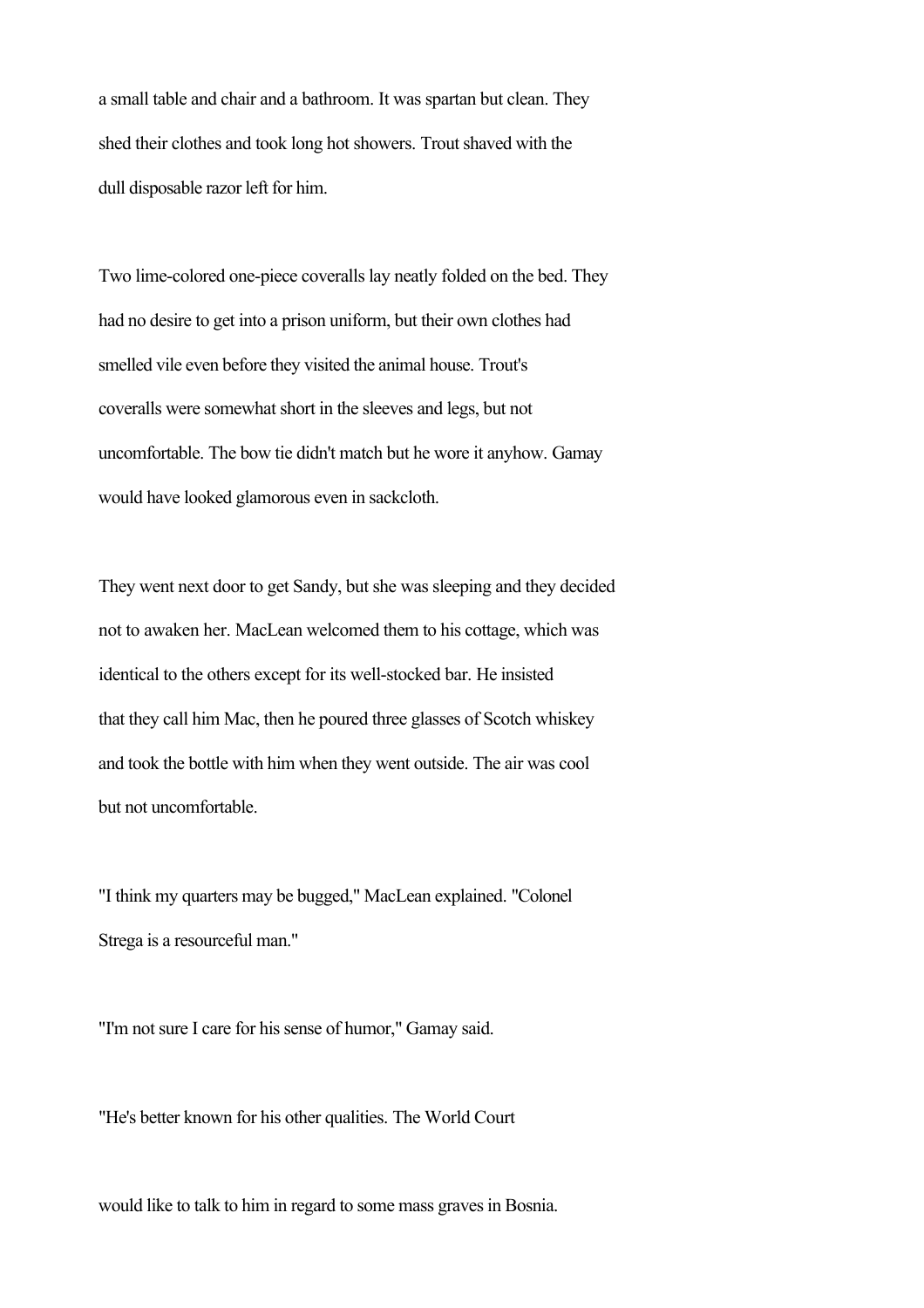How's your drink?"

 "Fine. We couldn't do better at Club Med," she said. "When I get too depressed, I pretend I'm on vacation in an out-of-the-way resort," MacLean said.

 "At the resorts I've visited, lunch wasn't delivered in rat traps," Trout said.

 There was an awkward silence, which was broken by Gamay. "What, or who were those loathsome creatures in those cages?" MacLean took his time answering. "Those were mistakes." "As a fellow scientist, you'll understand when we say you have to be more specific," Trout said.

 "Sorry. Maybe I had better start at the beginning." MacLean poured more whiskey into his glass, took a hearty swallow and stared into space with a far-off look in his eyes.

 "It seems so long ago, but it's only been three years since I was hired by a small research company outside of Paris to work with enzymes, the proteins that are produced by living cells. We were interested in the role that enzymes play in the aging process. Our company had only limited resources, so we were ecstatic when a large conglomerate absorbed our lab."

"Who was behind this conglomerate?" Trout asked. "We didn't know and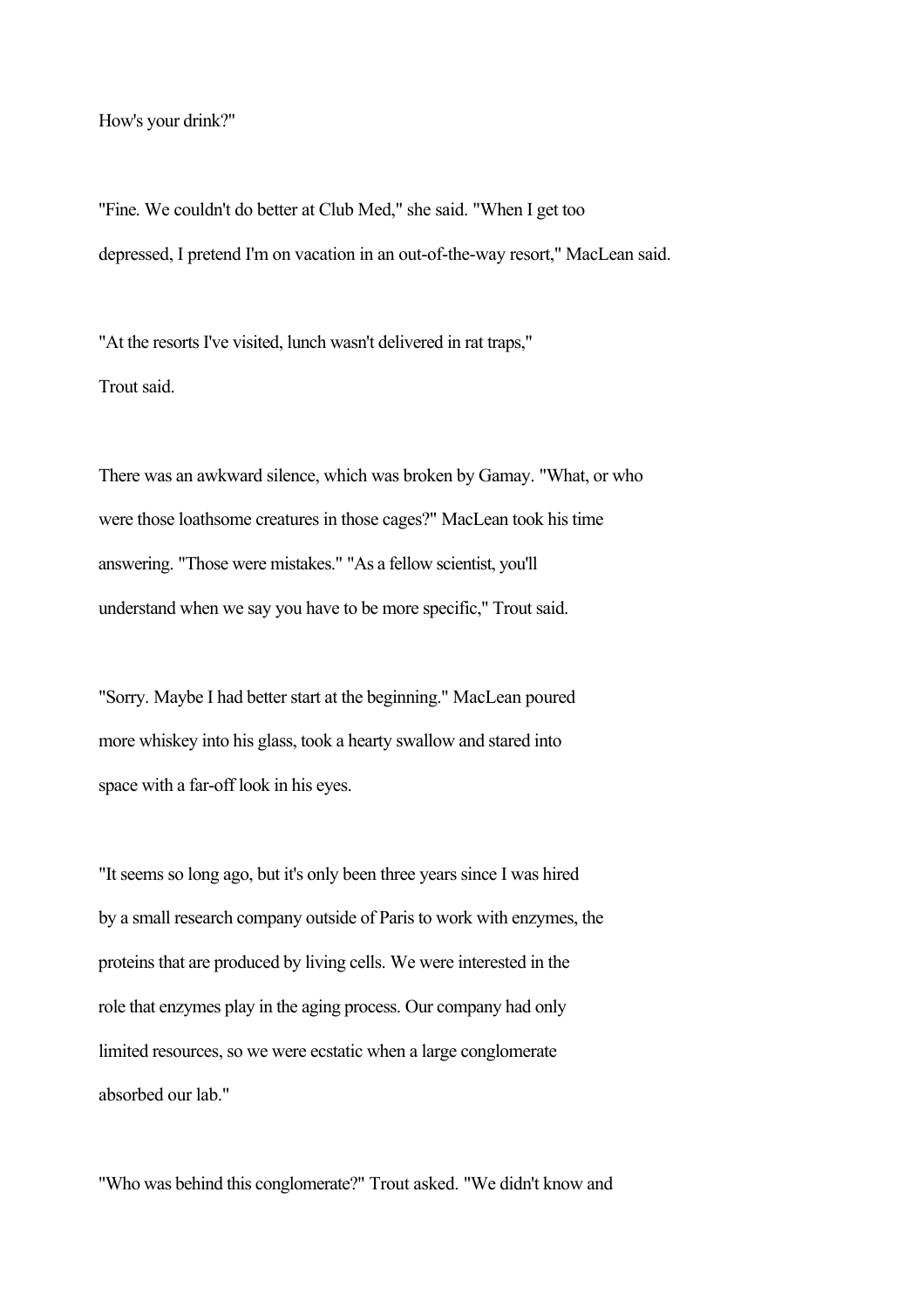we didn't care. It didn't even have a name. We received substantial raises. We were promised greater funding and resources. We didn't mind when new conditions were imposed." "What sort of conditions?"

 "Under our new management, guards constantly watched us. Men in lab coats and suits, but guards nonetheless. Our movements were restricted. We lived in housing close to the lab. Company vehicles picked us up every morning and night. Those with families were allowed visitors from time to time, but all of us were warned of the secrecy of our work. We even signed contracts agreeing to the strict

 rules, but you have to understand, we were giddy. We were on a quest for the true Philosopher's Stone."

 "I thought you were a chemist, not an alchemist," Gamay said. "As I recall, the Philosopher's Stone was a substance that could transform base metals like lead into silver or gold."

 MacLean nodded. "That's a common wzwconception. Many ancients believed that the stone was the legendary 'elixir of life." If you mixed this wonderful substance with wine, the solution could heal wounds, restore youth and prolong life. That's the stone we were looking for."

 "The quest for immortality," Trout mused. "It might have been easier to turn lead into gold."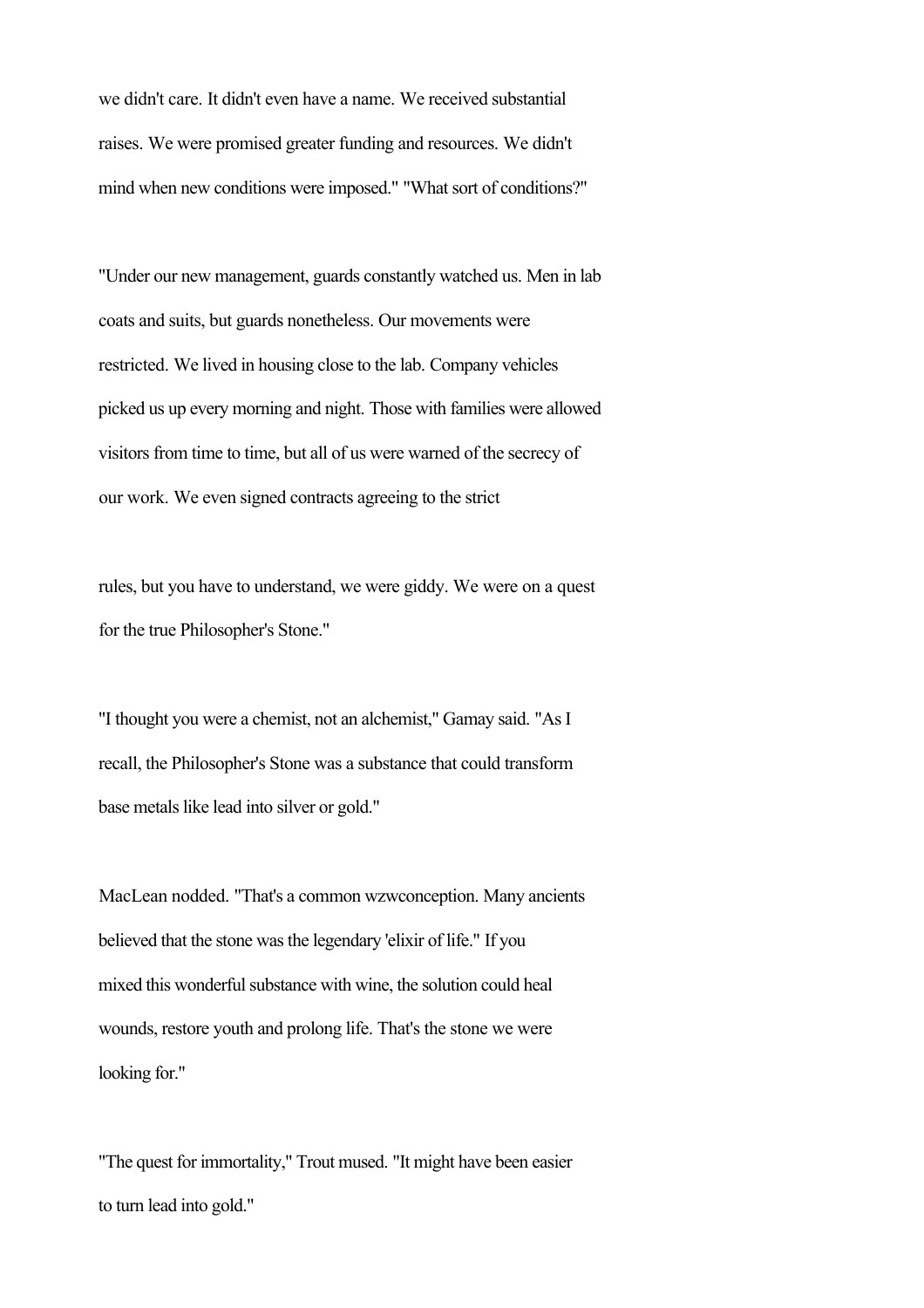A faint smile crossed MacLean's lips. "Many times during our research I had the same thought. I often pondered the impossibility of the task we had set ourselves."

\* "You're not the first to fail in that quest," Trout said.

 "Oh no, Dr. Trout. You misunderstand. We didn't fail." "Hold on, Mac. You're saying the elixir of life exists?"

 "Yes. We discovered it at the bottom of the sea in the hydrothermal vents of the Lost City."

 They stared at MacLean wondering if the insanity of this island had turned the Scotsman into a madman.

 "I've been poking my proboscis into sea mud for a long time," Trout said after a moment. "I've yet to discover anything that resembles the Fountain of Youth."

 Gamay shook her head. "You'll have to excuse my skepticism. As a marine biologist, I'm more familiar than Paul with the vents, and to be honest, I don't have a clue what you're talking about."

MacLean's blue eyes sparkled with amusement. "You know more than you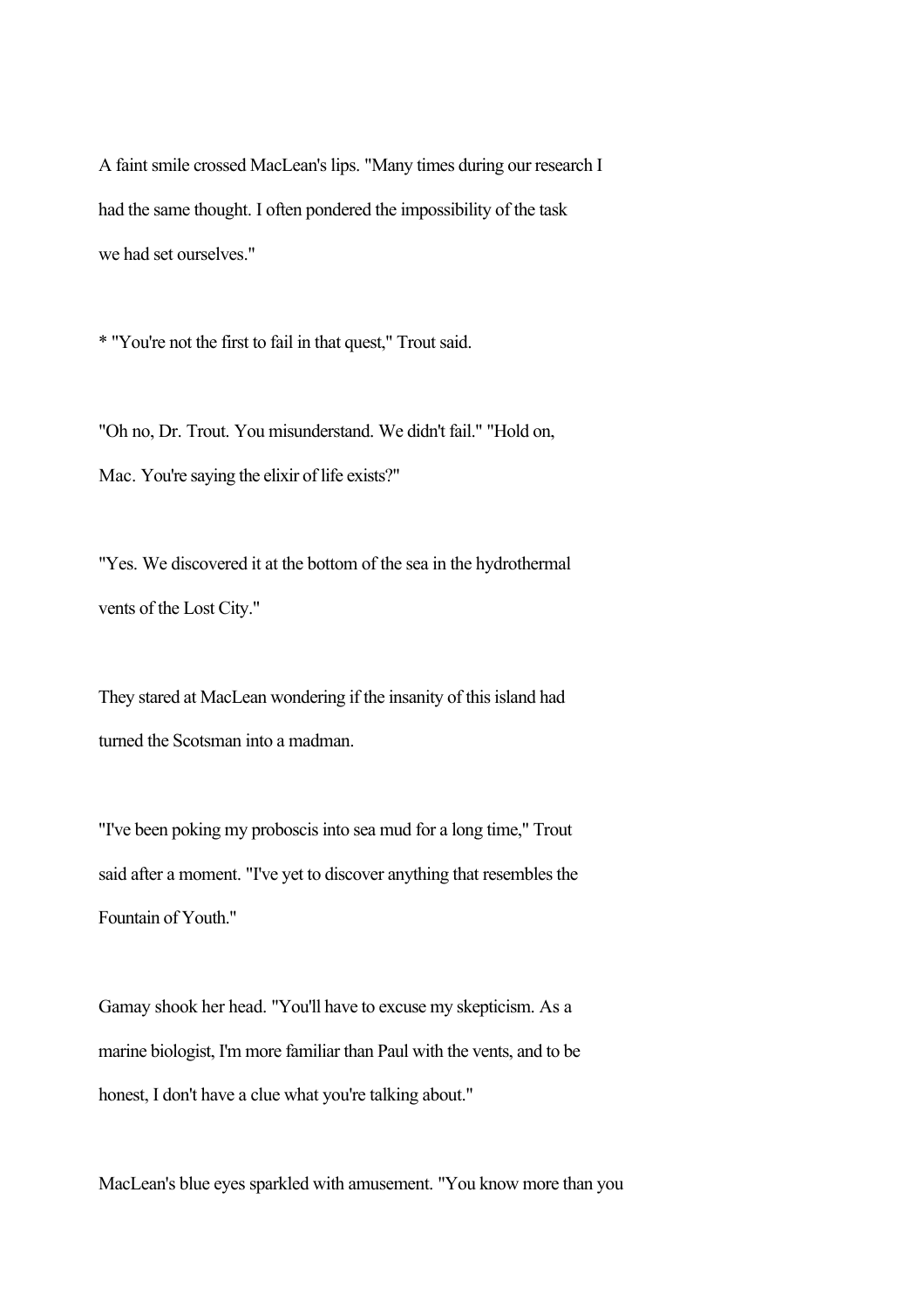thinly you do, lass. Please explain why scientists around the world are excited about the microbes that have been found around the vents."

 "That's easy," Gamay said, with a shrug of her shoulders. "Those bacteria are like nothing that's ever been found before. They're 'living fossils." The conditions in the Lost City are similar to those that existed at the dawn of life on earth. If you figure out how life evolved around the vents, you can see how it could have started on earth, or even other planets."

 "Exactly right. My work started with a simple premise. If you had something involved in the creation of life, maybe it could extend life as well. Our company had access to samples taken on earlier expeditions to the Lost City. The enzyme these microbes produced was the key."

## "In what way?"

 "Every living creature on earth is programmed for one task, to reproduce itself as many times as possible. Once its job is done, it becomes redundant, thus all organisms have a built-in self-destruct gene that dispatches them to make way for future generations. In human beings, sometimes the gene is activated prematurely and you have Werner's progeria, where an eight-year-old child looks like an eighty-year-old. We reasoned that if this gene can be switched on, it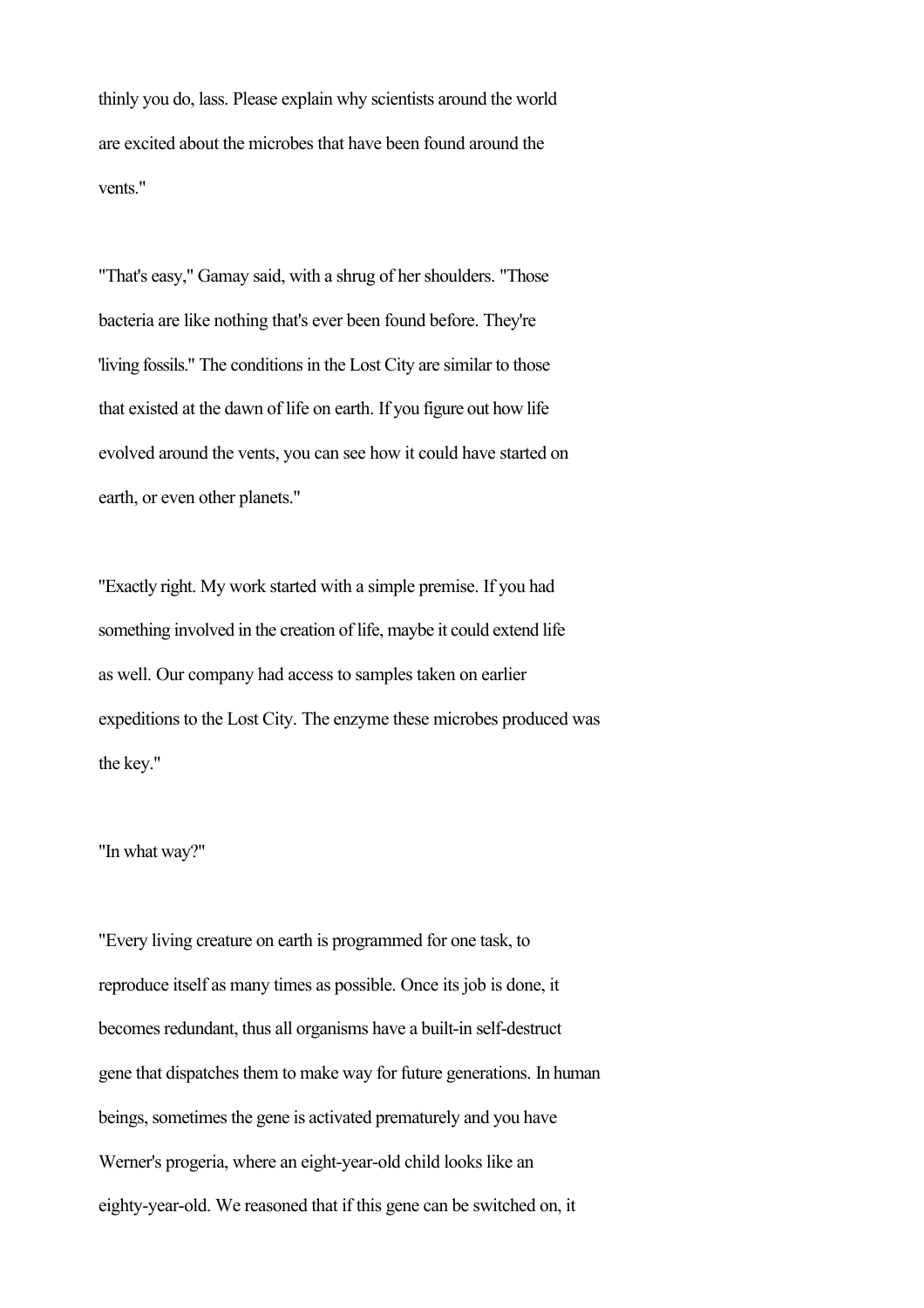could be switched off, with the result that you slow aging."

 "How would you test something like that?" Trout said. "You'd have to give it to test subjects and wait decades to see if they lived longer than your control group."

 "That's a good point. There would be patent issues as well. Your patent could expire before you got your product on the market. But this enzyme not only switches the gene off, it serves as a super antioxidant disarming free radicals. Not only can it retard the chemical processes that lead to aging, it can restore youth as well." "The Philosopher's Stone?" "Yes. Now you understand." "You actually succeeded in doing this?" Trout said.

 "Yes, in lab animals. We took mice that were senior citizens by human standards and restored their youth dramatically." "How dramatically?"

 "We had mice whose age in human years was ninety and reduced it to forty-five."

 "You're saying you reversed the animal's age in half?" "Absolutely. Muscle tone. Bone structure. Energy levels. Reproductive capacity. The mice were even more surprised by it than we were."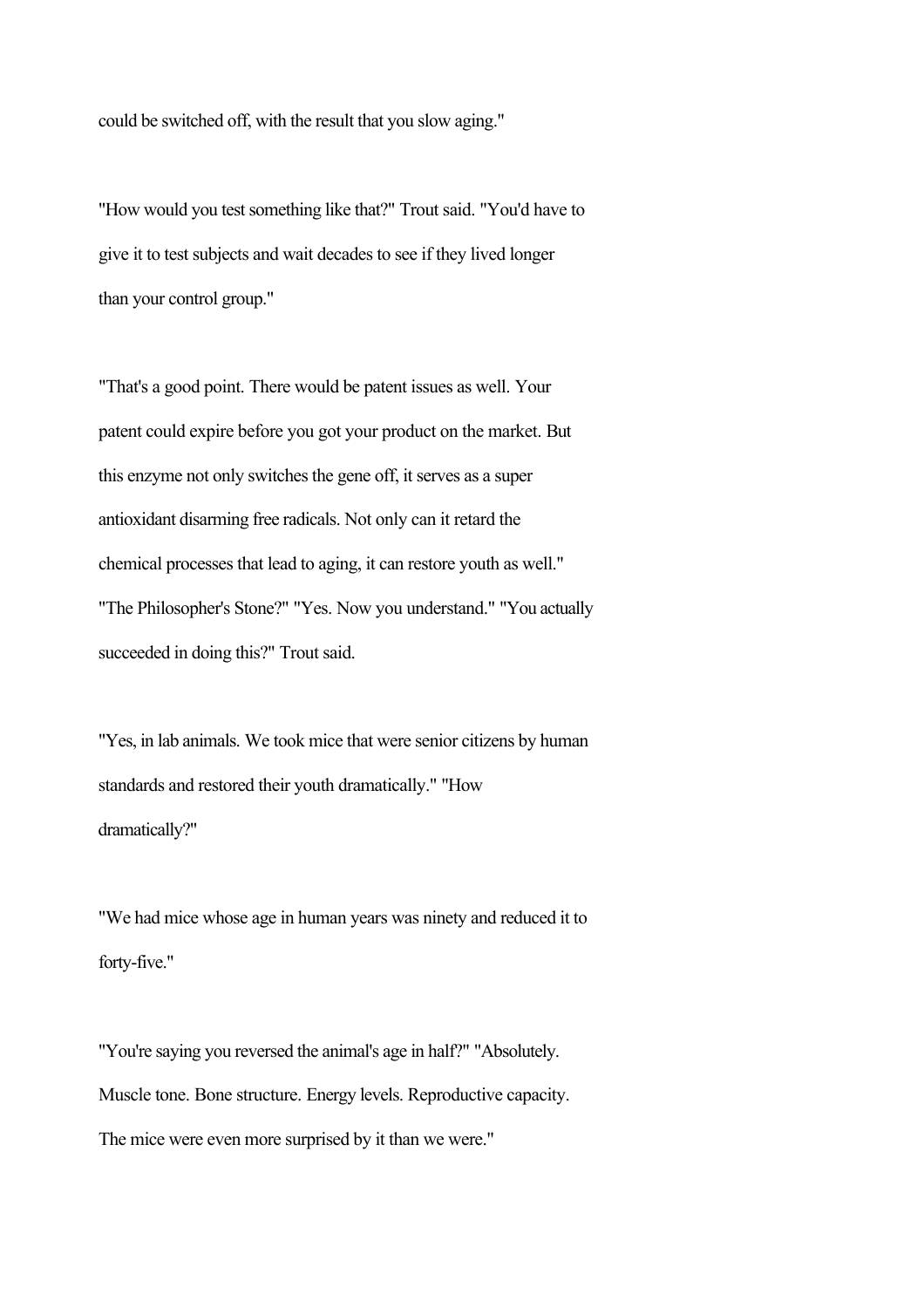"That's a remarkable achievement," Gamay said, "but human beings are a lot more complicated than mice."

 "Yes," he said with a sigh. "We know that now." Gamay picked up on MacLean's unspoken message. "You experimented on human beings, didn't

 you?" "Not my original team. It would have been years before we conducted trials involving humans. We would have done it under the most stringent of conditions." He gulped his drink, as if it could wash away unpleasant memories. "My team presented its preliminary findings and we heard nothing for a while. Then we were informed that the team was being disbanded, the lab broken up. It was all quite civilized. A handshake and a smile. We even received bonuses. Some time later, while he was clearing off his computer files, a colleague came across a videotape detailing human experiments. They were being conducted on an island somewhere."

 Trout pointed to the ground at their feet. "Here?" "A reasonable assumption, wouldn't you say?" MacLean said. "What happened next?"

 "We made a second fatal mistake in underestimating the ruthlessness of these people. We went back to the company as a group and demanded that they stop. We were told that the subjects were all volunteers, and that it was none of our business anymore. We threatened to go public with the information. They asked us to wait. Within a week, members of my former team began to have fatal 'accidents." Hit-and-run. Fires. Electrocuted by unwise use of home appliances and tools. A few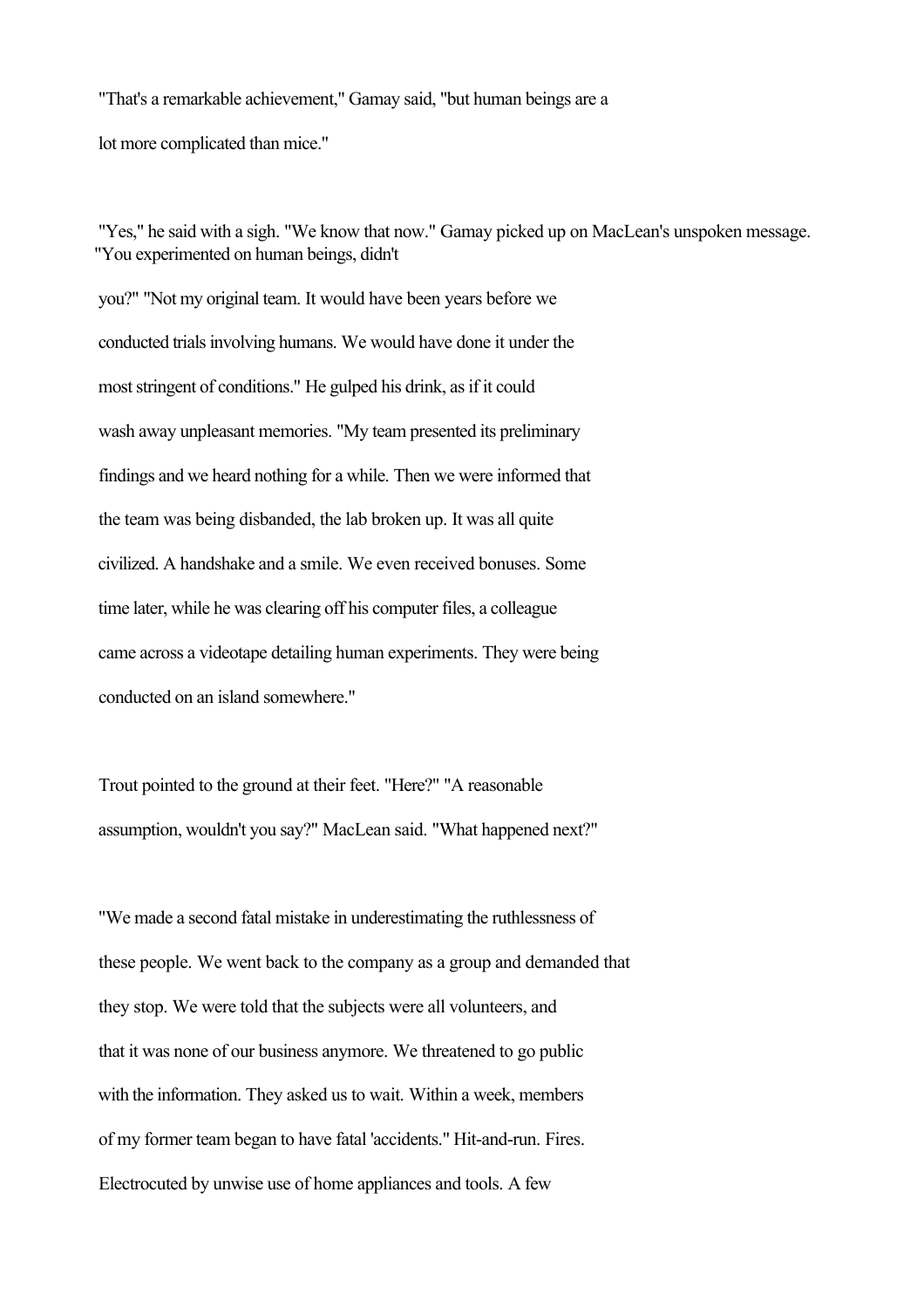healthy men had heart attacks. Twenty-one in all."

 Trout let out a low whistle. "You think they were murdered?" "I know they were murdered." "Did the police suspect foul play?" Gamay asked. "Yes, in a few cases, but they could never prove anything. My colleagues had gone home to a number of different countries. And as I said, we were working in secret." "Yet you survived," she said.

 "Sheer luck. I was away on an archaeological dig. Hobby of mine. When I came home, I found a message from a colleague, since murdered, warning me my life was in danger. I ran off to Greece, but my former employers tracked me down and brought me here." "Why didn't they kill you, too?"

 MacLean laughed without humor. "They wanted me to lead a reconstituted research team. Seems they were too smart for their britches. After they killed off the original team, flaws began to surface in the formula. It was inevitable with research this complex. You saw their mistakes dancing around in their cages a little while ago."

"You're saying that this youth elixir created those snarling beasts?"

Trout said.

MacLean smiled. "We told the fools that more work was needed. The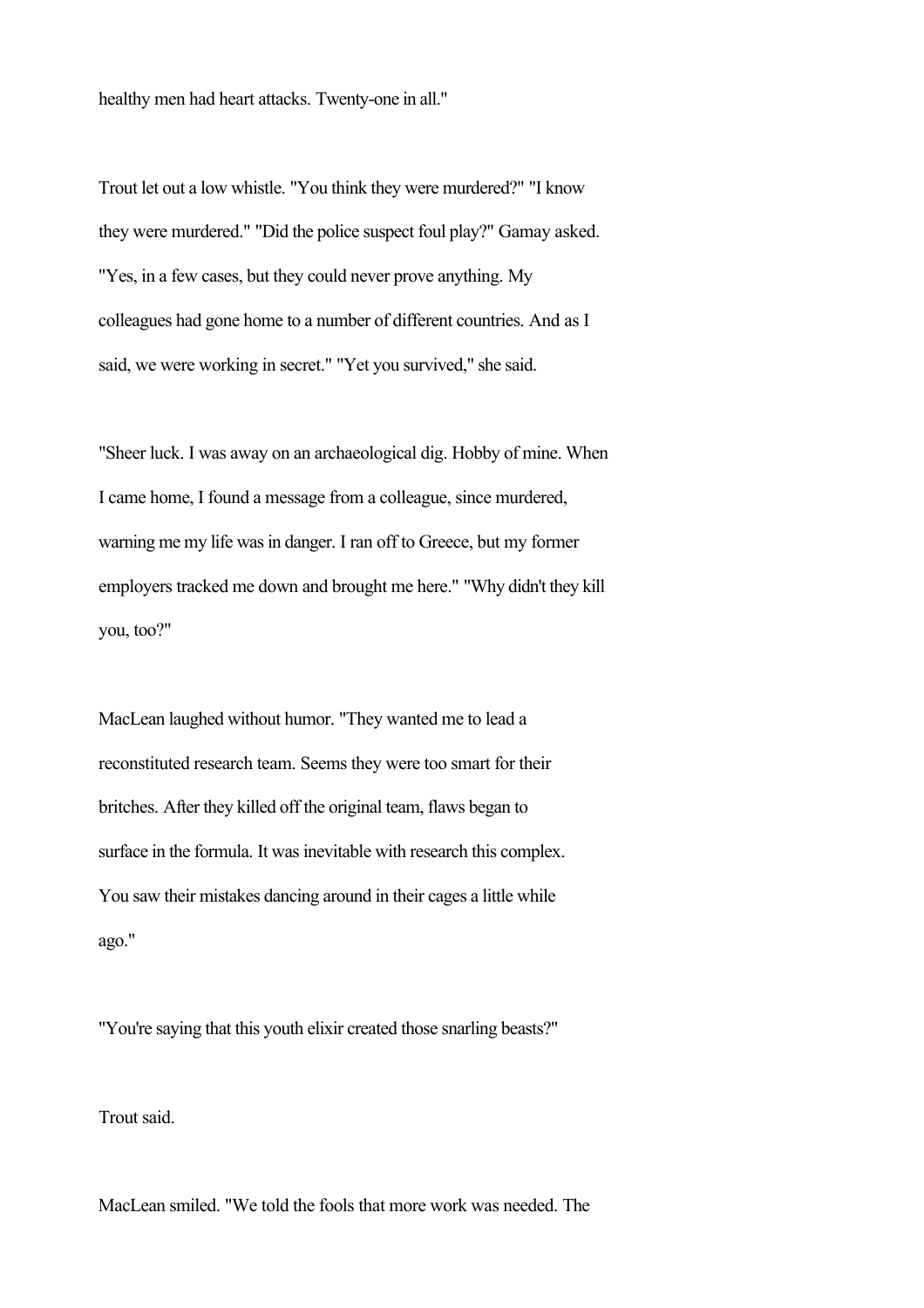enzyme has a different effect on humans. We're complicated creatures, as you say. There was a delicate balance involved. In the wrong mix, the chemical simply killed the subject. In others it triggered progeria. With those poor brutes you saw, the substance reached back in time and brought out the aggressive traits that served

 our ancestors well when they were reptiles or apes. Don't let their appearance deceive you. They still have human intelligence, as Strega learned."

"What do you mean?"

 "There are two types of creatures. The Alphas were part of the original experiment, which I'm told started many years ago. The Betas were created in the most recent round of experimentation. Not long ago, a number of them managed to escape. Apparently, they were led by the Alphas. They constructed a crude raft and landed on another island, where they killed a number of people. Strega hunted them down and brought them back. He subjected some of the Alphas to the most awful tortures before killing them in view of others as a lesson."

 "If they're so much trouble, why do they keep them around?" Gamay said.

"Apparently, our employers believe they have some value. A bit like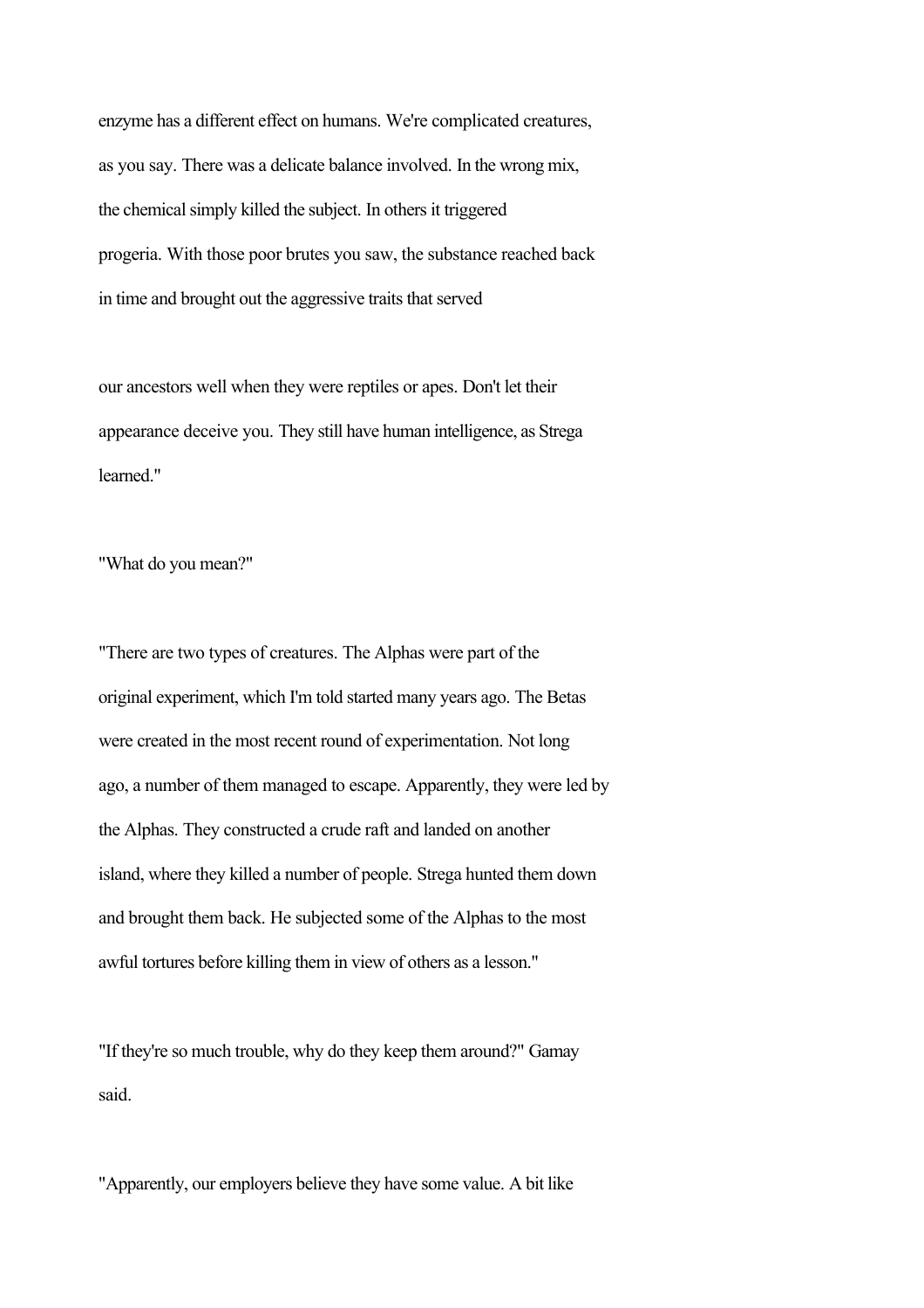us. Disposable tools. The latest test subjects were illegal immigrants from poor countries who thought they were going to Europe or America for jobs and a better life."

 Trout's jaw hardened. "That's one of the most monstrous schemes I've ever heard of. One thing I can't figure. Why did these goons hijack the Alvin and kidnap us?"

 "The enzyme has a short shelf life. They built the sub so the enzyme can be extracted as soon as it is harvested. It's separated from the microbes. Once it is stabilized, the submarine transports the finished product here for further research and development. They knew about your expedition. They must have been afraid their undersea mining project would be discovered. By chance, you were within minutes of discovering it."

 "It wasn't chance at all. We were looking for the source of Gorgonweed," Gamay said.

 "Now it's my turn to be puzzled. What is Gorgonweed?" "It's a mutated form of a common alga," Gamay said. "It's been causing havoc around the world. The source of this mutation was traced back to the Lost City. We were trying to pinpoint its exact cause. We didn't advertise this part of the expedition because we didn't want to panic people. The situation is far worse than anyone has said in public." "In what

way?"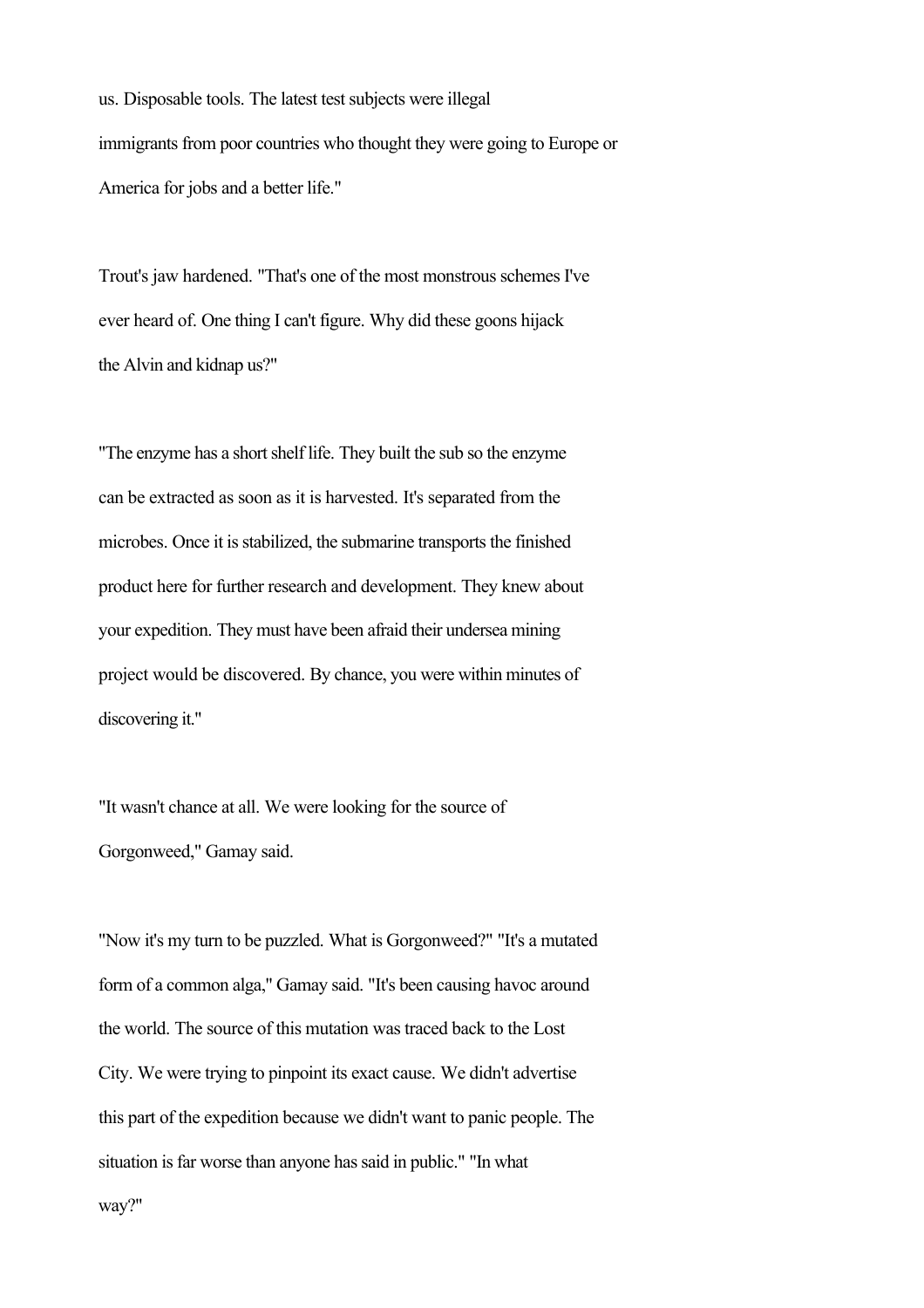Gamay said, "If the weed is allowed to proliferate, the oceans would become nothing but huge soggy mats of vegetation. Ocean commerce would be impossible. Ports would be closed. Most species of fish would die, creating a huge disruption of the food chain that is bound to affect land production. The weather created by normal ocean cycles would become chaotic. Governments will fall. There will be disease and famine. Millions of people would die." "Dear God. I was afraid something like that could happen." "What do you mean?" Gamay said.

 "The microbes were perfectly harmless in their natural habitat. There was always the possibility that they would migrate once we disturbed their habitat. They have evidently mutated the genes of higher organisms." "Can it be reversed?"

 "There is a good chance we could apply the work we're doing now to the solution."

 "Do you think Colonel Strega would be open to a suggestion that we direct our energies toward saving the world from a Gorgonweed infestation?" Trout said.

 MacLean laughed. "Colonel Strega believes this camp is the world. And that he is God."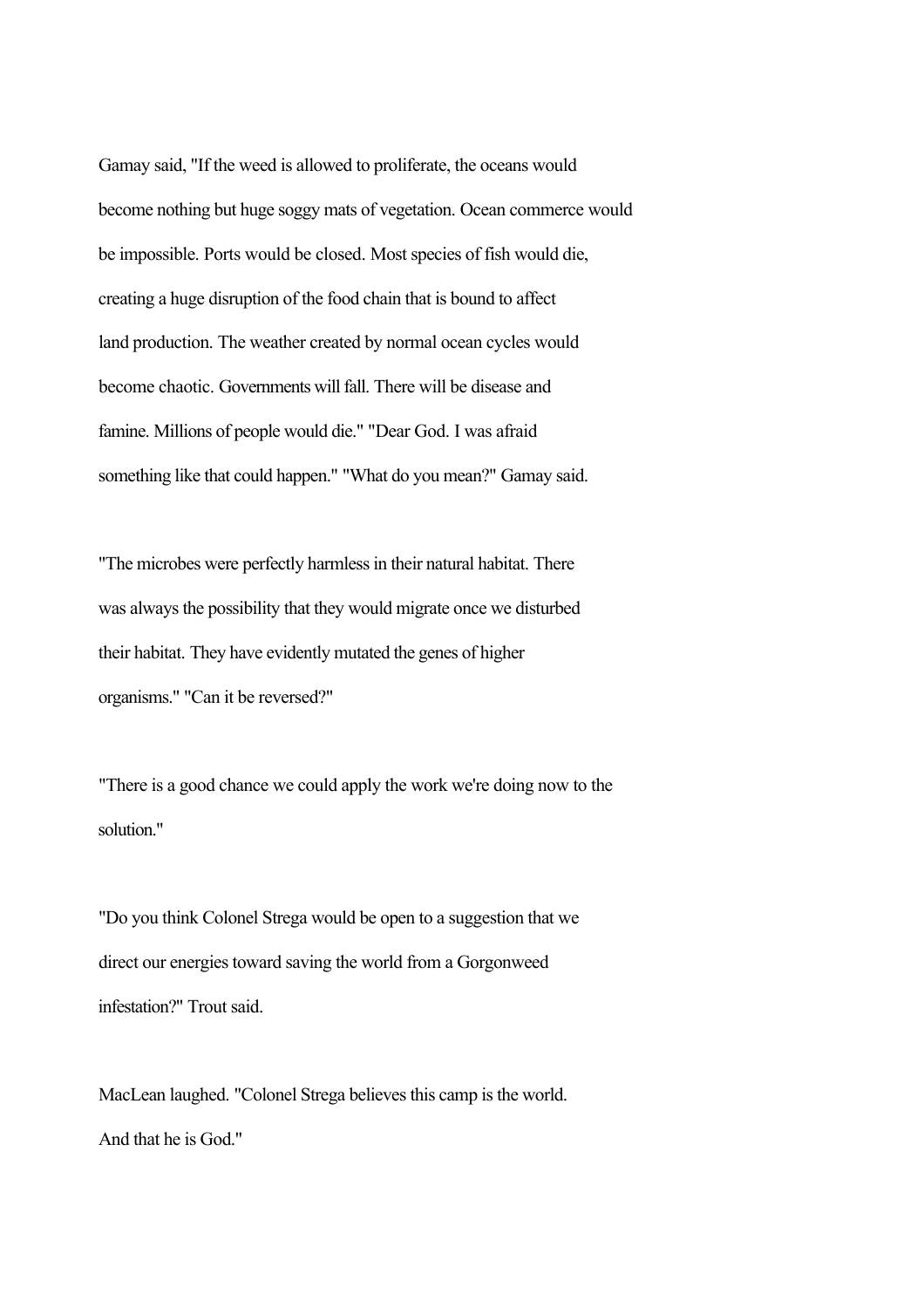"All the more reason to escape," Trout said.

 "These people that kidnapped us must have known that a massive search would be launched for the Alvin," Gamay said.

 MacLean looked into his empty glass, and then his eyes met hers. "According to Strega, the situation would be taken care of. He didn't go into details, but a number of the mutants were removed from the island not long ago. I think they had something to do with the plan."

"No details?"

MacLean shook his head.

Trout forced himself to deal with the problem at hand.

 "You said you were brought back here to reconstitute a scientific team," he said.

 "Yes, there are six other unfortunate souls who were lured here, like the immigrants, with promises of work. You'll meet them at dinner. Our employer took great pains to make sure they were single people with little or no family attachments."

"How long do we have?"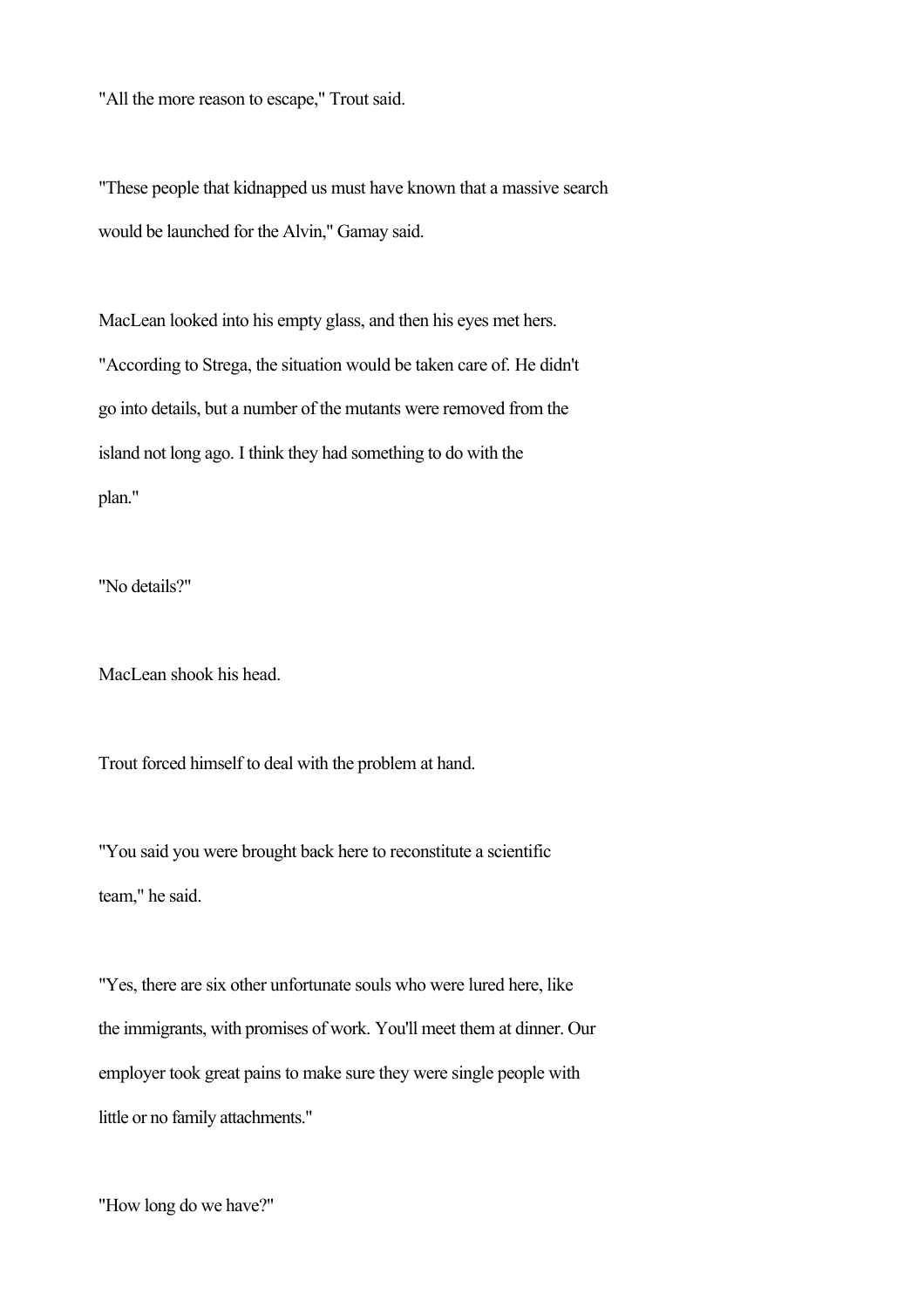"We have all known that we will be killed as soon as we extract the pure elixir. We've dragged our heels as much. as we can, while showing some progress. It's been a delicate balance. A shipment of the elixir went out while we were on the sub."

"What does that mean for us?"

 "We'll become redundant after the formula gets to its destination and our employers see if it will work."

"Will it?"

 MacLean nodded. "Oh yes. The initial results will be quite swift and dramatic. Once Strega gets the word, he will start throwing us to the animals, one by one." He shook his head. "I'm afraid I rescued you only to bring you into a situation with no hope."

 Trout rose from his chair and gazed around the camp, thinking that the rugged beauty of the island was out of place with the horrors he had seen.

"Any ideas?" he said.

"I think it would be helpful if Mac told us everything he knows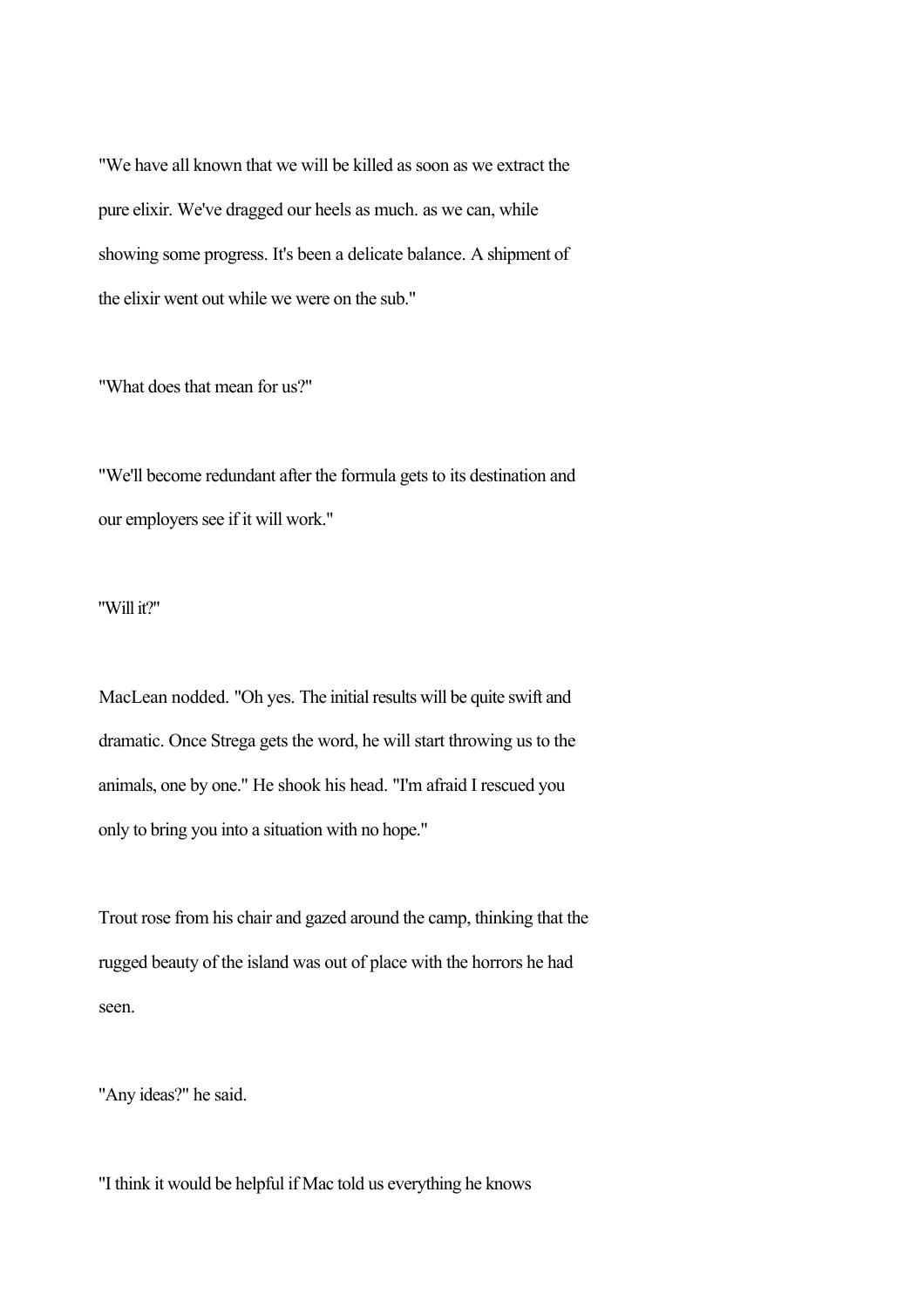about this place," Gamay said. "Every detail, no matter how silly or stupid it seems."

 "If you're still thinking of escape, forget it," MacLean said bleakly. "There's no way."

 Gamay glanced at her husband. "There's always a way," she said with a smile. "We just don't know what it is."

 SKYE HAD SLIPPED into a deep slumber by the time Austin had crawled into the warm auberge featherbed. She clung to his side throughout the night, her sleep frequently disturbed by feverish murmurings of red death and dark water. Austin's nerves were on edge as well. Several times, he pried himself loose from Skye's hot grip and went to the window. Except for the moths fluttering around the inn's lighted sign, all was still. But Austin was far from complacent. The Fauchard family had a long reach.

 After a fitful night's sleep, they were awakened by bright sunlight flooding their room. They put on the terry cloth bathrobes that Skye found in a closet and they had breakfast sent up to their room. Austin had tossed their tattered costumes into the trash. They recruited the maid who brought their food and sent her to shop for clothes. Fortified with a cup of strong coffee, Skye regained her usual sparkle, but Chateau Fauchard still weighed heavily on her mind.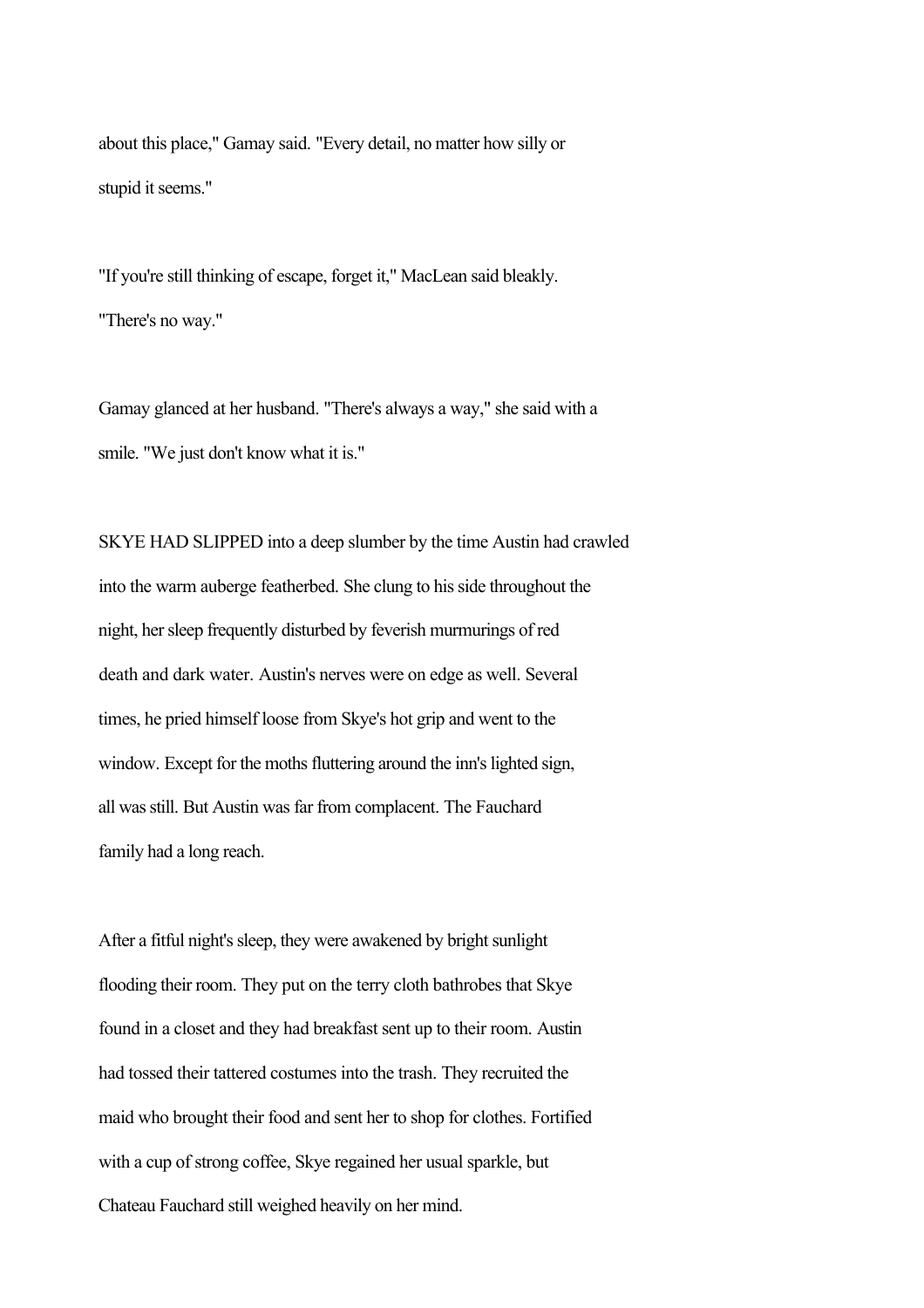"Should we report the Fauchards to the authorities?" she asked. "The Fauchards are a rich and powerful family," Austin said. "That doesn't mean they're above the law," she said.

 "I agree with you. What part of our story do you think the police would believe? The Pit and the Pendulum or The Cask of Amontillado?"

 If we make a fuss, we might even be accused of stealing Emil's plane."

 "I see what you mean," she said with a frown. "Well then, what do we do?"

 "Go back to Paris. Regroup. Dig out every bit of dirt we can on the Fauchards." Austin cleared his throat. "Who's going to tell your friend Darnay that his bullet-riddled Rolls-Royce is at the bottom of a castle moat?"

 "I'll inform him. Don't worry, Charles was thinking of turning it in for a Bentley. He'll simply report it stolen." Her lips widened in her usual sunny smile. "Knowing Charles, I'd guess it was stolen to begin with." A dark cloud cast a shadow over her smile. "Do you believe what that poor Englishman Cavendish said? That the Fauchards started World War One and had at least some responsibility for the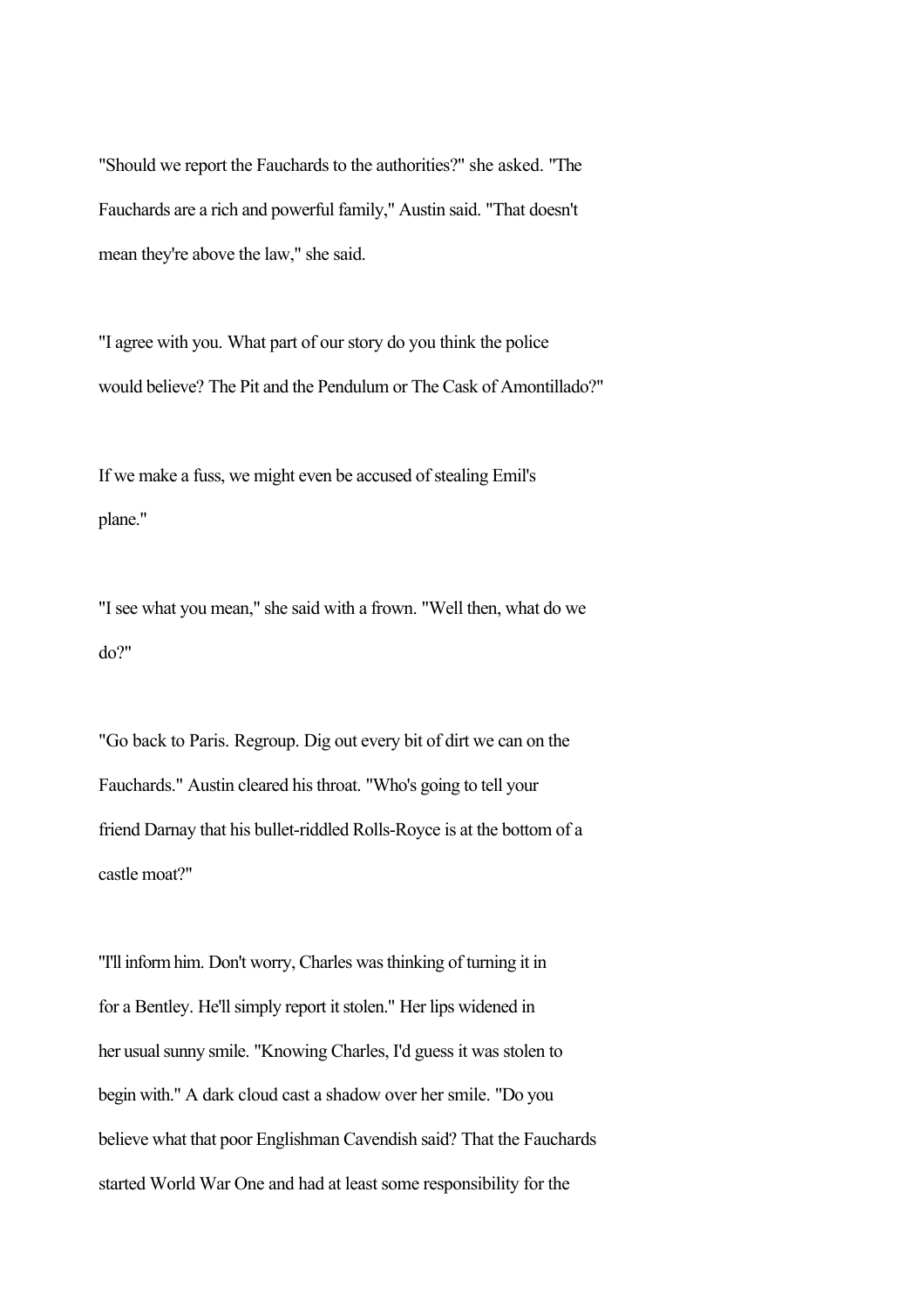Austin chewed on the question along with a bite of croissant. "Dunno. It takes more than a few people to start a war. Hubris, stupidity and miscalculation play a big role."

 "True, but think about it, Kurt. In 1914, the Great Powers were led by some of the most inept leaders in history. The decision to start war was in the hands of a few people. None were particularly intelligent. A tsar or a kaiser didn't have to ask his people for permission to go to war. Couldn't a small, wealthy and determined group like the Fauchards and other arms manufacturers manipulate these leaders, play off their deficiencies and influence their decisions? Then provide an event like the Grand Duke's assassination that would start the shooting?"

 "Certainly possible. World War Two was a different situation, but you had the same volatile mixture waiting for a spark to trigger the explosion."

"Then you do think there is something to the charges?"

 "Now that I've met the Fauchards, mere andfds, I would agree that if anyone could start a war, it would be them. The murderous way they reacted when Cavendish shot his mouth off speaks volumes."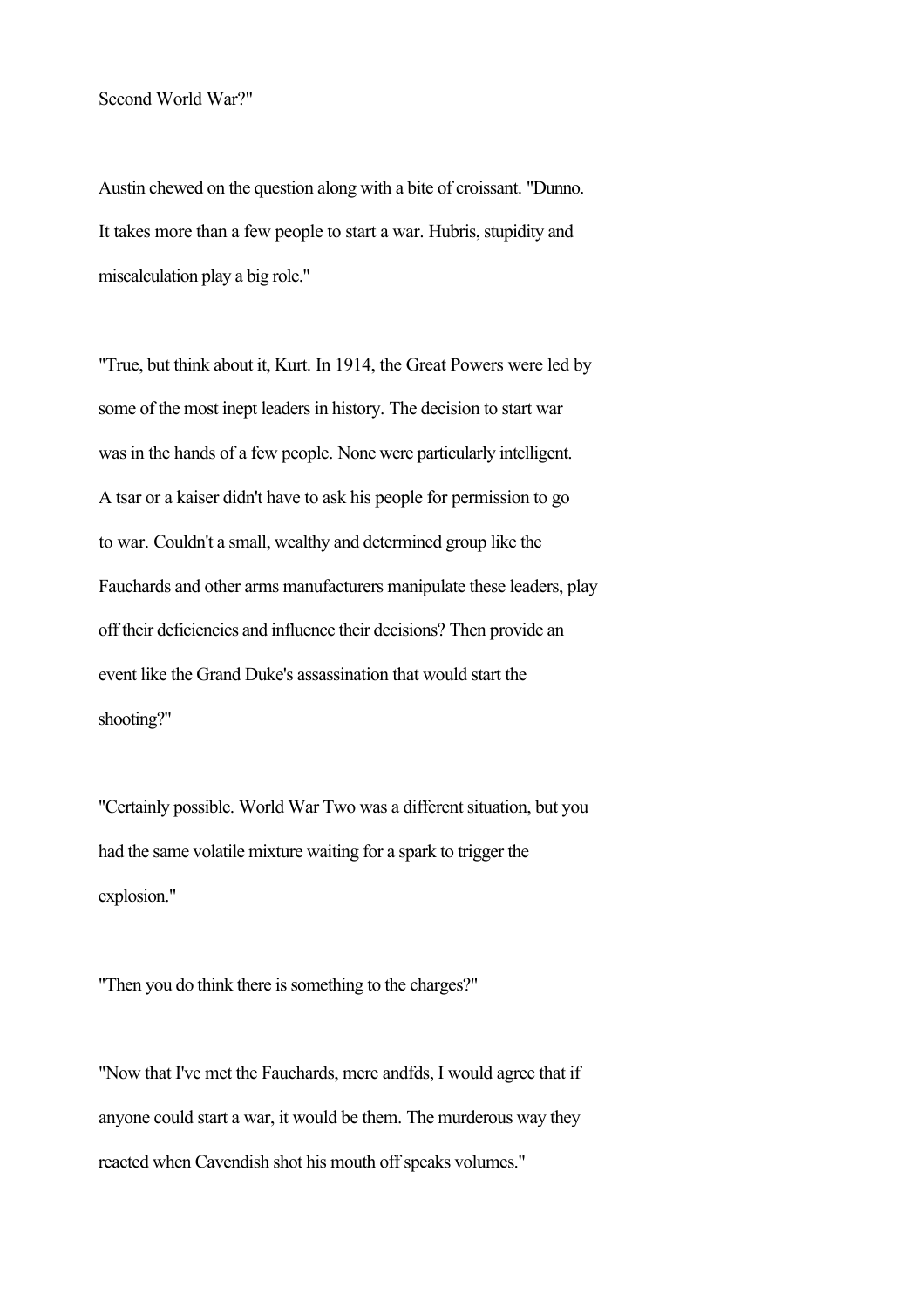She shivered as she recalled the Englishman's demise. "Cavendish claimed that Jules Fauchard was trying to stop the war," Skye said. "We know he got only as far as the Dormeur glacier. If he had made it across the Alps, he would have landed in Switzerland."

 "I see where you're going. A neutral country where he could have revealed to the world what his family was plotting." He paused. "Let's think about it. Fauchard was rich and influential, but he would need proof to make his case. Documents or secret papers."

 "Of course!" Skye said. "The strongbox that Jules was carrying with him. The Fauchards didn't want their dirty little family secret getting out."

 "I'm still puzzled," Austin said, after a moment's thought. "Say we managed to exhume Jules's body and salvage incriminating documents. The Fauchards could weather the bad publicity. They would hire a high-priced PR firm to put spin on the story. They could say that the documents were forgeries. Outside of a few historians, I'm not sure if anybody would care so long after the fact."

 "Then why did they resort to flooding the tunnel, killing Renaud and trying to killing us?"

"Here's another theory. Let's suppose Spear Industries is on the verge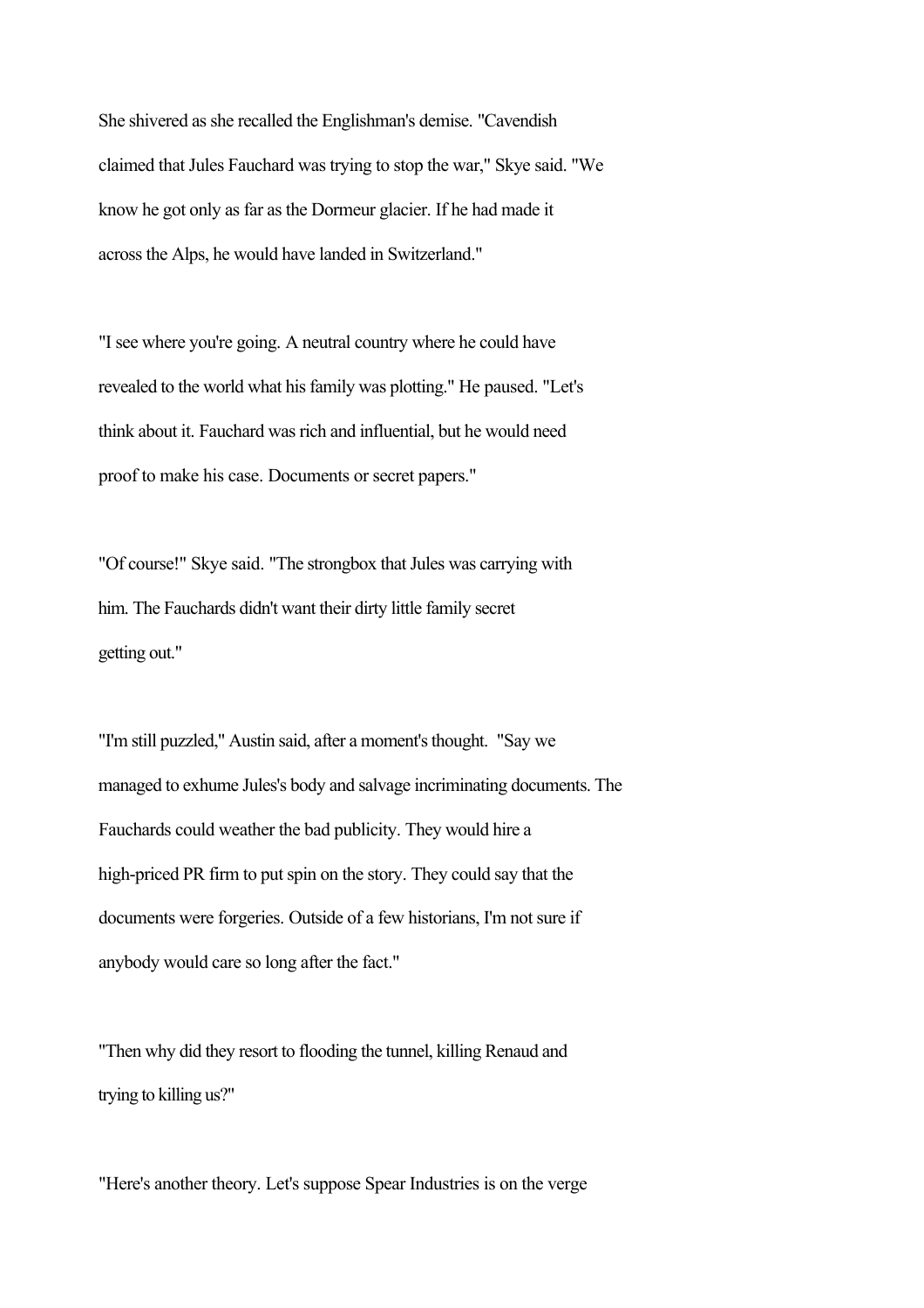of a big deal. A merger. A new product. Maybe even a new war," he said with a wry grin. "Headlines about the family's unsavory past could spoil their plans."

"That would make sense," she said.

"What doesn't make sense is why Jules had the helmet with him."

"The Fauchards are eccentric," she ventured.

 "You're being kind," Austin said, with a frown. "They are homicidal maniacs, but they don't act without a purpose. I think that the Fauchards were not simply worried about their family history being

 exposed. They desperately want to retrieve the helmet. There is something about that old steel pot that is of great importance to them. We have to find out what it is."

 "Perhaps Charles has made progress in his examination. I must go see him as soon as I can."

 A knock at the door interrupted their discussion. The maid had returned from her mission with shopping bags in hand. Austin had some cash and credit cards along with his passport in a neck wallet. He gave the maid a substantial tip, and then he and Skye tried on their new outfits. The red dress fit Skye's trim figure like a fine glove.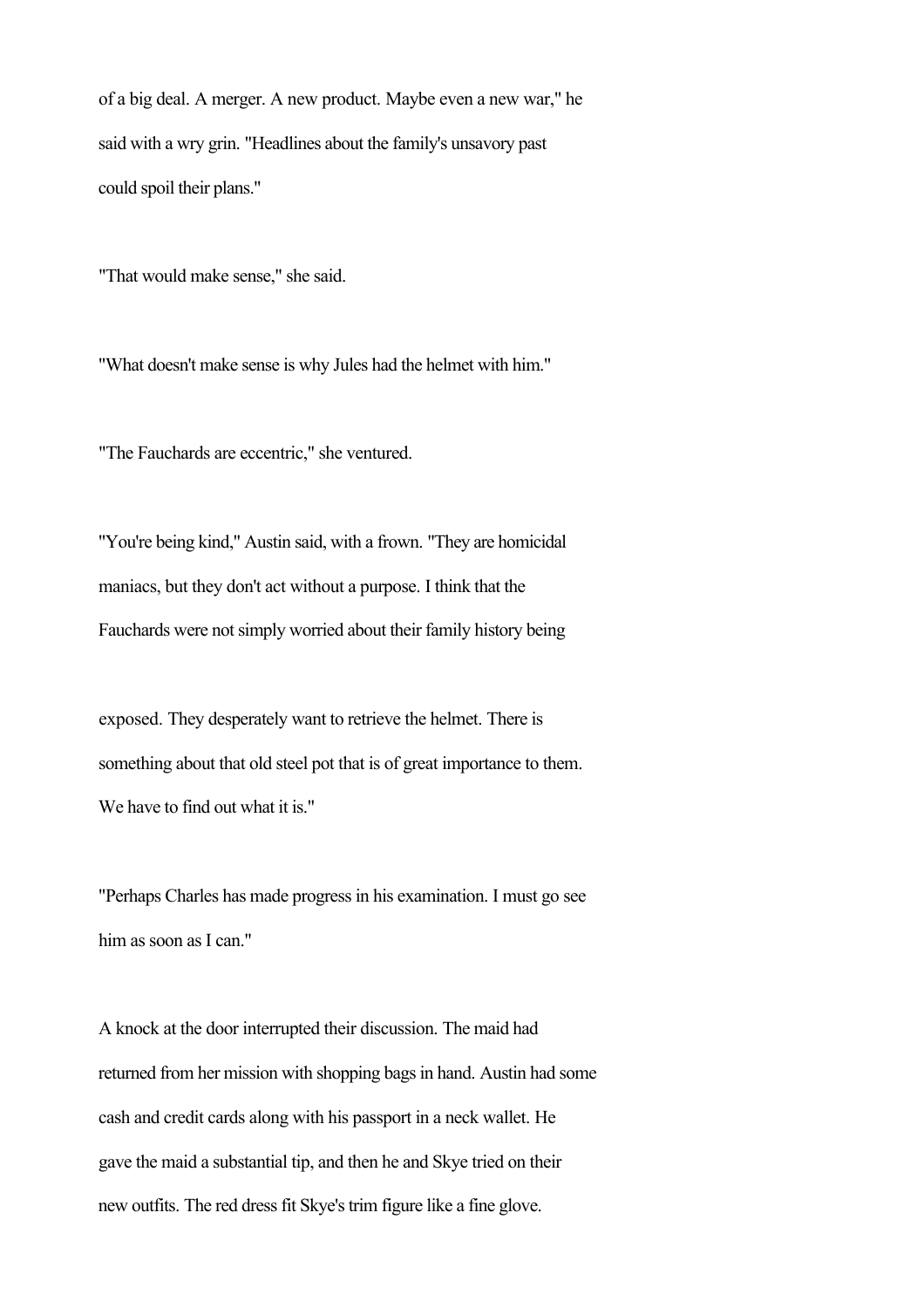Austin tried on his black slacks and white shirt. Conservative, but they wouldn't attract attention.

 The desk clerk called a car rental for them, and while the Peugeot they rented was no Rolls, the drive back to Paris through the sunny countryside helped clear away the lingering cobwebs from the Fauchard catacombs. Austin kept a heavy foot on the gas. The more distance he put between them and the chateau, the better.

 Austin almost launched into the "Marseillaise" when he saw the spike of the Eiffel Tower looming in the distance. A short while later, they were in Paris. Austin swung by Skye's apartment and she called the antiques dealer to let him know she was coming to Provence. Darnay was delighted to hear her plans, saying they had much to discuss. Skye packed an overnight bag and Austin dropped her off at the railroad station, where she kissed him on both cheeks before boarding a train south.

The hotel desk clerk smiled broadly when Austin came up for his key.

 "Ah, Monsieur Austin. We're so glad to have you back. A gentleman has been waiting here for some time to see you." He glanced toward the lobby.

A figure was stretched out in a comfortable leather chair, apparently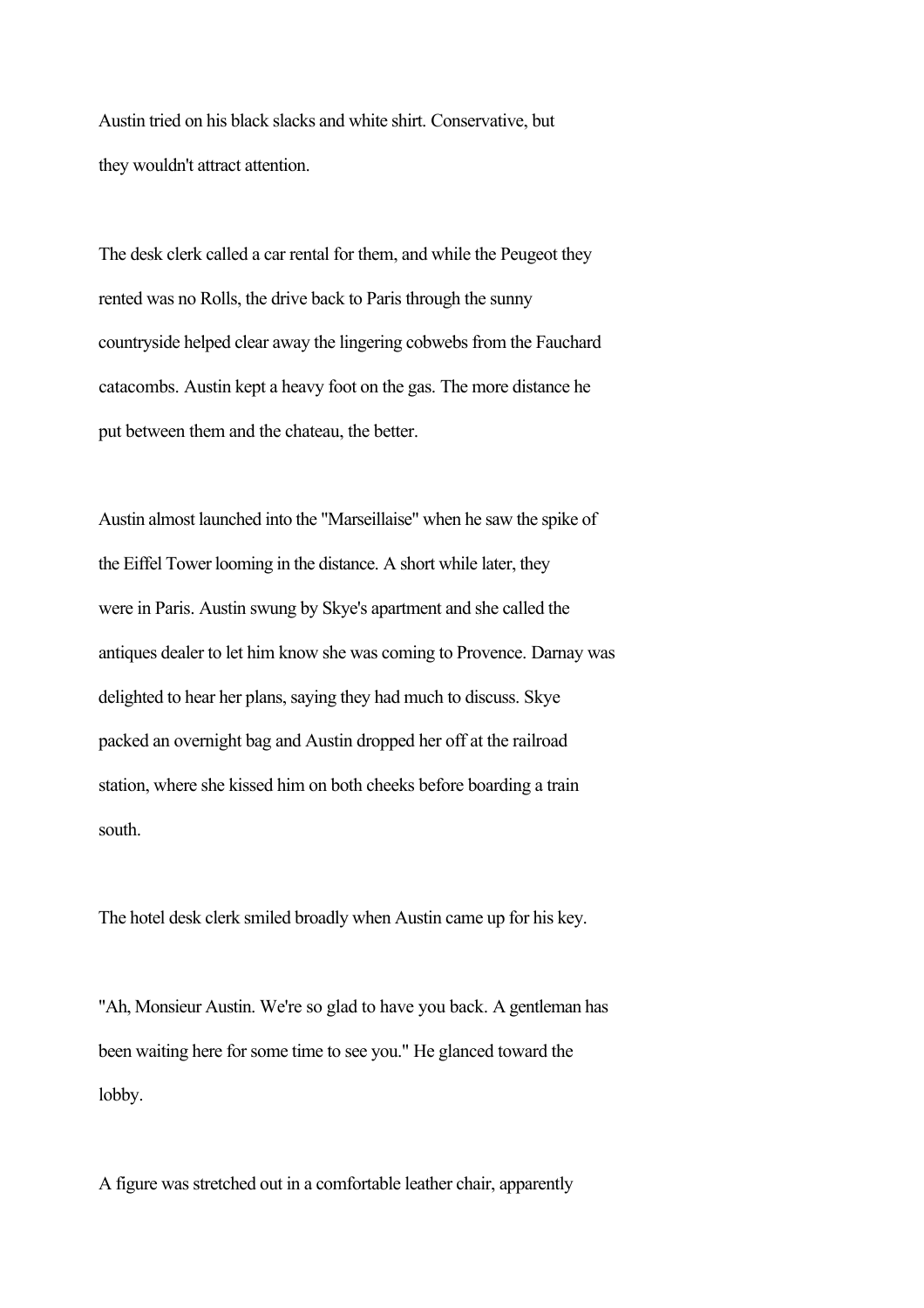asleep. A copy of Le Figaro covered his face. Austin went over,

 lifted the paper and saw the dark-complexioned features of Joe Zavala.

 Austin tapped Zavala's shoulder. "Hotel security," he said in an Inspector Clouseau accent. "You'll have to come along with me."

Zavala blinked his eyes open. "About time."

 "Feeling's mutual, old pal. I thought you were in the Alps improving Franco-American relations."

 Zavala sat up in the chair. "Denise wanted me to meet her parents. That's always a bad sign. Where have you been? I tried calling, but there was no answer on your cell."

 Austin flopped down in a chair. "There's a good explanation for that. My cell phone is at the bottom of a castle moat."

 "I must admit that's one excuse I've never heard before. Should I ask how it got there?"

 "Long story. What was so urgent that you had to camp out in a hotel lobby?"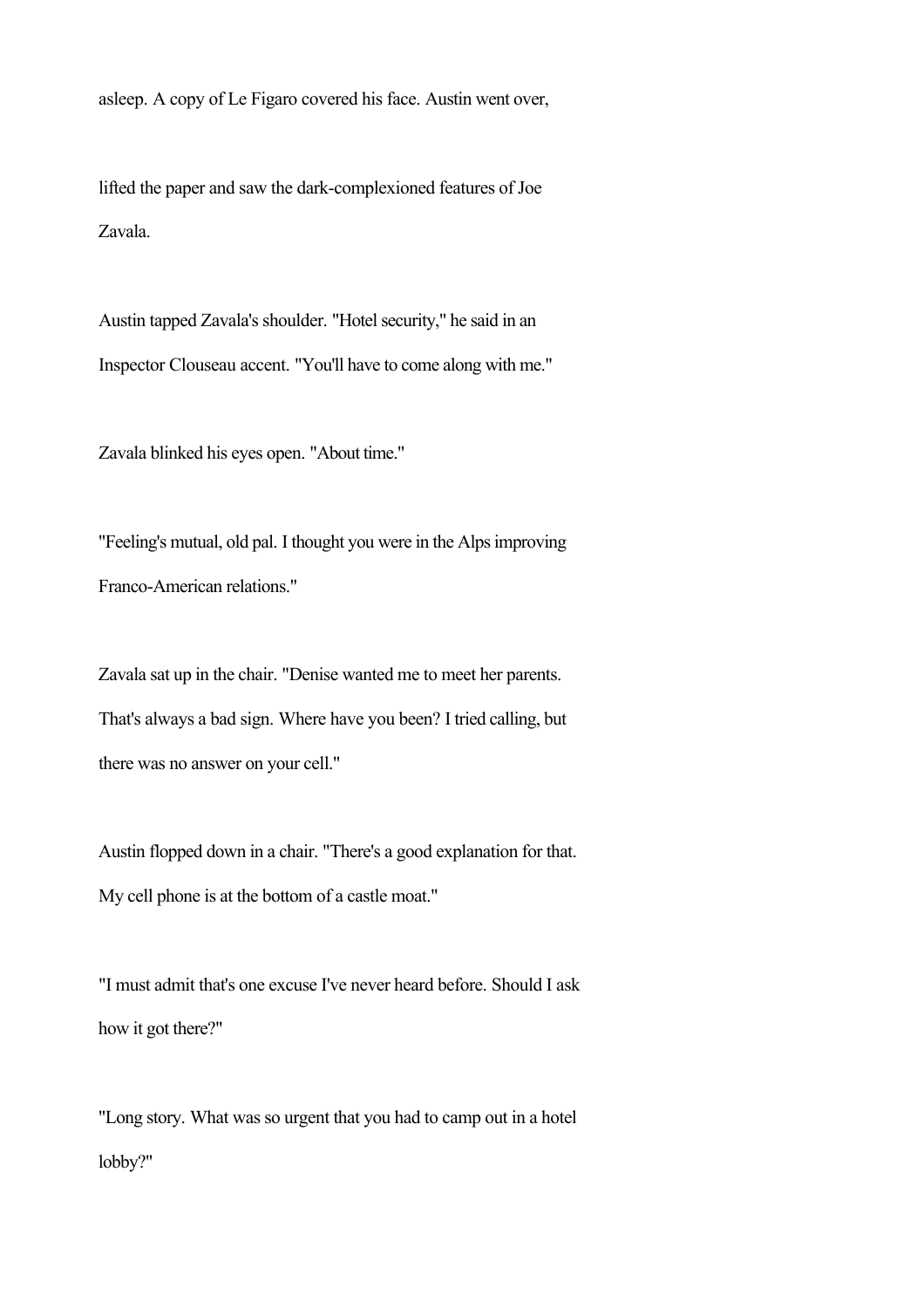Zavala's face became uncharacteristically som be "Rudi called me when he couldn't reach you." Rudi Gunn was Pitt's second-in-command. "There's been an accident at the Lost City site. Paul and Gamay dove in the Alvin. They never came up. There was a pilot aboard, too."

"Oh hell," Austin said. "What happened?"

 "No one seems to know. There was an attack on the research vessel at about the same time they lost contact with the submersible."

 "Doesn't make sense. Who would attack a peaceful scientific expedition?"

 "You got me. I took a fast train to Paris last night, planted myself here and checked with the poor desk clerk every fifteen minutes." "How long have they been missing?" "More than twenty-four hours without contact." "I assume Dirk and Rudi have been alerted?" Zavala nodded. "Dirk wants us to keep him posted. He's called on

 the navy for help. I talked to Rudi a half hour ago. He sent the research vessel Searcher in so we could hear something at any minute." "What's the life support situation on the Alvin?" "About forty-eight hours of food and air left." Zavala glanced at his watch.

Austin silently cursed. While he'd been dallying over croissants with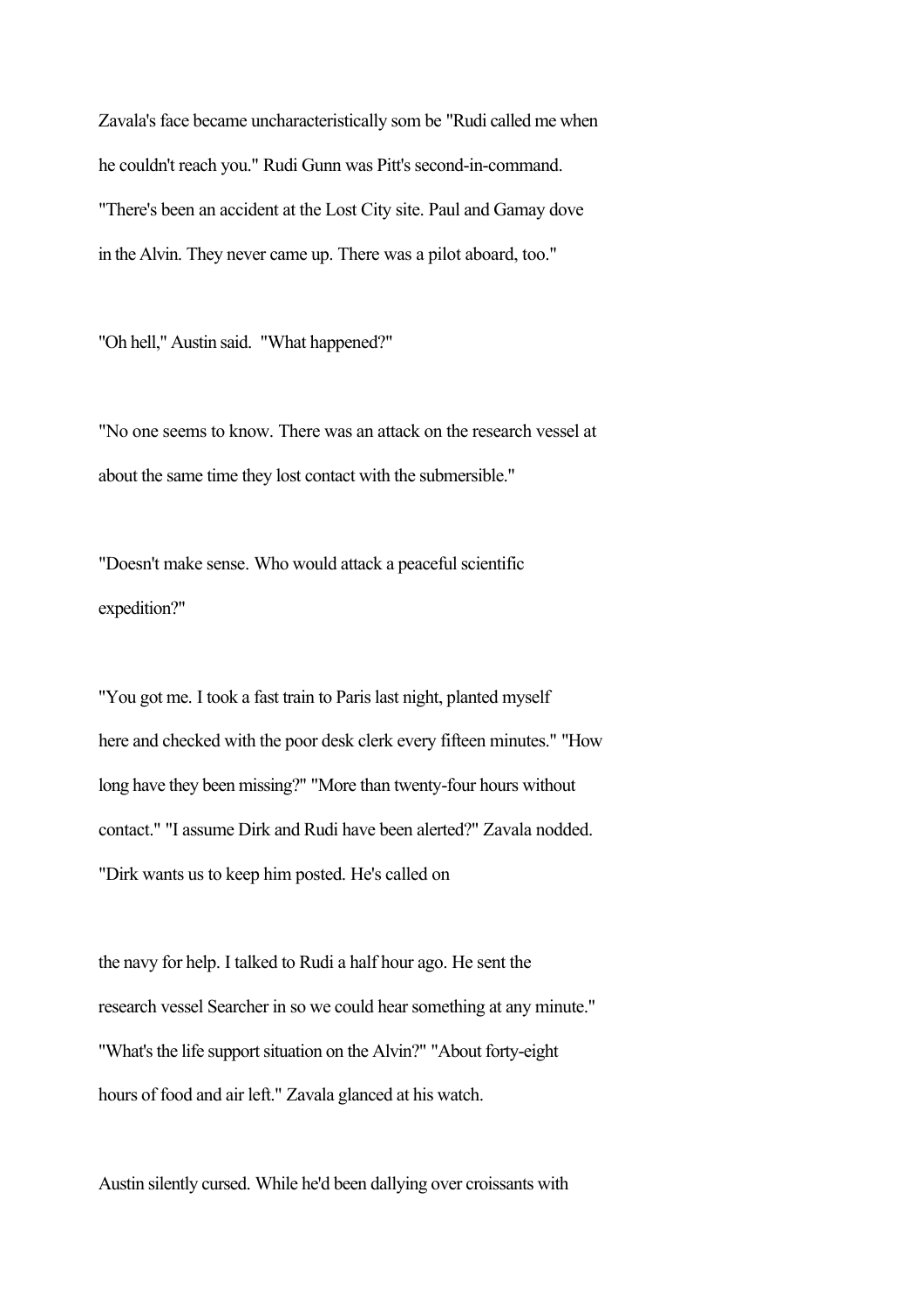Skye, the Trouts, if they were still alive, were in desperate need of help. "We have to move fast."

 "There's a NUMA executive jet at De Gaulle airport. We can be in the Azores in a few hours and Rudi's arranged transportation for the next leg of the trip."

 Austin told Zavala to stay put while he went up to his room. He shed his new wardrobe in exchange for his standard uniform of jeans and sweater, then threw some clothes in a duffel bag and was back in the lobby within minutes. The jet was warming its engines when they arrived at the airport. After a fast trip to the Azores, they hopped onto a seaplane and headed out into the Atlantic.

 The NUMA research vessel Searcher had been on its way home from Europe when Gunn's call diverted it to the Mid-Atlantic Ridge. Austin was glad to learn that the Searcher was on site. The research vessel was only a few months old and it was crammed with state-of-the-art remote sensing equipment and undersea robots.

 As the seaplane began its descent, Austin looked out the window and saw that the navy had lost no time reacting to Pitt's request. The NUMA vessel and the Atlantis had been joined by a navy cruiser.

 The seaplane touched down on the water near the sleek-hulled NUMA vessel. Alerted by the seaplane pilot, the Searcher had a boat waiting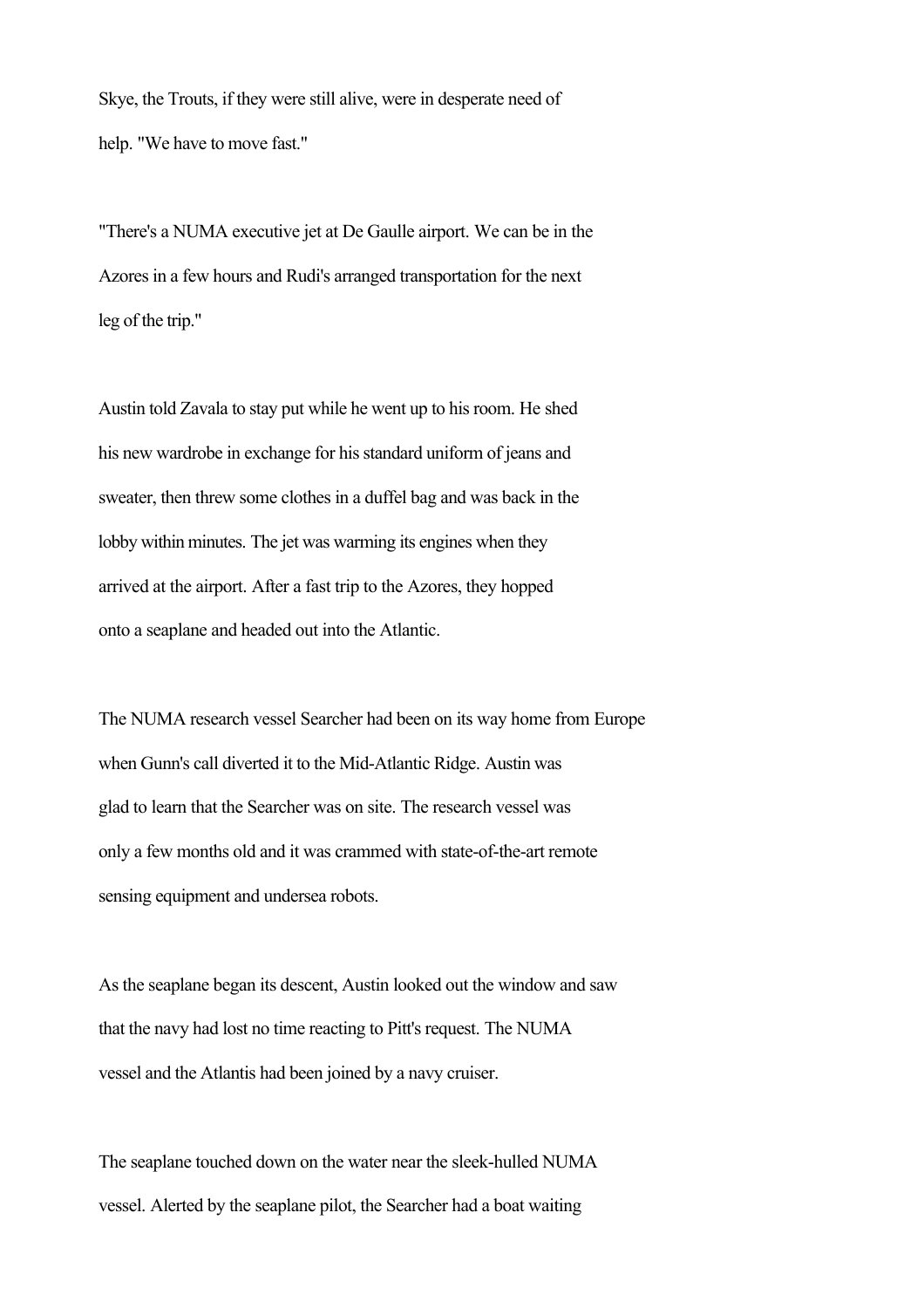to shuttle Austin and Zavala to the ship. The skipper, a tall, olive-skinned Californian named Paul Gutierrez, was waiting for them. Captain Gutierrez wasted little time and led them to the bridge. In the wheelhouse, Austin's coral-colored eyes stared off at

 the sea, where a powerboat was approaching the Atlantis from the navy ship.

"Looks like we're about to have company."

 "The navy arrived within hours. They've been keeping an eye out for further attacks. Let me show you what we've been doing." He spread out a chart of the area. Sections of the chart were crosshatched with a black grease pencil. "We've been lucky with weather conditions. This will give you an idea of the area we've covered. We've run sonar surveys and sent down our Remote Operated Vehicles." "Impressive."

 "Thanks. The Searcher's gear can spot a dime at a thousand fathoms. We've covered the entire Lost City and some of the outlying areas where we discovered more fields of hydrothermal vents. The Atlantis has been checking out the ridge as well. The capabilities of the Searcher are awesome, if I say so myself." He shook his head. "Can't figure it. The Alvin % one of the toughest little subs in the world. She's gone down hundreds of times without a problem." "No sign of the submersible so far?" "~No Alvin, but that's not the end of the story." Gutierrez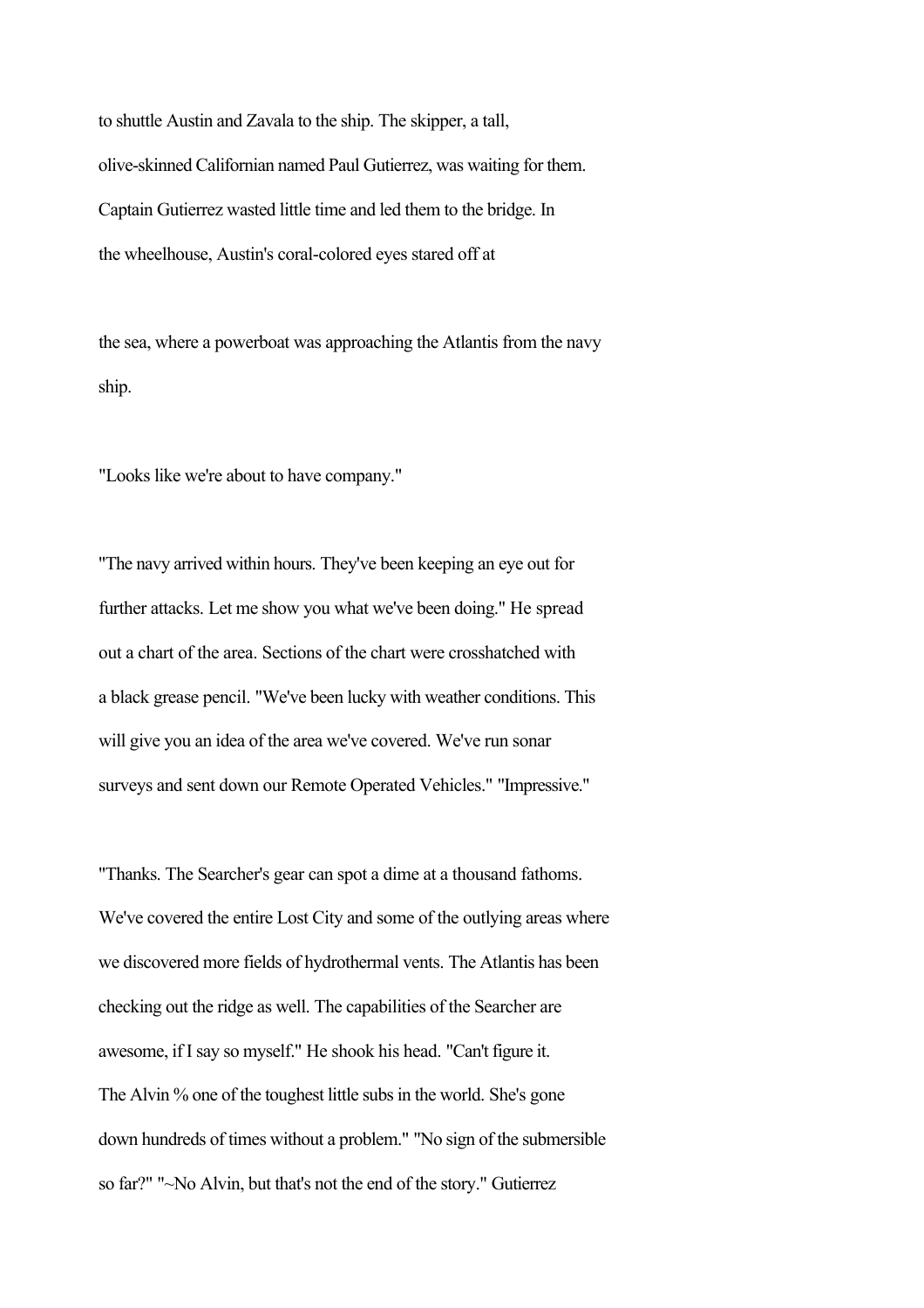handed Austin a printout showing the bottom as seen on the sonar monitor. "Once we covered the Lost City, we began to look beyond the immediate area. There are at least three other vent cities of comparable or larger size located on the ridge. Check out what we found in one of them, which we're calling "LC II." It's got us baffled as hell."

 Austin borrowed a magnifying glass. Years of survey work had given him a skilled eye in reading sonar, but the markings he saw were puzzling. "What are these strange double lines?"

 "We wondered the same thing. So we sent down an ROV and shot these pictures."

Austin studied the glossy eight-by-ten photos. The tall columns of

 the Lost City were clearly defined, as were the tracks that wound through the towers.

 "They look like tread marks from a big bulldozer or a tank," Austin said.

 "Very big," the captain said. "When we used the columns for scale, we estimated that the treads must be at least thirty feet apart." "What's the depth here?" "Twenty-five hundred feet."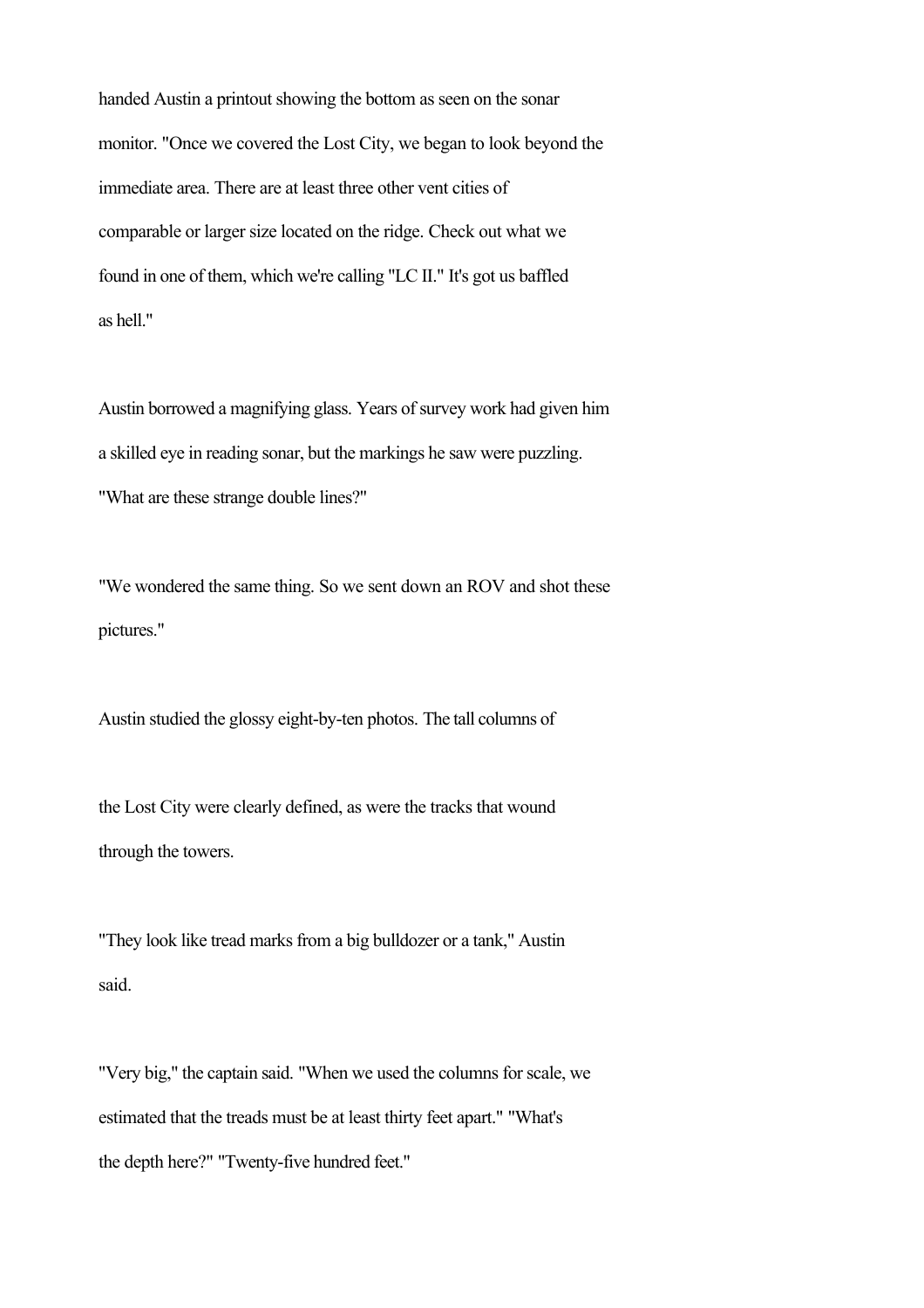Zavala whistled. "A respectable engineering feat, but not impossible. Remind you of something, Kurt?"

 "Big John," Austin said with a smile. In answer to the captain's quizzical expression, he explained that Big John was the nickname for a bottom-crawling vehicle NUMA had developed several years before as a moving deep-ocean lab. He pointed to a photo that showed the tracks coming to an abrupt end. "Whatever was down there seems to have lifted off. Unlike Big John, this mechanical turtle can swim as well as crawl"

 "And my guess is that it took the Alvin with it," Zavala said. "It seems too much of a coincidence having the Alvin disappear near these tracks," Captain Gutierrez said with a nod of his head.

 "There is another strange coincidence," Austin said. "I understand you were attacked at about the same time as the Alvin % disappearance."

 "As we were starting to panic about the Alvin, we were approached by a strange ship," Gutierrez said. "It was an old rust bucket of a freighter. The name on the hull was the Celtic Rainbow and it was out of Malta. They called in a Mayday. When we returned the call there was no answer. Only the distress call, repeating over and over again. Then we sighted smoke, apparently coming from a hold." "Did anyone try to abandon the ship?" "That's what was crazy. No one. Not a soul on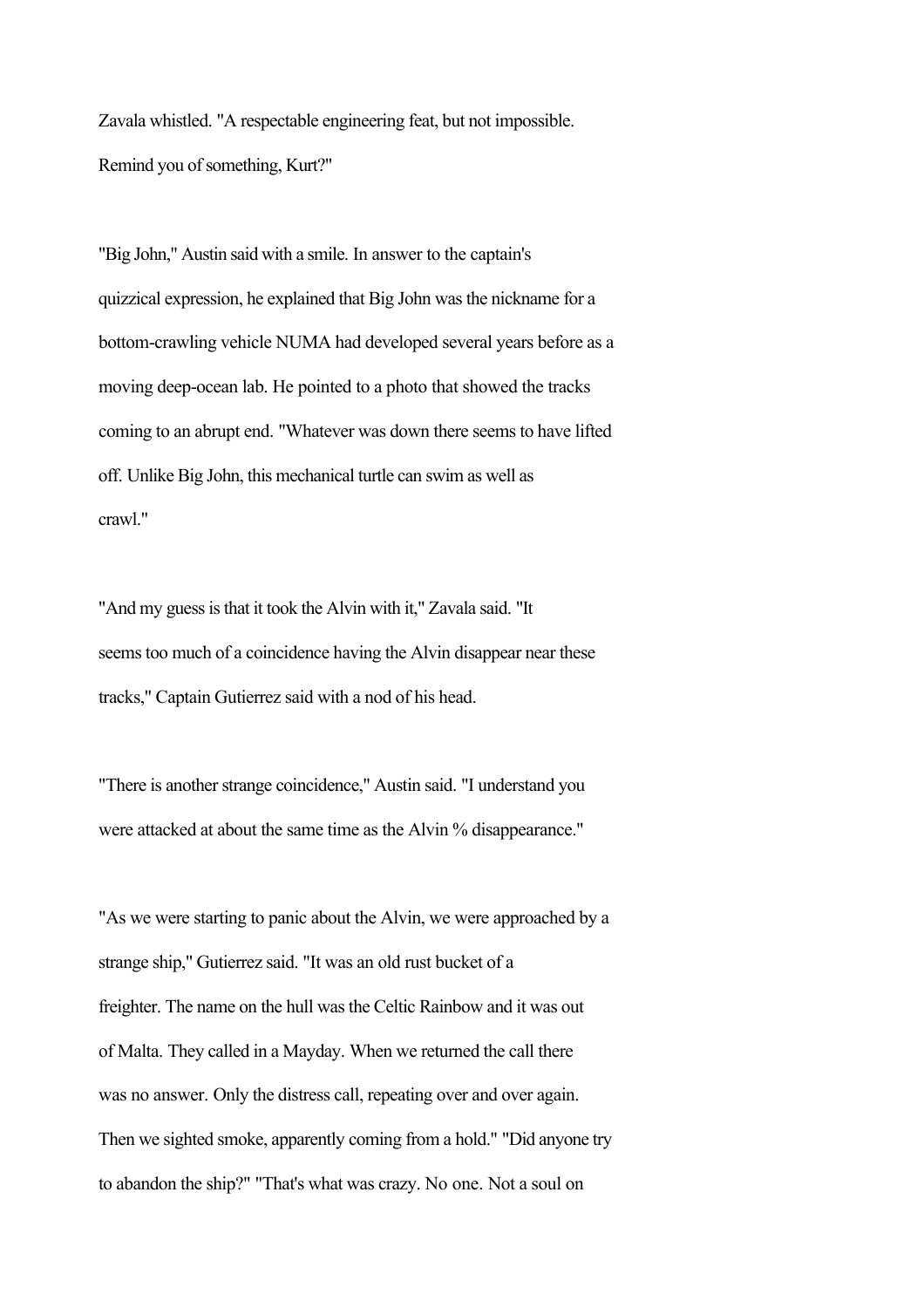the deck. I was

 going to send a boat to investigate, but Captain Beck volunteered to go over with a party of his men." "Beck?"

 "He ran an ocean security outfit. As you may know, pirates have attacked or threatened research vessels around the world. The institution was working with Beck to set up security procedures for its research vessels. He had three men, all former SEALs like himself, on board for a training mission. They'd been teaching crew and scientists how to react to a pirate attack. He struck me as a very capable man."

 "None better," said a man in a navy uniform who had stepped into the pilothouse. "From what I've heard, Beck was a real pro. I'm Ensign Pete Muller. That's my ship over there," he said, pointing to the cruiser. Austin extended his hand. "Nice to meet you, Ensign."

"Always a pleasure to talk to folks from NUMA."

"What happened to Captain Beck and his men?" Austin said.

"I'm afraid they were all killed," the ensign said.

"I'm very sorry to hear that."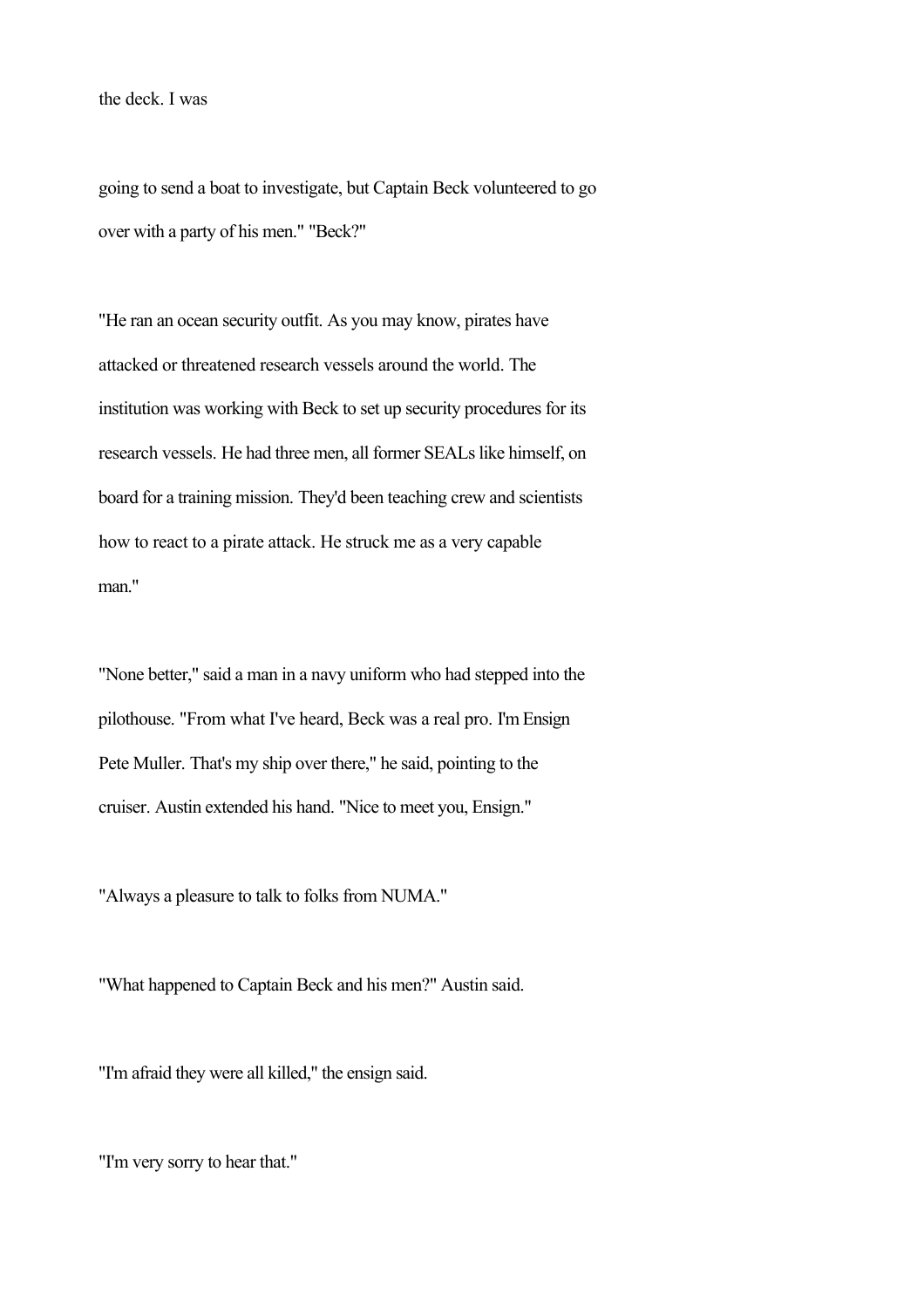"We found the captain's body in the water, but no sign of his men or the ship," Muller said.

"How could a freighter simply disappear?"

 "Our ship was the closest vessel when the Atlantis sent out the SOS. By the time we arrived, the attackers were gone. We secured the situation here, then we chased after the attackers. We knew their direction and with our superior speed we would have overtaken them. We had them on radar when the blip disappeared. We found debris and an oil slick, but no ship."

 "I don't get it," Austin said. "SEALs are among the most highly trained special warfare people on the face of the earth. Boarding a potentially hostile ship is one of their specialties."

 "I'm afraid they ran into something they never trained for." Austin noticed something in Ensign Muller's expression that he rarely saw in the face of a military man. It was the look of fear.

 "I have the feeling that there is more here than I've been told. Maybe the captain can tell us about the attack."

"I can do better than that," Gutierrez said. "I'll let you see it."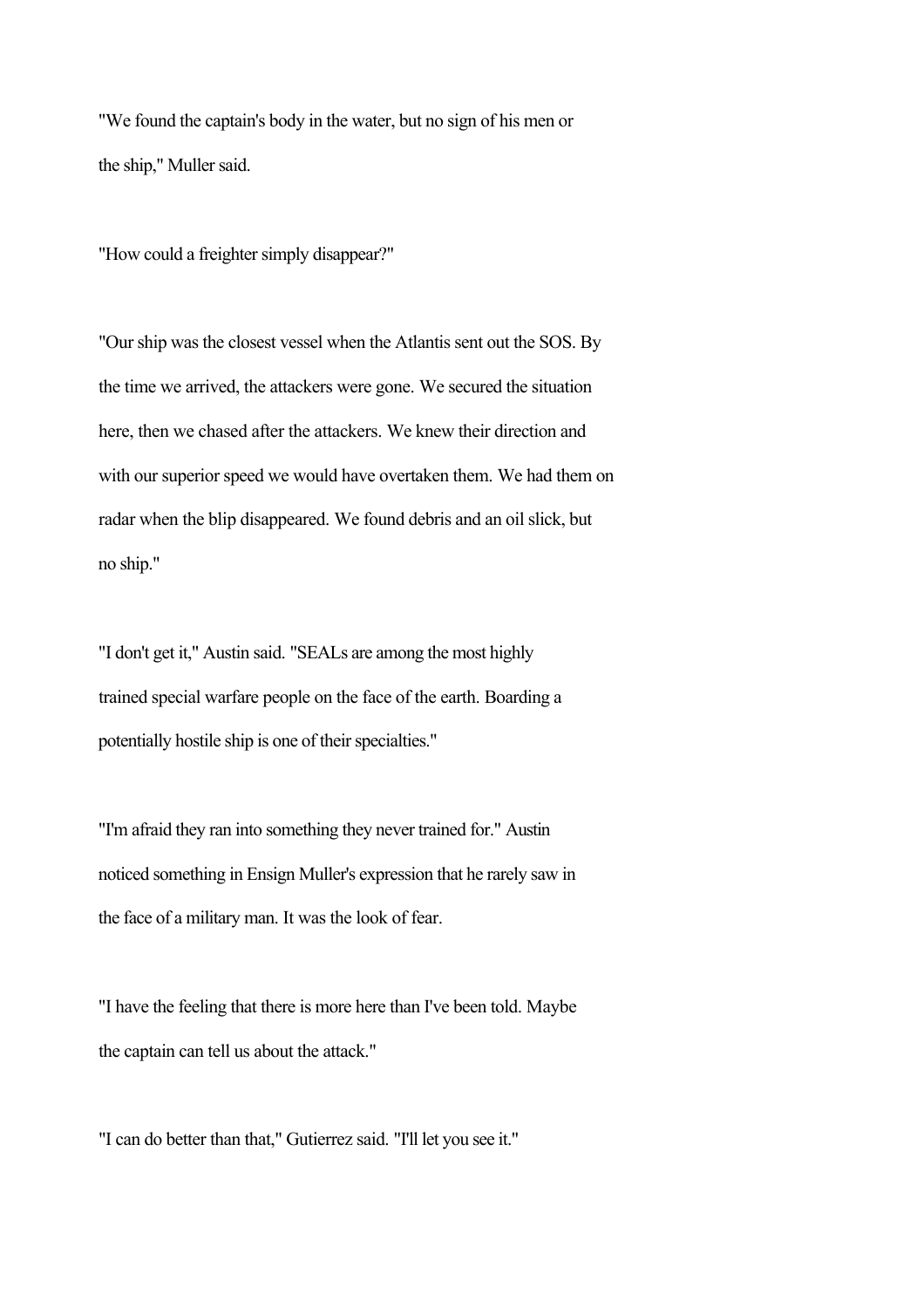THE SHAKY IMAGES on the video screen jumped spastically making it obvious that they had been shot with a handheld camera under unsteady circumstances. The camera showed three men seen from behind. They were wearing bandannas wrapped around their heads and automatic weapons were slung over their shoulders. The men were in a moving inflatable boat, and the scene rose and dipped with the waves as the boat approached a rusty freighter of medium size. A hard-edged voice could be heard over the buzz of the outboard motor.

 "Approaching target. Heads up, boys, this isn't a joy ride. We'll try a false insertion to see if we can draw fire."

 The man closest to the lens turned and gave a thumbs-up. Then the picture froze.

 Ensign Muller rose from his chair and stood beside the flat wall screen. He pointed to the dark-skinned man grinning into the camera lens.

 "That's Sal Russo," he said to Austin and the others seated in the room. "Top-notch; savvy and tough as nails. Helped form SEAL

 Team Six, the antiterrorism unit. Picked up a basketful of medals for his Persian Gulf service before mustering out to join Beck's company."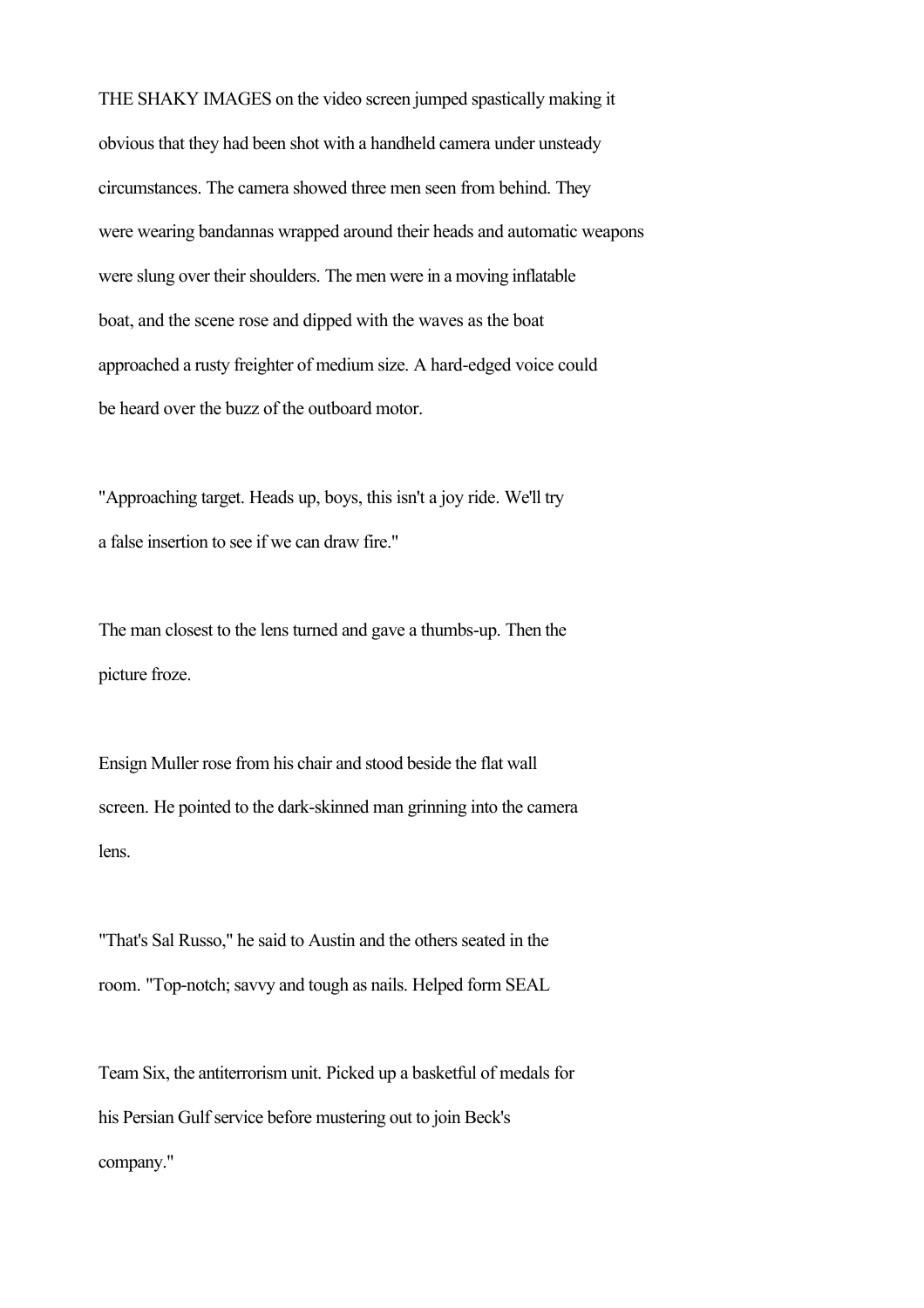"And that must be Captain Beck's voice in the background," Austin said. He was seated in a folding chair next to Zavala and Gutierrez.

 "That's right. Beck had a video camera on a chest harness. He used it as a training tool to show his teams where they made mistakes and what they did right. He was still wearing the camera when we plucked his body out of the water. Fortunately, it was in a waterproof housing. The picture gets a little jumpy from time to time, but it will give you a pretty good idea of what they encountered."

 Muller punched the resume button on the remote control and returned to his chair. The man on the screen came to life and turned with his back to the camera again. The buzz of the outboard ratcheted up several decibels, the bow lifted as the boat rose on plane and headed directly toward the boarding ladder that hung down the starboard bow. A hundred feet from the ladder, the boat veered off and sped away from the freighter.

 "Attempt to draw fire was unsuccessful," the voice said. "Let's check out the name on the stern."

 The camera showed the boat coming around behind the ship, where the words CELTIC rainbow, and below that MALTA, were visible on the peeling hull. Then the boat moved alongside the larger vessel and headed back to the ladder. As they came up to the side, a man grabbed a rung and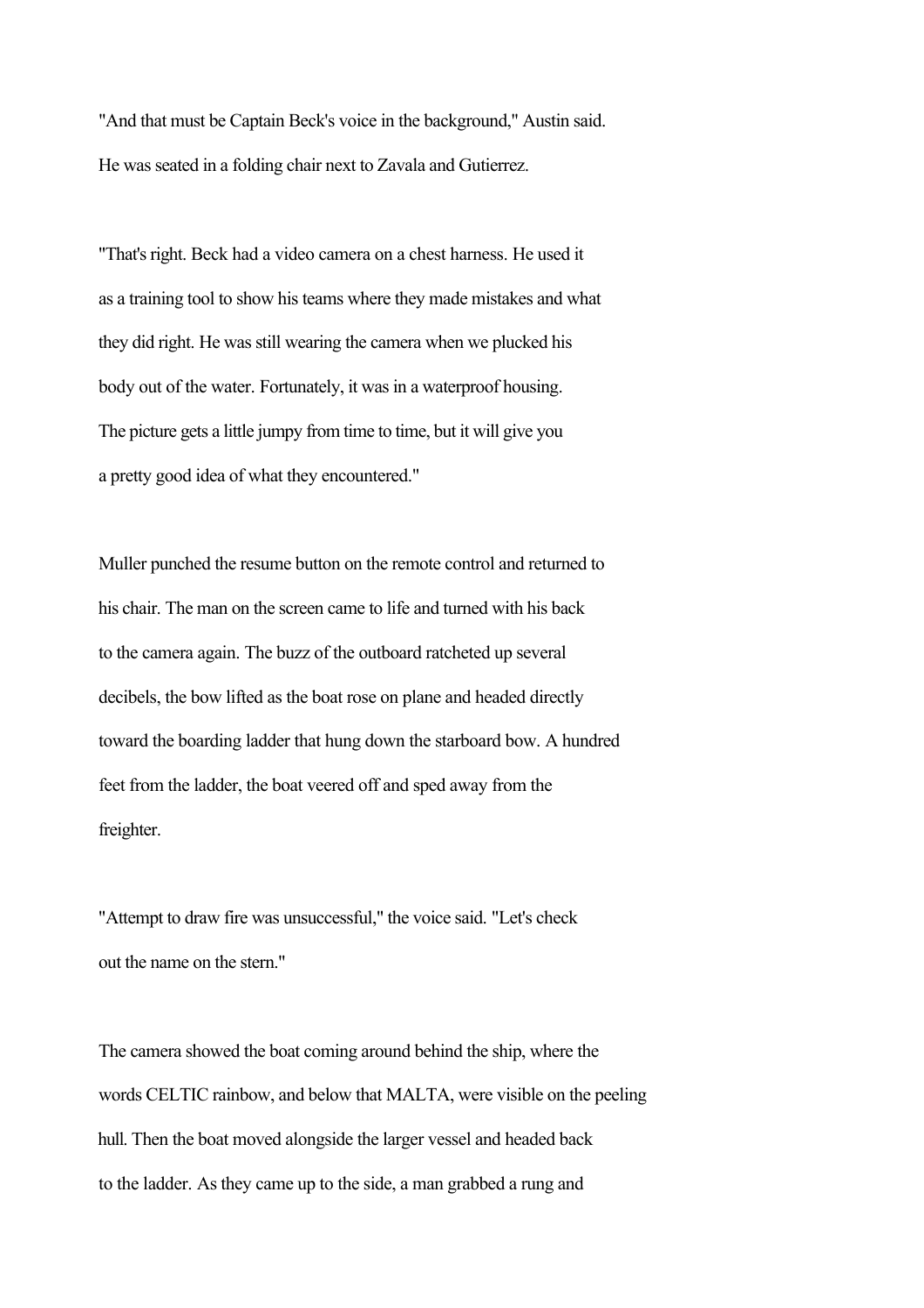held the boat in place.

 Everyone put gas masks on and two SEALs clambered up the ladder. The bow man pushed the boat off a few yards and brought his gun to bear on the deck, ready to pick off anyone trying to ambush the boarders. The two men climbed to the deck without incident. The point man waved the boat back in.

 "Slick insertion with no resistance," Beck said. "Backup going in now."

 With the boat tied up to the ladder, Beck and Russo began to climb. There was a jumpy picture of the side of the ship and the microphone picked up the sound of heavy breathing. Beck's voice could be heard muttering, "Getting too old for this crap. Puff. Hell of a lot more fun than sitting at a desk, though."

 The camera panned the deck to show the SEALs crouched low, weapons at ready. Smoke drifted over the deck from the billowing cloud. As set out in their preplan, Russo took one man and made a heads-down dash to the other side of the ship, and then they worked their way toward the stern. Beck and the other SEAL did the same on the starboard deck and the team rendezvoused at the stern rail. "Port side's clear," Russo said. He squinted at the smoke. "Looks like the fire's going out."

"You're right," Beck said. "Smoke is thinning. Remove your masks."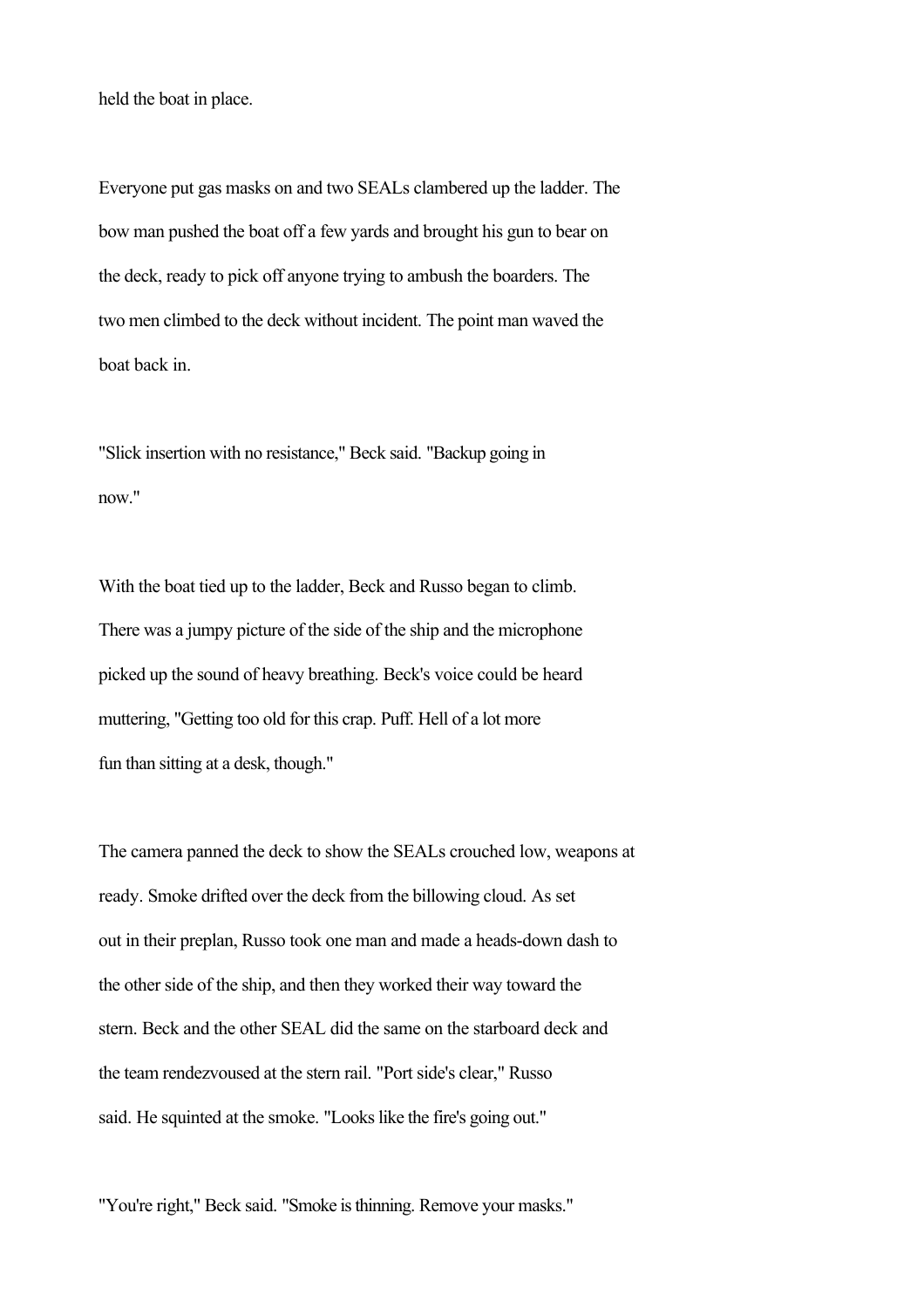The men did as ordered, tucking their masks into belt bags.

"Okay, let's check the bridge to see who's sending that message."

 The camera showed the men moving in leapfrog fashion, first one team then the others, so that the lead team was always covered. They climbed the companionways, pausing at each deck before going on, reaching the bridge wings with no incident.

 The voice of someone calling "Mayday" was coming through the open door of the wheelhouse.

 Speed, surprise and stealth are the essences of a SEAL mission. Having to board the ship in broad daylight ruled out two of those elements, so they wasted no time outside the wheelhouse. The camera followed them in and Beck's voice could be heard saying, "Good job. Hell. Damn place is empty."

 The camera showed a 360-degree sweep of the wheelhouse, and then Beck went over to the ship's radio. A hand, obviously his, reached out and picked up a tape recorder next to the radio's microphone. The Mayday message they had heard was repeating over and over. The hand clicked off the recorder and the Maydays stopped.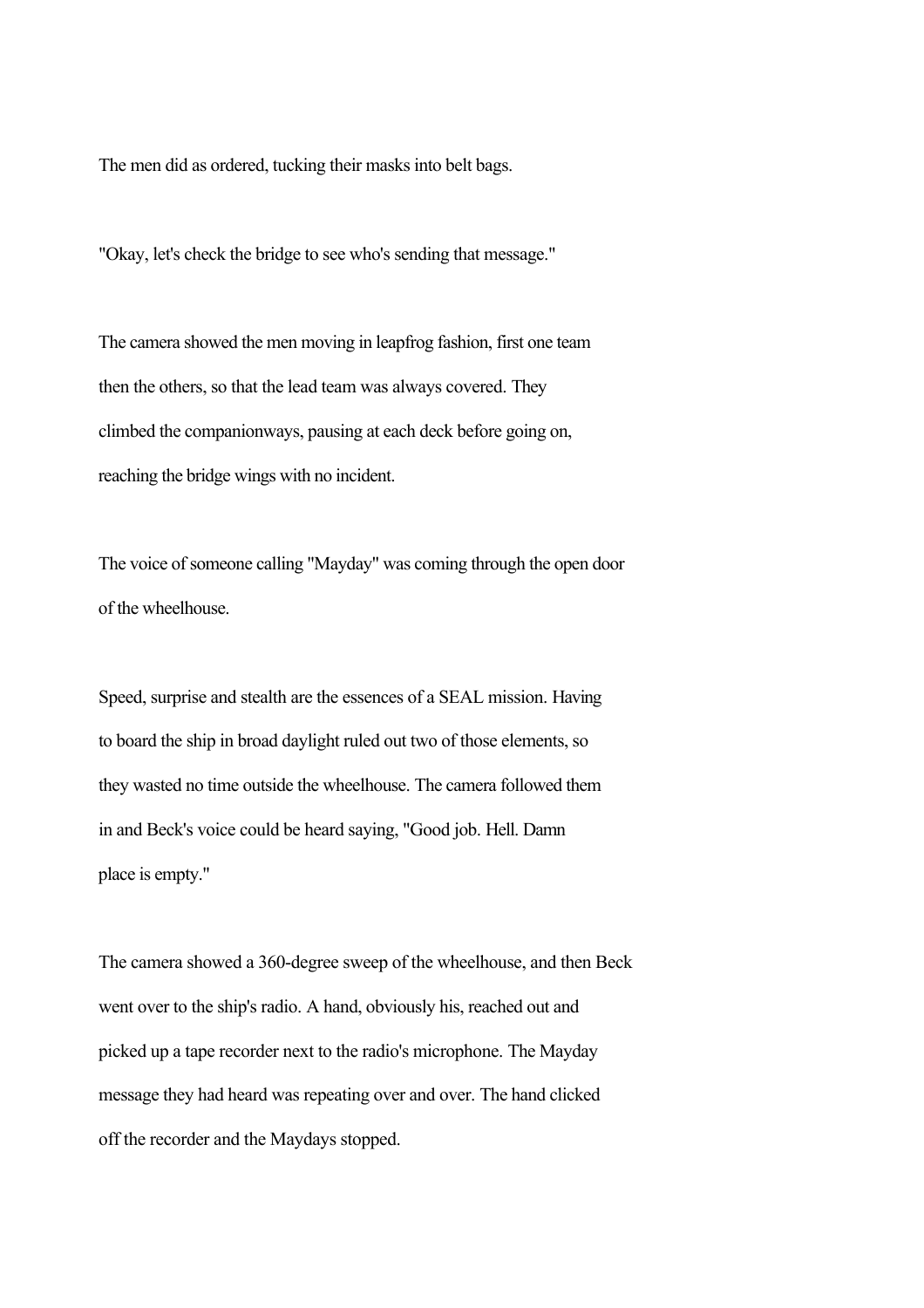"Goddamnit!" one of the men said. "What the hell's that stint^?"

 Beck's voice could be heard in the background, calm but with an unmistakable sense of urgency, ordering his men to cock their weapons, stay sharp and make their way double time back to their boat.

Then the gates of Hades opened.

 Someone or something launched itself through the door, shrieking like an angry banshee. Then came the thundering blast of a shotgun at close range. More shrieks and lunging bodies and the rattle of automatic weapons fire. There were blurred flashes of dingy white hair or fur and glimpses of faces out of a nightmare.

"This way, Captain!"

 Chip Russo had his back to the camera, blocking out most of the picture. More gunfire and hideous screams. Then a whole series of blurred images.

 Beck was out of the wheelhouse and appeared to be half-falling, half-climbing down the companionways. His breath was coming out in great hoarse gasps. Russo could be heard in the background yelling:

 "Move it, Cap, move! I nailed one of the red-eyed sons of bitches, but they're on our asses."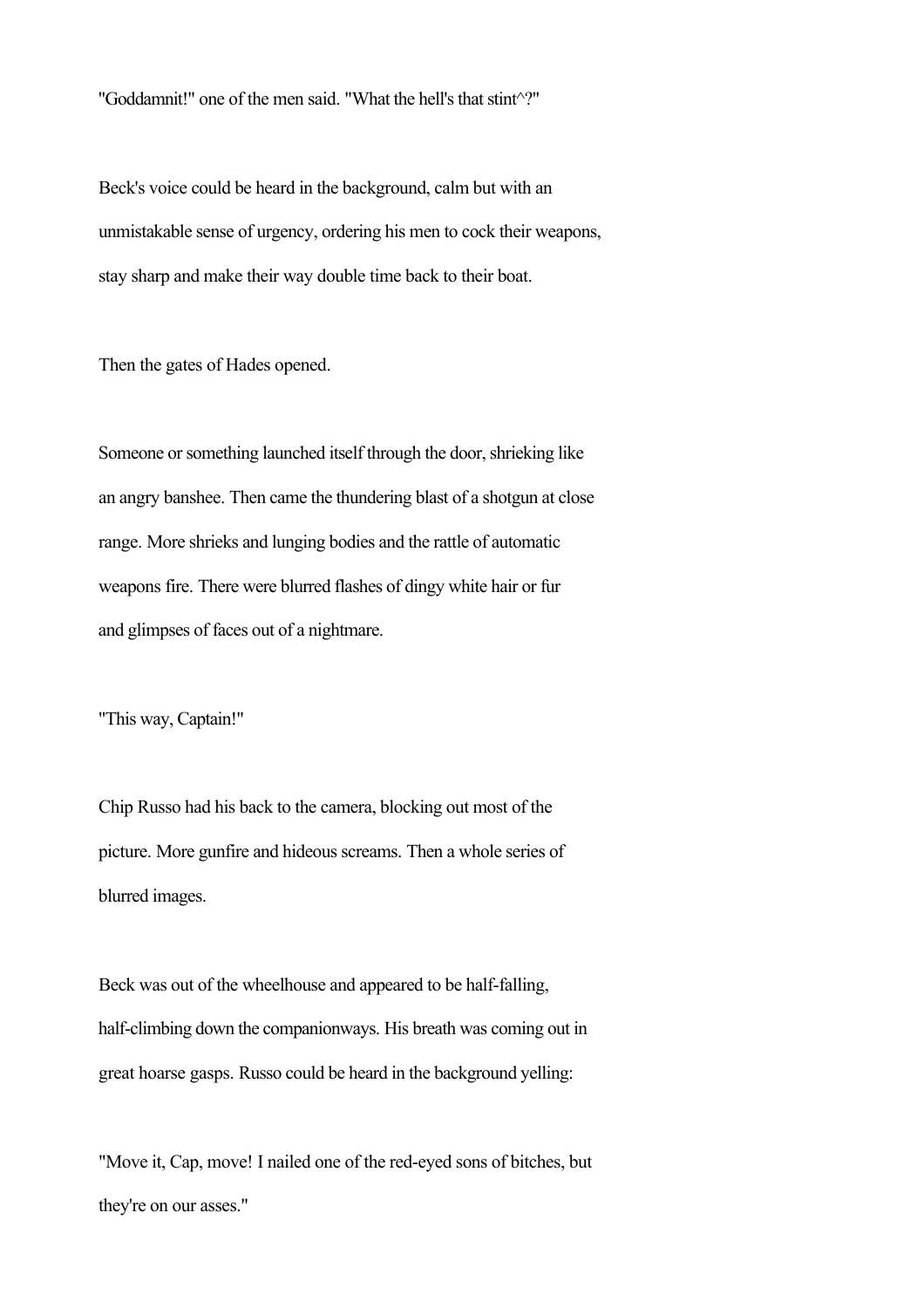"My men "

"Too late\ Move. Aw hell."

Another blast of gunfire. Then a man screaming.

 Beck had made it to the main deck. He was running now, huffing like a locomotive climbing a steep hill, his boots pounding. He was near the bow within a few feet of the ladder.

 There was an inhuman scream from off-camera. More white hair and lunging bodies, then another shotgun blast. A glimpse of luminous red eyes. Then a gurgle and whirling sky and sea. The screen went dark.

 Austin broke the stunned silence that followed. "Your video raises more questions than it answers."

 "Beck almost made it back to the boat," Muller said, "but someone or something ambushed him as he was about to climb down the ladder. When his body was found his throat, had been torn open."

 "Could you go back a few seconds in the video?" Zavala said. Muller complied. "Okay, freeze it right there."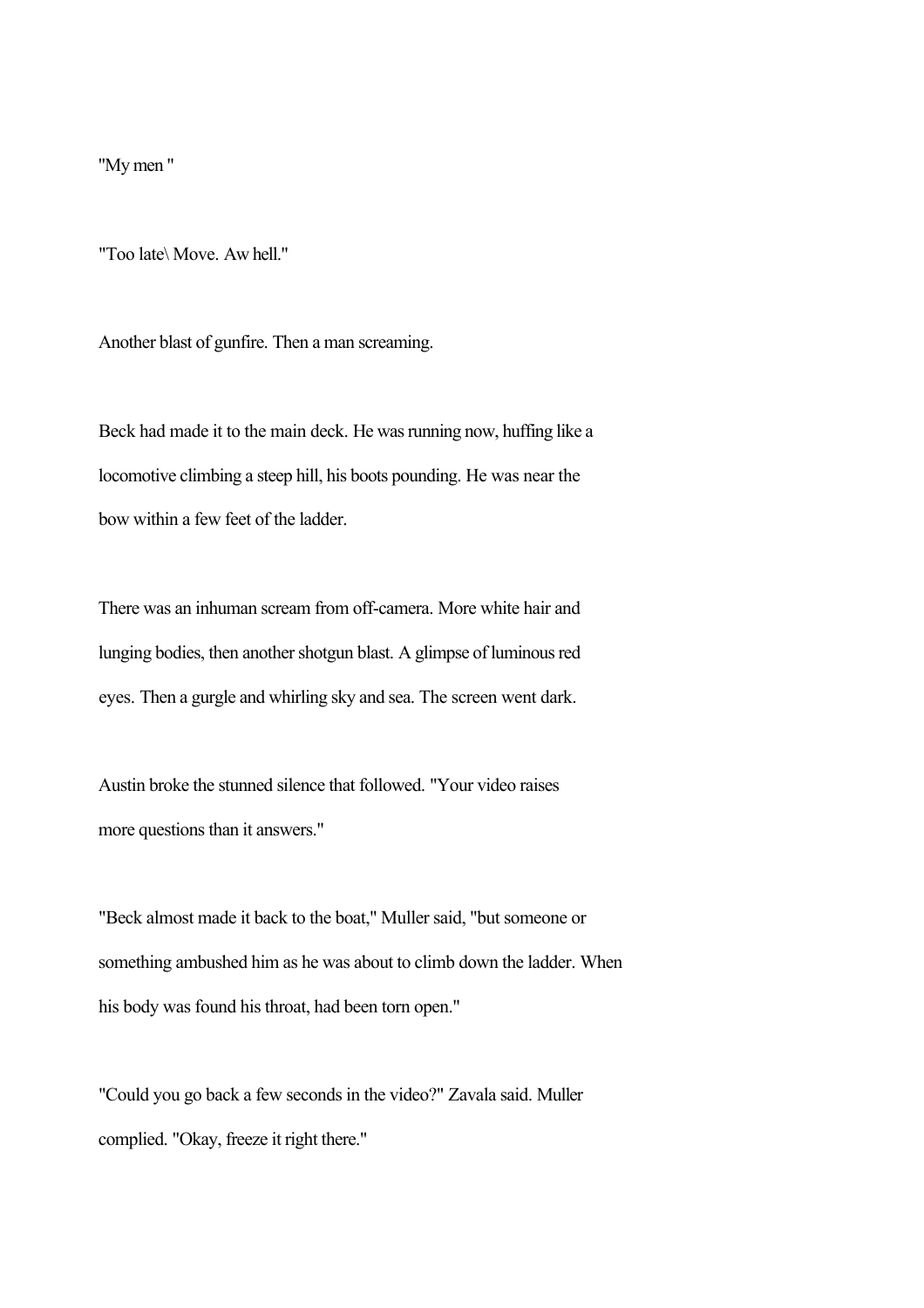The burning red eyes almost filled the screen. The image was fuzzy, but the vagueness didn't diminish the feral intensity. A silence ensued in the room, broken only by the hum of the ship's ventilator. Finally, Austin said, "What do you make of this video, Ensign?" Muller shook his head like a man who'd been asked to explain the mysteries of the universe. "The only thing I'm sure of is that Captain Beck and his men got themselves into a hell of a mess. Whoever, or whatever, ambushed them didn't expect to run into an armed SEAL unit."

 "My guess is that they intended to attack the Atlantis, but changed their minds after the fight with Beck and his men," Austin said. "That was my take on it, too," Muller said.

 Captain Gutierrez rose from his chair. "I've got to get back to the bridge. You gentlemen let me know if there is anything further I can do to help."

 Austin thanked Gutierrez and, after he left, turned to Muller. "I suppose you'll be going back to your ship."

 "Not quite yet. A relief vessel is coming in to stand guard duty. Should be here in a few hours. I've got time. Now that the captain has gone, I'd like to talk about this situation if you don't mind."

 "Not at all," Austin said. "From the little I've seen, there's a lot to talk about."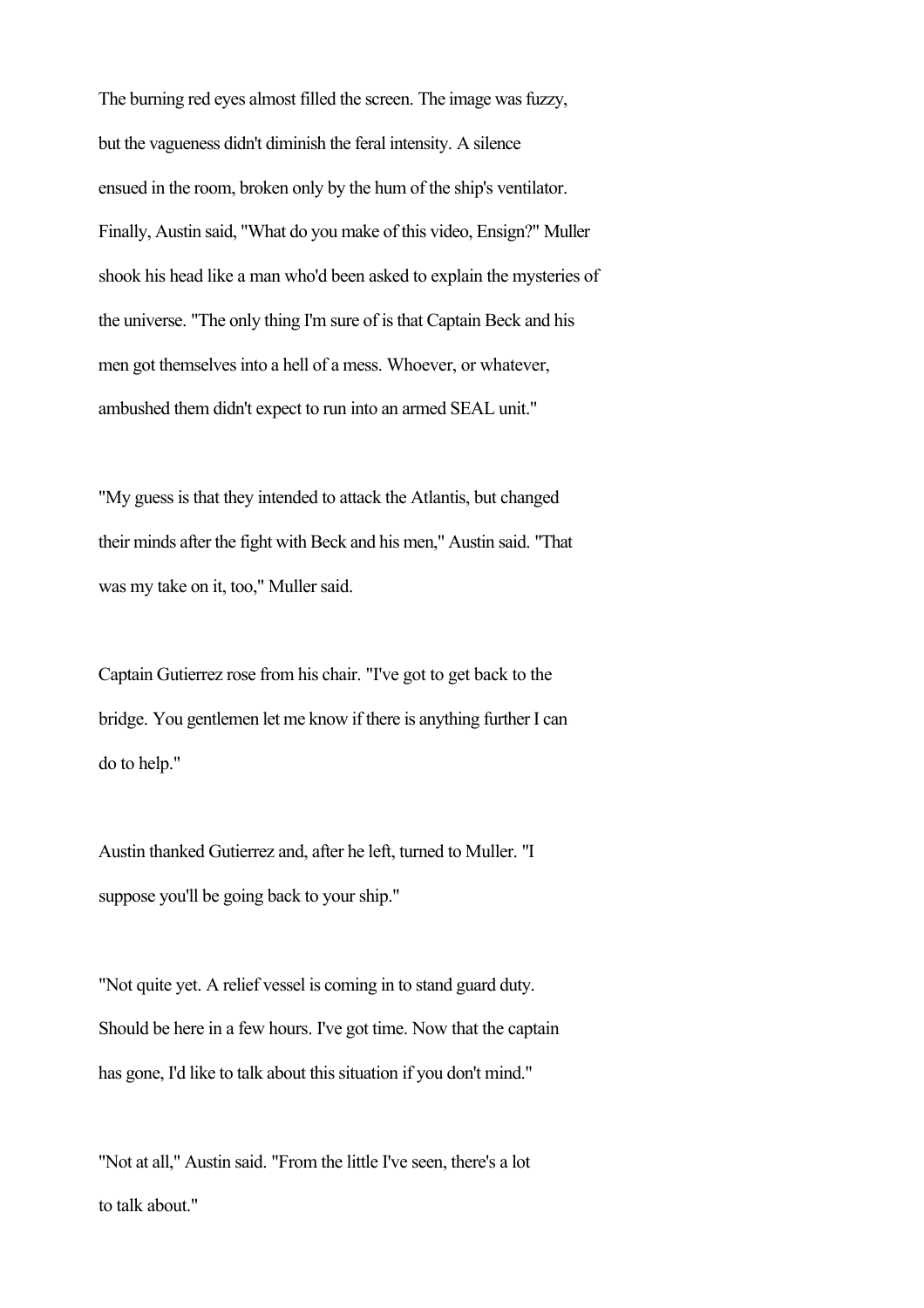Muller smiled. "When I first heard this crazy story, I thought we

 might be dealing with pirates, although there was no evidence that they were operating in this part of the world."

"You've changed your mind about the pirates?" Austin said.

 "I've discarded that theory. I neglected to mention that I'm an intelligence officer with the navy. After I saw the video, I contacted my staff in Washington and asked them to research everything they could on 'red-eyed monsters or fiends." You should have heard the disrespectful replies I got, but they went through every source they could, from Dracula, photography, Hollywood movies. Did you know there's a rock group called "Red-Eyed Demons'?"

"My rock education stopped with the Rolling Stones," Austin said.

 "Me, too. Anyhow, I spent some time going over their reports and kept coming back to this."

 Muller took a sheet of paper from his briefcase and handed it to Austin who unfolded it and read the headline.

## TV CAST, CREW STILL MISSING POLICE BAFFLED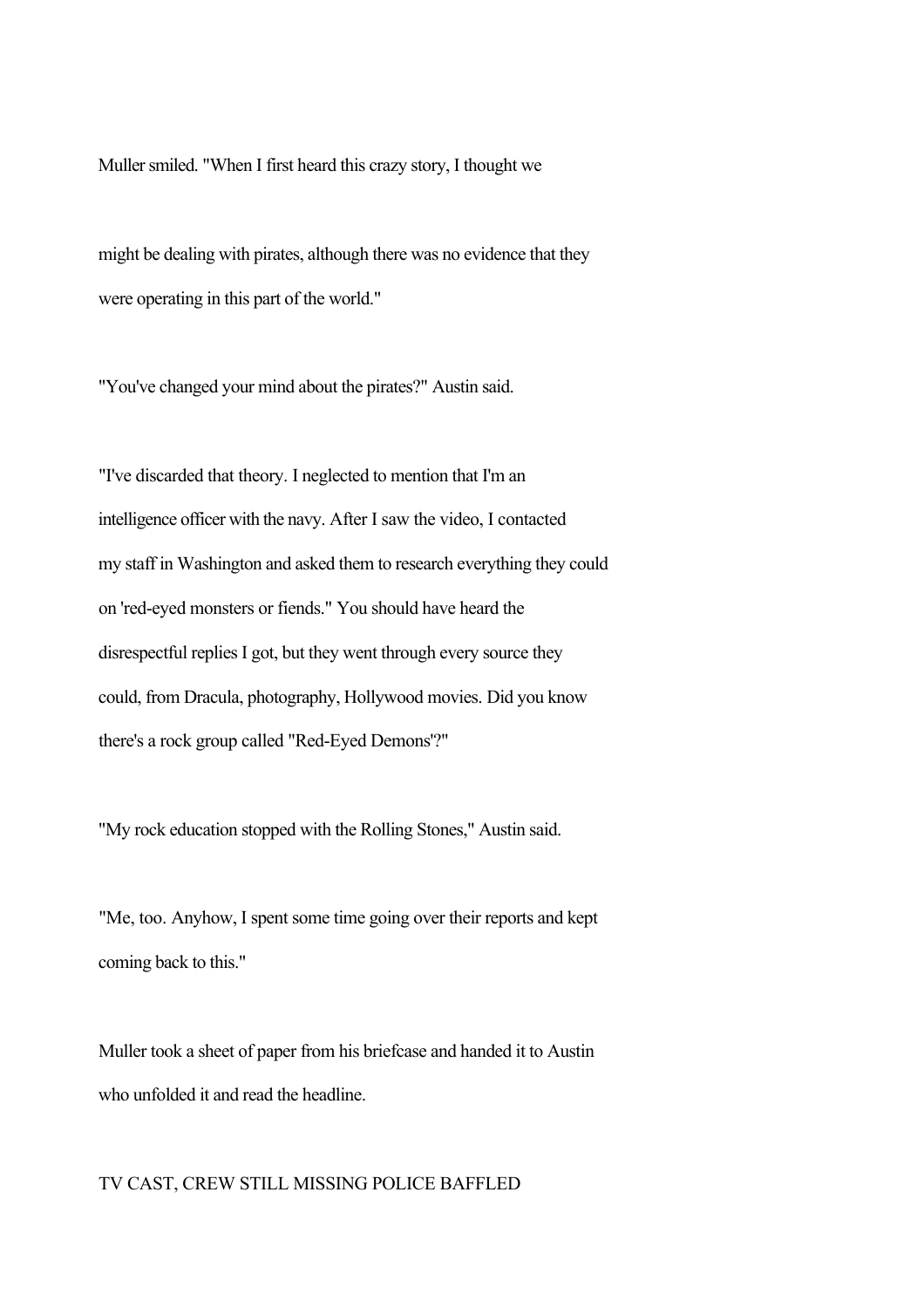It was a Reuters news story datelined London. He kept reading.

 Authorities say they still have no leads in the disappearance of seven participants and four technical crew members who were filming an episode of the Outcasts television show on a remote island off the coast of Scotland.

 Under the rules of the game, the other members of the so-called clan vote an "Outcast" off the island each week. A helicopter sent to pick up the latest exile found no sign of the others. Police, working with the FBI, found traces of blood, suggesting the possibility of violence.

 The lone survivor, who was found hiding, is recuperating at home. She has been quoted as saying the survivors were attacked by

 "red-eyed fiends." Authorities have discounted this account, saying that the victim was suffering from hallucinations brought on by shock.

 The popular TV show, a spin-off of earlier Survivor-type productions, has been criticized by some for encouraging even greater tension among participants and subjecting them to risky tests involving mental and physical stress. The network has offered a \$50,000 reward for information.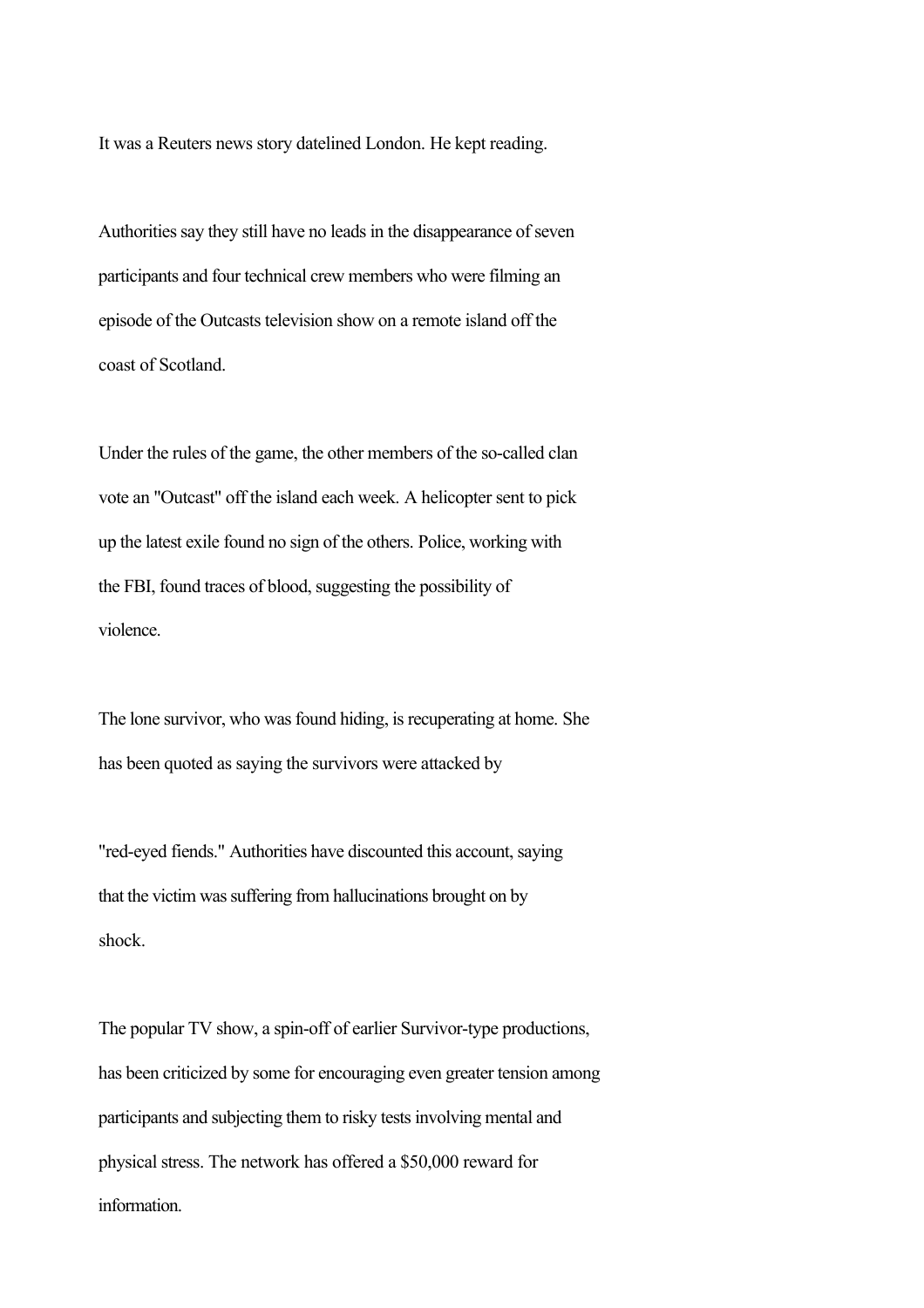Kurt handed the article to Zavala, who read the story and said, "How does this tie in with the Alvin's disappearance?"

 "It's a tenuous connection, I'll admit, but try to follow my convoluted line of thinking. I went back to those undersea tracks. It was clear that something was going on in the Lost City and someone wanted the activity kept a secret."

 "That sounds right," Zavala said. "Whoever made those tracks wouldn't want anyone nosing around the thermal vents

 "If you had a secret like that, what would you do if a submersible loaded with cameras dropped into your backyard?"

 "Simple," Zavala said. "The expedition was publicized, so I'd move my equipment out."

 Austin said, "Not so simple. Someone was bound to see the tracks and ask questions. You'd have to eliminate the outside observers. And you'd have to take care of any witnesses."

 "Then that would explain why a shipload of red-eyed freaks was unleashed on the Atlantis," Zavala said.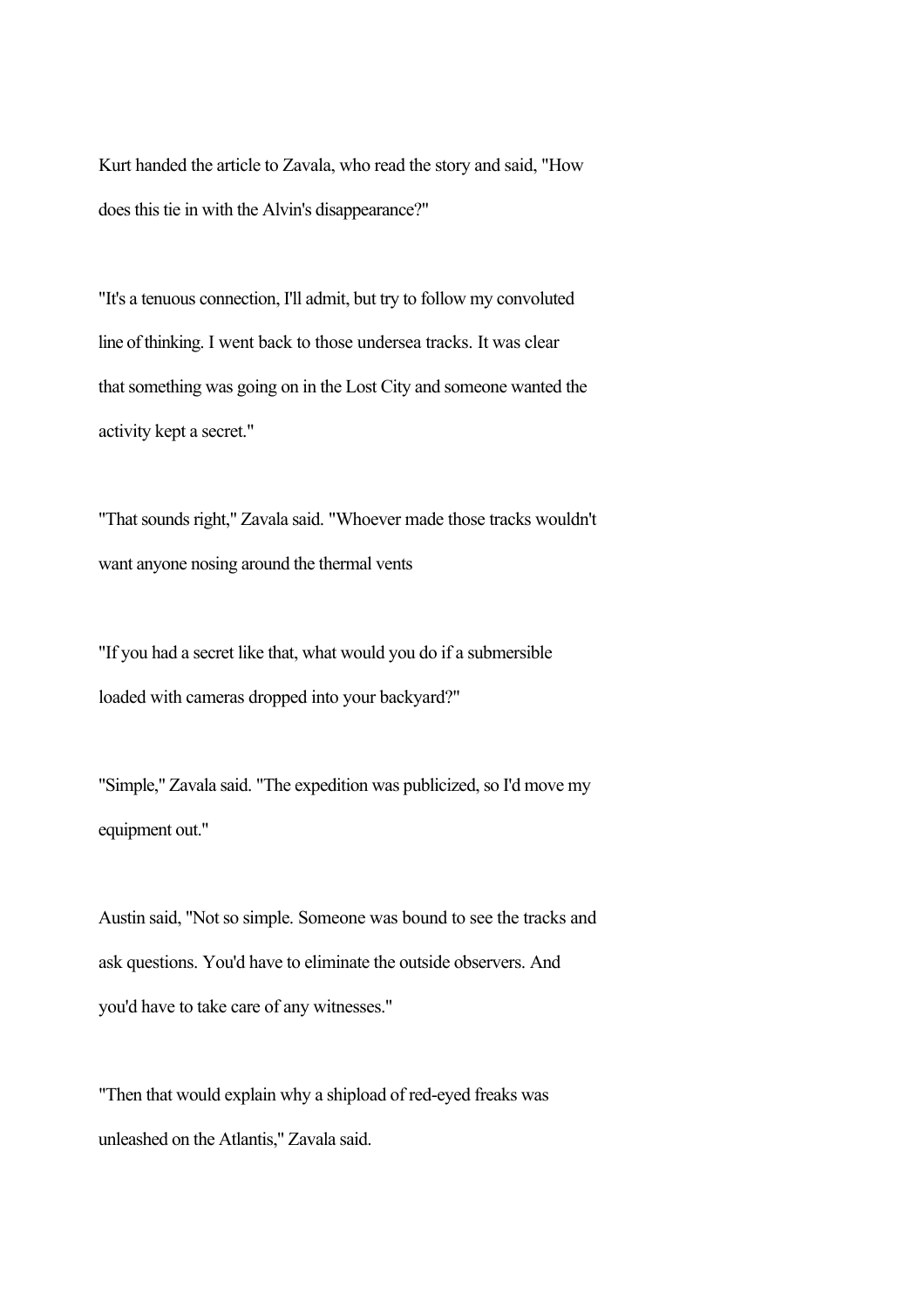Austin said, "Suppose the Atlantis vanished. A while later the Alvin surfaced and when it sees the support ship has disappeared it calls for help. A massive search would be launched. There's always the chance that a search would pick up traces of the Alvin and attract more attention."

 "Which means whatever made those tracks may have snatched the Alvin" Zavala said.

 "Gutierrez says the submersible isn't down there, and I believe him," Muller said.

 Austin glanced at the news article again. "Red eyes here. Red eyes there. As you say, a tenuous connection."

 "I agree. That's why I ordered up a series of satellite photos of the waters surrounding the Outcasts island." From his briefcase, he took a stack of photos and spread them out on a table. "Most of the islands have small fishing villages that have been there for years. On others, the only inhabitants are birds. This one was unusual enough to catch my attention."

 He slid a picture toward Austin. The photo showed several buildings, most of them clustered away from the shore, and some primitive roads.

"Any idea what these structures are?" Austin said.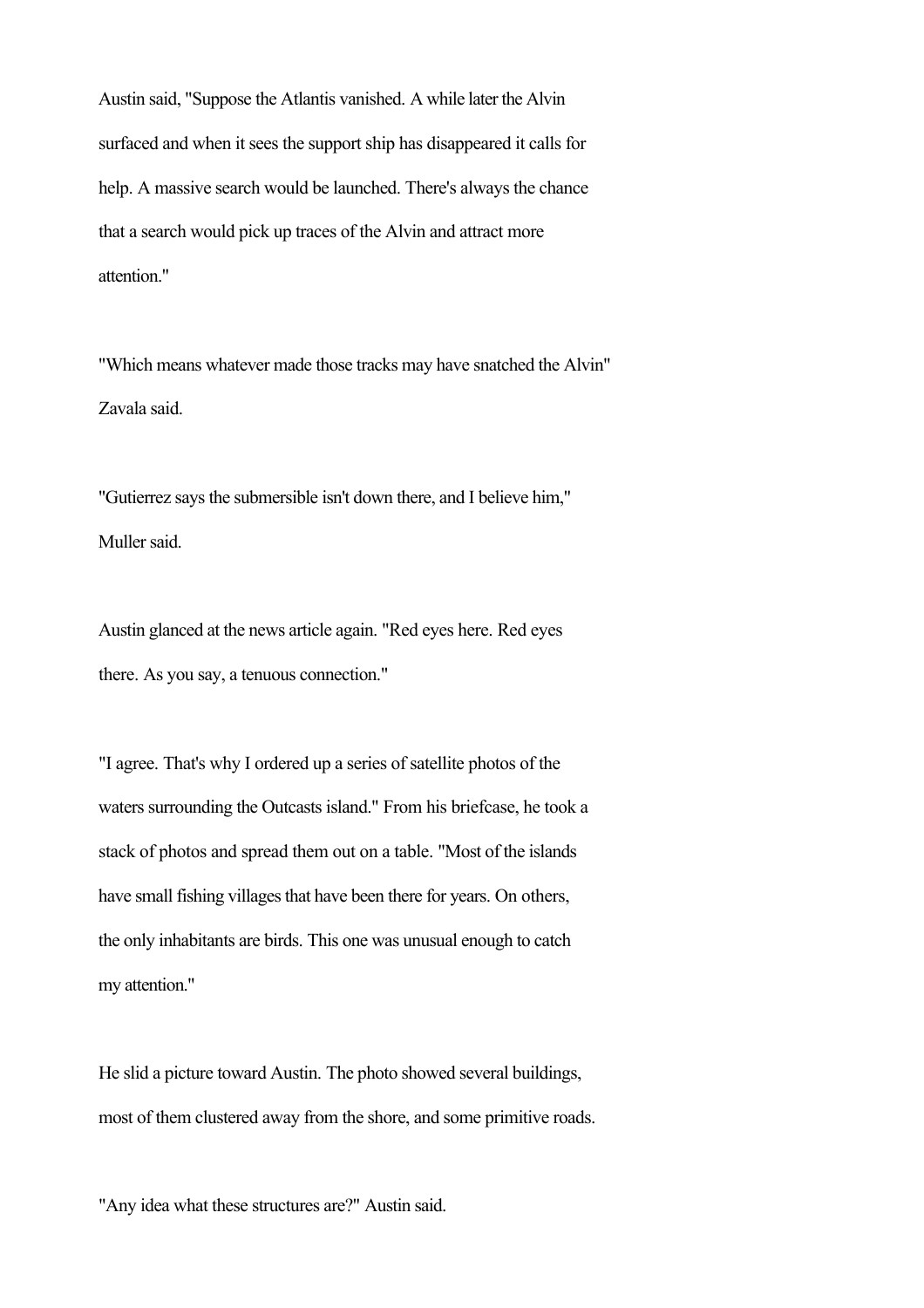"That island was originally owned by the British government, which operated it as a submarine station during World War Two and the Cold War. Later it was sold to a private corporation. We're still looking into that. Supposedly it was used for bird research although nobody knows for sure, because access to the island is barred."

 "This could be a patrol boat to enforce the no-trespassing order," Austin said, pointing to a tiny white line that marked a wake.

 "That's a good bet," Muller agreed. "I had the pictures taken at different times during the day, and the boat is always at some point around the island, following pretty much the same route."

 As he examined the rocks and shoals guarding the island, Austin noticed a dark, oval object near the harbor opening. He saw it again in other photos but at different positions. It had a vague outline, as if it were underwater rather than on the surface. He turned the photos over to Zavala.

 "Take a look at these and see if you see anything unusual, Joe." As the team's expert on remotely operated and manned undersea

 vehicles, Zavala noticed the strange object immediately. He spread out the pictures. "This is an underwater vehicle of some sort."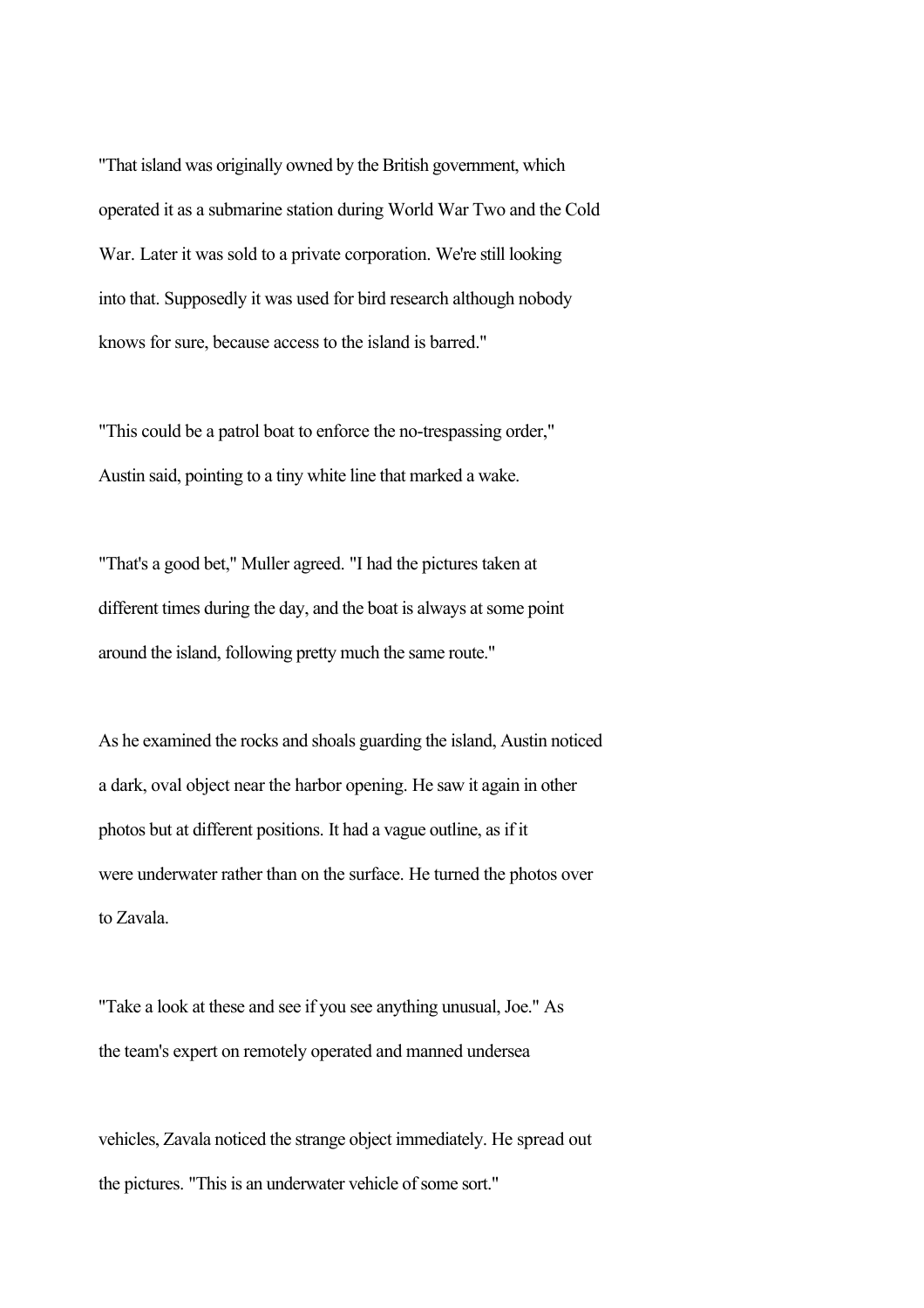"Let me see that," Muller said. "I'll be damned. I was so concentrated on what was above water that I didn't notice what was under it. I must have thought it was a fish of some kind."

 "It's a fish all right," Zavala said. "Battery-operated and motorized. My guess is that it's an AUV."

"An Autonomous Underwater Vehicle?"

 Originally built for commercial and research use, AUVs were the hottest development in undersea technology. The robot vehicles could operate on their own, guided by preprogrammed instructions, unlike Remote Operated Vehicles, which had to be guided with a tether.

 "This AUV could have a sonar and acoustic instrumentation, and would be able to detect anything or anyone moving on or under the waters surrounding the island. It could send an alarm to land-based monitors."

 "The navy has been using AUVs as replacements for the dolphins who sniffed out mines. I've heard that some AUVs can be programmed to attack," Muller said.

 Austin stared at the photos and said, "It seems that we may have to make a fast decision."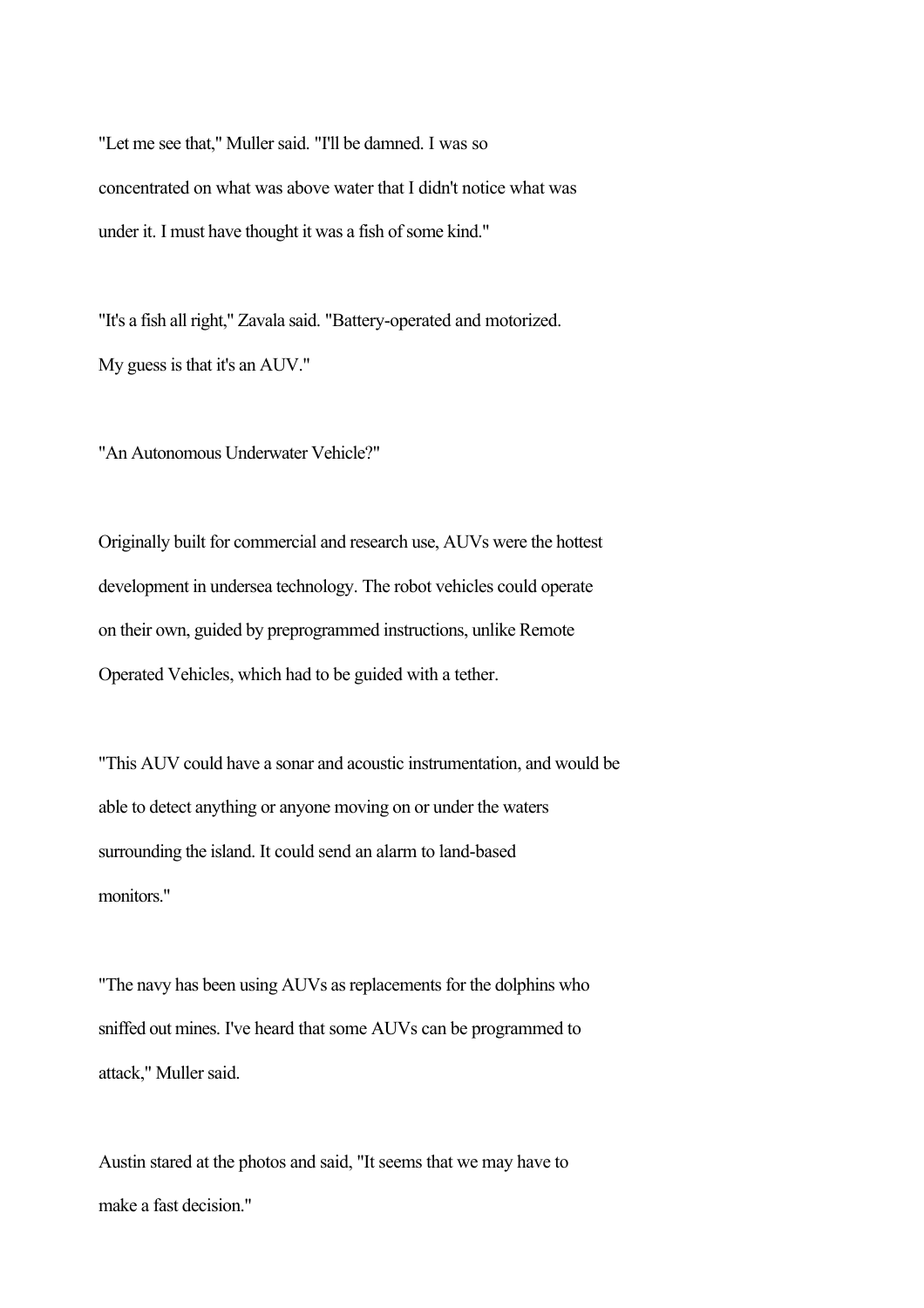"Look, I'm not telling you what that should be, and I know you're concerned about your friends," Muller said. "But there isn't much you can do here. Captain Gutierrez will continue the search and he can notify you if and when he finds something."

"You'd like us to check this place out?"

 "The U.S. navy can't go busting in on this island, but a couple of highly trained and determined people could."

Austin turned to Zavala. "What do you think we should do, Joe?"

 "It's a gamble," Zavala said. "While we're chasing creeps with bloodshot eyes, Paul and Gamay could be a million other places."

 Austin knew that Zavala was right, but his instincts were pointing him to the island.

 "We asked the seaplane to stand by," he told Ensign Mullen "We'll fly back to the Azores and catch a jet. With any luck we can take a close look at your mysterious island tomorrow."

"I hoped you'd say that," Muller said with a smile.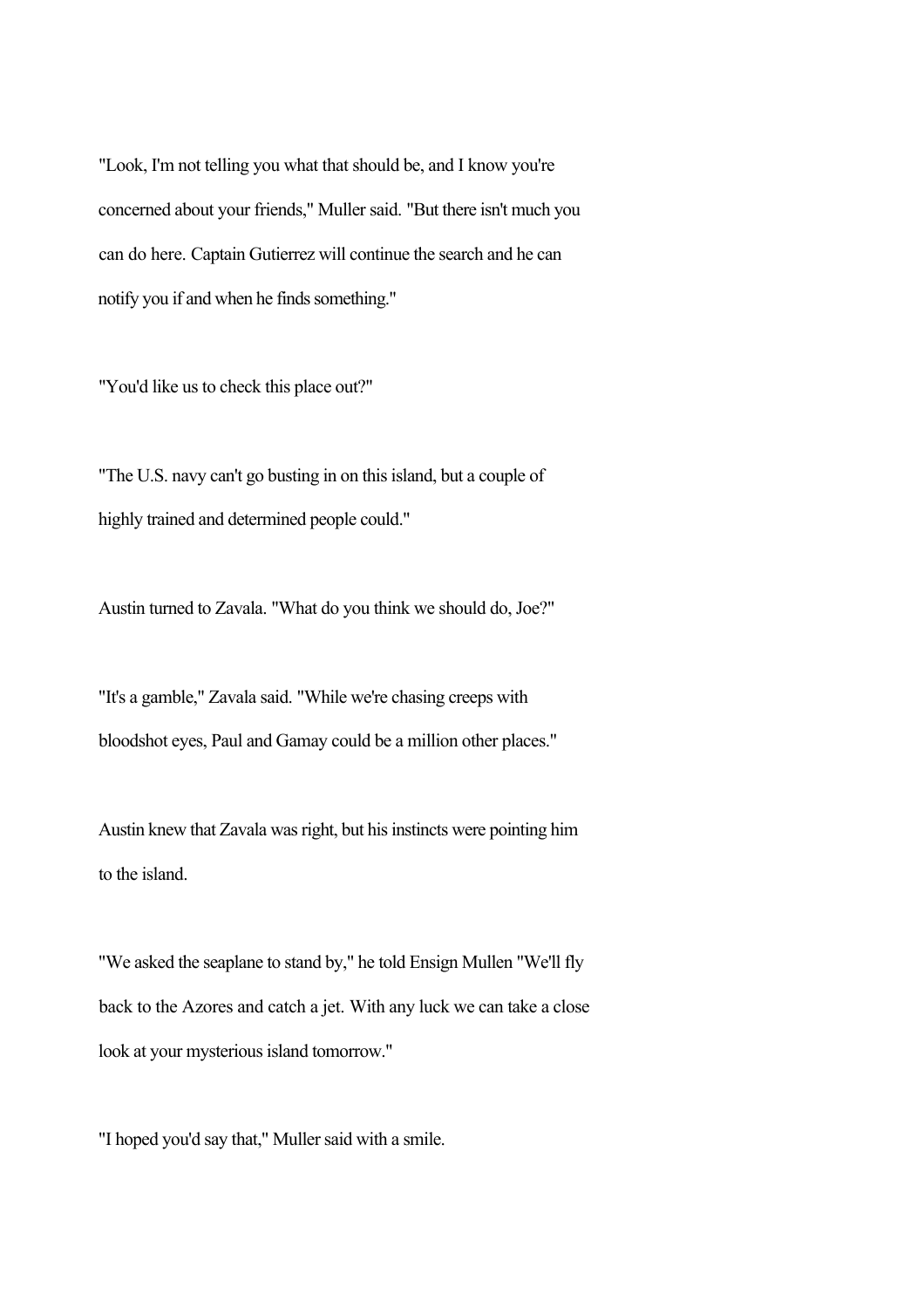Less than an hour later, the seaplane lifted off from the water and climbed into the air. The aircraft circled once over the research vessel and the cruiser, and then headed toward the Azores, taking Austin and Zavala on the first leg of their journey into the unknown.

 DARN AY LIVED IN a converted farmhouse of stucco and red tile that overlooked the historic old city of Aix-en-Provence. Skye had called the antiquities dealer from the train station to let him know she had arrived and Darnay was waiting at the front door when the cab dropped her off at his villa. They exchanged hugs and the perfunctory double cheek kisses, then Darnay ushered her onto a broad terrace that bordered a swimming pool surrounded by sunflowers. He seated her at a marble and wrought-iron table and poured two Kir cocktails of creme de cassis and white wine.

"You don't know how delighted I am to see you, my dear," Darnay said.

They clinked glasses and sipped the cold sweet mixture.

 "It's good to be here, Charles." Skye shut her eyes and let the sunlight toast her face as she breathed in air tinged with the scents of purple lavender and the distant Mediterranean.

 "You didn't say much when you called," Darnay said. "Your visit to the Fauchards went well, I trust."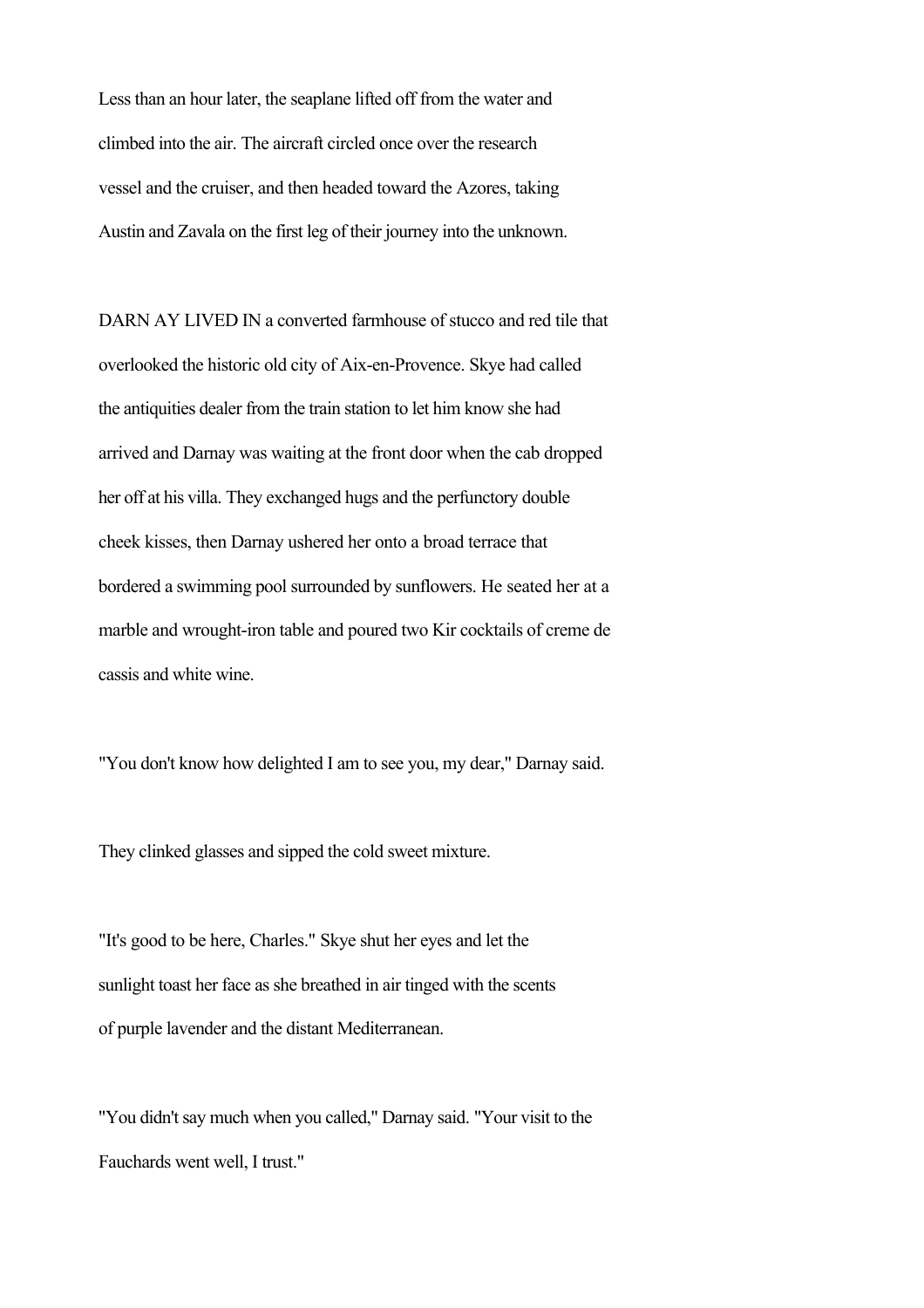Her eyes blinked open. "As well as could be expected," she said.

 "Bon. And did Mr. Austin enjoy driving my Rolls?" Skye hesitated. "Yes and no." Darnay raised an eyebrow.

 "Before I tell you what happened, you had better pour us another drink."

 Darnay freshened their glasses and Skye spent the next forty-five minutes describing the events at the Fauchard chateau, from the time Emil greeted them at the front door to their madcap flight in the stolen airplane. Darnay's face grew graver with each new revelation. "This Emil and his mother are monsters!" he said. "We're very sorry about your car. But as you see, it couldn't be helped under the circumstances."

 A broad smile replaced Darnay's grim expression. "What matters most is that you are safe. The loss of the Rolls is of no consequence. The car cost me a fraction of its worth. A 'steal," as your American friend might say."

"I thought it was something like that."

 Darnay paused in thought. "I'm intrigued by your description of the Jules Fauchard portrait. You're sure he was wearing the same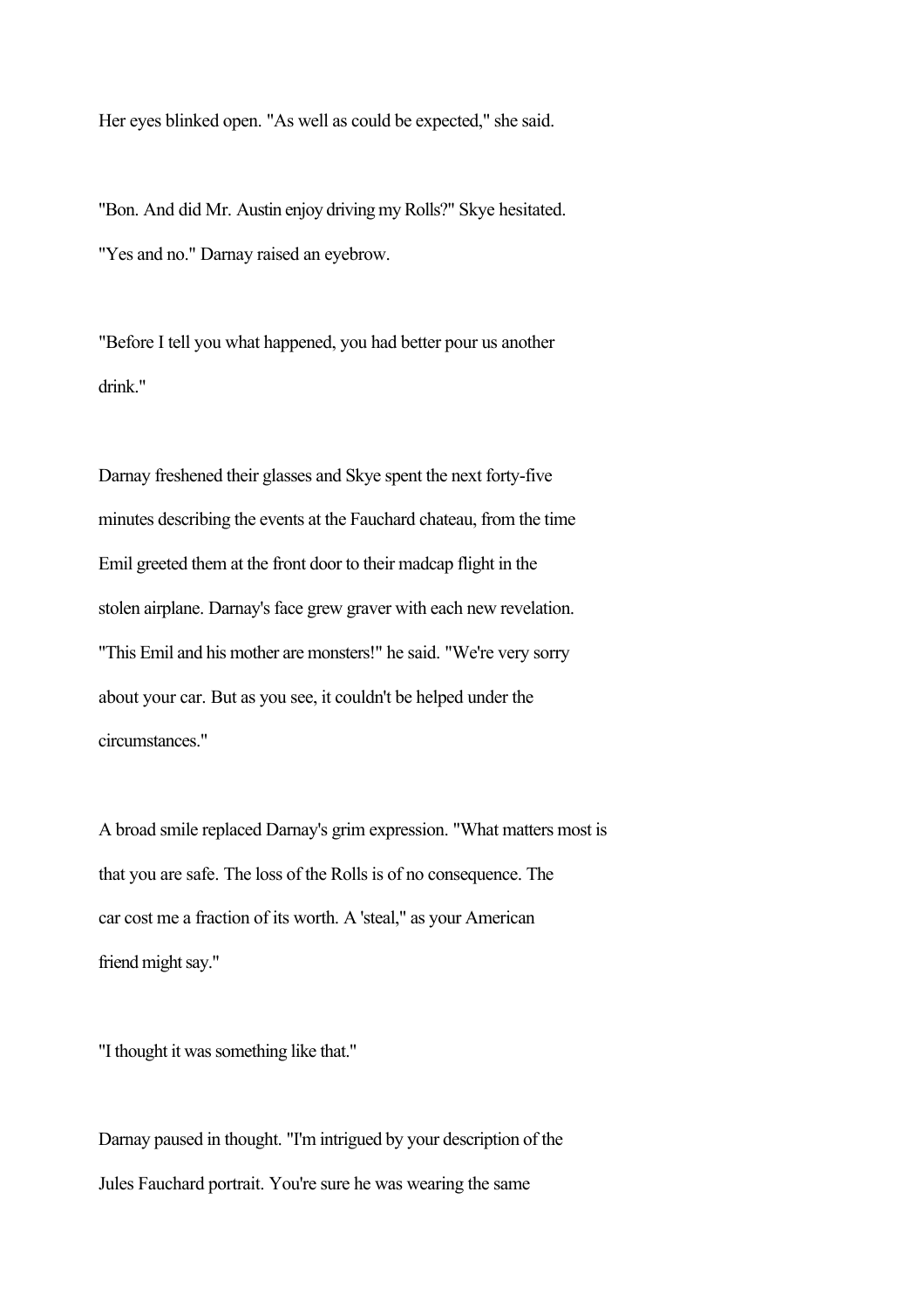## helmet?"

 "Yes. Have you made any progress with its identification?" "A great deal of progress." He drained his glass. "If you are sufficiently refreshed, we will go see Weebel." "What's a Weebel?"

 "Not a what, but a who. Oskar Weebel is an Alsatian who lives in the city. He has the helmet." "I don't understand."

 Darnay rose from his chair and took Skye by the hand. "You will when you meet him."

 Minutes later, they were in Darnay's Jaguar, speeding along a narrow, twisting road. Darnay casually wheeled the car around the switchbacks as if he were on a straightaway.

 "Tell me more about your friend," Skye said as they entered the outskirts of the historic old city. Darnay turned off onto a narrow street between the Atelier de Cezanne and the Cathedrale Saint Sauveur.

 "Weebel is a master craftsman," Darnay said. "One of the finest I've ever come across. He fabricates reproductions of antique weapons and armor. He farms out most of his production these days. But his own work is so good that some of the finest museums and most discerning collectors in the world are unaware that what they consider antique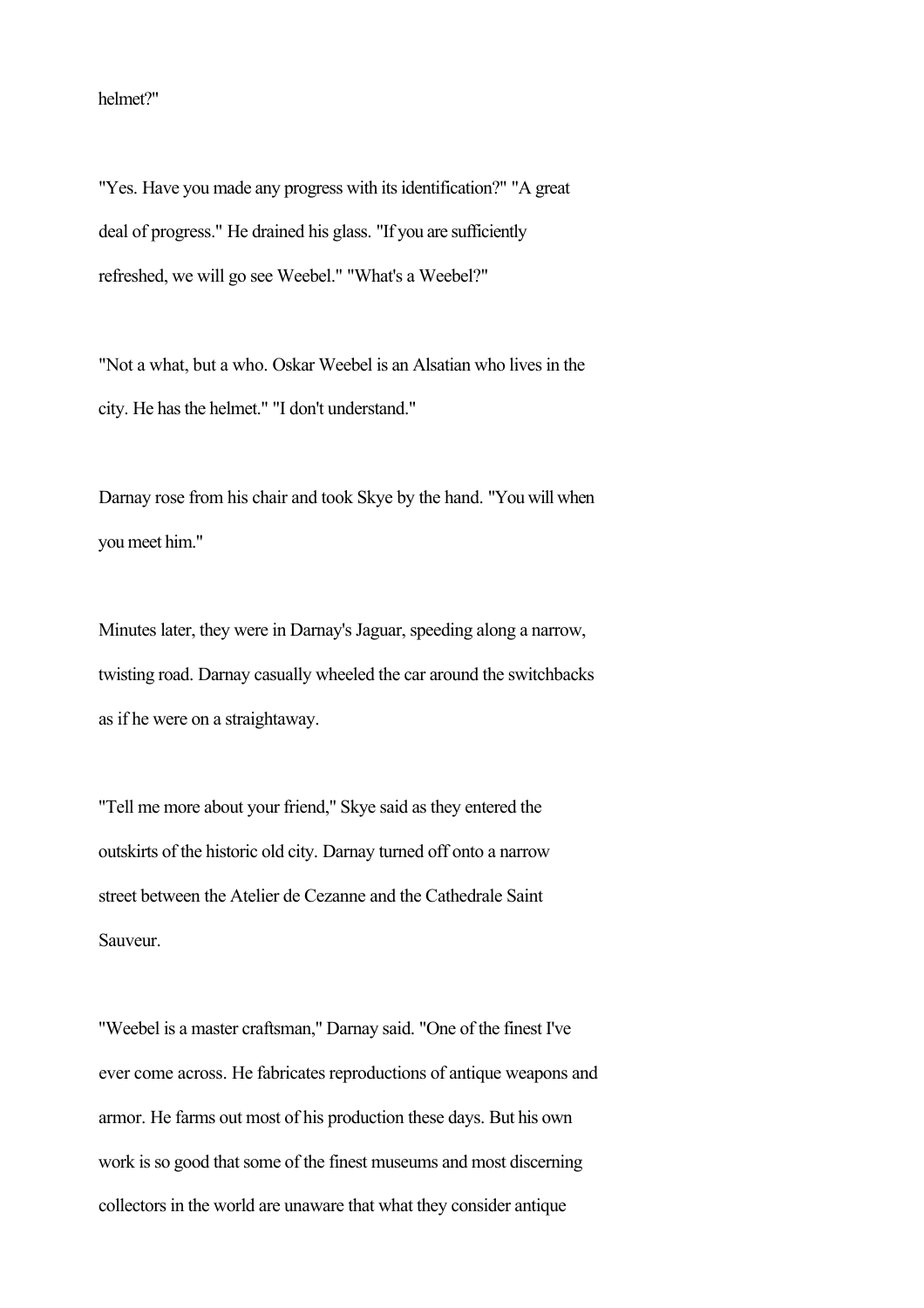pieces were actually forged in his shop."

"Fakes?"

 Darnay winced. "That's such an ugly word to come from such a lovely mouth. I prefer to call them high-quality reproductions."

 "Pardon me for asking, Charles, but have any of these wonderful reproductions been sold to the museums and collectors who are your clients?"

 "I seldom make claims about the authenticity of my wares. Something like that could land me in jail for fraud. I merely imply that the item in question may have a certain provenance and let the client connect the dots. As the American comedian W. C. Fields said, "You can't cheat an honest man." We're here."

 He pulled the Jaguar up to the curb and led Skye to a two-story stone building of medieval architecture. He punched the bell and a moment later a short round man in his sixties, wearing a pale gray workman's smock, opened the door and greeted them with a wide smile. He ushered them into the house, where Darnay made introductions.

 Weebel seemed to have been assembled of mismatched spare parts. His skull-bald head was too large for his shoulders. When he removed his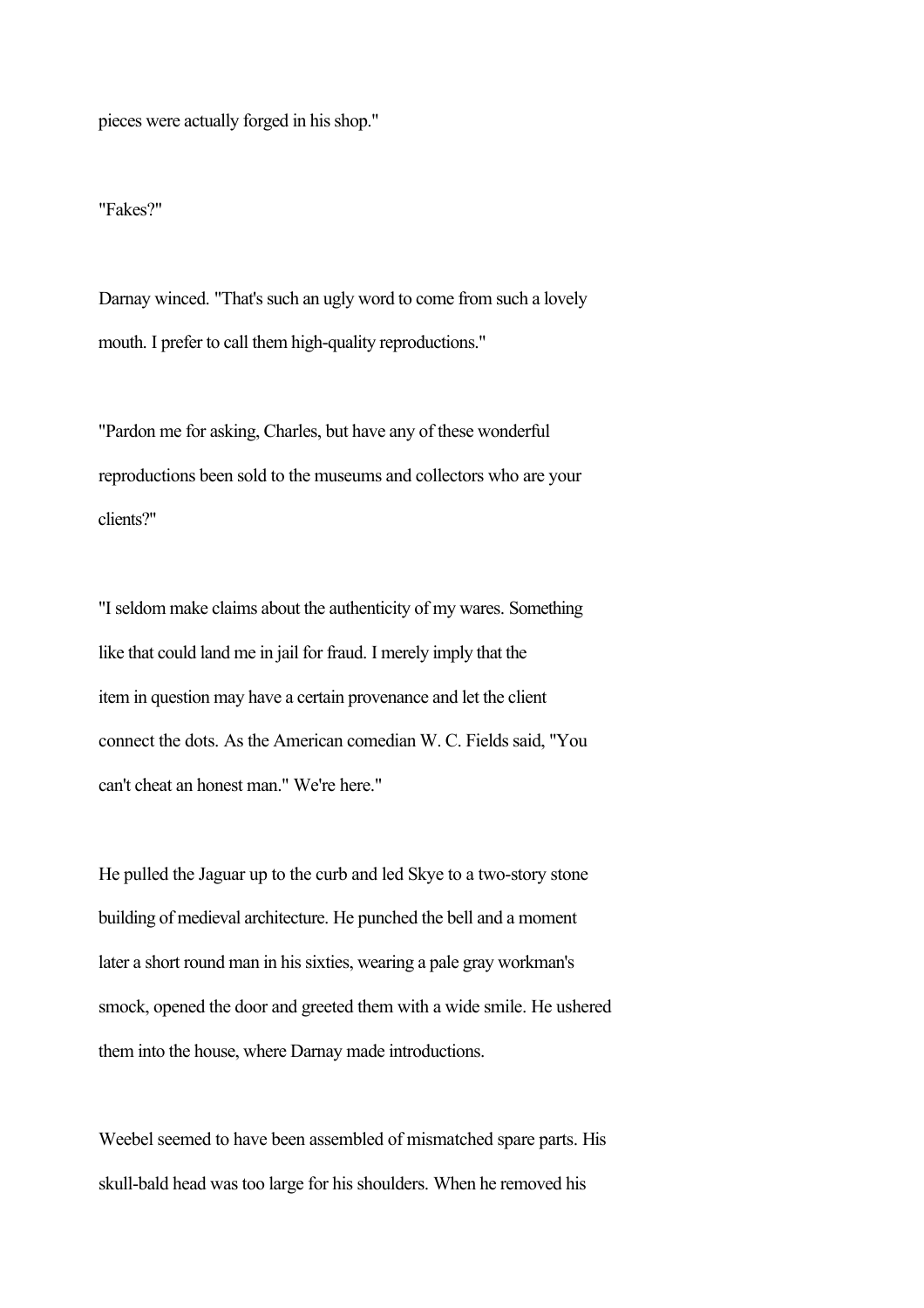old-fashioned spectacles, his kindly eyes were seen to be too small for his face. His legs were stumpy. Yet his perfect mouth and teeth could have come from a fashion model and his fingers were long and slender, like those of a concert pianist. He reminded Skye

 of Mole from the English classic The Wind in the Willows, by Kenneth Grahame.

Weebel shot a shy glance in Skye's direction. He said, "Now I know why I have not heard from you, Charles. You have been otherwise distracted."

 "As a matter of fact, Mademoiselle Labelle arrived only a little while ago, my good friend. I have filled the time since her arrival telling her of your wonderful skills."

 Weebel replied with a self-effacing tut-tut, but it was evident from his expression that the compliment pleased him. "Thank you, Charles. I was just brewing some hibiscus tea," he said, and led them into a neatly ordered kitchen, where they sat at a trestle table. Weebel poured the tea, then peppered Skye with questions about her work. As she patiently answered the questions, she had the feeling that Weebel was tucking her answers in tidy mental files.

 "Charles has told me about your work as well, Monsieur Weebel." When he became excited, Weebel punctuated his speech with a quick "Aha,"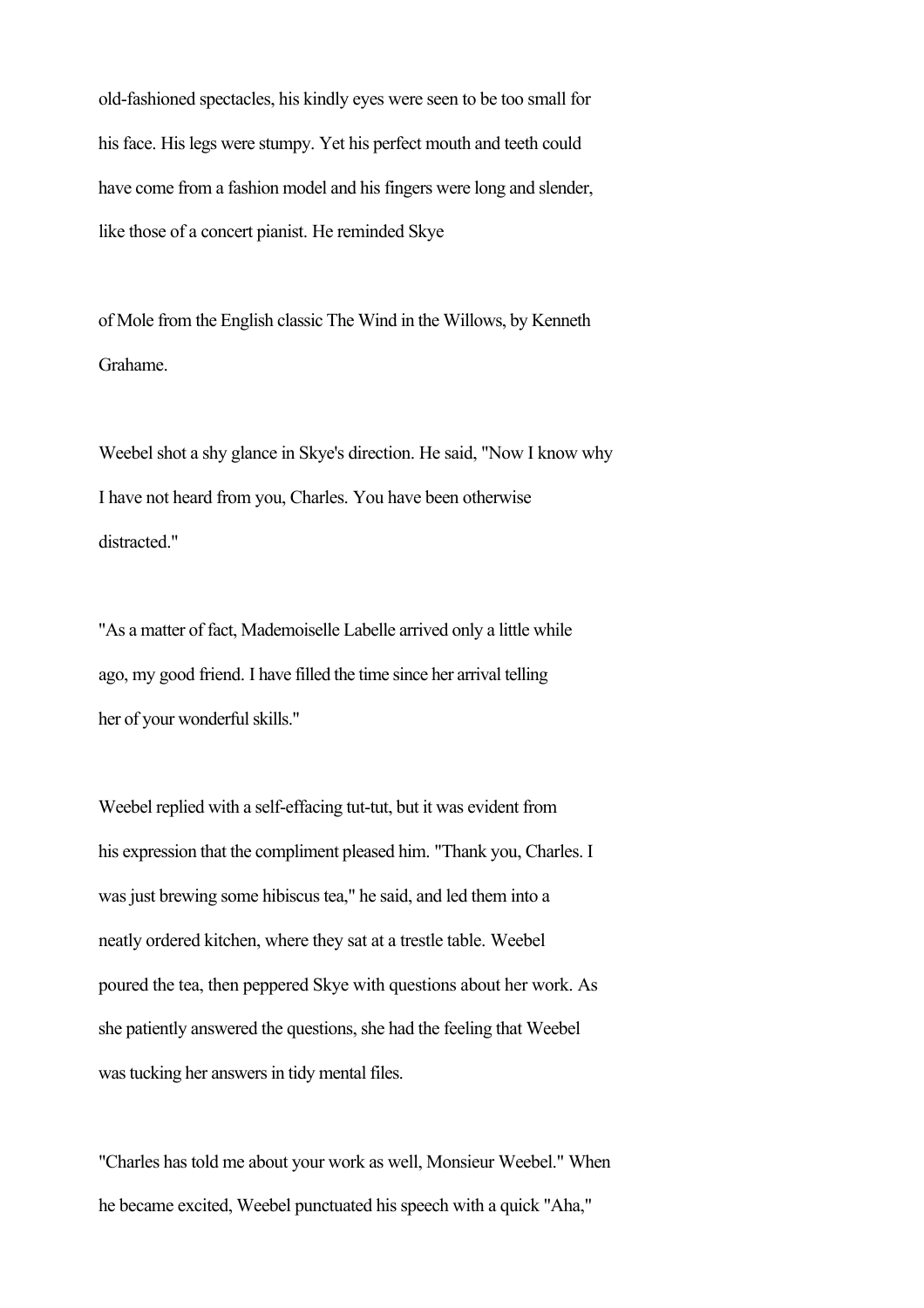spoken as one word.

 "He has. Well then. Aha. I'll show you my workshop." He led them down a narrow staircase to the basement, which was brightly lit with fluorescent lights. It was basically a blacksmith's shop equipped with a forge, anvil, chisels, specialized hammers and pincers, all tools geared for the amorer's basic task, which was beating out plates from hot metal. An assortment of breastplates, leg armor, gauntlets and other protective equipment hung from the walls. Darnay's practiced eye glanced at a shelf holding several helmets of various styles.

"Where is the piece I left here?"

 "A special headpiece like that deserves special treatment," Weebel said. He went over to the suit of armor standing in the corner, flipped up the visor and reached inside. "This is a mass-produced item. Aha. I have them fabricated in China for the restaurant trade mostly."

 He activated a switch inside the suit and a section of wall panel about four feet wide opened with a soft click to reveal a steel door. He punched out a number on the combination keypad. Behind the door was a room the size of a walk-in closet. The walls were lined with shelves stacked with wooden boxes of odd sizes, each marked with a number.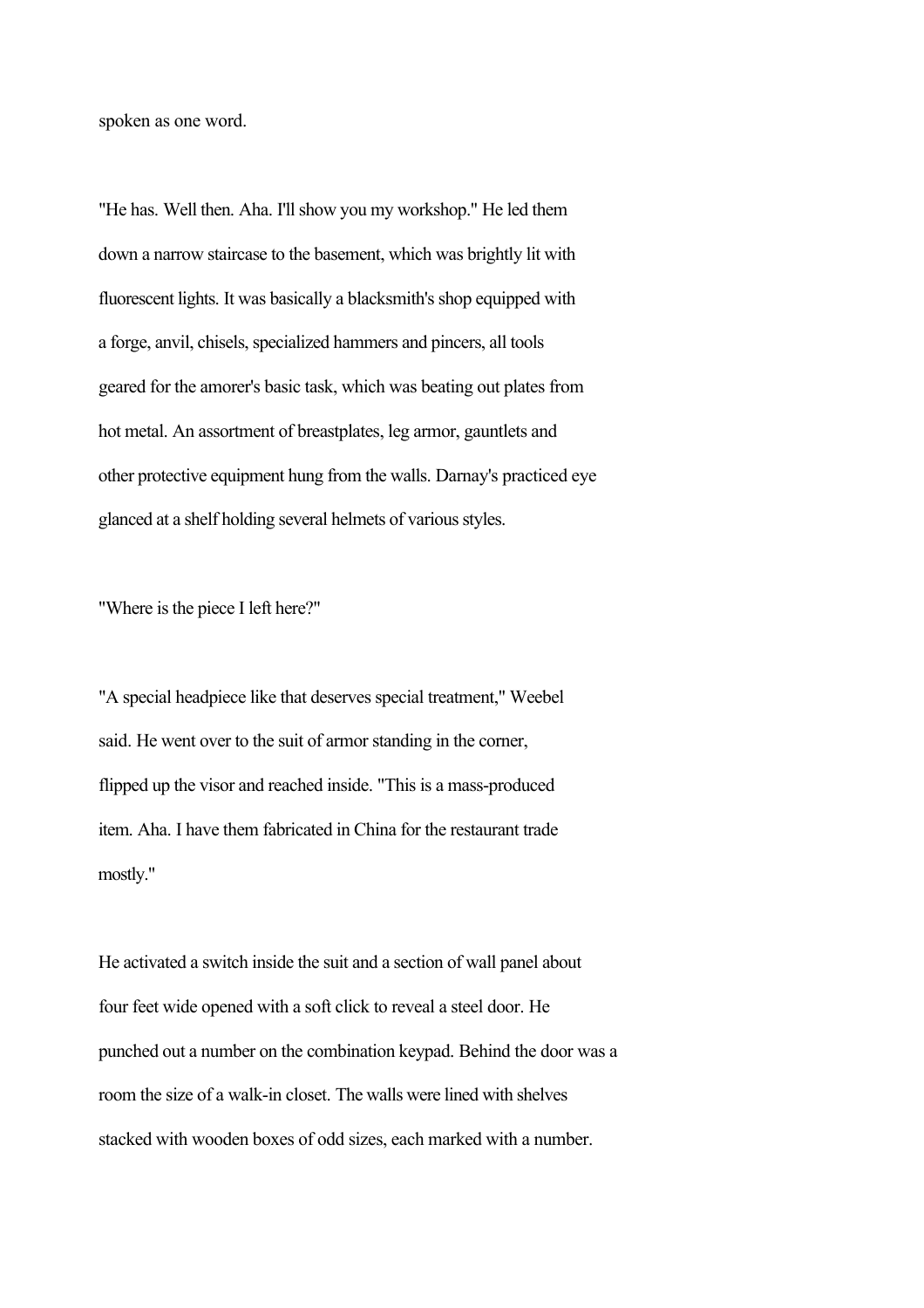Weebel picked out a tall square case, which he brought into the workshop. He set it on a table and lifted out the Fauchard helmet. Skye eyed the embossed face and thought back to the portrait of Jules she had seen at the Fauchard chateau.

 "A remarkable piece. Remarkable. Aha." Weebel waved his hands over the helmet like a fortune-teller looking into a crystal ball. "I had my metallurgist look at it. The iron used to make the steel was most unusual. He believes it may have come from a meteorite."

 Darnay smiled at Skye. "That was Mademoiselle Labelle's theory. Have you dated this piece?"

 "Some of the design features were innovative, as. you pointed out. I would place it in the fifteen hundreds, which is when the embossing of human or animal facial characteristics into the visor caught on. It is possible that the metal itself is much older, and that the helmet was recast from an earlier one. This dent is a proof mark apparently made to test the vulnerability of the metal to a bullet. It did very well at stopping the projectile. Not so well with this hole. It could have been made at close range or by a firearm of great power, perhaps at a more recent date. Maybe someone used this for target practice." "What about the manufacturer?"

 "The helmet is one of the finest pieces I've ever seen. Look here on the inside. Not a hammer dimple mark to be seen. Even without the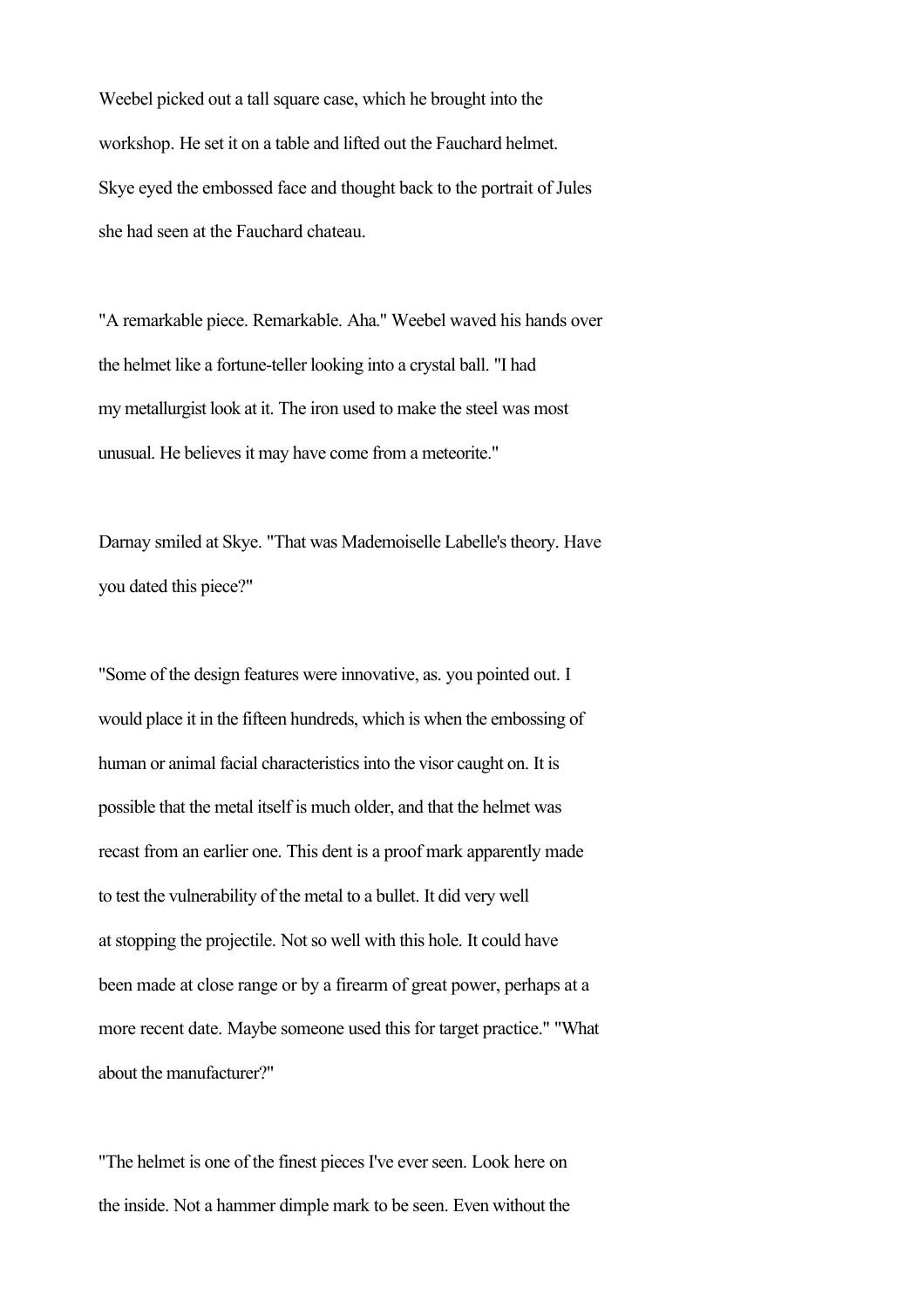hallmark, I would know that there was only one armor maker that made such high-quality metal. The Fauchard family." "What can you tell me about the manufacturer?" Skye said. "The Fauchards were one of only three families that founded the

 guild that became what we know today as Spear Industries. Each family specialized in a certain area. One family forged the metal, the other fashioned the actual armor. The Fauchards were the sales arm, which sent agents traveling around Europe to sell their wares. They were well connected politically as a result. Normally they did not use their hallmark. They believed that the quality of their armor spoke for itself, which is why it is strange to see that they engraved their coat of arms into the crown of this piece. The helmet must have special significance to the family."

 "Madame Fauchard told me that each eagle head stands for the original founding families," Skye said.

 Weebel's eyes did a quick flutter. "You actually spoke to Madame Fauchard?" Skye nodded.

 uExtraordinary. It is said she is a total recluse. What was she like?" "A combination of a scorpion and a black widow spider," Skye answered without hesitation. "She said the eagle in the middle represents the Fauchards, who came to dominate the company through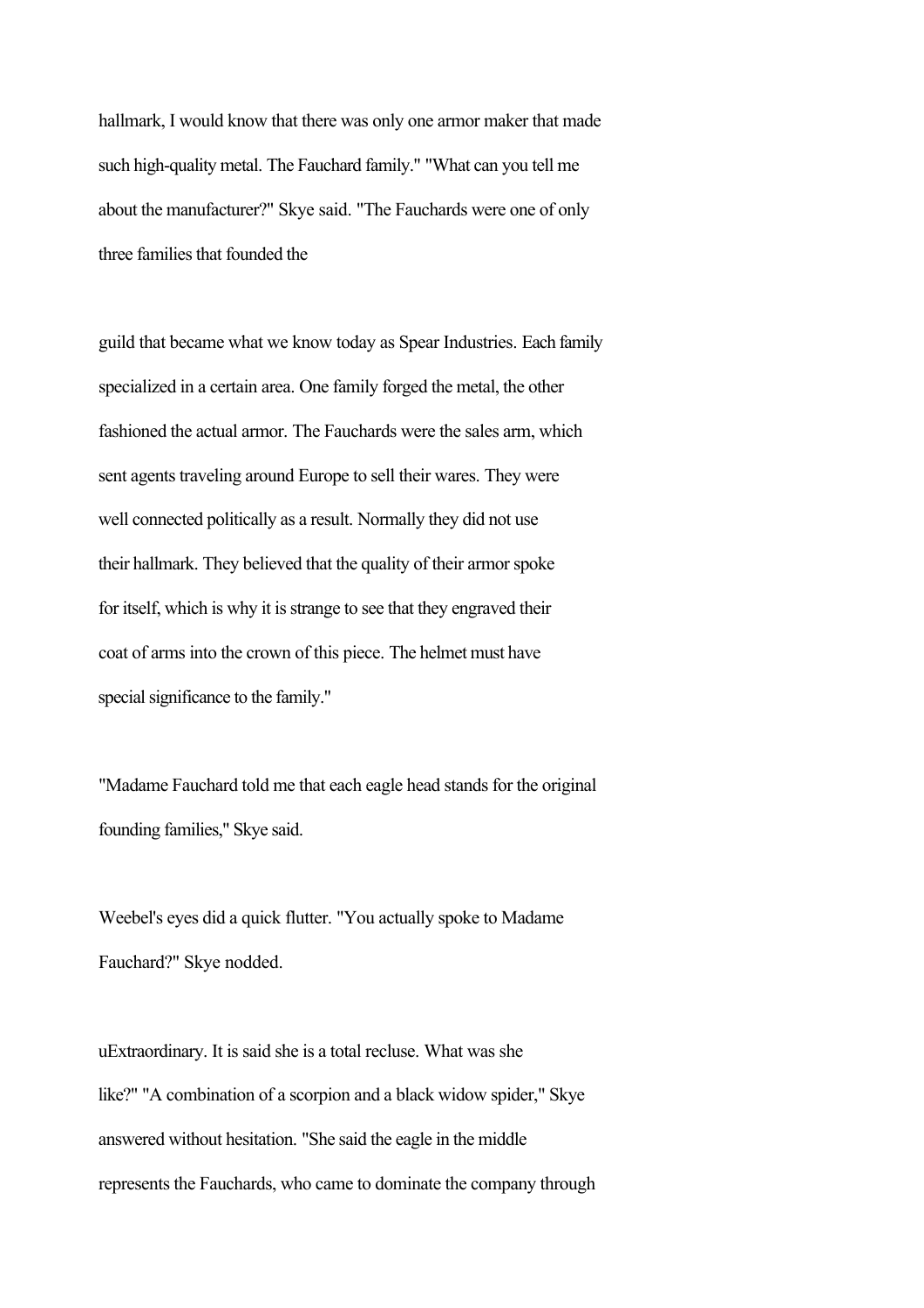death and marriage."

 Weebel burst forth with a nervous laugh. "Did she tell you that many of these deaths were untimely and the marriages were mostly forced to cement their power?"

 "Madame Fauchard is very selective when it comes to talking about her family. For instance, she denies the story that they were powerful enough to instigate World War One, and had a hand in promoting World War Two."

 "Those rumors have circulated for many years. A number of arms merchants encouraged and facilitated the war. The Fauchards were in the thick of it. Aha. Where did you hear that story?"

 "From an Englishman named Cavendish. He also said the Fauchards stole his family's process for making steel."

"Ah, Sir Cavendish. Yes, that's quite true. His family came up

 with a superior steel process. The Fauchards stole it." His fingers caressed the helmet. "Tell me, do you see anything unusual about the eagle design?"

She inspected the helmet and saw nothing she hadn't seen before.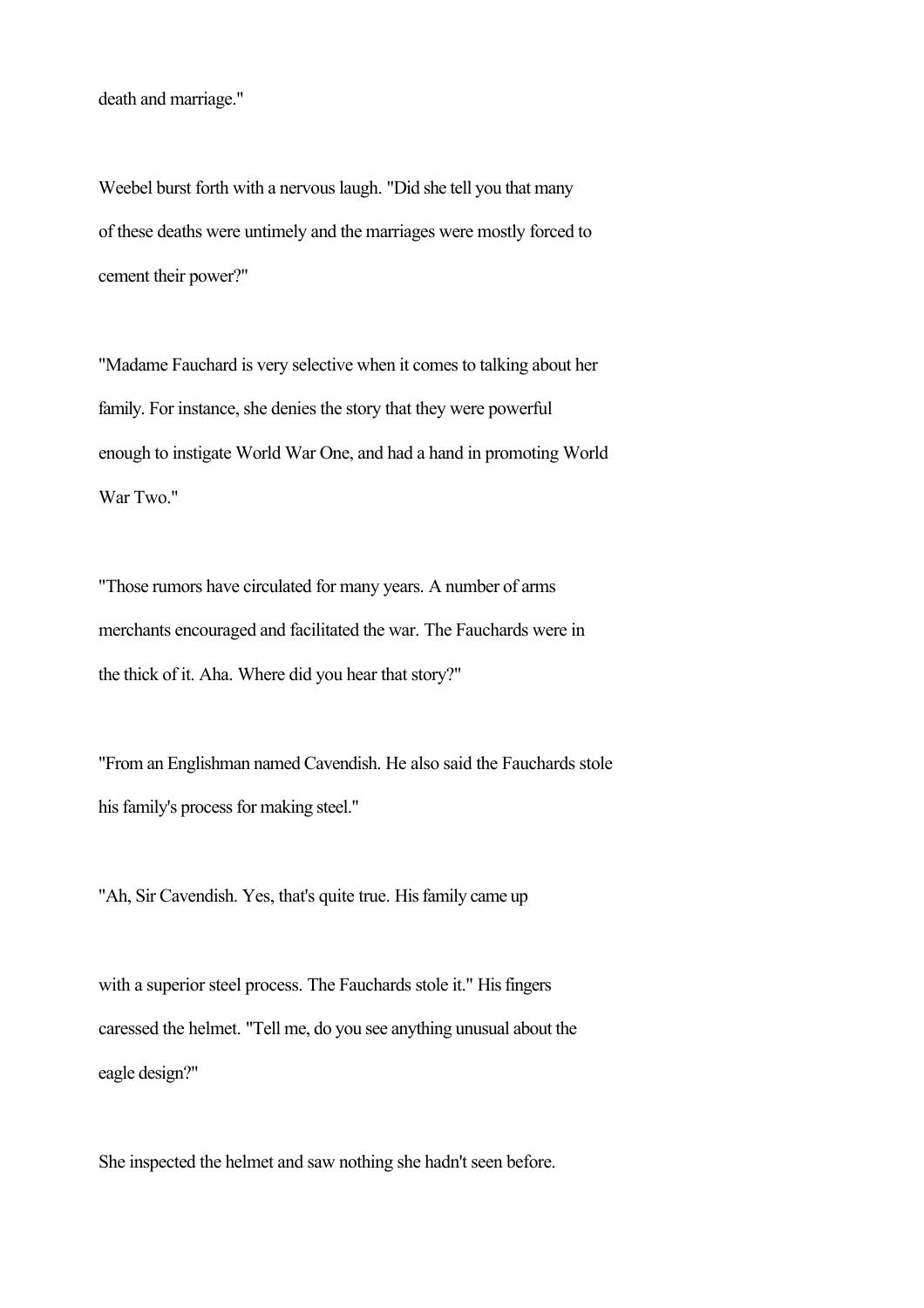"Wait. I see it. There are more spears in one claw than the other."

 "A sharp eye, aha. I noticed the same thing and compared it to the Fauchard coat of arms. The number of spears in each claw is even in the original hallmark. When I examined the helmet more closely, I found that the extra spear was added long after it was fabricated. Probably within the last hundred years or so."

"Why would anyone do that?" Skye said.

 Weebel smiled mysteriously and placed the helmet under a magnifying glass attached to a stand. "See for yourself, Mademoiselle Labelle." Skye peered through the glass for a moment. "The spear shaft and head are actually writing of some sort. Numbers and letters. Come look, Charles<sup>"</sup>

 Darnay took a turn at the magnifier. "It seems to be an algebraic equation."

 "Yes, yes, aha. That was my feeling as well," Weebel said. "I have been unable to decipher it. A specialist is needed."

 "Kurt said this helmet may contain the key that unlocks the Fauchard puzzle," Skye said. "I must get it back to Paris so I can show it to a cryptologist or a mathematician at the university."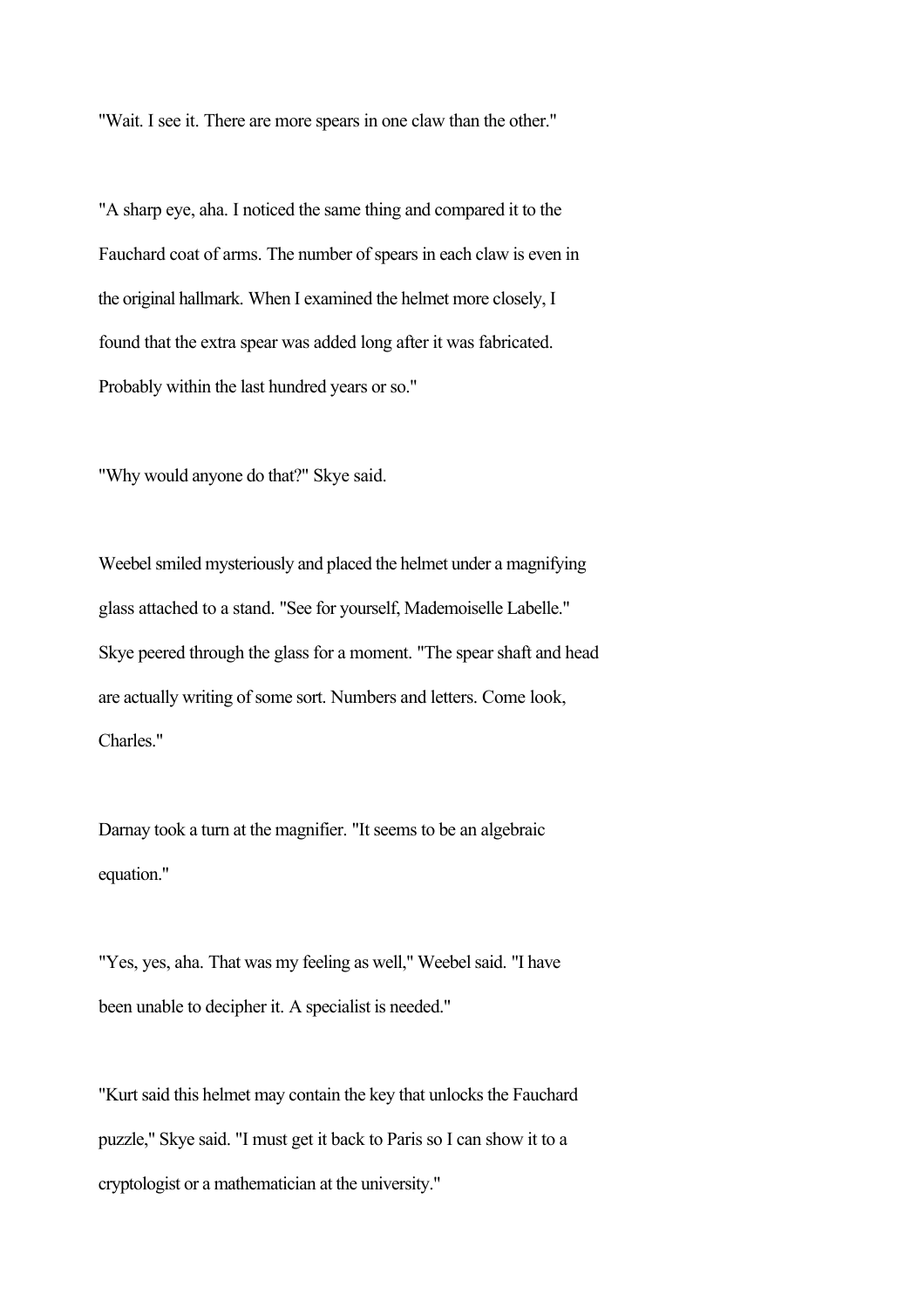"That's unfortunate," Weebel said. "I had hoped to reproduce this lovely piece. Later, perhaps?"

 Skye smiled. "Yes, Monsieur Weebel. Maybe later." He replaced the helmet in its case and handed it to Skye. She and Darnay thanked him and said their good-byes. She asked Darnay to take her to the train station. He was disappointed at her decision to leave, and tried to persuade her to stay. She said she was anxious to get back to Paris, but promised to return soon for a longer visit.

 "If that is your decision I must respect it," Darnay said. "Will you be seeing Mr. Austin?"

 "I hope so. We have a dinner engagement. Why do you ask?" "I fear that you may be in danger and would feel better if I knew he was around to keep an eye on you."

 "I can take care of myself, Charles." She kissed him on the cheeks. "But if it makes you feel any better, I will call Kurt on my cell phone." "That does make me feel better. Please give me a ring when you get home."

 "You worry too much," she said. "But I'll call you." True to her word, she tried to call Austin as the the train sped north. The clerk at Austin's hotel said he had left a message for her. "He said he had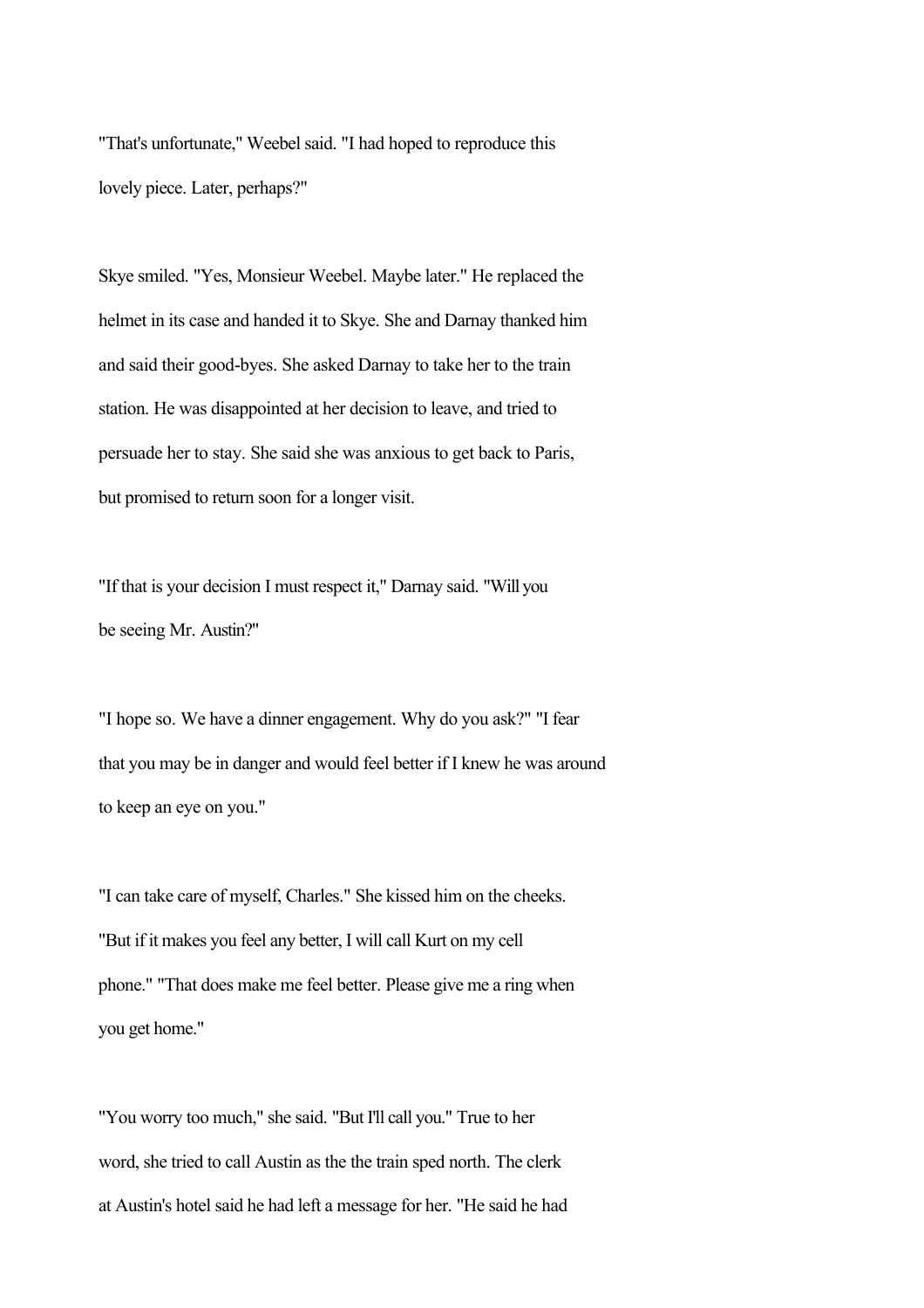a matter of some urgency to attend to and would be in touch with you."

 She wondered what was so urgent that he would leave on such short notice, but from what she had seen, Austin was very much a man of action, and she was not surprised. She was sure he would call her as promised. The trip from Aix took just under three hours. It was late evening when the train arrived back in Paris. She hailed a taxi to take her back to her apartment.

 She paid her fare and was walking up to her door when someone said in a loud voice: "Excusez mwa. Parlay-voo Anglay?"

 She turned, and in the illumination from the streetlight saw a tall, middle-aged man standing behind her. The smiling woman by his side had a Michelin Green Guide clutched in her hand.

 Tourists. Probably American, from the atrocious accent. "Yes, I speak English," she said. "Are you lost?"

 The man grinned sheepishly. "Are we ever." "My husband hates to ask directions even at home," the woman said. "We are looking for the Louvre."

Skye tried not to smile, wondering why anyone would want to find the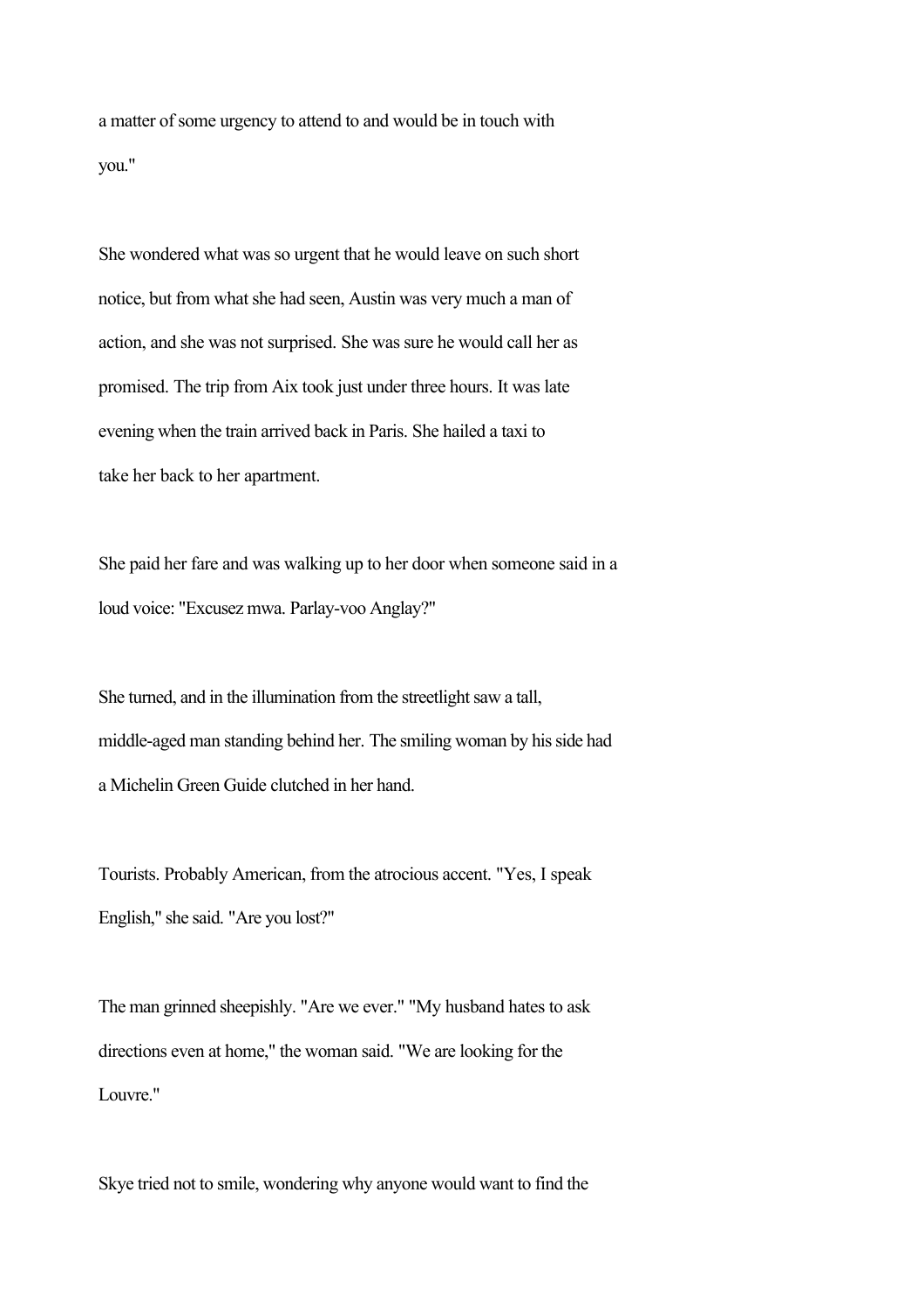Louvre at night. "It's on the Right Bank. You are some distance from it. But it is a short walk to the Metro station and the train will take you there. I can give you directions."

 "We have a map in our car," the woman said. "Perhaps you could show us where we are."

 Even worse. Paris was no place for drivers who didn't know the city. She followed them to their car, which was pulled up at the curb. The woman opened the back door, leaned in, then pulled her head out.

"Would you reach across the seat and get the map, dear? My back "

 "Of course." Holding the bag with the helmet in her left hand, Skye leaned into the car but saw no map on the seat. Then she felt a pinprick on her right haunch, as if she had been stung by a bee. As she put her hand on the sting in reflex, she was aware that the Americans were staring at her. Inexplicably, their faces started to dissolve.

"Are you all right, dear?" the woman said.

 "I " Skye's tongue felt thick. The thought she. was trying to express fell apart.

"Why don't you sit for a minute?" the man said, pressing her into the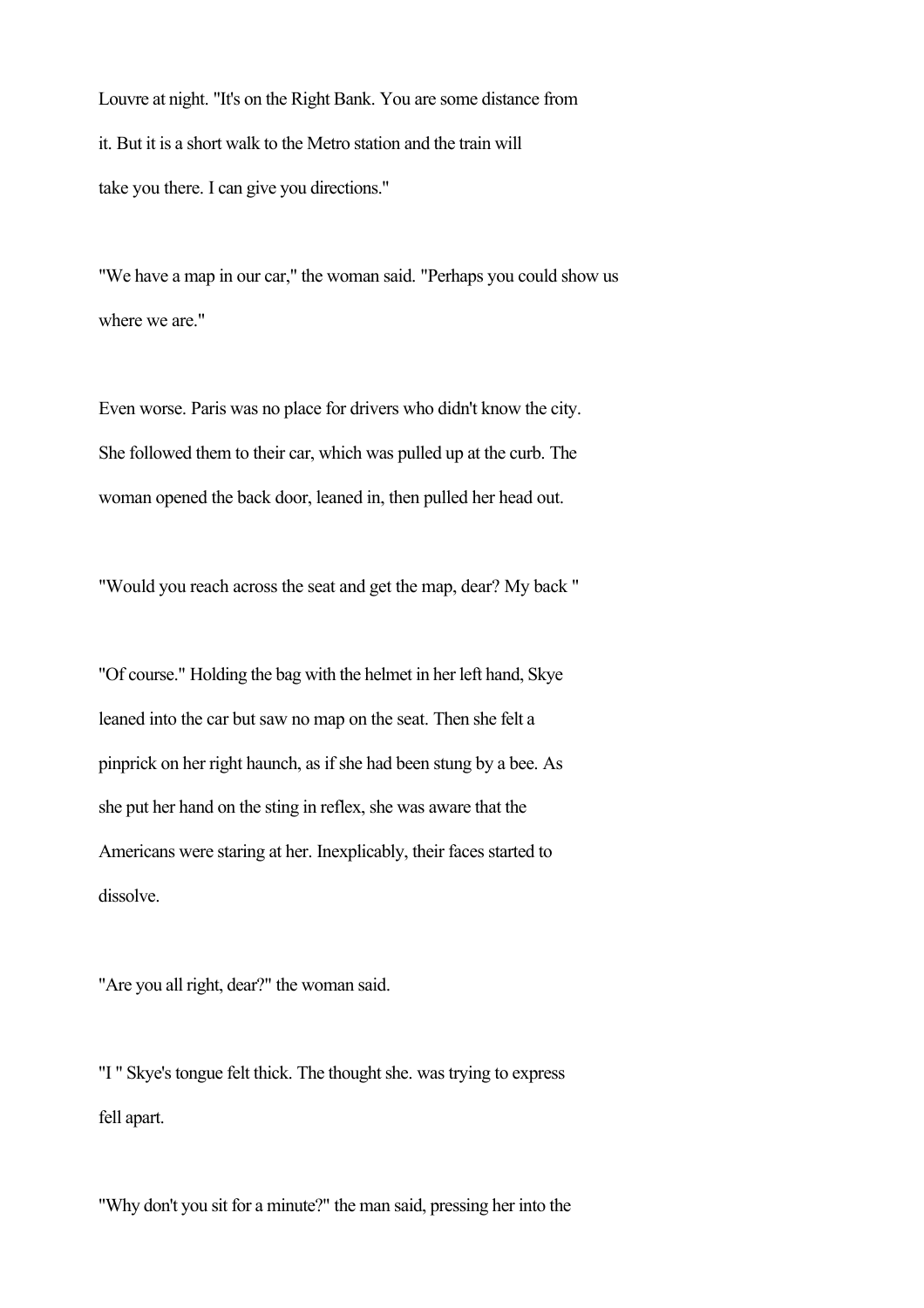His voice seemed to come from far away. She was too weak to resist when he took the helmet case from her hands. The woman slid in beside her and shut the door. Skye was vaguely aware that the man had gone around to the driver's seat and that the car was moving. She looked out the window but saw only blurred images.

Then a black curtain descended over her eyes.

 TROUT WAS THE picture of scientific diligence as he checked the graph displayed on the spectrometer screen and jotted down his observations in a notebook. It was the third time he had analyzed the same mineral sample from the Lost City and the note taking had nothing to do with what was on the screen. Using his talks with MacLean as a guide, Trout was drawing a sketch of the island.

 The laboratory didn't look like much from the outside. It was housed in three Quonset huts that had served as support crew quarters for the old British submarine base that once occupied the island. Two of the half-cylinder-shaped buildings of corrugated steel had been welded together end-to-end. A third hut was attached at the midsection so that the lab space was in the form of a large T. An entire hut was taken up by batching vats and the rest of the space was used for scientific analysis.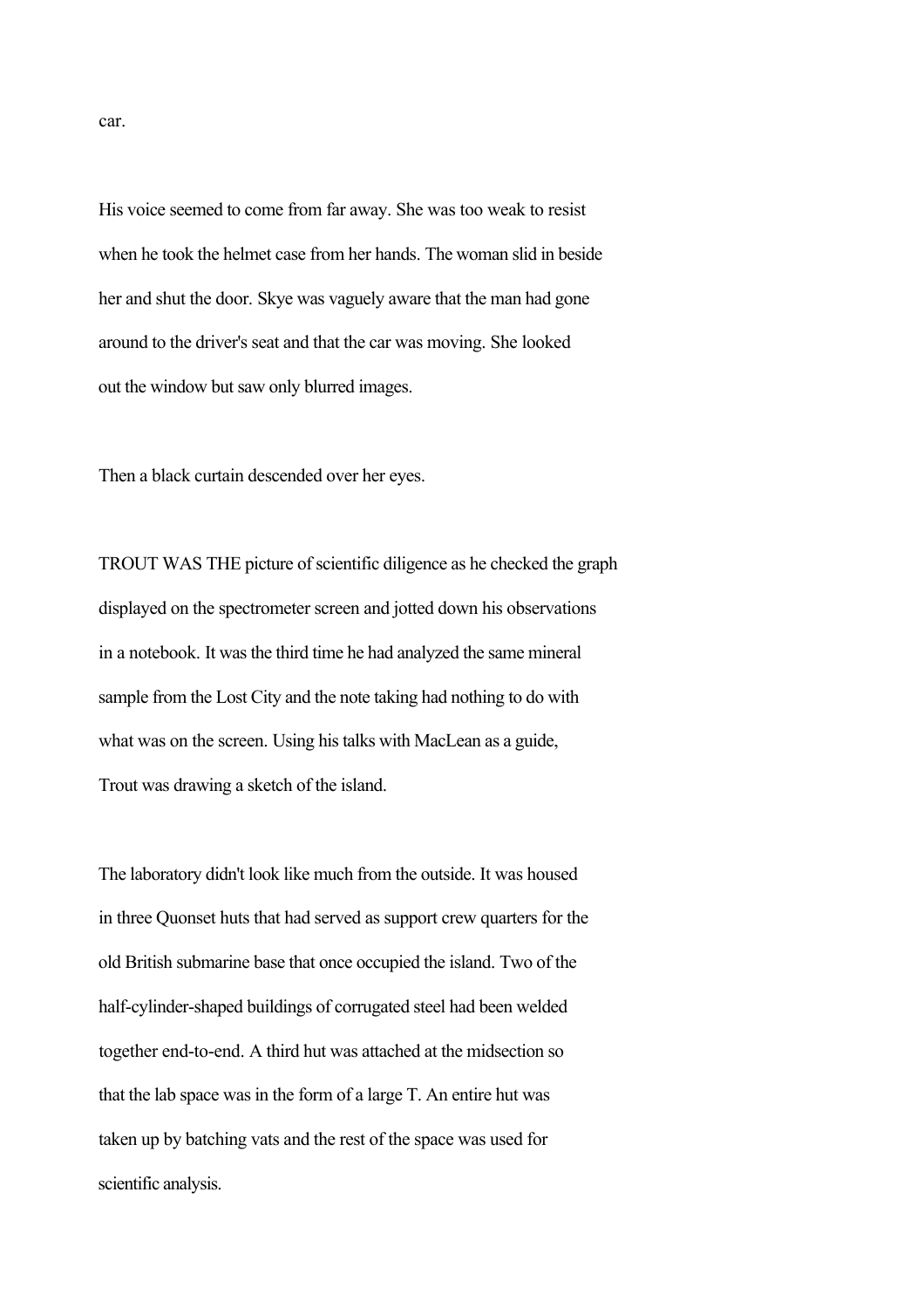The dull-olive exteriors were patched with rust and projected a general air of neglect, but inside, the huts were warm and well lit. The spacious lab was equipped with state-of-the-art scientific tools,

 as up-to-date as anything Trout had seen in a NUMA facility. The main difference was the addition of the guards, who idled near each door with automatic weapons slung over their shoulders.

 MacLean said he had been brought in by plane, which had given him a bird's-eye view of the island. As the plane made its approach, he'd seen that the island was shaped like a teacup. High vertical cliffs ran around the perimeter of the island, broken in one place by a long, tapering harbor. A crescent-shaped beach about a half mile long was sandwiched between the harbor and low cliffs that rose sharply to a high wall whose face was snow-white with a swirling blizzard of seabirds.

 The submarine pen was at the head of the inlet. A road ran from the crew quarters above the pen's entrance, along the cliffs that bordered the harbor. After the road passed an abandoned church and moldering graveyards and the ruins of an old fishing village, it merged with another way that led inland, climbing through a narrow pass, then descending to the island's interior, once the caldera of a long-dead volcano.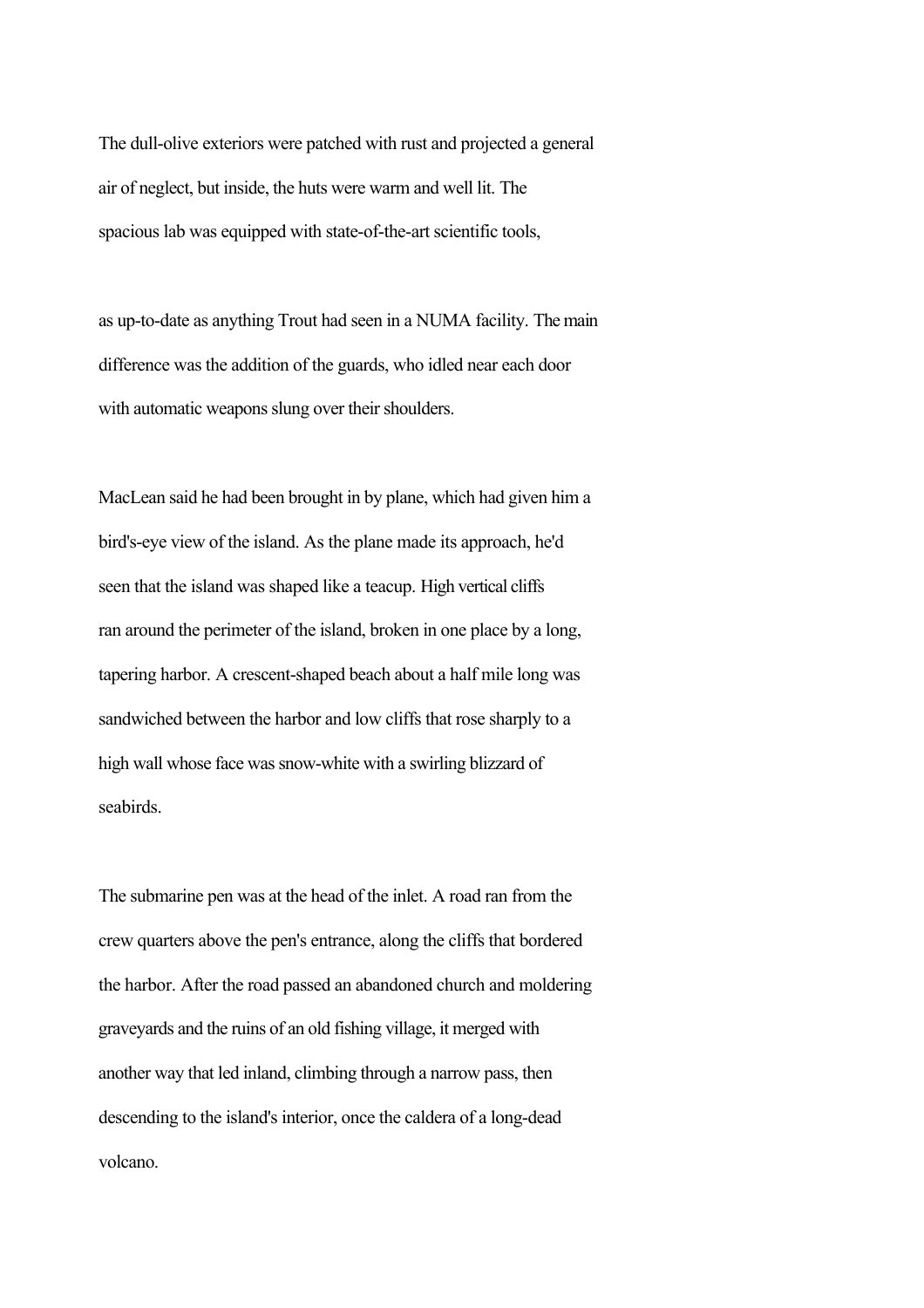In contrast to the rocky ramparts that protected it from the sea, the interior was rolling moorland dotted here and there by small thickets of tenacious scrub pine and oak. The road eventually terminated in the former naval base that now housed the lab complex under Strega's command.

 MacLean was walking across the lab toward Trout's station. "Sorry to interrupt your work," he said. "How is your analysis coming?"

 Trout tapped the notepad with his pen. "I'm between a rock and a hard place, Mac."

 MacLean leaned over Trout's shoulder as if they were conferring. "I've just come from a meeting with Strega," he said in a low voice. "Evidently the test of the formula was a success."

 "Congratulations, I suppose So that means we have outlived our usefulness? Why aren't we dead already?"

 "Strega may be a murderous lout, but he's a meticulous organizer. He'll see to the details of wrapping up the operation on the island first, so he'll have time to enjoy himself without distraction. My guess is that tomorrow he'll take us on a lovely picnic and have us dig our own graves. "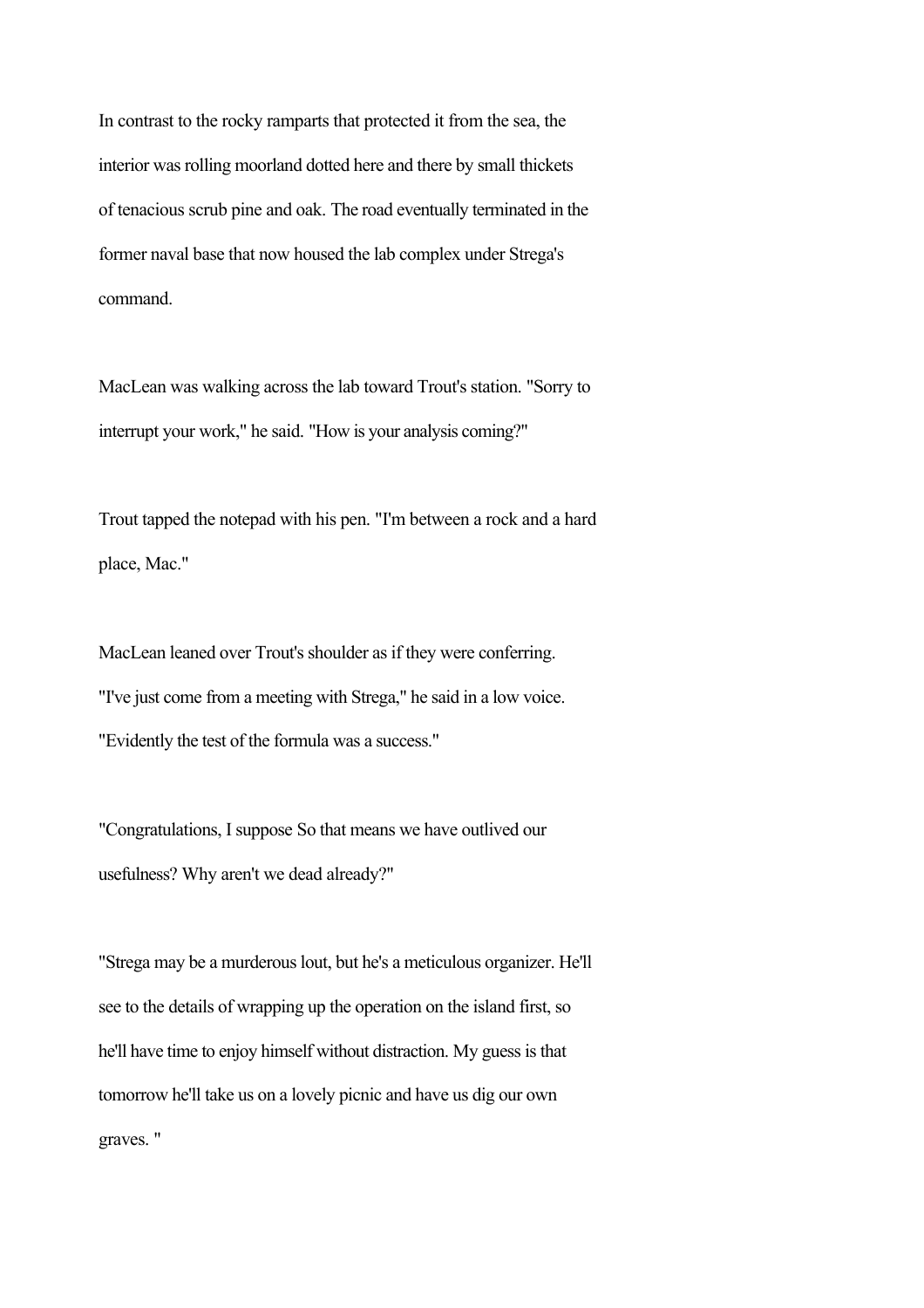"That gives us tonight," Trout said. He handed the notebook to MacLean "How does this jibe with your observance of the island

topography?"

 MacLean examined the map. "You have a skill at cartography. It's accurate in every detail. What now?"

 "Here's how I see it, Mac. As Kurt Austin would say, KISS." "Pardon me?"

 "Keep it simple, stupid. We go through the pass, which so happens to be the only way out. Get to the harbor. You said there was a pier there."

"I couldn't be sure. We came in at dusk."

 "It's a reasonable assumption. We'll assume that where there is a pier there's a boat. We borrow the boat. Then once we're at sea, we figure out where we are."

 "What about contingencies in case something goes wrong?" "There are no contingencies. If something goes wrong, we're dead. But it's worth a try when you consider the alternative."

 MacLean studied Trout's face. Behind the academic features was an unmistakable strength and resolve. His mouth widened in a grim smile.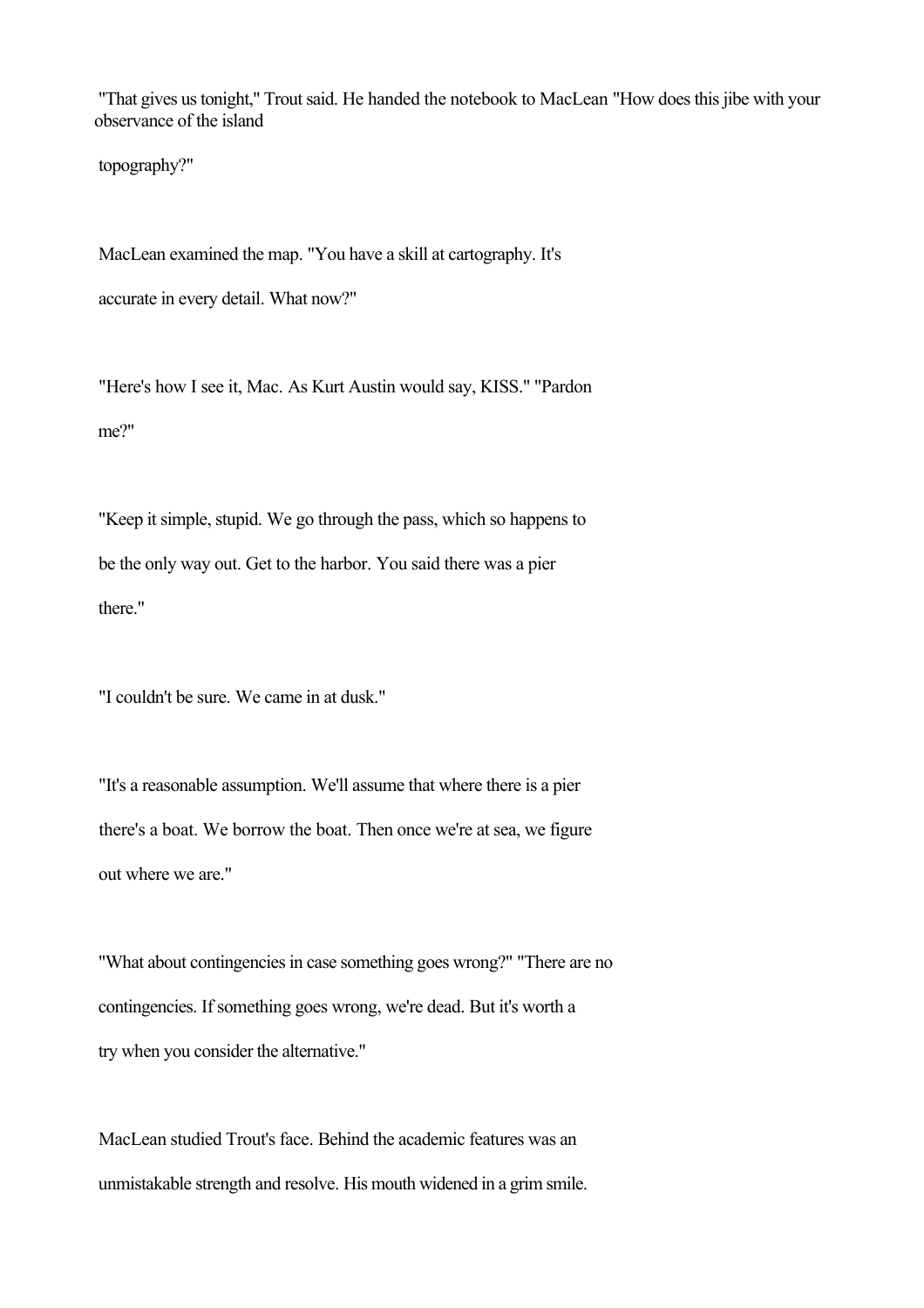"The simplicity appeals to me. It's the execution of the plan that's worrisome."

 Trout winced. "I'd prefer to not use the word execution." "Sorry for letting my pessimism show. These people have beaten me down. I'll give it everything I've got."

 Trout leaned back in his chair in thought and stared across the room at Gamay and Sandy, who sat side by side examining specimens from the thermal vents. Then his eye swept across the lab, where the other scientists were immersed in their tasks, blissfully unaware of their approaching doom. MacLean joined him in his gaze. "What about these other poor souls?"

 "Could Strega have embedded any of them to keep an eye on us?" "I've talked to every one on the train. Their fear for their lives is as genuine as ours is."

 Trout's jaw hardened as he realistically considered the complexities of an escape and the chances that any plan would go awry.

 "It's going to be risky enough with the four of us. A large group would attract more attention. Our only hope is to make it out of the lab complex in one piece. If we can get control of a boat, it will have a position finder and a radio. We can call in help."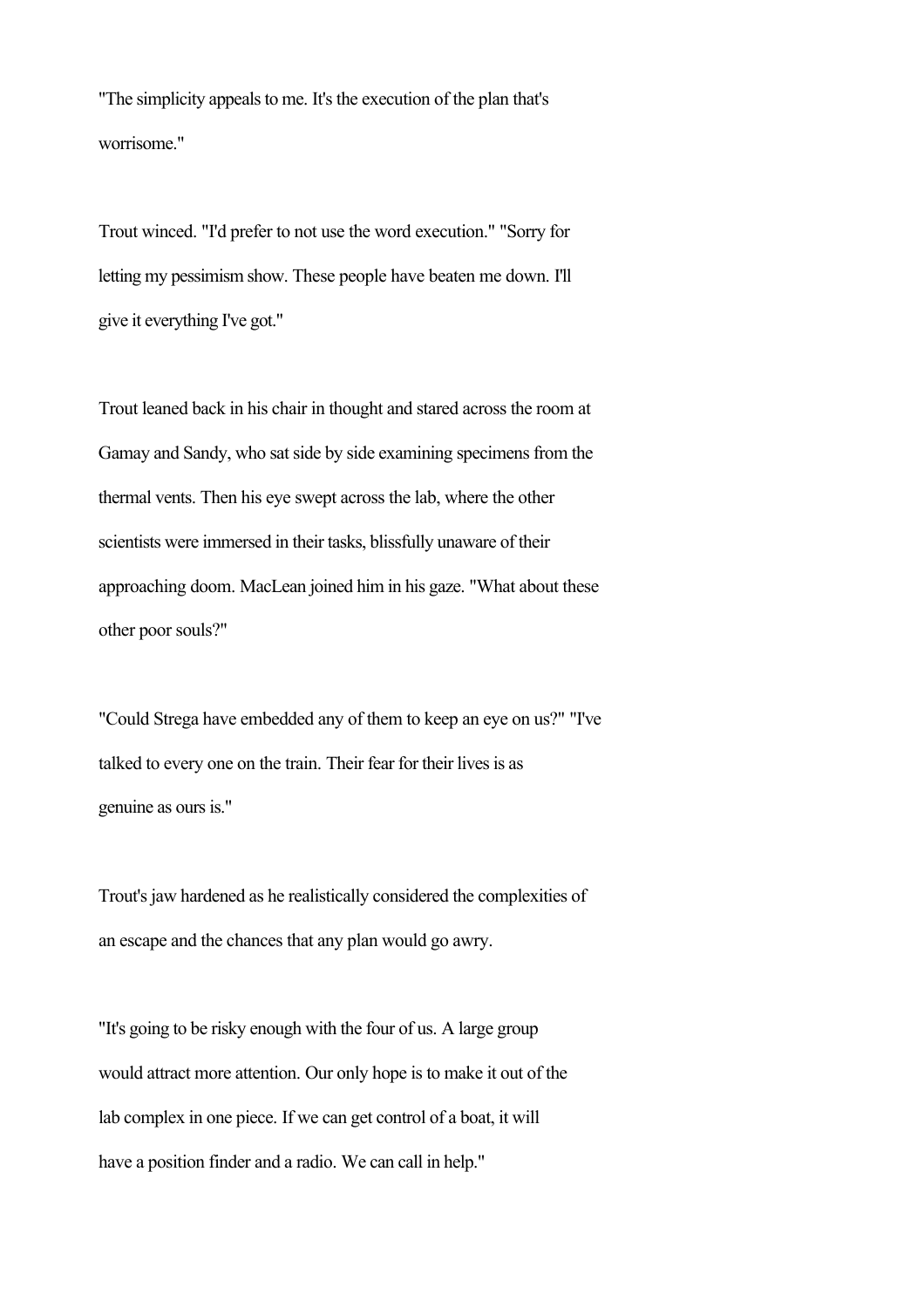"And if we can't?"

 "We'll all be on the same sinking ship." "Very well. How do you propose to get us past the men guarding the electrified fence?"

 "I've been thinking of that. We're going to have to create a distraction."

 "It will have to be a big one. Strega's men are all professional killers."

 "They might have their hands full trying to save their own skins." MacLean's face turned gray when Trout outlined his plan. "My God, man.

 Things could get completely out of control." "I'm hoping that's exactly what happens. If we can't commandeer transportation, we'll have to go it on foot, which means we will need every minute we can gain."

 "Don't look now, but one of the guards is watching," MacLean said. "I'm going to gesture and wave my arms as if I'm angry and frustrated. Don't be alarmed." "Be my guest." MacLean pointed to the spectrometer screen and scowled. He picked the notebook up, slammed it down, muttered a few curses,

 then stalked off across the room. Trout stood and stared at MacLean back with a frown on his face. The guard laughed at the confrontation,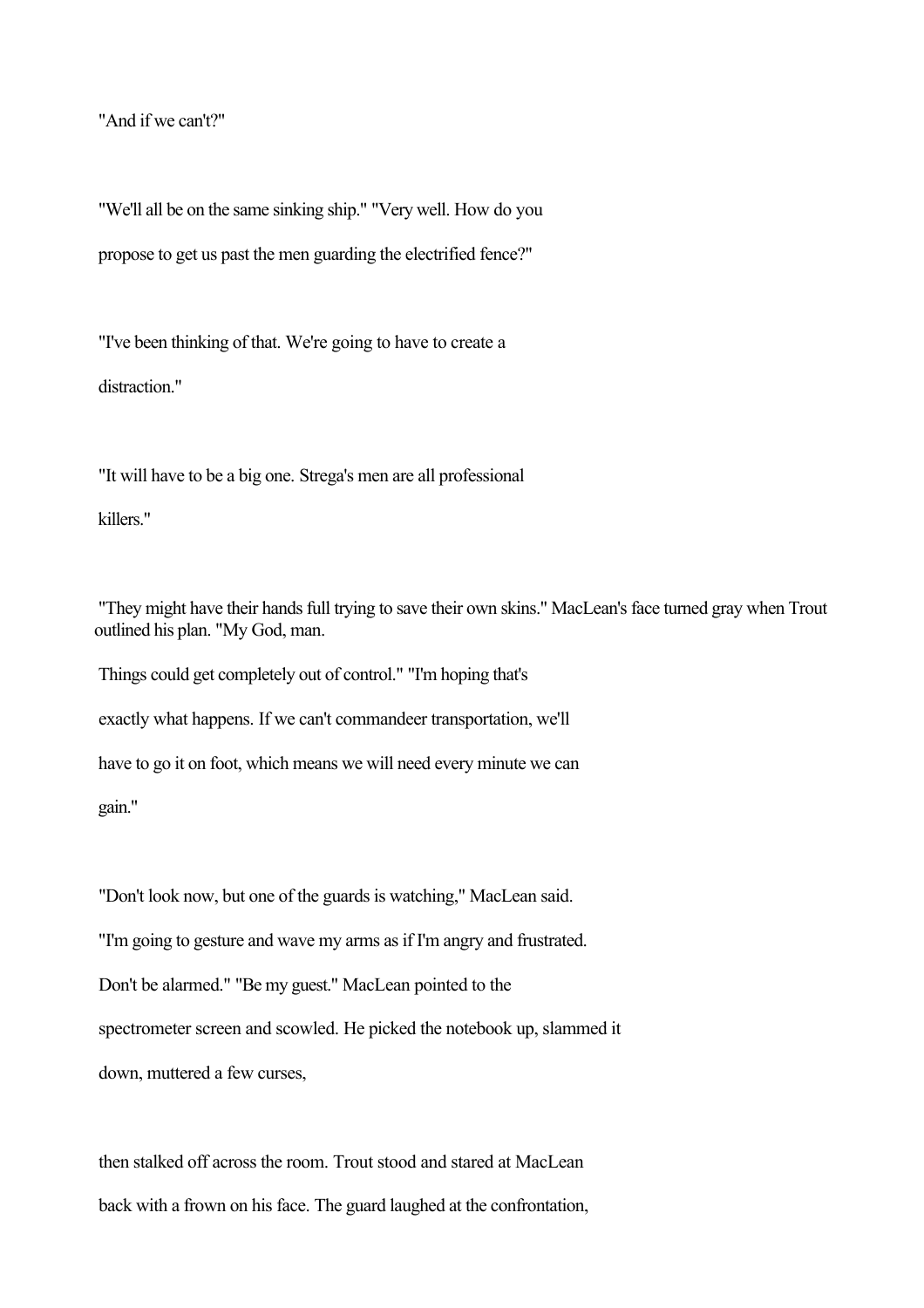then pulled a pack of cigarettes out of his pocket and stepped outside for a smoke.

 Trout got up and walked across the lab to break the good news to Gamay and Sandy.

 AUSTIN STEPPED through the front door of a noisy pub called the Bloody Sea Serpent and walked across the smoke-filled room to the corner table, where Zavala was, chatting with a toothless man who looked like a Scottish version of the Old Man of the Sea. Zavala saw Austin enter and shook hands with the man, who then rejoined the crowd at the bar.

 Austin sat down in the now-vacant chair and said, "Glad to see that you're making friends."

 "It's not easy for a Mexican American boy like me. Their accents are as thick as chili, and as if things weren't tough enough, there isn't a single ounce of tequila in the whole town." He lifted his pint of lager to emphasize the terrible state of affairs.

 "Appalling," Austin said, with a distinct lack of sympathy. He signaled a waitress, and a minute later he was sipping on a pint of stout. "How did your mission go?" Zavala said.

In reply, Austin reached into the pocket of his windbreaker, pulled out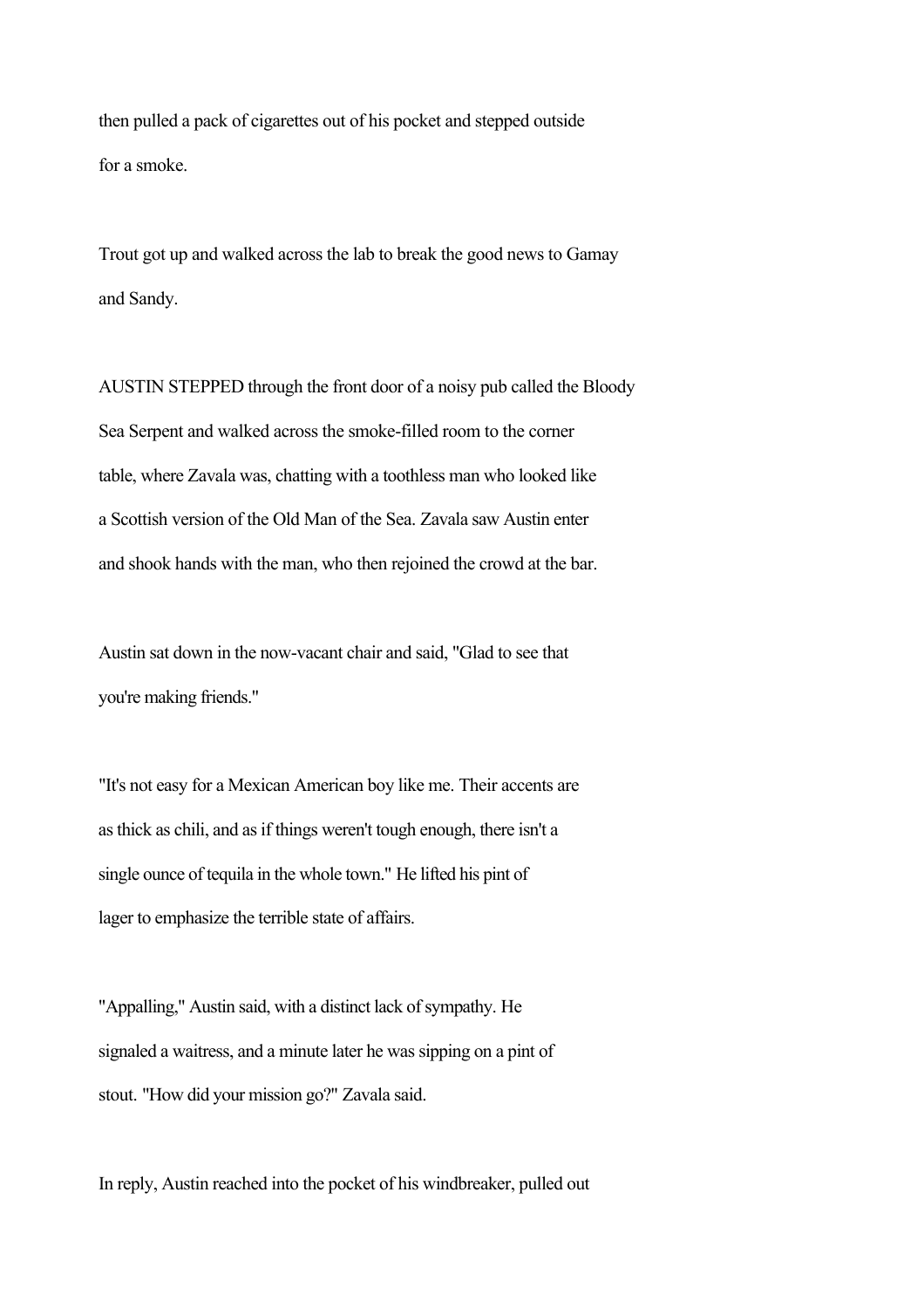a key ring and dropped it on the table. "You see before you the

 key for the newest addition to NUMA's worldwide fleet of state-of-the-art vessels."

 "Did you run into any problems?" Zavala said. Austin shook his head. "I strolled along the fish pier and picked out the worst-looking boat I could find. Then I made the owner an offer he couldn't refuse." "He wasn't suspicious?"

 "I said I was an American TV producer doing a program on the Outcasts mystery and that we needed the boat right away. After I showed him the money, I could have told him I was from the Planet NUMA, for all he cared. He'll be able to buy a new boat with this windfall. We executed a quick bill of sale to make it legal. I pledged him to silence and promised him a bit part in the show."

 "Did he have any theories about the disappearance of the missing Outcasts crew?"

 "Lots of them. Mostly waterfront gossip. He said the police combed the island but the authorities have been keeping a tight lid on information. According to the scuttlebutt around the waterfront, the investigators found traces of blood and body parts. People don't seem overly disturbed about the whole thing. There's a rumor that it was all a publicity stunt and the missing crew will pop up on a tropical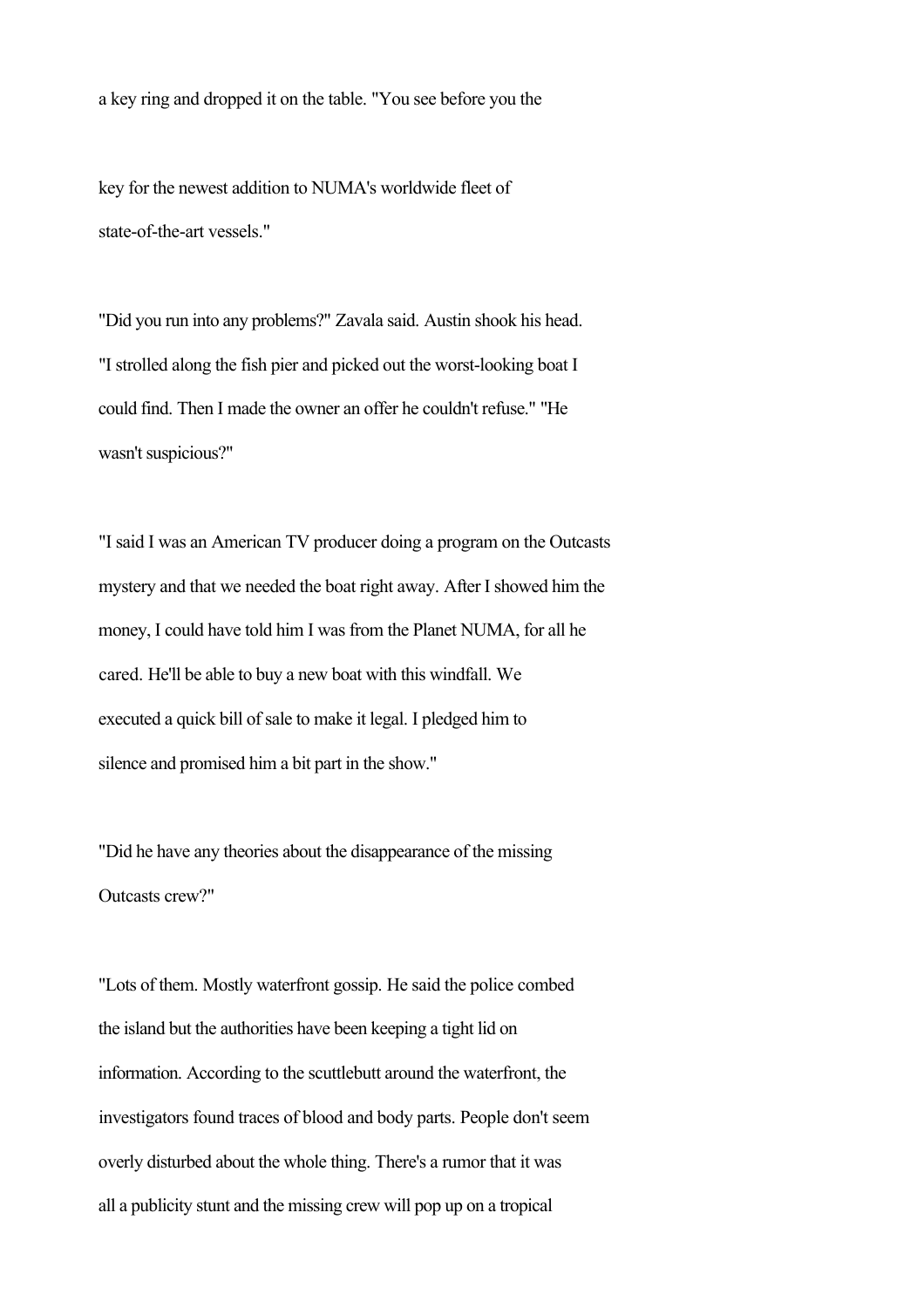isle somewhere for a new show. They figure the lone survivor is an actress being paid big bucks to pony up a story about the red-eyed cannibals. What about your sources?"

 "I picked up some of the same stuff from the guy I was just talking to. He's been around since kilts were invented and knows everyone and everything. I said I was a sport diver and bought a few rounds," Zavala said.

 "Did your friend mention any connection between the Outcasts incident and the island?" Austin said.

 "There was talk at first," Zavala said. "Then the publicity stunt rumor began to circulate and that was that."

 "How far is the island from the Outcasts set?" "About five miles. The locals think it's a semiofficial operation, and that it's still owned by the government," Zavala said. "Given the place's history, it isn't far-fetched. The fishermen avoid the place. Armed patrol boats pop out the minute anyone even thinks of getting close. Some fishermen swear they've been tailed by miniature subs." "That would fit in with what we know from the satellite photos," said Austin. "They must have encountered the AUV watchdog."

The pub's door opened and the fisherman who'd sold Austin his boat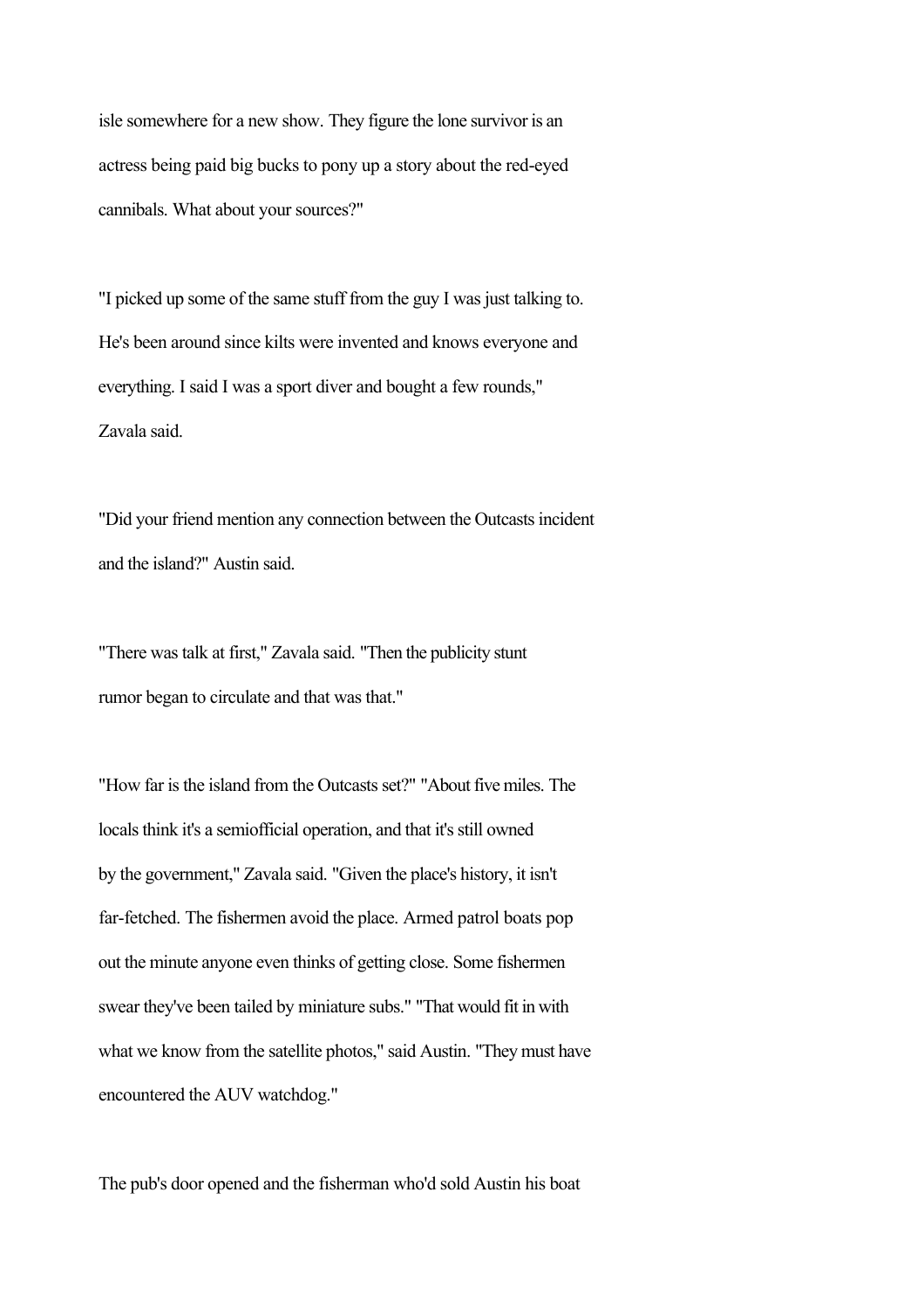stepped inside. Austin figured the man would buy everyone in the house a drink, and didn't want to get drawn into any good luck celebration and the inevitable questions that would arise. He drained his mug and suggested that Zavala do the same. They left by the pub's back door and stopped off at their rooming house to pick up their gear bags. Minutes later, they were walking along a narrow cobblestone lane that took them to the fog-shrouded harbor.

 Austin led the way along the line of boats and stepped in front of a vessel about twenty-five feet long. The lapstrake, or "clinker-built" wooden hull of overlapping planking, had an up swept bow built for rough seas. The deck was open except for a small wheelhouse near the bow. Even in the gauzy mists, they could see that the boat was being held together by numerous coats of paint.

 "She's what the local fishermen call a 'creeler," " Austin said. "The former owner says she was built in '71."

 "Is that 1871 or 1971?" Zavala said, chuckling. "Can't wait to see Pitt's face when he gets the bill for this little luxury yacht." "Knowing Pitt, I think he'd understand," Austin said. Zavala read the name on the stern. "Spooter?" "It's the local term for a razor clam. Spoot is supposed to have aphrodisiac qualities."

 "Really," Zavala said, his interest piqued. "I suppose it makes about as much sense as rhino horn."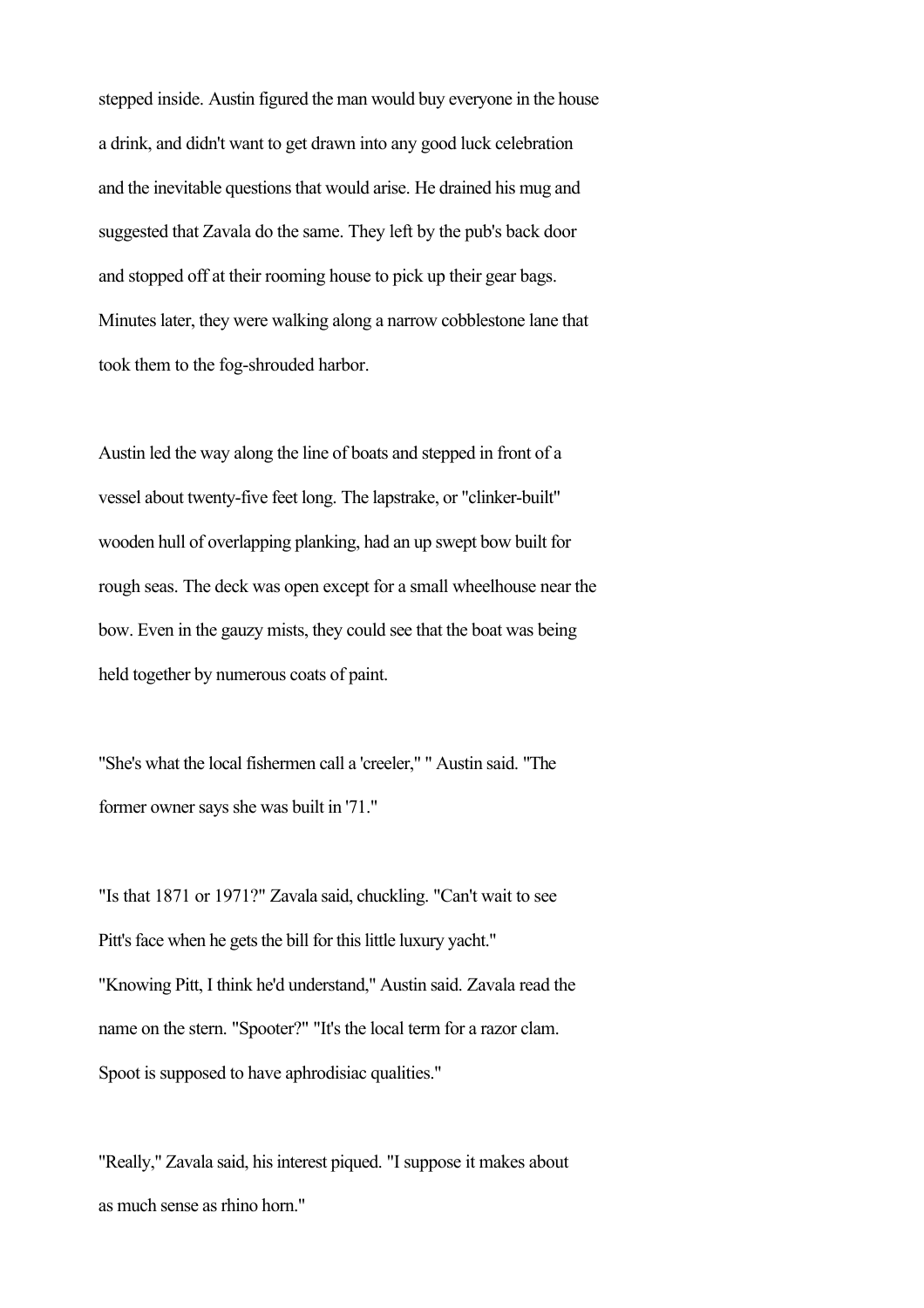They climbed aboard the boat, and Zavala surveyed the deck while Austin poked his head into a wheelhouse about as big as two telephone booths put together. The cabin reeked of stale cigarette smoke and diesel fumes. When Austin came back out, Zavala stomped his foot on the planking.

"Feels solid enough."

 "This old rust bucket is actually more seaworthy than she looks. Let's see if she has a chart."

 Austin rummaged around in the wheelhouse and found a grease-smeared map that showed the island to be ten miles across the bay from the boatyard. Austin pointed to the island's harbor and explained the plan he had been mulling over to Zavala.

"What do you think of it?"

 "A low-tech solution to a high-tech challenge. I think it can work. When do we go?"

 "No time like the present," Austin said. "I persuaded the former owner to throw in a full tank of fuel."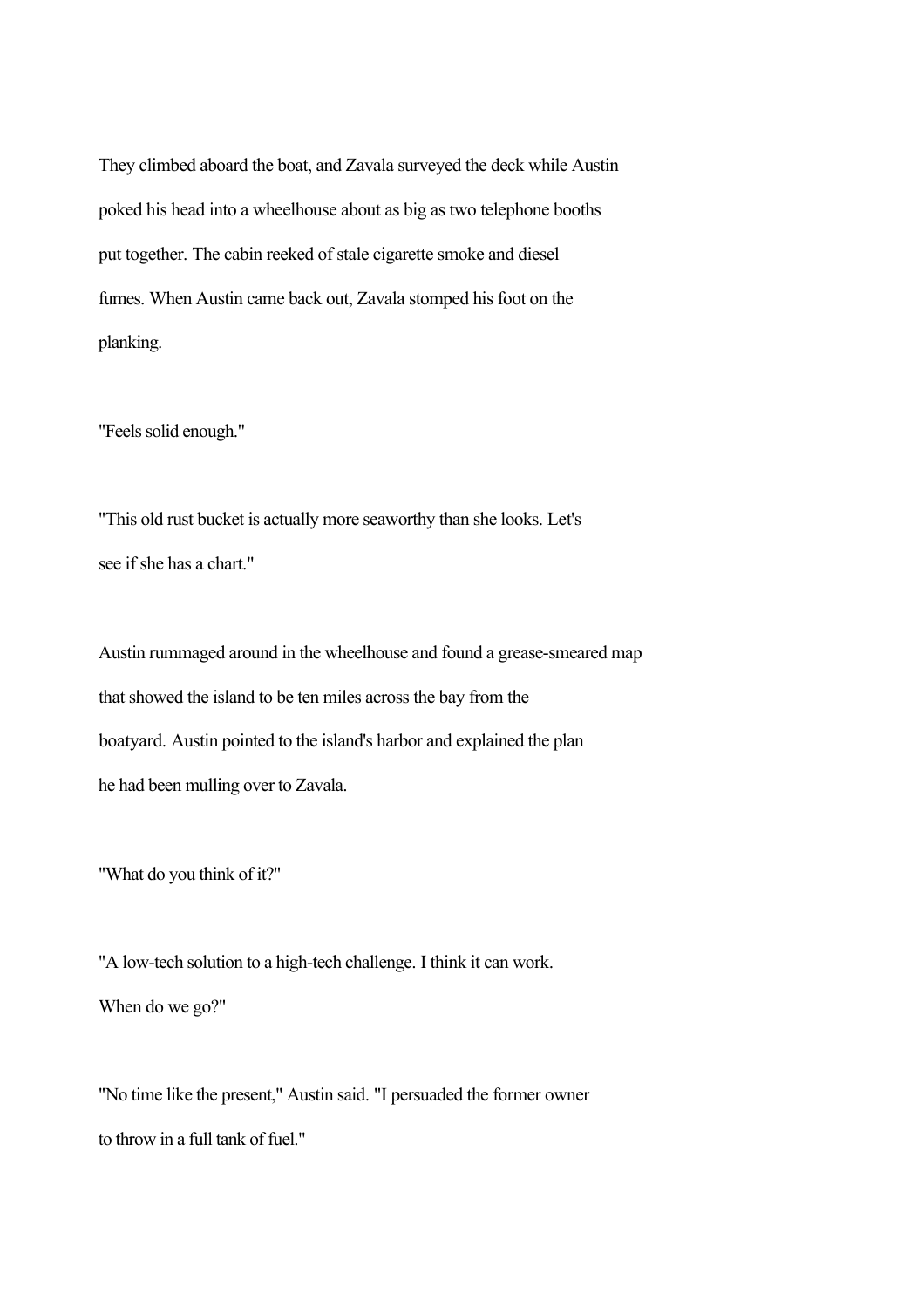He went into the pilothouse. In short order, they had the engine warming up, gear stowed and a compass course set. The boat had seen some hard times, but its electronics were fairly new and would allow them to navigate the unfamiliar waters in the night fog.

 Zavala cast off the mooring lines while Austin took the helm and pointed the bow out of the harbor. The engine chortled and gasped as if it were on its last legs, but the Spooler pushed its way through the swirling mists and began its voyage to the mysterious island.

 FOR A MAN who was nearly seven feet tall, Trout moved with uncommon stealth. Only the sharpest eye would have seen him slip out of the prisoners' compound shortly after midnight. He darted from shadow to shadow, staying away from the floodlights. His excessive caution proved to be unnecessary. No guards patrolled the compound and the watchtowers were unoccupied. Drunken laughter and loud music drifted from the bunkhouse, where the guards were having a party. Trout surmised that the guards were celebrating the end of their boring duty on this lonely outpost. The raucous noise grew fainter as Trout trotted along a dirt road away from the bunkhouse. No longer making an attempt to conceal himself, he covered the distance rapidly with his long-legged stride. He knew he was nearing his goal when the stench hit his nostrils. His resolve faltered as he considered the task he had set himself, but he set his jaw and pressed on toward the chamber of horrors Colonel Strega had facetiously referred to as the "Zoo."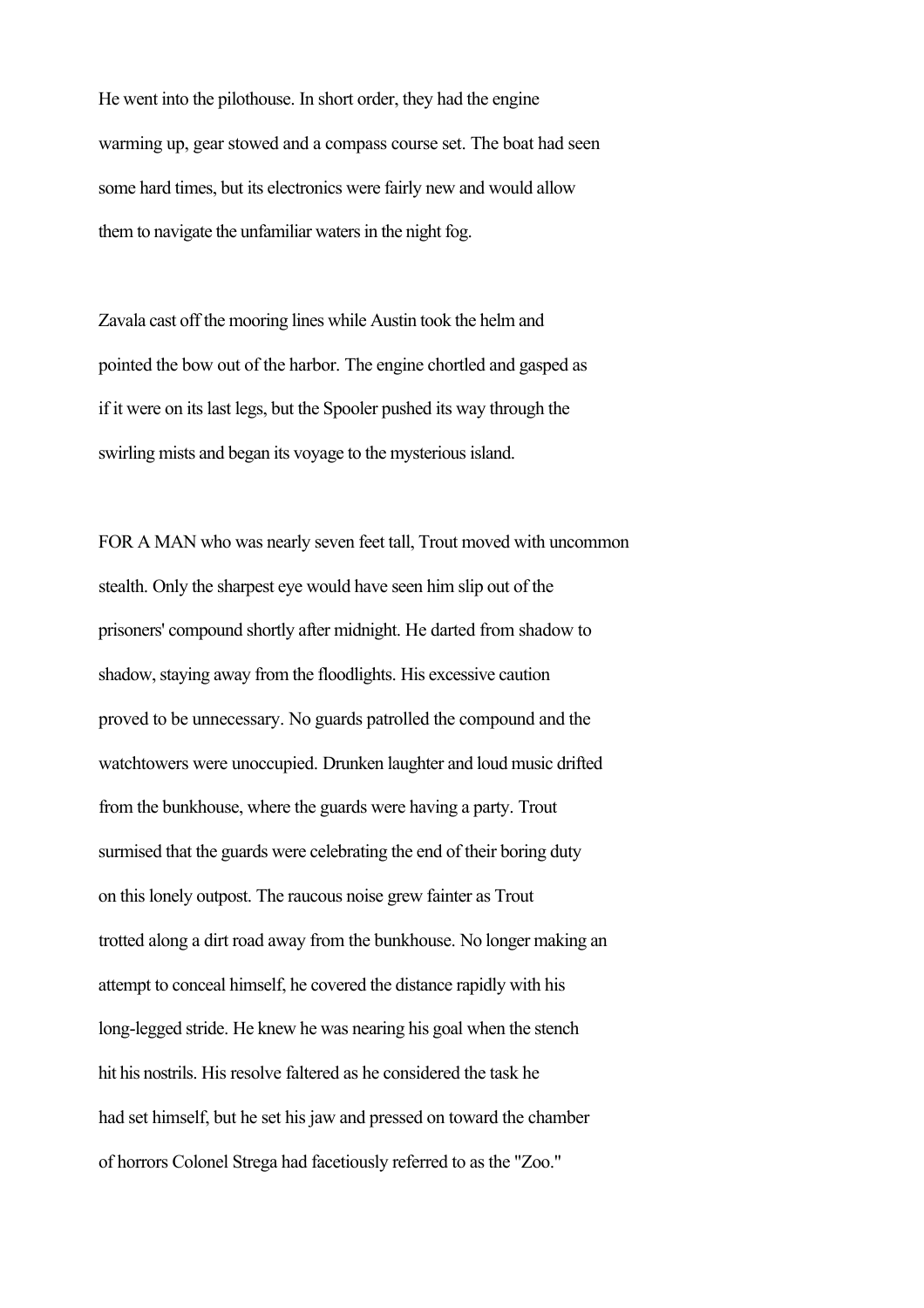Trout slowed to a walk as he entered the floodlit area around the concrete building and went directly to the front door. He ran the

 beam of his flashlight around the doorjamb, but saw no indication of alarm connections. No one could imagine the blockhouse being broken into, Trout mused, although that was exactly what he was about to do.

 The double steel doors could have withstood a battering ram, but they were secured only with an ordinary padlock. Using a hammer and sharp-edged chisel borrowed from the lab, where the tools were used to chip rock samples, he made short work of the latch. He looked around, almost wishing someone would stop him, then opened the doors and stepped into the building.

 The awful smell inside hit him like a baseball bat and he had to stifle his gag reflex. The big room was in semidarkness, illuminated by a few dim ceiling lights. His noisy entry must have alerted the Zoo's occupants because he heard faint stirrings in the darkened cells. Pairs of burning red eyes watched his every move. Trout felt like a clam at a clambake.

 He ran his flashlight beam along the wall until he found a switch. As the room flooded with light, a chorus of snarls filled the air and the creatures retreated to the back of their cages. Perceiving after a moment that Trout was no threat, they crept back and pressed their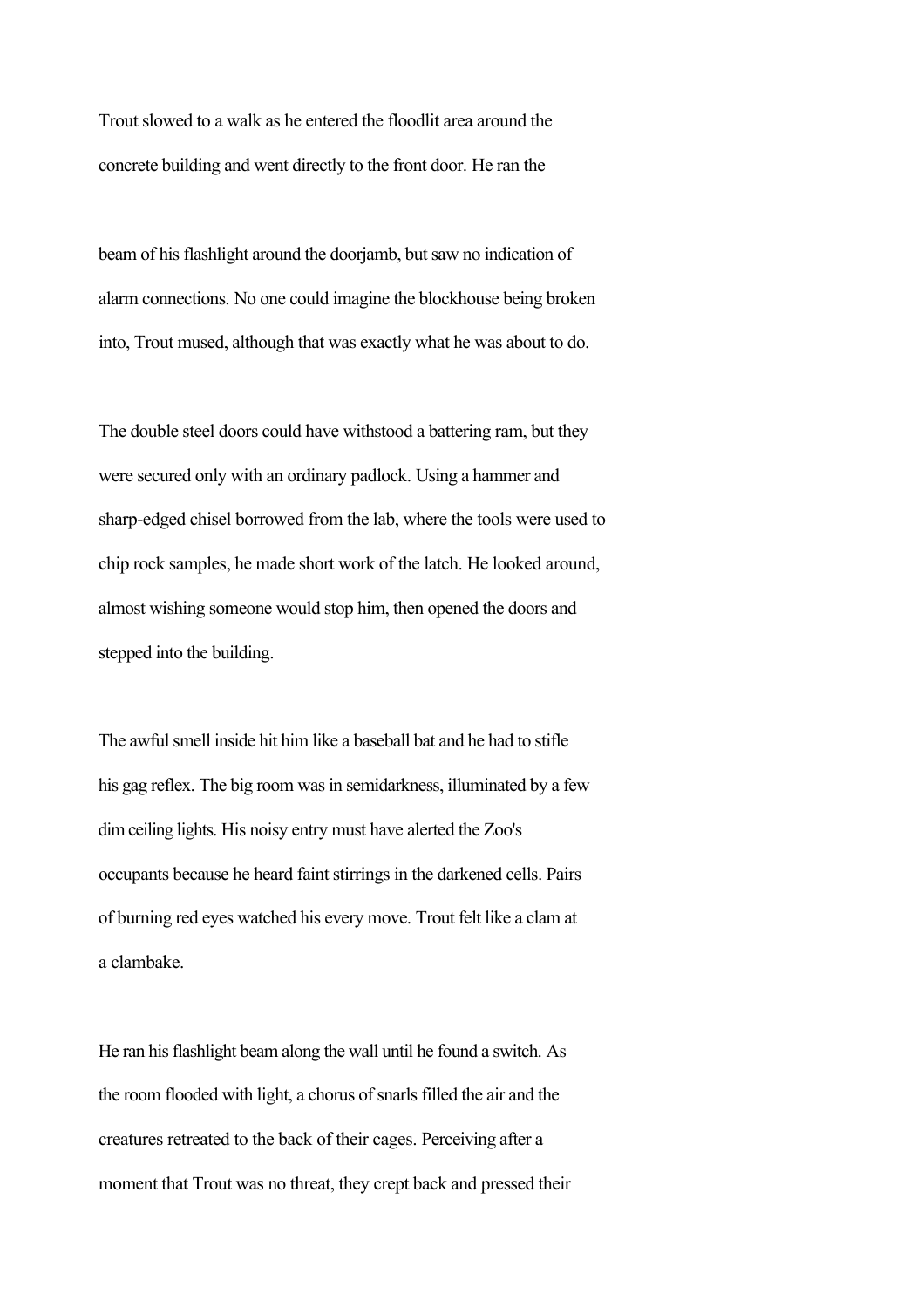nightmarish faces against the bars.

 Trout sensed that these creatures were regarding him with more than feral hunger. They were curious, and their low growls and mutterings were a form of communication. He reminded himself that they had carried off a murderous raid on a neighboring island and it would be a mistake to think of these creatures as mere animals. They were once human, and they could think.

 Trout tried to ignore their unwavering gazes and went about his inspection of the room. He found what he was looking for behind a metal wall panel and his fingers played over a rank of switches with numbers that corresponded to those painted over each cage. The numbers were labeled Alpha and Beta. He hesitated, thinking about

 the hell forces he was about to unleash. Now or never. He hit a switch labeled alpha as an experiment. A motor hummed and a cage door slid open with a metallic clank. The creature occupying the cell dashed to the back of his cage, and then it inched forward, pausing at the open door as if suspecting a trick.

 Trout hit the other switches in rapid succession. Door after door clanged. Still, none of the creatures ventured out. They were gibbering and gesturing at each other in a primitive communication. Trout didn't hang around to tune in on the conversation. Having unleashed the demons, he ran for the door.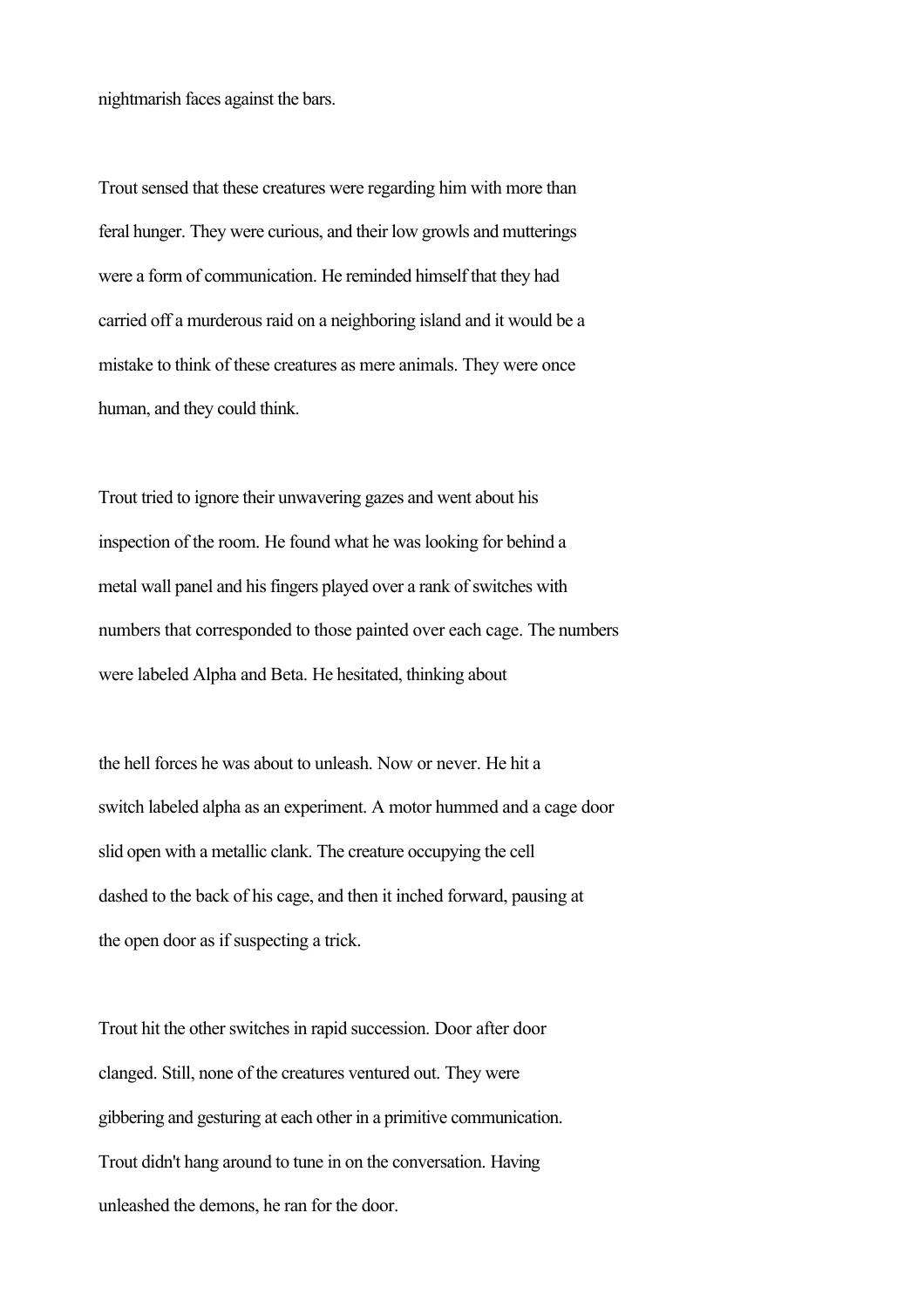MACLEAN WAS waiting with Gamay and Sandy in a thick stand of trees about a hundred yards from the compound's gate. In outlining his plan, Trout had told them to slip away from their cottages as soon as he was on his way and to stay hidden until he rejoined them. MacLean had heard the drunken party going on at the bunkhouse, but he was still nervous, having known the unpredictable guards longer than Trout. His worst fears were realized when he heard the sound of pounding feet. Someone was running toward him. He strained his eyes against the darkness, not knowing whether to run or fight.

 Then someone called out "Mac." It was Trout. Gamay stepped from the trees and grabbed him in a tight hug. "I am so glad to see you," she said.

 "For god sakes man," MacLean said. "I thought something had happened."

 Trout caught his breath. "It was easier than I thought." Trout tensed as a figure emerged from the trees, then another, until all six of their fellow scientists were gathered around. "I'm sorry," MacLean said. "I couldn't leave them." "It was my idea," Gamay said.

 "Don't worry. I changed my mind and was about to go back for them myself. Is everybody here?"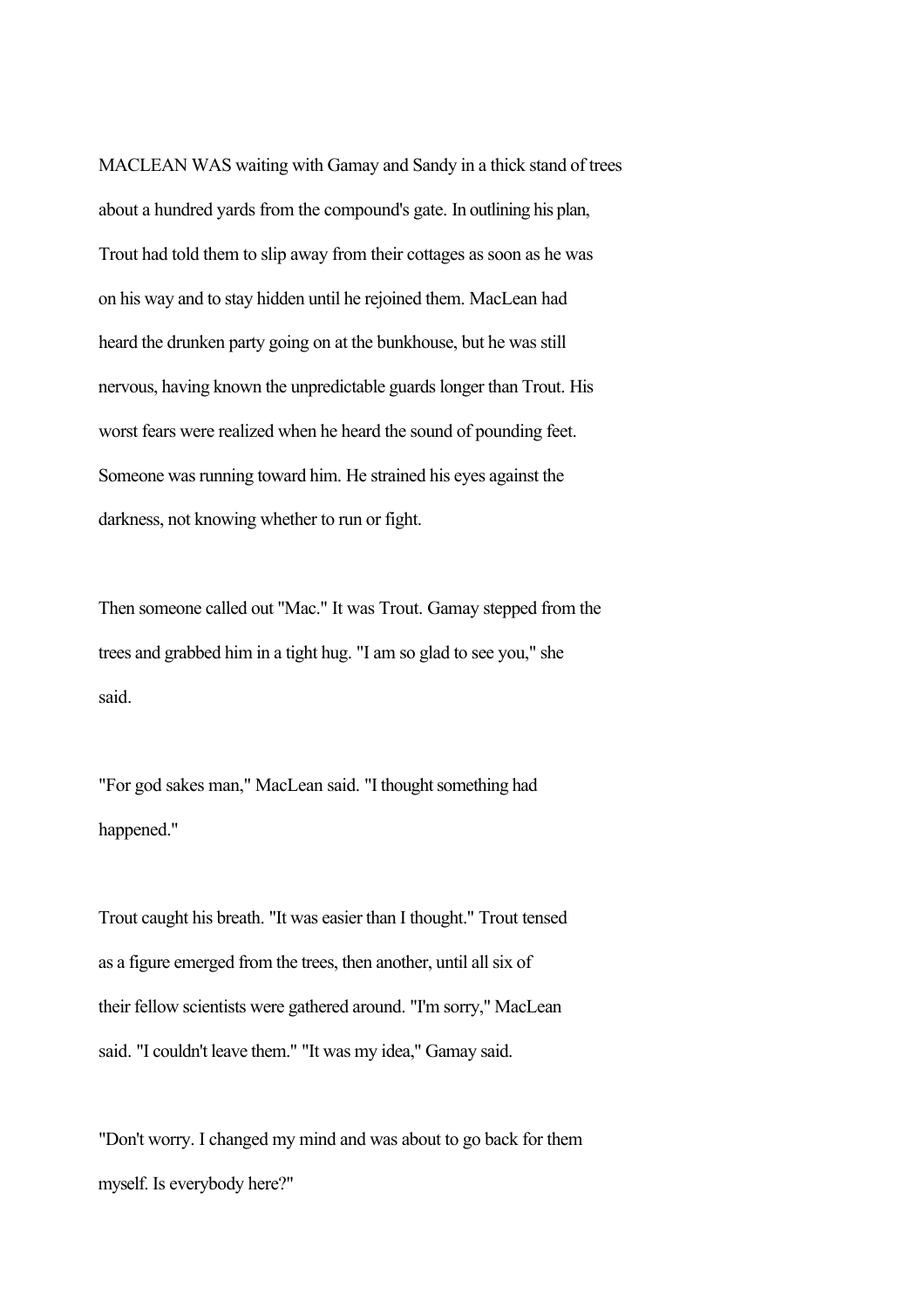"Yes," one of the scientists said. "No one saw us. But what do we do now?"

 "We wait," Trout replied. He made his way through the trees and took up a post behind an oak where he had a clear view of the main gate. Two guards lounged in front of the sentry house. He returned to the others and told them to be patient.

 Trout knew he had taken a calculated risk in releasing the creatures from their cages. Once they tasted freedom, they might simply bolt for the hills. He gambled that their urge to run would be tempered by an all-too-human emotion, a thirst for revenge against those who had tormented and imprisoned them.

 He checked the gate again. The guards were smoking cigarettes and passing a bottle back and forth. If they couldn't join the party, at least they could have one of their own. He eased his way back through to the other side of the copse, where he had an unobstructed view of the Zoo.

 In his hasty exit, he had left the doors of the blockhouse partially open. A sliver of light came from inside the building. He saw dark shapes begin to emerge from the building. They paused, went on, moving like a skirmish line toward the guards' quarters, and vanished into the shadows.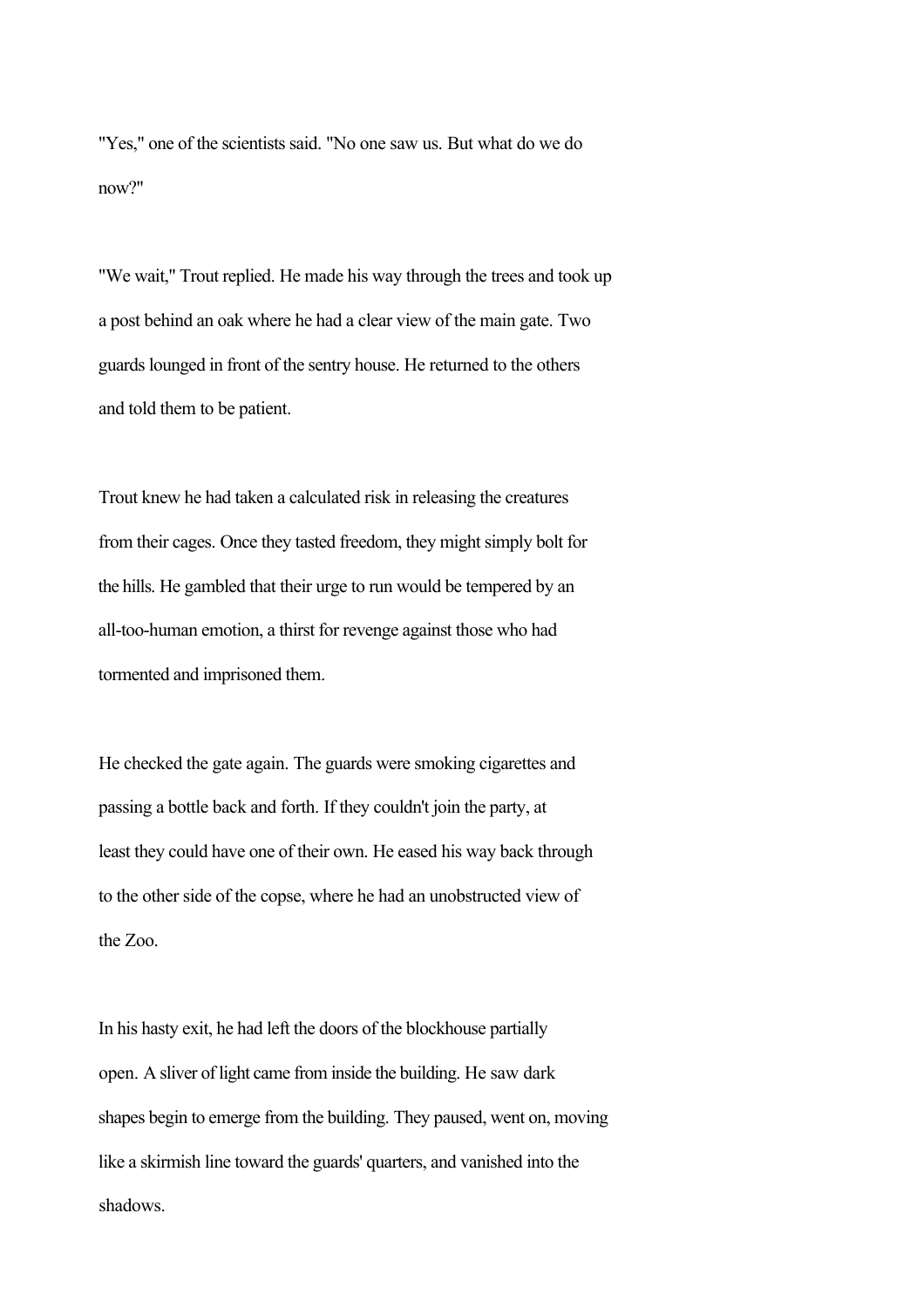From the sounds of coarse laughter and music, the party was in full tilt, and for a moment Trout feared that he had miscalculated. Then, quite suddenly, the laughter stopped. It was replaced by shouted curses, a couple of gunshots, then screams of pain and terror.

 Trout could only imagine the blood bath that was going on, and he couldn't help but feel some pity for the guards. But he reminded himself that the guards were prepared to wipe out their prisoners at a word from Strega.

The sentries at the gate had heard the strange racket coming from

 their quarters. They conferred with each other, unsure of what to do. They seemed to be arguing. They halted their heated discussion when they saw headlights moving their way. They raised their automatic weapons and aimed at the fast-approaching vehicle, which was zigzagging and blowing its horn.

 The vehicle entered the floodlit area near the gate and Trout saw that it was Strega's convertible and the front and back seats were hidden under a mass of writhing bodies. More creatures hung onto the hood. Others dangled from the sides, resisting the driver's efforts to dislodge them with violent swerves.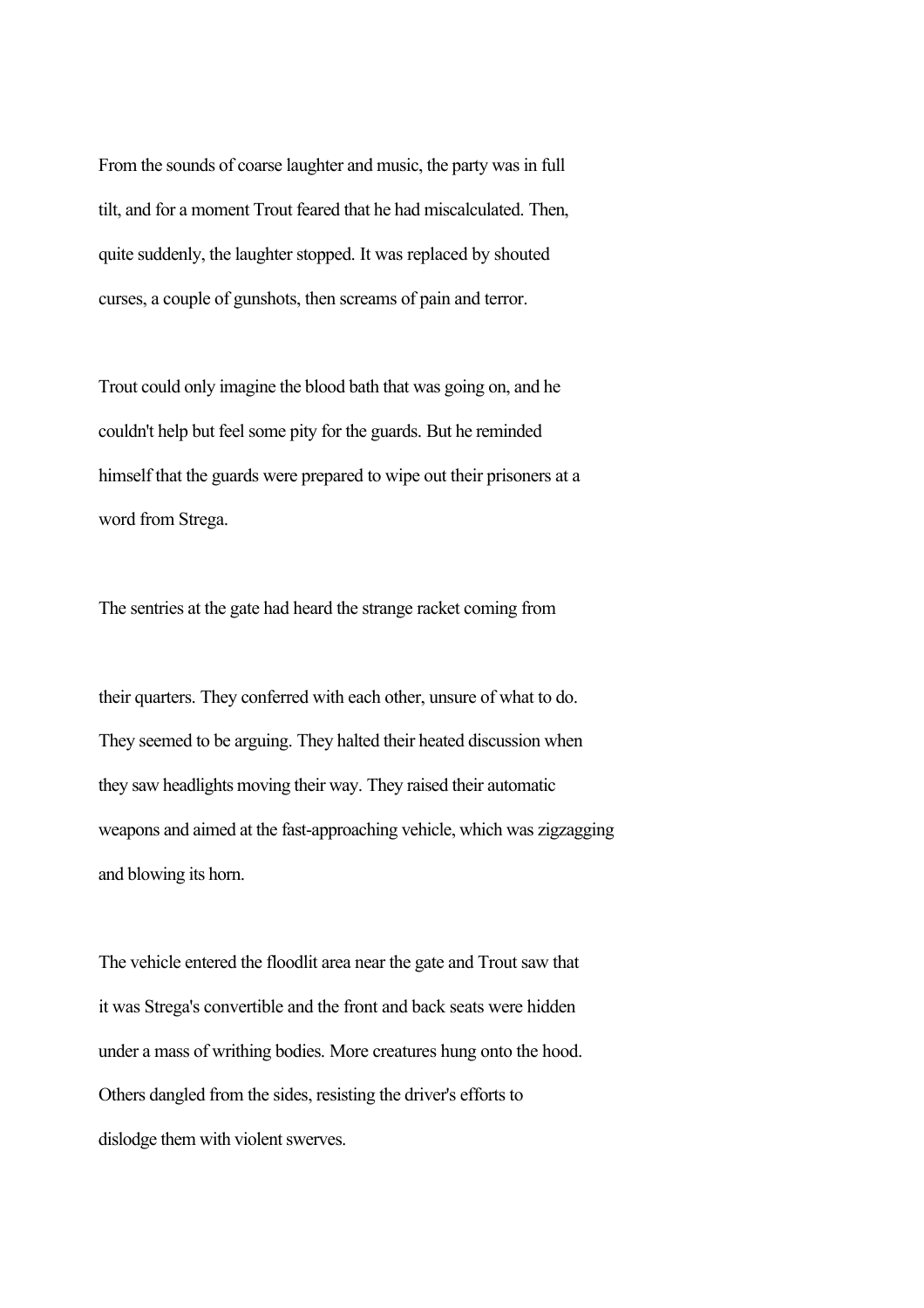The guards swept the oncoming vehicle with automatic gunfire. Two of the creatures dropped off the hood and rolled on the ground, splitting the night with their fearful screams, but the others hung on. The car made a violent turn, went out of control, and smashed broadside into the guardhouse. The impact dislodged the creatures, and the driver's door flew open. Colonel Strega emerged from the driver's side, pistol in hand. His razor-creased uniform way bloodstained and in tatters. Blood streamed from a dozen wounds to his head and body.

 He staggered a few feet and fired off a wild round that killed one of the attackers, but before he could get off another shot the remaining creatures knocked the colonel to the ground. Trout could see his arms and legs flailing from under the thrashing bodies that swarmed over him and then the colonel stiffened and went still. The creatures dragged what was left of him into the shadows. The two guards had had enough. They fired a few shots, killing one or two of the creatures, and ran for their lives with a pack of red-eyed demons on their heels.

 Trout rallied Gamay and the others and led them out into the open, stepping past the twitching bodies to the Mercedes. He got behind the wheel and threw the shift into reverse, but the vehicle was hung up on the wreckage of the guardhouse. He instructed the scientists to push and pull, and after a lot of grunts, the wheels were clear and they all piled into the convertible.

Trout practically stood on the accelerator. The vehicle lurched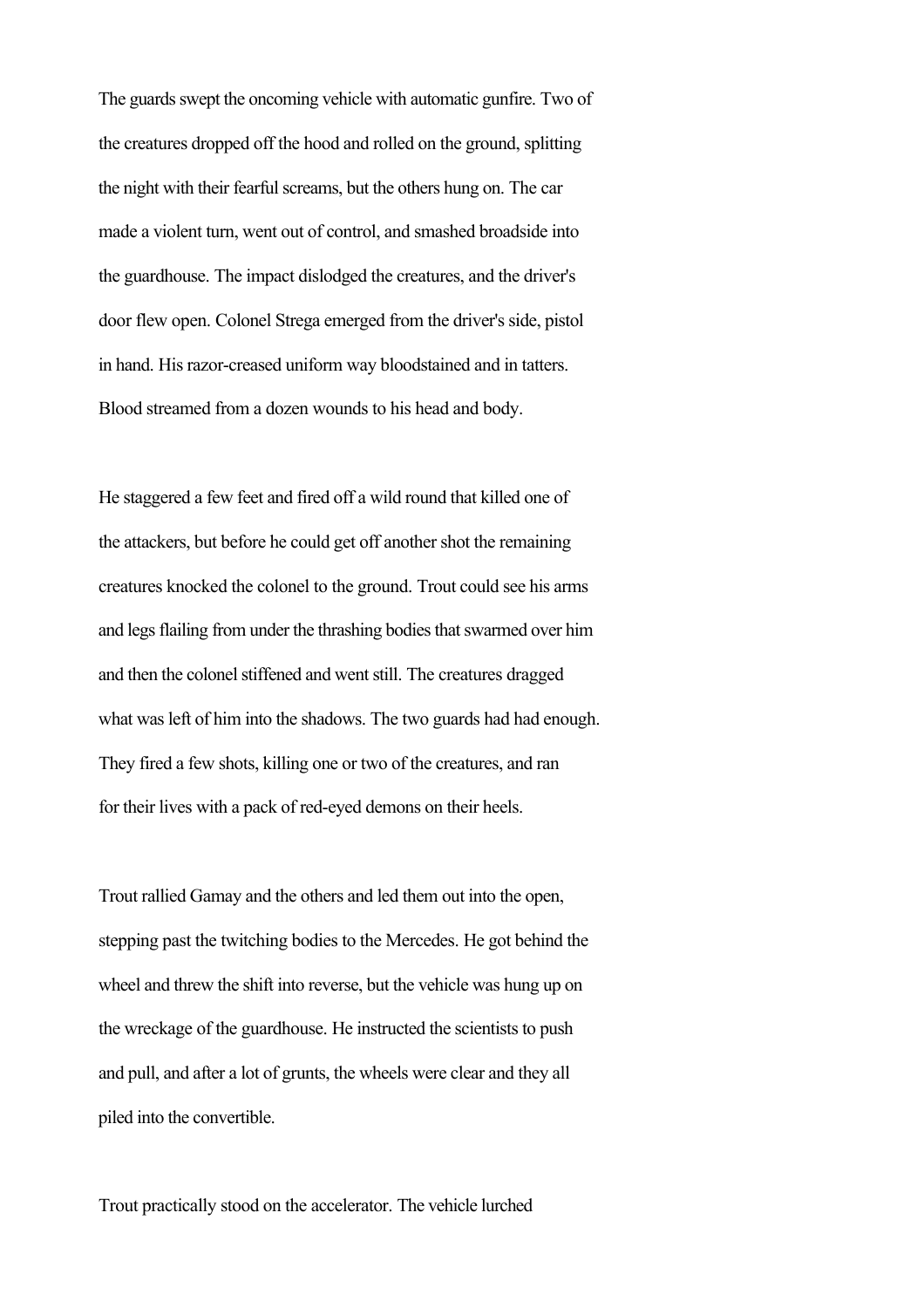forward and smashed through the gates as if they didn't exist and barreled along the road that would take them to the sea, and what Trout hoped was freedom.

 THE NEWEST ADDITION to the NUMA fleet began to spout leaks within minutes<sup> $\sim$ </sup>f clearing the harbor. The transition from virtually flat calm to seas of two feet in open water was not a severe change, but it was enough to open seams in the boat's elderly hull. Austin, who was at the helm, noticed that the wheel was responding sluggishly and that the boat was settling. He clicked the bilge pump switch, but the motor refused to start.

"They should have named this boat the Busted Flush" Austin grumbled.

 "I'll check it out," Zavala said. At the heart of every brilliant engineer is a mechanic, and Zavala was no different. He was happiest when getting his fingers into grease. He slipped below through a deck hatch, and after a minute or two yelled up to Austin, "Try again." The pump started with a series of chortles and gasps. When he emerged, he looked like a dipstick, but he had a smile on his oil-smeared face.

 "Engine repair 101. When all else fails, look for a loose wire," he said.

The repair hadn't come a minute too soon. The boat was listing as if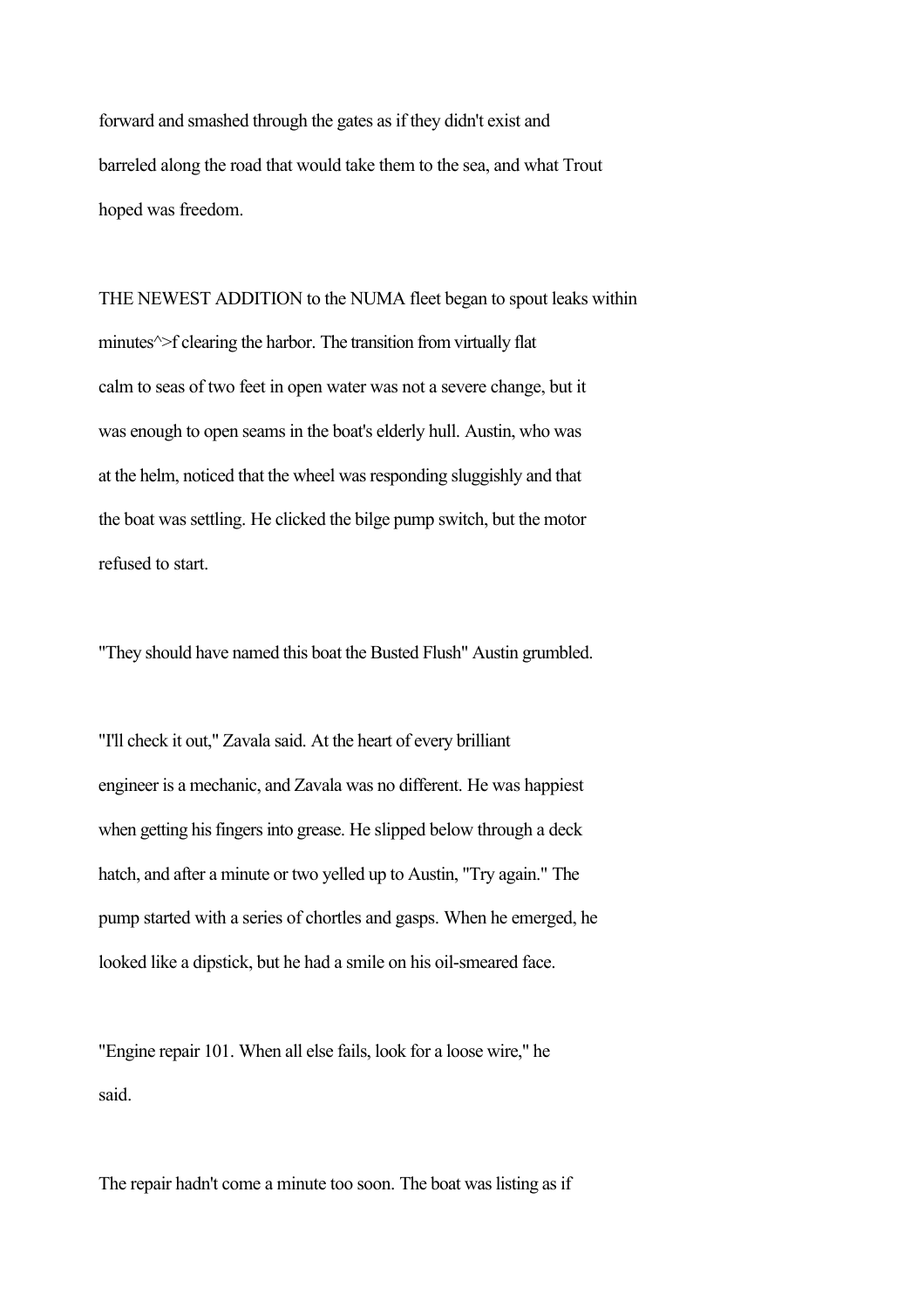it had a flat tire. But the bilge pump worked heroically, keeping ahead of the leaks, and after a few minutes the Spooler got back on an even keel, more or less, and continued on its heading.

 By then, Austin had discovered that when the Spooler wasn't sinking it handled quite well. The creeler was built for local conditions and its graceful, raised bow cut through the washboard sea as easily as a canoe on a pond. With a wind at their back, and the engine chugging along and only missing occasionally, they made good time across the bay.

 Austin gave the radar screen a glance and saw that they were on course. He squinted through the spray-streaked windshield but saw only blackness. While Zavala took the helm, he stepped outside the wheelhouse. The cold damp air hit him in the face. He sensed rather than saw a dark mass rising from the darker sea. He went back into the warm wheelhouse.

"The island should be dead ahead," he said.

 The boat chugged through the night, and before long the looming presence Austin had sensed earlier began to assume an outline. The island's silhouette was clearly visible against the blue-black of the sky. Austin moved the wheel over slightly to starboard and sheared off a few compass points. Odds were good that the boat had been under surveillance for some time and he wanted to create the impression for any watchers that the Spooler was going around the island.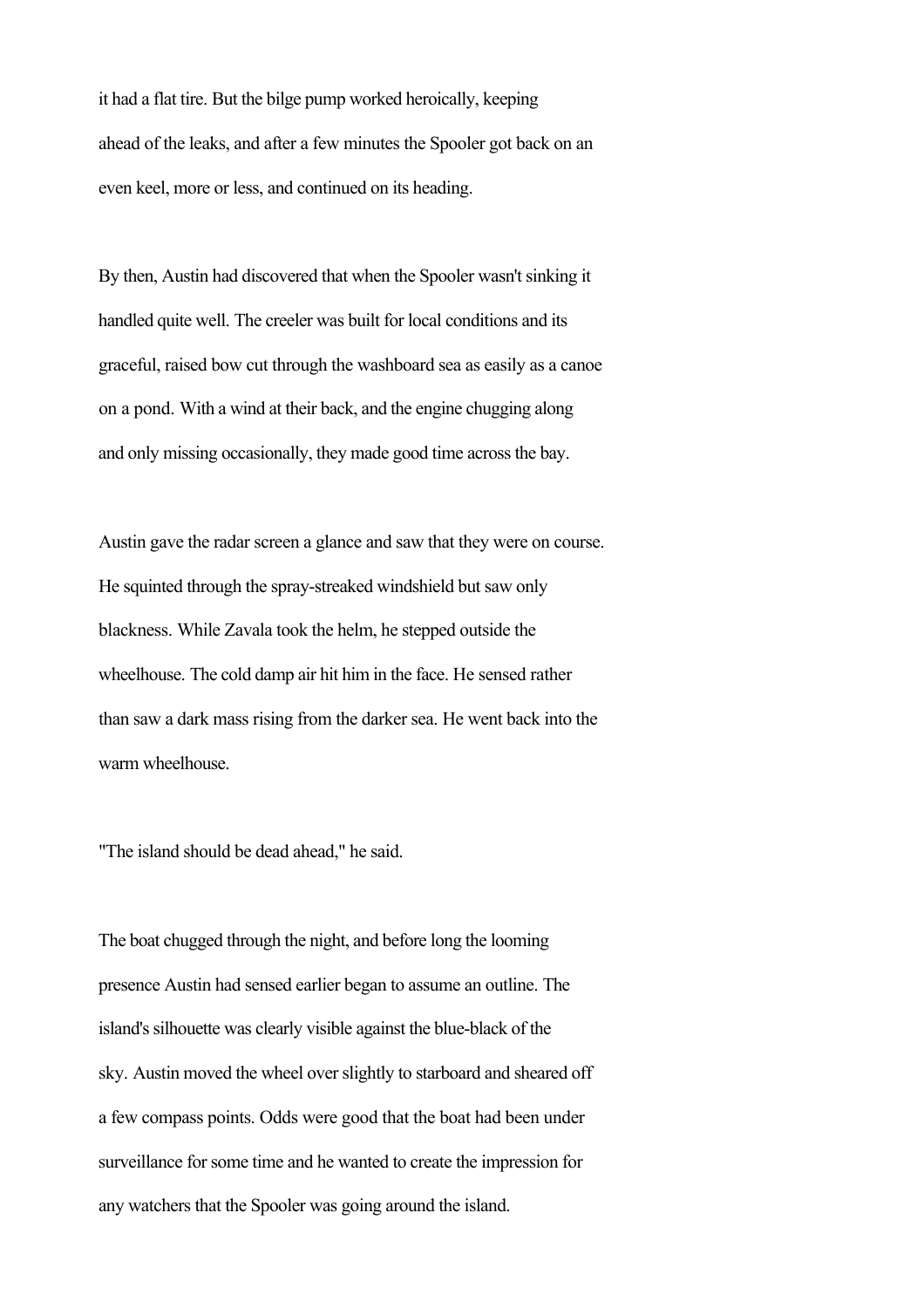The AUV's electronic eyes and ears would be less easy to fool with a feint. But it would not be impossible. Austin had studied the images on the satellite photos taken over several hours and he had computed the vehicle's timing, well aware that the formula was subject to natural and human vagaries. He had tracked the vehicle's position and figured the AUV's schedule. Periodically, the AUV went back to recharge its batteries.

He checked the time. The AUV should be on the far side of the

 island. Hoping to come in under the radar, he eased the wheel over, moving the boat closer to the sea cliffs, and prayed that his computations were right.

 THE COMMAND center that protected the security of the island from nosy outsiders was housed in a squat, flat-roof, cinder-block building situated at the mouth of the inlet. Fifty percent of the building was crammed with electronic surveillance equipment. The other half served as a barracks for the twelve guards who manned the post.

 The contingent had been broken up into four-man teams that worked three shifts. During the day, three guards patrolled the perimeter of the island by boat, while the fourth man stayed in the command center.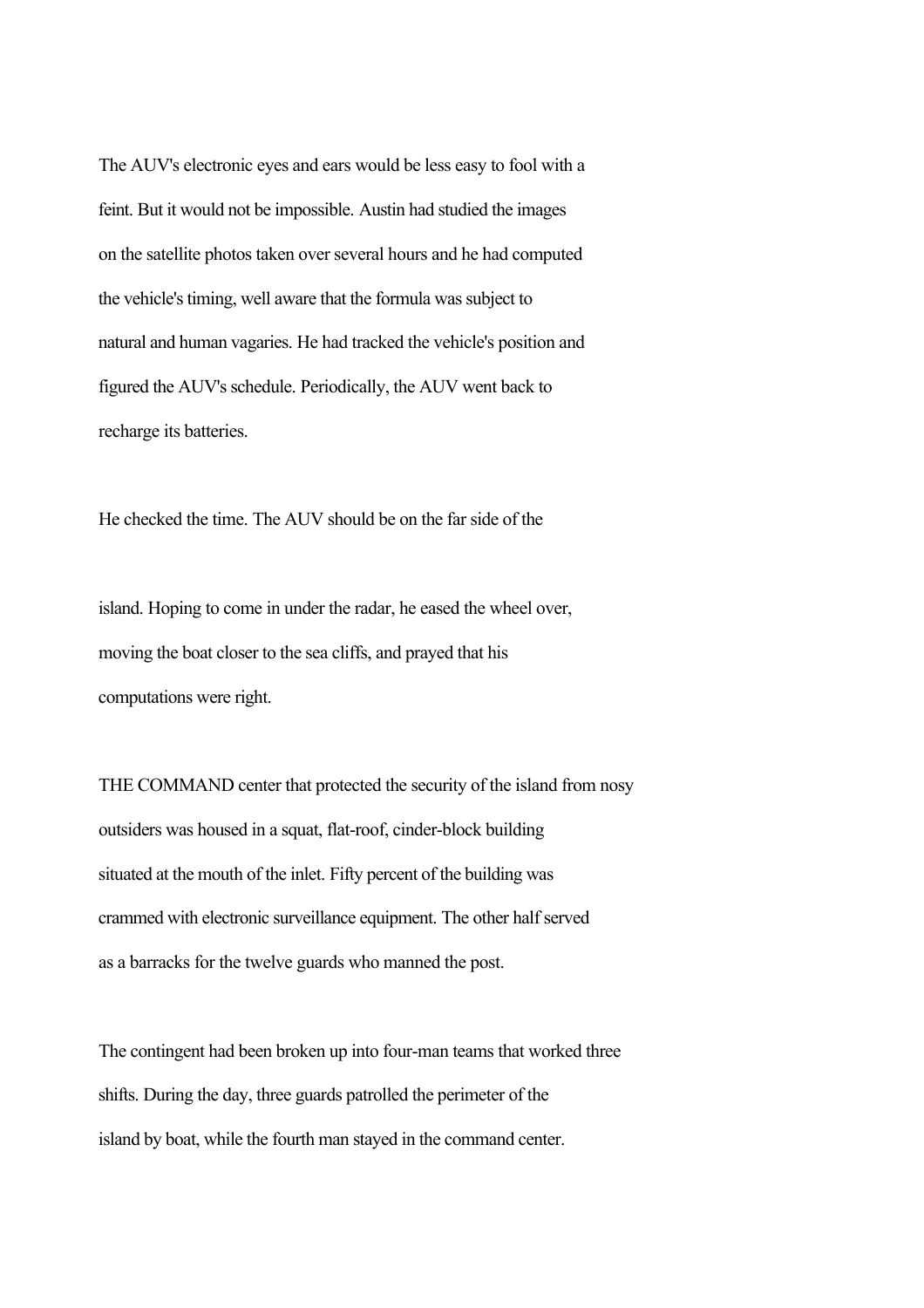At night the routine changed. The patrol boat stayed on shore during the graveyard shift because the dangerous knife-edged rocks that lurked in the waters around the island were tricky to navigate in the dark. The boat was kept on standby, ready to respond if the AUV or radar picked up intruders. The night crew took turns recharging the AUV from an electrical station on the deck. The radar operator had seen the blip on his screen long before the boat approached the island and had watch it change course and come nearer.

 The radar man was a German mercenary named Max. From experience, he knew that fishing boats rarely went out at night, but he relaxed when the blip moved past the island. He lit up a cigarette and leafed through the well-turned pages of a skin magazine for a few minutes, and then his eyes drifted back to the screen. It was blank. He let out a curse, mashed the cigarette into an ashtray and leaned forward, his nose practically touching the screen. He even tapped the glass with his knuckles as if it would do some good.

Still no sign of the target. The boat must have entered the radar's

 blind spot along the base of the cliffs while he was studying female anatomy. It was an annoyance, but not a catastrophe. There was still the AUV. He turned to another monitor that kept tabs on the AUV. As it made its rounds, the vehicle bounced signals off a series of floating transponders that ringed the island. The transponders relayed the hits to the command center, and the vehicle's location could be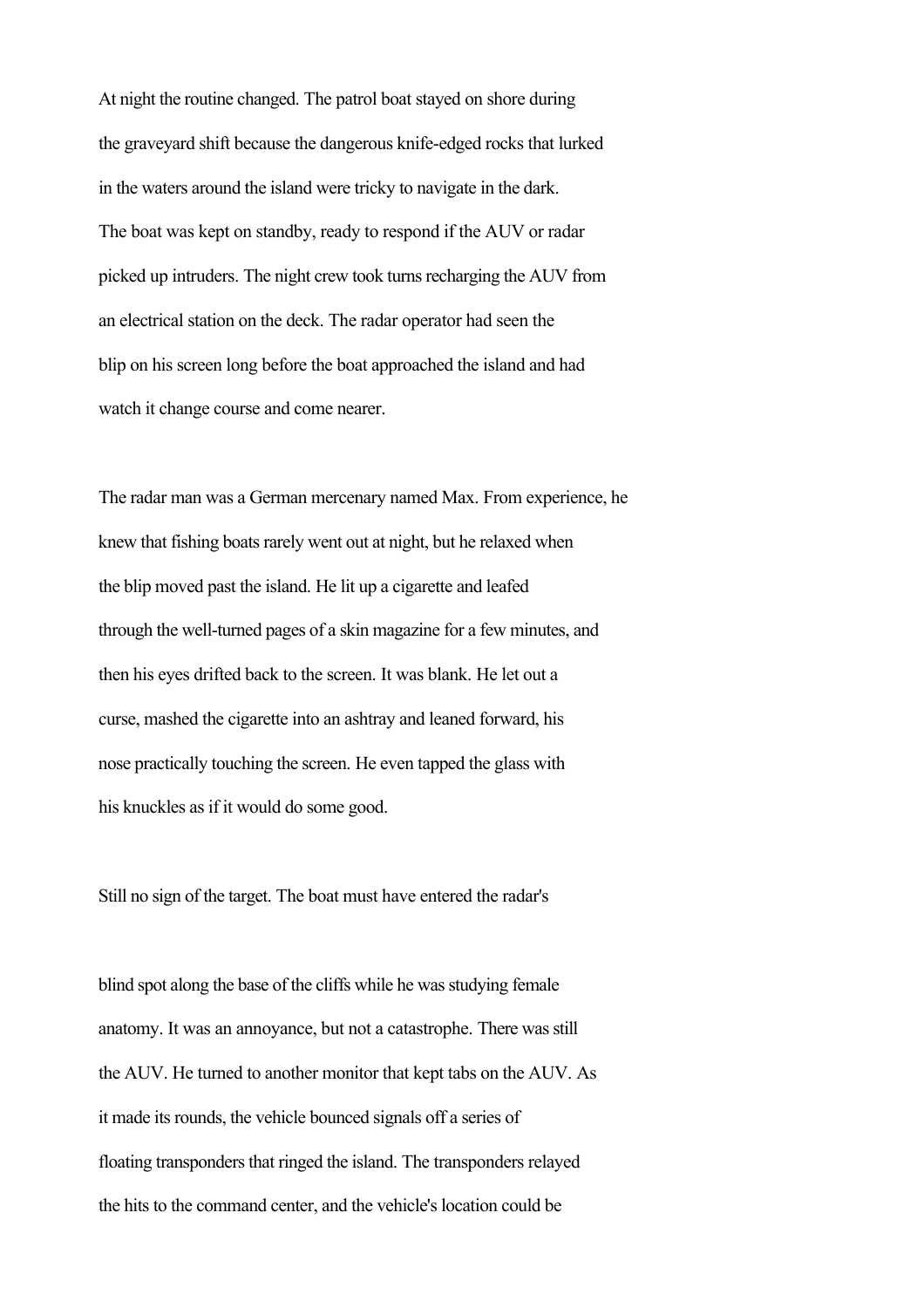pinpointed at any time along its route.

 The vehicle was twelve feet long, flat and wide, a combination of a manta and a shark in shape, and topped with a tall dorsal fin. One of the guards had said the menacing profile reminded him of his former mother-in-law, whose name was Gertrude, and the name had stuck. Gertrude cruised a few feet below the surface, its sonar scanning the water for one hundred feet on each side. Its TV cameras took in the underwater scene.

 Commands could be transmitted back to the AUV as well. This was an invaluable asset, given the vehicle's dual function as an underwater watchdog and weapons carrier. The AUV carried four miniature torpedoes, each with the power to sink a destroyer.

 Max commanded Gertrude to return at top speed to the area where he had last seen the boat. Then he punched an intercom button.

 "Sorry to break up your game, boys," he said into the microphone. "We've got a boat inside the security zone."

 The boat crew had been playing poker in the barracks when the wall speaker crackled with the news of an intruder. Two of the men were former French Legionnaires and the other a South African mercenary. The South African threw his cards down in disgust and went over to the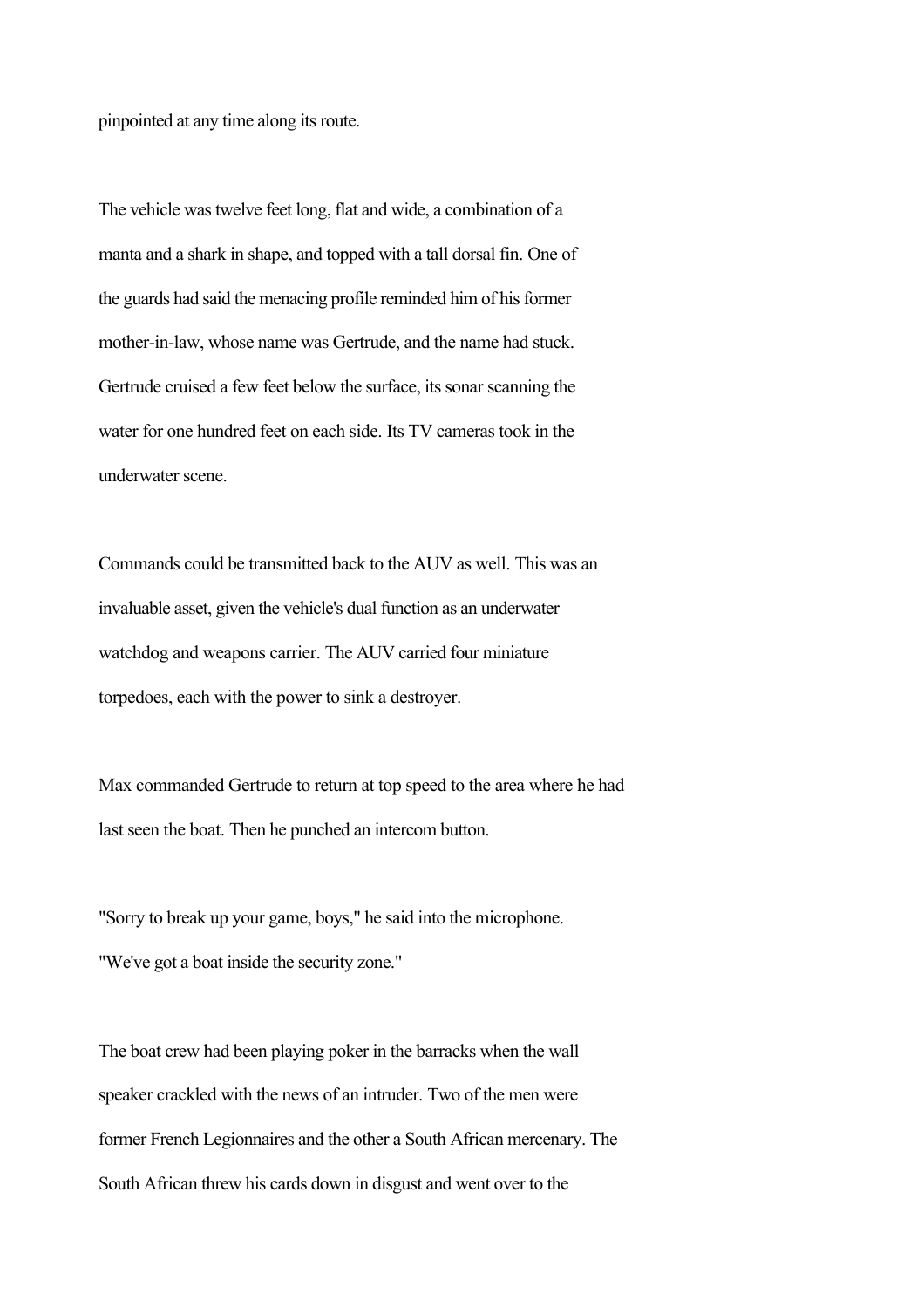intercom.

"Where's the target?"

 "It entered the security perimeter on the north side, then slipped into the radar blind spot. I've sent Gertrude over to sniff around."

"What the hell," the mercenary said. "My luck stinks tonight."

 The three men pulled on their jackets and boots and grabbed their compact FA MAS assault rifles. A moment later they trotted to the end of the fog-draped pier and climbed into a thirty-foot rigid inflatable boat. The twin diesels roared to life. The crew cast off the mooring lines, and before long the water jet system was kicking the boat along at nearly forty knots.

 The boat had barely been at sea for a few minutes when the man in the command center reported that the target had reappeared on radar outside the mouth of the inlet. He guided the patrol boat to the target and watched as the two blips merged on the screen.

 While two guards stood ready to blast anything that moved, the helmsman brought the patrol boat in close, until its spotlight could pick out every square inch of peeling paint. The South African lowered his rifle and began to laugh. The others joined in.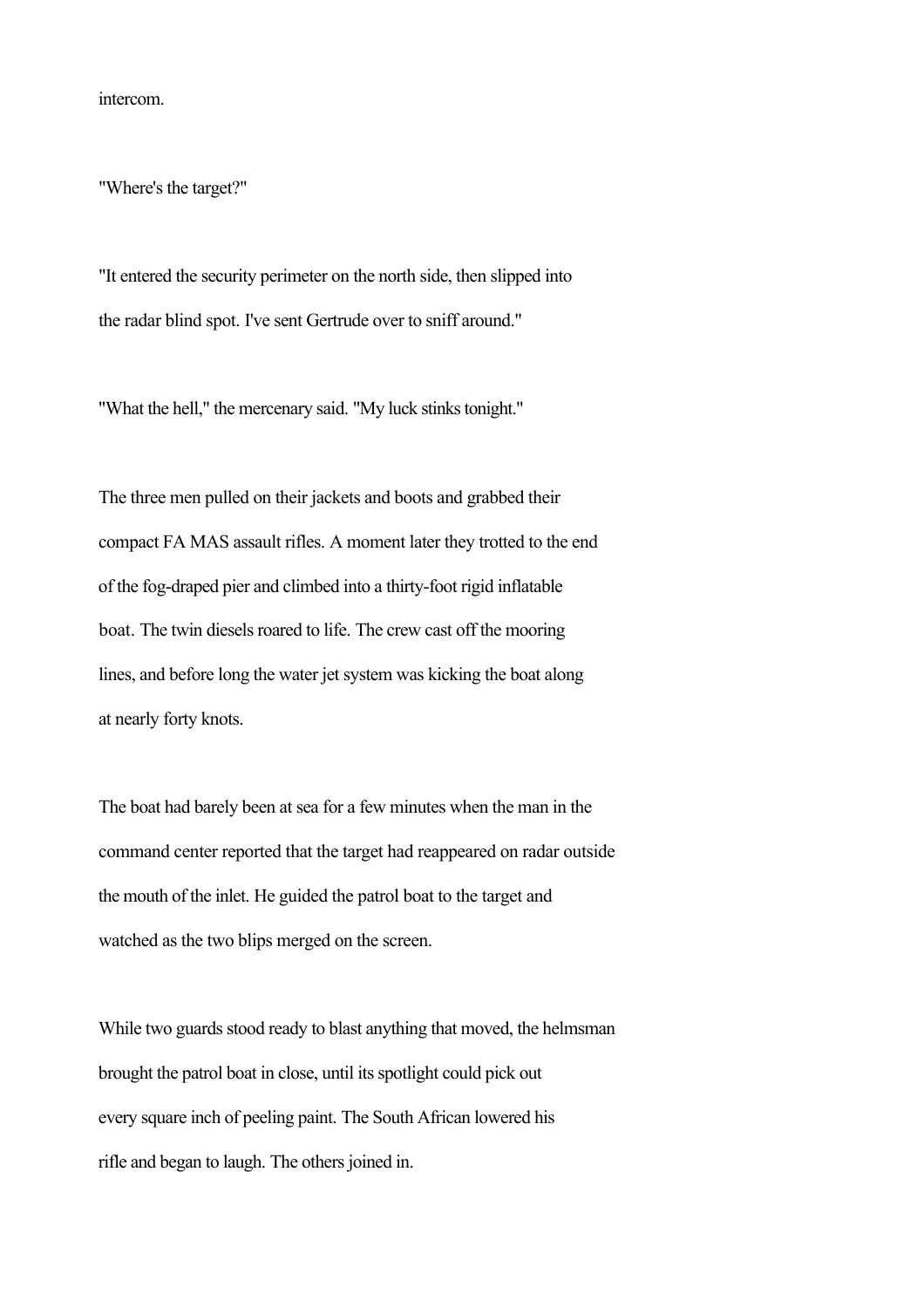"Spooler," he said. "We broke up our poker game for a Spooler?" "What are you complaining about? You were losing your ass." They roared with laughter again. a

 "Better board the old scow," the helmsman said. The guards were all trained military men who didn't let their amusement get in the way of their caution. Their levity ended and their training came into play. The patrol boat edged up to the creeler and two men went aboard with weapons drawn while the other covered them with his rifle. They checked out the deserted wheelhouse, opened the hatch and looked below.

 "Nothing," one of the mercenaries called back to the man on the boat. He leaned against the rail and lit up a cigarette.

 His companion said, "I wouldn't perch there for too long, if I were you."

 "Hell," said the other man. "Who died and made you king?" The Legionnaire grinned and climbed back onto the patrol boat. "Suit yourself," he said. "Don't get your feet wet."

 The South African looked at his boots. Water was rapidly flowing from the engine hatch and flooding the deck. The boat was sinking. He let out a yell, which got his colleagues laughing. The helmsman pulled the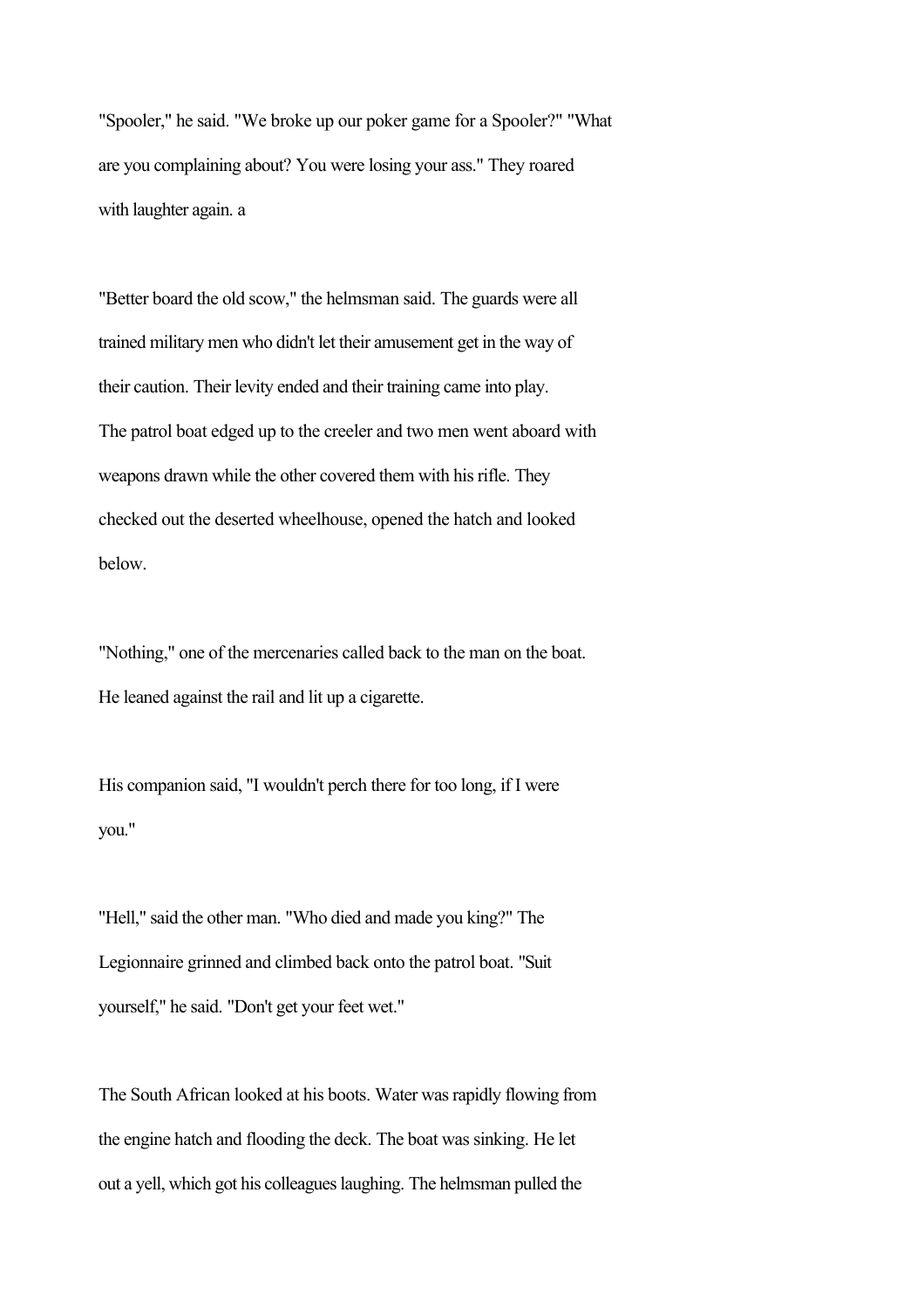patrol boat off a few yards, as if he were leaving his companion to his own devices, but he came back when the South African gave forth with a string of curses in Afrikaans.

 The South African practically fell into the patrol boat, then he and the others watched as the water reached the gunwales. Then only the mast was visible and a few minutes later that was gone and the only evidence of a boat was a patch of bubbling water.

 "Okay, so you bastards had a little joke," said the South African. "Let's go back and break open another bottle."

The helmsman got on the radio and reported to the command center.

 "Doesn't make sense," the radar man said. "That thing was moving on a straight-line course when I picked it up on the radar."

"You been drinking?"

"Of course I've been drinking."

 The shore patrol had been celebrating after hearing scuttlebutt from the guards at the complex that they might be closing down the island's operation.

"That explains it."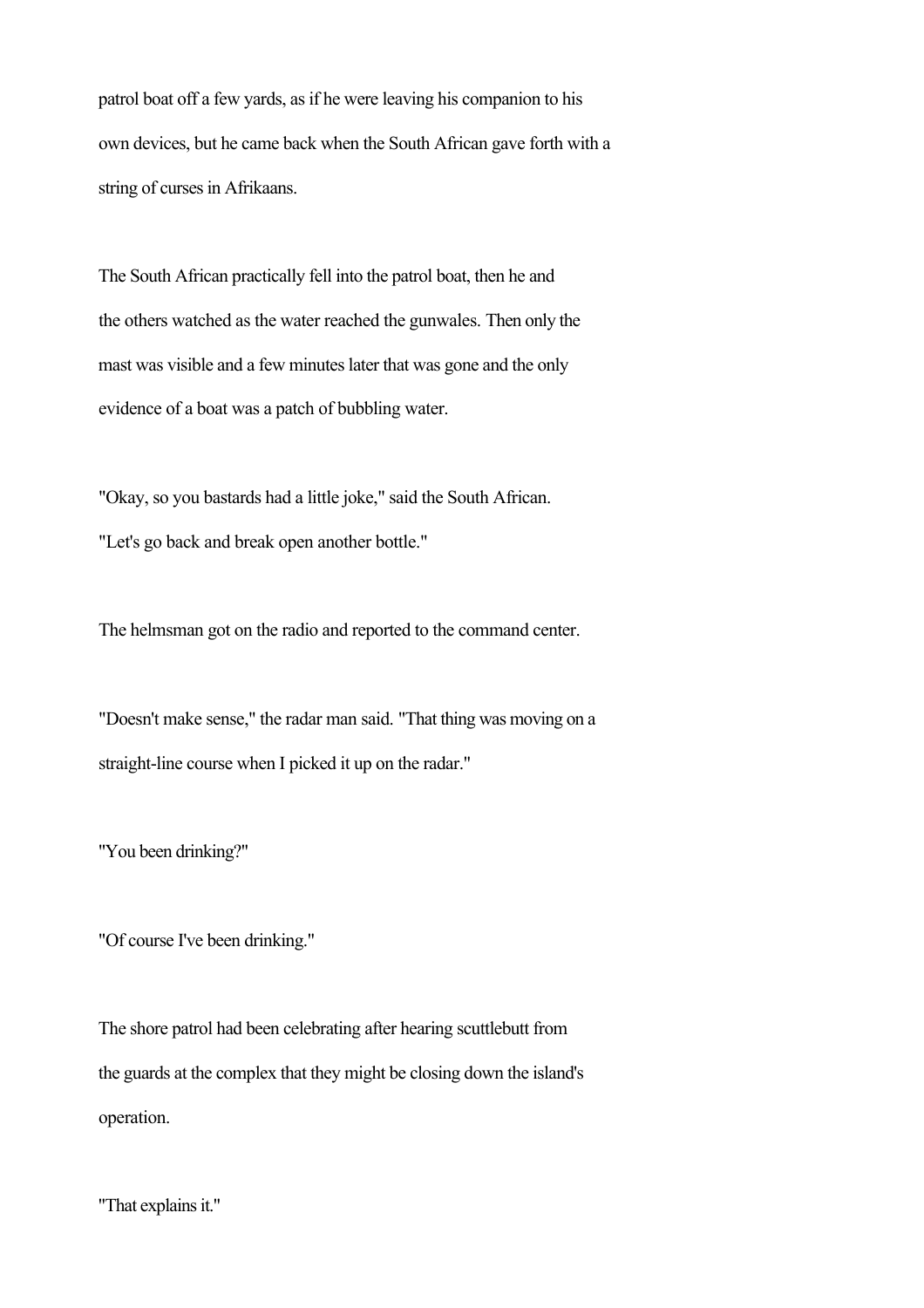## "But "

 "Currents are strong around the bloody island. She could have been caught up."

"I guess so," Max said.

"Can't help you there, mate. She's deep-sixed. We're coming in."

 The voice from the command center said, "Watch out for Gertrude. She's in the area."

 Seconds later, the huge fin cut the water near the boat. The men on the patrol boat were used to seeing Gertrude, but they had never felt comfortable when the AUV was in the area. They were nervous about its destructive potential and the fact that it operated largely on its own. The AUV stopped fifty feet away. It was matching the sound profile of the patrol boat with the information stored in its database. "Make damned sure she's not armed." Laughter. "I'll have the fish check around." "You do that. We're getting the hell out of here." The diesel engines rumbled, and the boat did a banking turn and headed back to its dock.

The fin went back and forth for several minutes, following parallel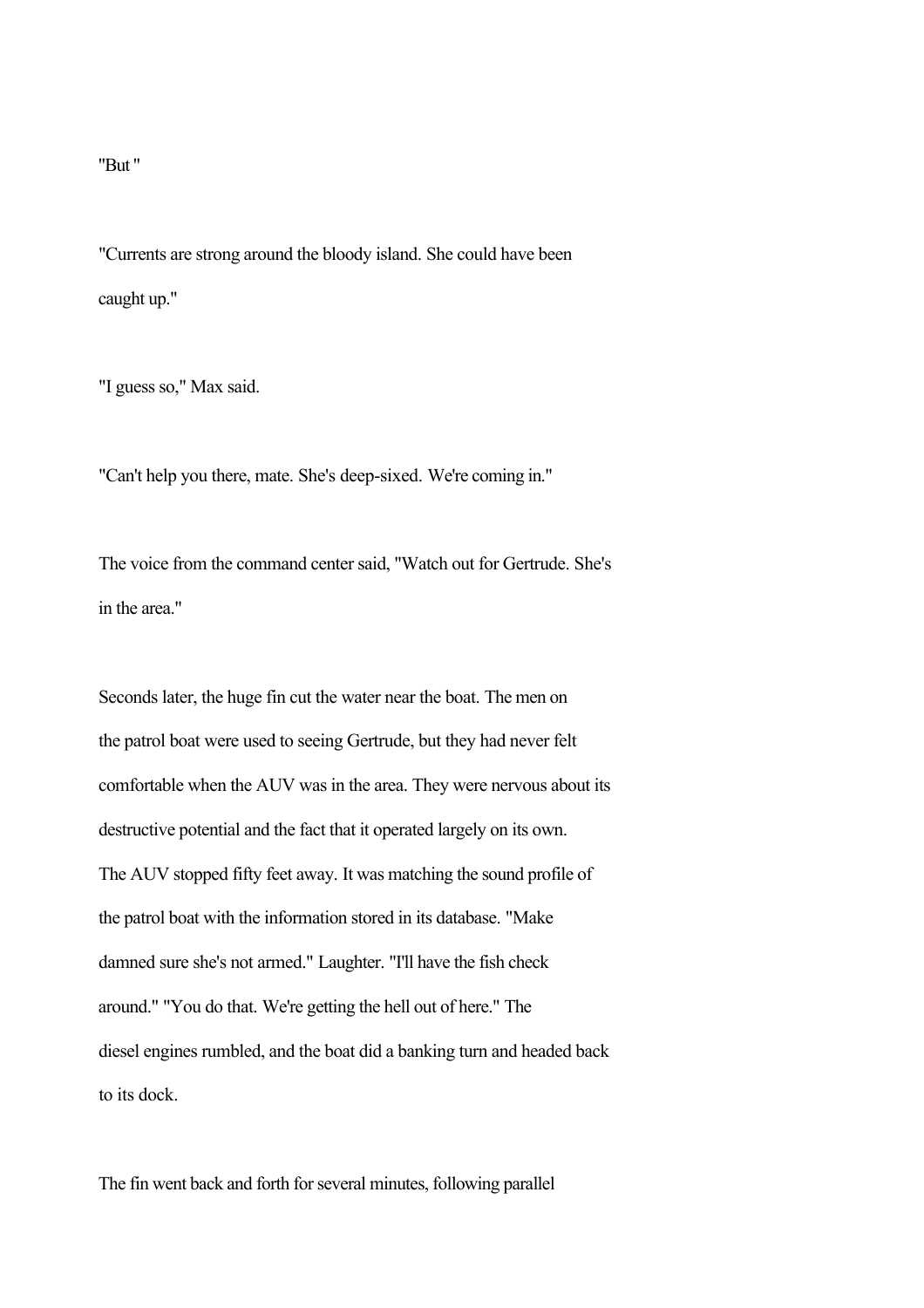lines in a mow-the-lawn search pattern. The probing sonar picked up the fishing boat now lying on the bottom and transmitted a picture. The radar man watched the screen for several minutes and then commanded the AUV to resume its normal patrol.

 Moments after the AUV moved off, two figures emerged from the cabin' of the sunken boat. With strong rhythmic kicks that ate up the distance, they began to swim in theA direction of the island.

 TROUT HAD MASHED the accelerator to the floor after he blasted Strega's Mercedes through the compound gate. MacLean who was in the passenger's seat with Gamay between them, had been staring at the speedometer as the car hurtled through the pass.

 "Dr. Trout!" he said in a voice that was calm but assertive. "There's a sharp turn in the road ahead. If you don't slow down, we'll have to sprout wings."

Gamay put a hand on her husband's arm.

 Trout glanced at the speedometer. They were doing more than seventy miles per hour. He pumped the brakes and switched the headlights on in time to see that the turn was more than sharp; it was angular. Off to the right was a drop-off with no guardrail.

The tires skidded close to the ragged edge of the cliff, but the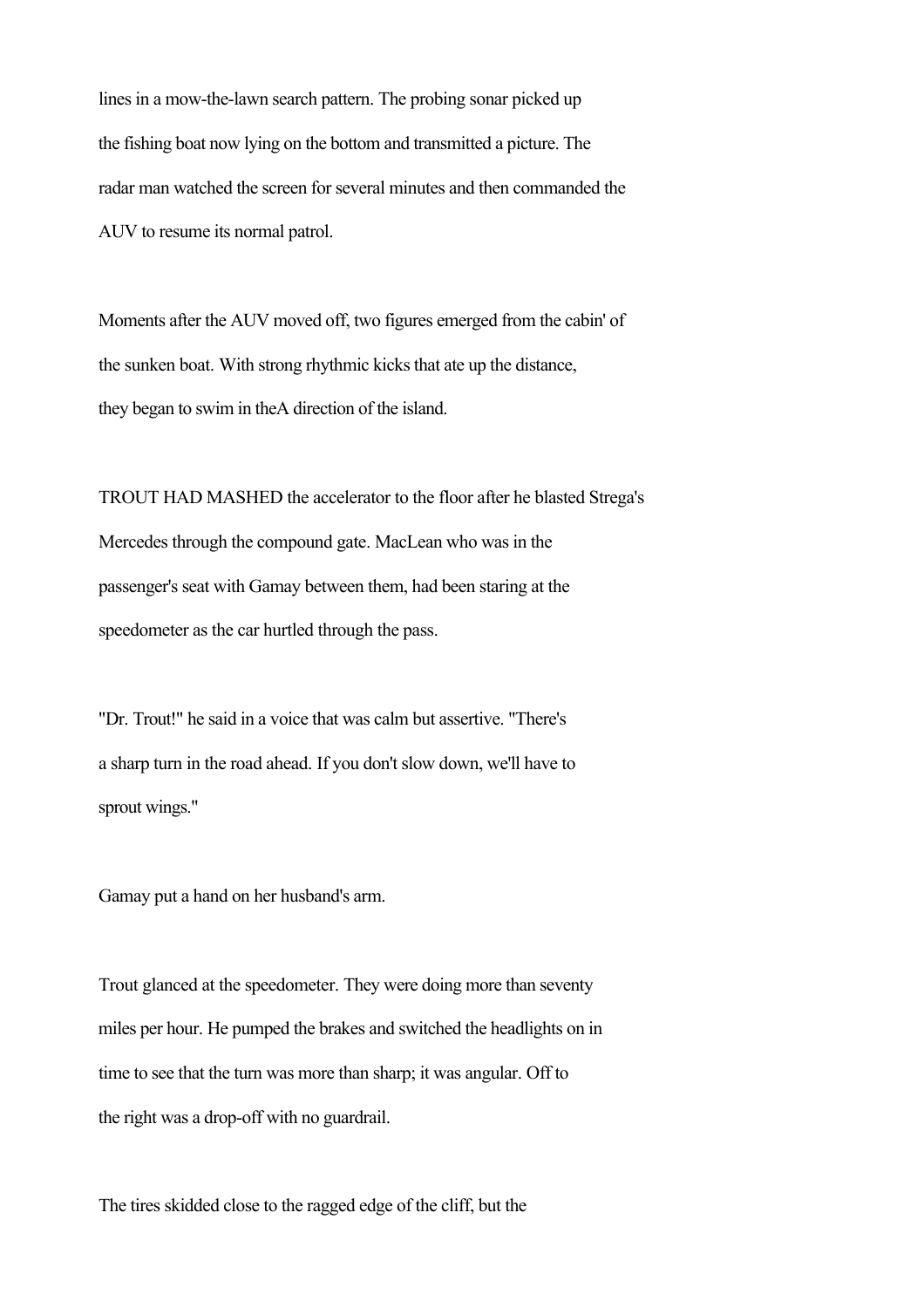Mercedes stayed on the road, which straightened and began a gradual descent. Trout let out the breath he'd been holding and relaxed his death grip on the steering wheel one finger at a time.

"Thanks for the warning, Mac."

 MacLean compressed his lips in a tight smile. "I wouldn't want us to get stopped for speeding."

 Trout glanced over his shoulder at the tangle of arms and legs in the backseat.

"Is everyone still with us?" he asked.

 "We're not going anywhere unless you pry us out with a crowbar," Sandy said.

 Trout allowed himself the luxury of a hearty laugh. In spite of his outer calm, he was wound as tight as a clock spring. MacLean composed demeanor brought Trout back down to earth. The adrenaline pumping through his veins had helped him pull off the escape from the compound, but if they were to survive, he needed to be cool and deliberate. The road continued to descend until it was at sea level and ended at a junction with two roads.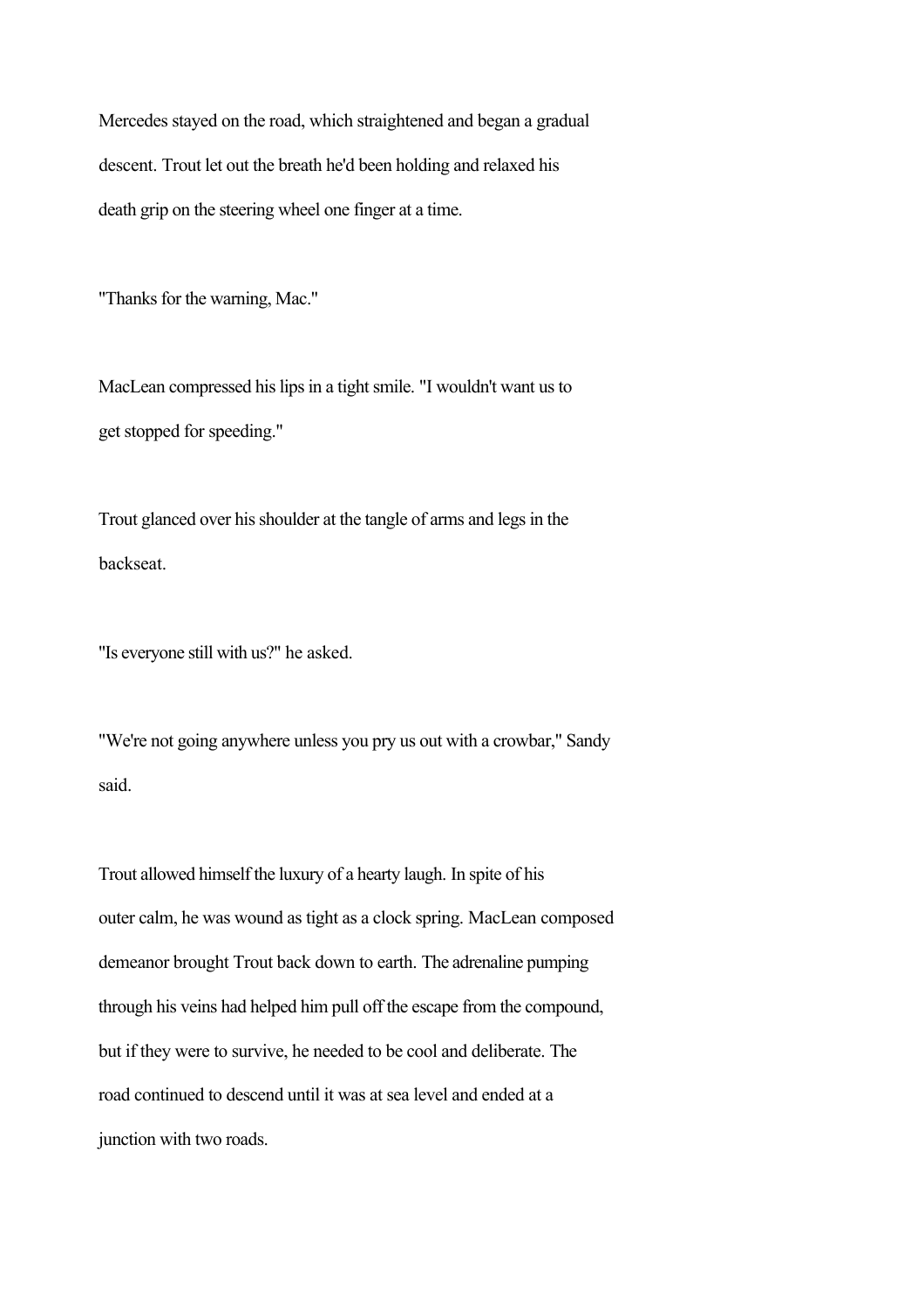Trout brought the Mercedes to a halt and pointed to the road on the left. "Is this the way we came in?"

 "That's right," MacLean said. "The road runs along the edge of the inlet to the submarine pen. There's a garrison and guards' quarters there. If we turn right, we'll come to the mouth of the harbor. There's a command center and a dock there for the boat patrols."

Trout said, "You've done your homework."

 "You're not the only one who's tried to figure out how to get off this blasted rock."

 "Seems like a pretty clear choice. The patrol boat could be our ticket off the island."

 "I agree," Gamay said. "Besides, if we're going to stir up a hornet's nest, the fewer hornets the better."

 Trout nodded and wheeled the Mercedes to the right. The road ran for another half mile alongside a beach that bordered the inlet. He saw lights glowing in the distance and pulled off the road. He told

 the others where he was going and suggested that they get out and stretch, but to stay near the car. Then he started walking. The air was heavy with the smell of the sea and it felt good to be out of the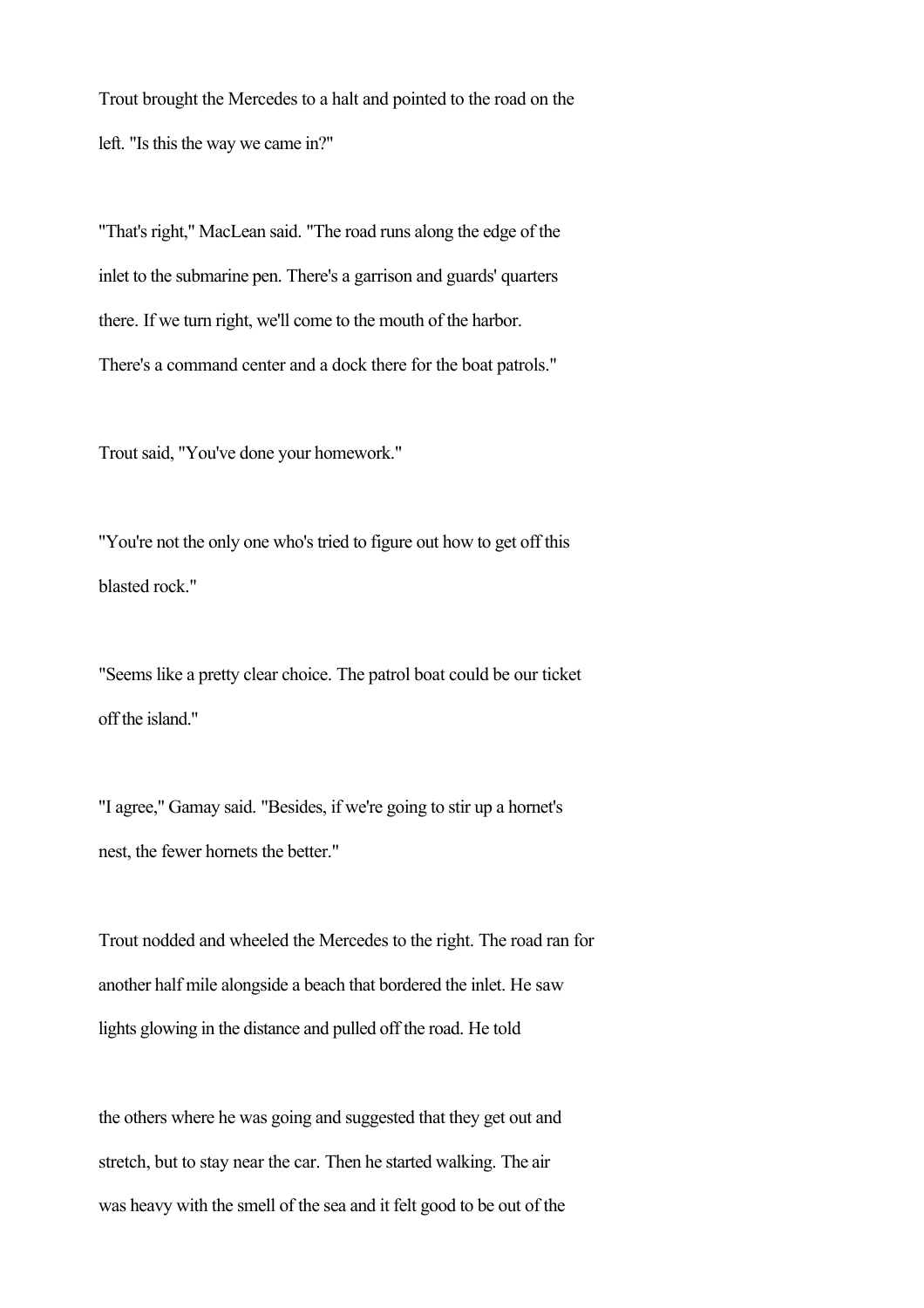compound. He had no illusions. His freedom was as ephemeral as the waves lapping the beach.

 Trout saw that the lights were coming from a concrete-block building. The window shades were down. He gave the building a wide berth and kept on going until he came to a wooden pier that jutted out into the water. There was no patrol boat. Not even a rowboat. The cool breeze from off the sea was nothing to the cold he felt in the pit of his stomach. He trudged back to the Mercedes and slipped behind the wheel

 "The patrol boat is gone," he announced. "We can wait and hope it comes back, but once the sun comes up, all bets are off. I suggest that we scout out the submarine pen."

"It's the last place they'd expect us to be," Gamay said in support.

 "It's the last place I'd expect us to be," MacLean said. "We're not what one would call a Special Forces contingent."

"There were only a hundred or so misfits at the Alamo."

 "I know my American history, Paul. The Alamo defenders were massacred. And don't tell me about the Scots at Culloden. They were massacred, too."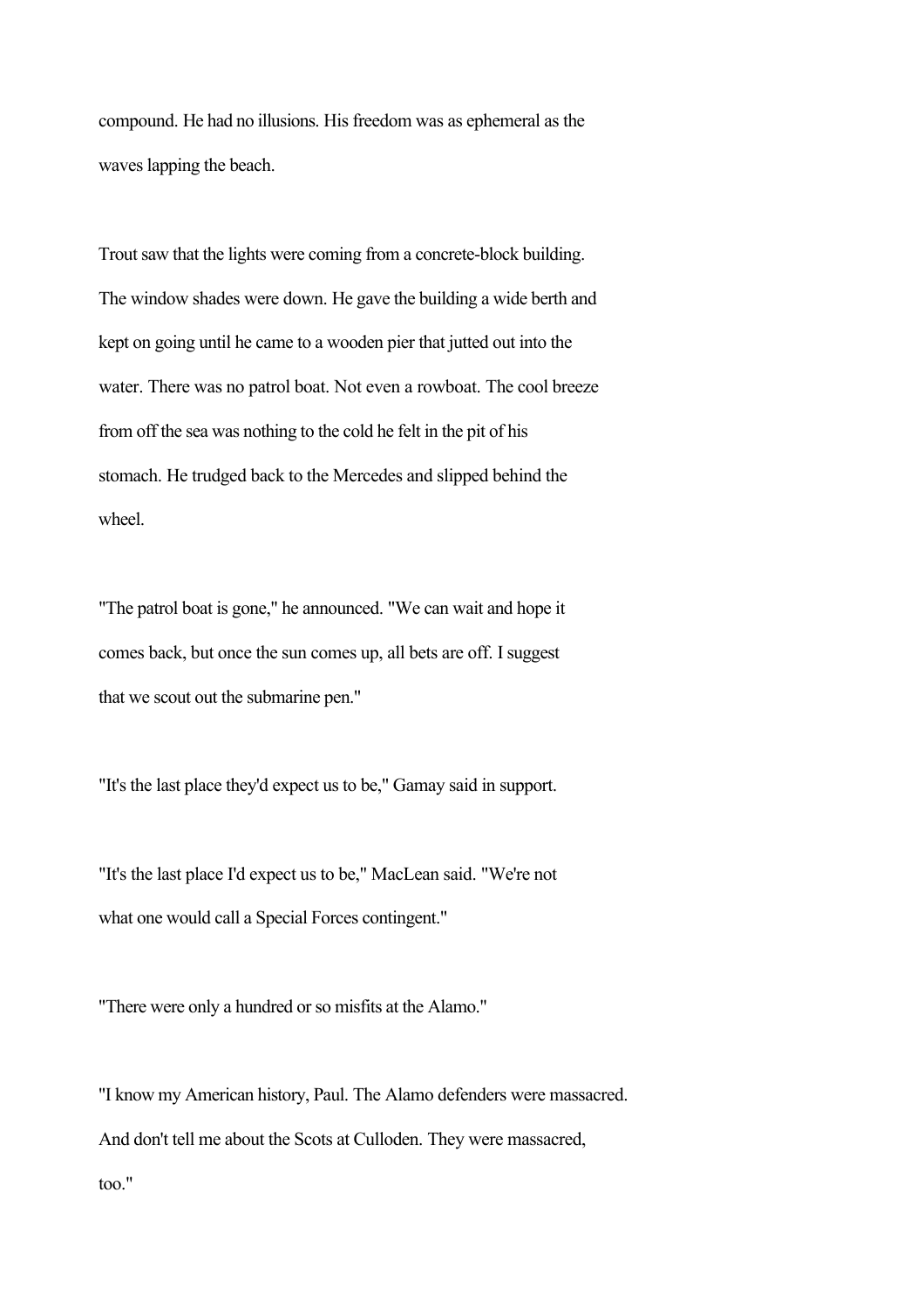Trout grinned. "Desperate times call for desperate measures."

 "That's something I can understand. But I'm still not clear what measures you have in mind."

 "I'll try to get aboard the sub and look for a radio. If that doesn't work, I'll figure out something else."

 "I believe you will," MacLean said, examining Trout as if he were an interesting lab specimen. "You're a very resourceful man for a deep-ocean geologist."

"I try to be," Trout said, and turned the ignition key.

 He drove the vehicle along the edge of the inlet until he came to the abandoned church and cemetery. He parked behind the ruined building and told the others to sit tight. Gamay insisted on going with him this time. They followed a gravel road that led to where the inlet narrowed to a rounded point.

 Floodlights lit the perimeter around the barracks. The Trouts went to within a hundred feet or so of the barracks and studied the layout. The building was situated near the edge of the cliff with an observation platform cantilevered out over the inlet from the main structure. An enclosed ladder led down from the underside of the platform. "Let's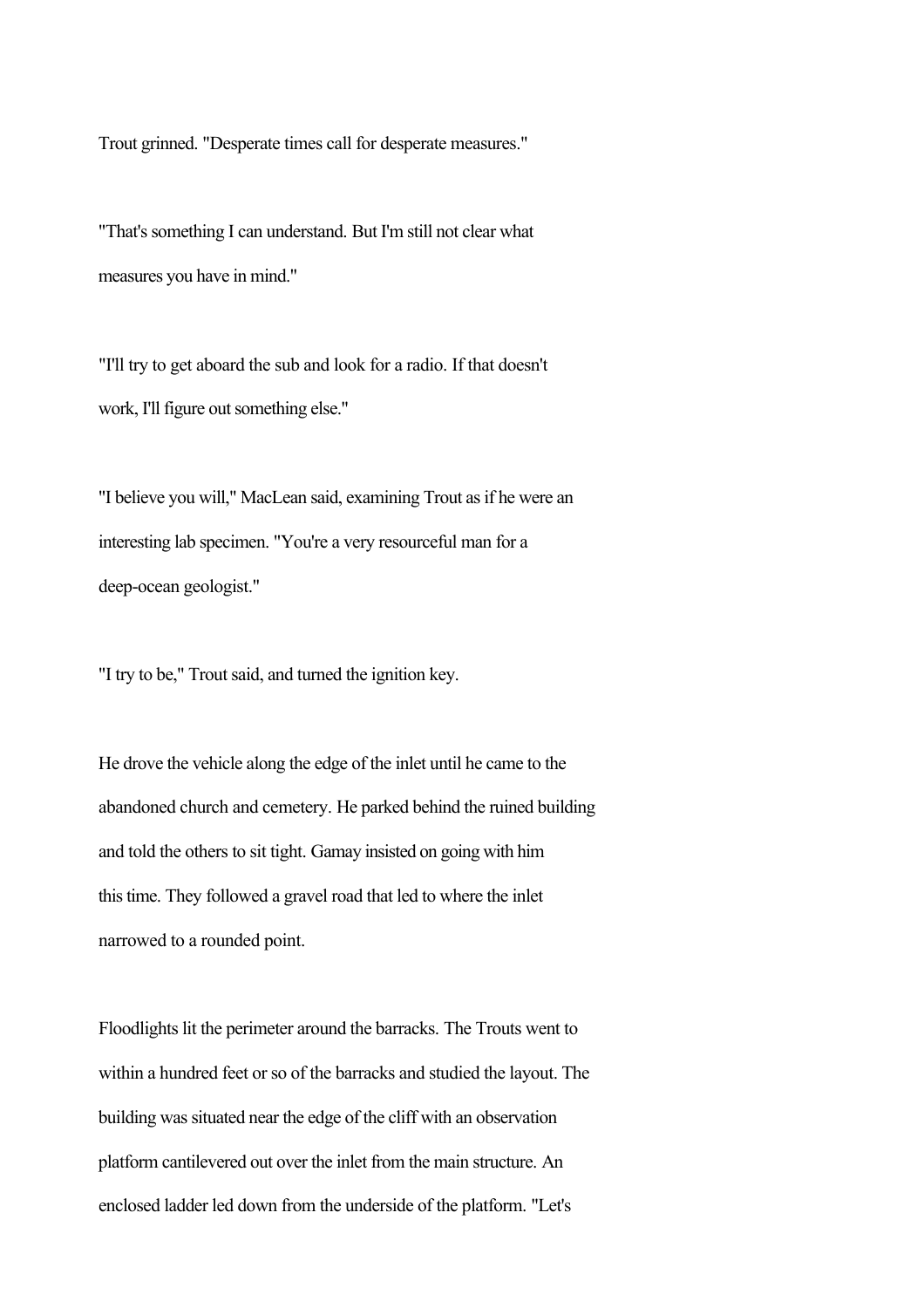check out that ladder," he said.

 "I don't think we'll have to worry. It sounds like a Klingon stag party is in progress," Gamay said.

 Like the men in the compound, the sub guards must have learned that their duty was about to come to an end because a similar drunken celebration was under way in the guardhouse. Apparently, they hadn't learned the fate of their comrades in the lab. compound area. Gamay and Trout moved in until they were under the platform. The ladder dropped off the edge of the bluff. They climbed down the face of the cliff onto a narrow metal catwalk that was built a few feet above water level and followed a line of ankle-high lights into the yawning entrance of the sub pen.

 The giant submarine that had kidnapped them loomed ahead. A few deck lights had been left on, so they were able to find the gangway and walk along the deck to the entry hatch. Trout lifted the hatch cover and poked his head inside. Low-level lights illuminated the sub's interior.

 They descended a ladder and began to make their way through the sub as silently as shadows. Trout, who was in the lead, paused to peer around every corner, but he encountered no one. The control room was in semidarkness, lit by lights glowing on the various instrument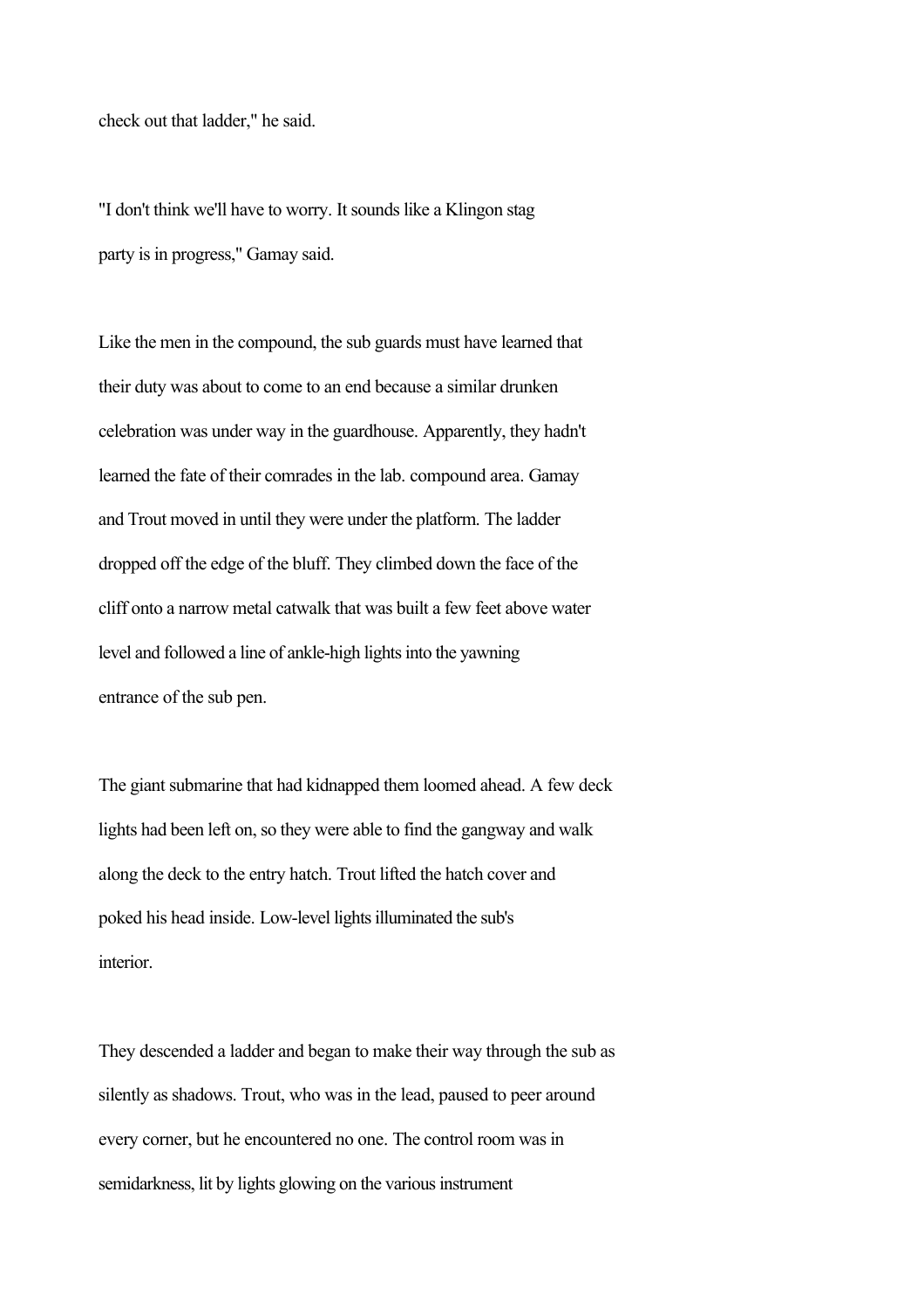panels. The radio shack was a small space off the control room. While Gamay kept watch, Trout sat in front of the communications console, picked up the radiophone, dialed the main number for NUMA and held his breath, not sure what would happen.

"National Underwater and ... Agency," said a friendly female voice.

 The faint transmission was broken up, probably by the walls and ceiling of the sub pen.

"Rudi Gunn, please. Tell him this is Paul Trout calling."

"One ment."

 The moment seemed like a day. In his mind's eye, he pictured the lobby of the NUMA building with its centerpiece globe. Then the voice of NUMA's assistant director came on the phone. He could picture the slightly built Gunn sitting in his big office, probably applying his genius to a complex logistical problem.

 "Trout? Where in God's name ... you? We've been looking ... over Creation. Are you okay?"

 "Fine, Rudi. Gamay's here, too. Got to talk fast. The Alvin was hijacked. We're on an island I think it's in Scottish or Scandinavian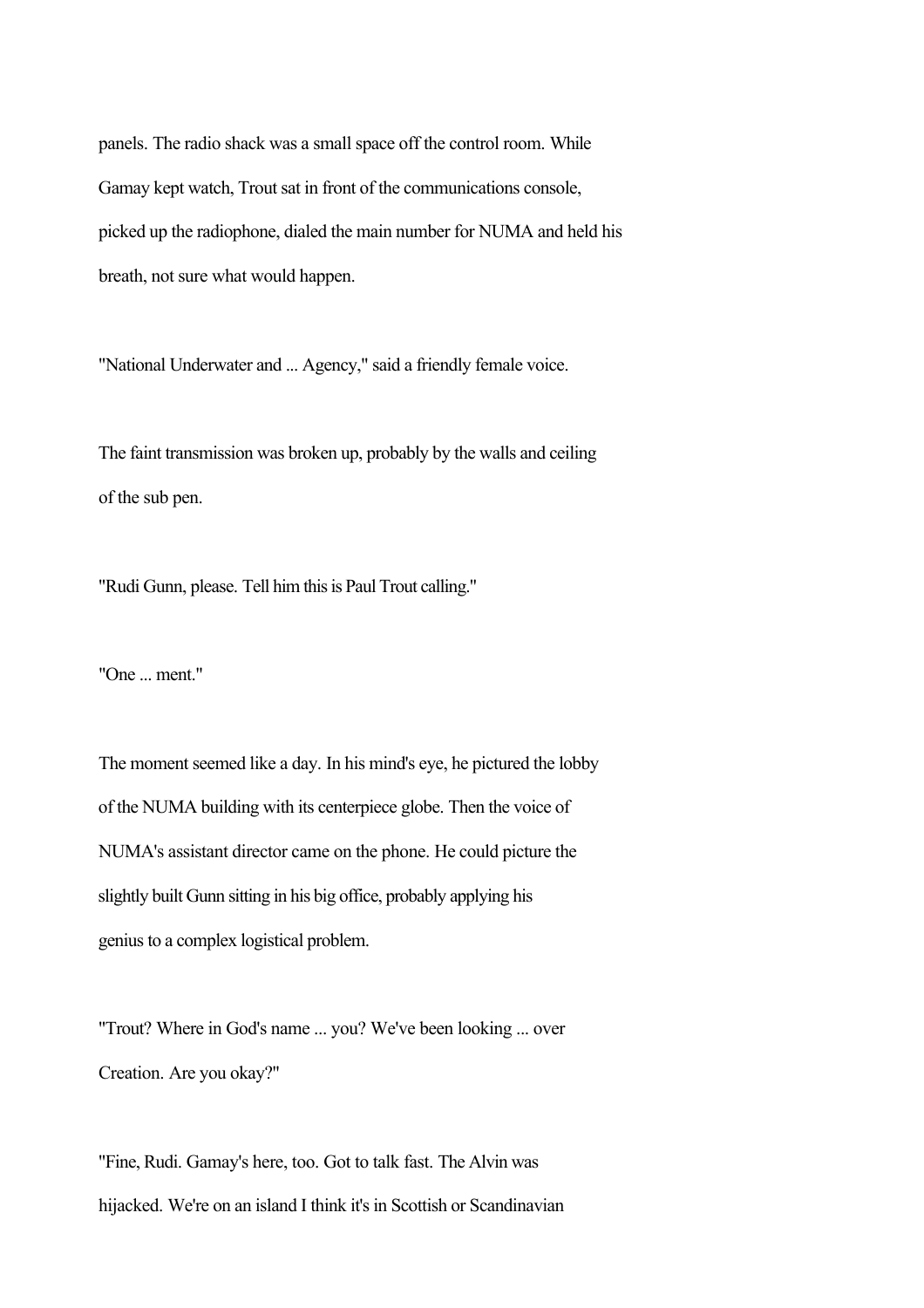waters. There are seven other scientists also being held prisoner. We've been working on some nutty experiment. We've escaped, but it might not last long."

 "Having trouble hear ... you, but understand. Can you stay on ... radio?"

"We've got to get back to the others."

 "Leave the radio phone on. We'll try to track you down through ... signal."

 Trout's reply was cut short by a whispered warning from Gamay. Someone was whistling a mindless tune. He carefully replaced the mike in its cradle and shut off the radiophone. Then he and Gamay dropped to their hands and knees and tried with limited success to

 cram their bodies under the console. The whistle came nearer. The whistler paused to peer through the glass pane in the door and apparently saw nothing amiss because the whistling grew fainter.

 The Trouts pried themselves out of their hiding place. Paul called Gunn again and told him they were leaving the radio on. He checked the passageway, saw it was empty and they started back the way they came. They moved with even greater caution, keeping their ears cocked for a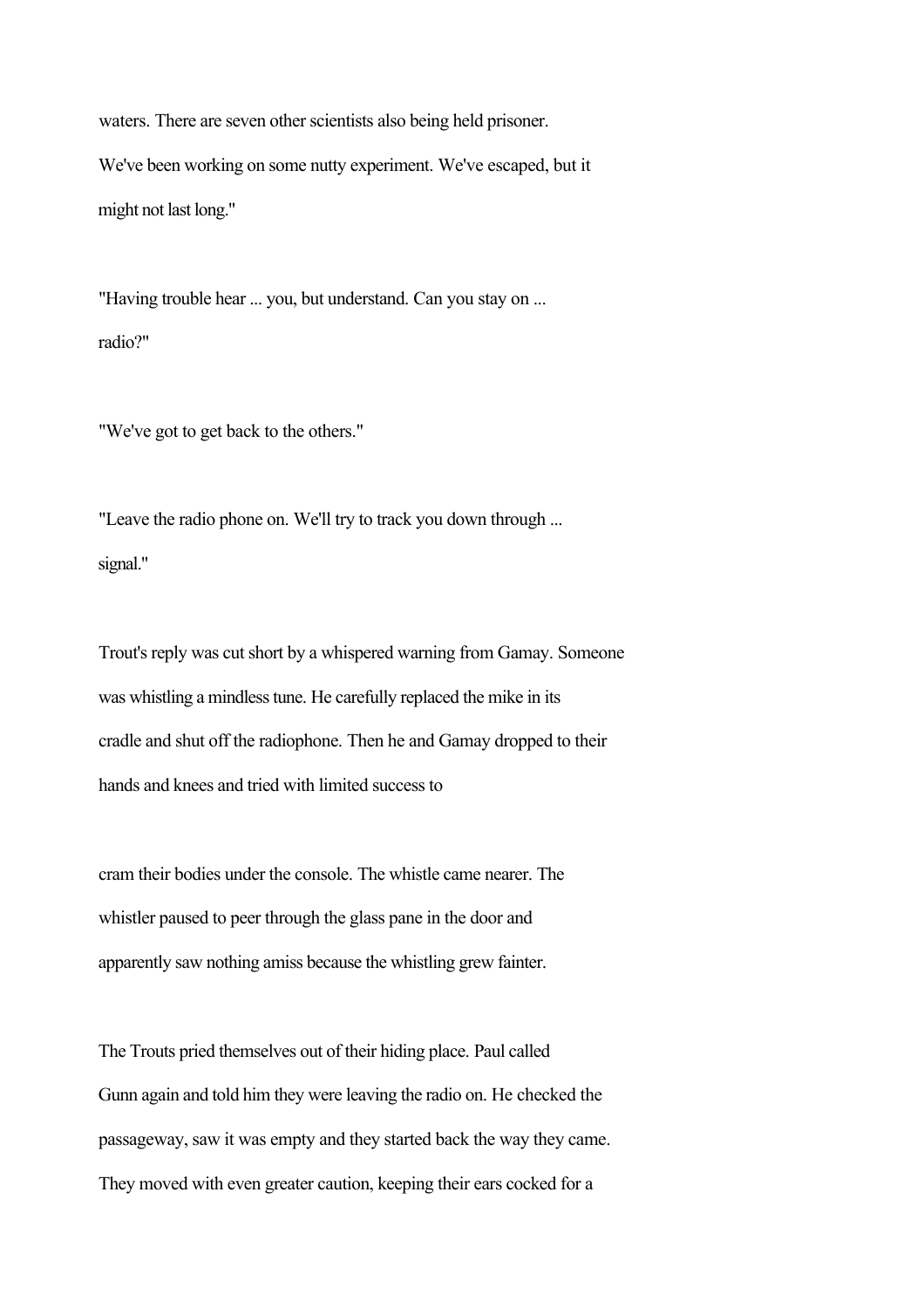telltale whistle. They emerged from the deck hatchway, trotted along the catwalk and climbed the ladder that would take them back to the access road.

 They returned to the church and were making their way through the graveyard when the night blazed with light. Beyond the blinding glare, several forms could be seen rising from behind the gravestones like restless spirits. Then rough hands grabbed Trout and Gamay and guards hustled them into the church. A tough-looking guard stood in front of the altar, a grin on his face that didn't match the machine pistol held at waist level, its muzzle pointing toward Trout's belly button.

 "Hello, mate," the man said, with a quick glance at Gamay. "This is the end of the road for you and your friends."

 THE OWL had been perched in a withered tree near the edge of the sea, its keen hearing attuned to the scampering of a mouse darting among clumps of grass. The bird was about to swoop down upon the hapless creature when its round yellow eyes caught a movement on the beach. Something large and shiny had broken from a wave and climbed out onto the wet sand. The owl spread its wings and silently flew inland. The mouse scurried into the grass, unmindful of its reprieve.

A second figure with black skin emerged from the surf like a

primitive creature crawling out of the primordial ooze. Austin and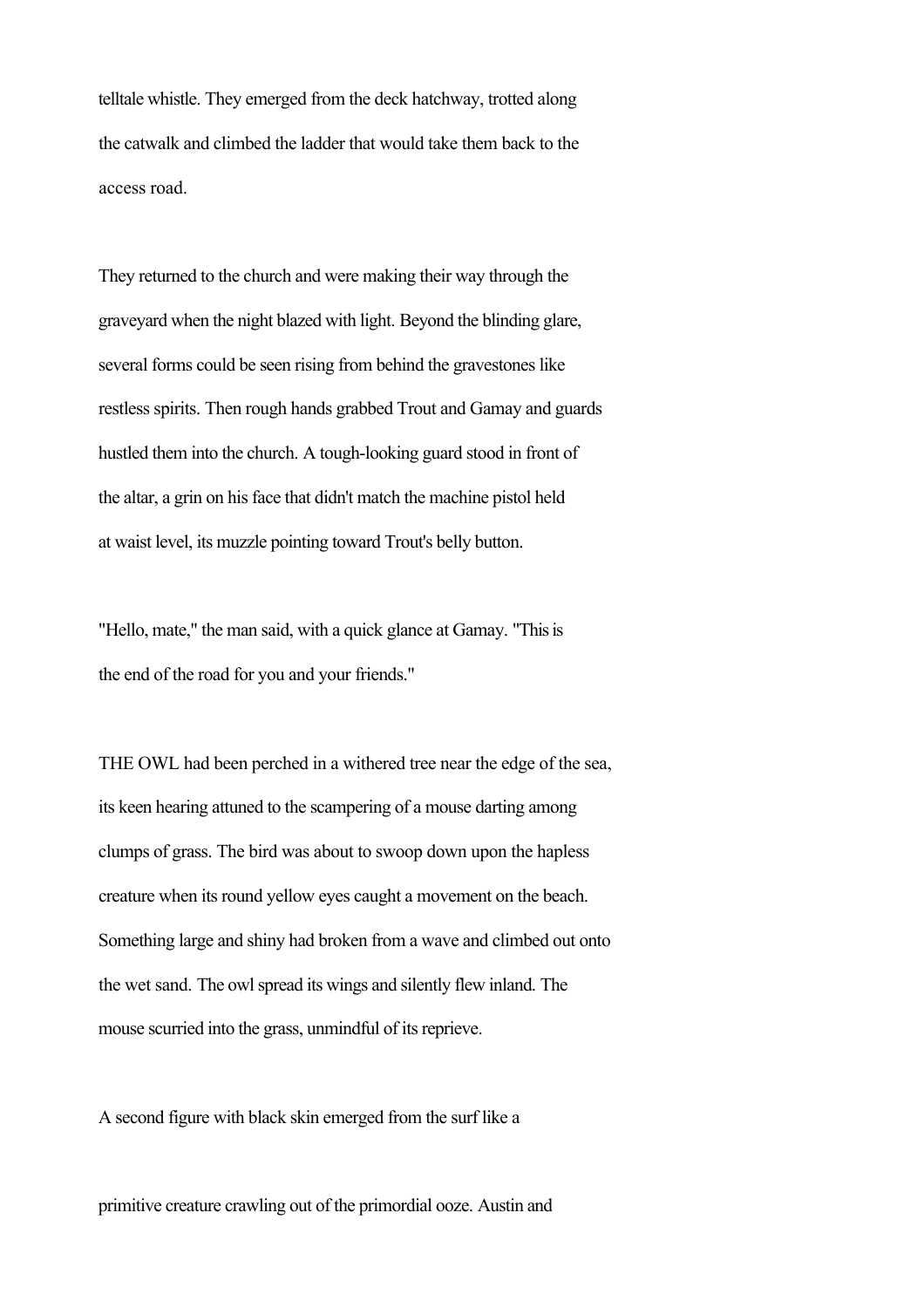Zavala pushed their face masks up, unzipped their watertight packs and pulled out the SIG-Sauer 9-millimeter pistols the ill-fated SEAL team had left on board the research vessel. Seeing that they were alone, they took off their air tanks and stepped out of their dry suits.

 They had slipped over the side of the Spooler as the patrol boat approached, first opening the pet cocks to send the fishing boat to the bottom. They had watched from inside the wheelhouse as the AUV checked out the sunken boat. When the AUV had left, they'd started swimming for land. Currents had thrown them off course, but Austin was reasonably sure they had landed close to where they were supposed to be.

 A glance at his watch told Austin they had six hours until daylight. He signaled to Zavala. After a five-minute walk in the sand, their feet crunched hard gravel. Austin took a minicomputer from his pack and examined the image the satellite photo had taken of the island.

 "If we stay on this road, we'll come to the compound. It's about two miles through what looks like a pass."

Without another word, they started walking along the darkened road.

 THE MAN pointing the gun at Trout had a face like a lizard, all teeth and no lips.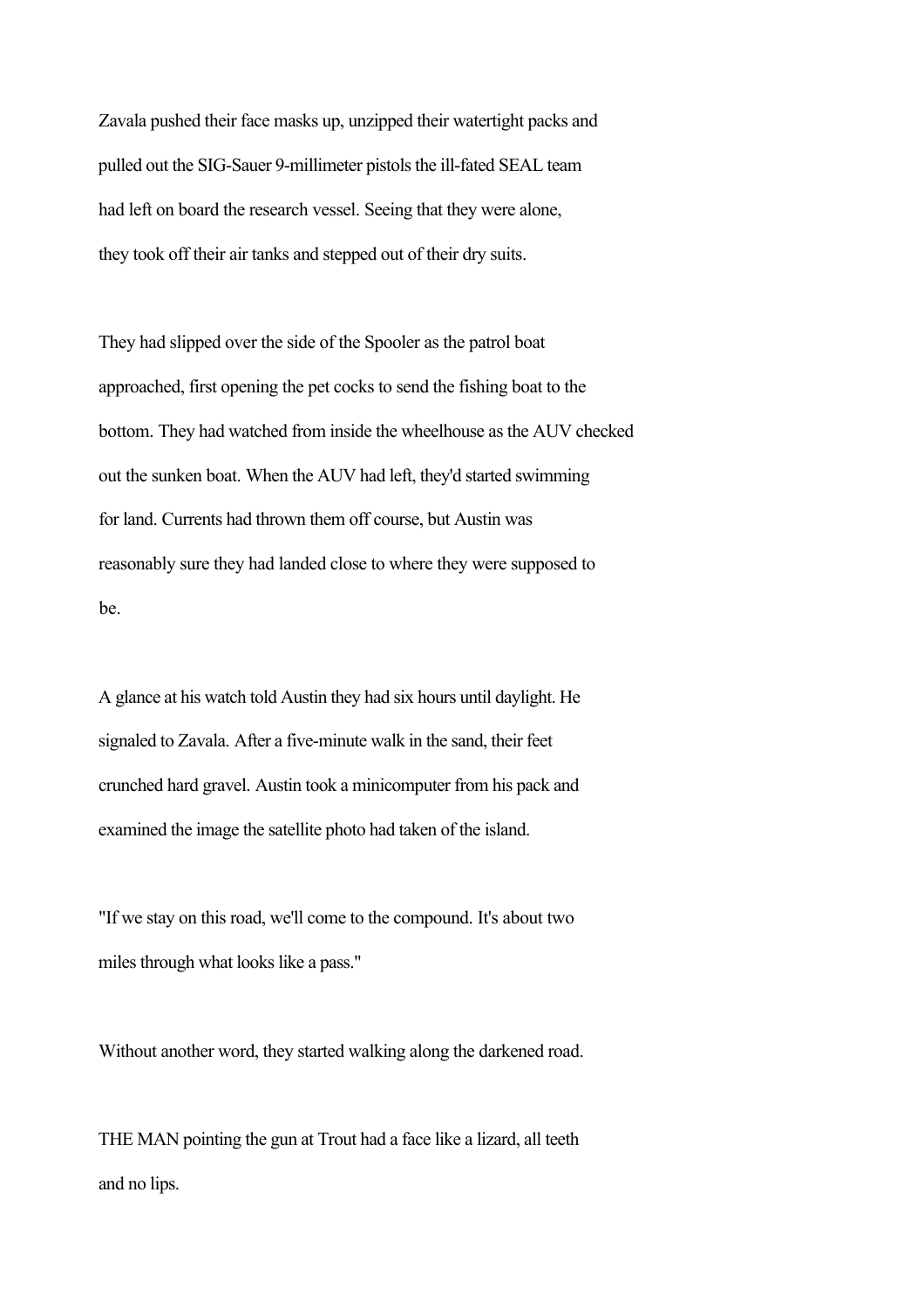"We've been waiting for you," the man said in an Australian accent.

"How'd you know where we were?" Trout said.

 The man laughed. "Guess you didn't know we've got surveillance cameras scattered around the island. If the boys hadn't been so drunk, we might have seen you earlier."

"Sorry to interrupt your party."

 "Your friends didn't feel like talking," he said. "Where'd you get Strega's car?"

 "The colonel wasn't using it, so we thought we'd take it out for a drive."

 The man swung his rifle around and thrust the butt into Trout's midsection. Trout felt as if his heart had stopped. He doubled over, clutching his stomach, and dropped to his knees. When the waves of nausea had subsided, he staggered painfully to his feet. The man grabbed the front of Trout's jumpsuit and pulled him close. He reeked of whiskey.

 "I don't like wiseass answers," he said. He pushed Trout away and leveled his gun at Gamay. "Where did you get the car?" "Strega's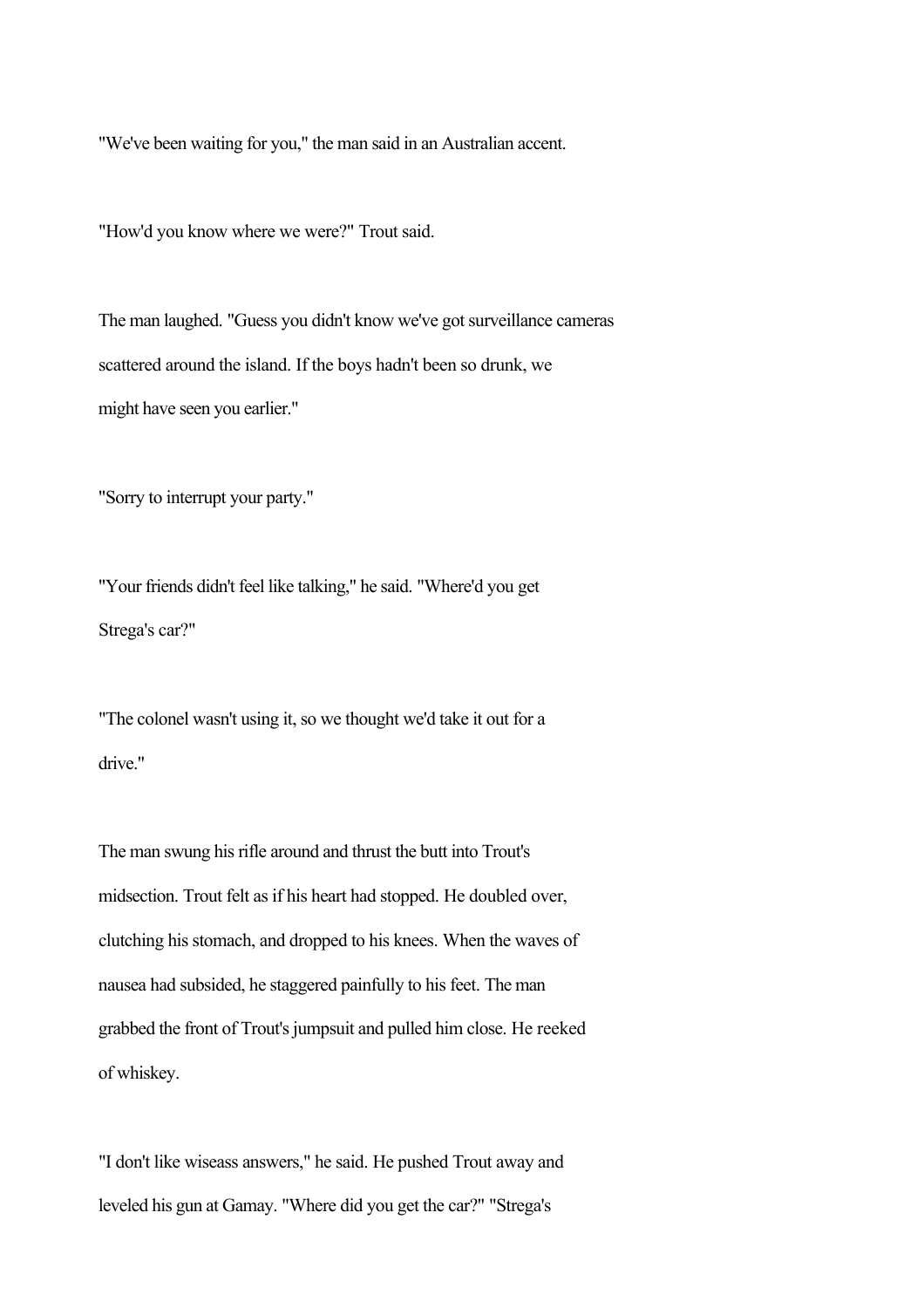dead," Trout said, still gasping for breath. "Dead!" The eyes narrowed. "How'd he get dead?" Trout knew that even if he told the truth, the man wouldn't believe him. "It's better if I show you." . The guard hesitated.

 "What are you up to?" he said, raising his weapon. "Nothing. We're in no position to hurt you." The comment went to the man's ego, as Trout hoped it would. "Right about that, mate."

 He and the other guards marched Trout and Gamay around to the back of the church where the Mercedes was parked. Sandy, MacLean and the other scientists were huddled near the vehicle under the watchful eyes of two more armed men. A long-bed pickup truck was parked next to the Mercedes. The prisoners including Gamay were ordered into the back of the truck. Some of the guards went with the truck while two others got into the backseat of the Mercedes. The Aussie told Trout to drive the car. Then he slid in next to Trout and ordered him back to the compound. "This better be good," he said.

 "Why don't you simply leave us?" Trout said. "The experiment has been completed."

 "Nice try. We leave, and the next day some bloke comes along and finds you waving your undershirts on the beach. Things have a way of catching up with you in my business. Now drive and keep your mouth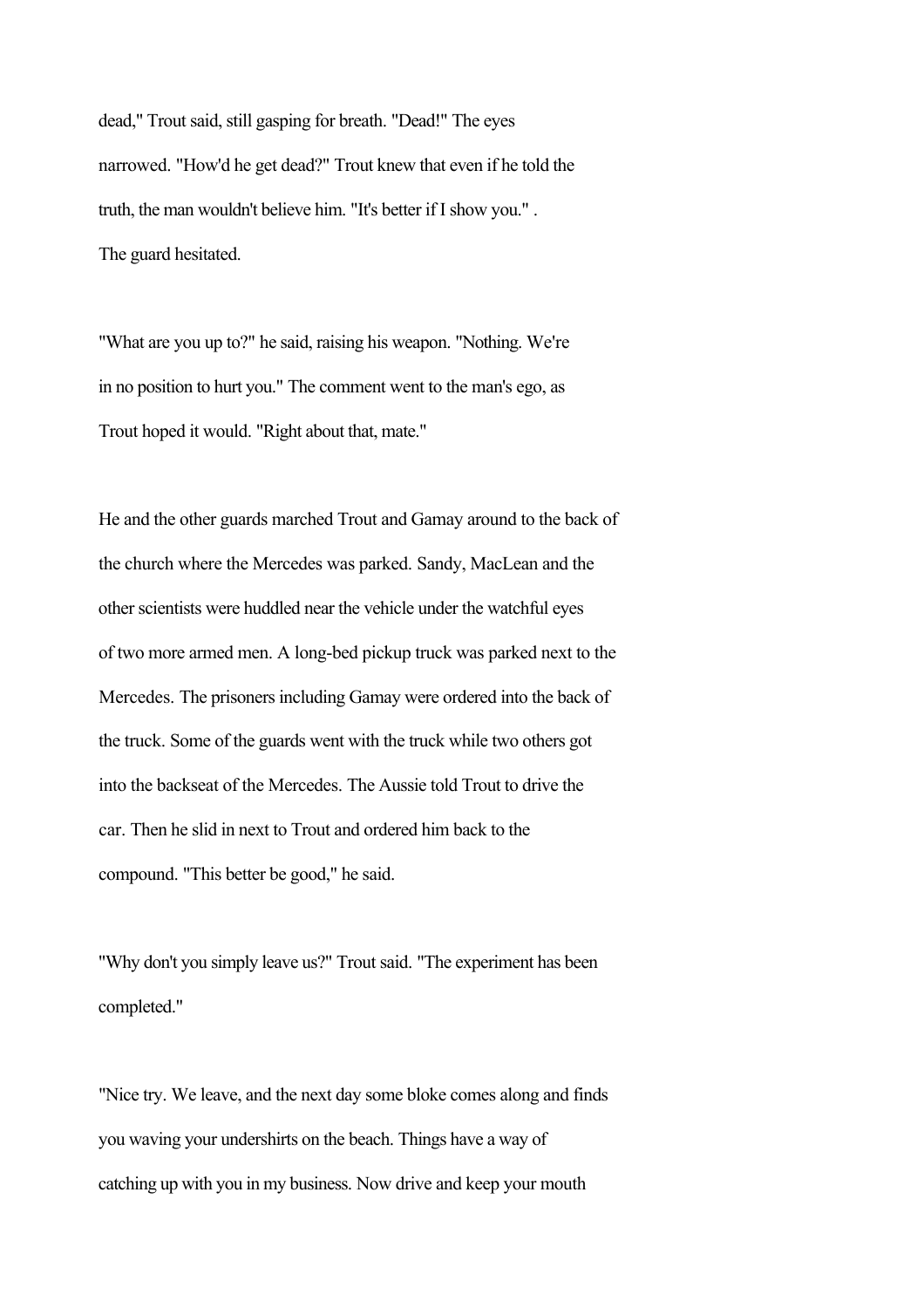shut."

 Trout did as he was told. When they arrived at the compound, the Aussie ordered Trout to stop. He yanked the keys from the ignition and got out to look around. The other guards jumped down from the truck and stared into the darkness with their weapons at ready.

 The Aussie inspected the wreckage of the gate and the overturned gatehouse. There was an eerie quiet about the place. No night bird cries or insects humming. There was no sign of the carnage Trout had witnessed. He thought back to the rat-eating feast Strega had orchestrated and decided he didn't want to know what happened to the bodies.

 The Aussie got back into the Mercedes. "What the hell is going on here?" he said.

"Did you know what we were working on in the labs?"

 "Yeah. Germ warfare. Something to do with the stuff the sub was bringing in off the bottom of the sea. They never let us into the compound. Said we might catch something."

Trout laughed.

"What's so funny?" There was a dangerous tone to the Aussie's voice.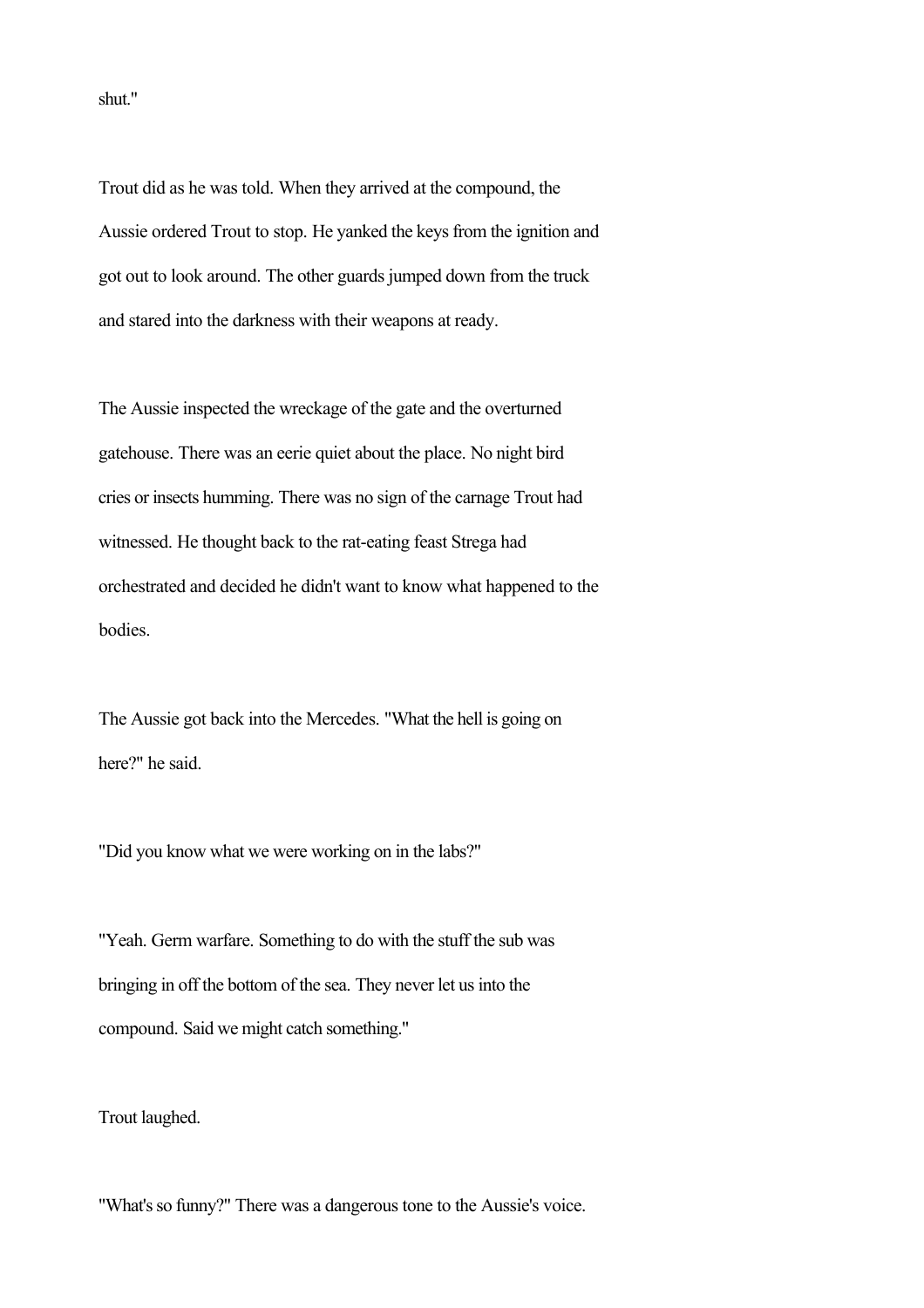"They were lying," Trout said. "We were doing enzyme research."

"What are you talking about?"

"You ever heard of the Philosopher's Stone?"

The gun barrel jabbed Trout in the ribs. "This is my philosophy."

 Trout winced, but stayed calm. "It was a secret formula supposed to change other material into gold."

"No such thing."

 "You think the people who hired you would go through all this trouble if there were no such thing?"

Pause. "Okay, mate, show us this gold."

 "I'll take you to the storehouse where they keep it. Maybe you'll rethink my suggestion about leaving us. "

The Aussie smiled. "I'll do that," he said.

Trout knew that he and his fellow scientists would be doomed, even if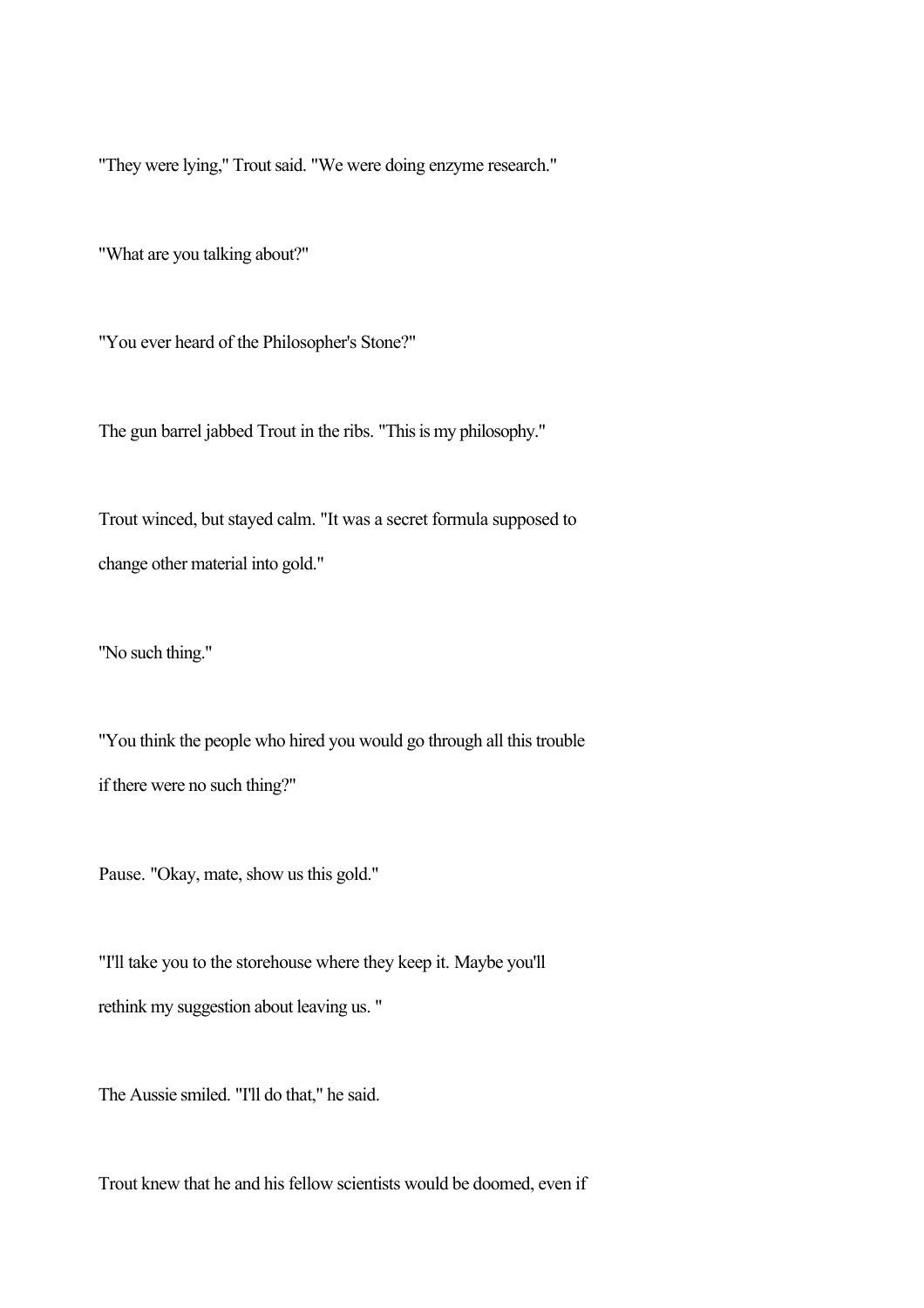he were able to produce all the gold in Fort Knox. No other reason would have persuaded him to return to the Zoo. He drove up and parked in front of the wide-open front door.

"Here we are," he said.

 They got out of the Mercedes and the Aussie took the ignition key and ordered his men out of the truck, leaving one behind, who was instructed to shoot anyone who got out of order. Then he told Trout to lead the way.

"Jeezus, what's that stink?" the guard said.

"That's the smell of gold," the Aussie said with a laugh.

 Trout headed for the door as if he were in a trance. He knew he was taking a calculated risk, but he reasoned that the creatures who'd once been imprisoned in the building would return to the place that had been their home. He knew he had guessed right when he stepped into the fetid darkness, heard the sickening sound of bones being crunched and saw pairs of red eyes burning in the darkness. He ran his hand along the wall and flicked the light on.

 The creatures were back in their cages with the doors open. They had been busy feasting on the remnants of Colonel Strega and his minions. As the light came on, they retreated to the back of their cages. There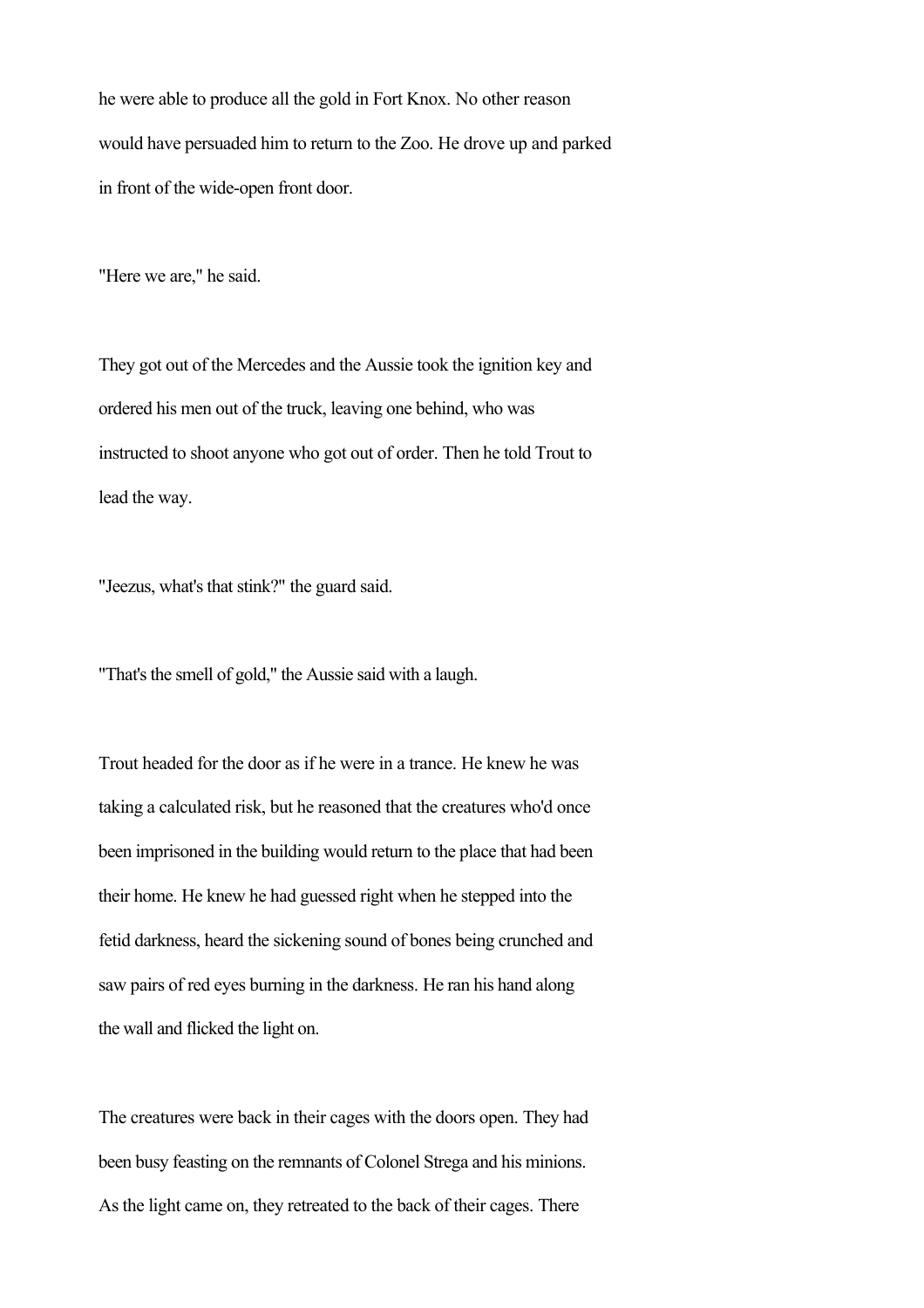was a yell of revulsion and surprise from the Aussie guard.

 The Aussie grabbed Trout and pushed him against the wall. "You and your friends are going to die for this."

Trout grabbed the barrel of the gun and tried to twist it out of the

 Aussie's hands, but his adversary had the advantage of being on the trigger end. He let off a shot that went wild, taking a chip out of the wall a few inches from Trout's neck. As they wrestled for the gun, the creatures came to the front of their cages. The sight of guard uniforms triggered a ferocious attack. The creatures leaped into the room in a howling mass of teeth and claws.

 The guard got off a few rounds before being mowed down by the snarling onslaught. Two creatures jumped on the Aussie's back, pushing him to the floor. Another creature lunged toward Trout, but stopped halfway and stared. In that brief instant, Trout could swear that he saw a glimpse of humanity in the thing's face. When he saw Trout wasn't wearing a uniform, he pounced instead on the Aussie.

 Trout bolted for the door and bowled over the man who'd been guarding the prisoners. One of the creatures who'd followed Trout out the door saw the fallen guard and made short work of him.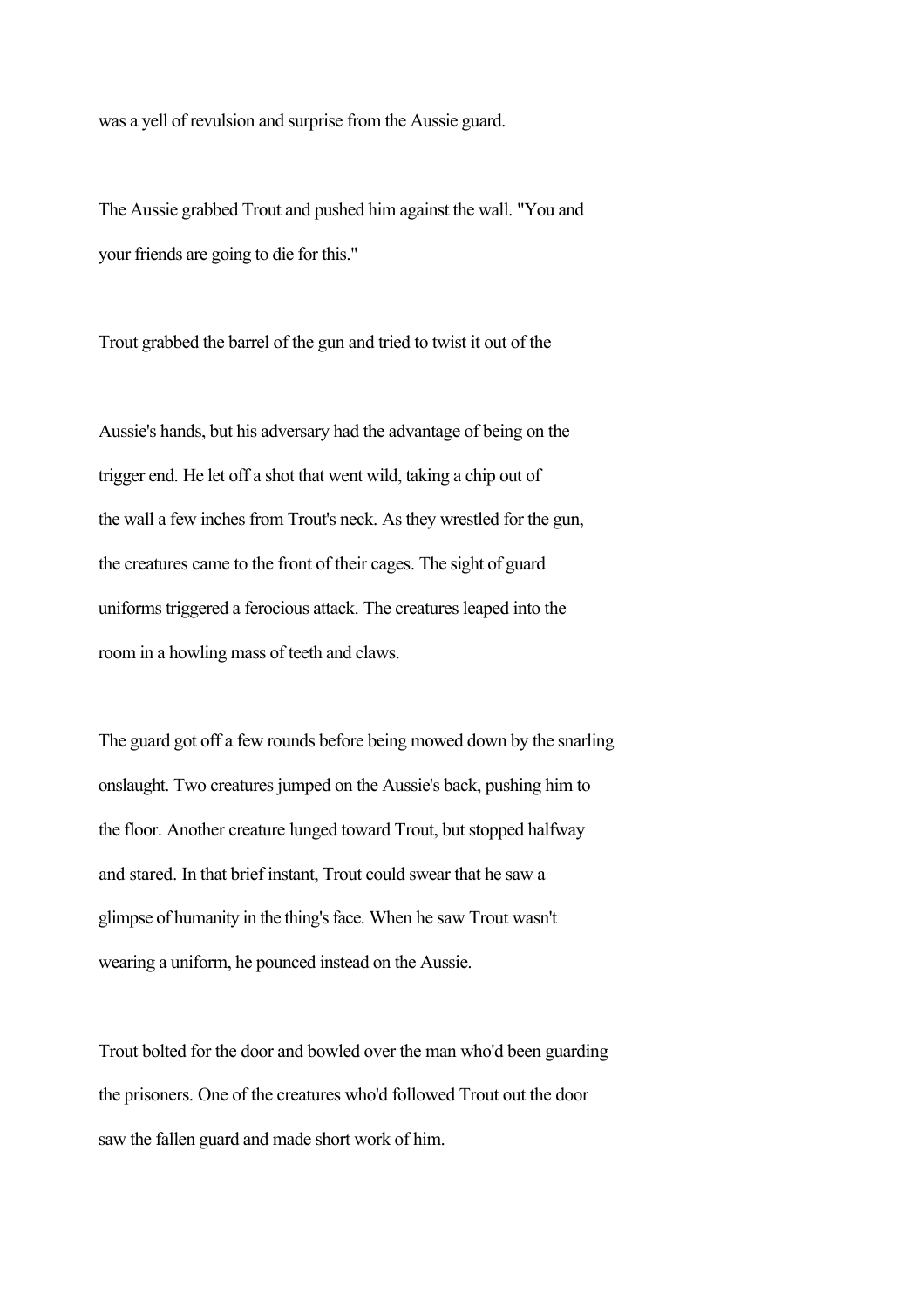Trout yelled at Gamay to drive the truck. He slid behind the steering wheel of the Mercedes and reached for the ignition key. Gone. He remembered that the Aussie had taken it with him. Gamay called out that the truck key was missing as well. Trout jumped out of the car, grabbed Gamay and told everyone to run for their lives.

 From the sudden quietness from the Zoo, Trout guessed that the creatures were enjoying having the guards over for dinner. He didn't want to be around at dessert time.

 AUSTIN AND Zavala were about a mile from the compound when they heard feet pounding along the road in the darkness ahead. They scuttled off the gravel road and threw themselves belly-down in the tall grass.

 As the footfalls approached, they were intermingled with the low murmur of voices and a wheezing that suggested that some of the people coming toward them were not in the best of physical condition. Then he heard a familiar voice pleading. "Please move it along, folks. We'll have plenty of time to rest later."

Trout stopped short as two figures materialized from the darkness.

"You're a long way from Lost City," Austin said.

 "Kurt and Joe?" Trout said with relief. "Damn. This is like old home week."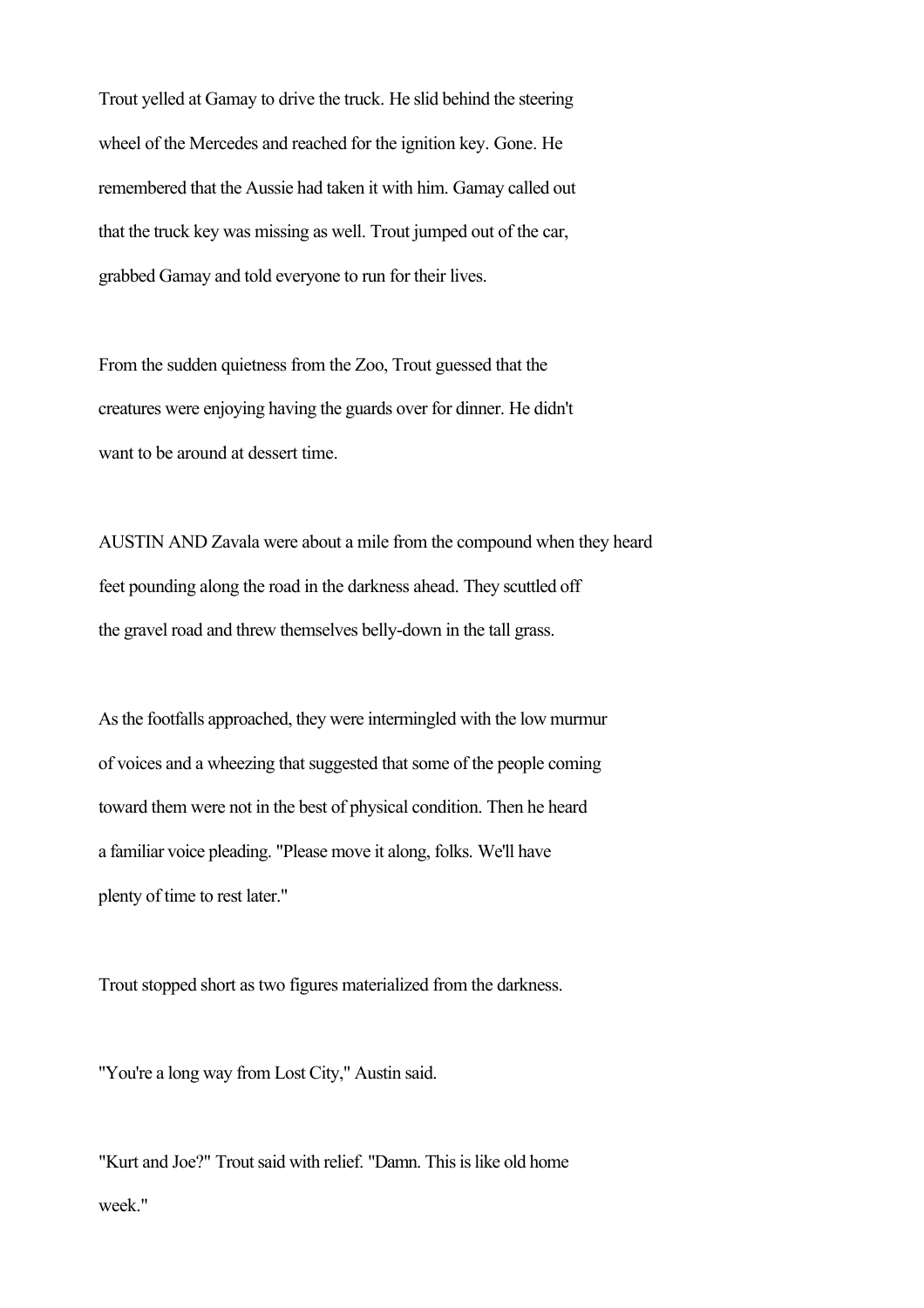Gamay threw her arms around her NUMA colleagues.

 "These are my friends, Mac and Sandy," Trout said. "I'll introduce the others later. Do you have a boat?"

 Austin said, "I'm afraid we burned our bridges behind us. We saw a patrol boat out on the water earlier. Do you know where they keep it tied up?"

 "I know where it might be." Trout cocked his ear and he frowned. "We've got to get out of here."

 Austin had heard the noise, like the distant howling of the wind. "What's that?" He listened again. "Sounds like a pack of wolves chasing a deer." .

"I wish it were," Trout said. "Are you armed?"

"We've got handguns."

 The howling was getting louder. Trout glanced back along the road again.

"Shoot anything that moves, especially if it's got red eyes," he said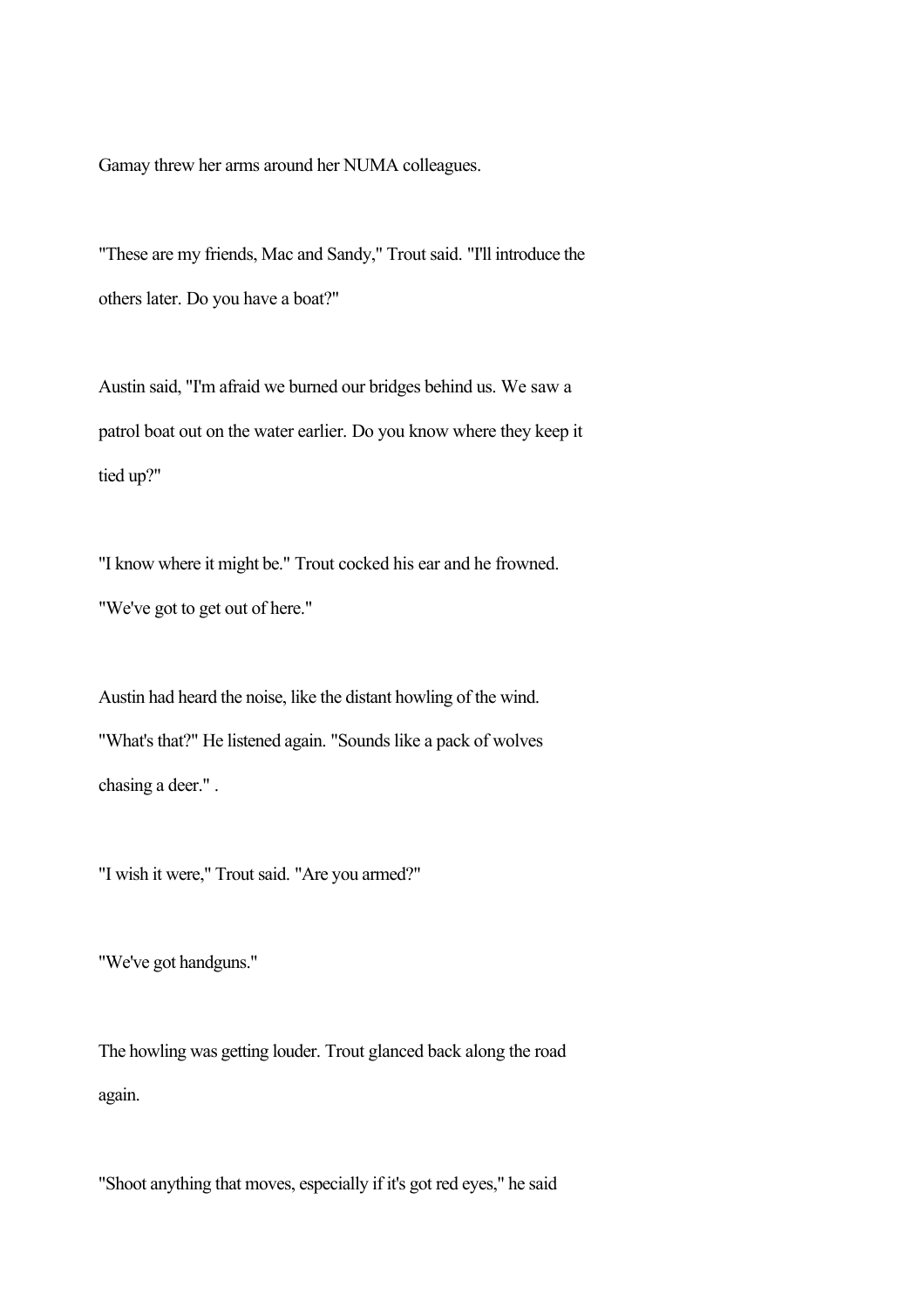without further explanation. Austin and Zavala recalled the red-eyed furies from the video and didn't need any persuasion.

 Trout took Gamay by the arm and called out to the others to get moving again. Austin and Zavala took up the rear.

 The group walked in silence for fifteen minutes, urged on by the growing volume of the howling, until they could see the lights in the windows of the patrol boat barracks. Their pursuers were so close now that individual howls could be heard.

 The noise must have penetrated the barracks walls because a couple of guards burst out of the building into the night as the fugitives were making their way around the blockhouse on their way to the dock.

 The guards saw the faces reflected in the light coming from the door and yelled at the group to halt or be killed. One guard called into the building, and seconds later two more men emerged. One was half-dressed and the other, a big bearded man, must have been asleep because he was in his underwear. He grinned and said, "Looks like we caught ourselves a bonus from Strega."

 His comrades roared with laughter, but their mirth was cut short, quickly turning to fear, as they heard the howling. The terrifying noise seemed to be coming from every direction. They huddled together, their guns facing outward, staring at the eyes that glowed like coals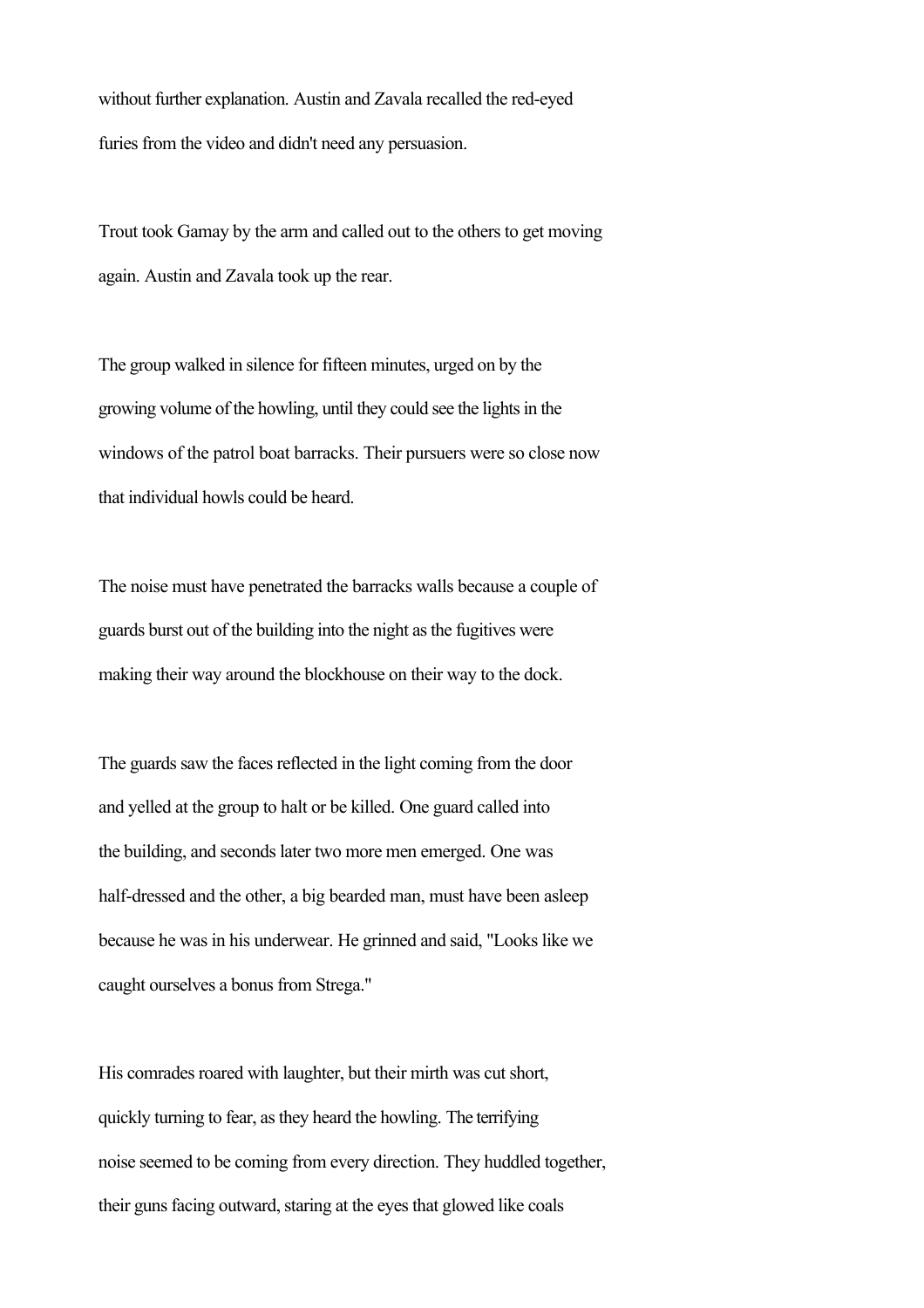in the darkness.

 The guard with the black beard sprayed the darkness with bullets. Cries of pain indicated that some bullets had hit a target. The gunfire triggered an onslaught. The creatures attacked from every direction, going after anyone wearing a uniform. The scientists and NUMA people took advantage of the bloody confusion and slipped away, with Trout showing the way to the dock where the patrol boat was tied up.

 Austin got into the boat and started the engine. He climbed back onto the dock to help the others. MacLean was herding his fellow scientists into the boat. Then, as he was about to get in, shots rang out and he crumpled to the dock.

 The shots had come from the bearded guard, who was running toward the boat. His slovenly lack of a uniform had protected him from being singled out by the creatures. Austin got off a quick shot that missed. The guard hadn't expected anyone to shoot back, but he quickly recovered, dropped to one knee and leveled his weapon.

 A gunshot exploded in Austin's ear. Gamay had fired over his shoulder. She was an expert marksman, but in her haste her aim was off. The bullet caught the bearded man in the left shoulder. He screamed in rage and pain, but managed to swing his weapon around. Although he was deaf and dizzy from the shot near his ear, Austin stepped in front of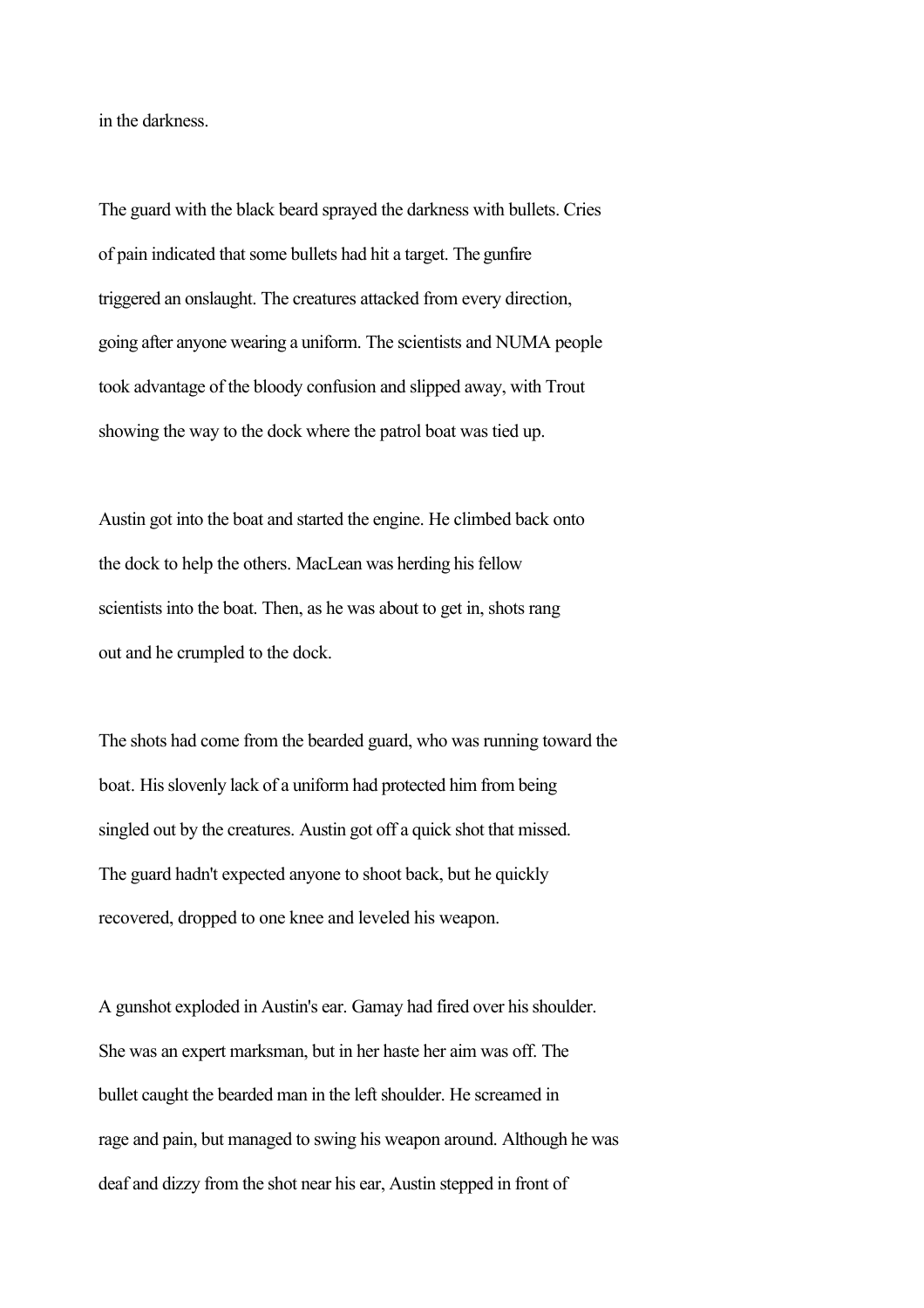his friends to shield them, raising his gun at the same time.

 A chorus of howls came from behind the bearded guard. He turned and raised his gun, but he was buried under a pile of snarling creatures. Austin holstered his gun and he and Zavala were lifting MacLean into the boat when one of the creatures broke away from the others. It staggered toward the edge of the pier. Gamay raised her gun to shoot the creature. Trout, who was preparing to cast off the dock lines, stopped and grabbed her wrist. He recognized the creature as the one he had encountered in the blockhouse. "He's wounded," Trout said.

 The creature's chest was dark with blood. He stared at Trout, and then his legs buckled and he pitched forward, dead, into the boat. Austin yelled at Trout to take the wheel while he tended to MacLean As soon as Gamay had cast off the lines, Trout gunned the throttle and pointed the bow into the darkness.

 The boat sped from the island of horror at full throttle. Trout turned the wheel over to Gamay and went to MacLean who was lying on his back. The other scientists had made room for him. Austin had tucked a life jacket under MacLean's head as a pillow and he was kneeling beside the mortally wounded scientist. His ear was close to MacLean's mouth. He raised his head when he saw Trout and said, "He wants to talk to you."

Trout kneeled down on the other side of the dying scientist. "We got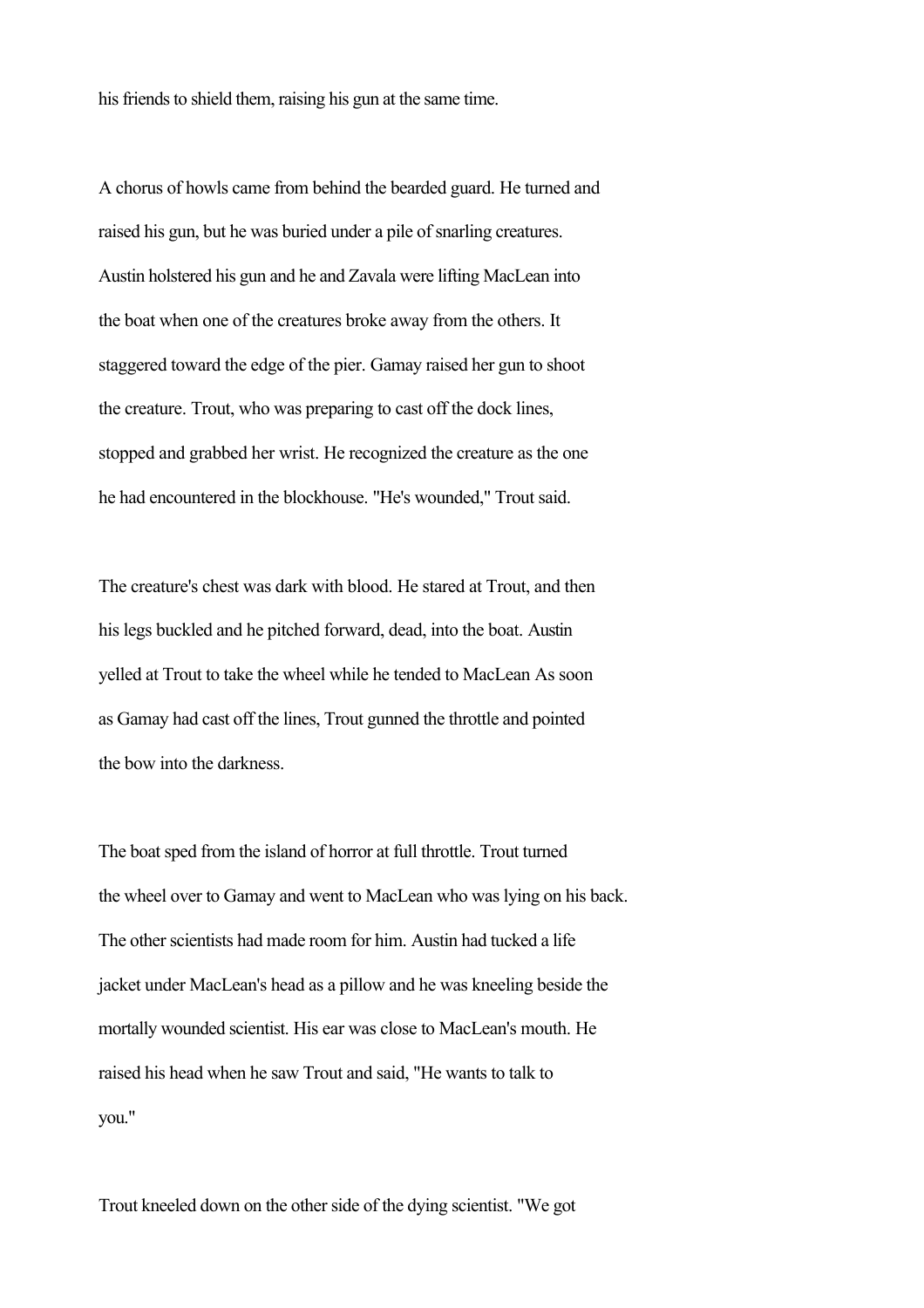away, Mac," he said. "We'll get you to a doctor and get you fixed up in no time."

 MacLean replied with a gurgling laugh and blood seeped out of the corner of his mouth. "Don't try to fool an old Scotsman, my friend."

When Trout went to reply, MacLean lifted a weak hand. "No.

 Let me talk." His eyes started to roll back in his head, but he pulled himself together.

"The formula," he said.

"What about it?"

MacLean's eyes went to Austin's face. And then he died.

 GERTRUDE CAME OUT to say good-bye. The AUV picked up the sound of the departing patrol boat and intercepted it about a mile from the island. Zavala saw the vehicle first. He was probing the darkness with a spotlight, looking for rocks, when the tall fin came into view. He thought it was a killer whale, but as it grew closer he saw rivets in the metallic fin and knew exactly what it was.

The vehicle paced them for a few hundred feet, then peeled off and went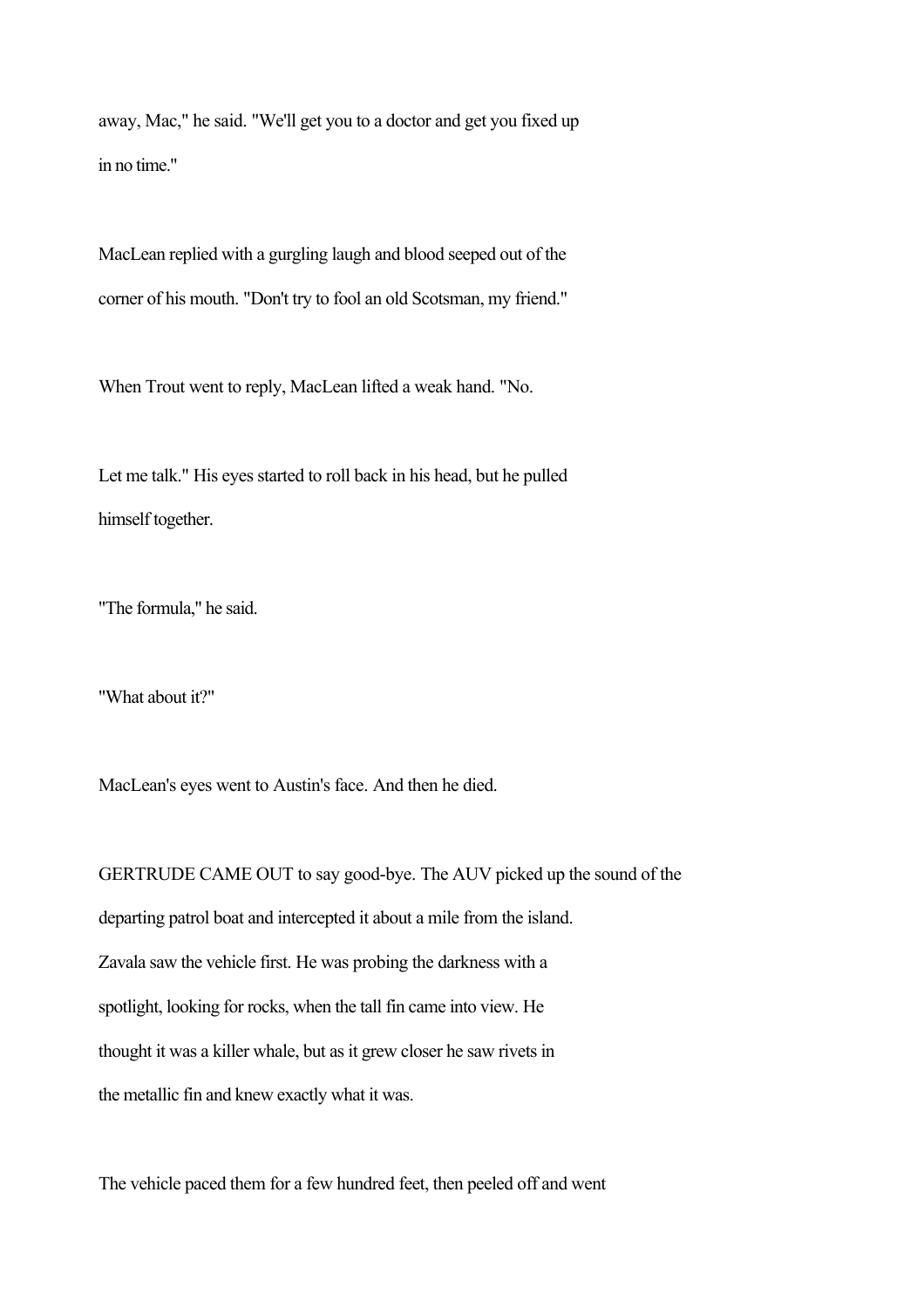about its routine patrol. No one aboard the patrol boat knew how close they had come to disaster. Back at the command center, Max had sent the AUV to pursue the escaping boat and had armed all four of the torpedoes. He had set the launch switch and was about to hit the fire button when his throat had been ripped out by a red-eyed demon.

 The patrol boat continued blissfully on its way for another half hour before Austin decided to call the Coast Guard for help. Minutes later, the 110-foot British Coast Guard boat Scapa picked up the Mayday from a boat broadcasting a position. The Scapa responded with

 its full thirty-knot speed. Based on past experience, the boat's skipper thought the call was from a fisherman in trouble. As he gazed from the deck of the Scapa at the inflatable boat caught in the spotlight, Captain John Bruce thought that he had seen some strange sights in his twenty years of patrol in the Orkney Islands. But this was one for the books.

 The rigid inflatable off the port bow was about thirty feet in length, Bruce estimated. Most of the shivering passengers on board were dressed in lime coveralls. The captain didn't know of any local prisons, but the circumstances, to say the least, were highly suspicious. Decades at sea had taught Captain Bruce to be careful. He ordered his crew to stand by with weapons ready.

As the patrol boat pulled alongside the inflatable, the captain raised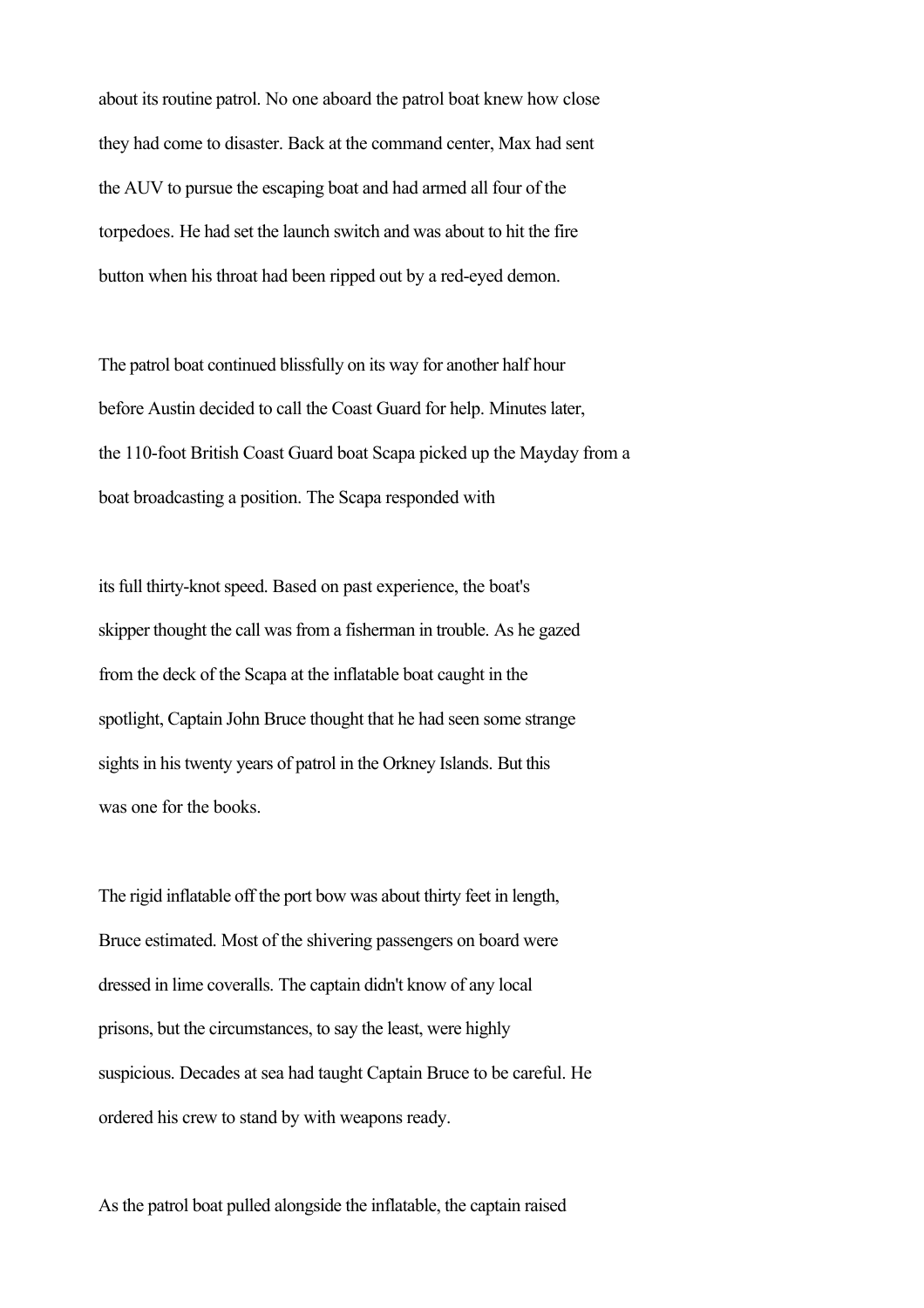an electric megaphone to his lips and said: "Please identify yourself."

A man came to the side and waved to get the captain's attention.

 He had broad shoulders, rugged bronze features and his hair was platinum, almost silver in color.

 "Kurt Austin of the National Underwater and Marine Agency," he said, his voice carrying clearly without artificial magnification over the sound of boat engines. "These people are suffering from exhaustion and possible hypothermia. Can you help us out?"

 The captain reacted with caution, despite the obvious earnestness in Austin's face. He had heard of NUMA, the far-reaching American ocean science organization, and had occasionally come across one of its vessels on a mission. But he couldn't reconcile the sorry bunch crowded into the small boat with the sleek turquoise-hulled research ships with which he was familiar.

 Captain Bruce was a burly Scotsman with a freckled bald head, light blue eyes and a firm chin that correctly advertised the determination of its owner. He let his eye roam from stem to stern. There was no faking the weariness and anxiety he saw in the faces of those crowding the inflatable. Captain Bruce ordered a boat lowered and the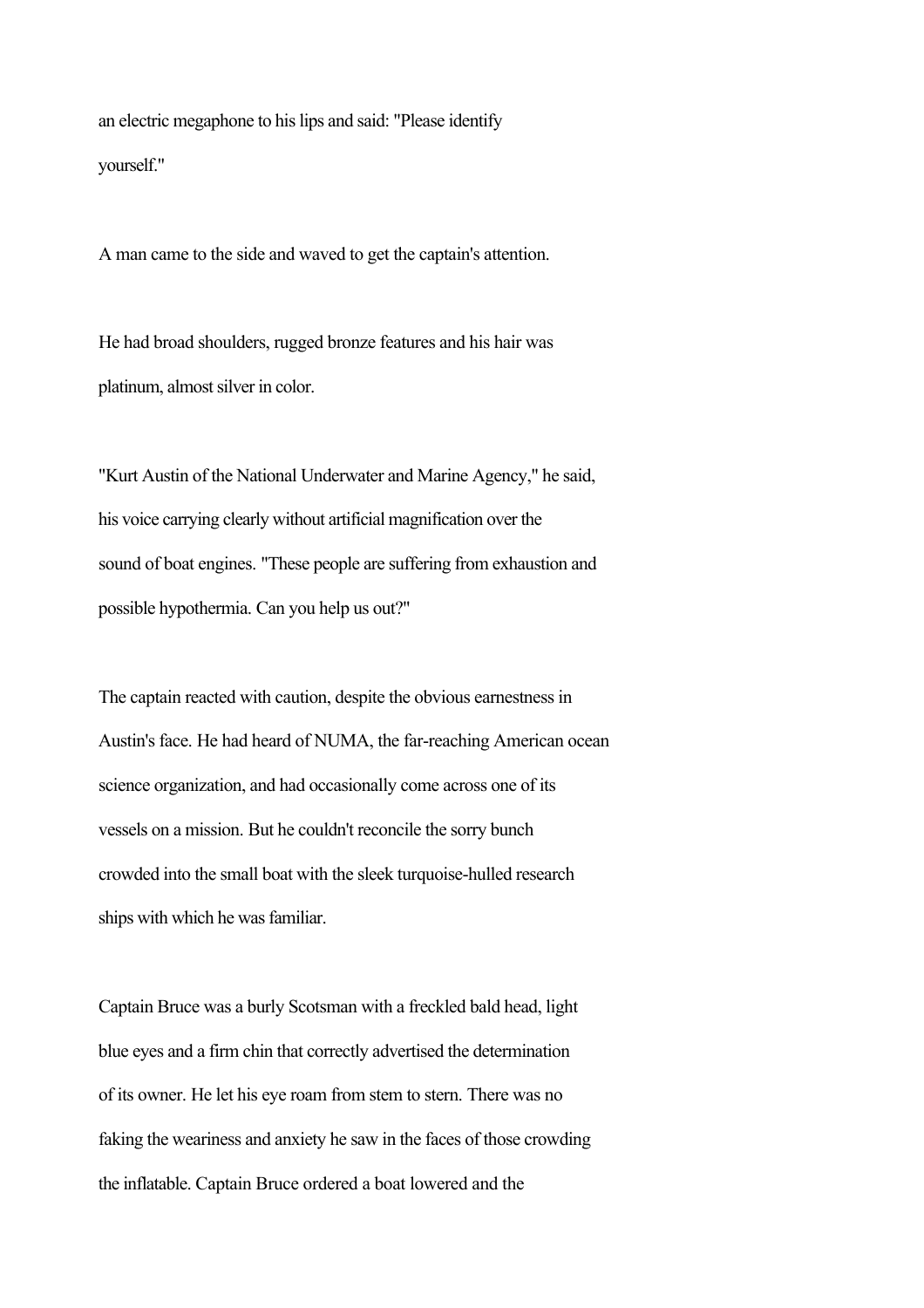passengers taken on board. He warned the deck crew to keep their weapons ready and a close eye on the boarders.

 It took several trips to move the passengers from one boat to another. Seen from up close, it was clear that the bedraggled passengers were no threat. As they stepped onto the deck, the medic gave them a quick physical checkup. Then they were each given a blanket to wrap themselves in and directed to the mess hall for hot soup and coffee.

 Austin took the last boat over, accompanied by an attractive red-haired woman and two men, one with a dark complexion and the other so tall he stuck out of the boat like a mast.

 Austin shook the captain's hand and introduced the others. "This is Paul and Gamay Morgan-Trout and Joe Zavala," he said. "We're all with

## NUMA."

 "I didn't know NUMA had any operations going in the Orkneys," the captain said, shaking hands all around.

 "Technically speaking, we don't." Austin told the others that he would join them in the mess in a few minutes and he turned back to the captain. "The passengers were having a rough time and some of them are suffering from exposure. On top of that, we were lost in the fog, so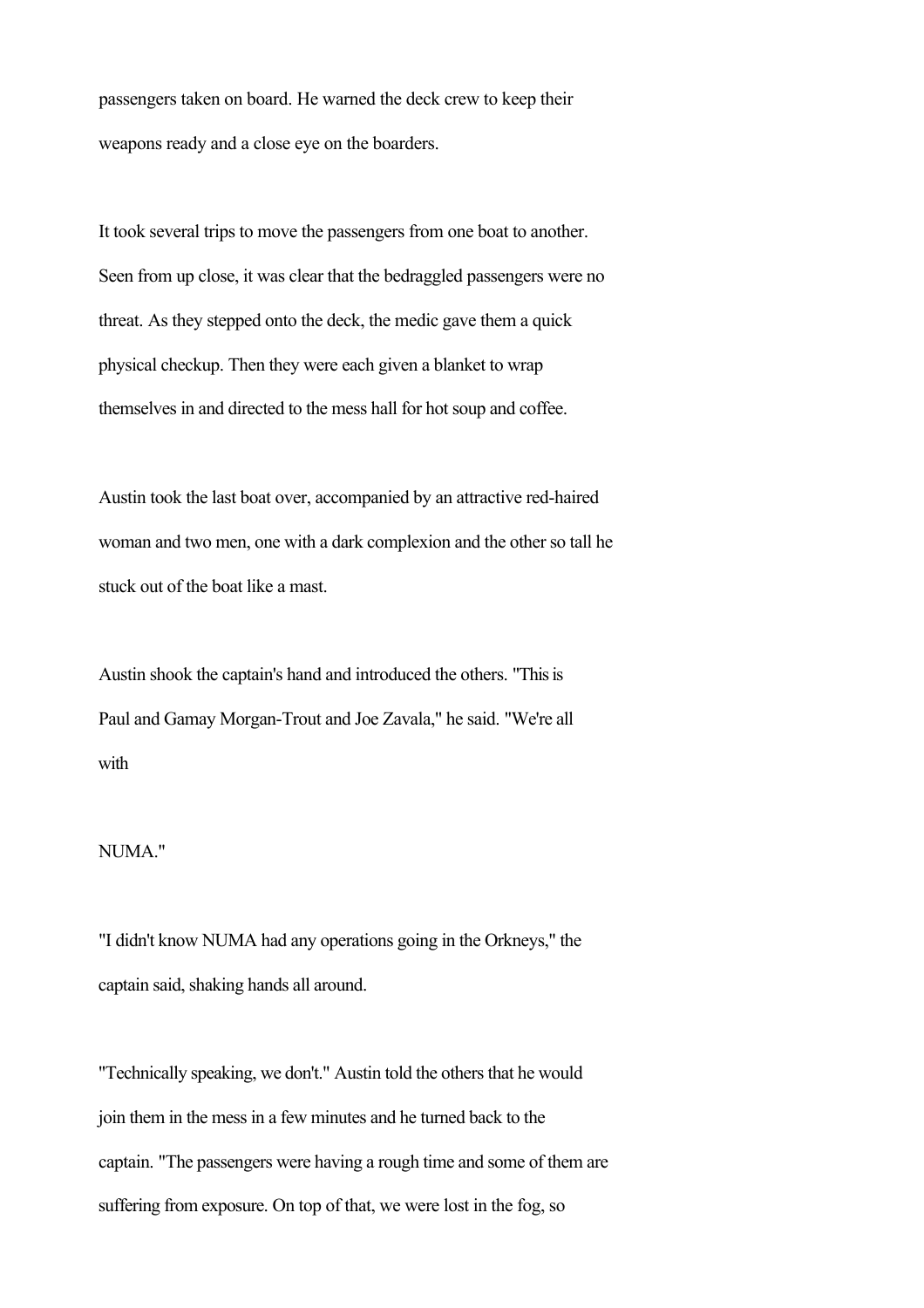we called for help. Sorry to bother you."

"No bother, lad. That's our job."

 "Thanks anyway. I have another favor to ask. Could you radio a message to Rudi Gunn at NUMA headquarters in Washington? Tell him Austin and company are well and will be in touch."

"I'll have someone get right on it."

 "In that case I could use some hot soup myself," Austin said with a smile. He turned around as he walked off and said casually, "By the way, there are two bodies on board the inflatable."

"Dead bodies?"

 "Very dead. I wonder if your crew could bring them over before you put the boat in tow."

"Yes, of course," Captain Bruce said.

 "Thanks again, Captain," Austin said. He wrapped a blanket around his shoulders like a Navajo Indian and strode off toward the galley.

The captain had an annoyed expression in his eyes. He was not used to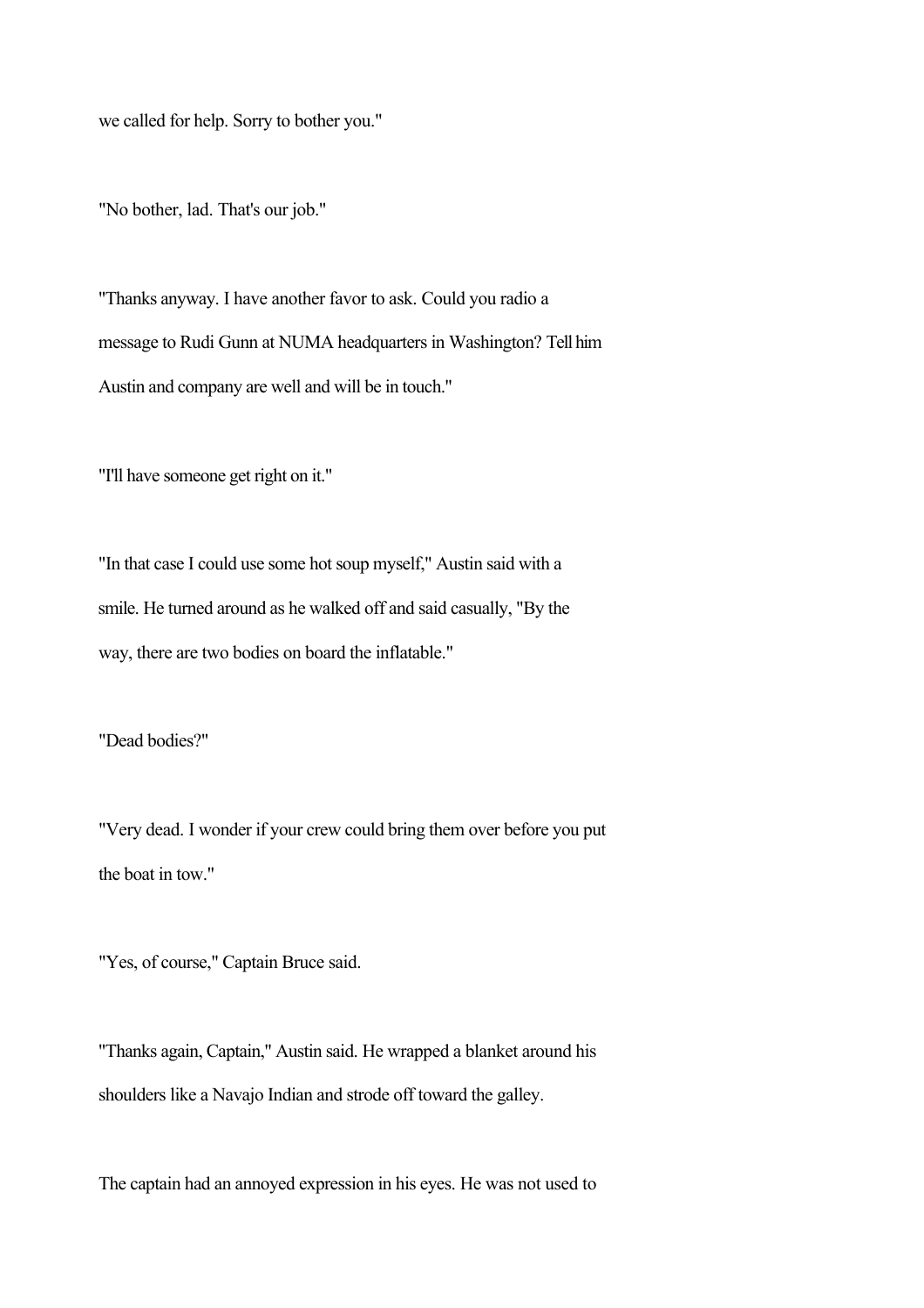having people usurp his command. Then he broke into a chuckle. After years at sea dealing with different crews and situations, he was a good judge of men. Bruce detected that what some might have seen as insouciance in Austin's carefree manner was a supreme self-confidence. He ordered his men to retrieve the bodies and take them to the dispensary. Then he told his crew to tie a towline on the boat.

 He returned to the bridge and sent Austin's message off to NUMA. He had just finished filing a report with the Coast Guard command when the medic called on the intercom. The captain listened to the medic's excited voice, then left the bridge and went down to the dispensary. Two body bags were lying on gurneys. The medic gave Captain Bruce scented petroleum jelly to dab under his nostrils.

"Brace yourself," the medic said and unzipped one of the body bags.

 The captain had seen and smelled dead bodies in various levels of sea decomposition, and the strong animal odor that issued from the bag didn't bother him as much as the sight that greeted his eyes. His ruddy face turned ash gray. The captain was a good Presbyterian who neither drank nor swore. This was one of those times when he wished he were less devout.

"What in God's name is that thing?" he said in a hoarse whisper.

"The stuff of nightmares," the medic said. "I've never seen anything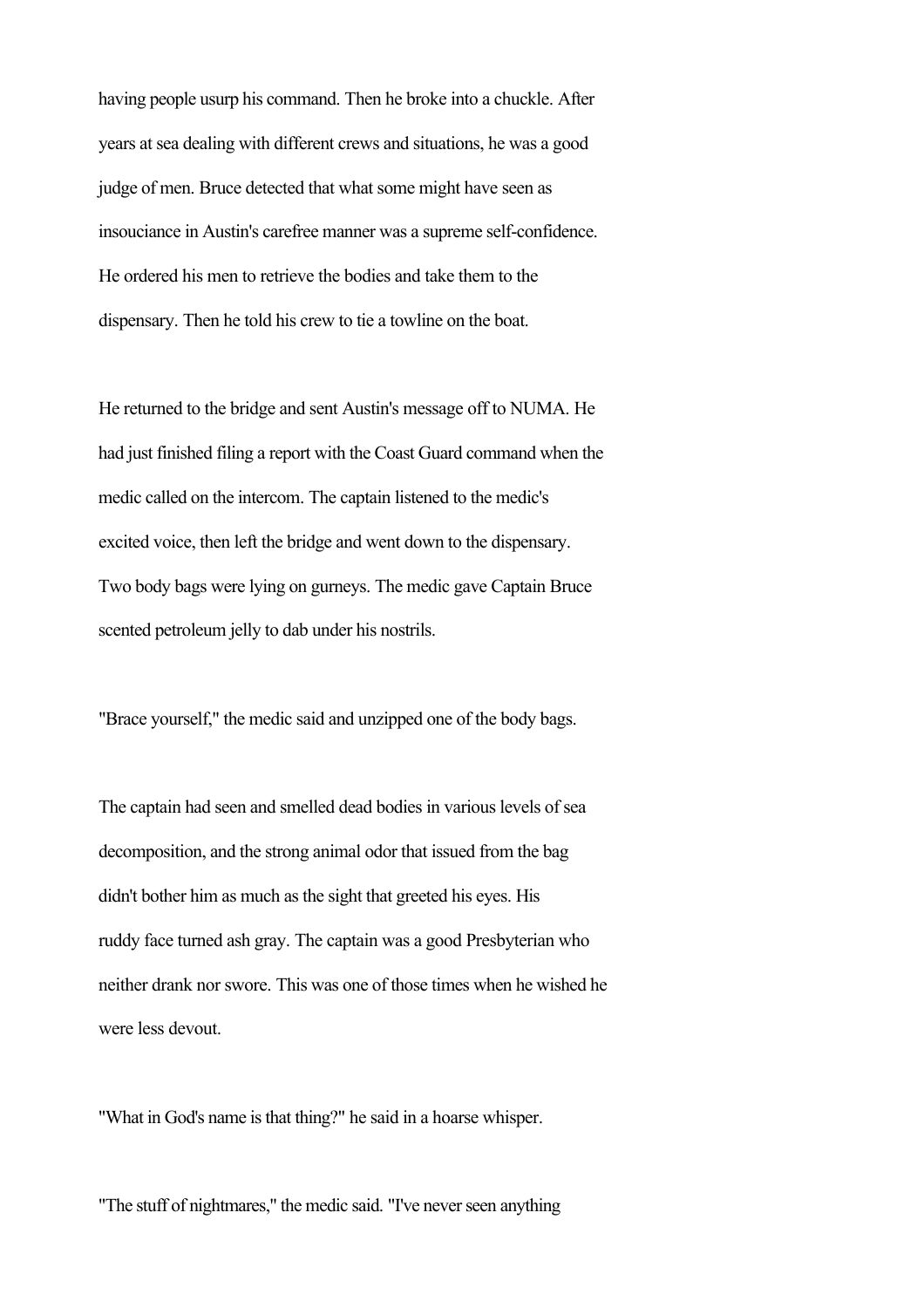like it."

"What about the other one?" the captain said.

 The medic unzipped the second bag. The body was that of a handsome gray-haired man in his fifties or sixties.

 "Zip them both up," the captain ordered. When the medic complied, the captain said, "What did they die of?"

"Both these, er, men were killed by gunshots."

 Captain Bruce thanked the medic and then headed to the mess hall. The frightened faces he had seen earlier were smiling, thanks to generous infusions of food and rum. Austin sat at a table talking with Paul and Gamay.

 Austin had been listening, deep in thought, as they took turns filling him in on their kidnapping and imprisonment. He saw Captain Bruce and gave him a warm smile. "Hello, Captain. As you can see, your hospitality has not gone unappreciated."

 "Glad to hear that," the captain said. "I wonder if I might have a word with you in private, Mr. Austin."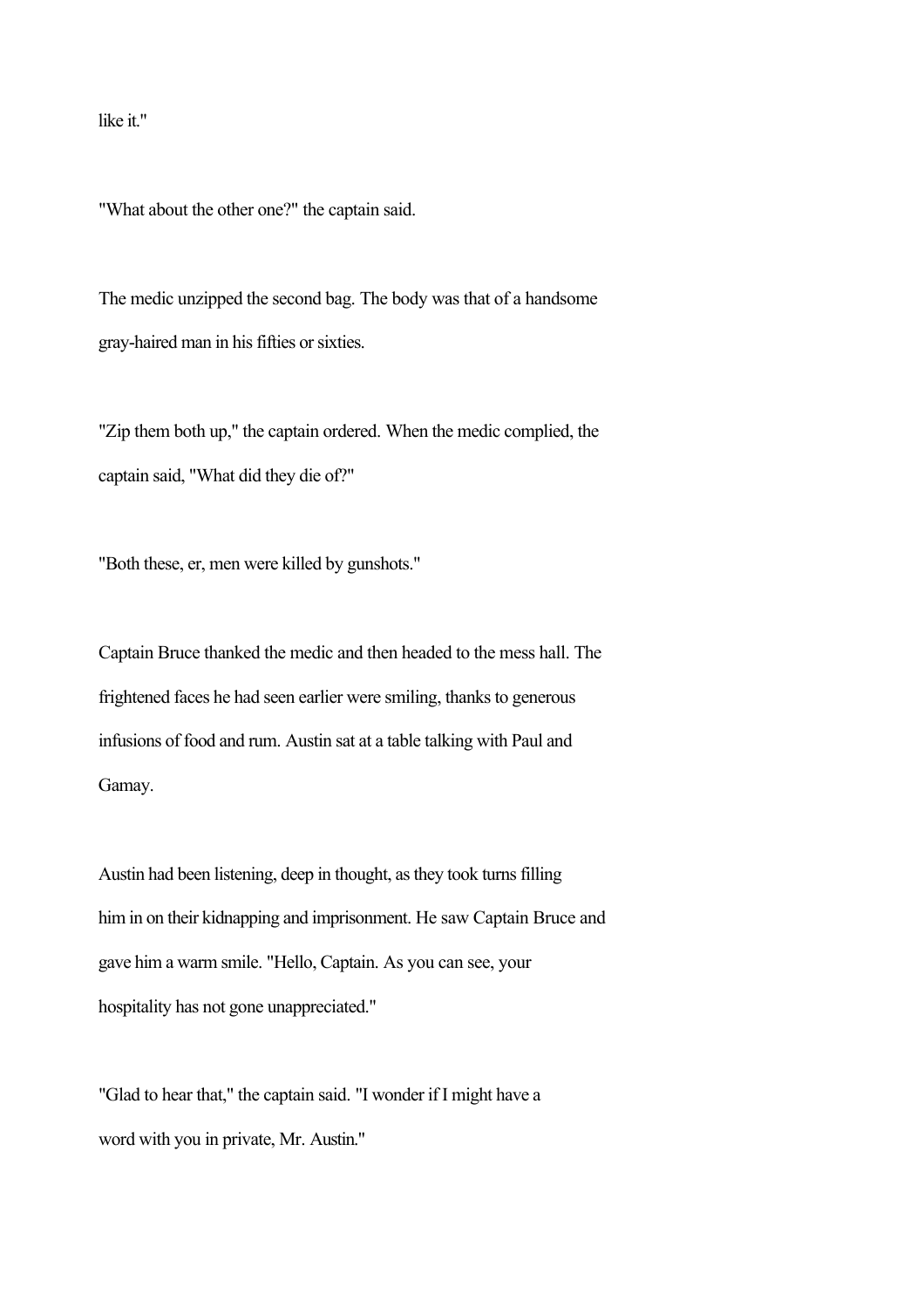Austin took in the seriousness of the captain's expression. He had a good idea of why the captain wanted to see him. "Of course."

 The captain led him to a ready room near the mess hall and told him to take a seat.

"I've got some questions to ask you."

"Go right ahead."

"It's about those bodies. Who or what are they?"

 "One of them is a Scottish chemist named MacLean Angus MacLean I'm not sure who the other one is, or was. I've been told that he is a mutant, the result of a scientific experiment gone wrong."

 "What kind of experiment could produce a monster like that poor devil?"

"I'm not privy to the details."

The captain shook his head in disbelief. "Who shot them?"

 "They were killed trying escape from an island, where they were being held prisoner." He gave the position.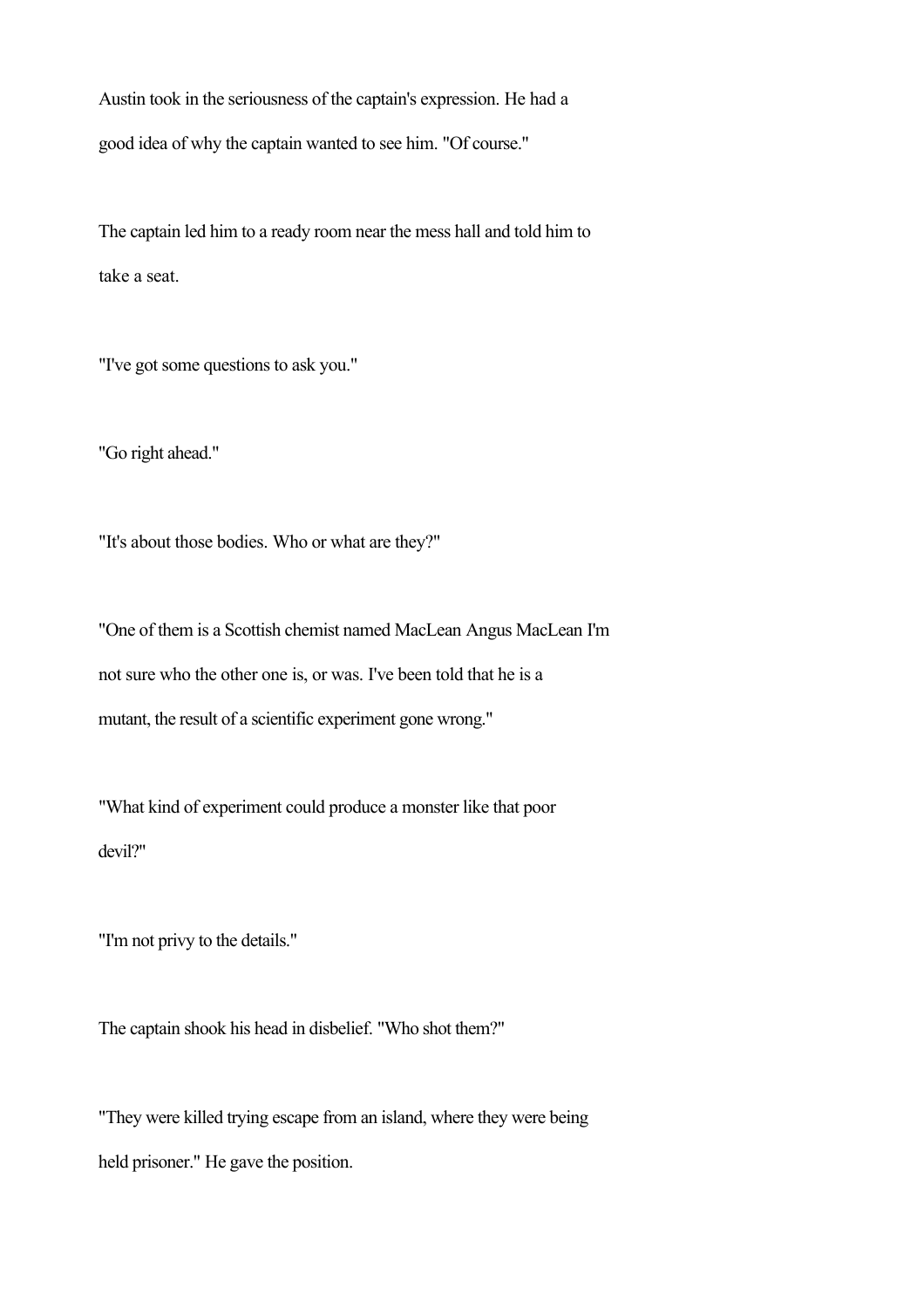"The forbidden island} I've patrolled these waters for two decades and have never set foot on the place. What in God's name were you doing there?"

 "My colleague Paul Trout and the pilot of the submersible Alvin were being held against their will. We went ashore on a rescue mission and ran into a little trouble."

"Who was keeping them prisoner?"

 "I don't know. I suggest that we straighten it all out when we get back to shore."

 A young crewman came into the room and handed Captain Bruce a sheet of folded paper. "These just came in, sir."

 "Thank you," the captain said. He excused himself and read the messages and handed one to Kurt. It was from Rudi Gunn.

"Glad all are well. Details soon? Rudi."

The captain read the other note and raised his eyebrows.

 "It seems that you have what Americans call 'clout," Mr. Austin. The central Coast Guard command has been contacted by the Admiralty. We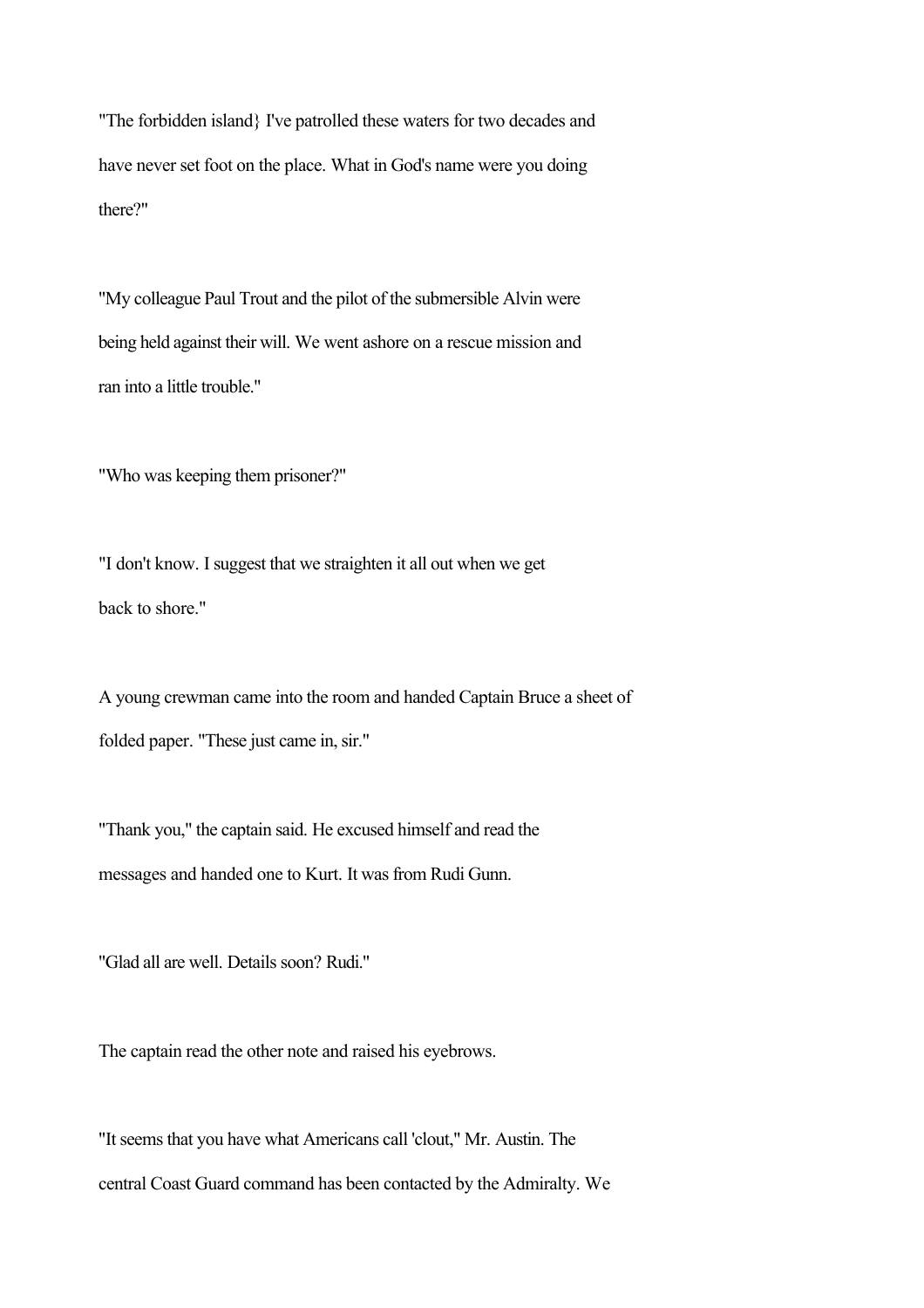are to treat you with the utmost courtesy, and to give you anything you want."

"Do British vessels still stock grog?" Austin said.

 "I don't have any grog, but I have a bottle of fine Scotch whiskey in my cabin."

"That will do just fine," Austin said.

 A WELCOME OF A different sort greeted the Scapa as it sidled up to the dock at Kirkwall, Orkney's capital. Lined up on shore, waiting for the Coast Guard boat to arrrve, were a bus, a hearse and about two dozen figures dressed in white hooded contamination suits.

 Austin stood at the rail of the boat with Captain Bruce. He eyed the welcoming committee and said, "That's either a decontamination team or the latest in British fashion."

 "From the looks of things, my crew won't be going on shore leave anytime soon," the captain said. "The Scapa and its crew have been quarantined in case you and your friends have left any nasty bugs behind."

"Sorry to cause you all this trouble, Captain."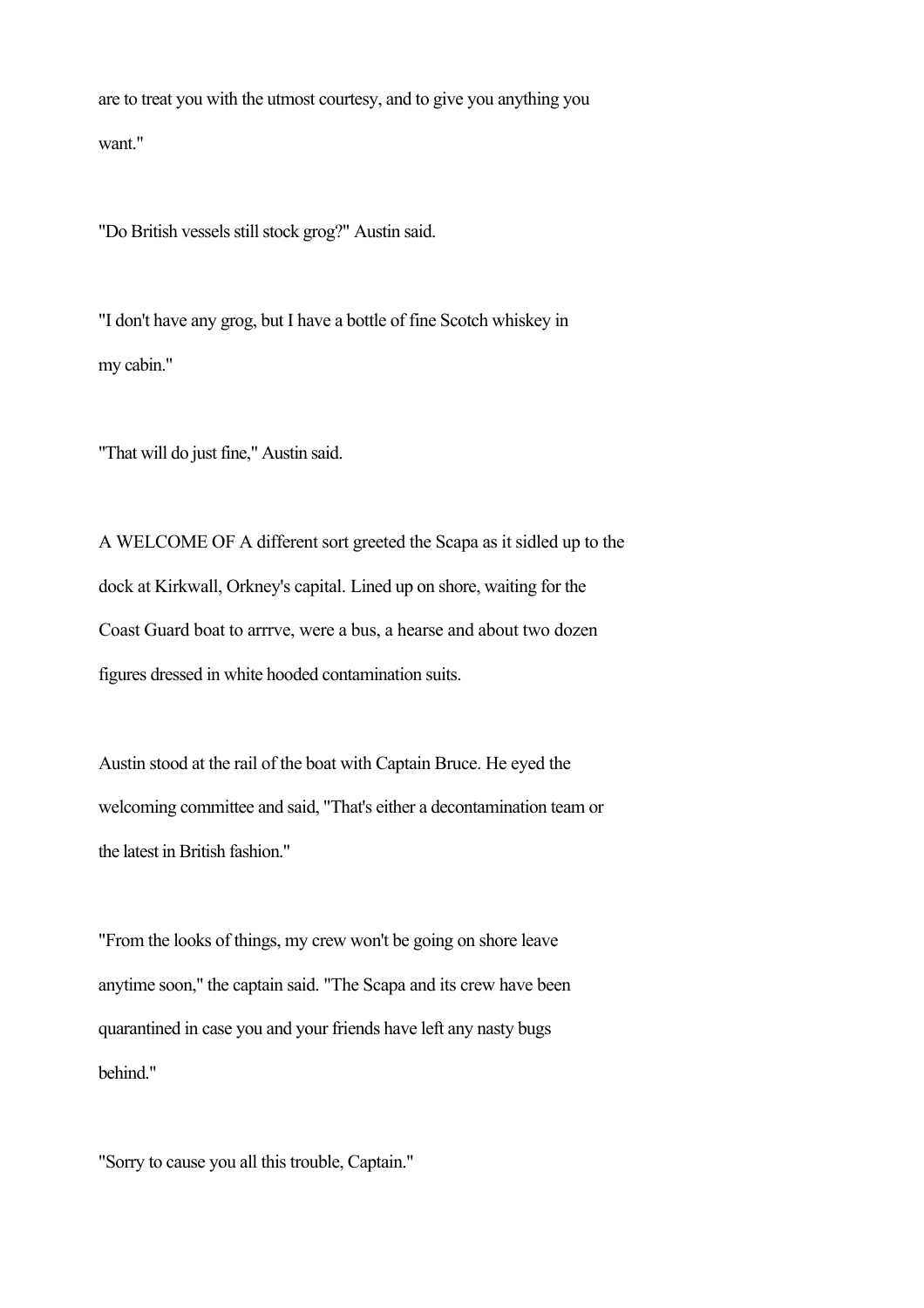"Nonsense," Captain Bruce said. "Your visit has certainly enlivened what would have been a routine patrol. And as I say, it's what we do."

Austin shook hands with the captain, then he and the other

 refugees from the island walked down the gangway. As each passenger set foot on land, he or she was asked to don a clear plastic suit and cap and a surgical mask. Then they were escorted onto the bus and the dead were loaded into the hearse. The passengers were asked not to raise the window blinds. After a ride of five minutes, they stepped off the bus in front of the large brick building that once could have served as a warehouse.

 A huge bubble tent had been set up inside the building to serve as a decontamination lab staffed by more people in white suits. Everyone who had been on the island was asked to shower and their clothes were stuffed in plastic bags and taken off to be analyzed. When they were finished showering, they were given cotton hospital outfits that made them look like mental patients, poked and prodded by a phalanx of plastic-wrapped doctors and pronounced fit to rejoin the human race. Despite the indignities, they were treated with the utmost politeness.

After being examined, Austin and his NUMA colleagues were given back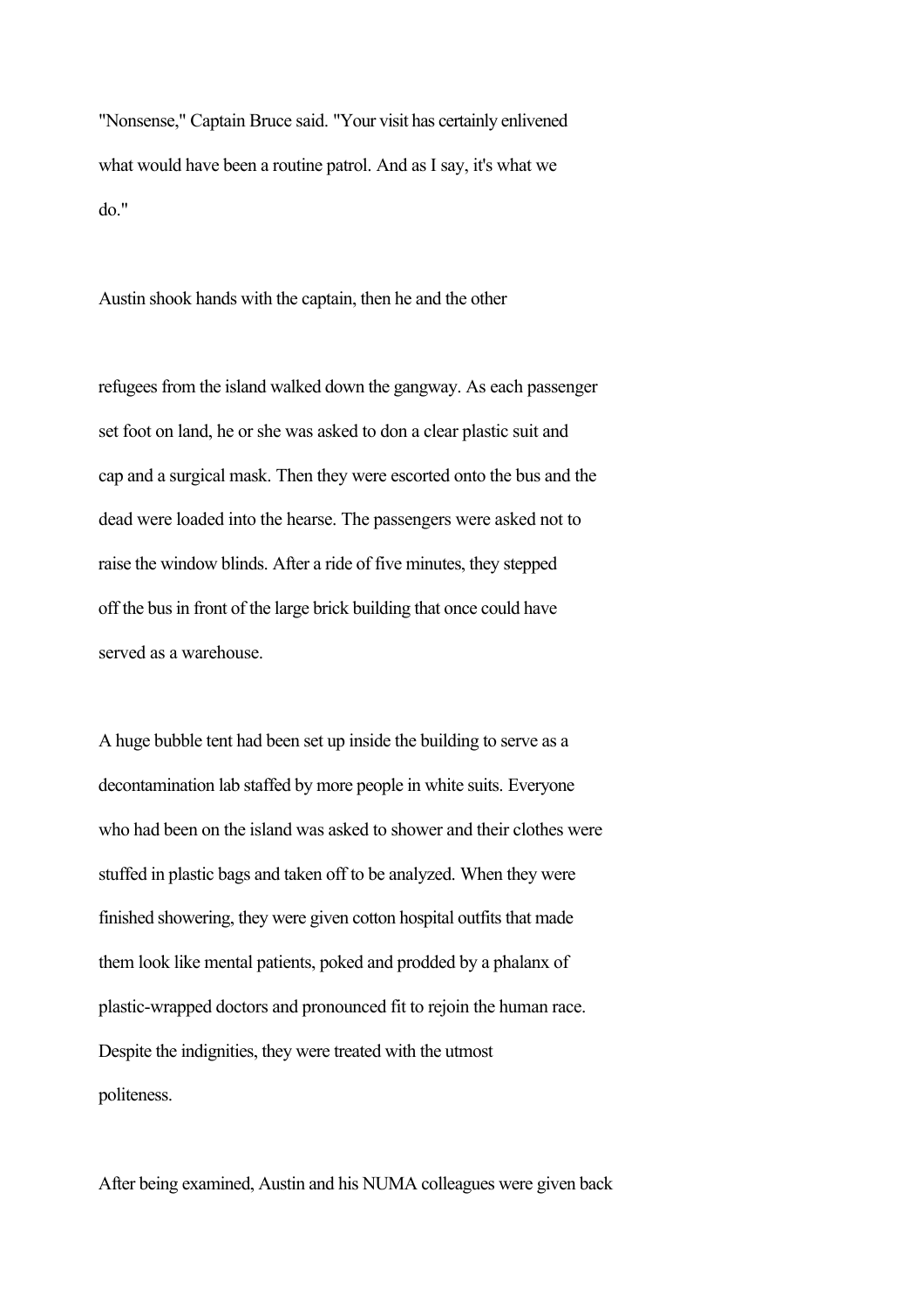their neatly folded and newly laundered clothes. Then they were taken into a small, mostly bare room furnished with several chairs and a table. At their entry, the man in the pin-striped suit who sat behind the table stood and introduced himself as Anthony Mayhew. He said he was with MI5, the British domestic intelligence service, and asked them to take a seat. Mayhew had finely chiseled features, and an upper-class accent that led Austin to say, "Oxford?"

 "Cambridge, actually," he said with a smile. Mayhew talked in clipped sentences, as if he had taken verbal shears to extraneous words. "Distinction is hard to catch. My apologies for the folderol with the sawbones and those lab people in the space suits. Hope you weren't inconvenienced."

"Not all. We were badly in need of showers," Austin said.

 "Please tell whoever does our laundry to use a little less starch in our collars," Zavala added.

 A chuckle escaped Mayhew's thin lips. "I'll do that. MI5 are well acquainted with the work of NUMA's Special Assignments Team. But once the brass heard from Captain Bruce about dead bodies, secret experiments and mutants, they simply panicked like the good civil servants they are. They wanted to make sure you wouldn't contaminate the British Isles."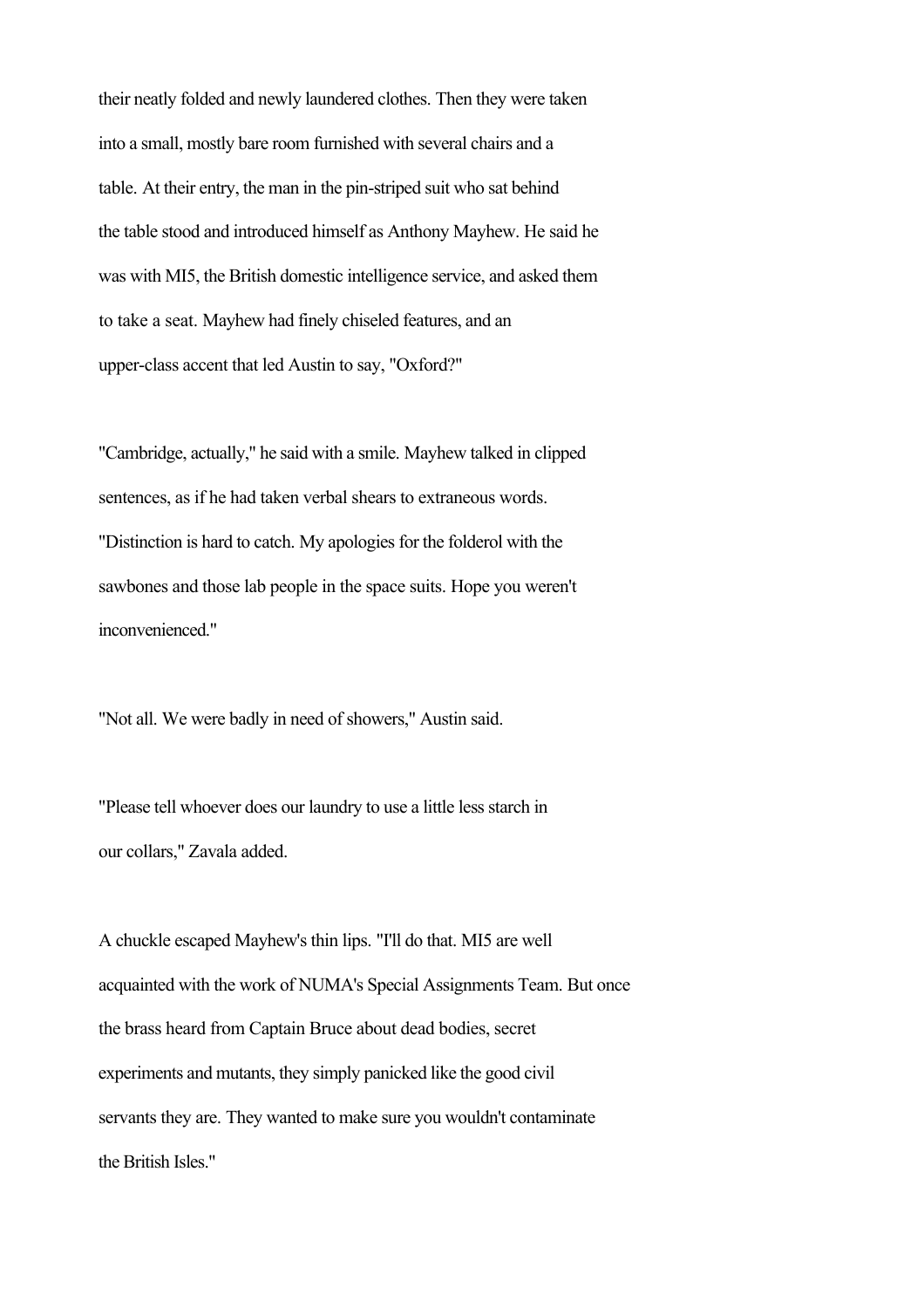Austin grimaced. "I didn't think we smelled that bad."

 Mayhew gave Austin a blank look, and then broke into laughter. "American humor. I should have known. I spent several years on assignment in the States. My superiors were less worried about odor than having a deadly virus be unleashed."

 "We wouldn't dream of contaminating our English cousins," Austin said. "Please assure your superiors that this has nothing to do with biological warfare."

 "I'll do that as well," Mayhew said. He looked from face to face. "Please, could someone please explain what the devil is going on?"

 Austin turned to Trout. "Paul is in the best position to fill you in on island life. The rest of us were only there for a few hours."

 Trout's lips tightened in a wry grin. "Let me start by saying that the island is not exactly a Club Med."

 He then laid out the story, from the Alvin's aborted dive on the Lost City to his escape and rescue.

 Austin expected a snort of disbelief when Trout described his work on the Philosopher's Stone, but instead, Mayhew slapped his knee in an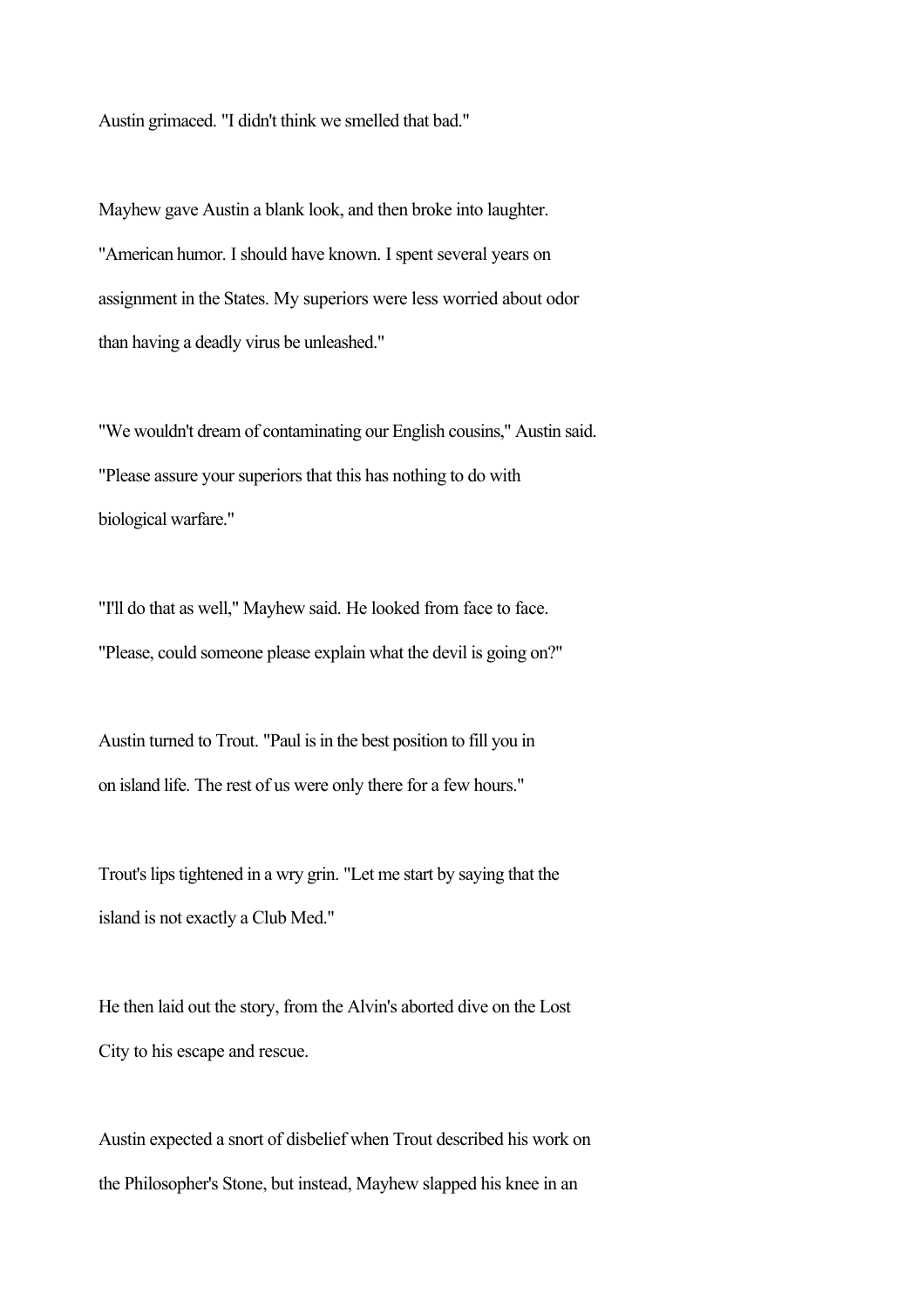un-British display of emotion. "This fits like a glove. I knew there was something big behind the scientists' deaths."

"I'm afraid you've lost us," Austin said.

 "Pardon me. Several months ago, my department was called in to investigate a bizarre series of deaths involving a number of scientists.

 The first was a fifty-year-old computer expert who went out to his garden toolshed, wrapped bare electrical wires around his chest, stuck a handkerchief in his mouth and plugged the wires into an outlet. No apparent motive for killing himself."

Austin winced. "Very creative."

 "That was only the beginning. Another scientist on his way home from a London party drove off a bridge. The police said his blood alcohol level far exceeded the legal level. But witnesses at the party said he had not been drinking and his relatives said the man never drank anything stronger than port. He'd throw up if he did. On top of that, someone had put old worn-out tires on his meticulously maintained Rover."

"You're starting to interest me," Austin said.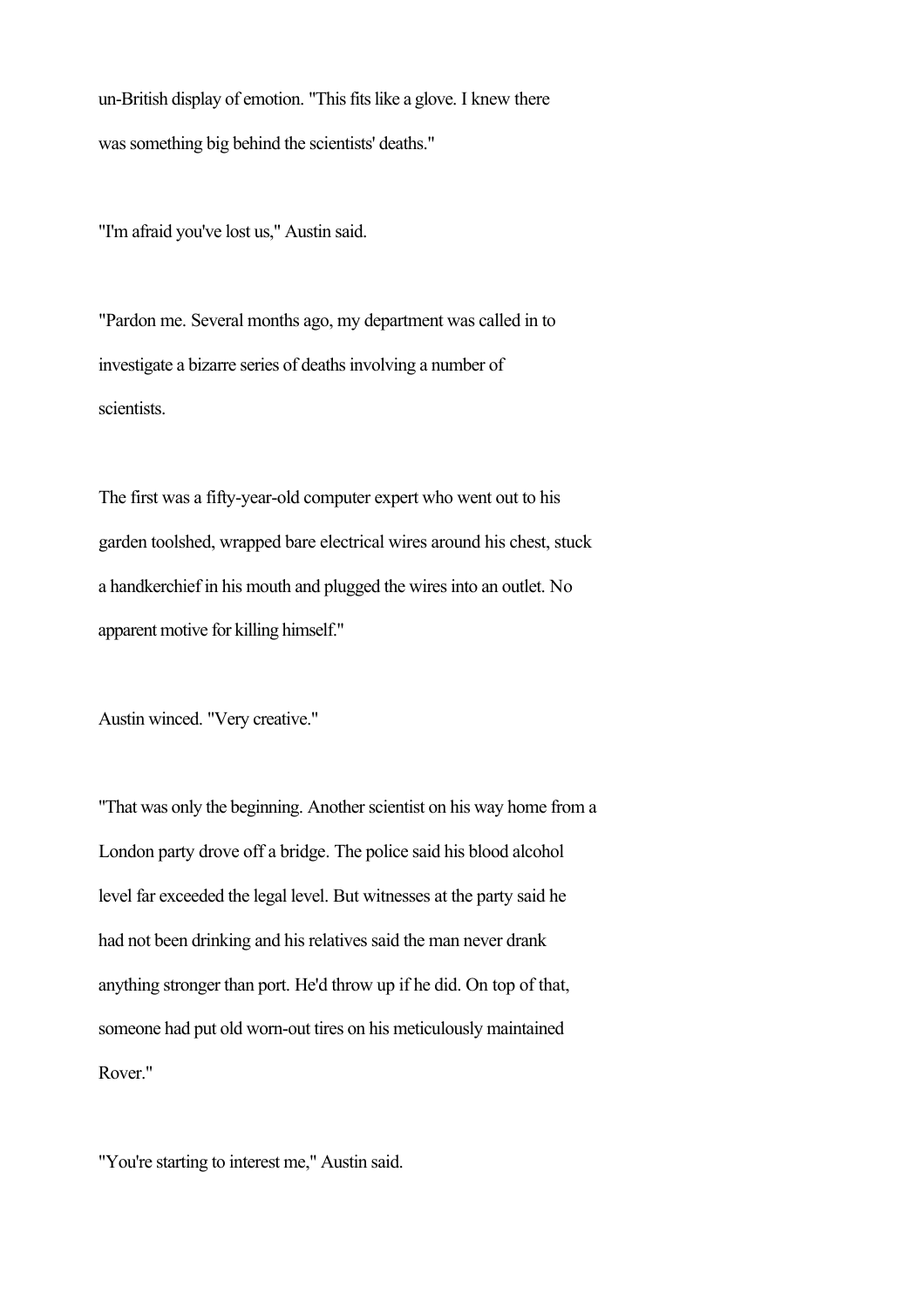"Oh, it gets better. A thirty-five-year-old scientist ran a car filled with gas cans into a brick wall. Apparent suicide, the authorities said. Another chap was found under a bridge. Suicide again, the police said. Evidence of alcohol abuse and depression. Family said he never drank alcohol in his life, out of religious conviction, and that there was no depression. Here's another. Chap in his twenties ties one end of a nylon cord around his neck, the other end to a tree, gets back in the car and speeds off. Decapitation."

"How many of these strange deaths did you investigate?"

"Around two dozen. All scientists."

 Austin let out a low whistle. "What's the connection to the forbidden island?"

 "None that we knew of at the time. A couple of the scientists were American, so we had a request from the U.S. embassy to look into it. Some MPs have asked for a full-scale inquiry. I was told to nose around and given a very small investigative staff, not to make a big thing of it, and report my findings directly to the prime minister's office."

 "Sounds as if the brass wasn't anxious to stir things up," Austin said.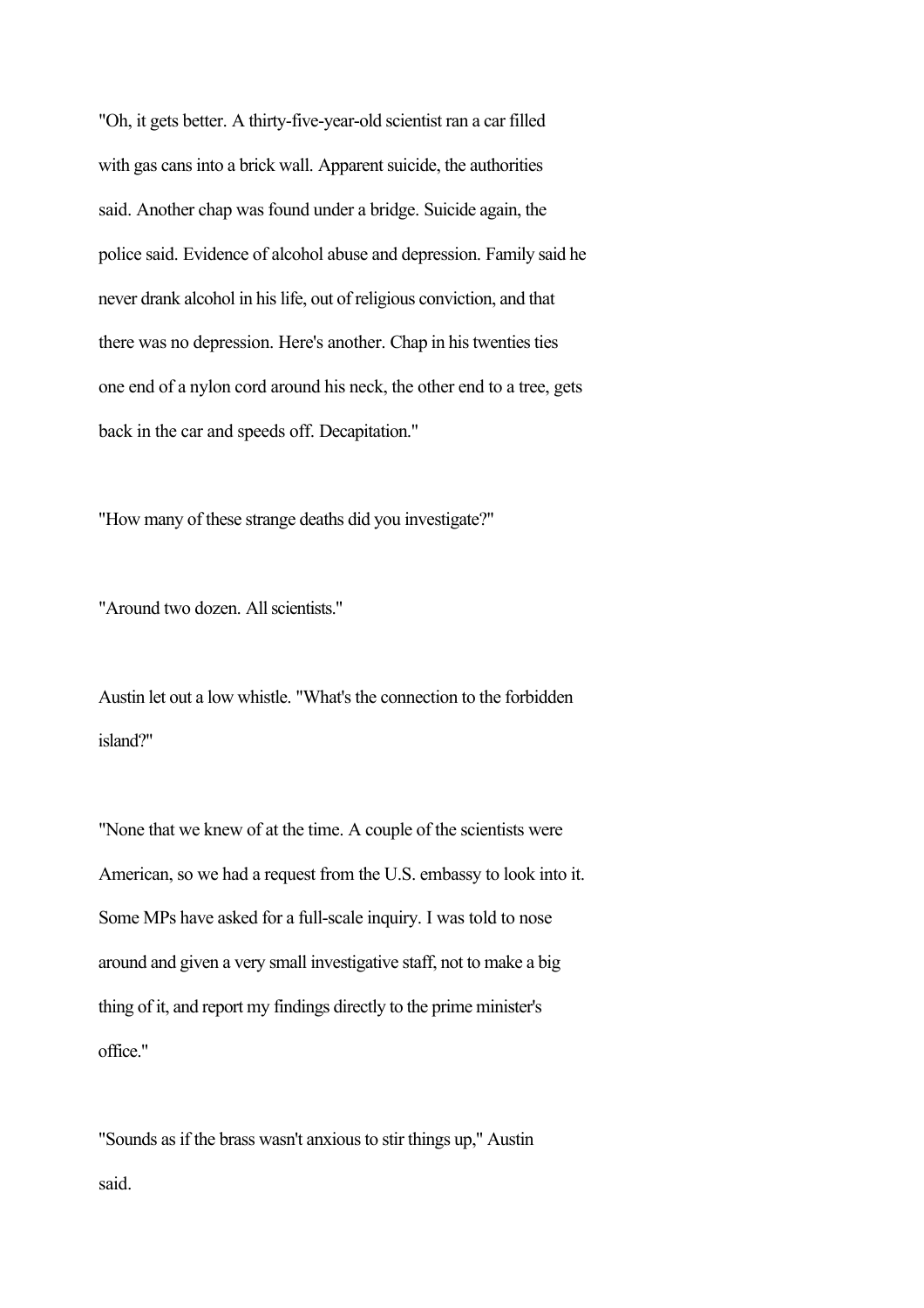"Exactly my impression," Mayhew said. "Talked to the relatives and learned that all the dead men had formerly worked for the same research lab"

MacLean's former employer?" Trout said.

 "That's right. When we couldn't find MacLean we assumed he had met an untimely end or had something to do with the deaths of his colleagues. Now here he turns up on your island, dead unfortunately, thereby establishing the connection to the lab."

 Trout leaned forward in his chair. "What was the nature of the research?"

 "They were supposedly doing research into the human immune system at a facility in France. It was apparently a subsidiary of a larger, multinational corporation, but they did a good job of hiding ownership in layer after layer of straw companies, dummy corporations and overseas bank accounts. We're still trying to trace the line of ownership."

 "And if you do, you'll charge them with murdering those scientists," Austin said.

"That's the least of it," Mayhew said. "From Dr. Trout's account, it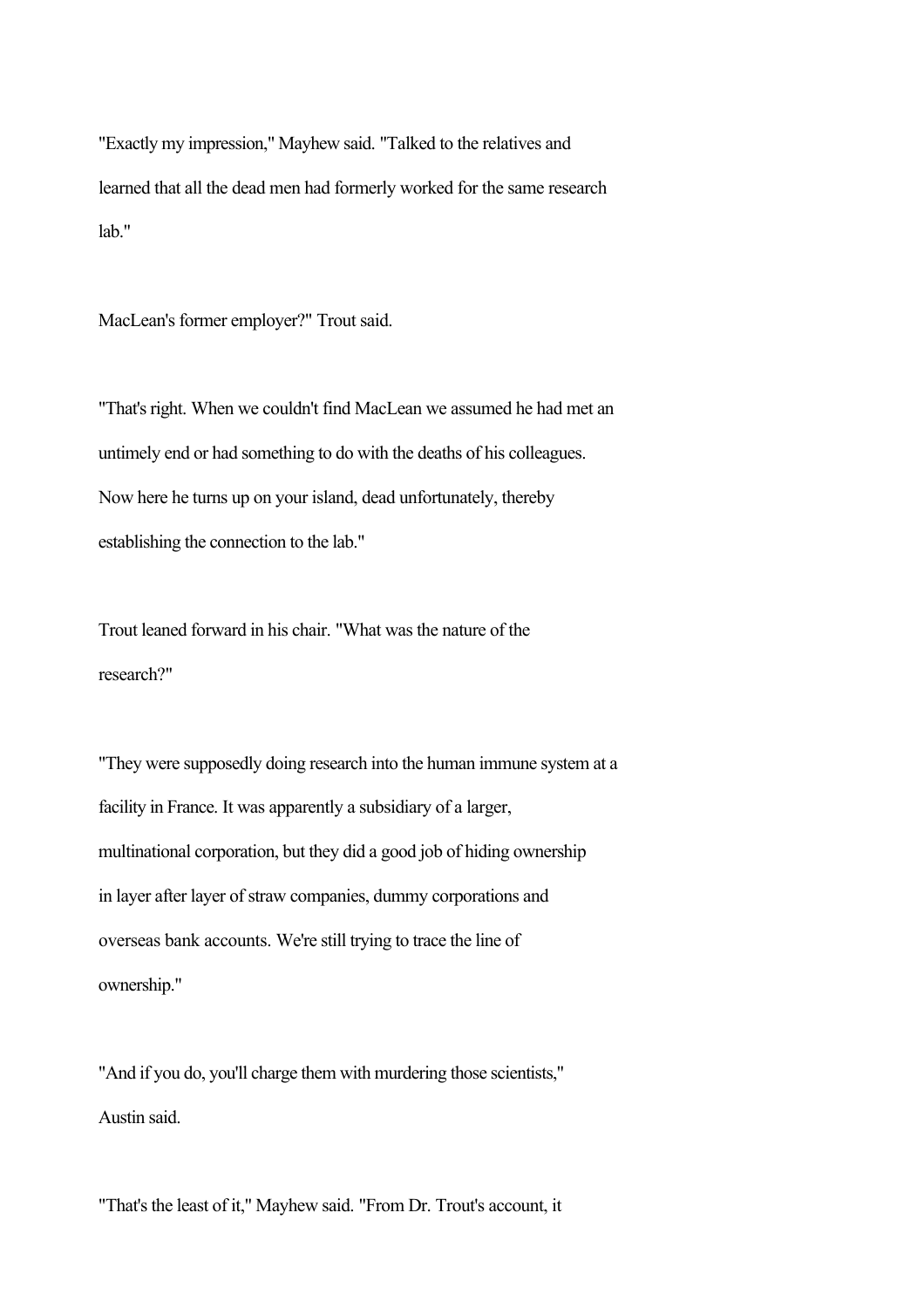seems that the work they were doing created those mutants and condemned them to a living death."

 "Let me sum up what we have so far," Austin said. "This lab employs scientists to work on a project to come up with the so-called Philosopher's Stone, an elixir based on ocean enzymes from the Lost City. The scientists are apparently successful in producing a formula that prolongs life, thereby ensuring their own premature deaths. Ma cLean escapes, but is brought back to lead a reconstituted scientific team to correct flaws in the formula. Flaws that produce awful mutations. Paul blunders into their mining operation and is drafted to work in their lab."

 "The pieces fit together like clockwork," Mayhew said. "May I ask you a question, Mr. Austin? Why didn't you contact the British authorities immediately with this information?"

 "Let me answer that with a question of my own. Would you have believed me if I showed up at your door raving about red-eyed fiends?"

"Absolutely not," Mayhew said.

 "Thanks for being honest. You must know that it would have taken time going through regular channels. We felt that any delay might be fatal. Paul Trout is a friend as well as a colleague."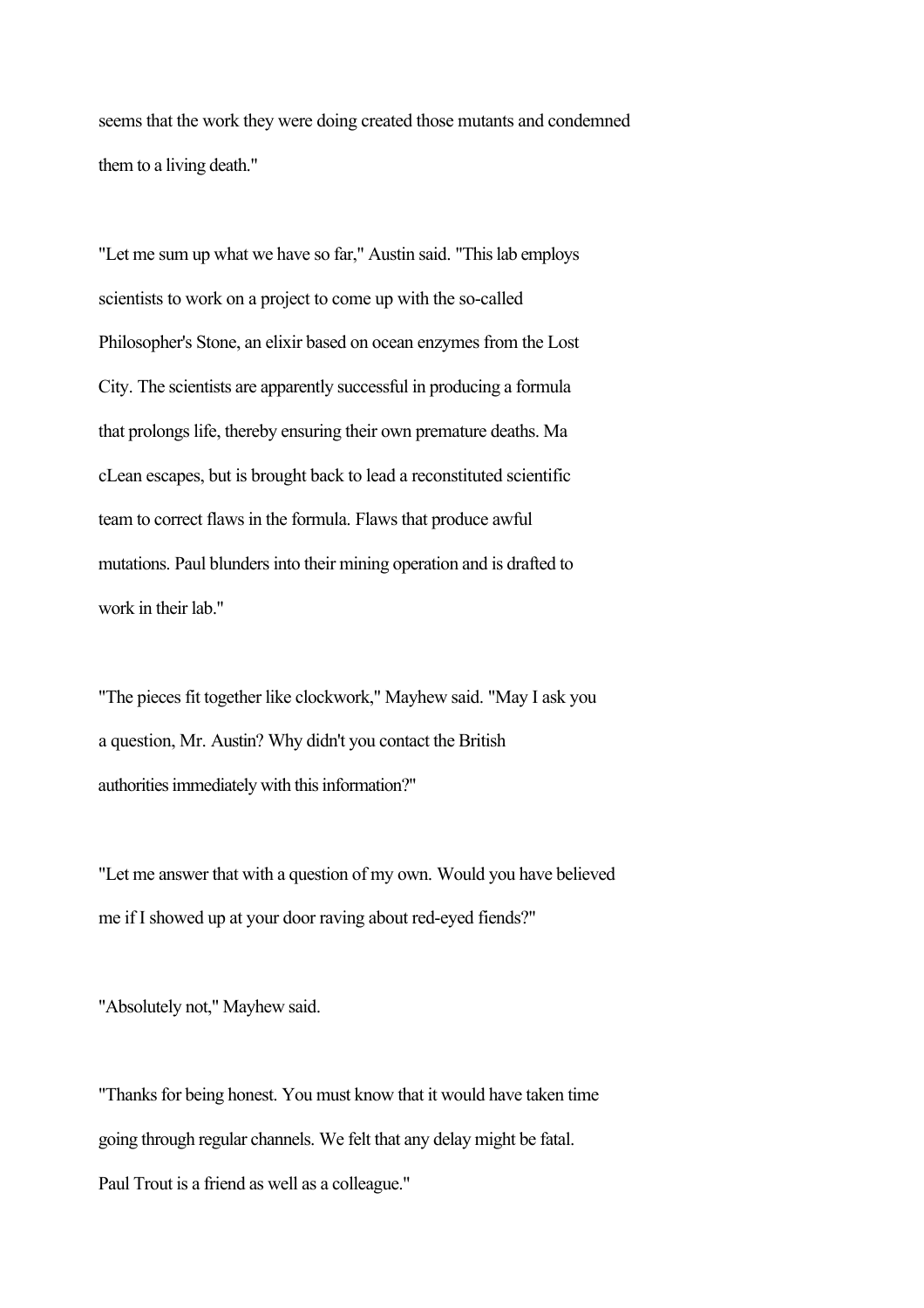"I can understand that. As I said, I'm acquainted with the work of your Special Assignments Team and know you were probably more than up to the task. I had to ask you the question because my superiors would ask it of me."

 Gamay said, "Is anyone in your government going to investigate the island?"

 "A naval ship is on its way," Mayhew said. "It's carrying a contingent of Royal Marines who will be sent ashore. They'll attempt to find this submarine, seal off the labs, and neutralize the guards and these mutants."

 "From what I saw, I doubt you'll find much left of the guards," Trout said.

 There was a moment of silence as Trout's words sank in, then Mayhew said, "You had the most experience with these mutants, Dr. Trout. What was your impression?"

 "They are savage, cannibalistic and incredibly strong. They are able to communicate, and judging from their raid on the Outcasts island, they can plan." He paused, thinking about his encounter with the mutant in the Zoo. "I don't think their essential human qualities have all been eliminated."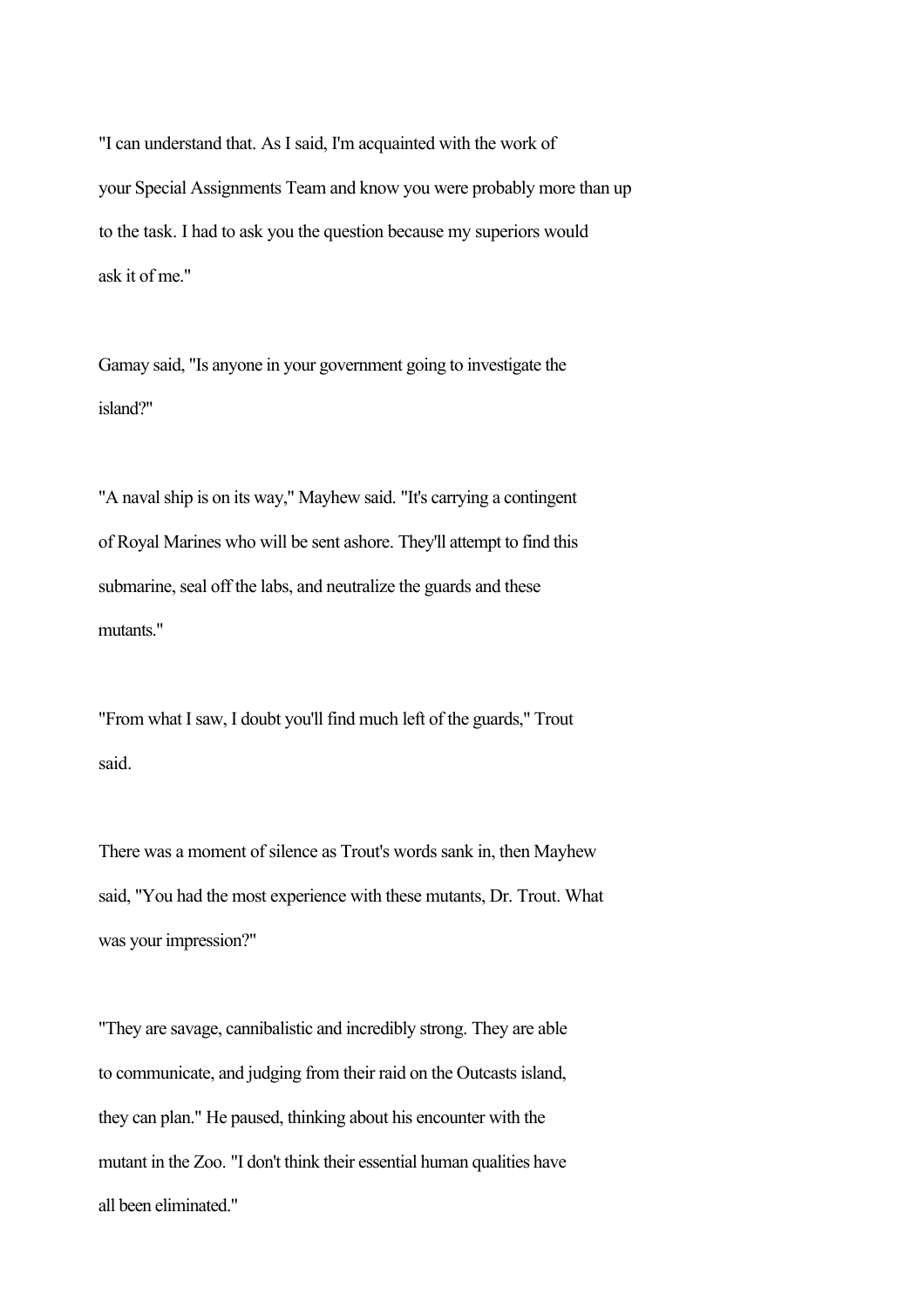Mayhew replied with an enigmatic smile. "Fascinating. I think we're done here, but I wonder if you could spare a few more minutes. I have something of interest I'd like to show you."

 Mayhew led them through a labyrinth of corridors until they came to a chilly room that had been set up as a medical examiner's lab. A plastic sheet covered a form that lay on a metal table illuminated by a spotlight. A middle-aged man in a white lab coat was standing next to the table.

 Mayhew signaled the man and he pulled the sheet back to reveal the ravaged face of the red-eyed creature that had been shot aboard their boat. He didn't seem so terrible with his eyes closed. His face had lost its permanent snarl and seemed more in repose.

 "A little rough around the edges," Mayhew said. "Not bad-looking for a Frenchman."

 "Are you displaying your Anglo bias or do you know for a fact that he's French?" Austin said.

 Mayhew smiled and reached into his pocket, producing a thin metal tab with a chain attached. He handed the object to Austin. "This was around this gentleman's neck. It's a little timeworn, but you can read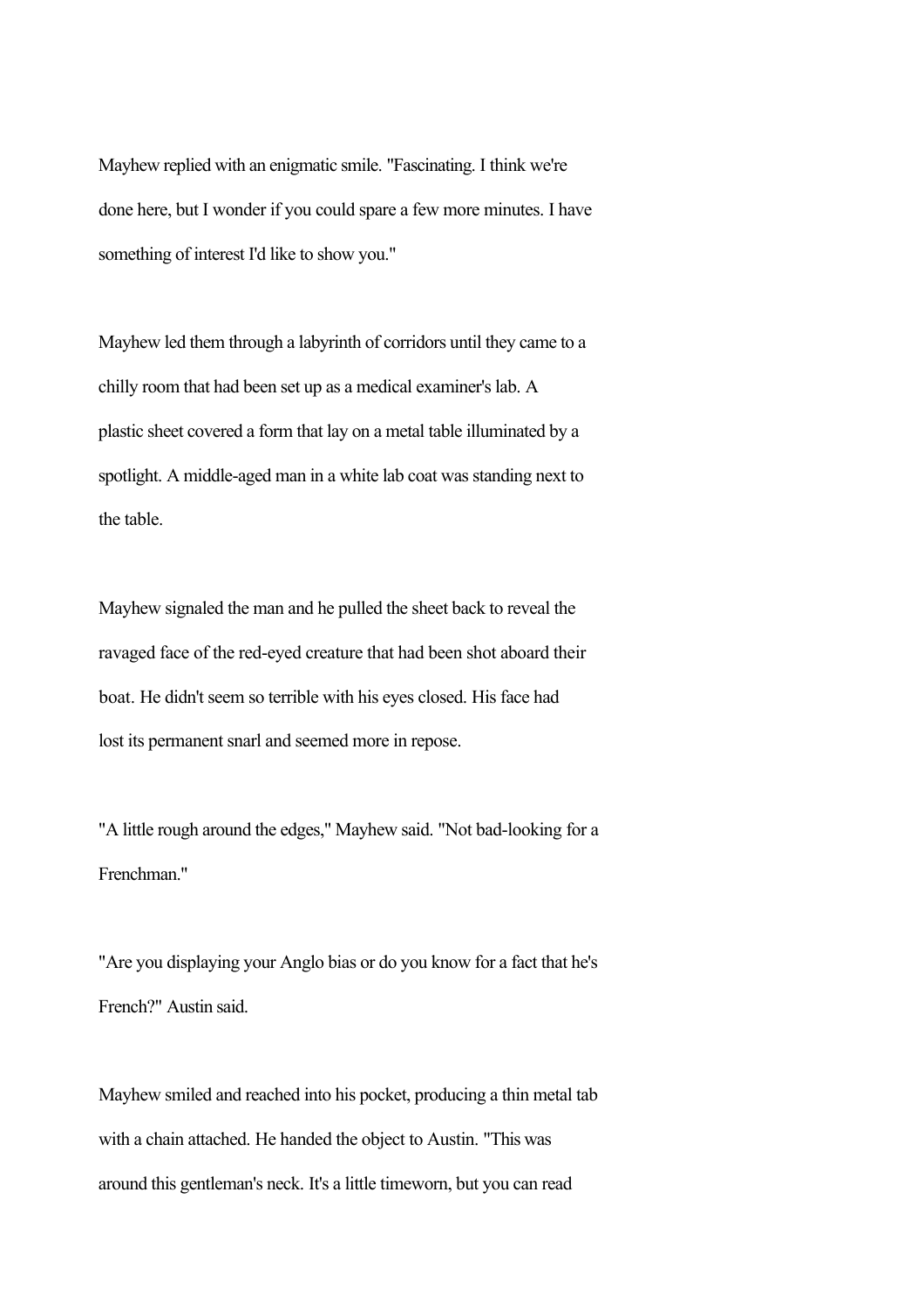the writing." .

 Austin held the tab under the light and read the words: Pierre Levant Capitaine, L'Armee de la Republique de France, b. 1885.

"Looks like our friend here stole someone's dog tag."

 "I had the same thought at first, but the tag actually belongs to this chap."

 Austin responded with a quizzical look. Mayhew was not smiling as he would if he meant the wild assertion as a joke.

"That would make him more than one hundred years old," Austin said.

"Close to one hundred and twenty, to be exact."

 "There must be some mistake. How can you be sure this is the man whose name is on the dog tag? Millions of men were lost during World War One."

 "Quite true, but the armies did a tolerably good job of keeping records despite the chaos. Men were often identified by their comrades or officers. As the fighting moved on, bodies were cleared by special units and the director of graves registration took over, aided by the unit chaplain. There were cemetery maps drawn, information filtered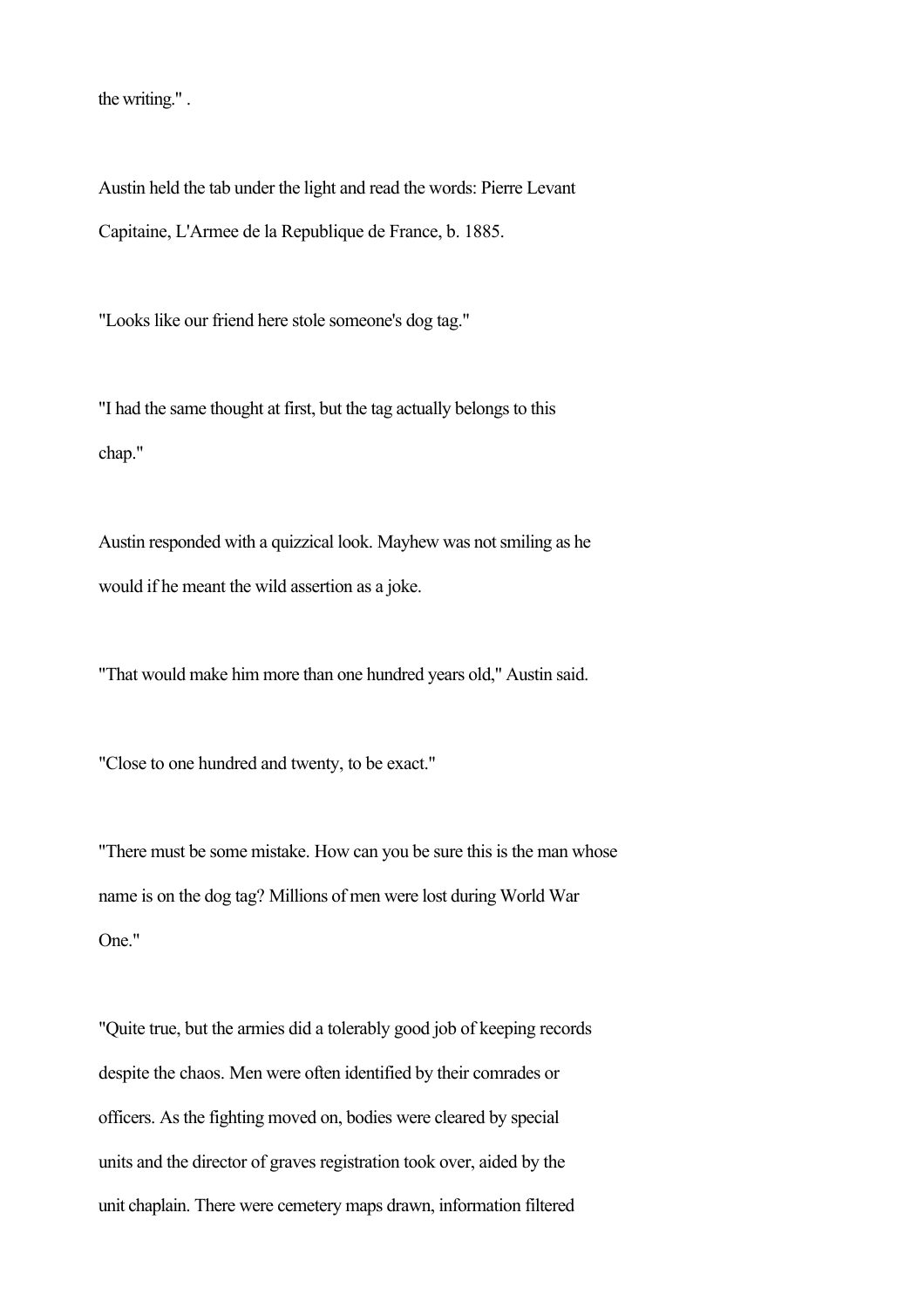through a casualty clearing station, hospitals and grave registrations and so on. That information has been put on a computer. We learned that there was a Pierre Levant, that he served as an officer in the French army and that he disappeared in action." "A lot of men disappeared in action."

 "Oh, you skeptical Americans," Mayhew said. He reached into his suit and pulled out a pocket watch, which he handed to Austin. "We found this in his pocket. He was quite a handsome devil at one time."

 Austin examined the inscription on the back of the watch. "A Pierre, de Claudette, avecamour." Then he flipped the watch open. Set into the cover was a picture of a young man and woman.

 He showed the watch to the other members of the NUMA team. "What do you think?"

 Gamay examined the tag and the watch. "One of the first things I learned in marine archaeology was the importance of establishing provenance. For instance, a Roman coin found in a Connecticut cornfield could mean that a Roman had dropped it, but it's just as likely the source was a Colonial-era coin collector."

 Mayhew sighed. "Perhaps Dr. Blair can convince you." "I didn't believe it either," said the white-frocked pathologist. "We did an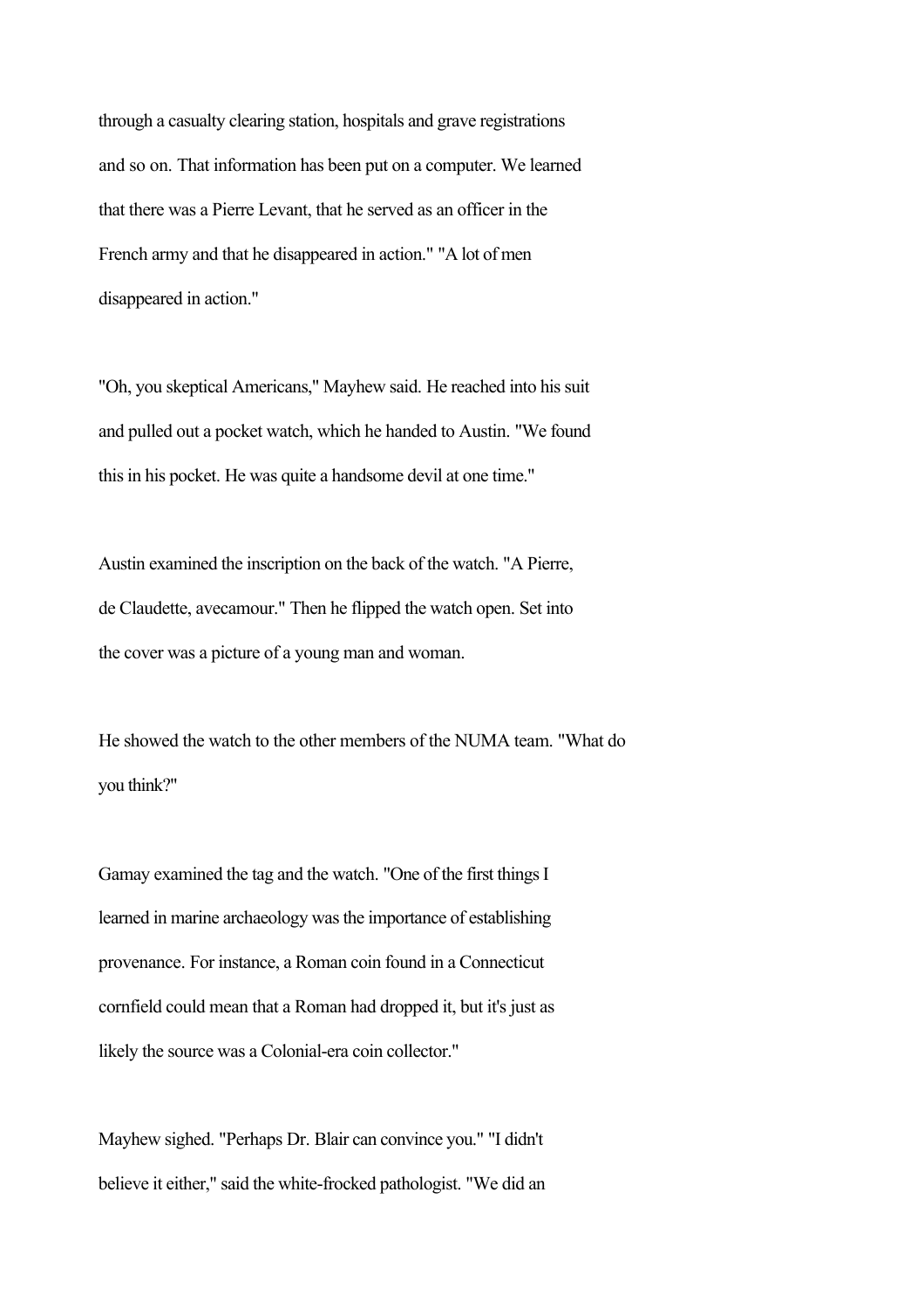autopsy on the gentleman. The cells in this individual are comparable to those of a man in his late twenties, but the brain sutures, the joints of the skull, indicate the gentleman is " He cleared his throat. "Ah, more than a hundred years old."

 "That would mean the work on the life extension formula goes back much further than we've assumed," Austin said.

"An incredible yet reasonable assumption," Mayhew said. "There

were rumors during World War One of attempts to develop a

 "berserker," a super-soldier of sorts who would charge enemy trenches in the face of fierce fire."

 "You're thinking that it's related to the life extension research?" "I don't know," Mayhew said. He drew the sheet back over the creature's face.

 "Poor hombre," Zavala said, glancing at the happy couple in the watch photograph. "What a waste of a hundred years."

 "We may only have uncovered the tip of the iceberg," Mayhew said. "Who knows how many have died to keep this terrible secret?"

"I don't blame them for not advertising failures like the one on that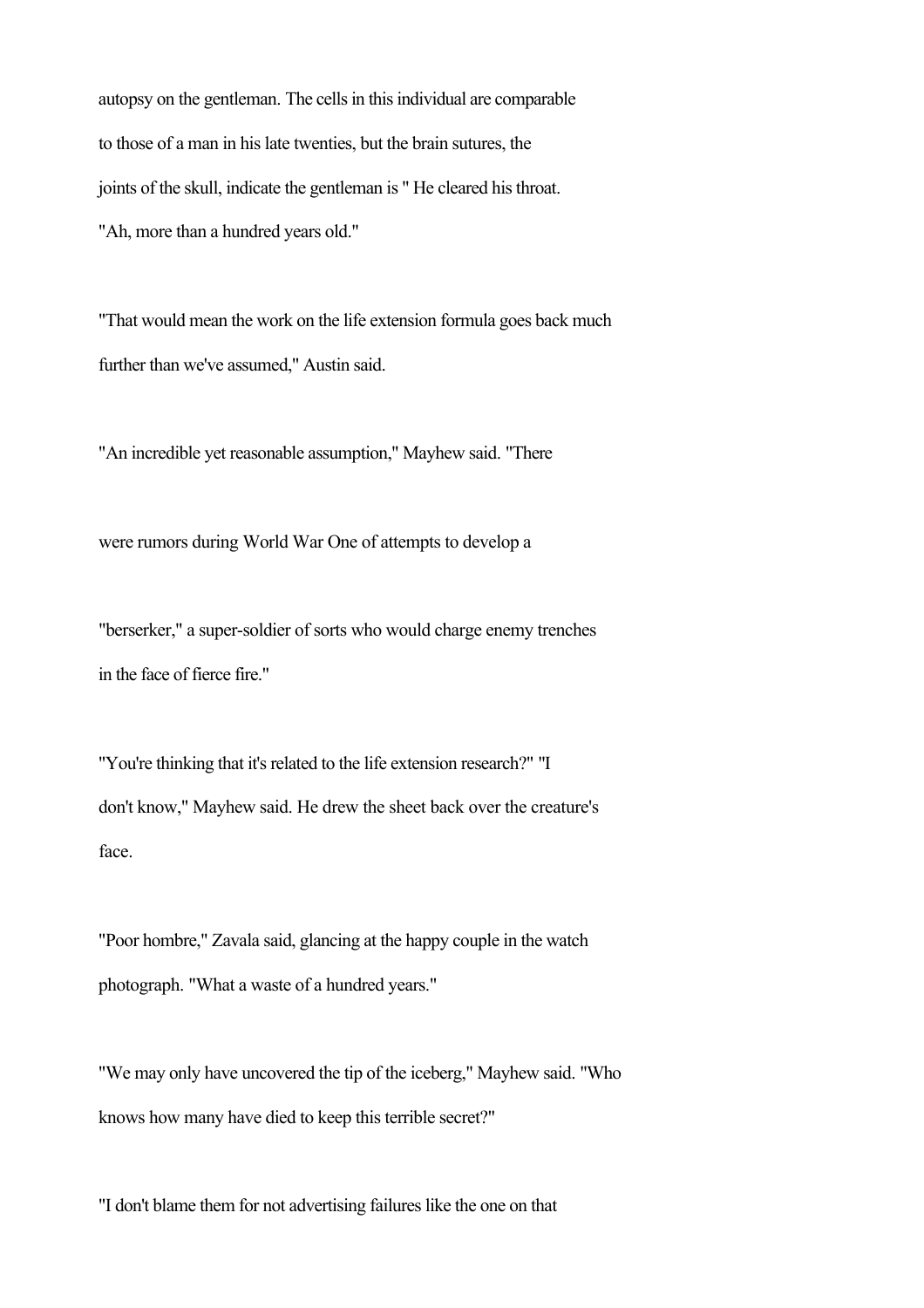table," Gamay said.

 "It goes beyond that," Mayhew said. "Suppose this elixir has been perfected. What kind of a world would we have if some people could live longer than others?"

"A world that will be very much off balance," Gamay ventured.

 "My feelings exactly, but I'm a lowly detective. I'll leave that for the analysts and policymakers to deal with. Do you plan to stay long in the UK?" he asked Austin.

 "Probably not," Austin said. "We'll talk about our plans and let you know what we decide."

 "I'd appreciate that." Mayhew produced a business card with his name and phone number and handed it to Austin. "Please call. Night or day. In the meantime, I can't overemphasize the importance of keeping this to yourselves."

 "My report will go only to Dirk Pitt and Rudi Gunn. I'm sure the Woods Hole Oceanographic Institution will be interested in the fate of its submersible."

"Fine. I'll let you know what our marines find on the island. Maybe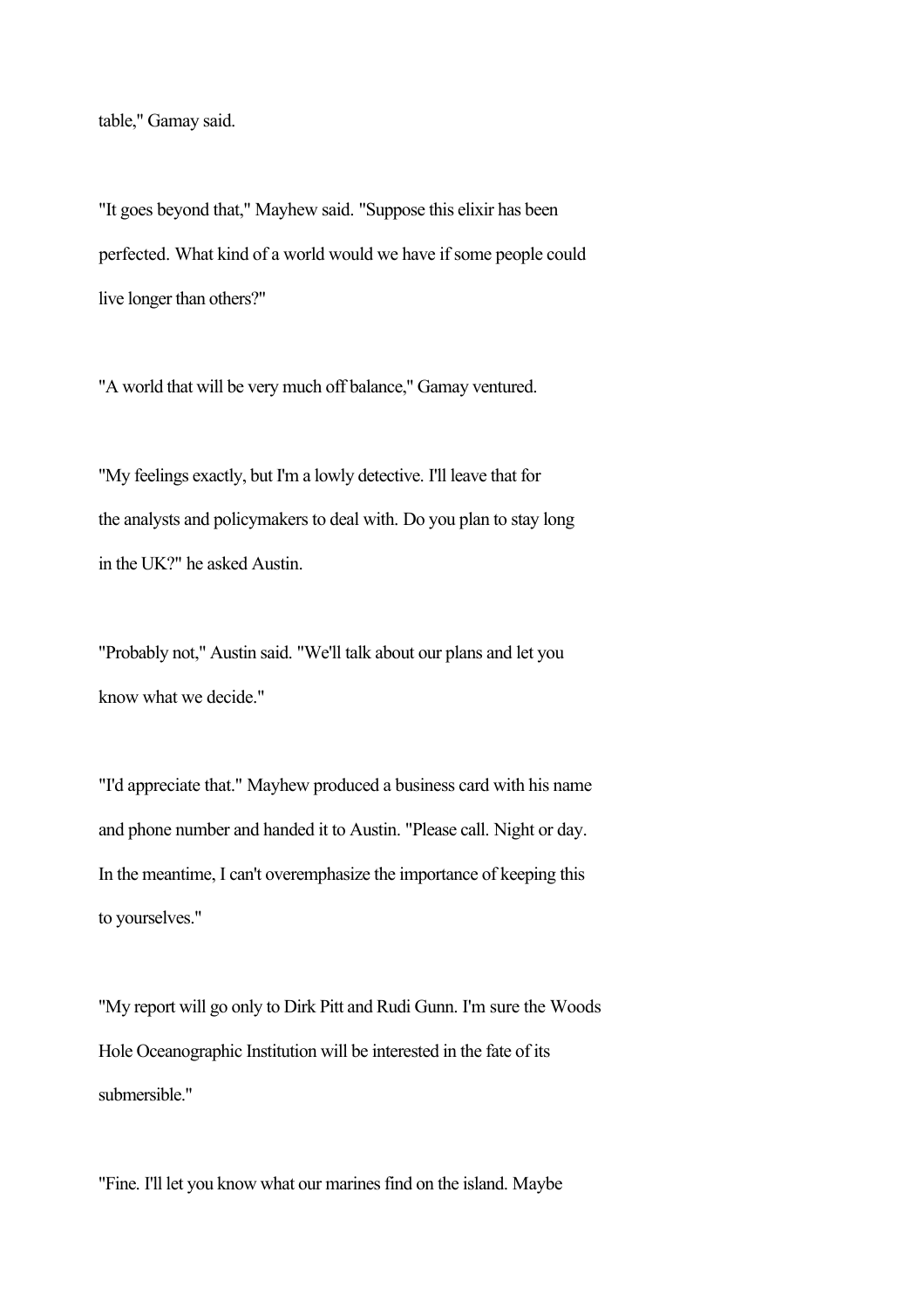we can track down the people behind this thing. Murder, kidnapping, hijacking, slave labor," he mused. "Immortality is a potent

 motive for evil. I'd wager that anyone in this room would sell his firstborn rather than pass up the chance to live forever."

"Not everyone," said Austin.

 "What do you mean? Given the chance, who wouldn't want to live forever?"

 Austin gesturing toward the sheet-draped gurney. "Ask the old soldier lying on that table."

 I HATE TO THROW cold water on this warmhearted reunion," Gamay said. "But with all this talk of red-eyed monsters and the Philosopher's Stone, we've~forgotten we have some unfinished business to attend to."

 After the meeting with Mayhew, they had gone to their hotel lounge to discuss strategy. Sandy, the Alvin pilot, had been anxious to leave, and Mayhew had put her on a flight to London where she could catch a plane home. The scientists were still being debriefed.

 "You're right," Zavala said, lifting his glass to the light. "I'm way behind in my goal to drink all the top-shelf tequila in the world."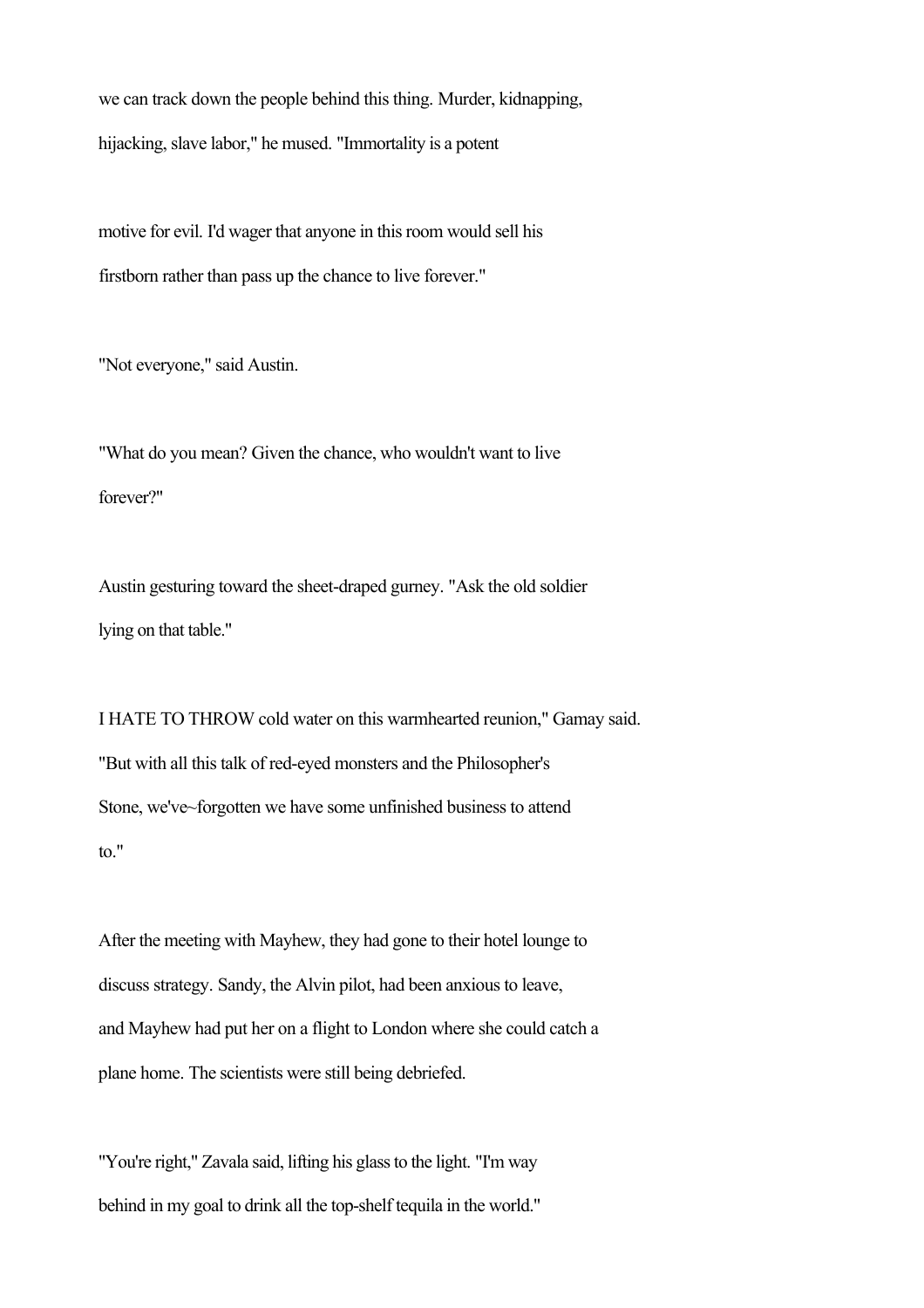"That's very laudable, Joe, but I'm more interested in the survival of the world, not its tequila supply," Gamay said. "May I sum the problem up in one word? Gorgon weed."

 "I haven't forgotten," Austin said. "I didn't want to spoil your reunion with Paul. Now that you've brought the subject up, what's the situation?"

 "Not good," Gamay said. "I've talked to Dr. Osborne, the infestation is spreading faster than anyone imagined."

 "The mining operation has been stopped. Won't this halt the spread of Gorgon weed?" Austin said.

 Gamay heaved a heavy sigh. "I wish. The mutated weed has become self-replicating and will continue to spread. We'll see harbors clogged along the east coast of the U.S. first, then Europe and the Pacific coast. The weed will continue its spread to other continents."

"How long do we have?"

 "I don't know," Gamay said. "The ocean currents are moving the stuff all around the Atlantic."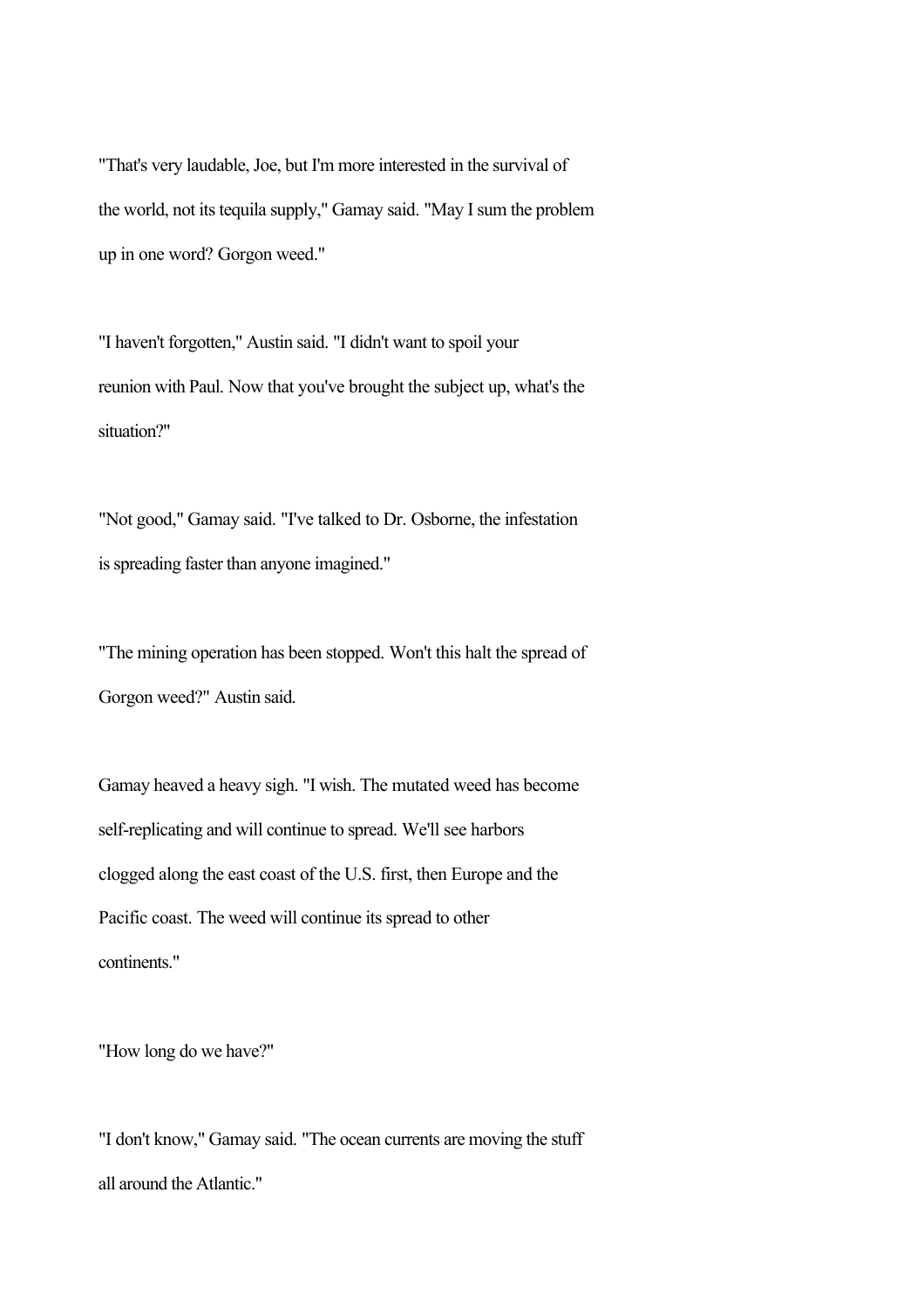Austin tried to picture his beloved ocean turned into a noxious saltwater swamp.

 "Ironic, isn't it?" Austin said. "The Fauchards want to extend their lives, and in doing so they will produce a world that may not be worth living in." He looked around the table. "Any idea how we can stop this thing?"

 "The Lost City enzyme holds the key to halting the weed's spread," Gamay said. "If we can figure out the basic molecular makeup, we may be able to find a way to reverse the process."

 "My body is covered with bumps and bruises that tell me the Fauchards don't give up family secrets easily," Austin said.

 "That's why Gamay and I should go back to Washington to set up a conference at NUMA with Dr. Osborne," Trout said. "We can try to get a flight out of here the first thing in the morning."

 "Go to it." Austin looked around at the weary faces. "But first I suggest we all get a good night's sleep."

 After bidding his friends a good-night, Austin found a computer room off the hotel lobby, where he did an abbreviated report for Rudi Gunn and sent it off by e-mail with the promise to follow up with a call in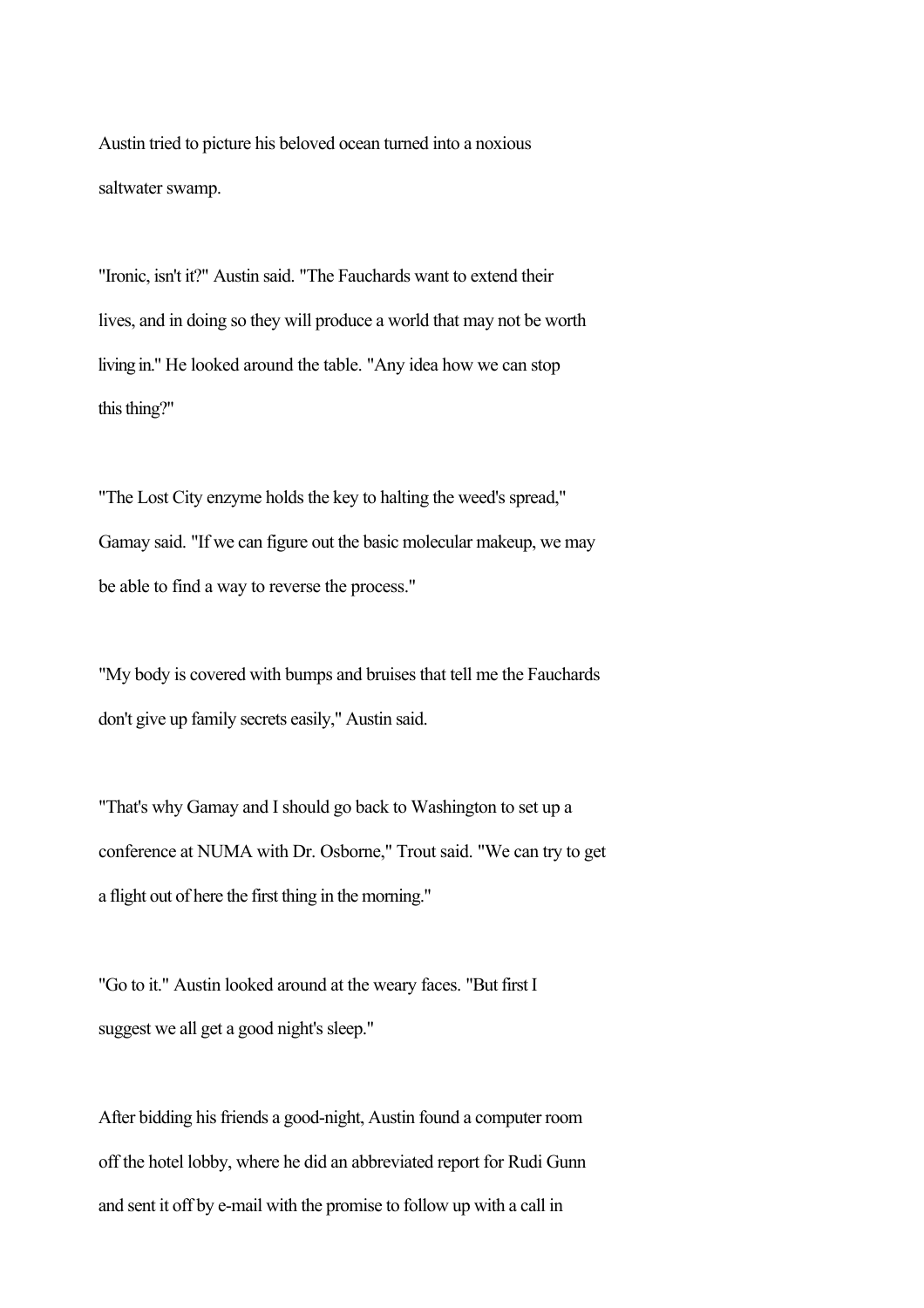the morning. He rubbed his eyes a few times as he was typing and was glad when he pressed the SEND button and sent the message winging across the ocean.

 He went up to his room and noticed that someone had called his cell phone. He returned the call, which turned out to be from Dar-nay. He had located Austin through his NUMA office.

 "Thank God I have found you, Monsieur Austin," the antiquities dealer said. "Have you heard from Skye?"

 "Not lately," Austin said. "I've been on the move or out at sea. I thought she was with you."

 "She left here the same day she arrived. We had discovered what looked like a chemical equation etched into the crown of the helmet and she wanted to show it to an expert at the Sorbonne. I saw her off at the train. When I didn't hear from her after that night, I called the university the next day. They said she hadn't been in."

"Maybe she's been sick."

 "I wish that were so. I called her apartment. There was no answer. I spoke to her landlady. Mademoiselle Skye never returned to her home after visiting me in Provence."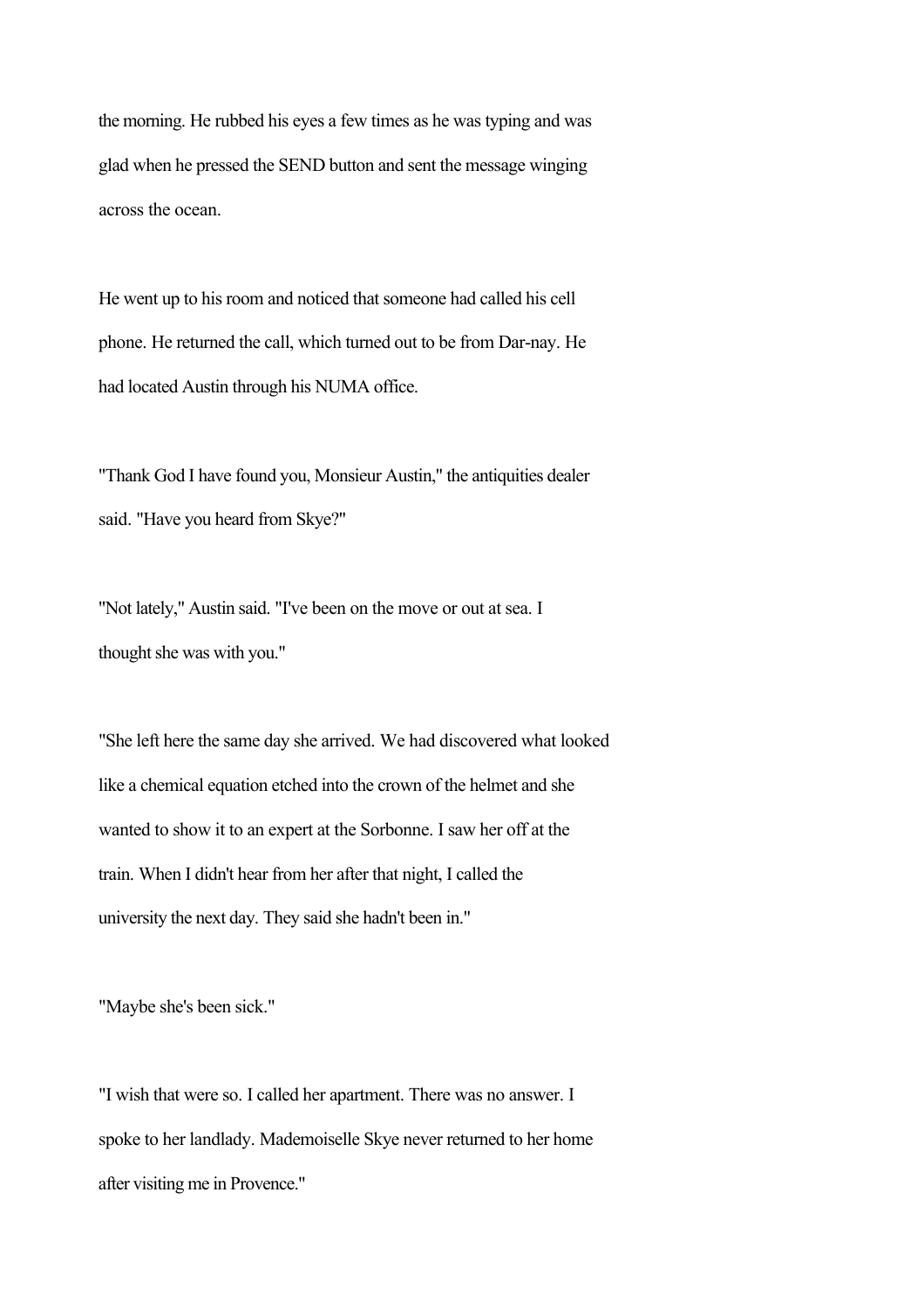"I think you had better call the police," Austin said without hesitation.

"The police?"

 "I know you have an understandable aversion to the authorities," Austin said in a firm voice, "but you must do this for Skye. Make an anonymous call from a pay phone if you'd like, but you must call them and report her missing. Her life may depend on it."

 "Yes, yes, of course. I'll call them. She's like a daughter to me. I warned her to be careful, but you know how young people are."

 "I'm in Scotland now, but I'll return to France tomorrow. I'll call you again when I get to Paris." He hung up so Darnay could notify the police and stared into space for a few moments, trying to make

 sense of Skye's disappearance. His cell phone rang. It was Lessard, the manager of the glacier power plant.

"Lessard? Thank God. I've been trying to get you," he said.

 "Sorry. I've been away from the phone," Austin said. "How are things at the glacier?"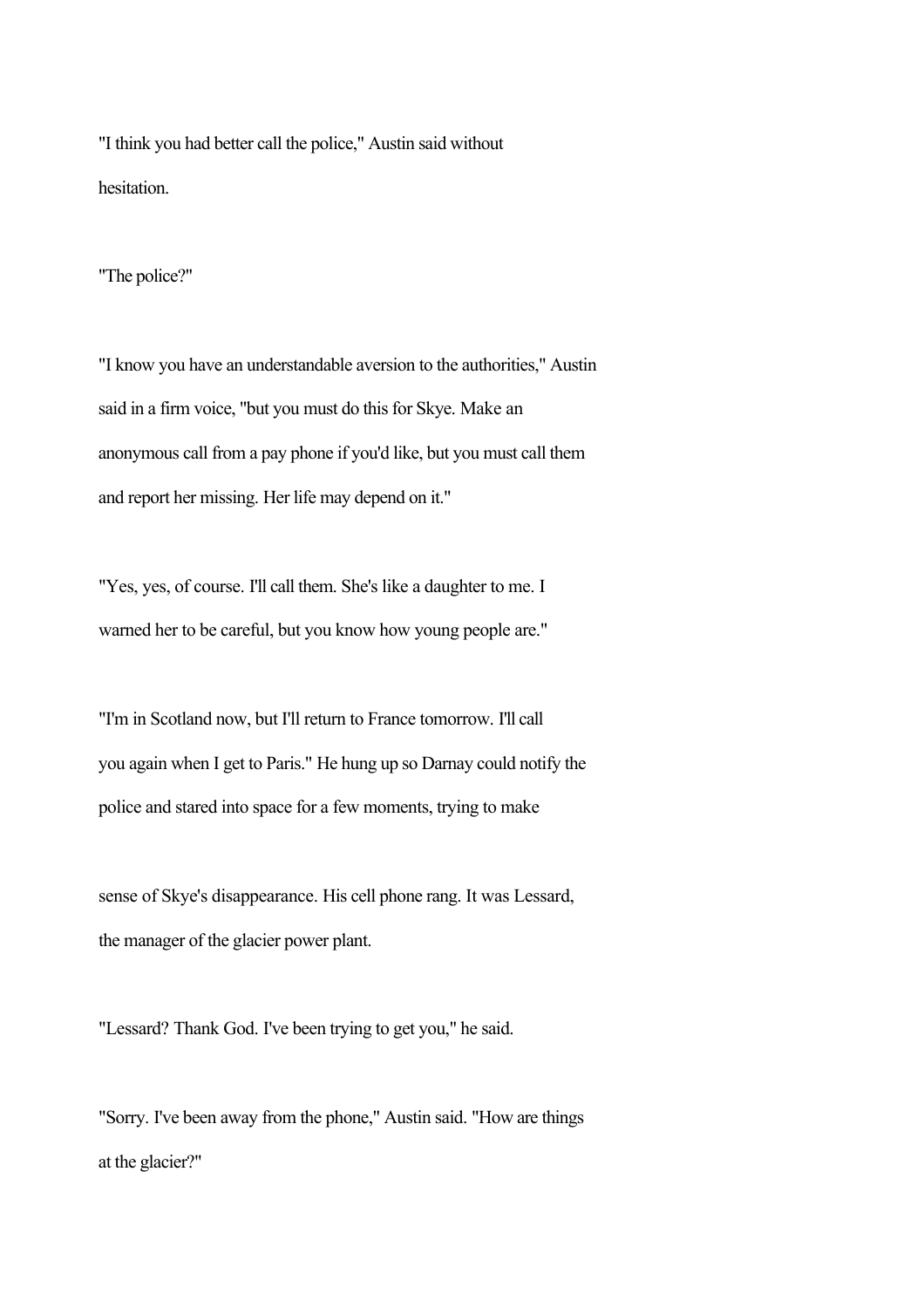"The glacier is as it always is," Lessard said. "But there are some strange things going on here."

"What do you mean?"

 "A few days ago, a boat came with divers on the lake. I wondered whether NUMA had come back to finish its survey, but the boat was not the color I remember."

 "The survey is over," Austin said. "There was no NUMA activity planned that I know of. What else is happening?"

 "An incredible thing. The tunnels under the glacier are being drained."

"I thought you said that was impossible."

 "You misunderstood. It would have been impossible to do it in time to save the people who were trapped in the tunnel. It has taken a few days to divert and pump water, but the observatory tunnel is almost dry."

"Was this a decision of the power company?"

"My superiors hinted to me that the decision was the result of some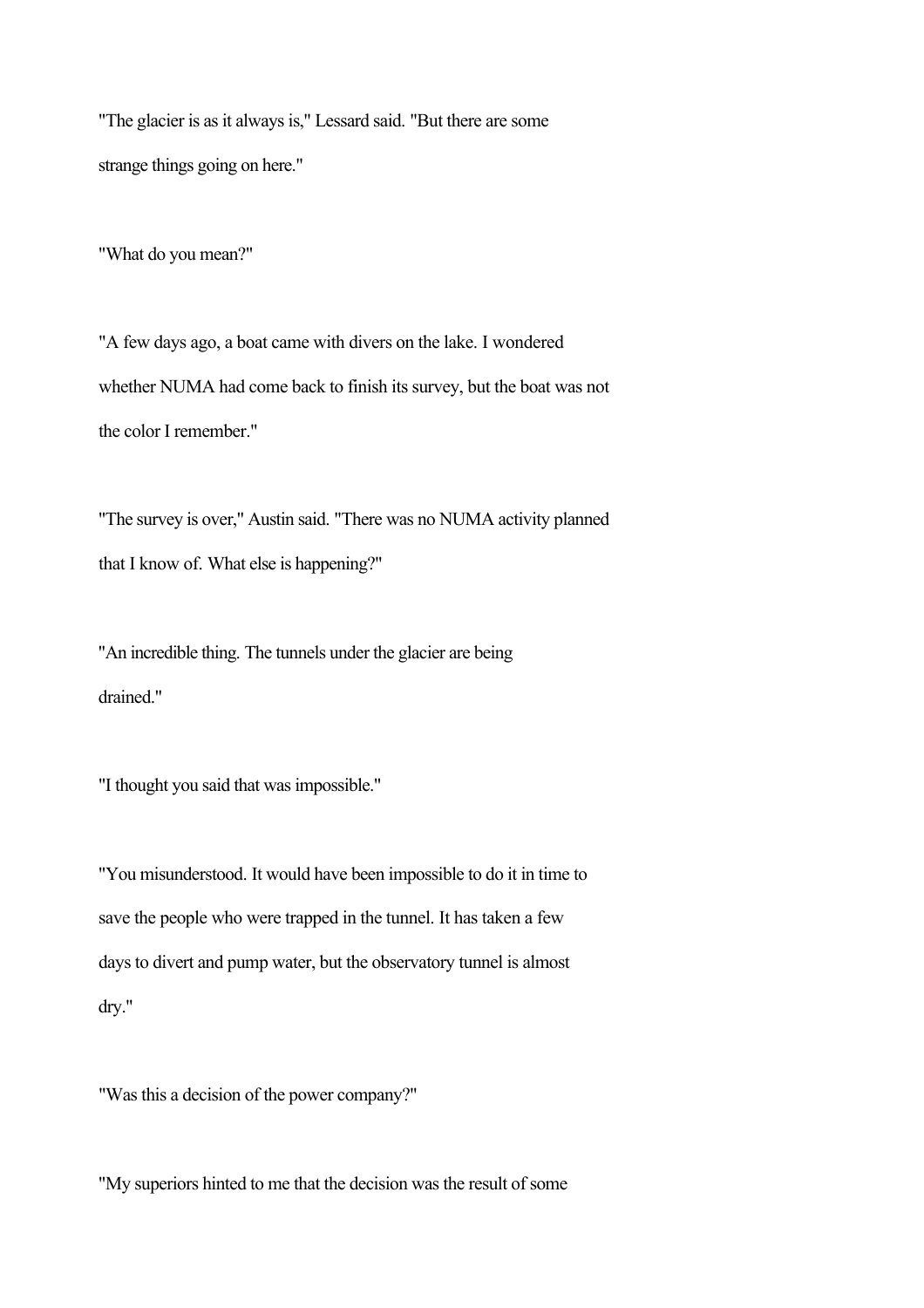influence at a very high level. The work is funded by a private scientific foundation."

"Is Dr. LeBlanc involved?"

 "I thought so at first. His little car Fifi is still here, so I assumed he was coming back. One of the men who had been diving in the lake came to the plant, showed me the authorization, and his men have taken over the control room. They are a hard-looking bunch, Mr. Austin. They watch my every move. I am afraid for my life. I am talking now at great risk. I've been told not to intervene."

"Have you told your boss of your feelings?"

 "Yes. He told me to cooperate. The decision is out of his hands. I didn't know where else to turn. So I called you."

"Can you leave?"

 "I think it will be difficult. They sent my crew home, so there is only me. I will try to shut down the turbines. Maybe headquarters will take me seriously when the power stops."

"Do as you see best, but don't take any chances."

"I'll be careful."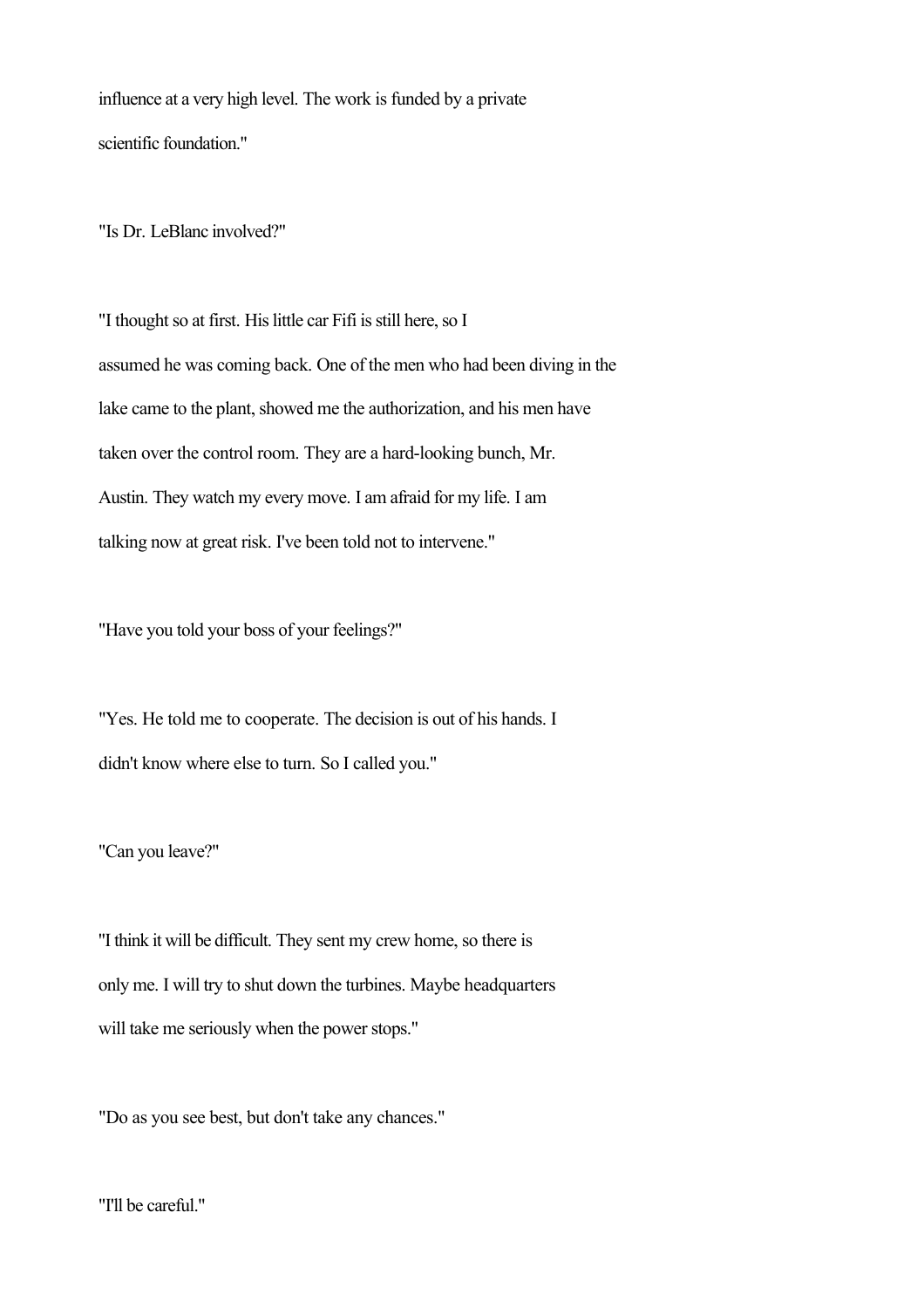"What was the name of the man who came to you?"

"Fauchard. Emil Fauchard. He reminds me of a snake."

Emil Fauchard.

 "Behave as if everything is okay," Austin said. "I'll be at Lu Dormeur tomorrow."

 "Merci beaucoup, Mr. Austin. It would not be wise for you to show up at the front door, so how will I know when you've arrived?"

"I'll let you know."

 They hung up and Austin pondered the turn of events. Then he picked up the hotel phone and called Joe and the Trouts to say that there had been a change of plans. When they showed up at his room, Austin told them about the phone calls.

"Do you think the Fauchards have kidnapped Skye?" Zavala said.

 "It's a reasonable assumption, given their previous interest in the helmet."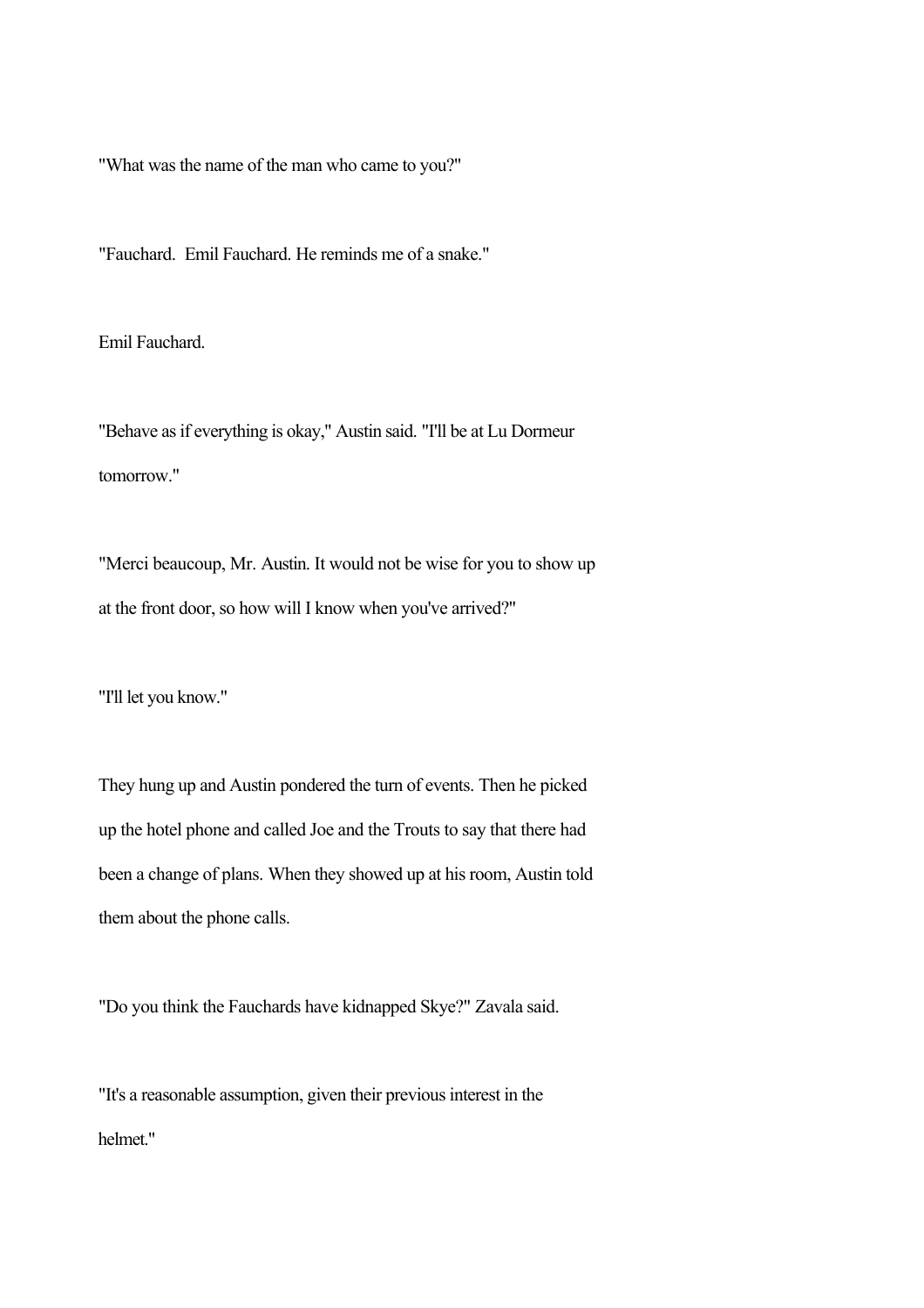"If they have the helmet, why would they need Skye?" Gamay asked.

"One guess."

 Light dawned in Gamay's face. "I get it. They're using her as bait to lure you into a trap."

 Austin nodded. "My first impulse was to go directly to Chateau Fauchard," Austin said. "But then I thought that is exactly what they would expect me to do. We should do the unexpected and go after Emil instead. He might be able to give us some leverage, and I'm

 worried about Lessard, too. I think he may be in immediate danger. They'll keep Skye alive until I take their bait."

"What would you like us to do?" Paul said.

 "Probe the defenses around the chateau. See if there is a way in. But be careful. Madame Fauchard is much more dangerous than her son. He's a violent sociopath. She's smart as well as murderous."

"Charming," Gamay said. "I can hardly wait to meet her."

 They bid each other good-night and returned to their rooms. Austin called the number on the card Mayhew had given him, told the intelligence agent that he needed to get out of Scotland as soon as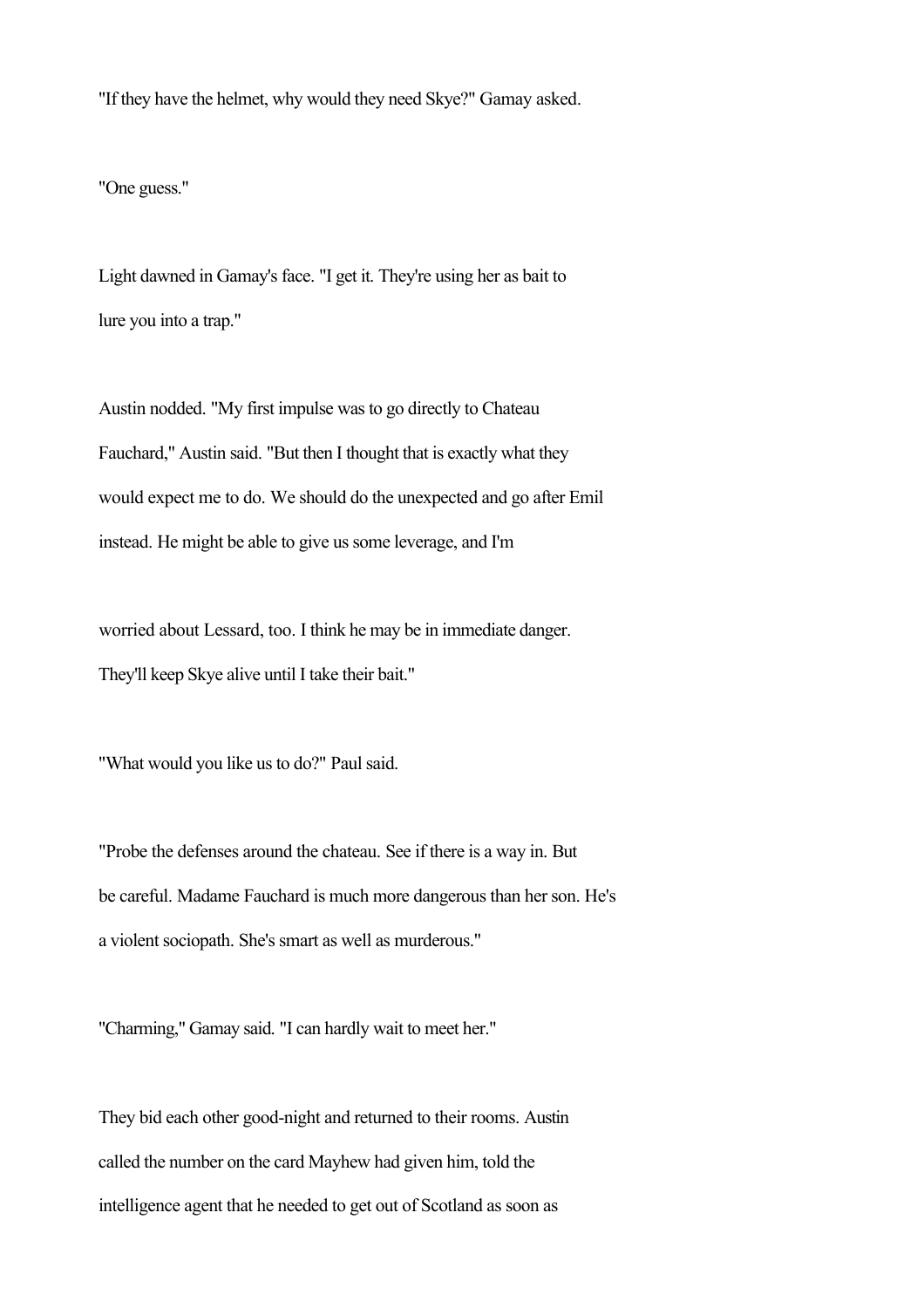possible and asked for his help. Mayhew said he was leaving the next morning on an executive jet and would be glad to give Austin and the others on the NUMA team a ride to London, where they could catch a shuttle to Paris.

 Austin thanked him and said he would return the favor one day, and then went to catch a few hours of sleep. He lay in bed on his back and brushed aside distracting thoughts so he could concentrate on the task at hand, which was to rescue Skye. Before long, he fell into a restless sleep.

 THE EXECUTIVE JET lifted off at daybreak the next morning, but instead of heading toward London's Heathrow airport it set a direct course for Paris. Before the plane was in the air, Austin had talked Mayhew into changing his flight plan. He said he didn't have time to go into details, but that it was a matter of life and death.

 Mayhew asked only one question: "Does this have anything to do with the matter we discussed last night?"

"It could have everything to do with it."

 "Then I should expect that you will keep me up-to-date as to the progress of your investigations?"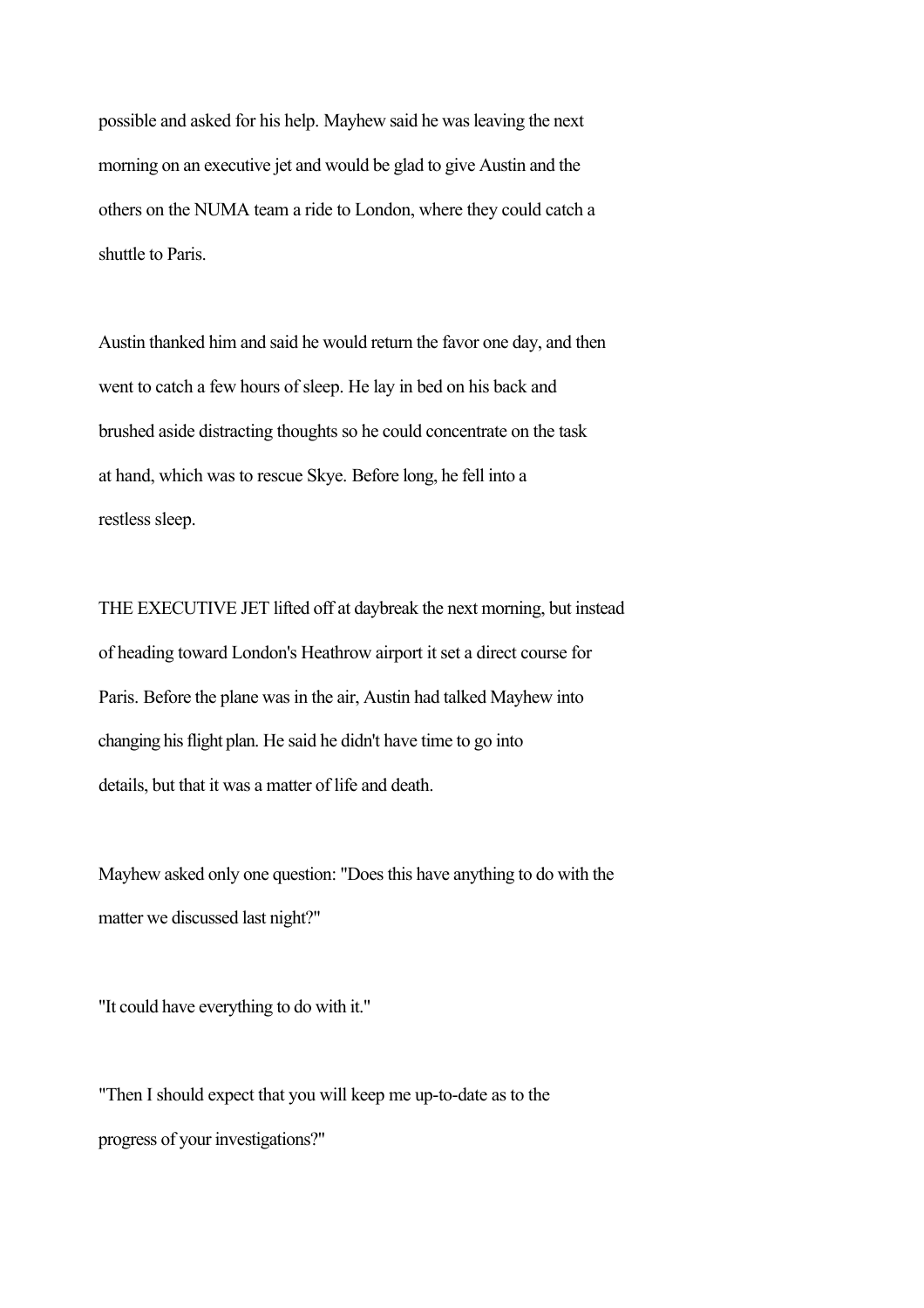"I'll give you the same report I send to my superiors at NUMA."

 Mayhew smiled and they shook hands on the deal. By late morning, they were at Charles De Gaulle airport. The Trouts split off and headed to chateau country and Austin and Zavala hopped aboard a charter flight to the quaint alpine village nearest the glacier.

 Zavala had called his friend Denise in the French parliament. After extracting a promise from Zavala to see her again, she arranged

 to have a fast eighteen-foot powerboat waiting for them at the village. They had traveled up the twisting river all afternoon and arrived at Lac du Dormeur at dusk. Not wanting to announce their arrival, they kept their speed low as they crossed the misty, mirror-still lake waters and wove their way around the miniature icebergs that spotted the surface. The four-stroke outboard motor was whisper-quiet, but to Austin's ears it was like someone shouting in a cathedral.

 Austin steered the boat toward a single-engine float plane that was anchored a few feet off the beach. The boat pulled alongside the plane and Austin climbed onto a float to peer inside the cockpit. The plane was a de Havilland Otter with space for nine passengers. Three seats were stacked with scuba gear, confirming Lessard's observation that the plane was being used as a dive platform. Austin got back in the boat and surveyed the beach. Nothing moved in the gray light. He ran the boat farther along the shore, pulled it behind a rock outcropping, and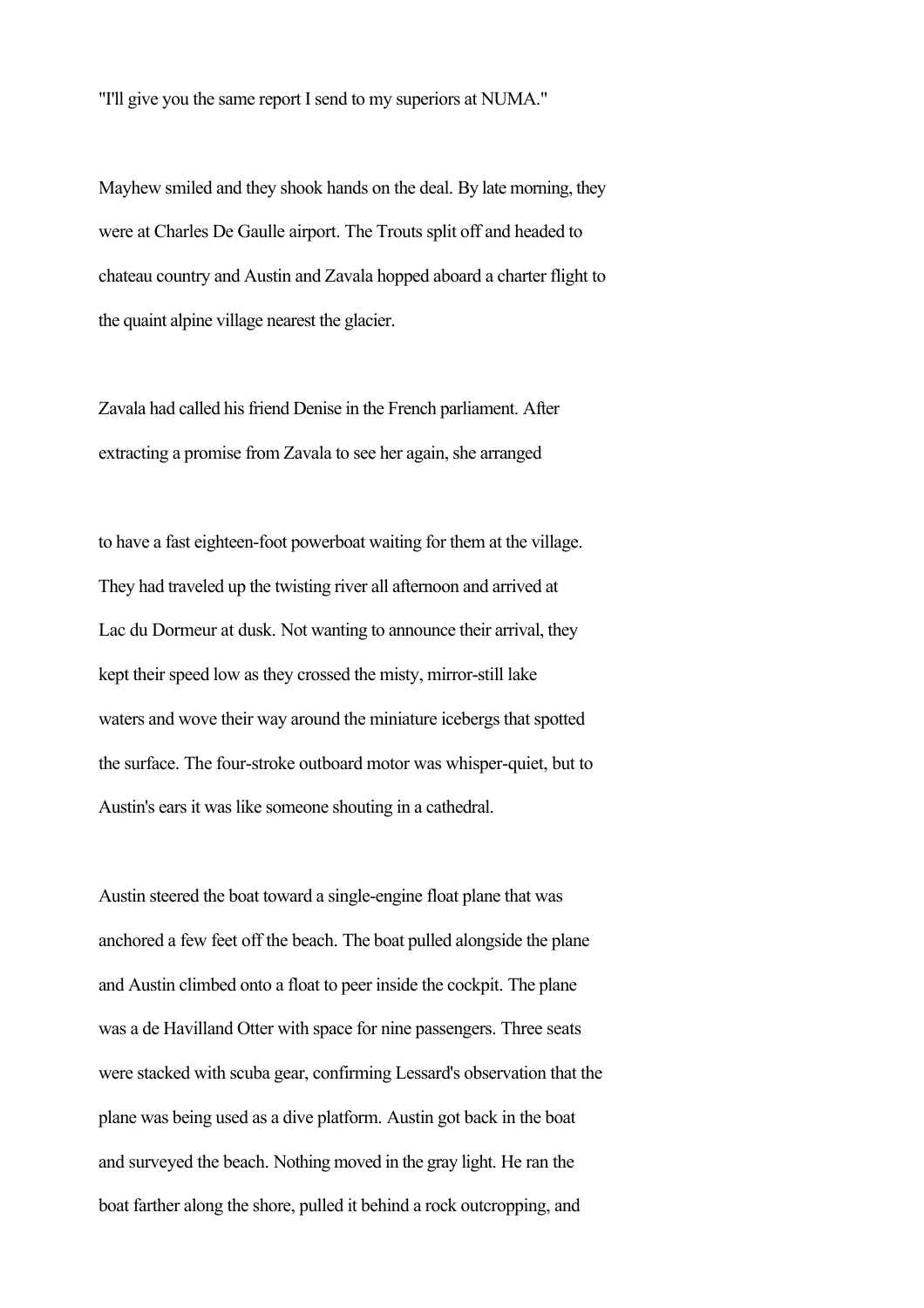then he and Zavala made the long hike up to the power plant.

 They traveled lightly, carrying water, power bars, handguns and extra ammunition. Even so, it was dark when they reached the plant. The door to the portal building was unlocked. The interior of the building was hushed except for the hum of the turbine. Austin slowly pivoted on his heel as he stood in the power plant lobby, his ears tuned to the beehive humming that issued from the bowels of the mountain. His coral-blue eyes narrowed. "Something's wrong," he said to Zavala. "The turbine is working."

 "This is a power plant," Zavala said. "Isn't the generator supposed to be working?"

 "Yes, under normal circumstances. But Lessard told me on the phone that he would try to shut down the turbine. The power loss would start bells clanging at the main office and they'd have to send someone in to investigate."

"Maybe Lessard changed his mind," Zavala said.

 Austin shook his head almost imperceptibly. "I hope it wasn't changed for him."

After exploring the office and living quarters, Austin and Zavala left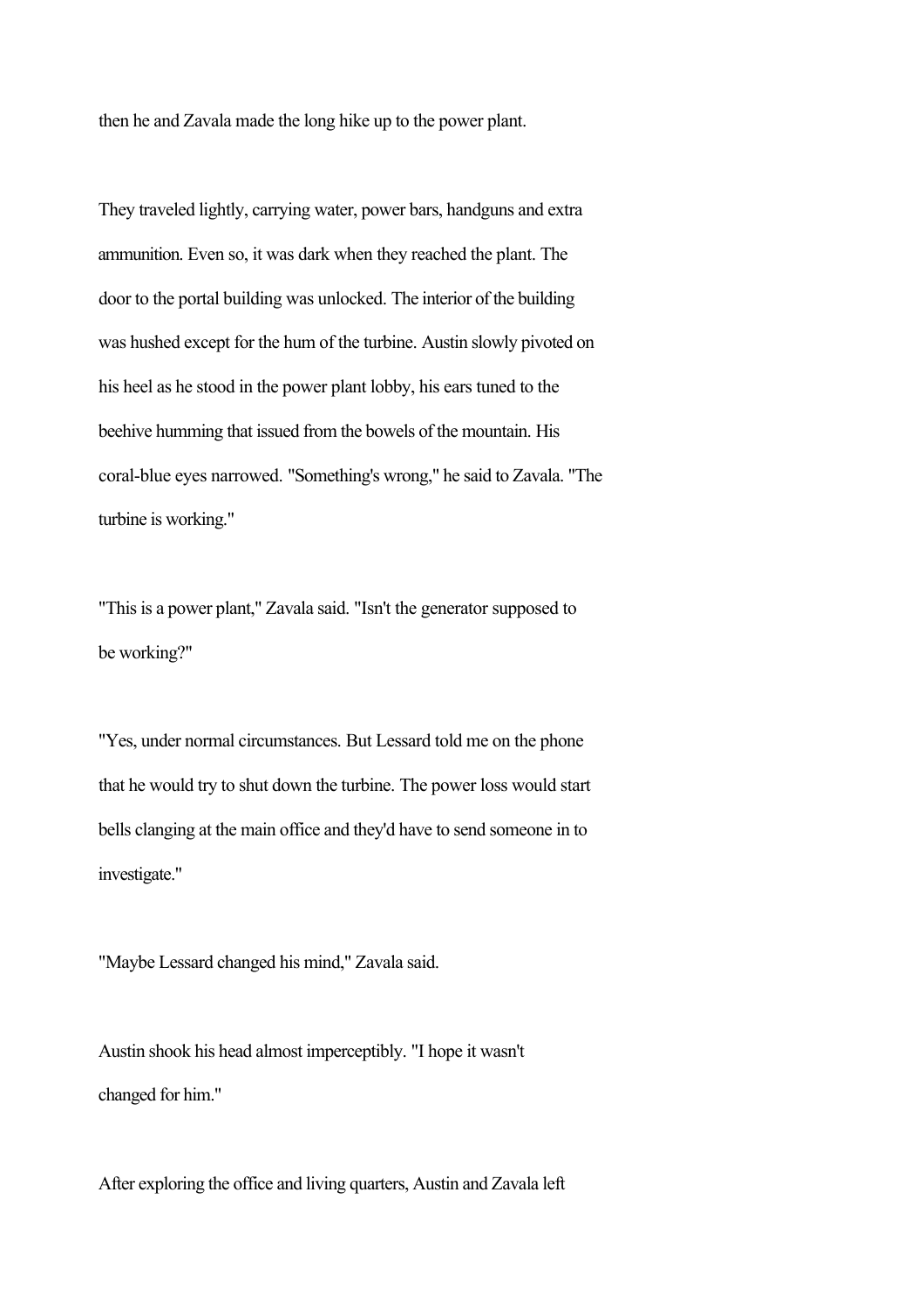the lobby and made their way to the control room. Austin paused outside the door. All was quiet, but Austin's sixth sense told him that there was someone in the control room. He drew his pistol, signaled Zavala to do the same and stepped inside. That's when he saw Lessard. The plant manager looked as if he had fallen asleep, but the bullet hole in his back proclaimed otherwise. His right arm was outstretched, his fingers inches away from the blood-spattered line of switches that would have stopped the generator.

 A look of barely restrained rage came to Austin's face. He silently vowed that someone would pay for killing the gracious Frenchman whose expertise had enabled Austin to rescue Skye and the other scientists trapped under the glacier. Pie touched Lessard's neck. The body was cold. Lessard was probably killed shortly after he called Austin.

 The fact that it would have been impossible to save the Frenchman gave Austin little solace. He went over to the computer monitor that displayed a diagram of the tunnel system and sat down in front of the screen to study the flow of water through the tunnels. Lessard had done a masterful job of diverting the water from the glacial streams away from the observatory tunnel using a complex system of detours.

 "The tunnels are color-coded," he explained to Zavala. "The blinking blue lines show the tunnels that are wet and the red lines indicate the dry water conduits." He tapped a red line. "Here's the tunnel we used in the rescue."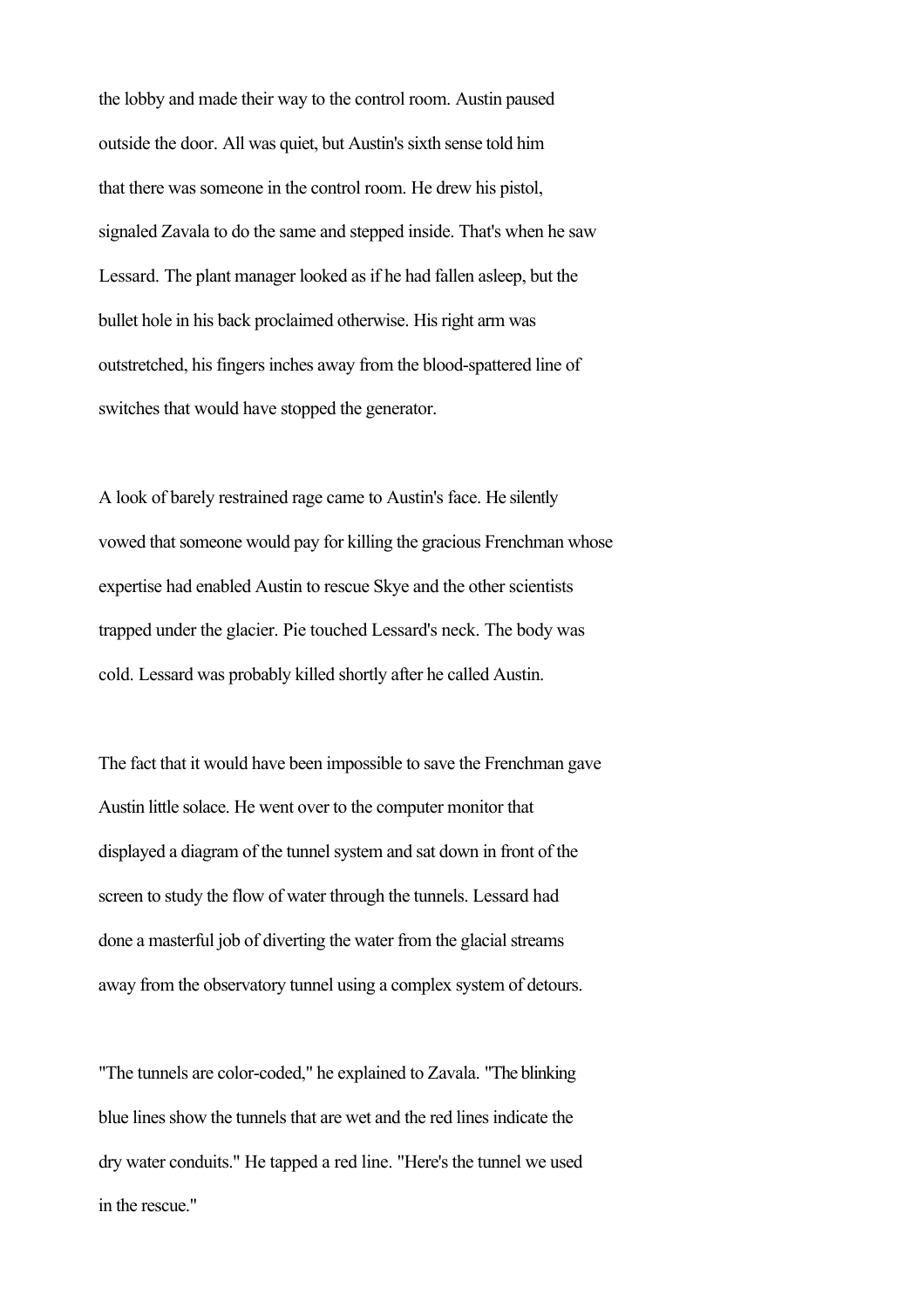Zavala leaned over Austin's shoulder and with his finger traced a convoluted route from the observatory access tunnel back to the

 power plant. "Quite the maze. We'll have to double back a few times and make a couple of jogs."

 "Think of it as a cross between a fun house and a water park," Austin said. "We should come out where our pal Sebastian blew off the sluice gate. From there it's a short walk to the observatory. Now for the bad news. We've probably got ten to fifteen miles of tunnels to navigate."

"It could take hours, longer if we get lost."

 "Not necessarily," Austin said, recalling something Lessard had said about Dr. LeBlanc.

 He ran off a printout of the computer display and cast a sad glance at Lessard's body, and then he and Zavala left the control room. Moments later, they were on the observation platform where Lessard had shown Austin the power of the glacier's melt water. The torrent that had reminded Austin of the Colorado River rapids had become a narrow stream a few yards wide and a foot deep.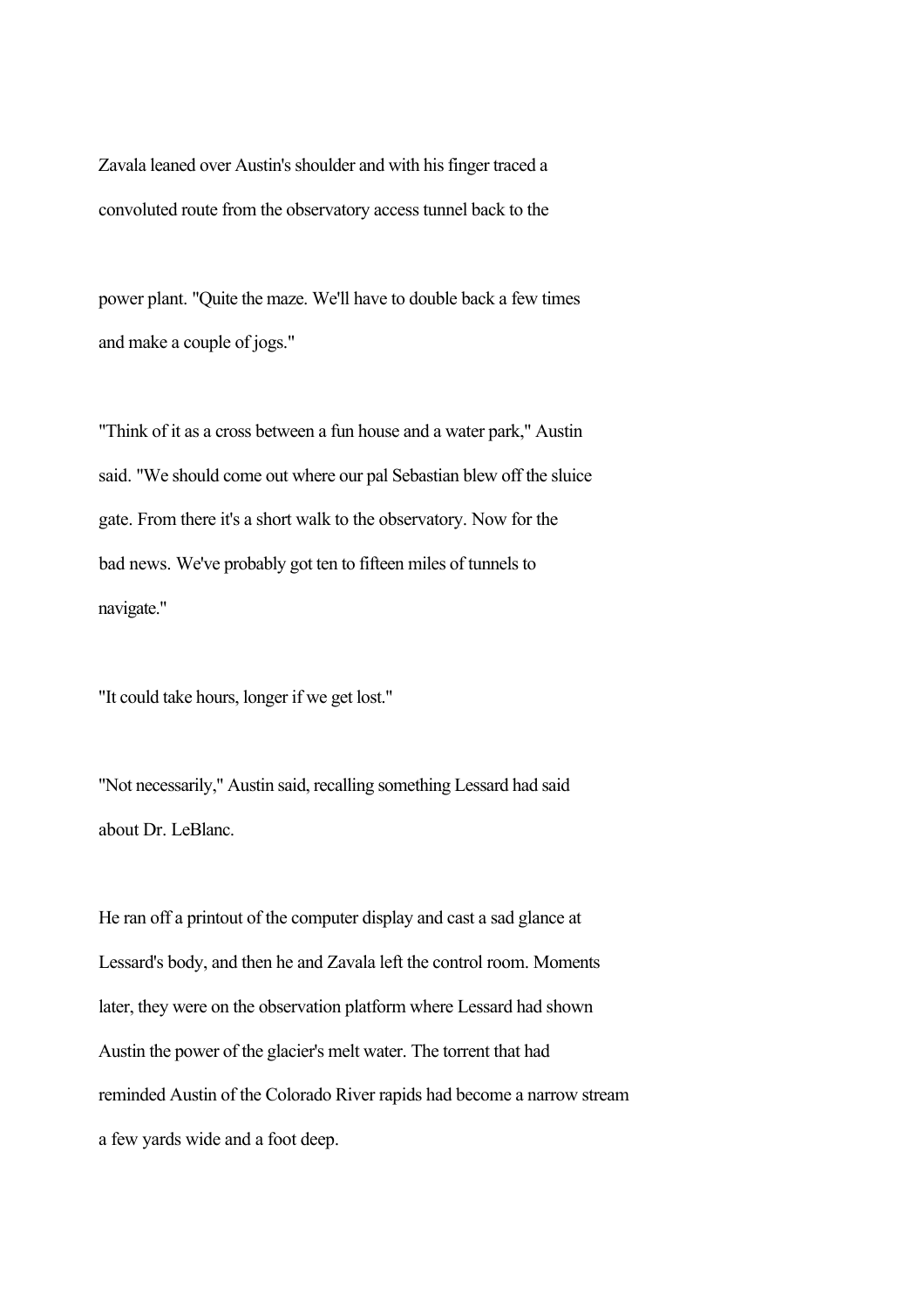Satisfied that the tunnel had been drained, he and Zavala went back through the lobby and out the front door of the plant. They walked a couple of hundred yards from the plant's entrance to a sheet-metal garage butted up against the mountain wall. The garage housed two vehicles, the utility truck that had picked Austin up on his first visit to the power plant, and, under a plastic cover, Dr. LeBlanc's beloved Citroen 2C.

Austin removed the cloth. "Meet Fifi," he said.

"Fifi?"

 "It belongs to one of the glacier scientists. He has a thing for her"

 "I've seen prettier women," Zavala said, "but I've always said that it's personality that counts."

 With its humped back and sloping hood, the tough little Citroen 2C was one of the most distinctive cars ever produced. The auto's designer had said he wanted "four wheels under an umbrella," a car that could cross a plowed field without breaking eggs carried in a basket. Fifi had seen some hard miles. Her half-moon rear wheel covers were dented, and the faded red paint almost pink and pitted by sand and gravel. Yet she had the jaunty air of a woman who was never beautiful but infinitely sure of her ability to cope with life.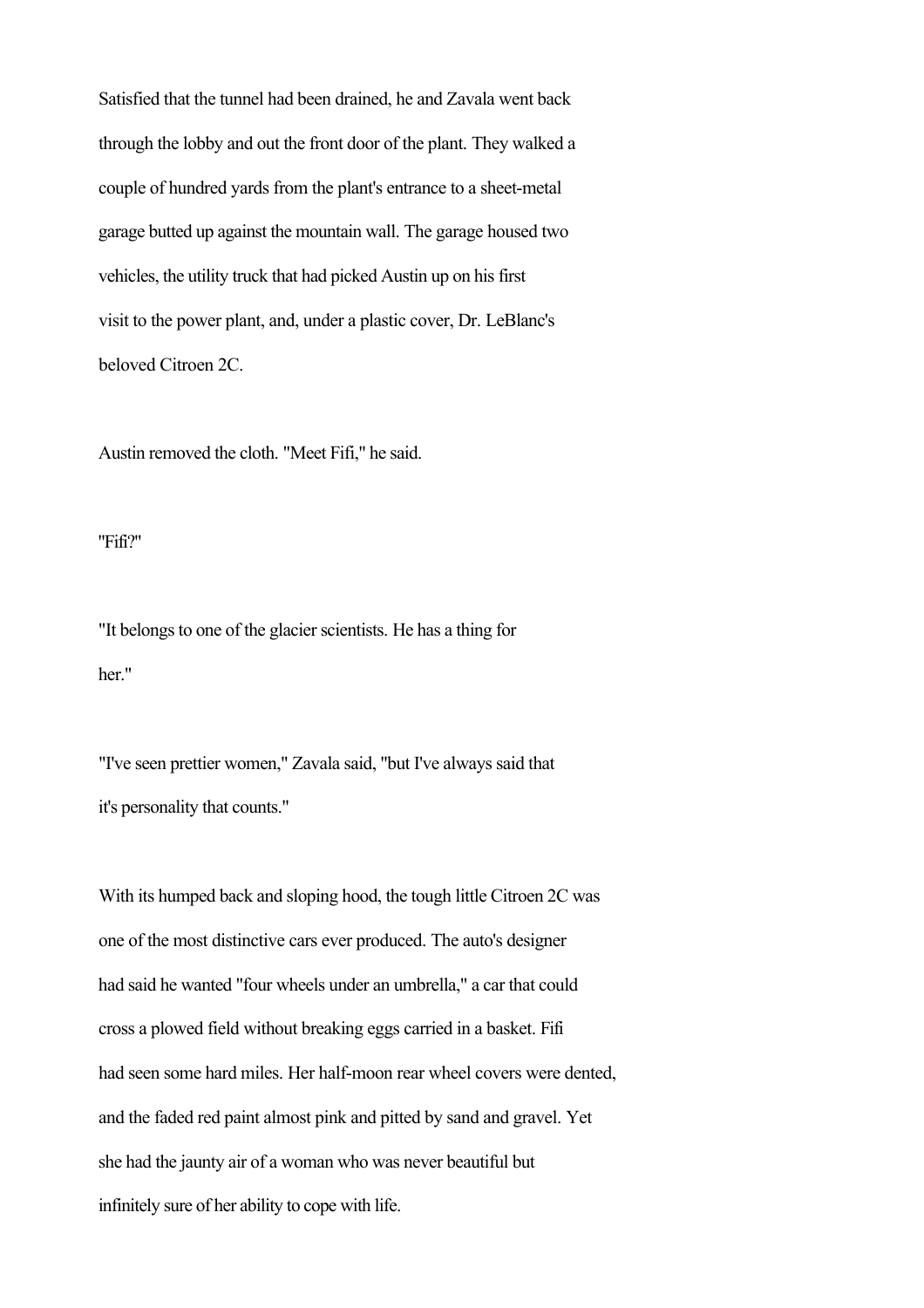The key was in the ignition. They got in the car and started the engine with no problem. Then he and Zavala drove along a gravel road that followed the base of the mountain wall until they came to a set of high double doors. Austin consulted the map and saw that they were at the site marked Porte de Sillon. He wasn't sure of the correct translation, but he reasoned that the huge drilling machines that bored out the tunnels must have had a way to get in and out of the mountain.

 The doors were made of heavy steel, but they were well balanced and opened easily. Austin drove Fifi through the opening into the tunnel, where the whine of her tiny engine echoed off the walls and ceilings. The tunnel went straight into the mountain past the turbine room and entered the main system. They would have been lost in the maze of intersecting tunnels if not for the map. Zavala did yeoman service as a navigator, despite Austin's heavy foot and his quick turns. Fifteen minutes after they had entered the tunnels, Zavala told Austin to take a left at the next intersection.

"We're almost at the observatory tunnel," he said.

"How far?"

"About a half of a mile."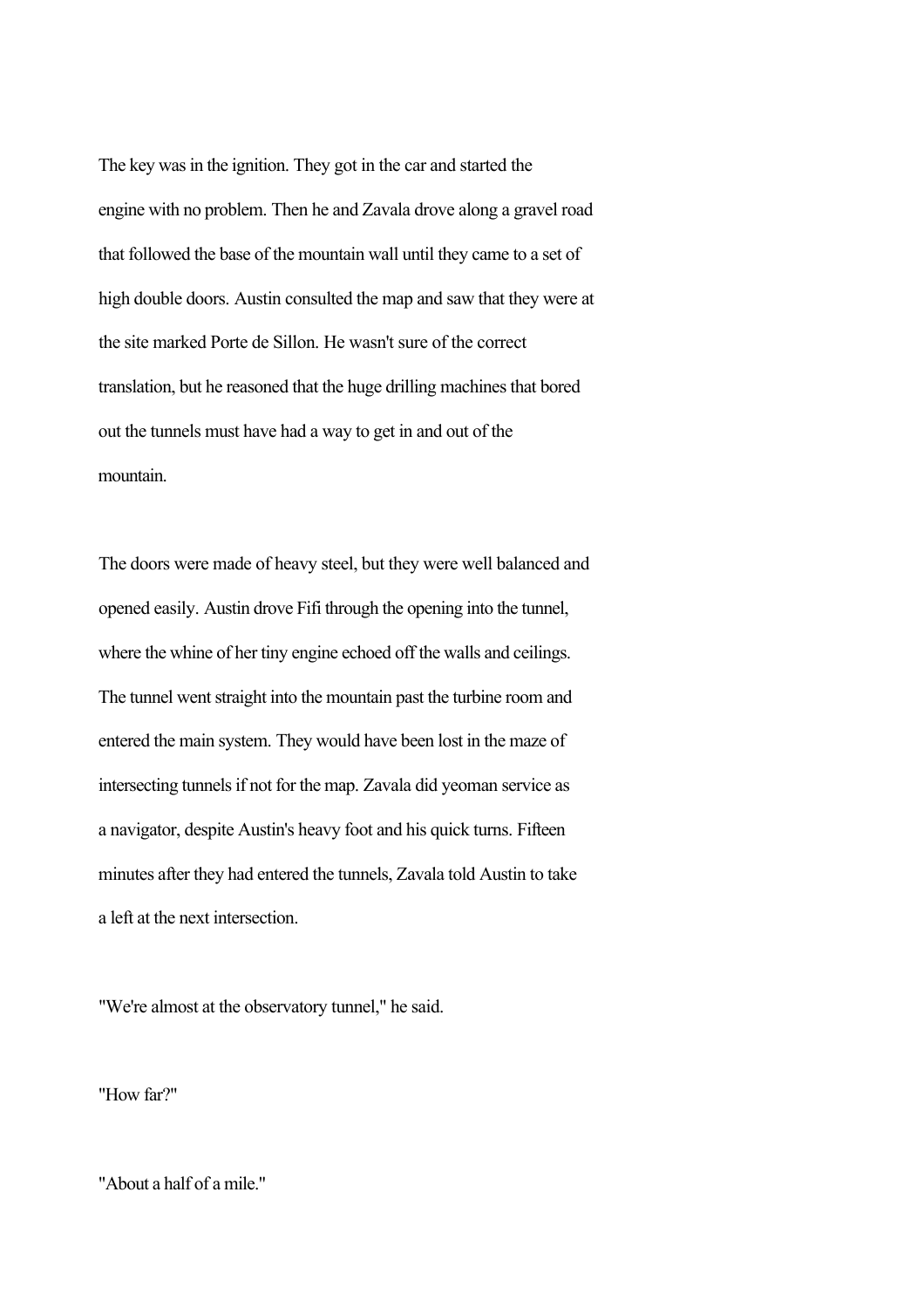"I think we'd better leave Fifi and walk from here."

 Like the rest of the system, the tunnel had a string of lights running along the ceiling. Many of the bulbs had burned out and not been replaced. The sporadic lighting intensified the blackness of the unlit sections between the pale circles of light. As the two men trudged along, the dripping orange walls gave off a damp raw cold that numbed their faces and the chill tried to sneak in around the collars of the down jackets they had found in the crew quarters.

 "They told me that when I joined NUMA I would go places," Zavala said. "But I didn't know I'd have to walk there."

 "Think of it as a character-building experience," Austin said cheerfully.

 After a few more minutes of character building, they came to a ladder that ran up the side of a wall to a catwalk. A section of the walkway was enclosed by plastic and glass. Austin remembered Lessard mentioning satellite control rooms scattered throughout the tunnel system. They kept on walking and had just turned into a new tunnel when Austin's keen ear picked up a sound that was loud enough to drown out the ongoing chorus of gurgles and drips.

"What's that?" he said, cupping his hand to his ear.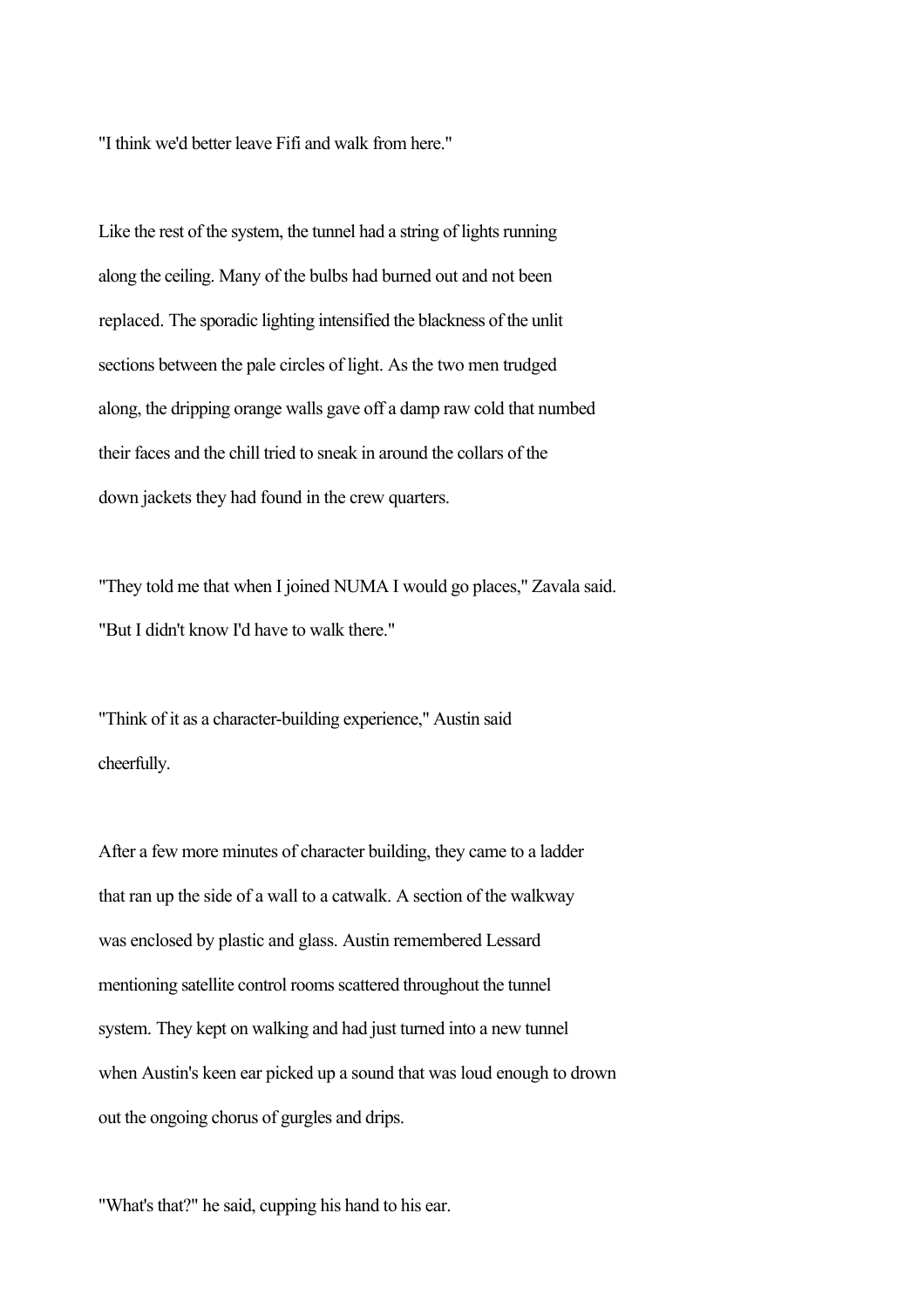Zavala listened for a moment. "Sounds like a locomotive."

Austin shook his head. "That's no ghost train. Run!"

 Zavala was transfixed. He stood in place, as rigid as a statue, until Austin's voice pulled him out of his trance. Then he took off like a sprinter at the starting gun, keeping a step behind Austin. They splashed through puddles, ignoring the spray that soaked their clothes from the waist down.

 The rushing grew louder and became a roar. Austin made a quick right-angle turn into another tunnel. Zavala tried to follow, but skidded on the wet floor. Austin saw Zavala fall. He went back and pulled his friend up by the wrist and they were off again, running from the unseen menace. The floor seemed to vibrate under their pounding feet as the noise reached a mind-numbing level.

 Austin's frantic eyes saw the metal ladder that ran up the wall to the catwalk. He grabbed onto the first rung and pulled himself up like a circus acrobat. Zavala had hurt his knee in his fall and was having trouble climbing with his usual agility. Austin reached down and pulled his partner onto the catwalk and they dove into the control booth.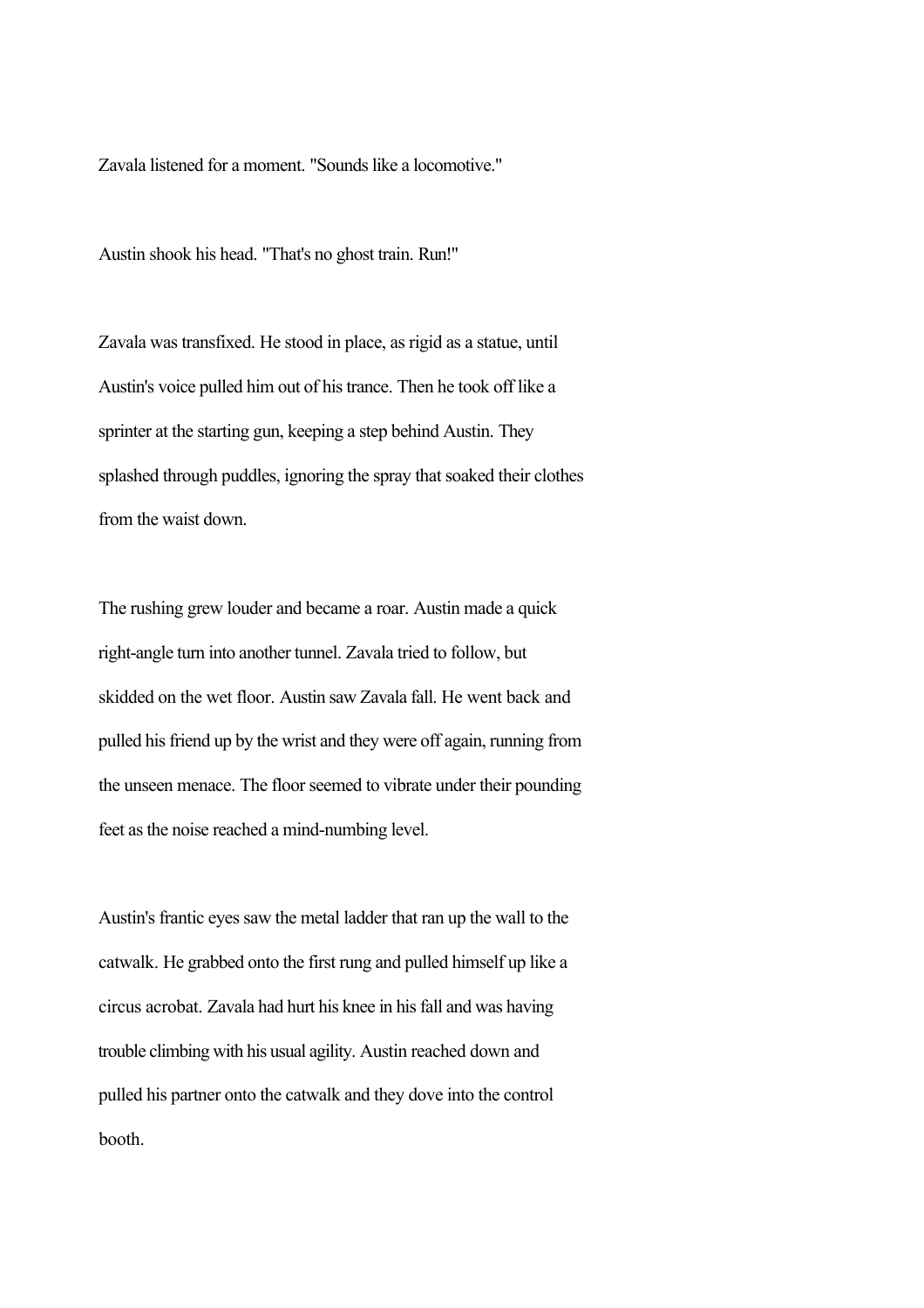Just in time.

 A second after they had slammed the watertight door shut, a huge blue wave cascaded through the tunnel. The catwalk disappeared under the rushing, foaming water that battered the windows like seas slamming into a ship in a storm. The catwalk shook from the impact, and for a moment Austin feared that the whole structure, control booth and all, would be washed away.

 After the first shock, the torrent moderated, but the height of the river still reached the bottom of the catwalk. Austin went over to the control panel and stared at the diagram. He was worried that a sluice gate had given way, allowing the full force of the glacial melt water to pour through the tunnel. If that were the case, they would be stuck in the control room until they died or the glacier melted entirely.

 The tunnel line was still red, indicating that it was dry. He saw this as a ray of hope because it meant that the flow of water came from a pocket of water and might have a beginning and an end.

 It turned out to be a very large pocket. Five minutes that seemed like five years went by before the flow of water began to abate. Once the water level started to drop, it did so with great rapidity until they were able to go out onto the catwalk without danger of being washed off.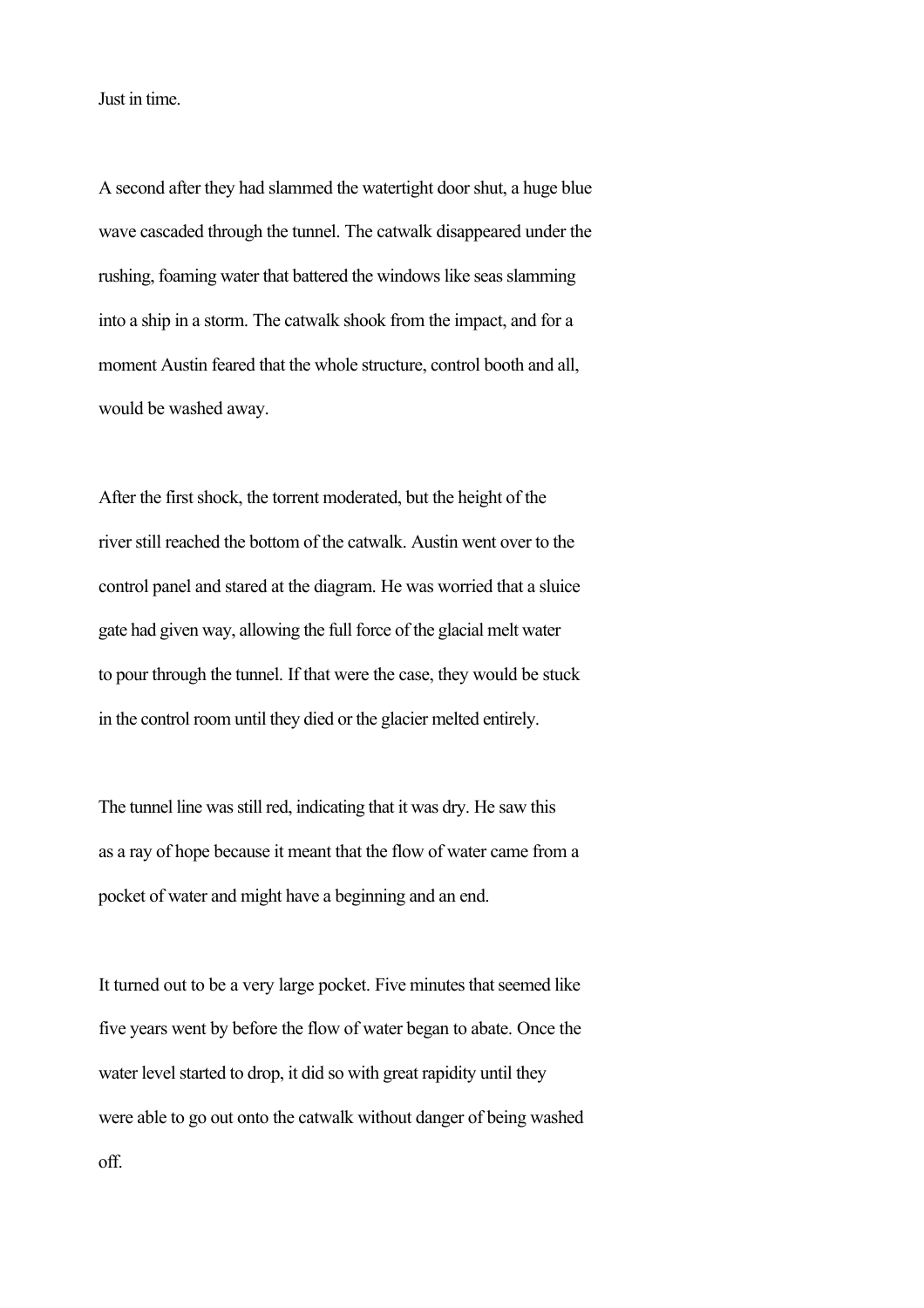Zavala watched the still-formidable torrent and yelled over the sound, "I thought you said this would be like a fun house. Some fun. Some house."

"I think I said something about a water park, too."

 It took another ten minutes for the water flow to diminish to a point where it was safe to descend the ladder. Austin considered the possibility of other pockets bursting open, but put the thought out of his mind and led the way through the maze of tunnels. On one occasion, a tunnel that was supposed to be dry proved to be otherwise. They would have become dangerously wet instead of uncomfortably damp if they had tried to ford the stream, and chose to detour around it.

 According to the map, they were within minutes of the access tunnel to the glacial observatory. Eventually, they came to a massive steel door that was similar to the sluice gates they had seen in other tunnels. This one was different from the others they had encountered. The thick steel was peeled back like the skin of an orange.

 Zavala went over and gingerly touched the twisted steel. "This must be the door that Fauchard's goon blew off its hinges."

 Austin borrowed the map and pointed to a tunnel line. "We're here," he said. "We go through the door and take a right and the observatory is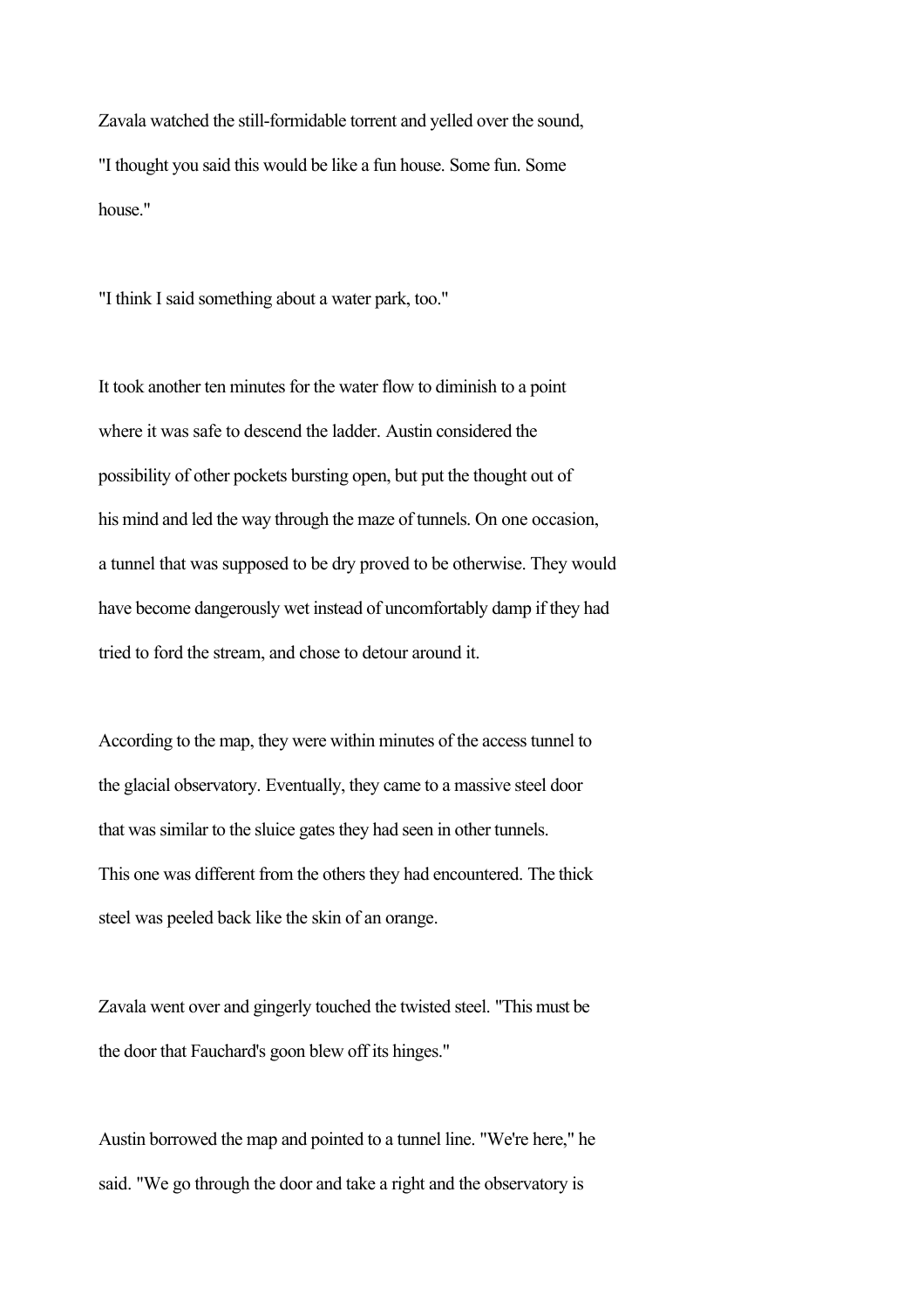about a half a mile walk. We'd better stay alert and keep the noise down."

 "I'll do my best to keep my teeth from chattering, but it won't be easy."

 Their lighthearted bantering was deceptive. Both men were well aware of the potential danger they faced, and their concern was evident in the care they used to check their firearms. As they entered the main tunnel, Austin gave Zavala a whispered description of the lab setup. He told him about the lab buildings, then the staircase leading to the observatory tunnel and the ice chamber where Jules Fauchard was entombed.

 They were nearing the lab trailers when Zavala started limping again. His injured knee was giving him trouble. He told Austin to go ahead, and he'd catch up in a minute. Austin thought about checking out the trailers, but the windows were dark and he assumed that Emil and his men were in the observatory itself. He learned that he was wrong when a door swung quietly open behind him and a man's voice told him in French to get his hands in the air. Then he was ordered to turn around, slowly.

 In the murky light, Austin could make out a hulking figure. Although the tunnel was dim, stray shafts of light reflected off the gun pointed in his direction.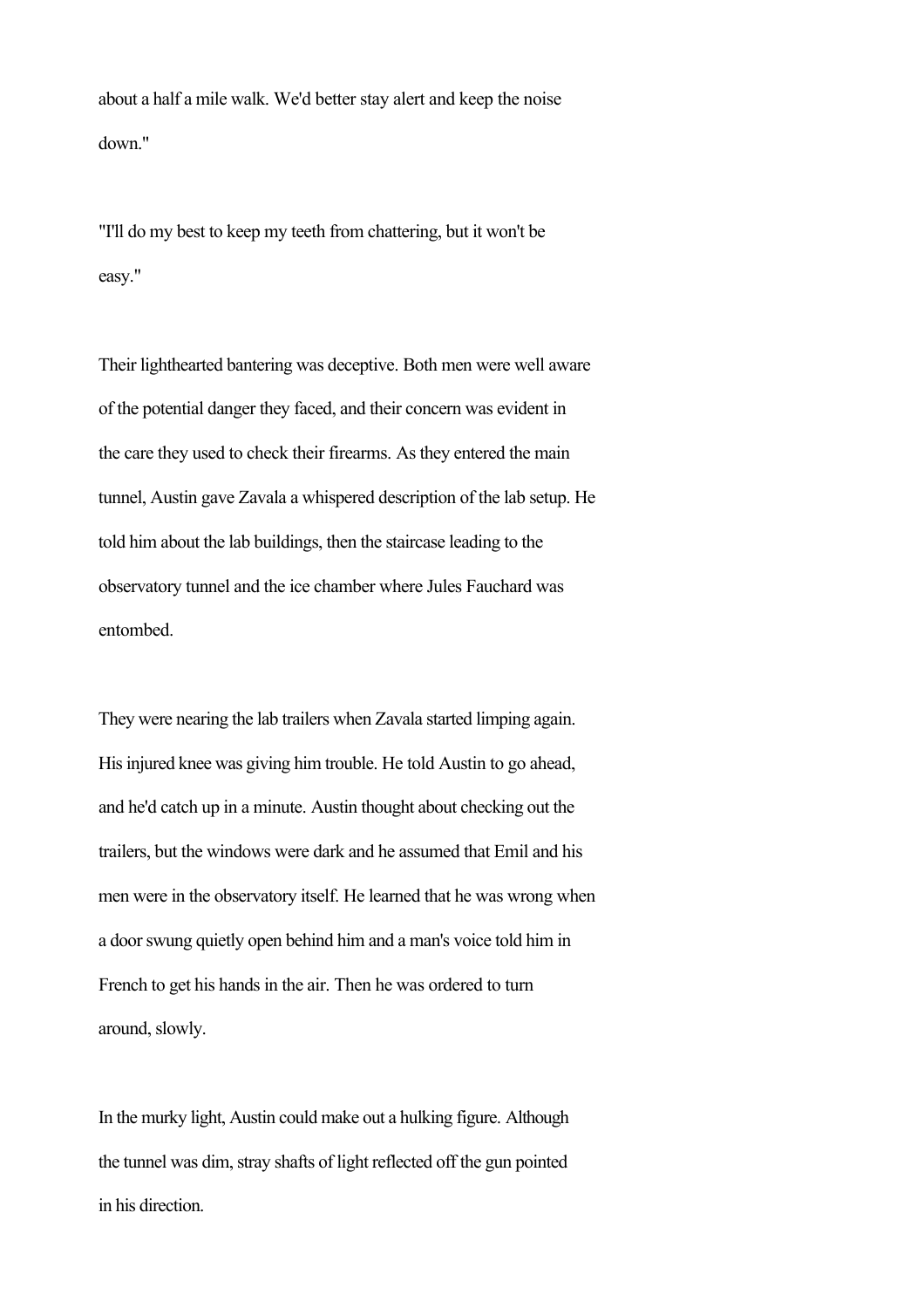"Hello," Sebastian said in a pleasant voice. "Master Emil has been waiting for you."

 THE ROADSIDE BISTRO was like a desert watering hole to the Trouts, who had been on the go for most of the day. They beat a path to the door of the converted farmhouse and were soon seated in a dining room that overlooked a formal flower garden. Although the stop was motivated by hunger and thirst, it proved to be a stroke of luck. Not only was the food excellent, the bistro's handsome young owner was the equivalent of a chamber of commerce information booth.

 He overheard Paul and Gamay speaking English and he came over to their table to introduce himself. His name was Bertrand, "Bert" for short, and he had been a chef in New York City for a few years before returning to France to open his own place. He was pleased at the chance to talk American English and they answered his queries about the States with good-natured patience. As a Jets fan, he was particularly interested in football. As a Frenchman, he was intrigued as well by Gamay and her unusual name.

"C'est belle," he said. "C'est tres belle."

 "My father's idea," she explained. "He was a wine connoisseur, and the color of my hair reminded him of the grape of Beaujolais."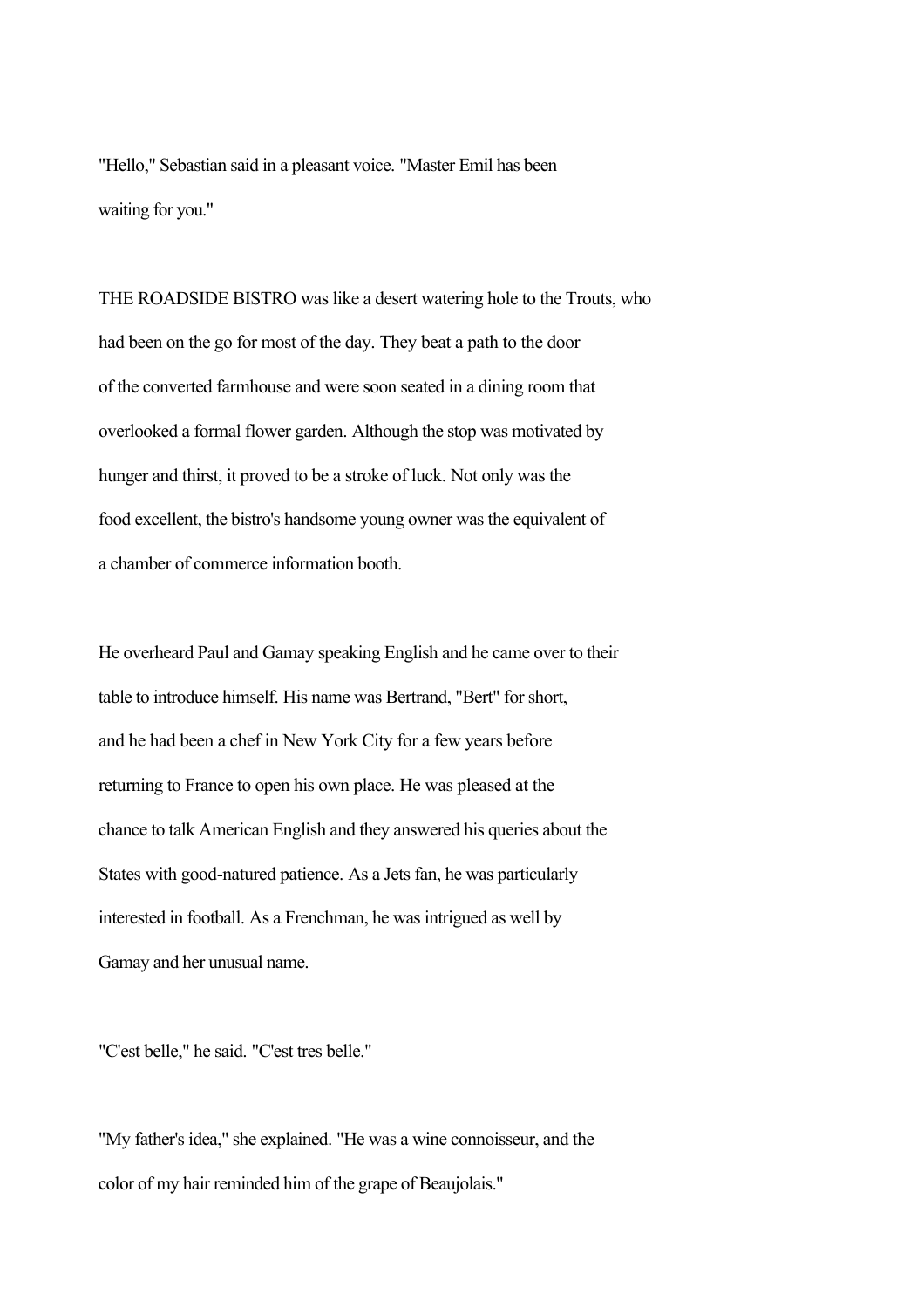Bert's appreciative eyes took in Camay's long swept-up coif and her flashing smile. "Your father was a lucky man to have such a lovely daughter. And you, Monsieur Trout, are fortunate to have a beautiful wife."

 "Thank you," Paul said, putting his arm around Gamay's shoulder in an unmistakable male gesture that said, You can look but don't touch.

 Bert smiled in understanding as the subtle message sunk in and again became the professional host. "Are you here on business or for pleasure?"

"A bit of both," Gamay replied.

 "We own a small chain of wine shops in the Washington area," Paul explained, using the cover story he and Gamay had cooked up. He handed Bert one of the business cards he and Gamay had hastily printed up at an airport copy shop during they- Paris stopover. "As we travel about, we like to keep an eye out for small vineyards that might be able to offer something special for our discerning customers."

 Bert clapped his hands as if in light applause. "You and your wife have come to the right place, Monsieur Trout. The wine you're drinking is from an estate not far from here. I can get you an introduction to the owner."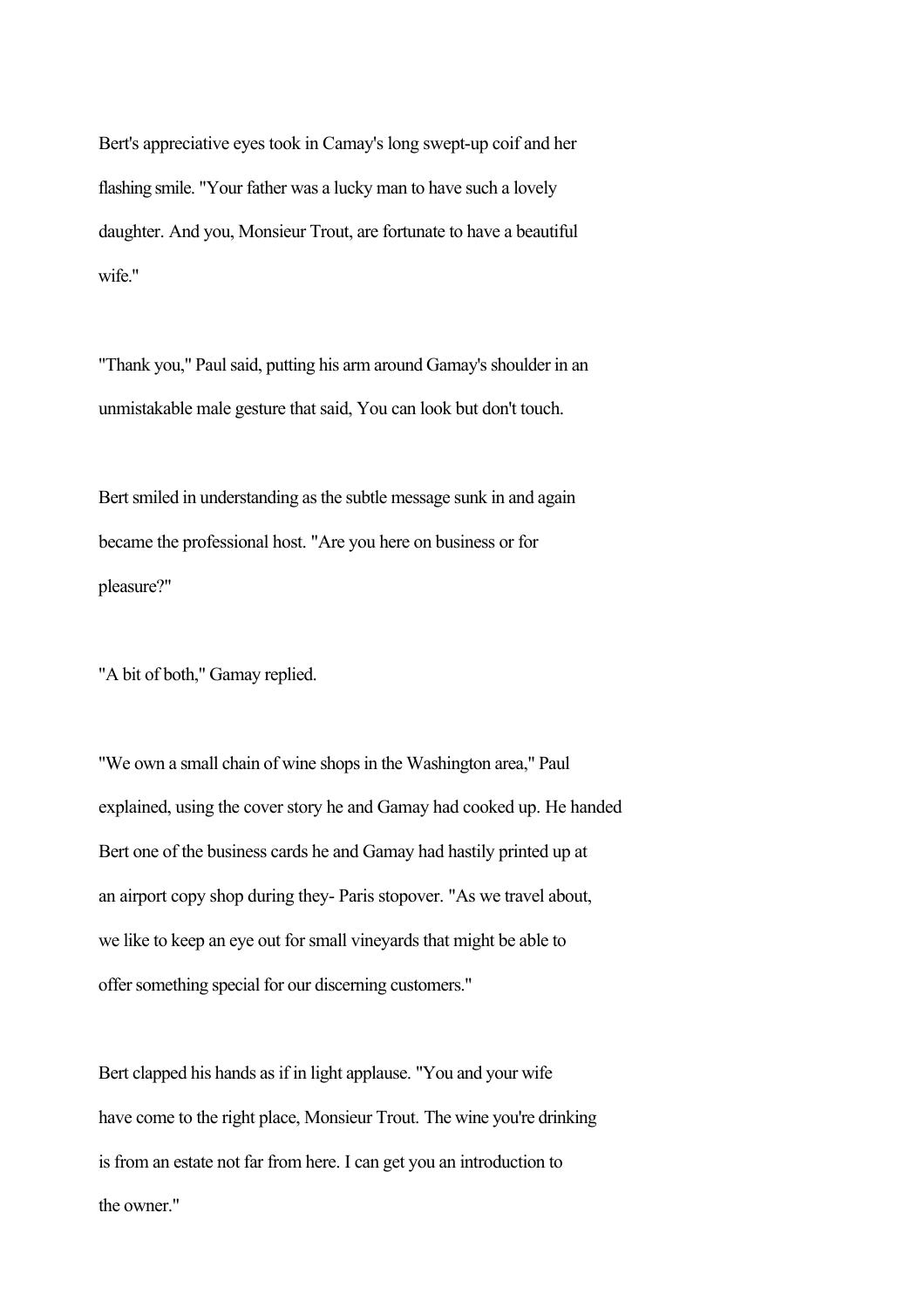Gamay took a sip from her glass. "A robust red. Precocious and lively. It has high notes of raspberry."

 "There's a hint of mischievousness to it that I like," Paul said. "Combined with low notes of pepper."

 Both Trouts tended toward microbrewery beer, and their knowledge of wine was gleaned mostly from the labels, but Bert nodded sagely. "You are true wine aficionados."

 "Thank you," Gamay said. "Do you have any other vineyard suggestions?"

 "Oui, Madame Trout. Many." Bert jotted down several names on a napkin, which Paul tucked into his pocket.

 "Someone mentioned another vineyard," Gamay said. "What was that name, dear?"

"Fauchard?" Paul said.

 "That's it." She turned back to Bertrand. "Do you carry the Fauchard label?"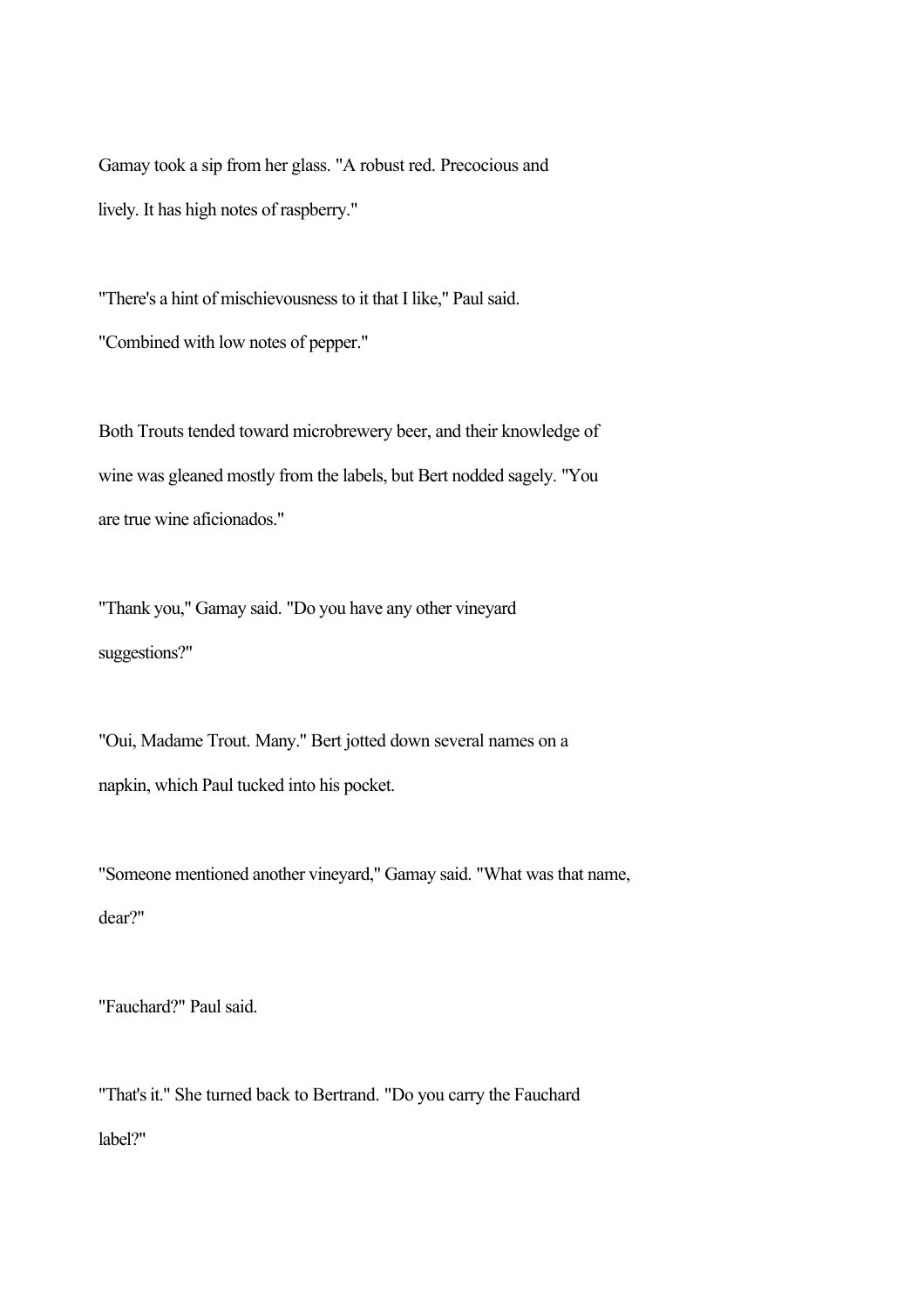"Mon Dieu. I wish I did. It's a superb wine. Their production is very limited and their wine is bought by a select group of wealthy people, mostly Europeans and rich Americans. Even if I could get it, the wine is much too expensive for my customers. We're talking a thousand dollars a bottle."

 "Really?" Gamay said. "We'd love to visit the Fauchard estate and see what sort of grapes can fetch prices like that."

Bert hesitated and a frown came to his handsome face. "It's not far from here, but the Fauchards are ... how can I put it? Odd."

"In what way?"

 "Not very friendly. Nobody sees them." He spread his hands. "They are an old family and there are stories."

"What sort of stories?"

 "Old wives' tales. Farmers can be superstitious. They say the Fauchards are sang sues Bloodsuckers."

"You mean vampires?" Gamay said with a smile.

 "Oui." Bert laughed and said, "I think they simply have so much money they are always afraid people will steal it. They are not typical of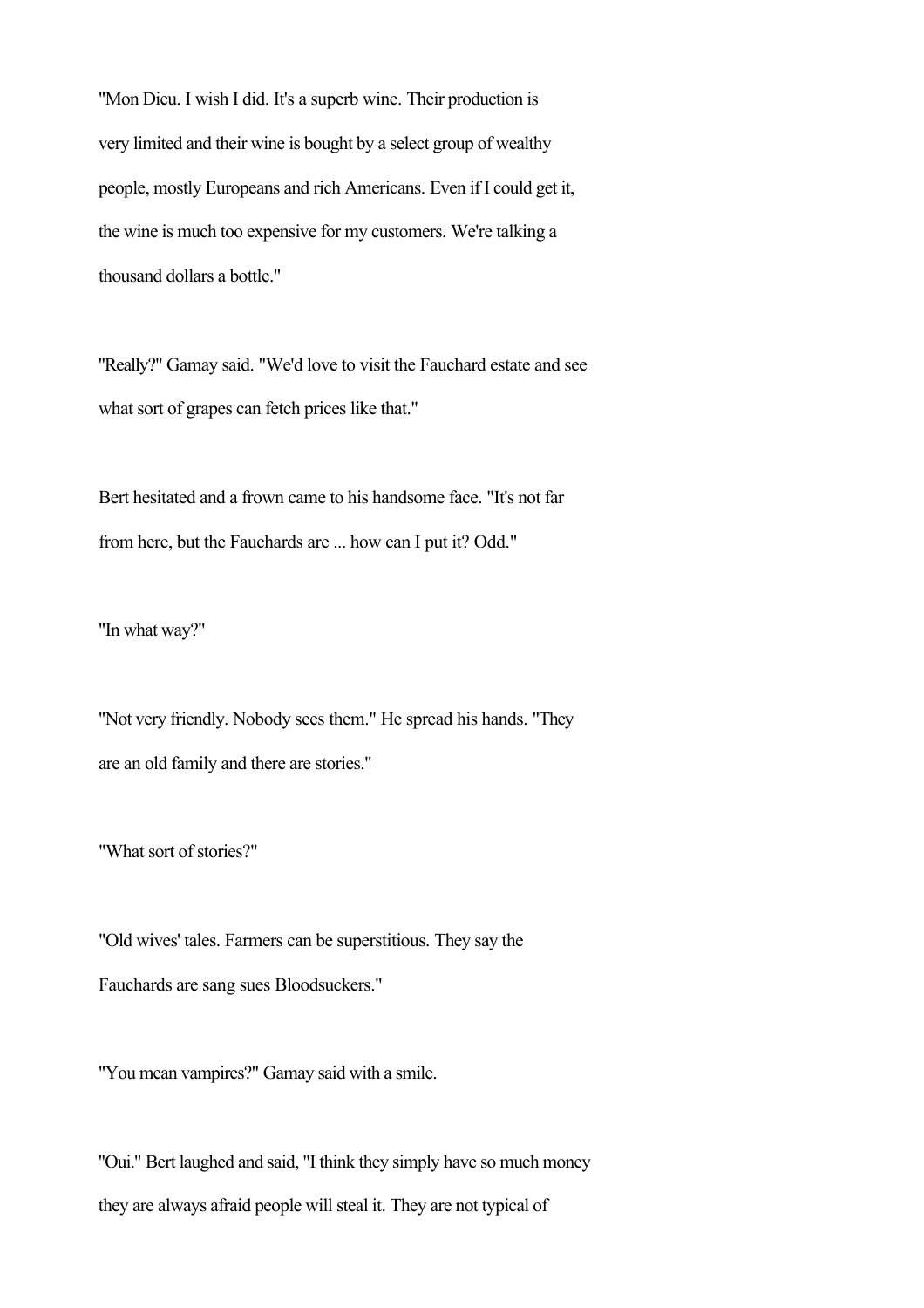the people who live here. We are very friendly. I hope the Fauchards don't give you the wrong impression."

 "That would be impossible after enjoying your fine food and hospitality," she said with a sly smile.

Bert beamed with pleasure and, using another napkin, wrote down

 directions to the Fauchard estate. They could get a glimpse of the vineyards, he said, but the no trespassing signs will warn them when they get closer to the estate. They thanked him, exchanged hugs and cheek busses in the French manner and got back in their car.

 Gamay broke into laughter. "A mischievous wine? I can't believe you said that."

 "I'd rather have a mischievous wine than a precocious vintage," Paul said with a haughty sniff.

 "You must admit it had high notes of raspberry," she said. "And low notes of pepper, too," Paul replied. "I don't think Bert noticed our viticultural pretensions. He was fixated on you. "You 'ave a beeyootiful wife," " Trout said in an accent like that of the old film star Charles Boyer.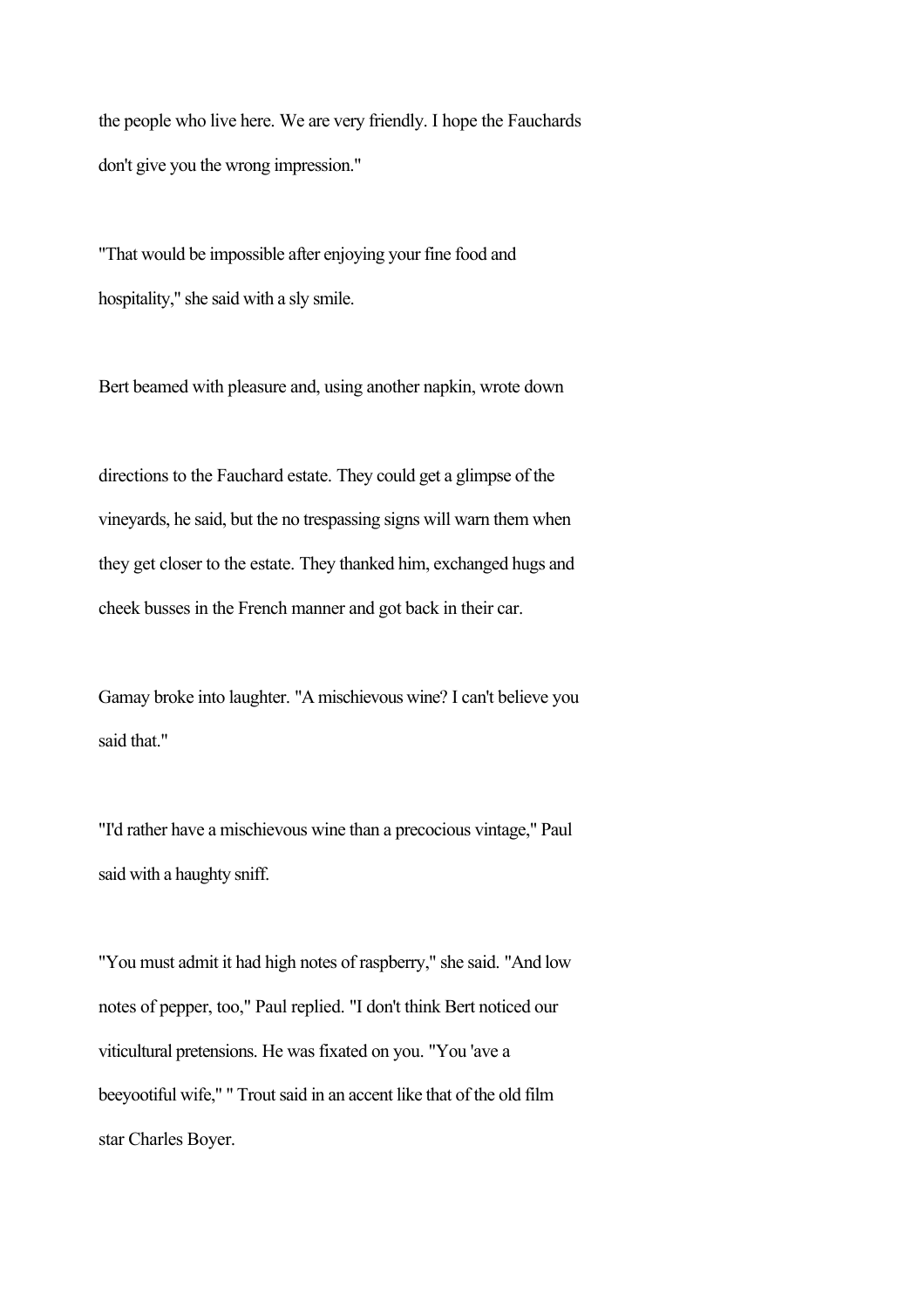"I think he was quite charming," Gamay said with a pout. "So do I, and he was completely right about how lucky I am." "That's more like it," she said. She consulted the map Bert had drawn on the napkin. "There's a turnoff that goes to the chateau about ten miles from here."

 "Bert made it sound like Castle Dracula," Paul said. "From what Kurt told us, Madame Fauchard makes Dracula look like Mother Teresa."

 Twenty minutes later, they were driving down a long dirt road that ran through rolling hills and neatly terraced vineyards. Unlike the other vineyards they had passed on the way, there were no signs identifying the owners of the grapevines. But as the surrounding countryside changed to woods, they began to see signs on the trees warning in French, English and Spanish that they were on private property. The road ended at a gate in a high chain-link electrified fence topped with razor wire. The sign at the gate had an even sterner warning, again in three languages, saying that trespassers venturing farther would encounter armed guards and watchdogs. The threat of bodily harm to unauthorized persons was unmistakable.

 Paul read the signs and said, "It appears that Bert was right about the Fauchards. They're not the warm-and-fuzzy type."

 "Oh, I don't know," Gamay said. "If you look in your rearview mirror, you'll see that they sent someone out to greet us."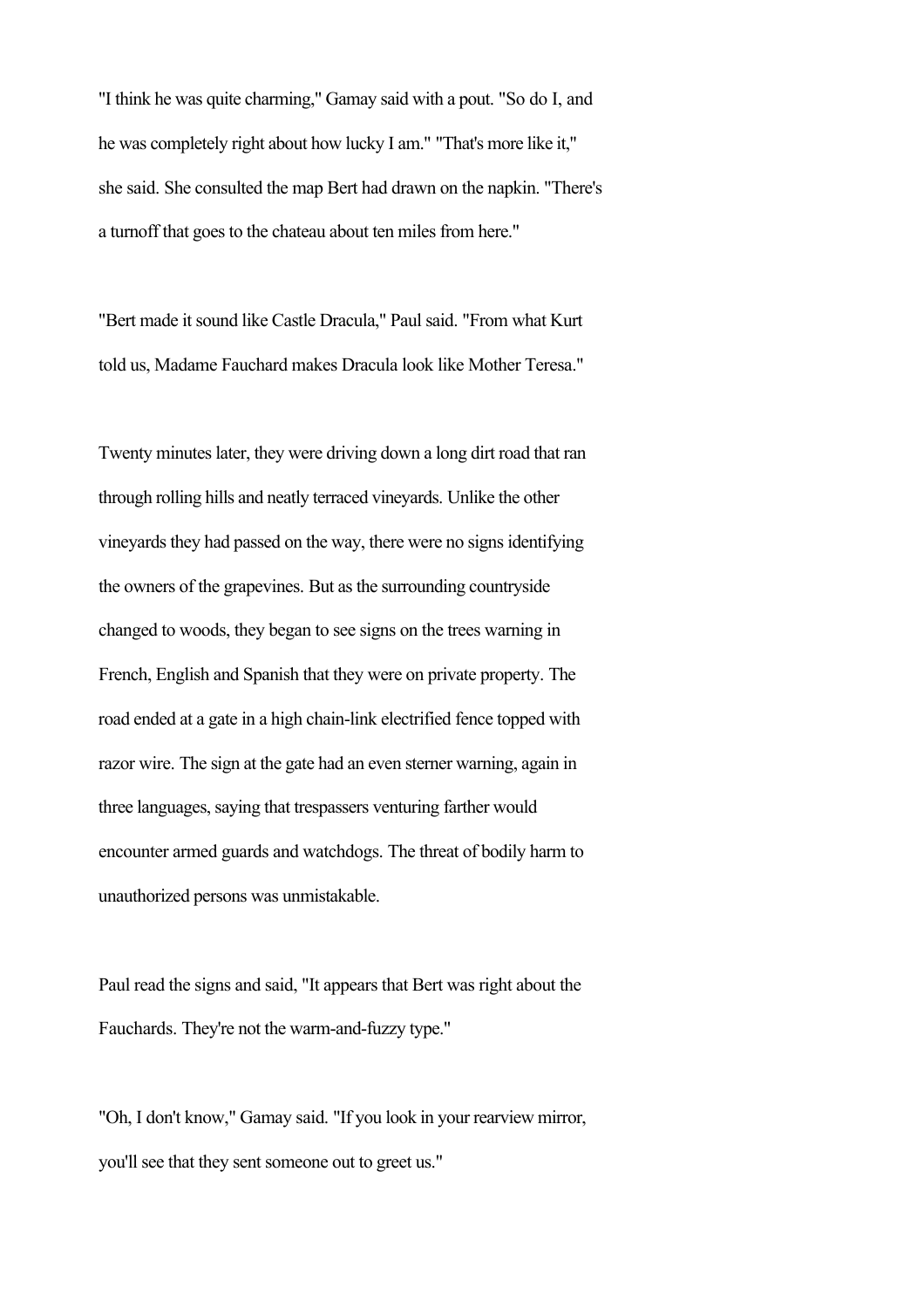Paul did as Gamay suggested and saw the grille emblem of a black Mercedes SUV through the window of their rented Peugeot. The Mercedes blocked the road behind them. Two men got out of the vehicle. One was short and stocky and had a shaved head shaped like a bullet. He held the leash of a fierce-looking Rottweiler who wheezed as he strained against his choke collar. The second man was tall and dark-complexioned and had the fleshy nose of a prizefighter. Both men wore military-style camouflage uniforms and sidearms.

 The bald man came over to the driver's side and spoke in French, which was not Paul's strong suit, but he had no problem understanding the order to get out of the car. Gamay, on the other hand, was fluent. When the bullet-headed man asked what they were doing there, she handed him a business card, produced the napkin Bert had given them and showed them the vineyards listed on it.

 The man glanced at the names. "This is the Fauchard estate. The place you want is that way," he said, pointing.

 Gamay seemed to get agitated. She burst into a nonstop stream of French, gesturing frequently at Paul. The guards started laughing at the husbandly harangue. Bullethead gave Gamay a head-to-toe body sweep with his eyes that was more than casual. Gamay returned his unabashed interest with a coy smile. Then he, his companion and the dog got back into the Mercedes. They moved the SUV out of the way so that Paul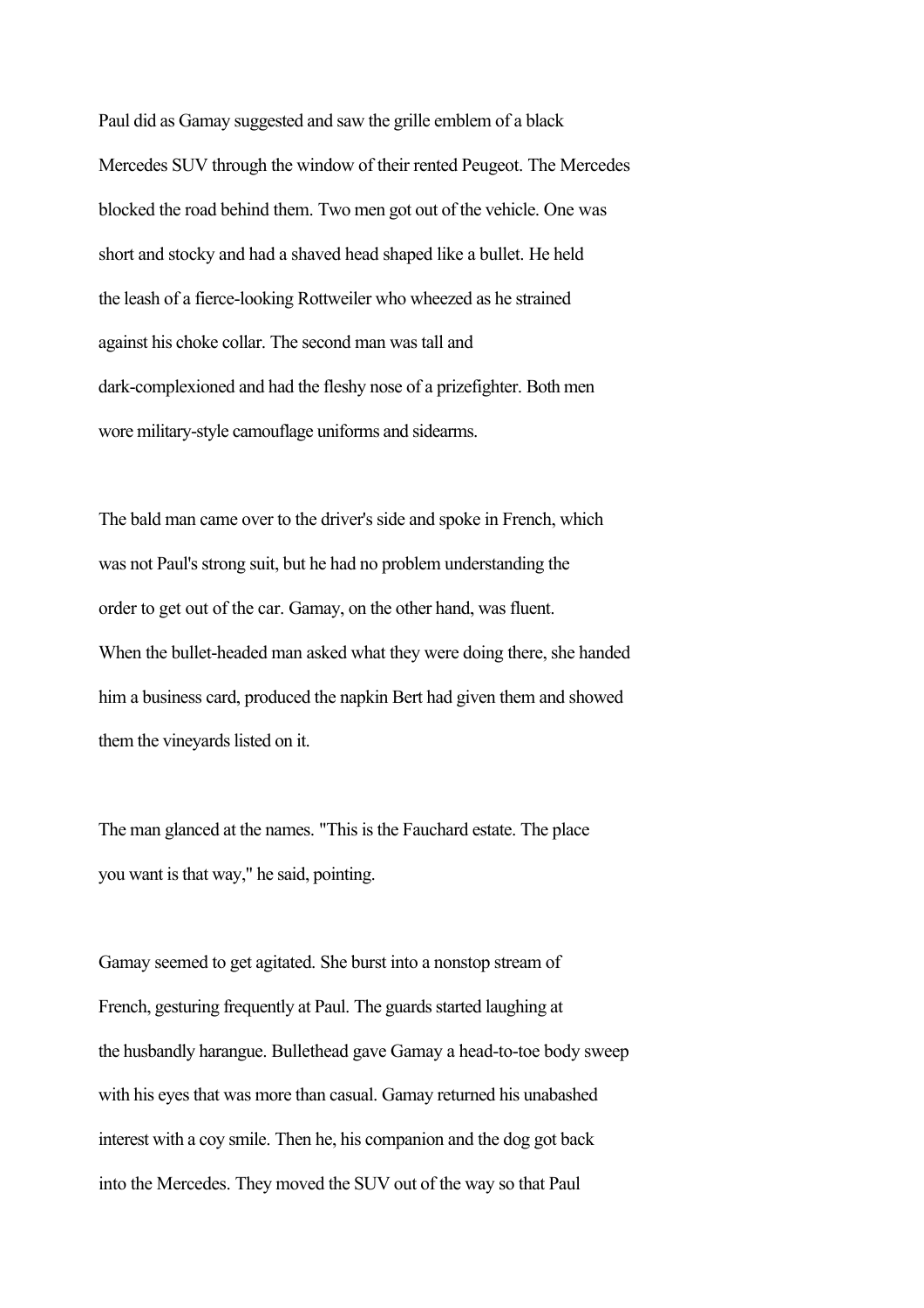could back out. As the car drove off, Gamay gave the guards a wave that was eagerly returned.

"Looks like we met Kurt's skinhead friend Marcel," Trout said.

"He certainly fits the menacing description," Gamay said.

 "He was a lot friendlier than I expected," Trout said. "You even had the dog smiling. What did you say?"

"I told them that you were an idiot for getting us lost."

"Oh," Trout said. "And what did baldy say?"

 "He said he would be glad to show me the way. I think he was flirting with me"

 Trout gave her a sidelong glance. "This is the second time you've used your feminine charms. First with Bert, then on Bullet Head and his mutt."

"All's fair in love and war."

 "It's not the war I'm worried about. Every Frenchman we meet seems to have bedroom eyes."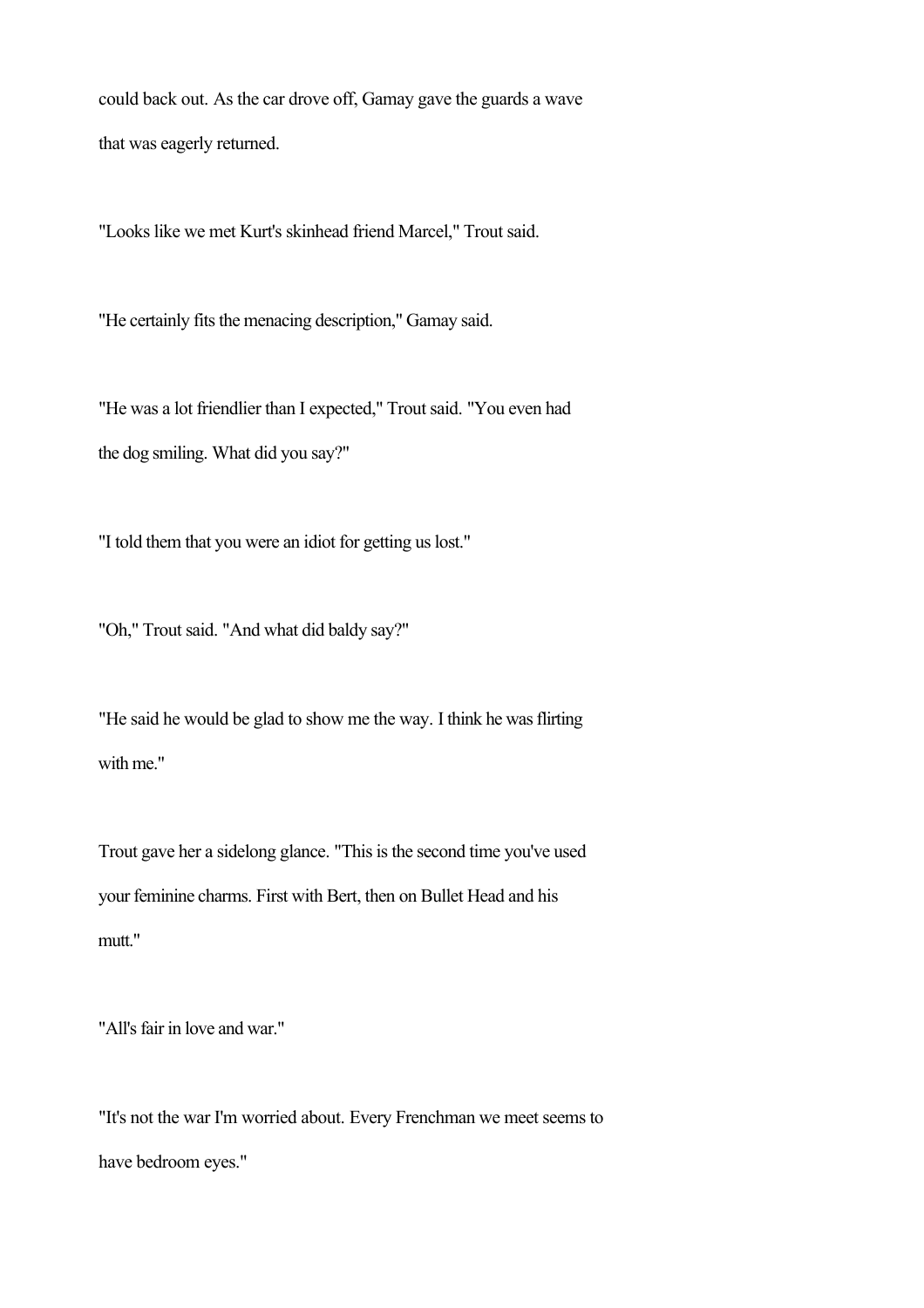"Oh, shush. I asked him if we could drive around and look at the grapes. He said that was all right, but to stay away from the fence"

 Trout turned off at the first dirt road and they bumped along through acre after acre of vineyards. After a few minutes, they pulled over and got out of the car near a crew of grape pickers who were taking a cigarette break by the roadside. There were about a dozen dark-skinned workers talking to a man who seemed to be in charge. Gamay introduced themselves as American wine buyers. The man frowned when she explained that Marcel had given them permission to drive through the vineyards.

 "Oh, that one," the man said with a frown. He said his name was Guy Marchand and he was the foreman of the work crew.

 "They are guest workers from Senegal," he said. "They work very hard, so I go easy on them."

 "We stopped at the bistro and talked to Bertrand," Gamay said. "He told us the wine produced here is wonderful."

"Oui. C'est vrai. Come, I'll show you the vines."

 He waved the grape pickers back to work and led the Trouts down a line of vines. He was a voluble talker and enthusiastic about his work, and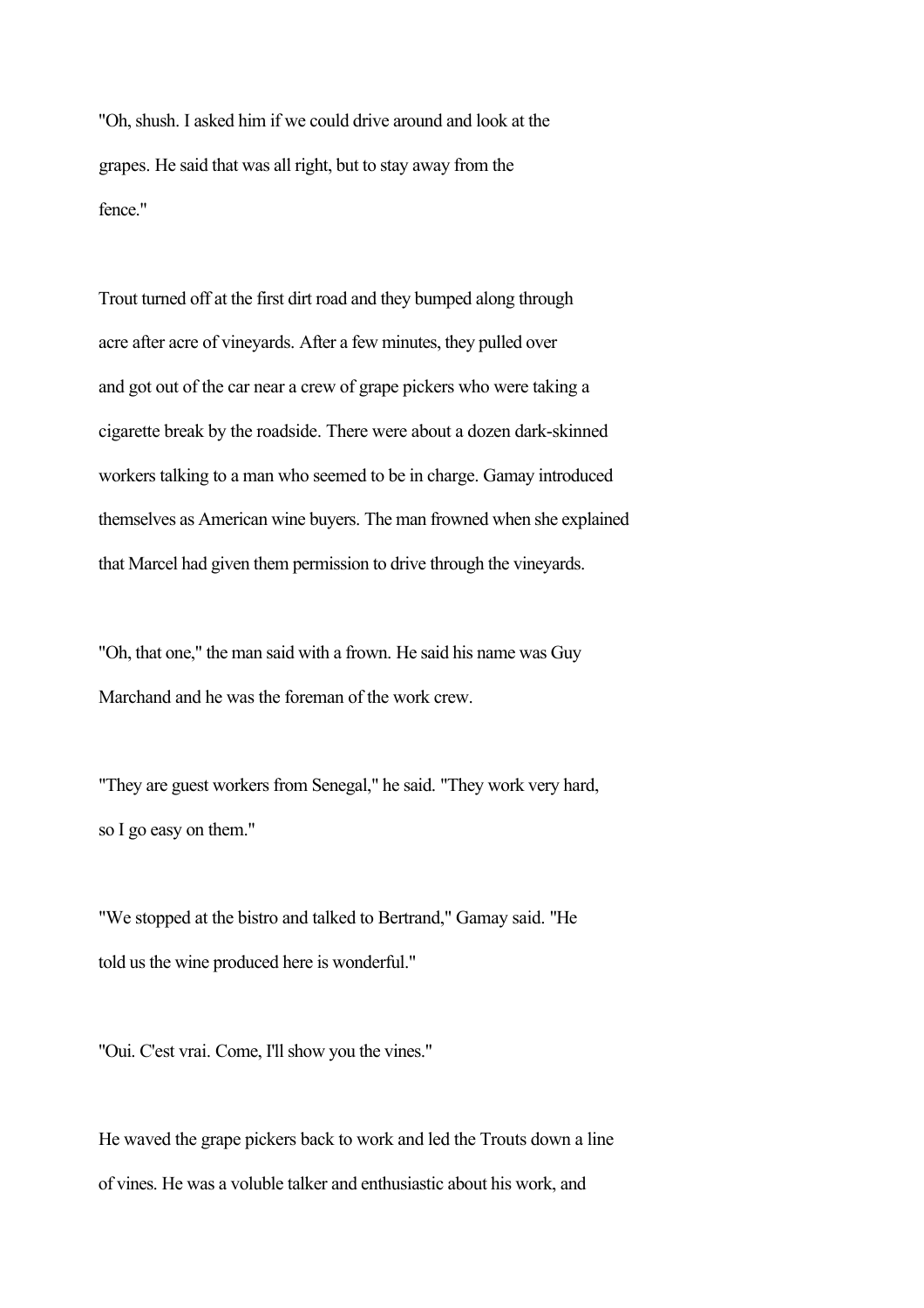the Trouts had no need to do their wine snob act. They had only to nod their heads as Guy went on about soil, climate and grapes. He stopped at a vine trellis and plucked a few grapes, which

 he handed to Gamay and Paul. He squeezed the grapes, sniffed them and tasted the juice with the tip of his tongue. They followed suit, clucking with admiration. They headed back to the road and saw that the workers were dumping grapes into the back of a truck.

"Where is the wine bottled?" Paul said.

 "On the estate itself," Guy said. "Monsieur Emil wants to make sure every bottle is accounted for."

"Who is Monsieur Emil?" Gamay said.

"Emil Fauchard is the owner of these vineyards."

 "Do you think it would be possible to meet Monsieur Fauchard?" Gamay said.

"No, he keeps to himself."

"So you never see him?"

"Oh yes, we see him," Marchand said. He rolled his eyes and pointed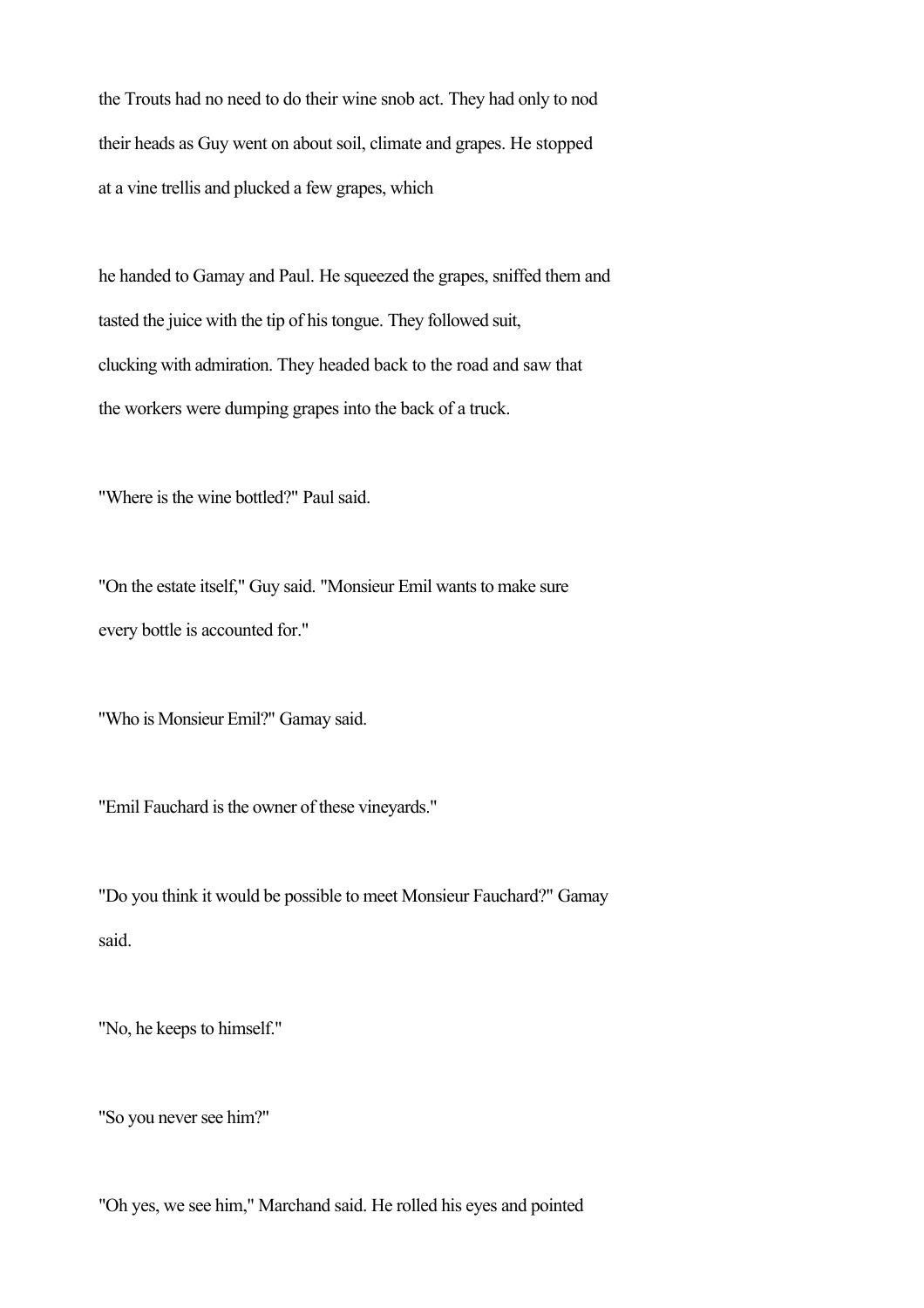toward the sky.

Both Trouts looked up. "I don't understand," Gamay said.

"He flies over in his little red plane to keep watch."

 Guy went on to explain that Emil personally dusted the crops. He told them that Emil had once dusted one of the work crews with pesticides. Some workers became violently ill and had to be transported to the hospital. They were all illegal immigrants, so didn't complain, but Marchand threatened to quit and the workers were given paltry gifts of money in compensation. He'd been told the dusting was an accident, although it was clear from the tone of his voice that he thought Emil had done it on purpose. But the Fauchards had paid him well and he didn't complain.

 While Marchand talked, the workers finished loading the truck. Paul's eyes followed the truck as it trundled along the dirt road. After going about a quarter of a mile, it took a left-hand turn and headed toward a gate in the electrified fence. As a fisherman, Paul had developed a keen eye for detail and he could see a couple of guards standing in front of the gate. He watched the truck slow down, then it was waved through and the gate closed behind it.

Paul tapped Gamay's shoulder and said, "I think it's time to go."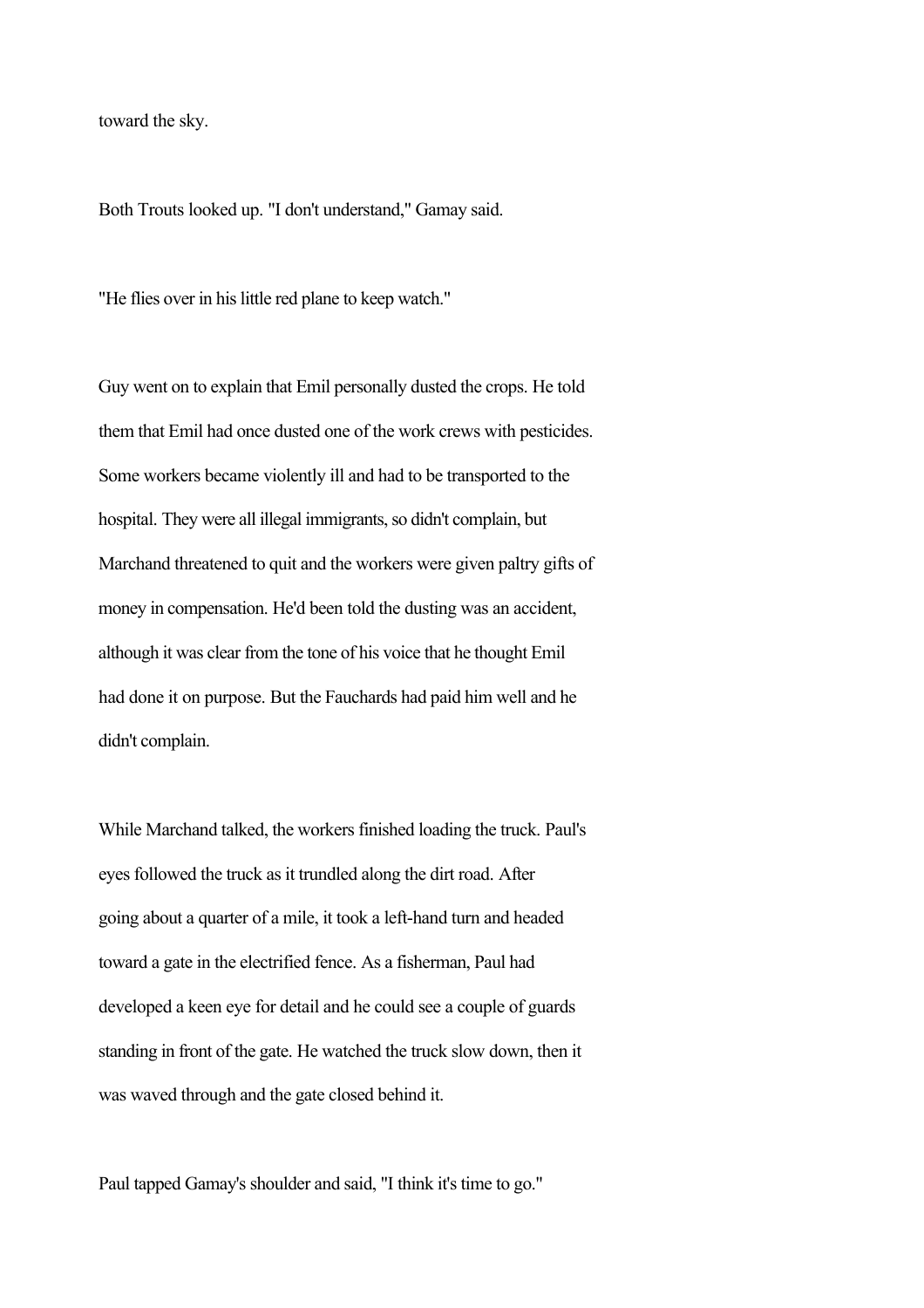They thanked Marchand, got in their car and headed back to the main road that would take them out of the vineyards.

 "Interesting conversation," Gamay said. "Emil sounds just as lovely as Kurt described him." Paul only grunted in return. Gamay was used to Paul's sometimes taciturn nature, a trait he had inherited from his New England forebears, but detected something deeper in his monosyllabic reply. "Is there anything wrong?"

 "I'm fine. The story about the 'accidental' dusting got me thinking again about all the misery Emil and his family have caused. They're responsible for the death of Dr. MacLean and his scientific colleagues, and that Englishman, Cavendish. Who knows how many more they've killed through the years?"

 Gamay nodded. "I can't get those poor mutants out of my mind. They've had to endure a living death."

 Paul whacked the steering wheel with the palm of his hand. "It makes me want to punch someone in the nose."

 Gamay was surprised at the uncharacteristic outburst. She arched an eyebrow. "We'll have to figure out a way to get past that fence and guards before we do any nose punching."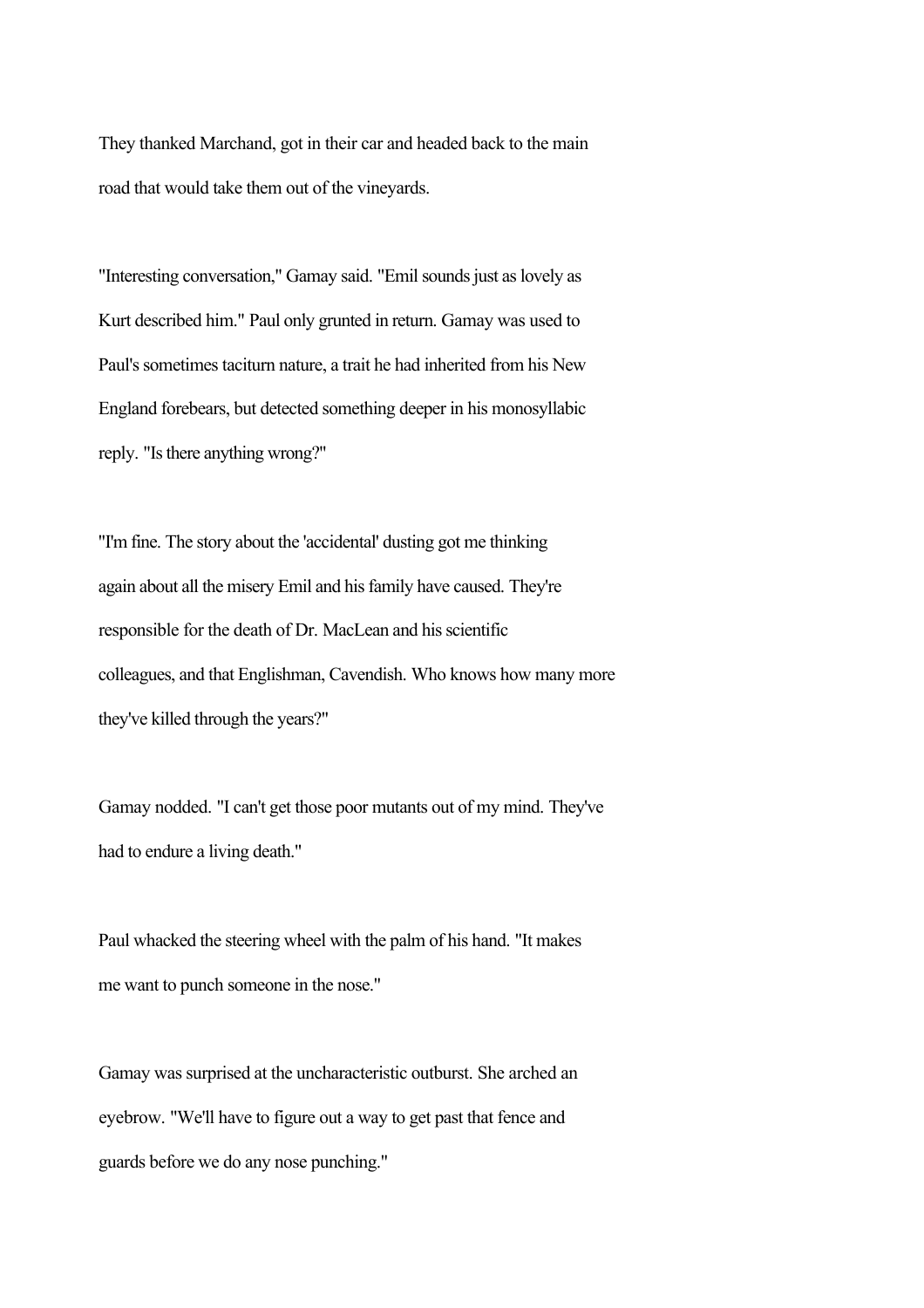"That may be sooner than you think," Paul said with a smile, and he began to describe his plan.

 SEBASTIAN SEARCHED Austin with a rough hand, relieving him of his gun, and then ordered him to move toward the stairs. They climbed the stairway and went along the Y-shaped passageway and up the wooden ladder to the ice cavern. A loud hissing came from the cavern and a steam cloud obscured its opening. Austin closed his eyes against the hot swirling steam and when he opened them he saw a silhouette in the mist.

 Sebastian called out to the figure. Emil Fauchard materialized from the steam cloud like a magician making his appearance onstage. When he saw Austin, his lips contorted in rage and his pale features writhed into a Greek mask of fury. Wrath boiled within him like hot oil and he seemed barely able to contain himself. Then his mouth softened into a mirthless smile that was even worse. He closed a nozzle valve on the hose he was holding and the steam dissipated. "Hello, Austin," he said in a knife-edged voice. "Sebastian and I hoped we'd meet again after you left our costume party without saying good-bye. But I must admit I expected you to go to the chateau to rescue your lady friend."

 "I couldn't resist your warm snakelike personality," Austin said, his voice cool. "And I never did thank you for the loan of your plane. Why did you kill Lessard?"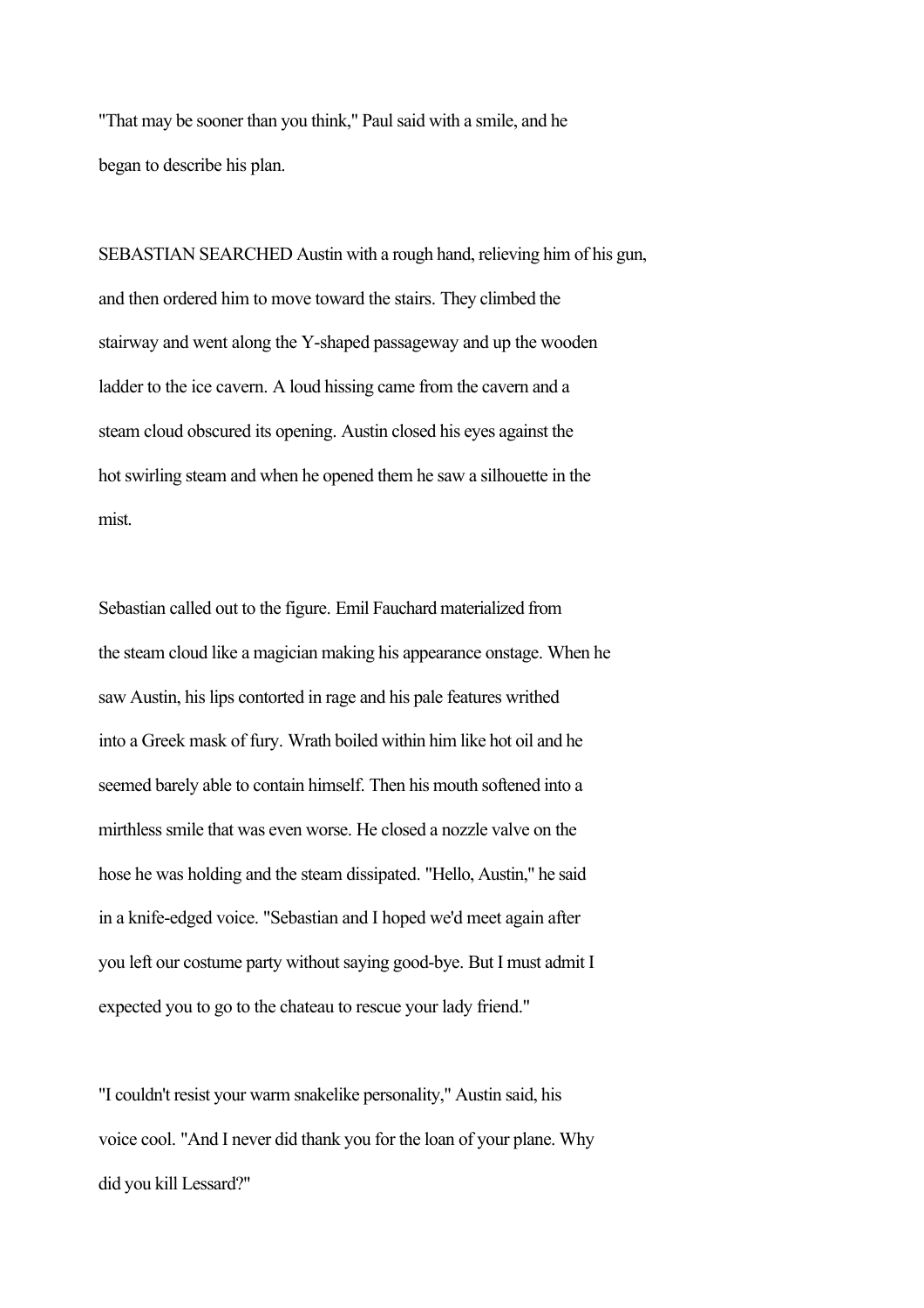"Who?"

"The plant manager."

 "He had outlived his usefulness as soon as he drained the tunnels. I let him live until the last moment, letting him think he could stop the turbine and bring in outside help." Fauchard laughed at the memory.

 Austin smiled as if he appreciated Fauchard's evil humor. He had to use all the self-discipline at his command to resist the fatal urge to tear the Frenchman's head off. He bided his time, knowing that he was in no position to take revenge.

 "I saw your plane on the lake," Austin said. "It's a little cold for scuba diving."

 "Your concern is appreciated. The Morane-Saulnier was exactly where you said it would be."

 Austin glanced around the cavern. "You went through a great deal of trouble to flood this place," Austin said. "Why drain it again?"

 The smile dissolved into a frown. "At the time, we wanted to keep Jules locked away from the prying eyes of the world."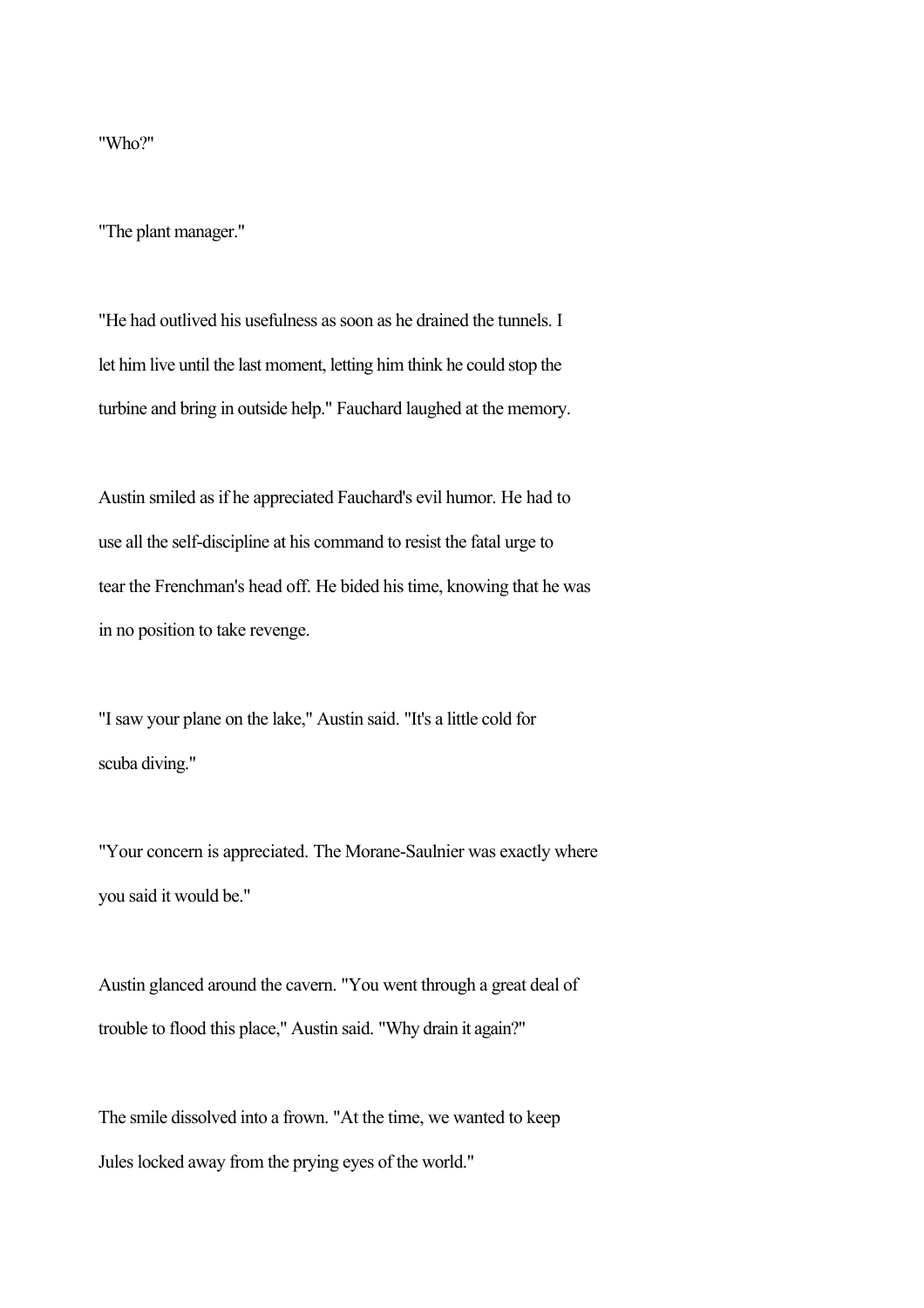"What changed your mind?"

"My mother wanted Jules's body back."

 "I was unaware that the Fauchard family was so sentimental about its kinfolk."

"There's a lot about us you don't know."

"Glad I could make it to his coming-out party. How is the old boy?"

"See for yourself," Emil said, and stepped aside.

 A section of wall had been melted and chipped away to create a blue grotto. Jules Fauchard lay on the raised platform like a human sacrifice to the god of the glacier. The body was on its side, curled up in a fetal position. Jules was still wearing his heavy leather flying

 coat and gloves, and his black boots were as shiny as if they had just been polished. He wore a parachute harness, but the actual parachute had been ripped off by powerful glacial forces. Although the corpse had been locked in the ice for nearly a century, the cold had kept it well preserved. The skin on the face and hands had a burnished copper look and the heavy handlebar mustache was coated with frost.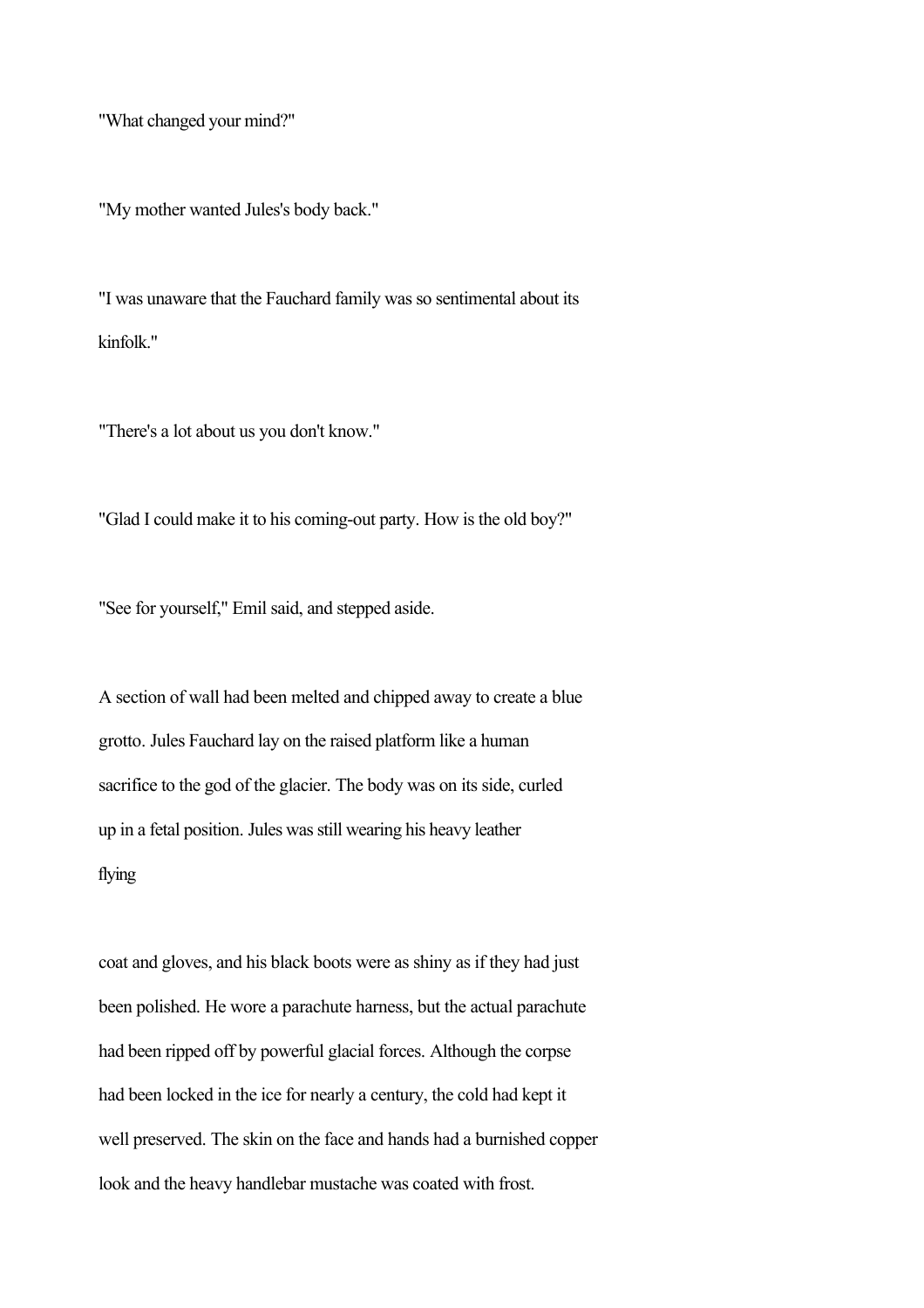The hawk nose and firm jaw on the frozen face matched the features of the man in the Fauchard family gallery. Austin was especially interested in the hole that had punctured the fur-trimmed leather aviator's cap.

 "Nice of your sentimental family to give Jules a going-away present," Austin said.

"What are you talking about?"

Austin gestured toward the hole. "The bullet in his head."

 Emil sneered. "Jules was on his way to see the pope's emissary when he was shot out of the sky," Emil said. "He carried documents that would prove our family's complicity in starting the Great War. He also wanted to offer the world a scientific discovery that would be a boon to all mankind. He hoped to avert war with his actions."

"Laudable and unusual goals for a Fauchard," Austin said.

"He was a fool. This is where his altruism landed him."

"What happened to the documents he carried with him?"

"They were useless, ruined by water."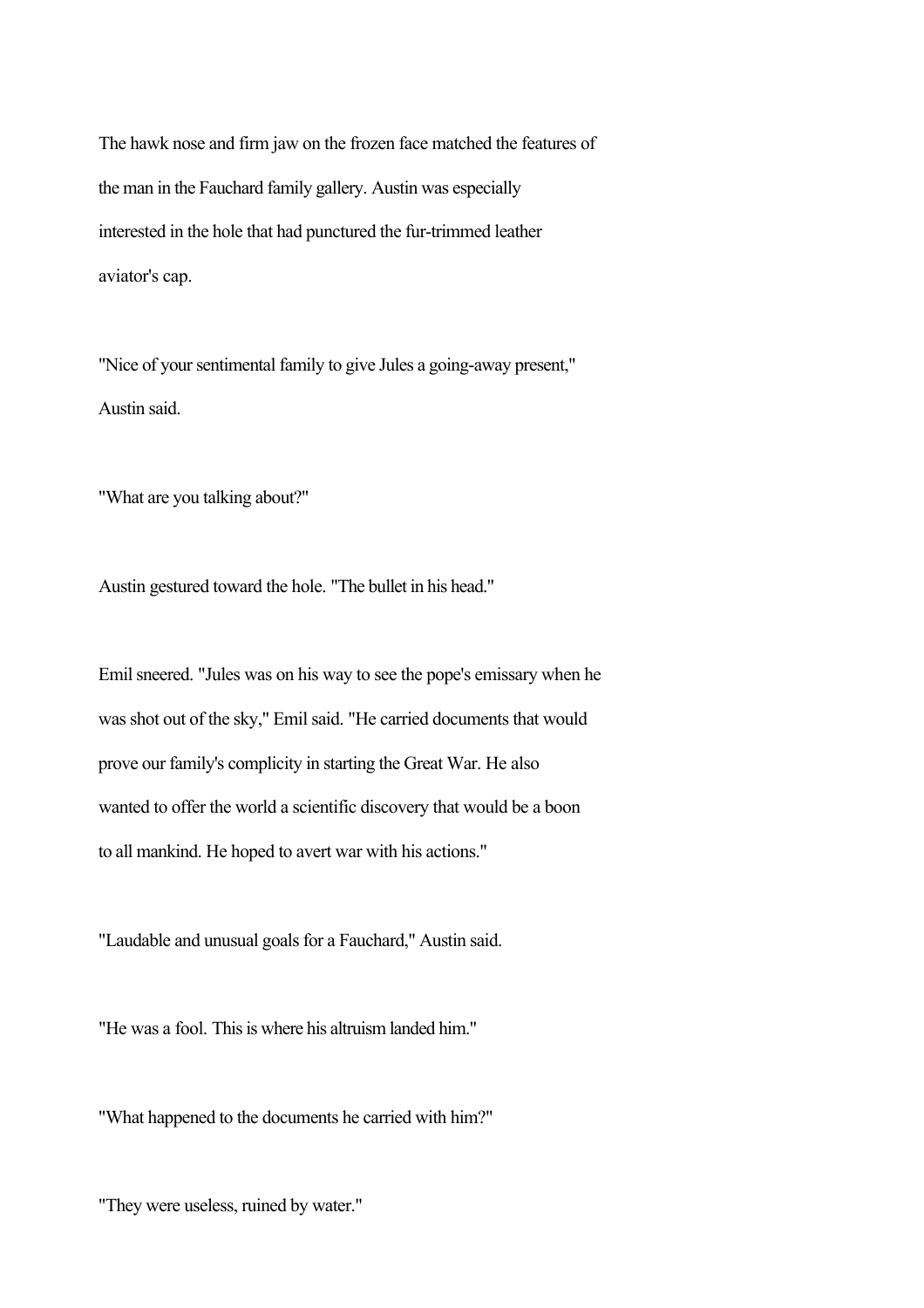"Then it was all a big waste of time."

 "Not at all. Look. You are here. And you will wish that you were chained in the chateau catacombs when I am through." Emil pointed to the ragged edge of ice that framed the opening to the grotto. "See? The ice is already re-forming. In a few hours, the tomb will again be resealed. And this time you will be inside, keeping Jules company."

Austin's mind was racing.

Where the hell was Zavala?

"I thought your mother wanted the body."

 "What do / care about the body? My mother won't always be in power. I intend to lead the Fauchards to their greatest achievements. Enough stalling. I'm not going to indulge your pathetic effort to forestall the inevitable, Austin. You stole my airplane and treated it shabbily, and have caused me a great deal of trouble. Get over there next to Jules."

 Austin stayed where he was. "Your family didn't give a rat's ass about being blamed for the war. It was an open secret that you and the other arms merchants wanted the bullets to fly. It was something bigger than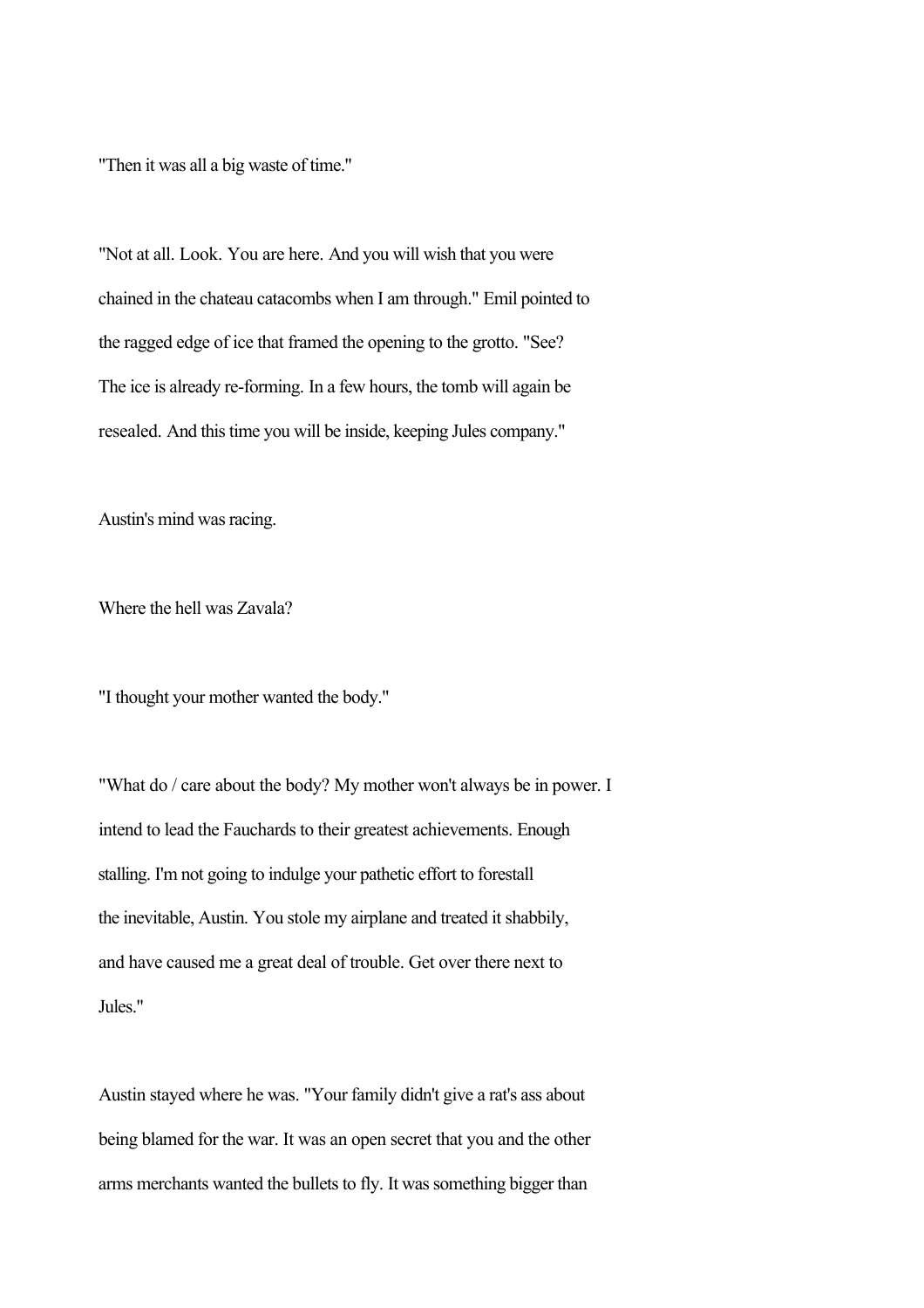any war. Jules was carrying the formula for eternal youth."

 A startled expression flashed across Emil's face. "What do you know?"

 "I know that the Fauchards will destroy anyone who stands in the way of their goal of living forever." He glanced at. the frozen corpse of Jules. "Even a family member proved to be expendable when it came to the fountain of youth."

 Emil studied Austin's face. "You're an intelligent man, Austin. Wouldn't you admit that the secret of eternal life is worth killing for?"

"Yes," Austin said with a wolfish grin. "If you're the one being killed."

 "Your civilized veneer is wearing thin," Emil said with a chuckle. "Think of the infinite possibilities. An elite group of immortals imbued with the wisdom of ages could rule the world. We'd be like gods to the life-deprived."

 Austin glanced at Emil's henchman. "What about Sebastian over there? Does he fit in with your group of elites? Or will he join the rest of the 'life-deprived," as you call them?"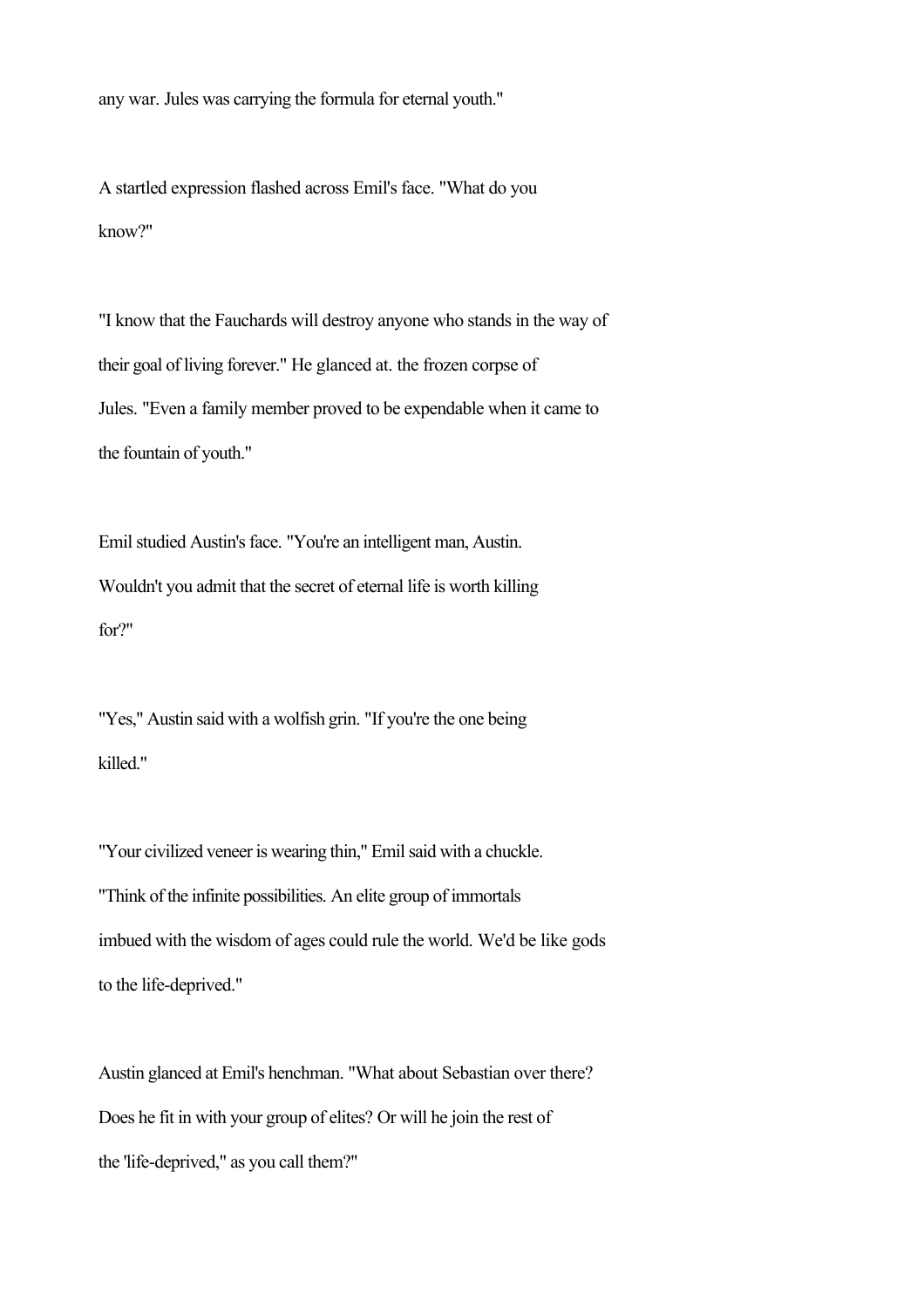The question caught Emil by surprise. "Of course," he said after a moment. "Sebastian's loyalty will earn him a place in my pantheon. Will you join me, old friend?"

 The hulking man opened his mouth to reply but said nothing. He had caught the hesitation in Emil's voice and there was confusion in his eyes.

 Austin twisted the verbal knife. "Don't count on living forever, Sebastian. Emil's mother wants you out of the picture."

"He's lying," Emil said.

 "Why would I lie? Your boss here intends to kill me, no matter what I say. Madame Fauchard told me at the masquerade ball that she had ordered Emil to get rid of you. We both know Emil always does what his mother tells him to do."

 A doubtful expression came to the bland face. Emil saw himself losing control of the situation.

 "Shoot him in the arms and legs," he barked. "Make sure you don't kill him. I want him to beg for death."

Sebastian stood there, unmoving. "Not yet," he said. "I want to hear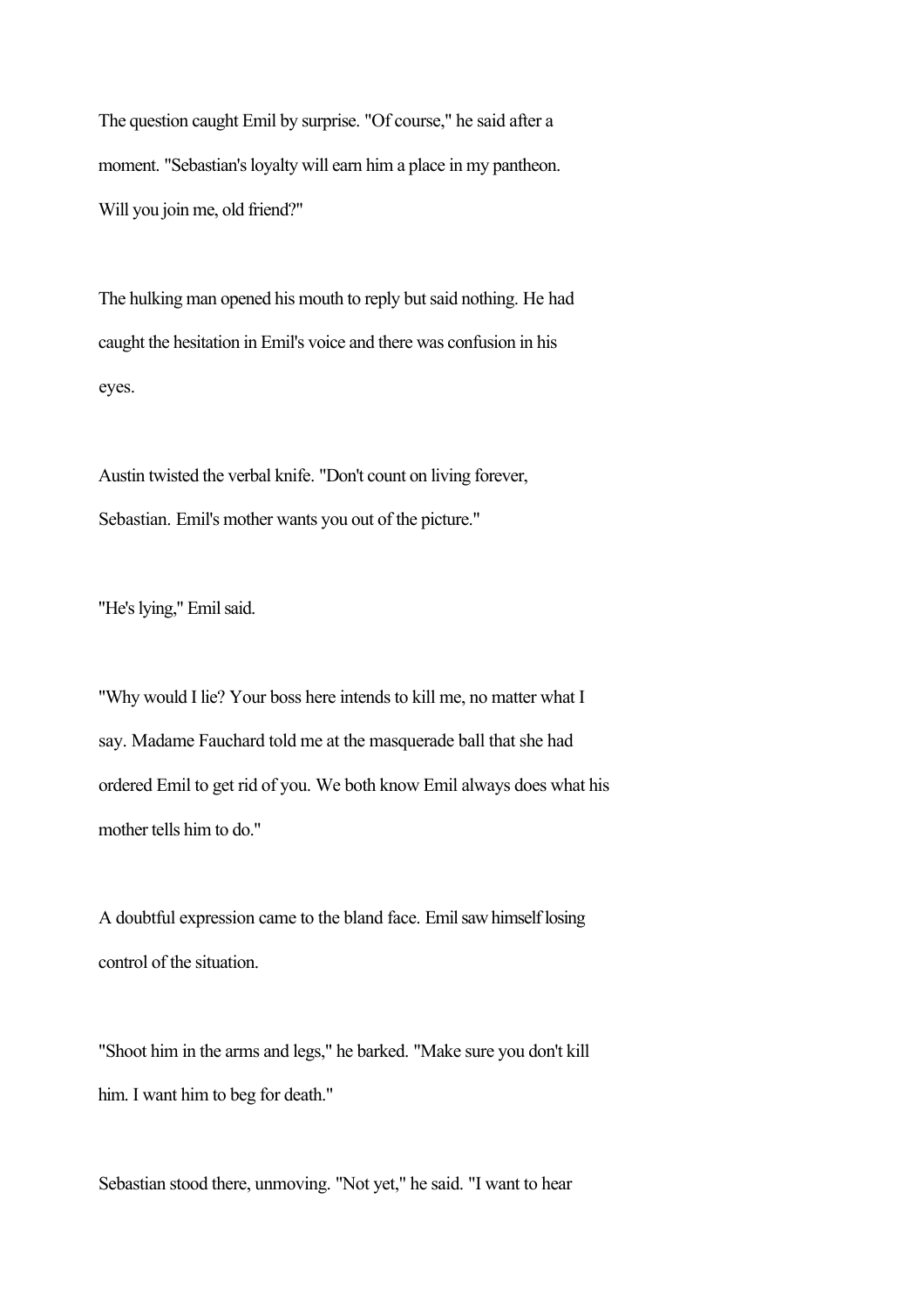more."

 Emil uttered a curse and snatched the gun from Sebastian's hand. He aimed at Austin's knee.

"You'll soon find that your life is all too long."

 Austin's ploy to turn Sebastian against Emil had bought him a little time, but it had failed, as he knew it would in the end. The master-and-servant bond between the two men was too strong to be dissolved by a few doubts. He braced himself for the shattering pain. But instead of a gunshot, he heard a sharp hissing sound from the passageway outside the ice cave. Then a hot cloud of steam surged into the chamber.

 Emil had turned his head in reflex toward the source of the noise. Austin lunged forward in a low boxing stance and drove his right fist

 into Fauchard's midsection. Fauchard let out an explosion of air and his legs buckled. The gun flew from his fingers.

 Sebastian saw his master under attack, and he tried to grab Austin by the neck. Instead of trying to elude Sebastian, Austin bulled right at him, using his palm to straight-arm the big man under the chin. As Sebastian reeled from the attack, Austin shouldered him aside and then sprinted through the blinding steam.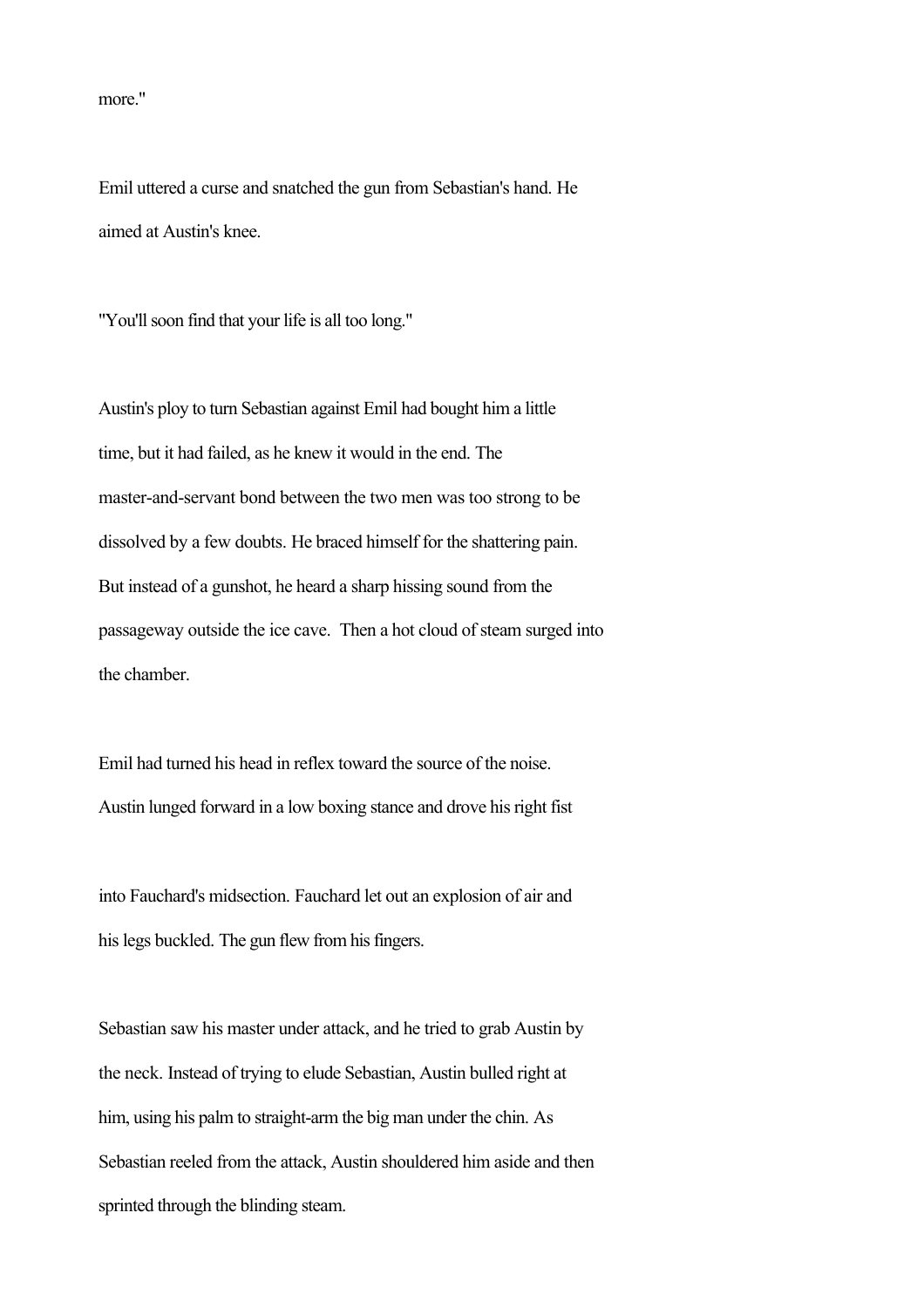He heard Zavala calling. "Kurt, over here!"

 Zavala stood in the passageway holding a cutoff section of hose that was spewing hot water onto the walls to create the cloud that rolled into the ice cavern. Zavala dropped the hose, grabbed Austin and led him through the steam cloud. They could hear Emil shouting in incoherent rage.

 Gunfire raked the passageway. Austin and Zavala were racing down the stairs and the bullets went high. Hearing the gunfire, the rest of Fauchard's men emerged from the lab trailer. They saw Austin and Zavala and gave chase. As they made their way into the tunnel, Zavala got off two quick shots to give their pursuers something to think about. He was still limping, but managed a loping run, and they made it back to the sluice gate Sebastian had blown off. They plunged through the opening a second ahead of a hail of bullets.

 Austin searched his pockets for the tunnel map. It was nowhere to be found. He remembered he had left it in the Citroen. They must get back to Fifi. He pictured the system in his mind. The flow in the system could be manipulated in the same way electricity pulses through the grid on a circuit board.

They headed back to the Citroen, only to halt at the sound of voices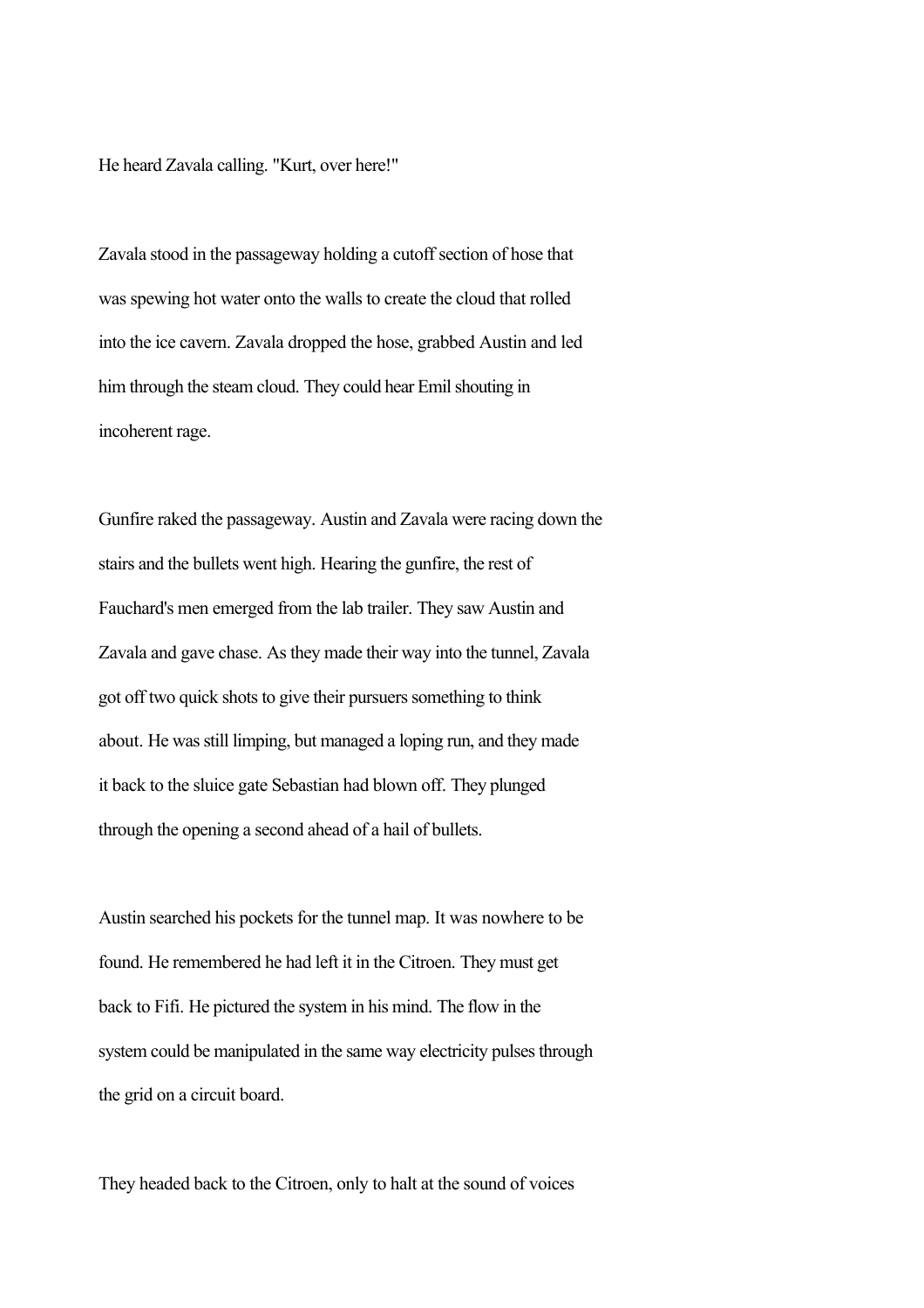echoing along the passageway ahead. Austin led the way into another tunnel and he and Zavala were able to make their way in roundabout fashion back to their intended route. The detour cost them precious minutes that allowed Fauchard to organize the chase,

 and Austin wasn't surprised when they heard Emil's voice behind them eerily exhorting his men on.

 Austin and Zavala had been proceeding with haste tempered with caution, but they picked up the pace, following a bewildering course of lefts and rights. Austin was acting mostly on gut instinct, trusting the internal compass that he carried around in his head and using a crude form of land-based dead reckoning.

 Despite Austin's fine-tuned sense of direction, the detours took their toll. He lost his bearings completely. Emil's voice was getting closer. Austin was as close to despair as he had ever been when they came to an intersection of four tunnels. Austin's coral-blue eyes probed the gloom.

"This looks familiar," Zavala said.

"We're near the mid station control booth," Austin said.

 They entered the right-hand tunnel that would take them back to Fifi, only to stop after taking a few steps. Rough male voices could be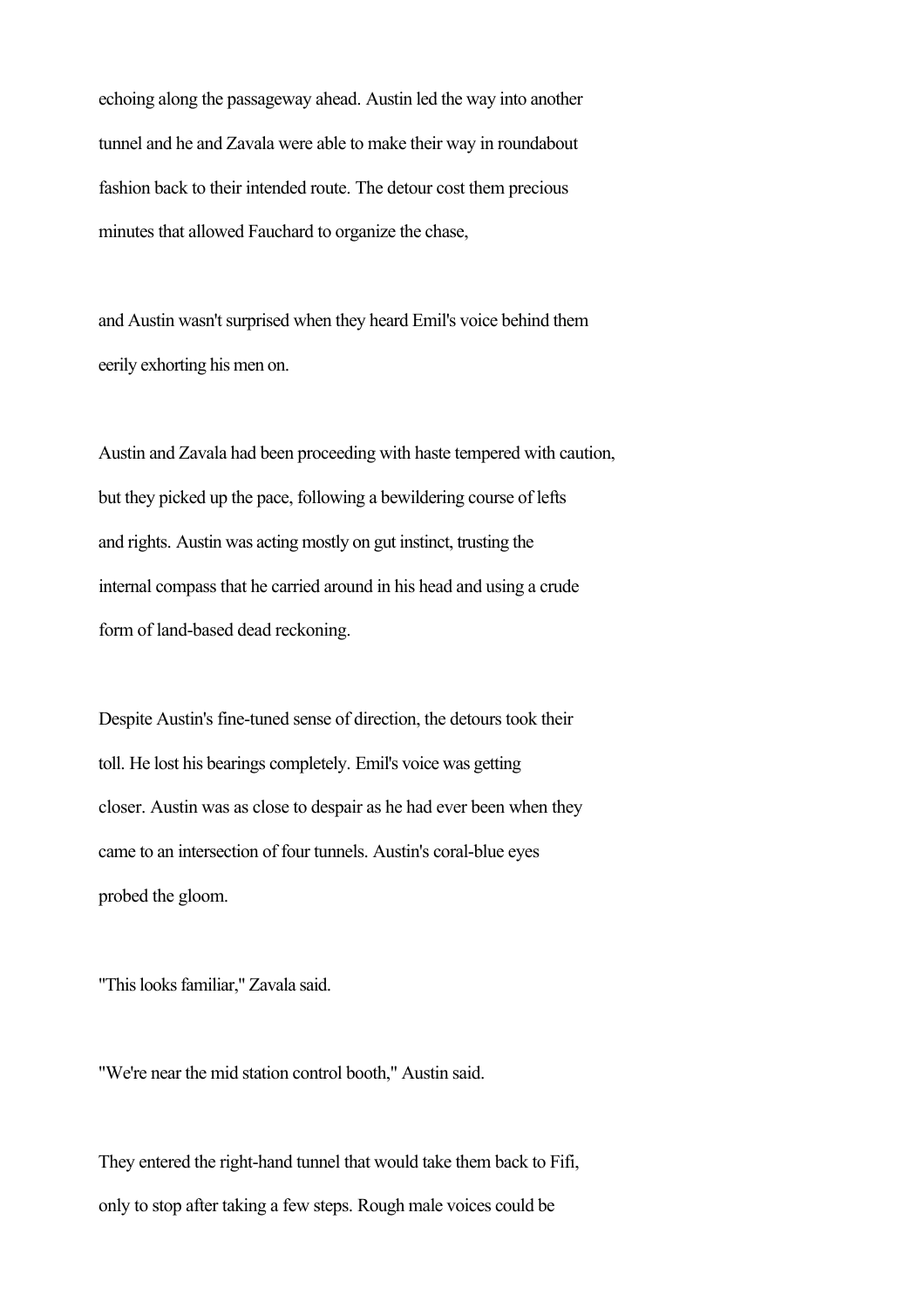heard coming in their direction. They ran back to the intersection and tried going straight, but a sluice gate barred their way. They came back to the intersection. The distant sound of booted footfalls was coming from the passageway at the left.

"We're surrounded," Zavala said.

 A desperate plan was hatching in Austin's brain. He turned into the left-hand tunnel.

 Zavala held back. "Hold on, Kurt. Fauchard's goons are coming that way, too."

 "Trust me," Austin said. "But do it fast. We don't have a second to spare."

 Zavala shrugged and sprinted into the dimly lit passageway a step behind Austin. He mumbled to himself in Spanish as they splashed through the puddle-covered floor. He had worked with Austin on many missions since joining the NUMA Special Assignments Team. Zavala had developed an abiding faith in Austin's judgment. There were times, however, like the present, when Austin's behavior seemed completely irrational, and that confidence was put to the test.

Zavala pictured them bumping into Fauchard's thugs in a deadly version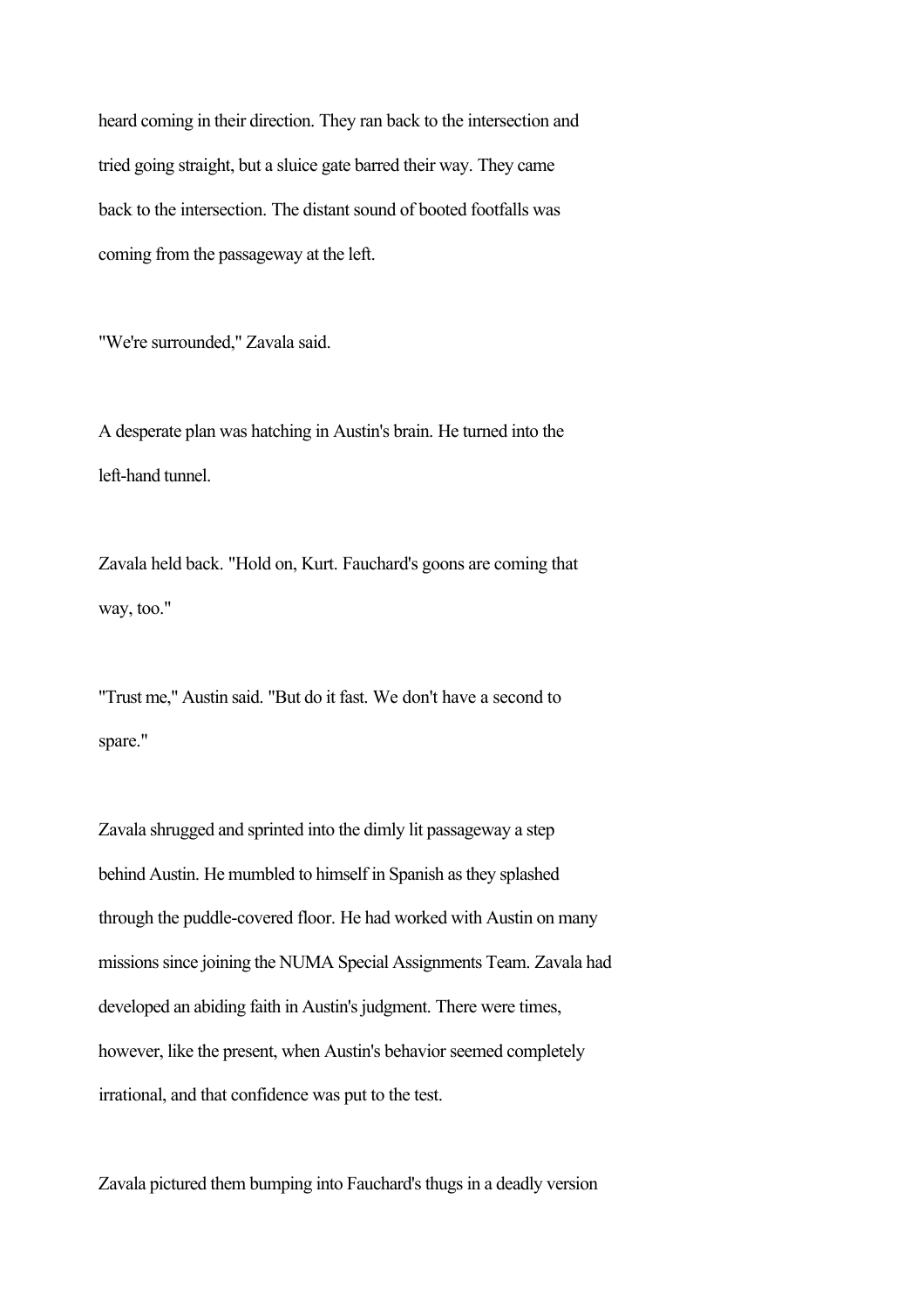of a Keystone Kops silent movie. But they reached the control booth unimpeded and scrambled up the ladder onto the catwalk. Fauchard's men materialized in the dim tunnel and gave out with a hoarse cry of triumph at having brought their game to roost. They unleashed a blistering attack on the booth.

 Bullets pinged and ricocheted off the metal catwalk, the tunnel walls amplifying the racket to D-day proportions. Austin dove into the control booth, pulled Zavala in behind him and slammed the door shut. The rest of Fauchard's men heard the gunfire, came running and joined in the turkey shoot. They peppered the booth with hundreds of rounds. The windows disintegrated and the sustained barrage of lead threatened to punch through the steel walls.

 Austin crawled across the shards of glass littering the floor, got up on his knees and, keeping his head low, ran his hands onto the control panel keyboard. A diagram of the tunnel system appeared on the screen. The racket of bullets slamming into the booth was deafening and Austin tried to stay focused. He typed out several commands and was gratified when he saw the colors change on the diagram.

 Zavala started to rise, hoping to get off a shot or two, but Austin pulled him down.

"You'll get your head shot off," he yelled over the sound of gunfire.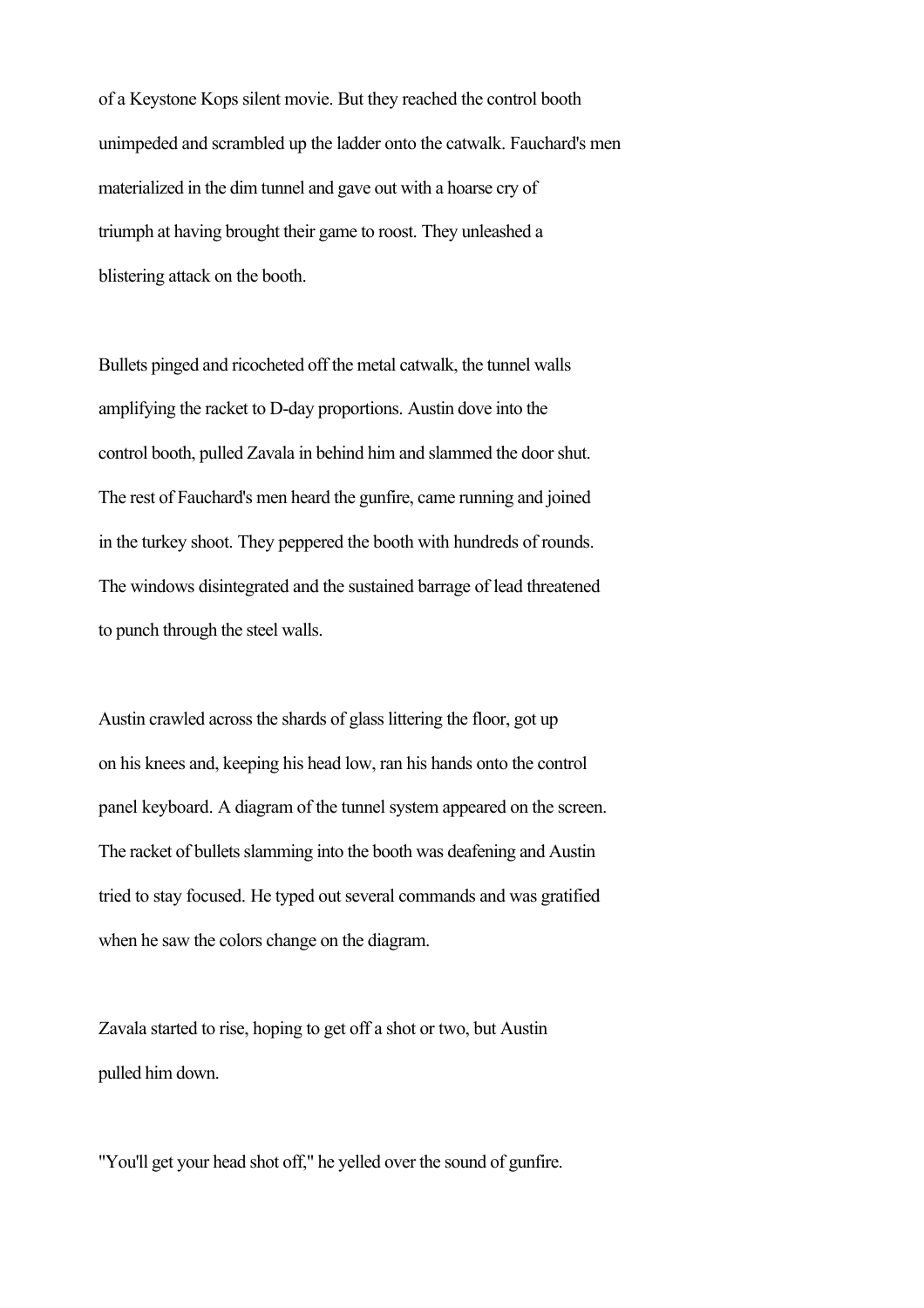"Better than getting my ass shot off," Zavala said.

"Wait," Austin said.

"Wait? For what}"

"Gravity."

 Zavala's reply was drowned out by a new volley. Then the gunfire stopped abruptly and they could hear Emil's mocking voice.

"Austin! Are you and your friend enjoying the view?"

Austin put his finger to his lips.

 When Austin didn't answer, Emil taunted, "Don't tell me you're shy. I want you to listen to the plans my mother has for your lady friend. She's going to give her a face-lift. You won't recognize her when she's through with the transformation."

 Austin had had enough of Fauchard. He signaled for Zavala to hand over his gun and moved closer to the control booth wall. Disregarding his own advice, he squeezed the trigger until it was a feather's touch away, then he popped up like a hand puppet, fired once and ducked down. He had honed in on Fauchard's voice, but his aim was off. Fauchard and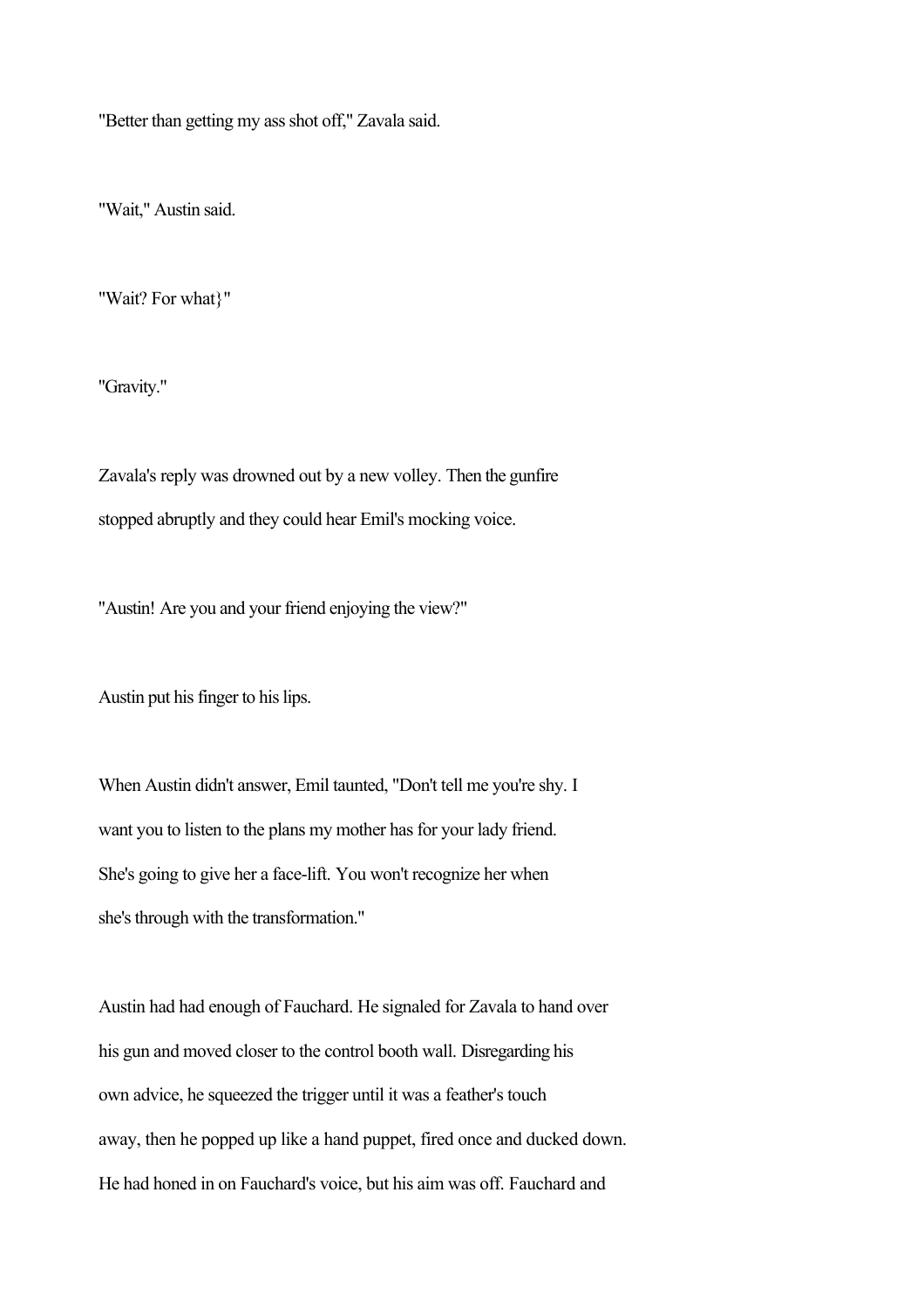his men scattered in search of cover. Once they saw that there was no follow-up attack, they again sprayed the booth with lead.

 "You really showed them that time," "Zavala yelled over the racket. "Emil was starting to irk me." "Did you get him?"

 "Emil? Unfortunately, no. I missed Sebastian, too. But I nailed the guy standing next to him."

 "That is unfortunate," Zavala said, raising his voice a few decibels. "Brilliant strategy, though. Maybe they'll run out of bullets."

 Bullets were starting to punch through the floor of the booth. Austin knew he had to stop the shooting and buy time. "Do you have a white hanky?" he asked Zavala.

 "This is a funny time to be blowing your nose," Zavala said, ducking as a round ricocheted off the wall. He saw from Austin's face that he wasn't joking and said, "I've got my Mexican 'do-rag." " Zavala fished his multipurpose red bandanna out of his back pocket and handed it over.

 "This will do," Austin said, tying the bandanna to the gun barrel. He poked the impromptu flag out the door and waved it.

The gunfire again stopped. Emil's sharp-edged laughter echoed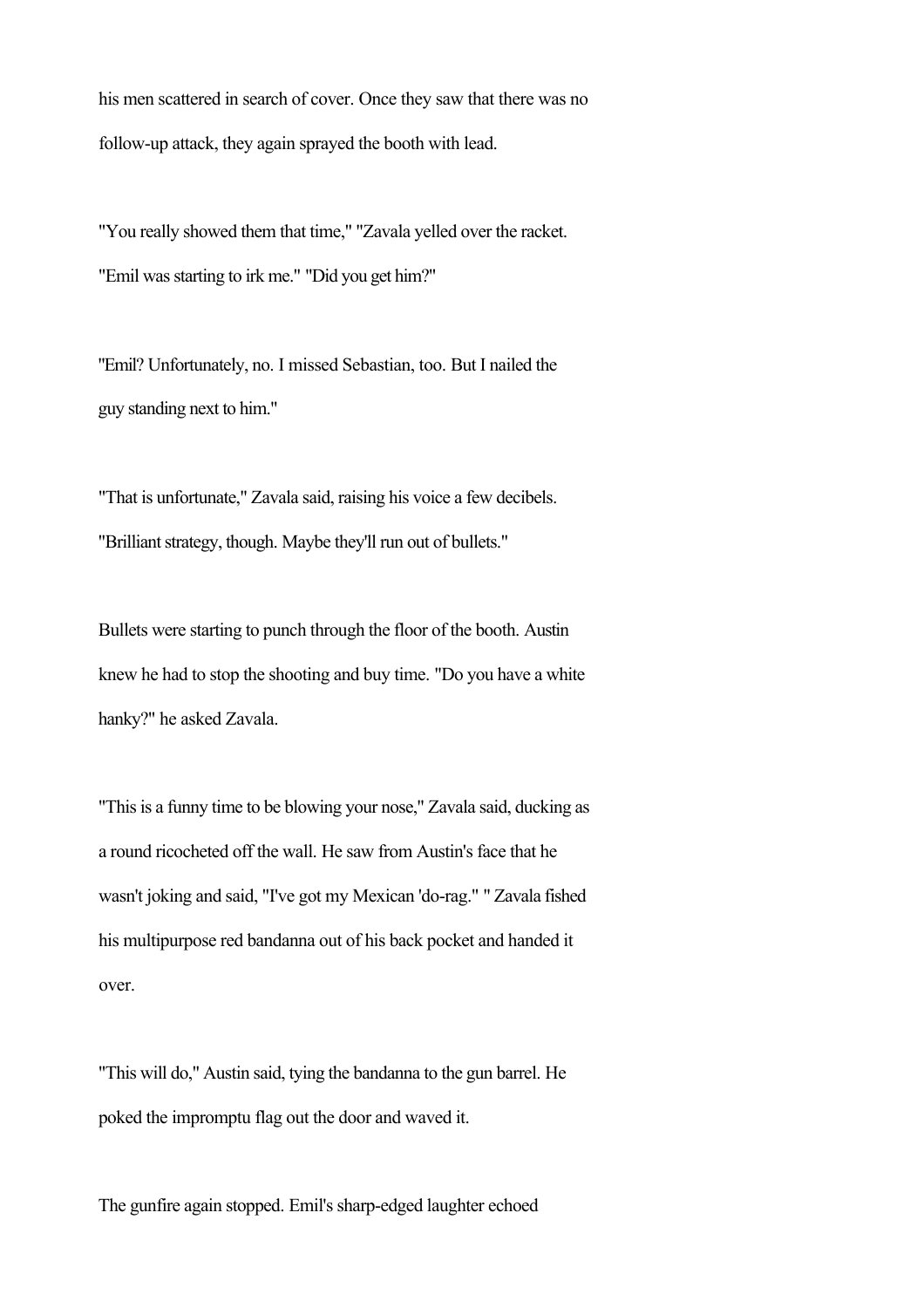throughout the tunnel.

 "What is that rag, Austin?" he said. "I'm no bull to be taunted by your antics."

"I didn't have a white flag," Austin shouted down.

 "A white flag? Don't tell me you and your friend are prepared to come to terms with your fate?"

 Austin cocked his ear, listening. He thought he heard a distant whispering, like the surf along the shore. But his ears were still ringing from the gunfire and he couldn't be sure.

"You misunderstood, Fauchard. I'm not ready to surrender."

"Then why are you waving that ridiculous piece of cloth?"

"I wanted to say good-bye before the freight train comes through."

"Have you gone mad, Austin?"

The whispering had become a low rumble.

Emil gave the order to start firing again.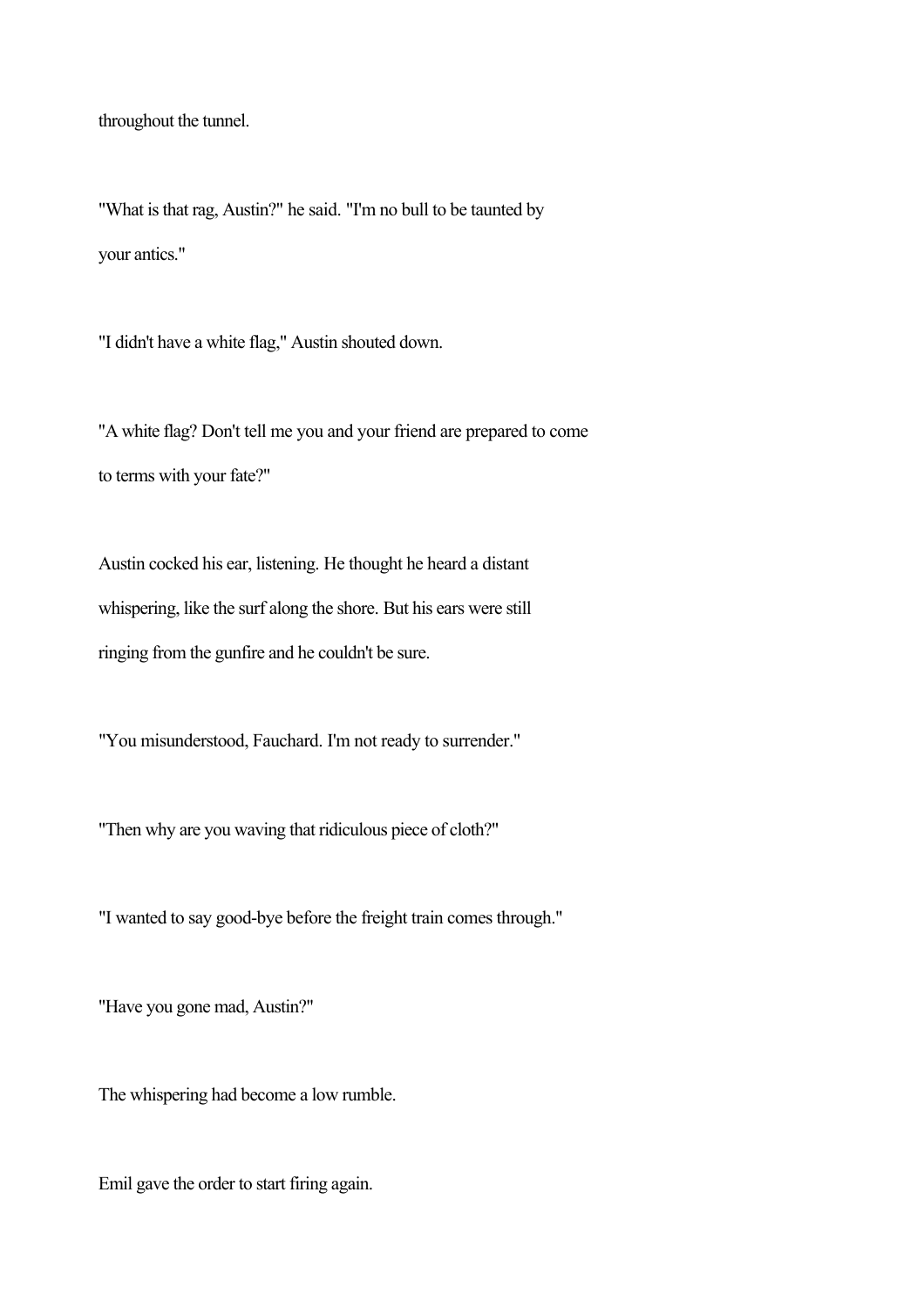Bullets whined and splattered around their heads in a nonstop crescendo. The concentrated gunfire was punching through the walls. In another few minutes, the booth would beAno more protection than the slice of Swiss cheese that it was starting to resemble.

Then the firing stopped abruptly.

 The gunmen had felt the vibration. With the guns silent, they, too, had picked up the rumble of distant thunder.

 Austin got to his feet and stepped out onto the catwalk. Emil had a puzzled look on his face. He looked up, saw Austin staring down at him and knew he had been bested.

 "You've won for now, Austin," he yelled up, shaking his fist in defiance, "but you haven't heard the last from the Fauchards."

 Austin grinned, stepped back into the booth, grabbed onto one of the metal legs supporting the console table and told Zavala to do the same.

 Emil shouted one last oath, and then he turned and he and his gang of thugs ran for their lives. Sebastian lurched after the others.

It was too late.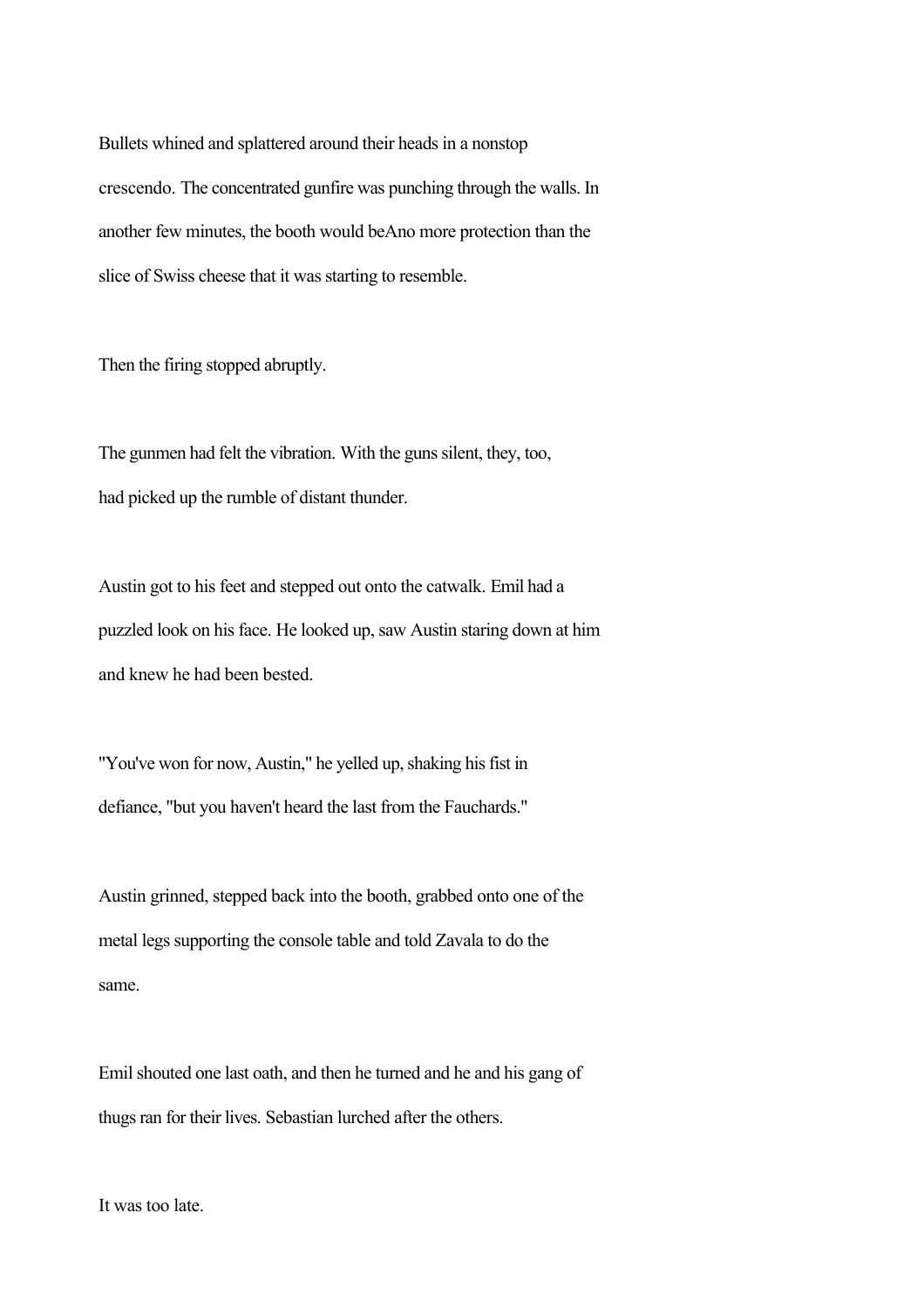Seconds later, the wave hit Fauchard and his men with an explosion of blue water that swept them away like a giant broom. Heads bobbed for an instant in the cold foam, arms flailed ineffectually. Sebastian's face was pale against the dark water. Then he was gone along with Emil and his men.

 Unlike their previous experience, when Austin and Zavala stayed high and dry inside the undamaged watertight booth, this time the cascading water flowed in through the broken windows, flooded the control room and tried to pull Austin and Zavala from their anchor. They hung on with every ounce of strength.

 Just when their lungs were ready to burst, the main force of the wave spent itself and the water began to subside.

 They stood on shaky legs and peered through the jagged-edged framework, which was all that was left of the window.

 Zavala looked down on the river flowing under their feet, amazement on his dark features. "How did you know that high tide was coming?"

 "I opened and closed a few sluice gates in another part of the system and diverted water this way."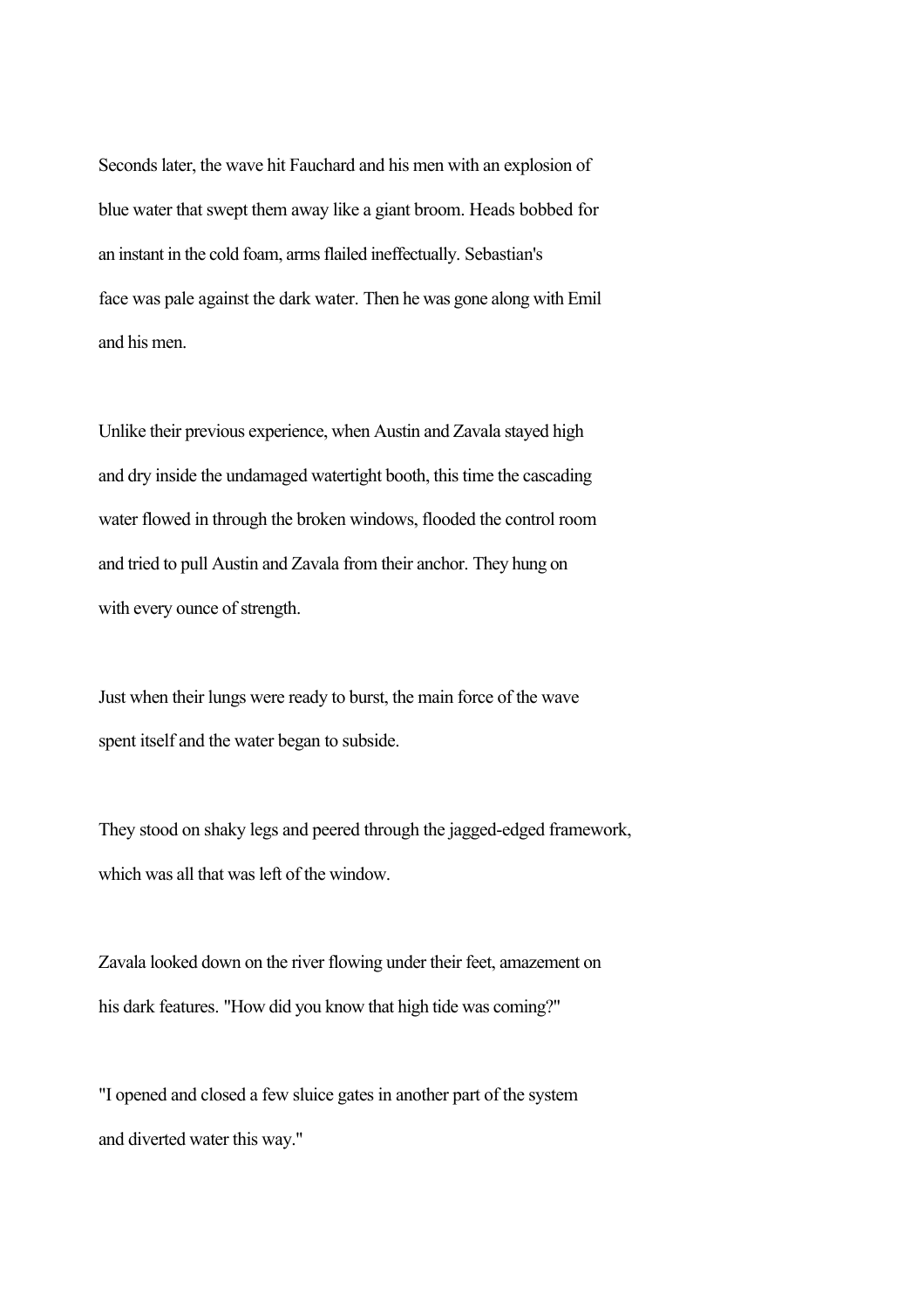Zavala grinned and said, "I hope that Fauchard and his pals are all washed up."

 "My guess is that they're feeling a bit flushed by now," Austin said. Miraculously, the control monitor was in a secure housing and had escaped damage. Austin punched in some keyboard commands. The water level dropped until the rushing river became a narrow stream. Both men were shivering in their wet clothes by then. They had to get out of the tunnels to someplace dry and warm before hypothermia set in. They climbed down the ladder. This time, no one tried to stop them.

 They plodded through the tunnels with no idea of where they were going. Their teeth had started to chatter from the cold. The batteries in their flashlights were getting low, but they kept on because

 they had no alternative. Just when they were about to give up all hope, they saw an object ahead.

Zavala yelled with joy. "Fifi!"

 The Citroen had been picked up by the wave and deposited sideways in the tunnel. It was covered with mud and the paint was scraped off in a dozen places where it must have banged against the walls. Austin opened the door. The map was floating in a few inches of water on the floor. The key was still in the ignition. He tried to start the car but the engine wouldn't turn over.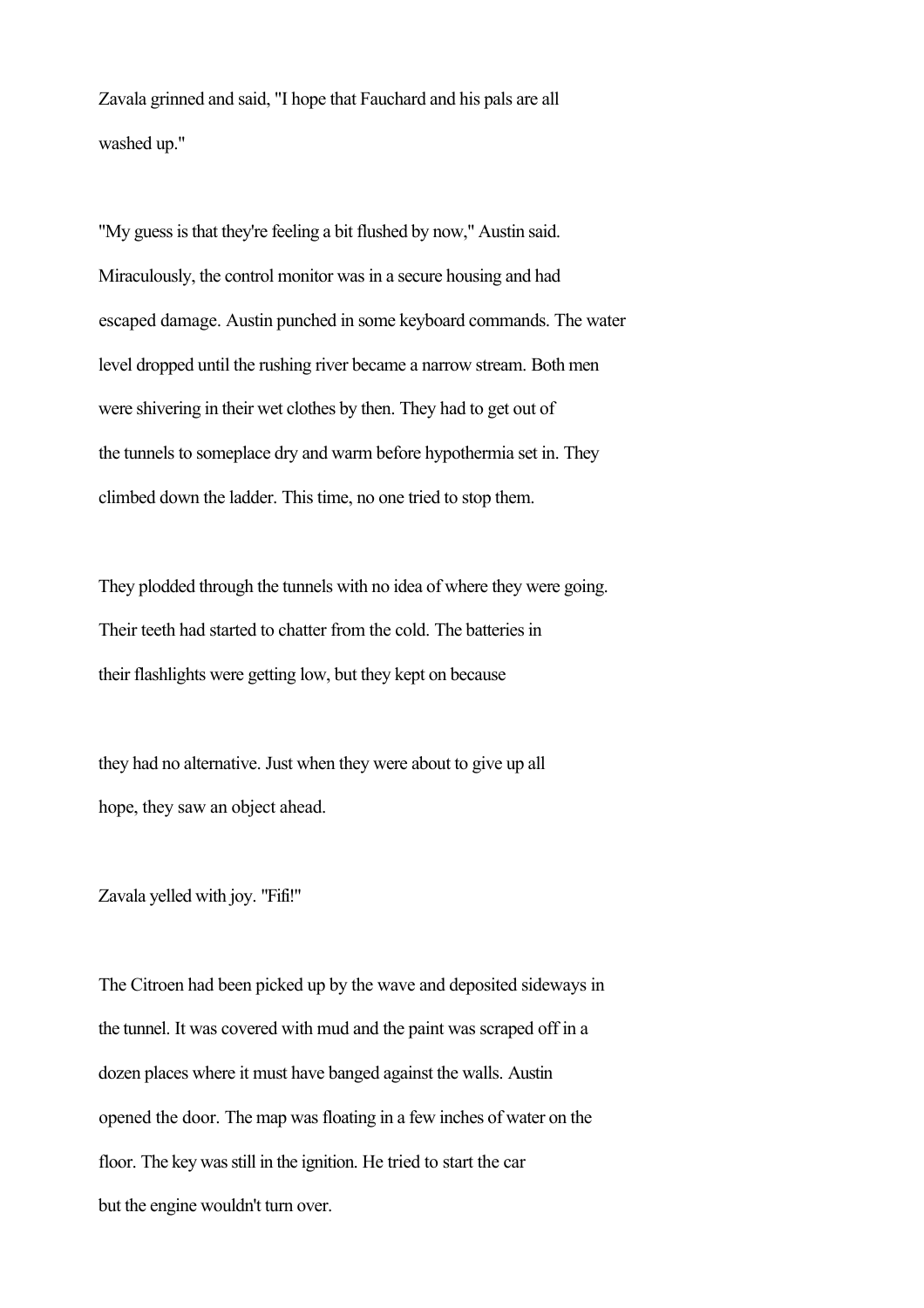Zavala fiddled around in the hood and told Austin to try it again.

This time the motor started.

Zavala got in and said, "Loose battery cable."

 It took a half hour of driving through the tunnel grid before they figured out where they were, then another half hour to find their way back through the system. The car was running on gas vapors when they saw gray daylight ahead, and moments later they drove out of the mountain.

"What next?" Zavala said.

Austin didn't even have to think about it. "Chateau Fauchard."

 WHEN SKYE WAS a girl her father had taken her to the Cathedrale de Notre Dame and she had seen her first gargoyle. The grotesque face leering down from the ramparts looked like a monster from her worst nightmares. She had calmed down after her father explained that gargoyles were nothing more than rain spouts Skye had wondered why such talented sculptors could not have fashioned things of beauty, but she had put aside her childhood fears. Now, as she blinked her eyes open, the gargoyle of her restless dreams was back. Even worse, it was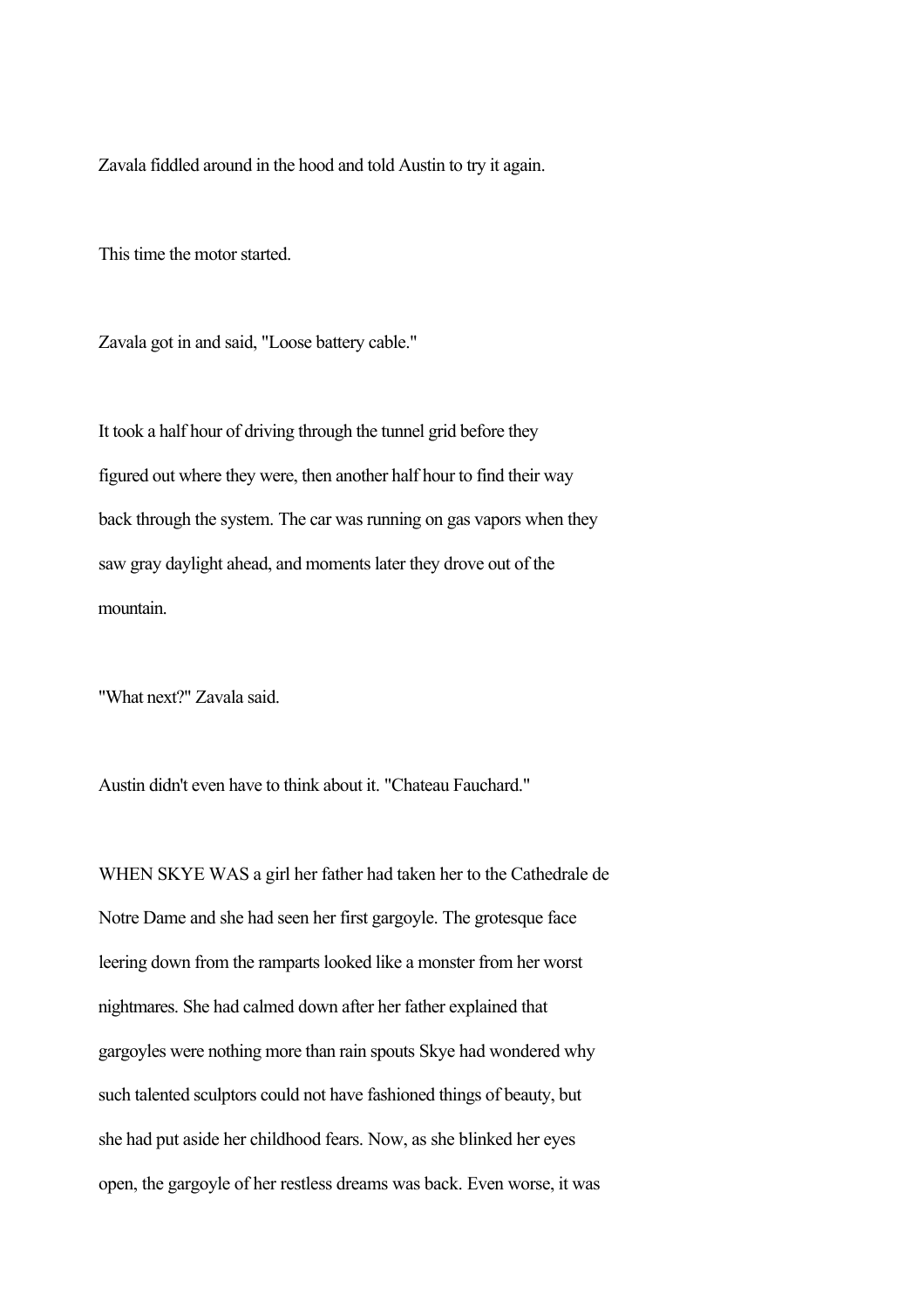talking to her.

 "Welcome back, mademoiselle," said the cruel mouth only inches away. "We have missed you."

 The face belonged to Marcel, the bullet-headed man in charge of the private army at Chateau Fauchard. He spoke again.

 "I'll be back in fifteen minutes," he said. "Do not keep me waiting."

 She closed her eyes as a wave of nausea swept through her body. When she looked again, he was gone.

 Skye glanced around and saw that she was in the chamber where she'd changed into the cat costume for the Fauchard masquerade ball. She recalled walking up to her apartment building. She dug deeper into her recollection and remembered the lost American couple, the bee sting on her backside and the slide into oblivion.

Dear God, she had been fydnapped.

 She sat up in the bed and swung her legs over the side. There was a brassy taste in her mouth, probably the remnant of the chemical that had been injected into her veins to render her unconscious. She took a deep breath and stood up. The room began to swirl around her. She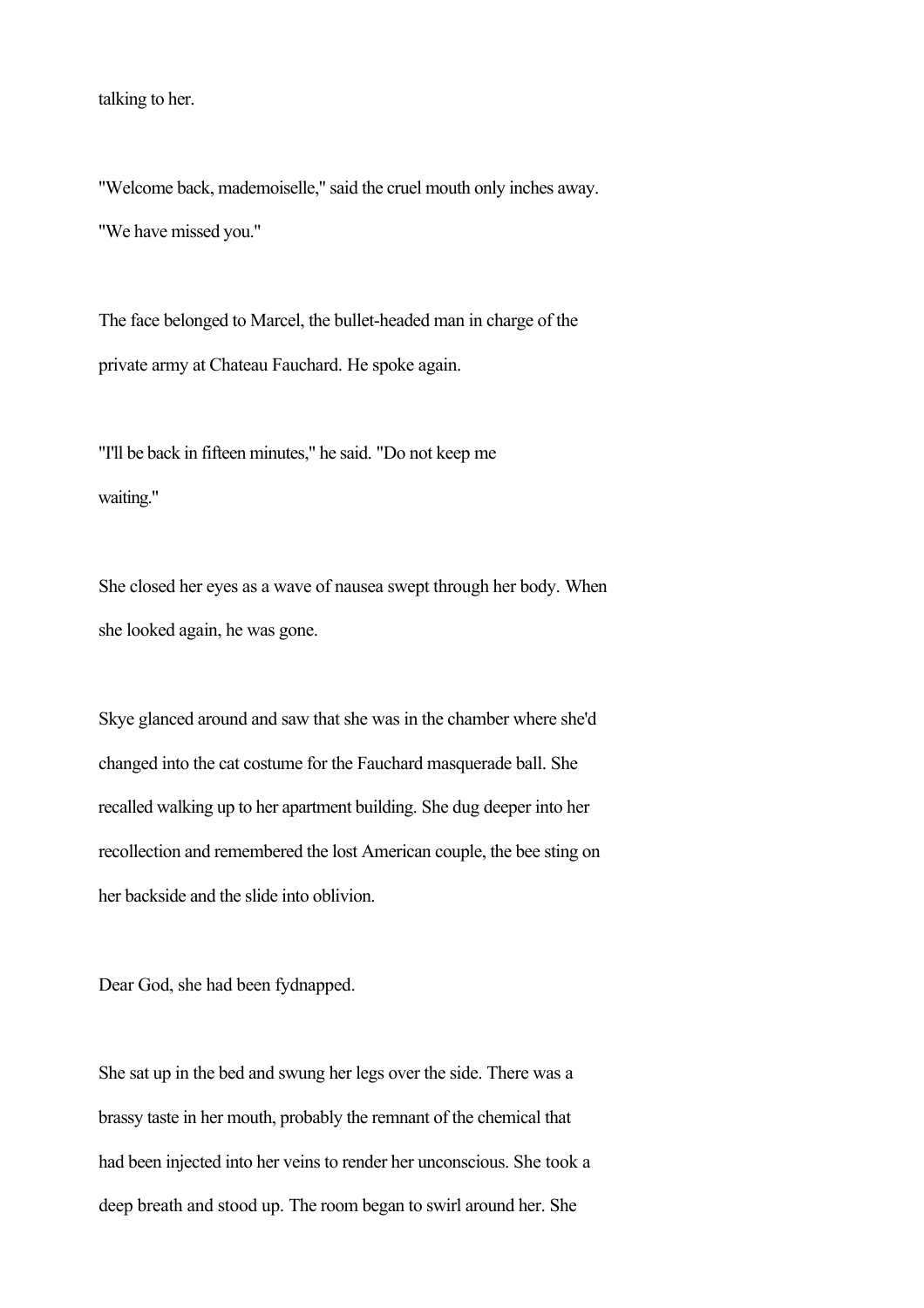staggered into the bathroom and vomited into the sink.

 Skye gazed at her reflection, hardly recognizing the face in the mirror. Her face was ghostly pale, her hair lank and straggly. She felt better after she had rinsed her mouth and splashed cold water on her face. She brushed her hair back with her fingers and patted the wrinkles out of her clothes as best she could.

 She was ready a few minutes later when Marcel opened the door without knocking and beckoned for her to follow. They walked down the long carpeted corridors, eventually passing through the gauntlet of faces lining the walls of the portrait gallery. She looked for the painting of Jules Fauchard, but it was gone, leaving only blank wall in its place. Then they were standing outside Madame Fauchard's office.

 Marcel gave Skye an odd smile, and then he knocked gently and opened the door. He pushed Skye inside. Skye saw that she was not alone. A blond woman with her back to Skye sat at Madame Fauchard's desk, staring out the window. She swiveled around in the chair at the click of the door shutting and stared at Skye.

 The woman was in her forties, with creamy skin set off by probing gray eyes. She parted her red, almost voluptuous lips. "Good afternoon, mademoiselle. We've awaited your return. You left in such a spectacular fashion."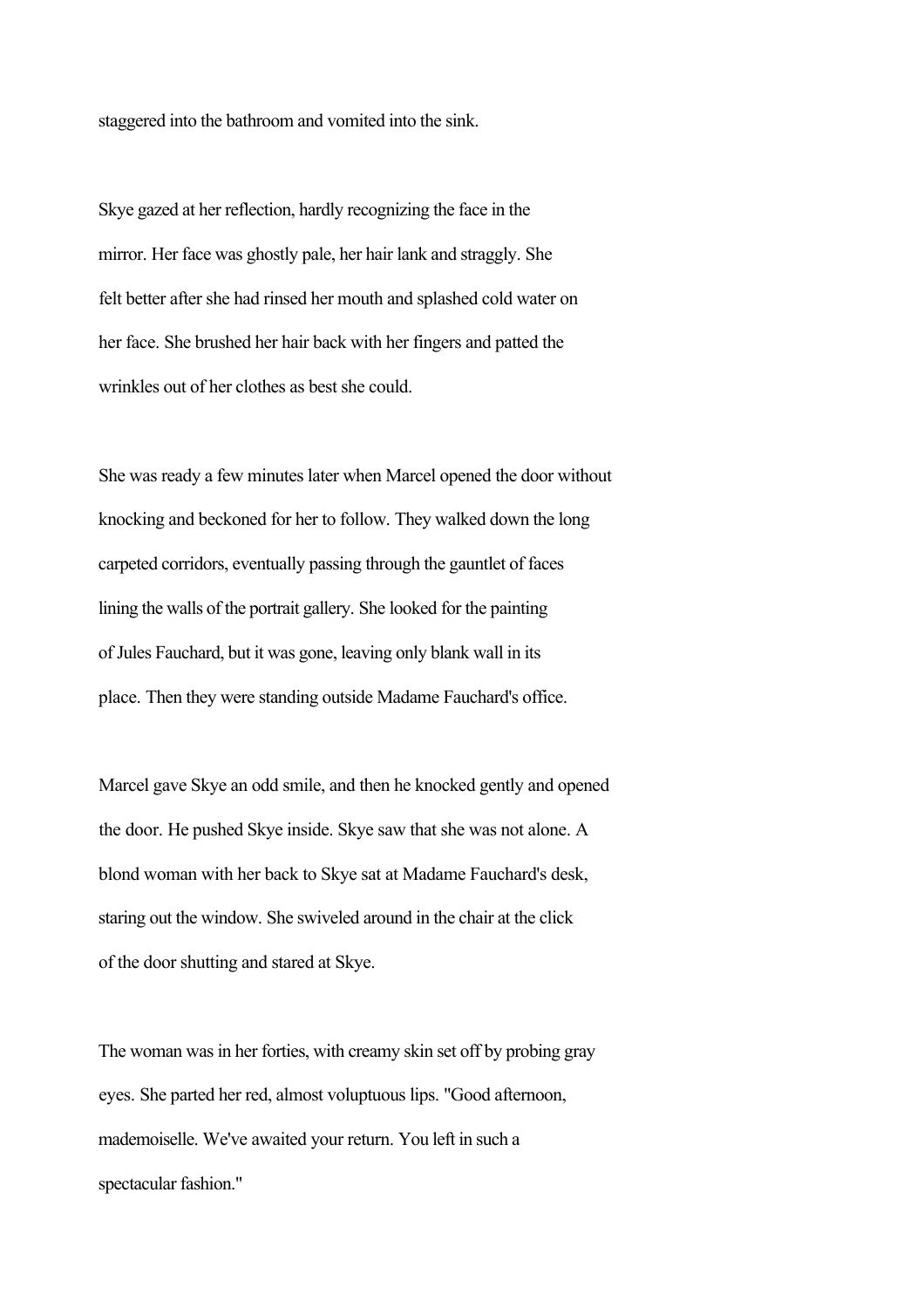Skye's mind reeled. She wondered if she were still feeling the aftereffects of the knockout drug.

"Sit," the woman said, pointing to a chair in front of the desk.

Skye obeyed, moving like a zombie.

The woman regarded Skye with amusement.

"What's wrong? You seem distracted."

 Skye was more confused than distracted. The voice that came from the woman's mouth was that of Madame Fauchard. It had lost its cracked, old lady quality, but there was no mistaking the hard-edged words. Crazy thoughts ran through Skye's mind. Did Racine have a daughter? Maybe this was a clever ventriloquist.

Finally, she found her own voice.

"Is this some sort of trick?"

"No trick at all. What you see is what there is."

"Madame Fauchard?" The words came out falteringly.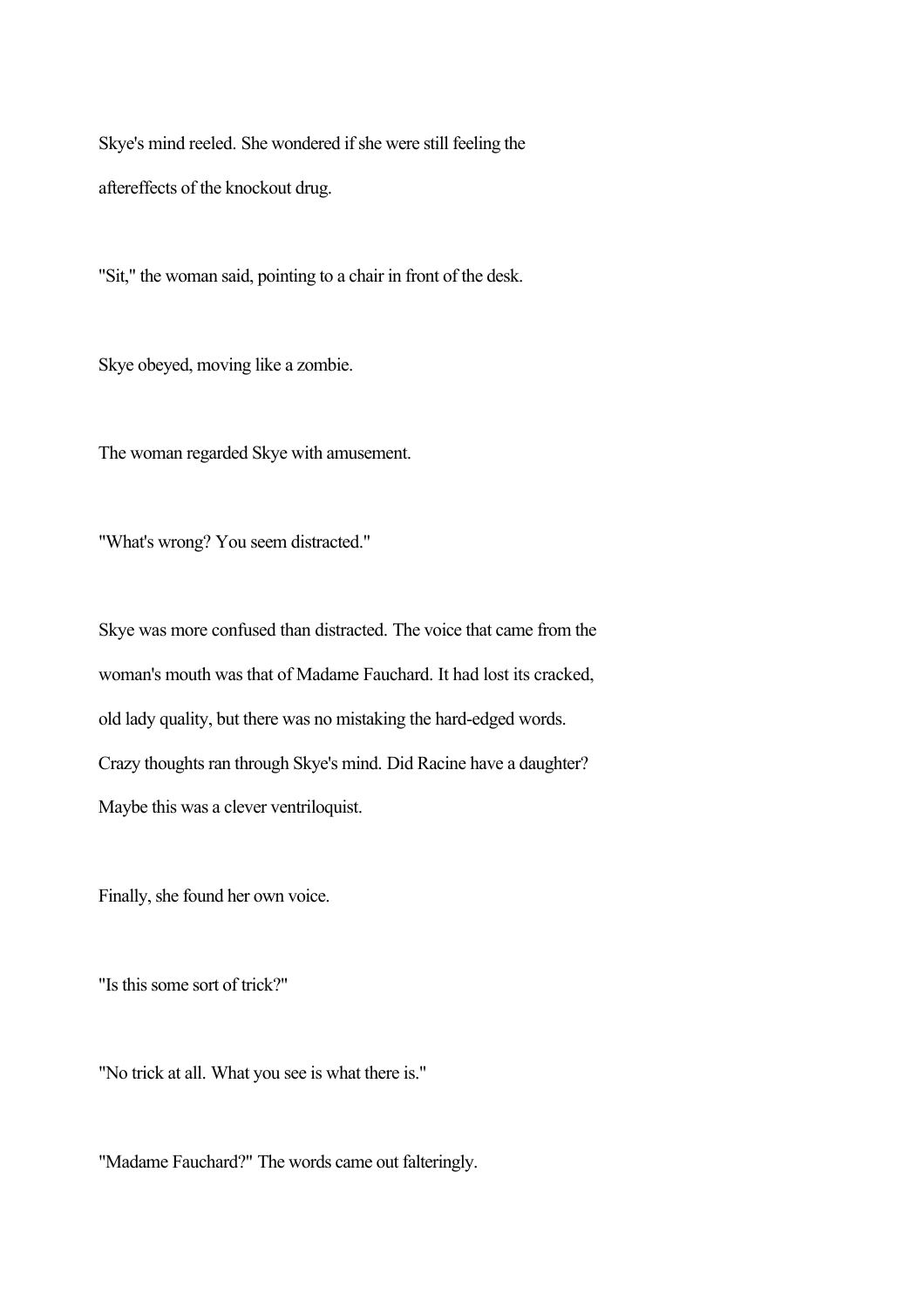"One and the same, my dear," she said with a wicked smile. "Only now I am young and you are old."

 Skye was still skeptical. "You must give me the name of your plastic surgeon."

 Heat came to the woman's eyes, but only for a moment. She rose from her chair and came around to the other side of the desk with silken movements. She leaned over, took Skye's hand and placed it on her cheek.

"Tell me if you still think this is the work of a surgeon."

 The flesh was warm and firm, and the skin was creamy without a trace of wrinkles.

"Impossible," Skye said in a whisper.

 Madame Fauchard let the hand drop, then stood upright and returned to her chair. She tented her long, slender fingers so that Skye could see that they were no longer gnarled.

 "Don't worry," she said. "You're not going mad. I am the same person who invited you and Mr. Austin to my costume party. He's well, I trust."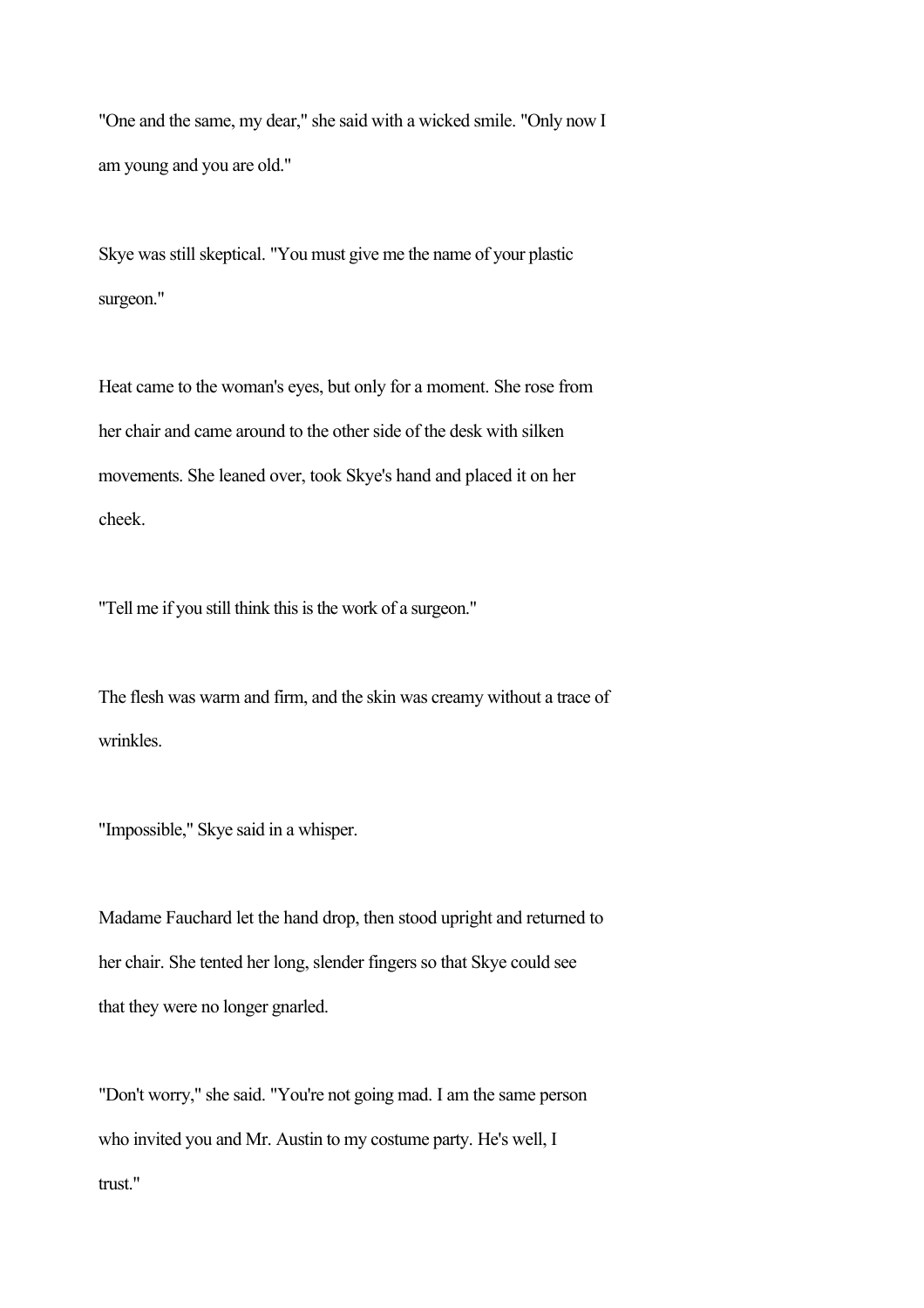"I don't know," Skye said, guardedly. "I haven't seen him in days. How "

 "How did I turn from a cackling old crone into a young beauty?" she said, a dreamy look in her eyes. "A long, long story. It would not have been so long had it not been for Jules absconding with the helmet," she said, spitting out the name with bitterness. "We could have saved decades of research."

"I don't understand."

 "You're the antique arms expert," Madame Fauchard said. "Tell me what you know about the helmet."

 "It's very old. Five hundred years or possibly older. The steel was of extremely high quality. It may have been made with iron from a meteorite."

Madame Fauchard arched an eyebrow.

 "Very good. The helmet was made with star metal and this strength saved the lives of more than one Fauchard in battle. It was melted and recast through the centuries and was passed down through the family to the true leaders of the Fauchards. It rightfully belonged to me, not my brother Jules."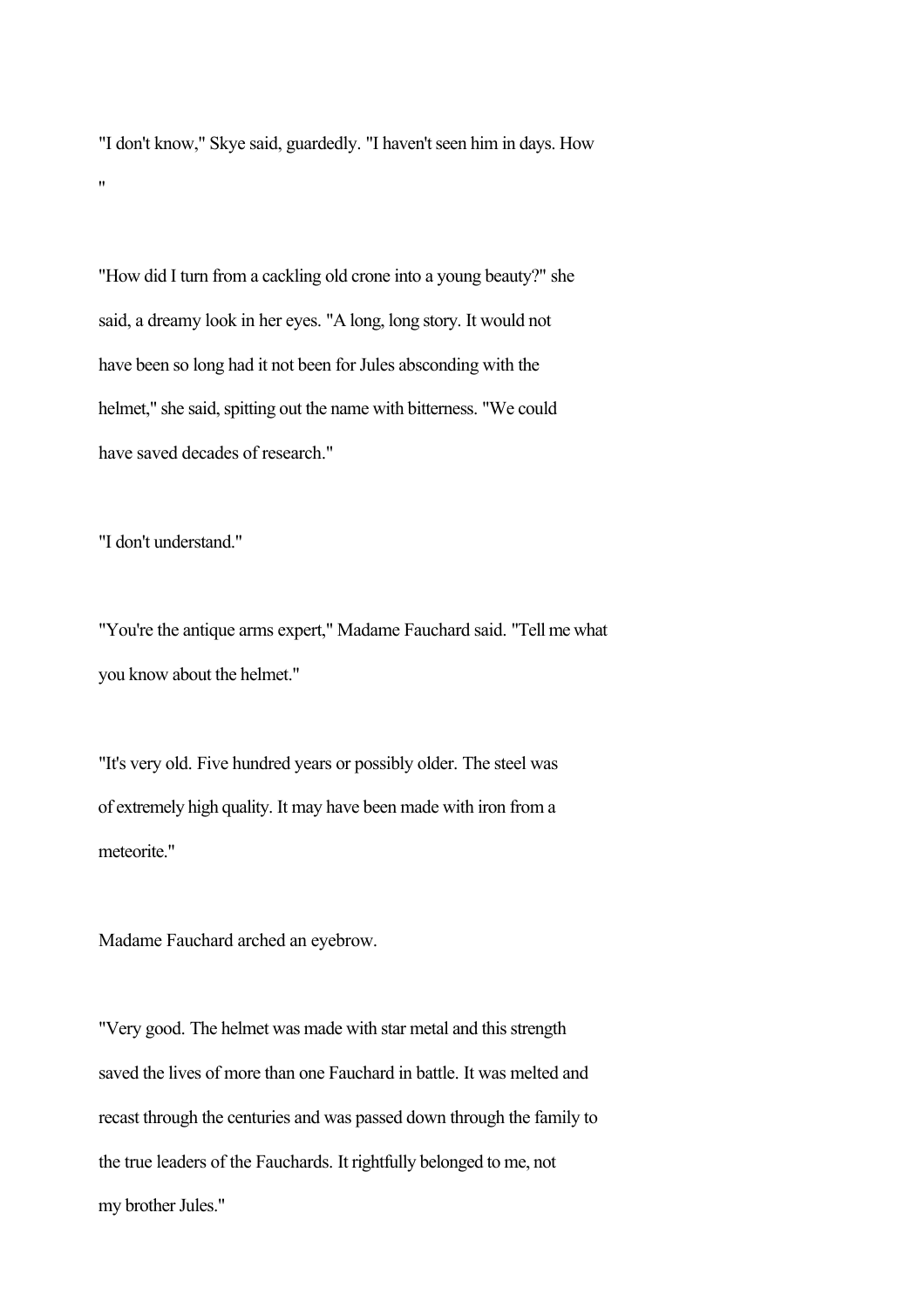The words took a second to sink in, but when they did, Skye said, "Your brother?"

"That's right. Jules was a year younger than me."

 Skye tried to do the calculation, but her thoughts were whirling around in her head. "That would make you "

 "Never ask a lady her age," Madame Fauchard said, with a languid smile. "But I'll save you the trouble. I'm past the century mark."

Skye shook her head in disbelief. "I don't believe it."

 "I'm hurt by your skepticism," Madame Fauchard said, but her expression belied her statement. "Would you like to hear the details?"

Skye was torn between her scientific curiosity and her revulsion.

 "I saw what happened to Cavendish because he knew too much of your business."

 "Lord Cavendish was a bore as well as a blabbermouth. But you flatter yourself, my dear. When you're as old as I am, you learn to keep things in perspective. You're no good to me dead. Live bait is always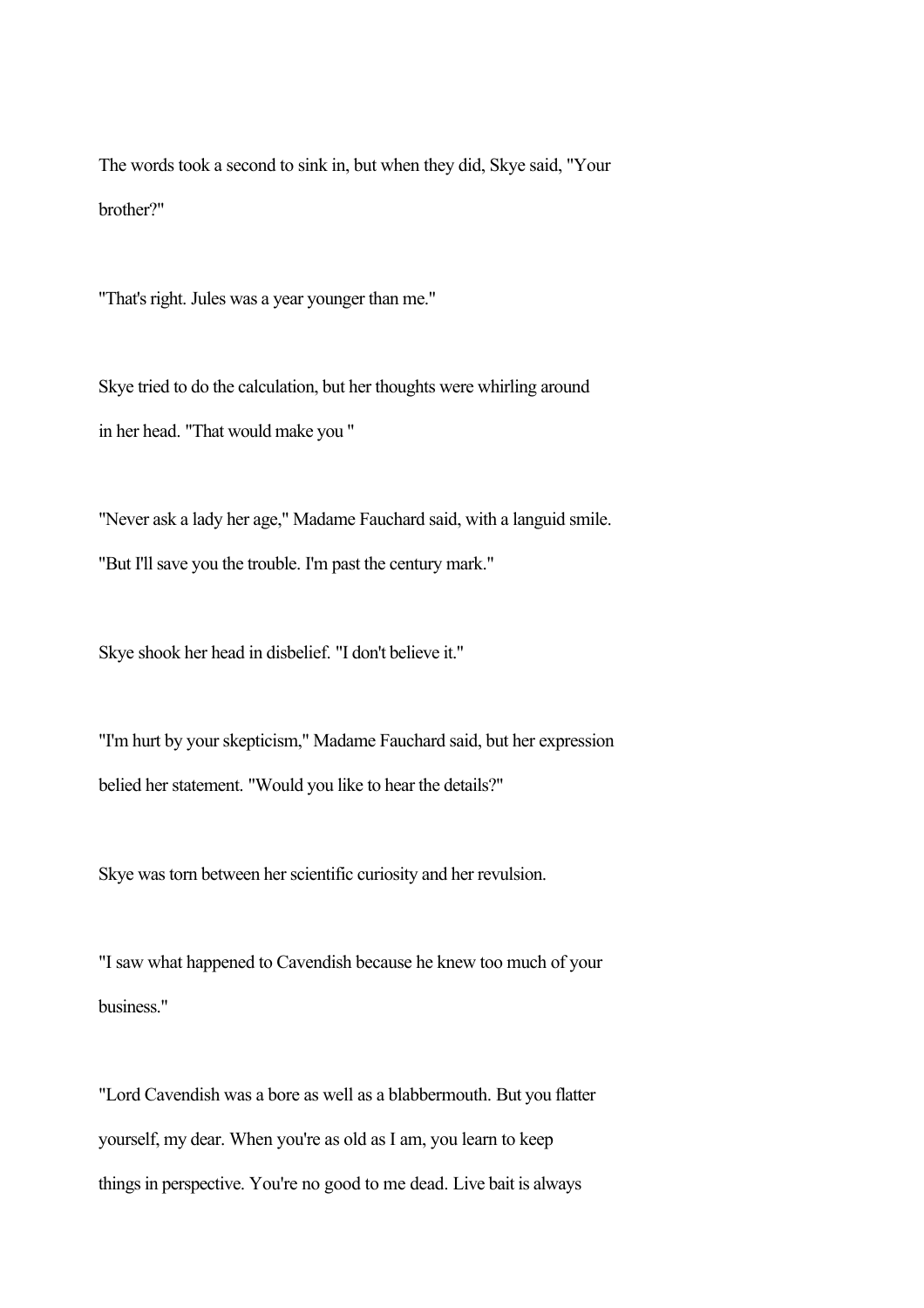more effective."

"Bait. For what?"

"Not what. Whom. Kurt Austin, of course."

 SHORTLY AFTER FIVE O'CLOCK, the workers at the Fauchard vineyards ended the day that had started with the rising sun. As the men headed back to their crude do/mitories, a fleet of dump trucks laden with newly picked grapes rolled along the dirt roads that ran through the rolling hills and converged on the gate in the electrified fence. A bored guard waved the line through the gate and the trucks headed to a shed where the grapes would be offloaded for crushing, fermentation and bottling.

 As the last truck slowed to a halt near the shed, two figures jumped off and darted into the woods. Satisfied that they had not been seen, Austin and Zavala brushed the dirt off their clothes and tried to wipe the grape juice off their faces and hands, but it only made the stain worse.

 Zavala spit out a mouthful of damp earth. "That's the last time I let Trout talk me into one of his crazy schemes. We look like a purple version of the Blue Man Group!"

Austin was picking twigs out of his hair. "You must admit it was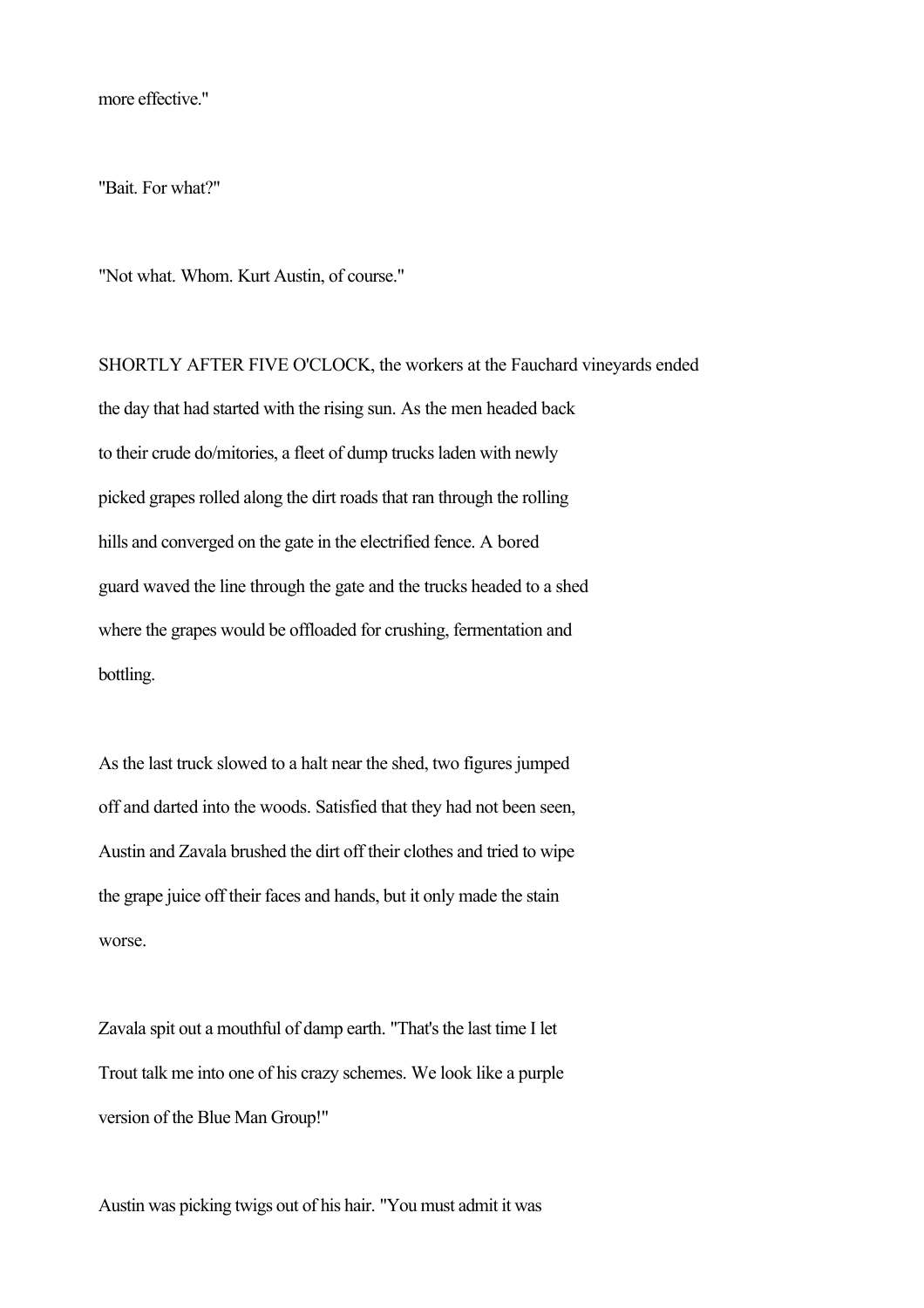a stroke of genius. Who'd expect anyone to disguise themselves as a bunch of grapes?"

 Trout's plan was deceptively simple. He and Gamay had taken another tour of the vineyards. This time Austin and Zavala were hunkered down in the backseat. The Trouts stopped and got out to say hello to Marchand, the foreman they had met on their first visit to the Fauchard vineyards. As they chatted, the dump truck pulled up in front of the car. Austin and Zavala waited until the truck was loaded, then they slipped out of the car, climbed onto the back of the moving vehicle and burrowed into the grapes.

 The dark woods were like something out of a Tolkien novel. Austin carried a device Gandalf the wizard would have envied. The miniaturized Global Positioning System could put them within yards of the chateau. Using a compass in the initial stages of their journey, they struck out through the woods in the general direction of the chateau.

 The woods were thick with clawing brambles and foot-catching underbrush, as if the Fauchards had somehow extended their malevolence into the flora surrounding their ancestral home. As the sun sank lower in the sky, the woods grew darker. Traveling in the dusky light, the two men stumbled over roots, and needle-sharp thorns caught at their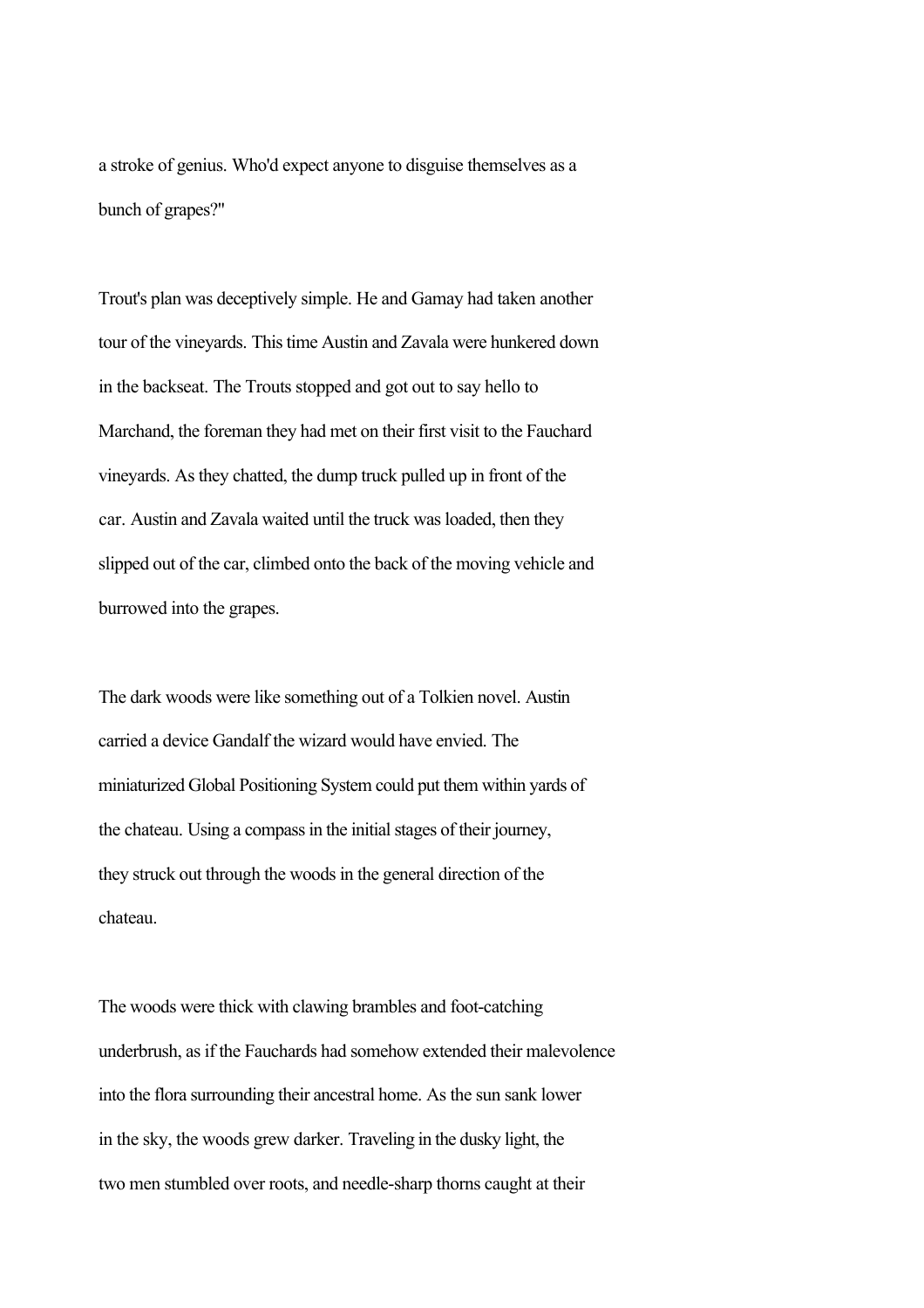clothes. Eventually, they broke out of the forest onto a dirt path that led to a network of well-used trails. Austin frequently consulted the GPS and it proved its worth when he saw a glow through the trees from the turrets of Chateau Fauchard.

 At the edge of the woods, they crouched in the trees and watched a lone guard make his way along the edge of the moat. When the guard rounded the far wall of the chateau, Austin set the timing mode on his watch.

"We're in luck," Zavala said. "Only one sentry."

"I don't like it," Austin said. "Nothing in my brief acquaintance

 with the Fauchard family leads me to believe that they treat their own security lightly."

 Even more suspicious, the drawbridge was down and the portcullis up. The water in the strange war-the med fountain tinkled musically. The tranquil scene stood in stark contrast to his last visit, when he'd driven the Rolls into the moat under a hail of bullets. It seemed all too inviting.

 "You think it's a trap?" Zavala said. "All that's missing is a big hunk of cheese." "What are our options?"

"Limited. We can turn around or keep moving and try to stay one step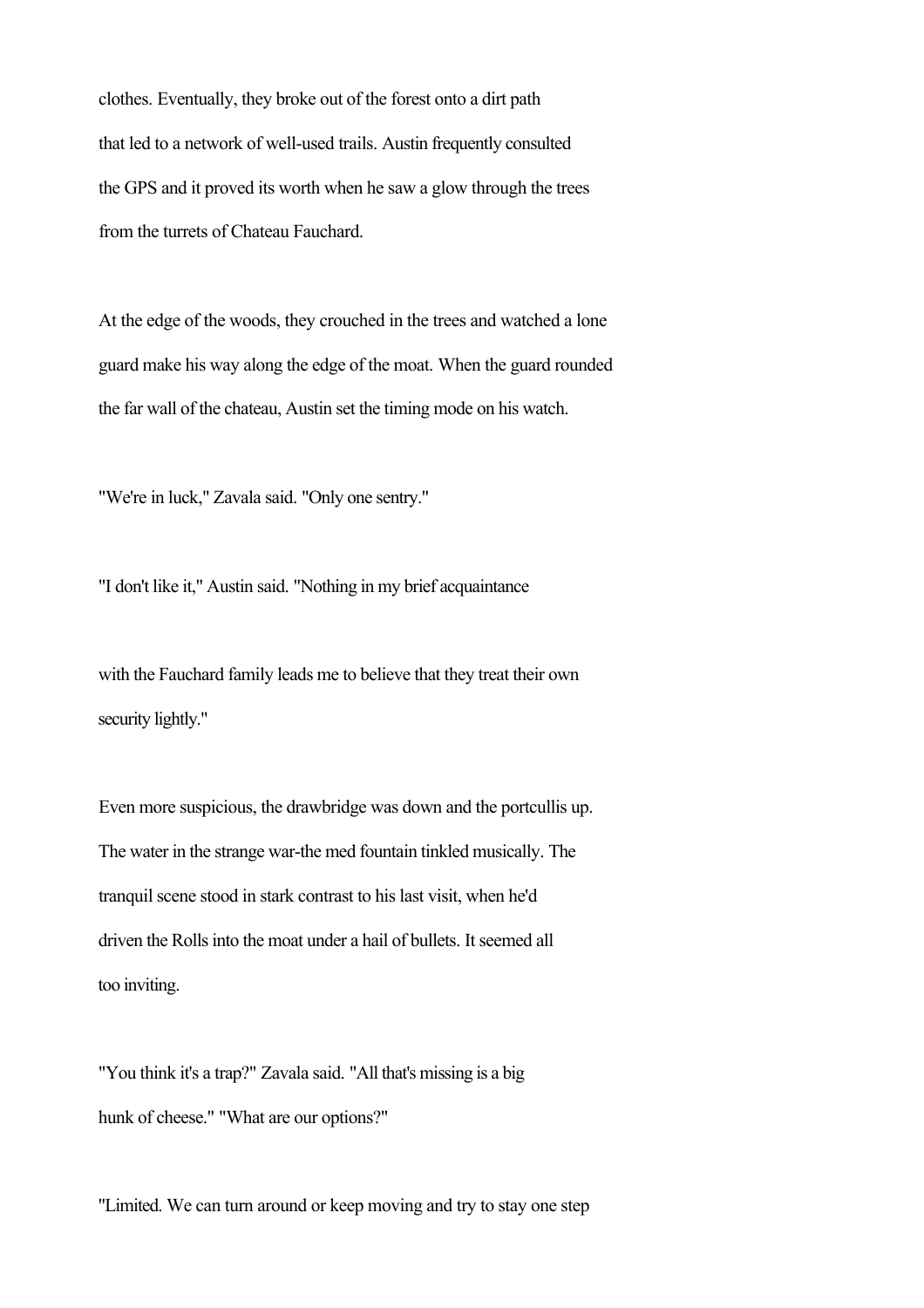ahead of the bad guys."

 "I've had my fill of grapes," Zavala said. "You didn't say anything about an exit strategy."

 Austin clapped Zavala on the shoulder. "Here you are, about to take an exciting tour of Chateau Fauchard, and you're already thinking of leaving." .

 "Sorry I'm not as blase as you are. I was hoping for a more dignified exit than driving a Rolls-Royce into a moat."

 Austin cringed at the memory. "Okay. Here's the plan. We will offer to trade Emil for Skye."

 "Not bad," Zavala said. "There's only one little hitch. You flushed Emil down the drain."

 "Madame Fauchard doesn't know that. By the time she finds out, we will be long gone."

 "Shame on you, bluffing an old lady." Zavala pursed his lips in thought. "I like it, but what if she doesn't bite? Is that when we call in the gendarmes?"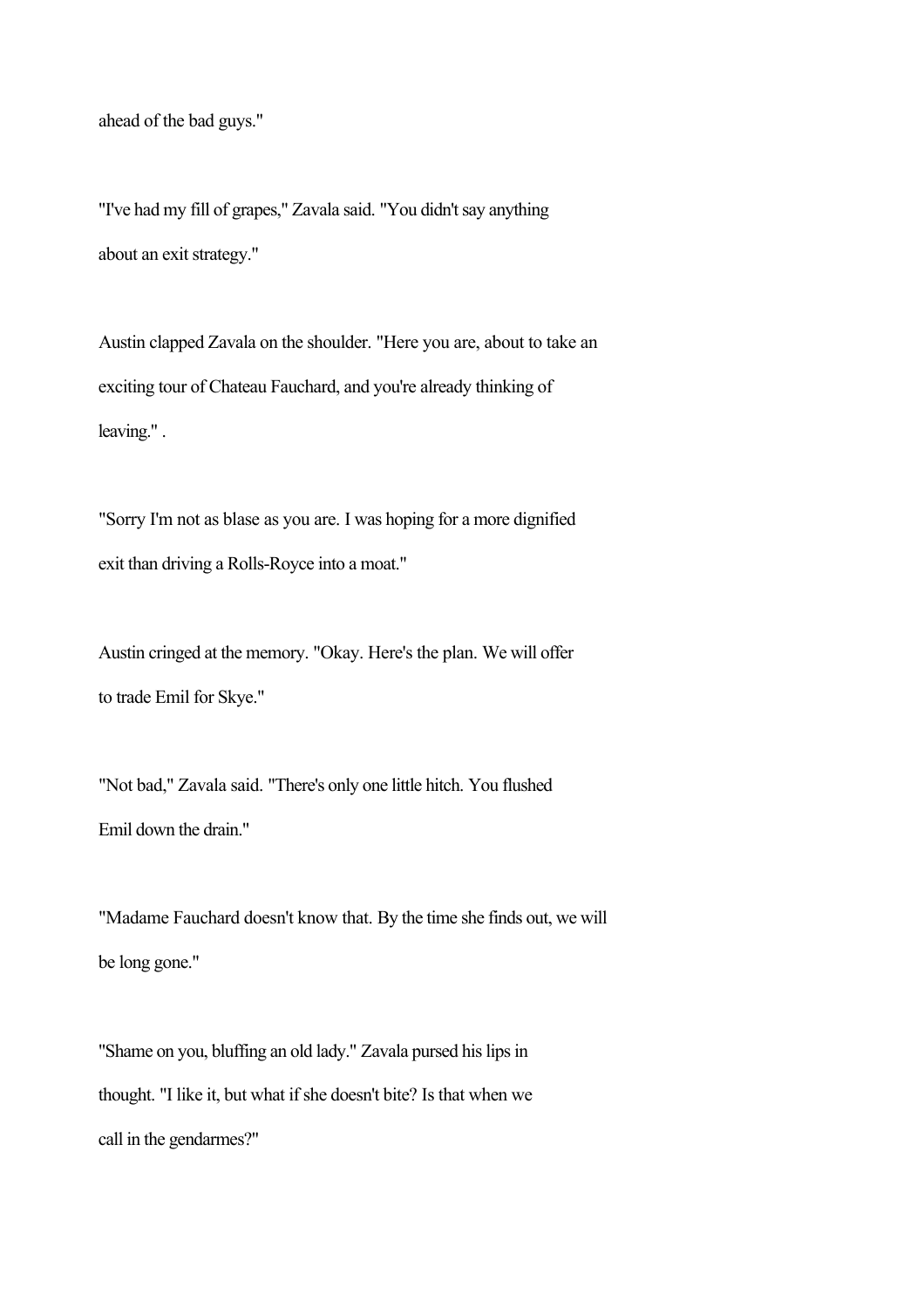"I wish it were that easy, old pal. Picture this. The cops knock on the chateau door and the Fauchards say, "Search all you want." I've been in those catacombs, you could hide an army in that labyrinth. It could take weeks to find Skye."

"And time isn't on our side."

 A thoughtful look came to Austin's eyes. "An hour is worth a hundred years," he murmured, checking his watch.

 "Is that from one of your philosophy books?" Zavala said. Austin was a student of philosophy and the bookshelves in his Potomac boat-house were crammed with the works of the great thinkers.

 "No," he replied thoughtfully. "It's something Dr. MacLean said to me"

 The guard emerged from the other side of the chateau, cutting their discussion short. Austin clicked his watch again. The sentry had taken sixteen minutes to perambulate the chateau.

 As soon as the guard started on another round, Austin signaled Zavala. They dashed across the open space and followed the moat to the arched stone bridge, then sprinted across the drawbridge into the courtyard. In their black clothes, they were almost invisible in the shadows along the base of the wall. Lights glowed in the first-floor windows of the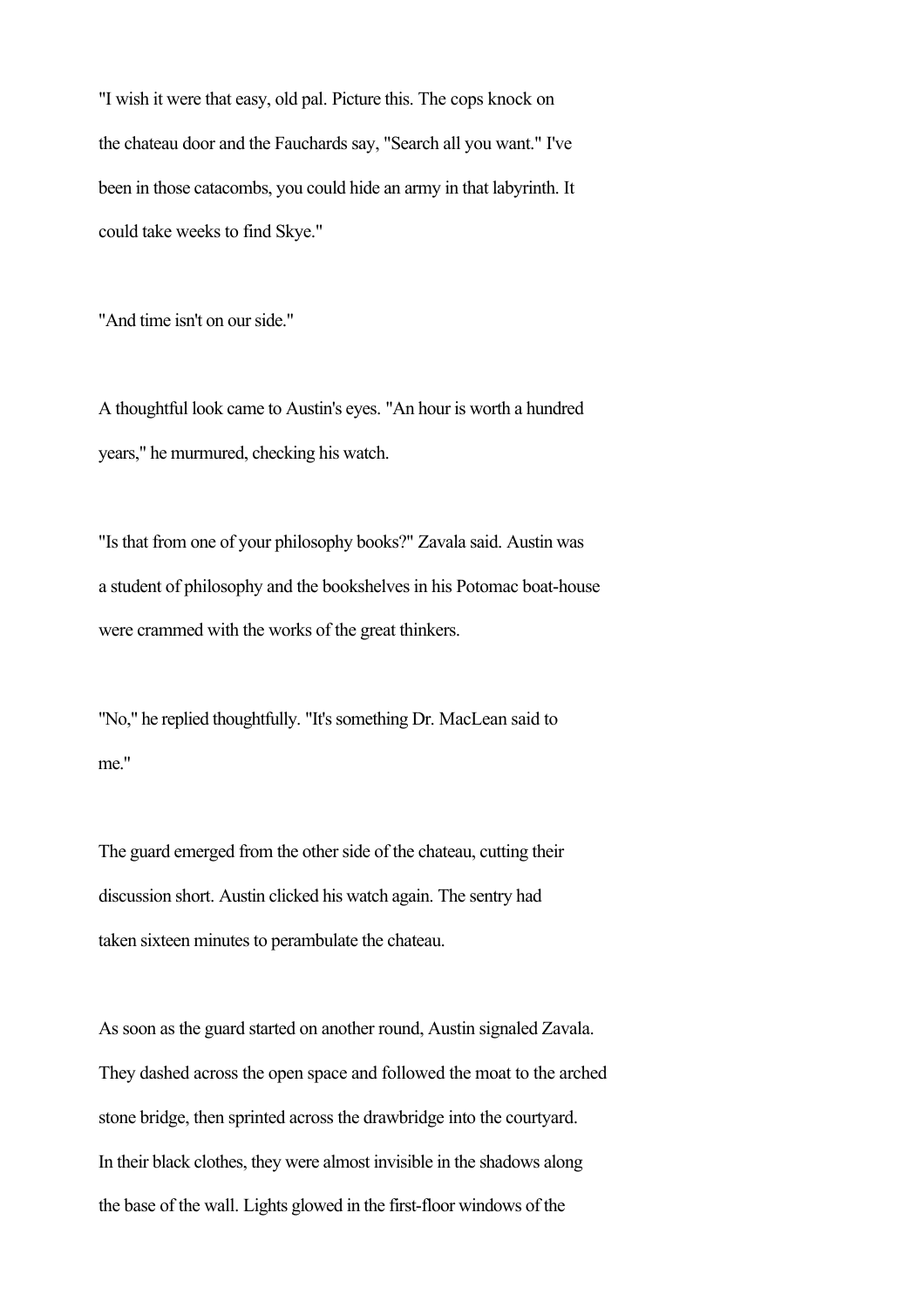chateau, but no guards patrolled the grounds, further raising Austin's suspicions.

 He was sure his instincts were on target when he and Zavala came to the gate guarding the staircase to the ramparts. When he and Skye had inspected the gate, it was locked. Now it was wide open, an invitation to climb to the wall and cross over a narrow bridge to the turret. Austin had other plans. He led the way across the cobblestones to the rear of the chateau and descended a short stone staircase to an ironbound wooden door.

 Austin tried the handle. The door was locked. He extracted a portable drill and a handsaw from his pack, drilled several holes in the door and sawed out a circular section. He reached in through the hole, raised the bar and opened the door. The putrid mustiness of the catacombs welled through the doorway like the exhalation of a corpse. They switched on their electric torches, stepped inside and closed the door behind them.

 They went down several short flights of stairs. Austin paused briefly at the dungeons, where Emil had paid his bloody homage to Edgar Allan Poe. The pendulum hovered over the wooden table, but there was no sign of the unfortunate Englishman, Lord Cavendish.

Austin blundered down a few blind alleys, but his mariner's sense of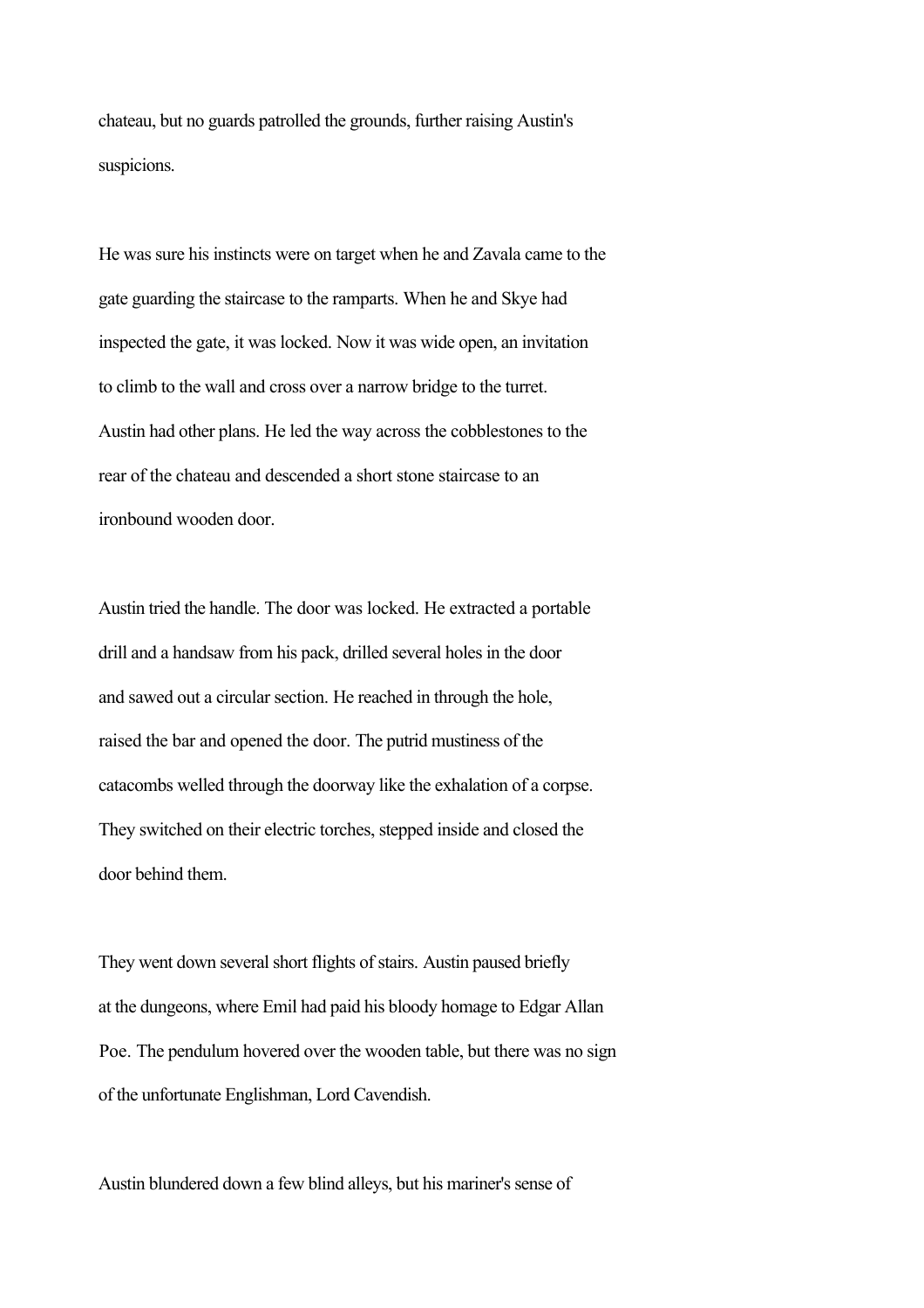direction held him in good stead. Before long, they passed through the bone-filled ossuary and followed the route to the armory. Again, a door was unlocked. Austin pushed it open and he and Zavala stepped into the altar area. The armory was in darkness except for a glow that came from the far end of the nave. The flickering yellow light glinted off the highly polished armor and weapons.

 Zavala glanced around at the display. "Cozy. I like the combination of Gothic and heavy metal. Who's their interior decorator?"

"Same guy who worked for the Marquis de Sade."

 They made their way along the long nave past the lethal relics that were the foundation of the Fauchard fortune. The light grew brighter as they came up behind the mountedTcnights. Austin went first, and as he stepped around to the front of the display he saw Skye.

 She was seated in a sturdy wooden chair that was flanked by braziers, facing the charging figures on horseback. Her arms and legs were bound tightly with rope and a piece of duct tape had been stretched across her mouth. Two shiny suits of armor stood at her sides, as if ready to defend Skye against the fierce onslaught.

 Skye's eyes widened. She shook her head vigorously, becoming more frantic as Austin drew nearer. He was reaching for his sheath knife so he could cut Skye's bindings when out of the corner of his eye he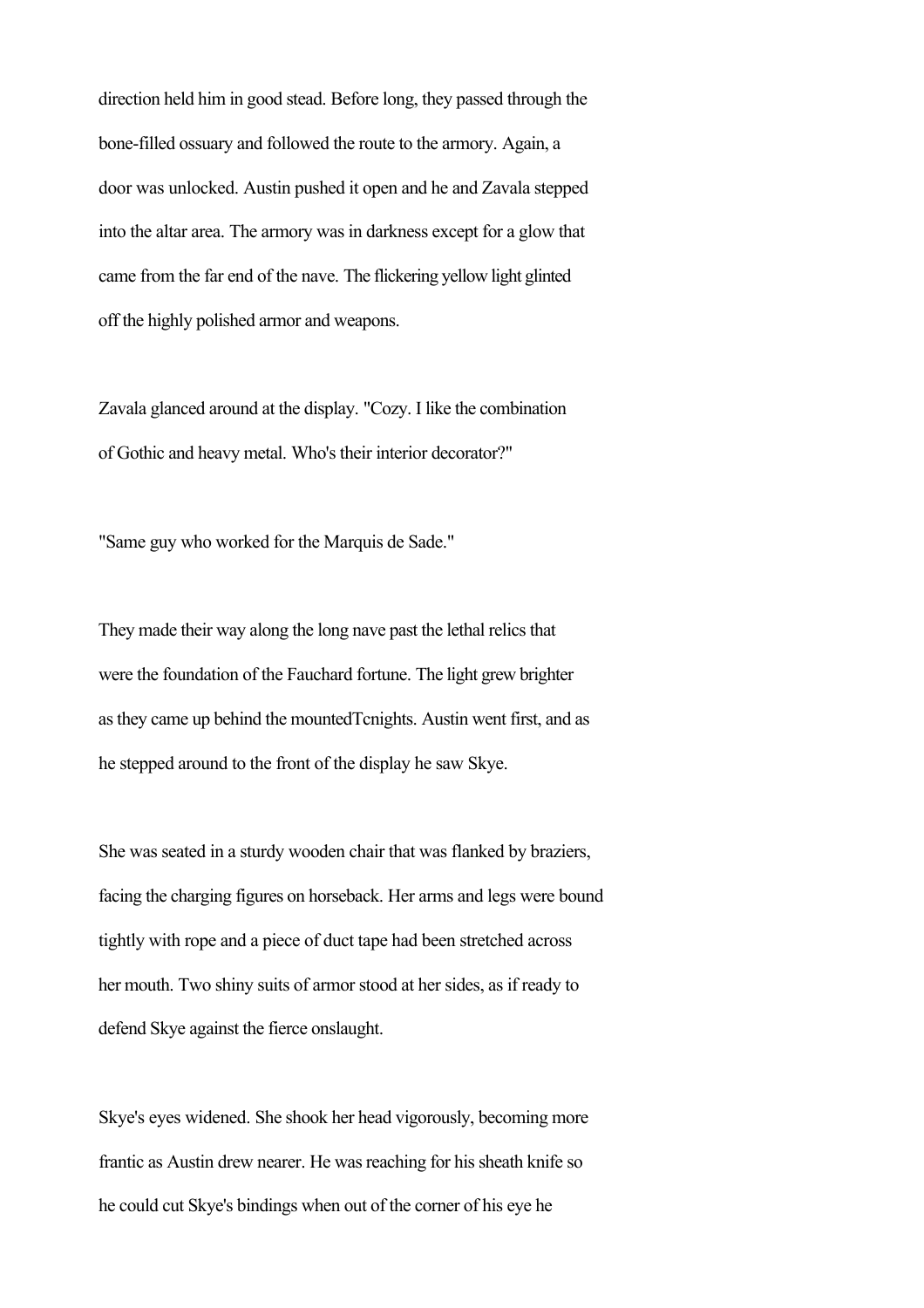detected motion. The armored suit on his right was on the move.

"Oh hell," he said for want of a better reaction.

 Clanking with each step, the suit raised its sword hand and advanced on Austin like an antique robot. He backed away.

"Any suggestions?" Zavala said, doing the same.

"Not unless you brought a can opener."

"How about our guns?" "Too noisy."

 The other suit had sprung into life and was advancing as well. The armored figures closed in with unexpected speed. Austin realized that the knife he had in his hand would be about as effective as a toothpick. Skye was struggling in her chair.

 Austin wasn't about to be sliced up like a salami. He put his head down, charged toward the nearest suit and threw a football body block across the jointed knees. The suit teetered, dropped the sword and, with arms flailing, toppled over backward and hit the stone floor with a horrendous crash. The suit's occupant gave a feeble jerk of his legs and arms and then he was still.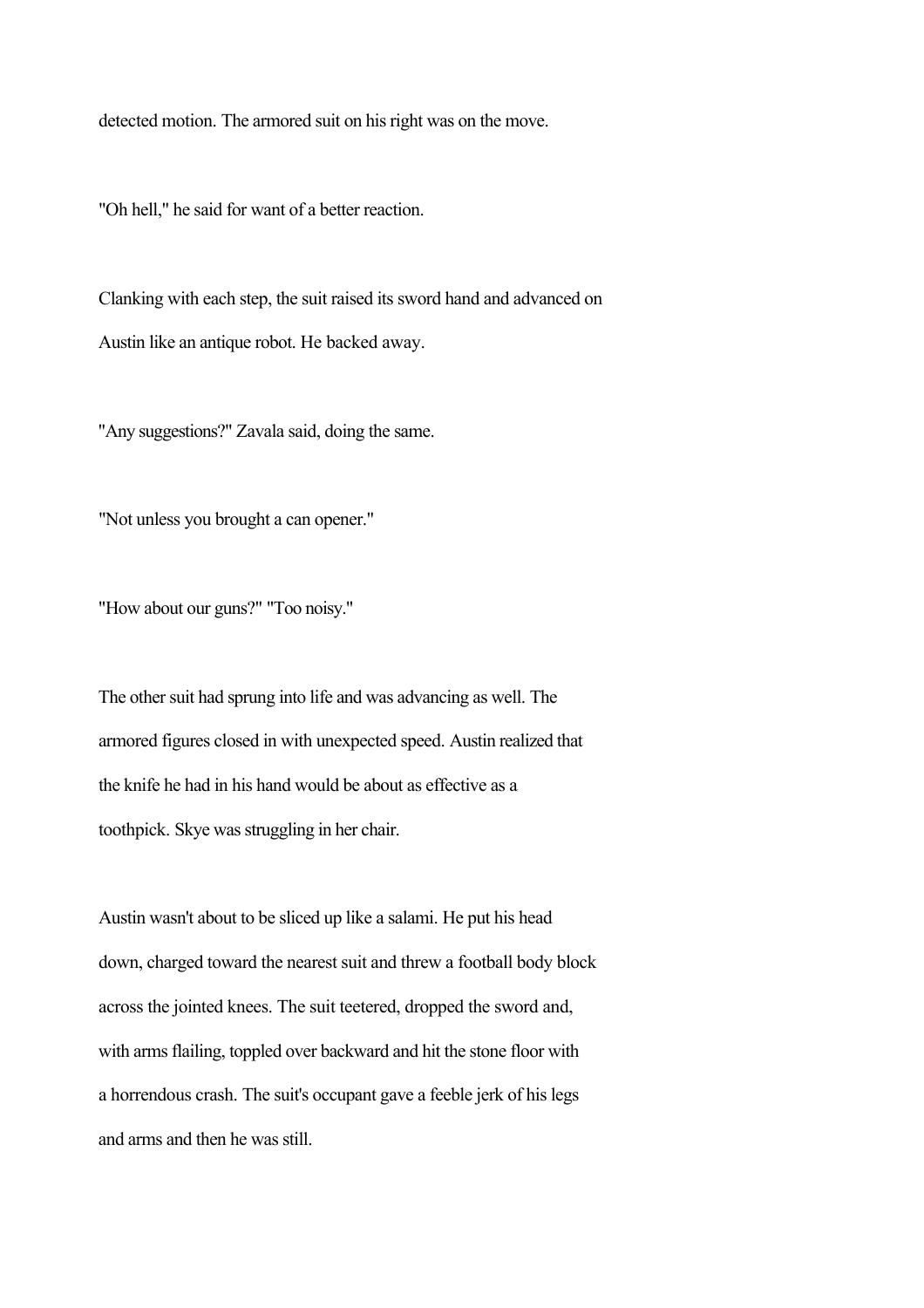The other suit hesitated. Zavala duplicated Austin's body block with equal effectiveness. The second suit of armor crashed to the floor. While Austin cut away Skye's ropes, Zavala bent over one fallen figure, then the other.

 "Out cold," he said with pride. "The bigger they are, the harder they fall."

 "It felt like tackling a Bradley fighting vehicle. All those misspent hours watching NFL football weren't a waste of time after all."

 "I thought you were worried about the noise. That little dustup sounded like a couple of skeletons making love on a tin roof."

 Austin shrugged and carefully peeled back the duct tape covering Skye's mouth. He helped her rise from the chair. She stood on shaky legs, threw her arms around Austin and gave him one of the longest and warmest kisses he had ever experienced. "I never thought I'd see you again," she said.

 A silvery laugh issued from the shadows of a nearby cloister. Then a tall slender figure whose face was obscured by a gauzy veil stepped into the flickering light from the braziers. The diaphanous fabric covered her form down to her ankles. Light filtered through the veil, outlining her perfect figure.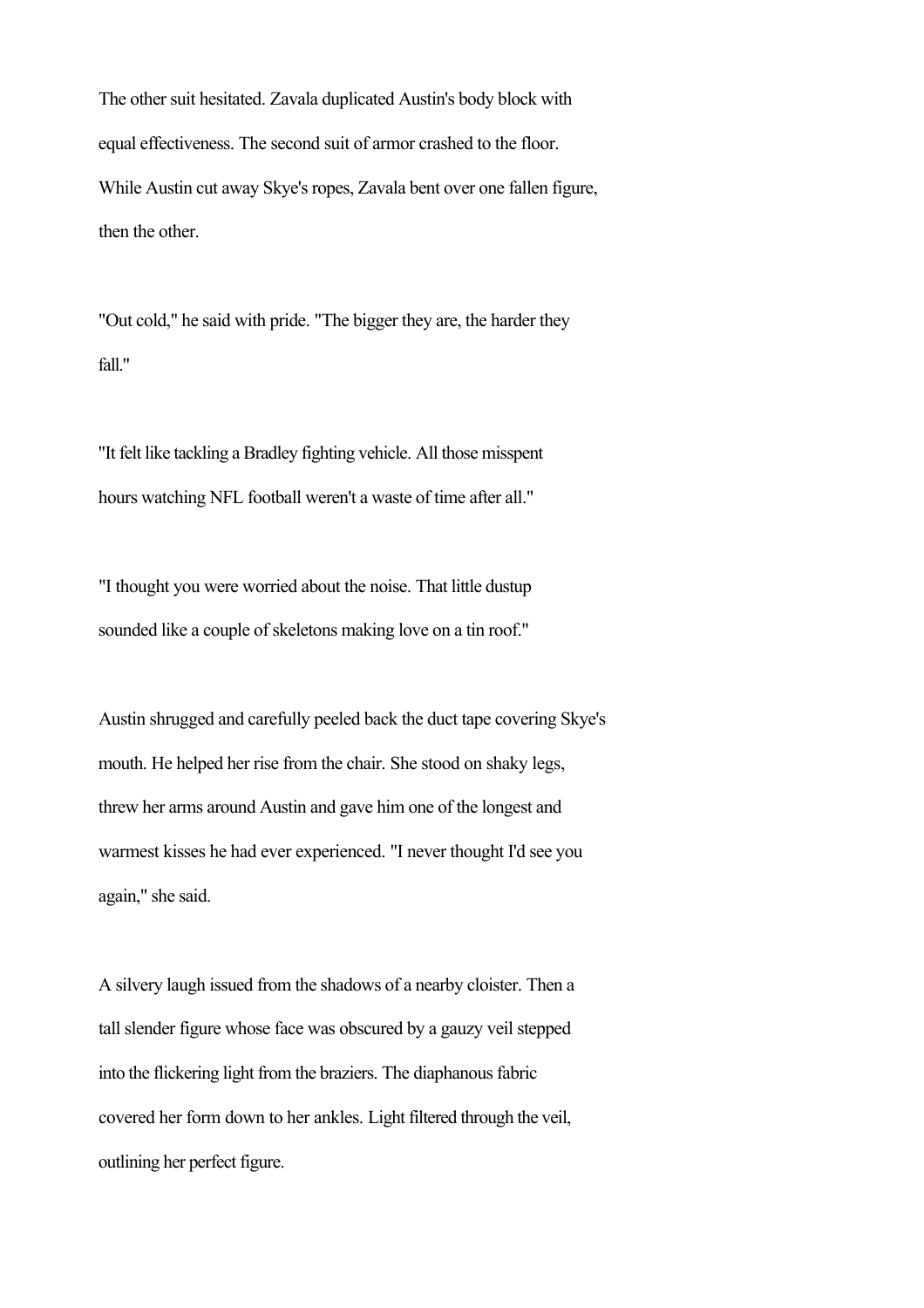"Charming," she said. "How utterly charming. But must you always be so dramatic in your comings and goings, Monsieur Austin?"

 Marcel stepped out behind the woman, a machine pistol cradled in his hands. Then six more armed men melted from dark corners. Marcel relieved Austin and Zavala of their weapons.

 Austin glanced at the motionless suits of armor. "From the looks of that pile of tin, I'm not the only one with a flair for the dramatic."

"You know I like the theater. You were at my masquerade ball."

"Masquerade ball "

 She slowly unwound the veil from her face and head. Hair that looked as if it had been spun from gold thread tumbled to her shoulders. Slowly, seductively, she removed the rest of the veil as if she were taking the wrapping off a precious gift and let it drop from her body to the floor. Underneath the veil, she wore a long, low-cut gown of pure white. A gold belt with a three-headed-eagle design encircled her slim waist. Austin peered into the cold eyes and felt as if he'd been struck by lightning.

Even though Austin knew about the mysterious workings of the Lost City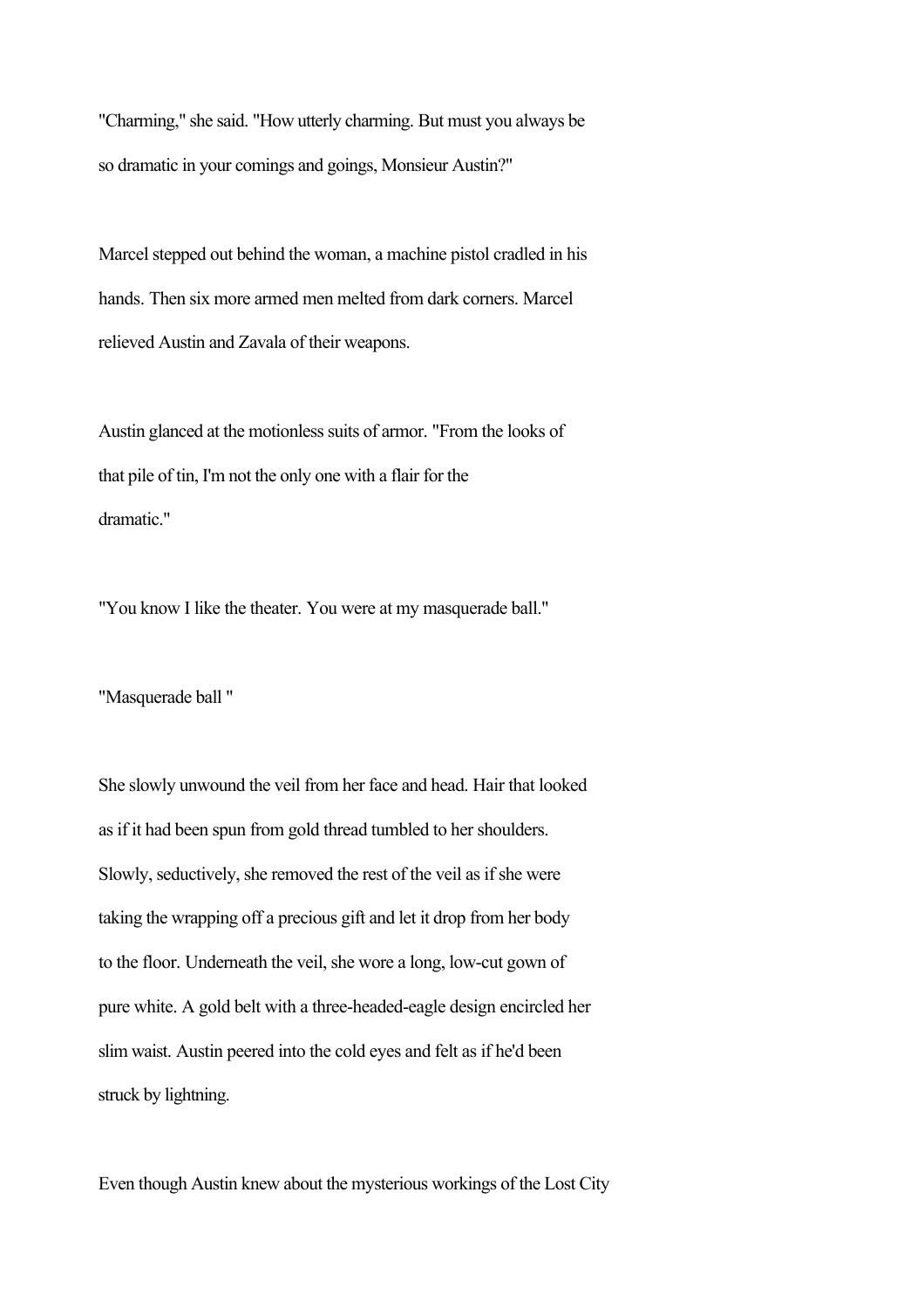enzymes, the logical part of his mind had never fully accepted them. It was easier, somehow, to believe that the formula for the Philosopher's Stone, misused, could produce ageless nightmarish creatures than to imagine that it could create a mortal of such astonishing godlike loveliness. He had assumed that the formula would extend life, but not that it could roll back the effects of fifty years of aging.

 Austin found his tongue. "I see that Dr. MacLean's work was far more successful than anyone could have imagined, Madame Fauchard."

 "Don't give MacLean too much credit. He was the midwife at the birth, but the formula for the life that burns within me was created before he was born."

 "You look a lot different from a few days ago. How long did this transformation take?"

 "The life-extending formula is too powerful to be taken at once," she said. "It calls for three treatments. The first two doses produced what you see before you within twenty-four hours. I am about to take the third."

"Why do you need to gild a lily?"

 Racine preened at the unlikely comparison to a delicate flower. "The third dose makes permanent the effects of the first two. Within an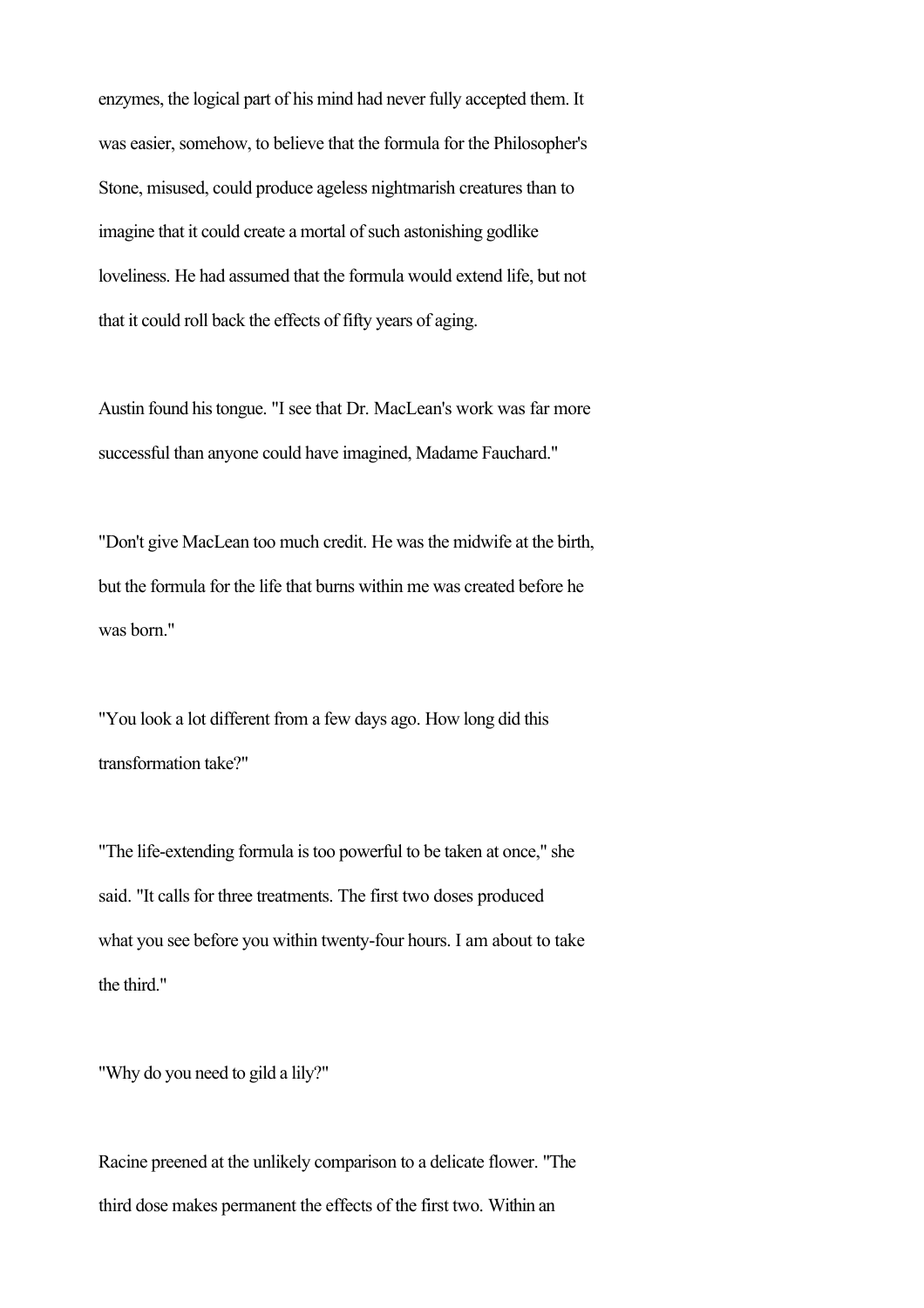hour of completing the treatment, I will begin my journey through eternity. But enough talk of chemistry. Why don't you introduce me to your handsome friend? He seems unable to put his eyes back into his head."

 Zavala had not seen Madame Fauchard in her former, older incarnation. He knew only that he was in the presence of one of the most dazzling females he had ever encountered. He had muttered words of amazement in Spanish. Now a slight smile cracked the ends of his lips. The guns pointed in his direction did nothing to cool his appreciation for a woman who was apparently perfect in every physical way.

 "This is my colleague, Joe Zavala," Austin said. "Joe, meet Racine Fauchard, the owner of this charming pile of stone."

"Madame Fauchard?" Zavala's mouth dropped down to his Adam's apple.

"Yes, is there a problem?" she said.

"No. I just expected someone different."

 "Monsieur Austin no doubt regaled you with descriptions of me as a bag of bones," she said, her eyes flashing.

"Not at all," Zavala said, absorbing Madame Fauchard's slim figure and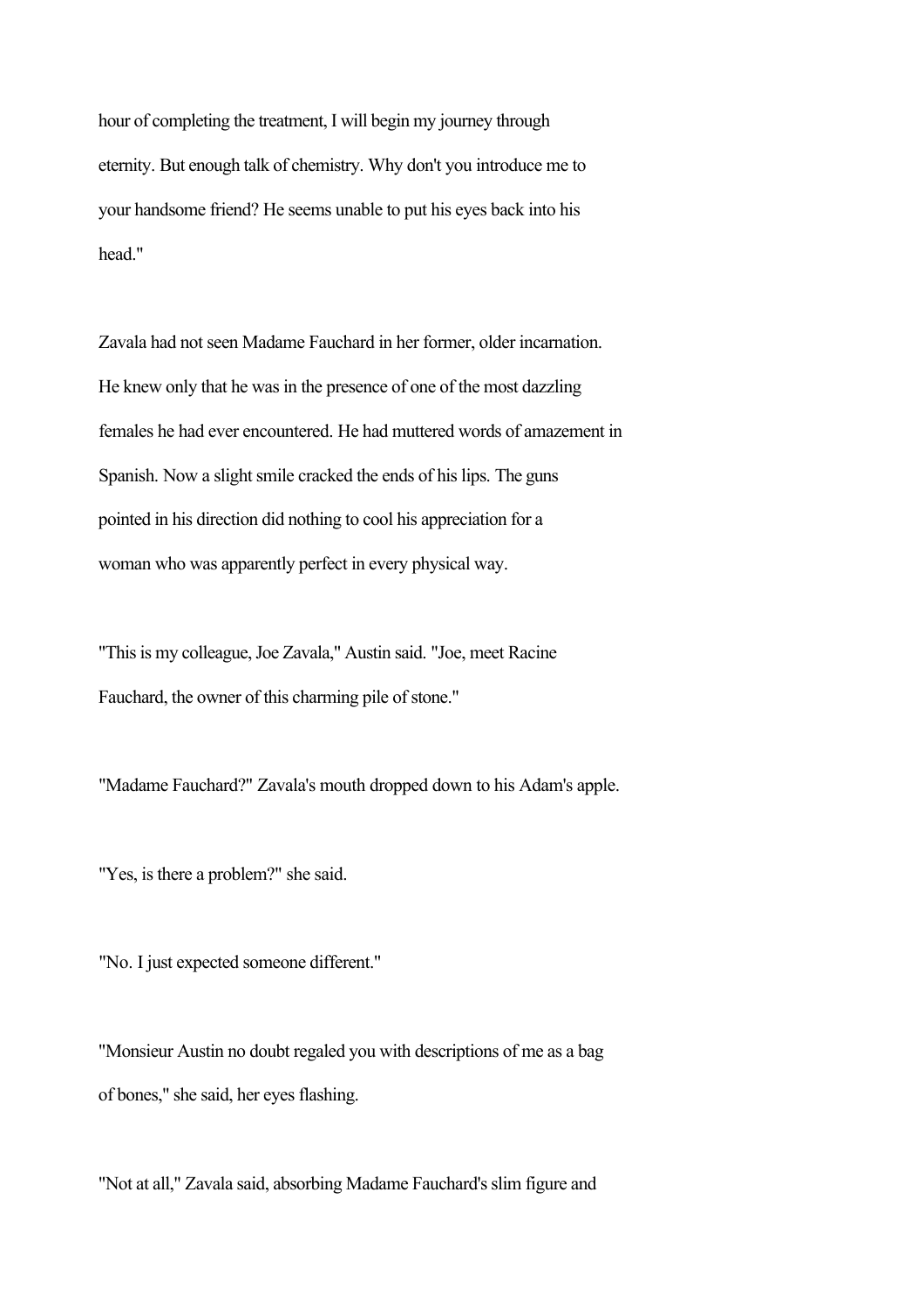striking features with wondering eyes. "He said you were charming and intelligent."

 The answer seemed to please her because she smiled. "NUMA evidently chooses its people for their gallantry as well as their expertise. It was a quality I saw in you, Monsieur Austin. That's why

 I knew you would try to rescue yon fair maiden." She eyed their purple-stained skin. "If you wanted to sample our grapes, it would have been far less trouble to buy a bottle of wine than to bathe in them"

"Your wine is out of my price range," Austin said.

 "Did you really think you could enter the chateau without being detected? Our surveillance cameras picked you up after you crossed the drawbridge. Marcel thought you would climb to the outside wall and come in that way."

"It was kind of you to leave the stairway gate unlocked."

 "You were obviously too smart to take the bait, but we never dreamed that you could find your way through the catacombs. You knew the chateau was well defended. What did you hope to accomplish by coming here?"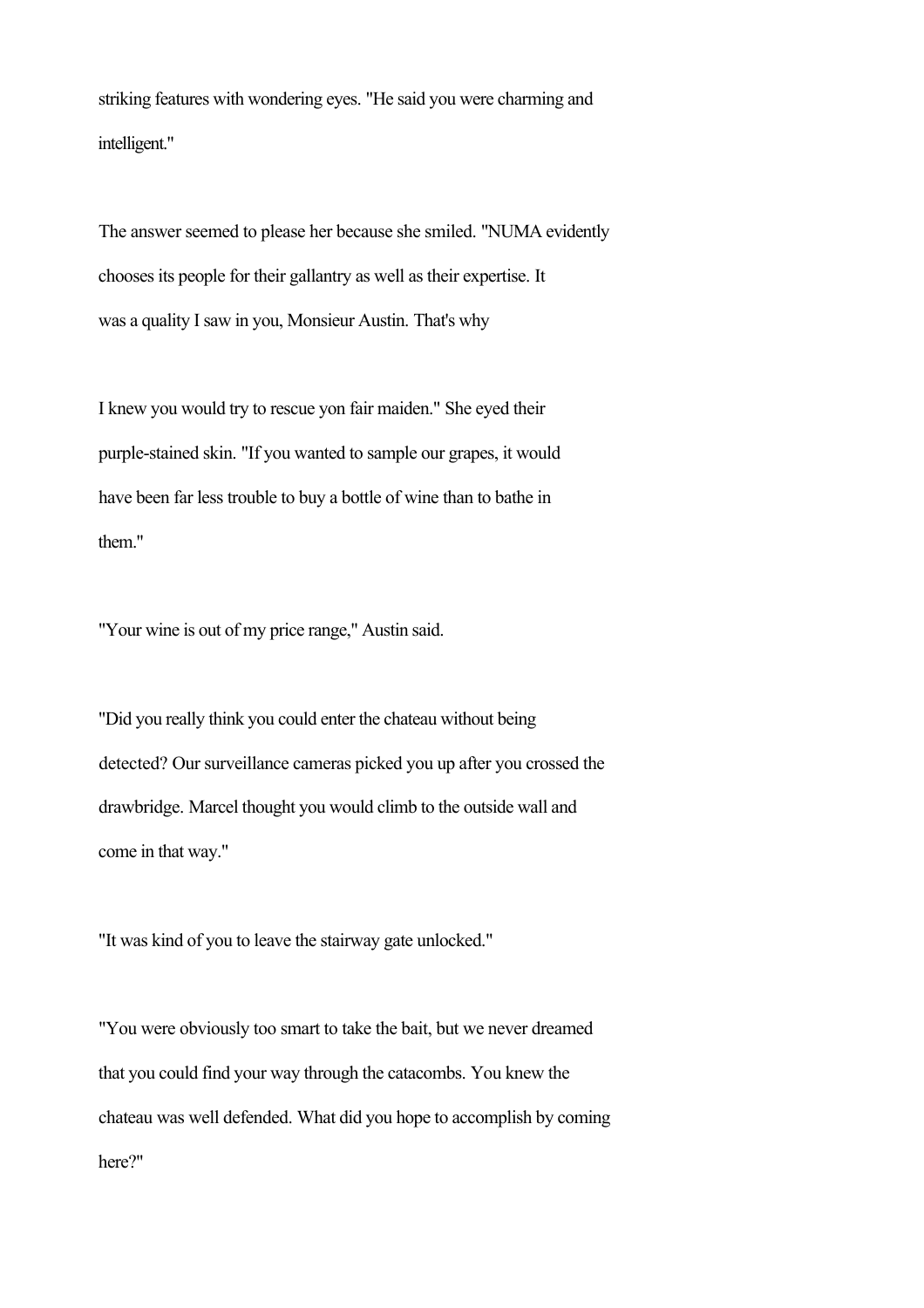"I had hoped to leave with the mademoiselle."

"Well, you have failed in your romantic quest."

 "So it seems. Perhaps, in the interests of romance, you would offer me a consolation prize. At our first meeting, you said you would tell me someday about your family. Here I am. I'd be glad to tell you what I know in exchange."

 "You could never equal what I know about you, but I admire your audacity." She paused a moment, crossed her arms and lightly pinched her chin. Austin remembered seeing the old Madame Fauchard make the same gesture of thought. She turned to Marcel and said, "Take the others away."

"I wouldn't do that if I were you," Austin said to Marcel.

 He stepped protectively in front of Skye. Marcel and the guards moved in but Madame Fauchard waved them away.

 "Your chivalry appears to know no bounds, Monsieur Austin. Have no fear; your friends will only be taken a short distance away where you can see them. I want to talk to you alone."

Madame Fauchard motioned for him to sit in Skye's vacated chair,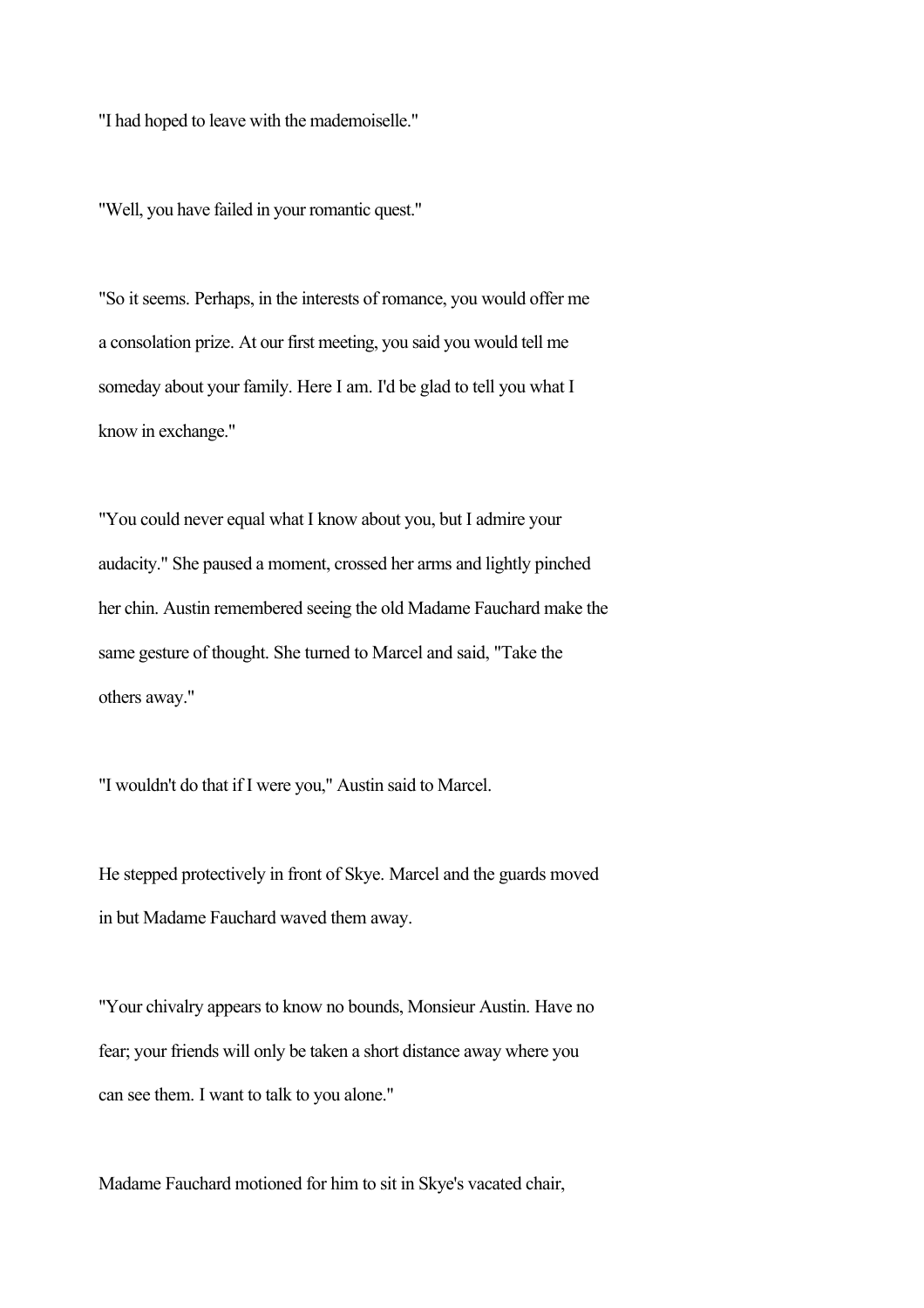and snapped her fingers. Two of her men brought over a thronelike chair of heavy medieval construction and she settled into it. She said something in French to Marcel, and he and some of his men escorted the prisoners a short distance, but still in view, while others dragged away the suits of armor.

 "Now there are just the two of us," she said. "Lest you entertain any illusions, my men will kill your friends if you do anything foolish."

 "I have no intention of making a move. This encounter is much too fascinating to end so soon. Tell me, what's with the high priestess outfit?"

 "You know how I enjoy costumes. Do you like it?" Austin couldn't take his eyes off Madame Fauchard in spite of himself. Racine Fauchard was stunning in the way a finely crafted wax figure is perfect in every feature considered important, except one. Her soulless eyes held all the warmth of the cold steel that the Fauchards had used to fashion their swords and armor. "I find you absolutely enchanting, but "

 "But you don't readily consort with a hundred-year-old woman." "Not at all. You've aged quite well. I don't usually consort with a cold-blooded killer."

She raised a finely arched eyebrow. "Monsieur Austin, is this your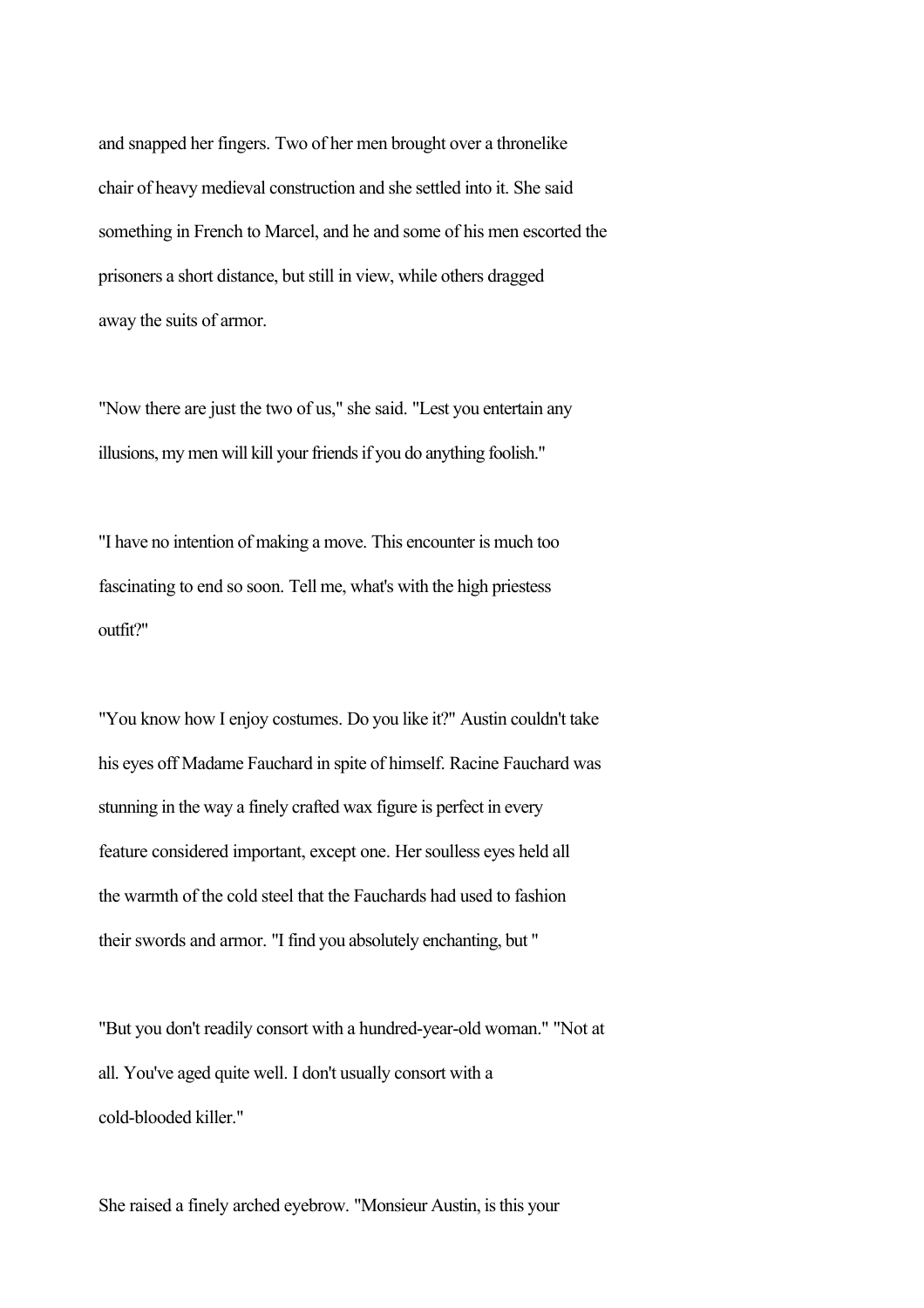strange way of flirting with me?" "Far from it."

 "Too bad. I've had many lovers in the last hundred years, but you're a very attractive man." She paused and studied his face. "Dangerous, too, and that makes you even more attractive. First, you must fulfill your part of the bargain. Tell me what you know."

 "I know that you and your family hired Dr. MacLean to find the elixir of life he called the Philosopher's Stone. In the process, you killed anyone who got in your way and created a group of wild-eyed mutants."

"A cogent summary, but you've only scratched the surface."

"Scratch it for me, then."

She paused, letting her memory drift back through the years.

 "My family traces its ancestry back to the Minoan civilization that flourished before the great volcanic eruption on the island of Santorini My ancestors were priests and priestesses in the Minoan snake goddess cult. The snake clan was powerful, but power rivals drove us off the island. A few weeks later, the volcano erupted and destroyed the island. We settled in Cyprus, where we went into the arms business. The snake evolved into the Spear, then to Fauchard."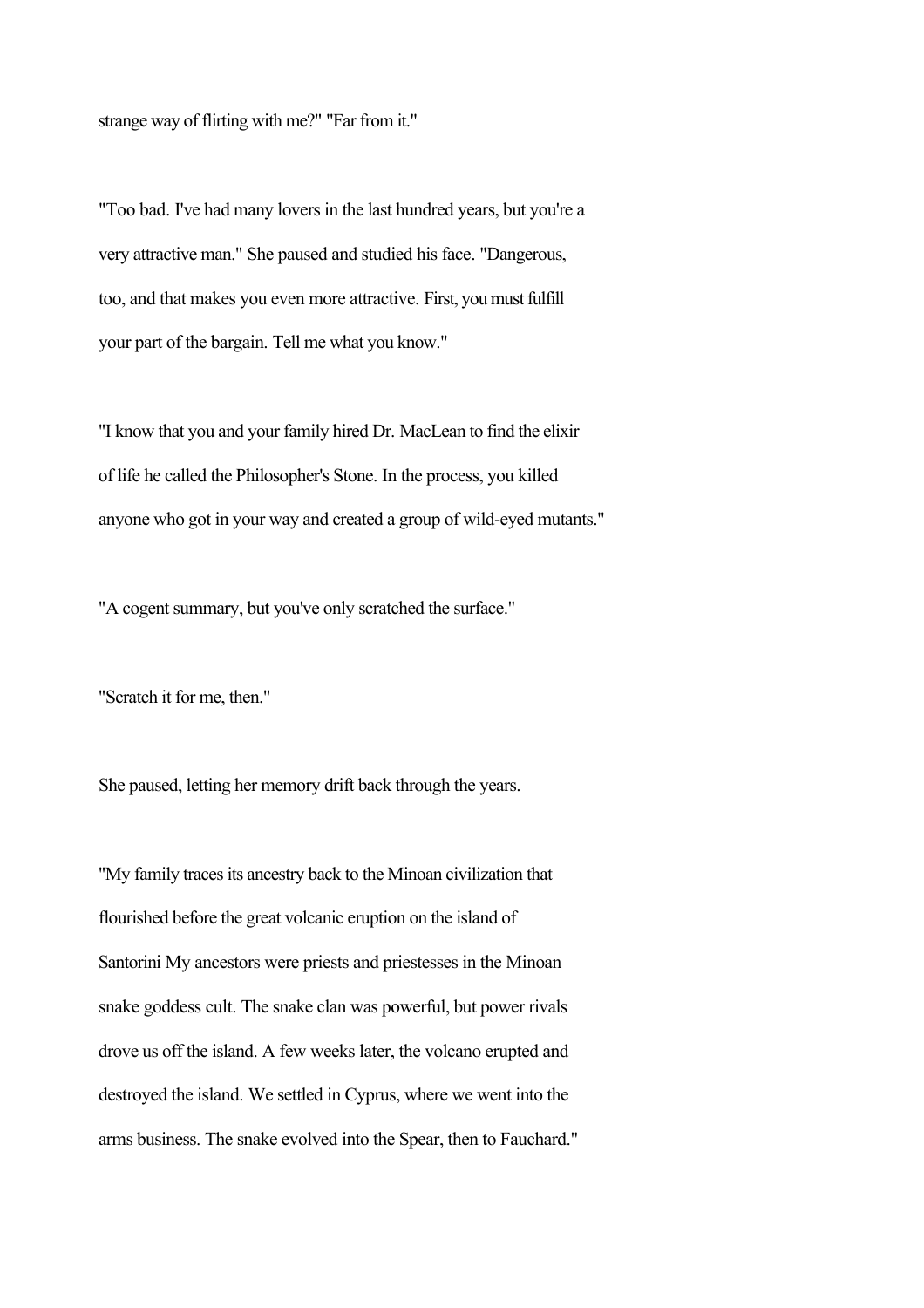"How did you get from spears to mutants?"

 "It was a logical outgrowth of our arms business. Around the turn of the century, Spear Industries set up a laboratory to try to design a super-soldier. We knew from the American Civil War that trench warfare would make future battles a stalemate. First one side would charge, then the other, with little gain in ground. They would retreat in the face of the automatic weapons that were being developed. We wanted a soldier who would charge the trenches without fear, like a Viking berserker. In addition, this soldier would have super endurance and speed, and fast-healing wounds. We tried the formula on a few volunteers."

"Like Pierre Levant?"

"I don't recall the name," she said with a frown.

 "Captain Levant was a French officer. He became one of the first mutants your research created."

 "Yes, he seems vaguely familiar. A dashing, handsome young man, as I recall."

"You'd never recognize him these days."

"Before you condemn me, you must know that they were all volunteers,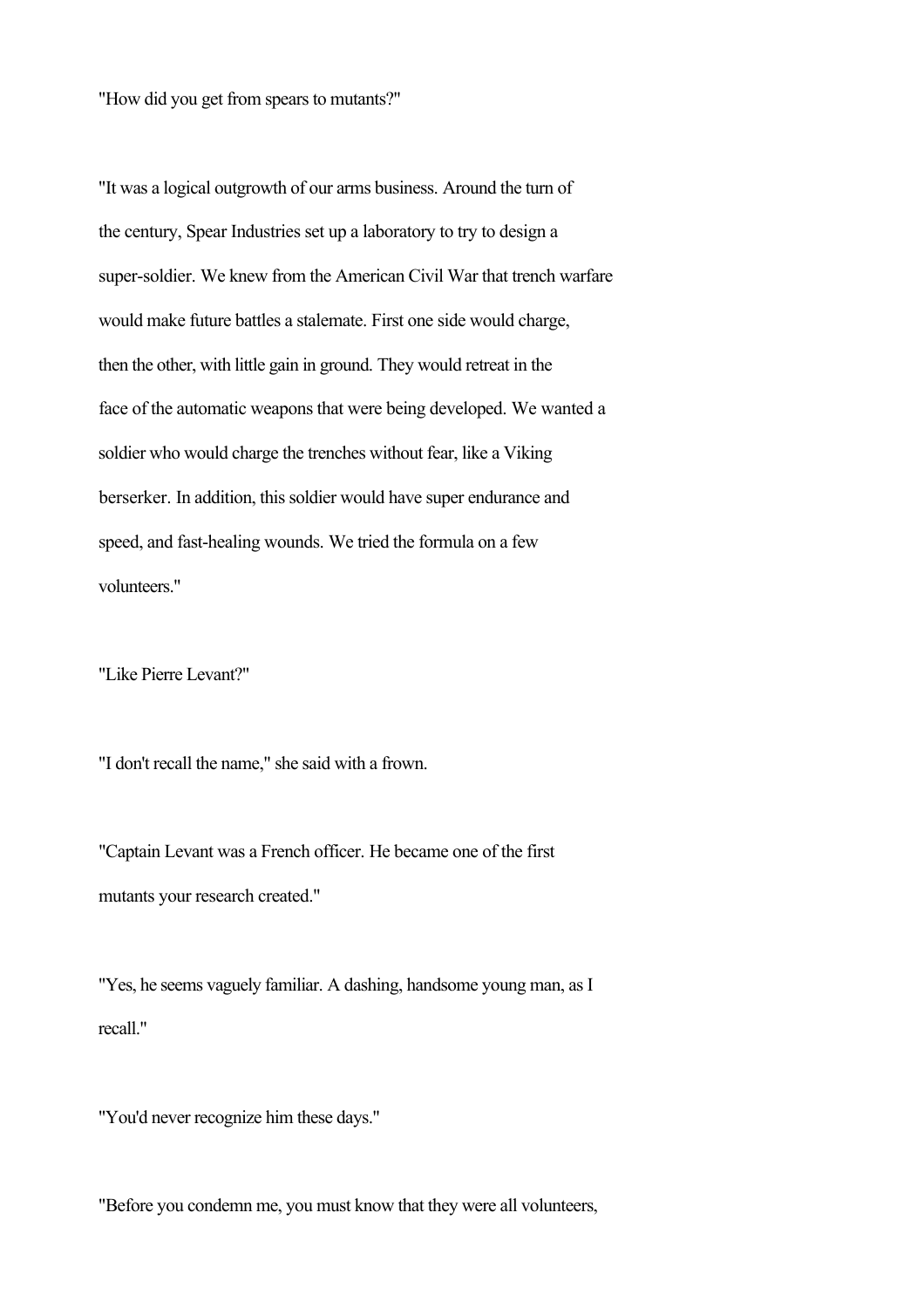soldiers who were excited at the prospect of becoming supermen."

 "Did they know that along with these superhuman powers, their appearance would change rather drastically?"

 "None of us did. The science was crude. But the formula worked, for a time, anyhow. It gave the soldiers superhuman strength and quickness, but then they deteriorated into uncontrollable, snarling beasts."

"Beasts who could enjoy their new bodies forever."

 "Life extension was an unexpected by-product. Even more exciting, the formula promised to reverse aging. We would have succeeded in refining the formula if not for Jules."

"He turned out to have a conscience?"

 "He turned out to be a fool," she said, with undisguised vehemence. "Jules saw our findings as a boon to mankind. He tried to persuade me and others in the family to stop the march toward war and release the formula. I led the family against him. He fled the country in his airplane. He carried papers that would have implicated the family in the war plot and intended to use them as blackmail, I suppose, if he had not been intercepted and shot down."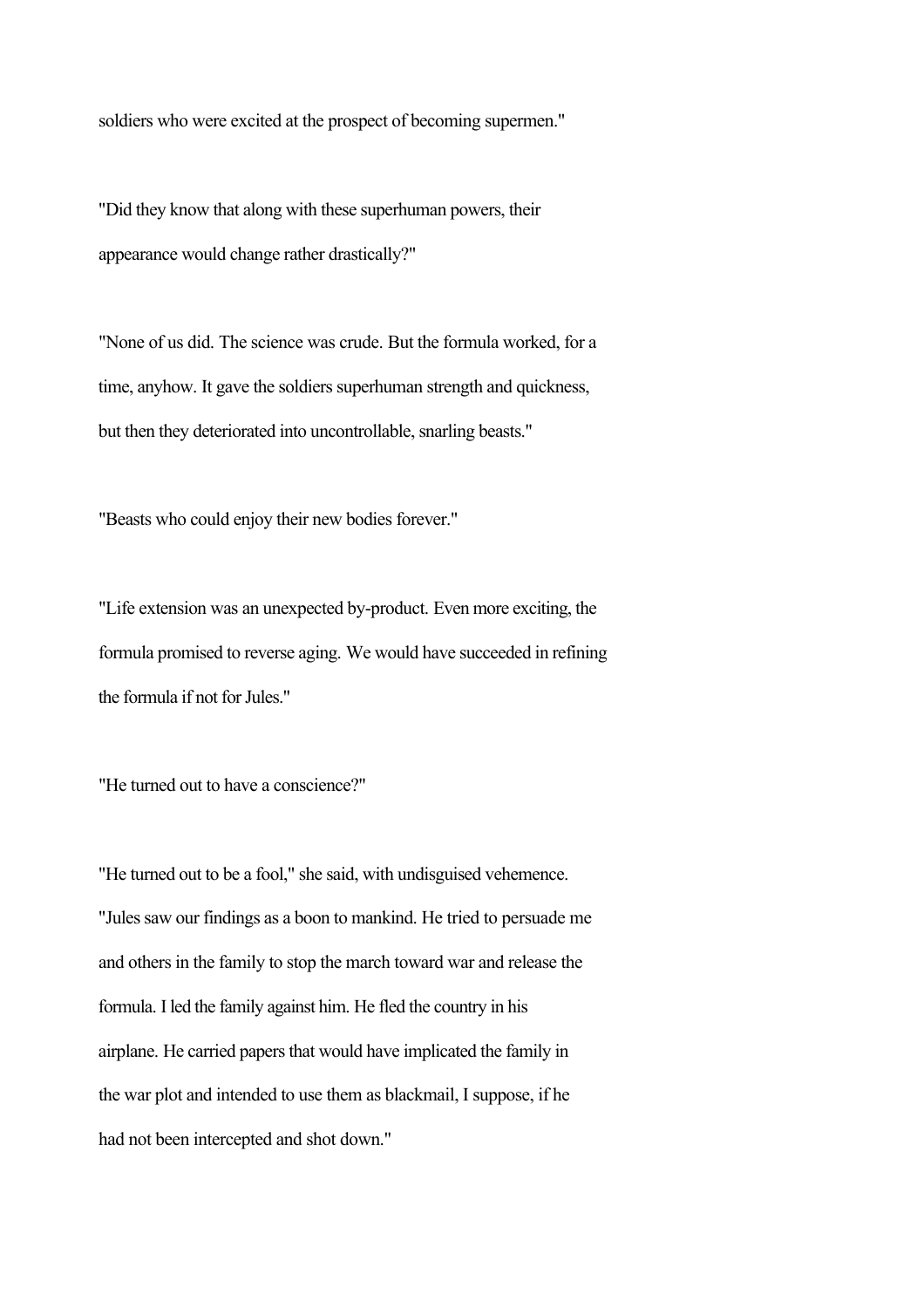"Why did he take the helmet?"

 "It was a symbol of authority, passed down to the family leader of each generation. He lost his right to the helmet by his actions, and it should have passed to me."

 Austin leaned back in his chair and put his hands behind his head. "So Jules is gone, along with the threat that the family's war scheme will be exposed. He was in no position to stop your research."

 "He had already stopped it. He destroyed the computations for the basic formula and etched them into the helmet. Clever. Too clever. We had to start all over again. There were a million possible combinations. We kept the mutants alive with the hope that one day they might reveal the secrets of the formula. The work was interrupted by wars, the Depression. We were close to succeeding during World War Two when our laboratory was bombed by Allied planes. It set back our research by decades."

 Austin chuckled. "You're saying that the wars you promoted hurt your research. The irony must not have escaped you."

"I wish it had."

"In the meantime, you got older."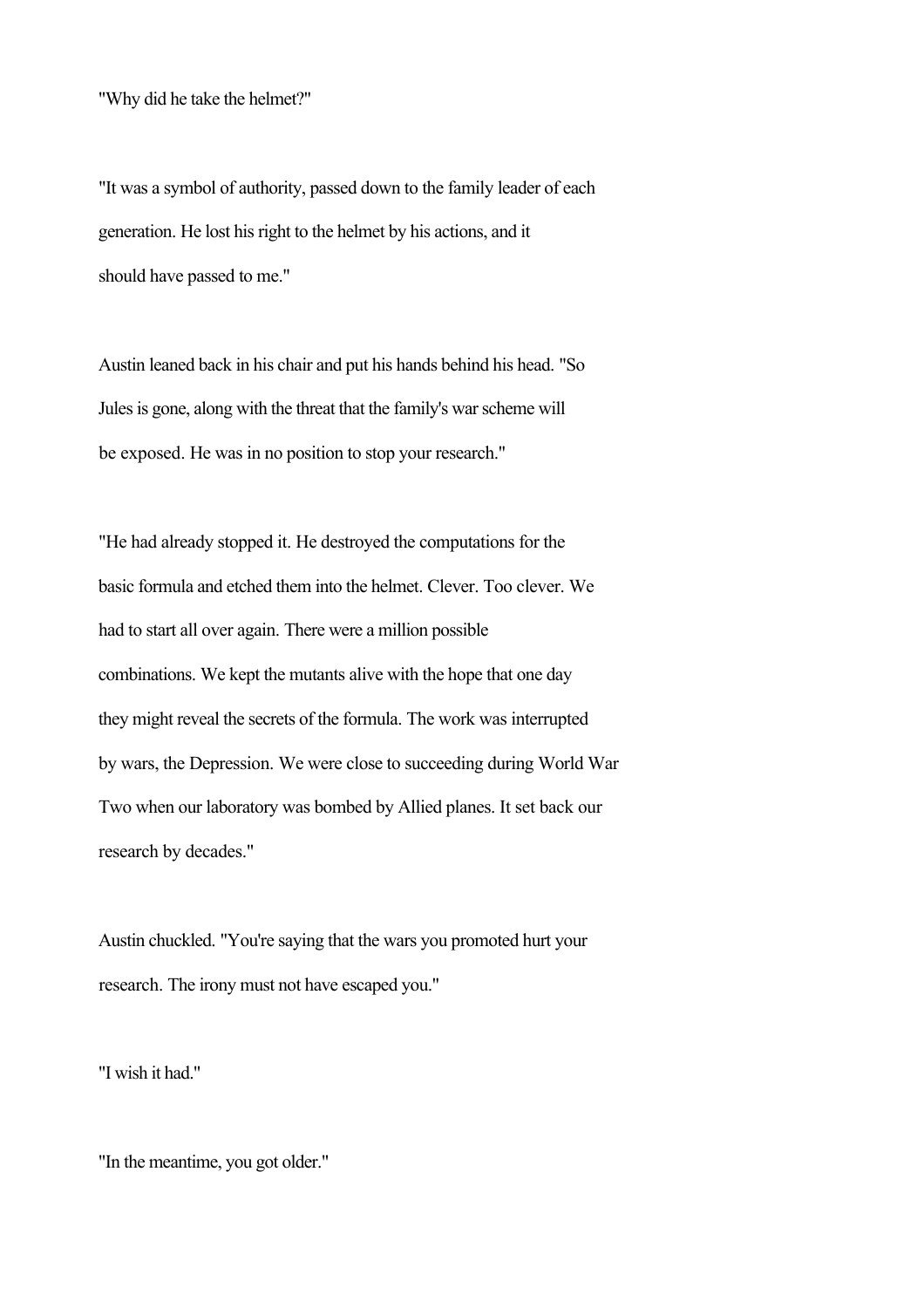"Yes, I got older," she said with uncharacteristic sadness. "I lost my beauty and became a crackling old crone. Still, I persisted. We made some progress in slowing aging, which I shared with Emil, but the Grim Reaper was catching up with us. We were so close. We tried to create the right enzyme, but with limited success. Then one of my scientists heard about the Lost City enzyme. It seemed to be the missing link. I bought the company doing research on the enzyme, and enlisted Dr. MacLean and his colleagues to pursue round-the-clock research. We built a submarine that could harvest the enzyme and set up a testing laboratory."

"Why did you have the scientists at MacLean's company killed?"

 "We're not the first to dispose of ^scientific team so they won't talk about their research. The British government is-still investigating the deaths of scientists who worked on a Star Wars missile defense project. We had created a new batch of mutants and the scientists threatened to go public with the news, so we got rid of them."

 "The only problem with your scientists is that they hadn't really finished their work," Austin said. "Pardon me, but this operation sounds like a clown convention."

 "Not an inaccurate analogy. I made the mistake of letting Emil handle things. It was a big mistake. Once I took control again, I brought back Dr. MacLean to reconstitute a research team. They managed to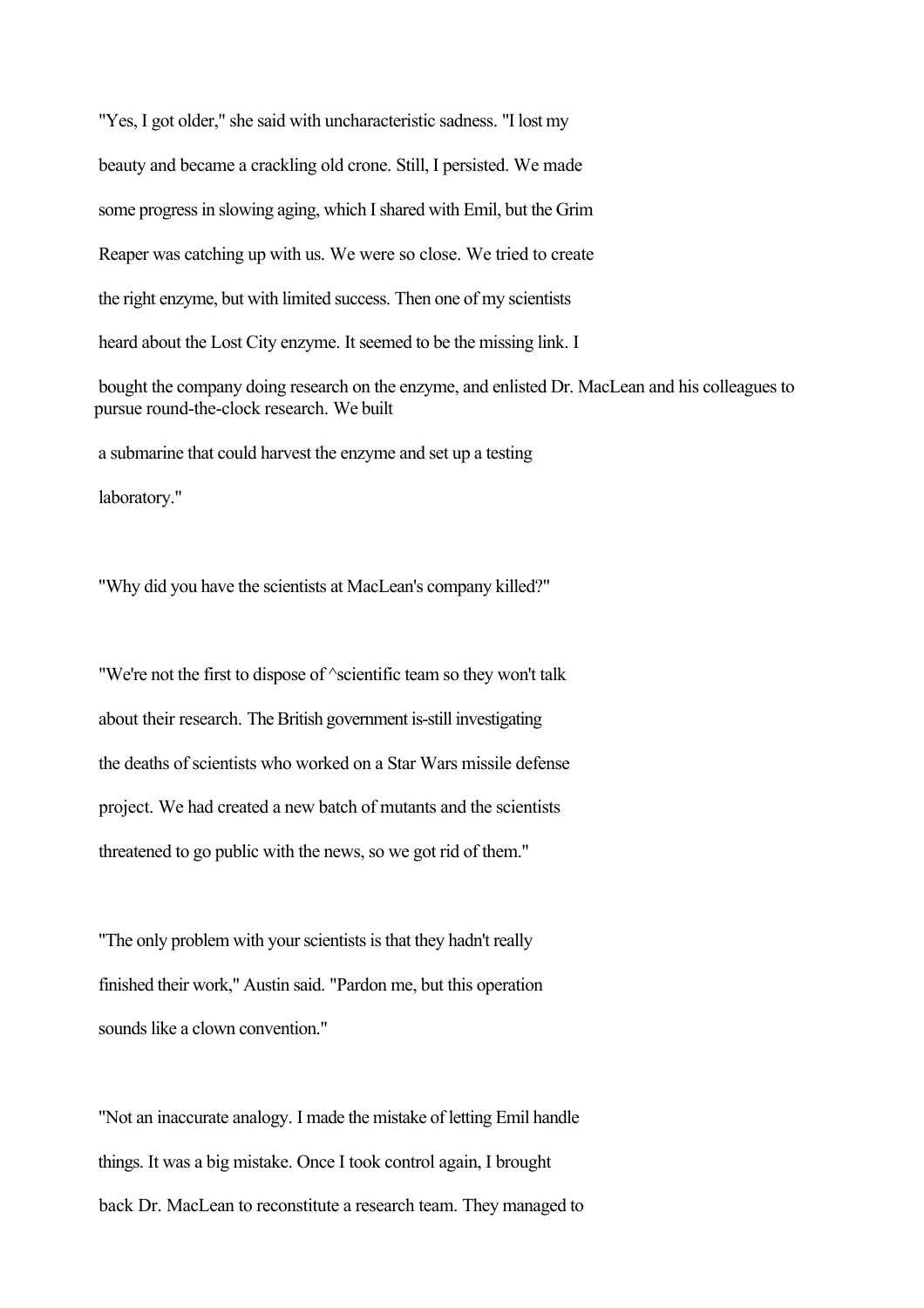recoup much of the work."

"Was Emil responsible for flooding the glacier tunnel?"

 "Mea culpa again. I had not brought him into my confidence about the true significance of the helmet, so he never tried to find it before flooding the tunnel."

"Yet another mistake?"

 "Luckily, Mademoiselle Labelle removed the helmet, and it is now in my possession. It provided the missing link and we closed down the lab. So you see, we make mistakes, but we learn by them. Apparently, you don't. You escaped from here once, yet you came back to certain disaster"

"I'm not certain that's the case."

"What do you mean?"

"Have you heard from Emil lately?"

 "No." For the first time there was doubt in her face. "Where is he?"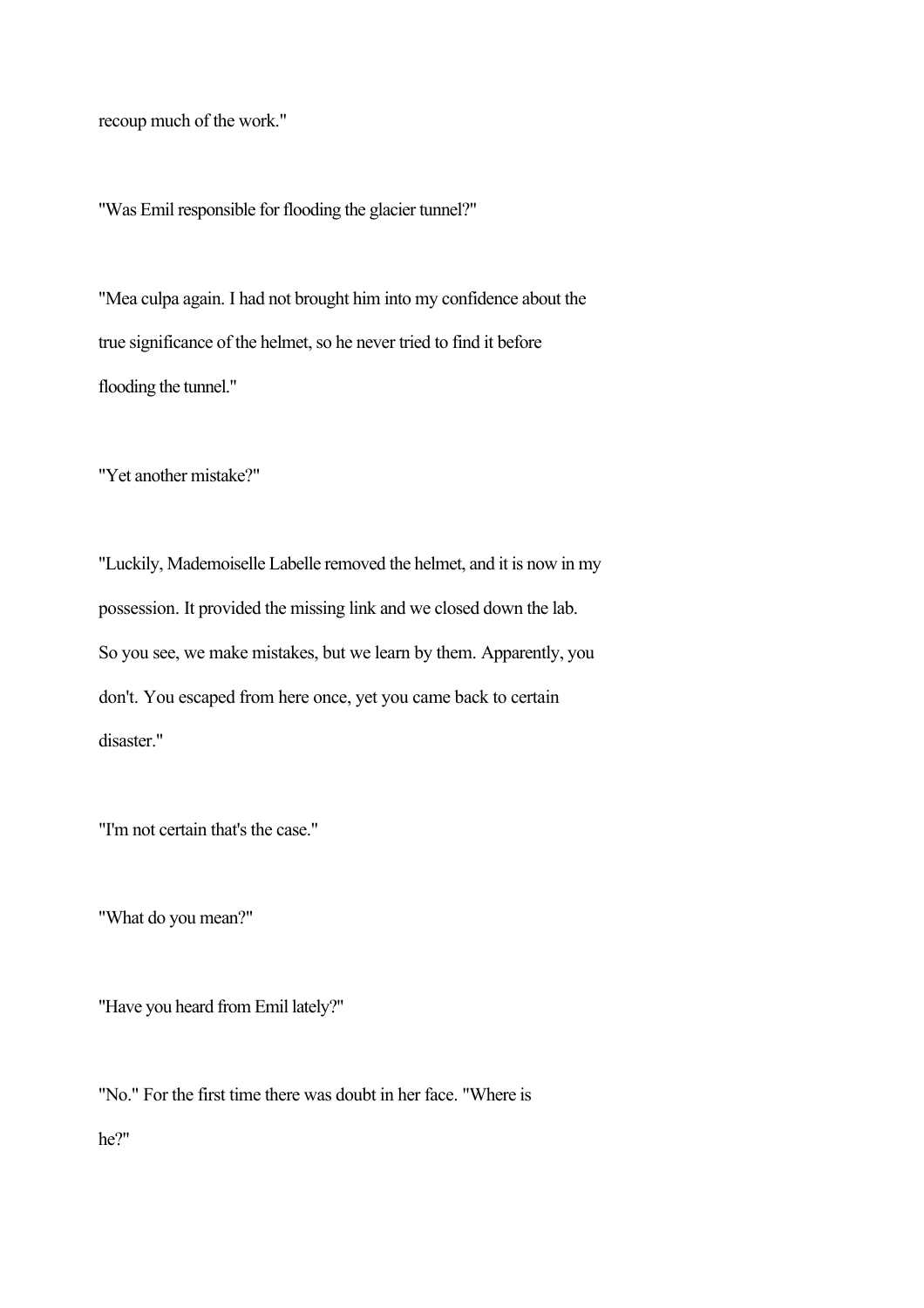"Let us go and I'll be glad to tell you," Austin said.

"What are you saying?"

 "I stopped off at the glacier before coming here. Emil is now in custody."

 "A shame," she said with a flip of her fingers. "Too bad you didn't kill him."

"You're bluffing. This is your son we're talking about."

 "You needn't remind me of my familial obligations," she said coldly. "I don't care what happens to Emil or his cretinous friend Sebastian. Emil planned to usurp me. I would have had to destroy him myself. If you've killed him, you did me a favor."

 Austin felt as if he had just been dealt a pair of deuces in a high-stakes poker game.

"I should have known that mother snakes sometimes eat their eggs."

 "You can't insult me with your silly taunts. Despite its internal friction, our family has grown ever more powerful through the centuries."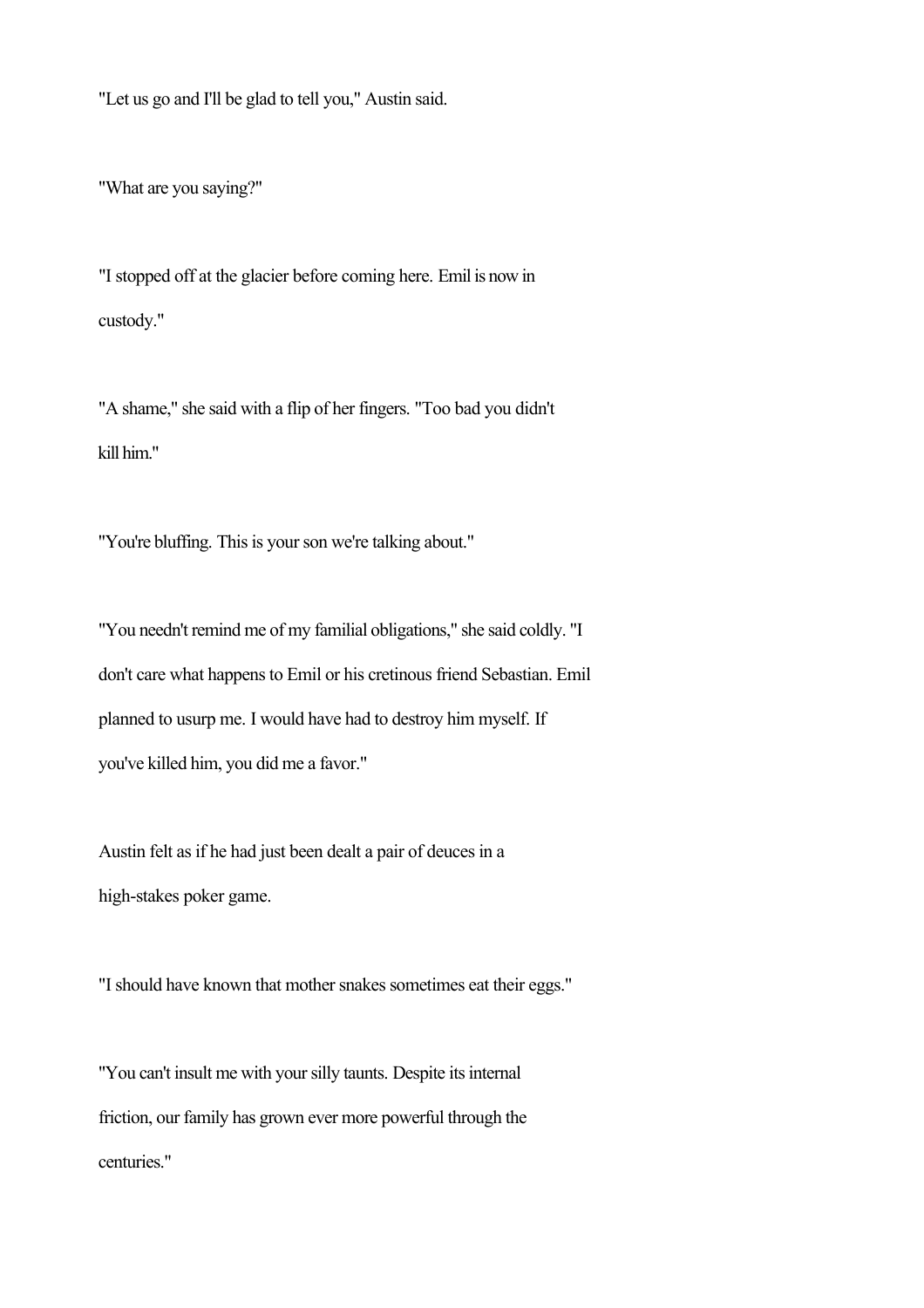"And created a river of blood in the process."

 "What do we care for blood? It is the most expendable commodity on earth."

"Some people might argue with that."

 "You have no idea what you have gotten yourself into," Madame Fauchard said, with a sneer. "You think you know us? There is layer upon layer invisible to you. Our family has its origins in the mists of time. While your forebears were clawing at rotten logs searching for grubs, the first Spear had already fashioned a flint point, attached it to a shaft and traded it to his neighbor. We are of no nation and every nation. We sold weapons to the Greeks against the Persians and the Persians against the Greeks. The Roman legions marched across Europe wielding broadswords of our design. Now we will forge time, bending it to our will as we once did steel."

 "And if you live another hundred or even a thousand years, then what?"

 "It is not how long you live but what you do with your time. Why don't you join me, monsieur? I admire your resourcefulness and courage. Maybe I could even find a place for your friends. Think of it. Immortality! Deep down, isn't that your most fervent wish?"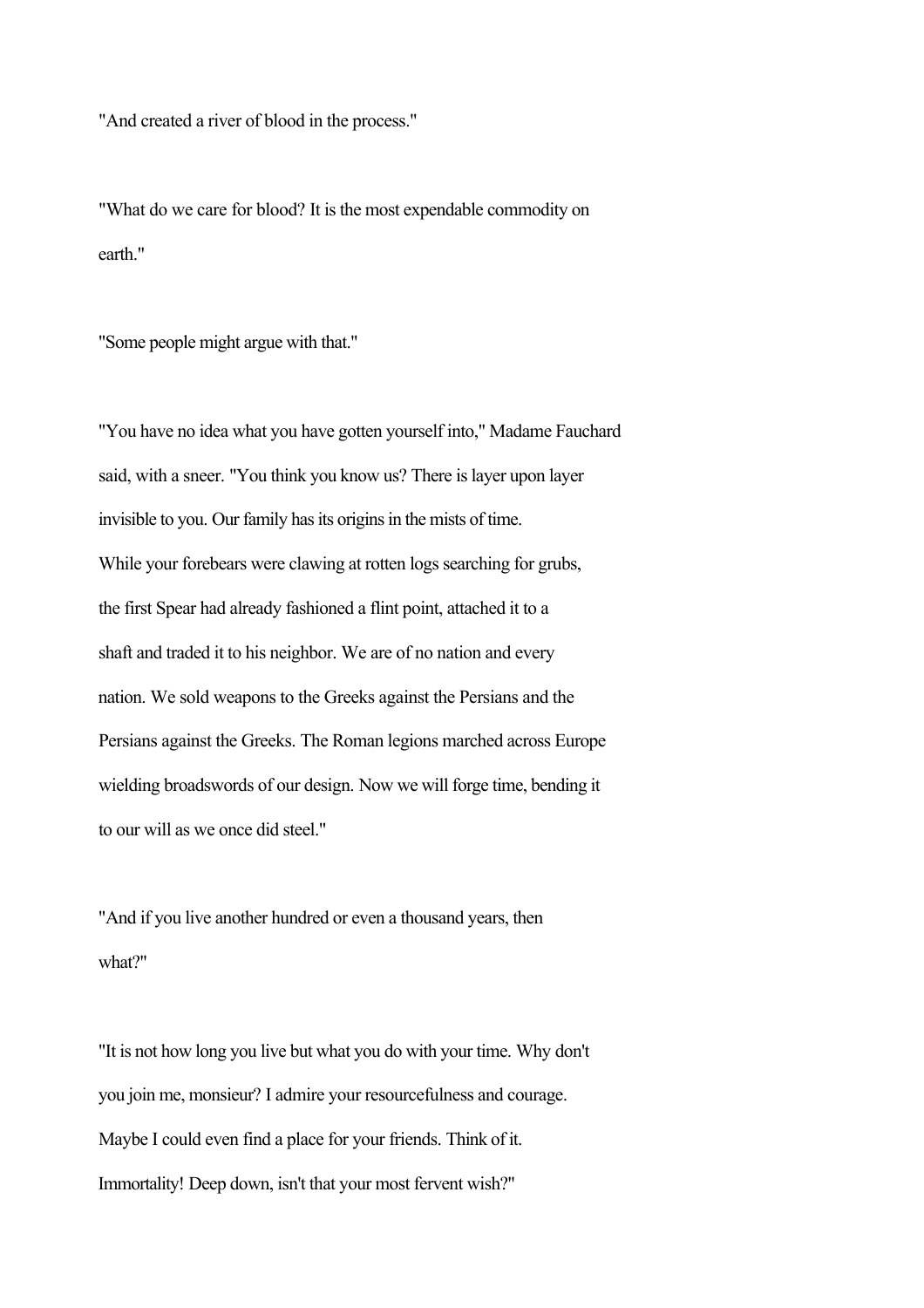"Your son asked me the same question."

"And?"

 A cold smile crossed Austin's face. "My only wish is to send you and your pals to join him in hell."

 "So you did kill him!" Madame Fauchard clapped her hands in light applause. "Well done, Monsieur Austin, as I would expect. You must have known I wasn't serious with my proposal. If there is one thing I have learned in a century, it is that men of conscience are always a danger. Very well, you and your friends wanted to be part of my masque, so it will be. In return for removing my son, I will not kill you right away. I will allow you to be present at the dawn of a new day on earth." She reached into the bodice of her dress and extracted a small amber phial, which she held above her head. "Behold, the elixir of life."

 Austin was thinking about something else: MacLean His eyes glimmered with a faint light of understanding as he pondered the scientist's last words.

 "Your mad scheme will never work," Austin said quietly. Racine glared at Austin and her lips curled in contempt. "Who is going to stop me? You? You dare to pit your puny intellect against the lessons of a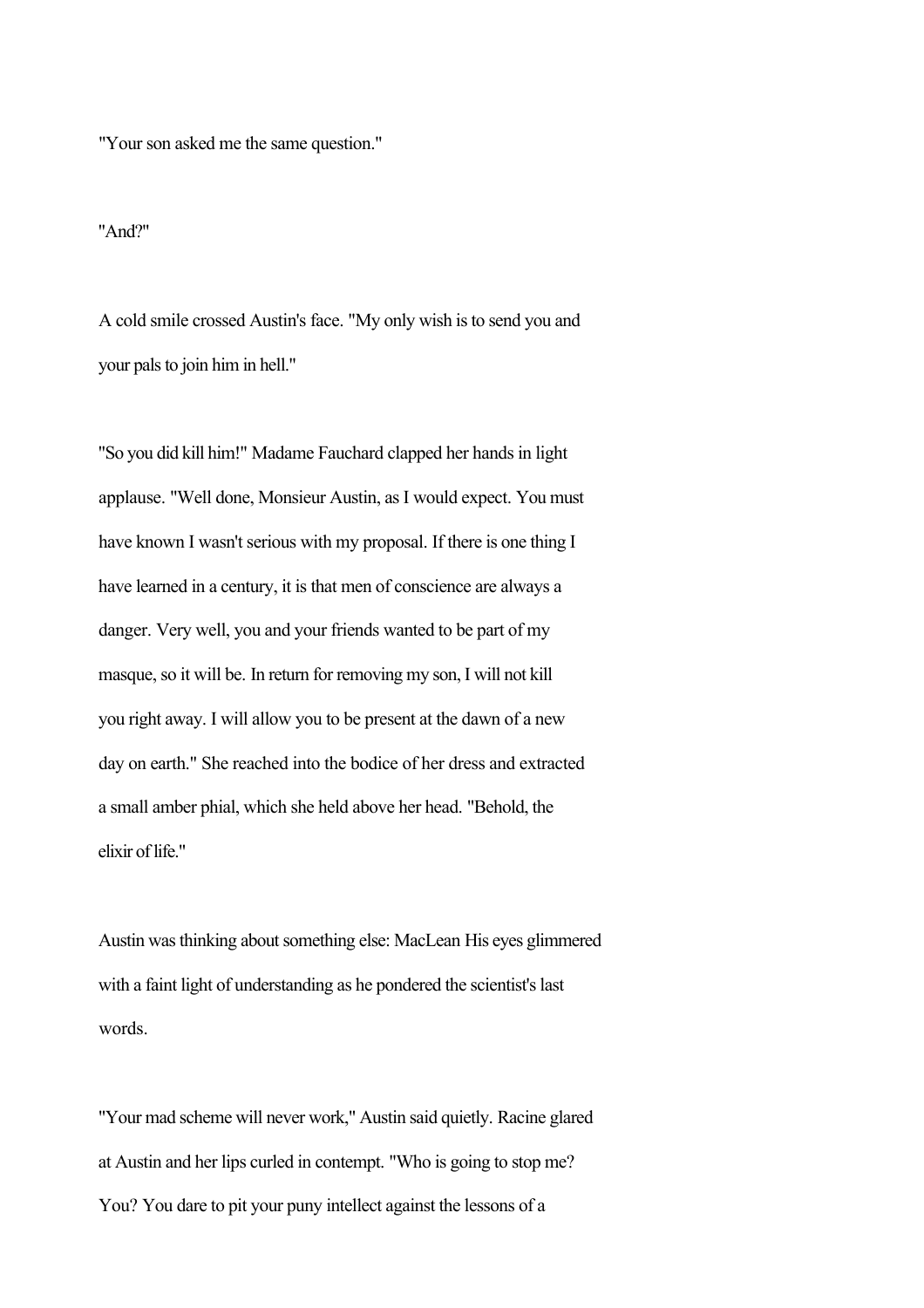hundred years?"

 She uncorked the phial, which she put to her lips, and drank the contents. Her face seemed to glow with an aura. Austin watched in fascination for a moment, aware that he was witnessing a miracle, but he quickly snapped out of his spell. Racine noticed him push the timing button on his watch.

 "You might as well throw that timepiece away," she said derisively. "In my world, time will have no meaning."

 "Pardon me if I ignore your suggestion. In my world, time still has a great deal of meaning."

 She regarded Austin with an arrogant tilt of her head, then signaled Marcel, who came over. Together with the other prisoners, they marched to the door that led down to the catacombs.

 As the thick wooden door swung open and Austin and the others were prodded into the depths at gunpoint, the warning from the French pilot flashed through his mind. The Fauchards have a past.

 Then he looked at his watch and prayed to the gods who look over fools and adventurers, often one and the same. With any kind of luck, this evil blight of a family might not have a future.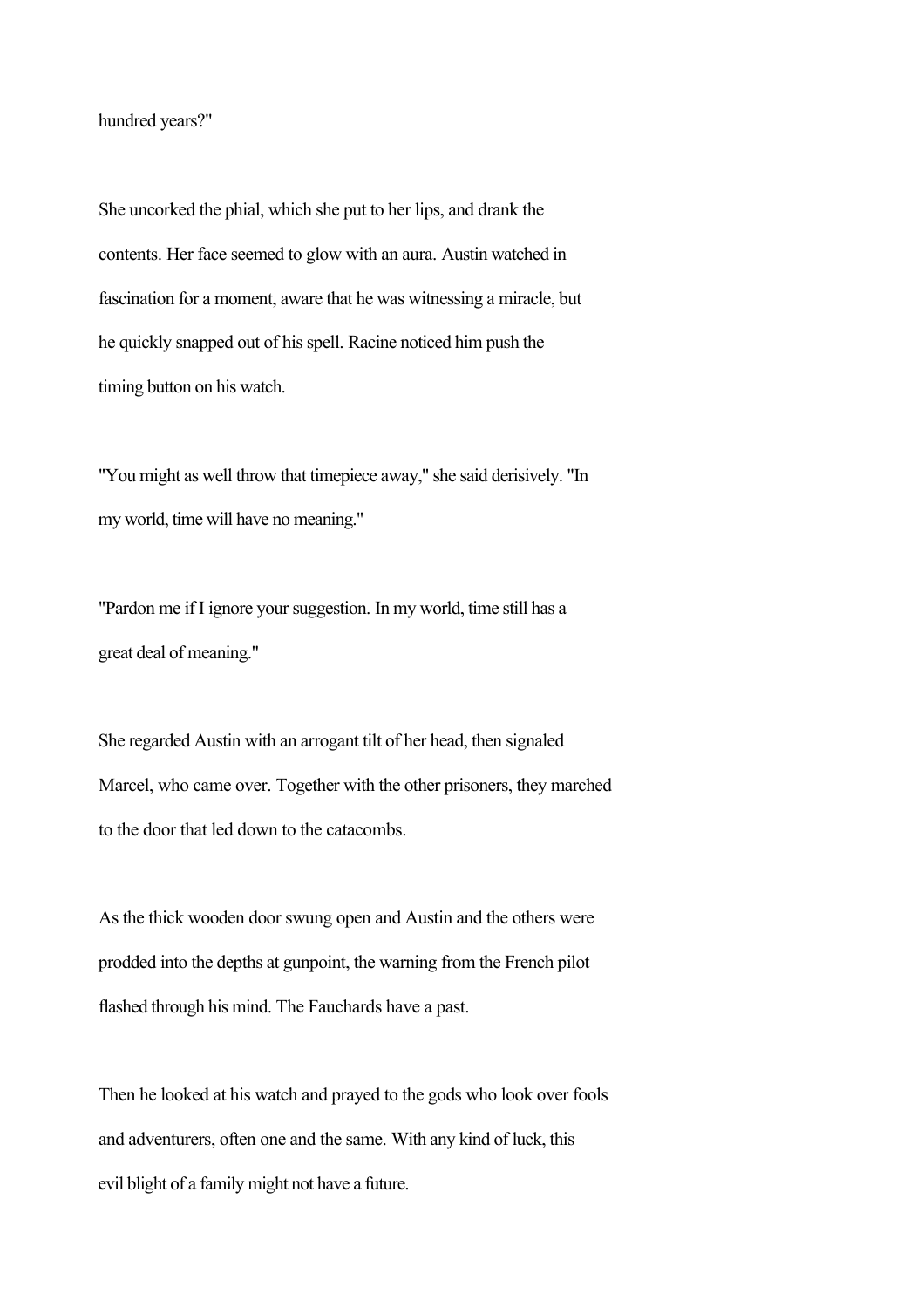RACINE GRABBED a torch from the wall and plunged through the doorway. Reveling in the freedom of her newfound youth, she bounded gracefully down the sjairs leading into the catacombs. Her schoolgirl enthusiasm stood out in sharp contrast to the morbid surroundings, with their dripping walls and lichen-splotched ceilings.

 Behind Racine came Skye, followed by Austin and a guard who watched his every move, then Zavala and another guard. Last in line was Marcel, ever watchful, like a trail boss keeping his eye out for straying cattle. The procession moved past the boneyard and the dungeons, and then it descended staircases that plunged guards and prisoners ever deeper into the catacombs. The air grew more stale and hard to breathe.

 A narrow, barrel-roofed passageway about a hundred feet long led off from the last set of stairs and ended at a stone door. Two guards rolled the door aside. It opened quietly, as if the rollers had been well oiled. As the prisoners were marched along another corridor, Austin assessed their options and decided that they had none.

 At least for now. The Trouts had instructions to stand by until he called.

 He could kick himself for assuming too much. He had miscalculated badly. Racine was ruthless, as shown by the fact that she had had her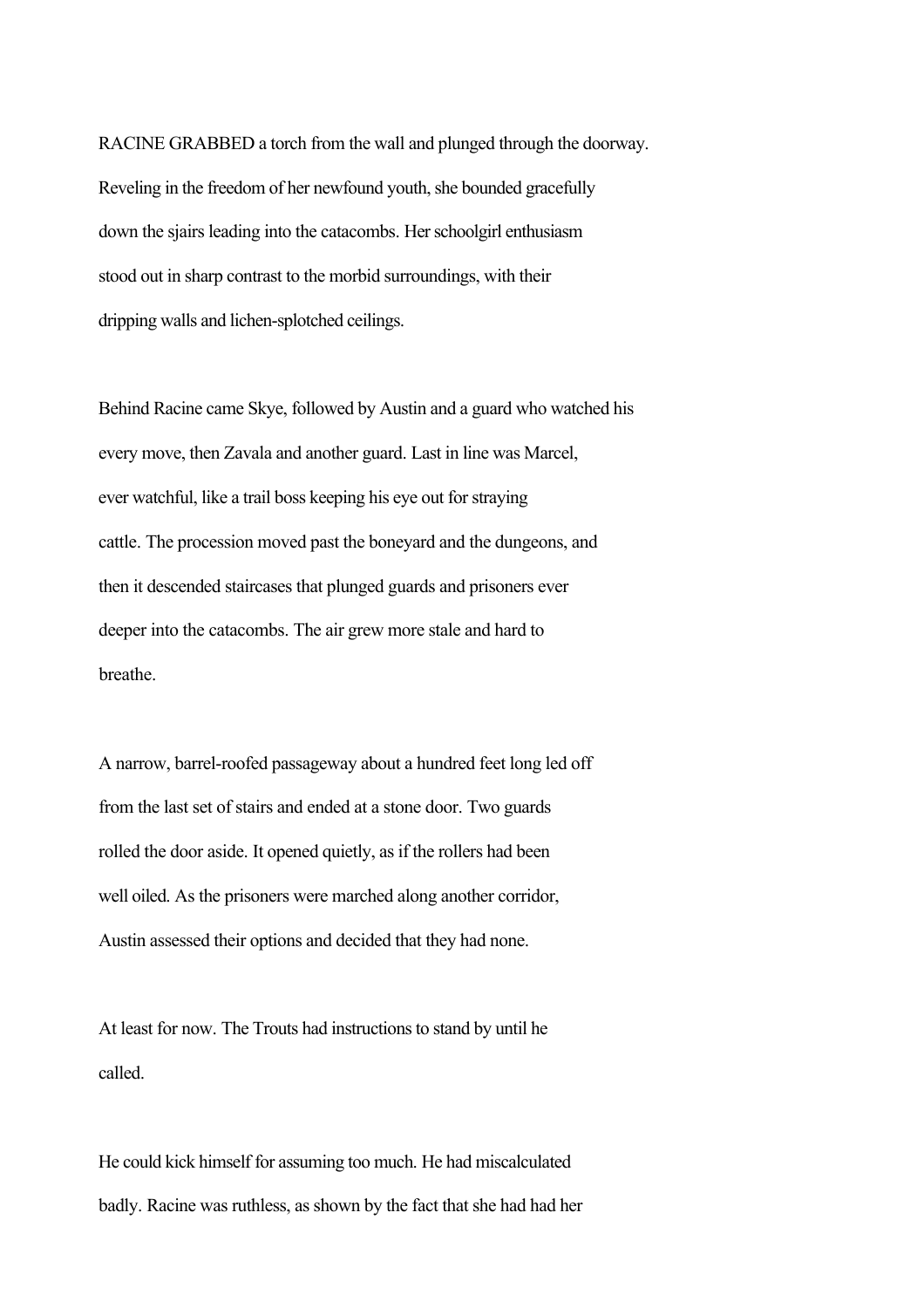brother killed, but he never dreamed she would be so callous about the fate of her son. He glanced ahead at Skye. She seemed to be bearing up well, too busy brushing cobwebs out of her hair to dwell on her long-term prospects. He only hoped that she would not have to pay for his miscalculation.

 The passageway ended in another stone door, which was also rolled aside. Racine stepped through the opening and waved her torch in the air so that the flame crackled and snapped. The dancing torchlight illuminated a stone slab about two feet wide that seemed to jut out into empty space from the edge of a precipice.

 "I call this the "Bridge of Sighs," " Racine said, her voice echoing and reechoing off the deep walls of the chasm. "It's much older than the one in Venice. Listen." The wind wailed up from below like a chorus of lost souls and tousled her long flaxen hair. "It's best not to pause."

 She dashed across the slab with seemingly reckless abandon. Skye hesitated. Austin took her hand and, together, they shuffled across the narrow bridge toward Racine's fluttering torch. The wind tugged at their clothes. The distance was about thirty feet, but it might as well have been thirty miles.

Zavala was a natural athlete, who had boxed in college, and he strode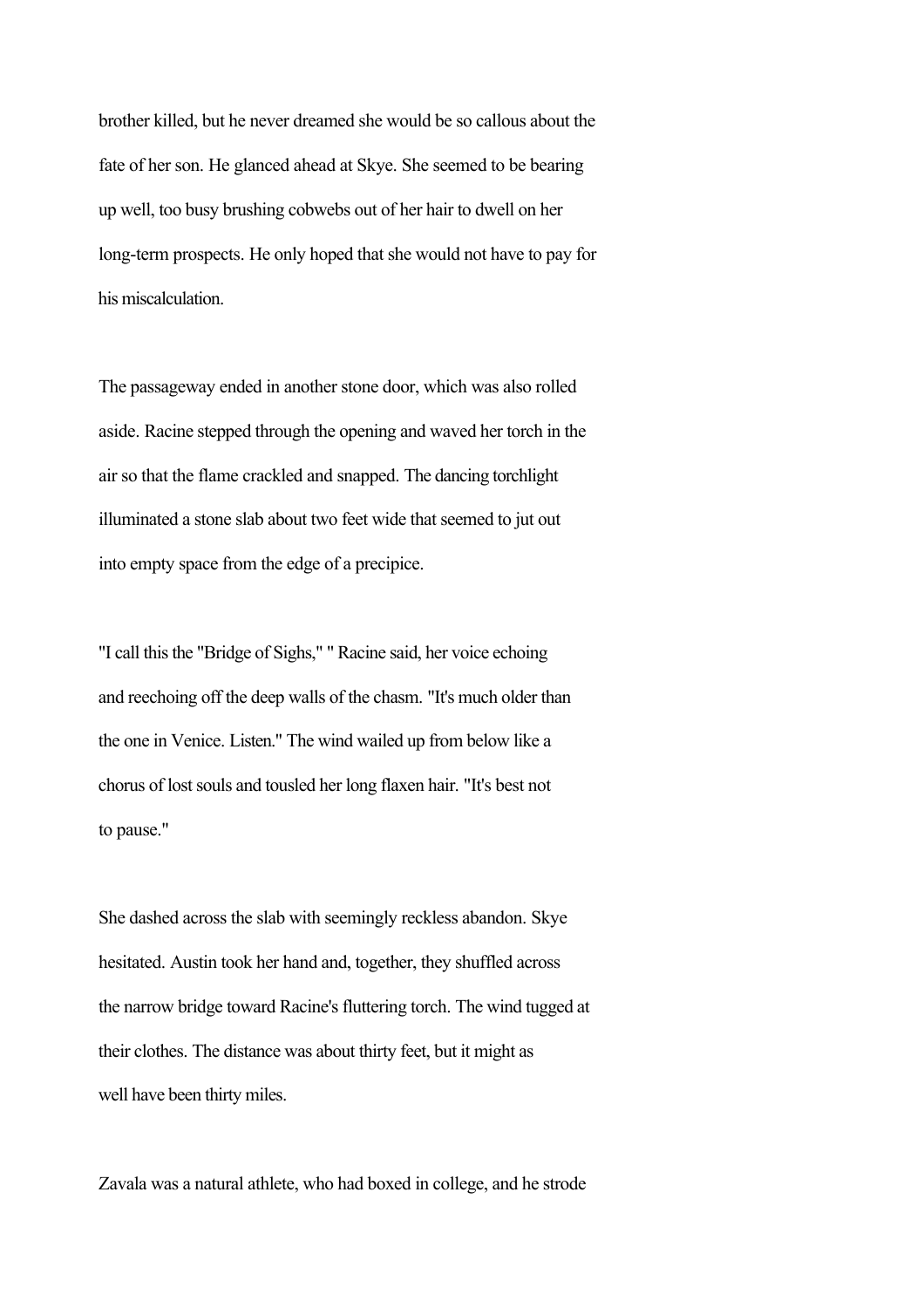across with the surefootedness of a high-wire walker. The guards, and even Marcel, took their time as they made their way across and it was obvious they didn't like this part of their duty.

 The guards unlocked a thick wooden door and the procession stepped out of the catacombs into an open space. The air was dry and heavily scented with a strong piney smell. They were in an aisle

 around a dozen feet across. Racine walked over to a low wall between two massive square columns and beckoned for the others to follow.

 The walkway was actually the top tier of an amphitheater. Three more tiers of seats lit by a ring of torchlight descended to an arena. The seats were occupied by hundreds of silent spectators.

 Austin gazed through an arch at the vast open space. "You never cease to surprise, Madame Fauchard."

 "Few strangers have ever seen the sanctum sancto rum of the Fauchards."

 Skye's fears had been momentarily overshadowed by her scientific curiosity. "This is an exact replica of the Coliseum," she said with an analytical eye. "The orders of columns, the arcade, everything is the same except for the scale."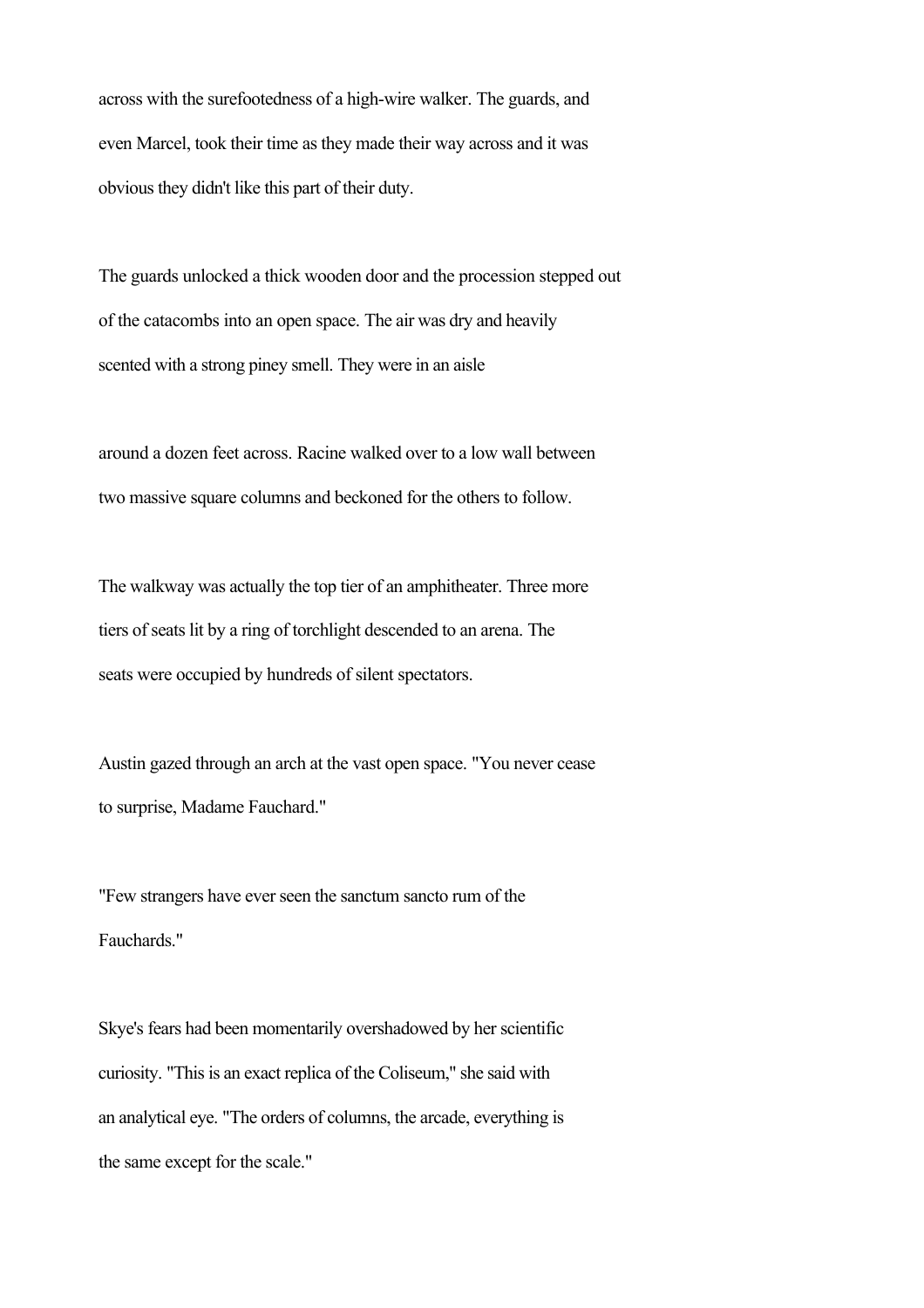"That should come as no surprise," Racine said. "It's a smaller version of the Coliseum, built by a homesick Roman proconsul for Gaul who missed the amusements of home. When my ancestors were searching for a site to build the chateau, they thought that by having the great house rest on a place where gladiators shed their blood they could fuse with the martial spirit. My family made a few modifications, such as adding an ingenious ventilation system to bring air to this place, but otherwise all is as they found it."

 Austin was puzzled by the spectators. There should have been a murmuring of voices, a rustling or coughing. But the silence was palpable.

"Who are all these people?" he asked Racine.

"Let me introduce you," she replied.

 They descended the first of several crumbling interior staircases. At ground level, a guard unbolted an iron gate and the group passed through a short tunnel. Racine explained that it was the access for the gladiators and other entertainment. The tunnel led to a circular arena. Fine white sand covered the floor.

 A carved marble dais about five feet high stood at the center of the arena. Steps had been cut into the side of the rectangular platform.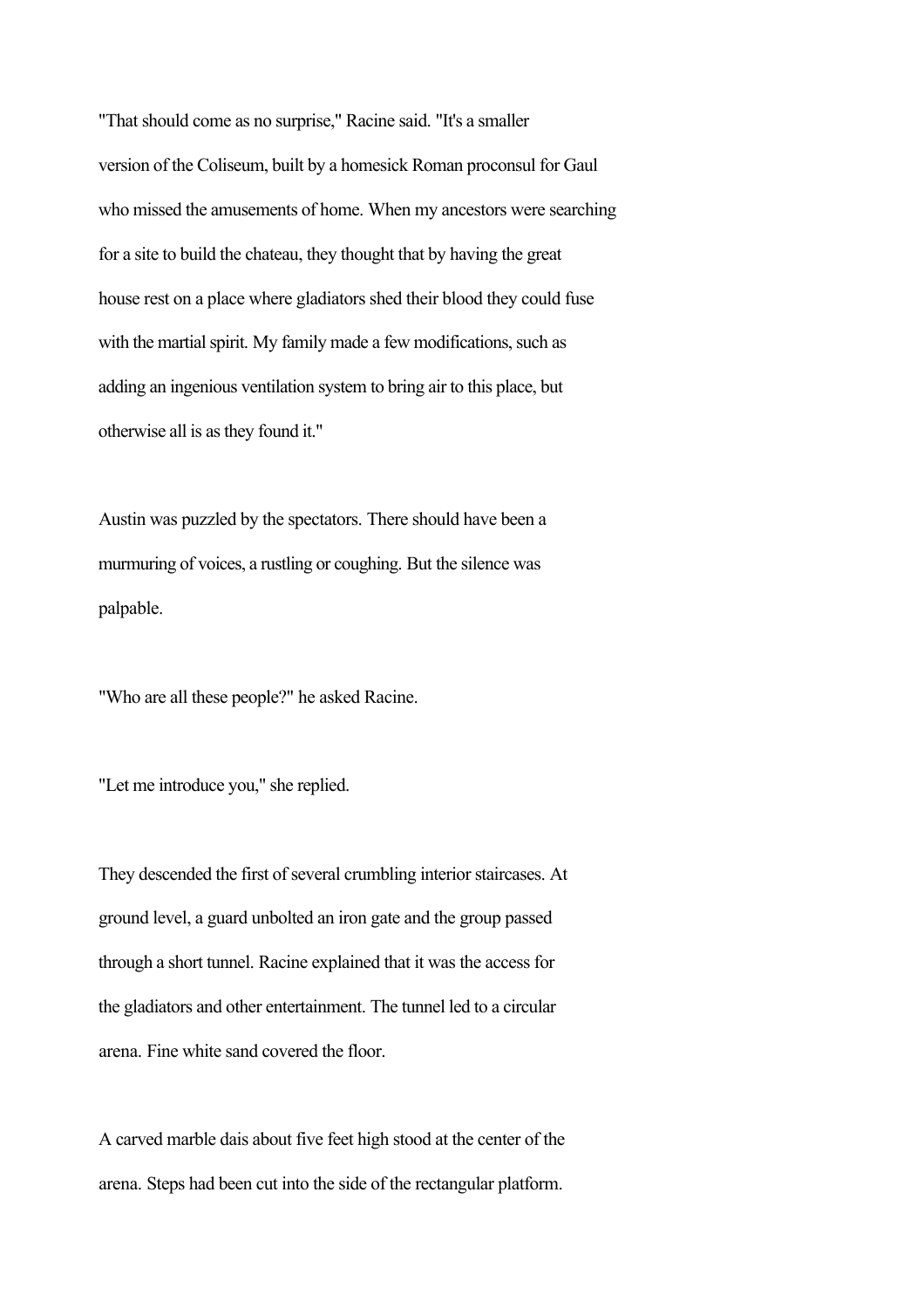Austin was studying the stolid faces of a contingent of guards who stood at attention around the arena's perimeter when he heard a gasp from Skye, who hadn't let go of his hand since crossing the chasm. She squeezed his fingers in a viselike grip.

 He followed her gaze to the lowest row of seats. The yellow torchlight fell upon skeletal grins and parchment yellow skin and he realized he was staring at an audience of mummies. The dried bodies filled row after row, tier after tier, staring down at the arena with long-dead eyes.

 "It's all right," he said evenly. "They won't hurt you." Zavala was awestruck. "This is nothing but a big tomb," he said. "I'll admit I've played to livelier audiences," Austin said. He turned to Madame Fauchard. "Joe's right. Your sanctum sancto rum is a glorified mausoleum."

 "To the contrary," Racine replied. "You're standing on the family's most sacred ground. It was there on that podium that I challenged Jules in 1914. And here is where he stood and told us that he would abide by the wishes of the family council. Had not Emil failed, I would have placed my brother's body with the others so he could see my triumph."

 Austin tried to imagine Racine's brother making his case for mankind to deaf ears.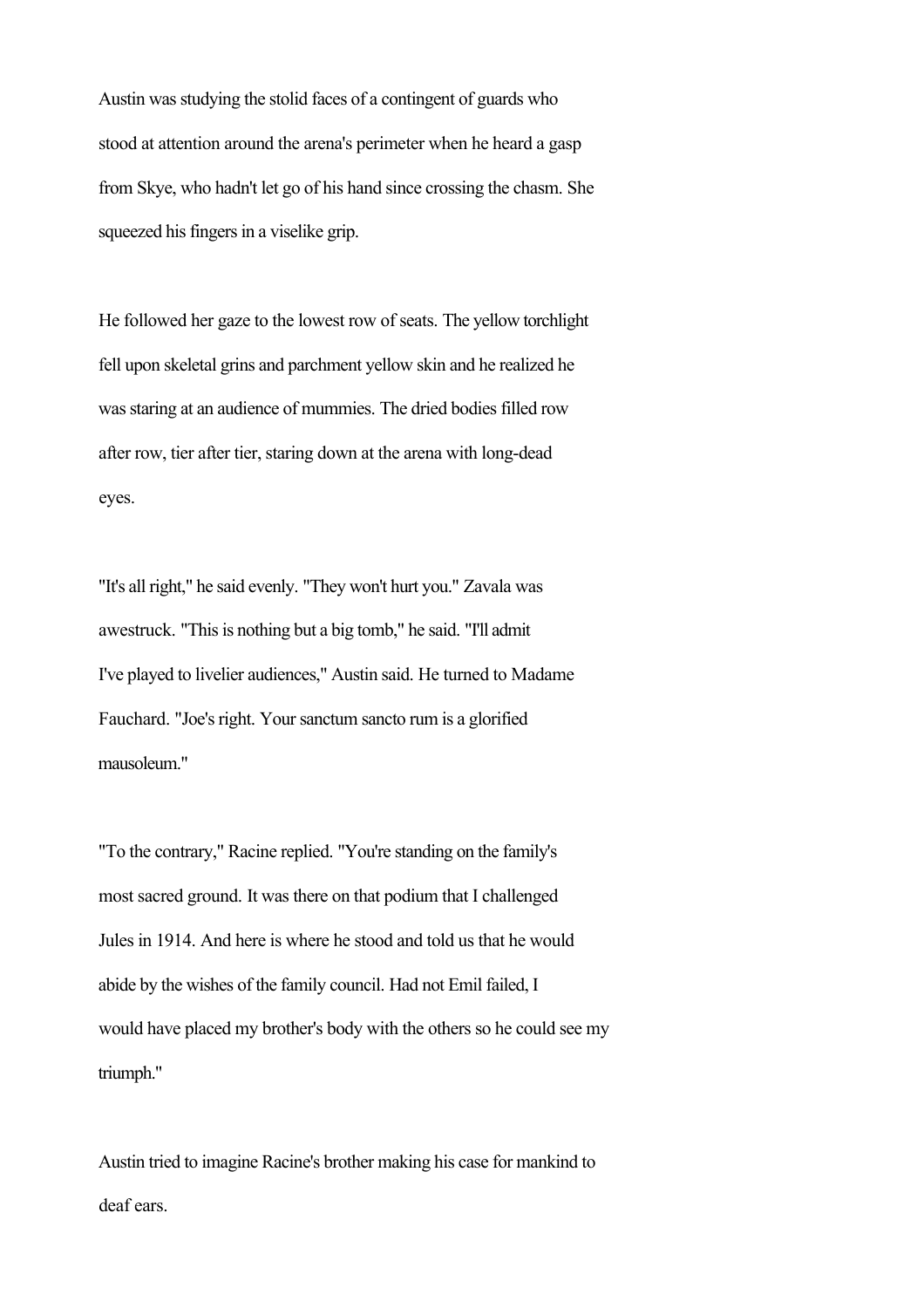"It must have taken a great deal of courage for Jules to defy your murderous family," Austin said.

 Racine ignored his comment. She pirouetted on her heel like a ballerina, seemingly at home in this dread place of death, and pointed out several family members who had rejected Jules's appeal so long ago. "Pardon me if I don't get misty-eyed," Austin said. "From the look on their faces, they still haven't gotten over your brother's defection"

 "He was not just defying us; he was going against five thousand years of family history. When we returned to France with the Crusaders, we moved our ancestors here to be with us. It took years, with long caravans of the dead winding their way thousands of miles from the Middle East, until, at last, the mummies were brought to this place of rest."

"Why go through so much trouble for a bunch of skin and bones?"

 "Our family has always dreamed of eternal life. Like the Egyptians, they believed that if the body were preserved, life would go on after death. Mummification was a crude attempt at cryogenics. The early embalmers used pine resin rather than liquid oxygen as they do now." She looked past Austin's shoulder. "I see our guests have begun to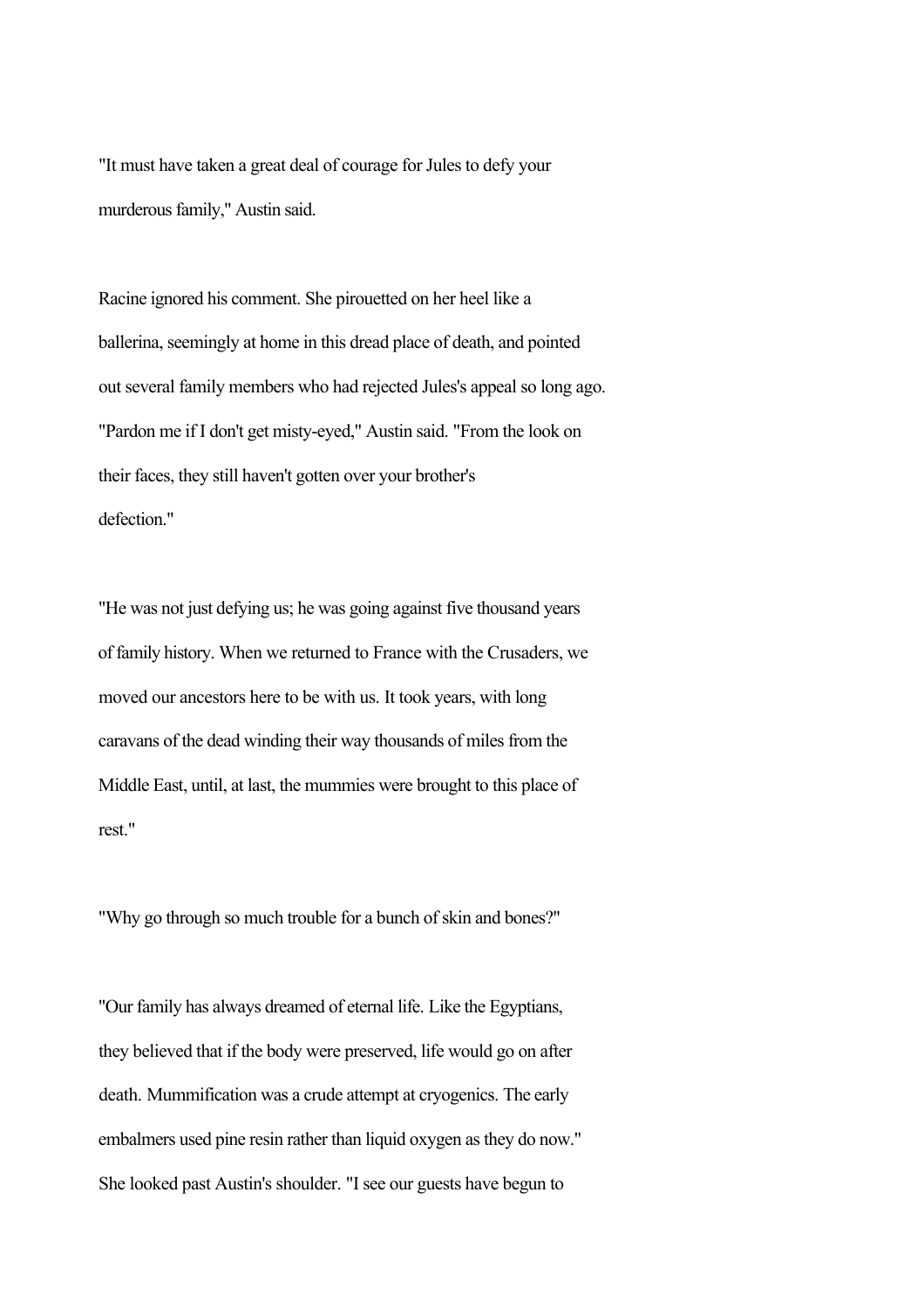arrive. We can begin the ceremony."

 Ghostly figures dressed in white robes were filing into the arena. The group was equally divided between men and women. There were about two dozen people, and their white hair and wrinkled faces seemed only decades removed from the silent mummies. As the figures came into the arena, they kissed Madame Fauchard's hand and gathered in a circle around the dais.

 "You already know these people," Racine said to Austin. "You met them at my party. They are the descendants of the old arms families."

"They looked better in costume," Austin said.

 "The ravages of time are kind to no one, but they will be the elite who will rule the world with me. Marcel will be in charge of our private army."

Austin let out a deep laugh. Startled faces turned in his direction.

"So this is what this insanity is all about? World domination?"

 Racine stared at Austin like an angry Medusa. "You find this humorous?" she said.

"You're not the first megalomaniac to talk about taking over the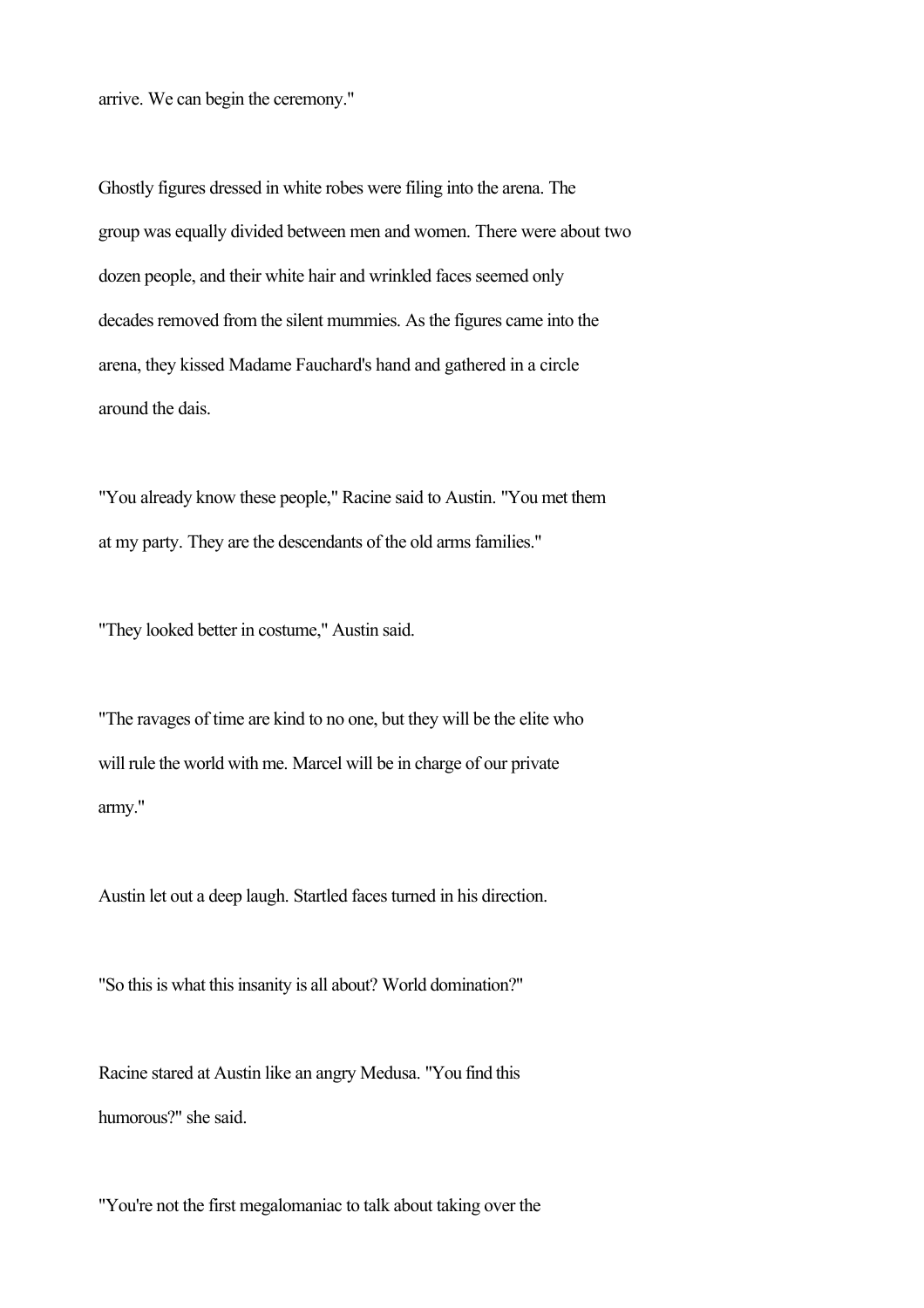world," Austin said. "Hitler and Genghis Khan were way ahead of

 you. The only thing they accomplished was to shed a lot of blood, nothing more."

 Racine regained her composure. "But think of how the world would be today if they had been immortal."

"It's not a world most people would care to live in."

 "You're wrong. Dostoyevsky was right when he said mankind will always strive to find someone new to worship. We will be welcomed as saviors once the world's oceans have been turned into fetid swamps.

 Surely someone from NUMA must know about the undersea plague that is spreading through your oceanic realm like a green cancer." "Gorgonweed?"

 "Is that what you call it? A colorful name, and most apt." "The epidemic is not general knowledge. How did you hear about it?"

 "You pathetic man! I created it. Long life alone would not give me the power I desired. My scientists discovered the mutant weed as a by-product of their work. When they brought their findings to me,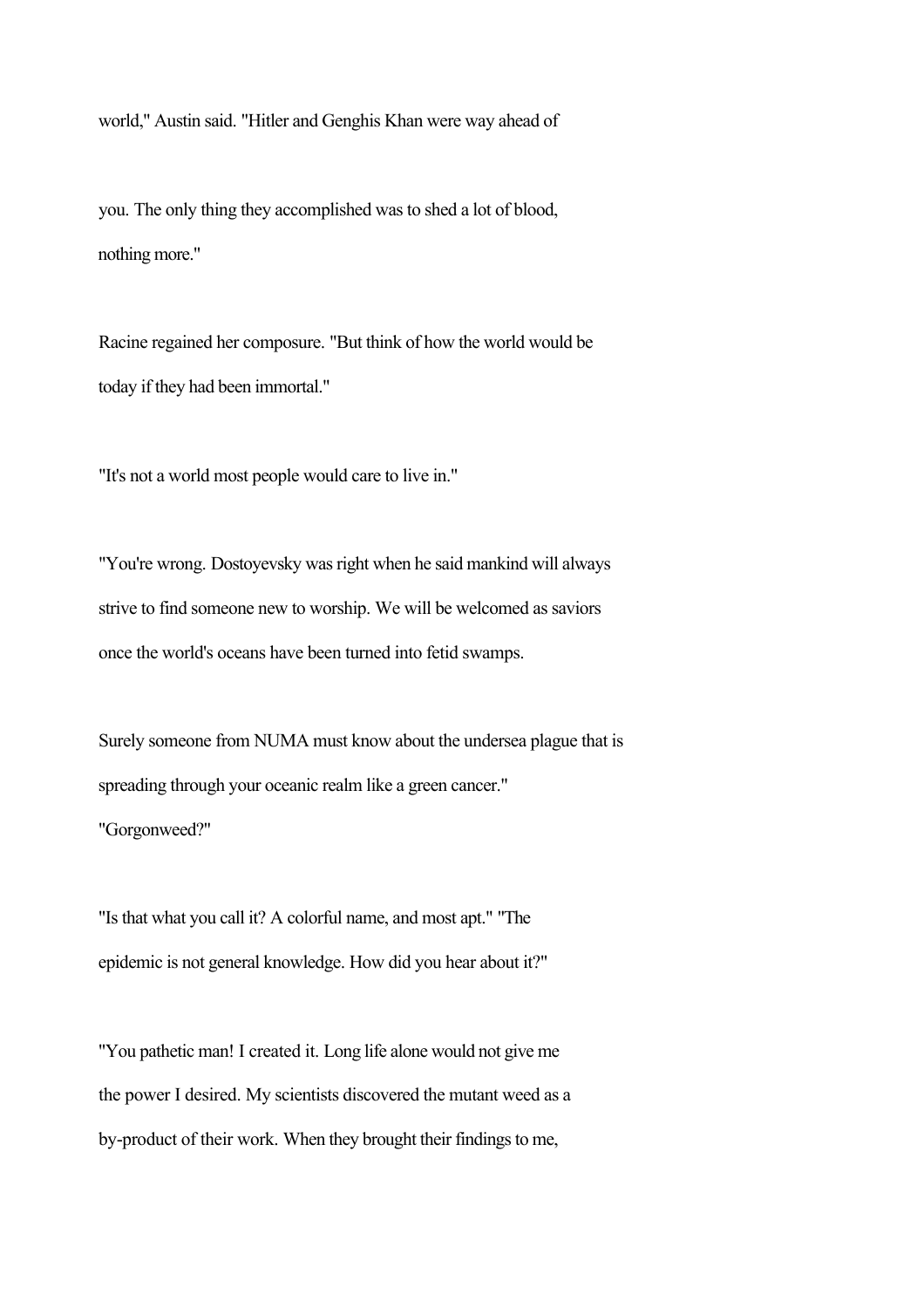I knew it was the perfect vehicle for my plan. I turned the Lost City into a breeding ground for this noxious weed."

 Austin had to admire the complex workings of her villainous mind. She had been one step ahead of everyone.

 "That's why you wanted the Woods Hole expedition wiped out." "Of course. I couldn't have those blundering fools jeopardizing my plans."

"You want to become empress of a world in chaos?"

 "That's the point. Once countries are in bankruptcy, suffering from famine and political anarchy, their rulers impotent, I will come to remove this scourge from the world." "You're saying you can kill the weed?"

 "As easily as I can kill you and your friends. The 'death-bound' will come to worship the immortals who will be created here tonight.

 These people will go back to their respective countries and gradually assume the mantle of power. We will be superior beings whose wisdom will be a welcome relief to democracy, with its fickleness and demands on the ordinary people. We will be gods!"

"Demigods who live forever? Not an appetizing prospect." "Not for you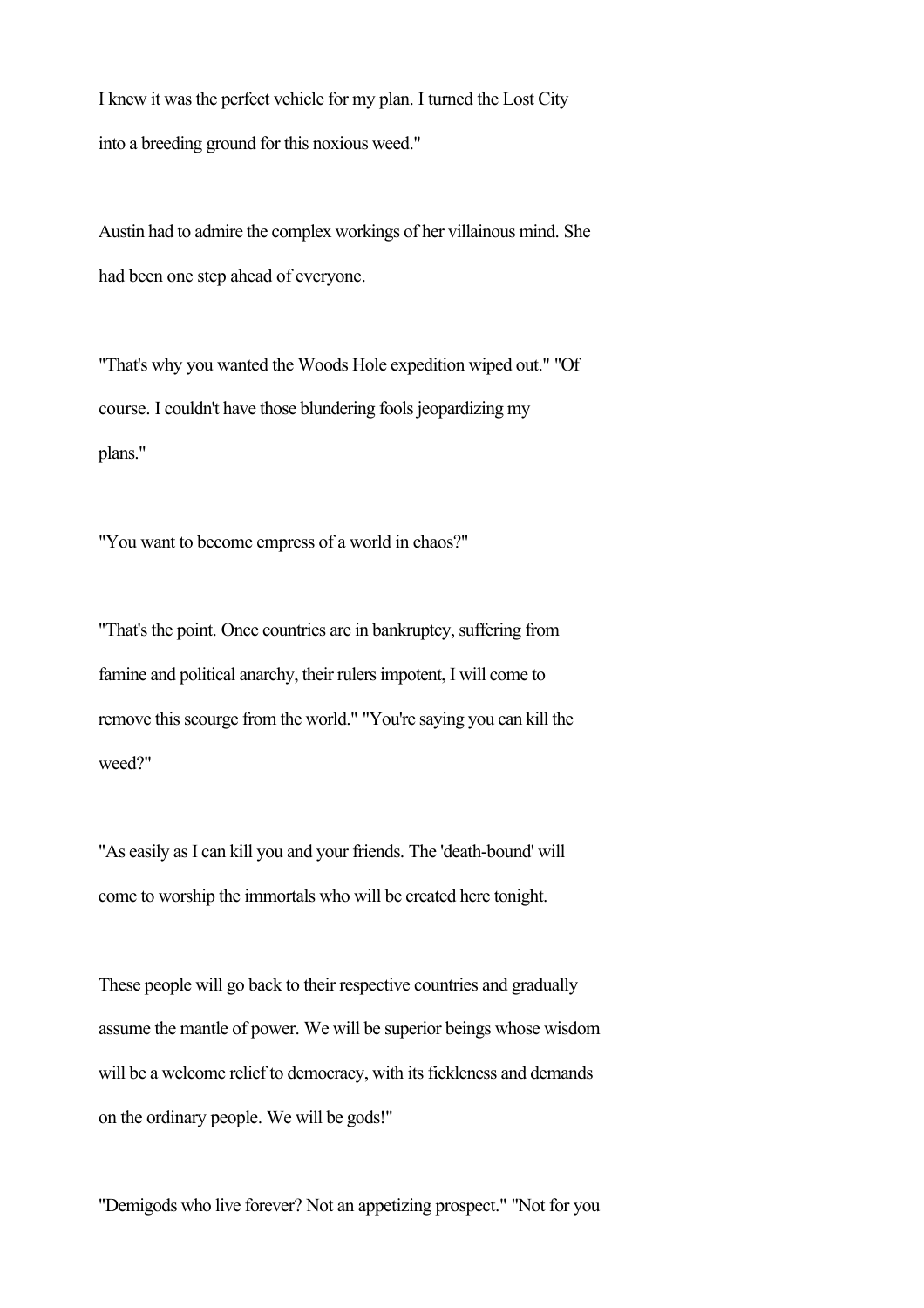and your friends. But cheer up. I might let you live in a somewhat altered state. A pet, perhaps. It only takes a few days to turn a human being into a snarling beast. Quite a remarkable process. It would be amusing to let you watch the changes in your lady friend and see if you still want to hold her in your arms."

 "I wouldn't count on it," Austin said. "Your miracle elixir may be in short supply."

 "Impossible. My laboratories will continue to supply as much as I need."

 "Have you been in contact with your island recently?" "There has been no need to be in contact. My people there know what to do."

 "Your people are no more. Your island laboratories have been destroyed. I was there to witness it."

"I don't believe you."

 Austin smiled, but there was a hard look in his coral-blue eyes. "The mutants escaped and made short work of Colonel Strega and his men. They wrecked your labs, but they would have been useless to you anyway, because the island and your submarine are now in the hands of British marines. Your star scientist MacLean is dead, shot by one of your own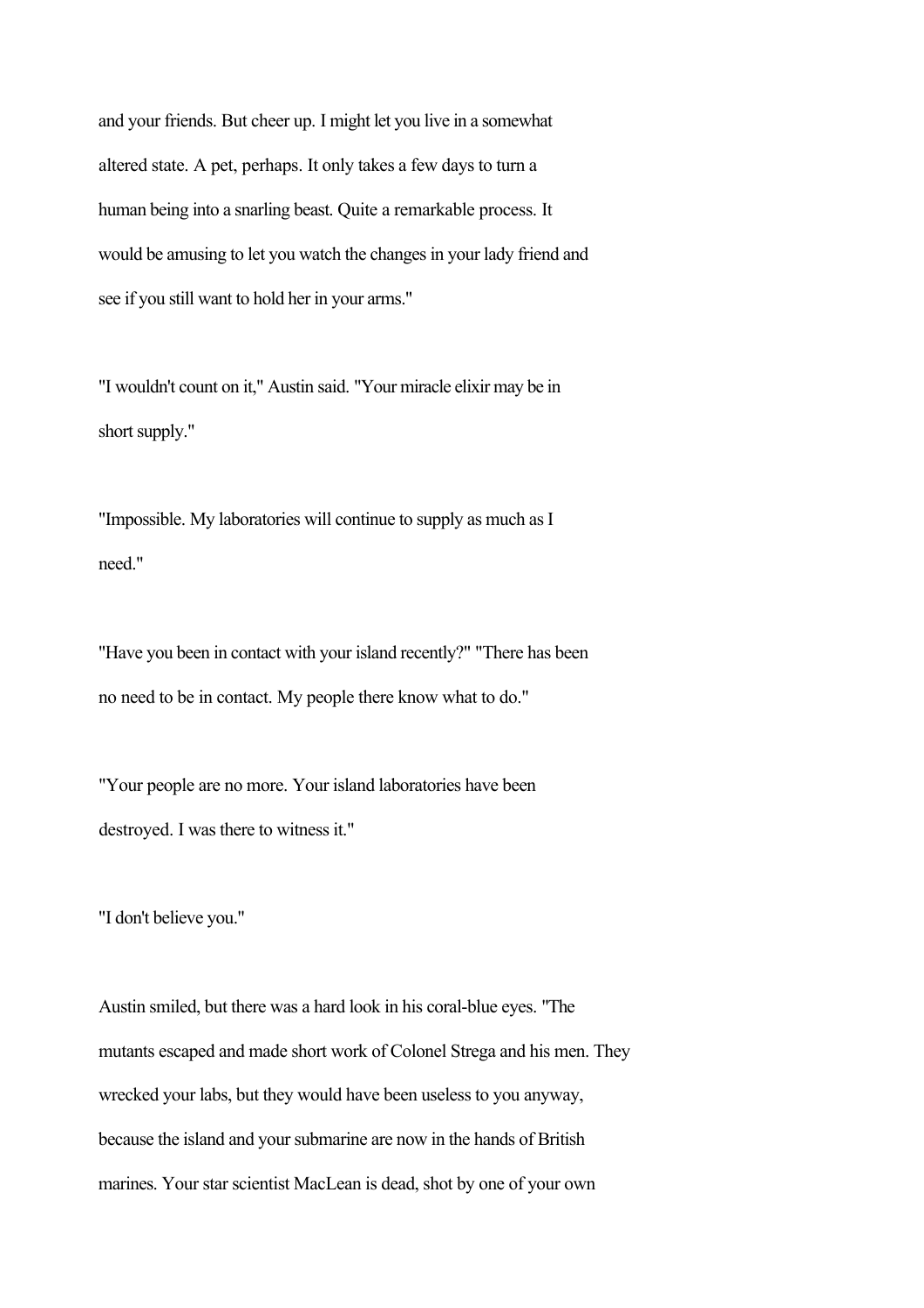men"

 Racine hardly blinked at the news. "No matter. With the resources at my command, I can build other labs on other islands. MacLean would have been disposed of with the others in any case. I have the formula and it can be replicated easily. I have won and you and your friends have lost."

 Austin glanced at his watch. "Too bad you'll never see your Utopia," he said, with renewed self-confidence.

 "You seem fascinated by the passage of time," Racine said. "Are we keeping you from an appointment?"

 Austin stared into Racine's eyes, which now glowed with ruby-red intensity.

 "You're the one who has the appointment." Racine seemed puzzled at Austin's reply. "With whom?" "Not with whom. What. The thing that you fear the most." Racine's features hardened. "I fear nothing and no one." She whirled away and strode over to the raised platform.

 A white-haired couple had stepped forward from the encircling group. The woman carried a tray that held a number of round-bottomed amber phials similar to the one Racine had drunk from in the armory. The man held a carved wooden box of dark wood inlaid in ivory with a triple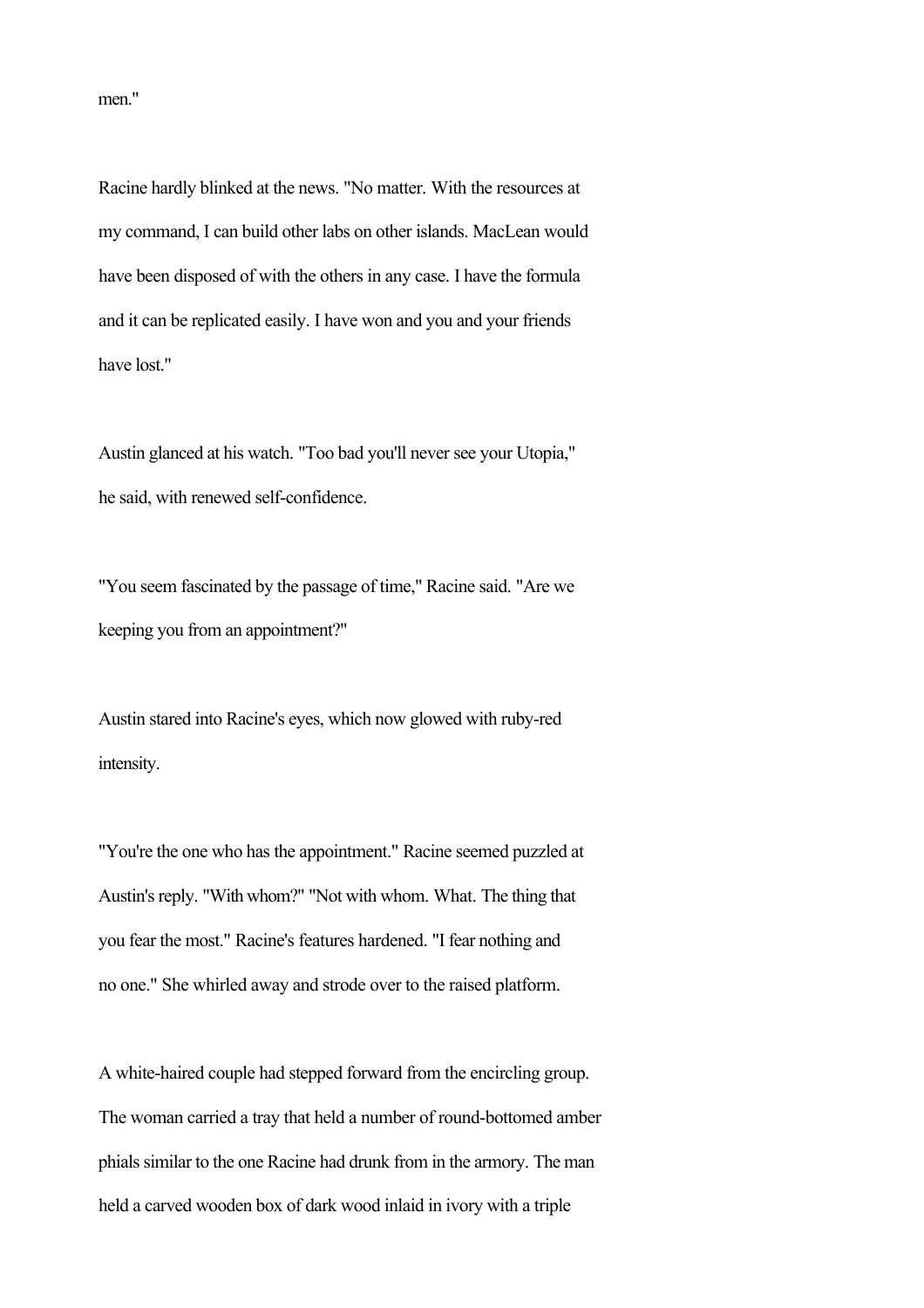eagle.

 Skye's grip on Austin's hand tightened. "Those are the people who kidnapped me in Paris," she whispered. "What should we do?"

 "Wait," he said. He glanced at his watch, even though he had checked it a minute before.

 Events were moving too fast. Austin began to formulate a desperate plan. He exchanged glances with Zavala to put him on alert. Joe gave a slight nod, indicating that he understood. The next few minutes would be crucial.

 Racine reached into the box and extracted the helmet. There was a soft round of applause as she mounted the stairs to the platform. She raised the helmet high and then she placed it on her head and glanced around, her face wreathed in a triumphant smile.

 "You have had a long journey to this holy of holies, and I am glad to see that you all made it across the Bridge of Sighs." There was muted laughter from the crowd. "Never mind. You will find the strength to leap across the chasm

 on the way out. Soon we will all be gods, worshipped by mere mortals unable to fathom our power and wisdom. As you are, I once was. As I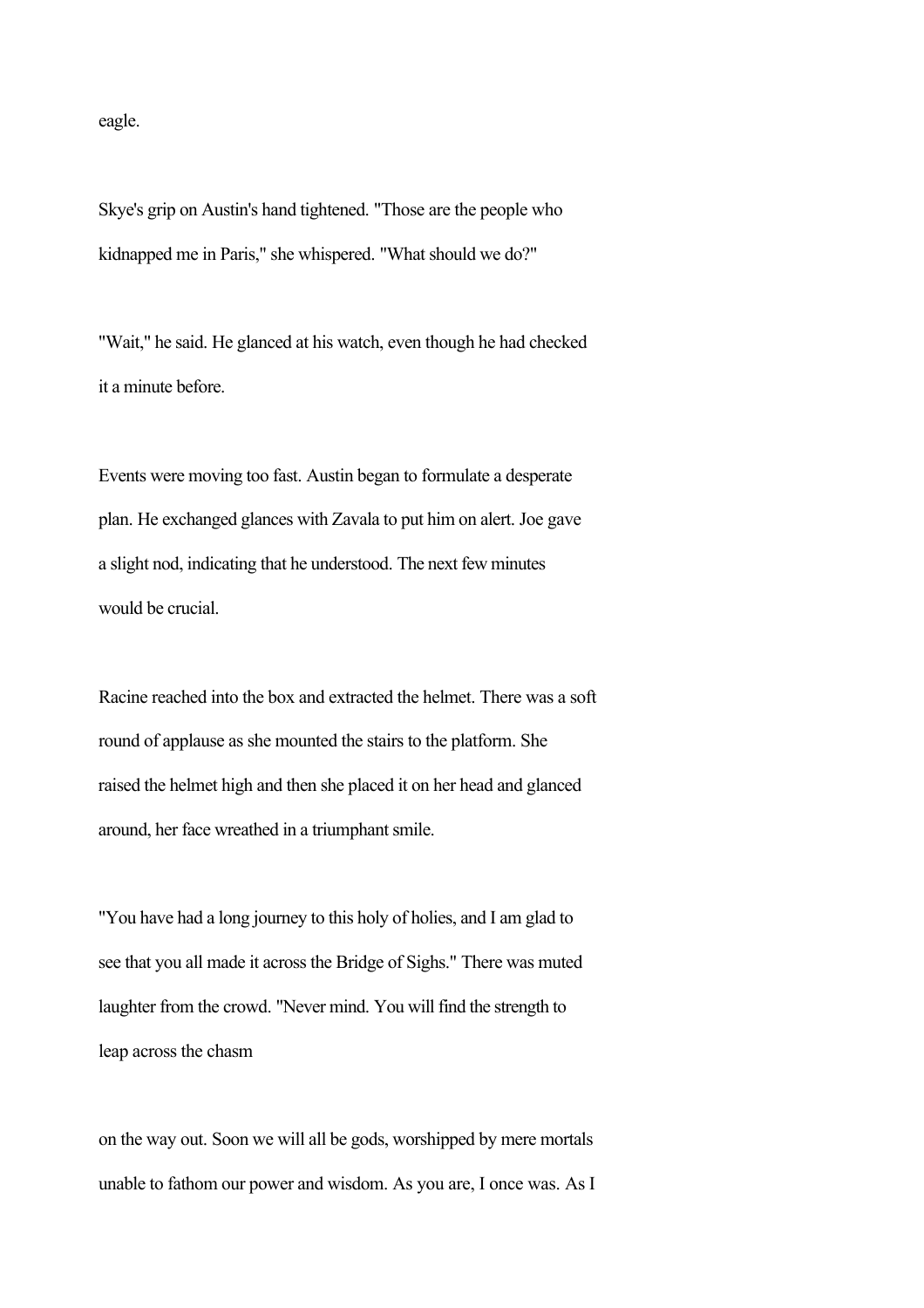am, you soon will be."

Racine's acolytes drank in her beauty with hungry, yearning eyes.

 "I took the final phase of the formula only an hour ago. Now, my honored friends, who have done so much in my service, you are next. You are about to drink the true Philosopher's Stone, the elixir of life that so many have sought in vain for centuries."

 The woman with the tray walked around the dais. Eager hands reached for the phials.

 Austin was waiting for Marcel and the guards to step forward. There would be a narrow window of opportunity when attention switched from the prisoners to the prospects of the wonderful new age that lay ahead. He was gambling that even Marcel would succumb to the excitement of the moment. Austin had been moving in barely noticeable side steps closer to the nearest guard. The guard was already transfixed by the spectacle on the dais and had lowered his weapon to his side.

The phials were being passed to Marcel and his men.

 Austin planned to jump the guard and wrestle him down. Zavala could grab Skye and run for the tunnel. Austin knew it was a sacrifice bunt at best, but he owed it to his friends for getting them into this mess. He signaled Zavala with his eyes again and tensed his body for a leap,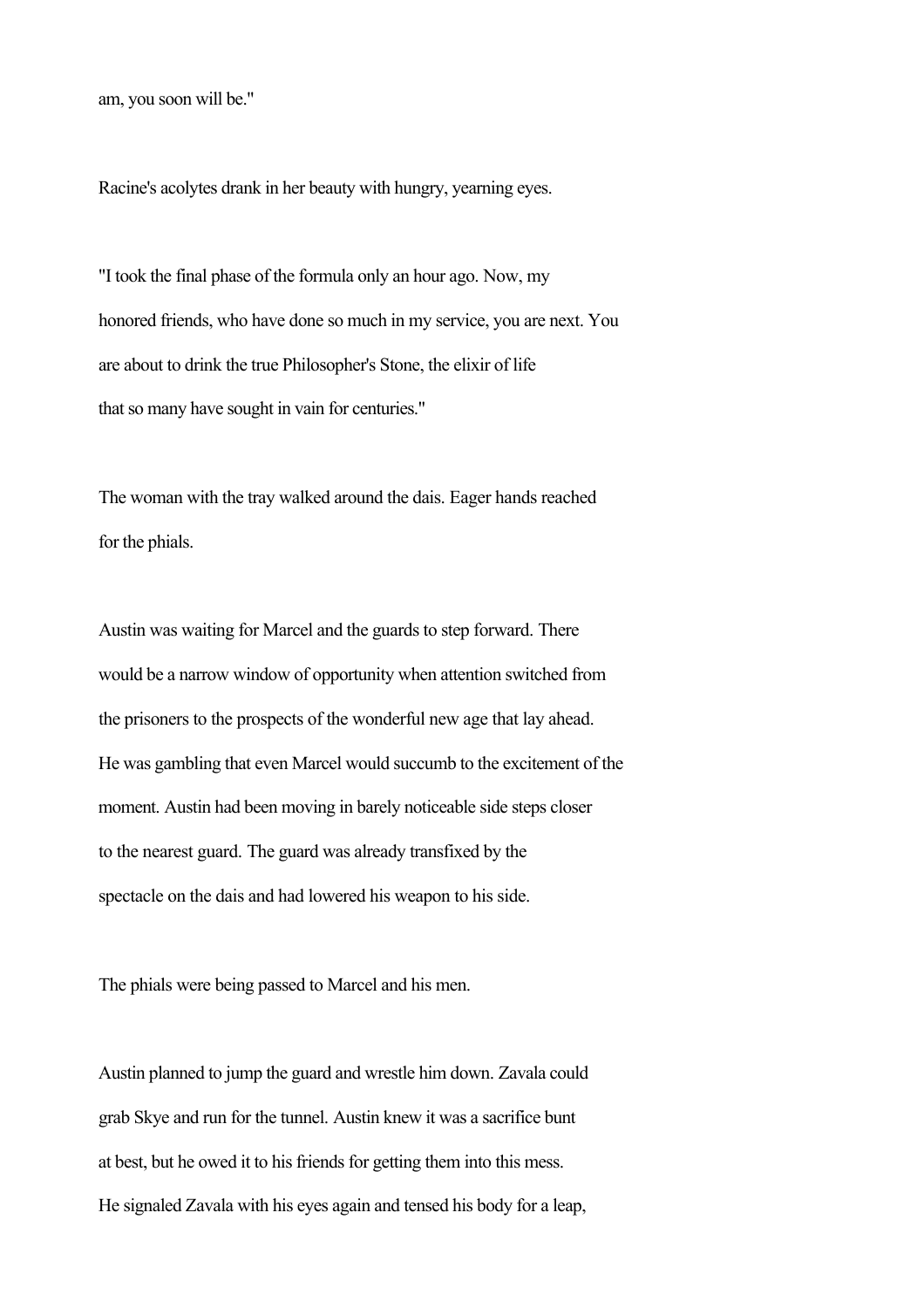only to check his move as a murmur ran through the crowd.

 Racine's followers had put the flasks to their lips, but their eyes were directed toward the stage.

 Racine had raised her hand to her slender neck, as if something were caught in her throat. There was a puzzled look in her eyes. Then her hand moved up to her cheek. Her fair skin seemed to be withering. Within seconds, it was yellow and wrinkled as if it had been hit with acid.

 "What's happening?" Racine said. She touched her hair. It could have been the light, but her long locks seemed to have gone from gold to platinum. She plucked gently at her hair with a clawlike hand. A tuft came out loose in her fingers. She stared at the clump with horror.

 The wrinkles on her face were spreading like cracks in a drying mud flat

"Tell me what is happening!" she wailed.

 "She's getting old again," someone said in a whisper that had the impact of a shout.

Racine stared at the speaker. Her eyes were losing their reddish glow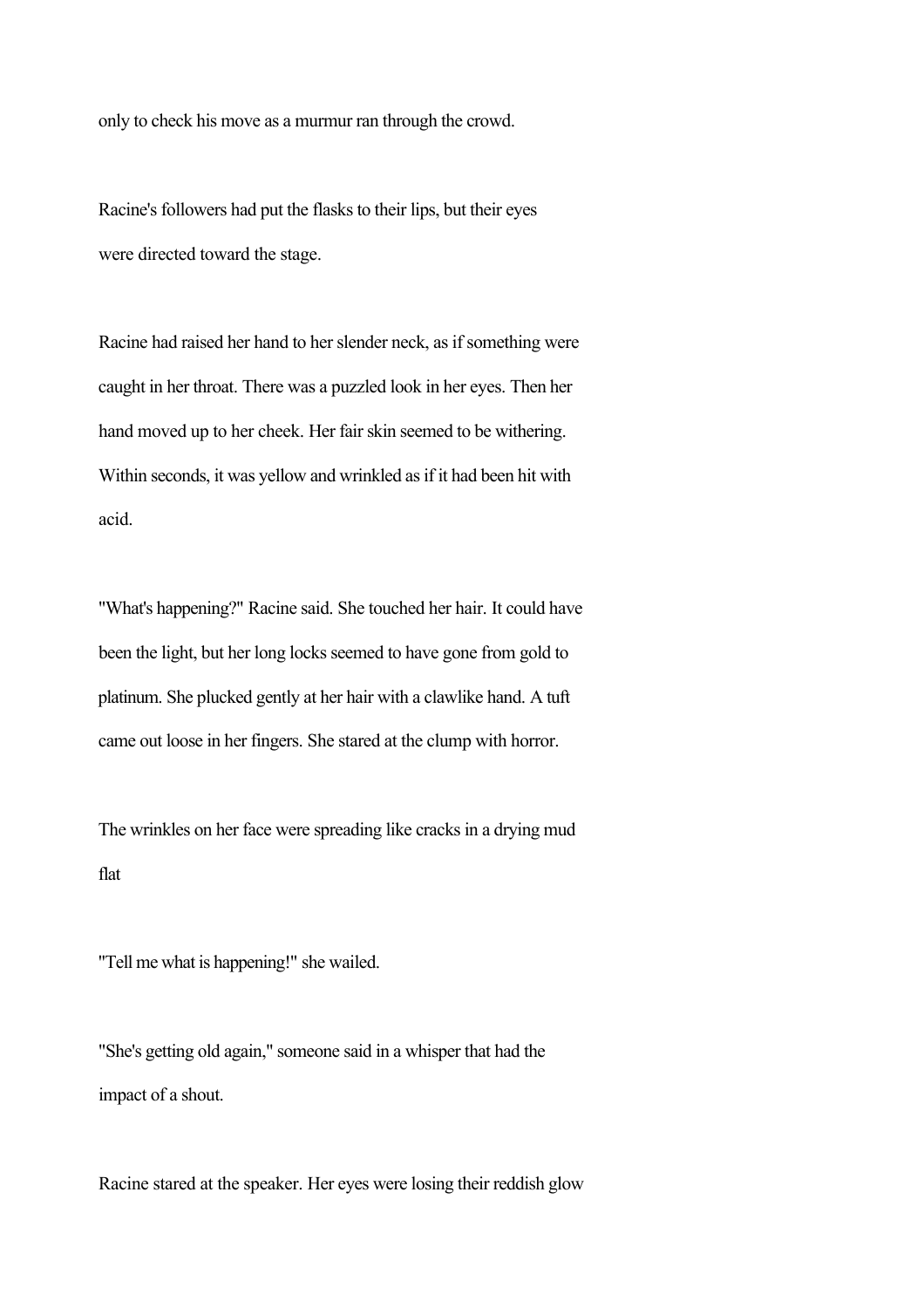and were sinking deeper into their sockets. Her arms were withering to sticks and the helmet weighed on her thin neck. She began to hunch over and curl up like a shrimp, seeming to shrink in on herself. Her beautiful face was a ruin, the marble skin flecked with age spots. She looked like a victim of a rapid-aging disease.

 Racine realized what was happening to her. "No," she said, trying to shout, but her voice came out as a croak. "Nooooo," she moaned.

 Racine's legs lost their ability to hold her up and she sank to her knees and then fell forward. She crawled a foot or so and reached out to Austin with a bony hand.

 The horror of the moment was not lost on Austin, but Racine had been responsible for countless deaths and misery. He gazed at her with pitiless eyes. Racine's appointment with death was long overdue.

 "Have a nice journey to eternity," he said. "How did you know?" she said, her voice a harsh cackle. MacLean told me before he died. He programmed the formula so that it would eventually accelerate age rather than reverse it," Austin said. "The trigger was the third shot of elixir. It compressed a century of aging into one hour."

 MacLean she said, the word trailing out to a hiss. Then she shuddered once and lay still.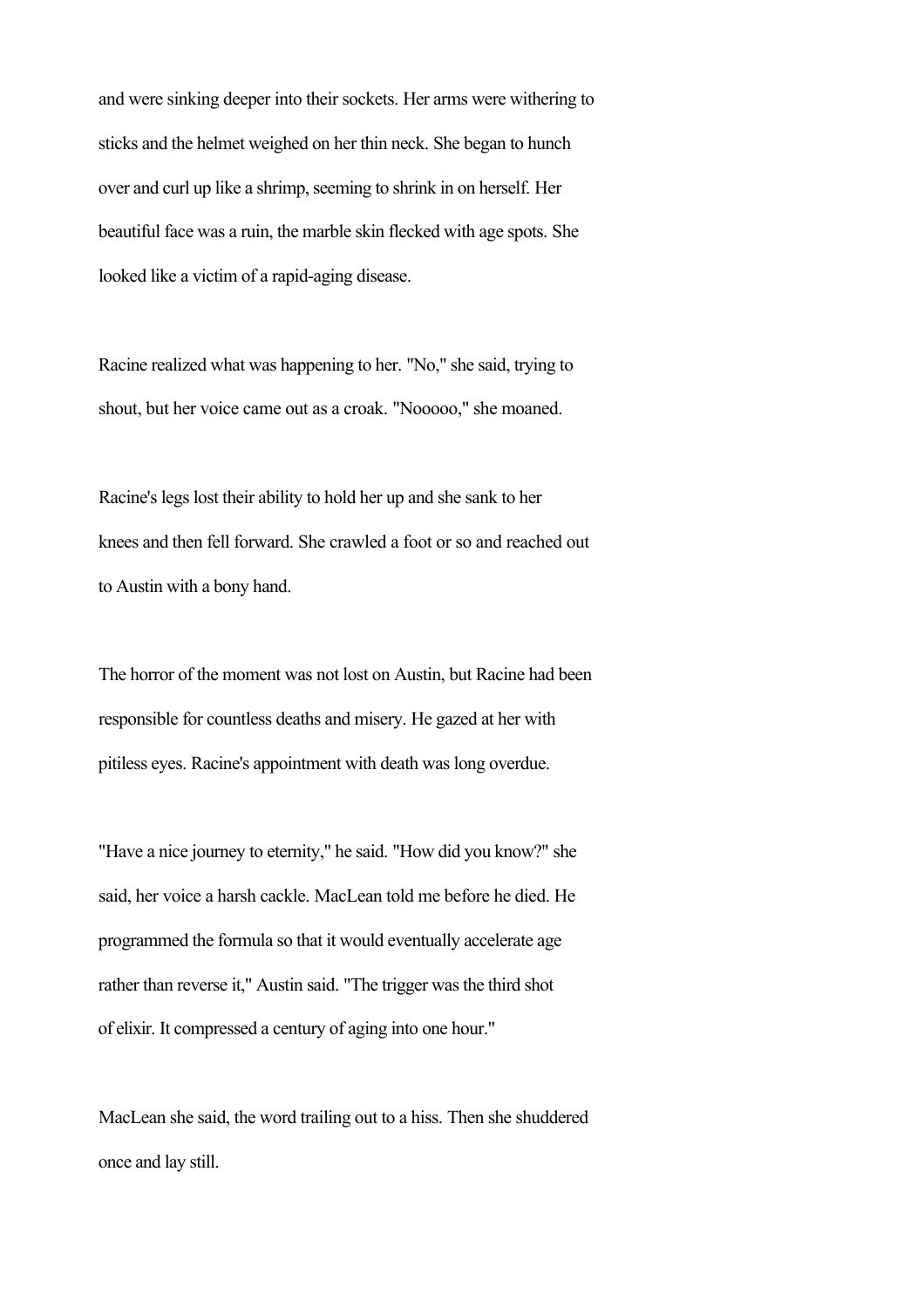In the stunned silence that followed, Racine's acolytes lowered their drinks as if the contents had turned to molten glass and dropped the containers onto the sand.

 A woman screamed, precipitating a mad rush for the exit tunnel. Marcel and the guards were swept aside by the panic-stricken exodus.

 Austin lunged for the nearest guard, spun him around and dropped him with a knuckle-crunching right cross. Zavala grabbed Skye by the arm, and with Austin in the lead, they formed a flying wedge through the geriatric melee.

 Marcel saw the prisoners bolting for safety. He was like a man possessed. He fired his gun from waist level, spraying the crowd with bullets. The fusillade cut a swath through the white-robed gods-in-waiting like an invisible scythe, but by then Austin and the others had gained the shelter of the tunnel.

 While Skye and Zavala dashed for the stairs, Austin shot the bolt, locking the gate, and raced after his friends. Bullets splattered against the iron bars and the racket of metal on metal drowned out the cries of the dying.

 Austin paused at the first level and told the others to keep moving. He ran into a passageway that led to the seating sections. As he feared,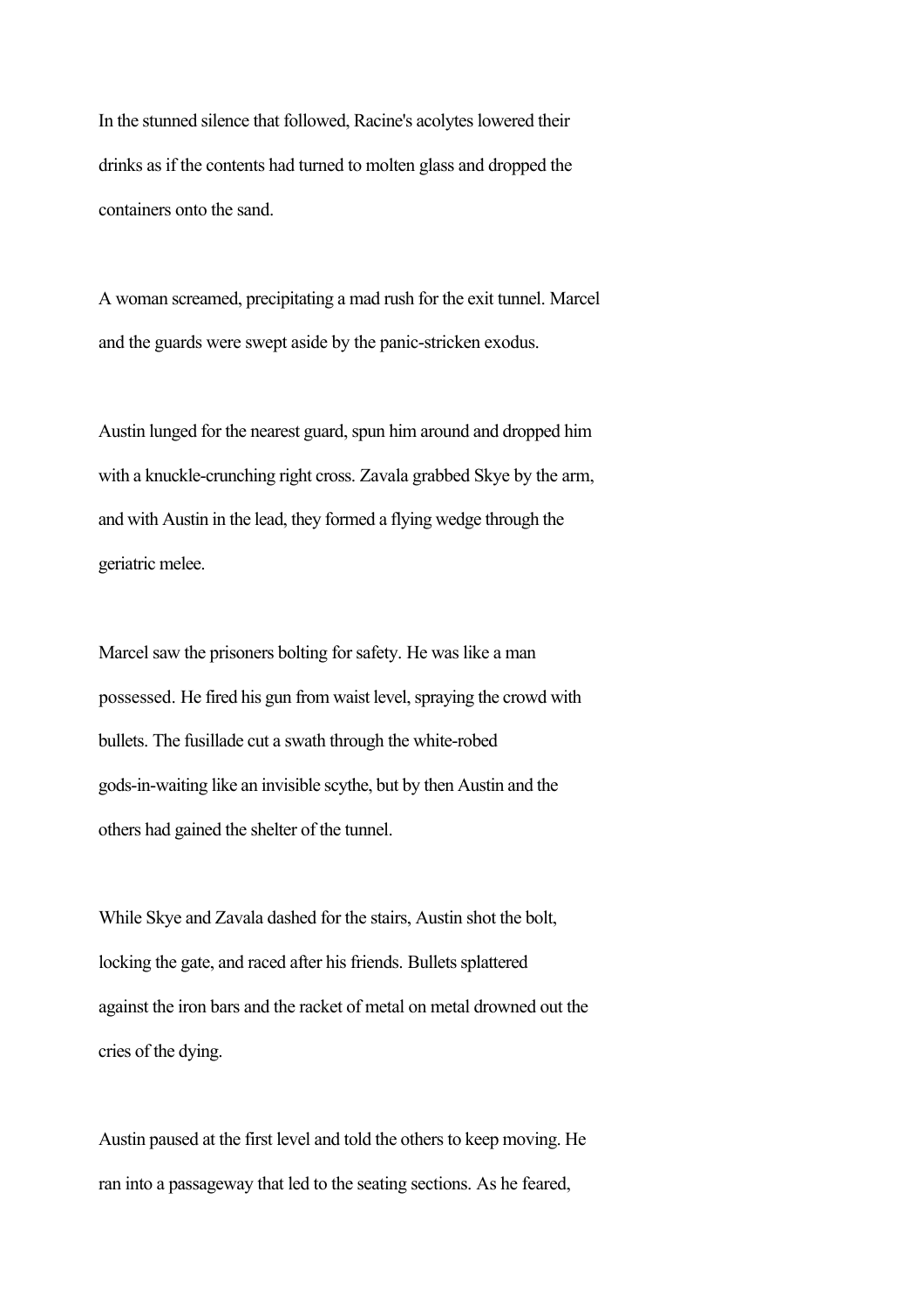Marcel and his men had wasted little time trying to knock the gate down and were taking a more direct route. They had scaled the wall that separated the first row of seats from the arena.

 Austin backtracked and climbed to the next level. Zavala and Skye were waiting for him. He yelled at them to keep moving, and then dashed through a passageway that took him out to a higher row of seats. Marcel and his men were halfway up the first tier, rapidly climbing higher, knocking aside mummies that exploded into dust. Marcel glanced up, saw Austin and ordered his men to shoot.

 Austin ducked back out of sight. The hail of bullets peppered the wall where he'd been standing. Marcel would catch up within minutes. He had to be stopped.

 Austin stepped boldly back into view. Before Marcel and his men could bring their weapons to bear, he snatched a blazing torch from its bracket, brought his arm back and threw the torch in a high sputtering arc. The flaming trajectory ended in a shower of sparks when the torch landed in a row of mummies.

 Fueled by the resin used to preserve the mummies, the ancient remains ignited instantly. Flames leaped in the air and the grinning corpses exploded like a string of Chinese firecrackers. Marcel's men saw the amphitheater erupting into a circle of fire and they tumbled down the rows of seats in their haste to escape. Marcel stood his ground, his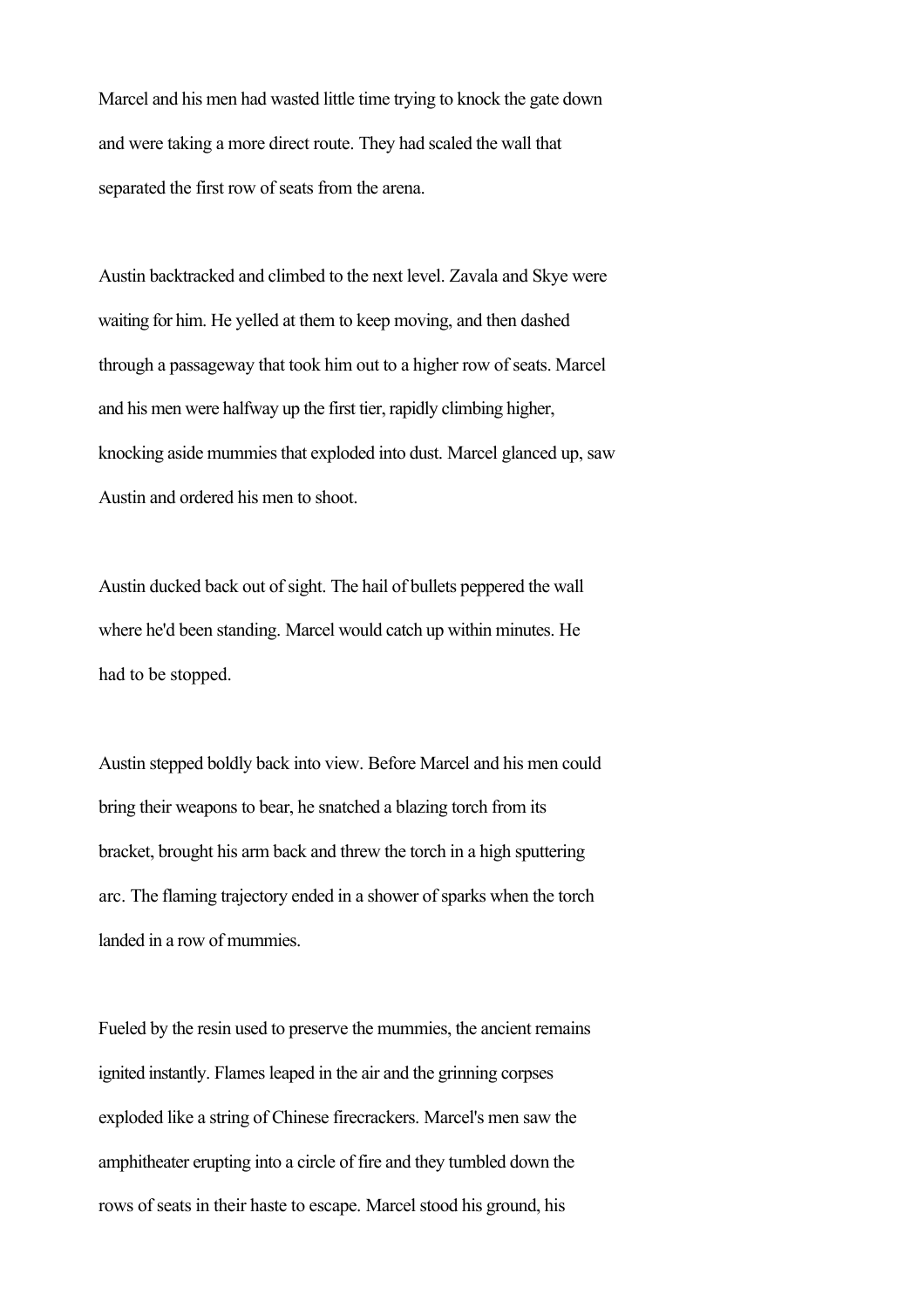face contorted in rage. He kept firing until he disappeared behind a wall of flame and his gun went silent.

 The conflagration enveloped the bowl-shaped stadium in seconds. Every tier was ablaze, sending up billowing black clouds of thick smoke. The inferno created in the confined space was incredible in its intensity. Austin felt as if he had opened the door to a blast furnace. Keeping his head low, he ran for the stairs. The smoke stung his eyes and he was practically blind by the time he reached the top tier of the amphitheater.

 Zavala and Skye were waiting anxiously at the opening to the passageway that led back to the catacombs. They all plunged into the smoke-filled tunnel, groping their way along the walls until they emerged at the chasm spanned by the Bridge of Sighs.

 Zavala carried a torch, but it was practically useless, its light sapped by the black plumes that poured from the tunnel. Then it went out completely. Austin got down on his hands and knees and groped in the darkness. His fingers felt the hard, smooth surface. He told Skye and Zavala to follow. Using the stone edges as guides, he inched his way forward across the narrow span in total blackness.

 The hot wind that howled from the chasm was thick with choking smoke. Glowing cinders whirled around them. Coughing fits triggered by the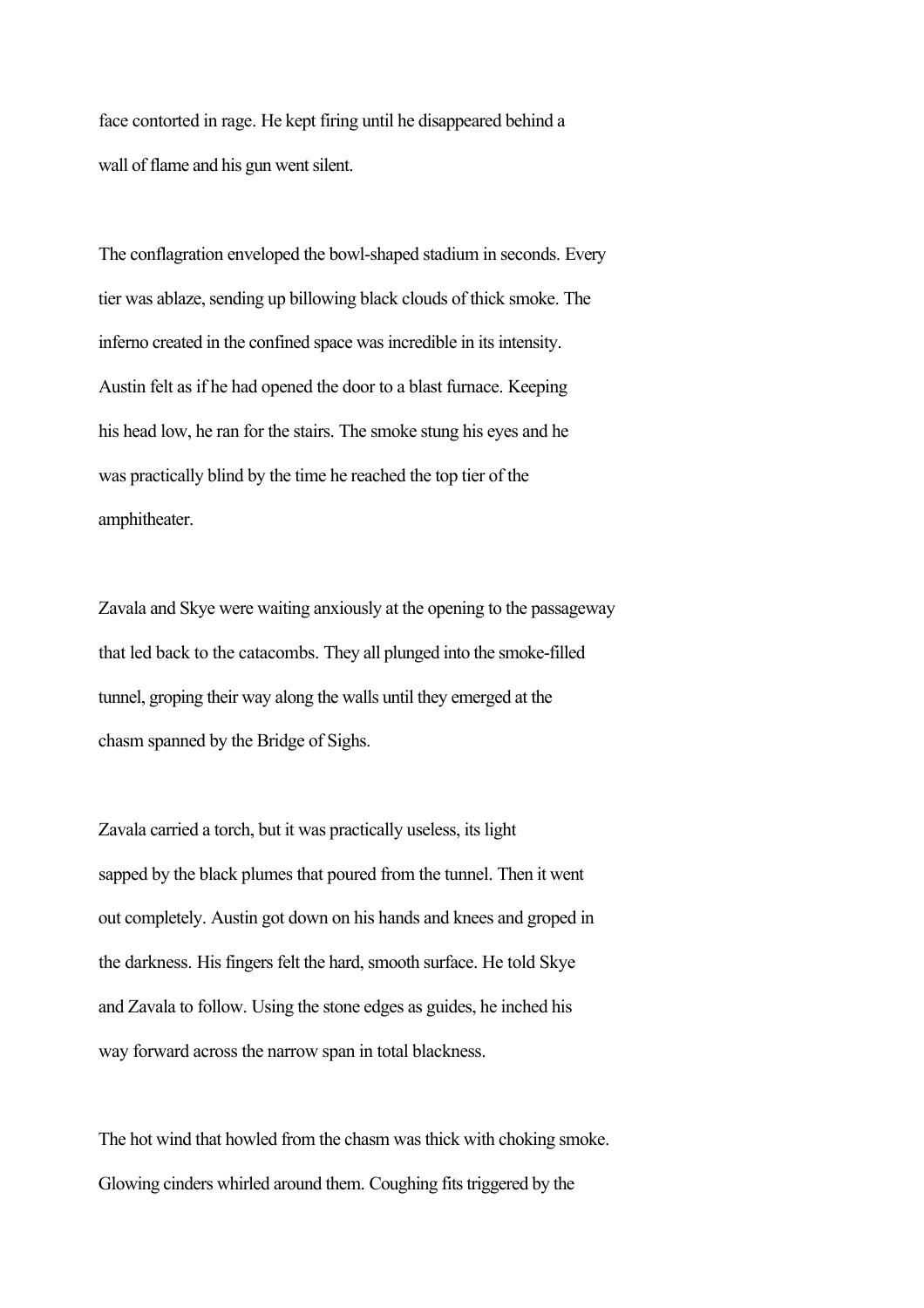smoke slowed their progress, but slowly and laboriously, they made their way to the other side.

 The trip back through the catacombs was a nightmare. Smoke filled the labyrinth and made navigation confusing and dangerous, but they had picked up a couple more torches on the way and followed the torturous route back to the ossuary. Austin never thought he would be glad to see the Fauchard bone repository. The route to the courtyard would take them outside the chateau, but he wasn't sure he could find it. Instead, he opted to follow the passageway to the armory.

 He had hoped that the air in the armory would be fresher than that in the catacombs, but when he stepped through the door behind the altar area, the atmosphere in the huge chamber was gray with a misty pall of smoke. Noxious fumes were pouring into the armory from a dozen heat gratings. Austin remembered what Rapine had said about the ventilation system that served the subterranean amphitheater and surmised that the air flow must be tied into the main system.

 The visibility was still relatively clear, and they sprinted the length of the nave and dashed through the double doors into the corridor. They made their way through the chateau in fits and starts, eventually coming to the portrait gallery. A thick layer of roiling smoke obscured the painted ceiling and the temperature in the gallery approached Saharan levels.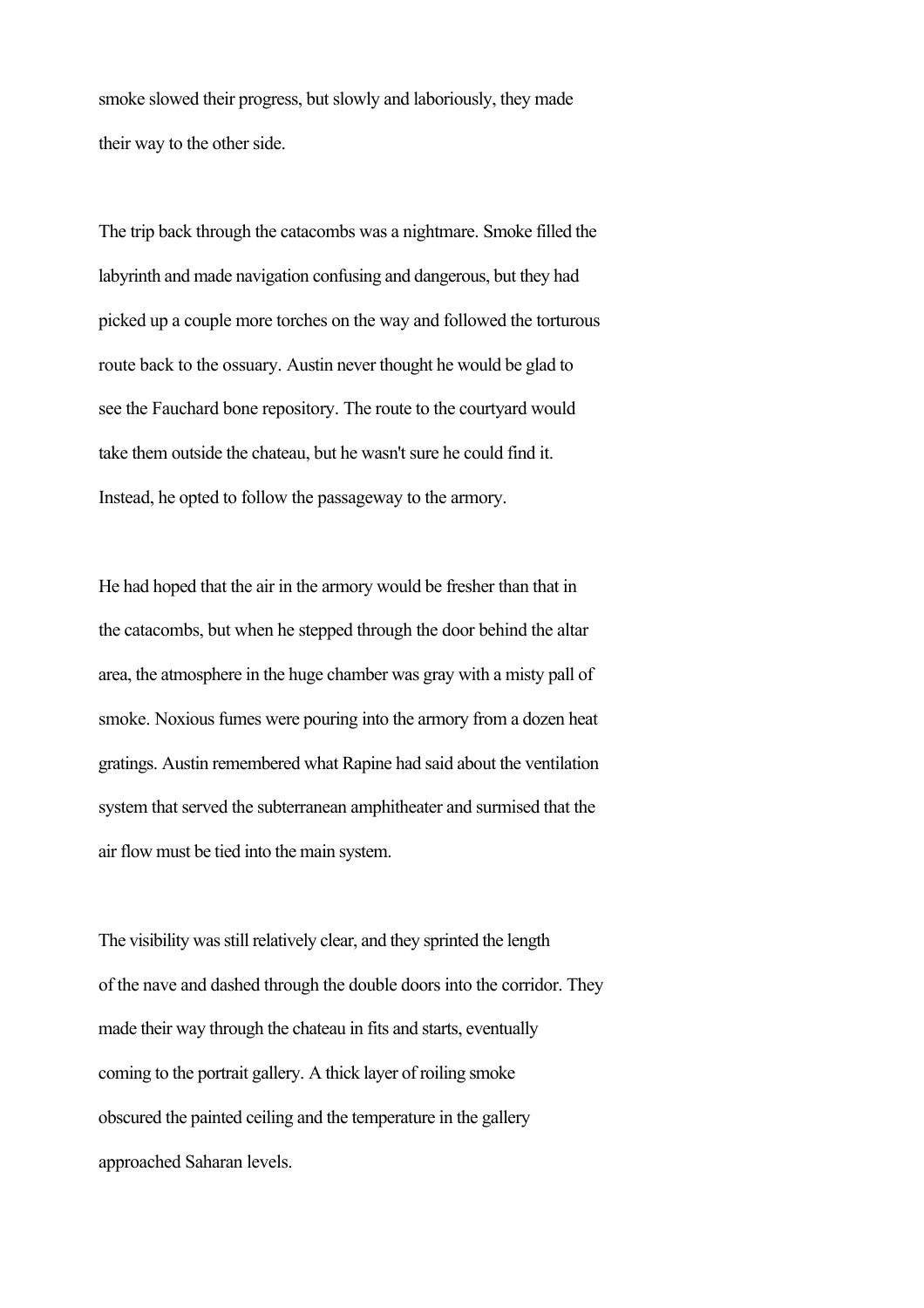Austin didn't like the way the smoke seemed to glow with a scorching heat and he urged the others to move faster. They came to the front door, found that it was unlocked and ran out into the courtyard, where they took fishlike gulps of air into their oxygen-starved lungs.

 Fresh air rushed into the chateau through the open door. With a new source of oxygen, the superheated smoke in the portrait gallery

 ignited with a loud whump. The flames flowed along the walls, feeding on the fuel provided by oil portraits of generations of Fauchards.

 Figures could be seen running across the smoke-filled courtyard. Racine's guards. But they were intent on saving their own skins and no one bothered Austin and his friends as they crossed the drawbridge and the arched stone bridge. They paused near the grotesque fountain and ducked their heads in the cool water to wash the cinders from stinging eyes and soothe throats made raw by irritation.

 The fire had grown in intensity in the few short minutes they took to revive themselves. As they continued along the driveway that would take them to the road leading through the forest, they heard a loud grumbling noise, as if tectonic plates were grinding against each other. They looked back and saw that the great house visible above the protective walls was fully enveloped, except for the turrets, which rose defiantly from the glowing gray-black billows.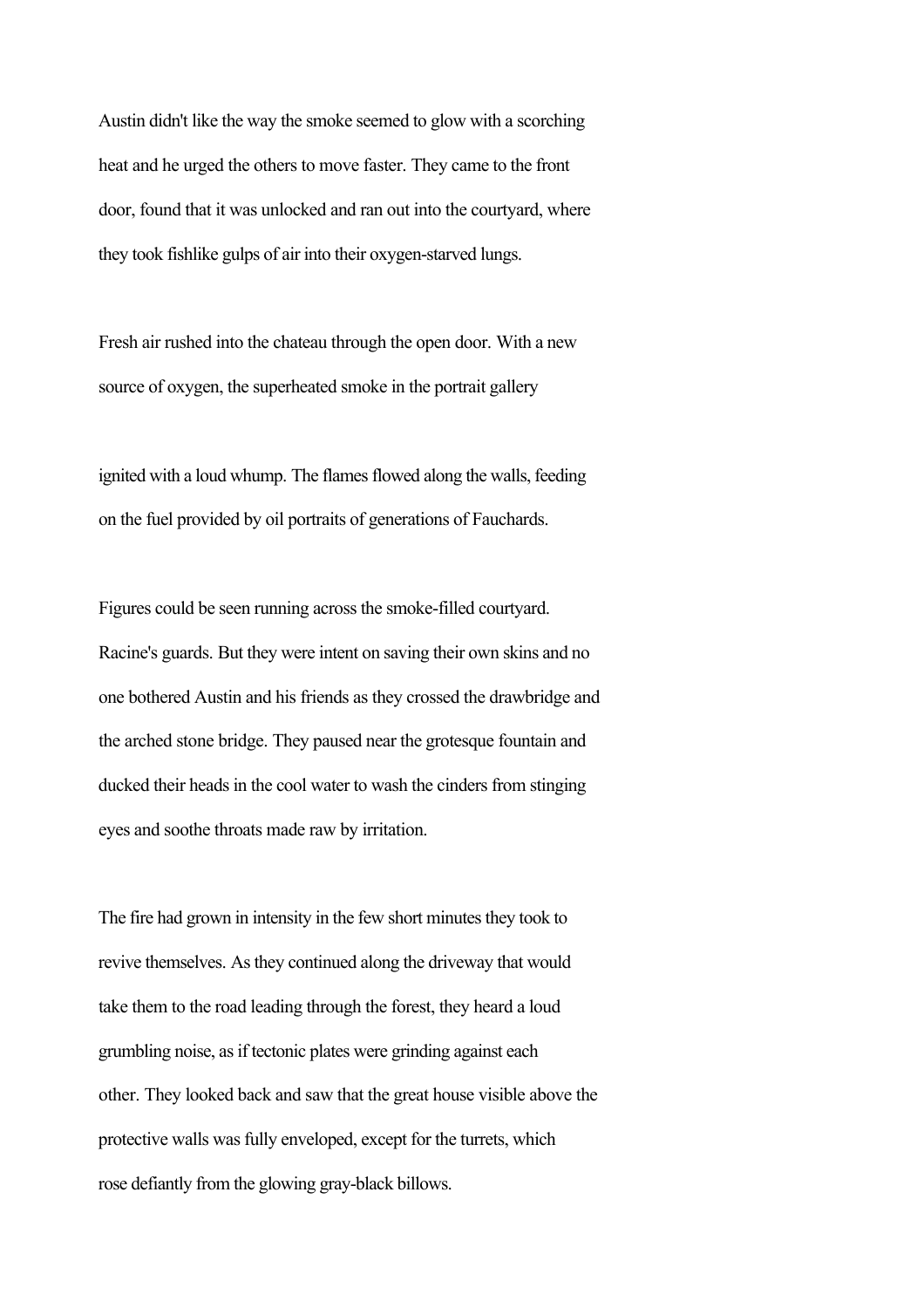Then the turrets were hidden behind the smoke. The noise repeated, louder this time, to be followed by a great muffled roar. Flames shot high in the sky. The air cleared for a second above the chateau, and in that instant Austin saw that the turrets had vanished.

 The chateau had fallen in on itself. A greasy mushroom-shaped cloud obscured the site. Showering the grounds around the chateau with glowing cinders, the slag-hued cloud writhed and twisted like a living thing as it climbed toward the heavens.

"Dear God!" Skye said. "What's happened?"

"The House of Usher," Austin said with wonderment.

Skye wiped her eyes on the edge of her blouse. "What did you say?"

 "Poe's story. The Usher family and their house were both rotten to the core. Just like the Fauchards, they collapsed under the weight of their deeds."

 Skye gazed at the place where the chateau had been. "I think I like Rousseau better."

Austin put his arm around her shoulders. With Zavala leading the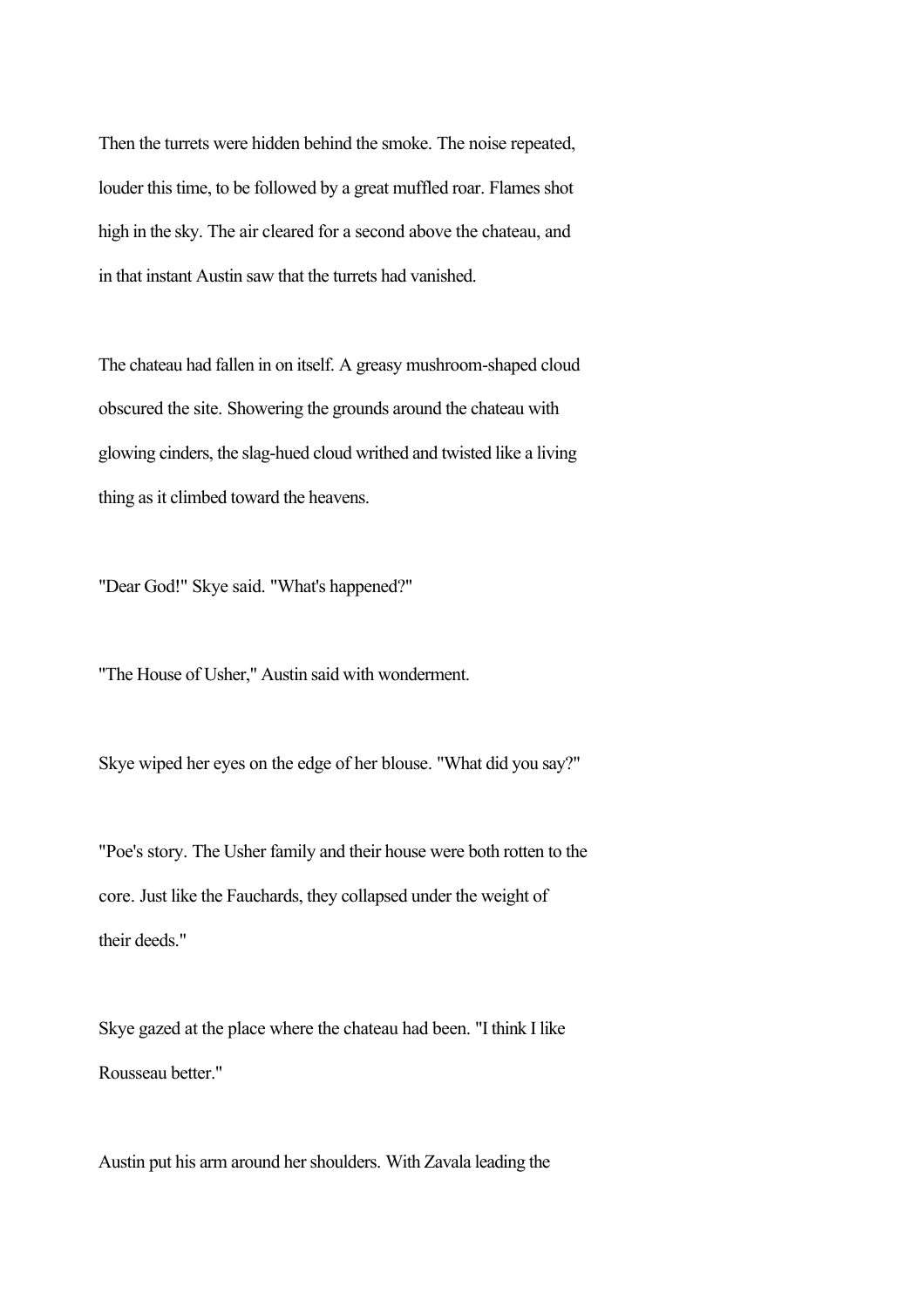way, they started on the long walk that would take them back to civilization. A few minutes after they had emerged from the tree tunnel, they heard the sound of a motor. Moments later, a helicopter came into view. They were too tired to run, and only stared dumbly at the helicopter as it landed in front of them. Paul Trout stepped out of the cockpit and loped over.

"Need a ride?" he said.

Austin nodded. "I wouldn't mind a shower, too."

"And a shot of tequila," Zavala said.

"And a long hot bath," said Skye, getting into the swing of things.

 "All in due time," Trout said, leading them back to the helicopter, where Gamay sat at the controls. She greeted them with a flashing smile.

 They belted themselves in, and a moment later the helicopter rose above the trees, circled around the dark smoldering hole where Chateau Fauchard had been and headed for freedom.

No one on the aircraft looked back..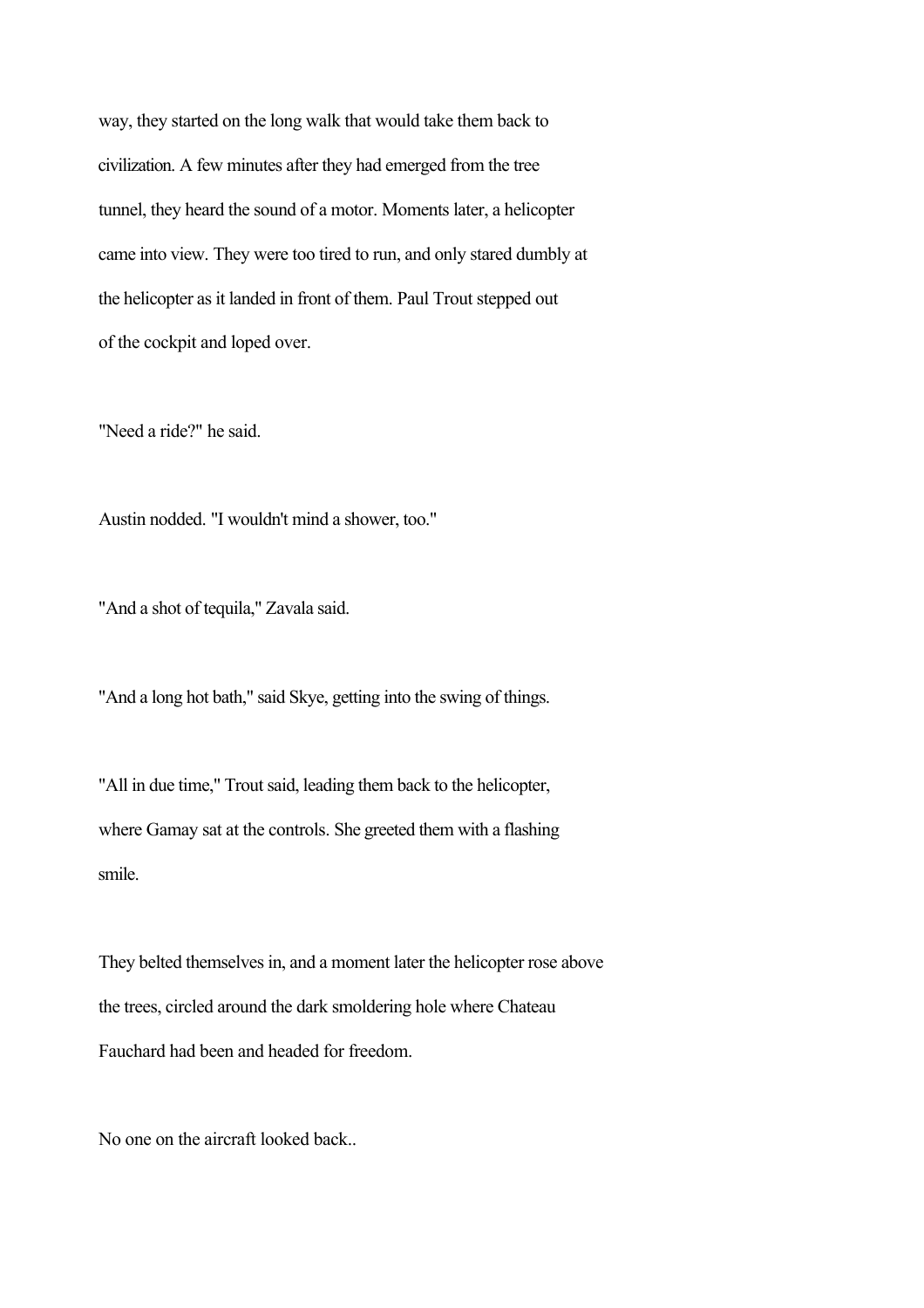THE LINE OF SHIPS was stretched out from Chesapeake Bay to the Gulf of Maine along the edge of the Continental Shelf off the Atlantic coast of the United States.

 Days before, the fleet of NUMA vessels and naval warships had moved into place from all points of the compass and established their original defensive perimeter a hundred miles to the east of the shelf, in the hope of repelling the invasion far from shore. But they had been swept back by the inexorable advance of the silent enemy.

 The turquoise NUMA helicopter had been in the air since dawn, following a course that took it over the elongated armada. The helicopter was east of Cape Hatteras when Zavala, who was at the controls, looked out the window and said, "It's like the Sargasso Sea on hormones out there."

 Austin lowered his binoculars and he smiled thinly. "The Sargasso Sea is like a rose garden compared to this mess."

 The ocean had developed a split personality. To the west of the ships, the water was its normal dark blue, flecked here and there by whitecaps. To the east, beyond the picket line, the dull sea was an un

 healthy yellow-green, where interlocking tendrils of Gorgon weed had formed a mat on the surface as far as the eye could see.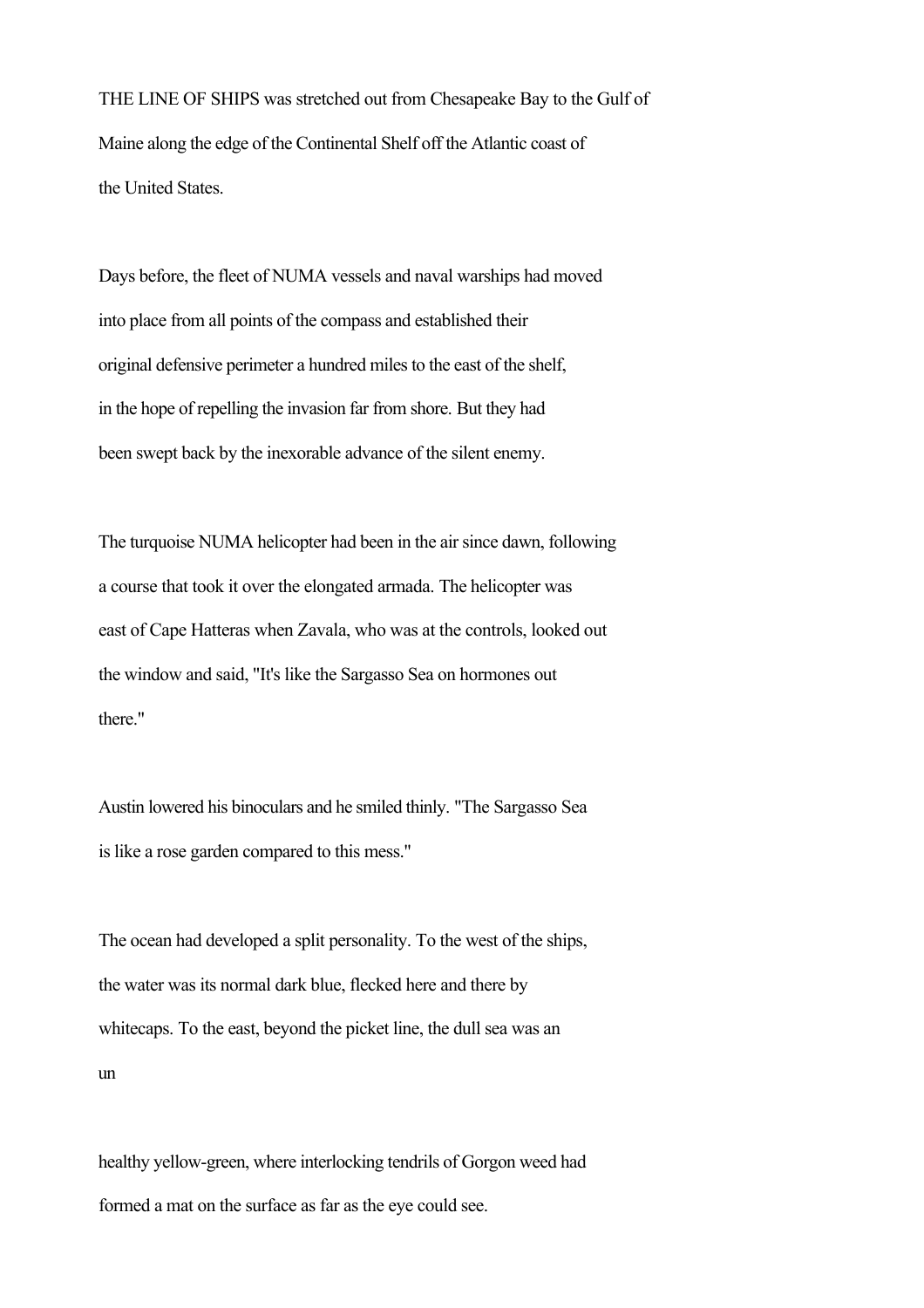Austin and Zavala had watched from the helicopter as various ships tried different techniques in an effort to halt the relentless drift of the weed. The warships had fired broadside salvos with their big guns. Soggy geysers erupted, but the holes the shells punched in the mat closed up within minutes. Planes launched from aircraft carriers attacked the weed with bombs and rockets. They proved as ineffectual as a mosquito biting an elephant. Incendiary devices fizzled on the top of the thick mat, whose main bulk lay below the surface. Fungicide sprayed from planes was washed away as soon as it hit the water.

 Austin asked Joe to circle over two ships that were trying to stop the movement of the weed with the use of pipe booms that were strung between the vessels. It was an exercise in futility. The surface barrier worked for about five minutes. Pushed by the enormous pressure from a moving mass that extended backior miles, the weed simply piled up against the booms, surged over the pipes and buried them.

 "I've seen enough," Austin said in disgust. "Let's go back to the ship."

 Racine Fauchard was dead, nothing but shriveled flesh and brittle bones buried under the ruins of her once-proud chateau, but the first part of her plan had exceeded far beyond her dreams. The Atlantic Ocean was becoming the big swamp that she had promised.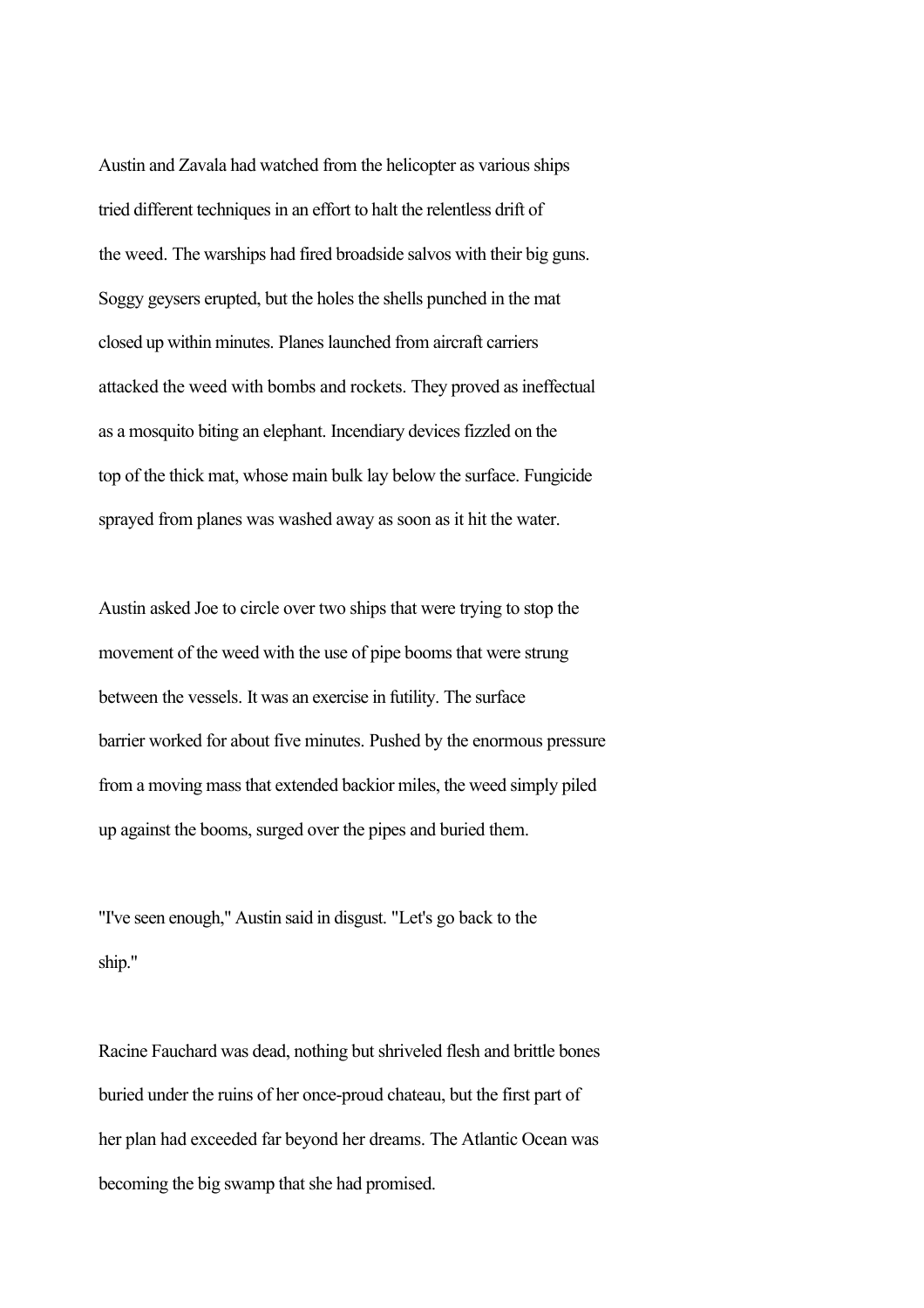Austin took consolation in the fact that Racine and her homicidal son Emil would not be around to take advantage of the chaos they had caused. But that still didn't solve the disaster the Fauchards had set into motion. Austin had encountered other human adversaries who, like the Fauchards, embodied pure evil, and he had managed to deal with them. But this unnatural, mindless phenomenon was beyond his ken.

 They flew for another half hour. Austin saw from the wakes of the ships below that they were drawing back to avoid being caught up in the advancing weed.

"Stand by for landing, Kurt," Zavala warned.

 The helicopter angled down toward a U.S. navy cruiser, and moments later it landed on the deck helipad. Pete Muller, the ensign they had met when his ship was guarding the vessels at the Lost City, was waiting to greet them.

"How's it look?" Muller yelled over the thrump of the rotors.

Austin was grim-faced. "About as bad as it gets."

 He and Zavala followed Muller to a briefing room belowdecks. About thirty men and women were seated in rows of metal folding chairs drawn up in front of a large wall screen. Austin and Zavala quietly slipped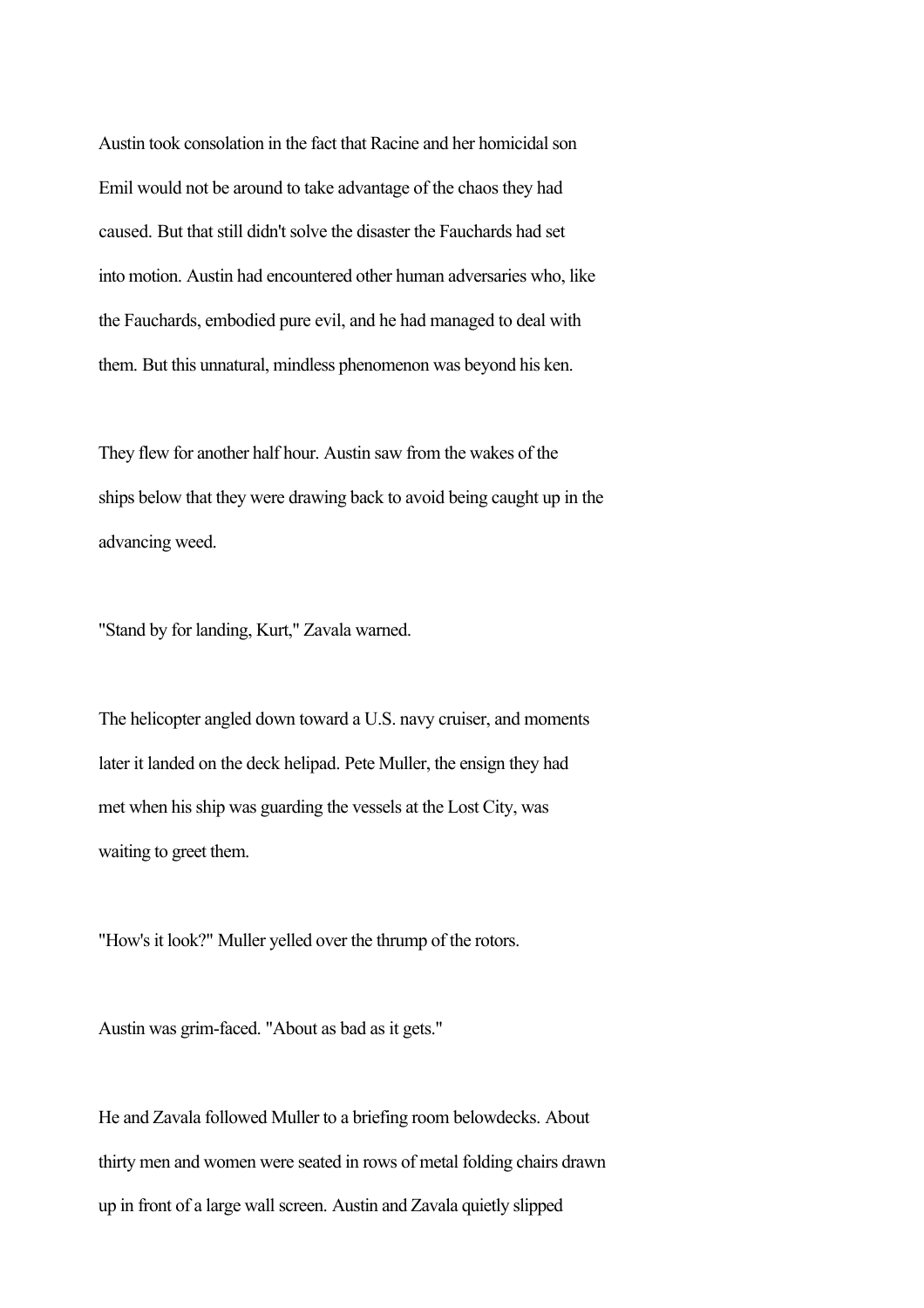into a couple of chairs in the back row. Austin recognized some of the NUMA scientists in the audience but knew only a few of the uniformed people from the armed forces and the suits from various governmental agencies charged with public security.

 Standing in front of the screen was Dr. Osborne, the Woods Hole phycologist who had introduced the Trouts to the Gorgonweed menace. He was wielding a remote control in one hand and a laser pointer in the other. Displayed on the screen was a chart showing the circulation of water in the Atlantic Ocean

 "Here's where the infestation starts, in the Lost City," he said. "The Canaries' current carries the weed down past the Azores, flows westward across the Atlantic Ocean where it joins the Gulf Stream. The Gulf Stream moves northerly along the continental shelf. Eventually, it joins the North Atlantic current, which takes it back to Europe, completing the North Atlantic gyre." He swirled the red laser dot in a circle to make his point. "Any questions?"

 "How fast does the Gulf Stream move?" someone asked. "About five knots at its peak. More than a hundred miles a day." "What's the present state of the infestation?" Muller asked.

 Osborne clicked the remote and the circulation chart disappeared. A satellite photo of the North Atlantic took its place. An irregular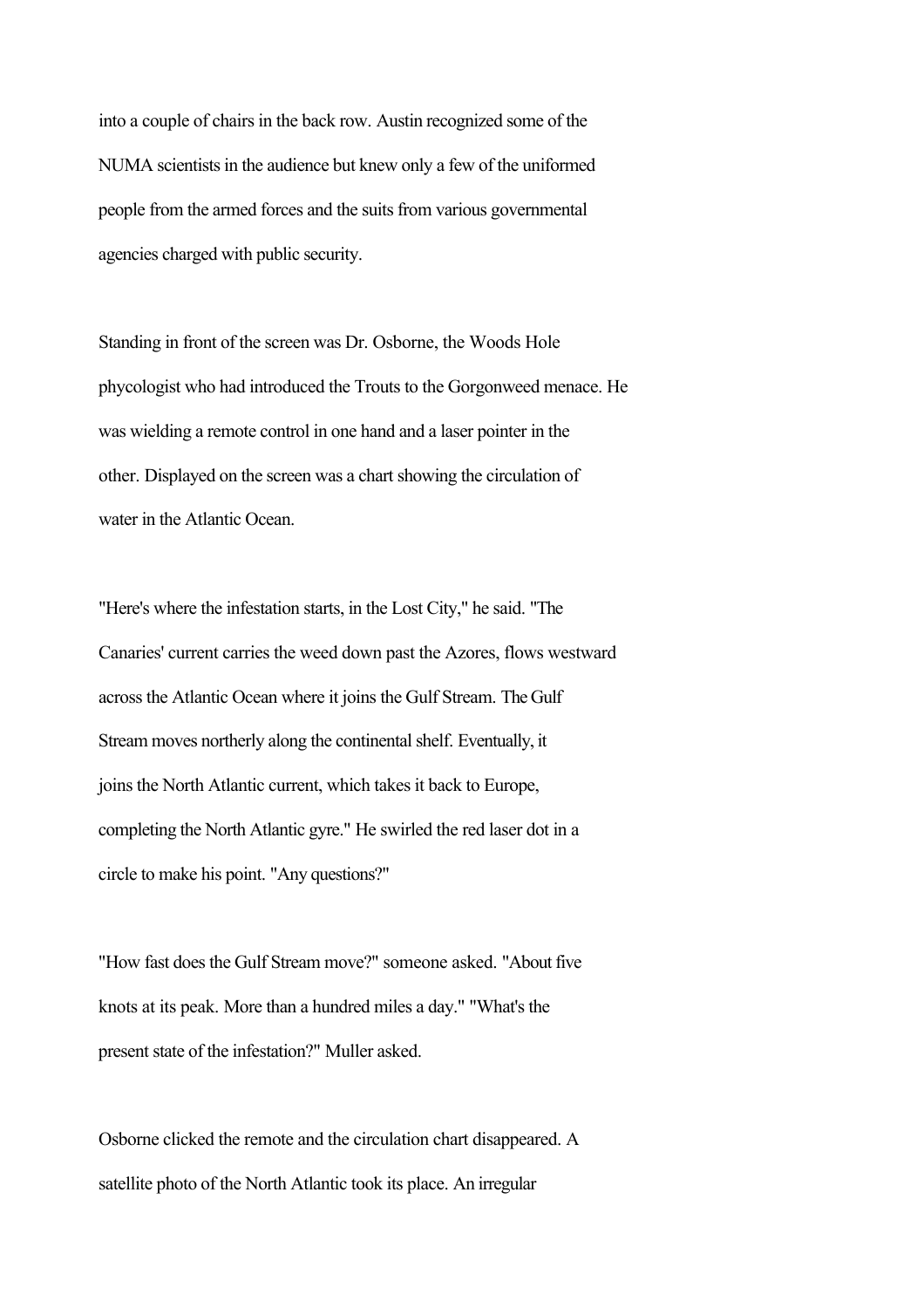yellowish band that resembled a great deformed donut ran in a rough circle around the edge of the ocean, close to the continents.

 "This real-time composite satellite photo gives you an idea of the current areas of Gorgonweed infestation," Osborne said. "Now I'll show you our computer projection of the further spread." The picture changed. In the new photo the ocean was totally yellow, except for a few dark blue holes in the central Atlantic.

A murmur ran through the audience.

"How long before it gets to that stage?" Muller asked.

 Osborne cleared his throat as if he were having a hard time getting the words out. "A matter of days."

There was a collective gasp at his answer.

 He clicked the remote. The picture zoomed in on the eastern seaboard of North America. "This is the area of immediate concern. Once the weed reaches the shallower waters of the continental shelf, we're really in trouble. For a start, it will destroy the entire fishing industry along the east coast of the United States and Canada and northwestern Europe. We've been trying various measures of at-sea containment. I saw Mr. Austin enter the room a few minutes ago. Would you like to bring us up-to-date, Kurt?"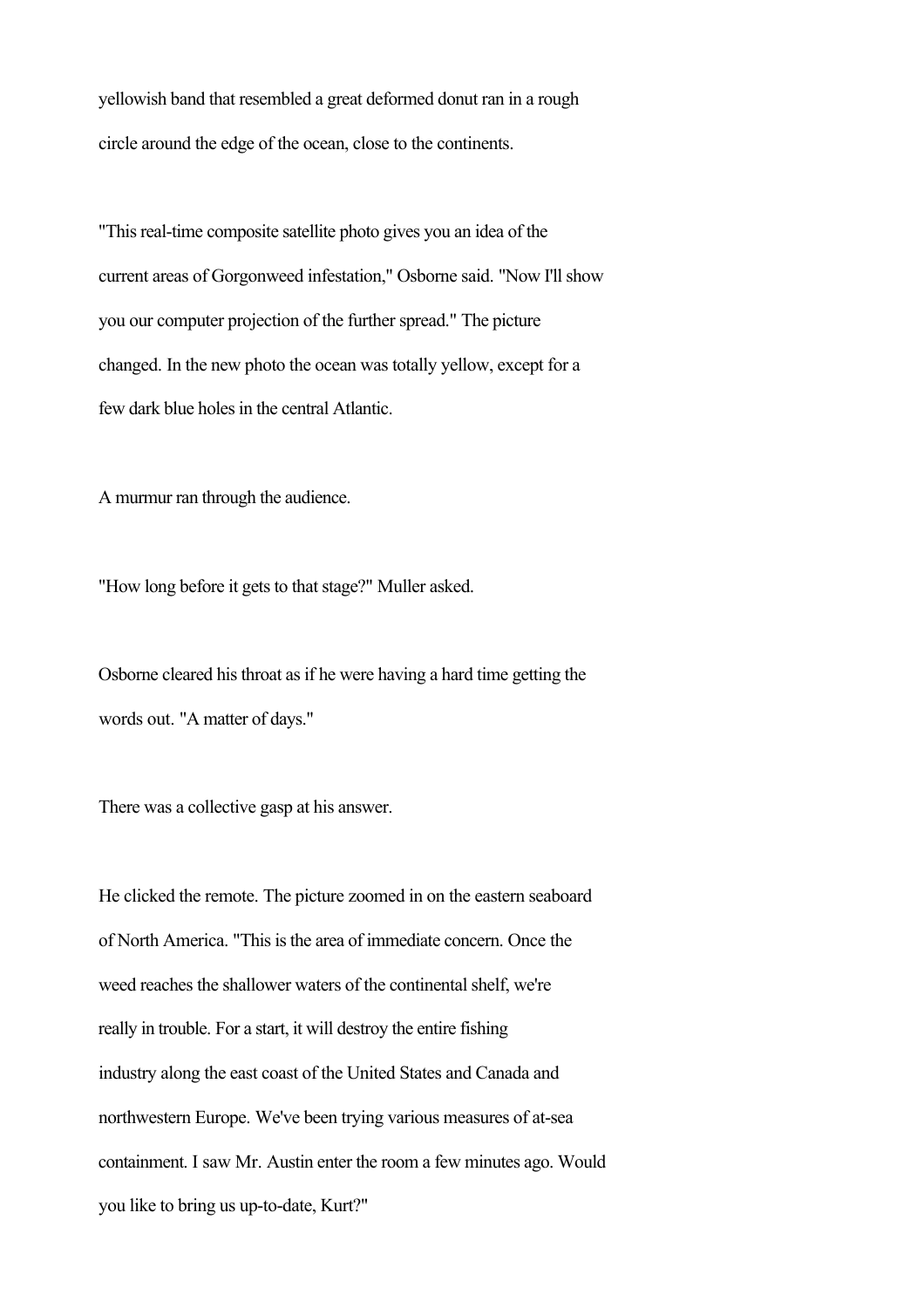Not really, Austin thought as he made his way to the front of the room. He scanned the pale faces in front of him. "My partner, Joe Zavala, and I just completed an aerial survey of the picket line that has been established along the edge of the continental shelf." He described what they had seen. "Unfortunately," he concluded, "nothing made a dent."

"What about chemicals?" a government bureaucrat asked.

 "Chemicals are quickly dissipated by water and wind," Austin said. "A little seeps down, and it may kill a few tendrils, but Gorgonweed is so thick that the chemical doesn't go all the way through.

 We're talking about a vast area. Even if you were able to cover it you'd end up poisoning the ocean."

"Is there anything that could destroy a large area?" Muller asked.

 "Sure. A nuclear bomb," Austin said, with a bleak smile. "But even that would be ineffectual with thousands of square miles of ocean. I'm going to recommend that booms be erected around major harbors. We'll try to keep our major ports clear so we can buy time."

A beefy four-star army general named Frank Kyle stood and said, "Time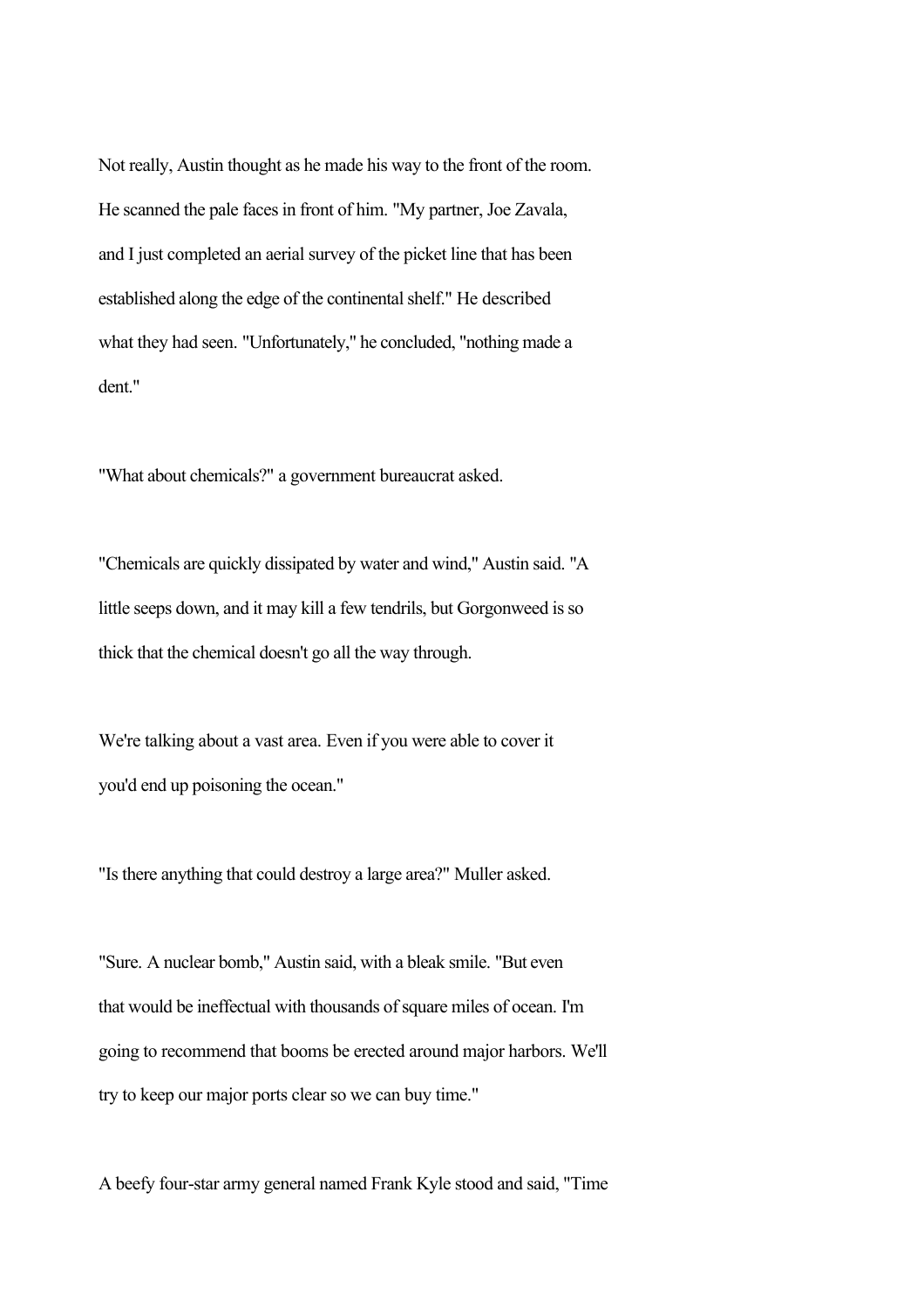for what} You've said yourself that there is no defense against this stuff."

"We've got people working on genetic solutions."

 The general snorted as if Austin had suggested replacing his soldiers' rifles with flowers. "Genetics! DNA stuff? What the hell good is that going to do? It could take months. Years."

"I'm open to suggestions," Austin said.

 The general grinned. "Glad to hear that. I'm going to pass your suggestion about nuclear bombs along to the president."

 Austin had dealt with military types when he was with the CIA and found that they were usually cautious about using force against any enemy. General Kyle was a throwback to another nuclear general, Curtis LeMay, but in a climate of fear his recommendation might prevail.

 "I was not suggesting it," Austin said patiently. "As you'll recall, I said a nuclear bomb would make a relatively small dent in the weed."

 "I'm not talking about one bomb," General Kyle said. "We've stockpiled thousands of them that we were going to use against the Russians. We carpet bomb the ocean, and if we run out we can borrow more from the Ruskies."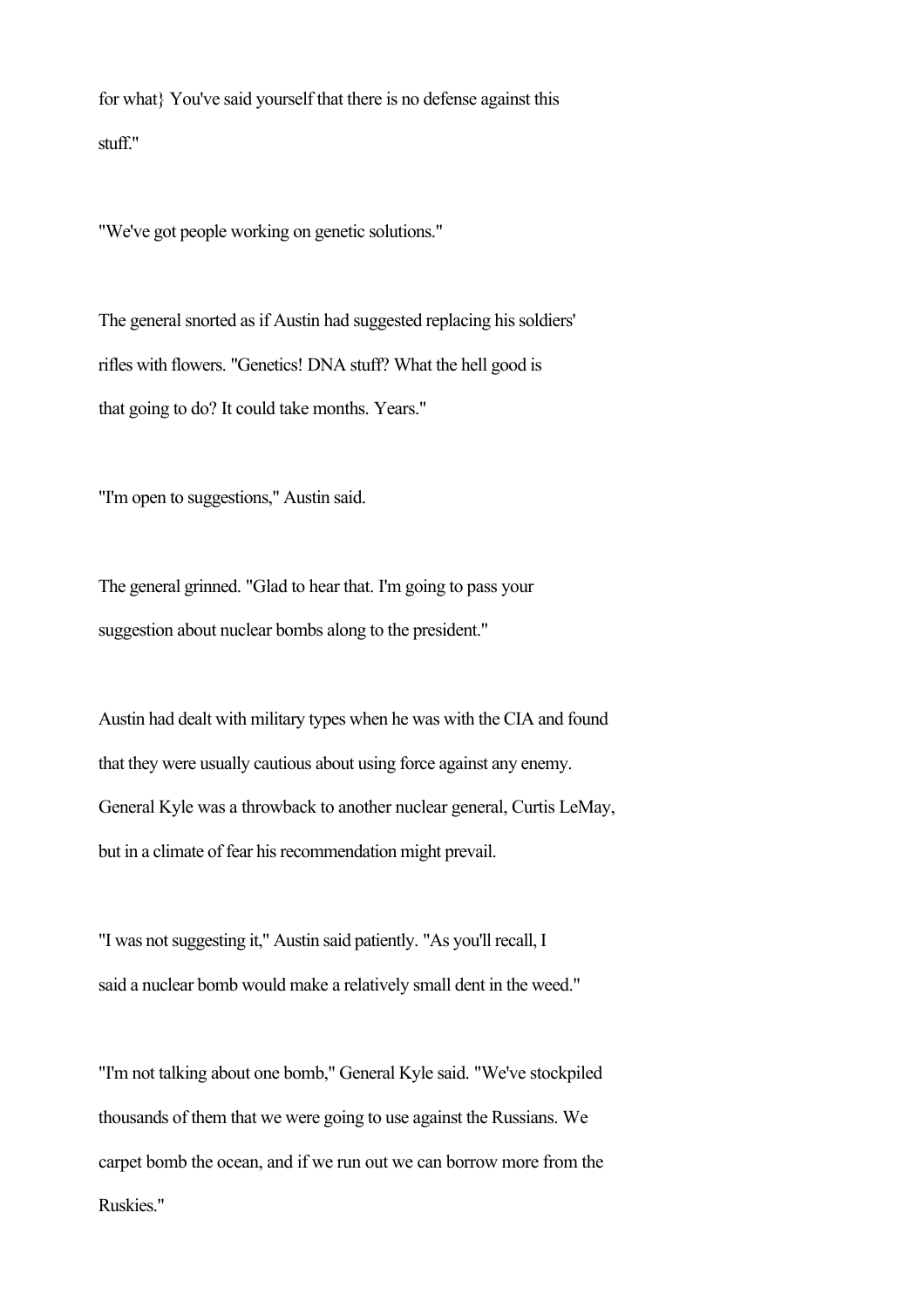"You're talking about turning the ocean into a nuclear waste dump," Austin said. "A bombing campaign like that would destroy all ocean life"

 "This weed of yours is going to kill all the fish anyhow," Kyle replied. "As you know, shipping has already been disrupted and there is a loss of billions of dollars by the hour. This stuff is threatening our cities. It's got to be stopped by any means. We've got 'clean' nukes we can use."

 Heads were nodding in the audience. Austin saw that he was getting nowhere. He asked Zavala to sit in on the rest of the strategy session while he went to the bridge. A few minutes later, he was in the wheelhouse, using the ship's radiophone to call the Trouts, who were on the Sea Searcher, over the Lost City. He made quick contact with the NUMA research vessel and a crewman tracked down Paul, who had been directing a Remote Operated Vehicle (ROV) from the deck.

 "Greetings from the wild weird world of Dr. Strangelove," Austin said.

"Huh?" Trout replied.

"I'll explain in a minute. How's your work going?"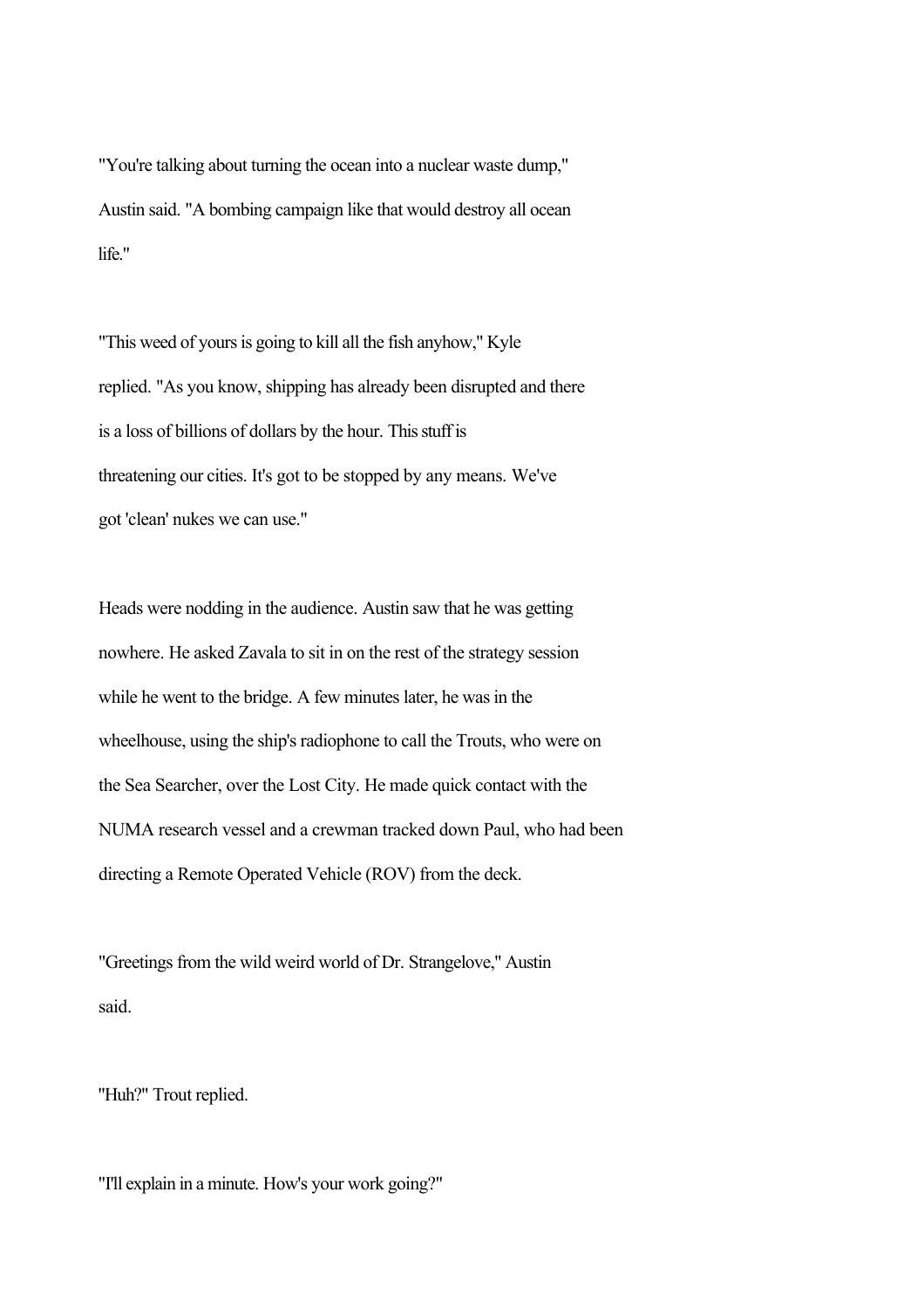"It's going," Trout said, with no real enthusiasm. "We've been running an ROV to collect samples of algae and weed. Gamay and her team are busy in the lab doing analysis."

"What's she looking for?"

 "She hopes they can find something in the weed's molecular structure that might help. We've been sharing information with NUMA scientists back in Washington, and with scientific teams in other countries. How about you?"

 Austin sighed. "We've tried every trick we can think of, but with no success. The offshore wind is giving us a little reprieve. But it won't be long before every harbor on the east coast will be clogged up. The Pacific is showing patches of infestation as well."

"How long do we have?"

 Kurt told him what Osborne had said. He could hear Paul suck his breath in.

"Are you having any problem navigating in the stuff?" Austin asked.

 "The area around the Lost City is relatively clear. This is where the infestation starts, and it thickens as it goes east and west of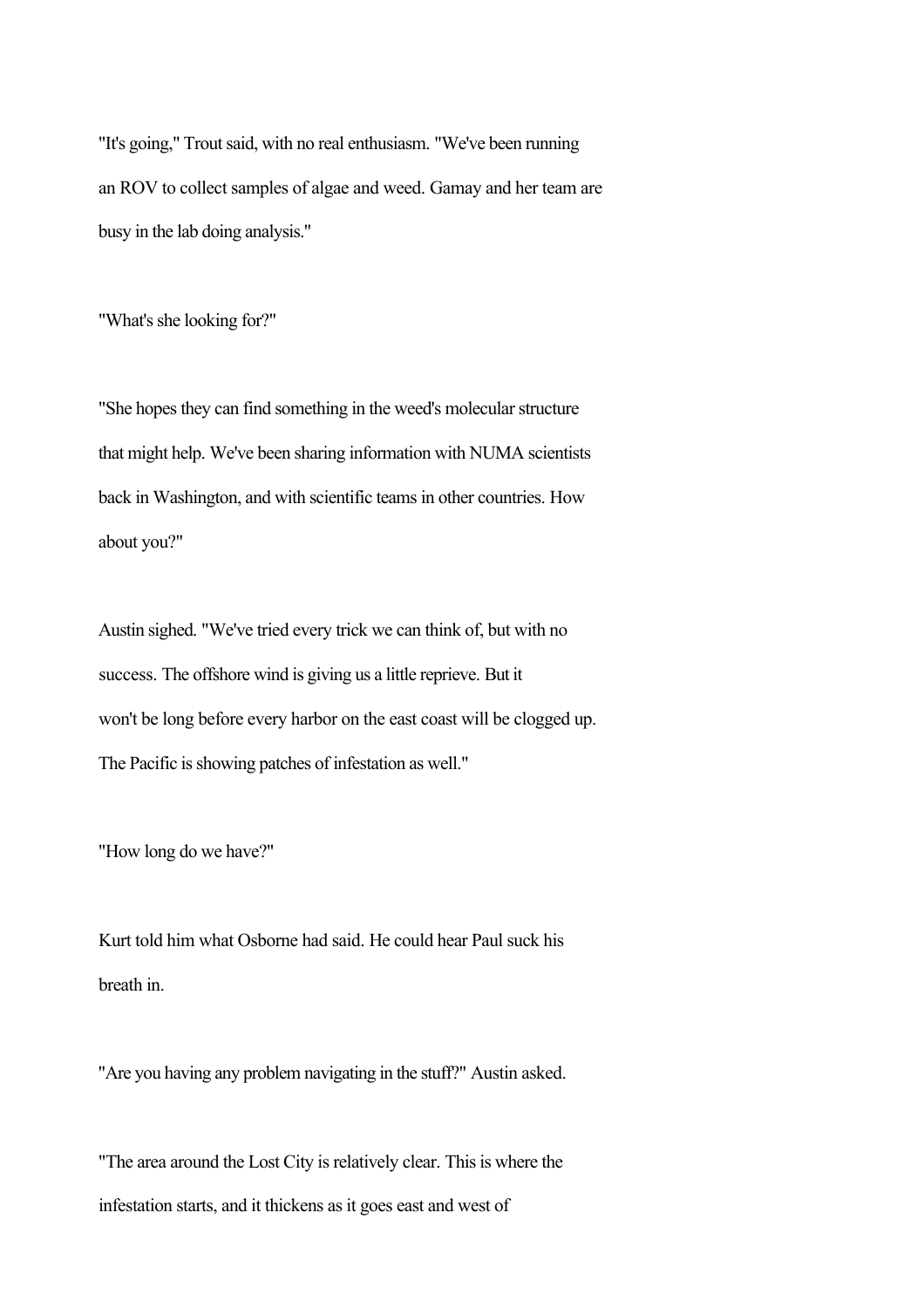here."

 "That may be the only clear patch in the ocean before long. You'd better plot an escape route so you don't get caught up in the weed yourself."

 "I've already talked to the captain. There's a channel open south of here, but we're going to have to leave within twenty-four hours if we expect to get out. What was that you said about Strangelove?"

 "There's a general here by the name of Kyle. He's going to tell the president to nuke the stuff with every bomb in our arsenal."

 Trout paused in stunned silence and then found his voice. "He's not serious."

 "I'm afraid he is. There is tremendous political pressure on leaders around the world to do something, anything. Vice President Sandecker may be able to stall him. But the president will be forced to act, even if the scheme is foolhardy."

 "This is more than foolhardy! It's crazy. And it won't work. They can blow the weed to pieces, but every stray tendril will self-replicate. It could be just as disastrous." He sighed. "When can we expect to see mushroom clouds over the Atlantic?"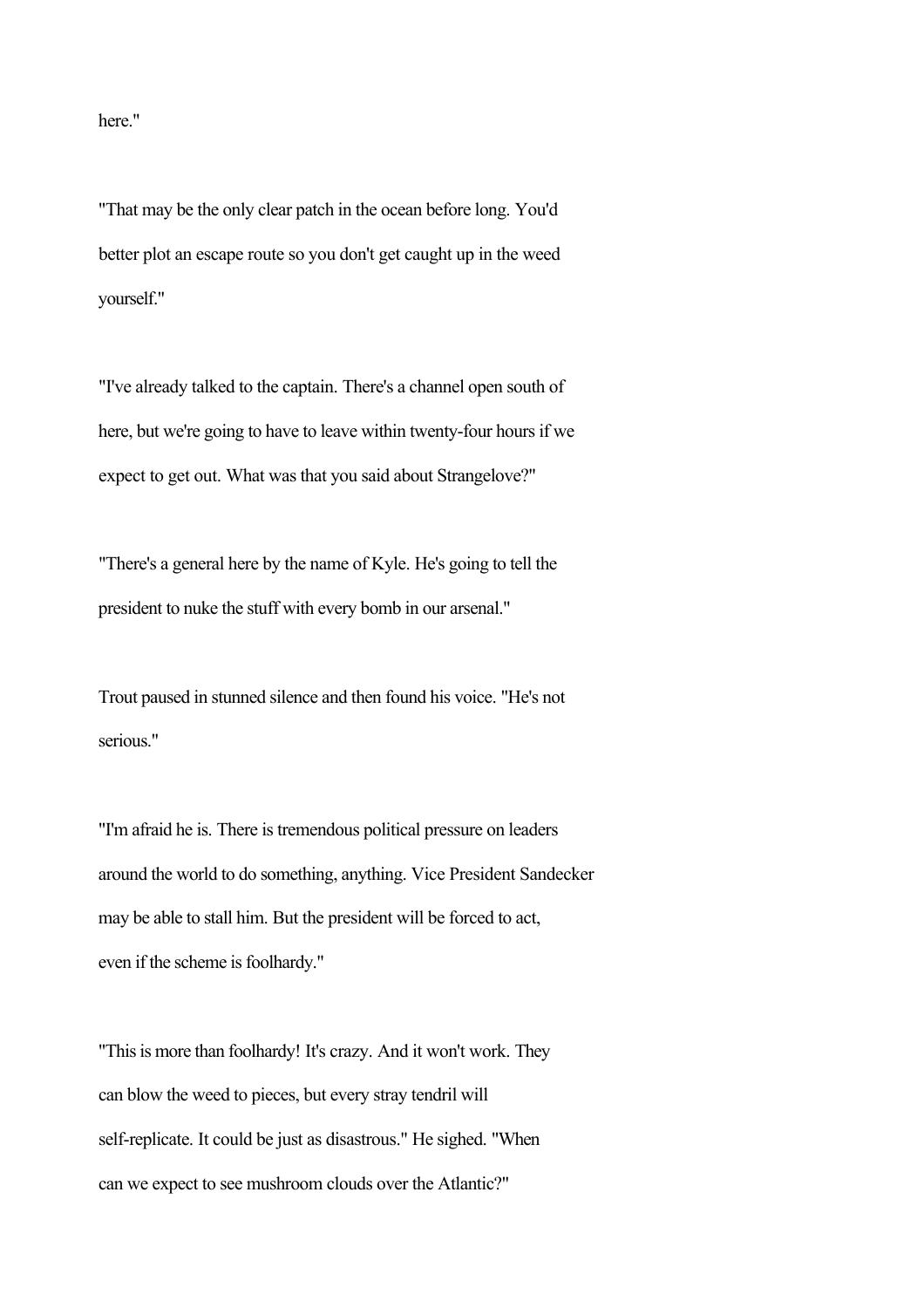"There's a meeting going on now. A decision could come as early as tomorrow. Once the machinery is set in motion, things could start moving fast, especially with the Gorgonweed lapping at our shores." He paused. "I've been thinking about MacLean Didn't he tell you that he could come up with an antidote for the weed using the Fauchard formula?"

 "He seemed fairly confident that he could do it. Unfortunately, we don't have MacLean or the formula."

Austin thought about the helmet buried under tons of rubble.

 "The key lies in the Lost City. Whatever caused the mutation in the first place came from the Lost City. There's got to be a way to use something from down there to fight this thing."

 "Let's think about this," Trout said. MacLean knew that his life-extension formula was flawed, that it would reverse aging, but as Racine Fauchard learned the hard way, the formula was unpredictable. It also accelerated growth."

"That's what I was getting at. Nature is always out of balance."

 "That's right. It's like a rubber band that snaps back after being stretched too far."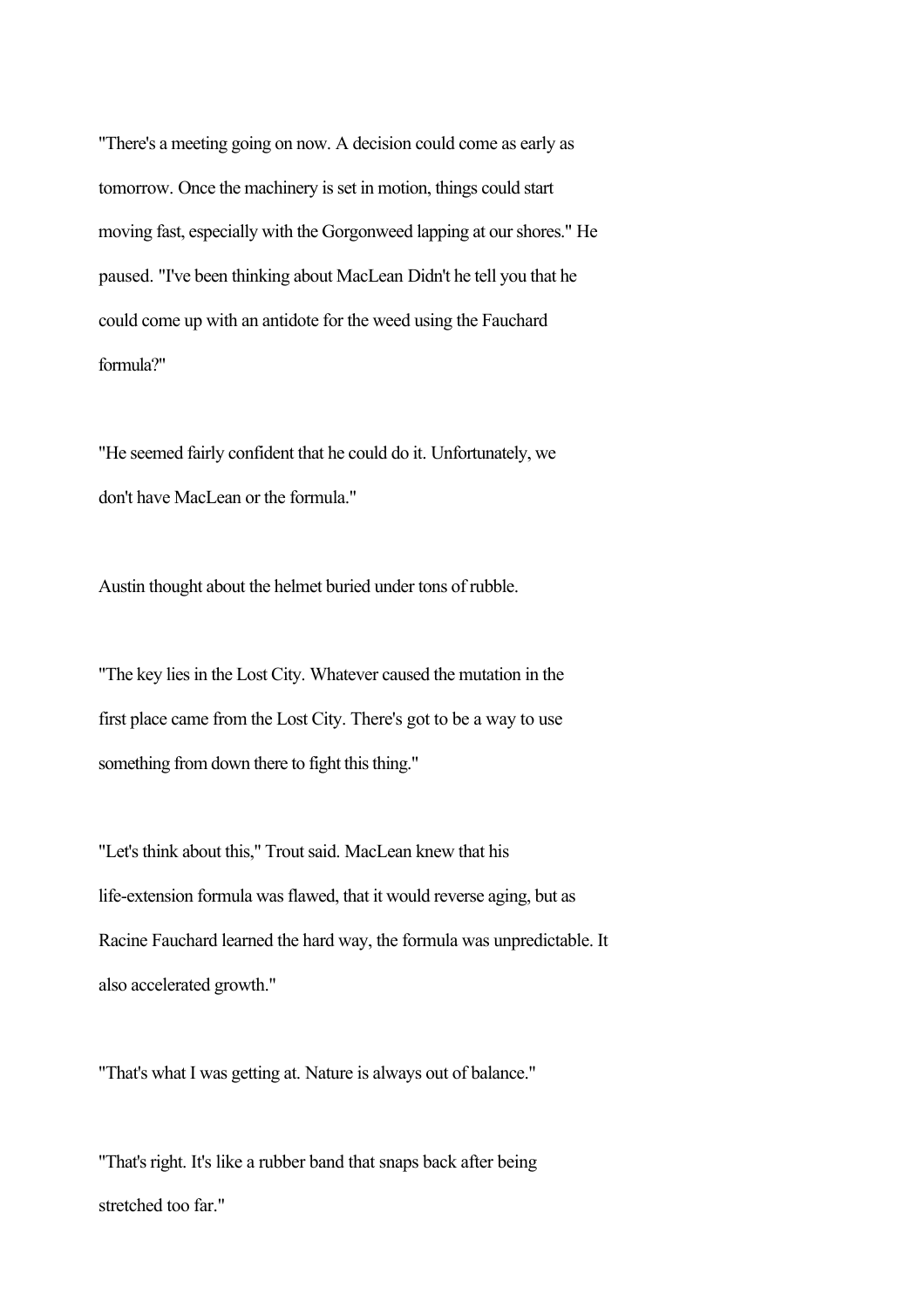"I don't know if Racine Fauchard would like being compared to a rubber band, but it makes my point about nature seeking equilibrium. Mutations happen every day, even in humans. Nature has built a corrective device into the system or we'd have people running around with two or three heads, which might not be all that bad. When it comes to aging, every species has a death gene that kills off the old to make room for the new generation. Go/gonweed was stable until the Fauchards introduced the enzyme into the equation, tipping things out of balance. It's got to snap back eventually."

"What about the mutant soldiers who lived so long?"

 "That was an artificial situation. Had they been on their own, they probably would have devoured each other. Equilibrium again."

 "The constant here is the enzyme," Trout concluded. "It's the precipitating factor. It can retard aging or it can accelerate it."

"Have Gamay look at the enzyme again."

"I'll see how she's coming along," Trout said.

 "I'm going back to the meeting to see if I can discourage General Kyle from a nuclear carpet bombing of the Atlantic Ocean, although I'm not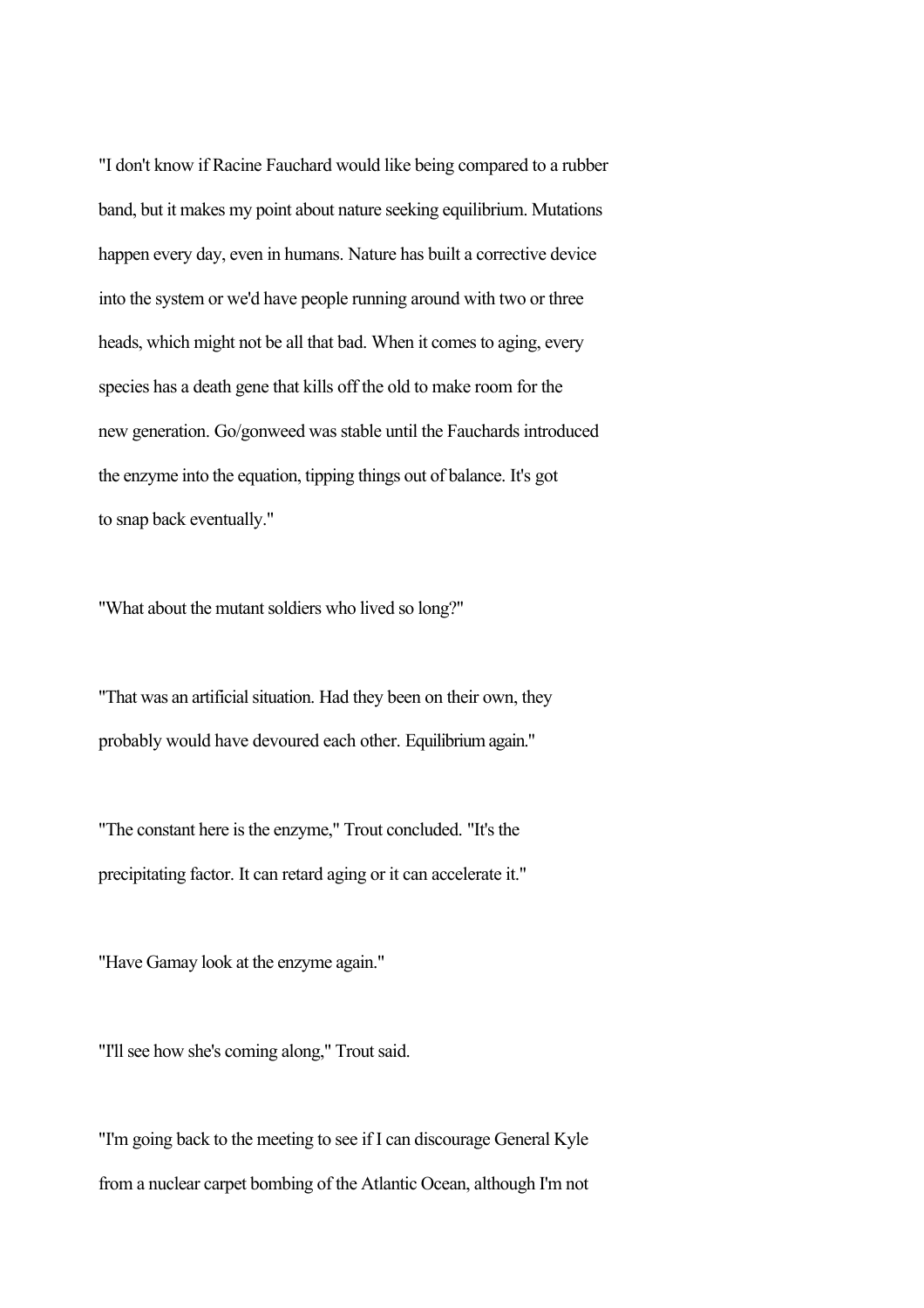optimistic."

 Trout's head was spinning. The Fauchards were dead, but they were still managing to inflict harm on the world from their graves.

 He left the bridge and went down to a "wet" lab where Gamay was working with a four-person team of marine biologists and those from allied marine sciences.

 "I was talking to Kurt," Paul said. "The news isn't good." He outlined his conversation with Austin. "Have you turned up anything new?"

 "I explored the interaction between the enzyme and the plant, but I didn't get anywhere, so I've been looking into DNA instead. It never hurts to revisit previous research."

 She led the way to a table where a series of about twenty steel containers were lined up in a row.

 "Each one of these containers contains a sample of Gorgon weed. I've exposed the samples to the enzymes that the ROV collected from the columns to see what would happen. I wanted to see if there would be any reaction if I overloaded the weed with various forms of enzyme. I've been busy following other avenues and haven't looked at the samples recently."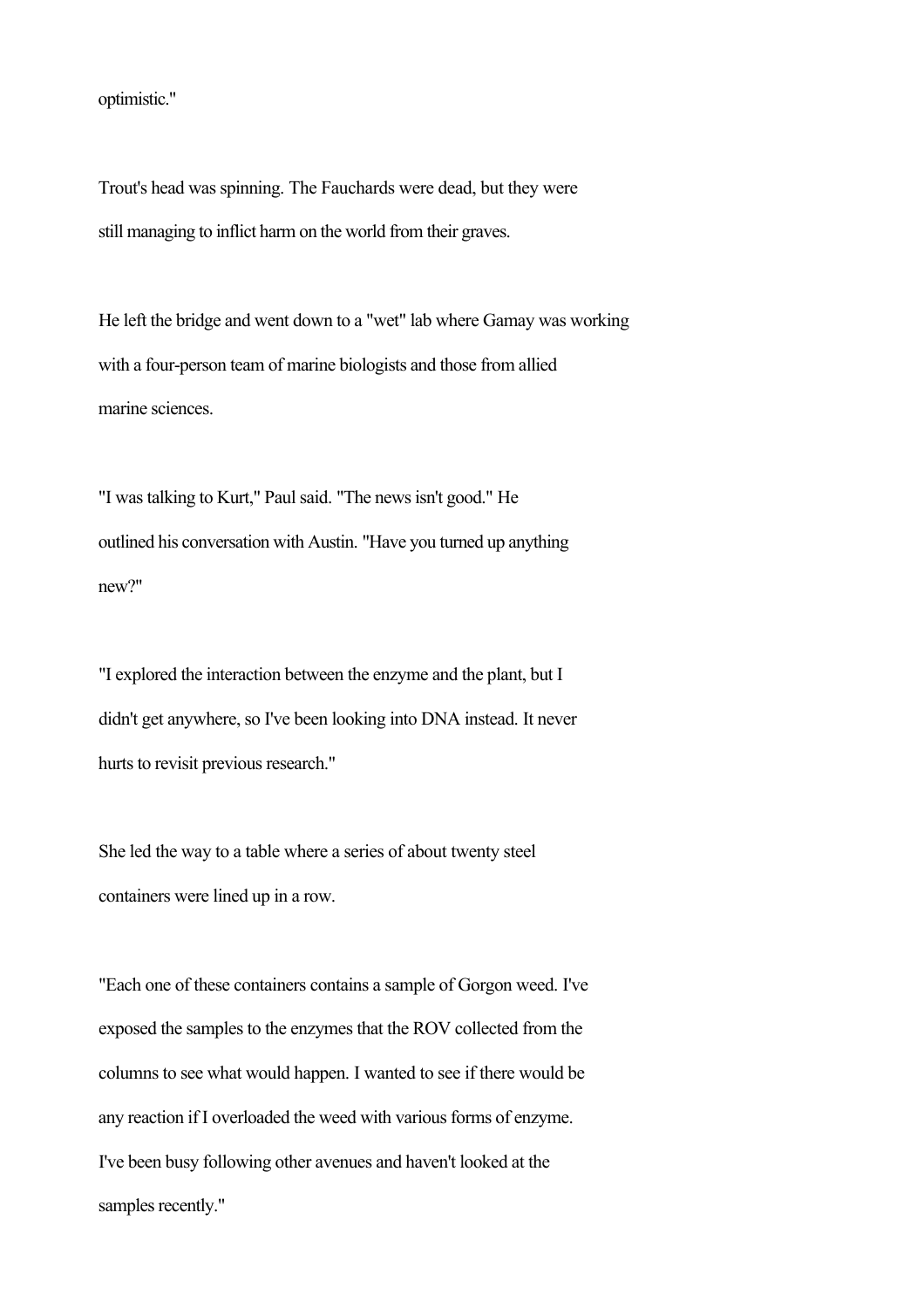"Let me see if I understand what happened," Trout said. "The Fauchards distorted the molecular makeup of the enzyme during the refinement process, when they separated it from the microorganisms that created the substance. The irregularity was absorbed into the genetic makeup of the weed, triggering its mutation."

"That's a pretty good summation."

 "Stay with me. Up until that time, the weed coexisted with the enzyme in its natural state."

 "That's right," Gamay said. "Only when the enzyme was modified did it interact with the nearest life-form, which happened to be obnoxious but perfectly normal seaweed, transforming it into a monster. I hoped that an overdose of the stuff would speed up the aging even more, just the way it did with Racine Fauchard. It didn't work."

"The premise sounds logical there's something missing here."

 He thought about it for a moment. "What if it isn't the enzyme but the bacteria that are the controlling influence?"

 "I never thought about that. I've been fooling around with the chemical, thinking that was the stabilizing factor here, rather than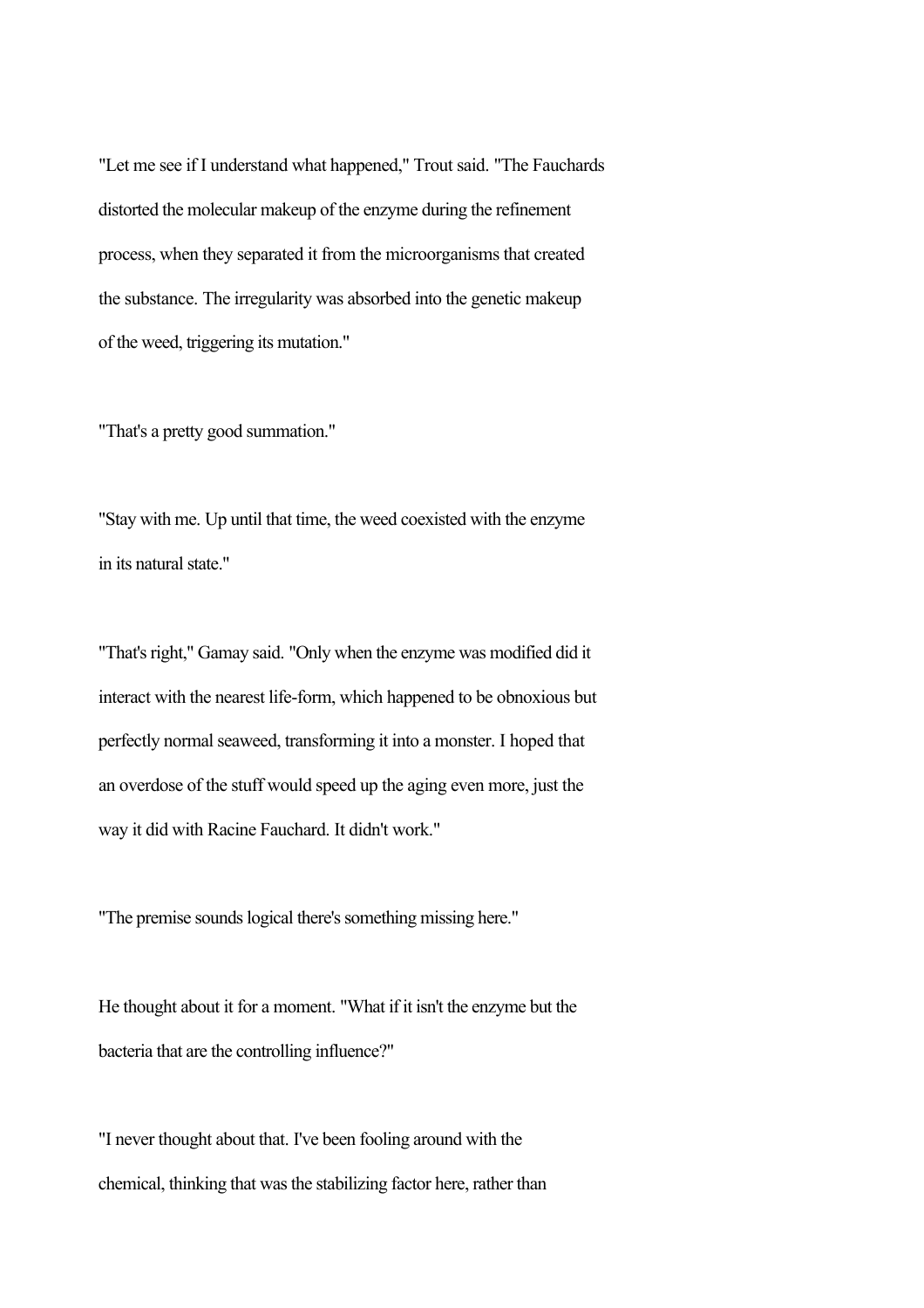the bugs that produce it. In extracting the enzyme from the water, the Fauchards killed off the bacteria, which may have been the governing factor that kept things on an even keel."

 She went over to a refrigerator and extracted a glass phial. The liquid contents had a slight brown discoloration.

 "This is a culture of bacteria we collected from under the Lost City columns."

 She measured off some liquid, poured it into a Gorgonweed container and made a note.

"Now what?"

 "We'll have to give the bacteria time to do their work. It won't take long. I haven't eaten. What say you get me some food?"

 "What say you get out of here and we have, a real meal in the mess hall?"

 Gamay brushed the hair back from her forehead. "That's the best invitation I've had all day."

 Cheeseburgers had never tasted so good. Refreshed and full, the Trouts went back to the lab after an hour. Trout glanced at the container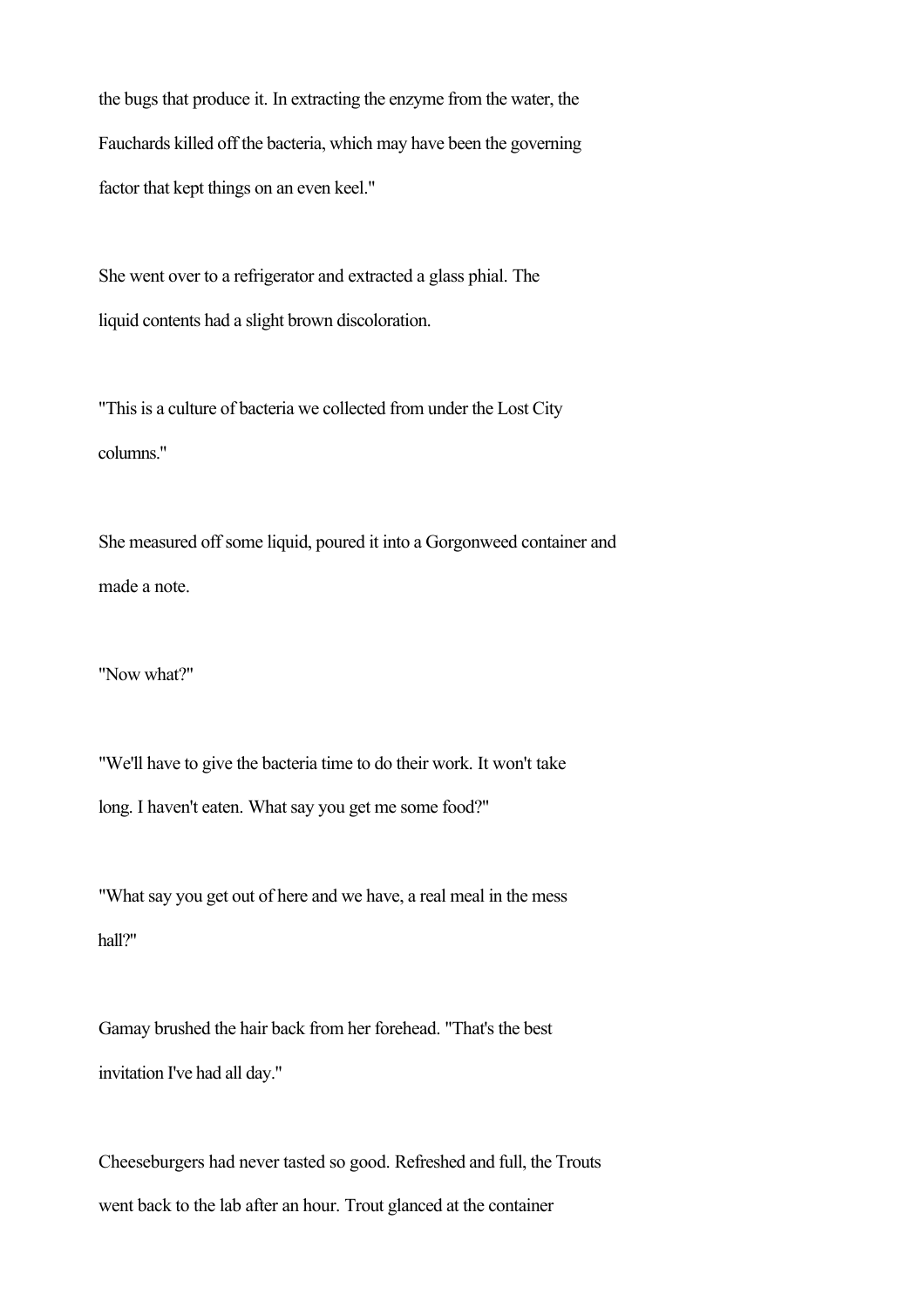with the bacteria. The complex tangle of tendrils looked unchanged.

 "Can I take a closer look at this stuff? It's hard to see in this light."

 Gamay pointed to a long pair of tongs. "Use those. You can examine the specimen in that sink basin."

 Trout extracted the glob of weed from its container, carried it to the sink and dropped it into a plastic tub. By itself, the clump of Gorgonweed looked so innocent. It was not a pretty plant, but it did have an admirable functionality, with spidery tendrils hooked onto other

 pieces of weed to form the impenetrable mat that sucked nutrients from the ocean. Trout poked it with the tongs, then lifted it up by a tendril. The tendril broke off at the stem and the weed plopped wetly back into the tub.

"Sorry," he said. "I broke your weed sample."

 Gamay gave him a peculiar look and took the tongs from his hand. She plucked at another tendril and it, too, came off. She repeated the experiment. Each time, the thin appendages broke off easily. She removed a tendril and took it over to a bench, where she sliced it up,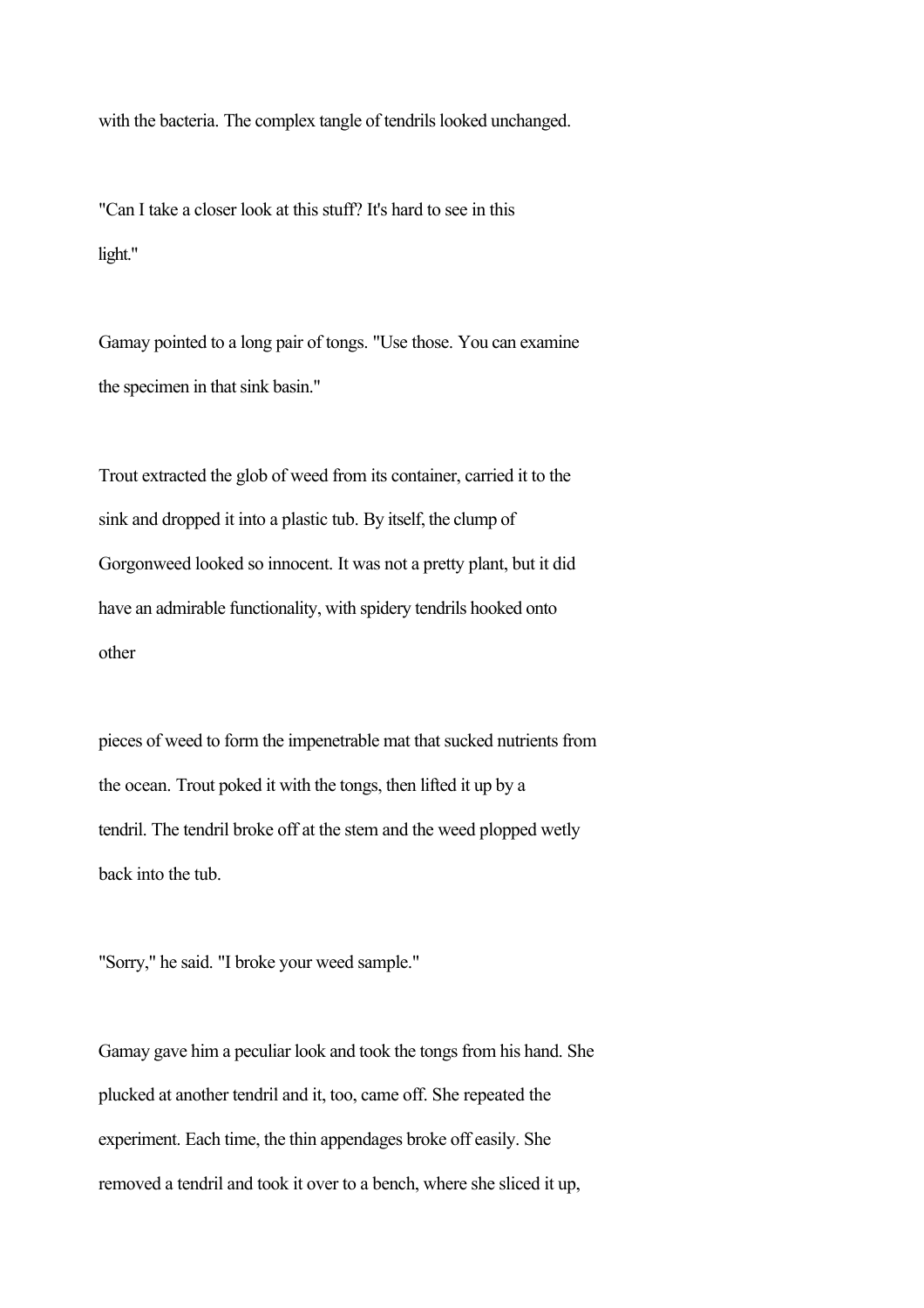put the thin sections on slides and popped them under a microscope.

 A moment later, she looked up from the eye piece. "The weed is dying," she declared.

"What?" Trout peered into the sink. "Looks healthy to me."

 She smiled and plucked off more tendrils. "See. I'd never be able to do this with a healthy weed. The tendrils are like extremely strong rubber. These are brittle."

 She called over her assistants and asked them to prepare microscope slides from different parts of the sample. When she looked up from her microscope again, her eyes were red-rimmed, but her face was wreathed in a wide grin.

 "The weed sample is in the first stage of necrosis. In other words, the stuff is dying. We'll try it with some of the other samples to make sure."

 Again she mixed the bacteria in with the weed, and again they waited an hour. Microscopic examination confirmed their original findings. Every sample subjected to the bacteria was dying.

 "The bacteria are essentially eating something in the Gorgon weed that it needs to survive," she said. "We'll have to do more research."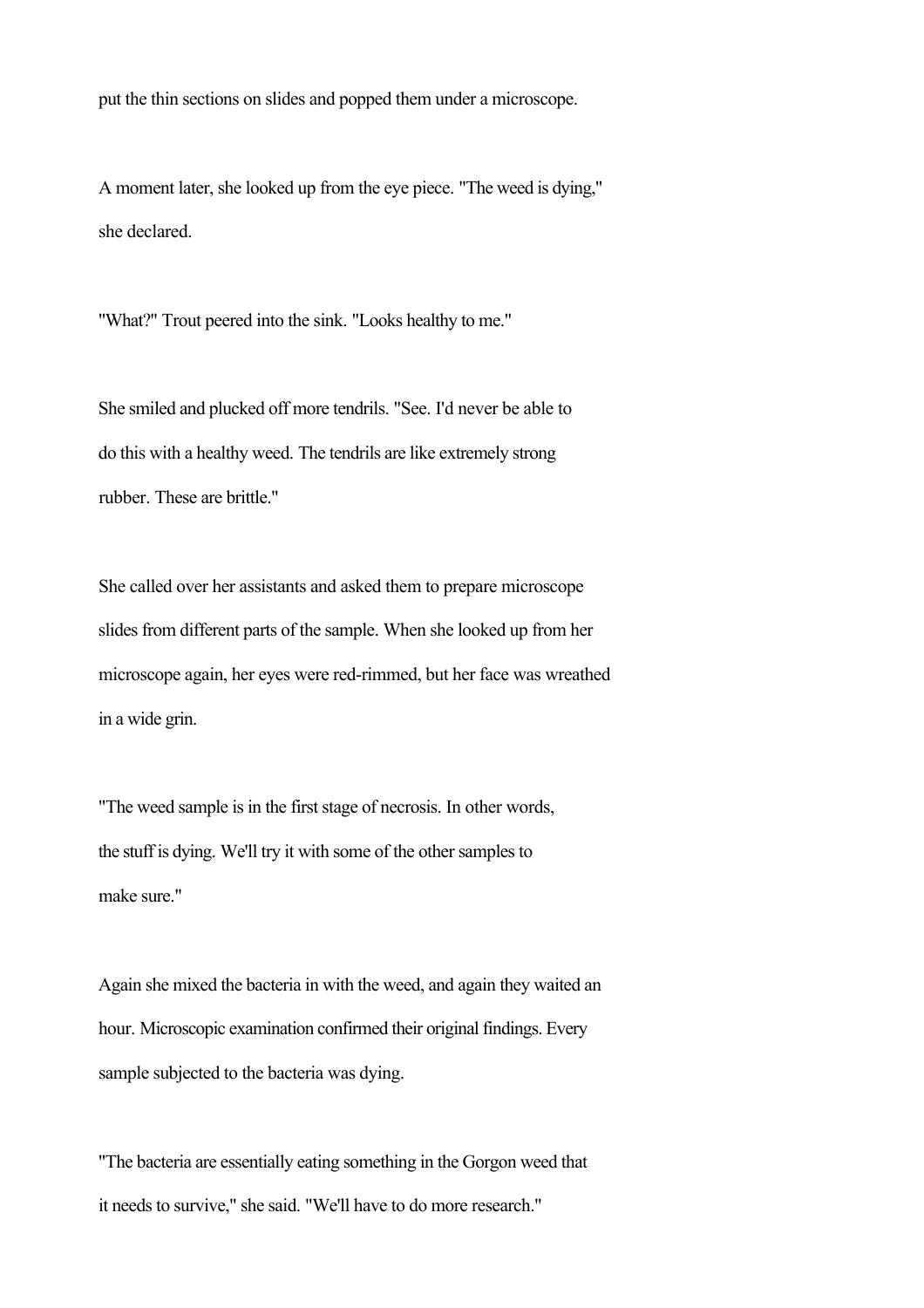Trout picked up the phial with the original bacteria culture. "What's the most effective way to use these hungry little bugs?"

 "We'll have to grow large quantities, then spread the bacteria far and wide and let them do the work."

 Trout smiled. "Do you think the British government would let us use the Fauchard submersible to spread this stuff around? It's got the capacity and speed that we need."

 "I think they'll bend over backward to keep the British Isles from being cut off from the rest of the world."

 MacLean saved our hash again," Trout said, with a shake of his head. "He gave us the hope that we could beat this thing."

"Kurt deserves some credit."

 "His instincts were on the nose when he said to go back to the Lost City and to think in terms of equilibrium."

Trout headed for the door.

"Are you going to tell Kurt the good news?"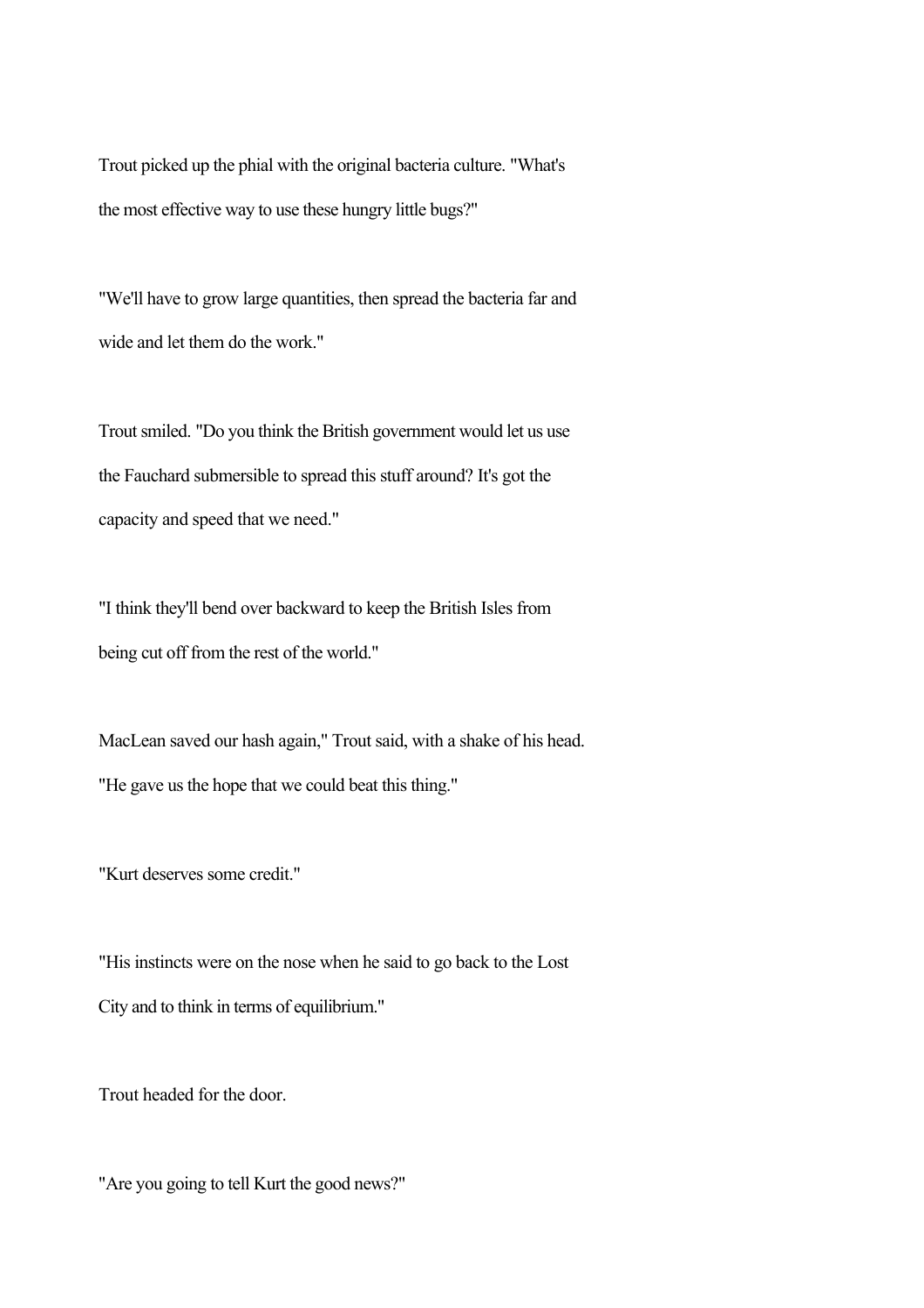Trout nodded. "Then I'm going to tell him that it's about time we had a send-off for a proper old Scottish gentleman."

 THE LOCH WAS several miles long and half as wide and its cold, still waters reflected the unblemished Scottish sky like a queen's mirror. Rugged, rolling hills carpeted with heather held the loch in a purple embrace.

 The open wooden-hulled boat cut a liquid wake in the tranquil waters as it headed out from shore, gliding to a drifting stop, finally, at the deepest part of the loch. The boat held four passengers: Paul and Gamay Trout, Douglas MacLean and his late cousin Angus, whose ashes were carried in an ornate Byzantine chest the chemist had picked up on his travels.

 Douglas MacLean had met his cousin Angus only once, at a family wedding some years before. They had hit it off and vowed to get together, but as with many a well-meant plan made over a glass of whiskey, they'd never met again. Until now. Douglas was the only living relative Trout had been able to track down. Equally important, he played the bagpipe. Not well, but loudly.

 He stood in the prow of the boat, dressed in full MacLean tartans, his kilted legs braced wide to give himself a steady platform. At a signal from Gamay, he began to play "Amazing Grace." As the haunting skirl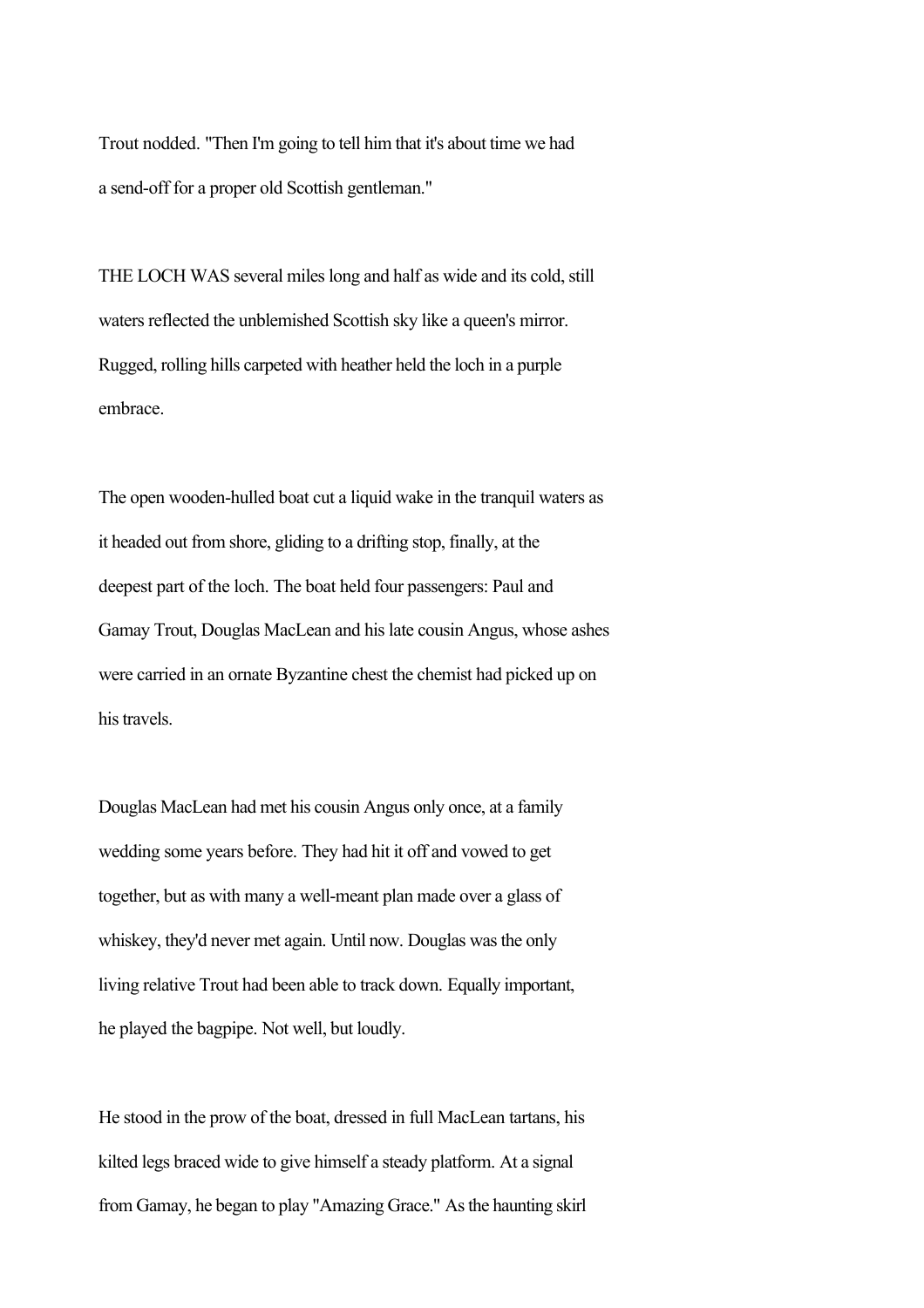echoed off the hills, Paul poured Angus's ashes into the loch. The gray-brown powder floated on the calm surface for a few minutes and gradually sank into the deep blue water.

"Aveatque vale," Trout said softly. Hail and farewell.

 About the same time Trout was saying his good-bye, Joe Zavala was among the pallbearers carrying a simple wooden casket along a dirt path that ran between the moldering headstones in an ancient churchyard near the cathedral city of Rouen. The other pallbearers were all descendants of Captain Pierre Levant.

 At least twenty members of the extended Levant family surrounded the open grave set next to the headstones that marked the final resting place of the captain's wife and son. The gathering included a contingent of men and women representing the French army. As the country priest intoned the last rites, the army people saluted briskly and Captain Levant was lowered into the grave, given the rest that had been denied him for so long.

"Ave atque vale," Zavala whispered.

 By prearrangement, high above the Fauchard vineyards, the small red biplane circled like a hungry hawk. Austin checked the time, banked the Aviatik slightly and, by prearrangement, dumped out the ashes of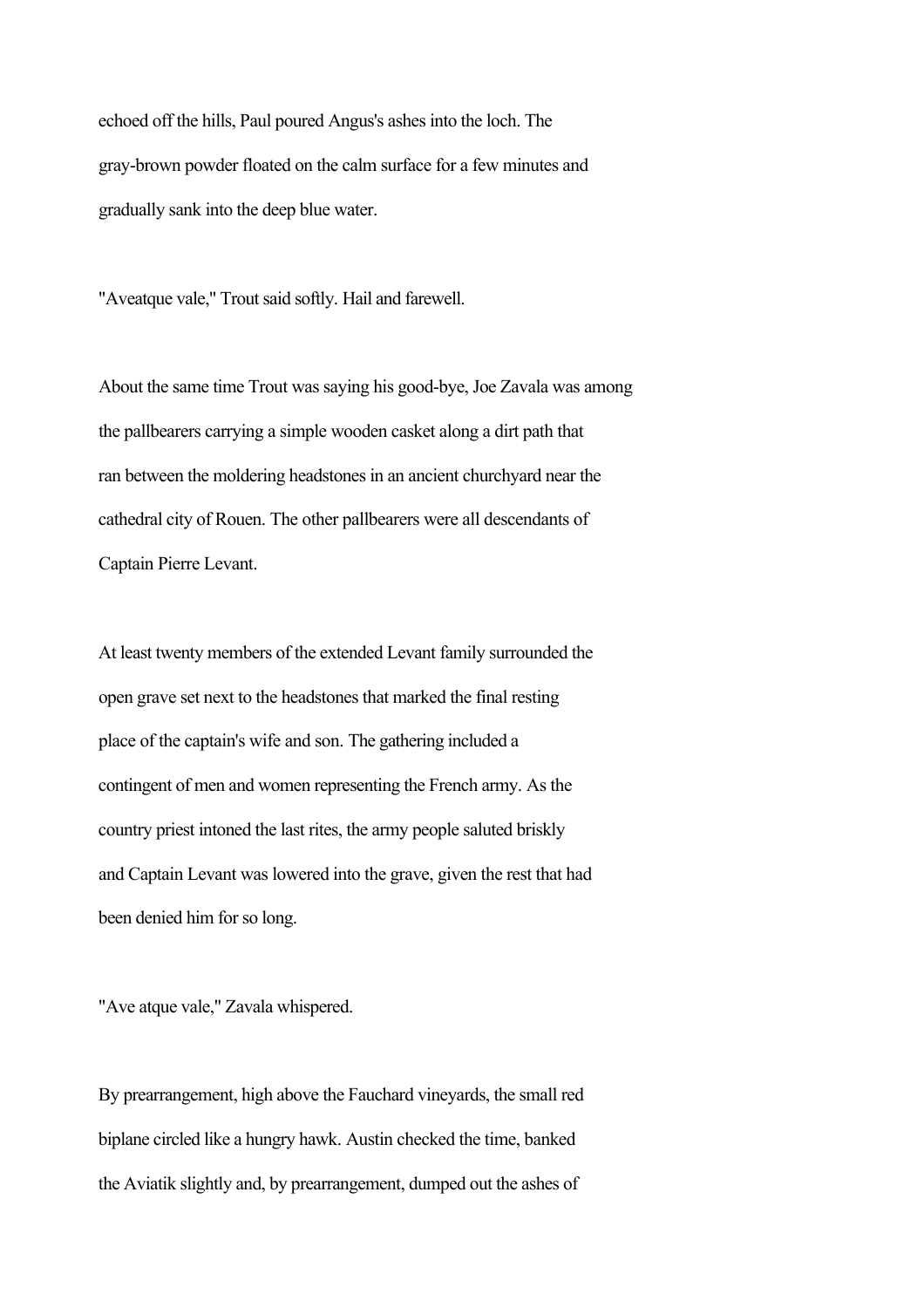Jules Fauchard, whose body had been removed from the glacier.

 There had been some discussion whether Jules should be cremated, a practice frowned upon by the Catholic Church. But since there were no living relatives, Austin and Skye took the matter into their own hands, deciding to return Jules to the soil that nurtured his beloved vineyards.

 Like Trout and Zavala, Austin, too, gave the old Latin funeral salutation.

 "Well, that does it for Jules," Austin said, speaking into the microphone that connected him with Skye, who was in the other cock

 pit. "He proved the best of the bunch. He deserved better than being frozen like a Popsicle under that glacier."

 "I agree," she said. "I wonder what would have happened if he had made it to Switzerland?"

 "We'll never know. Let's imagine that in a parallel time stream he was able to stop the bloody war."

 "That's a nice thought," Skye said. Then, after a moment, she added, "How far can we fly in this thing?"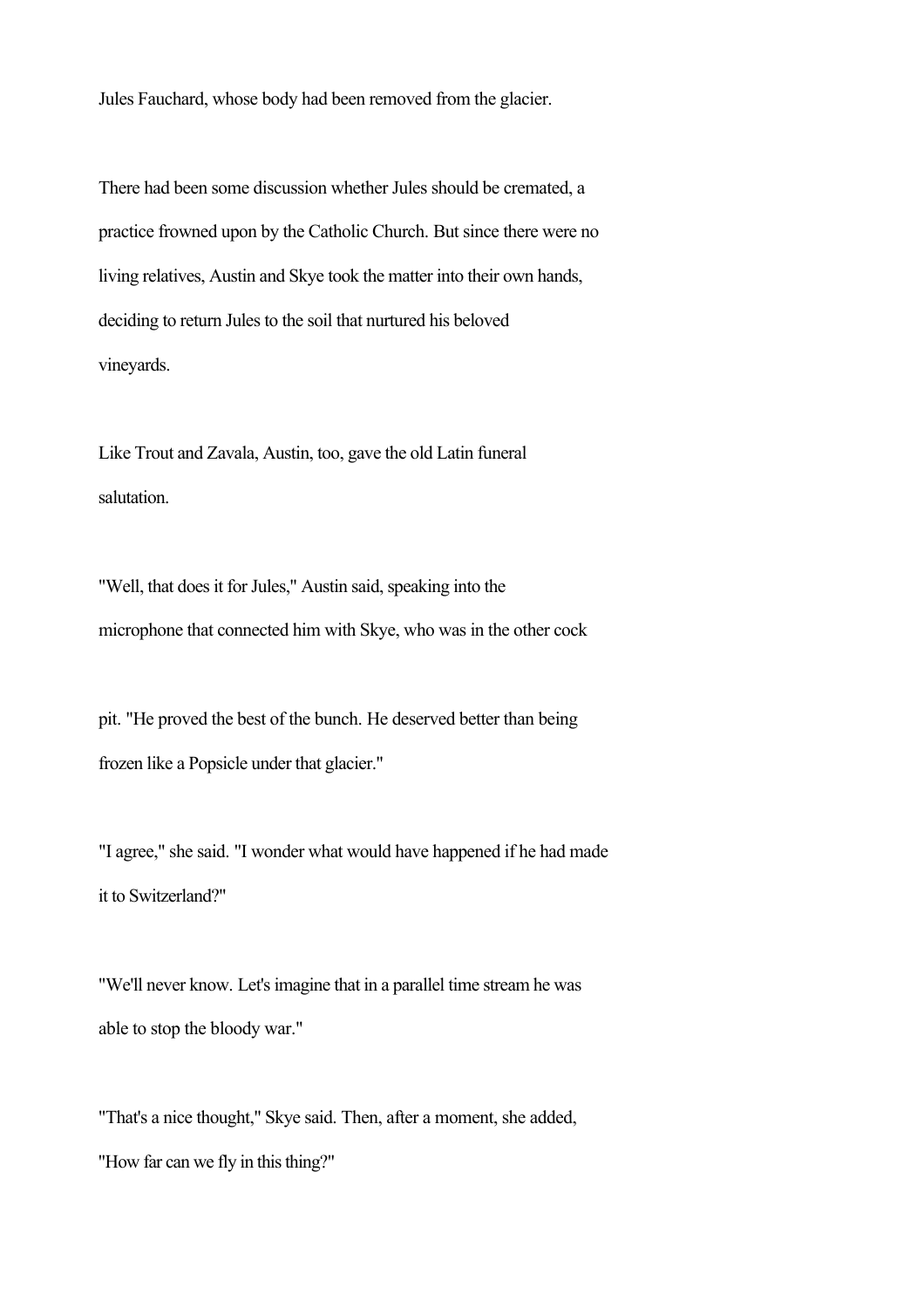"Until we run out of fuel?"

"Can we make it to Aix-en-Provence?"

 "Wait a minute," he said. He tapped the keys on the GPS and programmed in a route that showed airport fueling points. "It will take a few hours and we'll have to stop to refuel. Why do you ask?"

 "Charles has offered us the use of his villa. He says we can even use his new Bentley if we promise not to drive it into the swimming pool."

"Tough condition, but I guess I can agree to that."

 "The villa is a wonderful place," Skye said with growing excitement. "Quiet and beautiful with a well-stocked wine cellar. I thought it might be a good place to work on my paper. I must thank the Fauchards, for one thing. Using what Racine said about their family background, I'll be able to prove my theory linking Minoans with early European trade. We can talk about your theory that they went as far north as the Faroe Islands. Maybe even to North America. What do you say?"

"I didn't bring any clothes."

"Who needs clothes?" she said in a laugh that was ripe with promise.